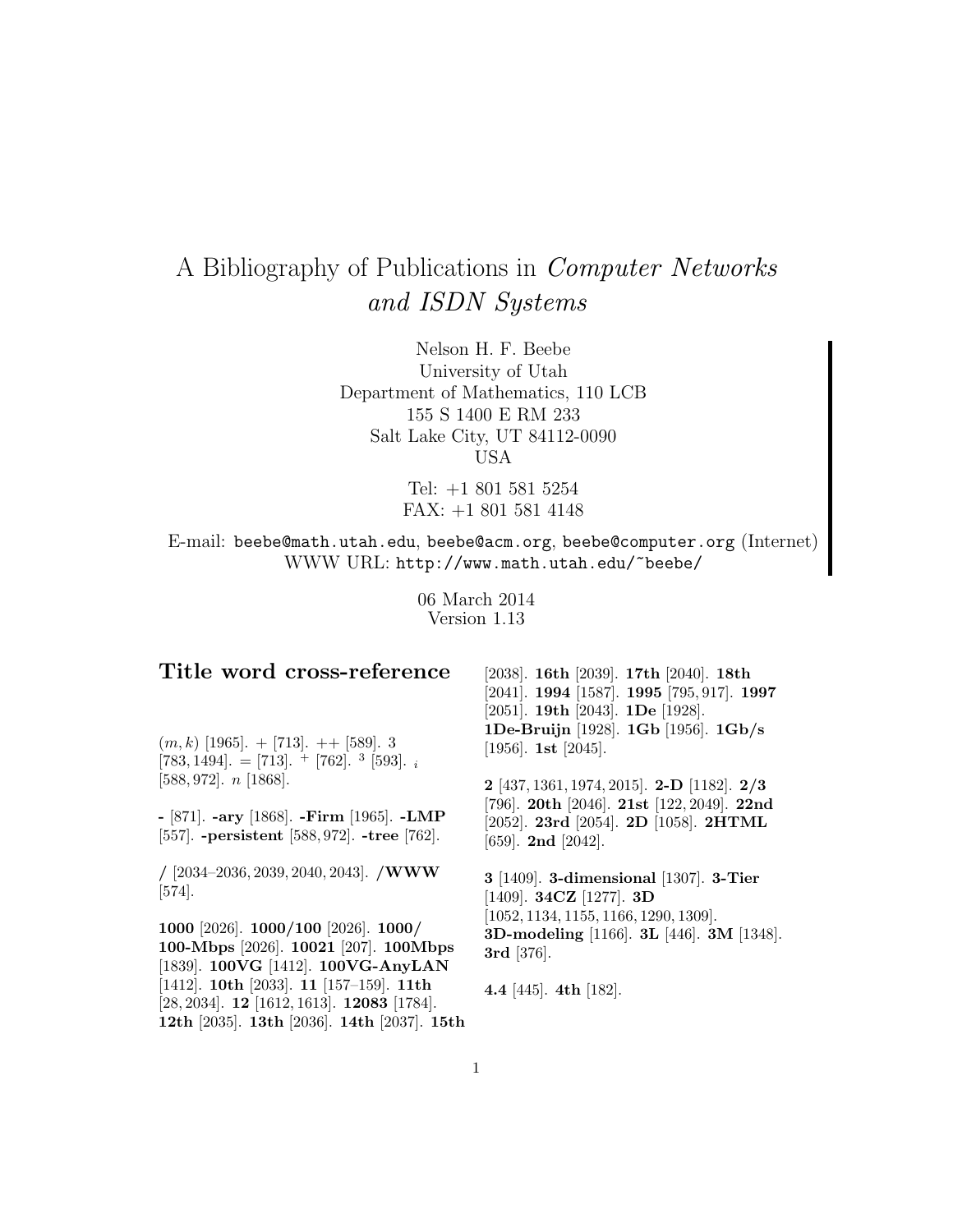**6** [710].

**7** [2051]. **7th** [2053].

**8** [1608]. **802** [40, 69, 113, 279, 1368]. **802.6** [408]. **'86** [43, 44]. **8th** [78].

**9** [1474]. **'95** [442, 795, 917, 973]. **'97** [2052].

**A-ISDN** [239]. **Ability** [1587]. **ABR** [965, 1087, 1088, 1284– 1286, 1288, 1289, 1334, 1894, 1954, 1999, 2000]. **Abstract** [93]. **Academic** [195, 249, 448, 449, 451, 463, 470, 680, 690, 1277, 1663, 1665]. **accept** [832]. **Acceptable** [336]. **acceptance** [1167]. **Access** [8, 23, 27, 61, 65, 68, 71, 87, 109, 166, 169, 177, 210, 215, 240, 247, 274, 299, 309, 324, 392, 411, 441, 524, 560, 580, 582, 583, 598, 600, 603, 608, 633, 637, 722, 756, 757, 763, 779, 787, 790, 797, 800, 836, 846, 852, 865, 884, 889, 930, 937, 948, 968, 1000, 1002, 1024, 1031, 1035, 1065, 1081, 1129, 1139, 1153, 1206, 1226, 1228, 1244, 1261, 1271, 1408–1410, 1561, 1571, 1580, 1596, 1598, 1601, 1644, 1648, 1664, 1668, 1669, 1721, 1725, 1737, 1755, 1792, 1836, 1867, 1887, 1913, 1946, 1966, 1984, 1985]. **Accessibility** [1212, 1213, 1655]. **accessible** [1028]. **Accessing** [1001, 1739]. **Accessories** [1453]. **accident** [1297]. **accounting** [1146]. **accumulative** [1248]. **Acknowledgment** [1248, 1287]. **Acquisition** [1555]. **Across** [14, 441, 621, 1123, 1739]. **ACT** [361, 380]. **action** [492]. **action-based** [492]. **Actions** [161, 1021]. **Active** [855, 882, 998, 1048, 1118, 1657, 2008]. **Activities** [255, 359, 550]. **activity** [1129]. **activity-centred** [1129]. **actors** [1150]. **Ad** [1996]. **Adaptability** [1560]. **adaptation** [374, 1039]. **adapters** [689]. **Adaptive** [21, 319, 389, 486, 514, 590, 803, 804, 964, 1122, 1321, 1323, 1853, 1907, 1947, 1975, 1988, 1999, 2004, 2016]. **Added** [30]. **Adding** [768, 1184, 1185, 1484, 1659]. **Address** [56, 242, 262, 627, 1921, 2003]. **Addresses**

[94, 97]. **Addressing** [94, 188, 244, 371, 682, 1461]. **Adjustment** [1361]. **Administration** [1517, 1629, 1748, 1749]. **Administration/ HTTPD** [1748]. **Administrative** [14, 315]. **Administrators** [1641]. **Admission** [290, 604, 752, 911, 939, 962– 964, 1413, 1863, 1902]. **Adopting** [1663]. **adoption** [1268]. **ADPCM** [267]. **Advance** [38, 1273, 1980]. **Advanced** [29, 103, 156, 715, 931, 1177, 1742, 1744, 1757, 1951]. **Advances** [155, 811, 910]. **advantages** [1213]. **Adventures** [1711]. **advertisement** [894]. **advertising** [894]. **Affecting** [17]. **after** [462, 795, 917, 1150]. **Age** [1269, 1624]. **Agent** [24, 813, 895, 1018, 1172, 1265, 1321, 1980]. **Agent-based** [895, 1980]. **Agents** [780, 1449, 1450, 1727, 1796, 1797]. **aggregate** [613]. **Agricultural** [1518]. **AHA** [1031]. **AI** [848]. **Aid** [1489]. **Aided** [33]. **aids** [1040]. **air** [868]. **algebraic** [380]. **algebras** [1223]. **Algorithm** [3, 39, 111, 223, 230, 388, 513, 544, 586, 663, 944, 1049, 1063, 1085, 1125, 1326, 1385, 1421, 1571, 1823, 1868, 1893, 1943, 1947, 1953, 1986, 2002, 2004]. **Algorithm-Based** [1986]. **Algorithms** [74, 211, 228, 240, 276, 319, 321, 615, 628, 951, 1056, 1060, 1230, 1290, 1335, 1384, 1853, 1863, 1895, 2007]. **alive** [1025]. **ALIWEB** [655]. **All-Optical** [608, 1232, 1830]. **Allocation** [42, 214, 218, 224, 263, 392, 425, 510, 511, 533, 611, 614, 615, 1093, 1225, 1363]. **ALOHA** [85, 317, 1373]. **alternate** [429]. **Alternating** [1966]. **Alternative** [512, 1364, 1840]. **Alternatives** [294, 543, 1831]. **Amiga** [1589]. **Amigo** [156]. **among** [487, 998, 1130, 1270]. **Amphi** [1628]. **AMS** [1542]. **Analysis** [4, 7, 27, 37, 59, 60, 63, 82, 83, 127, 130, 160, 213, 221, 228, 229, 240, 406, 408, 411, 422, 424, 430, 433, 528, 535, 541, 562, 628, 631, 640, 646, 696, 725, 742, 778, 797, 803, 805, 829, 835, 915, 942, 945, 971, 977, 1011, 1083, 1090, 1092, 1219, 1220, 1229, 1271, 1295,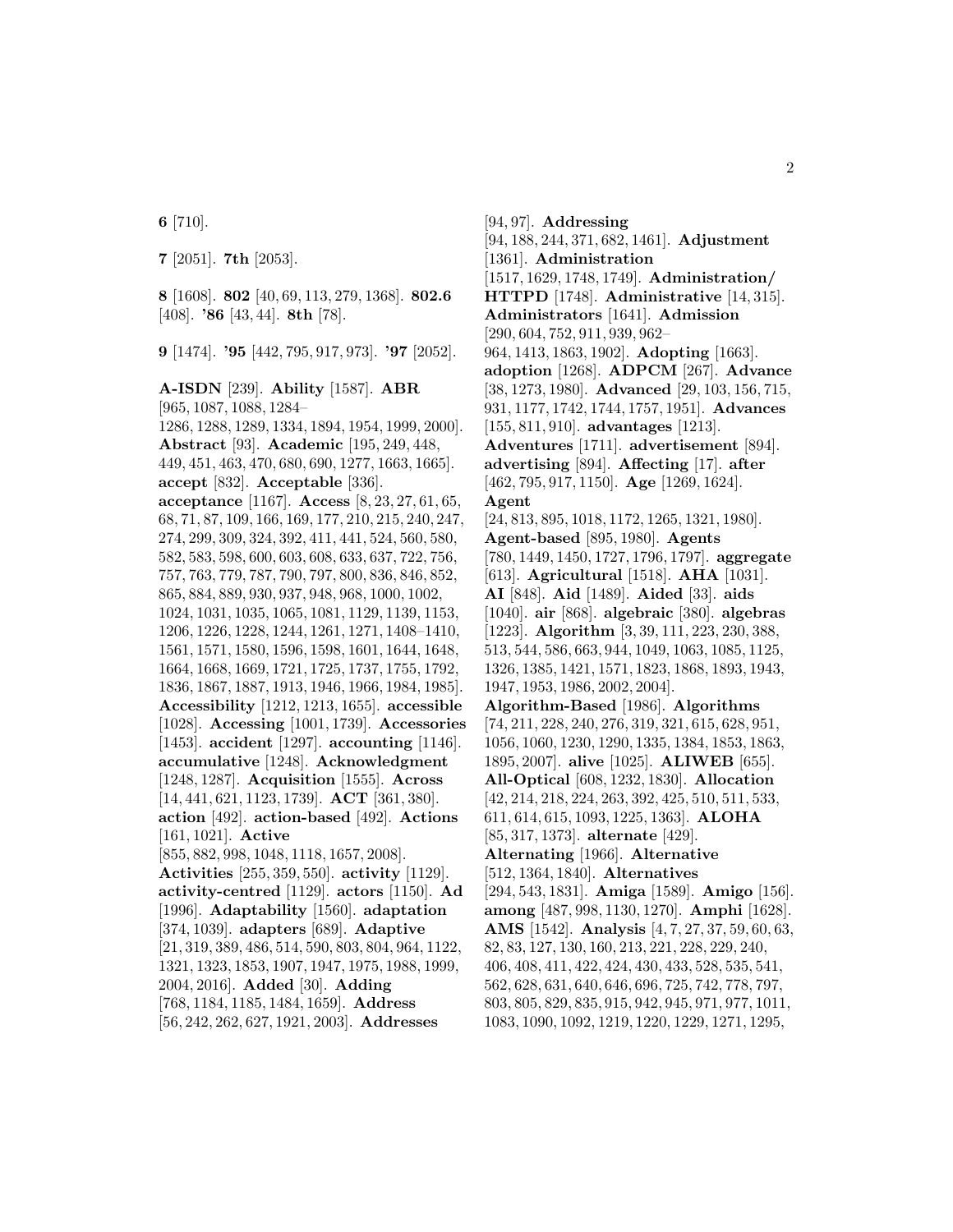1297, 1316, 1337, 1343, 1346, 1357, 1375, 1390, 1410, 1424, 1431, 1439, 1440, 1481, 1818, 1830, 1832, 1833, 1844, 1848, 1860, 1878, 1882, 1884, 1899, 1903, 1906, 1907, 1920, 1935, 1936, 1982]. **analytic** [522, 970]. **Analytical** [219, 697, 799, 1076, 1355]. **analyze** [697]. **analyzing** [1101]. **anatomy** [1105]. **ancient** [1055]. **Ancillary** [1495]. **Anglo** [1455]. **Anglo-Saxon** [1455]. **animals** [1299]. **animated** [1171]. **Animation** [663, 1053, 1791]. **annotations** [720, 857]. **annoyance** [1174]. **Annual** [2044, 2052, 2054]. **ANSA** [431]. **answers** [506]. **Anti** [1695]. **Anti-net** [1695]. **Anticipating** [13]. **ANU** [1124]. **AnyLAN** [1412]. **anyone** [1035]. **anytime** [1035]. **Anywhere** [1035]. **Apache** [862, 1127]. **API** [862, 1551, 1809]. **Apollo** [105]. **Apple** [1758]. **AppleTalk** [1847]. **applets** [883]. **Application** [139, 171, 278, 284, 297, 316, 636, 830, 845, 886, 1004, 1042, 1060, 1075, 1086, 1125, 1162, 1187, 1265, 1382, 1383, 1443, 1488, 1640, 1665, 1693, 1772, 1802, 1805, 1835, 1851, 1920, 1963, 1987, 2019]. **Application-Driven** [1382]. **Application-independent** [1162]. **Application-Level** [845, 1086, 1920, 1987]. **Application-Oriented** [1265, 1805]. **Application-Specific** [1802]. **Application-Tailored** [1383]. **Application-to-Application** [1851]. **Applications** [89, 229, 292, 399, 400, 405, 457, 525, 605, 738, 846–848, 856, 877, 950, 991, 1021, 1023, 1041, 1166, 1194, 1234, 1241, 1263, 1265, 1273, 1378, 1398, 1426, 1429, 1431, 1433, 1447, 1488, 1544, 1645, 1651, 1676, 1678, 1798, 1804, 1815, 1855, 1865, 1893, 1909, 1940, 2007]. **applied** [1297]. **Applying** [383, 958, 1069]. **Approach** [47, 107, 147, 159, 270, 273, 474, 493, 588, 620, 694, 743, 753, 810, 856, 874, 968, 1037, 1046, 1075, 1118, 1216, 1251, 1378, 1382, 1395, 1402, 1415, 1443, 1808, 1827, 1910, 1977, 2005, 2025]. **Approaches** [155, 233, 671, 1752, 1905].

**Approaching** [1528]. **Approximate**

[229, 522, 799]. **Approximation** [300, 1355, 1858]. **April** [2047, 2051, 2053]. **Aquarelle** [1238]. **Arbitrary** [1362, 1728]. **arbitrated** [1081]. **Arbitration** [169, 1916]. **Archie** [655]. **Archie-like** [655]. **architectural** [958, 966, 1051, 1252]. **Architecture** [31, 140, 267, 277, 313, 355, 512, 534, 557, 594, 624, 685, 792, 806, 840, 847, 873, 885, 937, 954, 955, 957, 959, 974, 1042, 1099, 1114, 1267, 1314, 1320, 1323, 1349, 1366, 1381, 1388, 1427, 1430, 1442, 1686, 1709, 1799, 1820, 1842, 1866, 1909, 1912, 1927, 1955, 1980, 1985, 2009– 2011, 2019, 2030]. **Architectures** [236, 396, 444, 614, 765, 823, 1215, 1917, 1918]. **Archives** [1671]. **Area** [3, 7, 34, 37, 40, 47, 56, 69, 86, 110, 147, 226, 229, 272, 276, 292, 299, 321, 396, 407, 425, 441, 532, 542, 576, 580, 596, 617, 627, 647, 810, 839, 978, 1081, 1094, 1178, 1330, 1352, 1366, 1367, 1373, 1391, 1417, 1438, 1507, 1511, 1584, 1597, 1634, 1776, 1826, 1840, 1846, 1958, 2004]. **Arequipa** [1336]. **Ariadne** [1107]. **ARQ** [281, 370, 698, 1248]. **Array** [787, 1380, 1598]. **Arrival** [516, 829, 947, 1902]. **arrivals** [389, 578, 696]. **Art** [887, 1302, 1456, 1464, 1466]. **articles** [1036]. **Artificial** [288, 1299]. **Artist** [1463]. **arts** [1302]. **ary** [1868]. **Asia** [1662]. **ASN.1** [140, 381, 523]. **aspect** [609]. **Aspects** [138, 253, 429, 679, 1513, 1870]. **Assembly** [162]. **Assess** [2007]. **Assessing** [1202]. **Assessment** [132, 543, 742, 758, 771, 909, 1364, 1568]. **assessments** [500]. **Assets** [1240]. **Assignment** [56, 60, 167, 237, 603]. **assist** [1148, 1172]. **Assistance** [1644]. **assistant** [884, 1176]. **Assisted** [1123, 1183, 1720]. **associated** [1101]. **Associative** [1718]. **assurance** [876]. **Assure** [45]. **Assuring** [259]. **Astronomy** [784, 1468, 1469]. **Astrophysics** [1470, 1473]. **AstroWeb** [1471]. **Asynchronous** [402, 403, 406, 544, 592, 999, 1363, 1762, 1776, 1934]. **AT&T**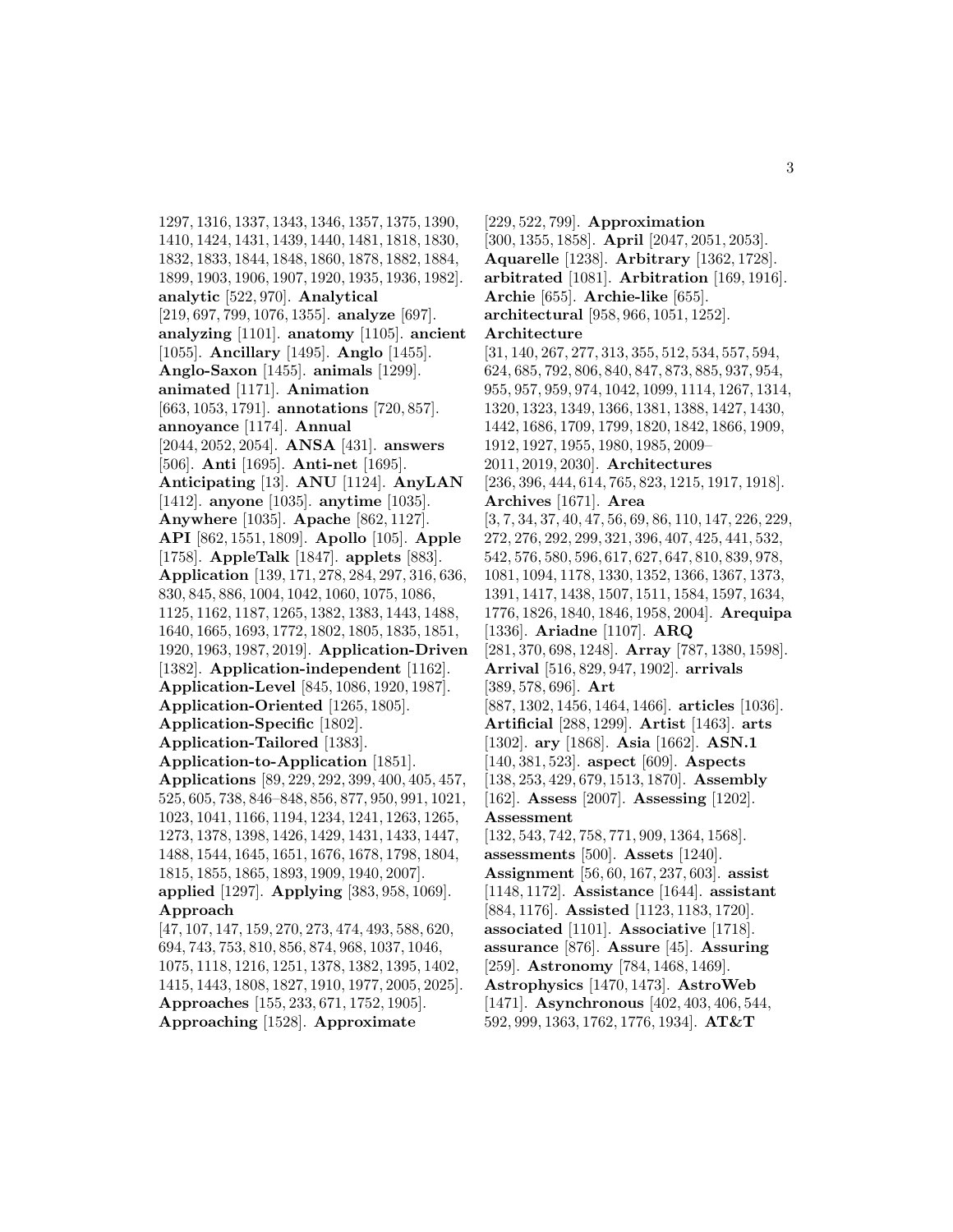[1546]. **Atelier** [360]. **Atlantic** [1607]. **ATM**

[290, 295, 389, 404, 405, 430, 438, 510, 530, 531, 538, 547, 566, 568, 578, 607, 614–616, 645– 648, 650, 689, 695, 700, 756, 765, 799, 800, 809, 840, 910–912, 924, 927, 938, 941, 949, 967, 1080, 1087, 1091, 1094, 1226, 1234, 1250, 1289, 1334, 1336, 1337, 1345, 1350, 1384, 1385, 1387, 1431, 1434, 1435, 1817–1819, 1824, 1828, 1830, 1833, 1848, 1849, 1859, 1864, 1877, 1883, 1885, 1895, 1900, 1902, 1903, 1923, 1934, 1936, 1938, 1955, 1962, 1964, 1966, 1970, 1974, 1985, 1986, 1989, 1990, 2000, 2002, 2011, 2012, 2031, 2032]. **ATM** [293, 374, 402, 440, 522, 533, 536, 537, 625, 629, 762, 803, 826, 827, 837, 923, 940, 944, 947, 951, 953, 962, 964, 978, 1074, 1076, 1083, 1084, 1086, 1089, 1092, 1093, 1220, 1233, 1284, 1287, 1288, 1346, 1353, 1386, 1413, 1416, 1418, 1429, 1433, 1820–1822, 1826, 1829, 1831, 1832, 1852, 1862, 1863, 1865, 1880, 1882, 1884, 1891, 1899, 1901, 1906, 1913, 1919, 1921, 1922, 1924, 1925, 1935, 1941, 1944, 1945, 1948, 1950, 1961, 1977, 1978, 1988, 1999, 2005, 2013, 2028]. **ATM-Based** [440, 629, 927, 1435, 1880, 1899, 1913, 1964]. **ATM-FDDI** [1387]. **ATM-to-DQDB** [1353]. **ATM-UBR** [1966]. **ATM/STM** [568]. **Atmospheric** [309, 1504]. **ATMR** [592]. **atomic** [1021]. **Attacking** [39]. **Attacks** [758, 1960]. **Attention** [1652]. **Attention-Holding** [1652]. **audiences** [1274]. **Audio** [747, 1031, 1134, 1136, 1187, 1200, 1304, 1564, 1785, 1870, 1911]. **audio-video** [1304]. **audio/video** [1136, 1187]. **auditing** [1146]. **augmentation** [1246]. **augmented** [1127, 1254]. **AURORA** [482]. **Australia** [679, 1662, 2053]. **Australian** [1149]. **Austria** [470]. **Authentication** [23, 457, 732, 1261, 1960, 1995]. **Authenticity** [1466]. **Author** [853, 1800]. **Author-oriented** [853]. **Author-Publisher-Reader** [1800].

**Authoring**

[360, 710, 711, 714, 860, 984, 1300, 1808, 1811]. **Authority** [1459]. **Authorization** [733, 1735]. **Authors** [1810]. **Auto** [781, 1452]. **Auto-FAQ** [781, 1452]. **Automated** [1102, 1304, 1535, 1701, 1720, 2023]. **Automatic** [26, 824, 1101, 1173, 1191, 1308]. **Automatically** [879, 1737]. **Automating** [1188, 1479]. **Autonet** [483]. **Autonomous**

[2004]. **Availability** [203]. **Available** [826, 1334]. **Avenue** [2042]. **Average** [1629]. **Avoidance** [227, 228, 234, 235, 397, 422, 533, 599, 601, 1423]. **Award** [368]. **Aware** [1421]. **awe** [1791].

**B** [419, 509, 611, 644, 762, 798, 912, 927, 1906, 1913, 1942]. **B-ISDN** [419, 509, 611, 644, 912, 1913, 1942]. **B-ISDNs** [798]. **B-Tree** [1906]. **B-WiN** [927]. **Babel** [674]. **Back** [842, 1900]. **Back-Pressure** [1900]. **Backbone** [148, 149, 163, 344, 438, 439, 515, 819, 937, 1833]. **Background** [2000]. **backpressure** [614]. **Balancing** [408, 529, 938, 1280, 1378, 1391, 1846]. **Bandwidth** [55, 71, 214, 323, 392, 408, 425, 430, 510, 533, 534, 593, 611, 615, 627, 801, 803, 841, 890, 1081, 1282, 1363, 1370, 1385, 1391, 1435, 1637, 1838, 1911, 1969, 1974, 1998, 2024]. **Bandwidth-limited** [1637]. **Bank** [1385]. **Banking** [788, 921, 1522]. **Banyan** [539, 1882, 1903]. **Banyan-Based** [1882, 1903]. **Base** [896, 1275, 1671]. **Based** [93, 107, 221, 223, 230, 271, 303, 392, 492, 510, 527, 531, 555, 607, 626, 656, 703, 733, 747, 755, 788, 818, 834, 871, 877, 895, 917, 919, 927, 938, 963, 988, 998, 1007, 1037, 1094, 1107, 1122, 1154, 1166, 1169, 1226, 1250, 1254, 1293, 1295, 1298, 1378, 1413, 1430, 1446, 1514, 1516, 1522, 1523, 1540, 1571, 1591, 1603, 1635, 1673, 1678, 1682, 1687, 1751, 1760, 1779, 1789, 1796, 1798, 1808, 1819, 1836, 1850, 1867, 1874, 1880, 1882, 1888, 1892, 1897, 1899, 1902– 1904, 1910, 1911, 1913, 1928, 1929, 1938, 1954, 1963, 1964, 1979, 1986, 2001, 2002, 2009].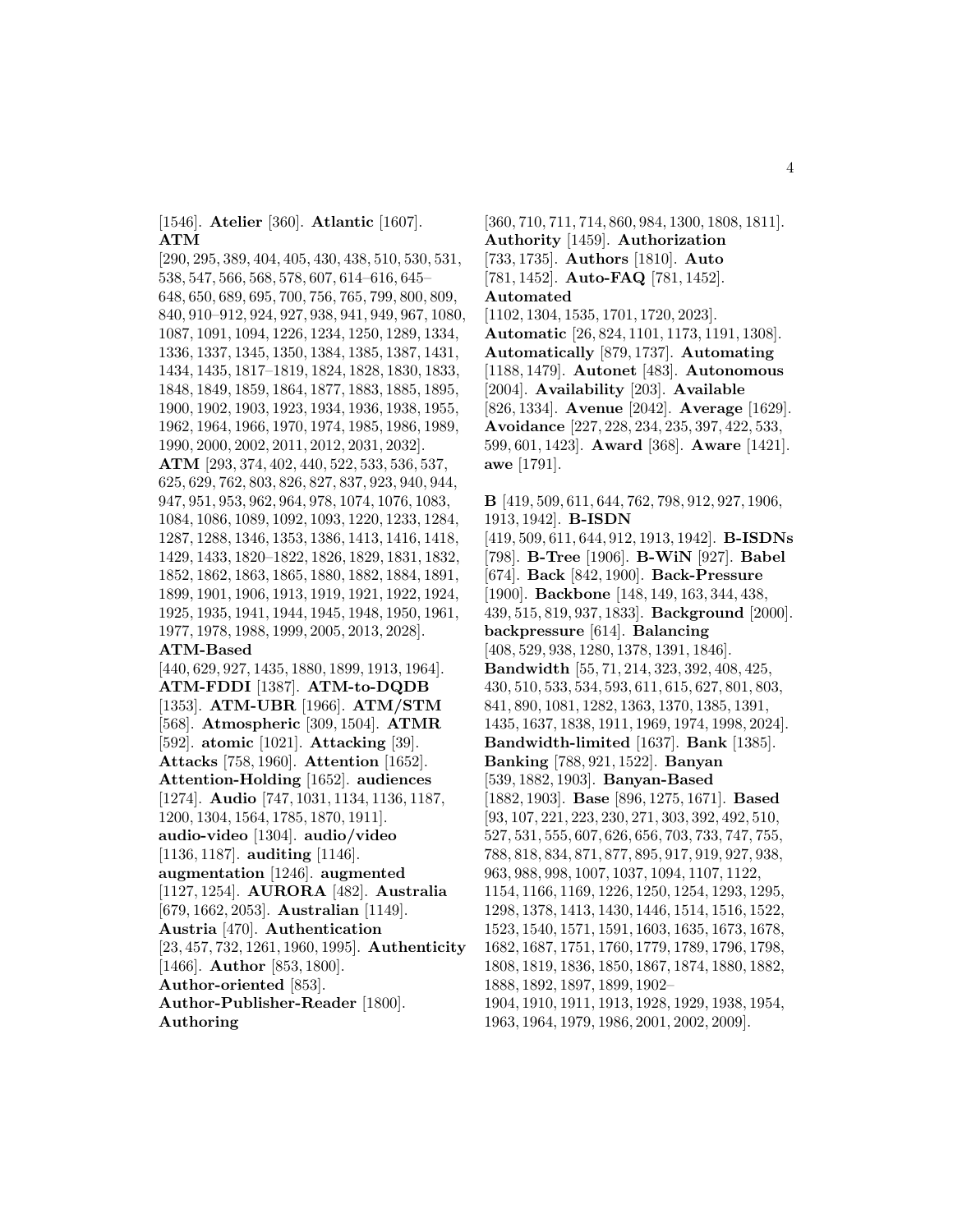**based** [263, 276, 380, 414, 440, 484, 494, 559, 595, 629, 658, 708, 724, 726, 775, 794, 795, 918, 920, 925, 953, 965, 1011, 1039, 1047, 1051, 1053, 1063, 1074, 1090, 1099, 1114, 1183, 1195, 1264, 1268, 1435, 1606, 1630, 1754, 1980, 2020]. **Basic** [267, 404, 749, 956]. **Basics** [901]. **basis** [703, 1291]. **batch** [578, 696]. **BATS** [1447]. **be** [317, 1336]. **bearer** [939]. **beasts** [673]. **become** [1211]. **Becoming** [672]. **been** [426]. **Behavior** [27, 82, 281, 394, 892, 939, 1204, 1418, 1868]. **behavioral** [429]. **behaviors** [1036]. **Behaviour** [322, 956, 1184, 1318]. **behavioural** [492]. **Being** [1463]. **Belgium** [150]. **Bell** [212, 1607]. **Benchmark** [1324]. **Benchmarks** [1578]. **Beneficial** [1445]. **Beowulf** [1455]. **Bernoulli** [1355]. **Best** [1083, 1988]. **Better** [1102, 1629, 1695]. **Between** [69, 212, 464, 838, 1201, 1218, 1223, 1321, 1722, 1939, 1999]. **Beyond** [190, 250, 789, 900, 1030, 1095, 1451, 1482, 1503, 1514, 1815]. **B´ezier** [1046]. **BGI** [1581]. **bibliographic** [451, 1161]. **BIDS** [451]. **Big** [1730]. **Billboards** [1696]. **Binary** [169, 1301, 1581, 1916]. **Biology** [454, 1492, 1493, 1632]. **Biomedical** [1682]. **Birds** [1495]. **BISDN** [645]. **Bit** [284, 297, 588, 805, 826, 1081, 1085, 1334, 1908, 1934]. **Bit-stream** [284]. **Black** [2021]. **BLAM** [1916]. **blazing** [716]. **Blocked** [240]. **blocking** [633, 840, 1217]. **BMSec** [812, 922]. **Board** [255, 1509, 1510, 1839]. **bogs** [673]. **Bonestell** [1464]. **bookmarking** [1005]. **bookmarks** [879]. **Books** [1800]. **Boomerang** [1812]. **Borealis** [863]. **Boston** [1635]. **Botanic** [1458]. **both** [963]. **bottleneck** [512]. **Bottlenecks** [385, 1850]. **Bound** [1893]. **Boundaries** [14]. **bounded** [320]. **box** [1295]. **box-counting** [1295]. **Branch** [166]. **Branch-Switching** [166]. **Bridge** [113, 239, 321, 386, 459, 1606, 1939].

# **bridges** [525, 1182]. **Bridging** [69].

**Bringing** [1187, 1645, 1668, 1765, 1782, 1791]. **Brisbane** [2053]. **Britannica** [1664].

#### **Broadband**

[202, 266, 294, 511, 518, 533, 534, 563, 581, 643, 649, 752, 754, 796, 839, 937, 966, 1065, 1222, 1247, 1249, 1278, 1347, 1447, 1828, 1907]. **Broadcast** [72, 211, 422, 763, 1227, 1379, 1949]. **broadcasting** [606, 815]. **Broken** [874]. **Broken-Link'** [874]. **broker** [1163, 1242]. **brokering** [1259]. **Browser** [737, 857, 877, 894, 1030, 1495, 1681, 1813]. **browser-based** [877]. **Browsers** [772, 1453, 1557]. **Browsing** [708, 734, 861, 1064, 1133, 1188, 1451, 1762, 1774, 1795]. **Bruijn** [1928]. **brush** [1047]. **BSCW** [1039, 1763]. **BSD** [445]. **BSS** [616]. **BUBL** [1667]. **Bucket** [430, 535, 808, 977, 1287, 1385]. **Buffer** [162, 224, 281, 299, 510, 536, 613, 614, 646, 695, 696, 829, 977, 1430, 1859, 1890, 2028]. **buffer-management** [646]. **Buffered** [84, 539, 915, 1233, 1900]. **Buffering** [614, 762, 941, 1434, 1876, 1900, 1911]. **bufferless** [1337]. **Buffers** [322, 578, 640, 945, 1228, 1361]. **Builder** [735]. **Building** [347, 743, 871, 1266, 1488, 1593, 1606, 1668, 1671]. **Bulletin** [1509, 1510]. **Bundle** [1908]. **Buoys** [787, 1598]. **Burst** [88, 799, 1888]. **Burstiness** [625, 829]. **Bursting** [1956]. **Bursts** [742, 2021]. **Bursty** [289, 389, 430, 742, 756]. **Bus** [4, 6, 8–10, 166, 389, 418, 521, 580, 943, 1081, 1390, 1391, 1836]. **Business** [98, 146, 893, 1066, 1212, 1213, 1519, 1534, 1536, 1883]. **Buy** [892, 1525]. **BWB** [740]. **byl** [159].

**C** [226, 1622]. **C-net** [226]. **Cable** [66, 164, 832]. **CAC** [1978]. **Cache** [727, 844, 886–888, 992, 994, 1112, 1157, 1186, 1204, 1280, 1316, 1318, 1321, 1322, 1325, 1329, 1331, 1332, 1953]. **caches** [1113, 1326]. **Caching** [262, 654, 771, 843, 993, 995, 996, 1114, 1115, 1315, 1317, 1319, 1321, 1323, 1327, 1328, 1330, 1568, 1571, 1766, 1767]. **CAL** [1183]. **calculate** [1076]. **Calculations**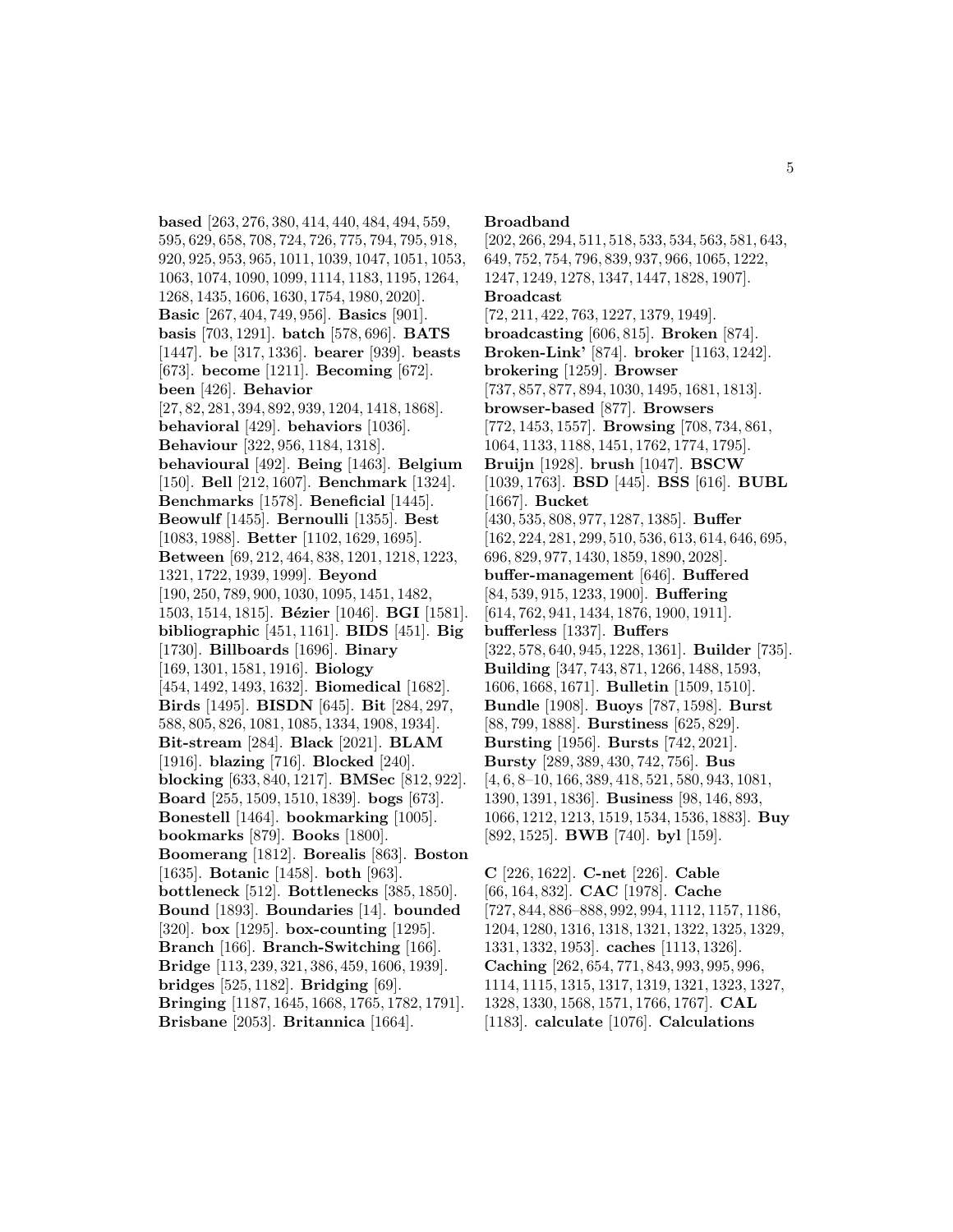[1897, 1905]. **calculus** [1059]. **Call** [366, 632, 963, 1217, 1822, 1863, 1902]. **Cambridge** [18, 515]. **Caml** [883]. **Camp** [1369, 1401]. **Camp-On** [1369, 1401]. **Campus** [333, 1448, 1513–1516, 1958]. **Campus-Wide** [1448, 1513–1515]. **can** [1102, 1336]. **Canada** [1739]. **Canadian** [1517]. **Candleweb** [1791]. **CANSIM** [1739]. **Capabilities** [1412, 1594]. **Capability** [222, 733]. **capability-based** [733]. **Capacity** [38, 41, 167, 386, 593, 1439, 1444]. **Capture** [1424, 1861, 1868]. **Care** [1676]. **Carrier** [65]. **Cascaded** [1029]. **Case** [474, 500, 668, 788, 962, 995, 1013, 1231, 1305, 1353, 1365, 1446, 1522, 1602, 1640, 1646, 1648, 1671]. **Cash** [1806]. **cast** [1821]. **Catalog** [1475]. **catalogue** [1239]. **catalogues** [1181]. **cataloguing** [727]. **Catastrophe** [82]. **categories** [1009]. **CATV** [110]. **CATV-Type** [110]. **Causal** [2030]. **CAVEview** [1754]. **CBC** [531]. **CCI** [1570, 1789]. **CCI-Based** [1789]. **CCITT** [16, 89, 220, 232, 1340]. **CCNet** [1670]. **CD** [11, 664]. **CD-ROMs** [664]. **CDMA** [608]. **CEC** [158, 190, 624]. **Cell** [406, 581, 590, 607, 625, 700, 800, 914, 963, 1083, 1293, 1339, 1849, 1900, 1905, 1925, 1945, 1948, 1962, 1986, 1988, 1999, 2031]. **cell-based** [1293]. **Cell-Level** [1962]. **cell-switching** [607]. **Cellular** [563, 1842, 1930]. **Censorship** [1461]. **Center** [1594, 1708]. **centered** [1098, 1103]. **Centralized** [1971]. **centre** [550, 1240, 1302]. **centred** [1129]. **centric** [985]. **Century** [122]. **CERN** [769, 1555, 1748]. **CERT** [362]. **certificate** [833]. **certification** [922]. **CERTs** [926]. **CFTP** [1327]. **CGI** [1022]. **chains** [1223]. **Challenge** [81, 252, 261, 332]. **challenges** [334, 1212]. **Champaign** [1670]. **changes** [880]. **Changing** [1601, 1861]. **Channel** [8, 42, 68, 86, 87, 166, 263, 593, 757, 761, 1368–

1371, 1402, 1647, 1836, 1871, 1872, 1984].

**Channels** [65, 393, 760, 1320]. **Chapter** [710]. **Characteristics** [36, 86, 262, 312, 1397, 1433]. **Characterization** [613, 625, 771, 1395, 1420, 1568, 1829, 1875]. **characterizations** [1147]. **Characterizing** [734]. **Charging** [297, 827, 990]. **charter** [1577]. **Charts** [904, 905]. **check** [391, 833]. **check/generator** [391]. **Chemistry** [669, 1491, 1493]. **CHEOPS** [357]. **Chesley** [1464]. **Chest** [1886]. **CHIC** [1267]. **CHIC-Pilot** [1267]. **Chicago** [2042]. **China** [192]. **chip** [914]. **choices** [581]. **Christmas** [484]. **Christmas-tree** [484]. **Chronicle** [1770]. **CIESIN** [1601]. **Circuit** [37, 59, 218, 409, 804, 1428]. **Circuit-Switched** [59]. **Circuit/Packet** [37]. **Circuits** [67, 487, 2025]. **Cities** [1669]. **City** [1275, 1669, 1740]. **CLAN** [478]. **Clara** [2051]. **Claris** [1477]. **Class** [62, 141, 911, 1296, 1603, 1867, 1886]. **Class-4** [62]. **Class-Chest** [1886]. **Classes** [841, 1397]. **Classical** [1944]. **classification** [1173, 1291]. **Classifying** [1816]. **Classroom** [718, 785, 1199, 1609]. **Clean** [1203]. **Clearing** [98]. **Clearinghouse** [1529, 1688]. **click** [990, 1030]. **Client** [656, 846, 861, 1341, 1550, 1678, 1732, 1783, 1809]. **client-based** [656]. **Client-Side** [1550, 1783]. **Client/ Server** [846, 1341]. **Clients** [732, 773, 1552]. **Climate** [1594, 1599, 1600]. **climates** [1192]. **clip** [233]. **clipping** [1056]. **clock** [766]. **clocks** [527]. **Clockwork** [1698]. **Closer** [1429]. **Cluster** [997, 1404, 1979, 2018]. **Clustering** [176, 1010, 1015]. **CNM** [1347, 1348]. **co** [1113]. **co-operating** [1113]. **coax** [1219]. **coaxial** [149]. **Code** [177, 608, 769, 1556]. **code-division** [608]. **Coded** [2013]. **Coding** [53, 1853]. **coherence** [844]. **coherency** [1112]. **Collaboration** [774, 998, 1244, 1501, 1505, 1511, 1660, 1760, 1761]. **Collaborative** [775, 929, 1048, 1064, 1115, 1165, 1169, 1205, 1279, 1613, 1751, 1763]. **Collaboratory**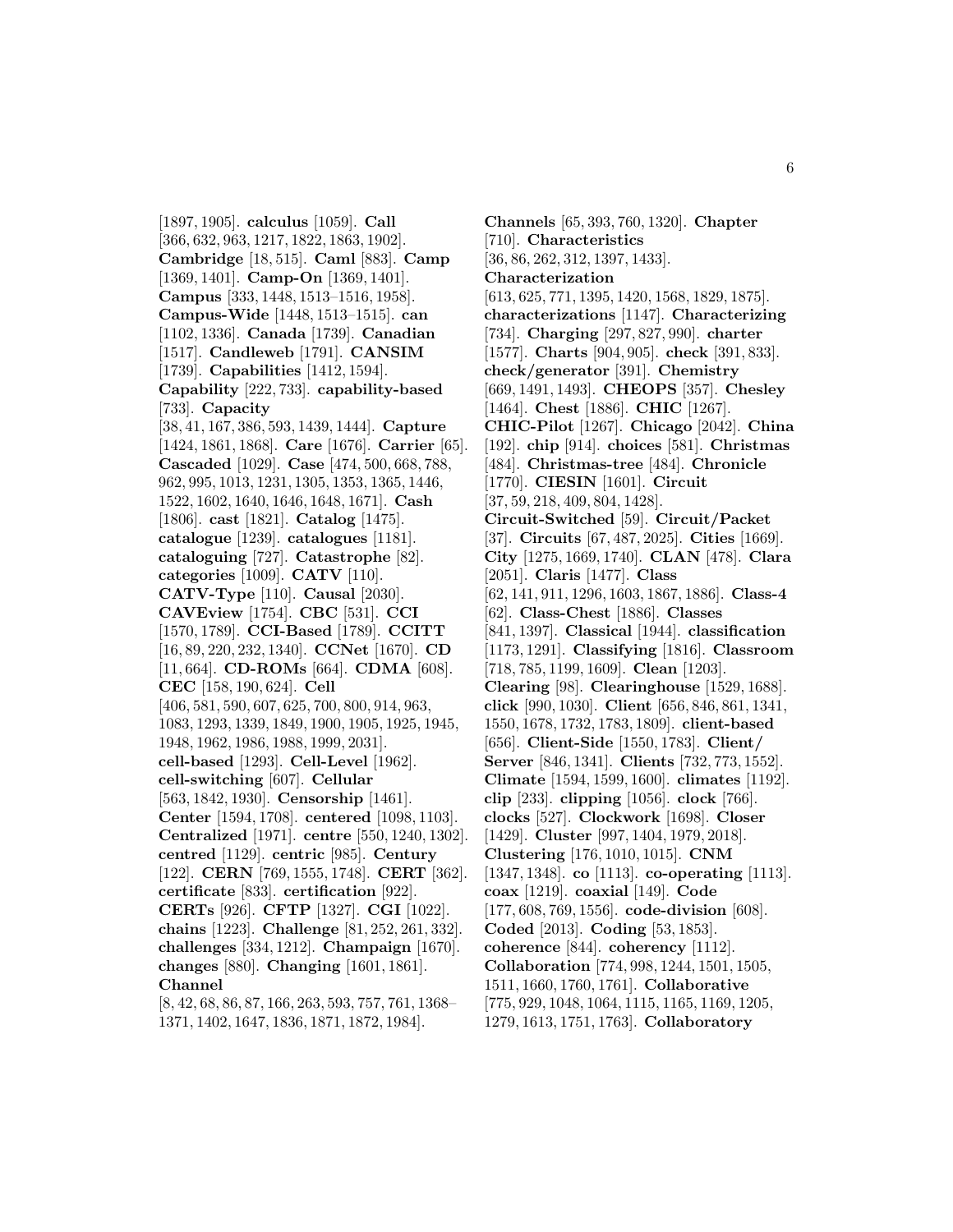[1504]. **Collector** [1532]. **College** [1469, 1513, 1518]. **Collision** [9, 84, 169, 215, 227, 234, 235, 422, 521, 545, 599, 601, 802, 1421, 1474, 1967]. **collision-avoidance** [422, 601]. **Collision-free** [169, 215, 802]. **color** [1309]. **colorimetric** [1133]. **colour** [1312]. **Combined** [736, 968]. **Combining** [1620, 1718]. **Come** [225]. **command** [1041]. **command-line** [1041]. **CommBridge** [2019]. **Commerce** [1163, 1260, 1807, 2020]. **Commercial**

[500, 801, 1521, 1524, 1645, 1706, 1707, 1800]. **Commission** [190]. **commodity** [579]. **Common**

[107, 440, 769, 1191, 1345, 1430, 1556]. **Communicating** [133, 751, 866, 1632, 1797]. **Communication**

[6, 12, 20, 52, 58, 78, 79, 119, 121, 124, 128– 131, 136, 142, 146, 161, 171, 217, 318, 335, 342, 347, 358, 376, 401, 415, 428, 501, 516, 526, 556, 633, 759, 811, 932, 981, 988, 1209, 1304, 1359, 1376, 1405, 1416, 1427, 1438, 1508, 1531, 1697, 1739, 1857, 1930, 1932, 1937, 1943, 1946, 1968, 2011, 2029]. **Communications** [81, 98, 100, 127, 143, 163, 253, 314, 337, 354, 370, 382, 474, 563, 619, 628, 822, 823, 955, 1083, 1248, 1388, 1423, 1734, 1872, 1881, 1919, 1934, 2010]. **Communities** [702, 1152, 1275].

#### **Community**

[249, 254, 335, 359, 451, 465, 469, 548, 821, 927, 1141, 1257, 1517, 1536, 1610, 1619, 1654, 1670]. **community-shared** [1141]. **company** [127, 212]. **Comparative** [605, 635, 689, 808, 1250, 1905, 1933, 1991]. **Comparing** [559]. **Comparison** [32, 37, 262, 321, 682, 755, 965, 1218, 1321, 1335, 1340, 1368, 1386, 1403, 1411, 1773, 1831, 1934, 1999, 2015, 2026]. **Comparisons** [88, 271]. **compatibility** [948]. **Compatible** [25, 950]. **compilation** [1101]. **Complementary** [39]. **complete** [1067]. **Complex** [39, 1109, 1561]. **compliant** [1022].

**components** [341, 1239]. **Compositing**

[1311]. **Comprehensive** [264, 455, 1251]. **Compression** [1585]. **Computational** [750, 1493, 1575]. **computed** [1340]. **Computer** [5, 20, 23, 33, 49, 51, 53, 67, 78, 79, 81, 83, 111, 120, 158, 179, 189, 228, 237– 239, 262, 266, 273, 316, 348, 362, 409, 438, 448, 455, 499, 692, 758, 1058, 1060, 1123, 1183, 1290, 1298, 1302, 1311, 1313, 1461, 1508, 1545, 1574, 1615, 1673, 1776, 1832, 1850, 1899, 2033, 2038]. **Computer-Aided** [33]. **computer-based** [1298]. **Computer-Mediated** [1302, 1508]. **Computers** [1377]. **Computing** [300, 337, 431, 1381, 1511, 1582, 1617, 1947, 1959, 2018]. **concentration** [484]. **Concentrator** [1358]. **concentrators** [341, 832]. **Concept** [108, 807, 830, 953, 1270, 1718, 1771]. **concepts** [348, 956]. **Conceptual** [725, 831, 1164]. **Concerns** [1496, 1715]. **concise** [353, 458]. **concurrent** [492, 610]. **condition** [317]. **Conditions** [1428, 1973]. **Conference** [5, 43, 51, 78, 119, 376, 550, 795, 917, 1255, 1379, 2033–2054]. **Conferencing** [120, 499, 550, 621, 1437, 1528, 1620, 1760, 1920, 1931]. **Configuration** [528, 1097, 1374, 1383, 1887]. **Configurations** [1840]. **Configuring** [1801, 1847]. **confirmed** [1733]. **Confman** [1255]. **Conformance** [117, 236, 259, 264, 303, 523, 700, 932, 934, 1246]. **Congested** [1977]. **Congestion** [21, 50, 228, 397, 487, 531, 533– 535, 577, 839, 910, 943, 949, 1087, 1286, 1351, 1385, 1821, 1899, 1913, 1954]. **Congestion-Control** [50]. **Congress** [28, 2042]. **Connect** [1077, 1405]. **Connected** [49, 339, 889]. **Connecting** [1670]. **Connection** [226, 444, 527, 585, 968, 1128, 1201, 1230, 1236, 1922]. **Connectionless** [447, 629, 978]. **Connections** [1336, 1821, 1945, 1971, 1981, 1983]. **Connectivity** [248, 552, 1019, 1139, 1345]. **CONS** [340, 445]. **CONS/CLNS** [340]. **conscious** [995]. **Consequences** [1156, 1520]. **Considerations**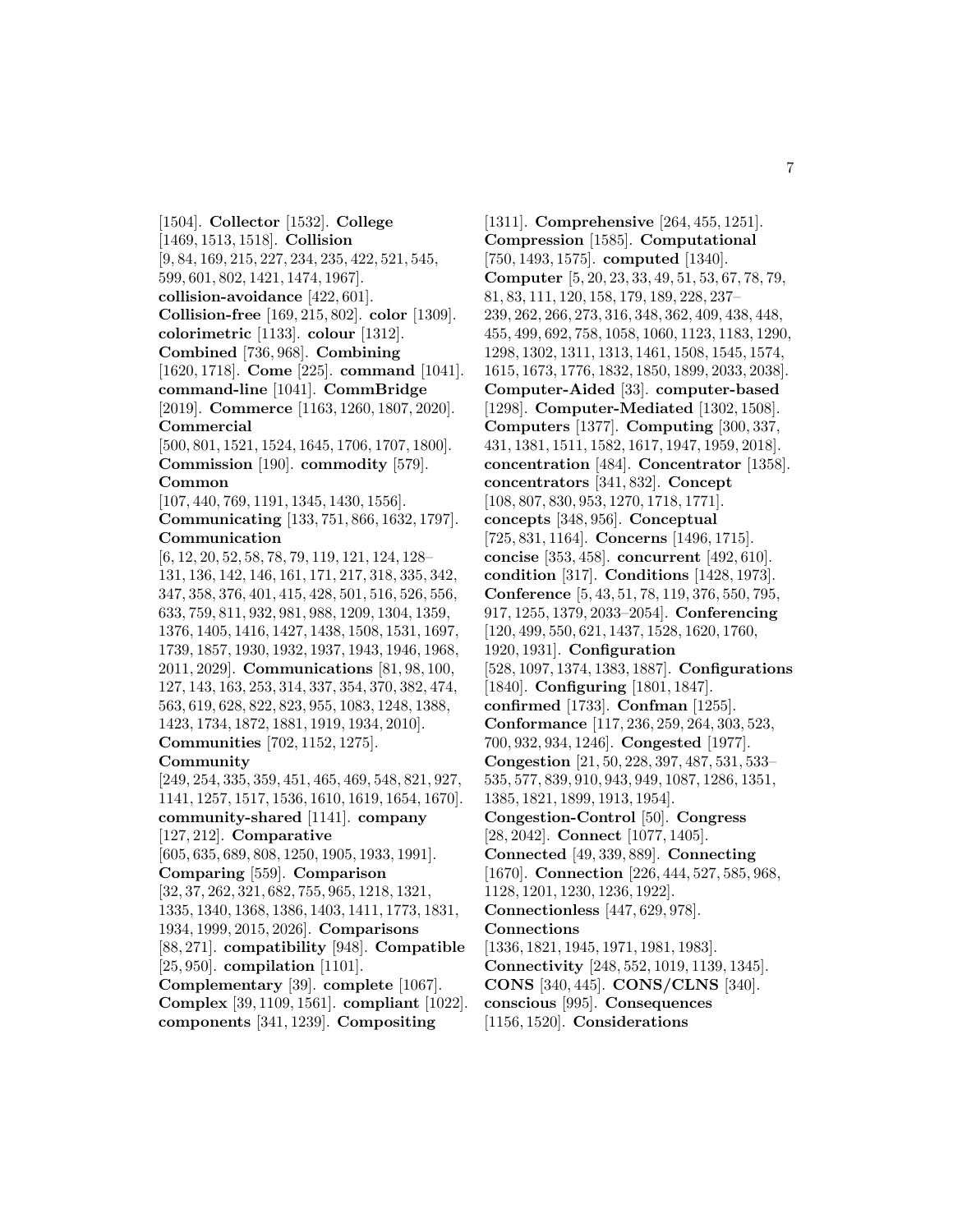[410, 862, 1289, 1417, 1476]. **Considering** [1893]. **consistency** [727]. **consistent** [1126]. **Consortia** [1529]. **Constellation** [1798]. **constraint** [523]. **Constraints** [911, 1362]. **Constructing** [230, 270, 717, 877, 1021, 1543]. **Construction** [526, 1017, 1479, 1908]. **consulting** [810]. **contemporary** [479]. **Content** [724, 985, 1143, 1155, 1320, 1699, 1745]. **Content-centric** [985]. **Contention** [87, 614, 1360]. **contents** [879]. **context** [523, 955, 1171]. **Contextual** [1651]. **continuation** [395, 588]. **continuation-bit** [588]. **continuation-of-message** [395]. **Continuing** [103]. **Continuous** [284, 560, 623, 746, 834, 1061, 1914]. **Contract** [1545]. **contribution** [445, 472]. **contributions** [795, 917]. **Control** [23, 36, 50, 53, 59, 71, 218, 287, 290, 293, 319, 328, 405, 411, 427, 472, 487, 509, 511, 531, 532, 534, 535, 569, 577, 587, 597, 603, 604, 633, 647, 648, 685, 752, 756, 796, 824, 834, 839, 842, 870, 910, 911, 943, 949, 951, 962, 964, 965, 968, 1038, 1087, 1090, 1094, 1226, 1228, 1236, 1255, 1284, 1286, 1351, 1352, 1360, 1389, 1400, 1405, 1409, 1434, 1436, 1502, 1536, 1792, 1821, 1822, 1855, 1859, 1863, 1875, 1887, 1892, 1894, 1897, 1899, 1901, 1902, 1911, 1913– 1915, 1922, 1954, 1974, 1985, 1999, 2023, 2025]. **Controlled** [667, 759, 939, 1089]. **controller** [949]. **controlling** [800]. **Controls** [21, 637]. **Controversies** [153]. **Convection** [1649]. **Convection-Diffusion** [1649]. **Conventional** [1718]. **convergence** [690]. **conversational** [1030]. **conversion** [1702]. **Converters** [189, 916]. **Converting** [1488]. **convey** [1055]. **COOL** [1180]. **Coollists** [782, 1719]. **Cooperate** [1766]. **cooperation** [346, 1039]. **Cooperative** [348, 712, 1254, 1330, 1511, 1582, 1811, 1940]. **coordinate** [847]. **Coordinates** [1054, 1059]. **Coordinating** [1533]. **COPEARMS** [1269]. **Coping** [311]. **Copyrighted** [1715].

**CORBA** [983, 1549, 1939]. **CorbaWeb** [875]. **CoReview** [713]. **Cornerstone** [1755]. **Corporate** [865, 867, 1512, 1531, 1532, 1540, 1543, 1697]. **correct** [1016]. **correctness** [940]. **Correlated** [1091, 1875]. **correlation** [614, 979]. **Correlations** [1899]. **COSINE** [181, 187, 196–199, 256, 352, 353, 456, 462, 471]. **COSSC** [1472]. **COST** [32, 157–159, 624, 828, 1062]. **COST-11** [157–159, 624]. **Cost-quality** [828]. **costs** [1246]. **Counter** [531, 1394]. **Countering** [1652]. **Counting** [1295, 1933]. **County** [1670]. **Couplers** [1983]. **Course** [871, 1305, 1622]. **courses** [871, 1208]. **Courseware** [717, 1122, 1605, 1617, 1623]. **court** [1148]. **courts** [1148]. **coverage** [935]. **covered** [1577]. **CoWeb** [885]. **CoWeb-architecture** [885]. **crawlers** [1106]. **crawling** [1110]. **CRC** [391]. **created** [1330]. **Creating** [113, 718, 778, 1106, 1144, 1481, 1699]. **Creation** [1536]. **Credit** [388, 1859, 2020]. **Credits** [982]. **Critical** [1459, 1626]. **CRMA** [595, 969, 1079, 1957]. **CRMA-II** [595, 969]. **Cross** [777, 979, 1077, 1243, 1722]. **cross-correlation** [979]. **cross-language** [1243]. **cross-references** [777]. **crowd** [1308]. **CRS4** [478]. **cruise** [453]. **CRWR** [1220]. **Crypto** [1071]. **cryptographic** [543]. **CrystalWeb** [714]. **CS** [1616]. **CSCW** [348]. **Csma** [9, 22, 53, 54, 82, 114, 221, 263, 565, 1407, 1422, 1956, 1967, 2026]. **CSMA/ CD** [4, 9, 53, 54, 82, 114, 221, 263, 565, 1407, 1422, 1956, 1967, 2026]. **CSMA/CD-based** [221, 263]. **cube** [1063]. **cube-based** [1063]. **Cultural** [1157, 1457, 1461, 1463]. **Current** [158, 181, 301, 1612]. **Curriculum** [1610]. **curve** [913]. **Cusp** [82]. **Custom** [1678]. **Customer** [424, 567, 629, 966, 1347, 1348]. **customer-premise** [424]. **Customers** [1549]. **Customizable** [1015]. **customization** [507]. **Customize** [1668]. **cut** [539, 541]. **cut-through** [539, 541].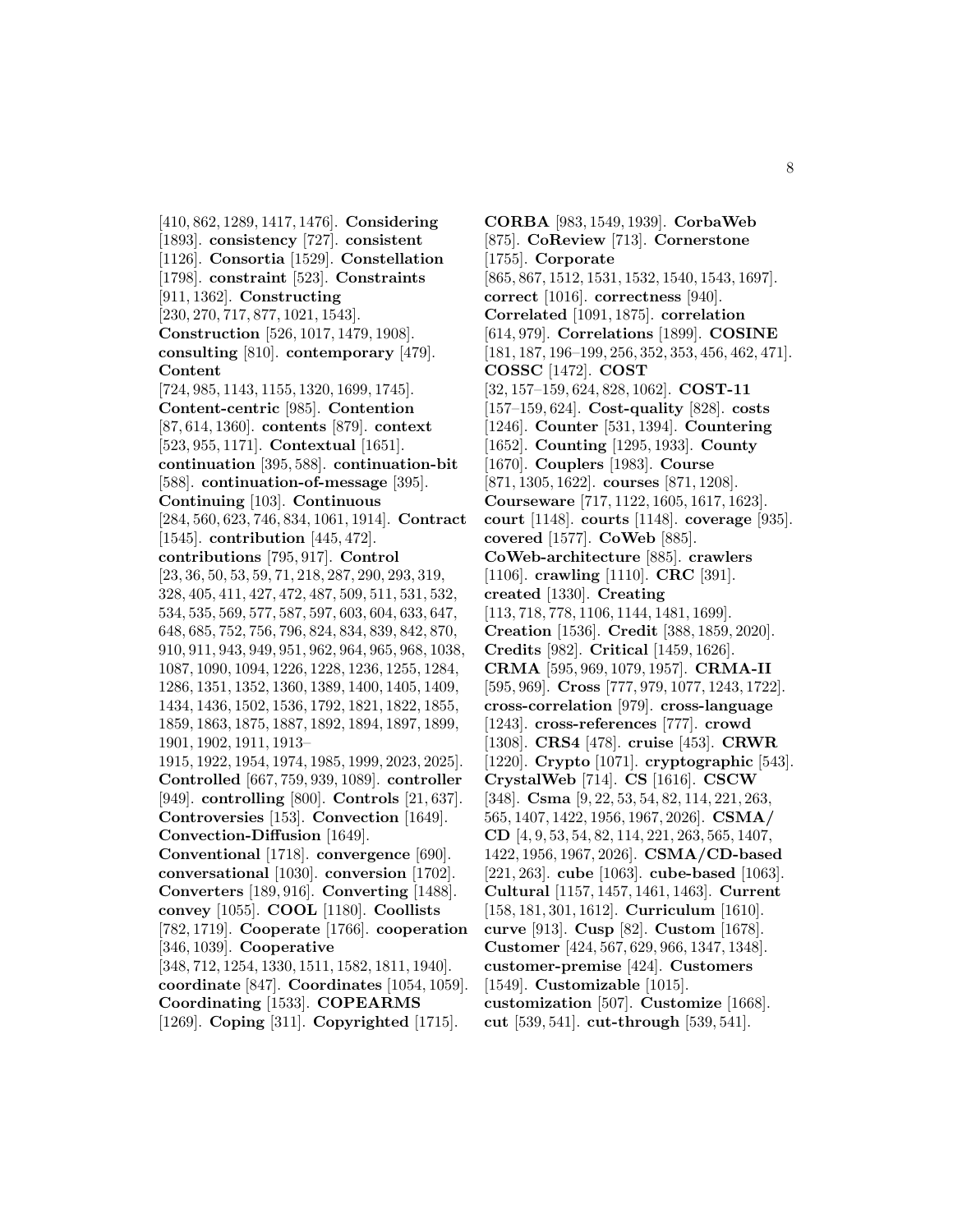**cutting** [1056]. **Cyber** [1148, 1293]. **Cybermouse** [1680]. **CyberProf** [1776]. **Cyberspace** [781, 1452, 1457, 1465]. **Cyberview** [1753]. **cyborgs** [1156]. **Cycle** [590, 1397, 1834]. **Cycles** [1933]. **Cyclic** [1410]. **Cypress** [149]. **Czech** [449, 2044].

**D** [783, 1182, 1494]. **Daemon** [1580]. **daemons** [856]. **Daisy** [1232]. **Darmstadt** [2047]. **dash** [1184]. **Data** [11, 34, 60, 76, 83, 99, 119, 123, 142, 163, 164, 183, 232, 282, 309, 311, 319, 335, 361, 418, 428, 433, 451, 472, 474, 478, 486, 532, 585, 629, 699, 708, 723, 739, 759, 767, 787, 790, 896, 918, 977, 978, 1026, 1303, 1342, 1347, 1390, 1450, 1469, 1474, 1475, 1487, 1489, 1526, 1532, 1555, 1561, 1565, 1596, 1598, 1600, 1601, 1641, 1646, 1736, 1737, 1814, 1818, 1850, 1872, 1874, 1915, 1988, 2028]. **Database** [100, 823, 850, 865, 1022, 1149, 1465, 1499, 1639, 1640, 1648, 1739]. **Databases** [176, 666, 728, 864, 1638, 1718, 1774]. **Datagram** [1434]. **DB** [1774]. **DBP** [1965]. **DBP-M** [1965]. **DBR** [1974]. **DCE** [704, 1735, 1939]. **DCP** [587]. **DDT** [687]. **Deadline** [1362]. **Deadlines** [1851]. **deadlock** [916]. **dealing** [136]. **Decade** [1420]. **Deceit** [660]. **Decentering** [1459]. **Decentralized** [87, 1230]. **Decimal** [1173]. **DeckScape** [737]. **declarative** [1291, 1294]. **decoder** [140]. **Decoration** [1781]. **default** [571]. **Definition** [306, 413, 678, 723, 909, 1829, 1869]. **Deflection** [396, 606, 755, 1876]. **Deformable** [1057]. **deformation** [1061]. **Delaware** [1458]. **Delay** [152, 320, 410, 524, 541, 614, 633, 836, 971, 995, 1229, 1355, 1893, 1948, 1998, 2024]. **delay-conscious** [995]. **Delay/Loss** [2024]. **Delays** [85, 486, 522, 627, 993, 1967]. **delegation** [1073]. **Deliver** [1474]. **Delivering** [1123, 1257]. **Delivery** [72, 83, 164, 507, 551, 674, 920, 1098, 1136, 1342, 1439, 1541, 1676, 1712, 1962, 2030]. **DELPHI** [1555]. **Demand** [60, 313, 818,

1081, 1136, 1256, 1439, 1857, 1880, 1912]. **Demand-Priority** [1857]. **Demise** [1698]. **demonstration** [1188]. **Department** [1305, 1469]. **Dependent** [646, 947, 1082, 2000]. **Deploying** [856, 1818]. **deployment** [864, 1314]. **Derivation** [322, 522]. **Deriving** [496, 916, 1886]. **describing** [726, 1096]. **Description** [126, 142, 220, 275, 474, 490, 946, 1221, 1252]. **Descriptive** [369]. **Design** [46, 61, 74, 118, 171, 179, 227, 234, 273, 285, 398, 427, 505, 543, 645, 688, 692, 693, 748, 752, 786, 796, 808, 809, 862, 886, 914, 938, 942, 948, 953, 956, 965, 1011, 1051, 1080, 1103, 1127, 1192, 1213, 1240, 1256, 1285, 1289, 1302, 1317, 1340, 1346, 1364, 1371, 1374, 1379, 1399, 1476, 1566, 1603, 1637, 1650, 1679, 1789, 1798, 1804, 1824, 1830, 1831, 1840, 1878, 1889, 1910, 1918, 1939, 1950, 1955, 1963, 1979, 1985, 2012, 2022, 2027]. **Designing** [292, 731, 1040, 1608, 1652, 1887, 1924]. **DESIRE** [1111, 1258, 1266]. **Desktop** [619, 1275, 1437, 1659]. **desperate** [1197]. **Desperately** [571]. **Destination** [262, 384, 1289, 1911]. **Detail** [480]. **detailed** [1216]. **DeTeBerkom** [812, 922]. **detecting** [1253]. **Detection** [54, 1986]. **Determine** [2016]. **Deutsche** [868]. **develop** [958]. **developers** [1213]. **Developing** [264, 415, 507, 1208, 1265, 1513, 1544, 1798]. **Development** [62, 77, 145, 171, 304, 416, 470, 490, 707, 999, 1067, 1122, 1168, 1240, 1243, 1263, 1371, 1402, 1544, 1623, 1626, 1670, 1706]. **Developments** [16, 301, 1573]. **Device** [1002]. **Device-independent** [1002]. **Devices** [1186, 1831]. **Dewey** [1173]. **DFN** [927]. **Diagnosis** [26]. **diagnostic** [683]. **Diagnostics** [1594]. **Dial** [622, 1992]. **Dial-in** [1992]. **dial-up** [622]. **DIALECT** [919]. **Different** [39, 275, 838, 1356, 1428]. **difficult** [1228]. **Diffusion** [1649]. **Digestor** [1002]. **digests** [1322]. **Digital** [17, 66, 76, 146, 174, 285, 500, 563, 575, 668, 919, 1269, 1597, 1616, 1725]. **Dikon** [342]. **dimension** [1659]. **dimensional** [618, 1307].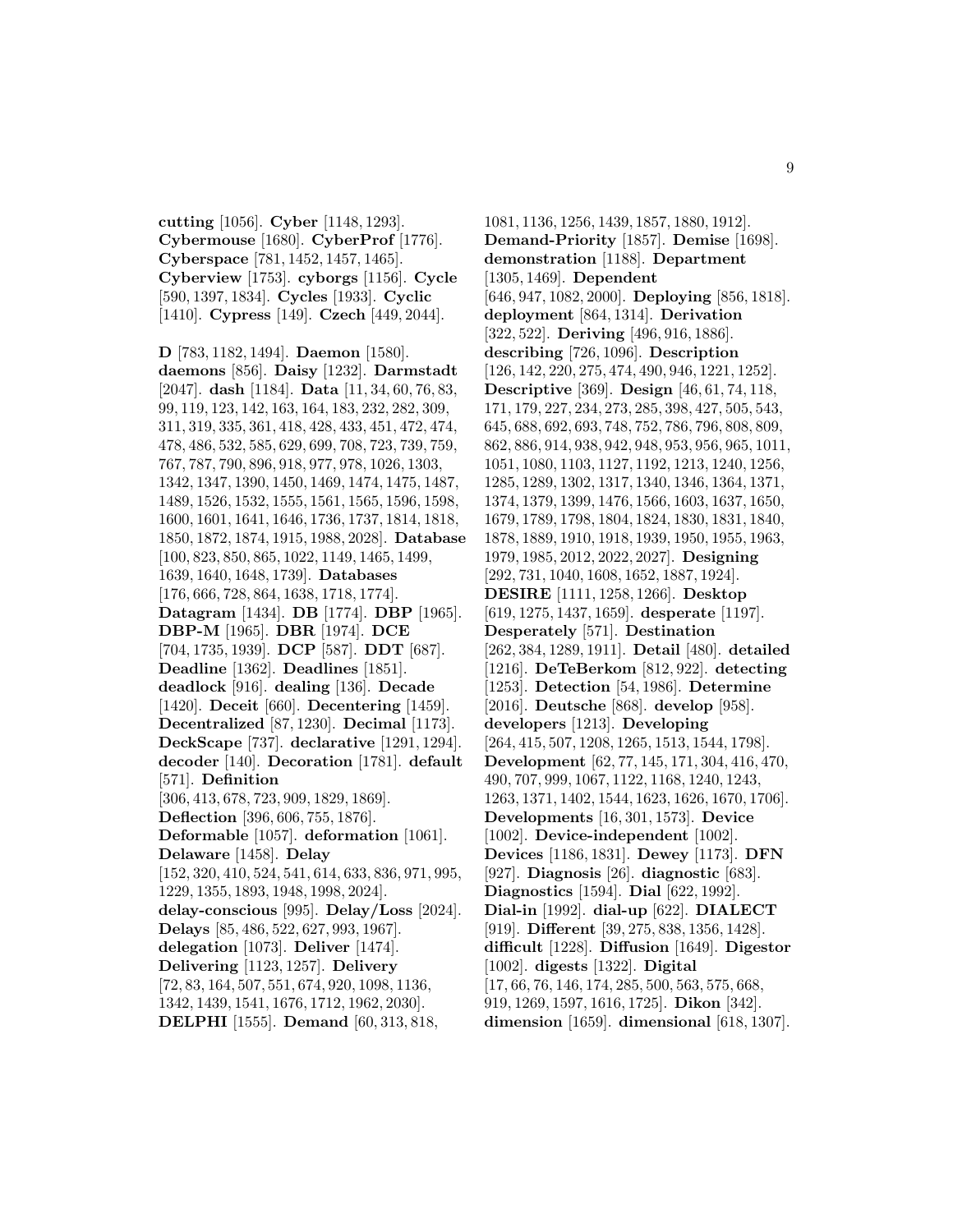**Dimensioning** [510, 536, 825, 886]. **Dimensions** [1642]. **DINGO** [496]. **dinner** [330]. **Directory** [172, 187, 208, 249, 298, 361, 477, 546, 555, 556, 626, 630, 693, 699, 816, 817, 833, 1262]. **Disabilities** [1206, 1637, 1655]. **disabled** [1039]. **Discard** [1925, 1966]. **Discarding** [829, 1083, 1964]. **discipline** [1089]. **disclosure** [1243]. **Discover** [724]. **Discovering** [1651, 1724]. **Discovery** [724, 779, 1124, 1189, 1238, 1530, 1543, 1606, 1625, 1689, 1721, 1769]. **Discrete** [535, 976]. **Discretionary** [23, 637]. **Discretized** [319]. **discussing** [1577]. **Discussion** [620, 1507]. **Disjointly** [41]. **Disk** [1380]. **Dispatcher** [1128]. **Dispenser** [1532]. **Dispersity** [485]. **Display** [621, 1677, 1701]. **displets** [1006]. **Dissection** [783, 1494]. **Disseminating** [1646]. **Distance** [870, 1350, 1619, 1620, 1628, 1829, 1919]. **Distillation** [890, 1450, 1689]. **distortion** [979]. **Distributed** [2, 39, 48, 73, 74, 118, 120, 148, 151, 157, 165, 170, 223, 237, 276, 280, 291, 298, 312, 326, 367, 376, 420, 473, 496, 526, 544, 587, 593, 623, 657, 676, 684, 691, 693, 707, 714, 742, 744– 749, 847, 848, 850, 855, 865, 959, 983, 992, 1053, 1075, 1099, 1111, 1114, 1134, 1165, 1229, 1257, 1267, 1273, 1320, 1329, 1331, 1349, 1366, 1381, 1408, 1489, 1502, 1690, 1726, 1735, 1764, 1810, 1814, 1834, 1835, 1851, 1854, 1940, 1943, 1976, 2001, 2007]. **distributed-control** [587]. **Distribution** [87, 484, 543, 684, 706, 791, 833, 1377, 1448, 1469, 1475, 1595, 1647, 1898, 1951]. **distributions** [517]. **diverse** [1574]. **Division** [177, 210, 274, 484, 604, 608]. **DMTS** [1854]. **DNS** [684]. **Do** [251, 1102]. **Document** [203, 301, 551, 573, 651, 674, 813, 1132, 1158, 1196, 1321, 1572]. **Documentation** [308, 703, 1591, 1726]. **Documented** [1638]. **Documents** [658, 730, 771, 782, 843, 849, 858, 995, 1118, 1126, 1141, 1144, 1151, 1243, 1483, 1485, 1558, 1560, 1568, 1657, 1719, 1722, 1784]. **does**

[144]. **Domain** [315, 994, 1013, 1237, 1259]. **DQDB**

[394, 395, 408, 513, 514, 520, 525, 585, 586, 636, 697, 740, 1229, 1353–1356, 1409, 1411, 1838]. **DQDB/B** [1411]. **DQDB/B-ISDN** [1411]. **DQFS** [2006]. **Dragons** [1662]. **Drawings** [1576]. **Driven** [983, 1041, 1382, 2023]. **driver** [741]. **Drop** [793, 1710, 1988]. **Drop-in** [793, 1710]. **DSAs** [817]. **DTM** [392]. **Dual** [148, 384, 580, 762, 943, 1077, 1081, 1246, 1357, 1381]. **dual-bus** [580]. **Dual-hop** [1077]. **Dual-state** [1246]. **Dumb** [250]. **Duplex** [299, 1425, 2026]. **during** [1310]. **Duty** [1665]. **Dyna** [1803]. **Dynamic** [56, 74, 82, 167, 221, 263, 392, 393, 425, 472, 486, 511, 532, 564, 837, 852, 951, 972, 1013, 1020, 1094, 1181, 1296, 1351, 1384, 1409, 1560, 1567, 1571, 1572, 1677, 1825, 1981, 1988]. **Dynamically** [1844]. **Dynamics** [561, 980, 1575]. **DynaWeb** [1701].

**E-DCP** [587]. **e-mail** [477]. **Each** [1926]. **Early** [1455, 1966]. **EARN** [464, 468, 558]. **EARN/INTERNET** [464]. **Earth** [790, 1065, 1596, 1610]. **ease** [1167]. **Easing** [143]. **Easy** [1477]. **Economic** [81, 931, 1247, 1520]. **economics** [893]. **ecosystems** [1299]. **EDGAR** [1646]. **EDI** [699, 1268]. **EDIL** [674]. **edit** [712]. **editing** [1141]. **Editor** [306, 481, 877, 1042, 1476, 1478]. **Editorial** [307, 325, 329, 377, 412, 432, 489, 670, 961]. **editors** [503]. **EDT** [416]. **Education** [103, 175, 191, 337, 433, 461, 664, 718, 878, 920, 1122, 1152, 1275, 1283, 1290, 1313, 1606, 1614, 1616, 1619, 1620, 1674, 1675, 1777]. **Educational** [715, 717, 719, 821, 1189, 1193, 1775]. **edutainment** [878]. **EEPG** [343]. **Effect** [85, 539, 614, 1233, 1422, 1424, 1994].

**Effective** [510, 1100, 1124, 1450]. **Effectiveness** [1142, 1344, 1962]. **Effects** [838, 1140, 1445, 1857, 1874, 1967]. **Efficiency** [1142, 1960]. **Efficient**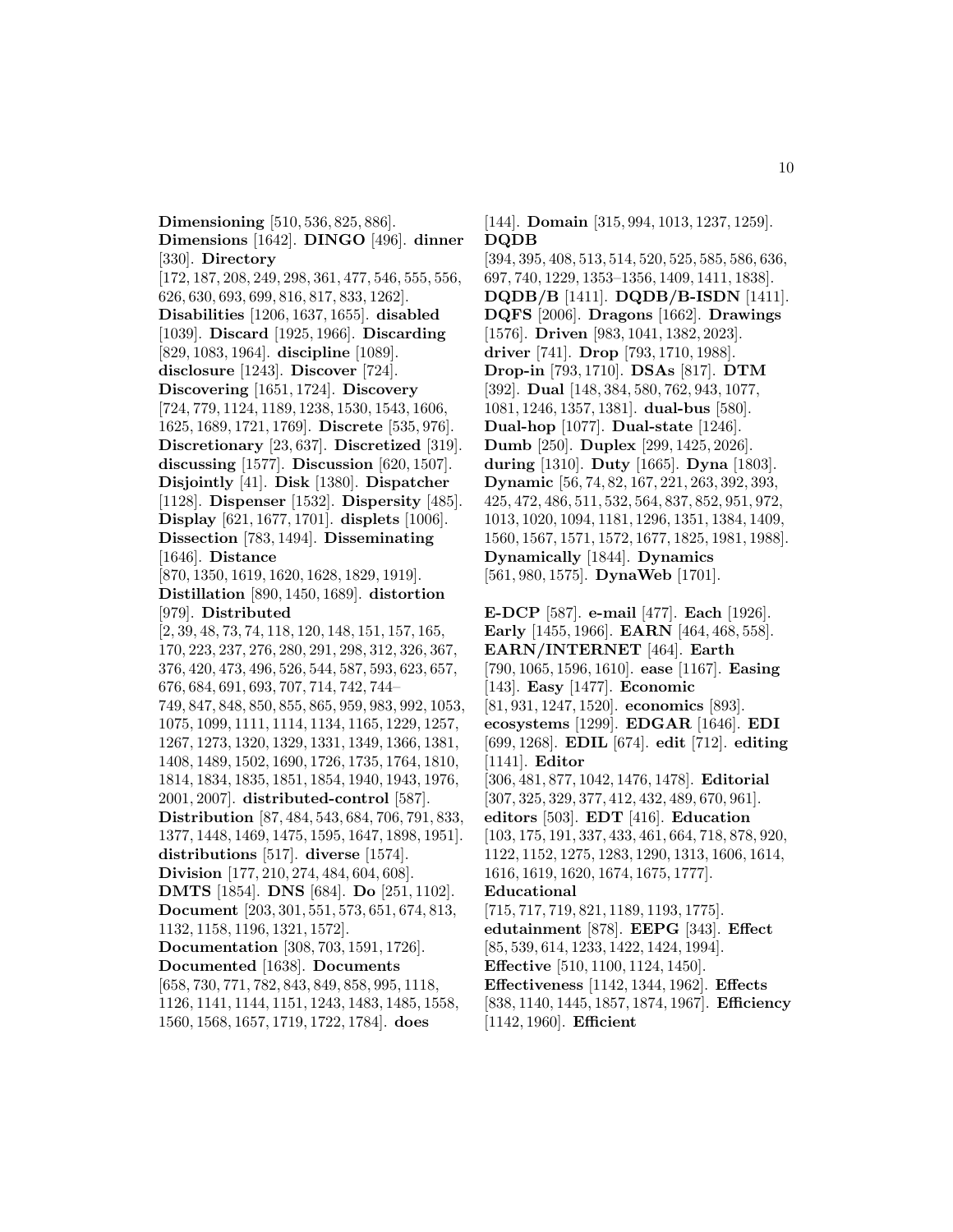[111, 370, 884, 915, 944, 1056, 1110, 1137, 1236, 1303, 1372, 1823, 1876, 1948, 1949, 1970]. **Effort** [1083, 1988]. **Efforts** [279]. **EFR** [1993]. **EFTs** [150]. **Election** [42]. **electro** [512]. **electro-optic** [512]. **Electronic** [1, 122, 138, 436, 464, 466, 679, 699, 726, 838, 867, 897, 1163, 1242, 1245, 1260, 1302, 1455, 1469, 1486, 1509, 1604, 1681, 1713, 1714, 1784, 1800, 1807, 1991, 2019, 2020]. **Elements** [799, 915, 1830]. **ELFI** [1259]. **Embedded** [1001, 1413]. **Embedding** [1372, 1553, 1827]. **EMBnet** [454]. **Emergency** [362]. **Emerging** [1276, 1425]. **Empirical** [1448]. **Employing** [177]. **Empowering** [1624]. **emulator** [520]. **enabled** [983]. **Enabling** [1033]. **Encapsulation** [1915]. **encoder** [140]. **encoder-decoder** [140]. **Encoding** [951, 1786]. **End** [522, 553, 675, 967, 1270, 1281, 1433, 1463, 1633, 1645, 1664, 1965, 1969, 2024]. **End-Stations** [1433]. **End-to-End** [522, 967, 1281, 1965, 1969, 2024]. **enforcement** [430]. **Engine** [729, 1012, 1015, 1104, 1105, 1116, 1120, 1149, 1493, 1773]. **Engineering** [296, 343, 428, 497, 886, 1034, 1244, 1275, 1298, 1502, 1513, 1536, 1576, 1588, 1603]. **engineers** [436]. **engines** [1016, 1131]. **Enhanced** [480, 707, 730, 760, 861, 921, 1901, 1968]. **Enhancements** [1731]. **Enhancing** [704, 1206]. **Enterprise** [131, 1365, 1446, 1815, 2019]. **Enticing** [892]. **entity** [304]. **Entrez** [1492]. **entry** [573]. **Environment** [64, 65, 91, 113, 179, 213, 247, 264, 294, 339, 350, 371, 372, 415, 417, 473, 570, 637, 701, 711, 714, 719, 778, 865, 871, 895, 920, 929, 983, 1039, 1053, 1062, 1067, 1076, 1092, 1192, 1207, 1254, 1367, 1405, 1418, 1480, 1481, 1510, 1527, 1535, 1561, 1601, 1693, 1775, 1777, 1778, 1813, 1845, 1910, 2009, 2029].

**Environmental** [1724]. **Environments** [310, 365, 642, 1058, 1064, 1068, 1099, 1153, 1195, 1279, 1381, 1400, 1752]. **EOSDIS** [790, 1596]. **equal** [1330]. **Equalizer** [1392].

**EQuB** [2021]. **equilibrium** [317, 517]. **equipment** [424, 966]. **Erasure** [586, 1356]. **Ergodic** [319]. **ERICA** [1999]. **ERMS** [1269]. **Error** [834, 842, 1352, 1389, 1897, 1911, 1973, 1986]. **Error-Control** [1897]. **errors** [842]. **Esprit** [442, 469]. **Establishing** [67]. **Estelle** [151, 305, 379, 416, 417, 491, 496]. **Esterel** [304]. **ESTIM** [417]. **estimates** [993]. **Estimation** [1948]. **ET-LOTOS** [946]. **Ethernet'** [25, 631, 950, 1424, 2021, 2026]. **Ethernets** [764, 1861, 1920, 1976]. **Ethersim** [1086]. **Ethical** [780, 1449]. **Ethnography** [1658]. **ETINU** [1067]. **EUnet** [194]. **Euro** [460]. **Euro-networking** [460]. **EUROMATH** [100, 206]. **EuropaNET** [479]. **Europe** [43, 98, 338, 463, 926, 1071]. **European** [95, 100, 103, 182, 183, 190, 200, 343, 350, 433, 443, 445, 454, 469, 475, 502, 550, 819, 2044]. **EUV** [1473]. **Evaluating** [520, 542, 1333, 1919]. **Evaluation** [68, 90, 154, 230, 272, 494, 576, 752, 799, 1039, 1080, 1082, 1088, 1281, 1285, 1388, 1401, 1413, 1826, 1871, 1872, 1916, 1918, 1955, 1985]. **event** [976, 998, 1099]. **event-based** [998, 1099]. **Evolution** [231, 232, 583, 674, 1817, 1879]. **Evolutionary** [174]. **Exact** [322, 517]. **Example** [630, 678, 693]. **Examples** [378, 1302, 1565]. **exams** [1191]. **Excavating** [1503]. **Exchange** [99, 552, 605, 661, 921]. **executable** [385]. **Execution** [93]. **Exercise** [204]. **exhaustive** [229]. **Exhibit** [1684]. **Exhibition** [1686]. **Exhibits** [1456]. **Existing** [1066, 1321, 1488]. **Exorcising** [856]. **Exp1** [1321]. **Expanding** [339]. **expansion** [617, 1164]. **expectations** [508]. **Experience** [39, 483, 694, 1349, 1689, 1835]. **Experiences** [305, 345, 508, 626, 741, 812, 922, 923, 1140, 1266, 1402, 1694, 1717, 1969]. **Experiment** [305, 781, 785, 994, 1452, 1528, 1555, 1609]. **Experimental**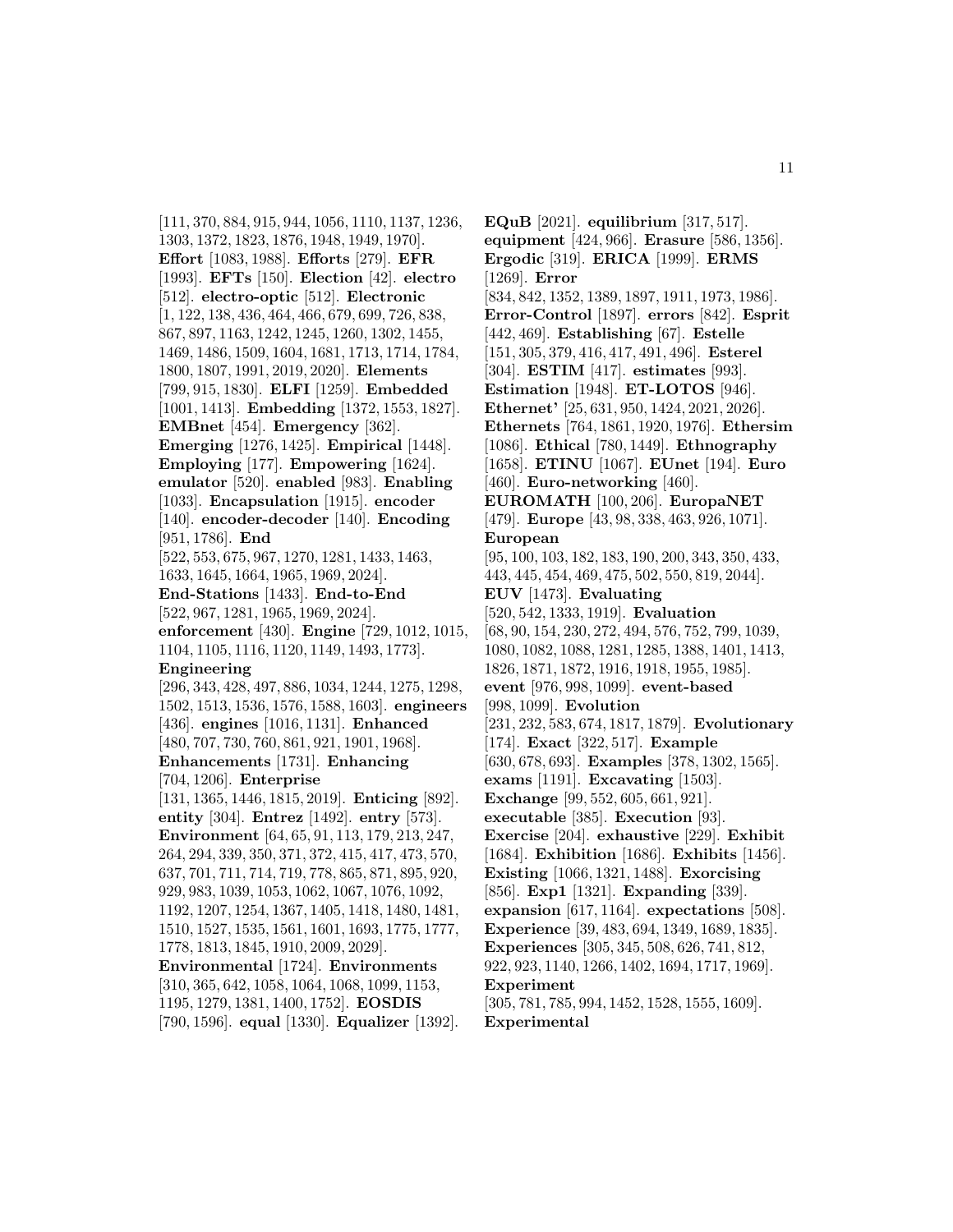[179, 478, 737, 1826, 1880, 1989]. **Experimentation** [1358, 1817]. **Experiments** [1341]. **Expert** [1651, 1718, 1843]. **Explicit** [121, 1954]. **exploitation** [727]. **Exploiting** [1405]. **Exploration** [19, 1018]. **exploratory** [1192]. **Explore** [1599]. **Explorer** [1618]. **exponentially** [742]. **Exposed** [1434]. **EXPRESS** [215]. **Extended** [113, 1949]. **Extending** [523, 697, 773, 774, 860, 1006, 1505, 1552, 1588, 1809]. **Extensibility** [1560, 1589]. **Extensible** [1116]. **Extension** [92, 587, 1550, 1566, 1969]. **Extensions** [431, 1224]. **External** [816, 1553]. **Extraction** [1600]. **EzMath** [1185].

**Fabric** [1295, 1337, 1878, 1882]. **Facilitate** [1601]. **Facilitating** [1109]. **Facilities** [164]. **facsimile** [122]. **Factors** [159]. **Faculty** [1668]. **Fail** [276, 1366]. **Fail-Safe** [276, 1366]. **Fair** [19, 590, 1229, 1715]. **Fairness** [395, 537, 562, 969, 1375, 2024]. **FAITH** [641]. **fall** [1705]. **familiar** [207]. **family** [271]. **FAPL** [116]. **FAQ** [781, 1452]. **FAQs** [794, 1523]. **FARA** [11]. **FARA/ CSMA** [11]. **FARA/CSMA-CD** [11]. **Fasnet** [271]. **Fasnet-based** [271]. **Fast** [88, 484, 1049, 1082, 1139, 1661, 1878, 1957]. **FastLane** [1538]. **Fault** [26, 170, 645, 935, 1415, 1820, 1843, 1906, 1949]. **Fault-Tolerance** [1415]. **Fault-Tolerant** [645, 1820, 1906, 1949]. **FCP** [1871]. **FDDI** [55, 341, 584, 945, 1357, 1359– 1364, 1387, 1397, 1404– 1407, 1833, 1858, 1860, 1870, 1874, 1934]. **FDDI-2** [1361]. **FDDI-Based** [1874]. **FDDI-II** [1363, 1364, 1833]. **FDQ** [1229]. **feasible** [647, 656]. **Feather** [1495]. **feature** [1253, 1289]. **Features** [1009, 1252, 1405, 1742, 1757]. **FEC** [1962, 1964]. **Federal** [77, 449, 1644]. **Feedback** [121, 800, 1164, 2014]. **FERRET** [1600]. **Ferry** [155, 233]. **few** [506]. **fewer** [1338]. **Fiber** [418, 580, 588, 608, 1219, 1369,

1373, 1391, 1983, 2025]. **fiber-coax** [1219]. **fiber-optic** [580, 608]. **Fibre** [109, 210, 274, 1368, 1370, 1371, 1402, 1871, 1872]. **FieldBuses** [1405, 1990]. **FIFO** [767, 1399]. **Fifth** [2050]. **Fighter** [1544]. **figures** [740]. **File** [13, 64, 219, 247, 499, 576, 1380, 1445, 1461, 1584]. **Files** [1576, 1977]. **Filling** [885, 1307]. **Filtered** [1792]. **filtering** [1205, 1326]. **Final** [624]. **Financial** [1268, 1535, 1646]. **Finding** [517, 757, 1009, 1525, 1717]. **Finite** [303, 386, 578, 613, 829, 915, 935, 1235, 1445]. **Firm** [1965]. **First** [662, 708, 1094]. **First-order** [1094]. **Fish** [1017, 1728]. **Fish-Search** [1728]. **fittest** [434]. **Five** [1469]. **Fixed** [1926]. **Fixing** [874]. **fledged** [523]. **Flexible** [286, 420, 685, 695, 732, 808, 996, 1383, 1968]. **Flooding** [47]. **Flow** [319, 427, 532, 597, 633, 739, 842, 1087, 1090, 1094, 1287, 1400, 1434, 1859, 1894, 1997]. **Fluid** [1575]. **FMMRA** [1087]. **focus** [337]. **focused** [824]. **focusing** [1186]. **Folded** [1836]. **Fonts** [1586]. **Footprint** [818]. **Footsteps** [716]. **force** [135]. **Form** [1061, 1567]. **Formal** [142, 275, 303, 413, 474, 490, 493, 495, 545, 750, 795, 917, 932, 933, 976, 1221, 1222, 1231, 1284, 1869]. **Formalization** [905, 952]. **format** [116, 651, 1096]. **Formation** [1469]. **Formatting** [1487]. **forming** [217]. **Forms** [141, 324, 882, 885, 921, 1044, 1644, 1718]. **Forte** [973]. **Forum** [268, 1649]. **forwarding** [1339]. **Foundation** [1538, 1756]. **Foundations** [1593]. **Four** [559, 1662]. **Fourth** [2048]. **fractal** [1295]. **Frame** [375, 423, 439, 440, 639, 1396, 1956]. **FrameMaker** [658]. **Frames** [1915]. **Framework** [320, 387, 414, 492, 534, 647, 815, 864, 866, 909, 966, 988, 998, 999, 1003, 1106, 1165, 1260, 1263, 1567, 1588, 1798, 1841, 1914]. **France** [2050]. **Free** [169, 215, 299, 802, 916, 943, 1061, 1661]. **Freedom** [311]. **freeWAIS** [730].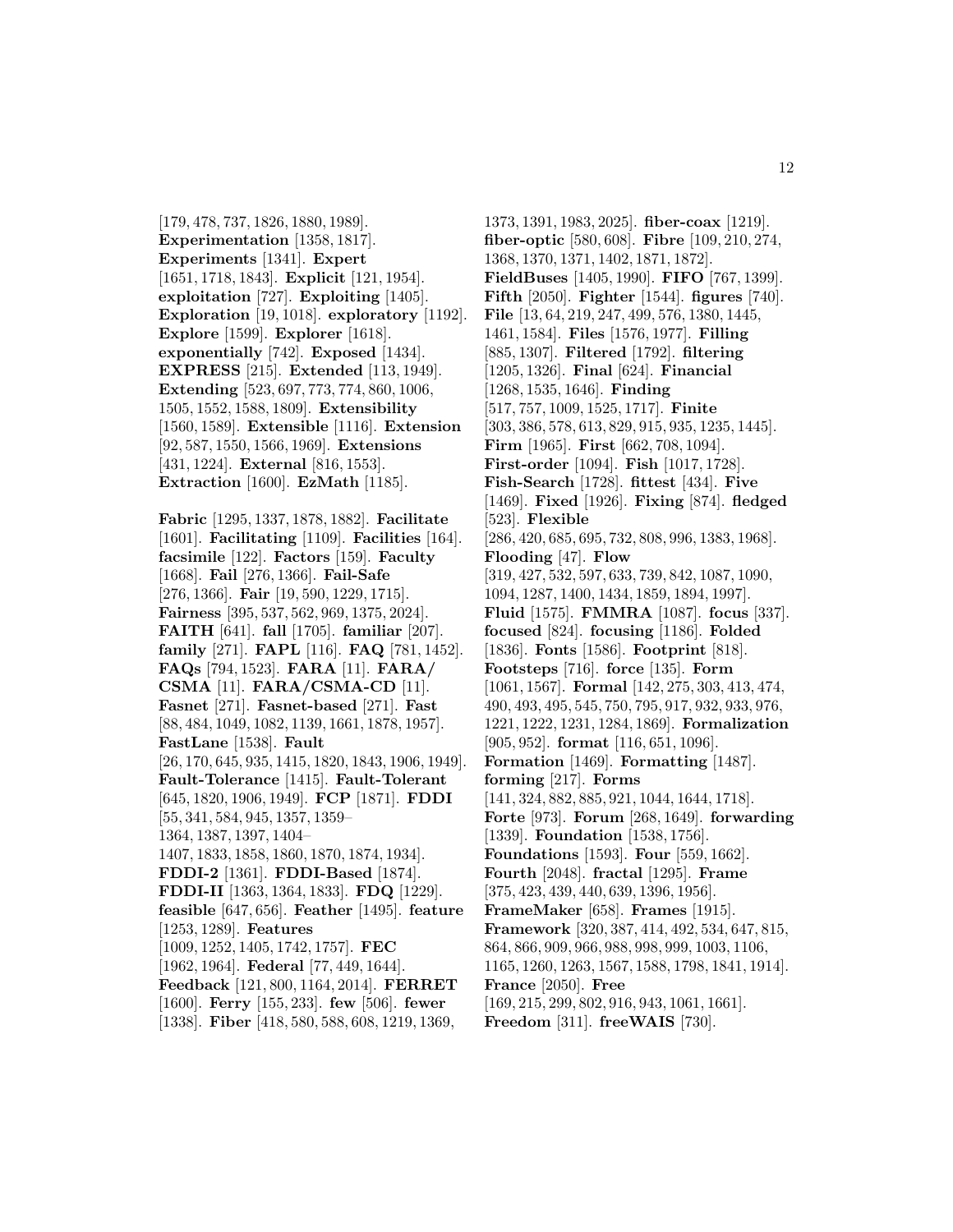**freeWAIS-sf** [730]. **freshness** [1100]. **Frog** [783, 1494]. **Front** [1633]. **FTAM** [441, 465]. **FTP** [1327]. **fulfilling** [1258]. **Full** [299, 523, 593, 1108, 1425, 1737, 2026]. **Full-Duplex** [299, 1425, 2026]. **full-fledged** [523]. **Full-Text** [1108, 1737]. **fully** [426]. **fun** [1174]. **Function** [404, 1885]. **Functional** [219]. **functionality** [730, 885]. **Functions** [484, 838, 1400]. **Fund** [1647]. **Funding** [678, 1259]. **Further** [538, 837]. **Future** [143, 283, 301, 1169, 1216, 1466, 1647, 1686, 1694]. **Fuzzy** [214, 1824, 1877, 1942].

**G** [306, 610, 721, 821]. **G-LOTOS** [306, 610]. **G-MING** [821]. **Gain** [2031]. **Gala** [330]. **Gala-dinner** [330]. **Galleries** [1456]. **Gallery** [1464, 1606]. **games** [878]. **gap** [690]. **Gardens** [1458]. **Gateway** [50, 464, 684, 1189, 1387, 1411, 1499, 1581, 1590, 1835, 1879]. **Gateways** [189, 270, 830, 989, 1022, 1258, 1555, 1780]. **Gb** [540, 595, 695]. **Gb/s** [540, 595, 695]. **Gbit/s** [512]. **GEM** [1189]. **General** [20, 541, 641, 1217, 1567, 1914]. **generalization** [219]. **Generalized** [757, 1928]. **Generating** [1177, 1737]. **Generation** [173, 407, 502, 694, 859, 934, 936, 944, 1035, 1063, 1102, 1231, 1308, 1572, 1946]. **generative** [743]. **Generator** [1772]. **Generic** [681, 864, 875, 1085, 1163, 1971]. **Geneva** [346, 2045]. **geographic** [891, 1192]. **geographical** [682, 1157]. **geometric** [1298]. **geometry** [1054]. **Geomview** [1753]. **geospatial** [1025]. **GeoWeb** [1489]. **German** [1159, 1274]. **Germany** [77, 1661, 2047]. **gestation** [549]. **get** [339]. **GFR** [2032]. **Gigabit** [356, 392, 482, 1236, 1375, 1380, 1874, 2026]. **Gigabit/s** [1375]. **GIX** [552]. **Global** [99, 133, 248, 339, 355, 476, 552, 570, 627, 833, 1065, 1244, 1323, 1528, 1582, 1685, 1779, 1799]. **go** [842]. **go-back-** [842]. **good** [678]. **Gopher** [1531]. **Government** [1159, 1213, 1274, 1545, 1671, 1688, 1689, 2019].

**Gracious** [1925]. **Grade** [73, 160, 1069]. **Grade-Of-Service** [160]. **Graffiti** [1463]. **Graph** [861, 1096, 1218, 1928]. **Graphic** [91, 1795]. **GRaphical** [306, 441, 610, 776, 1144, 1723]. **Graphically** [1591]. **Graphically-Based** [1591]. **Graphics** [783, 1045, 1051, 1060, 1290, 1298, 1305, 1311, 1313, 1494, 1781]. **Grass** [1512]. **Grassroots** [866]. **Greater** [821]. **Green** [190]. **Grif** [860]. **GRiNS** [1144]. **Ground** [1465]. **Group** [159, 314, 343, 347, 501, 720, 988, 1376, 1378, 1423, 1469, 1762]. **Group-based** [1378]. **Groups** [156]. **groupware** [987]. **Growing** [679, 1661]. **Grows** [1645]. **Growth** [1319, 1662]. **GSM** [1995]. **GSN** [1927]. **GSQL** [1499]. **Guarantee** [593, 1965, 1978]. **Guaranteed** [1999]. **Guaranteeing** [1362, 1851]. **Guarantees** [1089, 2032]. **Guessing** [1960]. **Guest** [307, 325, 329, 412, 432, 481, 489, 503, 670]. **GUI** [1794]. **guided** [872, 1107]. **Guidelines** [77, 379, 1365].

**hacker** [1197]. **handling** [1251]. **Handoff** [1945]. **Happening** [1758]. **Hard** [86, 2029]. **hardware** [698, 972]. **Harvest** [779, 888, 1721]. **having** [710]. **HDF** [790, 1596]. **HDLC** [304]. **Head** [861, 1793]. **headed** [1521]. **healing** [1074]. **Health** [1270, 1676]. **Helix** [914]. **helminthiasis** [327]. **help** [671, 1210]. **helps** [1018]. **Heritage** [1457]. **Heterogeneous** [280, 317, 466, 691, 829, 1161, 1281, 1384, 1902, 1997]. **Heuristic** [1905]. **Hewlett** [346]. **Hidden** [931, 1994]. **Hierarchical** [15, 167, 176, 429, 511, 555, 743, 807, 872, 881, 1115, 1303, 1346, 1366, 1912, 2030]. **hierarchy** [575, 1319]. **High** [55, 200, 210, 271, 274, 277, 292, 309, 310, 337, 338, 354, 355, 358, 397, 401, 427, 438, 442, 472, 479, 485, 486, 488, 506, 521, 532, 542, 549, 568, 580, 582, 588, 590, 596, 598, 616, 633, 642, 698, 759, 762, 797, 808, 819, 821, 836, 927, 943, 968,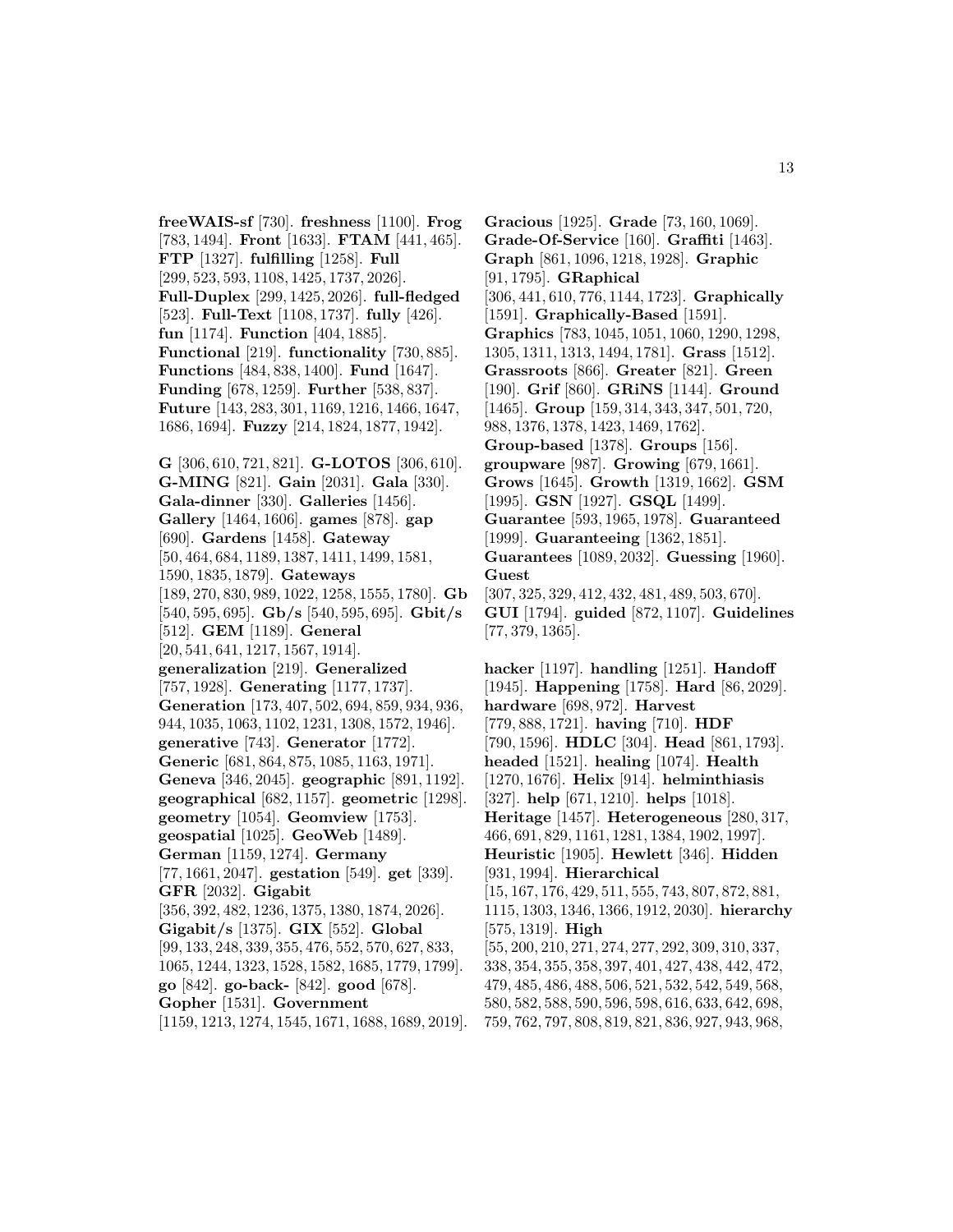974, 979, 989, 1078, 1094, 1133, 1201, 1217, 1277, 1282, 1296, 1351, 1352, 1373, 1380, 1381, 1390, 1396, 1398–1400, 1403, 1414, 1418, 1427, 1447, 1672, 1697, 1819, 1829, 1830, 1834, 1844, 1853, 1856, 1867, 1873, 1875, 1876, 1888, 1919, 1933, 1957, 1967, 2001, 2010, 2027]. **High-level** [277]. **High-Performance** [292, 762, 974, 1381, 1447]. **High-Speed** [200, 210, 271, 274, 309, 310, 358, 397, 442, 472, 485, 488, 506, 532, 568, 580, 582, 588, 598, 633, 642, 759, 797, 819, 927, 943, 968, 979, 1078, 1094, 1217, 1277, 1351, 1352, 1373, 1398– 1400, 1418, 1819, 1834, 1844, 1856, 1873, 1875, 1876, 1888, 1919, 2001, 2027]. **Higher** [201, 1054]. **Highlights** [1683]. **Highly** [596, 1032, 1875]. **Highway** [1599]. **HIPPI** [1401, 1919]. **HIPPI-ATM** [1919]. **histograms** [1309]. **historical** [1024]. **histories** [1321]. **History** [1654, 1795]. **History-of-Use** [1654]. **Hits** [1027, 1330]. **Hoc** [659, 1996]. **Holding** [1652]. **Home** [788, 1124, 1522, 1910, 1951]. **homepage** [1013]. **Homing** [1357]. **homogeneous** [1059]. **Hong** [1306]. **Hop** [223, 1077, 1926, 1944, 1983]. **Hopwise** [706]. **hospital** [929]. **Host** [165, 559, 686, 1388, 1732, 1859, 1923]. **hosting** [997]. **hosts** [560]. **hot** [835]. **HotCon** [810]. **Hotel** [2033–2036, 2038, 2042]. **Hotline** [810]. **HotMetal** [1706]. **house** [1544]. **HP** [1203]. **HPCC** [337]. **HTML** [651, 768, 782, 858, 859, 882, 885, 1006, 1031, 1116, 1203, 1476– 1479, 1482, 1484, 1487, 1488, 1496, 1547, 1550, 1553, 1657, 1701–1704, 1719, 1743, 1744, 1808]. **HTML/SGML** [1704]. **HTTP** [653, 770, 848, 1138, 1191, 1509, 1562, 1578, 1579, 1731, 1796, 1802]. **HTTP-Based** [1796]. **HTTPD** [1544, 1748]. **hub** [1250, 1426]. **Human** [159, 892, 1058, 1156, 1601, 1637, 1655, 1756, 1776]. **Human-Computer** [1058, 1776]. **human-machine** [1156]. **Hungarian** [254]. **Hungary** [450]. **Hurst** [2016]. **Hybrid** [4,

10, 11, 60, 218, 518, 580, 836, 1219, 1842, 1917]. **Hybrinet** [10]. **Hyper** [721, 742, 1016, 1182, 1528]. **hyper-exponentially** [742]. **Hyper-G** [721]. **Hyper-Media** [1528]. **Hyperactive** [1491]. **Hypercard** [1679]. **HyperCode** [1548]. **Hypercube** [1372]. **hyperdocument** [1178]. **hypergraph** [1218]. **HyperKids** [1631]. **hyperlink** [850, 1101]. **hyperlinked** [1118]. **hyperlinks** [1007]. **Hypermedia** [703, 775, 898, 984, 1121, 1153, 1628, 1631, 1690, 1746, 1751, 1805]. **hypermedia-based** [703]. **Hypertext** [657, 659, 665, 776, 852, 1194, 1211, 1455, 1480, 1492, 1628, 1677, 1679, 1723, 1726, 1800]. **hypertextual** [1105].

**I/O** [1871]. **IAFA** [1768]. **IBM** [464, 540, 1757]. **ICCC** [44]. **Identification** [165, 1720]. **Identity** [1466]. **IDLE** [722]. **IEEE** [40, 69, 113, 166, 279, 408, 525, 1967, 1994]. **IFIP** [79]. **II** [595, 969, 1042, 1363, 1364, 1443, 1833]. **illustrated** [955]. **Image** [164, 863, 1060, 1133, 1295, 1308, 1309, 1312, 1512, 1550, 1783, 1977]. **images** [929]. **Imaging** [1466, 1486]. **IMHP** [686]. **IMJ** [1136]. **immersive** [1058]. **Impact** [253, 771, 809, 835, 1213, 1441, 1568, 1672, 1849, 1862]. **Impacts** [132, 419, 1247, 1899]. **Impairments** [17]. **implement** [495]. **Implementation** [13, 56, 62, 74, 137, 138, 147, 196– 199, 256, 303, 305, 414, 455, 500, 630, 637, 698, 753, 934, 948, 1212, 1239, 1256, 1317, 1367, 1379, 1470, 1509, 1566, 1573, 1657, 1663, 1790, 1839, 1887, 1889, 1939, 1952, 2027]. **Implementations** [45, 496, 1272]. **Implemented** [1681]. **Implementing** [414, 548, 1432, 1534, 1656]. **Implications** [108, 823, 1439]. **implicit** [121]. **Implosion** [1423]. **Implosion-Avoidance** [1423]. **Imprecise** [1977]. **Improve**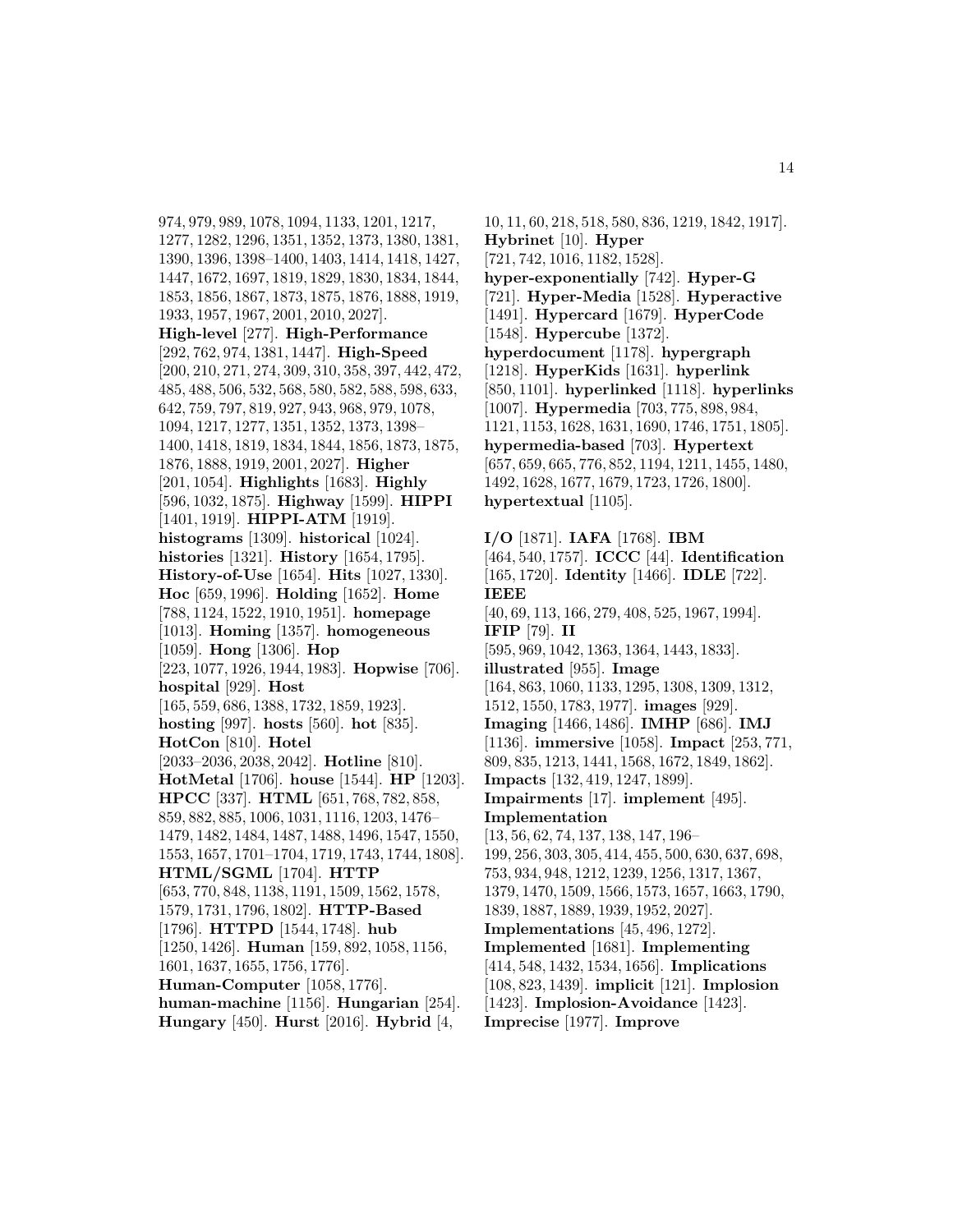[1325, 1369, 1900]. **Improved** [418, 631, 642, 1359]. **improvement** [513]. **Improvements** [710, 1651]. **Improving** [770, 1022, 1328, 1559, 1616, 1734, 1937, 2014]. **Impulse** [1652]. **In-house** [1544]. **In-place** [1141]. **INCA** [2010]. **including** [2016]. **incomputer** [121]. **incomputer-mediated** [121]. **Incorporating** [395, 1564]. **Increase** [228]. **Increase/Decrease** [228]. **Incremental** [304, 544, 1018]. **independence** [842, 1304]. **independent** [685, 696, 842, 1002, 1162]. **Index** [782, 817, 1007, 1574, 1719]. **Index-based** [1007]. **indexed** [817]. **indexing** [655, 1108, 1111, 1267, 1574]. **Individualised** [1622]. **Individualizing** [1454]. **Industrial** [109, 131, 132, 460, 690, 1240]. **Industry** [1529, 1691]. **Inexpensive** [1807]. **infancy** [331]. **Influence** [581, 740, 1157]. **Influences** [1355]. **INFN** [241]. **INFNet** [241, 260, 684]. **InfoHarness** [1716]. **informal** [811]. **Information** [1, 29, 72, 118, 136, 223, 353, 395, 457, 573, 656, 661, 665, 672, 703, 721, 722, 725, 755, 779, 818, 854, 857, 866, 867, 884, 898, 913, 1011, 1012, 1014, 1016, 1025, 1055, 1100, 1129, 1139, 1153, 1164, 1165, 1176, 1189, 1209, 1240–1242, 1257, 1259, 1266, 1274, 1396, 1467, 1470, 1472, 1514– 1516, 1529, 1530, 1534, 1540, 1541, 1549, 1597, 1599, 1601, 1609, 1614, 1624, 1629, 1632, 1635, 1643, 1644, 1653, 1660, 1667, 1678, 1682, 1688, 1689, 1693, 1700, 1707, 1716, 1718, 1721, 1724, 1728, 1734, 1755, 1763, 1797, 1799, 1801, 1915]. **information** [785, 814, 818, 1098]. **Information/Control** [1396]. **InfoSleuth** [1727]. **infostructures** [657]. **Infrastructure** [507, 821, 913, 922, 987, 1320, 1543, 1796, 1801, 1961]. **infrastructures** [1066]. **Ingrid** [1801]. **inhabiting** [1064]. **Initiated** [2004]. **Initiative** [216, 337, 387, 1786]. **initiatives** [348]. **Inline** [1576]. **Innovation** [1663]. **Innovative** [1623]. **Input** [614, 633, 640, 762, 1120, 1233, 1335].

**input-output-buffering** [614]. **input-queued** [1335]. **Inquirus** [1104]. **Inquiry** [1651]. **INS** [231]. **Insertion** [299, 406, 407, 590, 1391]. **inspection** [1295]. **inspire** [1067]. **Instantaneous** [71]. **Institutional** [1697]. **instruction** [1179]. **Instructional** [1068, 1679]. **Instructions** [1553]. **Integrated** [37, 100, 110, 172, 174, 213, 214, 263, 287, 365, 376, 393, 411, 415, 417, 424, 427, 455, 500, 511, 512, 550, 568, 587, 759, 763, 810, 839, 966, 979, 1092, 1385, 1394, 1852, 1866, 1941, 2005, 2006, 2010, 2023]. **Integrating** [666, 707, 738, 831, 867, 873, 1164, 1526, 1561, 1594, 1605, 1803]. **Integration** [11, 25, 90, 350, 373, 418, 574, 1044, 1353, 1531, 1716, 2019]. **Integrity** [83, 238, 1214]. **intellectual** [731, 1154, 1269]. **Intelligence** [288, 768, 1484]. **Intelligent** [285, 383, 577, 609, 701, 831, 1174, 1192, 1244, 1252, 1682, 1726, 1727, 1776]. **IntelliTeaching** [1672]. **intensity** [1307]. **intensive** [419]. **Inter** [14, 226, 315, 459, 691, 979, 1237]. **Inter-Administrative** [315]. **inter-bridge-security** [459]. **inter-domain** [1237]. **inter-media** [691]. **Inter-network** [226]. **Inter-Organizational** [14]. **inter-source** [979]. **Interaction** [125, 413, 487, 747, 1042, 1058, 1251, 1253, 1756]. **Interactions** [1252, 1601]. **Interactive** [309, 664, 665, 718, 722, 783, 791, 878, 900, 918, 919, 985, 1038, 1044, 1136, 1179, 1209, 1283, 1459, 1461, 1494, 1509, 1554, 1575, 1595, 1606, 1628, 1630, 1649, 1673, 1684, 1685, 1739, 1770]. **Interactively** [858]. **Interactivity** [1567]. **Interchange** [699, 813, 1463]. **Interconnected** [3, 321, 342, 528, 1437]. **Interconnecting** [172, 1990]. **Interconnection** [40, 107, 179, 397, 472, 488, 566, 915, 1401, 1406, 1426, 1833, 1884, 1918, 1935, 1968]. **Interdisciplinary** [159]. **Interest** [216]. **Interface** [178, 267, 439, 729, 786, 1030, 1039,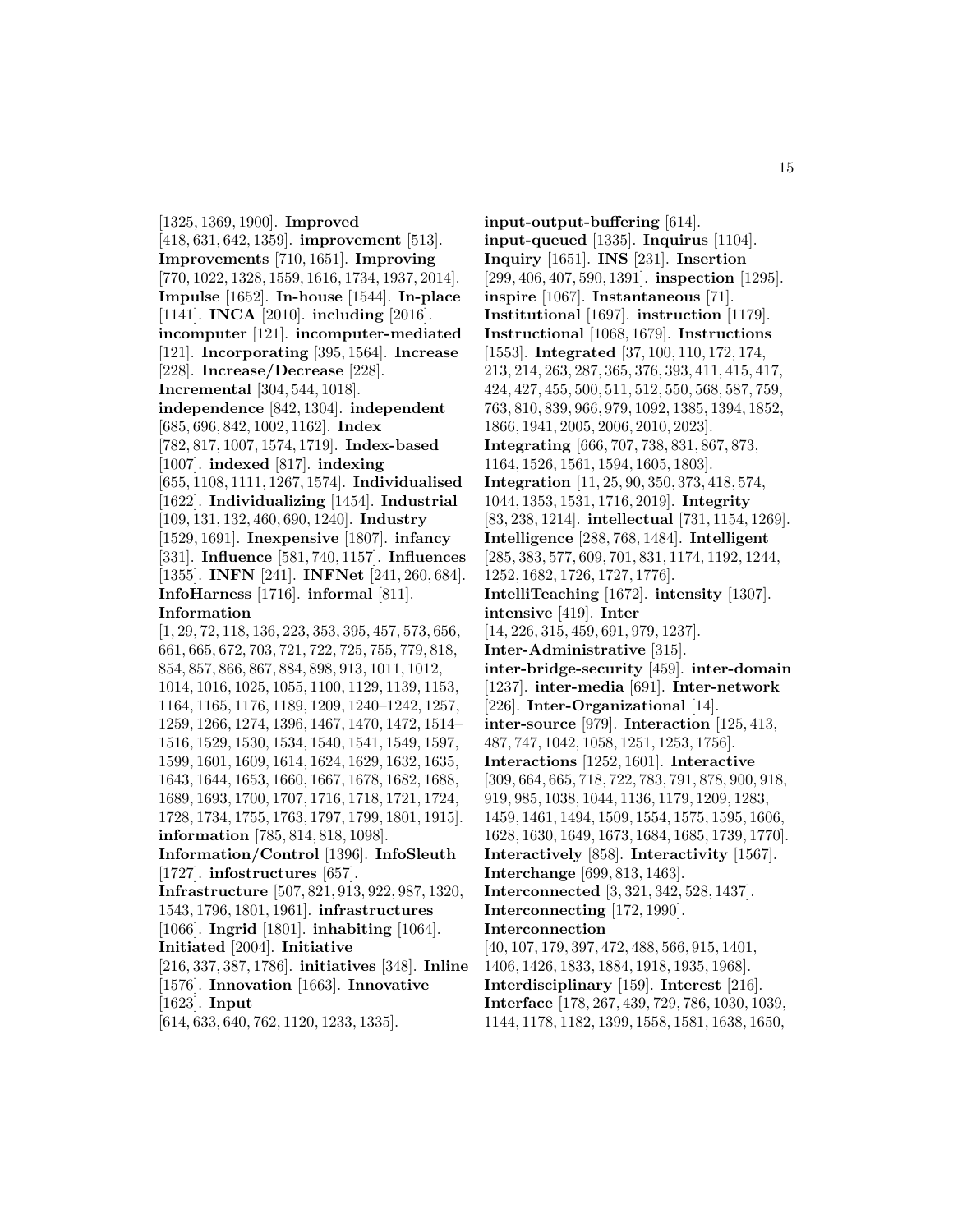1655, 1718, 1776, 1780, 1859, 1963]. **Interface-Parasite** [1780]. **Interfaces** [6, 212, 816, 900, 1109, 1142, 1177, 1637, 1653]. **Interfacing** [1380]. **Interfering** [65]. **Interim** [156]. **interleaved** [689]. **interleaving** [484]. **Intermediaries** [1143]. **intermediation** [869]. **Internal** [464, 786, 840, 1337, 1544, 1650]. **International** [17, 28, 78, 80, 286, 335, 376, 382, 644, 1611, 1989, 2042, 2047, 2048, 2050, 2051, 2053]. **internationalisation** [681]. **Internet** [255, 327, 334, 339, 349, 364, 453, 552, 571, 677, 678, 682, 684, 686, 828, 920, 921, 1000, 1017, 1039, 1065, 1066, 1069, 1072, 1128, 1148, 1188, 1206, 1234, 1255, 1268, 1271, 1276, 1320, 1528, 1543, 1645, 1646, 1662, 1666, 1668, 1687, 1693, 1695, 1699, 1768, 1816, 1837, 1953, 2009, 2044]. **Internet-based** [1039, 1268]. **Internet2** [1320]. **Internetting** [978]. **Internetwork** [50, 328, 342]. **Internetworked** [1941]. **Internetworking** [185, 260, 923, 1419, 1828, 1866, 1938]. **internetworks** [841, 1695, 1964]. **Interoperability** [259, 387, 435, 465]. **interoperable** [268]. **interoperation** [363]. **interpretation** [638]. **Interruptions** [322]. **Intertest** [387]. **Interval** [1892]. **Interval-Based** [1892]. **Interworking** [45, 232, 340, 372, 1921]. **Intra** [1881]. **Intra-Media** [1881]. **intranet** [1140, 1183]. **Intranets** [2023]. **Introduce** [1345]. **Introducing** [508, 845, 1664, 1791]. **Introduction** [115, 151, 286, 302, 378, 380, 546, 612, 745, 902, 903, 946, 961, 1741]. **Introductory** [1615]. **Intrusive** [1734]. **invalidation** [1112]. **Investigation** [109, 129, 849]. **investigations** [806]. **Investment** [1530]. **IP** [559, 683, 806, 923, 924, 997, 1921, 1944, 1975]. **IP/IPng** [923]. **IPv6** [1272]. **IPX** [1847]. **IR** [1392, 1737]. **IR-Wireless** [1392]. **Irregular** [1372]. **ISDN** [16, 30–

32, 35, 36, 43, 108, 144, 153, 178, 219, 239, 266–

268, 383, 419, 443, 500, 509, 581, 611, 641, 643, 644, 649, 796, 832, 912, 1411, 1887, 1913, 1942]. **ISDN-Concept** [108]. **ISDN-PABX** [35]. **ISDNs** [160, 798]. **ISI** [451, 1537]. **ISO** [13, 45, 80, 115, 207, 350, 445, 744, 745, 1063, 1784]. **iso-surface** [1063]. **ISO/OSI** [45]. **Isochronous**

[393, 760, 1081, 1339, 1343, 1363]. **ISODE** [258]. **issue** [44, 969]. **Issues** [74, 94, 184, 294, 295, 530, 569, 680, 817, 822, 824, 931, 1071, 1157, 1249, 1254, 1285, 1374, 1415, 1466, 1496, 1498, 1534, 1577, 1626, 1655, 1715]. **Iterative** [1335, 1827]. **IX** [302]. **IXI** [257].

**Jamming** [986]. **JANET** [195, 364]. **Japan** [20, 376, 994, 1660]. **jargon** [354]. **Jasper** [1797]. **JAVA** [865, 983, 988, 992, 1048, 1107, 1120, 1150, 1154, 1173, 1290, 1788]. **Java-based** [988, 1107, 1154]. **JCAT** [1048]. **JESSICA** [1121]. **Joint** [195, 2044]. **Jordan** [1056]. **Journal** [1508, 1681, 1713, 1714, 2048]. **Jukebox** [1136]. **June** [2044]. **Just** [1781]. **JW** [1636].

**Kerberos** [277]. **kernel** [623]. **Kernels** [165]. **Key** [543, 833, 922, 1071, 1961]. **kill** [1316, 1569]. **Kiosk** [1687]. **Kit** [1017, 1563]. **knowledge** [129, 1258, 1275]. **knowledge-base** [1275]. **Known** [1984]. **Kong** [1306]. **Krakatoa** [1770]. **KView** [1443]. **Kyoto** [376].

**labelled** [934]. **Laboratory** [446, 540, 1535, 1690]. **LAN** [113, 179, 185, 210, 227, 234, 274, 346, 372, 540, 562, 1345, 1365, 1380, 1392, 1393, 1403, 1425, 1444, 1446, 1642, 1817, 1834, 1835, 1844, 1847, 1857, 1867, 1921, 1938, 1941, 1949, 2029]. **LAN-ATM** [1938]. **LAN-Based** [1446]. **LAN/MAN** [540, 1834]. **LAN/WAN** [185, 372, 562, 1817, 1835]. **Lands** [1696]. **landscape** [1276]. **Langley** [1692]. **Language** [89, 115, 116, 126, 151, 220, 380, 523, 610, 723, 1023, 1119, 1243, 1383, 1462,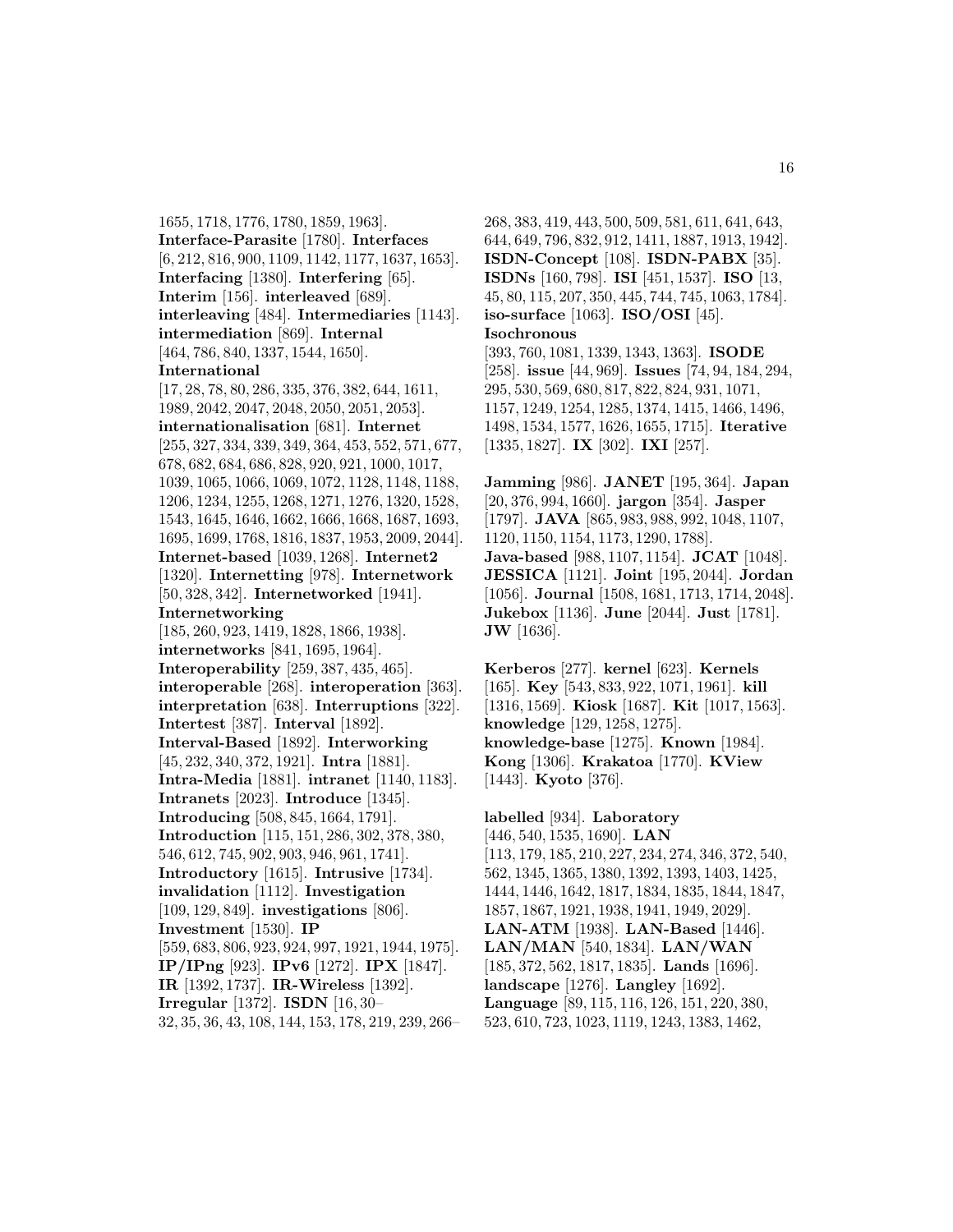1622, 1630, 1718, 1725, 1805]. **Languages** [90, 1170]. **LANs**

[54, 109, 235, 265, 342, 391, 445, 512, 521, 528, 582, 583, 588, 595, 598, 759, 797, 802, 1077, 1343, 1406, 1422, 1426, 1428, 1434, 1435, 1437, 1440, 1860, 1866, 1941, 1993, 2025]. **LANs/ MANs** [588, 759]. **laparoscopic** [1057]. **Large** [35, 67, 118, 148, 204, 313, 688, 898, 1042, 1105, 1137, 1266, 1280, 1281, 1376, 1426, 1591, 1639, 1665, 1803, 1847, 1967, 1998]. **Large-Bandwidth** [1998]. **Large-Scale** [898, 1105, 1266, 1426, 1639, 1665]. **laryngoscopy** [1310]. **Lasers** [1929]. **Late** [245]. **Latency** [770, 890, 1361, 1559, 1587]. **lattice** [1307]. **launch** [1705]. **Launches** [1642]. **Laws** [1210]. **Layer** [40, 57, 109, 244, 374, 638, 683, 704, 767, 1390, 1885, 1940, 1969, 1992, 2003, 2011]. **Layered** [1415]. **layers** [446, 557]. **LB** [1226]. **LB-SELA** [1226]. **LCN** [2052]. **LCN'98** [2054]. **leaky** [430, 535, 808, 977]. **leaky-bucket** [430, 535]. **Learned** [820, 1635, 1656]. **Learners** [1199, 1202]. **Learning** [319, 378, 570, 870, 878, 1036, 1123, 1153, 1160, 1169, 1183, 1195, 1350, 1385, 1462, 1602, 1672, 1778, 1829, 1863, 1910]. **lectures** [919]. **Legacy** [723, 846, 1526]. **length** [524, 578, 588]. **less** [69]. **Lessons** [460, 820, 1574, 1635, 1656, 1786]. **Level** [277, 278, 694, 732, 845, 968, 1086, 1296, 1325, 1366, 1788, 1920, 1962, 1987]. **Leveraging** [781, 1452, 1536]. **Levy** [1474]. **Librarian** [1665]. **Libraries** [1592, 1663, 1725]. **Library** [769, 1292, 1296, 1556, 1616, 1664– 1667, 1712, 1737, 1835]. **life** [462, 675, 1321]. **lifecycle** [1034]. **Light** [1978]. **Lighthearted** [1463]. **Lightwave** [605, 607, 1218, 1227, 1926, 1928]. **Lightweight** [728, 856]. **Like** [72, 655, 900, 1812, 1909]. **limit** [1153]. **Limitations** [1767]. **Limited** [1445, 1637, 1929]. **limits** [1095]. **Linda** [1779]. **Line** [702, 832, 1041, 1059, 1062, 1126, 1171, 1208, 1479]. **Linear** [300, 1052, 2002].

**Linear-Based** [2002]. **Linear-Time** [300]. **Lines** [98, 524]. **Link** [167, 214, 230, 853, 874, 944, 952, 1102, 1162, 1211, 1214, 1370, 1390, 1810]. **Link-by-Link** [214]. **link-state** [944]. **linkage** [1139]. **Linking** [852, 1318, 1799]. **links** [1180, 1277]. **lip** [1304]. **lip-sync** [1304]. **Lisp** [1191]. **LispWeb** [848]. **list** [1577, 1635]. **LITBASE** [1638]. **literature** [729]. **Live** [1562, 1600]. **LMP** [557]. **Load** [53, 529, 567, 759, 938, 993, 1280, 1378, 1846]. **load-controlled** [759]. **loading** [632]. **Local** [3, 5, 7, 34, 37, 40, 47, 49, 51– 53, 56, 66, 69, 86, 147, 226, 229, 299, 321, 407, 419, 576, 580, 627, 1241, 1346, 1352, 1367, 1373, 1391, 1400, 1414, 1418, 1438, 1541, 1792, 1832, 1840, 1846, 1899, 2004, 2033– 2041, 2043, 2046, 2049, 2052, 2054]. **Local-Area** [86, 407]. **Local/Metropolitan** [1414]. **Locality** [262, 1874]. **localized** [1018]. **Location** [1489, 1947]. **LOEWE** [497]. **Log** [736]. **Logarithmic** [1916]. **LOGGIE** [306]. **Logic** [399, 1917, 2025]. **Logical** [492, 1989, 2012]. **Long** [225, 363, 1899, 1919, 1998, 2000]. **Long-Delay** [1998]. **Long-Range** [2000]. **Long-Term** [1899]. **look** [538]. **looking** [1636]. **Loop** [49, 170]. **Loopback** [1358]. **loosely** [889]. **Lose** [1334]. **Lose-it** [1334]. **Loss** [160, 581, 800, 805, 1536, 1849, 1900, 1948, 2031]. **lotos** [115, 305, 306, 378, 414, 494, 495, 497, 610, 739, 946, 1223, 1224]. **Lots** [1467]. **Low** [524, 836, 1062, 1065, 1217, 1788, 1911]. **Low-Bandwidth** [1911]. **low-earth-orbit** [1065]. **low-speed** [524]. **Lowell** [2054]. **Lower** [244, 446, 557, 704]. **lower-layer** [704]. **Loyola** [1674]. **LSAM** [1329].

**M** [1965]. **MAC** [40, 109, 271, 587, 589, 590, 595, 802, 969, 1364, 1368, 1994, 2027]. **machine** [303, 1156]. **machines** [997, 1235]. **Macintosh** [1486, 1880]. **Made** [504, 1477]. **Magellan** [1475]. **MAID** [1240]. **Mail** [138,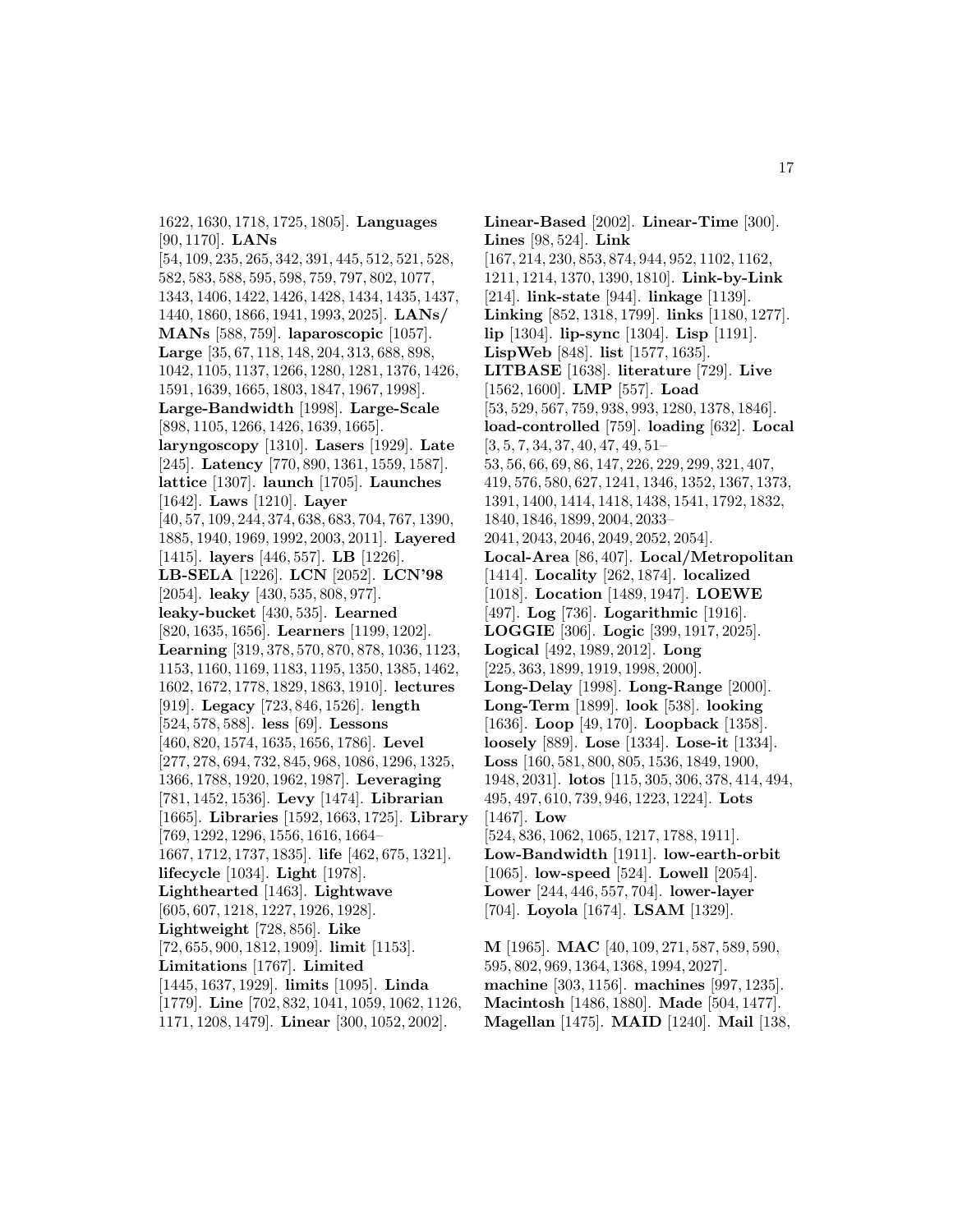252, 464, 466, 477, 480, 838, 921, 1377, 1991]. **mailing** [1577]. **Main** [843]. **Maintaining** [657]. **Maintenance** [727, 1479]. **major** [199]. **make** [1210]. **Making** [445, 526, 656, 1766]. **mall** [1293]. **MAN** [513, 514, 525, 820, 1353]. **MAN/WAN** [1353]. **manageable** [1032]. **Managed** [1441]. **Management** [96, 124, 157, 209, 219, 243, 287, 288, 320, 344– 346, 375, 393, 473, 499, 527, 534, 550, 557, 567, 638, 643, 646, 753, 760, 807, 809, 812, 815, 827, 831, 853, 897, 910, 922, 928, 991, 1073, 1075, 1088, 1140, 1165, 1175, 1191, 1227, 1255, 1265, 1293, 1347, 1348, 1385, 1386, 1435, 1441– 1444, 1535, 1642, 1677, 1727, 1745, 1823, 1824, 1855, 1859, 1890, 1947, 2005, 2023, 2028]. **Manager** [388, 1843, 1976]. **managers** [1033]. **Managing** [134, 777, 1586, 1663, 1722]. **Manchester** [821]. **Manhattan** [596, 605]. **Manifesto** [768, 1484]. **Manipulating** [789, 1143]. **manipulation** [918]. **MANs** [271, 384, 391, 582, 583, 595, 598, 606, 1409, 1828]. **Manufacturing** [1852]. **Map** [1597, 1771, 1783]. **mapped** [1062]. **Mapping** [97, 556, 684, 791, 916, 1020, 1125, 1595, 1771]. **Maps** [1025, 1550]. **March** [1587]. **market** [1066]. **Marketing** [1734]. **Marketplace** [1]. **Markov** [636, 829, 1223]. **Markup** [859, 1190, 1784]. **Mass** [1699]. **Massachusetts** [2054]. **Master** [1619]. **match** [526]. **match-making** [526]. **matching** [1137]. **Material** [1068, 1715]. **Materials** [671, 1189, 1305]. **math** [1185]. **Mathematical** [1590, 1784]. **Mathematicians** [100]. **Mathematics** [1778]. **Maturation** [1512]. **maturity** [331]. **Max** [768, 1484]. **Maximum** [1307, 1893]. **May** [1587, 2045, 2050]. **Mbit** [391]. **Mbit/s** [391]. **Mbps** [437, 1908, 2026]. **MC02** [1959]. **MD** [593]. **MDMA** [1580]. **means** [690]. **Measured** [160, 265]. **Measurement**

[437, 1249, 1404, 1587, 1848]. **Measures** [284]. **Measuring** [851, 1131, 1324]. **Mechanism** [161, 408, 514, 637, 740, 1038, 1293, 1877, 1881, 1894, 1970, 1978]. **Mechanisms** [55, 158, 621, 1273, 1285, 1286, 1360, 1411, 1837]. **Medi** [1183]. **Medi-CAL** [1183]. **Media** [582, 583, 623, 691, 706, 746, 834, 1183, 1239, 1519, 1528, 1746, 1865, 1881, 1887, 1914]. **Media-access** [582]. **Mediated** [121, 1302, 1508]. **mediation** [1008]. **Medical** [929, 1674, 1675, 1678]. **Medium** [122, 363, 392, 580, 1043, 1699]. **MEDLINE** [1718]. **Meeting** [465, 1507, 1760, 1965]. **Meets** [1196, 1779]. **Megabit** [356]. **Meganet** [342]. **Memory** [312, 843, 1114, 1430, 1543, 1940, 1979]. **Memory-based** [1114]. **MEMS** [1533]. **MendelWeb** [1604]. **Mercuri** [1826]. **Mercury** [1540]. **Merging** [894]. **merit** [453]. **mesh** [1316]. **meshes** [1049, 1280, 1332]. **Message** [278, 395, 766, 904, 905, 916, 1043]. **Messages** [588, 1362]. **Messaging** [156]. **Meta** [306, 725, 857, 1104, 1843]. **meta-information** [725, 857]. **Meta-Model** [1843]. **meta-tool** [306]. **Metabroker** [1163]. **MetaCenter** [1683]. **MetaCrawler** [1773]. **Metadata** [1008, 1095–1097, 1189, 1193, 1768]. **Metamorphoses** [1460]. **Metamorphosizing** [1460]. **MetaNet** [597, 1374]. **Metaring** [594, 1375]. **meteor** [1042]. **Method** [166, 171, 300, 542, 752, 1103, 1115, 1120, 1295, 1916, 1936]. **Methodologies** [533]. **Methodology** [272, 908, 1863, 2007]. **Methods** [303, 795, 907, 917, 932, 976, 1222, 1271, 1281, 1561, 1673, 1737, 1860, 2016]. **Metropolitan** [110, 276, 292, 396, 425, 542, 596, 617, 810, 1081, 1366]. **Mh** [24]. **MHS** [180, 458, 473]. **MICE** [550]. **Michigan** [1736, 2042]. **Micro** [623, 999]. **Micro-kernel** [623]. **micro-servers** [999]. **Microcomputer**

[297, 421]. **Measurements**

[1593]. **Microsystem** [786, 1650].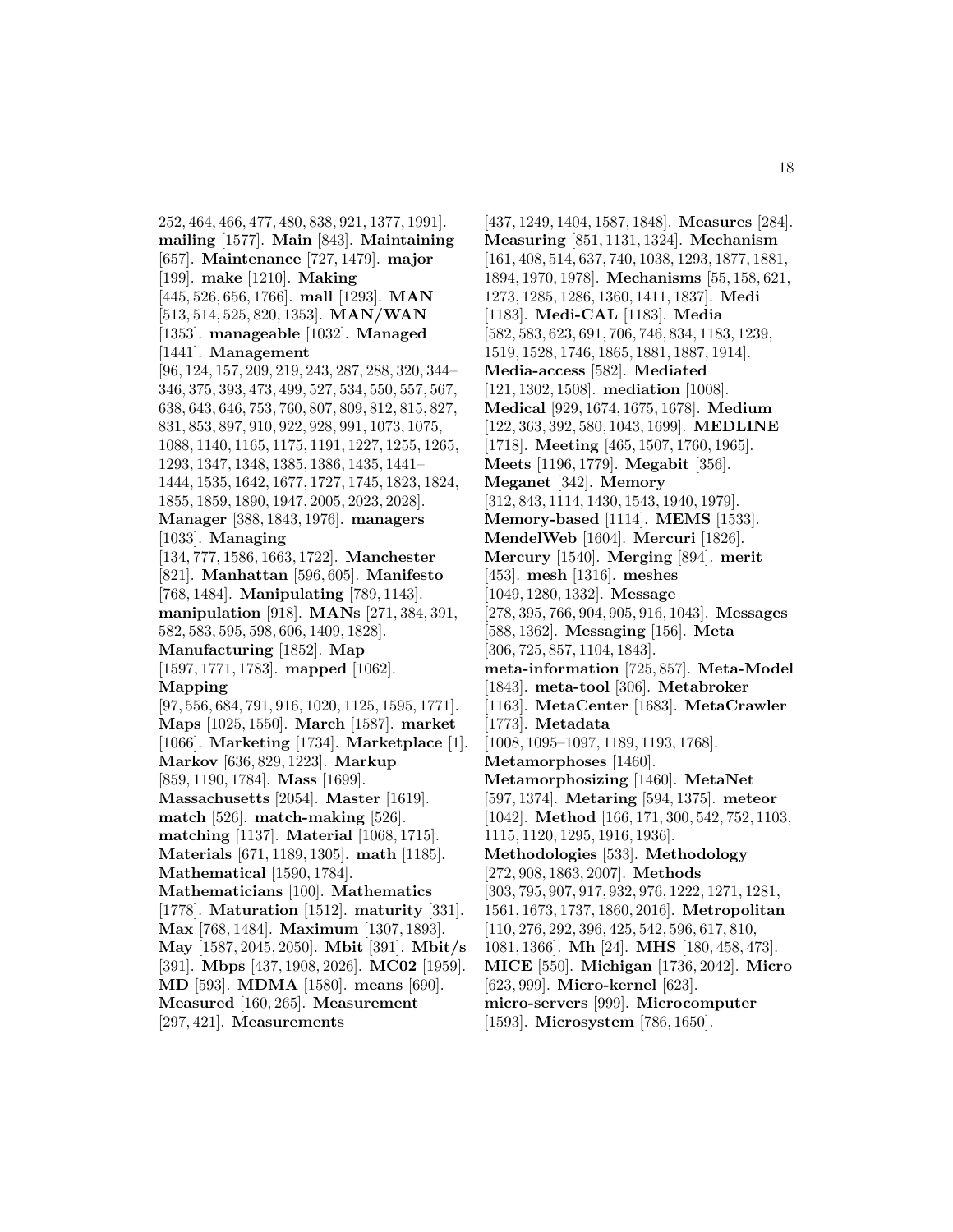**microwave** [1277]. **Middle** [1465]. **Middleware** [1963]. **Migrating** [1305]. **Migration** [16, 143, 186, 258, 467, 1407, 1445]. **military** [1069]. **Millicent** [1807]. **Mind** [1608]. **MING** [821]. **Mini** [240]. **Mini-slots** [240]. **minimizing** [1246]. **Minimum** [223, 544, 1858, 1999]. **Minimum-Hop** [223]. **Mining** [1014]. **MiniPay** [990]. **Minn** [2037]. **Minneapolis** [2033–2041, 2043, 2046, 2049, 2052]. **Minnesota** [1350, 2033–2036, 2038– 2041, 2043, 2046, 2049, 2052]. **miss** [1027]. **miss-es** [1027]. **Missing** [1211, 1214]. **Mixed** [34]. **Mobile** [502, 559, 560, 686, 772, 823, 884, 1033, 1086, 1231, 1265, 1557, 1794, 1796, 1868, 1931, 1932, 1947, 1959]. **Mobility** [1930]. **Mode** [402, 403, 406, 444, 447, 592, 1888]. **Model** [219, 388, 525, 563, 697, 703, 733, 744, 745, 747– 750, 831, 1355, 1427, 1516, 1641, 1800, 1843, 1872, 1909, 1942, 2013]. **modeler** [1294]. **Modeling** [613, 761, 1046, 1047, 1086, 1151, 1166, 1219, 1247, 1292, 1301, 1862, 1917, 1923, 1930]. **Modelling** [283, 742, 791, 1091, 1291, 1296, 1298, 1310, 1595]. **Models** [31, 35, 38, 316, 385, 518, 519, 576, 743, 861, 953, 960, 967, 975, 1057, 1062, 1224, 1249]. **modes** [1294]. **modified** [764]. **Modular** [856, 1346, 1777]. **Modulated** [829]. **module** [1127, 1702]. **Modules** [566, 1679]. **Molecular** [454, 1492, 1493]. **Molecules** [1491]. **MOMspider** [657]. **Monitoring** [558, 953, 1958]. **Montréal** [795, 917]. **monuments** [1055]. **MOO** [775, 1751]. **MOO-based** [775, 1751]. **Moored** [787, 1598]. **morphing** [1052]. **Mosaic** [713, 717, 785, 787, 790, 1458, 1459, 1465, 1502, 1503, 1509, 1527, 1531, 1532, 1534, 1544, 1545, 1551, 1561, 1569, 1570, 1575, 1588, 1589, 1591, 1592, 1594, 1596, 1598, 1600, 1609, 1611, 1617, 1620, 1621, 1623, 1628, 1642, 1647, 1651, 1657, 1664, 1665, 1676, 1685, 1687, 1718, 1728, 1729, 1740–1742, 1752, 1754, 1793, 2042].

**Mosaic-Based** [1687, 1754]. **Mosaic/ WWW** [1534, 1561]. **MosaicForms** [1648]. **Move** [256]. **Moving** [1429, 1817]. **MOWS** [992]. **MPEG** [924, 1183, 1862, 1891, 1908, 1974, 1975]. **MPEG-2** [1183, 1974]. **MPEG-I** [1891]. **MRAP** [1093]. **MS** [1488]. **MS-Windows** [1488]. **Multi** [49, 169, 365, 392, 512, 618, 634, 694, 821, 861, 911, 1015, 1082, 1225, 1239, 1366, 1773, 1793, 1821, 1838, 1885, 1983]. **Multi-access** [169]. **Multi-cast** [1821]. **multi-class** [911]. **multi-client** [861]. **Multi-Connected** [49]. **multi-dimensional** [618]. **Multi-Engine** [1015, 1773]. **multi-Gbit** [512]. **multi-Gbit/s** [512]. **Multi-Gigabit** [392]. **Multi-Head** [861, 1793]. **Multi-Layer** [1885]. **Multi-Level** [694, 1366]. **multi-media** [1239]. **multi-protocol** [365]. **Multi-Segment** [1838]. **multi-service** [821, 1082, 1225]. **Multi-Star** [1983]. **Multi-Tail** [861, 1793]. **multi-token** [634]. **Multiaccess** [590, 1883]. **Multicast** [314, 650, 706, 806, 924, 981, 1004, 1080, 1187, 1220, 1328, 1329, 1378, 1864, 1889, 1893– 1895, 1897, 1898, 1972, 1973, 2015]. **Multicasting** [1896, 2008]. **multichannel** [425, 606, 645, 754, 941, 942]. **Multifarious** [24]. **multifiber** [1232]. **Multihoming** [273]. **Multihop** [61, 68, 579, 604, 607, 835, 1227, 1827, 1927, 1928]. **Multilingual** [661, 1161, 1566, 1586]. **Multimedia** [252, 266, 358, 360, 420, 431, 499, 550, 574, 618, 620– 622, 688, 691, 950, 959, 975, 1012, 1076, 1135, 1136, 1151, 1155, 1158, 1174, 1190, 1222, 1240– 1243, 1264, 1273, 1283, 1313, 1341, 1342, 1344, 1349, 1351, 1378, 1379, 1382, 1398, 1426, 1427, 1429, 1438– 1440, 1458, 1510, 1534, 1562, 1580, 1620, 1628, 1829, 1852, 1854, 1855, 1878, 1879, 1881, 1889, 1909, 1920, 1963, 1970, 1976, 2008, 2012]. **multiparty** [747]. **Multipath** [1935]. **Multipeer** [2011]. **Multiple** [6, 177, 210, 274, 486, 608, 757, 763, 797, 816,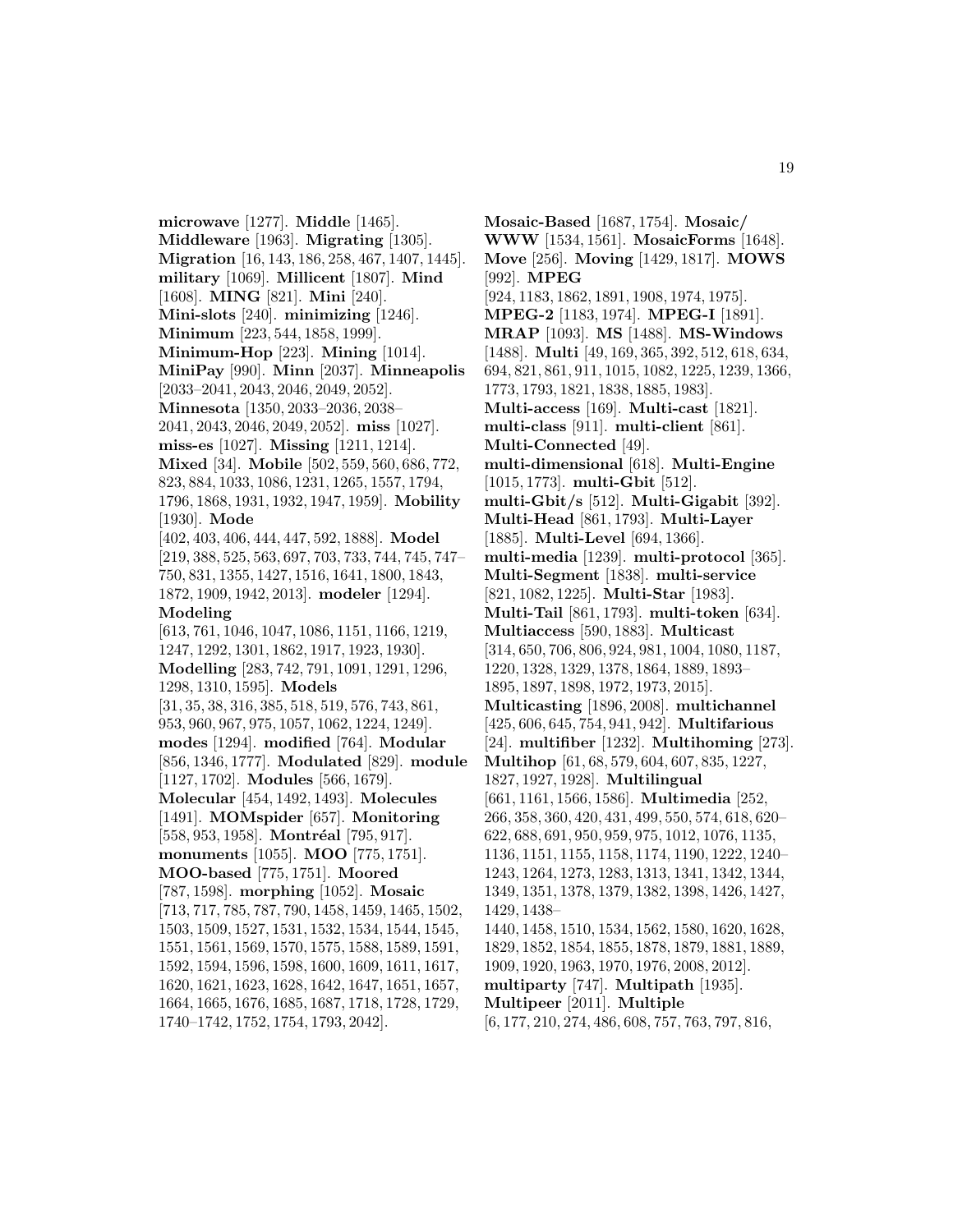1092, 1397, 1410, 1440, 1926, 1946, 1970]. **multiple-access** [608, 797]. **Multiplexer** [293, 424, 578, 805, 1076, 1091, 1396, 1925, 2031]. **Multiplexers** [524, 613, 949, 1936]. **Multiplexing** [538, 550, 742, 947, 1081, 1225, 1250, 2031]. **Multipoint** [1248, 1288, 1436, 1922, 1971]. **Multipoint-to-multipoint** [1288]. **multiprotocol** [439, 937]. **Multirate** [53]. **Multiresolution** [1301]. **Multiserver** [229]. **multiservices** [1093]. **Multistage** [522, 915, 1884, 1935]. **Multitasking** [488]. **Multithreaded** [1580, 1835]. **multiwavelength** [1227]. **Museum** [1685, 1687]. **Museums** [1696]. **Music** [1782]. **Mutual** [1647]. **mWeb** [1003]. **my** [1569].

**N** [557, 842]. **NABLE** [230]. **NAFUR** [1216]. **Name** [111, 237, 369, 630, 705]. **Naming** [94, 188, 351, 371, 845]. **NASA** [1474, 1692]. **NASK** [448]. **Nation** [1694]. **Nation-wide** [1694]. **National** [150, 191, 198, 337, 451, 461, 549, 887, 1507, 1535, 1538]. **Nations** [308]. **Native** [1234, 1955]. **Natural** [136, 1718, 1725]. **nav** [881]. **Naval** [1690]. **Navigating** [453, 570, 880, 1171, 1757]. **Navigation** [573, 776, 870, 1498, 1654, 1656, 1677, 1718, 1723, 1801]. **navigational** [735, 1040]. **navigator** [875, 881, 883]. **NBS** [62]. **NCSA** [653, 717, 771, 1568, 1570, 1606, 1611, 1729, 1741, 1742]. **Near** [1474]. **Near-Real** [1474]. **NECI** [1104]. **Need** [144, 251, 671, 1142]. **needs** [428, 465, 1208]. **Negotiating** [1270]. **negotiation** [1216, 1974]. **Net** [226, 469, 1695, 1859]. **NetBiochem** [1490]. **NetCache** [1314]. **NetCoach** [1682]. **NetDyn** [980]. **nets** [517]. **Network** [10, 12, 34, 37, 56, 61, 64, 76, 94, 96, 107, 108, 110, 148, 162, 178, 191, 214, 219, 230, 238, 254, 287, 288, 300, 341, 448, 454, 469, 511, 534, 541, 549, 596, 604, 620, 632, 635, 647, 831, 1067, 1073, 1128, 1170, 1277, 1279, 1347–

1349, 1362, 1367, 1372, 1375, 1381, 1391, 1399, 1407, 1412, 1418, 1427, 1433, 1437, 1441, 1443, 1444, 1448, 1708, 1798, 1818, 1823, 1825, 1832, 1840, 1842, 1870, 1883, 1885, 1902, 1910, 1912, 1917, 1918, 1928, 1929, 1937, 1938, 1958, 1976, 1979, 1984, 1985, 2003, 2009, 2010, 2014, 2016, 2018, 2022, 2027]. **network** [195, 226, 232, 285, 294, 299, 310, 337, 345, 383, 422, 427, 430, 437, 444, 447, 453, 461, 464, 474, 478, 507, 515, 532, 560, 561, 563, 565, 567, 572, 575, 576, 596, 601, 605, 629, 634, 637, 671, 681, 685, 692, 697, 712, 754, 807, 810, 825, 919, 927, 945, 948, 949, 953, 978, 980, 999, 1033, 1093, 1230, 1232, 1250, 1252, 1253, 1265, 1278, 1325, 1330, 1333, 1569, 1670, 1674, 2015]. **Network-Based** [919, 1910]. **network-level** [1325]. **network-wide** [697]. **Networked** [333, 1189, 1313, 1377, 1382, 1534]. **Networking** [47, 193, 200, 338, 392, 436, 438, 442, 443, 449, 450, 460, 463, 470, 475, 476, 479, 558, 676, 679, 680, 931, 1244, 1427, 1909, 2044]. **networkload** [743]. **Networks**  $[4–6, 8, 14, 21, 23, 30, 33, 40, 41, 52, 53, 59, 60,$ 67, 69, 73, 83, 111, 152, 174, 175, 177, 183, 189, 215, 217, 228, 229, 251, 262, 290, 292, 295, 376, 404, 910, 1334, 1342, 1351, 1352, 1359, 1370, 1373, 1379, 1385, 1395, 1414, 1417, 1438, 1441, 1819, 1830, 1833, 1846, 1849, 1853, 1856, 1864, 1868, 1875, 1877, 1887, 1891, 1895, 1899, 1902, 1904, 1923, 1927, 1930, 1932, 1933, 1943, 1945, 1962, 1965, 1982, 1989, 1995, 1996, 2001, 2002, 2006, 2008, 2012, 2033– 2041, 2043, 2046, 2049, 2052, 2054]. **Networks** [3, 7, 15, 17, 48, 49, 68, 70, 76, 77, 106, 124, 145, 154, 158, 163, 167, 170, 172, 212, 272, 276, 282, 309, 318, 319, 332, 395, 396, 401, 406, 407, 409, 411, 441, 510, 530, 531, 538, 564, 566, 590, 599, 602, 607, 615, 650, 700, 756, 830, 834, 1081, 1087, 1094, 1218, 1226, 1249, 1281, 1356, 1357, 1366, 1386, 1392, 1397, 1398, 1416, 1820, 1821, 1850, 1852, 1863, 1865, 1873, 1876, 1884, 1888, 1890, 1901, 1907, 1919, 1926, 1935, 1950, 1957, 1961, 1967, 1975, 1977, 1978, 1983, 1992, 1997– 1999, 2004, 2005, 2013]. **networks**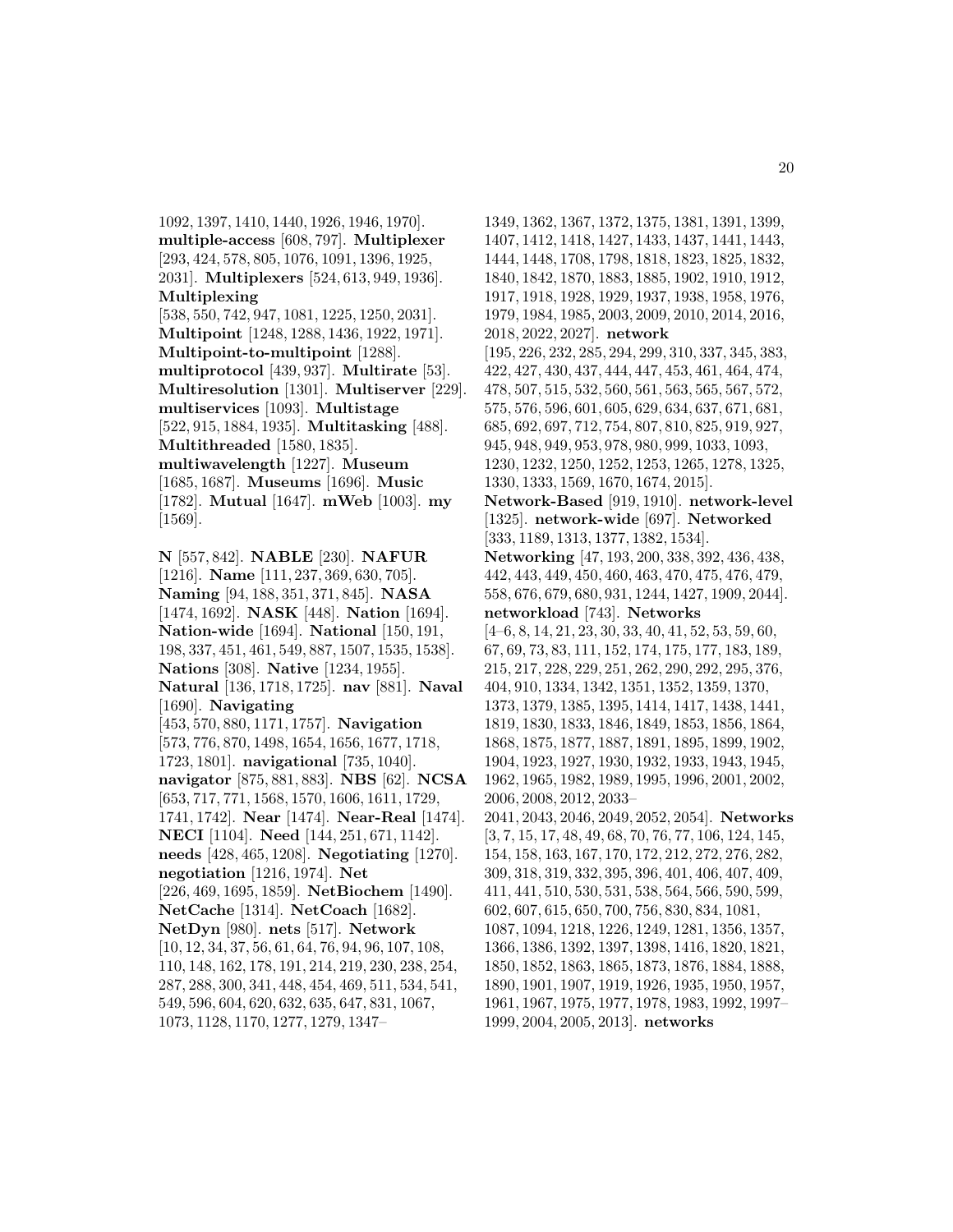[51, 123, 147, 226, 231, 237, 266, 273, 286, 316, 317, 320, 321, 326, 373, 375, 383, 386, 418, 421, 425, 429, 433, 434, 455, 472, 485, 486, 500, 506, 516, 518, 522, 529, 533, 537, 539, 542, 556, 577, 579, 580, 586, 600, 608, 609, 617, 621, 627, 633, 646, 648, 752, 758, 760, 763, 800, 808, 827, 836, 839, 915, 939, 943, 944, 951, 953, 964, 968, 978, 979, 1074, 1078, 1079, 1082, 1083, 1086, 1089, 1092, 1152, 1217, 1220, 1225, 1227, 1229, 1236, 1282, 1289, 1338, 2000]. **Networkshop** [95, 182]. **NETworth** [1647]. **Neural** [949, 1392, 1885, 1902].

**Neural-Network-Based** [1902]. **neutral** [1257]. **Newspaper** [1036, 1037, 1770]. **newspaper-based** [1037]. **newspapers** [1241]. **Next** [407, 475, 677, 1035, 1198, 1944]. **next-generation** [1035]. **NFS** [1933]. **nif** [881]. **nif-T-nav** [881]. **Ninth** [5]. **NIU** [268]. **NIU-forum** [268]. **NLANR** [1319]. **NLM** [1718]. **No** [1665]. **NOAA** [1694]. **Node** [46, 697, 1355, 1356, 1861]. **Nodes** [586, 1970, 1984]. **noisy** [541]. **Non** [172, 229, 429, 554, 637, 689, 840, 1108, 1359, 1734]. **non-blocking** [840]. **non-discretionary** [637]. **Non-exhaustive** [229]. **non-hierarchical** [429]. **non-interleaved** [689]. **Non-Intrusive** [1734]. **Non-OSI** [172]. **Non-Real-Time** [1359]. **non-technical** [554]. **non-textual** [1108]. **Nonblocking** [1337, 1948]. **NORDUnet** [345]. **Normal** [1857]. **North** [1666]. **Notation** [242, 382]. **Notations** [1553]. **Notification** [987]. **Novel** [1395, 1881]. **November** [2052]. **ns** [2015]. **ns-2** [2015]. **NSAP** [948]. **NSF** [1538]. **NSFNET** [344]. **NSSDC** [708]. **NSTP** [987]. **NTT's** [231]. **Nuclear** [1691]. **Number** [635, 1090, 1929, 1983]. **numbering** [232]. **Numerical** [1860, 1905, 1936].

**O** [1871]. **Oak** [1535]. **Object** [92, 693, 753, 875, 888, 1034, 1075, 1121, 1149, 1151, 1765, 1774, 1843, 2017].

**Object-Oriented** [92, 693, 753, 1034, 1075,

1121, 1151, 1765, 1774, 2017]. **object-relational** [1149]. **objectives** [1078]. **Objects** [855, 1150, 1764, 1816, 1835]. **Obstacles** [476]. **Occupancy** [1355]. **Oceanographic** [1814]. **Oct** [2037]. **October** [795, 917, 2033– 2036, 2038, 2039, 2042, 2043, 2046, 2049, 2054]. **ODA** [359]. **ODP** [366, 624, 750, 958]. **Off** [732, 1388]. **Off-Host** [1388]. **Office** [126, 133, 137, 1446, 1910, 1989, 1991]. **Officer** [197]. **Olias** [1704]. **Omninet** [226]. **OmniPort** [1526]. **OMNIS** [729]. **OMNIS/Myriad** [729]. **Omniware** [1787]. **OMNIWeb** [708]. **on-demand** [1136, 1256]. **On-Line** [702, 1126, 1171, 1208, 1479]. **One** [380, 997, 1243, 1694, 1695, 1837, 1861]. **ONE-IP** [997]. **One-Time** [1837]. **Ongoing** [174, 1706]. **Online** [892, 1036, 1067, 1159, 1274, 1537, 1555, 1664, 1669, 1713, 1715]. **Only** [1861]. **onto** [132]. **OODBMS** [1633]. **OODBs** [873]. **Open** [13, 301, 326, 367, 383, 744– 749, 854, 959, 996, 1165, 1249, 1442, 1760]. **Operating** [212, 1113, 1952]. **Operation** [298, 344, 1412, 1921]. **operational** [463]. **Operations** [1527]. **operator** [1253]. **Opportunities** [1534]. **opportunity** [426]. **Optic** [418, 512, 580, 588, 608, 1391, 2025]. **Optical** [60, 109, 210, 274, 600–604, 608, 754, 802, 1232, 1370, 1373, 1830, 1856, 1927, 1982, 2025]. **Optimal** [42, 61, 409, 526, 529, 578, 1084, 1228, 1827, 1864, 1950, 1953, 1957, 2022]. **Optimization** [73, 579, 1227, 1370, 1903, 1942]. **Optimizing** [757]. **options** [819]. **ORACLE** [1772]. **ORACLE/WWW** [1772]. **orbit** [1065]. **Orchestration** [1453]. **order** [921, 1094, 1129, 1224]. **ordered** [970]. **ordering** [1110]. **Oregon** [1671, 1817]. **Organisational** [335]. **Organization** [80]. **Organizational** [14, 129, 838, 1268, 1534]. **Organizational-Wide** [1534]. **Organizing** [785, 866, 879, 1005, 1393, 1609]. **ORGUE**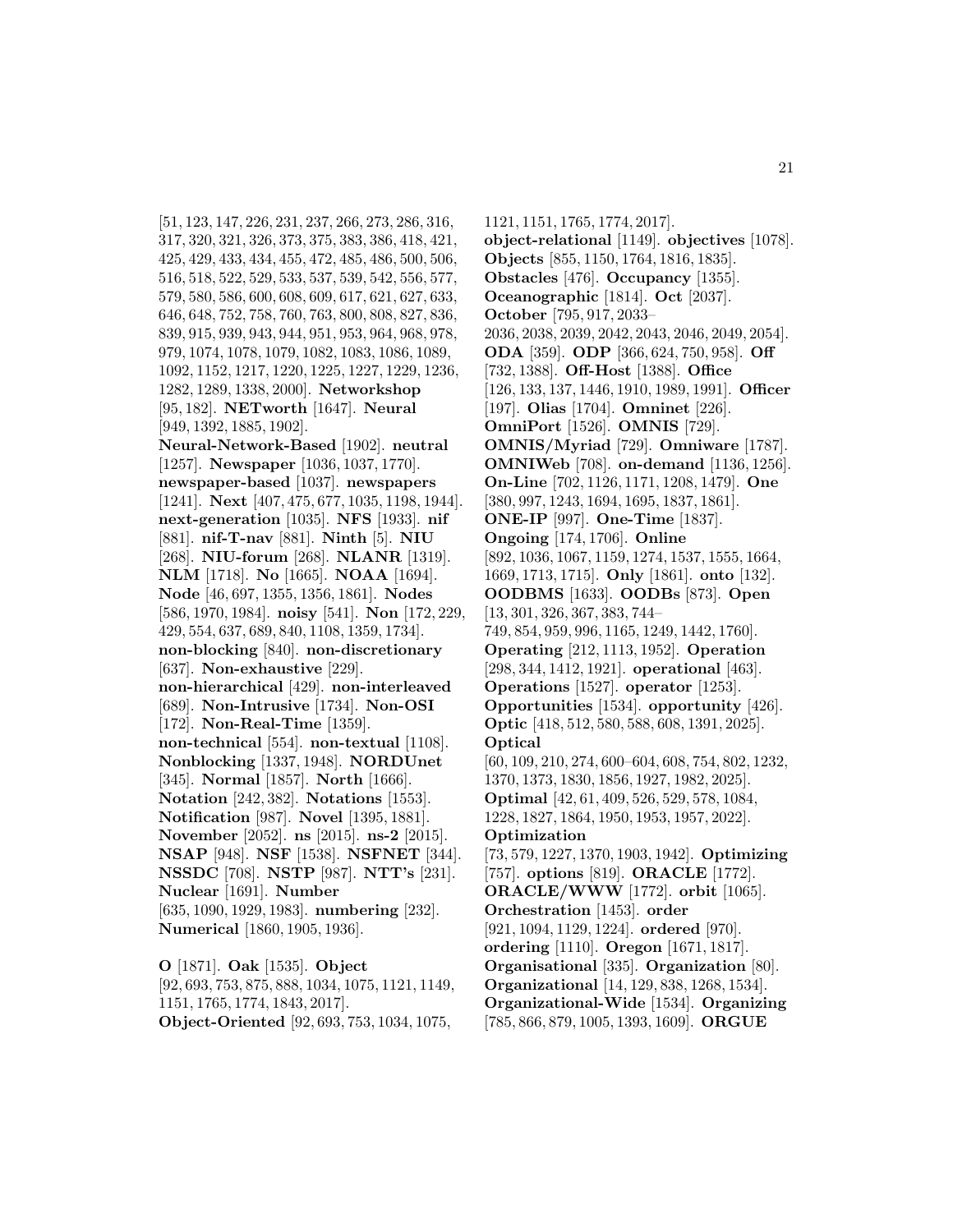[360]. **Oriented** [92, 284, 585, 693, 739, 753, 853, 968, 1034, 1066, 1075, 1121, 1151, 1265, 1765, 1774, 1805, 2017]. **origin** [1132]. **origins** [348]. **ORNL** [1535]. **Orwell** [591]. **OSDL** [92]. **OSI** [57, 75, 94, 117, 139, 172, 192, 194, 209, 243– 247, 269, 331, 347, 365, 371, 372, 379, 387, 417, 426, 442, 444, 446, 457, 467, 469, 501, 523, 543, 545, 546, 557, 693, 753, 812, 948]. **OSI-compatibility** [948]. **OSI-management** [812]. **OSIRIDE** [216, 387]. **OSIRIDE-Interest** [216]. **OSIRIDE-Intertest** [387]. **OTCA** [2027]. **Other** [341, 857, 1718, 1735]. **our** [1199]. **Outlining** [1657]. **Output** [114, 322, 484, 614, 640, 696, 915, 941, 1091, 1395, 1487, 1900]. **output-buffered** [915]. **outsiders** [930]. **overflow** [911]. **Overhead** [2006]. **overheads** [581]. **overlap** [1131]. **Overload** [54, 218, 824, 1228, 1356]. **Overview** [17, 89, 157, 181, 337, 381, 515, 594, 597, 1430]. **Ovid** [1460]. **Own** [1665].

**p** [82, 588, 972]. **P-Persistent** [82]. **P3P** [1210]. **P8** [456]. **PABX** [35]. **Pace** [103]. **Pacific** [571]. **Packard** [346]. **Packet** [21, 33, 46, 61, 68, 70, 73, 88, 149, 152, 154, 162, 183, 212, 215, 282, 284, 318, 320, 401, 409, 427, 484, 524, 542, 579, 602, 615, 621, 628, 632, 640, 696, 752, 829, 834, 842, 945, 971, 1232, 1361, 1422, 1430, 1448, 1825, 1856, 1867, 1878, 1882, 1884, 1890, 1904, 1924, 1935, 1962, 1966]. **Packet-Switched** [33, 73, 621, 1856, 1890, 1904]. **Packet-Switching** [46, 70, 632, 834, 971]. **Packet/Cell** [1430]. **Packetized** [296, 1352]. **Page** [993, 1009, 1124, 1486, 1812]. **pages** [626, 817, 881, 925, 1130, 1141, 1184, 1185, 1203, 1479]. **PageSpace** [847]. **painting** [1047]. **Pair** [1823]. **Palaeobotanic** [1648]. **Pan** [200, 469, 857]. **Pan-Browser** [857]. **Pan-European** [200, 469]. **Panel** [1577, 1707, 1712]. **panelists** [795, 917]. **Paper** [190, 658, 795, 917, 1485, 1812].

**Papers** [398, 2044, 2045, 2051]. **Paradigm** [1000, 1076, 1136, 1924]. **Paradigms** [136]. **PARADISE** [352]. **Parallel** [148, 169, 967, 1617]. **Parallel-serial** [169]. **Parameter** [742, 2016]. **Parameters** [61, 912, 1340]. **parametric** [1046]. **Parasite** [1014, 1780]. **Paris** [2050]. **part** [635]. **Partial** [1224]. **partially** [970]. **particular** [671]. **Partition** [15]. **Partitioned** [1982]. **Partitioning** [565, 1301, 1988]. **Partitions** [63]. **Partnerships** [1668]. **Passcode** [1837]. **Passing** [166]. **Passive** [600, 1218, 1373, 1982]. **Password** [457, 1960]. **past** [460]. **Path** [410, 502, 803, 953, 1138, 1950]. **Pathology** [1679]. **Paths** [12, 486, 1074]. **Pattern** [1984]. **Patterns** [581, 852, 1569, 1571]. **PayMe** [1806]. **Payment** [869, 1806, 2020]. **PCBA** [1430]. **PDAs** [772, 1557]. **PDQRAP** [1408]. **peak** [700]. **Peer** [897]. **100-Mbps** [2026]. **5th** [2044]. **B-ISDN** [1411]. **CD** [4, 9, 53, 54, 82, 114, 565, 1407, 1422, 1956, 1967, 2026]. **CD-based** [221, 263]. **CEC** [338]. **Cell** [1430]. **client** [528]. **CLNS** [340]. **Control** [1396]. **COSINE** [447, 548]. **CSMA-CD** [11]. **Data** [25, 214, 263, 373]. **Decrease** [228]. **generator** [391]. **History** [1604]. **HTML** [1117]. **HTTPD** [1748]. **INTERNET** [464]. **IP** [261, 342, 364, 560, 1087, 1417, 1418, 1845, 1847]. **IP-OSI** [365]. **IP-X.25** [363]. **IPng** [923]. **Link** [1636]. **Loss** [2024]. **MAN** [540, 1834]. **MANs** [588, 759]. **Math** [1604]. **Metropolitan** [1414]. **Myriad** [729]. **OSI** [45, 363]. **Packet** [37]. **Server** [846, 1341]. **SGML** [1704]. **STM** [568]. **VD** [1289]. **video** [1136, 1187]. **virtual** [1289]. **WAN** [185, 372, 562, 1353, 1817, 1835]. **WWW** [574, 1534, 1561, 1772]. **Penn** [1518]. **People** [866, 1206, 1637, 1655, 1717]. **perceived** [671, 1167]. **Performance** [7, 18, 37, 68, 70, 88, 154, 227, 234, 265, 271, 284, 291– 293, 321, 337, 373, 376, 386, 408, 411, 421, 422, 424, 430, 518, 528, 628, 632, 640, 646, 691, 696,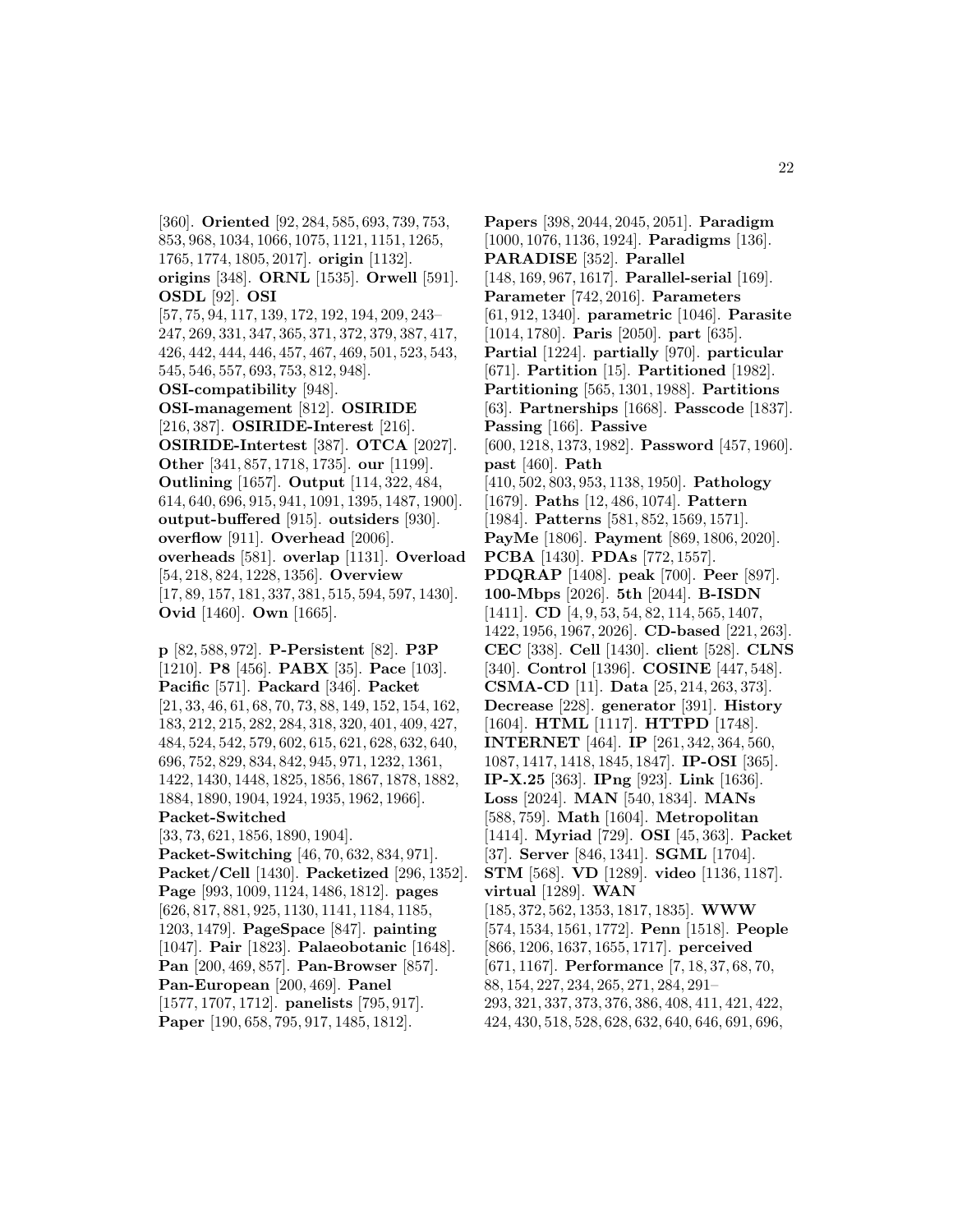761, 803, 806, 840, 886, 977, 1083, 1090, 1115, 1286, 1324, 1337, 1343, 1355, 1356, 1369, 1374, 1380, 1381, 1388, 1396, 1398, 1401, 1413, 1414, 1417, 1428, 1433, 1437, 1440, 1447, 1507, 1825, 1831, 1832, 1844, 1845, 1853, 1860, 1871, 1882, 1884, 1891, 1894, 1895, 1906, 1907, 1916, 1918– 1920, 1929, 1933–1936, 1941, 1955, 1958, 1984, 1994, 1999, 2000, 2010, 2015]. **performance** [320, 388, 423, 494, 513, 515, 520, 539, 549, 567, 576, 596, 598, 642, 683, 689, 697, 740, 762, 797, 799, 821, 822, 912, 938, 965, 974, 1022, 1076, 1080, 1086, 1218, 1250, 1254, 1271, 1285, 1318, 1579]. **performance-analysis** [1271]. **Period** [1629]. **permanencevia** [1127]. **Permutation** [1338]. **Persistent** [82, 114, 588, 972]. **person** [1577]. **Personal** [239, 609, 822, 823, 1009, 1036, 1106, 1182, 1377, 1946]. **personalization** [1100]. **Personalized** [622, 1164, 1770]. **perspective** [130, 232, 436, 571, 1169, 1253]. **perspectives** [433, 584]. **Pesce** [1497]. **PET** [496]. **Petri** [517]. **PGP** [1789]. **Phase** [181, 196–199, 256]. **Philosophy** [1696]. **Phoenicia** [1516]. **Photonic** [227, 234]. **Physical** [2012]. **Physically** [1047]. **Physically-based** [1047]. **physics** [708]. **Pico** [1842]. **Pico-Cellular** [1842]. **Picture** [1730, 1877]. **Pictures** [441, 1472, 1725]. **Piece** [1052]. **Piece-wise** [1052]. **piecewise** [1046]. **Piggyback** [631, 1112]. **Pilot** [204, 249, 257, 349, 352, 359, 447, 929, 1267]. **Piloting** [457, 550]. **ping** [683]. **Pipelined** [1430]. **pipelining** [689]. **place** [1141]. **Placement** [543]. **Places** [1143, 1756]. **Plane** [1059, 1985]. **Planetary** [1475]. **Planning** [32, 33, 108, 343, 1444, 1619]. **Plans** [194, 232]. **plant** [703]. **Plants** [1458]. **Platform** [440, 710, 983, 1154, 1210, 1303, 1443, 1716, 1880, 1959]. **playing** [1144]. **Plaza** [2033–2036, 2038]. **Point** [948, 1030, 1248, 1922, 1965, 2027]. **Point-to-Multipoint** [1248, 1922]. **Point-to-Point** [1965, 2027]. **pointer** [575]. **points** [413, 633, 1271]. **Poisson** [578].

**POL34** [1278]. **Poland** [448]. **Policies** [460, 542, 614, 812, 931, 962, 1233, 1334, 1413]. **Policing** [404, 514, 1831, 1877, 1885]. **Policy** [50, 315, 336, 340, 571, 578, 636, 679, 839, 1093, 1445, 1507, 1517, 1988, 2023]. **Policy-Driven** [2023]. **Polish** [1278]. **Polling** [72, 229, 316, 389, 587, 757]. **polygon** [1056]. **Polymap** [1783]. **polynomial** [1046]. **Pooh** [710]. **POP** [1991]. **poppy** [1130]. **populating** [1064]. **Portable** [1835]. **Possible** [159, 174, 356, 502]. **post** [659, 1991]. **post-hoc** [659]. **Poster** [368]. **Potentials** [1767]. **Power** [1791]. **PR** [215]. **PR-EXPRESS** [215]. **Practical** [125, 1118, 1156, 1969, 1972]. **pragmatic** [493]. **Prague** [2044]. **PRC** [680]. **predict** [1138, 1167]. **Predicting** [1279]. **predictive** [487, 839]. **preemption** [1230]. **Preface** [390]. **preferences** [1036]. **Prefix** [564]. **preliminary** [515]. **premise** [424]. **premises** [629, 966]. **Preprocessing** [1553]. **Present** [192, 193, 1467]. **Presentation** [126, 769, 984, 1003, 1457, 1458, 1472, 1483, 1556, 1643]. **presentations** [1174]. **Preserving** [1945]. **President** [1507]. **Pressure** [1900]. **Pricing** [794, 1225, 1523, 1904]. **Primary** [12, 178]. **Principle** [214, 405, 1867, 1915]. **principled** [1006]. **Principles** [297, 400, 965]. **Print** [1487]. **printing** [1703]. **Priorities** [70, 510, 805, 1091, 1344, 1395, 1440]. **prioritized** [646, 1408]. **Priority** [536, 829, 971, 1384, 1431, 1438, 1819, 1857, 1882, 1938]. **Priority-Based** [1819, 1938]. **Privacy** [480, 677, 921, 1210, 1262]. **Private** [30, 1992]. **PRO** [1706]. **Probabilistic** [1917]. **probabilities** [522]. **Probability** [160]. **Probing** [2001]. **Problem** [15, 545, 874, 1228, 1863]. **Problems** [159, 334, 512, 649, 1253, 1528, 1579, 1649]. **Procedure** [173, 366, 1981]. **Proceedings** [2034–2036, 2038–2043, 2046–2048, 2052– 2054]. **Process** [897, 1091, 1223, 1395, 1405, 1849]. **Processes**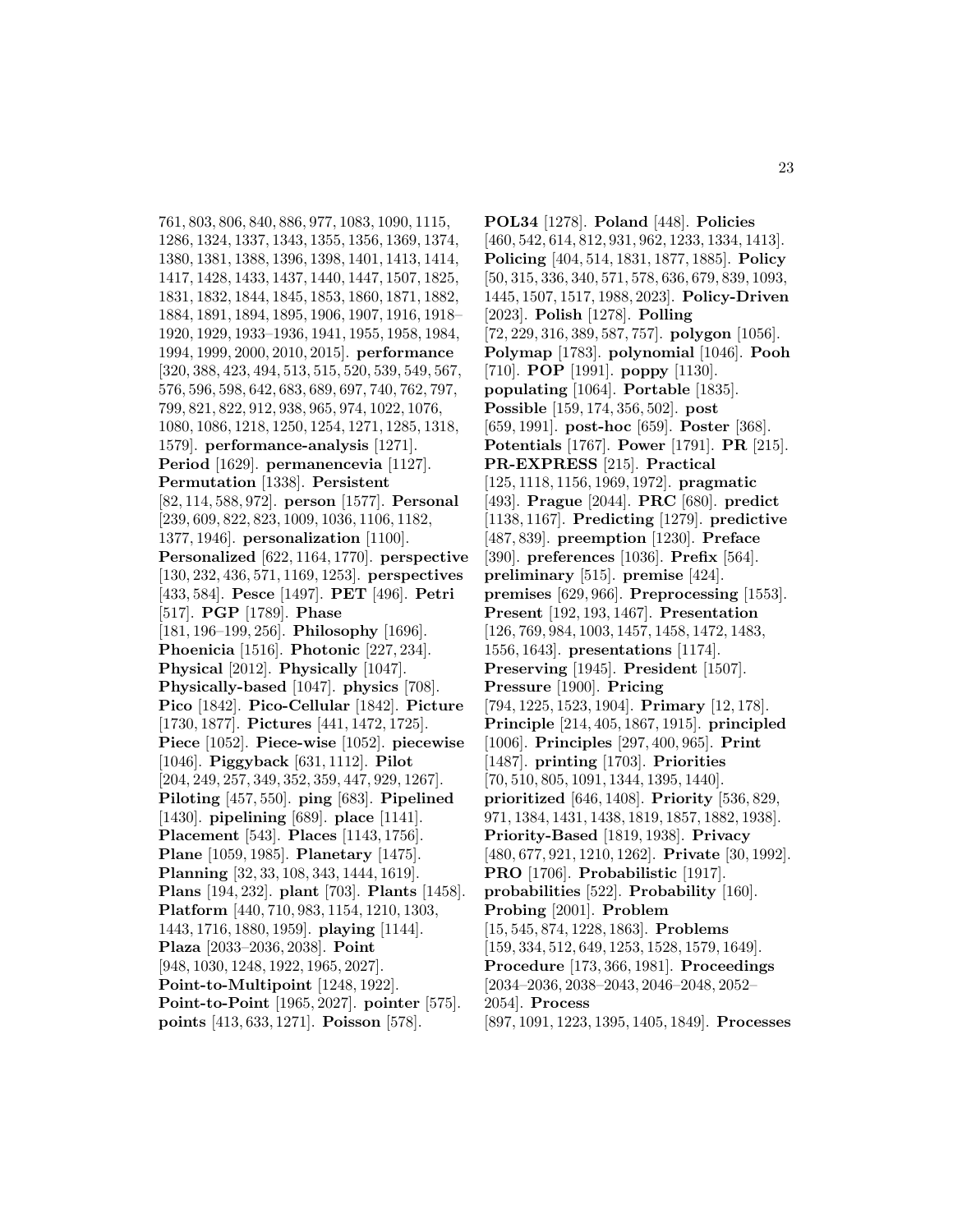[114, 751, 829, 947, 1148]. **Processing** [48, 148, 170, 301, 367, 744– 749, 959, 1060, 1162, 1308, 1567, 1718, 1779]. **Processor** [1121, 1824]. **Procurement** [1537]. **producing** [1143]. **Product** [184, 324, 1700]. **production** [1140]. **Products** [203, 387, 1475]. **profile** [1137, 1176]. **profiles** [1138]. **programmable** [391]. **Programme** [103, 104]. **Programming** [884, 1119, 1188, 1622, 1787, 1805, 1963]. **programming-by-demonstration** [1188]. **Programs** [1565, 1673]. **Progress** [19]. **progressive** [1312]. **Project** [105, 141, 157, 158, 180, 197, 249, 257, 349, 353, 442, 454, 456, 471, 624, 812, 922, 994, 1242, 1266, 1320, 1460, 1461, 1489, 1538, 1606, 1646, 1666, 1727, 1735]. **projection** [1307]. **Projects** [929, 1612, 1613]. **promise** [1215]. **Promondia** [988]. **Promotion** [1697]. **Proof** [842, 940]. **Propagation** [85, 486, 1967]. **Properties** [492, 1070, 1862]. **Property** [731, 1154, 1269, 1900]. **Proposal** [239, 797, 831, 1894]. **Proposed** [359, 637, 1402]. **proposes** [710]. **Prospects** [288]. **Protection** [54, 361, 1154, 1262]. **Protocol** [4, 11, 19, 25, 31, 42, 55, 56, 60, 63, 69, 71, 109, 112, 113, 116, 171, 173, 215, 221, 222, 233, 263, 269, 275, 281, 299, 303, 305, 365, 384, 398, 400, 407, 418, 459, 490, 491, 504, 523, 527, 562, 587– 590, 592, 593, 595, 631, 634, 641, 642, 686, 690, 720, 757, 766, 797, 802, 916, 921, 950, 952, 969, 972, 974, 987, 1008, 1081, 1236, 1364, 1376, 1383, 1390, 1394, 1402, 1409, 1410, 1414, 1806, 1807, 1834, 1836, 1838, 1856, 1887– 1889, 1897, 1952, 1955, 1968, 1971, 1994, 1995, 2003, 2018, 2027]. **Protocol** [57, 62, 1389, 1394, 1408, 1896, 1991]. **Protocol-less** [69]. **Protocols** [45, 52, 58, 213, 224, 235, 271, 358, 364, 373, 374, 379, 401, 415, 417, 505, 506, 521, 559, 580, 598, 600, 698, 704, 796, 836, 932, 939, 975, 1070, 1356, 1373, 1400, 1423, 1867, 1886, 1960, 1972,

1991, 2015, 2029]. **prototype** [540, 653, 807, 1172]. **prototypes** [1073]. **Prototyping** [93]. **Provide** [320, 1761, 2005]. **provider** [672, 682]. **provider-rooted** [682]. **Providers** [435, 1707]. **Providing** [560, 626, 790, 816, 866, 981, 1024, 1037, 1065, 1078, 1089, 1549, 1565, 1596, 1629, 1735, 1737, 1931, 1932, 2032]. **proving** [548]. **provision** [335, 383]. **Provisioning** [1442]. **ProWeb** [1001]. **Proxies** [652, 1733, 1767]. **Proxy** [993, 1112– 1115, 1157, 1317, 1324, 1329, 1330, 1802]. **Pseudo** [1000, 1339]. **Pseudo-isochronous** [1339]. **Pseudo-serving** [1000]. **PSF** [498]. **PSTN** [508]. **PSTV** [302]. **PSTV-IX** [302]. **Public** [20, 30, 33, 77, 145, 183, 232, 282, 478, 678, 720, 922, 978, 1131, 1262, 1270, 1653, 1669, 1695, 1696, 1961, 2009]. **Publication** [1469]. **Publisher** [1257, 1800]. **publisher-neutral** [1257]. **Publishers** [1242, 1810]. **Publishing** [572, 701, 792, 793, 1121, 1160, 1170, 1244, 1245, 1257, 1496, 1639, 1699, 1708– 1711, 1755, 1800]. **Purdue** [1305]. **purpose** [641]. **push** [1098, 1100]. **push-type** [1100]. **Putting** [723, 913, 1485, 1746].

#### **Q** [593]. **QoS**

[912, 1078, 1281, 1315, 1963, 1996, 2023]. **QoS-based** [1963]. **Quadro** [602]. **Quality** [282, 283, 471, 472, 569, 828, 838, 876, 951, 963, 1037, 1216, 1336, 1437, 1781, 1849, 1855, 1981, 2001, 2021]. **Quality-of-Service** [2001]. **Quantitative** [758, 1224, 1335]. **Quasi** [842, 1846]. **quasi-independence** [842]. **Quasi-Static** [1846]. **queries** [1109]. **query** [1023, 1109, 1164, 1177]. **querying** [880, 1149]. **quest** [1016]. **question** [128]. **questions** [128, 506]. **Queue** [524, 578, 829, 1094, 1229]. **queue-length-threshold** [578]. **queued** [1335]. **Queueing** [525, 593, 636, 840, 1408, 1431]. **queues** [800]. **queuing** [484].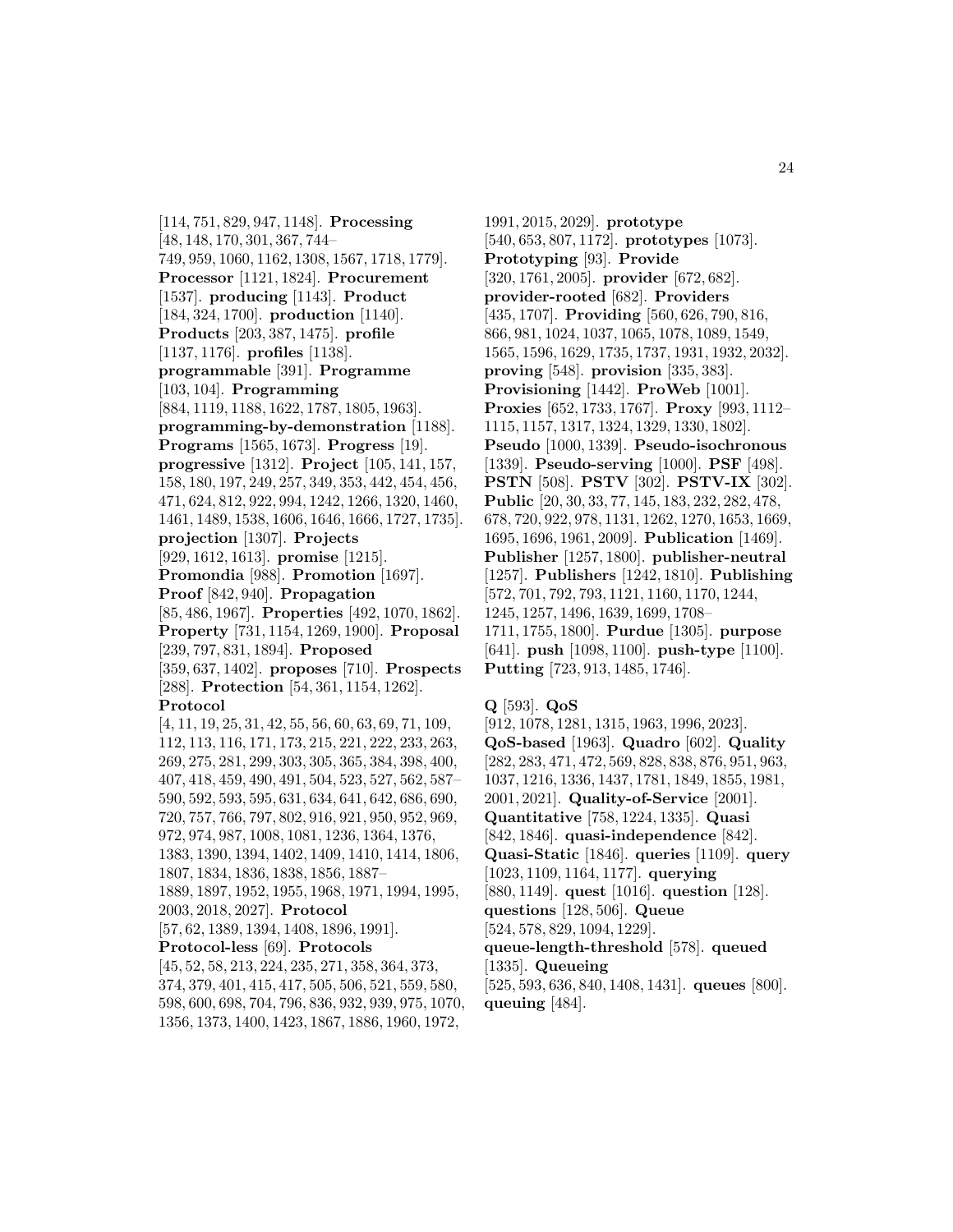**R&D** [254]. **Radio** [61, 68, 215, 579, 830, 952]. **radiosity** [1303]. **Radisson** [2036, 2038]. **RAE** [180]. **Raggett** [1706]. **Ramada** [2042]. **Ramada-Congress** [2042]. **Random** [27, 61, 87, 322, 324, 741, 836, 1408]. **Range** [2000]. **Rapid** [507, 1402]. **rapidly** [679]. **RARE** [95, 338, 447, 548]. **RARE/CEC** [338]. **RARE/COSINE** [447, 548]. **Rate** [178, 267, 297, 633, 700, 805, 826, 965, 1081, 1085, 1089, 1090, 1094, 1226, 1284, 1334, 1905, 1934, 1954, 1974, 1999, 2032]. **Rate-Based** [965, 1090, 1094, 1226, 1954]. **rate-controlled** [1089]. **rates** [695]. **Ratio** [406, 2031]. **Rationale** [92]. **rationalisation** [659]. **RAVE** [899]. **RBF** [1392]. **RDF** [1215]. **Re** [162, 593, 1275, 1536, 1974]. **Re-Assembly** [162]. **Re-engineering** [1275, 1536]. **Re-negotiation** [1974]. **re-use** [593]. **Reaching** [553]. **Reactive** [1354, 1913]. **Reader** [125, 1800]. **Readers** [1810]. **Ready** [256]. **Real** [25, 86, 284, 288, 632, 746, 787, 789, 811, 841, 890, 891, 899, 908, 924, 950, 988, 1085, 1140, 1263, 1311, 1342, 1359, 1412– 1414, 1416, 1474, 1496, 1503, 1564, 1785, 1826, 1848, 1851, 1857, 1889– 1893, 1920, 1974, 1977, 2029, 2030]. **Real-Time** [25, 86, 284, 632, 746, 787, 811, 841, 890, 891, 899, 924, 988, 1085, 1140, 1263, 1342, 1359, 1412–1414, 1416, 1564, 1785, 1826, 1848, 1851, 1857, 1889, 1891–1893, 1920, 1974, 1977, 2029].

**Real-World** [1496]. **realised** [426]. **Reality** [1055, 1215, 1254, 1297, 1754]. **realizing** [268]. **Really** [144, 251, 357]. **Realtime** [1598, 1620]. **Reassembly** [152, 284]. **Receiver** [281]. **reception** [916]. **recognition** [627]. **Recommendation** [242]. **recommendations** [340]. **Reconfigurable** [1844]. **Reconfiguration** [26, 71, 1074, 1227, 1858]. **reconstruction** [628]. **Recovery** [170, 842]. **Reduce** [1629, 2006]. **Reduced** [87, 972]. **Reducing** [323, 627, 890, 1967]. **Reduction** [1987]. **Report** [404]. **Requirements**

**Redundancy** [1911]. **Redundancy-Based** [1911]. **Reengineering** [1640]. **REFEREE** [991]. **Reference** [671, 744, 745, 747, 749, 1013, 1127]. **References** [777, 1722]. **refinement** [1049]. **Refining** [1998]. **refraction** [1062]. **regional** [898, 1111]. **regionalization** [468]. **Register** [407, 1391]. **Register-insertion** [407]. **Regular** [68]. **Regulating** [1287, 1997]. **Regulation** [841, 1071, 1210, 1923, 1969, 2024]. **Related** [238, 784, 1468]. **Relating** [957]. **relation** [1316]. **relational** [1149]. **relations** [414, 934]. **relationships** [838]. **relative** [1131]. **relaxation** [1109]. **relay** [375, 439, 440, 639, 654]. **relaying** [371]. **relays** [562]. **Release** [796, 1867]. **relevance** [1164]. **Relevant** [1601]. **Reliability** [55, 300, 705, 1357, 1823, 1917, 1982]. **Reliable** [165, 596, 706, 767, 921, 939, 1021, 1026, 1423, 1896, 1898, 1949, 1972, 1973, 2015]. **Relieve** [1629]. **remarks** [125]. **Remedial** [1409]. **Remote** [366, 1179, 1502, 1813]. **Rendering** [1052, 1062, 1116, 1134]. **RENDEZVOUS** [1583]. **renegotiable** [1336]. **Repeat** [281, 642]. **Repeater** [2026]. **repetition** [1102]. **Replacement** [1953]. **replicated** [980]. **Replication** [845, 2017]. [43, 156, 338, 343, 376, 1260, 1574, 1634, 1689]. **Reporting** [791, 1595]. **Repositories** [880, 1803]. **Repository** [723, 1590, 1683]. **Representation** [413, 1008]. **Representational** [1641]. **Representing** [1658]. **Republic** [77, 449, 2044]. **Request** [1332, 1836]. **requests** [1138]. **Requirement** [93, 162, 282, 315, 746, 824, 890, 909, 912, 1190, 1815, 1818, 1965, 1981]. **Research** [106, 125, 191, 335, 337, 338, 348, 359, 433, 436, 443, 448, 449, 461, 463, 465, 540, 549, 837, 1073, 1257, 1259, 1504, 1533, 1588, 1594, 1606, 1653, 1690]. **Research-based** [1606]. **researchers** [550].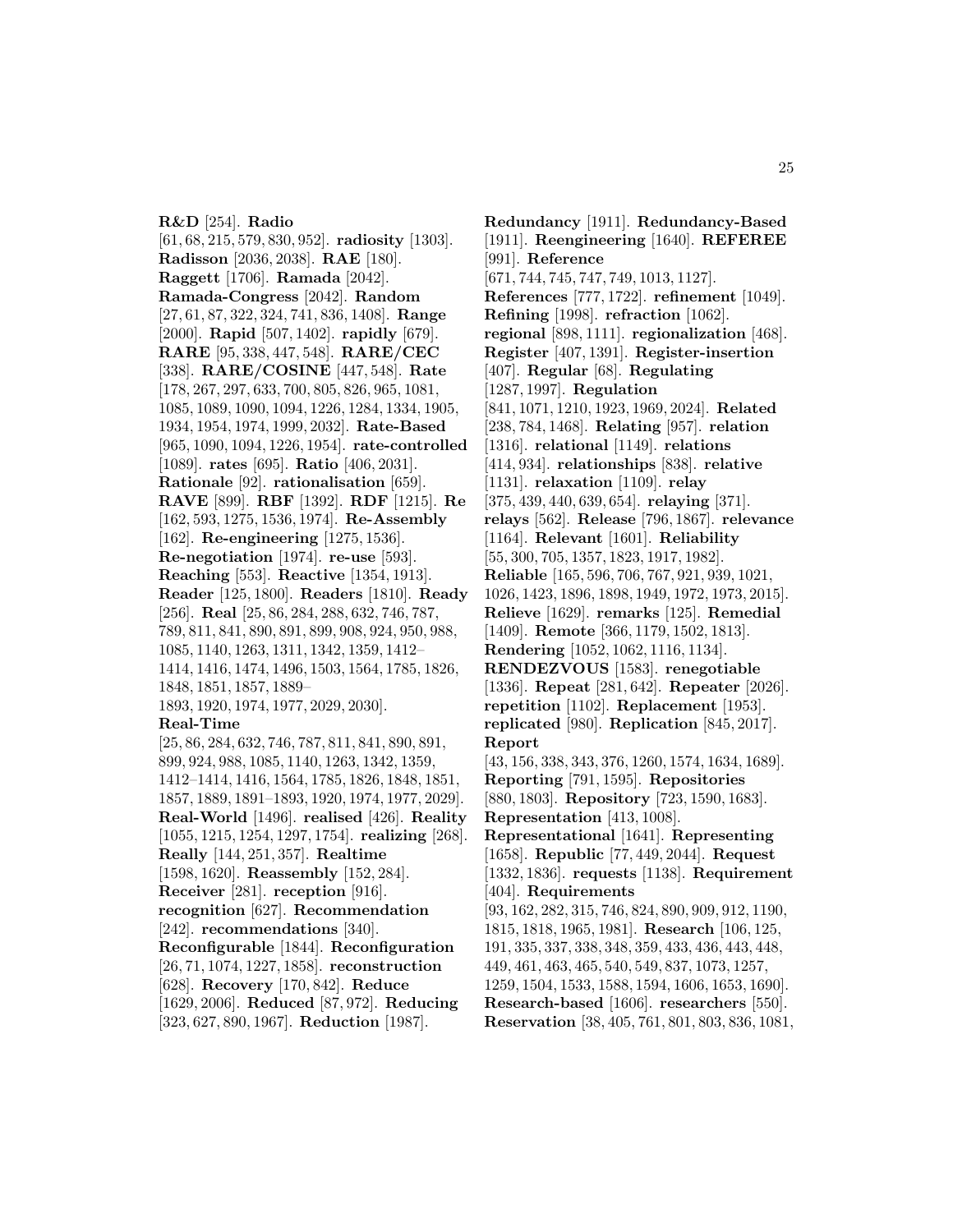1236, 1273, 1410, 1838, 1951, 2002]. **Reservations** [1216, 1929, 1980]. **Reset** [1834]. **Residential** [1247, 1883]. **Resistant** [1960]. **Resolution** [9, 84, 111, 369, 614, 1117, 1133, 1421, 1921, 1944, 2003]. **resolving** [1253]. **Resource** [2, 511, 724, 725, 757, 796, 827, 1093, 1101, 1124, 1225, 1238, 1604, 1626, 1769, 1907, 1966, 2005, 2023]. **Resources** [726, 825, 1108, 1173, 1245, 1554, 1574, 1612, 1614, 1615, 1668, 1806]. **respect** [700]. **Response** [362]. **responsible** [1000]. **Responsive** [1042]. **Rest** [1420]. **Restaurant** [1635]. **restricted** [800]. **restructuring** [858]. **Results** [158, 624, 662, 709, 1759]. **retransmission** [581, 834, 940]. **retransmission-based** [834]. **Retransmit** [1993]. **Retrieval** [308, 656, 708, 729, 730, 1012, 1164, 1176, 1189, 1243, 1480, 1492, 1530, 1682, 1718, 1729, 1865]. **Return** [1530]. **Reuse** [395, 586, 627, 1079, 1592, 1957]. **Reusing** [1239]. **Reversible** [217]. **Review** [159, 180, 184, 196, 209, 651, 897, 1507, 1635]. **Review-Based** [1635]. **revisited** [980]. **RFC** [684]. **RFC822** [97]. **RIB** [1391]. **ride** [1180]. **Ridge** [1535]. **rights** [1269]. **Ring** [7, 10, 18, 26, 55, 112, 154, 299, 323, 373, 384, 386, 407, 421, 592, 595, 634, 754, 760, 1232, 1341, 1344, 1394, 1395, 1414, 1440, 1938, 2027]. **ring-based** [595]. **rings** [393]. **Risk** [758, 1665]. **RISP** [2003]. **RLP1** [952]. **RMC** [1804]. **Road** [476, 1697]. **Robin** [1901]. **Robot** [1451]. **Robotic** [1684]. **Robust** [112, 285, 1571, 1929, 1984]. **Role** [190, 268, 461, 956, 1480, 1670]. **Romp** [1463]. **ROMs** [664]. **Room** [1461]. **rooted** [682]. **Roots** [1512]. **Rotation** [1394]. **Round** [1897, 1901]. **Round-Trip** [1897]. **Route** [163, 1237]. **routed** [1338]. **router** [801, 1128]. **Routes** [217, 1066]. **Routing** [3, 59, 74, 223, 276, 286, 290, 315, 319, 365, 371, 410, 429, 444, 466, 485, 542, 564, 597, 604, 606, 649, 724, 767, 799, 804, 835, 968, 1077, 1217, 1237, 1325, 1332, 1338, 1827, 1864, 1876, 1895,

1942, 1943, 1981, 1996, 2001, 2002, 2004]. **RSVP** [923]. **RTD** [457]. **RTMW** [1187]. **Rules** [684, 1809]. **runtime** [1702].

**s** [391, 512, 540, 583, 589, 595, 695, 1375, 1956]. **Safe** [276, 1210, 1366]. **safeguarding** [1269]. **SAFENET** [1415]. **said** [710]. **salient** [1009]. **Sampler** [1687]. **Sampling** [1281, 1613, 2016]. **Santa** [2051]. **SARA** [2004]. **Sardinia** [898]. **Satellite** [357, 370, 818, 1248, 1264, 1845, 2000]. **satellite-based** [818]. **satellites** [1065]. **Saxon** [1455]. **Scalable** [653, 720, 981, 1072, 1128, 1232, 1806]. **Scale** [148, 204, 313, 688, 898, 947, 1105, 1137, 1266, 1280, 1426, 1639, 1665]. **scales** [1088, 1092]. **Scaling** [817, 1038, 1515, 1956]. **scan** [1062]. **scan-line** [1062]. **Scenario** [835, 1855]. **scenarios** [356, 1282]. **Schedulers** [1986]. **Scheduling** [533, 578, 588, 759, 962, 963, 1250, 1335, 1384, 1819, 1890, 1907, 1970, 2006]. **Schema** [1808]. **Schema-Based** [1808]. **Scheme** [8, 27, 69, 169, 370, 393, 759, 760, 763, 803, 938, 940, 942, 943, 964, 977, 1079, 1220, 1248, 1284, 1287, 1312, 1352, 1409, 1897, 1900, 1901, 1913, 1925, 1954, 1957, 1993, 2006, 2020, 2024]. **Schemes** [68, 262, 324, 389, 564, 646, 965, 1351, 1386, 1438, 1874, 1999]. **Scholarly** [792, 1709]. **School** [1160, 1534, 1607, 1608, 1626]. **Science** [918, 1475, 1538, 1574, 1604, 1610, 1615, 1683, 1740]. **Science/Math/History** [1604]. **Sciences** [136, 784, 790, 1468, 1518, 1596]. **Scientific** [310, 1278, 1653]. **Scrapbook** [1188]. **screen** [135]. **SCSI** [1871]. **SDL** [89, 91, 92, 220, 305, 612, 901, 902, 906, 907, 909]. **SDL-92** [612, 902]. **SDN** [474]. **SDRS** [1626]. **Seamless** [1044, 1932]. **Search** [1015, 1016, 1026, 1104, 1105, 1111, 1125, 1131, 1149, 1158, 1178, 1450, 1727, 1728, 1773, 1937]. **Searching** [656, 730, 1019, 1064, 1161, 1728]. **Seas** [1667]. **second** [709]. **secondary** [1160]. **sector** [433]. **Secure** [328, 639, 813,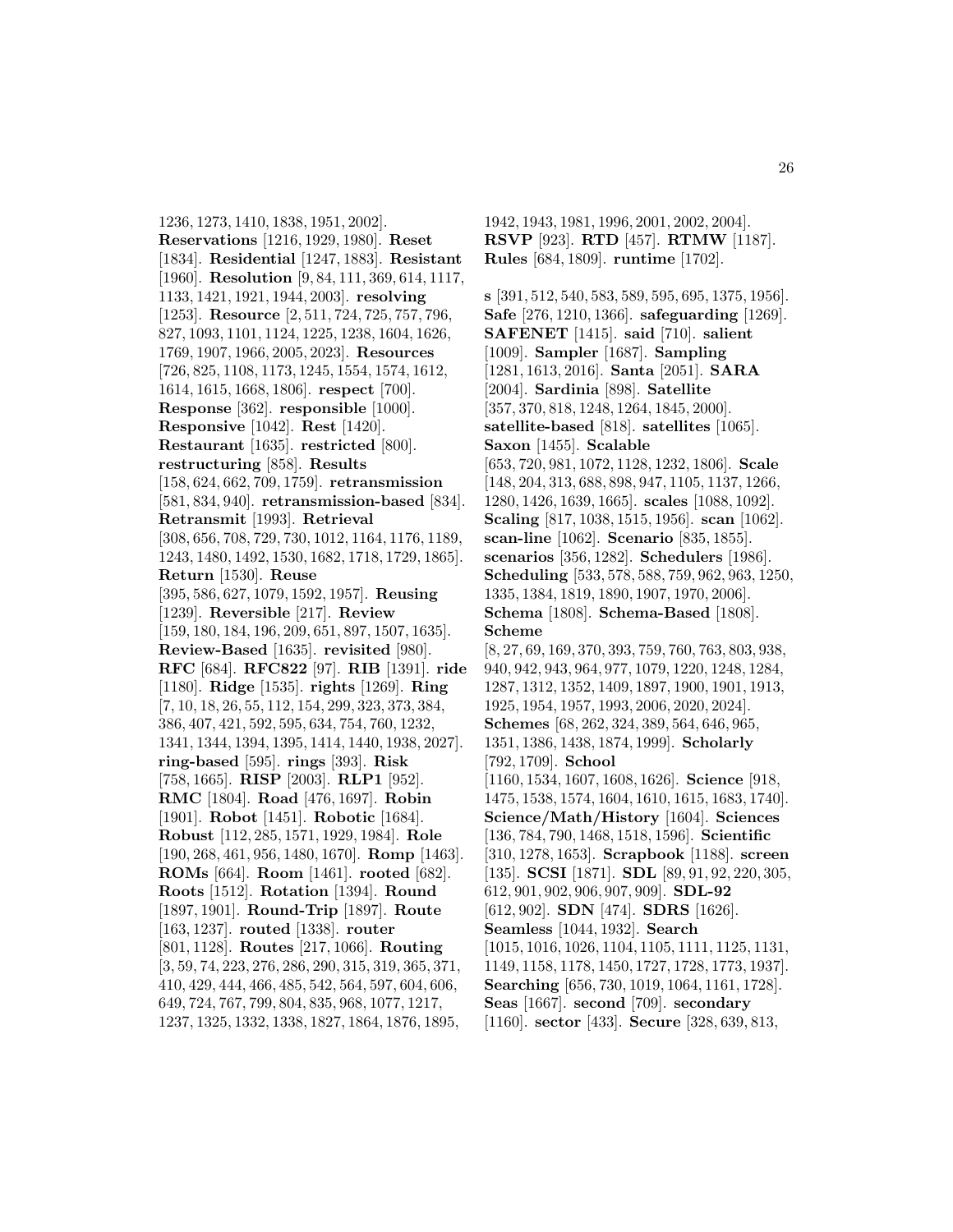921, 1070, 1145, 1146, 1260, 1806]. **secured** [921]. **Securing** [1790]. **Security** [150, 158, 251, 277, 326, 455–459, 548, 624, 812, 989, 1069, 1270, 1367, 1500, 1730– 1732, 1747, 1788, 1789, 1873, 1960, 1961]. **seed** [1307]. **seeking** [571]. **seen** [710]. **Segment** [1838]. **Segmentation** [221]. **Seismic** [99]. **SELA** [1226]. **Selected** [2044, 2045]. **Selection** [12, 163, 739, 1178, 1825]. **Selective** [122, 281, 642, 1049, 1643, 1964, 1966, 1988, 2001]. **Selective-Repeat** [281]. **Self** [671, 1074, 1210, 1393, 1673, 1697, 1801, 1987]. **Self-Configuring** [1801]. **self-healing** [1074]. **self-help** [671]. **Self-Organizing** [1393]. **Self-Promotion** [1697]. **self-regulation** [1210]. **Self-Similarity** [1987]. **Self-Study** [1673]. **Semantic** [859, 1727, 1729]. **semantics** [750, 933, 958]. **semi** [767]. **semi-FIFO** [767]. **SEMPER** [1260]. **Sense** [65]. **sensitive** [946]. **Separate** [1915]. **September** [376, 2038, 2040, 2041]. **Sequence** [904, 905, 936, 1945]. **sequenced** [766]. **sequences** [236, 1235, 1311]. **sequential** [751]. **serial** [169]. **Server** [64, 528, 555, 576, 653, 668, 688, 771, 848, 862, 863, 992, 999, 1112, 1126, 1139, 1157, 1191, 1327, 1380, 1509, 1518, 1529, 1568, 1572, 1587, 1597, 1608, 1626, 1634, 1656, 1678, 1680, 1701, 1704, 1705, 1732]. **Server-Side** [1572]. **server/client** [528]. **Servers** [705, 722, 732, 989, 998, 999, 1115, 1237, 1593, 1616, 1745, 1748, 1749, 1766, 1802]. **Service** [32, 73, 141, 154, 160, 172, 249, 265, 282, 283, 313, 318, 352, 353, 361, 424, 444, 447, 451, 471, 472, 477, 507, 512, 585, 626, 629, 636, 639, 761, 817, 821, 826, 833, 925, 948, 987, 997, 1005, 1037, 1051, 1074, 1082, 1089, 1111, 1216, 1225, 1251, 1270, 1288, 1289, 1334, 1336, 1453, 1667, 1805, 1810, 1841, 1849, 1855, 1865, 1869, 1909, 1941, 1974, 1981, 1989, 1999, 2001, 2006, 2009, 2021, 2032]. **serviceability** [1333]. **Services** [30, 38, 58, 75, 77, 96, 174, 187, 201, 202, 208, 280, 284, 285, 296, 335, 379, 419, 435,

440, 442, 456, 457, 474, 500, 508, 511, 546, 548, 558, 568, 587, 622, 630, 635, 665, 681, 699, 704, 763, 788, 796, 810, 825, 854, 899, 963, 966, 970, 981, 1032, 1128, 1247, 1262, 1266, 1274, 1343, 1347, 1361, 1368, 1394, 1521, 1522, 1628, 1635, 1663, 1669, 1671, 1712, 1735, 1828, 1866, 1879, 1912, 1954, 1961, 2005, 2006, 2009, 2023]. **Servicing** [289, 953]. **Serving** [247, 721, 1000, 1554, 1597]. **Session** [57, 732]. **Sessioneer** [732]. **Sessions** [1700]. **Set** [214, 860, 1806]. **Sets** [916, 1489]. **Setting** [1621]. **SFgate** [730]. **SGML** [768, 860, 1482–1484, 1547, 1701, 1705, 1803]. **shaper** [808]. **Shaping** [1432, 1920, 1987]. **Shared** [41, 536, 695, 840, 1141, 1293, 1763, 1887, 1940, 1979]. **shared-buffer** [695]. **Shared-Media** [1887]. **Sharing** [2, 866, 1005, 1050, 1209, 1534, 1763]. **shark** [1125]. **shark-search** [1125]. **sheets** [1029, 1190]. **shelf** [732]. **SHEN** [1731]. **Shoemaker** [1474]. **Shoemaker-Levy** [1474]. **shoppers** [892, 1172]. **Shorthand** [242]. **shower** [1042]. **shuffle** [605, 1338]. **Shuffle-Exchange** [605]. **ShuffleNets** [835]. **shuffleout** [1080]. **Siberia** [1276]. **siblings** [1316]. **Side** [1550, 1572, 1783]. **Sides** [39]. **sifting** [1013]. **signal** [614]. **signaling** [294, 419, 798]. **signaling-intensive** [419]. **Signalling** [374, 635]. **Signals** [36, 423, 1870]. **significance** [230]. **Silent** [135]. **SILS** [419]. **Similarity** [1987]. **Simple** [64, 504, 606, 1056, 1321, 1336, 1385, 1478, 1571, 1855, 1991]. **Simplifications** [519]. **simplified** [275]. **Simulated** [227, 234]. **Simulation** [48, 68, 213, 278, 318, 417, 419, 575, 676, 967, 1057, 1092, 1250, 1270, 1310, 1371, 1387, 1407, 1591, 1680, 1842, 1904, 2014]. **Simulations** [1605, 1903]. **Simulator** [1086, 2015]. **simultaneously** [885]. **Singapore** [1201]. **SingAREN** [1201]. **Single** [410, 579, 696, 697, 914, 945, 1926, 1983]. **Single-Hop** [1926, 1983]. **single-node** [697]. **single-packet** [945]. **single-stage** [696]. **Sink** [47]. **Site** [199, 569, 1020, 1096, 1106,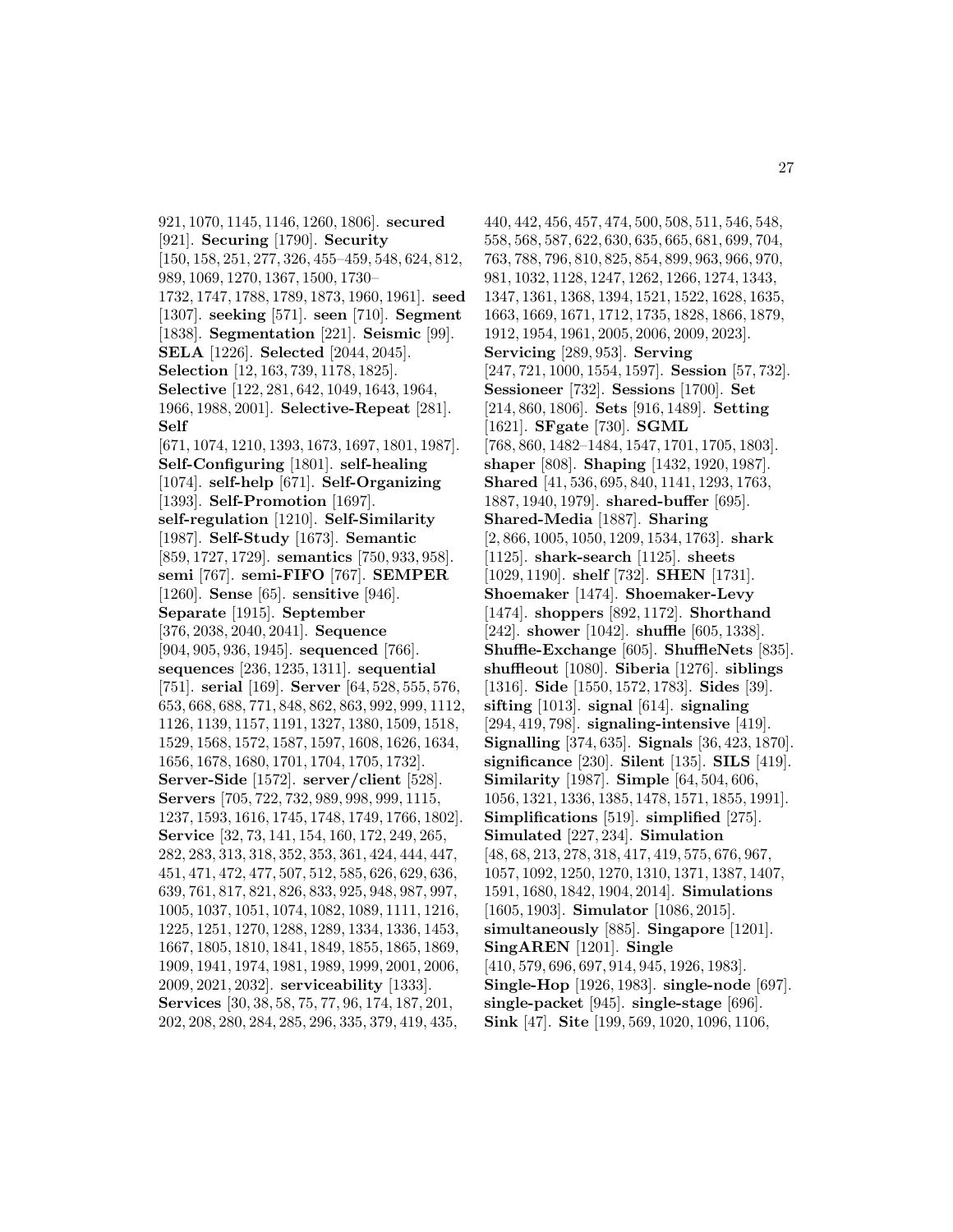1124, 1125, 1641, 1652]. **site-specific** [1106]. **SiteHelper** [1018]. **sites** [1103]. **Situation** [181, 192, 193]. **six** [500]. **Sixth** [2051]. **size** [1131]. **sizes** [409]. **Skipping** [8]. **slice** [837]. **sliding** [842]. **Slot** [395, 586, 1079, 1355, 1924, 1957]. **slots** [240]. **Slotted** [114, 588, 754, 1373, 1938]. **Slotted-Ring** [1938]. **Slovak** [449]. **Slow** [1998]. **Slow-Start** [1998]. **Small** [46, 1883]. **Smart** [1261, 1790]. **SMDS** [440, 650, 1348]. **SMIL** [1144]. **Smooth** [1998]. **smoothing** [1085]. **smoothness** [1089]. **SMTP** [1991]. **SNMPv2** [807]. **SOAPs** [702]. **Sociable** [1506]. **Social** [679, 1740]. **societal** [931]. **Society** [29, 2044]. **Society/5th** [2044]. **Socio** [138]. **Socio-technical** [138]. **Sociological** [1513]. **Sociology** [136]. **Soft** [1317, 1890, 1978]. **Soft-Real-Time** [1890]. **Software** [2, 62, 93, 171, 213, 264, 446, 707, 1590– 1592, 1822, 1898]. **solid** [1292]. **Solution** [512, 602, 1084, 1419, 1422, 1424]. **Solutions** [159, 334]. **Solving** [1861]. **Some** [125, 174, 253, 506, 519, 649, 740, 794, 838, 1071, 1340, 1523]. **SONET** [423]. **sorting** [1056]. **sound** [1300]. **Source** [979, 1289, 1720, 1831, 2004, 2013]. **Source-Initiated** [2004]. **source/virtual** [1289]. **Sourcerer** [1720]. **Sources** [297, 742, 1024, 1090, 1161, 1824, 2031]. **South** [1667, 2042]. **Space** [311, 474, 484, 708, 784, 1196, 1301, 1468]. **space-division** [484]. **Spanning** [113, 544]. **SPARC** [1850]. **SPARC-Based** [1850]. **Sparrow** [1141]. **spatial** [627, 1300]. **Speaker** [1304]. **Special** [44]. **specialists** [142]. **specialized** [848]. **Species** [791, 1132, 1595]. **Specific** [1106, 1176, 1802]. **Specification** [90, 115, 151, 181, 220, 269, 398, 493, 747, 954, 955, 957–959, 1231, 1284, 1869]. **Specifications** [93, 275, 380, 414, 495, 545, 935, 1547]. **specified** [417]. **specify** [379]. **Specifying**

[382, 960, 1097]. **Spectrum** [177, 726].

**speech** [330, 1029]. **Speed** [200, 201, 210, 271, 274, 309, 310, 338, 354, 355, 358, 397, 401, 427, 438, 442, 472, 479, 485, 486, 488, 506, 521, 524, 532, 542, 568, 580, 582, 588, 598, 616, 633, 642, 698, 759, 797, 808, 819, 927, 943, 968, 979, 1078, 1094, 1201, 1217, 1277, 1351, 1352, 1373, 1390, 1398– 1400, 1403, 1418, 1427, 1577, 1819, 1830, 1834, 1844, 1853, 1856, 1867, 1873, 1875, 1876, 1888, 1919, 1933, 1957, 1967, 2001, 2027]. **Speeds** [1874]. **speedup** [1337]. **SPHINX** [1106]. **Spice** [1184]. **Spinning** [1627]. **spot** [835]. **Spread** [177]. **SQL** [1737]. **SR** [1248]. **SSCMP** [766]. **Stability** [21, 22]. **stable** [317]. **Stack** [1868]. **Stage** [696, 1426]. **Standalone** [1941]. **Standard** [501, 545, 626, 674, 1402, 1475]. **Standardisation** [101]. **Standardization** [80, 644, 932, 1249]. **Standardized** [264, 1487]. **Standards** [13, 17, 139, 192, 203, 209, 279, 301, 643, 1073, 1097, 1267, 1365]. **Star** [104, 422, 600, 601, 802, 836, 1218, 1373, 1469, 1983]. **Stars** [1982]. **Start** [1998]. **Starter** [1563]. **Starting** [569]. **Starvation** [299, 1422]. **starvation-free** [299]. **State** [19, 27, 301, 303, 646, 887, 935, 944, 1235, 1246, 1518, 1644, 1671]. **state-dependent** [646]. **States** [317, 461, 1612]. **Static** [1846]. **Station** [235, 311, 636, 972, 1926, 1929]. **Stations** [945, 1433]. **Statistical** [293, 424, 524, 538, 613, 1078, 1225, 1862]. **Statistics** [34, 1739, 2016]. **Status** [216, 584, 795, 917, 1260]. **Steady** [27]. **Step** [32, 58, 677]. **Step-Wise** [58]. **stepping** [366]. **steps** [475, 727]. **Still** [1877]. **Stochastic** [517, 1223, 1999]. **stone** [366]. **Stops** [1463]. **Storage** [308, 499, 688, 1320, 1445, 1912]. **Strategies** [37, 318, 351, 614, 734, 755, 835, 893, 1250, 1855, 1904, 1907]. **Strategy** [411, 430, 658, 1401, 1908]. **stratification** [830]. **Stream** [284, 939, 1802]. **Streaming** [1975]. **Streamlines** [1545]. **Streams** [278, 625, 947, 1908, 2008]. **Street** [596, 605].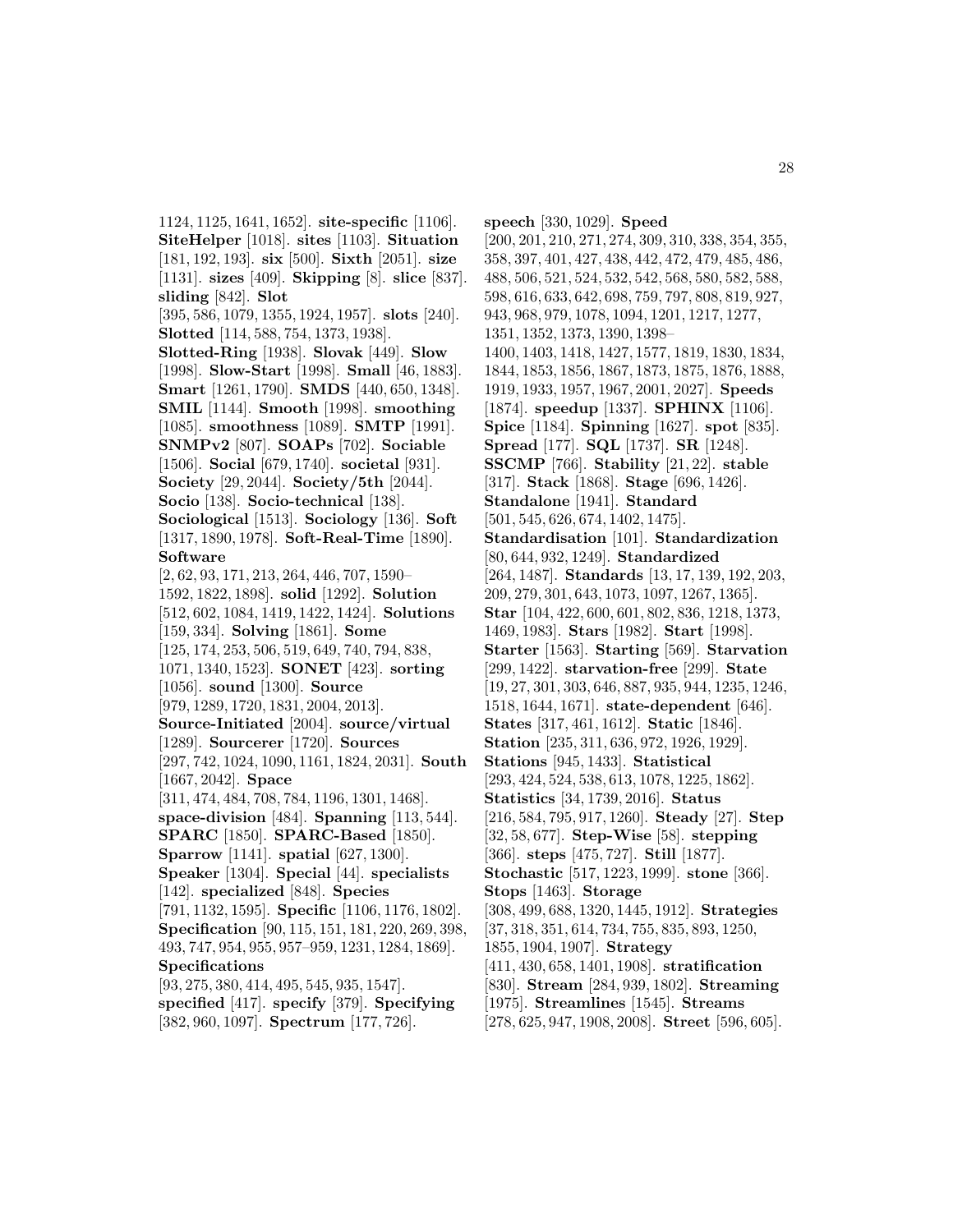**Strike** [1544]. **Stringing** [14]. **stripping** [384]. **strong** [1261]. **Structural** [960, 1014]. **Structure** [68, 183, 707, 762, 798, 1096, 1101, 1632, 1737, 1822]. **structure-enhanced** [707]. **Structured** [63, 666, 711, 730, 864, 971, 1096, 1811, 1952]. **structured-priority** [971]. **structures** [132, 335, 526, 1303]. **structuring** [866, 956]. **Students** [1156, 1198, 1611, 1612, 1624]. **Studies** [1040, 1667, 1891]. **Study** [6, 178, 278, 318, 373, 419, 500, 513, 561, 578, 605, 635, 636, 668, 788, 808, 829, 892, 962, 970, 980, 1013, 1115, 1216, 1250, 1270, 1298, 1305, 1365, 1396, 1407, 1414, 1446, 1448, 1522, 1602, 1629, 1640, 1646, 1648, 1671, 1673, 1853, 1895, 1904, 1905, 1922, 1933, 1989, 1991, 2024]. **Studying** [1569]. **style** [1029, 1184, 1190]. **Sub** [456, 1434]. **Sub-Datagram** [1434]. **Sub-Project** [456]. **Subject** [1258]. **subjectivity** [1156]. **Subnets** [212]. **Subnetwork** [15, 408, 740, 1838]. **Subscriber** [1839]. **Subscribers** [832, 1883]. **Substantiating** [878]. **Substantive** [1697]. **Substrate** [1787]. **Subsystem** [26]. **Subtle** [74]. **Suburban** [1666]. **successes** [1212]. **Successful** [137]. **sufficient** [317]. **suites** [264, 933]. **Summary** [343, 1147, 1587]. **Sun** [786, 1650]. **SunWeb** [786, 1650]. **superchannel** [763]. **Supercomputers** [253]. **supercomputing** [1207]. **Supercube** [605]. **Superhighway** [814]. **SuperJANET** [549]. **SUPERLAN** [512]. **Supernodes** [177]. **Support** [2, 64, 91, 258, 314, 444, 495, 620, 623, 650, 699, 833, 857, 895, 920, 950, 966, 1034, 1051, 1067, 1160, 1208, 1275, 1325, 1383, 1440, 1515, 1544, 1550, 1576, 1588, 1706, 1826, 1828]. **Supported** [348]. **Supporting** [154, 161, 490, 681, 746, 850, 872, 945, 1032, 1183, 1395, 1763, 1878]. **Supports** [1502]. **supra** [542]. **supra-high-speed** [542]. **surface** [1063]. **Surfing** [1652]. **surgery** [1057]. **Surrounding** [153]. **Survey** [49, 458,

662, 709, 765, 811, 910, 1028, 1054, 1168, 1759].

**survival** [434]. **Sustainable** [1243, 1905]. **SVC** [1818]. **swapping** [1171]. **Swim** [1665]. **Swiss** [191]. **Switch** [149, 191, 227, 234, 235, 422, 484, 536, 568, 614, 645, 695, 765, 809, 837, 914, 938, 941, 1080, 1233, 1285, 1337, 1346, 1369, 1819, 1900, 1903, 1906, 1924]. **Switched** [33, 59, 73, 183, 285, 320, 427, 478, 621, 1425, 1428, 1825, 1856, 1861, 1871, 1872, 1879, 1890, 1904, 2026, 2029]. **Switches** [640, 643, 696, 840, 1084, 1335, 1884, 1935, 1948]. **Switching** [36, 37, 46, 70, 88, 152, 166, 218, 282, 419, 522, 539, 541, 566, 602, 607, 616, 632, 762, 799, 822, 834, 915, 971, 1220, 1250, 1426, 1430, 1830, 1878, 1882, 1884, 1922, 1935, 1970]. **SWITCHmail** [188]. **Switzerland** [788, 1522, 2045]. **Swoop** [1772]. **Symmetric** [1984]. **Symposia** [860, 1809]. **symposium** [338]. **sync** [1304]. **Synchronizable** [1235]. **Synchronization** [423, 691, 1583, 1841, 1881, 2007]. **Synchronized** [527, 766, 1135]. **Synchronous** [52, 575, 774, 870, 987, 1362, 1363, 1501, 1505]. **Syntactic** [1010]. **Synthesis** [63, 976]. **System** [36, 66, 76, 93, 99, 100, 118, 124, 137, 150, 164, 218, 277, 312, 313, 350, 455, 635, 641, 666, 684, 708, 724, 736, 775, 779, 822, 850, 866, 869, 898, 971, 984, 1020, 1034, 1067, 1088, 1107, 1160, 1209, 1231, 1238, 1255, 1256, 1293, 1295, 1308, 1349, 1367, 1377, 1379, 1393, 1401, 1431, 1437, 1447, 1470, 1502, 1515, 1555, 1583, 1584, 1610, 1618, 1625, 1626, 1629, 1666, 1682, 1721, 1736, 1748, 1749, 1751, 1760, 1763, 1769, 1777, 1814, 1854, 1871, 1880, 1920, 1922, 1952, 2017]. **Systematic** [270, 1910]. **Systems** [13, 85, 86, 114, 129, 151, 157, 159, 166, 219, 229, 280, 289, 291, 326, 376, 382, 397, 419, 420, 488, 492, 499, 502, 566, 567, 610, 623, 624, 691, 693, 748, 906–908, 918, 934, 946, 959, 960, 976, 1001, 1011, 1038, 1041, 1075, 1100, 1219, 1222, 1228, 1264, 1343, 1382, 1413, 1430, 1442, 1488, 1514, 1516, 1678, 1718, 1772, 1779, 1822, 1831, 1851, 1862, 1946, 1953, 1976, 2028].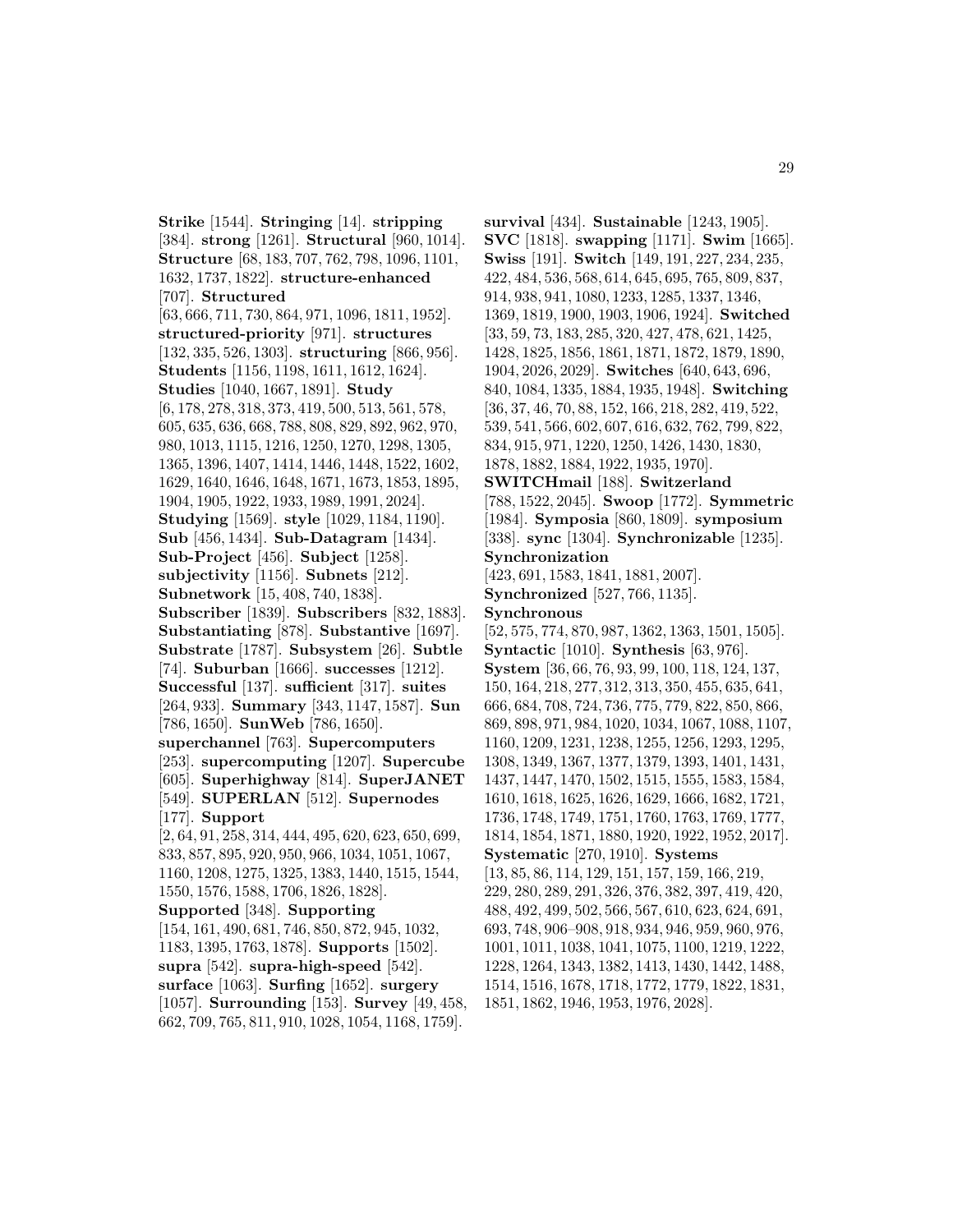**T** [881]. **T.V.** [164]. **Tabu** [1937]. **tag** [860]. **tags** [860]. **Tail** [522, 861, 1793]. **tailorable** [1020, 1142]. **Tailored** [1125, 1383]. **Tailoring** [1472]. **Taking** [1275, 1697, 1815]. **tall** [1130]. **tangled** [660]. **TAO** [787, 1598]. **Targeting** [1198]. **Tariff** [183]. **Task** [1195]. **Task-based** [1195]. **tasks** [126, 1188]. **Tax** [1644]. **TAXI** [1839]. **Taxing** [1644]. **Tcl** [1197]. **TCP** [75, 261, 342, 363– 365, 560, 1087, 1286, 1287, 1417, 1418, 1845, 1847, 1966, 1993, 1997, 1998, 2000, 2032]. **TCP/IP** [261, 342, 363– 365, 560, 1087, 1417, 1418, 1845, 1847]. **TCP/ IP-OSI** [365]. **TCP/IP-X.25/OSI** [363]. **TDM** [392]. **Tdma** [60]. **teacher** [1208]. **Teachers** [1199, 1612]. **Teaching** [1160, 1534, 1628, 1630, 1776]. **Team** [362, 1603]. **Team-Based** [1603]. **Technical** [138, 554, 819, 1212, 1305, 1348, 1513, 1574, 1634]. **TEchnique** [392, 795, 799, 917, 1131, 1651, 1915, 1965]. **Techniques** [61, 142, 169, 275, 351, 490, 582, 583, 606, 997, 1058, 1060, 1083, 1221, 1308, 1321, 1572, 1718, 1876, 1997]. **Technologies** [354, 1403, 1543, 1693]. **Technology** [143, 146, 438, 679, 687, 869, 913, 1179, 1264, 1530, 1597, 1692, 1765]. **Tele** [1528, 1628]. **Tele-Amphi** [1628]. **Tele-Conferencing** [1528]. **Telecommunication** [38, 108, 145]. **Telecommunications** [17, 29, 93, 134, 190, 609, 821]. **Teleconferencing** [60]. **Telematic** [159]. **telematics** [132]. **telepathology** [859]. **Telephone** [66, 128, 960]. **Telephony** [1231, 1941]. **telepresence** [1254]. **Telerobotic** [1813]. **Telescopes** [1684]. **Teleservice** [16, 818, 928]. **Teleteaching** [1068, 1282]. **Teletext** [72]. **Teletext-Like** [72]. **Teletraffic** [28, 295, 519, 530, 823]. **Teletrust** [102]. **Television** [66]. **TeleWeb** [889]. **teleworkers** [1039]. **Teleworking** [1854]. **Template** [1117]. **Templates** [1768]. **Temporal** [399]. **temporary** [1182]. **Ten** [331, 1277]. **TEN-34CZ** [1277]. **Tenet** [620].

**Tensorial** [1059]. **Tenth** [51]. **Ter** [157–159, 624]. **terabit** [583]. **terabit/s** [583]. **Term** [363, 1102, 1899]. **Terminal** [64, 101, 141, 222, 250, 280, 689, 1823]. **Terminal-Pair** [1823]. **Terminals** [350, 1994]. **terrain** [1049]. **Terrestrial** [2000]. **Test** [173, 236, 264, 641, 694, 739, 741, 933, 934, 936, 1235, 1246, 1270, 1502]. **Testbed** [482, 1610, 1826]. **Testing** [45, 76, 117, 155, 233, 236, 303, 523, 690, 700, 907, 932, 934, 936, 1272]. **Tests** [382, 387, 935]. **tether** [675]. **Text** [122, 659, 1101, 1108, 1455, 1459, 1480, 1737, 1786]. **textbooks** [1048]. **Textual** [1108, 1459]. **Texture** [1539]. **textures** [1052]. **Their** [123, 253, 566, 830, 1252, 1790, 1862]. **theorem** [516]. **theory** [303, 1268]. **there** [462]. **Thesaurus** [1720]. **Thesaurus-Assisted** [1720]. **things** [1129]. **Thinking** [1459]. **Thinternet** [675]. **Third** [95, 502, 1759, 1946, 2047]. **Third-Generation** [1946]. **THORN** [204]. **those** [207]. **threats** [238]. **Three** [398, 929, 1616]. **Threshold** [536, 578, 938, 977, 1094, 1431]. **threshold-based** [938]. **Thresholds** [1970]. **Throughput** [22, 240, 385, 437, 579, 590, 835, 836, 939, 1355, 1356, 1868]. **Throughput-Delay** [1355]. **ticker** [1200]. **TIDY** [1203, 1706]. **Tier** [1409]. **TIFF** [1977]. **Time** [22, 25, 86, 284, 288, 300, 535, 632, 746, 787, 811, 837, 841, 890, 891, 899, 908, 924, 946, 947, 950, 988, 1082, 1085, 1088, 1092, 1140, 1263, 1342, 1359, 1397, 1412–1414, 1416, 1474, 1564, 1785, 1826, 1837, 1848, 1851, 1857, 1858, 1889– 1893, 1897, 1920, 1924, 1974, 1977, 2029, 2030]. **time-dependent** [1082]. **time-scale-dependent** [947]. **time-sensitive** [946]. **Timed** [936, 1867, 1901]. **Timed-Round-Robin** [1901]. **Timeline** [1415]. **timely** [1098]. **Timeout** [87]. **Timer** [527, 638, 1888]. **Timer-Based** [527, 1888]. **Times** [1644].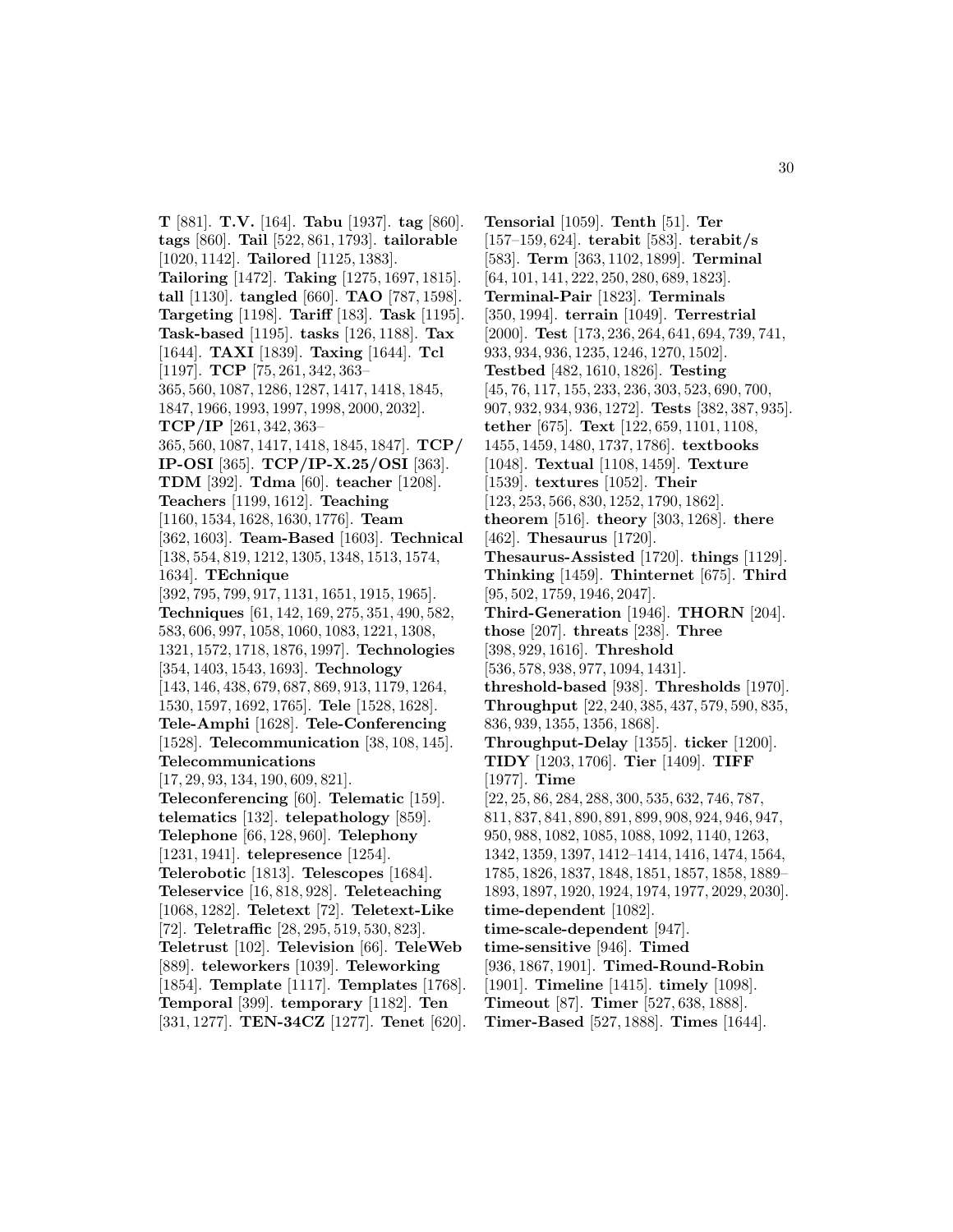**TINA** [1909, 2009]. **TINA-based** [2009]. **TINA-Like** [1909]. **Title** [1636, 1738]. **Title/Link** [1636]. **TkWWW** [1451]. **today** [845]. **TOGA** [787, 1598]. **TOGA-TAO** [787, 1598]. **together** [341]. **Token** [4, 7, 8, 10, 55, 166, 323, 386, 421, 634, 1341, 1344, 1394, 1395, 1397, 1440, 1929]. **Token-Based** [1929]. **Token-CSMA** [4]. **Token-CSMA/CD** [4]. **Token-Cycle** [1397]. **Token-Passing** [166]. **Token-Ring** [1394]. **Token-Skipping** [8]. **Tokens** [1790]. **Tolerance** [1415]. **Tolerant** [645, 1263, 1820, 1906, 1949]. **tongue** [1310]. **Too** [245, 1199]. **Tool** [306, 494, 495, 681, 709, 726, 776, 777, 833, 871, 1015, 1097, 1122, 1126, 1242, 1454, 1492, 1501, 1528, 1591, 1630, 1722, 1723, 1804, 1810, 2023]. **toolkit** [498, 704, 1166]. **Tools** [39, 142, 360, 490, 496, 710, 909, 1055, 1168, 1266, 1291, 1300, 1471, 1495, 1628, 1702]. **toolset** [416, 1001]. **Top** [75]. **topics** [1182]. **Topological** [617, 692]. **Topologies** [49, 598, 603, 1218, 1937]. **Topology** [109, 113, 176, 211, 273, 1217, 1232, 1319, 1373, 1421, 1836, 2022]. **Topology-Aware** [1421]. **topology-design** [273]. **TOPS** [1479]. **Toroidal** [276]. **Toroidal-based** [276]. **Total** [1442]. **tour** [1107]. **Touring** [570, 1306]. **tours** [872]. **Town** [1507]. **tradeoffs** [828]. **trader** [958]. **trading** [420]. **Traditional** [1673]. **Traffic** [32, 34– 36, 38, 59, 124, 178, 288, 296, 297, 312, 328, 375, 405, 509, 529, 609, 613, 614, 643, 647, 648, 756, 771, 803, 808, 809, 829, 834, 835, 841, 891, 910, 911, 947, 950, 965, 968, 979, 1081, 1085, 1087– 1089, 1219, 1227, 1249, 1279– 1281, 1286, 1297, 1344, 1359, 1363, 1384, 1386, 1397, 1428, 1432, 1438, 1568, 1569, 1824, 1829, 1848, 1857, 1862, 1875, 1878, 1890, 1899, 1901, 1920, 1923, 1970, 1987, 2000, 2012, 2013, 2016]. **traffics** [430]. **Trail** [716]. **Trail-blazing** [716]. **Trails** [702, 1800]. **Training** [671, 1666, 1776, 1777]. **Transaction** [1070, 1779]. **Transactions** [1524].

**Transceivers** [1926]. **Transducers** [1802]. **Transfer** [13, 278, 402, 403, 406, 592, 987, 1389, 1692, 1850, 1991]. **Transformation** [1483, 1701, 1702]. **Transforming** [1041]. **Transient** [322]. **transit** [328]. **Transition** [194, 356, 502, 934, 1679]. **Transitioning** [664, 1537]. **Translating** [1784]. **Translation** [912]. **Translator** [1477]. **Transmission** [17, 112, 267, 533, 602, 767, 942, 971, 1072, 1312, 1870, 1892, 1914, 1977]. **Transmissions** [1911]. **Transmitting** [1891]. **Transport** [62, 75, 107, 224, 265, 275, 294, 442, 621, 970, 975, 1400, 1447, 1814, 1865, 1886, 1896, 1969]. **TRASEX** [150]. **Tree** [113, 217, 227, 234, 235, 240, 484, 529, 599, 603, 762, 1358, 1378, 1893, 1906]. **Tree-forming** [217]. **trees** [544, 1301]. **Trends** [145, 174, 184, 216, 795, 917, 1071, 1221, 1302, 1425]. **Trial** [1348, 1350, 1829]. **Trip** [1897]. **Troubleshooting** [385]. **TRP** [895]. **Truncation** [1967]. **Trunk** [2002]. **Trust** [991, 1175]. **TSE** [895]. **TTCM** [382]. **TTCN** [933]. **Tunable** [2006]. **Tunneling** [687, 1145, 1992]. **Tutorial** [92, 207, 243, 354, 398, 399, 403, 504, 505, 904]. **TVNet** [164]. **TWDM** [1827, 1926]. **Twenty** [1243]. **Twenty-One** [1243]. **Two** [65, 66, 373, 521, 529, 606, 764, 968, 976, 1056, 1426, 1695, 1855, 1861, 2011]. **Two-Layer** [2011]. **two-level** [968]. **Two-Node** [1861]. **Two-Stage** [1426]. **Two-Way** [66, 529]. **Type** [110, 1100]. **Types** [1616].

**U.S.** [106, 337]. **UARC** [1504]. **Ubiquitous** [894]. **UBR** [1966]. **Udine** [573]. **UIUC** [1513]. **UK** [249, 451, 887, 1028]. **UL** [1978]. **UL-CAC** [1978]. **Ultra** [1978]. **Ultrafast** [608]. **unapproachable** [673]. **uncertainty** [129]. **undefined** [1182]. **Understanding** [1291, 1530]. **Unfairness** [1409]. **UNI** [1913]. **Unidirectional** [166]. **Unified** [27, 722, 1574]. **Uniform** [769, 866, 1556]. **UniGuide** [1149]. **Unit** [391, 463, 1921].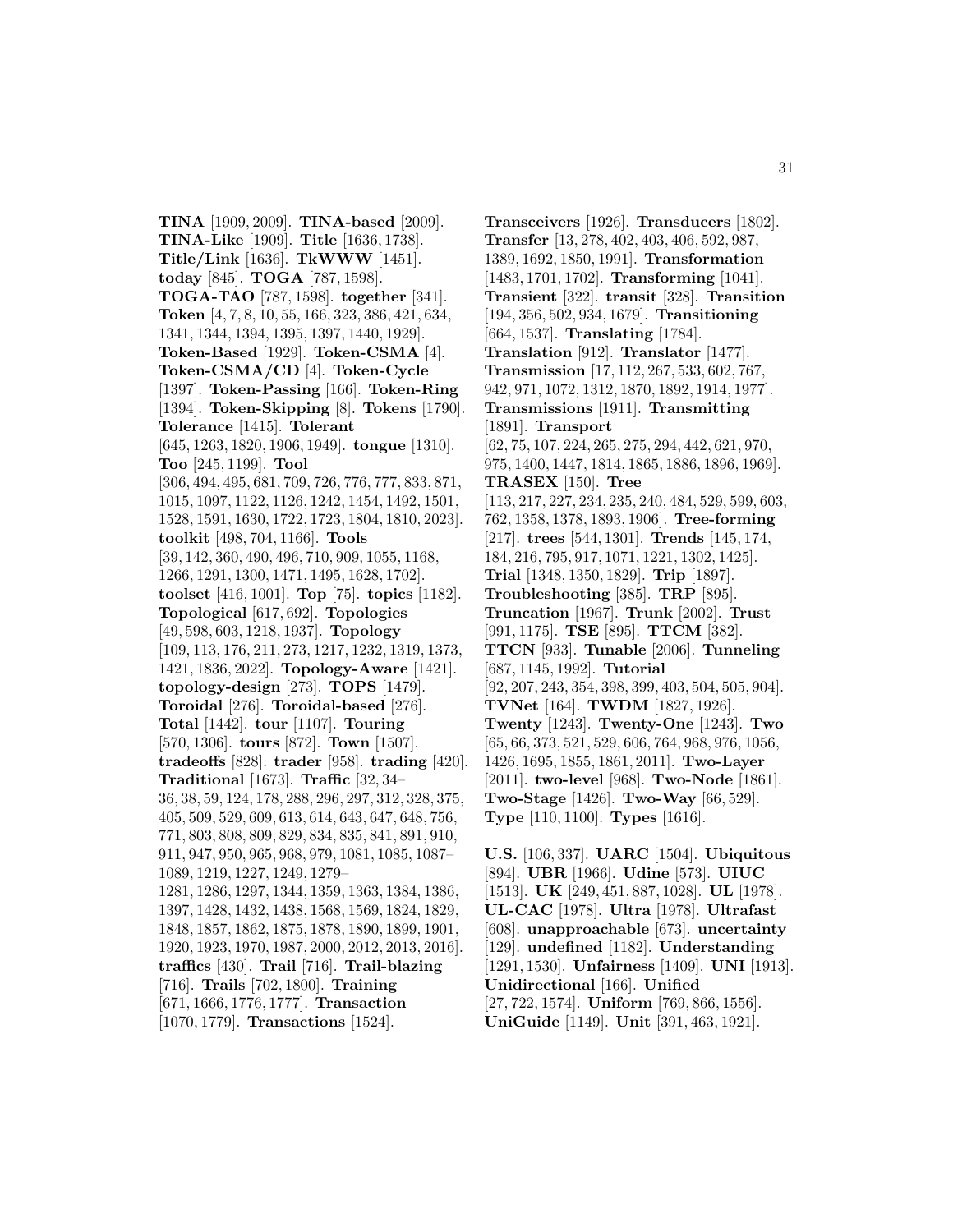**United** [308, 461, 1612]. **Uniting** [1611]. **Units** [1436]. **Universal** [573, 822, 1068, 1213, 1787, 1924]. **Universe** [1698]. **universities** [1149]. **University** [175, 179, 346, 461, 929, 1156, 1195, 1305, 1350, 1458, 1621, 1674, 1736, 1740, 1817]. **Unix** [445, 710]. **unpredictable** [394]. **unspecified** [916]. **unsupervised** [1063]. **Untangling** [1480]. **UPC** [1411]. **Update** [206, 571, 1126]. **updates** [944]. **Upgrading** [832]. **Upper** [1504]. **URI** [1573]. **URIs** [815, 1127]. **URL** [1110]. **URLs** [1005]. **US-Japan** [1660]. **USA** [193]. **Usability** [1039, 1040, 1651]. **Usage** [477, 794, 1026, 1273, 1523, 1904]. **Usage-Based** [794, 1523, 1904]. **Use** [288, 336, 441, 490, 593, 798, 838, 1068, 1167, 1179, 1193, 1231, 1334, 1474, 1569, 1591, 1599, 1601, 1612, 1654, 1690, 1715, 1768, 1863]. **Use-it** [1334]. **Useful** [1614, 1627]. **usefulness** [1167]. **User** [24, 32, 98, 101, 178, 436, 553, 662, 709, 786, 813, 816, 852, 912, 1000, 1036, 1098, 1103, 1109, 1142, 1176, 1196, 1275, 1318, 1419, 1558, 1589, 1650, 1651, 1671, 1694, 1734, 1759, 1915, 1931]. **User-centered** [1098]. **User-Network** [178]. **user-responsible** [1000]. **Users** [84, 123, 186, 205, 434, 435, 554, 1067, 1270, 1637, 1645, 1664]. **Uses** [715, 1621, 1740]. **Using** [61, 71, 72, 82, 164, 166, 172, 214, 275, 278, 306, 357, 379, 385, 487, 517, 551, 560, 574, 630, 665, 694, 709, 717, 719, 782, 791, 805, 860, 865, 915, 981, 1021, 1048, 1065, 1066, 1077, 1138, 1140, 1148, 1167, 1173, 1220, 1265, 1290, 1301, 1303, 1308, 1313, 1321, 1325, 1336, 1338, 1345, 1369, 1373, 1385, 1392, 1401, 1444, 1489, 1502, 1525, 1534, 1544, 1549, 1575, 1584, 1595, 1603, 1617, 1629, 1685, 1719, 1752, 1761, 1773, 1789, 1795, 1800, 1843, 1852, 1860, 1871, 1885, 1911, 1926, 1937, 1944, 1951, 1967, 1970, 1992, 2011, 2015, 2021]. **Utility** [1113, 1706]. **Utilizing** [1458, 1527, 2009].

# **validity** [833]. **Value** [30, 1205, 1585]. **Value-Added** [30]. **Variability** [1599]. **Variable** [297, 319, 588, 805, 1081, 1085, 1090, 1934]. **variable-length** [588]. **variance** [320]. **Variations** [1204]. **various** [1088]. **vBNS** [1201]. **VBR** [297, 1890, 1908, 2000, 2013, 2031]. **VCR** [900]. **VCR-like** [900]. **Vector** [1576]. **Vendor** [685]. **Verification** [417, 493, 504, 527, 1371]. **verifying** [492]. **Versatile** [687, 1783]. **Version** [1127, 1706]. **Versioning** [1761]. **Versus** [1673]. **Vertically** [1952]. **VESAR** [493]. **Via** [309, 684, 706, 783, 1001, 1225, 1306, 1426, 1494, 1503, 1533, 1632, 1718, 1727]. **Vice** [1507]. **Video** [60, 313, 499, 615, 747, 811, 900, 985, 1072, 1083, 1085, 1183, 1256, 1304, 1311, 1343, 1377, 1437, 1785, 1853, 1862, 1865, 1870, 1879, 1880, 1891, 1912, 1931, 1951, 1975, 1988, 2013]. **Video-on-Demand** [1880, 1912]. **Videoconferencing** [1436]. **VideoTalk** [983]. **videotex** [125, 219]. **View** [80, 98, 101, 106, 197–199, 618, 735, 1307, 1972]. **Viewed** [1433]. **Viewing** [1025]. **views** [816]. **Vince** [685]. **Viper** [1166]. **Virginia** [1607]. **Virtual** [22, 67, 101, 141, 222, 350, 409, 487, 676, 718, 783, 803, 804, 898, 913, 953, 1055, 1058, 1064, 1074, 1099, 1195, 1199, 1279, 1289, 1293, 1296, 1297, 1299, 1329, 1494, 1517, 1590, 1619, 1752, 1754, 1756, 1887, 1950, 1992]. **Virus** [758, 1632]. **viruses** [238]. **visual** [1055, 1109]. **Visualising** [1064]. **Visualization** [310, 491, 778, 891, 1045, 1155, 1166, 1309, 1319, 1481, 1575, 1600, 1750, 1753]. **visualize** [1290]. **Visualizing** [735, 1019, 1100, 1171]. **VLNET** [1050]. **VLSI** [1824]. **Voice** [11, 25, 53, 60, 154, 162, 214, 263, 318, 373, 418, 628, 632, 756, 759, 951, 1343, 1352, 1448, 2031]. **voice-call** [632]. **Voice-Data** [11, 418, 759].

**Voice/Data** [25, 214, 263, 373]. **Volatile**

[19, 39, 57, 58, 398, 400, 505, 906, 933, 952].

#### **Validation**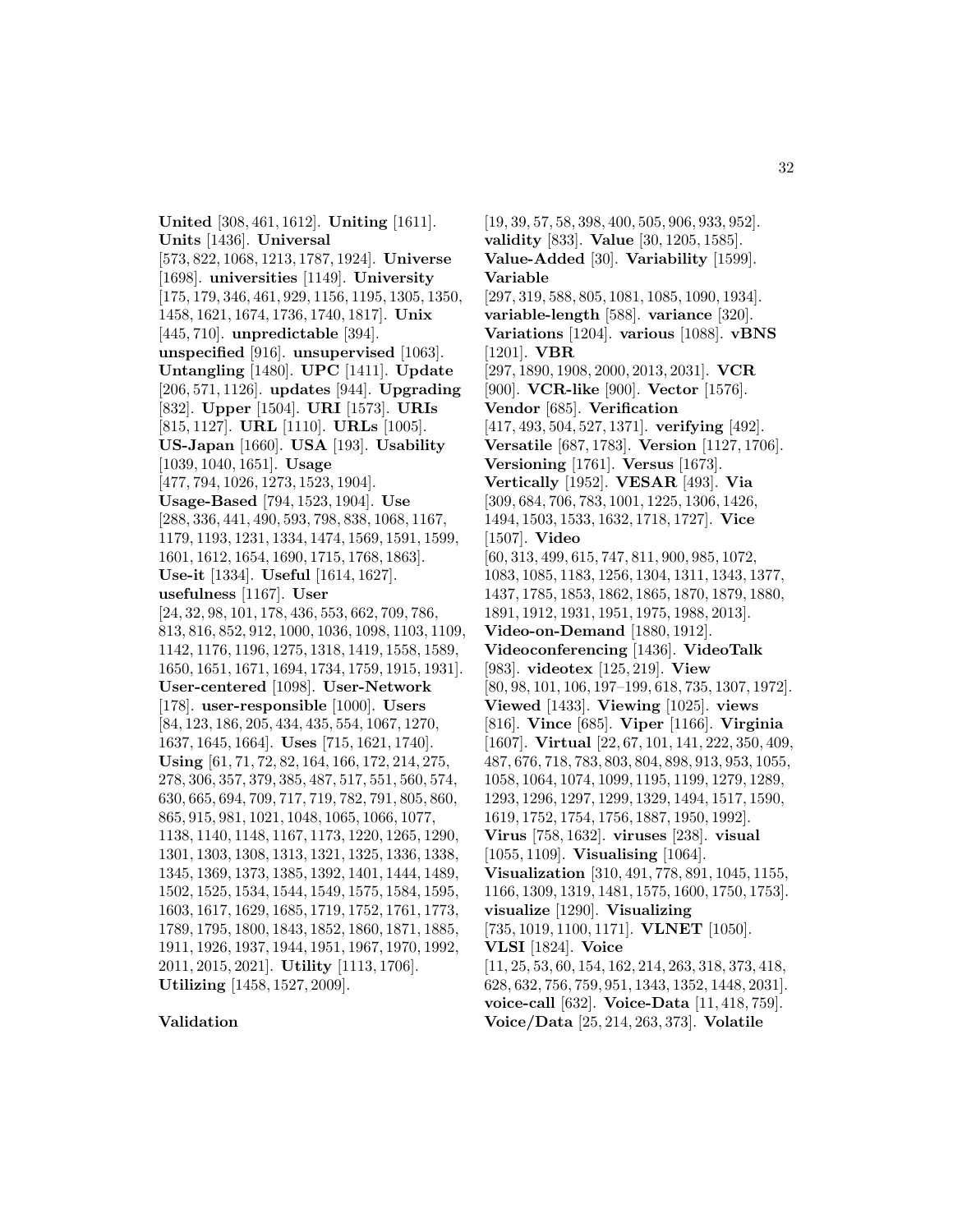[1467]. **VRML** [1099, 1290, 1303]. **vs** [1289, 1678]. **VS/VD** [1289]. **Vulnerabilities** [1837]. **VuNet** [1349].

**W3** [722, 773, 1552, 1605, 1678]. **W3-access** [722]. **W3C** [1210]. **W3Gate** [930]. **W3Kit** [1753]. **W3Objects** [874, 1765]. **WAIS** [1489, 1531, 1724]. **WAN** [355, 1420]. **Want** [205, 1525, 1717]. **waste** [943]. **waste-free** [943]. **watching** [1027]. **Waterloo** [175]. **WATERS** [1634]. **wave** [1180]. **Wavelength**

[210, 274, 603, 604, 607, 1077, 1338, 1825].

**Wavelength-based** [607].

**wavelength-division** [604].

**wavelength-routed** [1338]. **wavelengths** [1338]. **WAXweb** [775]. **Way**

[66, 225, 529, 1006, 1111, 1265]. **WCP** [1126]. **WDM**

[601, 836, 1218, 1372, 1373, 1825, 1929, 1984]. **Web** [452, 569, 570, 655, 656, 707, 717, 721, 727, 731, 734, 737, 771, 791, 793, 844, 845, 847, 851, 861, 867, 876, 877, 886, 930, 981, 991, 996, 998, 1002, 1010, 1019, 1023, 1028, 1037, 1040, 1042, 1064, 1103, 1105, 1122, 1131, 1139, 1141– 1143, 1145, 1154, 1155, 1158, 1164, 1166, 1210– 1212, 1214, 1261, 1283, 1292, 1315, 1473, 1506, 1541, 1549, 1554, 1555, 1568, 1590, 1593– 1595, 1612, 1661, 1671, 1684, 1686, 1694, 1696, 1707, 1710, 1724, 1728, 1735, 1755, 1783, 1785, 1786, 1791, 1794, 1795, 1811, 2042, 2045, 2048, 2050, 2051, 2053]. **Web** [652, 654, 657, 666, 668, 672, 704, 715, 718, 733, 778, 780, 782, 789, 814, 864, 871, 872, 880, 891, 899, 985, 986, 988– 990, 1004, 1016, 1021, 1027, 1032, 1034, 1044, 1053, 1095, 1096, 1107, 1109, 1113, 1119, 1124, 1125, 1149, 1167–1169, 1171, 1173– 1175, 1179, 1326, 1449, 1450, 1462, 1463, 1467, 1468, 1480, 1481, 1493, 1503, 1516, 1520, 1521, 1533, 1542, 1546, 1556, 1613, 1617, 1640, 1641, 1643, 1656, 1670, 1675, 1682, 1697, 1701, 1704, 1705, 1708, 1719, 1735, 1737, 1739, 1760, 1765, 1766, 1770, 1771, 1781, 1787, 1790, 1805, 2047]. **Web**

[661, 662, 664, 665, 667, 709, 711, 714, 716, 723, 726, 735, 768, 769, 783, 786, 843, 850, 856, 857, 860, 883, 887, 889, 893, 983, 995, 1011, 1012, 1014, 1018, 1038, 1041, 1045, 1050, 1051, 1055, 1106, 1130, 1133, 1146, 1184–1188, 1194, 1203, 1205, 1207, 1215, 1245, 1305, 1312, 1323, 1454, 1456, 1470, 1474, 1475, 1484, 1485, 1489, 1491, 1494, 1512, 1515, 1524, 1525, 1537, 1564, 1565, 1584, 1597, 1615, 1632, 1650, 1652, 1658, 1663, 1669, 1681, 1691, 1692, 1698, 1720, 1747, 1750, 1753, 1757, 1764, 1774, 1782, 1798, 1803, 1813]. **Web** [660, 710, 738, 792, 849, 870, 992, 1009, 1066, 1190, 1500, 1536, 1679, 1709, 1712, 1762, 1769, 1789]. **Web-based** [726, 1011, 1122, 1166, 1169, 1682, 1760, 1798]. **web2mush** [1554]. **WebAssist** [1176]. **WebCanal** [1004]. **Webcasting** [1137]. **WebComposition** [1034]. **WebCrawler** [1717]. **WebCutter** [1020]. **WebExplorer** [1757]. **WebGALAXY** [1030]. **WebGUIDE** [880]. **WebL** [1119]. **Webland** [1463]. **Weblet** [1627]. **WebLinker** [777, 1722]. **Weblint** [876]. **WebMake** [707]. **WebMaker** [658]. **WebMap** [776, 1723]. **Webmaster** [1563]. **WebOFDAV** [1171]. **WebOOGL** [1753]. **WebQuery** [1019]. **WebQuest** [878]. **WebRule** [998]. **Webs** [1513]. **Webspace** [1064]. **WebWriter** [877, 1042]. **Weight** [1978]. **weighted** [526]. **welcome** [657]. **Welle** [868]. **West** [920, 1348, 1607]. **Where** [1521]. **which** [710]. **White** [626, 817, 1812]. **Who** [144]. **Wide** [272, 396, 647, 654, 662, 672, 769, 791– 793, 849, 857, 864, 872, 876, 886, 889, 891, 985, 1002, 1018, 1028, 1040, 1045, 1051, 1107, 1149, 1154, 1155, 1167, 1175, 1178, 1190, 1214, 1292, 1305, 1312, 1417, 1448, 1456, 1462, 1467, 1473, 1474, 1489, 1507, 1511, 1513– 1515, 1520, 1534, 1542, 1546, 1556, 1584, 1594, 1595, 1597, 1617, 1632, 1658, 1663, 1671, 1675, 1681, 1684, 1691, 1692, 1696, 1698, 1709, 1710, 1720, 1728, 1735, 1739, 1750, 1753, 1762, 1766, 1769, 1776, 1785, 1786, 1790, 1791, 1795, 1811,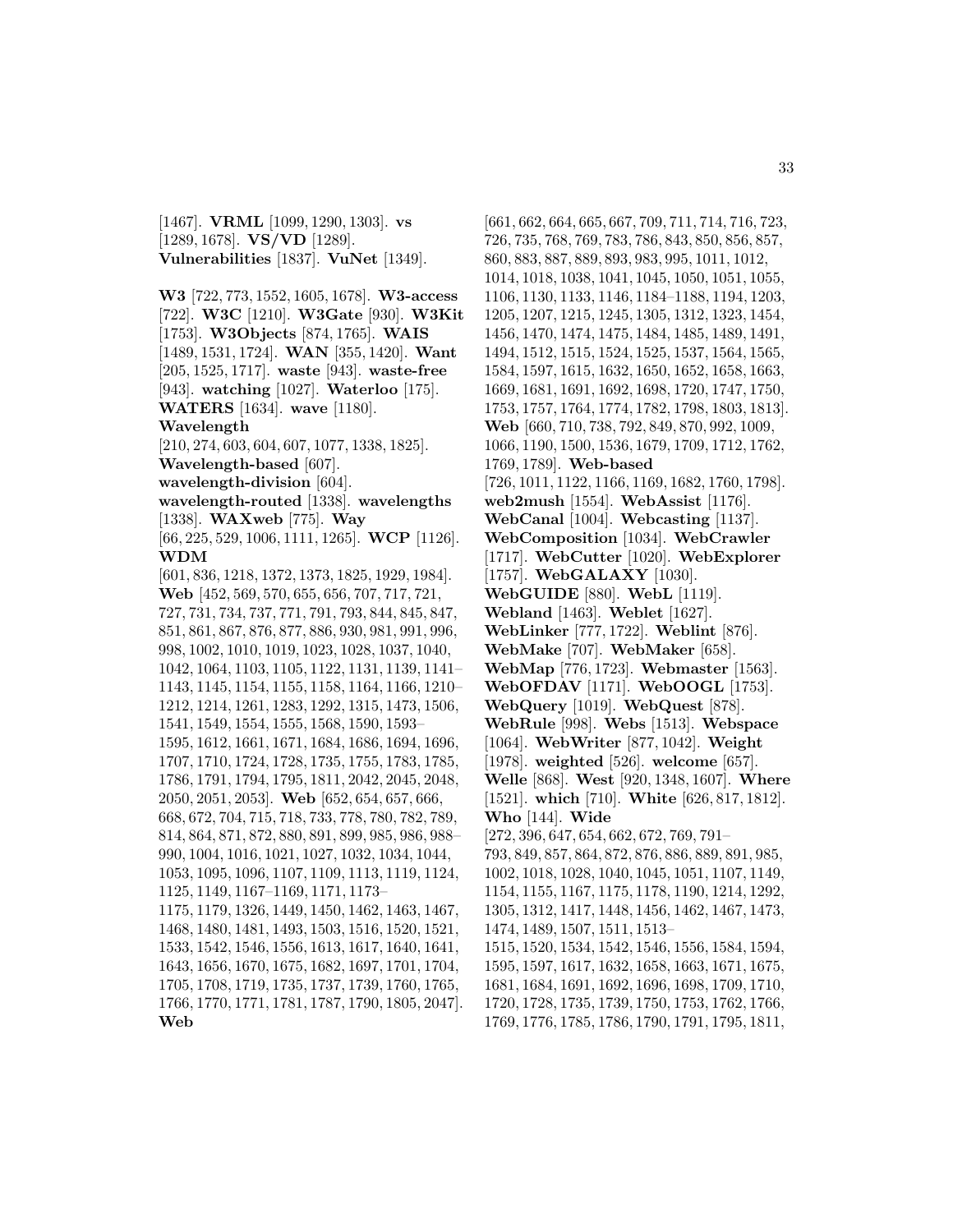1813, 1826, 2042, 2045, 2048, 2050, 2051, 2053]. **wide** [441, 452, 532, 542, 652, 656, 661, 663, 665, 668, 697, 711, 714, 715, 717, 733– 735, 738, 768, 814, 839, 871, 896, 978, 1012, 1024, 1038, 1053, 1094, 1330, 1470, 1484, 1485, 1516, 1555, 1634, 1694, 2047]. **Wide-Area** [532, 647, 1094, 1330, 1507, 1511, 1584, 1597]. **widgets** [1300]. **Wild** [673]. **Will** [1210, 1211, 1569]. **WILT** [1630]. **WiN** [927]. **Window** [319, 350, 532, 842, 1660]. **Windowed** [683]. **Windowing** [222, 1233]. **windows** [486, 1488]. **winner** [368]. **Wired** [1497]. **Wireless** [563, 797, 1086, 1093, 1392, 1393, 1932, 1945, 1958, 1959, 1993, 1996, 2004]. **Wires** [14]. **WISCONSIN** [1324, 1713]. **Wise** [58, 1052]. **Within** [113, 131, 457, 543, 1089, 1584, 1814, 2023]. **without** [1174]. **Word** [1725]. **Words** [1472]. **Work** [130, 341, 348, 445, 712, 929, 1466, 1628, 1693, 1940]. **workbench** [497]. **Workflow** [895, 928]. **workgroup** [811]. **Working** [159, 1294]. **workload** [1157]. **Workshop** [669, 1547]. **Workspace** [1763]. **Workstation** [334, 350, 1400, 1404, 1979]. **Workstations** [250, 332]. **World** [428, 452, 466, 652, 654, 656, 662, 663, 665, 668, 672, 711, 714, 715, 717, 733– 735, 769, 789, 791, 793, 814, 864, 871, 872, 876, 886, 891, 896, 985, 1002, 1012, 1018, 1024, 1040, 1053, 1107, 1149, 1154, 1155, 1167, 1175, 1214, 1292, 1293, 1296, 1305, 1311, 1456, 1462, 1467, 1473, 1485, 1489, 1496, 1503, 1516, 1520, 1542, 1546, 1555, 1556, 1594, 1595, 1597, 1601, 1607, 1617, 1618, 1671, 1675, 1684, 1692, 1696, 1698, 1710, 1728, 1735, 1739, 1750, 1753, 1766, 1785, 1786, 1790, 1791, 1795, 1811, 1813, 2042, 2045, 2047, 2048, 2050, 2051, 2053]. **World** [661, 738, 768, 792, 849, 857, 889, 1038, 1045, 1051, 1190, 1312, 1470, 1474, 1484, 1515, 1584, 1632, 1658, 1663, 1681, 1691, 1709, 1720, 1762, 1769]. **World-Wide** [452, 652, 656, 661– 663, 665, 668, 711, 714, 715, 717, 733– 735, 738, 768, 769, 814, 896, 1012, 1038, 1053, 1470, 1484, 1485, 1516, 1555, 2045, 2047].

**World-Wide-Web** [1051, 1542]. **worlds** [1050]. **worldwide** [285, 1697]. **Worth** [1725]. **WPS** [574]. **wrapped** [1338]. **wrapped-around** [1338]. **write** [125]. **Writing** [658]. **WSDM** [1103]. **Wudangshan** [1658]. **WWW** [658, 704– 706, 708, 709, 712, 719, 729, 772, 774, 775, 777, 784, 788, 846, 871, 881, 884, 890, 894, 900, 918, 1001, 1025, 1026, 1035, 1111, 1114, 1123, 1126, 1135, 1147, 1181, 1202, 1209, 1306, 1328, 1331, 1453, 1483, 1492, 1501, 1505, 1510, 1514, 1518, 1522, 1526, 1527, 1535, 1540, 1544, 1557, 1559, 1560, 1566, 1576, 1577, 1583, 1586, 1602–1604, 1611, 1616, 1620, 1623, 1629, 1630, 1633, 1638, 1644, 1660, 1667, 1680, 1688, 1693, 1718, 1722, 1730, 1734, 1745, 1749, 1751, 1759, 1763, 1777– 1779, 1792, 1797, 1803, 1804, 1806, 1809, 2048]. **WWW** [873, 1192, 1519, 1587, 1601, 1761]. **WWW-Based** [708, 788, 871, 918, 1522, 1540, 1779]. **WWW-SPEED** [1577]. **WWW/Mosaic** [1620]. **WWW94** [669]. **WWWinda** [1453].

**X** [350, 1657]. **X-Mosaic** [1657]. **X.25** [225, 437, 635, 638]. **X.25/OSI** [363]. **X.400** [97, 207, 242, 349, 477, 551, 555, 1991]. **X.500** [208, 298, 352, 361, 477, 554, 574, 626, 630, 699, 817, 925]. **XML** [1096, 1116, 1117, 1197, 1215]. **XML/HTML** [1117]. **Xpress** [1389, 1896]. **XTND** [1477]. **XTP** [547, 1841, 1845, 1869]. **XTV** [713].

**Y-NET** [469]. **Yanomamo** [1658]. **year** [1027, 1198]. **years** [331, 795, 917]. **Yellow** [925]. **York** [1740]. **Yuri** [1547].

**Z.105** [903]. **Zealand** [888]. **Zurich** [540].

# **References**

**Turoff:1985:EIM**

[1] Murray Turoff and Sanjit Chinai. Electronic information marketplace. Com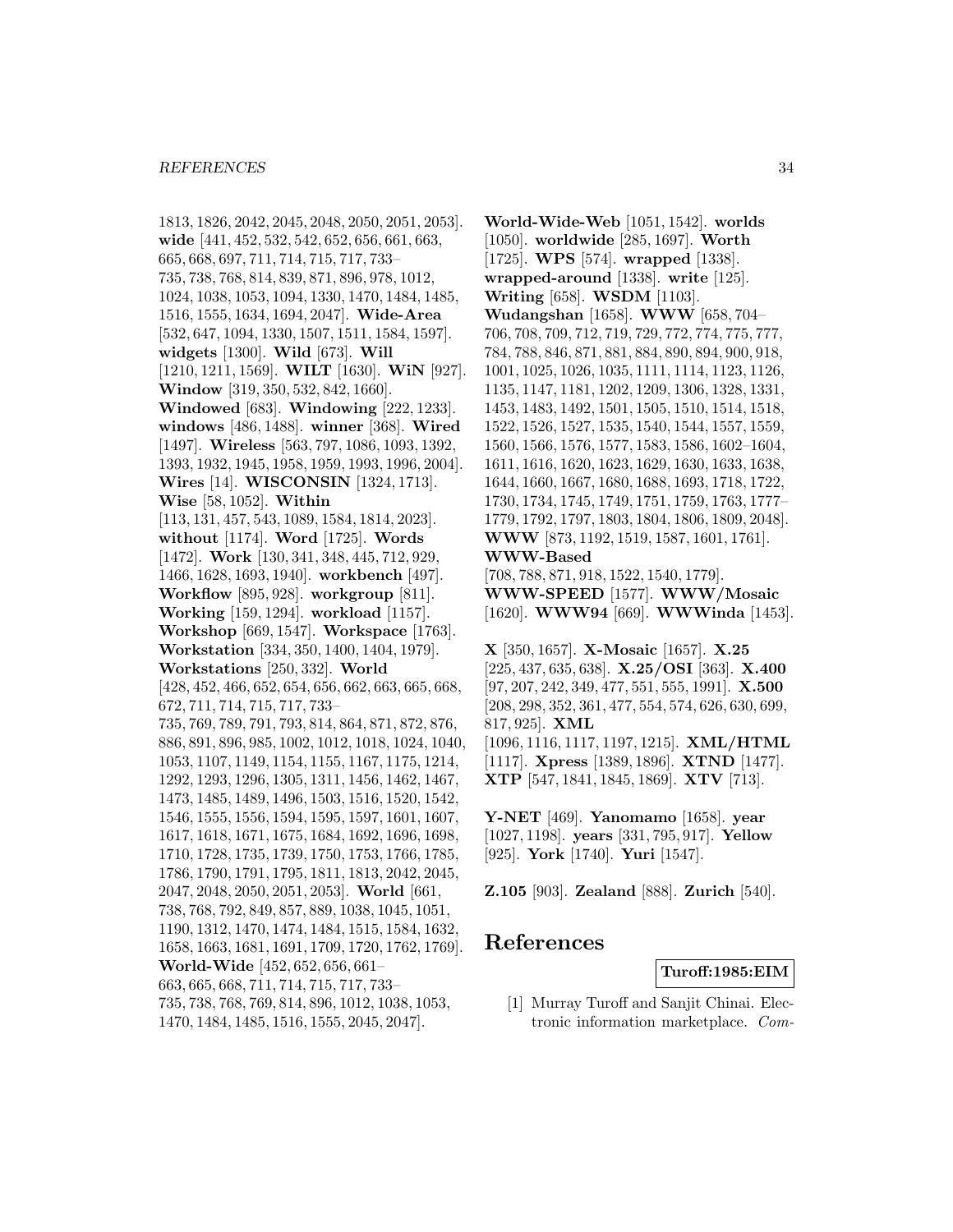puter Networks and ISDN Systems, 9 (2):79–90, February 1985. CODEN CNISE9. ISSN 0169-7552 (print), 1879- 2324 (electronic).

## **Mamrak:1985:SSD**

[2] Sandra A. Mamrak and Dennis W. Leinbaugh. Software support for distributed resource sharing. Computer Networks and ISDN Systems, 9(2): 91–107, February 1985. CODEN CNISE9. ISSN 0169-7552 (print), 1879- 2324 (electronic).

## **Sloman:1985:RAI**

[3] M. S. Sloman and X. Andriopoulos. Routing algorithm for interconnected local area networks. Computer Networks and ISDN Systems, 9 (2):109–130, February 1985. CODEN CNISE9. ISSN 0169-7552 (print), 1879- 2324 (electronic).

## **Gopal:1985:AHT**

[4] P. M. Gopal and J. W. Wong. Analysis of a hybrid token-CSMA/CD protocol for bus networks. Computer Networks and ISDN Systems, 9(2): 131–141, February 1985. CODEN CNISE9. ISSN 0169-7552 (print), 1879- 2324 (electronic).

## **Anonymous:1985:NCL**

[5] Anonymous. Ninth conference on local computer networks. Computer Networks and ISDN Systems, 9(3):175– 240, March 1985. CODEN CNISE9. ISSN 0169-7552 (print), 1879-2324 (electronic).

## **Chlamtac:1985:SCI**

[6] I. Chlamtac and O. Ganz. Study of communication interfaces for multiple

bus networks. Computer Networks and ISDN Systems, 9(3):177–189, March 1985. CODEN CNISE9. ISSN 0169- 7552 (print), 1879-2324 (electronic).

# **Sethi:1985:PAT**

[7] Adarshpal S. Sethi and Tuncay Saydam. Performance analysis of token ring local area networks. Computer Networks and ISDN Systems, 9 (3):191–200, March 1985. CODEN CNISE9. ISSN 0169-7552 (print), 1879- 2324 (electronic).

## **Jayasumana:1985:TCA**

[8] Anura P. Jayasumana and P. David Fisher. Token-skipping channel access scheme for bus networks. Computer Networks and ISDN Systems, 9 (3):201–208, March 1985. CODEN CNISE9. ISSN 0169-7552 (print), 1879- 2324 (electronic).

## **Molloy:1985:CRC**

[9] Michael K. Molloy. Collision resolution on the CSMA/CD bus. Computer Networks and ISDN Systems, 9 (3):209–214, March 1985. CODEN CNISE9. ISSN 0169-7552 (print), 1879- 2324 (electronic).

## **Ibe:1985:HHB**

[10] Oliver C. Ibe and Pin-Yee Chen. Hybrinet: a hybrid bus and token ring network. Computer Networks and ISDN Systems, 9(3):215–221, March 1985. CODEN CNISE9. ISSN 0169-7552 (print), 1879-2324 (electronic).

# **Goel:1985:HFP**

[11] R. K. Goel and A. K. Elhakeem. Hybrid FARA/CSMA-CD protocol for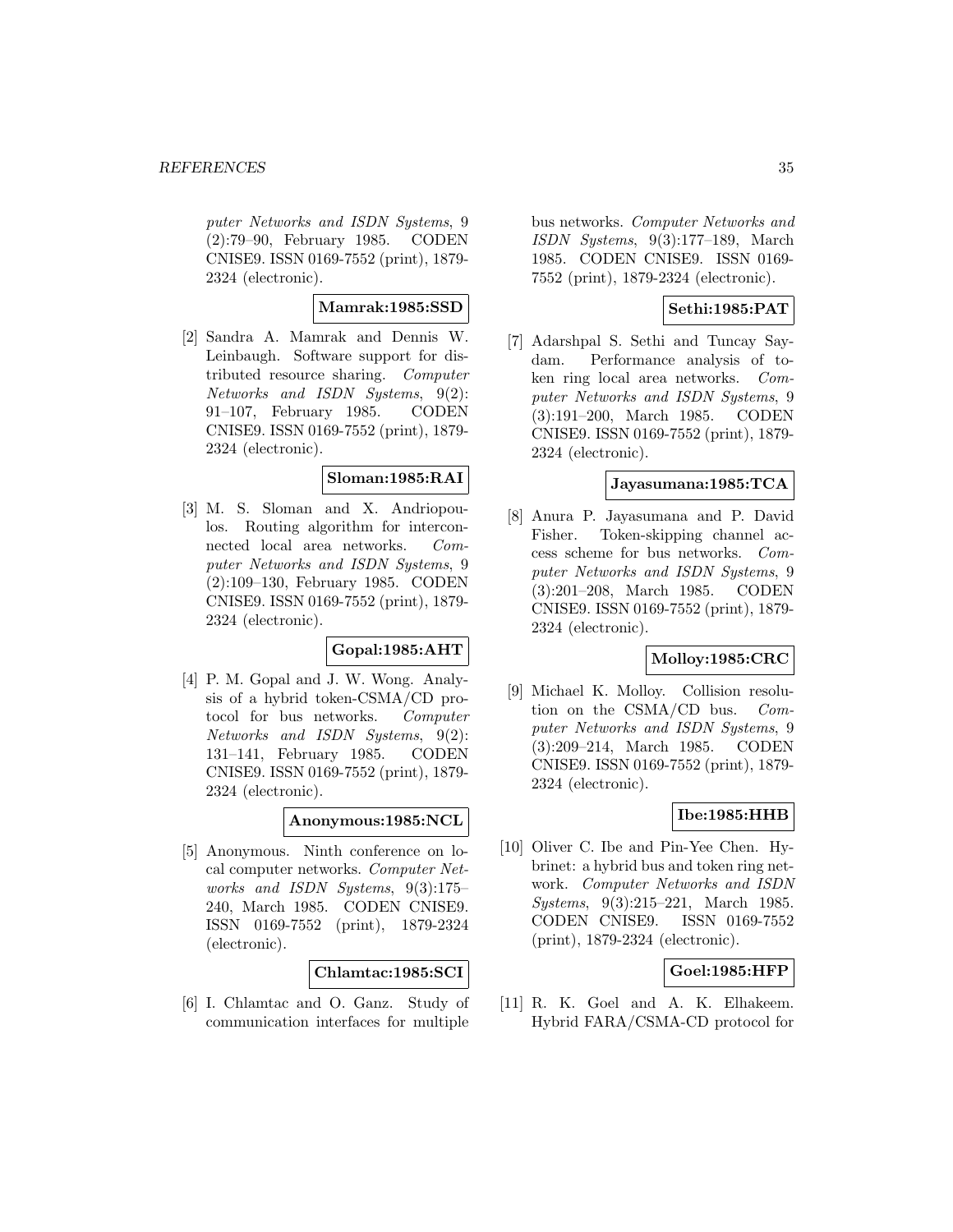voice-data integration. Computer Networks and ISDN Systems, 9(3):223– 240, March 1985. CODEN CNISE9. ISSN 0169-7552 (print), 1879-2324 (electronic).

# **Tcha:1985:SPP**

[12] Dong wan Tcha and Kiyoshi Maruyama. On the selection of primary paths for a communication network. Computer Networks and ISDN Systems, 9(4):257–265, April 1985. CODEN CNISE9. ISSN 0169-7552 (print), 1879- 2324 (electronic).

## **Petersen:1985:AIF**

[13] Niels K. Petersen and Tom Skovgaard. Anticipating the ISO file transfer standards in an Open Systems Implementation. Computer Networks and ISDN Systems, 9(4):267–280, April 1985. CO-DEN CNISE9. ISSN 0169-7552 (print), 1879-2324 (electronic).

## **Estrin:1985:INS**

[14] Deborah L. Estrin. Inter-organizational networks: Stringing wires across administrative boundaries. Computer Networks and ISDN Systems, 9(4):281– 295, April 1985. CODEN CNISE9. ISSN 0169-7552 (print), 1879-2324 (electronic).

## **Perlman:1985:HNS**

[15] Radia Perlman. Hierarchical networks and the subnetwork partition problem. Computer Networks and ISDN Systems, 9(4):297–303, April 1985. CO-DEN CNISE9. ISSN 0169-7552 (print), 1879-2324 (electronic).

## **Bence:1985:TDC**

[16] Antony T. Bence. Teleservice developments in  $\text{CCITT}$  — migration to the ISDN. Computer Networks and ISDN Systems, 9(5):329–337, May 1985. CO-DEN CNISE9. ISSN 0169-7552 (print), 1879-2324 (electronic).

## **McLintock:1985:OIS**

[17] Robert W. McLintock. Overview of international standards for transmission impairments affecting digital telecommunications networks. Computer Networks and ISDN Systems, 9(5):339–344, May 1985. CODEN CNISE9. ISSN 0169-7552 (print), 1879- 2324 (electronic).

#### **Sorensen:1985:CRP**

[18] Soren-Aksel Sorensen. Cambridge Ring performance. Computer Networks and ISDN Systems, 9(5):345–352, May 1985. CODEN CNISE9. ISSN 0169- 7552 (print), 1879-2324 (electronic).

#### **Gouda:1985:PVF**

[19] Mohamed G. Gouda and Ji-Yun Han. Protocol validation by fair progress state exploration. Computer Networks and ISDN Systems, 9(5):353–361, May 1985. CODEN CNISE9. ISSN 0169- 7552 (print), 1879-2324 (electronic).

#### **Hirota:1985:CCJ**

[20] Ken'ichiro Hirota. Computer communication and Japan's general public. Computer Networks and ISDN Systems, 10(1):1–5, August 1985. CODEN CNISE9. ISSN 0169-7552 (print), 1879- 2324 (electronic).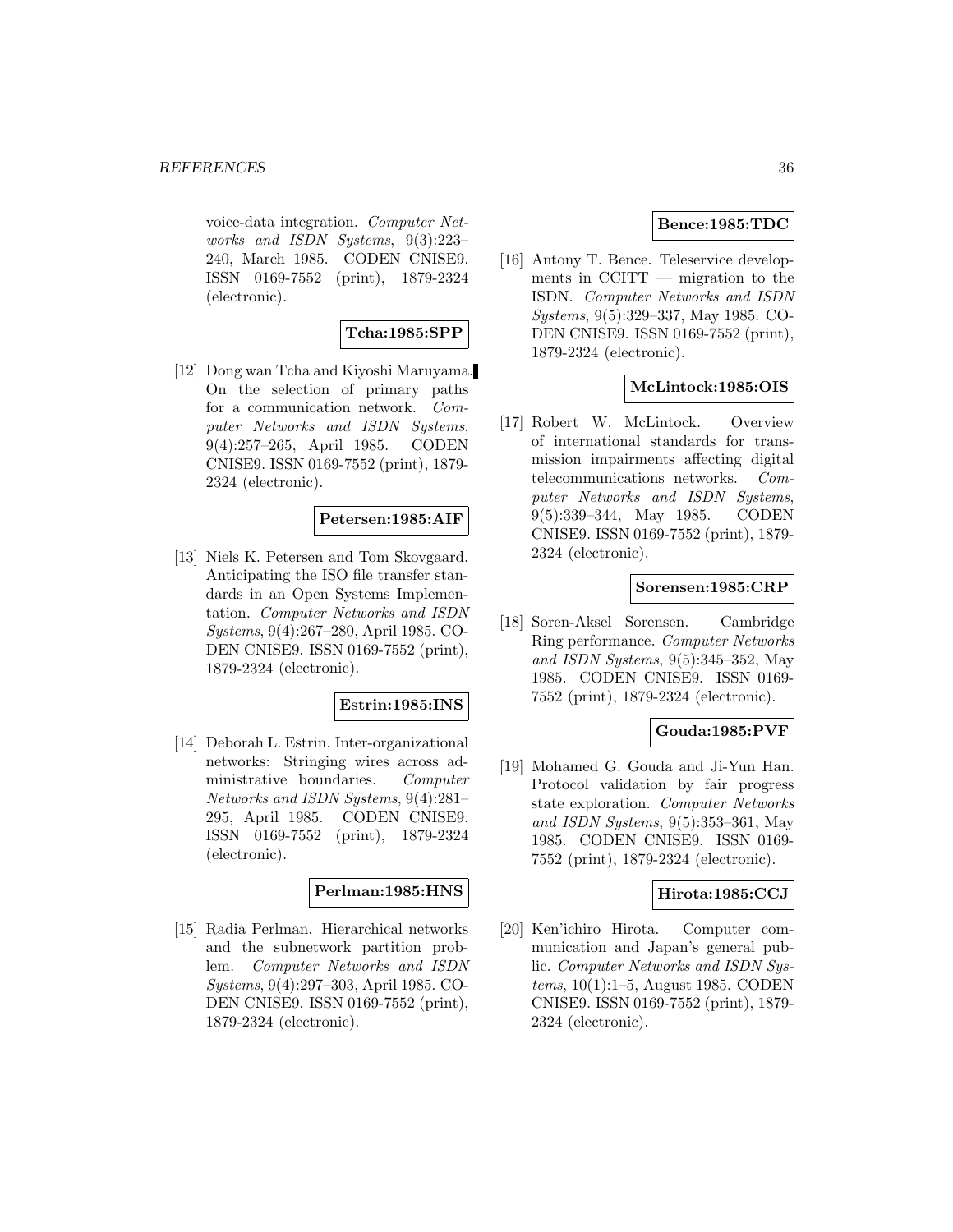### **Fernow:1985:SAC**

[21] James P. Fernow and Mohamed El-Sayed. Stability of adaptive congestion controls in packet networks. Computer Networks and ISDN Systems, 10(1):7–18, August 1985. CODEN CNISE9. ISSN 0169-7552 (print), 1879- 2324 (electronic).

## **Meditch:1985:STV**

[22] J. S. Meditch and C. T. A. Lea. Stability and throughput in virtual time csma. Computer Networks and ISDN Systems, 10(1):19–26, August 1985. CODEN CNISE9. ISSN 0169-7552 (print), 1879-2324 (electronic).

## **Karger:1985:ADA**

[23] Paul A. Karger. Authentication and discretionary access control in computer networks. Computer Networks and ISDN Systems, 10(1):27–37, August 1985. CODEN CNISE9. ISSN 0169-7552 (print), 1879-2324 (electronic).

### **Rose:1985:MMU**

[24] Marshall T. Rose, Einar A. Stefferud, and Jerry N. Sweet. Mh: a multifarious user agent. Computer Networks and ISDN Systems, 10(2):65–80, September 1985. CODEN CNISE9. ISSN 0169- 7552 (print), 1879-2324 (electronic).

#### **Chlamtac:1985:ECP**

[25] Imrich Chlamtac. Ethernet compatible protocol for real-time voice/data integration. Computer Networks and ISDN Systems, 10(2):81–96, September 1985. CODEN CNISE9. ISSN 0169- 7552 (print), 1879-2324 (electronic).

## **Ebihara:1985:FDA**

[26] Yoshihiko Ebihara, Katsuo Ikeda, Tomoo Nakamura, Shigeo Nakatuska, and Michihiro Ishizaka. Fault diagnosis and automatic reconfiguration for a ring subsystem. Computer Networks and ISDN Systems, 10(2):97–109, September 1985. CODEN CNISE9. ISSN 0169-7552 (print), 1879-2324 (electronic).

## **Onozato:1985:UAS**

[27] Yoshikuni Onozato. Unified analysis of steady state behavior in random access schemes'. Computer Networks and ISDN Systems, 10(2):111–122, September 1985. CODEN CNISE9. ISSN 0169-7552 (print), 1879-2324 (electronic).

### **Anonymous:1985:ITC**

[28] Anonymous. 11th International Teletraffic Congress. Computer Networks and ISDN Systems, 10(3–4):135–229, October–November 1985. CODEN CNISE9. ISSN 0169-7552 (print), 1879- 2324 (electronic).

### **Kitahara:1985:AIS**

[29] Yasusada Kitahara. Advanced information society and telecommunications. Computer Networks and ISDN Systems, 10(3–4):141–145, October– November 1985. CODEN CNISE9. ISSN 0169-7552 (print), 1879-2324 (electronic).

#### **Gimpelson:1985:IVA**

[30] Lester A. Gimpelson. ISDN and value-added services in public and private networks. Computer Networks and ISDN Systems, 10(3–4):147–156,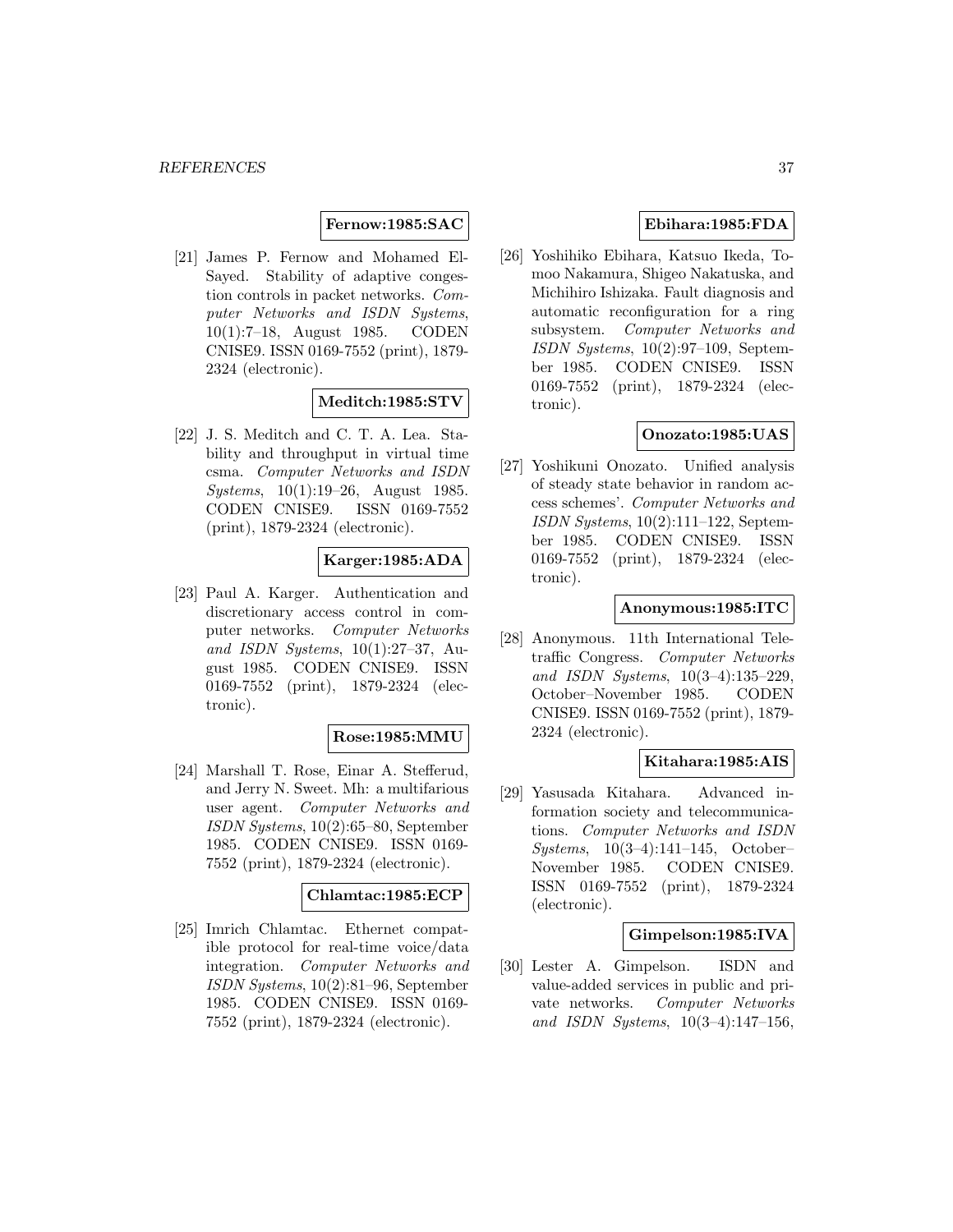October–November 1985. CODEN CNISE9. ISSN 0169-7552 (print), 1879- 2324 (electronic).

## **Potter:1985:IPA**

[31] R. M. Potter. ISDN protocol and architecture models. Computer Networks and ISDN Systems, 10(3–4):157– 166, October/November 1985. CODEN CNISE9. ISSN 0169-7552 (print), 1879- 2324 (electronic).

## **Soto:1985:SIP**

[32] Oscar Gonzalez Soto and Teodoro Borja. Step to ISDN planning: from user traffic to service cost comparison. Computer Networks and ISDN Systems, 10(3–4):167–174, October– November 1985. CODEN CNISE9. ISSN 0169-7552 (print), 1879-2324 (electronic).

### **Burattin:1985:CPP**

[33] A. Burattin, U. Mazzei, and C. Mazzetti. Computer-aided planning of public packet-switched networks. Computer Networks and ISDN Systems, 10(3– 4):175–183, October–November 1985. CODEN CNISE9. ISSN 0169-7552 (print), 1879-2324 (electronic).

# **Marshall:1985:SMD**

[34] W. T. Marshall and S. P. Morgan. Statistics of mixed data traffic on a local area network. Computer Networks and ISDN Systems, 10(3–4):185– 194, October–November 1985. CODEN CNISE9. ISSN 0169-7552 (print), 1879- 2324 (electronic). Also in Eleventh International Teletraffic Conference Proceedings, M. Akiyama, ed., Elsevier Science Publishers B. V. (North-Holland), IAC, September 1985, pp. 4.1A.1.1-7.

## **Hofstetter:1985:TML**

[35] Helga Hofstetter and Dietmar Weber. Traffic models for large ISDN-PABX's. Computer Networks and ISDN Systems, 10(3–4):195–202, October–November 1985. CODEN CNISE9. ISSN 0169-7552 (print), 1879- 2324 (electronic).

# **Murata:1985:TCC**

[36] Hatsuho Murata. Traffic characteristics of control signals in an ISDN switching system. Computer Networks and ISDN Systems, 10(3–4):203–210, October–November 1985. CODEN CNISE9. ISSN 0169-7552 (print), 1879- 2324 (electronic).

## **Goldner:1985:ICP**

[37] Ernst-Heinrich H. Göldner. Integrated circuit/packet switching local area network — performance analysis and comparison of strategies. Computer Networks and ISDN Systems, 10(3–4):211– 219, October–November 1985. CODEN CNISE9. ISSN 0169-7552 (print), 1879- 2324 (electronic).

### **Roberts:1985:TMT**

[38] James Roberts and Keqiang Liao. Traffic models for telecommunication services with advance capacity reservation. Computer Networks and ISDN Systems, 10(3–4):221–229, October– November 1985. CODEN CNISE9. ISSN 0169-7552 (print), 1879-2324 (electronic).

# **Groz:1985:ACD**

[39] Roland Groz, Claude Jard, and Claire Lassudrie. Attacking a complex distributed algorithm from different sides: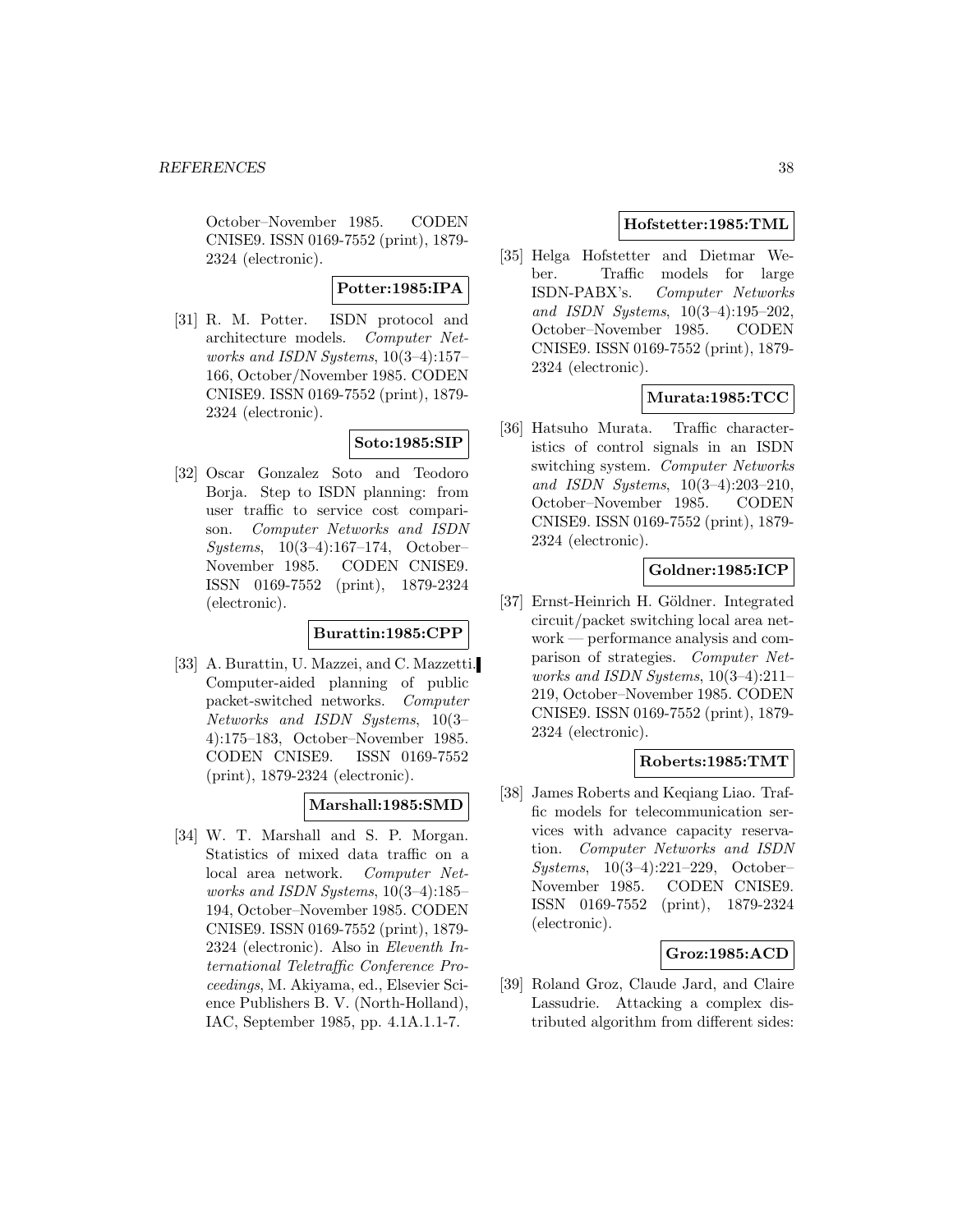an experience with complementary validation tools. Computer Networks and ISDN Systems, 10(5):245–257, December 1985. CODEN CNISE9. ISSN 0169-7552 (print), 1879-2324 (electronic).

## **Berntsen:1985:MLI**

[40] Janet A. Berntsen, James R. Davin, Daniel A. Pitt, and Neil G. Sullivan. MAC layer interconnection of IEEE 802 local area networks. Computer Networks and ISDN Systems, 10 (5):259–273, December 1985. CODEN CNISE9. ISSN 0169-7552 (print), 1879- 2324 (electronic).

## **Lagarias:1985:CDS**

[41] J. C. Lagarias, A. M. Odlyzko, and D. B. Zagier. On the capacity of disjointly shared networks. Computer Networks and ISDN Systems, 10(5): 275–285, December 1985. CODEN CNISE9. ISSN 0169-7552 (print), 1879- 2324 (electronic).

### **Chlamtac:1985:OEP**

[42] I. Chlamtac and W. R. Franta. Optimal election protocol for channel allocation. Computer Networks and ISDN Systems, 10(5):287–305, December 1985. CODEN CNISE9. ISSN 0169-7552 (print), 1879-2324 (electronic).

#### **Anonymous:1986:IEC**

[43] Anonymous. ISDN Europe 86 conference report. Computer Networks and ISDN Systems, ??(??):183–189, 1986. CODEN CNISE9. ISSN 0169-7552 (print), 1879-2324 (electronic).

### **Enslow:1986:SII**

[44] P. H. Enslow, Jr. Special issue: ICCC '86. Computer Networks and ISDN Systems, ??(??):207–275, November 1986. CODEN CNISE9. ISSN 0169- 7552 (print), 1879-2324 (electronic).

# **Linn:1986:TAI**

[45] R. J. Linn. Testing to assure interworking of implementations of ISO/OSI protocols. Computer Networks and ISDN Systems, 11(??):277–286, 1986. CO-DEN CNISE9. ISSN 0169-7552 (print), 1879-2324 (electronic).

## **Patel:1986:DSP**

[46] A. Patel and M. Purser. The design of a small packet-switching node. Computer Networks and ISDN Systems, 11(??):287–295, 1986. CODEN CNISE9. ISSN 0169-7552 (print), 1879- 2324 (electronic).

#### **Hutchinson:1986:FSN**

[47] Norm Hutchinson, Terry Patten, and Brian Unger. Flooding sink — a new approach to local area networking. Computer Networks and ISDN Systems, 11(1):1–14, January 1986. CO-DEN CNISE9. ISSN 0169-7552 (print), 1879-2324 (electronic).

### **Tsuchiya:1986:SDP**

[48] M. Tsuchiya and Douglas C. Shannon. Simulation of distributed processing networks. Computer Networks and ISDN Systems,  $11(1):15-27$ , January 1986. CODEN CNISE9. ISSN 0169- 7552 (print), 1879-2324 (electronic).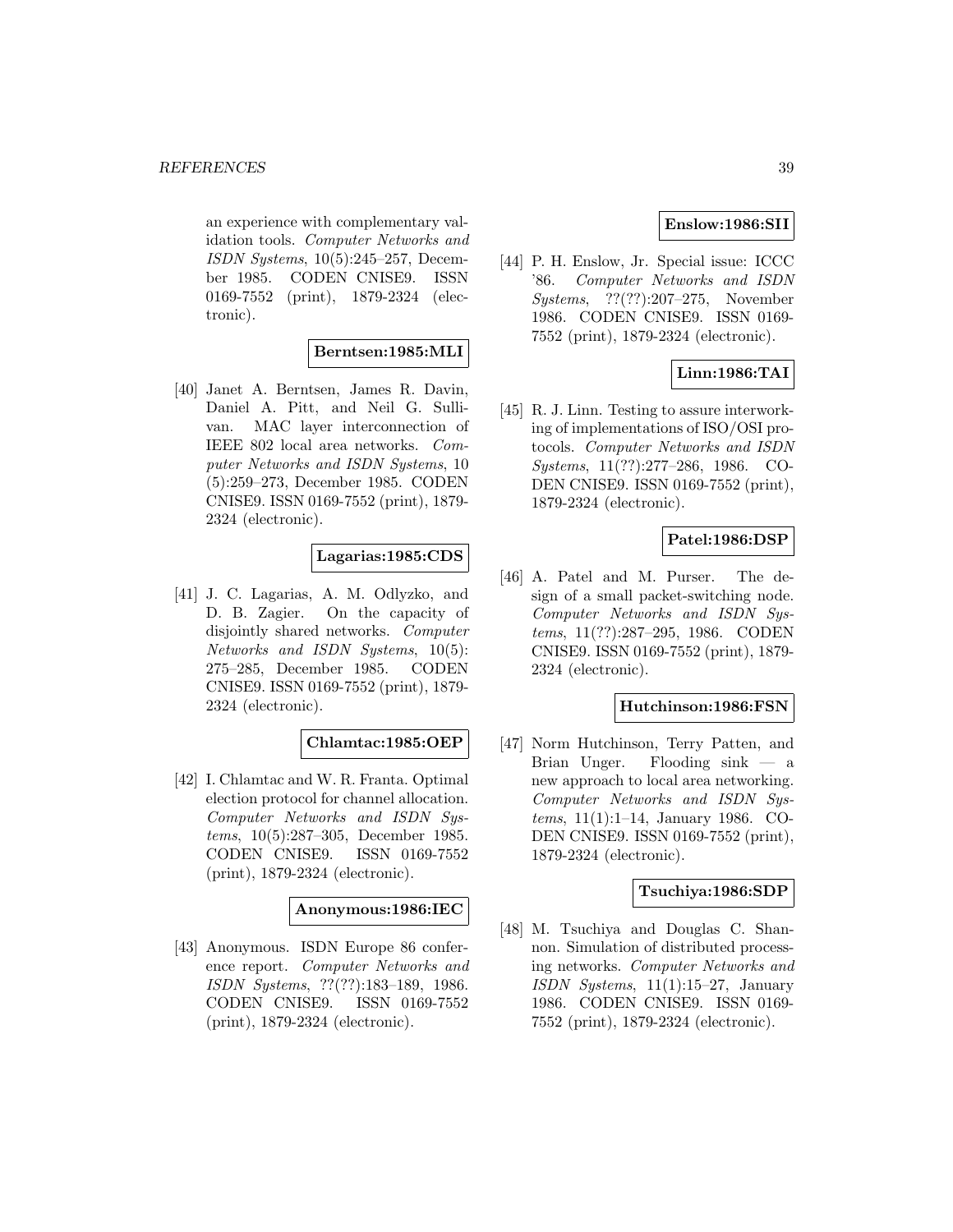#### **Raghavendra:1986:SML**

[49] C. S. Raghavendra and J. A. Silvester. Survey of multi-connected loop topologies for local computer networks. Computer Networks and ISDN Systems, 11 (1):29–42, January 1986. CODEN CNISE9. ISSN 0169-7552 (print), 1879- 2324 (electronic).

**Varakulsiripunth:1986:CPI**

[50] Ruttikorn Varakulsiripunth, Norio Shiratori, and Shoichi Noguchi. Congestion-control policy on the internetwork gateway. Computer Networks and ISDN Systems, 11(1):43–58, January 1986. CODEN CNISE9. ISSN 0169-7552 (print), 1879-2324 (electronic).

#### **Anonymous:1986:TCL**

[51] Anonymous. Tenth Conference on Local Computer Networks. Computer Networks and ISDN Systems, 11 (2):87–146, February 1986. CODEN CNISE9. ISSN 0169-7552 (print), 1879- 2324 (electronic).

# **Ibe:1986:SCP**

[52] Oliver C. Ibe. Synchronous communication protocols for local networks. Computer Networks and ISDN Systems, 11(2):89–97, February 1986. CO-DEN CNISE9. ISSN 0169-7552 (print), 1879-2324 (electronic).

### **Frost:1986:MVC**

[53] Victor S. Frost, Edward M. Friedman, and Gary J. Minden. Multirate voice coding for load control on CSMA/ CD local computer networks. Computer Networks and ISDN Systems, 11 (2):99–110, February 1986. CODEN

CNISE9. ISSN 0169-7552 (print), 1879- 2324 (electronic).

#### **Wang:1986:CCL**

[54] Paul T. R. Wang and Michael F. McGurrin. CSMA/CD LANs with overload detection and protection. Computer Networks and ISDN Systems, 11(2):111–120, February 1986. CODEN CNISE9. ISSN 0169-7552 (print), 1879-2324 (electronic).

#### **Johnson:1986:RMF**

[55] Marjory J. Johnson. Reliability mechanisms of the FDDI high bandwidth token ring protocol. Computer Networks and ISDN Systems, 11(2):121– 131, February 1986. CODEN CNISE9. ISSN 0169-7552 (print), 1879-2324 (electronic).

#### **Loucks:1986:IDA**

[56] W. M. Loucks, W. I. Kwak, and Z. G. Vranesic. Implementation of a dynamic address assignment protocol in a local area network. Computer Networks and ISDN Systems, 11 (2):133–146, February 1986. CODEN CNISE9. ISSN 0169-7552 (print), 1879- 2324 (electronic).

#### **West:1986:VOS**

[57] Colin H. West. Validation of the OSI Session Layer Protocol. Computer Networks and ISDN Systems, 11 (3):173–182, March 1986. CODEN CNISE9. ISSN 0169-7552 (print), 1879- 2324 (electronic).

### **Ural:1986:SVC**

[58] Hasan Ural and Robert L. Probert. Step-wise validation of communication protocols and services. Com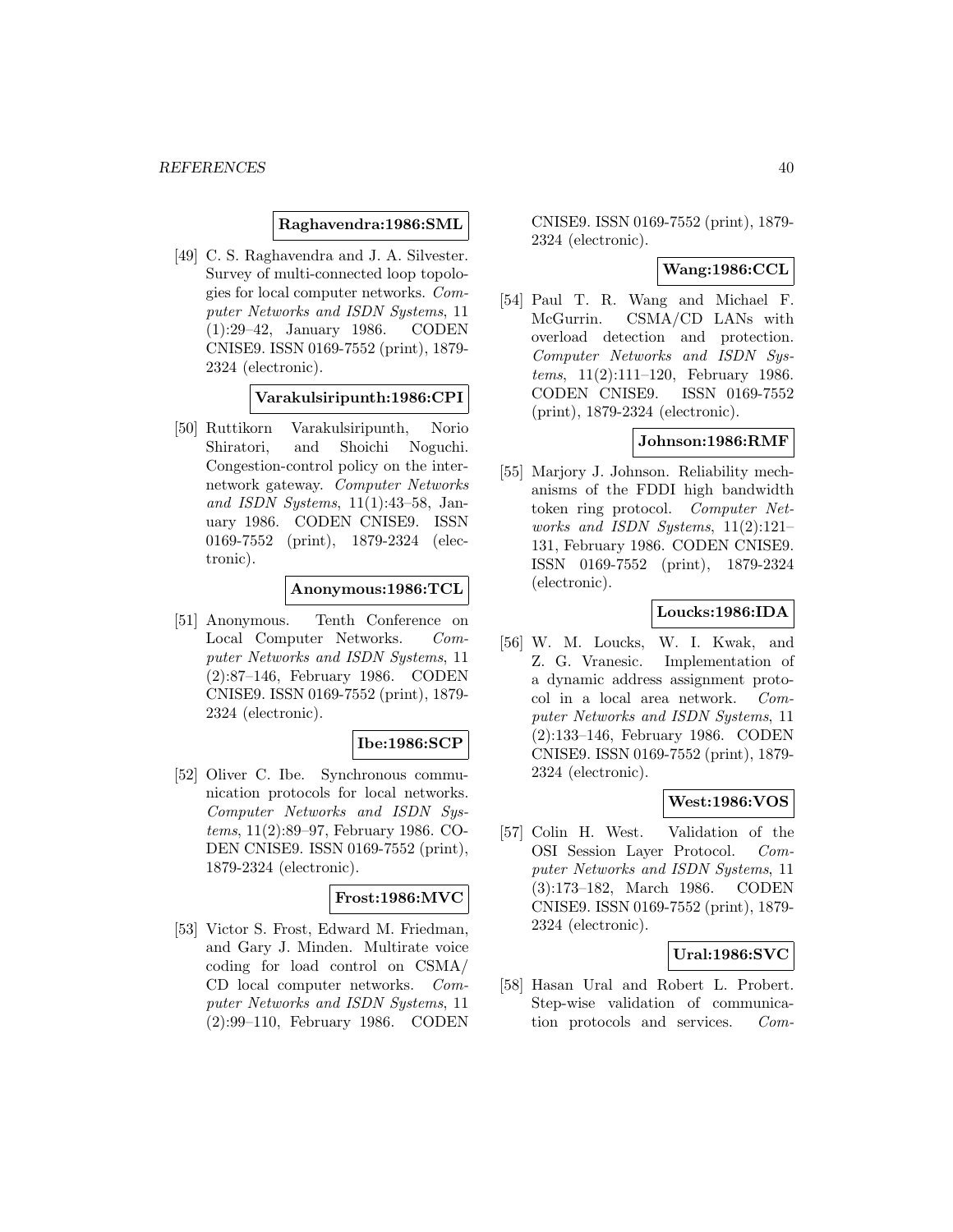puter Networks and ISDN Systems, 11 (3):183–202, March 1986. CODEN CNISE9. ISSN 0169-7552 (print), 1879- 2324 (electronic).

# **Chemouil:1986:ACT**

[59] Prosper Chemouil, Janusz Filipiak, and Paul Gauthier. Analysis and control of traffic routing in circuit-switched networks. Computer Networks and ISDN Systems, 11(3):203–217, March 1986. CODEN CNISE9. ISSN 0169-7552 (print), 1879-2324 (electronic).

### **Elhakeem:1986:AHD**

[60] A. K. Elhakeem, B. Grela-M'Poko, Mustafa Ali, and J. F. Hayes. Analysis of a hybrid (demand assignment tdma) protocol for video teleconferencing voice data optical networks. Computer Networks and ISDN Systems, 11 (3):219–241, March 1986. CODEN CNISE9. ISSN 0169-7552 (print), 1879- 2324 (electronic).

### **Chang:1986:ODP**

[61] Chung-Ju Chang and Jin-Fu Chang. Optimal design parameters in a multihop packet radio network using random access techniques. Computer Networks and ISDN Systems, 11(5):337– 351, May 1986. CODEN CNISE9. ISSN 0169-7552 (print), 1879-2324 (electronic).

### **Chong:1986:SDI**

[62] H. Y. Chong. Software development and implementation of NBS Class-4 Transport Protocol. Computer Networks and ISDN Systems, 11(5):353– 365, May 1986. CODEN CNISE9. ISSN 0169-7552 (print), 1879-2324 (electronic).

# **Choi:1986:PAS**

[63] Tat Y. Choi and Raymond E. Miller. Protocol analysis and synthesis by structured partitions. Computer Networks and ISDN Systems, 11(5):367– 381, May 1986. CODEN CNISE9. ISSN 0169-7552 (print), 1879-2324 (electronic).

### **Srinivasan:1986:SFS**

[64] B. Srinivasan and A. L. Ananda. Simple file server for a terminal support network environment. Computer Networks and ISDN Systems, 11(5):383–389, May 1986. CODEN CNISE9. ISSN 0169-7552 (print), 1879- 2324 (electronic).

# **Cidon:1986:CSA**

[65] Israel Cidon and Raphael Rom. Carrier sense access in an environment of two interfering channels. Computer Networks and ISDN Systems, 12(1):1–10, August 1986. CODEN CNISE9. ISSN 0169-7552 (print), 1879- 2324 (electronic).

# **Saito:1986:LDT**

[66] Tadao Saito, Kazutaka Murakami, and Hiroshi Inose. Local digital telephone system on two-way cable television. Computer Networks and ISDN Systems, 12(1):11–25, August 1986. CO-DEN CNISE9. ISSN 0169-7552 (print), 1879-2324 (electronic).

### **Baratz:1986:EVC**

[67] Alan E. Baratz and Jeffrey M. Jaffe. Establishing virtual circuits in large computer networks. Computer Networks and ISDN Systems, 12(1):27–37, August 1986. CODEN CNISE9. ISSN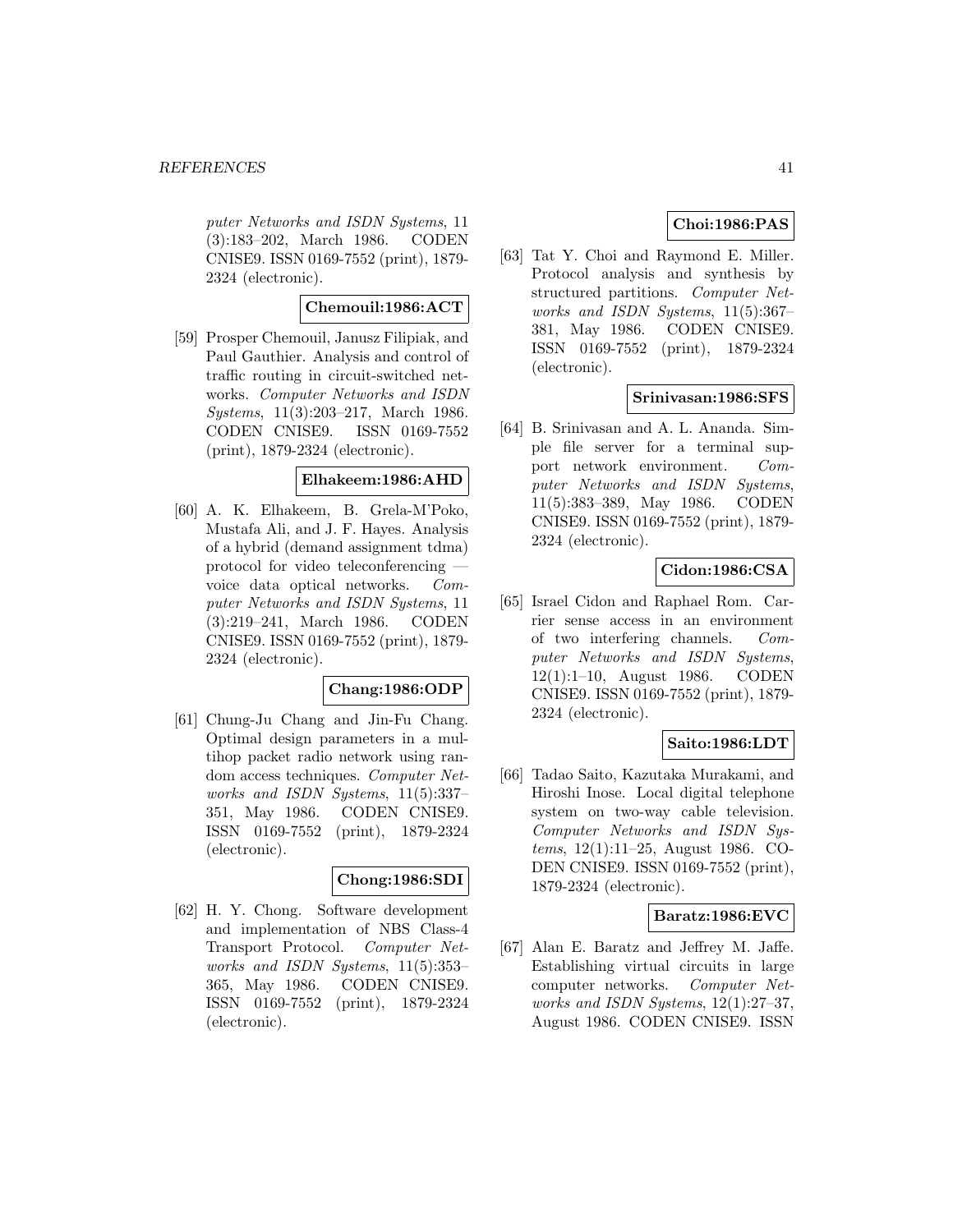0169-7552 (print), 1879-2324 (electronic).

**Tobagi:1986:PEC**

[68] Fouad A. Tobagi and David H. Shur. Performance evaluation of channel access schemes in multihop packet radio networks with regular structure by simulation. Computer Networks and ISDN Systems,  $12(1):39-60$ , August 1986. CODEN CNISE9. ISSN 0169- 7552 (print), 1879-2324 (electronic).

#### **Kummer:1986:PLS**

[69] P. Kummer, R. Tasker, N. Linge, and E. Ball. A protocol-less scheme for bridging between IEEE 802 local area networks. Computer Networks and ISDN Systems, 12(2):81–87, 1986. CO-DEN CNISE9. ISSN 0169-7552 (print), 1879-2324 (electronic).

#### **Tropper:1986:PPP**

[70] Carl Tropper. Priorities and performance in packet-switching networks. Computer Networks and ISDN Systems, 12(2):89–98, 1986. CODEN CNISE9. ISSN 0169-7552 (print), 1879- 2324 (electronic).

#### **Todd:1986:ACP**

[71] Terence D. Todd. An access control protocol using instantaneous bandwidth reconfiguration. Computer Networks and ISDN Systems, 12(2):99– 106, 1986. CODEN CNISE9. ISSN 0169-7552 (print), 1879-2324 (electronic).

### **Ammar:1986:TID**

[72] Mostafa H. Ammar. Teletext-like information delivery using broadcast polling. Computer Networks and ISDN

Systems, 12(2):107–115, 1986. CODEN CNISE9. ISSN 0169-7552 (print), 1879- 2324 (electronic).

### **Chardaire:1986:GSO**

[73] Pierre Chardaire and Marc Lesk. Grade of service and optimization of distributed packet-switched networks. Computer Networks and ISDN Systems, 12(3):139–146, 1986. CODEN CNISE9. ISSN 0169-7552 (print), 1879- 2324 (electronic).

#### **Jaffe:1986:SDI**

[74] Jeffrey M. Jaffe, Alan E. Baratz, and A. Segall. Subtle design issues in the implementation of distributed, dynamic routing algorithms. Computer Networks and ISDN Systems, 12(3): 147–158, 1986. CODEN CNISE9. ISSN 0169-7552 (print), 1879-2324 (electronic).

#### **Rose:1986:OTS**

[75] Marshall T. Rose and Dwight E. Cass. OSI transport services on top of the TCP. Computer Networks and ISDN Systems, 12(3):159–173, 1986. CODEN CNISE9. ISSN 0169-7552 (print), 1879- 2324 (electronic). Also available as NRTC Technical Paper #700.

#### **Togawa:1986:NTS**

[76] Takashi Togawa, Mineo Nishiwaki, and Ken-Ichiro Yoshida. Network testing system for digital data networks. Computer Networks and ISDN Systems, 12(3):175–182, 1986. CODEN CNISE9. ISSN 0169-7552 (print), 1879- 2324 (electronic).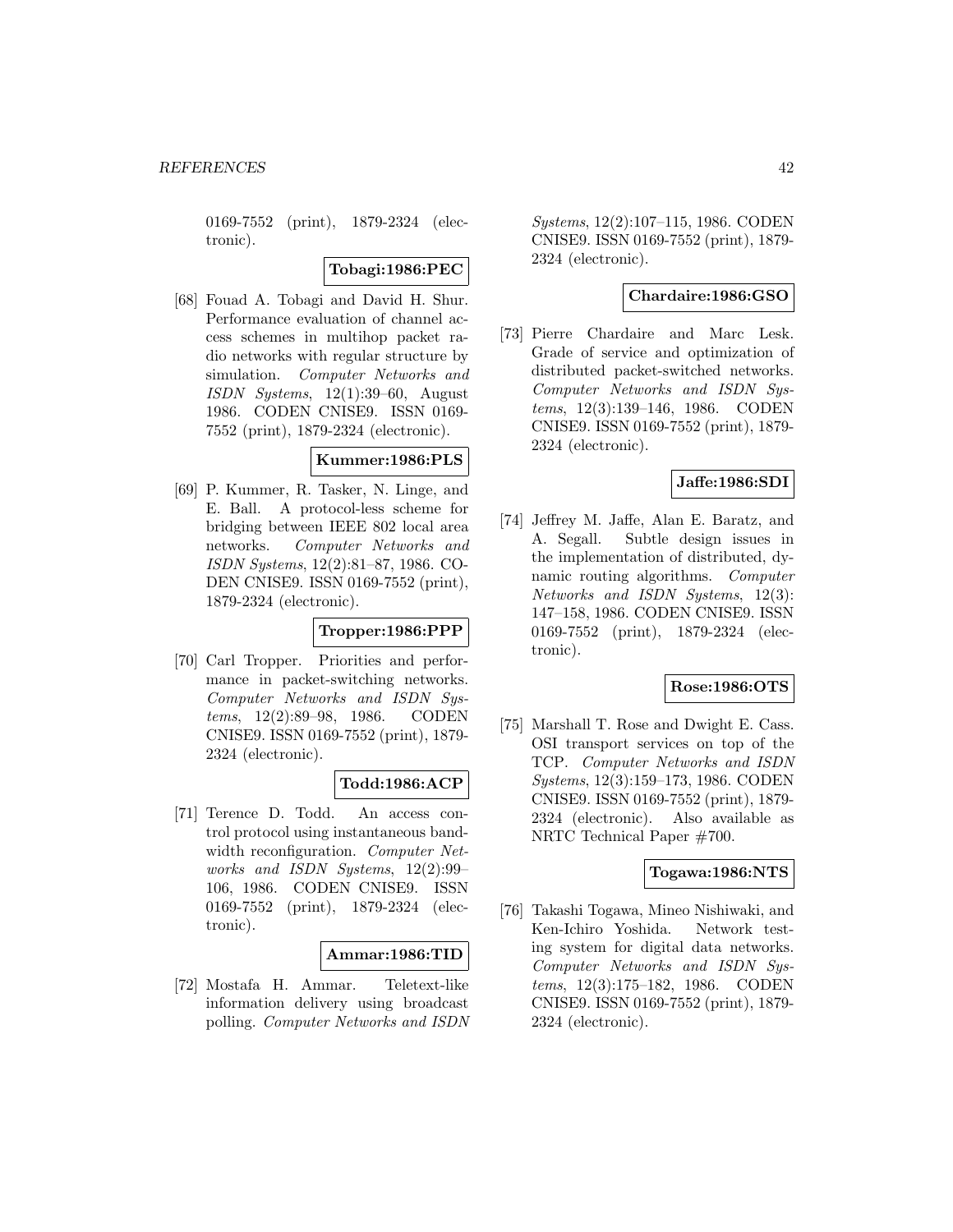#### **Schwarz-Schilling:1986:GDP**

[77] Christian Schwarz-Schilling. Guidelines for the development of public networks and services in the Federal Republic of Germany. Computer Networks and ISDN Systems, 12(4):209– 215, 1986. CODEN CNISE9. ISSN 0169-7552 (print), 1879-2324 (electronic).

#### **Anonymous:1986:ICC**

[78] Anonymous. 8th International Conference on Computer Communication. Computer Networks and ISDN Systems, 12(4):209–238, 1986. CODEN CNISE9. ISSN 0169-7552 (print), 1879- 2324 (electronic).

### **Uhlig:1986:ICC**

[79] Ronald P. Uhlig. IFIP and computer communication. Computer Networks and ISDN Systems, 12(4):225– 229, 1986. CODEN CNISE9. ISSN 0169-7552 (print), 1879-2324 (electronic).

#### **Rankine:1986:VIO**

[80] L. J. Rankine. View from the International Organization for Standardization (ISO). Computer Networks and ISDN Systems, 12(4):231–233, 1986. CODEN CNISE9. ISSN 0169-7552 (print), 1879-2324 (electronic).

#### **Gassmann:1986:CCE**

[81] Hans-Peter Gassmann. Computer communications: the economic challenge. Computer Networks and ISDN Systems, 12(4):235–238, 1986. CODEN CNISE9. ISSN 0169-7552 (print), 1879- 2324 (electronic).

#### **Yokohira:1986:ADB**

[82] Tokumi Yokohira, Takeshi Nishida, and Hideo Miyahara. Analysis of dynamic behavior in P-persistent CSMA/ CD using cusp catastrophe. Computer Networks and ISDN Systems, 12(5): 277–289, 1986. CODEN CNISE9. ISSN 0169-7552 (print), 1879-2324 (electronic).

## **Lai:1986:AID**

[83] Wai Sum Lai. Analysis of the integrity of data delivery in computer networks. Computer Networks and ISDN Systems, 12(5):291–310, 1986. CODEN CNISE9. ISSN 0169-7552 (print), 1879- 2324 (electronic).

# **Chang:1986:CRB**

[84] Jin-Fu Chang and Jiun Wang. Collision resolution for buffered users. Computer Networks and ISDN Systems, 12(5):311–327, 1986. CODEN CNISE9. ISSN 0169-7552 (print), 1879- 2324 (electronic).

#### **Onozato:1986:EPD**

[85] Yoshikuni Onozato, Jin Liu, Shigeru Shimamoto, and Shoichi Noguchi. Effect of propagation delays on Aloha systems. Computer Networks and ISDN Systems, 12(5):329–337, 1986. CODEN CNISE9. ISSN 0169-7552 (print), 1879- 2324 (electronic).

### **Ramamritham:1987:CCL**

[86] Krithi Ramamritham. Channel characteristics in local-area hard real-time systems. Computer Networks and ISDN Systems, 13(1):3–13, 1987. CO-DEN CNISE9. ISSN 0169-7552 (print), 1879-2324 (electronic).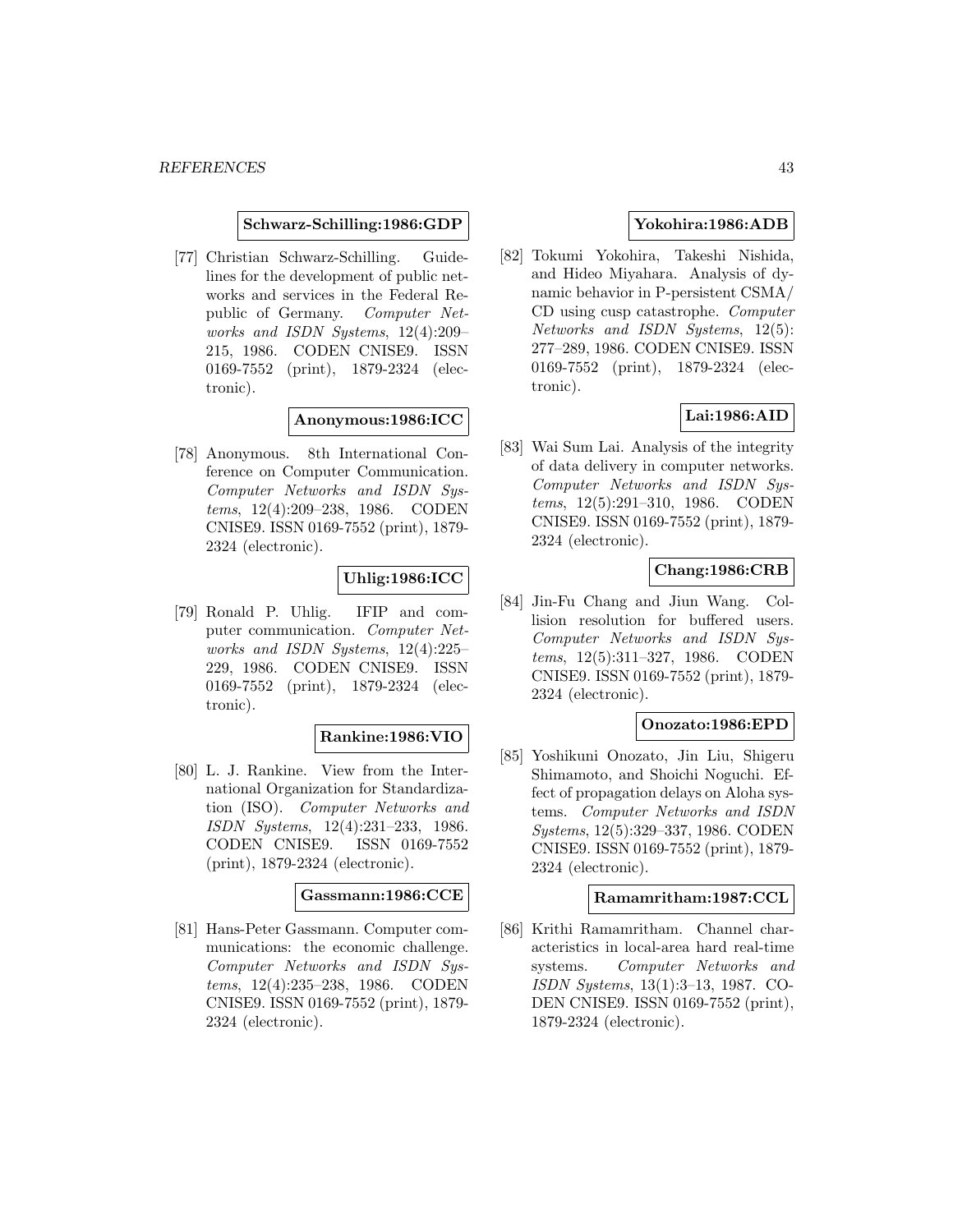### **Gerr:1987:TDR**

[87] Neil L. Gerr. Timeout distribution for reduced contention in a decentralized random access channel. Computer Networks and ISDN Systems, 13(1):15–19, 1987. CODEN CNISE9. ISSN 0169- 7552 (print), 1879-2324 (electronic).

# **OReilly:1987:BFP**

[88] Peter O'Reilly. Burst and fast packet switching: Performance comparisons. Computer Networks and ISDN Systems, 13(1):21–32, 1987. CODEN CNISE9. ISSN 0169-7552 (print), 1879- 2324 (electronic). Also published in Proc. INFOCOM'86, pp. 653–666.

### **Saracco:1987:CSO**

[89] R. Saracco and P. A. J. Tilanus. CCITT SDL: Overview of the language and its applications. Computer Networks and ISDN Systems, 13(2):65–74, 1987. CODEN CNISE9. ISSN 0169- 7552 (print), 1879-2324 (electronic).

## **Bruijning:1987:EIS**

[90] J. Bruijning and SPECS Consortium. Evaluation and integration of specification languages. Computer Networks and ISDN Systems, 13(2):75–89, 1987. CODEN CNISE9. ISSN 0169-7552 (print), 1879-2324 (electronic).

#### **Kossmann:1987:GSS**

[91] Heinz Kossmann. A graphic SDL support environment. Computer Networks and ISDN Systems, 13(2):91–96, 1987. CODEN CNISE9. ISSN 0169-7552 (print), 1879-2324 (electronic).

**Moller-Pedersen:1987:RTO**

[92] Birger Møller-Pedersen, Dag Belsnes, and Hans-Petter Dahle. Rationale and tutorial on OSDL: An object-oriented extension of SDL. Computer Networks and ISDN Systems, 13(2):97–117, 1987. CODEN CNISE9. ISSN 0169-7552 (print), 1879-2324 (electronic).

### **Wakahara:1987:PST**

[93] Yasushi Wakahara and Atsushi Ito. Prototyping system for telecommunications software based on abstract execution of requirements specifications. Computer Networks and ISDN Systems, 13(2):119–128, 1987. CODEN CNISE9. ISSN 0169-7552 (print), 1879- 2324 (electronic).

### **Tucker:1987:NAI**

[94] Jeremy Tucker. Naming and addressing issues — OSI network addresses. Computer Networks and ISDN Systems, 13(3):149–153, 1987. CODEN CNISE9. ISSN 0169-7552 (print), 1879- 2324 (electronic).

#### **Anonymous:1987:RTE**

[95] Anonymous. Rare's Third European Networkshop. Computer Networks and ISDN Systems, 13(3):149–249, 1987. CODEN CNISE9. ISSN 0169-7552 (print), 1879-2324 (electronic).

#### **Bovenga:1987:MNS**

[96] Piet Bovenga. Management of network services. Computer Networks and ISDN Systems, 13(3):155–160, 1987. CODEN CNISE9. ISSN 0169-7552 (print), 1879-2324 (electronic).

#### **Henken:1987:MXR**

[97] Gerrit Henken. Mapping of X.400 and RFC822 addresses. Computer Networks and ISDN Systems, 13(3):161– 164, 1987. CODEN CNISE9. ISSN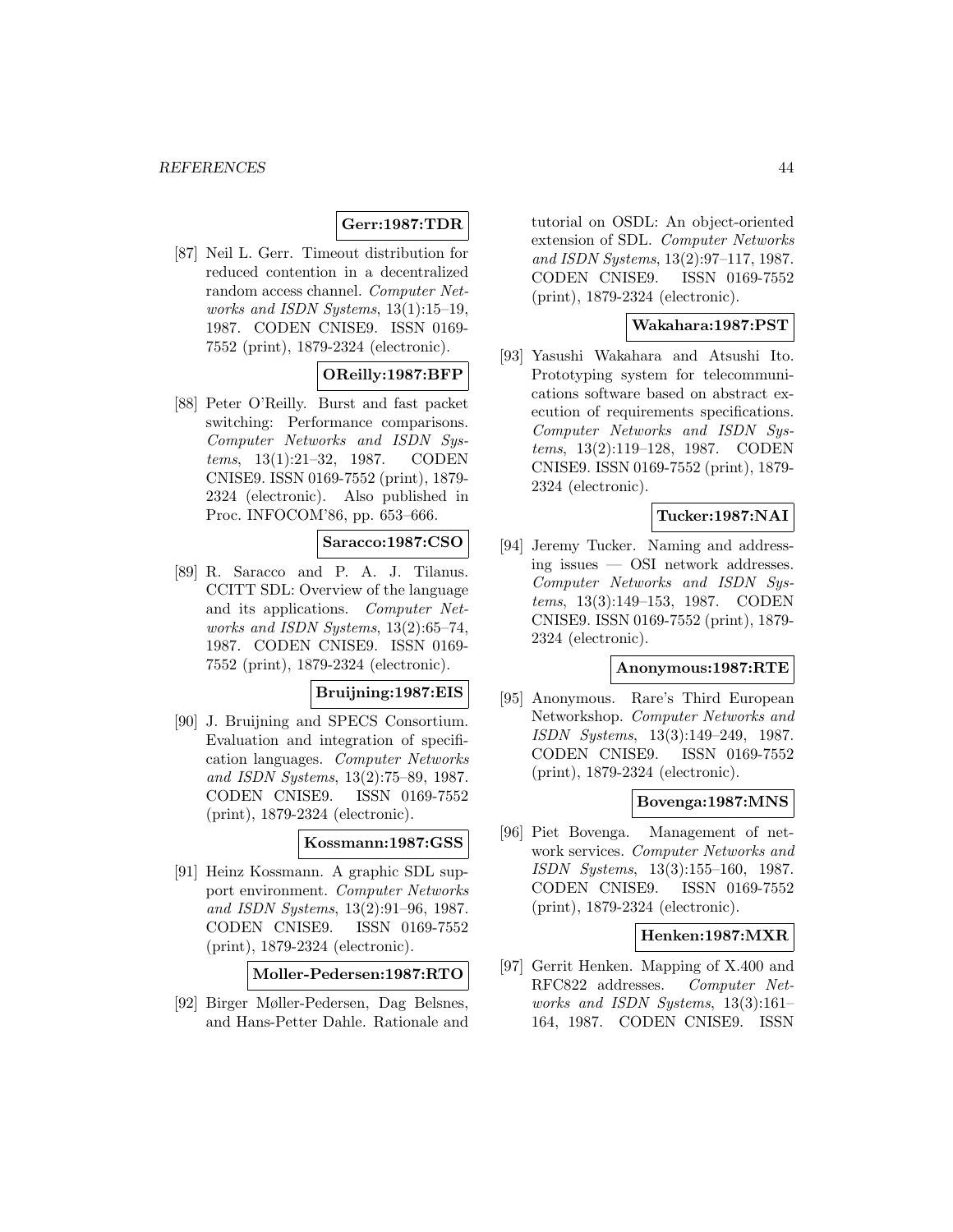0169-7552 (print), 1879-2324 (electronic).

**Anonymous:1987:CLU**

[98] Anonymous. Clearing the lines a user's view on business communications in Europe. Computer Networks and ISDN Systems, 13(3):165– 167, 1987. CODEN CNISE9. ISSN 0169-7552 (print), 1879-2324 (electronic).

# **Pihl:1987:GSS**

[99] Jorgen Pihl. Global system for seismic data exchange. Computer Networks and ISDN Systems, 13(3):217– ??, 1987. CODEN CNISE9. ISSN 0169- 7552 (print), 1879-2324 (electronic).

### **Topsoe:1987:EID**

[100] Flemming Topsoe. Euromath — the integrated database and communications system for European mathematicians. Computer Networks and ISDN Systems, 13(3):219–??, 1987. CODEN CNISE9. ISSN 0169-7552 (print), 1879- 2324 (electronic).

### **Gilmore:1987:UVV**

[101] Brian Gilmore. User view of virtual terminal standardisation. Computer Networks and ISDN Systems, 13(3):229– 233, 1987. CODEN CNISE9. ISSN 0169-7552 (print), 1879-2324 (electronic).

### **Rihaczek:1987:T**

[102] Karl Rihaczek. Teletrust. Computer Networks and ISDN Systems, 13(3): 235–239, 1987. CODEN CNISE9. ISSN 0169-7552 (print), 1879-2324 (electronic).

## **Bieber:1987:PEP**

[103] Jacques Bieber. Pace — a European Programme of Advanced Continuing Education. Computer Networks and ISDN Systems, 13(3):241–243, 1987. CODEN CNISE9. ISSN 0169-7552 (print), 1879-2324 (electronic).

## **Pascal:1987:SP**

[104] Olivier Pascal. Star programme. Computer Networks and ISDN Systems, 13(3):245–??, 1987. CODEN CNISE9. ISSN 0169-7552 (print), 1879- 2324 (electronic).

#### **Pascal:1987:AP**

[105] Olivier Pascal. Apollo Project. Computer Networks and ISDN Systems, 13 (3):247–??, 1987. CODEN CNISE9. ISSN 0169-7552 (print), 1879-2324 (electronic).

### **Merola:1987:VUR**

[106] Sandy Merola. View of U.S. research networks. Computer Networks and ISDN Systems, 13(3):249–??, 1987. CODEN CNISE9. ISSN 0169-7552 (print), 1879-2324 (electronic).

#### **Narayanan:1987:CTB**

[107] N. A. Narayanan. Common transport based approach to network interconnection. Computer Networks and ISDN Systems, 13(4–5):257–267, 1987. CO-DEN CNISE9. ISSN 0169-7552 (print), 1879-2324 (electronic).

#### **Hackbarth:1987:IIC**

[108] K. D. Hackbarth. Implications of the ISDN-concept on telecommunication network planning. Computer Networks and ISDN Systems, 13(4–5):269–274,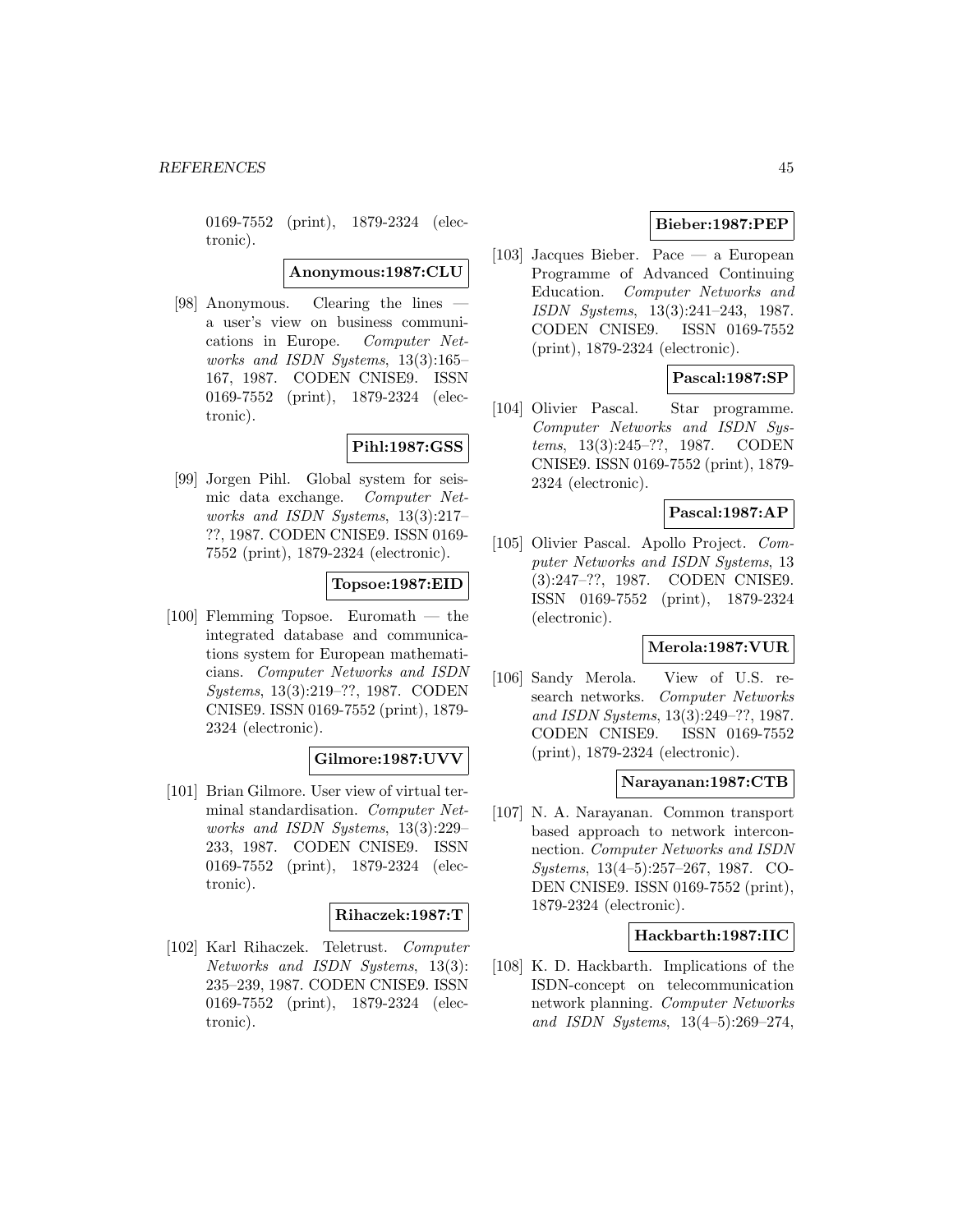1987. CODEN CNISE9. ISSN 0169- 7552 (print), 1879-2324 (electronic).

### **Senior:1987:TML**

[109] J. M. Senior, W. M. Walker, and A. Ryley. Topology and MAC layer access protocol investigation for industrial optical fibre LANs. Computer Networks and ISDN Systems, 13(4–5):275–289, 1987. CODEN CNISE9. ISSN 0169- 7552 (print), 1879-2324 (electronic).

# **Ibe:1987:ICM**

[110] Oliver C. Ibe. Integrated CATV-type metropolitan area network. Computer Networks and ISDN Systems, 13(4–5): 291–299, 1987. CODEN CNISE9. ISSN 0169-7552 (print), 1879-2324 (electronic).

## **Ahamad:1987:EAN**

[111] Mustaque Ahamad. An efficient algorithm for name resolution in computer networks. Computer Networks and ISDN Systems, 13(4–5):301–311, 1987. CODEN CNISE9. ISSN 0169- 7552 (print), 1879-2324 (electronic).

# **Pachl:1987:RRT**

[112] J. Pachl and L. Casey. Robust ring transmission protocol. Computer Networks and ISDN Systems, 13(4–5):313– 321, 1987. CODEN CNISE9. ISSN 0169-7552 (print), 1879-2324 (electronic).

# **Linge:1987:BPC**

[113] N. Linge, E. Ball, R. Tasker, and P. Kummer. Bridge protocol for creating a spanning tree topology within an IEEE 802 extended LAN environment. Computer Networks and ISDN

Systems, 13(4–5):323–332, 1987. CO-DEN CNISE9. ISSN 0169-7552 (print), 1879-2324 (electronic).

# **Takagi:1987:OPS**

[114] Hideaki Takagi and Masayuki Murata. Output processes of slotted persistent CSMA and CSMA/CD systems. Computer Networks and ISDN Systems, 13(4–5):333–346, 1987. CODEN CNISE9. ISSN 0169-7552 (print), 1879- 2324 (electronic).

### **Bolognesi:1987:IIS**

[115] Tommaso Bolognesi and Ed Brinksma. Introduction to the ISO specification language LOTOS. Computer Networks and ISDN Systems, 14(1):25–59, 1987. CODEN CNISE9. ISSN 0169-7552 (print), 1879-2324 (electronic).

# **Nash:1987:FPL**

[116] Simon C. Nash. Format and Protocol Language (FAPL). Computer Networks and ISDN Systems, 14(1):61–77, 1987. CODEN CNISE9. ISSN 0169- 7552 (print), 1879-2324 (electronic).

### **Rayner:1987:OCT**

[117] D. Rayner. OSI conformance testing. Computer Networks and ISDN Systems, 14(1):79–98, 1987. CODEN CNISE9. ISSN 0169-7552 (print), 1879- 2324 (electronic).

#### **Stevens:1987:DLD**

[118] R. J. Stevens, R. T. Greenwood, G. Alvisi, and M. Deschammps. Design of a large distributed information system. Computer Networks and ISDN Systems, 14(2–5):123–135, 1987. CO-DEN CNISE9. ISSN 0169-7552 (print), 1879-2324 (electronic).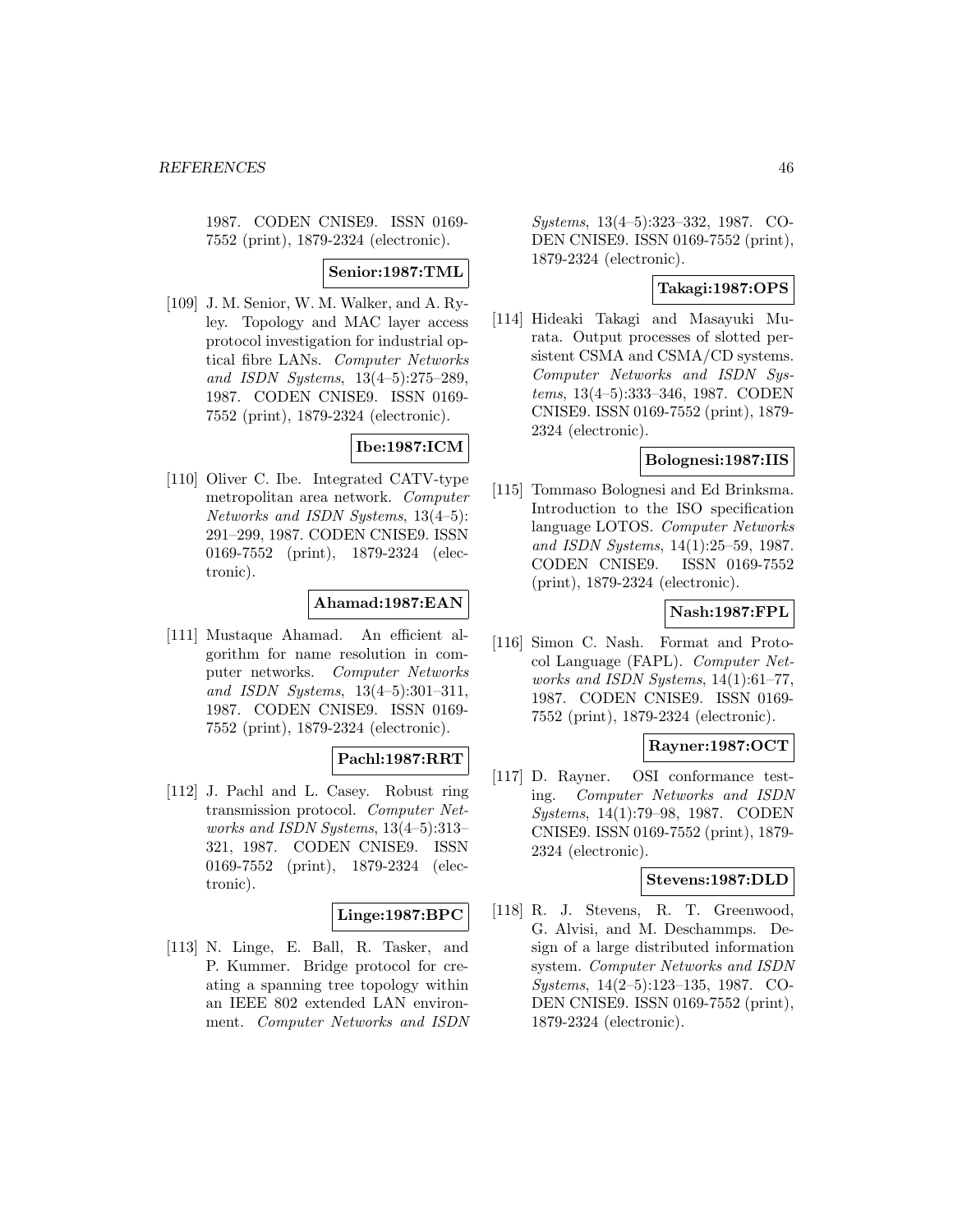**Anonymous:1987:CCD**

[119] Anonymous. Conference on communication and data communication. Computer Networks and ISDN Systems, 14(2–5):123–395, 1987. CODEN CNISE9. ISSN 0169-7552 (print), 1879- 2324 (electronic).

# **Palme:1987:DCC**

[120] Jacob Palme. Distributed computer conferencing. Computer Networks and ISDN Systems, 14(2–5):137–145, 1987. CODEN CNISE9. ISSN 0169-7552 (print), 1879-2324 (electronic).

# **SeverinsonEklundh:1987:EIF**

[121] Kerstin Severinson Eklundh. Explicit and implicit feedback incomputermediated communication. Computer Networks and ISDN Systems, 14(2–5): 147–153, 1987. CODEN CNISE9. ISSN 0169-7552 (print), 1879-2324 (electronic).

### **Maeght:1987:SFE**

[122] Phillppe E. Maeght and Anton W. Jolkovski. Selective facsimile: the electronic text medium of the 21st Century? Computer Networks and ISDN Systems, 14(2–5):155–158, 1987. CO-DEN CNISE9. ISSN 0169-7552 (print), 1879-2324 (electronic).

### **Saint-Remi:1987:DNT**

[123] J. Saint-Remi. Data networks and their users. Computer Networks and ISDN Systems, 14(2–5):159–165, 1987. CO-DEN CNISE9. ISSN 0169-7552 (print), 1879-2324 (electronic).

### **Forestier:1987:CNT**

[124] Marc Forestier, Catherine Berenbliit, and Corinne Mercier. Communication networks in a traffic management system. Computer Networks and ISDN Systems, 14(2–5):167–177, 1987. CO-DEN CNISE9. ISSN 0169-7552 (print), 1879-2324 (electronic).

### **Basevi:1987:SRV**

[125] Enrica Basevi. Some remarks on videotex interaction. how to write for a new reader: a practical research. Computer Networks and ISDN Systems, 14(2–5):179–185, 1987. CODEN CNISE9. ISSN 0169-7552 (print), 1879- 2324 (electronic).

#### **Maritorena:1987:PDL**

[126] Christian Maritorena. Presentation of a description language for office tasks. Computer Networks and ISDN Systems, 14(2–5):187–197, 1987. CODEN CNISE9. ISSN 0169-7552 (print), 1879- 2324 (electronic).

### **Kaivers:1987:CAC**

[127] Reiner Kaivers. Communications analysis in the company. Computer Networks and ISDN Systems, 14(2–5):199– 205, 1987. CODEN CNISE9. ISSN 0169-7552 (print), 1879-2324 (electronic).

## **Claisse:1987:TQQ**

[128] Gerard Claisse and Frantz Rowe. Telephone in question: questions on communication. Computer Networks and ISDN Systems, 14(2–5):207–219, 1987. CODEN CNISE9. ISSN 0169-7552 (print), 1879-2324 (electronic).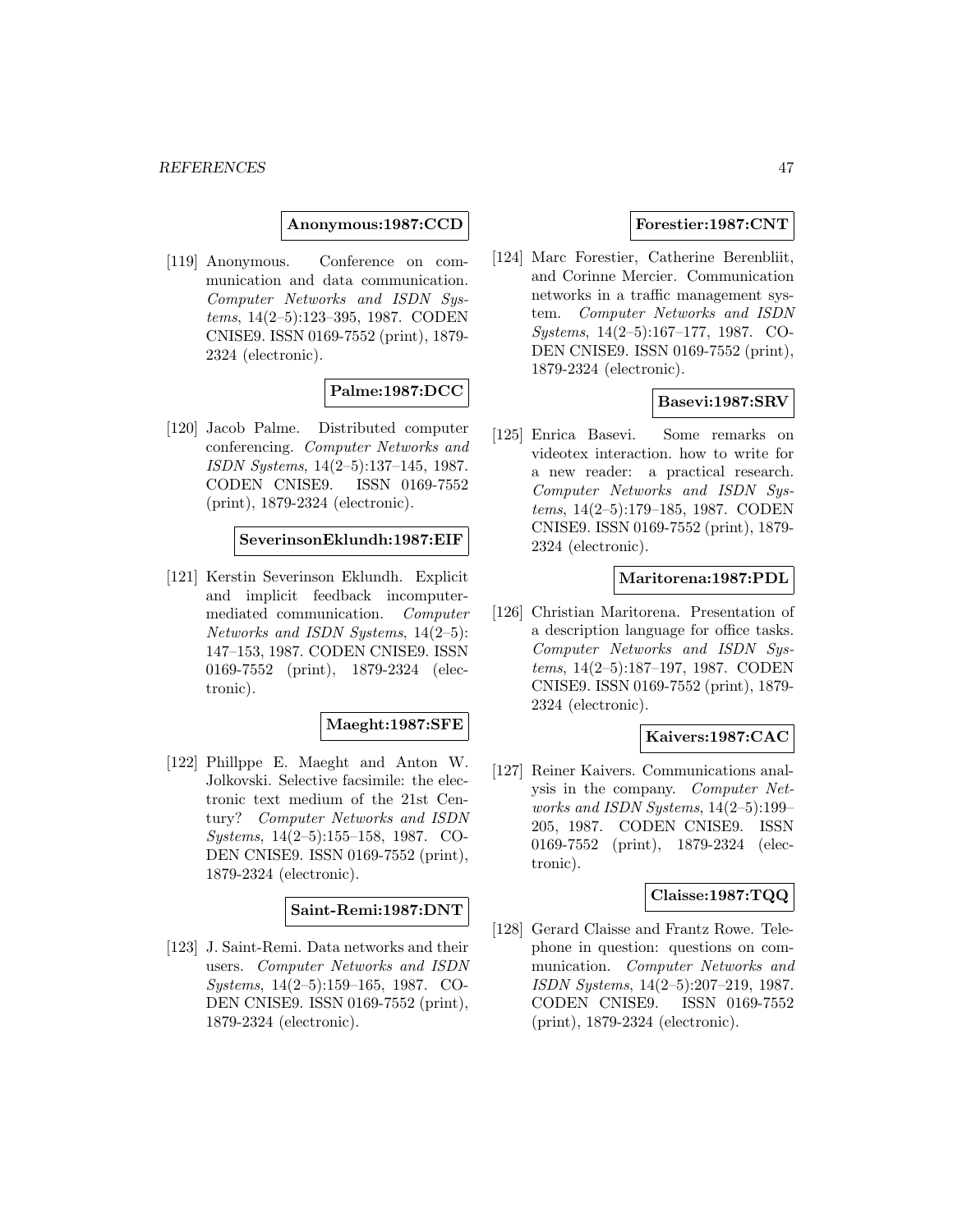#### **Cecez-Kecmanovic:1987:OKS**

[129] Dubravka Cecez-Kecmanovic. Organizational knowledge systems: an investigation on knowledge communication uncertainty. Computer Networks and ISDN Systems, 14(2–5):221–230, 1987. CODEN CNISE9. ISSN 0169- 7552 (print), 1879-2324 (electronic).

#### **Lacoste:1987:CPW**

[130] Michele Lacoste. Communication in the perspective of work analysis. Computer Networks and ISDN Systems, 14 (2–5):231–235, 1987. CODEN CNISE9. ISSN 0169-7552 (print), 1879-2324 (electronic).

## **Pape:1987:CWI**

[131] Detlef Pape. Communication within an industrial enterprise. Computer Networks and ISDN Systems, 14(2–5):237– 244, 1987. CODEN CNISE9. ISSN 0169-7552 (print), 1879-2324 (electronic).

#### **Moens:1987:AIT**

[132] Luc Moens and Gerard Valenduc. Assessment of impacts of telematics onto industrial structures. Computer Networks and ISDN Systems, 14(2–5):245– 249, 1987. CODEN CNISE9. ISSN 0169-7552 (print), 1879-2324 (electronic).

### **Pocock:1987:CGO**

[133] Rosalie A. Pocock. Communicating in the global office. Computer Networks and ISDN Systems, 14(2–5):251–258, 1987. CODEN CNISE9. ISSN 0169- 7552 (print), 1879-2324 (electronic).

#### **Sutherland:1987:MT**

[134] Ewan Sutherland and Yves V. H. Morieux. Managing telecommunications. Computer Networks and ISDN Systems, 14(2–5):259–266, 1987. CO-DEN CNISE9. ISSN 0169-7552 (print), 1879-2324 (electronic).

### **Baert:1987:SFS**

[135] Patrick Baert, Christel Cuypers, and Jan DeSchampheleire. Silent force of the screen. Computer Networks and ISDN Systems, 14(2–5):267–270, 1987. CODEN CNISE9. ISSN 0169-7552 (print), 1879-2324 (electronic).

#### **Philippart:1987:PNS**

[136] Eric Philippart. Paradigms of natural sciences dealing with information and communication in sociology. Computer Networks and ISDN Systems, 14(2–5):271–278, 1987. CODEN CNISE9. ISSN 0169-7552 (print), 1879- 2324 (electronic).

### **Tamine:1987:SIO**

[137] J. Tamine. Successful implementation of an office system. Computer Networks and ISDN Systems, 14(2–5):279–282, 1987. CODEN CNISE9. ISSN 0169- 7552 (print), 1879-2324 (electronic).

#### **Latrille:1987:SAE**

[138] James Latrille. Socio-technical aspects of electronic mail implementation. Computer Networks and ISDN Systems, 14(2–5):283–290, 1987. CO-DEN CNISE9. ISSN 0169-7552 (print), 1879-2324 (electronic).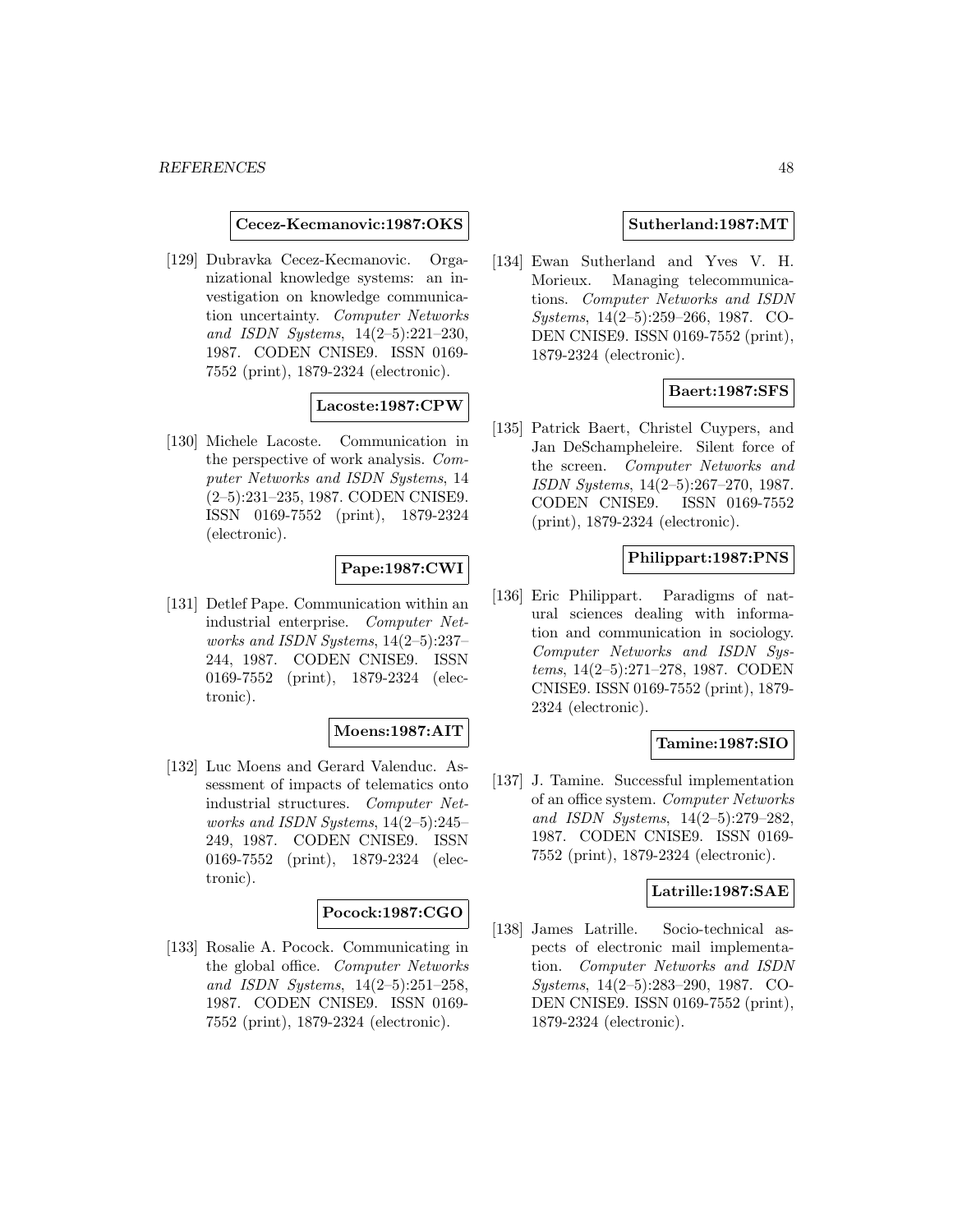**Woodcock:1987:TAO**

[139] A. Woodcock. Towards the application of OSI standards. Computer Networks and ISDN Systems, 14(2–5):291–295, 1987. CODEN CNISE9. ISSN 0169- 7552 (print), 1879-2324 (electronic).

## **Caneschi:1987:AAE**

[140] F. Caneschi and E. Merelli. Architecture for an ASN.1 encoder-decoder. Computer Networks and ISDN Systems, 14(2–5):297–303, 1987. CODEN CNISE9. ISSN 0169-7552 (print), 1879- 2324 (electronic).

# **Bilgen:1987:FCV**

[141] Semih Bilgen, Mustafa Aykut, and Orkun Ekinci. Forms class virtual terminal service project. Computer Networks and ISDN Systems, 14(2–5):305– 309, 1987. CODEN CNISE9. ISSN 0169-7552 (print), 1879-2324 (electronic).

### **Thooft:1987:FDT**

[142] G. Thooft. Formal description techniques: communication tools for data communication specialists. Computer Networks and ISDN Systems, 14(2–5): 311–321, 1987. CODEN CNISE9. ISSN 0169-7552 (print), 1879-2324 (electronic).

#### **Cochrane:1987:EMF**

[143] D. Cochrane. Easing the migration into the future of communications technology. Computer Networks and ISDN Systems, 14(2–5):323–329, 1987. CO-DEN CNISE9. ISSN 0169-7552 (print), 1879-2324 (electronic).

### **Franck:1987:WRD**

[144] Reinhold Franck. Who really does need ISDN? Computer Networks and ISDN Systems, 14(2–5):331–337, 1987. CO-DEN CNISE9. ISSN 0169-7552 (print), 1879-2324 (electronic).

#### **Frantzen:1987:TDP**

[145] Viktor Frantzen. Trends in the development of public telecommunication networks. Computer Networks and ISDN Systems, 14(2–5):339–358, 1987. CO-DEN CNISE9. ISSN 0169-7552 (print), 1879-2324 (electronic).

### **Jordaan:1987:DTB**

[146] M. J. Jordaan and H. Van Kampen. Digital technology for business communication. Computer Networks and ISDN Systems, 14(2–5):359–364, 1987. CODEN CNISE9. ISSN 0169-7552 (print), 1879-2324 (electronic).

### **Janssens:1987:IAL**

[147] G. K. Janssens, J. Raes, and D. Staellens. Implementation approach for local area networks. Computer Networks and ISDN Systems, 14(2–5):365–372, 1987. CODEN CNISE9. ISSN 0169- 7552 (print), 1879-2324 (electronic).

#### **Endrizzi:1987:DBN**

[148] Adriano Endrizzi. DUAL backbone network: distributed and parallel processing on a large scale. Computer Networks and ISDN Systems, 14(2–5):373– 381, 1987. CODEN CNISE9. ISSN 0169-7552 (print), 1879-2324 (electronic).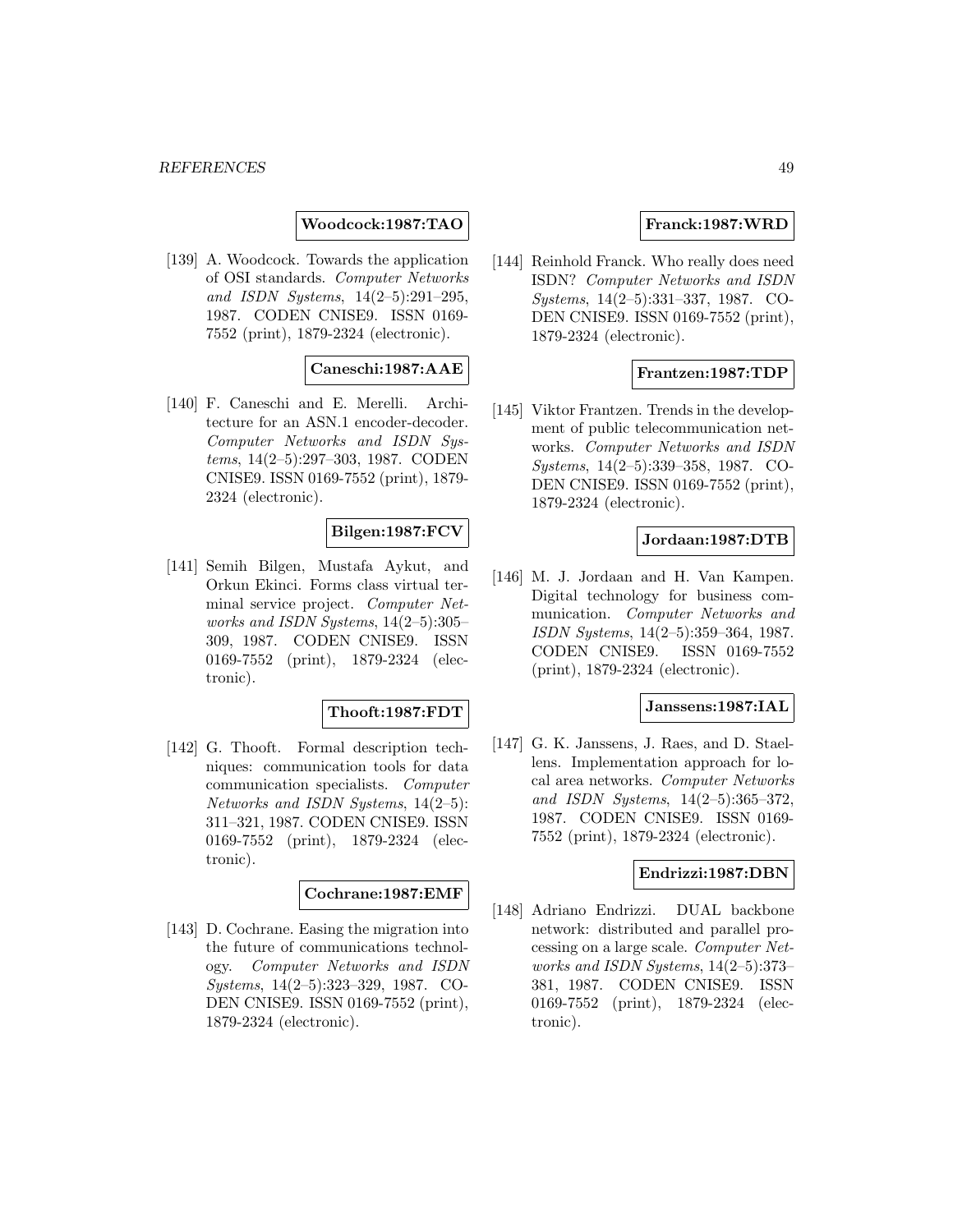## **Comer:1987:CCB**

[149] Douglas Comer, Thomas Narten, and Rajendra Yavatkar. Cypress coaxial backbone packet switch. Computer Networks and ISDN Systems, 14(2–5): 383–388, 1987. CODEN CNISE9. ISSN 0169-7552 (print), 1879-2324 (electronic).

## **VanHeurck:1987:TNS**

[150] Philippe Van Heurck. TRASEX: national security system for EFTs in Belgium. Computer Networks and ISDN Systems, 14(2–5):389–395, 1987. CO-DEN CNISE9. ISSN 0169-7552 (print), 1879-2324 (electronic).

## **Budkowski:1987:IES**

[151] S. Budkowski and P. Dembinski. An introduction to Estelle: A specification language for distributed systems. Computer Networks and ISDN Systems, 14(3):3–23, 1987. CODEN CNISE9. ISSN 0169-7552 (print), 1879- 2324 (electronic).

### **Evequoz:1988:RDP**

[152] Claude Evequoz and Carl Tropper. On reassembly delay in packet switching networks. Computer Networks and ISDN Systems, 15(1):1–25, 1988. CO-DEN CNISE9. ISSN 0169-7552 (print), 1879-2324 (electronic).

#### **Bolger:1988:CSI**

[153] Thomas E. Bolger. Controversies surrounding ISDN. Computer Networks and ISDN Systems, 15(1):27–30, 1988. CODEN CNISE9. ISSN 0169-7552 (print), 1879-2324 (electronic).

## **Pattavina:1988:PER**

[154] Achille Pattavina and Giovanni Pacifici. Performance evaluation of ring networks supporting a packet voice service. Computer Networks and ISDN Systems, 15(1):31–45, 1988. CODEN CNISE9. ISSN 0169-7552 (print), 1879- 2324 (electronic).

# **Zeng:1988:NAF**

[155] H. X. Zeng, Q. Li, X. F. Du, and C. S. He. New advances in ferry testing approaches. Computer Networks and ISDN Systems, 15(1):47–54, 1988. CO-DEN CNISE9. ISSN 0169-7552 (print), 1879-2324 (electronic).

### **Santo:1988:AAM**

[156] Horst Santo. Amigo: Advanced messaging in groups — interim report. Computer Networks and ISDN Systems, 15(1):55–60, 1988. CODEN CNISE9. ISSN 0169-7552 (print), 1879- 2324 (electronic).

### **Langsford:1988:DSM**

[157] A. Langsford. Distributed systems management — overview of a COST-11 ter project. Computer Networks and ISDN Systems, 15(1):61–65, 1988. CO-DEN CNISE9. ISSN 0169-7552 (print), 1879-2324 (electronic).

#### **Muftic:1988:SMC**

[158] Sead Muftic. Security mechanisms for computer networks. current results of the CEC COST-11 ter project. Computer Networks and ISDN Systems, 15(1):67–71, 1988. CODEN CNISE9. ISSN 0169-7552 (print), 1879- 2324 (electronic).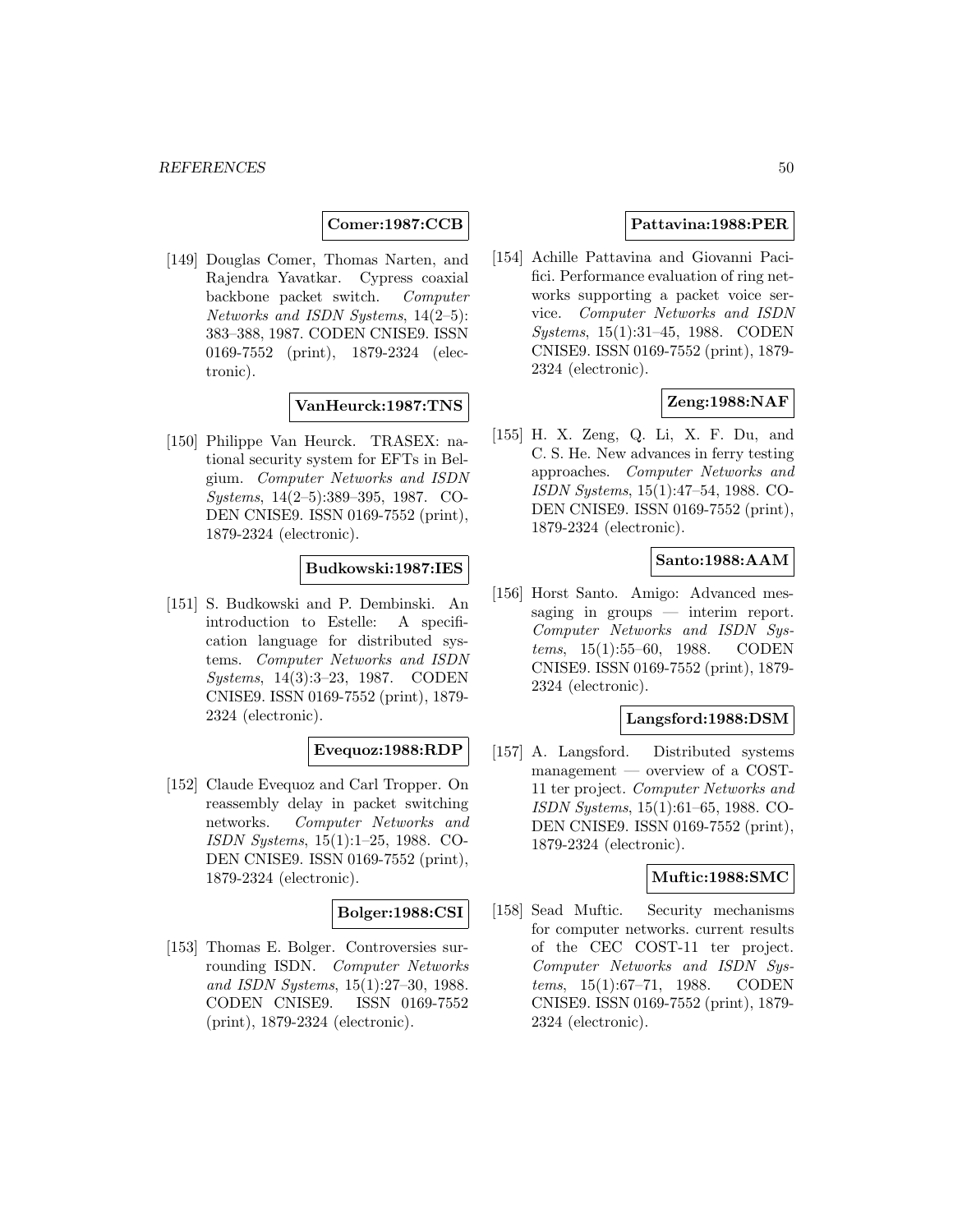### **VanDerVeer:1988:IAH**

[159] Gerrit C. Van Der Veer, Steve Guest, Pim Haselager, Peter Innocent, Eddy McDaid, Lars Oestericher, Michael J. Tauber, Ulfert Vos, and Yvonne Waern. Interdisciplinary approach to human factors in telematic systems. A review of the problems and possible solutions byl a COST-11 ter working group. Computer Networks and ISDN Systems, 15(1):73–80, 1988. CODEN CNISE9. ISSN 0169-7552 (print), 1879- 2324 (electronic).

#### **Saito:1988:AML**

[160] Hiroshi Saito. Analysis of measured loss probability and grade-of-service in ISDNs. Computer Networks and ISDN Systems, 15(2):87–96, 1988. CODEN CNISE9. ISSN 0169-7552 (print), 1879- 2324 (electronic).

### **Rothermel:1988:CMS**

[161] Kurt Rothermel. A communication mechanism supporting actions. Computer Networks and ISDN Systems, 15 (2):97–108, 1988. CODEN CNISE9. ISSN 0169-7552 (print), 1879-2324 (electronic).

**MehmetAli:1988:RAB**

[162] M. K. Mehmet Ali, C. M. Woodside, and J. F. Hayes. Re-assembly buffer requirements in a packet voice network. Computer Networks and ISDN Systems, 15(2):109-119 (or 109-120??), 1988. CODEN CNISE9. ISSN 0169- 7552 (print), 1879-2324 (electronic).

**Narasimhan:1988:RSB**

[163] Sridhar Narasimhan, Hasan Pirkul, and Prabuddha De. Route selection in backbone data communications networks. Computer Networks and ISDN Systems, 15(2):121–133 (or 121–135??), 1988. CODEN CNISE9. ISSN 0169- 7552 (print), 1879-2324 (electronic).

#### **Karshmer:1988:TID**

[164] Arthur I. Karshmer, James Phelan, and James Thomas. TVNet: An image and data delivery system using cable T.V. facilities. Computer Networks and ISDN Systems, 15(2):135– 151 (or 135–152??), 1988. CODEN CNISE9. ISSN 0169-7552 (print), 1879- 2324 (electronic).

#### **Chanson:1988:HIR**

[165] S. T. Chanson and K. Ravindran. Host identification in reliable distributed kernels. Computer Networks and ISDN Systems, 15(3):159–176, 1988. CODEN CNISE9. ISSN 0169-7552 (print), 1879- 2324 (electronic).

## **Todd:1988:BSU**

[166] T. D. Todd and L. Li. Branch-switching in unidirectional channel systems using the IEEE 802.4 Token-Passing Bus Access Method. Computer Networks and ISDN Systems, 15(3):177–188, 1988. CODEN CNISE9. ISSN 0169-7552 (print), 1879-2324 (electronic).

## **Nance:1988:LCA**

[167] R. E. Nance and R. L. Moose, Jr. Link capacity assignment in dynamic hierarchical networks. Computer Networks and ISDN Systems, 15(3):189– 202, 1988. CODEN CNISE9. ISSN 0169-7552 (print), 1879-2324 (electronic).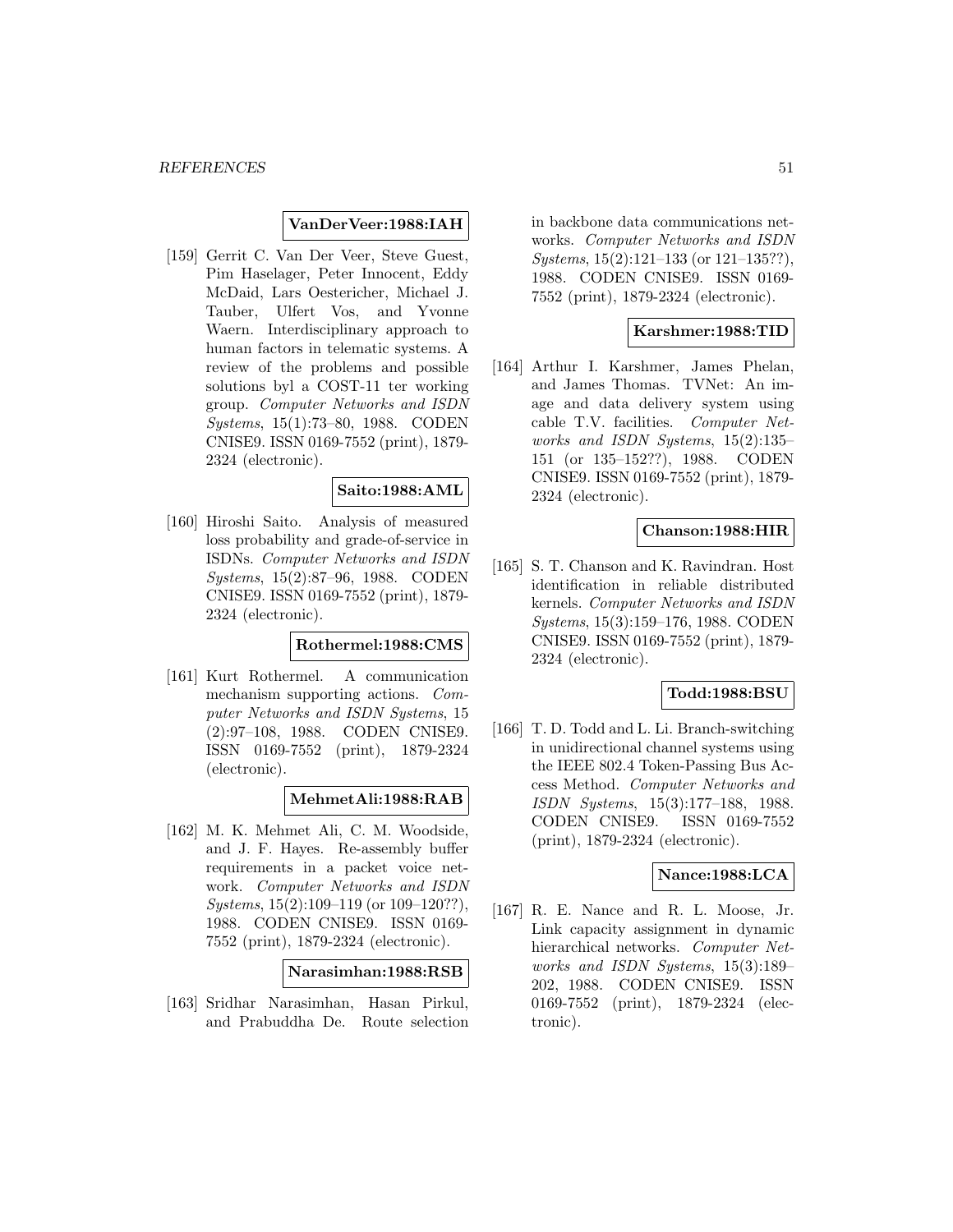### **Paepcke:1988:XXX**

[168] A. Paepcke, R. D. Crawford, R. Jamp, C. A. Freeman, and F. J. Lee. ?? Computer Networks and ISDN Systems, 15(3):203–216, 1988. CODEN CNISE9. ISSN 0169-7552 (print), 1879- 2324 (electronic).

## **Panda:1988:PSB**

[169] D. K. Panda and T. Viswanathan. A parallel-serial binary arbitration scheme for collision-free multi-access techniques. Computer Networks and ISDN Systems, 15(3):217–224, 1988. CODEN CNISE9. ISSN 0169-7552 (print), 1879-2324 (electronic).

#### **Yanney:1988:FRD**

[170] Raif M. Yanney and John P. Hayes. Fault recovery in distributed processing loop networks. Computer Networks and ISDN Systems, 15(4):229–243 (or 229–244??), September 1988. CODEN CNISE9. ISSN 0169-7552 (print), 1879- 2324 (electronic).

#### **Shiratori:1988:SDM**

[171] Norio Shiratori, Kaoru Takahashi, and Shoichi Noguchi. A software design method and its application to protocol and communication software development. Computer Networks and ISDN Systems, 15(4):245–267 (or 245– 268??), September 1988. CODEN CNISE9. ISSN 0169-7552 (print), 1879- 2324 (electronic).

### **Zatti:1988:ION**

[172] Stefano Zatti and Philippe Janson. Interconnecting OSI and non-OSI networks using an integrated directory service. Computer Networks and ISDN

Systems, 15(4):269–283 (or 269–284??), September 1988. CODEN CNISE9. ISSN 0169-7552 (print), 1879-2324 (electronic).

## **Sabnani:1988:PTG**

[173] Krishan Sabnani and Anton Dahbura. A protocol test generation procedure. Computer Networks and ISDN Systems, 15(4):285–297 (or 285– 298??), September 1988. CODEN CNISE9. ISSN 0169-7552 (print), 1879- 2324 (electronic).

# **Leakey:1988:ISD**

[174] D. M. Leakey. Integrated services digital networks: Some possible ongoing evolutionary trends. Computer Networks and ISDN Systems, 15(5): 303–312, October 1988. CODEN CNISE9. ISSN 0169-7552 (print), 1879- 2324 (electronic).

## **Cowan:1988:NEU**

[175] D. D. Cowan, S. Fenton, J. W. Graham, and T. M. Stepien. Networks for education at the University of Waterloo. Computer Networks and ISDN Systems, 15(5):313–327, October 1988. CODEN CNISE9. ISSN 0169-7552 (print), 1879-2324 (electronic).

### **Jaffe:1988:HCT**

[176] Jeffrey M. Jaffe. Hierarchical clustering with topology databases. Computer Networks and ISDN Systems, 15 (5):329–339, October 1988. CODEN CNISE9. ISSN 0169-7552 (print), 1879- 2324 (electronic).

### **Birk:1988:NES**

[177] Yitzhak Birk and Fouad A. Tobagi. 'Supernodes' in networks employing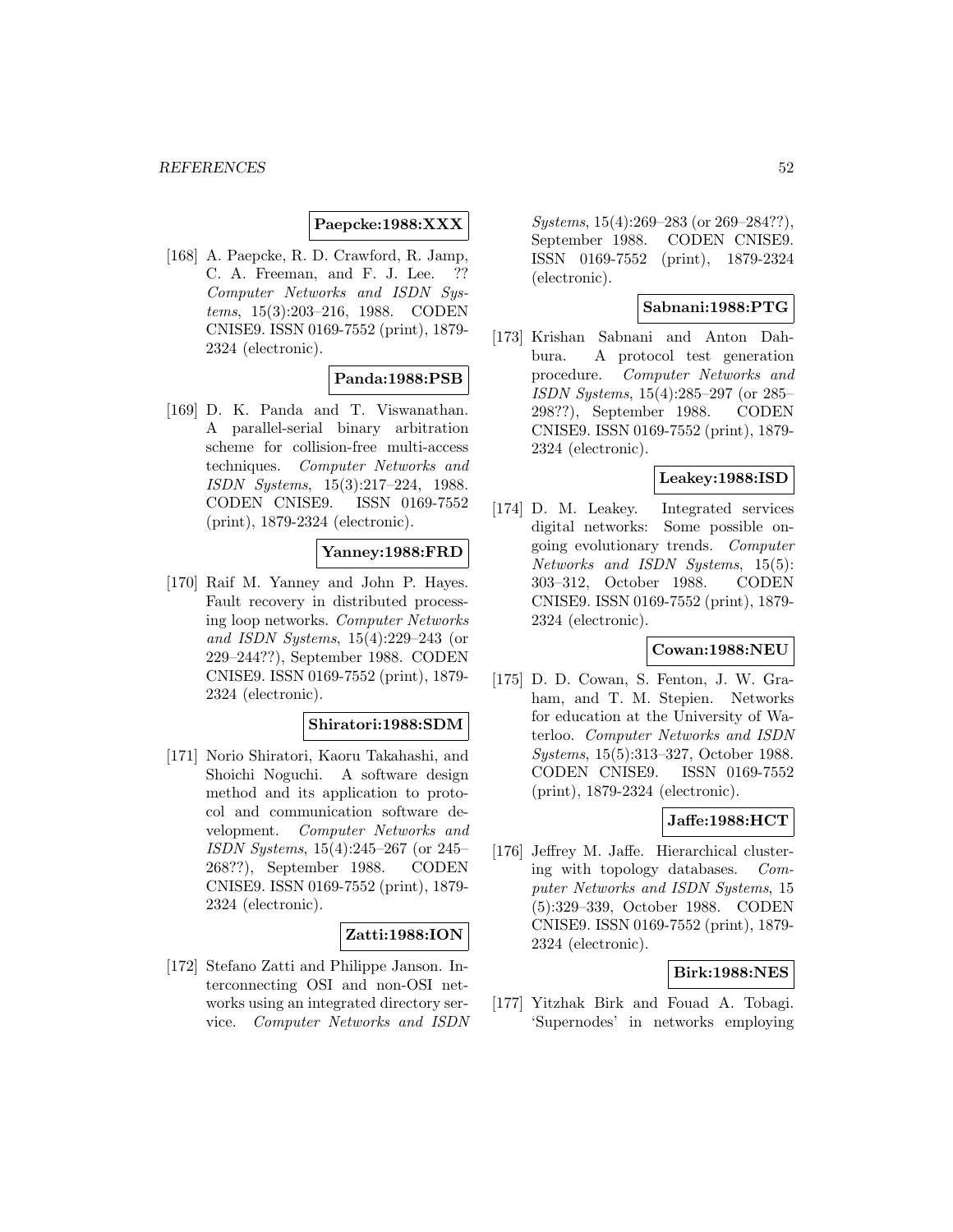spread spectrum with Code Division Multiple Access. Computer Networks and ISDN Systems, 15(5):341–357, October 1988. CODEN CNISE9. ISSN 0169-7552 (print), 1879-2324 (electronic).

## **Miyake:1988:TSP**

[178] Kou Miyake. Traffic study of primary rate ISDN user-network interface. Computer Networks and ISDN Systems, 15(5):359–367, October 1988. CODEN CNISE9. ISSN 0169-7552 (print), 1879-2324 (electronic).

## **Yan:1988:DEC**

[179] Xiong Yan. Design of an experimental computer LAN interconnection in university environment. Computer Networks and ISDN Systems, 15 (5):369–373, October 1988. CODEN CNISE9. ISSN 0169-7552 (print), 1879- 2324 (electronic).

#### **Hansen:1988:RMP**

[180] A. Hansen. RAE MHS project review. Computer Networks and ISDN Systems, 16(1–2):8–12, September 1988. CODEN CNISE9. ISSN 0169-7552 (print), 1879-2324 (electronic). Special Double Issue on RARE.

# **Hutton:1988:OCS**

[181] James Hutton. Overview of the current situation (COSINE specification phase). Computer Networks and ISDN Systems, 16(1–2):21–23, September 1988. CODEN CNISE9. ISSN 0169-7552 (print), 1879-2324 (electronic). Special Double Issue on RARE.

#### **Anonymous:1988:EN**

[182] Anonymous. 4th European networkshop. Computer Networks and ISDN Systems, 16(1–2):21–174, September 1988. CODEN CNISE9. ISSN 0169- 7552 (print), 1879-2324 (electronic).

#### **Cornillie-Braun:1988:TSE**

[183] Anne Cornillie-Braun and Wulfdieter Bauerfeld. Tariff structure of European public packet switched data networks. Computer Networks and ISDN Systems, 16(1–2):24–30, September 1988. CODEN CNISE9. ISSN 0169-7552 (print), 1879-2324 (electronic). Special Double Issue on RARE.

# **Dand:1988:PRT**

[184] Andrew Dand. Product review: Trends and issues. Computer Networks and ISDN Systems,  $16(1-2):31-33$ , September 1988. CODEN CNISE9. ISSN 0169-7552 (print), 1879-2324 (electronic). Special Double Issue on RARE.

#### **Clyne:1988:LWI**

[185] Les Clyne. LAN/WAN internetworking. Computer Networks and ISDN Systems, 16(1–2):34–39, September 1988. CODEN CNISE9. ISSN 0169-7552 (print), 1879-2324 (electronic). Special Double Issue on RARE.

#### **Wilhelm:1988:MU**

[186] Martin Wilhelm. Migration for users. Computer Networks and ISDN Systems, 16(1–2):40–43, September 1988. CODEN CNISE9. ISSN 0169-7552 (print), 1879-2324 (electronic). Special Double Issue on RARE.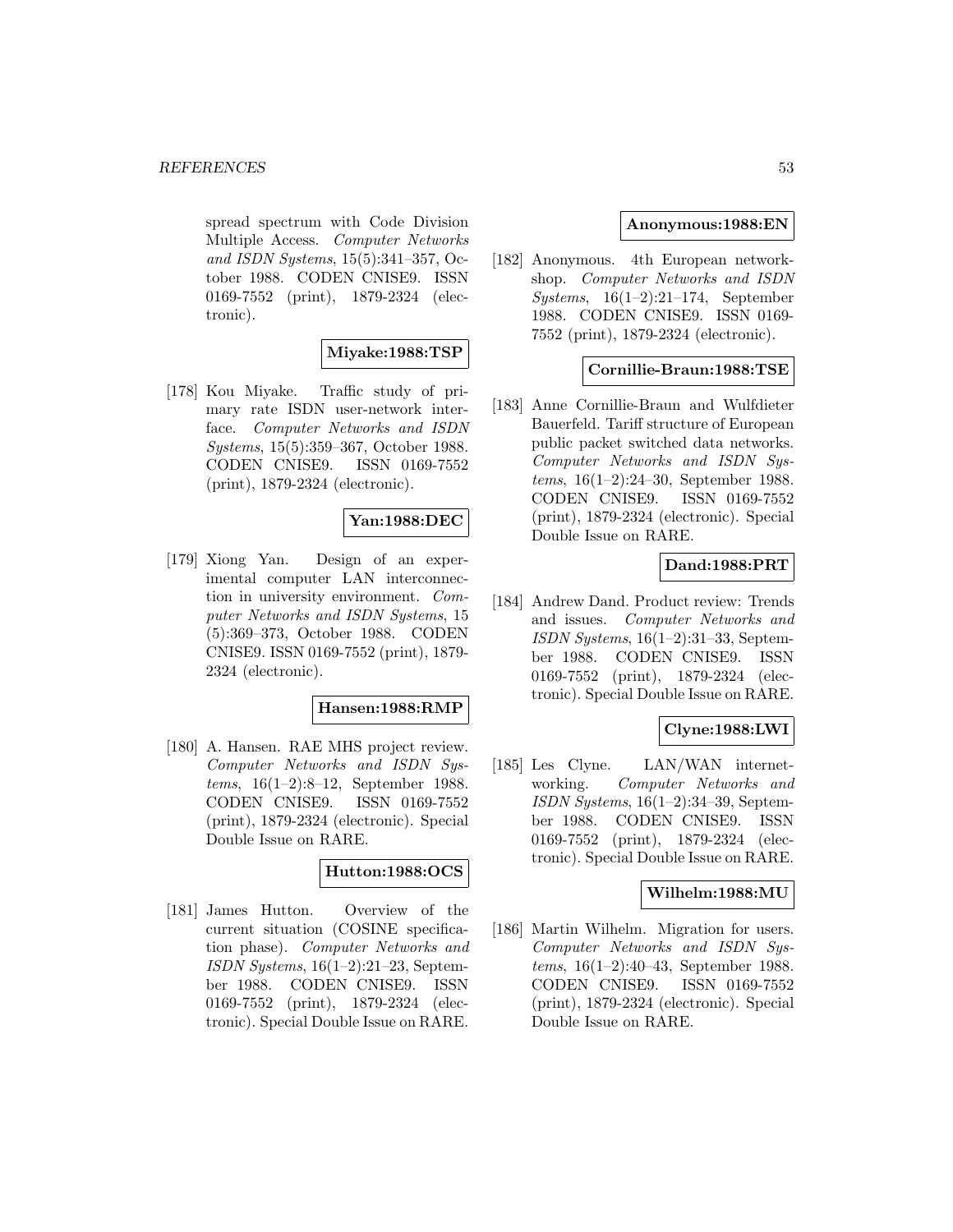#### **Mendoza:1988:DSC**

[187] Eduardo Mendoza. Directory services and COSINE. Computer Networks and ISDN Systems, 16(1–2):44–47, September 1988. CODEN CNISE9. ISSN 0169-7552 (print), 1879-2324 (electronic). Special Double Issue on RARE.

## **Lubich:1988:NAS**

[188] Hannes Lubich and Bernhard Plattner. Naming and addressing in SWITCHmail. Computer Networks and ISDN Systems, 16(1–2):48–54, September 1988. CODEN CNISE9. ISSN 0169- 7552 (print), 1879-2324 (electronic). Special Double Issue on RARE.

### **Fluckiger:1988:GCC**

[189] François Fluckiger. Gateways and converters in computer networks. Computer Networks and ISDN Systems, 16 (1–2):55–59 (or 55–60??), September 1988. CODEN CNISE9. ISSN 0169- 7552 (print), 1879-2324 (electronic). Special Double Issue on RARE.

#### **Richter:1988:REC**

[190] Jorgen A. Richter and Nicholas K. Newman. The role of the European Commission in Telecommunications: The CEC Green Paper and beyond. Computer Networks and ISDN Systems, 16(1–2):64–74, September 1988. CODEN CNISE9. ISSN 0169-7552 (print), 1879-2324 (electronic). Special Double Issue on RARE.

#### **Plattner:1988:SNN**

[191] Bernhard Plattner. The Swiss National Network for Research and Education (SWITCH). Computer Networks and ISDN Systems,  $16(1-2)$ :

75–82, September 1988. CODEN CNISE9. ISSN 0169-7552 (print), 1879- 2324 (electronic). Special Double Issue on RARE.

### **Zhao:1988:PSO**

[192] Xiaofan Zhao. Present situation of OSI standards in China. Computer Networks and ISDN Systems, 16(1– 2):83–88, September 1988. CODEN CNISE9. ISSN 0169-7552 (print), 1879- 2324 (electronic). Special Double Issue on RARE.

## **Wolff:1988:PNS**

[193] Stephen Wolff. The present networking situation in the USA. Computer Networks and ISDN Systems, 16(1–2):89– 91 (or 89–93??), September 1988. CO-DEN CNISE9. ISSN 0169-7552 (print), 1879-2324 (electronic). Special Double Issue on RARE.

#### **Karrenberg:1988:EOT**

[194] Daniel Karrenberg. EUnet and OSI transition plans. Computer Networks and ISDN Systems,  $16(1-2):94-100$ . September 1988. CODEN CNISE9. ISSN 0169-7552 (print), 1879-2324 (electronic). Special Double Issue on RARE.

### **Smith:1988:JAN**

[195] I. L. Smith. Joint Academic Network (JANET). Computer Networks and ISDN Systems, 16(1–2):101–105 (or 101–107??), September 1988. CO-DEN CNISE9. ISSN 0169-7552 (print), 1879-2324 (electronic). Special Double Issue on RARE.

#### **Linington:1988:CIP**

[196] Peter F. Linington. The COSINE implementation phase review. Computer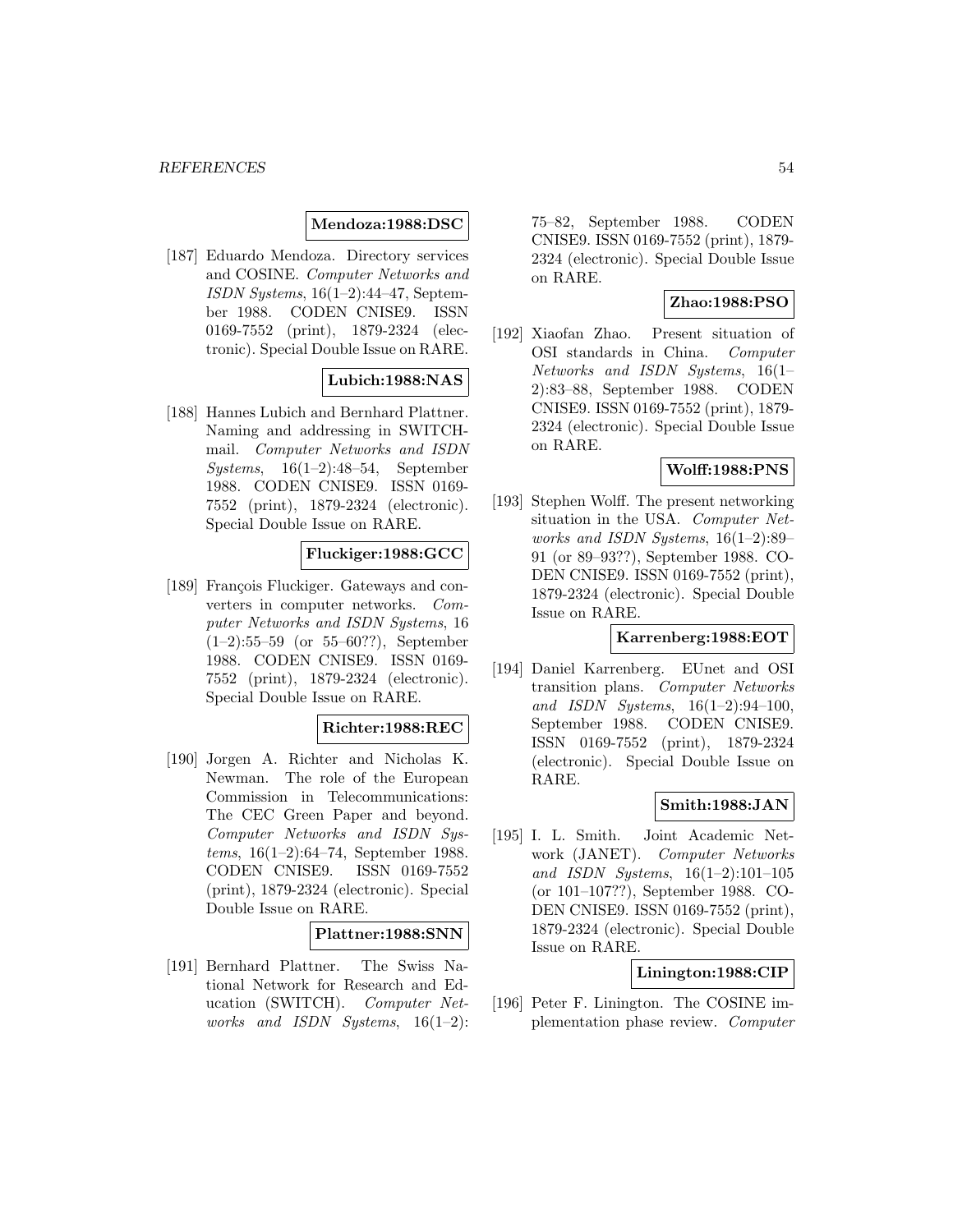Networks and ISDN Systems, 16(1–2): 108–115, September 1988. CODEN CNISE9. ISSN 0169-7552 (print), 1879- 2324 (electronic). Special Double Issue on RARE.

### **Beale:1988:CIP**

[197] J. S. Beale. COSINE implementation phase: COSINE project officer's view. Computer Networks and ISDN Systems, 16(1–2):116–118, September 1988. CODEN CNISE9. ISSN 0169- 7552 (print), 1879-2324 (electronic). Special Double Issue on RARE.

### **Malagardis:1988:CIP**

[198] Nicholas Malagardis. COSINE implementation phase: National view. Computer Networks and ISDN Systems, 16 (1–2):119–120, September 1988. CO-DEN CNISE9. ISSN 0169-7552 (print), 1879-2324 (electronic). Special Double Issue on RARE.

#### **Carpenter:1988:CIP**

[199] Brian E. Carpenter. COSINE implementation phase: The view from a major site. Computer Networks and ISDN Systems, 16(1–2):121–122 (or 121–123??), September 1988. CO-DEN CNISE9. ISSN 0169-7552 (print), 1879-2324 (electronic). Special Double Issue on RARE.

#### **VanBinst:1988:PEH**

[200] Paul Van Binst. Pan-European highspeed networking. Computer Networks and ISDN Systems,  $16(1-2)$ : 124–128, September 1988. CODEN CNISE9. ISSN 0169-7552 (print), 1879- 2324 (electronic). Special Double Issue on RARE.

### **Koudelka:1988:HSS**

[201] Otto Koudelka and Mervyn Hine. Higher speed services. Computer Networks and ISDN Systems,  $16(1-2)$ : 129–134, September 1988. CODEN CNISE9. ISSN 0169-7552 (print), 1879- 2324 (electronic). Special Double Issue on RARE.

## **Burkle:1988:BS**

[202] Martin Bürkle. Broadband services. Computer Networks and ISDN Systems,  $16(1-2):135-136$  (or  $135-137?$ ?), September 1988. CODEN CNISE9. ISSN 0169-7552 (print), 1879-2324 (electronic). Special Double Issue on RARE.

### **Scheller:1988:DSA**

[203] Angela Scheller. Document standards: Availability and products. Computer Networks and ISDN Systems, 16(1–2): 138–142, September 1988. CODEN CNISE9. ISSN 0169-7552 (print), 1879- 2324 (electronic). Special Double Issue on RARE.

### **Kille:1988:TLS**

[204] Steve Kille. The THORN large scale pilot exercise. Computer Networks and ISDN Systems,  $16(1-2)$ : 143–145, September 1988. CODEN CNISE9. ISSN 0169-7552 (print), 1879- 2324 (electronic). Special Double Issue on RARE.

### **Mount:1988:WUW**

[205] Richard P. Mount. What users want. Computer Networks and ISDN Systems, 16(1–2):146–149, September 1988. CODEN CNISE9. ISSN 0169- 7552 (print), 1879-2324 (electronic). Special Double Issue on RARE.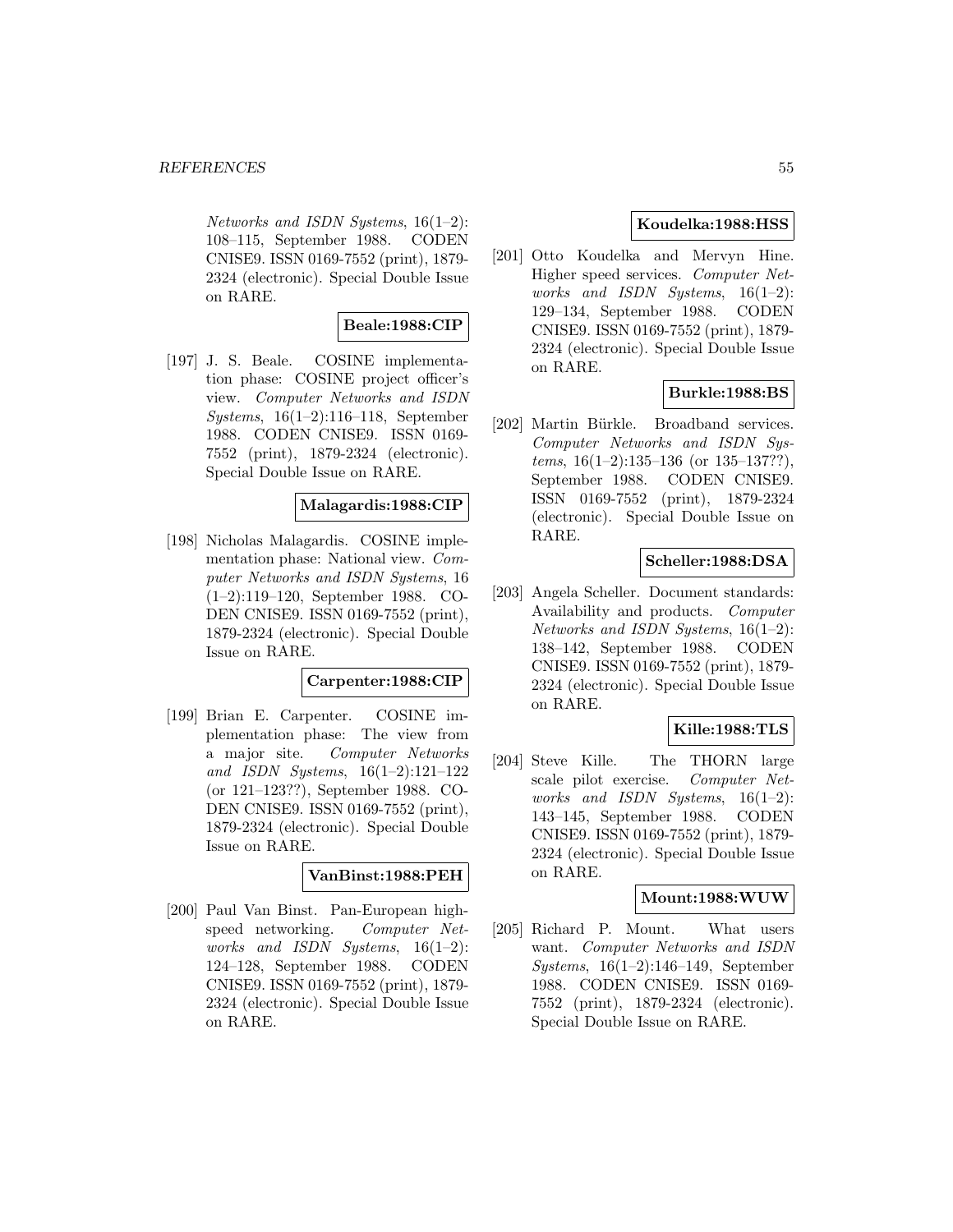### **McKenna:1988:UE**

[206] Peter McKenna. Update on EURO-MATH. Computer Networks and ISDN Systems, 16(1–2):150–152, September 1988. CODEN CNISE9. ISSN 0169- 7552 (print), 1879-2324 (electronic). Special Double Issue on RARE.

# **Craigie:1988:IXT**

[207] Jim Craigie. ISO  $10021 - X.400(88)$ : A tutorial for those familiar with X.400(84). Computer Networks and ISDN Systems, 16(1–2):153–160, September 1988. CODEN CNISE9. ISSN 0169-7552 (print), 1879-2324 (electronic). Special Double Issue on RARE.

### **Huitema:1988:XDS**

[208] C. Huitema. The X.500 directory services. Computer Networks and ISDN Systems, 16(1–2):161–166, September 1988. CODEN CNISE9. ISSN 0169- 7552 (print), 1879-2324 (electronic). Special Double Issue on RARE.

#### **Jeffree:1988:ROM**

[209] Tony Jeffree. A review of OSI management standards. Computer Networks and ISDN Systems,  $16(1-2)$ : 167–174, September 1988. CODEN CNISE9. ISSN 0169-7552 (print), 1879- 2324 (electronic). Special Double Issue on RARE.

### **Cusworth:1989:WDM**

[210] S. D. Cusworth, J. M. Senior, and A. Ryley. Wavelength division multiple access on a high-speed optical fibre LAN. Computer Networks and ISDN Systems, ??(??):323–333, 1989/ 1990. CODEN CNISE9. ISSN 0169- 7552 (print), 1879-2324 (electronic).

## **Humbelt:1989:TBA**

[211] P. A. Humbelt and S. R. Soloway. Topology broadcast algorithms. Computer Networks and ISDN Systems, 16 (3):179–186, January 1989. CODEN CNISE9. ISSN 0169-7552 (print), 1879- 2324 (electronic).

# **Turman:1989:BOC**

[212] B. Turman and R. Rubin. Bell Operating Company packet interfaces between networks and subnets. Computer Networks and ISDN Systems, 16 (3):187–196, January 1989. CODEN CNISE9. ISSN 0169-7552 (print), 1879- 2324 (electronic).

## **Aggarwal:1989:SAP**

[213] S. Aggarwal and Z. Har'el. Simulation analysis of protocols in an integrated software environment. Computer Networks and ISDN Systems, 16 (3):197–216, January 1989. CODEN CNISE9. ISSN 0169-7552 (print), 1879- 2324 (electronic).

### **Tcha:1989:LLB**

[214] D.-W. Tcha and C.-Y. Jin. Linkby-link bandwidth allocation in an integrated voice/data network using the fuzzy set principle. Computer Networks and ISDN Systems, 16(3): 217–228, January 1989. CODEN CNISE9. ISSN 0169-7552 (print), 1879- 2324 (electronic).

### **Fratta:1989:PEC**

[215] L. Fratta and J. Wozniak. PR-EXPRESS: Collision-free access protocol for packet radio networks. Computer Networks and ISDN Systems, 16 (3):229–242, January 1989. CODEN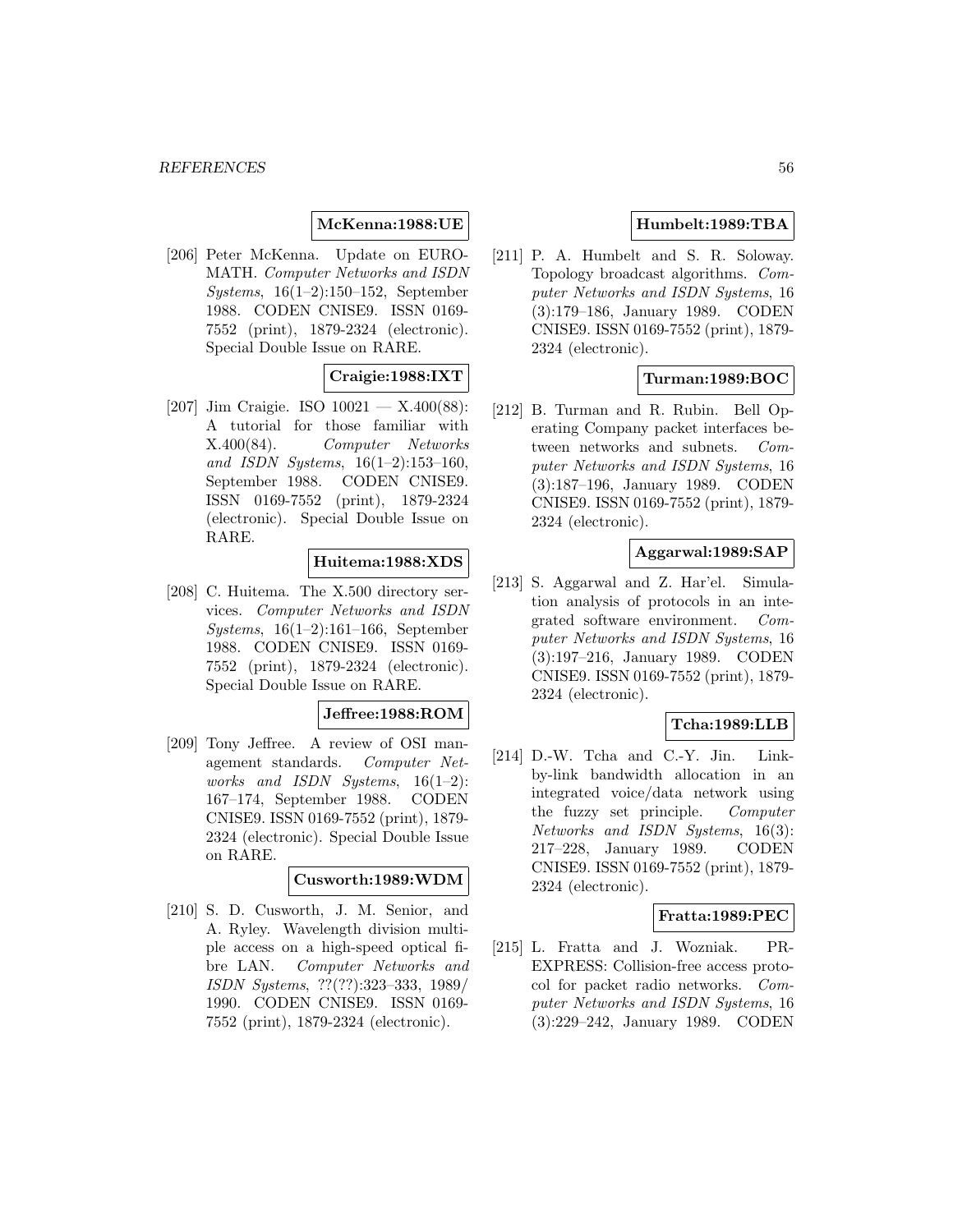CNISE9. ISSN 0169-7552 (print), 1879- 2324 (electronic).

**Lenzini:1989:OII**

[216] L. Lenzini. The OSIRIDE-interest initiative: Status and trends. Computer Networks and ISDN Systems, 16 (3):243–256, January 1989. CODEN CNISE9. ISSN 0169-7552 (print), 1879- 2324 (electronic).

### **Cockburn:1989:TFR**

[217] Alistair A. R. Cockburn. Tree-forming reversible routes in communication networks. Computer Networks and ISDN Systems, 16(4):267–279, March 1989. CODEN CNISE9. ISSN 0169-7552 (print), 1879-2324 (electronic).

### **Zukerman:1989:CAO**

[218] Moshe Zukerman. Circuit allocation and overload control in a hybrid switching system. Computer Networks and ISDN Systems, 16(4):281–298, March 1989. CODEN CNISE9. ISSN 0169- 7552 (print), 1879-2324 (electronic).

### **Cheung:1989:FNM**

[219] To-Yat Cheung and Mike Sablatash. Functional network model for analytical file management in ISDN systems from generalization of videotex systems. Computer Networks and ISDN Systems, 16(4):299–310, March 1989. CODEN CNISE9. ISSN 0169-7552 (print), 1879-2324 (electronic).

### **Belina:1989:CSD**

[220] Ferenc Belina and Dieter Hogrefe. The CCITT Specification and Description Language SDL. Computer Networks and ISDN Systems, 16(4):311– 341, March 1989. CODEN CNISE9.

ISSN 0169-7552 (print), 1879-2324 (electronic).

## **Ko:1989:ACC**

[221] Chi Chung Ko, Kim Mun Lye, Kee Chaing Chua, and Fa Toh Yap. Analysis of a CSMA/CD-based protocol with dynamic segmentation. Computer Networks and ISDN Systems, 16 (5):347–355 (or 347–356??), May 1989. CODEN CNISE9. ISSN 0169-7552 (print), 1879-2324 (electronic).

## **Han:1989:VTP**

[222] Sunyoung Han, Kilnam Chon, and Dongman Lee. A virtual terminal protocol with windowing capability. Computer Networks and ISDN Systems, 16 (5):357–365 (or 357–366??), May 1989. CODEN CNISE9. ISSN 0169-7552 (print), 1879-2324 (electronic).

#### **Garcia-Luna-Aceves:1989:MHR**

[223] Jose Joaquin Garcia-Luna-Aceves. A minimum-hop routing algorithm based on distributed information. Computer Networks and ISDN Systems, 16(5):367–382, May 1989. CODEN CNISE9. ISSN 0169-7552 (print), 1879- 2324 (electronic).

#### **Zissopoulos:1989:BAT**

[224] Athanassios Zissopoulos and Carl Tropper. On buffer allocation in transport protocols. Computer Networks and ISDN Systems, 16(5):383– 393 (or 383–394??), May 1989. CO-DEN CNISE9. ISSN 0169-7552 (print), 1879-2324 (electronic).

# **Burg:1989:XCL**

[225] Fred M. Burg and Patrick Puges. X.25: It's come a long way. Com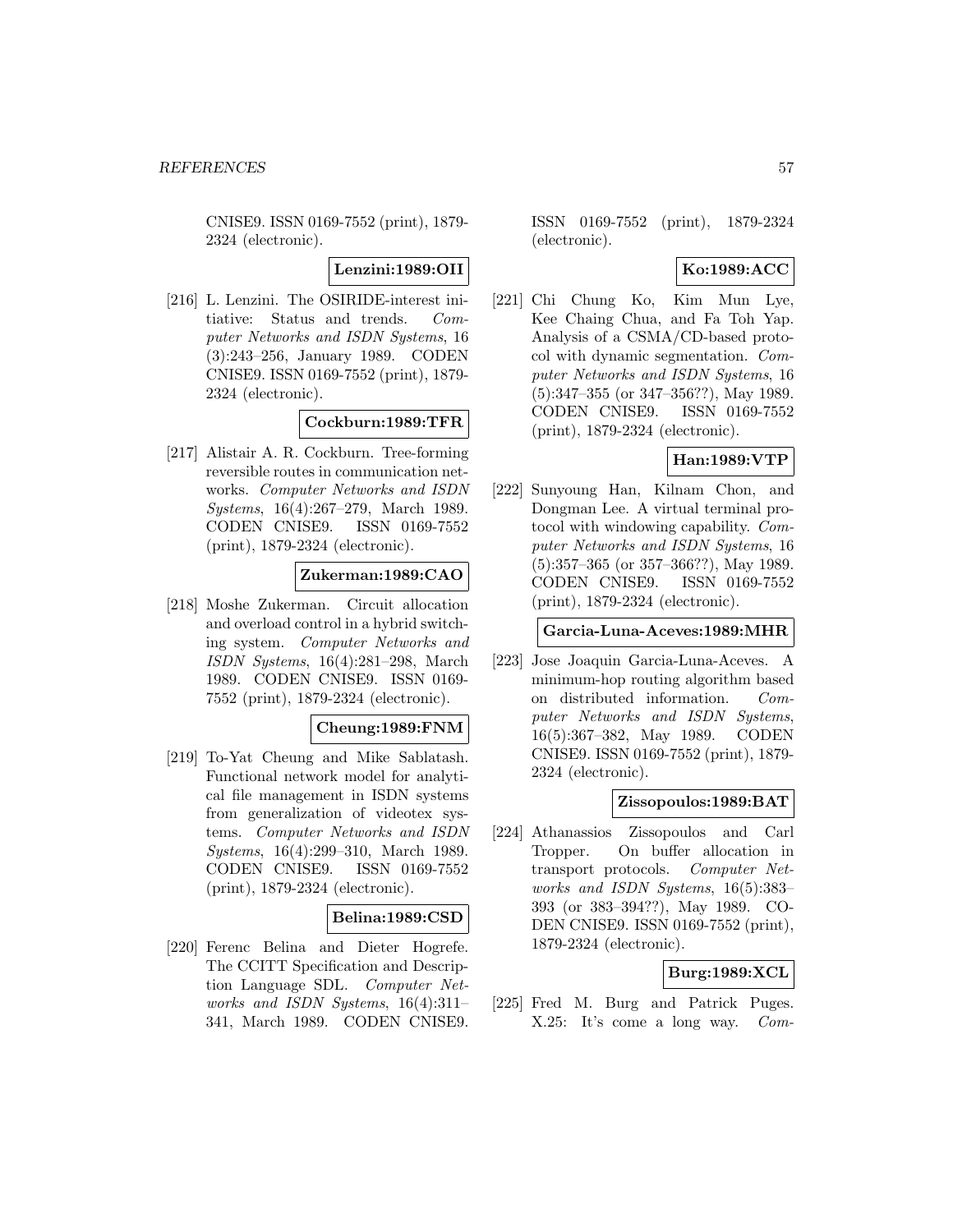puter Networks and ISDN Systems, 16(5):395–404, May 1989. CODEN CNISE9. ISSN 0169-7552 (print), 1879- 2324 (electronic).

# **Yan:1989:ICL**

[226] Xiong Yan and Kuo-Liang Chen. Internetwork connection of the local area networks C-net and Omninet. Computer Networks and ISDN Systems, 16(5):405–414, May 1989. CODEN CNISE9. ISSN 0169-7552 (print), 1879- 2324 (electronic).

## **Morris:1989:TLC**

[227] S. Morris, T. Suda, and T. Nguyen. A tree LAN with collision avoidance: photonic switch design and simulated performance. Computer Networks and ISDN Systems, 17(??):89–100, 1989. CODEN CNISE9. ISSN 0169-7552 (print), 1879-2324 (electronic).

### **Chiu:1989:AID**

[228] Dah-Ming Chiu and Raj Jain. Analysis of the increase/decrease algorithms for congestion avoidance in computer networks. Computer Networks and ISDN Systems, 17(1):1–14, June 1989. CO-DEN CNISE9. ISSN 0169-7552 (print), 1879-2324 (electronic).

# **Kamal:1989:AAN**

[229] Ahmed E. Kamal and V. Carl Hamacher. Approximate analysis of non-exhaustive multiserver polling systems with applications to local area networks. Computer Networks and ISDN Systems, 17(1):15–27, June 1989. CODEN CNISE9. ISSN 0169-7552 (print), 1879-2324 (electronic).

## **Ikeuchi:1989:NCA**

[230] Noriyuki Ikeuchi and Makoto Yoshida. Network constructing algorithm based on link significance evaluation: NABLE. Computer Networks and ISDN Systems, 17(1):29–36, June 1989. CODEN CNISE9. ISSN 0169-7552 (print), 1879- 2324 (electronic).

# **Niwa:1989:ENN**

[231] Akio Niwa and Hiroshi Tokunaga. Evolution of NTT's networks towards INS. Computer Networks and ISDN Systems, 17(1):37–45, June 1989. CODEN CNISE9. ISSN 0169-7552 (print), 1879- 2324 (electronic).

### **Matsubara:1989:ECN**

[232] Mark M. Matsubara. Evolution of CCITT numbering plans and network interworking: public data network perspective. Computer Networks and ISDN Systems, 17(1):47–57, June 1989. CODEN CNISE9. ISSN 0169-7552 (print), 1879-2324 (electronic).

### **Zeng:1989:FCA**

[233] Hua-Xin Zeng, Samuel T. Chanson, and Brian R. Smith. On ferry clip approaches in protocol testing. Computer Networks and ISDN Systems, 17(2):77–88, July 1989. CODEN CNISE9. ISSN 0169-7552 (print), 1879- 2324 (electronic).

# **Suda:1989:TLCa**

[234] Tatsuya Suda, Steve Morris, and Thieu Nguyen. A tree LAN with collision avoidance: Photonic switch design and simulated performance. Computer Networks and ISDN Systems, 17(2):89–100, July 1989. CODEN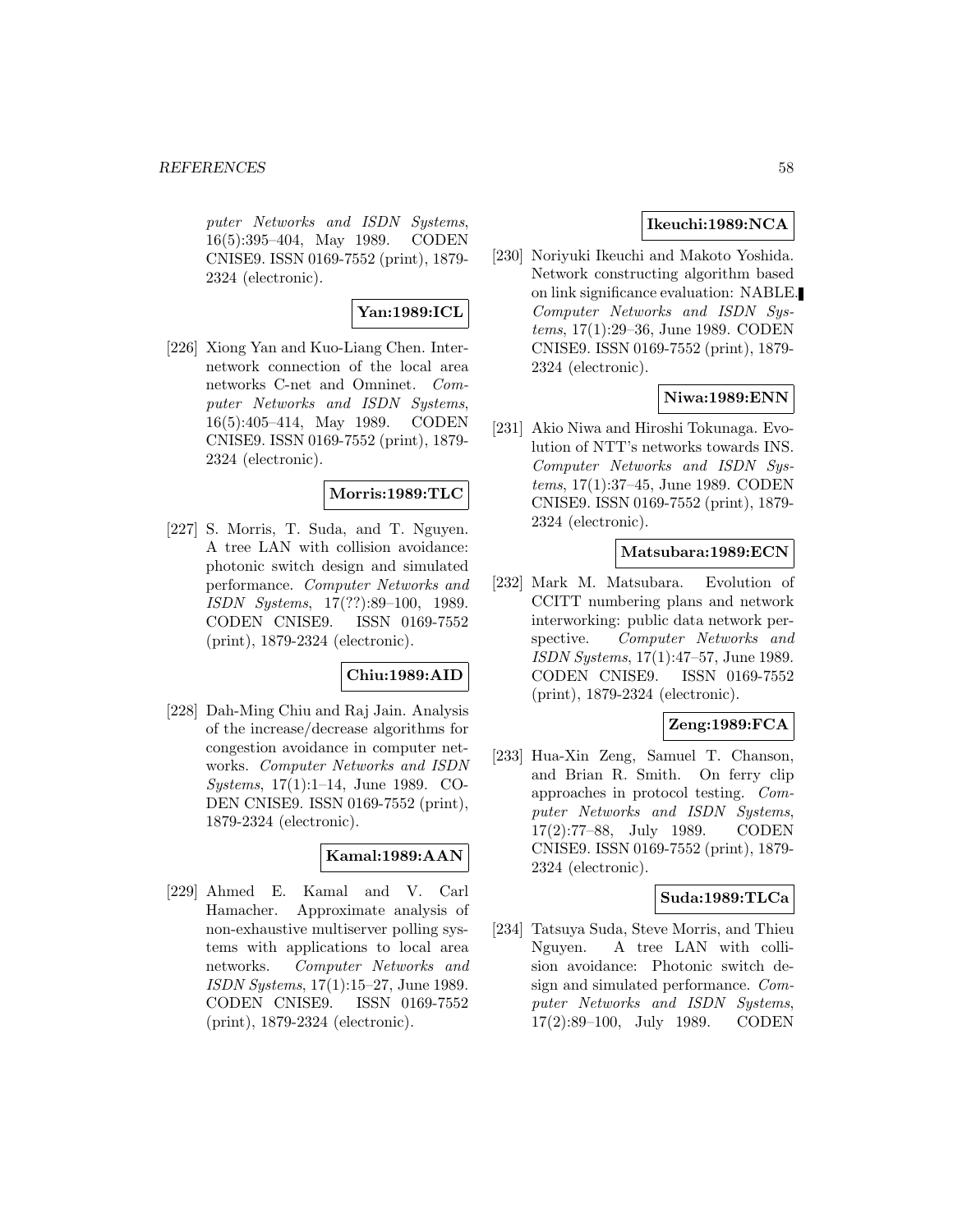CNISE9. ISSN 0169-7552 (print), 1879- 2324 (electronic).

**Suda:1989:TLCb**

[235] Tatsuya Suda and Steve Morris. Tree LANs with collision avoidance: station and switch protocols. Computer Networks and ISDN Systems, 17(2):101–110, July 1989. CODEN CNISE9. ISSN 0169-7552 (print), 1879- 2324 (electronic).

### **Sarikaya:1989:CTA**

[236] Behcet Sarikaya. Conformance testing: architectures and test sequences. Computer Networks and ISDN Systems, 17(2):111–126, July 1989. CO-DEN CNISE9. ISSN 0169-7552 (print), 1879-2324 (electronic).

### **Segall:1989:DNA**

[237] Adrian Segall and Inder S. Gopal. Distributed name assignment in computer networks. Computer Networks and ISDN Systems, 17(2):127–139, July 1989. CODEN CNISE9. ISSN 0169- 7552 (print), 1879-2324 (electronic).

### **Chess:1989:CVR**

[238] David M. Chess. Computer viruses and related threats to computer and network integrity. Computer Networks and ISDN Systems, 17(2):141–148, July 1989. CODEN CNISE9. ISSN 0169- 7552 (print), 1879-2324 (electronic).

### **VanTill:1989:APB**

[239] Jaap Van Till. A-ISDN proposal to bridge 'personal computers' and 'ISDN'. Computer Networks and ISDN Systems, 17(2):149–152, July 1989. CODEN CNISE9. ISSN 0169-7552 (print), 1879-2324 (electronic).

# **Oie:1989:TAB**

[240] Y. Oie, S. Nishio, and T. Hasegawa. Throughput analysis of blocked access tree algorithms with mini-slots. Computer Networks and ISDN Systems, 17(3):201–221, 1989. CODEN CNISE9. ISSN 0169-7552 (print), 1879- 2324 (electronic).

## **Castelli:1989:II**

[241] E. Castelli. The INFN and the INFNet. Computer Networks and ISDN Systems, 17(4–5):252–255, October 10 1989. CODEN CNISE9. ISSN 0169- 7552 (print), 1879-2324 (electronic).

## **Grimm:1989:RSX**

[242] R. Grimm and D. Heagert. Recommendation for a shorthand X.400 address notation. Computer Networks and ISDN Systems, 17(4–5): 263–269, October 10 1989. CODEN CNISE9. ISSN 0169-7552 (print), 1879- 2324 (electronic).

#### **Sluman:1989:TOM**

[243] C. Sluman. A tutorial on OSI management. Computer Networks and ISDN Systems, 17(4–5):270–278, October 10 1989. CODEN CNISE9. ISSN 0169- 7552 (print), 1879-2324 (electronic).

### **Clyne:1989:LLO**

[244] L. Clyne. Lower layer OSI addressing. Computer Networks and ISDN Systems, 17(4–5):279–283, October 10 1989. CODEN CNISE9. ISSN 0169- 7552 (print), 1879-2324 (electronic).

#### **Carpenter:1989:OTL**

[245] B. E. Carpenter. Is OSI too late? Computer Networks and ISDN Systems, 17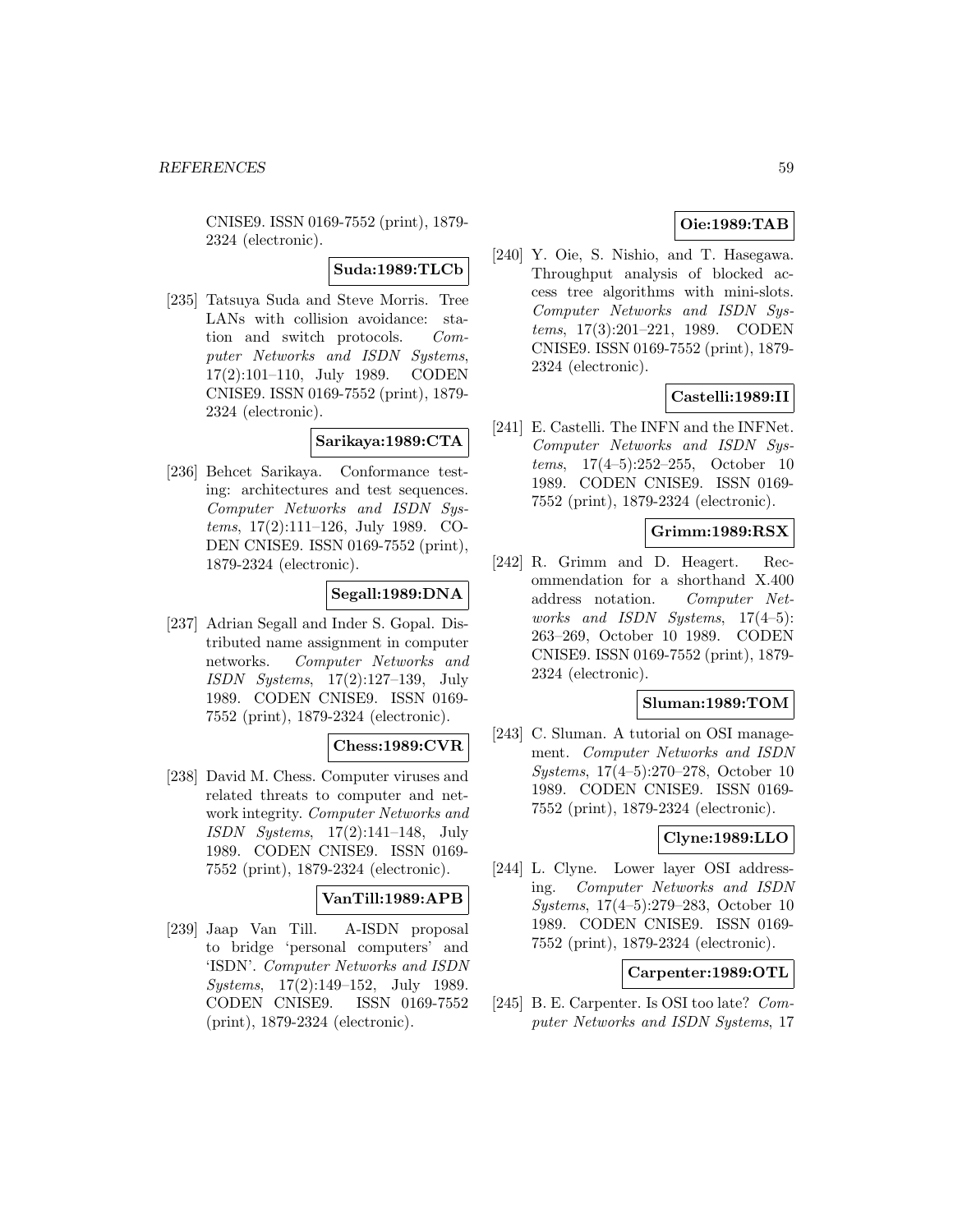(4–5):284–286, October 10 1989. CO-DEN CNISE9. ISSN 0169-7552 (print), 1879-2324 (electronic).

#### **Linington:1989:WO**

[246] P. F. Linington. Why OSI? Computer Networks and ISDN Systems, 17(4–5): 287–290, October 10 1989. CODEN CNISE9. ISSN 0169-7552 (print), 1879- 2324 (electronic).

#### **Black:1989:FAS**

[247] W. Black. File access and serving in an OSI environment. Computer Networks and ISDN Systems, 17(4–5): 294–299, October 10 1989. CODEN CNISE9. ISSN 0169-7552 (print), 1879- 2324 (electronic).

#### **Bauerfeld:1989:GC**

[248] W. Bauerfeld and P. Holleczek. Global connectivity. Computer Networks and ISDN Systems, 17(4–5):300–304, October 10 1989. CODEN CNISE9. ISSN 0169-7552 (print), 1879-2324 (electronic).

#### **Craigie:1989:UAC**

[249] J. Craigie. UK Academic Community Directory Service Pilot Project. Computer Networks and ISDN Systems, 17 (4–5):305–311, October 10 1989. CO-DEN CNISE9. ISSN 0169-7552 (print), 1879-2324 (electronic).

# **Gilmore:1989:WBD**

[250] B. Gilmore. Workstations: Beyond the dumb terminal. Computer Networks and ISDN Systems, 17(4–5): 312–314, October 10 1989. CODEN CNISE9. ISSN 0169-7552 (print), 1879- 2324 (electronic).

# **Grimm:1989:SND**

[251] R. Grimm. Security on networks: Do we really need it? Computer Networks and ISDN Systems, 17(4–5): 315–323, October 10 1989. CODEN CNISE9. ISSN 0169-7552 (print), 1879- 2324 (electronic).

# **Huitema:1989:CMM**

[252] C. Huitema. The challenge of multimedia mail. Computer Networks and ISDN Systems, 17(4–5):324–327, October 10 1989. CODEN CNISE9. ISSN 0169-7552 (print), 1879-2324 (electronic).

### **Herchuelz:1989:SSA**

[253] P. Herchuelz. Supercomputers: Some aspects of their impact on communications. Computer Networks and ISDN Systems, 17(4–5):328–331, October 10 1989. CODEN CNISE9. ISSN 0169- 7552 (print), 1879-2324 (electronic).

#### **Bakonyi:1989:NHR**

[254] P. Bakonyi and L. Csaba. Network for the Hungarian R&D community. Computer Networks and ISDN Systems, 17 (4–5):332–336, October 10 1989. CO-DEN CNISE9. ISSN 0169-7552 (print), 1879-2324 (electronic).

# **Cerf:1989:IAB**

[255] V. Cerf. The Internet Activities Board. Computer Networks and ISDN Systems, 17(4–5):337–343, October 10 1989. CODEN CNISE9. ISSN 0169- 7552 (print), 1879-2324 (electronic).

### **Tindemans:1989:CRM**

[256] P. Tindemans. COSINE: Ready to move into implementation phase. Com-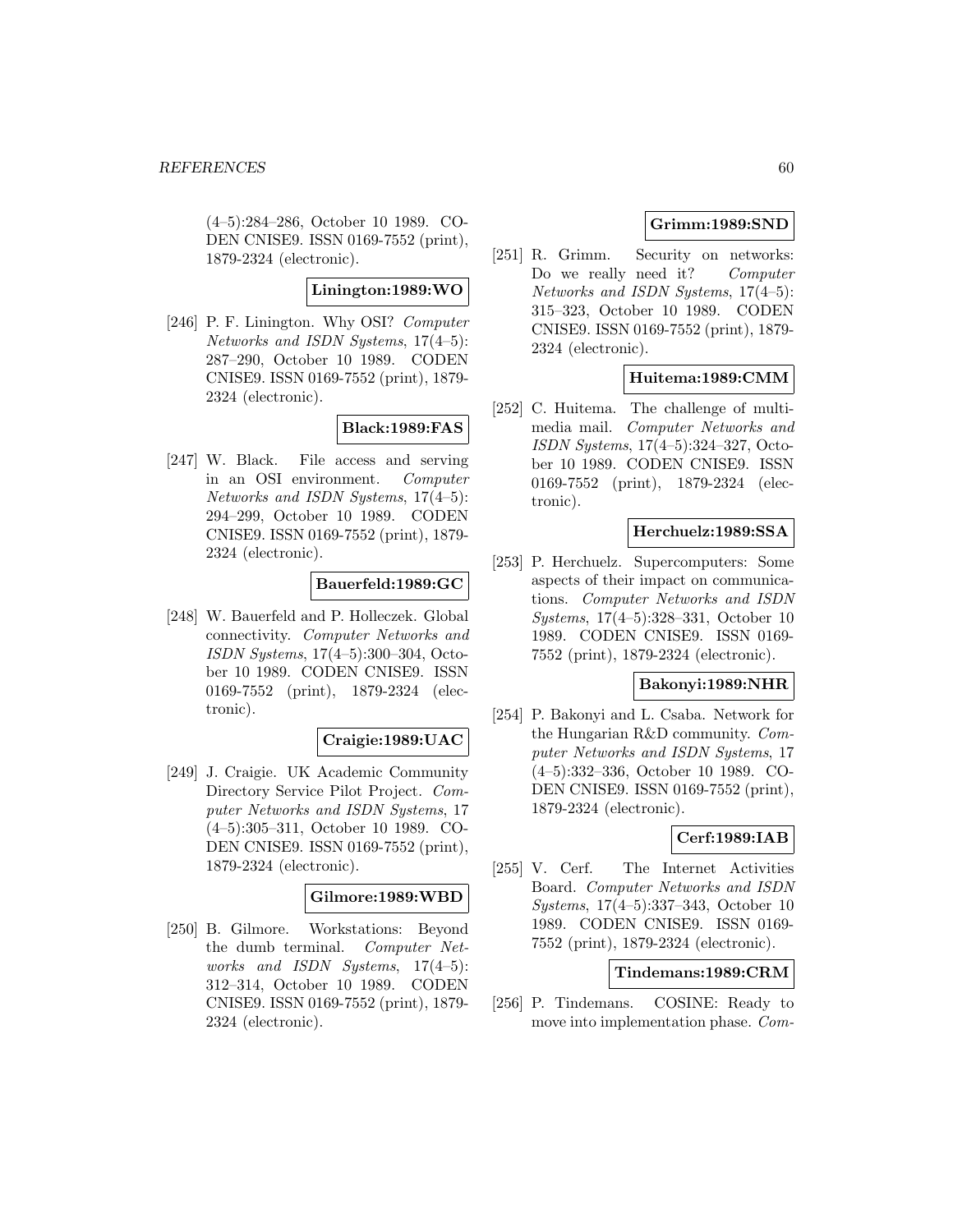puter Networks and ISDN Systems, 17 (4–5):344–345, October 10 1989. CO-DEN CNISE9. ISSN 0169-7552 (print), 1879-2324 (electronic).

# **Michau:1989:IPP**

[257] C. Michau. The IXI pilot project. Computer Networks and ISDN Systems, 17 (4–5):346–347, October 10 1989. CO-DEN CNISE9. ISSN 0169-7552 (print), 1879-2324 (electronic).

### **Onions:1989:ISM**

[258] J. Onions. ISODE: In support of migration. Computer Networks and ISDN Systems, 17(4–5):362–366, October 10 1989. CODEN CNISE9. ISSN 0169- 7552 (print), 1879-2324 (electronic).

## **Lloyd:1989:CAI**

[259] M. Lloyd. Conformance: Assuring interoperability. Computer Networks and ISDN Systems, 17(4–5): 367–370, October 10 1989. CODEN CNISE9. ISSN 0169-7552 (print), 1879- 2324 (electronic).

### **Ghiselli:1989:II**

[260] A. Ghiselli. Internetworking in INFNet. Computer Networks and ISDN Systems, 17(4–5):371–375, October 10 1989. CODEN CNISE9. ISSN 0169- 7552 (print), 1879-2324 (electronic).

### **Lovdal:1989:CTI**

[261] E. Lovdal. The challenge of TCP/ IP. Computer Networks and ISDN Systems, 17(4–5):376–380, October 10 1989. CODEN CNISE9. ISSN 0169- 7552 (print), 1879-2324 (electronic).

# **Jain:1989:CDA**

[262] R. Jain. Characteristics of destination address locality in computer networks: A comparison of caching schemes. Computer Networks and ISDN Systems, 18(??):243–254, 1989/ 1990. CODEN CNISE9. ISSN 0169- 7552 (print), 1879-2324 (electronic). URL http://www.cis.ohio-state. edu/~jain/papers/cache\_ps.htm.

## **Sharrock:1989:CCB**

[263] S. M. Sharrock, S. Ghanta, H. C. Du, and K. J. Maly. A CSMA/CD-based, integrated voice/data protocol with dynamic channel allocation. Computer Networks and ISDN Systems, 18(1): 1–18, November 24, 1989. CODEN CNISE9. ISSN 0169-7552 (print), 1879- 2324 (electronic).

# **Probert:1989:CSE**

[264] R. L. Probert, H. Ural, and M. W. A. Hornbeek. A comprehensive software environment for developing standardized conformance test suites. Computer Networks and ISDN Systems, 18 (1):19–30, November 24, 1989. CO-DEN CNISE9. ISSN 0169-7552 (print), 1879-2324 (electronic).

### **Svobodova:1989:MPT**

[265] L. Svobodova. Measured performance of transport service in LANs. Computer Networks and ISDN Systems, 18 (1):31–45 (or 31–46??), November 24, 1989. CODEN CNISE9. ISSN 0169- 7552 (print), 1879-2324 (electronic).

### **Popescu-Zeletin:1989:BIM**

[266] R. Popescu-Zeletin. From broadband ISDN to multimedia computer networks. Computer Networks and ISDN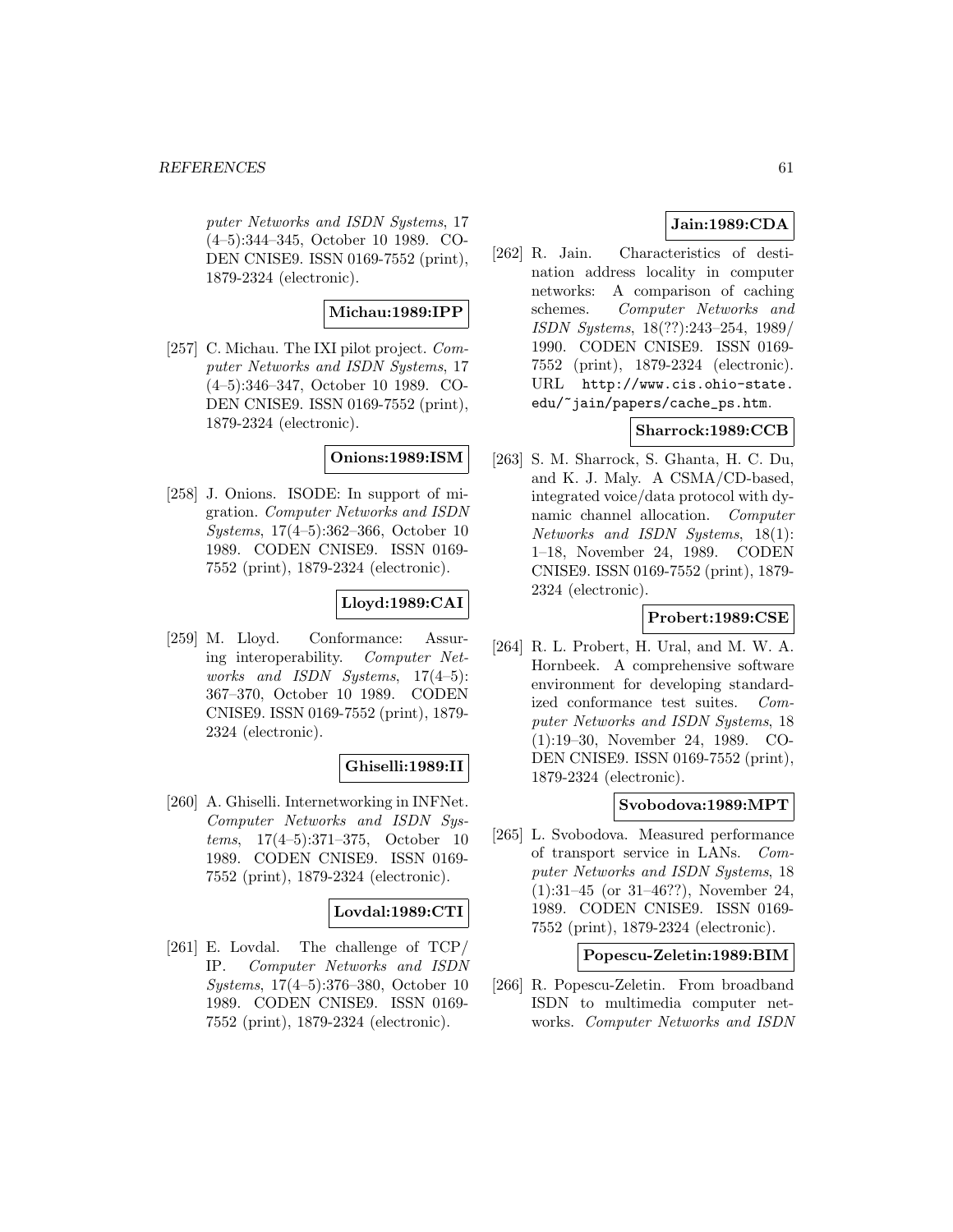Systems, 18(1):46–54, November 24, 1989. CODEN CNISE9. ISSN 0169- 7552 (print), 1879-2324 (electronic).

**Lin:1989:IBR**

[267] T.-P. Lin. ISDN basic rate interface architecture for ADPCM transmission. Computer Networks and ISDN Systems, 18(1):55–64, November 24, 1989. CODEN CNISE9. ISSN 0169- 7552 (print), 1879-2324 (electronic).

## **Holman:1989:RNF**

[268] T. Holman, S. Wakid, and T. DeWitt. The role of the NIU-forum in realizing interoperable ISDN. Computer Networks and ISDN Systems, 18(1): 65–72, November 24, 1989. CODEN CNISE9. ISSN 0169-7552 (print), 1879- 2324 (electronic).

## **Bochmann:1990:PSO**

[269] G. v. Bochmann. Protocol specification for OSI. Computer Networks and ISDN Systems, 18(??):167–184, 1990. CO-DEN CNISE9. ISSN 0169-7552 (print), 1879-2324 (electronic).

### **Biersack:1990:SAC**

[270] E. W. Biersack. A systematic approach for constructing gateways. Computer Networks and ISDN Systems, 18(2): 79–96, 28 February 1990. CODEN CNISE9. ISSN 0169-7552 (print), 1879- 2324 (electronic).

### **Bondavalli:1990:MPH**

[271] A. Bondavalli, M. Conti, E. Gregori, L. Lenzini, and L. Strigni. MAC protocols for high-speed MANs: Performance comparisons for a family of Fasnet-based protocols. Computer Networks and ISDN Systems, 18(2):97–

114, 28 February 1990. CODEN CNISE9. ISSN 0169-7552 (print), 1879- 2324 (electronic).

# **Adas:1990:EMW**

[272] A. A. A. Adas. Evaluation methodology for wide area networks. Computer Networks and ISDN Systems, 18 (2):115–132, 28 February 1990. CO-DEN CNISE9. ISSN 0169-7552 (print), 1879-2324 (electronic).

# **Orda:1990:MCN**

[273] A. Orda and R. Rom. Multihoming in computer networks: A topologydesign approach. Computer Networks and ISDN Systems, 18(2):133– 142, 28 February 1990. CODEN CNISE9. ISSN 0169-7552 (print), 1879- 2324 (electronic).

## **Cusworth:1990:WDM**

[274] S. D. Cusworth, J. M. Senior, and A. Ryley. Wavelength division multiple access on a high-speed optical fibre LAN. Computer Networks and ISDN Systems, 18(5):323–333 (or 323–334??), June 1990. CODEN CNISE9. ISSN 0169-7552 (print), 1879-2324 (electronic).

### **Bochmann:1990:SST**

[275] G. v. Bochmann. Specifications of a simplified transport protocol using different formal description techniques. Computer Networks and ISDN Systems, 18(5):335–378, June 1990. CO-DEN CNISE9. ISSN 0169-7552 (print), 1879-2324 (electronic).

# **Wong:1990:DFS**

[276] J. S. K. Wong and Y. Kang. Distributed and fail-safe routing algo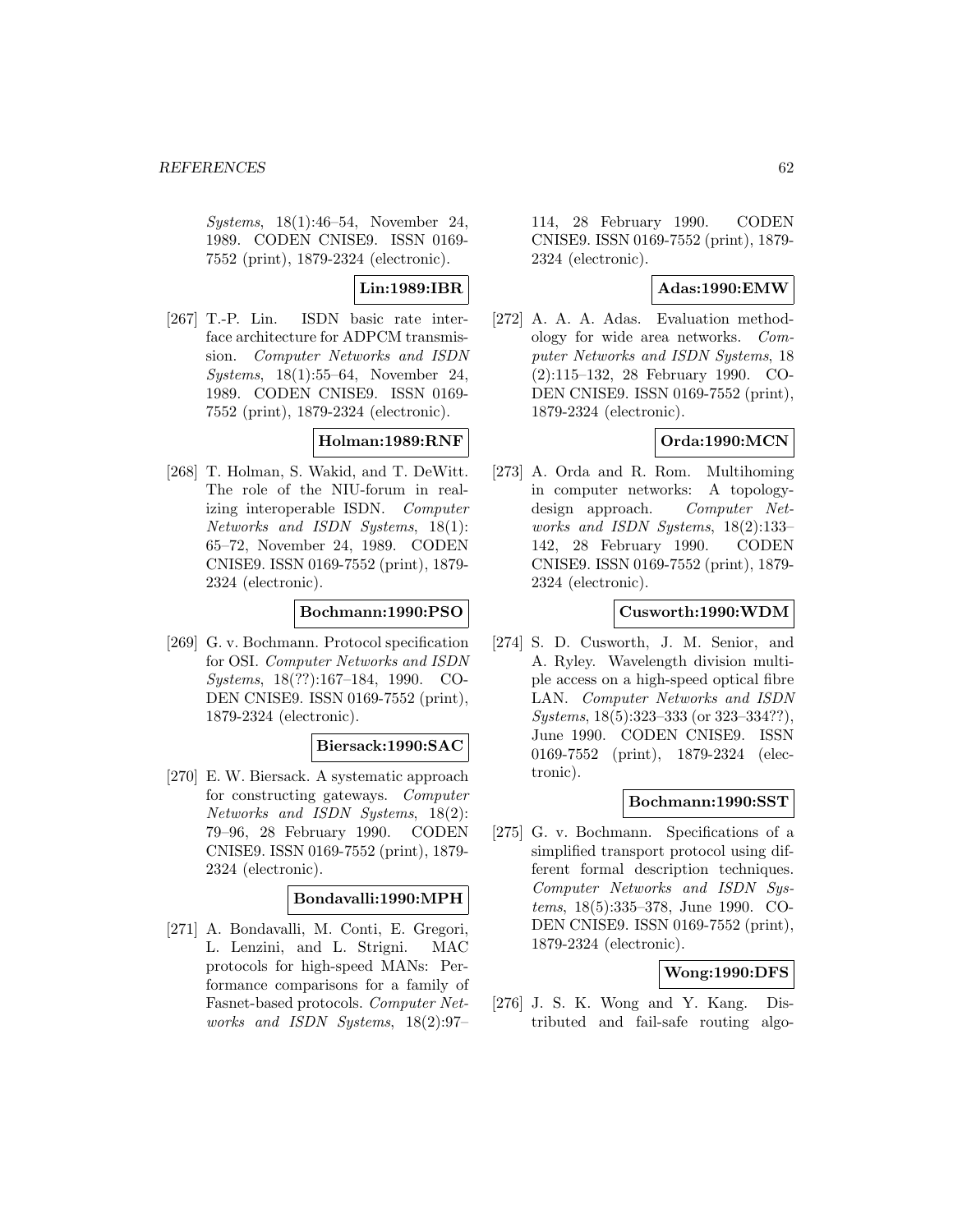rithms in toroidal-based metropolitan area networks. Computer Networks and ISDN Systems, 18(5):355–378, June 1990. CODEN CNISE9. ISSN 0169- 7552 (print), 1879-2324 (electronic).

# **Russel:1990:HLS**

[277] D. Russel. High-level security architecture and the Kerberos system. Computer Networks and ISDN Systems, 19(??):201–214, 1990. CODEN CNISE9. ISSN 0169-7552 (print), 1879- 2324 (electronic).

### **Brachman:1990:SSA**

[278] B. J. Brachman and S. T. Chanson. A simulation study of application level message transfer using message streams. Computer Networks and ISDN Systems, 19(2):79–94, 1990. CO-DEN CNISE9. ISSN 0169-7552 (print), 1879-2324 (electronic).

### **Gibson:1990:ISE**

[279] R. W. Gibson. IEEE 802 standards efforts. Computer Networks and ISDN Systems, 19(2):95–104, 1990. CODEN CNISE9. ISSN 0169-7552 (print), 1879- 2324 (electronic).

### **Nessett:1990:TSH**

[280] D. M. Nessett and G. M. Lee. Terminal services in heterogeneous distributed systems. Computer Networks and ISDN Systems, 19(2):105–128, 1990. CODEN CNISE9. ISSN 0169-7552 (print), 1879-2324 (electronic).

### **Bruneel:1990:RBB**

[281] H. Bruneel, J. De Vriendt, and C. Ysebaert. Receiver buffer behavior for the selective-repeat ARQ protocol. Computer Networks and ISDN Systems, 19

(2):129–142, 1990. CODEN CNISE9. ISSN 0169-7552 (print), 1879-2324 (electronic).

# **Park:1990:QSR**

[282] J. L. Park. Quality of service requirements in packet switching public data networks. Computer Networks and ISDN Systems, 20(1–5):3–6, 1990. CO-DEN CNISE9. ISSN 0169-7552 (print), 1879-2324 (electronic). ITC Specialist Seminar, 25–29 September 1989, Adelaide, Australia.

## **Ackerley:1990:FQS**

[283] R. G. Ackerley. The future of quality of service modelling. Computer Networks and ISDN Systems, 20(1–5):7–14, 1990. CODEN CNISE9. ISSN 0169-7552 (print), 1879-2324 (electronic). ITC Specialist Seminar, 25–29 September 1989.

### **Bradlow:1990:PMR**

[284] H. S. Bradlow. Performance measures for real-time continuous bit-stream oriented services: Application to packet reassembly. Computer Networks and ISDN Systems, 20(1–5):15–26, 1990. CODEN CNISE9. ISSN 0169-7552 (print), 1879-2324 (electronic). ITC Specialist Seminar, 25–29 September 1989.

### **Kashper:1990:RDS**

[285] A. N. Kashper, S. S. Katz, and G. R. Ash. Robust design for switched digital services in a worldwide intelligent network. Computer Networks and ISDN Systems, 20(1–5):81–88, 1990. CODEN CNISE9. ISSN 0169-7552 (print), 1879- 2324 (electronic).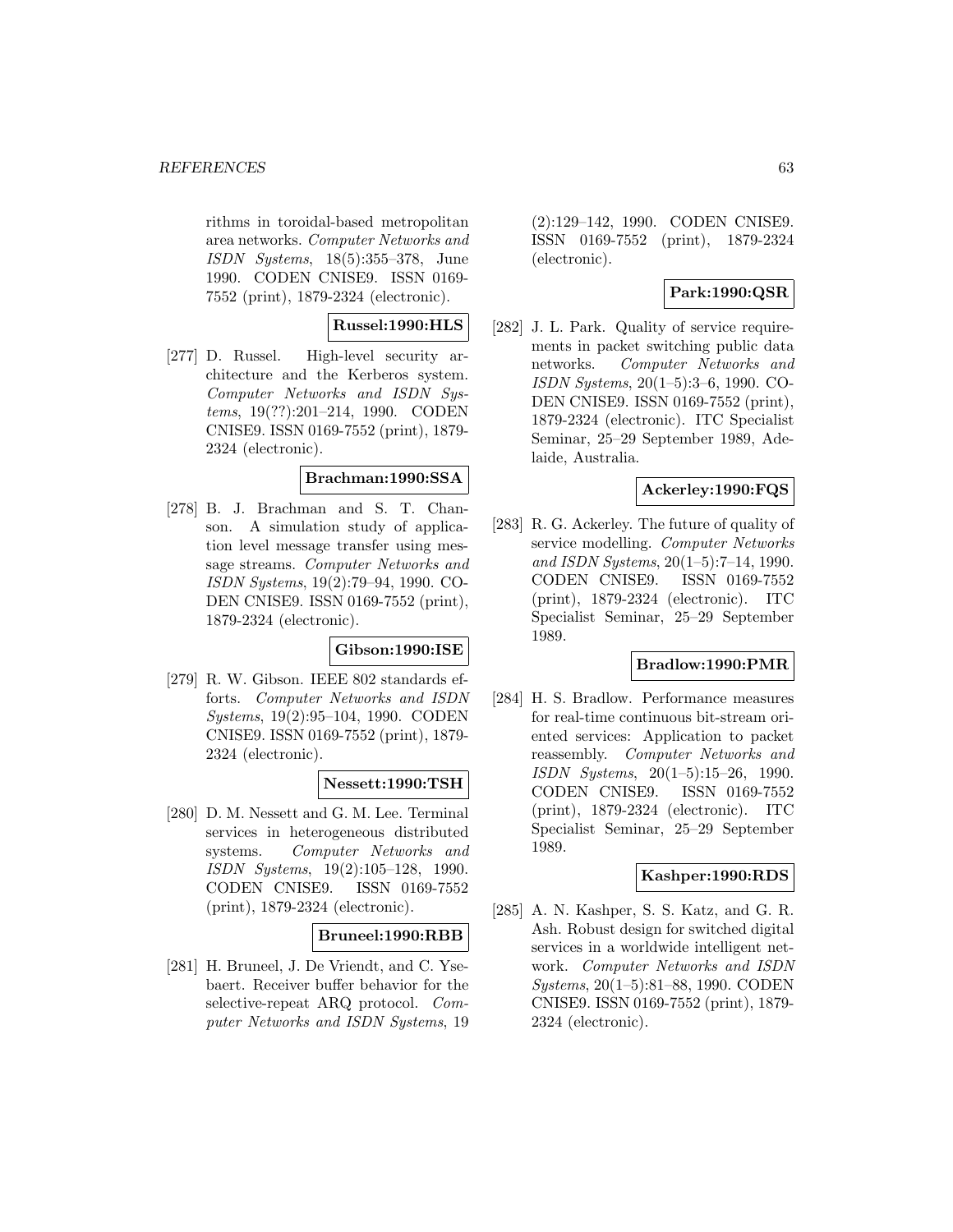## **Kashper:1990:IFR**

[286] A. Kashper. Introduction of flexible routing for international networks. Computer Networks and ISDN Systems, 20(1–5):137–141, 1990. CODEN CNISE9. ISSN 0169-7552 (print), 1879- 2324 (electronic).

## **Chemouil:1990:INM**

[287] P. Chemouil and J. Filipiak. Integrated network management and control. Computer Networks and ISDN Systems, 20(1–5):143–153, 1990. CO-DEN CNISE9. ISSN 0169-7552 (print), 1879-2324 (electronic).

### **Warfield:1990:PUA**

[288] B. Warfield and P. Sember. Prospects for the use of artificial intelligence in real time network traffic management. Computer Networks and ISDN Systems, 20(1–5):163–169, 1990. CODEN CNISE9. ISSN 0169-7552 (print), 1879- 2324 (electronic).

## **Forys:1990:SBS**

[289] L. J. Forys and D. E. Smith. Servicing of bursty systems. Computer Networks and ISDN Systems, 20(1–5):171–177, 1990. CODEN CNISE9. ISSN 0169- 7552 (print), 1879-2324 (electronic). ITC Specialist Seminar, 25–29 September 1989, Adelaide, Australia.

# **Dziong:1990:ACR**

[290] Z. Dziong, J. Choquette, K. Q. Liao, and L. Mason. Admission control and routing in ATM networks. Computer Networks and ISDN Systems, 20(1–5): 189–196, 1990. CODEN CNISE9. ISSN 0169-7552 (print), 1879-2324 (electronic). ITC Specialist Seminar, 25–29 September 1989, Adelaide, Australia.

## **Kleinrock:1990:DSP**

[291] Leonard Kleinrock. On distributed systems performance. Computer Networks and ISDN Systems, 20(1–5): 209–215, December 1990. CODEN CNISE9. ISSN 0169-7552 (print), 1879- 2324 (electronic).

### **Bannister:1990:DMA**

[292] Joseph A. Bannister, Luigi Fratta, and Mario Gerla. Designing metropolitan area networks for high-performance applications. Computer Networks and ISDN Systems, 20(1–5):223–230, December 1990. CODEN CNISE9. ISSN 0169-7552 (print), 1879-2324 (electronic).

### **Woodruff:1990:CAS**

[293] G. N. Woodruff, R. Kositpaiboon, G. Fitzpatrick, and P. Richards. Control of ATM statistical multiplexer performance. Computer Networks and ISDN Systems, 20(1–5):351–360, 1990. CODEN CNISE9. ISSN 0169-7552 (print), 1879-2324 (electronic). ITC Specialist Seminar, 25–29 September 1989, Adelaide, Australia.

### **Skoog:1990:AIN**

[294] R. A. Skoog and A. R. Modarressi. Alternatives and issues for network signaling transport in a broadband environment. Computer Networks and ISDN Systems, 20(1–5):361–368, 1990. CODEN CNISE9. ISSN 0169-7552 (print), 1879-2324 (electronic).

### **Kawashima:1990:TIA**

[295] K. Kawashima and H. Saito. Teletraffic issues in ATM networks. Computer Networks and ISDN Systems, 20(1–5):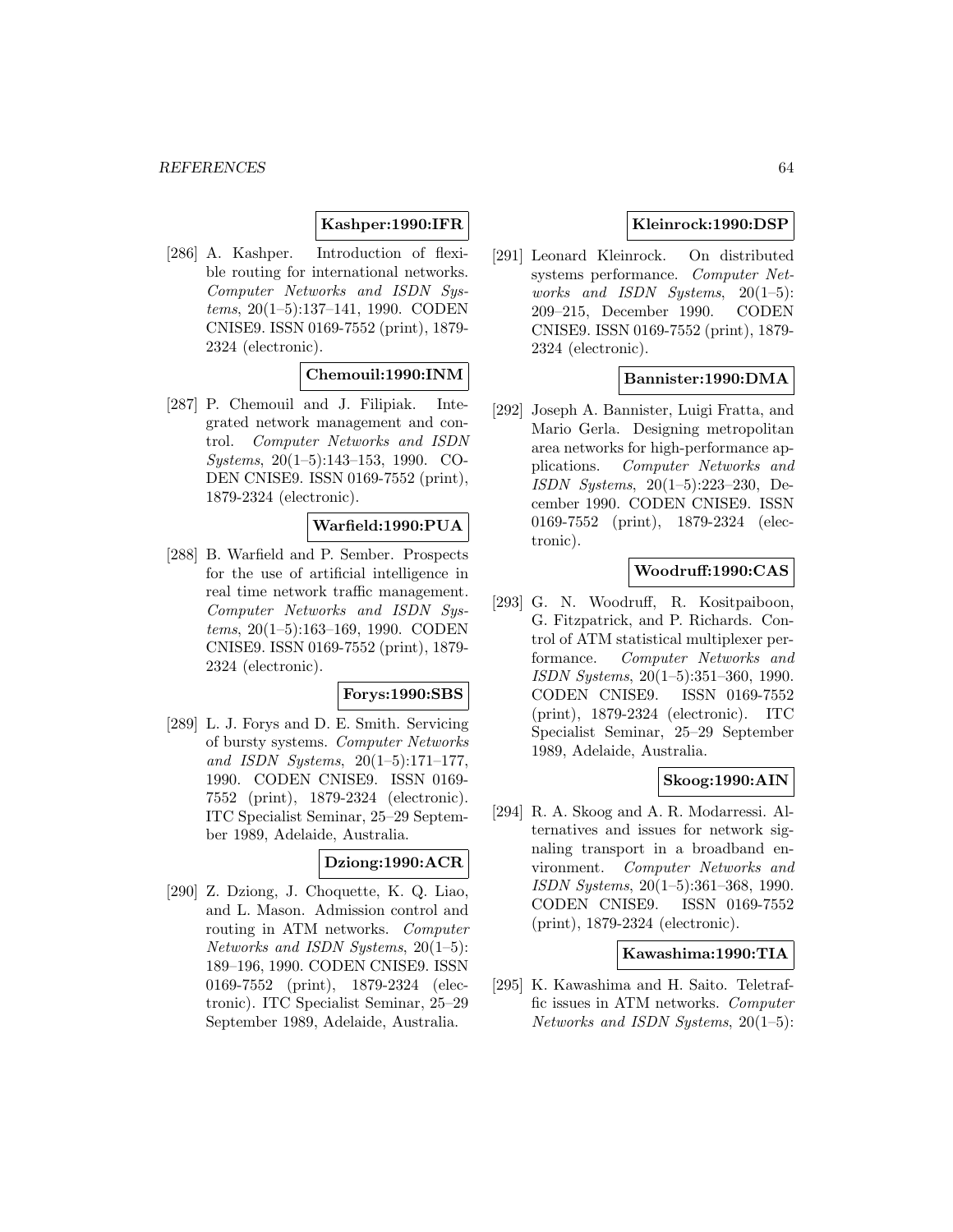369–375, 1990. CODEN CNISE9. ISSN 0169-7552 (print), 1879-2324 (electronic). ITC Specialist Seminar, 25–29 September 1989, Adelaide, Australia.

# **Gall:1990:PTE**

[296] P. Le Gall. Packetized traffic engineering for new services. Computer Networks and ISDN Systems, 20(1–5):425– 433, 1990. CODEN CNISE9. ISSN 0169-7552 (print), 1879-2324 (electronic). ITC Specialist Seminar, 25–29 September 1989, Adelaide, Australia.

## **Veiro:1990:TMV**

[297] B. Veiro. Traffic measurement on variable bit rate (VBR) sources with application to charging principles. Computer Networks and ISDN Systems, 20(1–5): 435–445, 1990. CODEN CNISE9. ISSN 0169-7552 (print), 1879-2324 (electronic). ITC Specialist Seminar, 25–29 September 1989, Adelaide, Australia.

### **Smetaniuk:1991:DOX**

[298] Bohdan Smetaniuk. Distributed operation of the X.500 directory. Computer Networks and ISDN Systems, 21(1):17–40, March 1991. CODEN CNISE9. ISSN 0169-7552 (print), 1879- 2324 (electronic).

### **Simha:1991:SFA**

[299] Rahul Simha and Yoram Ofek. A starvation-free access protocol for a full-duplex buffer insertion ring local area network. Computer Networks and ISDN Systems, 21(2):109–120, April 1991. CODEN CNISE9. ISSN 0169- 7552 (print), 1879-2324 (electronic).

## **Belovich:1991:LTA**

[300] Steve G. Belovich and Vijaya K. Konangi. A linear-time approximation method for computing the reliability of a network. Computer Networks and ISDN Systems, 21(2):121–127, April 1991. CODEN CNISE9. ISSN 0169- 7552 (print), 1879-2324 (electronic).

### **Bormann:1991:SOD**

[301] U. Bormann and C. Bormann. Standards for open document processing: current state and future developments. Computer Networks and ISDN Systems, 21(3):149–163, May 1991. CO-DEN CNISE9. ISSN 0169-7552 (print), 1879-2324 (electronic).

## **Brinksma:1991:IP**

[302] E. Brinksma, G. Scollo, and C. A. Vissers. Introduction to the PSTV-IX. Computer Networks and ISDN Systems, 22(1):1–??, August 1991. CO-DEN CNISE9. ISSN 0169-7552 (print), 1879-2324 (electronic).

### **Bosik:1991:FSM**

[303] B. S. Bosik and M. U. Uyar. Finite state machine based formal methods in protocol conformance testing: from theory to implementation. Computer Networks and ISDN Systems, 22(1):7–??, August 1991. CODEN CNISE9. ISSN 0169-7552 (print), 1879- 2324 (electronic).

### **Berry:1991:IDH**

[304] G. Berry and G. Gonthier. Incremental development of an HDLC entity in Esterel. Computer Networks and ISDN Systems, 22(1):35–??, August 1991. CODEN CNISE9. ISSN 0169- 7552 (print), 1879-2324 (electronic).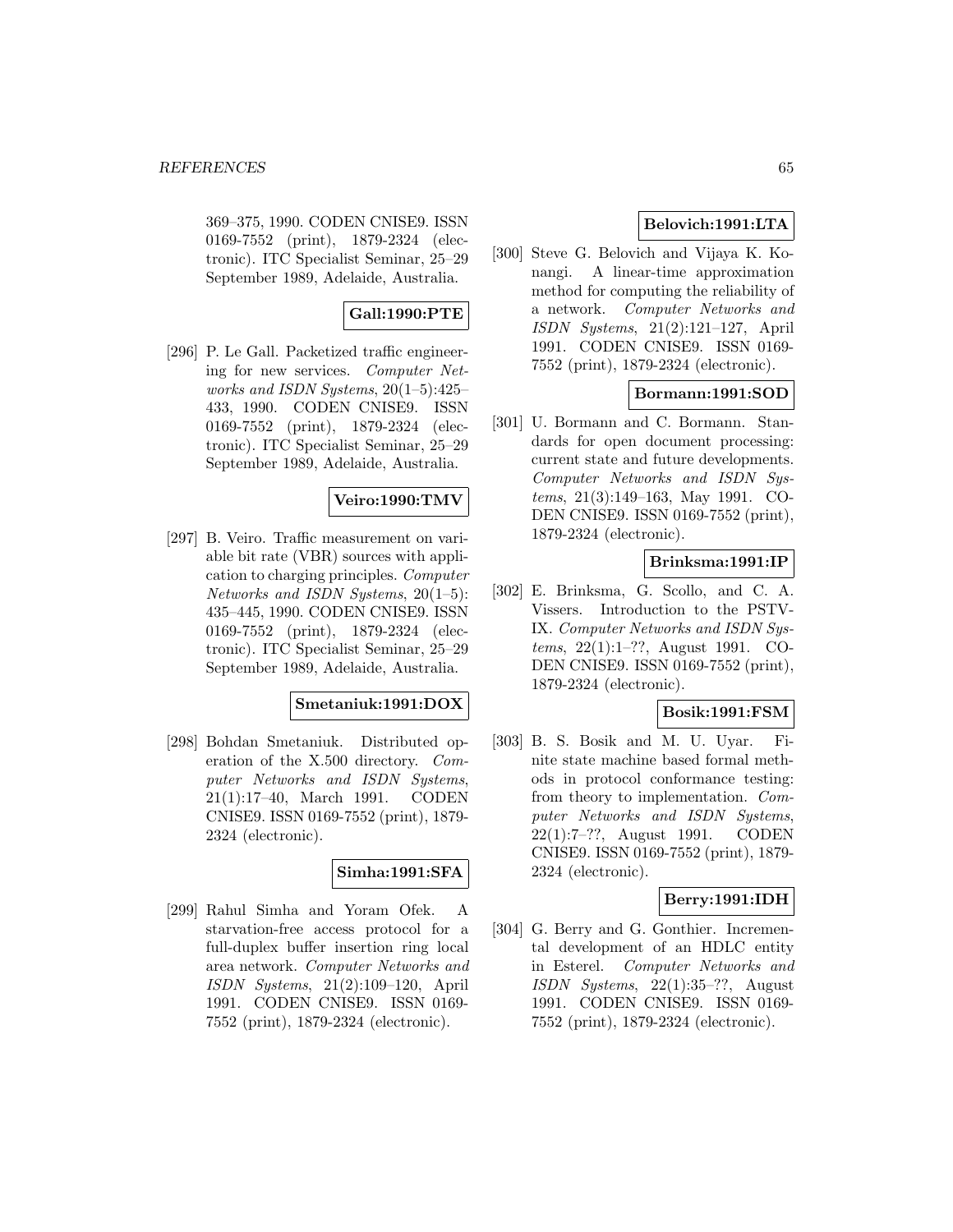#### **Murphy:1991:EEL**

[305] S. C. Murphy, P. Gunningberg, and J. P. J. Kelly. Experiences with Estelle, LOTOS and SDL: a protocol implementation experiment. Computer Networks and ISDN Systems, 22(1):51–??, August 1991. CODEN CNISE9. ISSN 0169-7552 (print), 1879- 2324 (electronic).

## **Bolognesi:1991:DGG**

[306] T. Bolognesi, O. Hagsand, D. Latella, and B. Pehrson. The definition of a graphical G-LOTOS editor using the meta-tool LOGGIE. Computer Networks and ISDN Systems, 22(1):61–??, August 1991. CODEN CNISE9. ISSN 0169-7552 (print), 1879-2324 (electronic).

## **Heinzmann:1991:GE**

[307] P. Heinzmann and H. Rudin. Guest editorial. Computer Networks and ISDN Systems, 22(2):83–??, 1991. CODEN CNISE9. ISSN 0169-7552 (print), 1879- 2324 (electronic).

## **Piguet:1991:SRD**

[308] P. Piguet. Storage and retrieval of documentation at the United Nations. Computer Networks and ISDN Systems, 22(2):87–??, 1991. CODEN CNISE9. ISSN 0169-7552 (print), 1879- 2324 (electronic).

# **Hibbard:1991:IAD**

[309] W. Hibbard, D. Santek, and G. Tripoli. Interactive atmospheric data access via high-speed networks. Computer Networks and ISDN Systems, 22(2):103– ??, 1991. CODEN CNISE9. ISSN 0169- 7552 (print), 1879-2324 (electronic).

### **Vaziri:1991:SVH**

[310] A. Vaziri. Scientific visualization in high-speed network environments. Computer Networks and ISDN Systems, 22(2):111–??, 1991. CODEN CNISE9. ISSN 0169-7552 (print), 1879- 2324 (electronic).

### **Johnson:1991:CDS**

[311] M. J. Johnson. Coping with data from Space Station Freedom. Computer Networks and ISDN Systems, 22(2):131– ??, 1991. CODEN CNISE9. ISSN 0169- 7552 (print), 1879-2324 (electronic).

### **Smith:1991:TCD**

[312] J. M. Smith and D. J. Farber. Traffic characteristics of a distributed memory system. Computer Networks and ISDN Systems, 22(2):143–154, September 1991. CODEN CNISE9. ISSN 0169-7552 (print), 1879-2324 (electronic).

#### **Sincoskie:1991:SAL**

[313] W. D. Sincoskie. System architecture for a large scale video on demand service. Computer Networks and ISDN Systems, 22(2):155–162, September 1991. CODEN CNISE9. ISSN 0169-7552 (print), 1879-2324 (electronic).

#### **Ngoh:1991:MSG**

[314] L. H. Ngoh. Multicast support for group communications. Computer Networks and ISDN Systems, 22(3):165– ??, 1991. CODEN CNISE9. ISSN 0169- 7552 (print), 1879-2324 (electronic).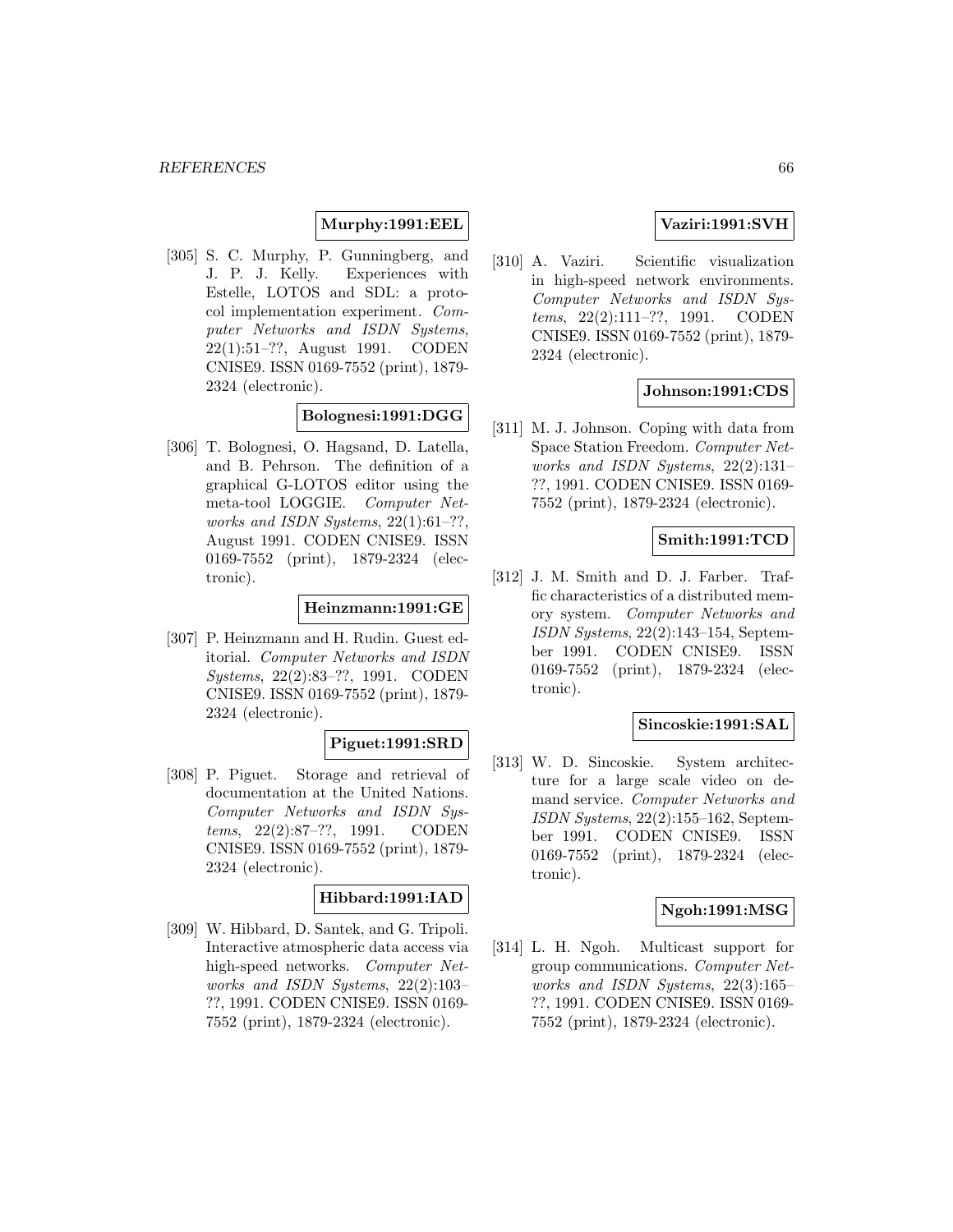### **Estrin:1991:PRI**

[315] D. Estrin. Policy requirements for Inter-Administrative Domain Routing. Computer Networks and ISDN Systems, 22(3):179–??, 1991. CODEN CNISE9. ISSN 0169-7552 (print), 1879- 2324 (electronic).

### **Takagi:1991:APM**

[316] H. Takagi. Application of polling models to computer networks. Computer Networks and ISDN Systems, 22(3): 193–??, 1991. CODEN CNISE9. ISSN 0169-7552 (print), 1879-2324 (electronic).

### **Wang:1991:HAN**

[317] X. Wang, J. Kaniyil, Y. Onozato, and S. Noguchi. Heterogeneous ALOHA networks: a sufficient condition for all equilibrium states to be stable. Computer Networks and ISDN Systems, 22(3):213–??, 1991. CODEN CNISE9. ISSN 0169-7552 (print), 1879- 2324 (electronic).

#### **Chang:1991:SSS**

[318] C. J. Chang, J. W. Wong, and J. H. Chiu. A simulation study on the service strategies for packet voice communication networks. Computer Networks and ISDN Systems, 22(3):225– ??, 1991. CODEN CNISE9. ISSN 0169- 7552 (print), 1879-2324 (electronic).

### **Vasilakos:1991:VWF**

[319] A. V. Vasilakos, C. A. Moschonas, and C. T. Paximadis. Variable window flow control and ergodic discretized learning algorithms for adaptive routing in data networks. Computer Networks and ISDN Systems, 22(4):235–??, 1991.

CODEN CNISE9. ISSN 0169-7552 (print), 1879-2324 (electronic).

#### **Jin:1991:PMF**

[320] S. Jin, D. R. Vaman, and D. Sinha. A performance management framework to provide bounded packet delay and variance in packet switched networks. Computer Networks and ISDN Systems, 22(4):249–??, 1991. CODEN CNISE9. ISSN 0169-7552 (print), 1879- 2324 (electronic).

## **Lee:1991:PCB**

[321] D. Y. Lee and J. Y. Lee. Performance comparison of bridge algorithms in interconnected local area networks. Computer Networks and ISDN Systems, 22(4):265–??, 1991. CODEN CNISE9. ISSN 0169-7552 (print), 1879- 2324 (electronic).

### **Bruneel:1991:EDT**

[322] H. Bruneel. Exact derivation of transient behaviour for buffers with random output interruptions. Computer Networks and ISDN Systems, 22(4):277– 285, 1991. CODEN CNISE9. ISSN 0169-7552 (print), 1879-2324 (electronic).

#### **Chung:1991:BRT**

[323] P. Chung and A. K. Elhakeem. A bandwidth reducing token ring. *Computer* Networks and ISDN Systems, 22(4): 287–??, 1991. CODEN CNISE9. ISSN 0169-7552 (print), 1879-2324 (electronic).

#### **vanDijk:1991:PFR**

[324] N. M. van Dijk. Product forms for random access schemes. Computer Networks and ISDN Systems, 22(4):303–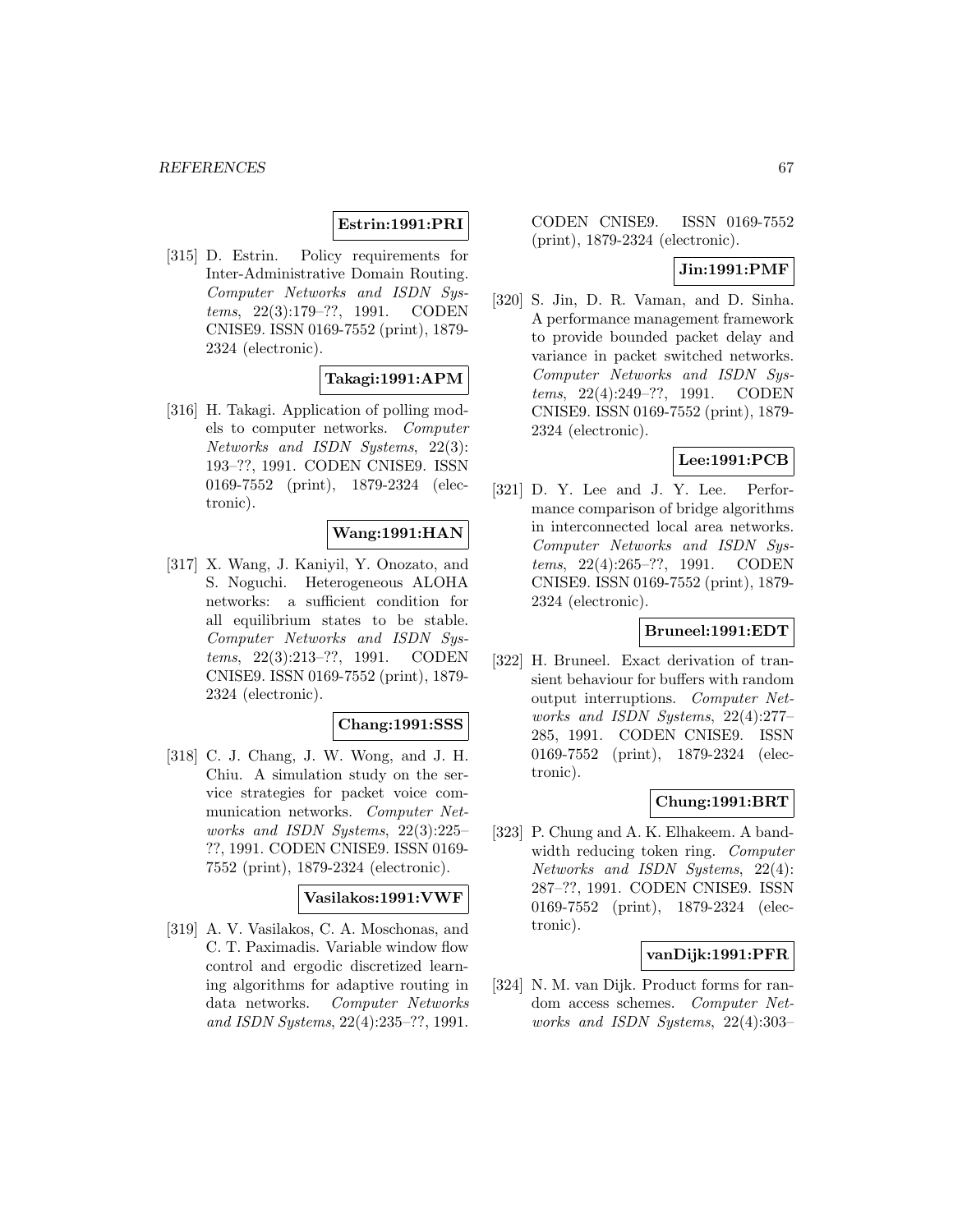317, 1991. CODEN CNISE9. ISSN 0169-7552 (print), 1879-2324 (electronic).

**Rudin:1991:GE**

[325] H. Rudin. Guest editorial. Computer Networks and ISDN Systems, 22(5): 321–??, 1991. CODEN CNISE9. ISSN 0169-7552 (print), 1879-2324 (electronic).

**Janson:1991:SON**

[326] Phil Janson and Refik Molva. Security in open networks and distributed systems. Computer Networks and ISDN Systems, 22(5):323–346, 1991. CODEN CNISE9. ISSN 0169-7552 (print), 1879- 2324 (electronic).

# **Reynolds:1991:HI**

[327] J. K. Reynolds. The helminthiasis of the Internet. Computer Networks and ISDN Systems, 22(5):347–??, 1991. CODEN CNISE9. ISSN 0169-7552 (print), 1879-2324 (electronic).

### **Estrin:1991:SCT**

[328] D. Estrin and G. Tsudik. Secure control of transit internetwork traffic. Computer Networks and ISDN Systems, 22(5):363–??, 1991. CODEN CNISE9. ISSN 0169-7552 (print), 1879- 2324 (electronic).

### **VanBinst:1991:GE**

[329] P. Van Binst. Guest editorial. Computer Networks and ISDN Systems, 23 (1–3):1–??, November 1991. CODEN CNISE9. ISSN 0169-7552 (print), 1879- 2324 (electronic).

## **Hunke:1991:GS**

[330] H. Hunke. Gala-dinner speech. Computer Networks and ISDN Systems, 23 (1–3):3–??, November 1991. CODEN CNISE9. ISSN 0169-7552 (print), 1879- 2324 (electronic).

# **Pouzin:1991:TYO**

[331] L. Pouzin. Ten years of OSI maturity or infancy? Computer Networks and ISDN Systems, 23(1– 3):11–??, November 1991. CODEN CNISE9. ISSN 0169-7552 (print), 1879- 2324 (electronic).

## **Chesson:1991:CWN**

[332] G. Chesson. The challenge of workstations to networks. Computer Networks and ISDN Systems, 23(1–3): 15–??, November 1991. CODEN CNISE9. ISSN 0169-7552 (print), 1879- 2324 (electronic).

## **Levrat:1991:NC**

[333] B. Levrat. The networked campus. Computer Networks and ISDN Systems, 23(1–3):19–??, November 1991. CODEN CNISE9. ISSN 0169-7552 (print), 1879-2324 (electronic).

### **Caldwell:1991:WIP**

[334] L. G. Caldwell. Workstation to internet; problems, solutions, and challenges. Computer Networks and ISDN Systems, 23(1–3):25–??, November 1991. CODEN CNISE9. ISSN 0169-7552 (print), 1879-2324 (electronic).

### **Ullmann:1991:OSP**

[335] K. Ullmann. Organisational structures for the provision of interna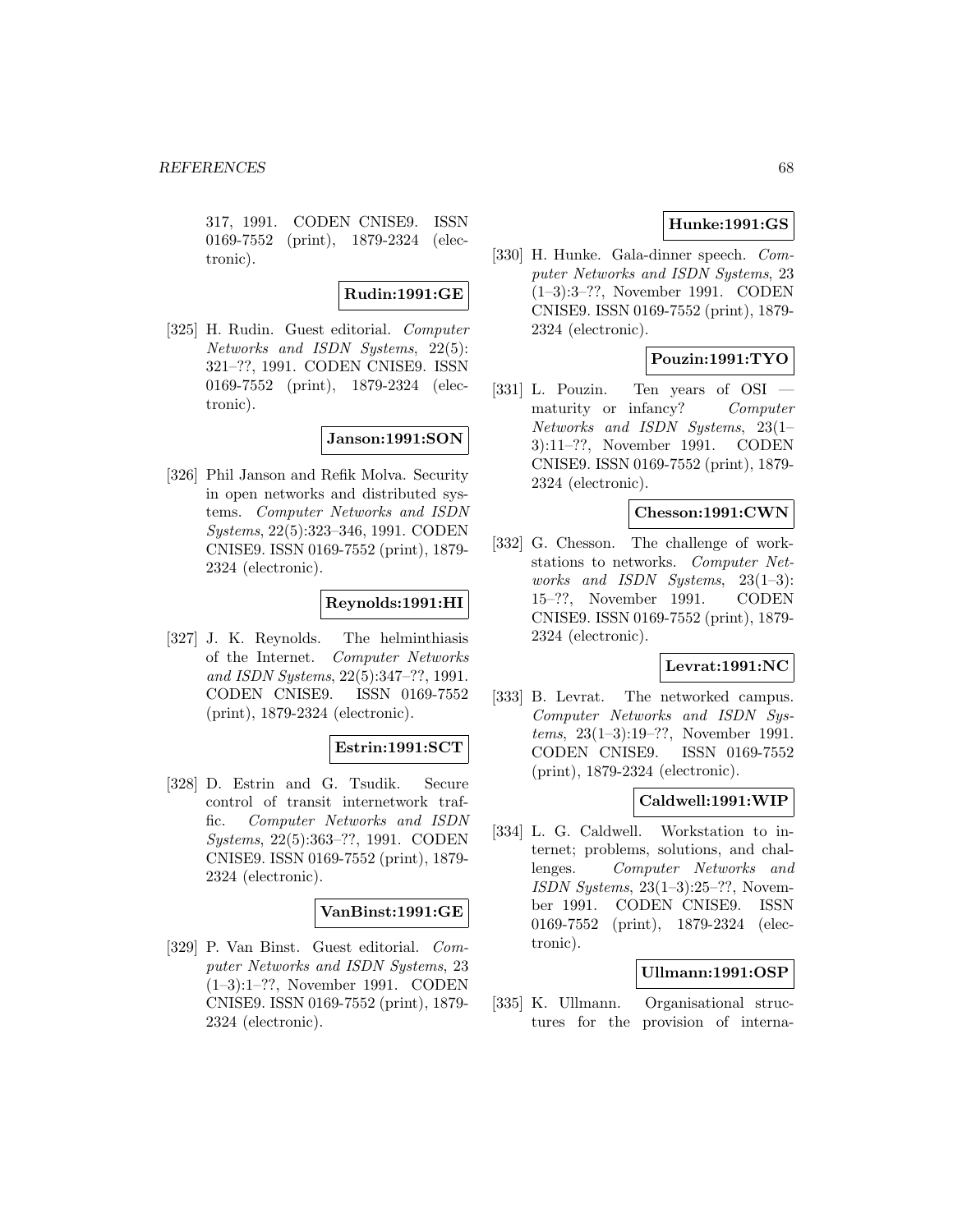tional data communication services in the research community. Computer Networks and ISDN Systems, 23(1– 3):29–??, November 1991. CODEN CNISE9. ISSN 0169-7552 (print), 1879- 2324 (electronic).

### **Hutton:1991:AUP**

[336] J. S. Hutton and A. Jeffree. Acceptable use policy. Computer Networks and ISDN Systems, 23(1–3):33–??, November 1991. CODEN CNISE9. ISSN 0169-7552 (print), 1879-2324 (electronic).

#### **Bostwick:1991:HOU**

[337] W. E. Bostwick. HPCC. an overview of the U.S. High Performance Computing and Communications initiative with focus on the National Research and Education Network. Computer Networks and ISDN Systems, 23(1– 3):37–??, November 1991. CODEN CNISE9. ISSN 0169-7552 (print), 1879- 2324 (electronic).

### **VanBinst:1991:RRC**

[338] P. Van Binst. Report on the RARE/ CEC symposium on high speed networking for research in Europe. Computer Networks and ISDN Systems, 23 (1–3):41–??, November 1991. CODEN CNISE9. ISSN 0169-7552 (print), 1879- 2324 (electronic).

#### **Gerich:1991:EIG**

[339] E. Gerich. Expanding the Internet to a global environment but ... how to get connected? Computer Networks and ISDN Systems, 23(1– 3):43–??, November 1991. CODEN CNISE9. ISSN 0169-7552 (print), 1879- 2324 (electronic).

# **Clyne:1991:CCI**

[340] L. Clyne. CONS/CLNS interworking — policy and recommendations. Computer Networks and ISDN Systems, 23 (1–3):47–??, November 1991. CODEN CNISE9. ISSN 0169-7552 (print), 1879- 2324 (electronic).

# **Franzen:1991:FCH**

[341] M. Franzen. FDDI concentrators and how they work together with other FDDI network components. Computer Networks and ISDN Systems, 23(1– 3):51–??, November 1991. CODEN CNISE9. ISSN 0169-7552 (print), 1879- 2324 (electronic).

## **Kongsli:1991:TII**

[342] T. A. Kongsli. TCP/IP internetwork communication through LANs interconnected by Dikon Meganet. Computer Networks and ISDN Systems, 23 (1–3):57–??, November 1991. CODEN CNISE9. ISSN 0169-7552 (print), 1879- 2324 (electronic).

### **Neggers:1991:EEP**

[343] K. Neggers. European Engineering Planning Group (EEPG) — summary report. Computer Networks and ISDN Systems, 23(1–3):63–??, November 1991. CODEN CNISE9. ISSN 0169-7552 (print), 1879-2324 (electronic).

### **Gerich:1991:MON**

[344] E. Gerich. Management and operation of the NSFNET backbone. Computer Networks and ISDN Systems, 23 (1–3):69–??, November 1991. CODEN CNISE9. ISSN 0169-7552 (print), 1879- 2324 (electronic).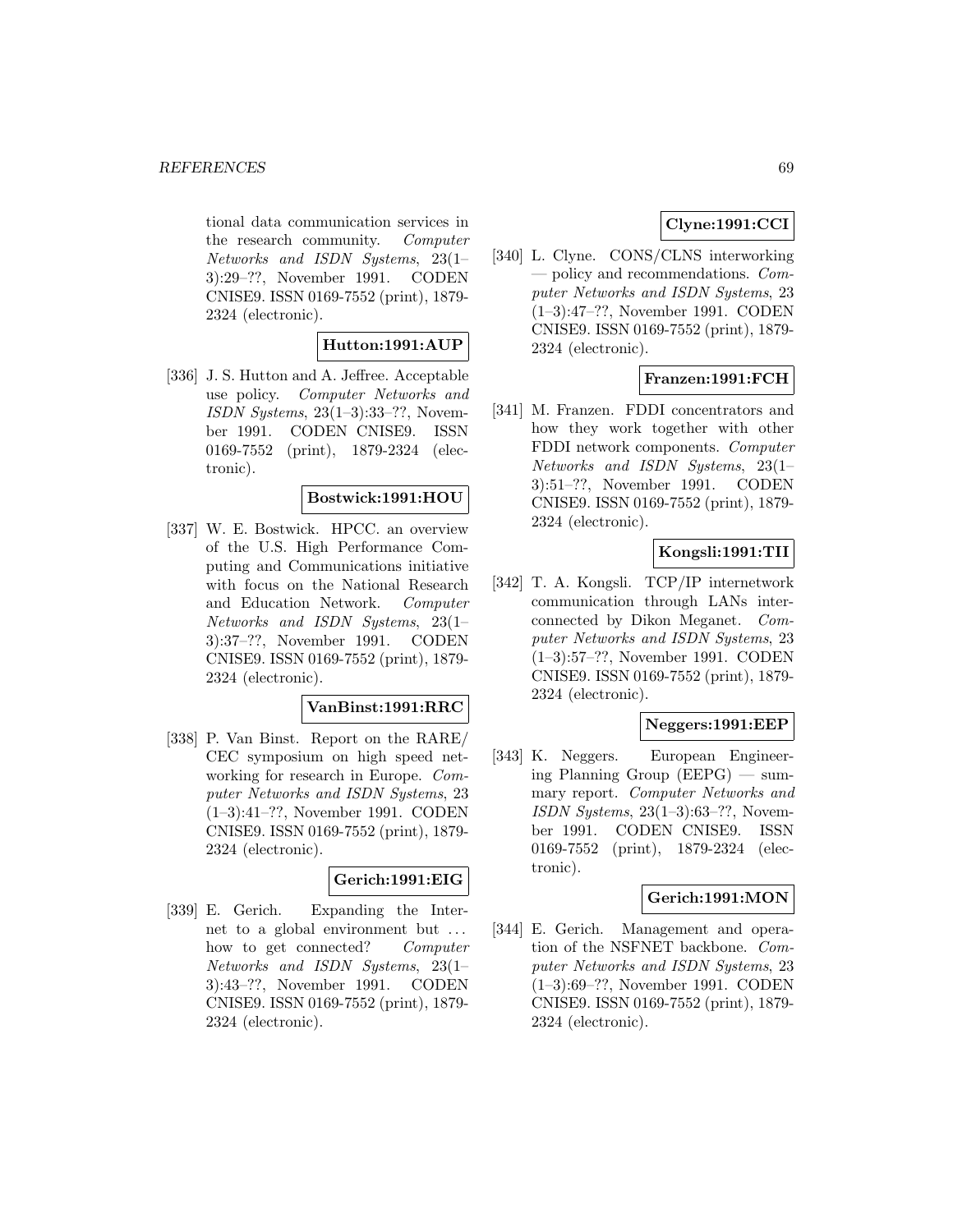### **Stockman:1991:NEN**

[345] B. Stockman. NORDUnet experiences in network management. Computer Networks and ISDN Systems, 23(1– 3):73–??, November 1991. CODEN CNISE9. ISSN 0169-7552 (print), 1879- 2324 (electronic).

### **Solomon:1991:LMC**

[346] C. Solomon, J. F. L'Haire, and J. F. Paccini. LAN management by cooperation: Hewlett–Packard and the University of Geneva. Computer Networks and ISDN Systems, 23(1–3): 79–??, November 1991. CODEN CNISE9. ISSN 0169-7552 (print), 1879- 2324 (electronic).

# **Benford:1991:BGC**

[347] S. Benford. Building group communication on OSI. Computer Networks and ISDN Systems, 23(1–3):87–??, November 1991. CODEN CNISE9. ISSN 0169-7552 (print), 1879-2324 (electronic).

### **Wilson:1991:CSC**

[348] P. Wilson. Computer Supported Cooperative Work (CSCW): origins, concepts and research initiatives. Computer Networks and ISDN Systems, 23 (1–3):91–??, November 1991. CODEN CNISE9. ISSN 0169-7552 (print), 1879- 2324 (electronic).

#### **Cargille:1991:IXP**

[349] C. A. Cargille, R. A. Hagens, A. Hansen, and L. H. Landweber. The Internet X.400 pilot project. Computer Networks and ISDN Systems, 23 (1–3):97–??, November 1991. CODEN CNISE9. ISSN 0169-7552 (print), 1879- 2324 (electronic).

## **Dyer:1991:IXW**

[350] J. Dyer. The integration of the X Window System and ISO Virtual Terminals for a European workstation environment. Computer Networks and ISDN Systems, 23(1–3):101–??, November 1991. CODEN CNISE9. ISSN 0169- 7552 (print), 1879-2324 (electronic).

#### **Huitema:1991:NST**

[351] C. Huitema. Naming: strategies and techniques. Computer Networks and ISDN Systems, 23(1–3):107–??, November 1991. CODEN CNISE9. ISSN 0169-7552 (print), 1879-2324 (electronic).

#### **Goodman:1991:PCX**

[352] D. Goodman. PARADISE: the CO-SINE X.500 pilot service. Computer Networks and ISDN Systems, 23(1– 3):111–??, November 1991. CODEN CNISE9. ISSN 0169-7552 (print), 1879- 2324 (electronic).

#### **Knight:1991:CCI**

[353] G. Knight. The COSINE CONCISE information service project. Computer Networks and ISDN Systems, 23(1– 3):115–??, November 1991. CODEN CNISE9. ISSN 0169-7552 (print), 1879- 2324 (electronic).

#### **Burren:1991:HSC**

[354] J. W. Burren. High speed communications — a tutorial on the jargon and technologies. Computer Networks and ISDN Systems, 23(1–3): 119–124, November 1991. CODEN CNISE9. ISSN 0169-7552 (print), 1879- 2324 (electronic).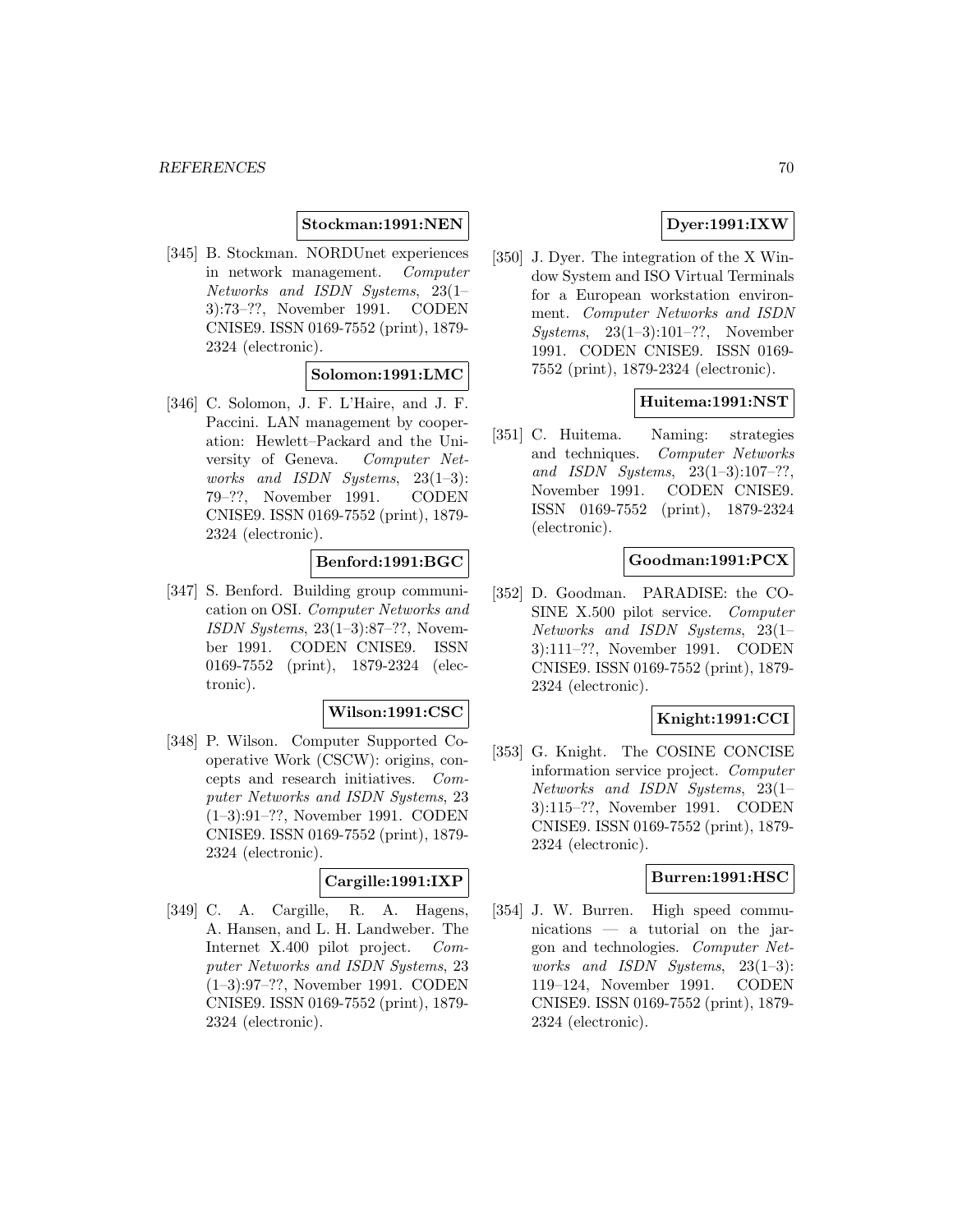#### **Despres:1991:GHS**

[355] R. Despres. Global high speed WAN architecture for the 90's. Computer Networks and ISDN Systems, 23(1–3): 125–128, November 1991. CODEN CNISE9. ISSN 0169-7552 (print), 1879- 2324 (electronic).

#### **Fluckiger:1991:MGP**

[356] F. Fluckiger. From megabit to gigabit: possible transition scenarios. Computer Networks and ISDN Systems, 23 (1–3):129–138, November 1991. CO-DEN CNISE9. ISSN 0169-7552 (print), 1879-2324 (electronic).

#### **Altaber:1991:CRU**

[357] J. Altaber, B. Carpenter, S. Cannon, D. Davids, M. Hine, C. Isnard, J. M. Jouanigot, S. Olofsson, B. Segal, N. Stheneur, et al. CHEOPS: really using a satellite. Computer Networks and ISDN Systems, 23(1– 3):139–??, November 1991. CODEN CNISE9. ISSN 0169-7552 (print), 1879- 2324 (electronic).

## **Bauerfeld:1991:MCH**

[358] W. Bauerfeld and H. Westbrock. Multimedia communication with highspeed protocols. Computer Networks and ISDN Systems, 23(1–3):143–??, November 1991. CODEN CNISE9. ISSN 0169-7552 (print), 1879-2324 (electronic).

### **Kirstein:1991:POP**

[359] P. T. Kirstein and G. Montaser-Kohsari. Proposed ODA pilot activities for the research community. Computer Networks and ISDN Systems, 23 (1–3):153–??, November 1991. CODEN

CNISE9. ISSN 0169-7552 (print), 1879- 2324 (electronic).

#### **Bessiere:1991:MAT**

[360] C. Bessiere, J. L. Leonhardt, and R. Zeiliger. Multimedia authoring tools: Atelier ORGUE. Computer Networks and ISDN Systems, 23(1– 3):157–??, November 1991. CODEN CNISE9. ISSN 0169-7552 (print), 1879- 2324 (electronic).

### **Hill:1991:XDS**

[361] J. M. Hill. The X.500 Directory Service and the Data Protection Act. Computer Networks and ISDN Systems, 23 (1–3):163–??, November 1991. CODEN CNISE9. ISSN 0169-7552 (print), 1879- 2324 (electronic).

### **Harvey:1991:CCE**

[362] C. C. Harvey. CERT — Computer Emergency Response Team. Computer Networks and ISDN Systems, 23(1– 3):167–??, November 1991. CODEN CNISE9. ISSN 0169-7552 (print), 1879- 2324 (electronic).

#### **Sales:1991:TSI**

[363] B. Sales. TCP/IP-X.25/OSI interoperation: from the medium term to the long term. Computer Networks and ISDN Systems, 23(1–3): 171–??, November 1991. CODEN CNISE9. ISSN 0169-7552 (print), 1879- 2324 (electronic).

#### **Crowcroft:1991:TSI**

[364] J. Crowcroft and R. Bradshaw. TCP/ IP Internet protocols and JANET. Computer Networks and ISDN Systems, 23(1–3):177–??, November 1991.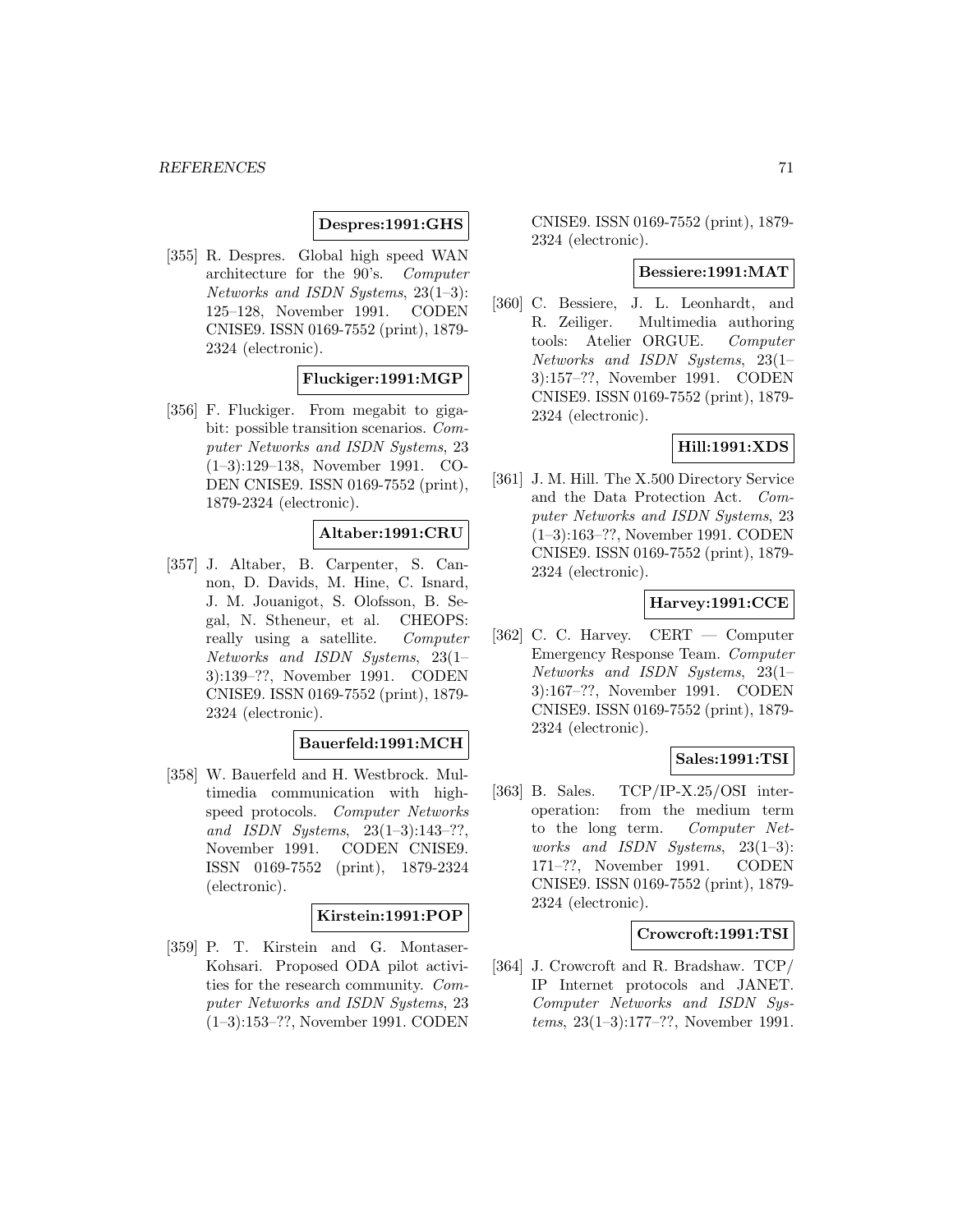CODEN CNISE9. ISSN 0169-7552 (print), 1879-2324 (electronic).

### **Callon:1991:IRM**

[365] R. W. Callon. Integrated routing for multi-protocol TCP/IP-OSI environments. Computer Networks and ISDN Systems, 23(1–3):185–??, November 1991. CODEN CNISE9. ISSN 0169- 7552 (print), 1879-2324 (electronic).

### **Robinson:1991:RPC**

[366] D. Robinson. Remote Procedure Call: a stepping stone towards ODP. Computer Networks and ISDN Systems, 23 (1–3):191–??, November 1991. CODEN CNISE9. ISSN 0169-7552 (print), 1879- 2324 (electronic).

# **Bowen:1991:ODP**

[367] D. Bowen. Open distributed processing. Computer Networks and ISDN Systems, 23(1–3):195–??, November 1991. CODEN CNISE9. ISSN 0169- 7552 (print), 1879-2324 (electronic).

#### **Wacker:1991:PAW**

[368] C. Wacker. Poster: Award winner. Computer Networks and ISDN Systems, 23(1–3):203–??, November 1991. CODEN CNISE9. ISSN 0169-7552 (print), 1879-2324 (electronic).

### **Neufeld:1991:DNR**

[369] G. Neufeld. Descriptive name resolution. Computer Networks and ISDN Systems, 23(4):211–??, 1991. CODEN CNISE9. ISSN 0169-7552 (print), 1879- 2324 (electronic).

### **Leung:1991:NEA**

[370] C. H. C. Leung, Y. Kikumoto, S. A. Sorensen, and S. O. Falaki. A new efficient ARQ scheme for satellite communications. Computer Networks and ISDN Systems, 23(4):229–??, 1991. CODEN CNISE9. ISSN 0169-7552 (print), 1879-2324 (electronic).

## **Schepers:1991:NAR**

[371] H. J. J. H. Schepers, O. B. P. Rikkert de Koe, G. M. J. Havermans, and D. K. Hammer. Naming, addressing, routing and relaying in the OSI environment. Computer Networks and ISDN Systems, 23(4):241–??, 1991. CODEN CNISE9. ISSN 0169-7552 (print), 1879- 2324 (electronic).

### **Schepers:1991:LSW**

[372] H. J. J. H. Schepers, O. B. P. Rikkert de Koe, G. M. J. Havermans, and D. K. Hammer. LAN/WAN interworking in the OSI environment. Computer Networks and ISDN Systems, 23(4):253– ??, 1991. CODEN CNISE9. ISSN 0169- 7552 (print), 1879-2324 (electronic).

## **Yang:1991:PST**

[373] Q. Yang, D. Ghosal, and S. K. Tripathi. Performance study of two protocols for voice/data integration on ring networks. Computer Networks and ISDN Systems, 23(4):267–??, 1991. CODEN CNISE9. ISSN 0169-7552 (print), 1879- 2324 (electronic).

#### **Stassinopoulos:1991:AAL**

[374] G. I. Stassinopoulos and I. S. Venieris. ATM adaptation layer protocols for signalling. Computer Networks and ISDN Systems, 23(4):287–??, 1991. CODEN CNISE9. ISSN 0169-7552 (print), 1879- 2324 (electronic).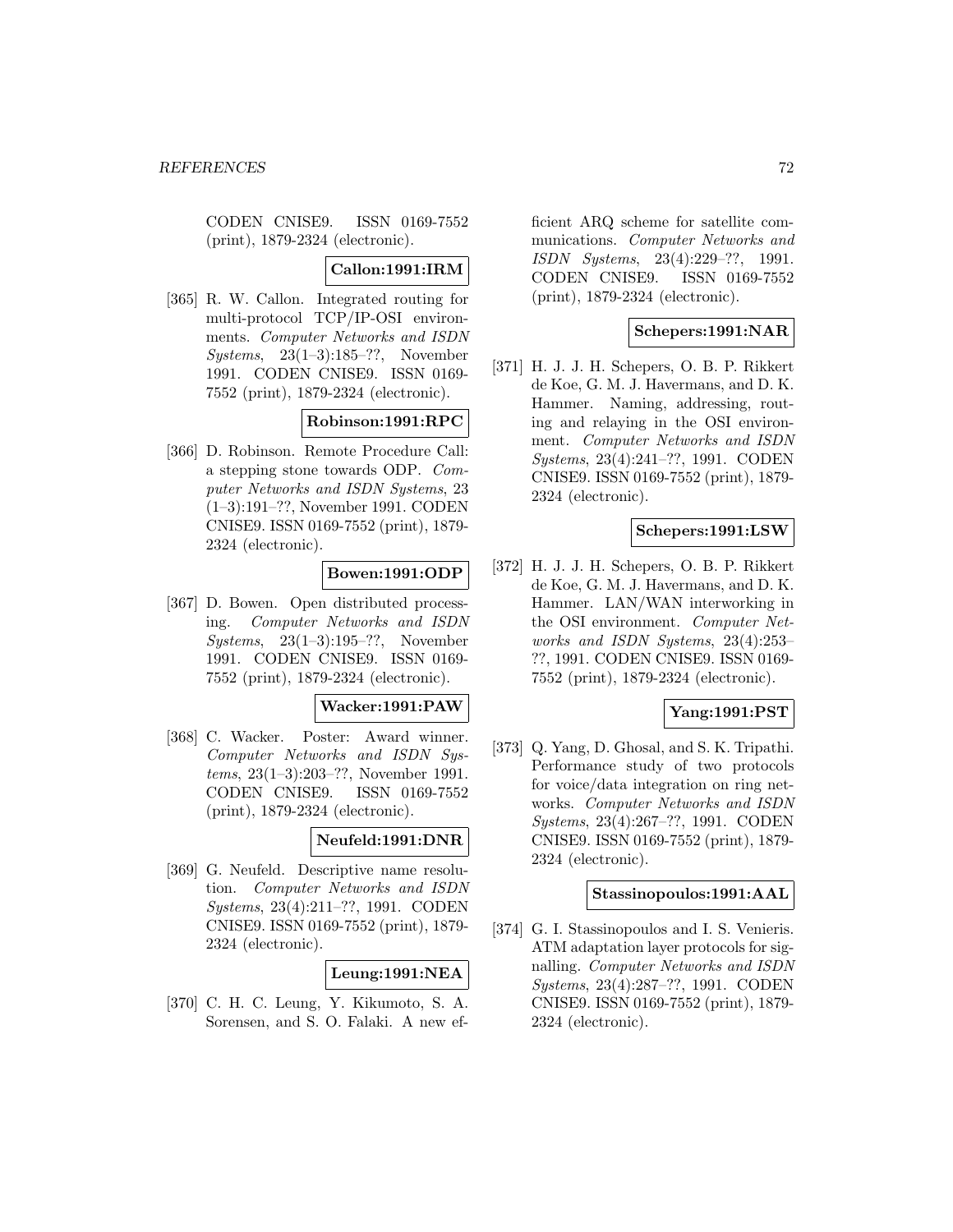# **Platt:1991:TMF**

[375] A. Platt and M. J. Morse. Traffic management in frame relay networks. Computer Networks and ISDN Systems, 23(4):305–??, 1991. CODEN CNISE9. ISSN 0169-7552 (print), 1879- 2324 (electronic).

# **Akyildiz:1991:RIC**

[376] I. F. Akyildiz. Report on the 3rd International Conference on The Performance of Distributed Systems and Integrated Communication Networks, 10–12 September 1991, Kyoto, Japan. Computer Networks and ISDN Systems, 23(4):317–??, 1991. CODEN CNISE9. ISSN 0169-7552 (print), 1879- 2324 (electronic).

# **Vuong:1991:E**

[377] S. T. Vuong. Editorial. Computer Networks and ISDN Systems, 23(5):323– ??, 1991. CODEN CNISE9. ISSN 0169- 7552 (print), 1879-2324 (electronic).

# **Logrippo:1991:ILL**

[378] L. Logrippo, M. Faci, and M. Haj-Hussein. An introduction to LOTOS: learning by examples. Computer Networks and ISDN Systems, 23(5):325– ??, 1991. CODEN CNISE9. ISSN 0169- 7552 (print), 1879-2324 (electronic).

#### **Sijelmassi:1991:GUE**

[379] R. Sijelmassi and R. J. Linn. Guidelines for using Estelle to specify OSI services and protocols. Computer Networks and ISDN Systems, 23(5):343– ??, 1991. CODEN CNISE9. ISSN 0169- 7552 (print), 1879-2324 (electronic).

# **deMeer:1991:IAS**

[380] J. de Meer, R. Roth, and S. Vuong. Introduction to algebraic specifications based on the language ACT ONE. Computer Networks and ISDN Systems, 23(5):363–??, 1991. CODEN CNISE9. ISSN 0169-7552 (print), 1879- 2324 (electronic).

# **Neufeld:1991:OA**

[381] G. Neufeld and S. Vuong. An overview of ASN.1. Computer Networks and ISDN Systems, 23(5):393–??, 1991. CODEN CNISE9. ISSN 0169-7552 (print), 1879-2324 (electronic).

### **Probert:1991:TIN**

[382] R. L. Probert and O. Monkewich. TTCM: the international notation for specifying tests of communications systems. Computer Networks and ISDN Systems, 23(5):417–??, 1991. CODEN CNISE9. ISSN 0169-7552 (print), 1879- 2324 (electronic).

### **Popescu-Zeletin:1992:AON**

[383] R. Popescu-Zeletin and T. Magedanz. Applying open network provision to ISDN and intelligent networks. Computer Networks and ISDN Systems, 24(1):1–??, March 1992. CODEN CNISE9. ISSN 0169-7552 (print), 1879- 2324 (electronic).

### **Bondavalli:1992:DSD**

[384] A. Bondavalli, L. Strigini, and M. Sereno. Destination stripping dual ring: a new protocol for MANs. Computer Networks and ISDN Systems, 24(1):15–??, March 1992. CODEN CNISE9. ISSN 0169-7552 (print), 1879- 2324 (electronic).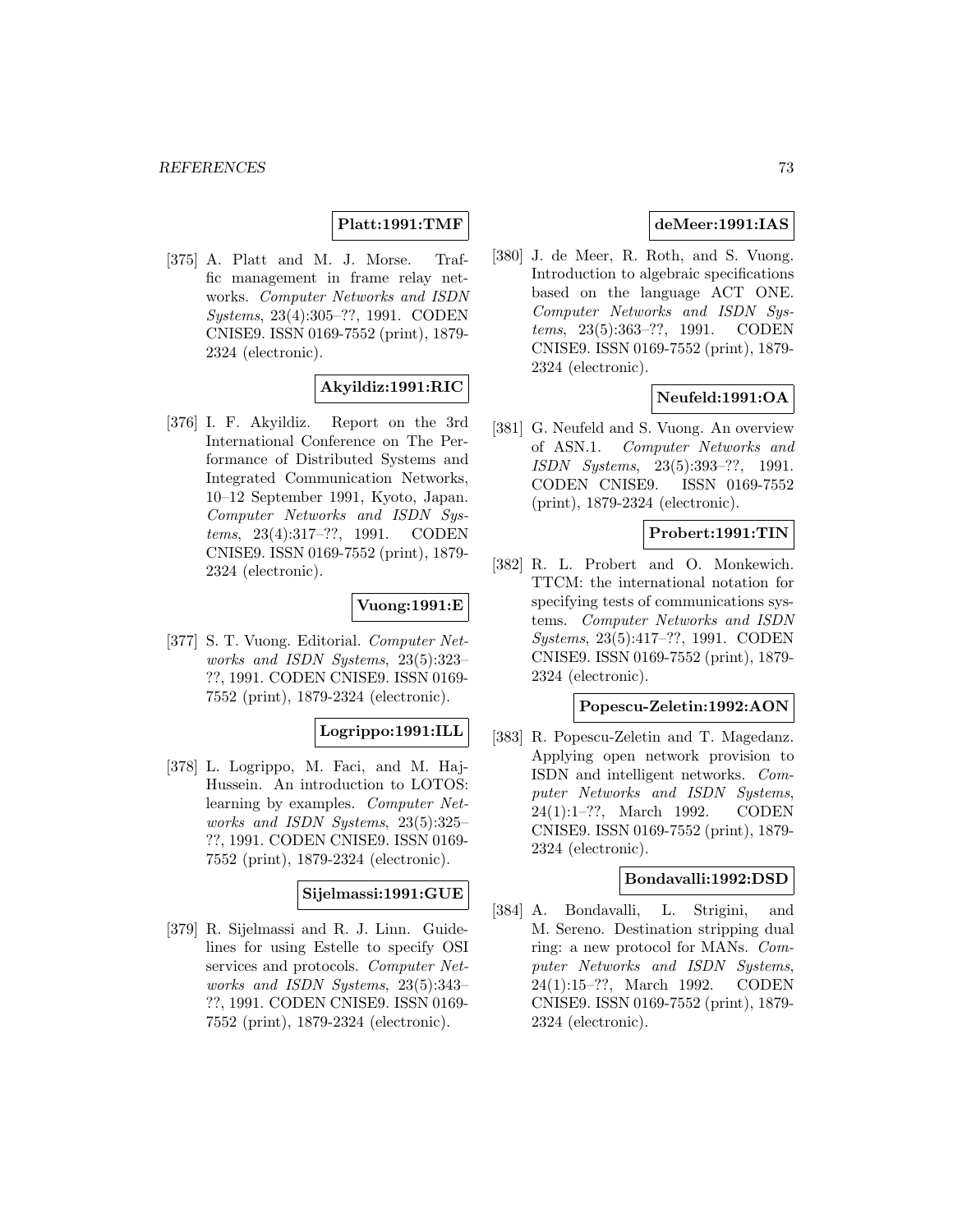# **Zinky:1992:TTB**

[385] J. A. Zinky and J. Etkin. Troubleshooting throughput bottlenecks using executable models. Computer Networks and ISDN Systems, 24(1):33–??, March 1992. CODEN CNISE9. ISSN 0169- 7552 (print), 1879-2324 (electronic).

# **Murata:1992:PTR**

[386] M. Murata and H. Takagi. Performance of token ring networks with a finite capacity bridge. Computer Networks and ISDN Systems, 24(1):45–??, March 1992. CODEN CNISE9. ISSN 0169- 7552 (print), 1879-2324 (electronic).

# **Lenzini:1992:ITO**

[387] L. Lenzini and F. Zoccolini. Interoperability tests on OSI products in the framework of the OSIRIDE-Intertest initiative. Computer Networks and ISDN Systems, 24(1):65–??, March 1992. CODEN CNISE9. ISSN 0169- 7552 (print), 1879-2324 (electronic).

#### **Heyman:1992:PMC**

[388] D. P. Heyman. A performance model of the credit manager algorithm. Computer Networks and ISDN Systems, 24(1):81–??, March 1992. CODEN CNISE9. ISSN 0169-7552 (print), 1879- 2324 (electronic).

#### **Karlsson:1992:APS**

[389] J. M. Karlsson, H. G. Perros, and I. Viniotis. Adaptive polling schemes for an ATM bus with bursty arrivals. Computer Networks and ISDN Systems, 24(1):93–103, March 1992. CO-DEN CNISE9. ISSN 0169-7552 (print), 1879-2324 (electronic).

# **Pujolle:1992:P**

[390] G. Pujolle and O. Spaniol. Preface. Computer Networks and ISDN Systems, 24(2):107–??, April 1992. CO-DEN CNISE9. ISSN 0169-7552 (print), 1879-2324 (electronic).

### **Birch:1992:PMC**

[391] J. Birch, L. G. Christensen, and M. Skov. A programmable 800 mbit/s CRC check/generator unit for LANs and MANs. Computer Networks and ISDN Systems, 24(2):109–??, April 1992. CODEN CNISE9. ISSN 0169- 7552 (print), 1879-2324 (electronic).

### **Gauffin:1992:MGN**

[392] L. Gauffin, L. Håkansson, and B. Pehrson. Multi-gigabit networking based on DTM — A TDM medium access technique with dynamic bandwidth allocation. Computer Networks and ISDN Systems, 24(2):119–130, April 1992. CODEN CNISE9. ISSN 0169-7552 (print), 1879-2324 (electronic).

#### **Cohen:1992:NSD**

[393] R. Cohen and A. Segall. A new scheme for dynamic management of isochronous channels in integrated rings. Computer Networks and ISDN Systems, 24(2):131–??, April 1992. CO-DEN CNISE9. ISSN 0169-7552 (print), 1879-2324 (electronic).

### **Phung:1992:UBD**

[394] V. P. T. Phung and R. Breault. On the unpredictable behavior of DQDB. Computer Networks and ISDN Systems, 24(2):145–??, April 1992. CO-DEN CNISE9. ISSN 0169-7552 (print), 1879-2324 (electronic).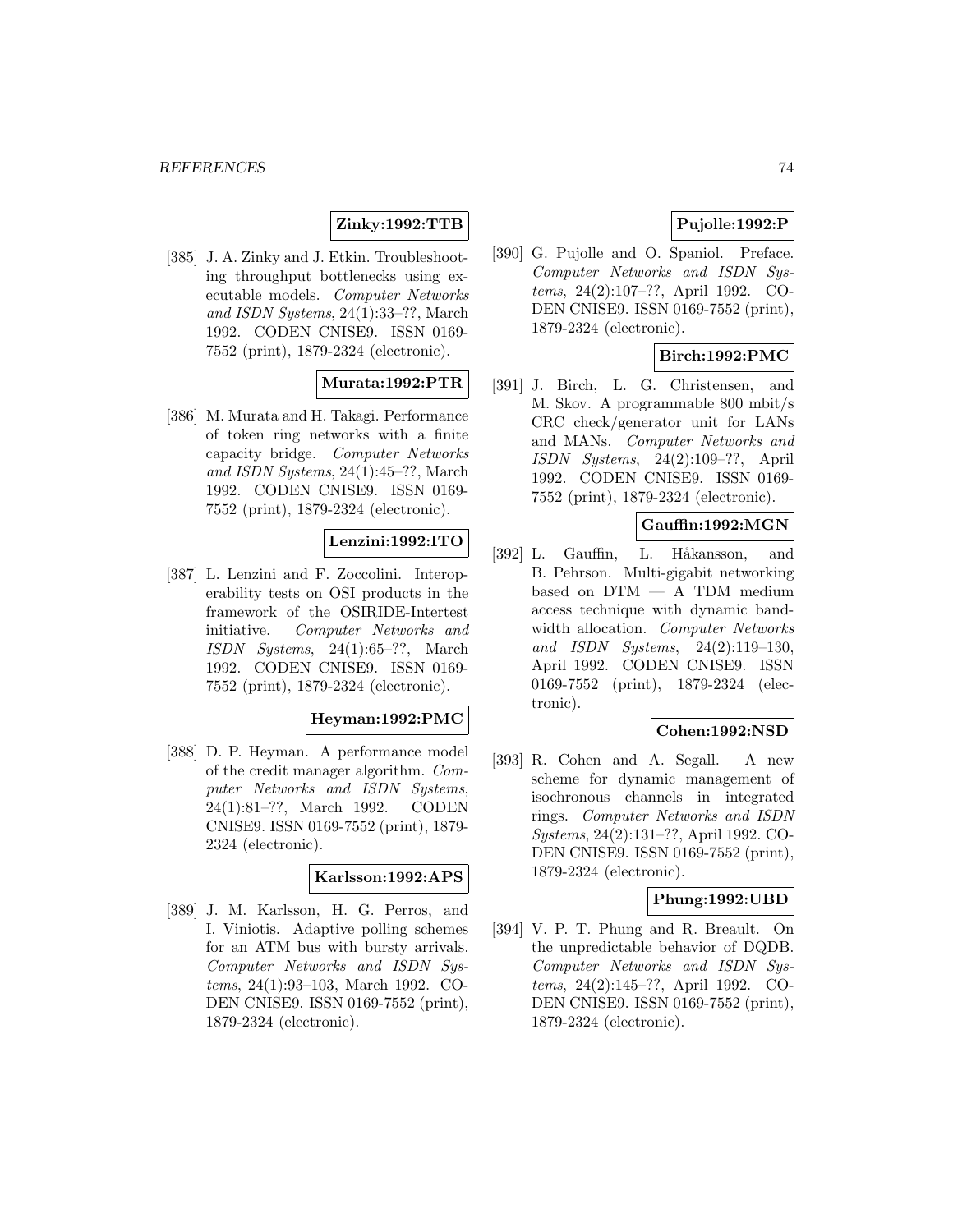### **Banerjee:1992:ICM**

[395] S. Banerjee and B. Mukherjee. Incorporating continuation-of-message information, slot reuse, and fairness in DQDB networks. Computer Networks and ISDN Systems, 24(2):153– 169, April 1992. CODEN CNISE9. ISSN 0169-7552 (print), 1879-2324 (electronic).

# **Borgonovo:1992:DNA**

[396] F. Borgonovo and L. Fratta. Deflection networks: architectures for metropolitan and wide area networks. Computer Networks and ISDN Systems, 24(2):171–??, April 1992. CODEN CNISE9. ISSN 0169-7552 (print), 1879- 2324 (electronic).

# **Towsley:1992:CAH**

[397] D. Towsley, S. Fdida, and H. Santoso. Congestion avoidance in highspeed interconnection systems. Computer Networks and ISDN Systems, 24(2):185–??, April 1992. CODEN CNISE9. ISSN 0169-7552 (print), 1879- 2324 (electronic).

# **Logrippo:1992:TTP**

[398] L. Logrippo, R. L. Probert, and H. Ural. Three tutorial papers on protocol specification, validation, and design. Computer Networks and ISDN Systems, 24(3):199–??, May 01, 1992. CODEN CNISE9. ISSN 0169-7552 (print), 1879-2324 (electronic).

# **Gotzhein:1992:TLA**

[399] R. Gotzhein. Temporal logic and applications– a tutorial. Computer Networks and ISDN Systems, 24(3): 203–??, May 01, 1992. CODEN

CNISE9. ISSN 0169-7552 (print), 1879- 2324 (electronic).

## **West:1992:PVP**

[400] C. H. West. Protocol validation principles and applications. Computer Networks and ISDN Systems, 24 (3):219–??, May 01, 1992. CODEN CNISE9. ISSN 0169-7552 (print), 1879- 2324 (electronic).

# **Doshi:1992:CPH**

[401] B. T. Doshi and P. K. Johri. Communication protocols for high speed packet networks. Computer Networks and ISDN Systems, 24(3):243–??, May 01, 1992. CODEN CNISE9. ISSN 0169- 7552 (print), 1879-2324 (electronic).

# **Rudin:1992:ATM**

[402] H. Rudin. The ATM — Asynchronous Transfer Mode. Computer Networks and ISDN Systems, 24(4):277–??, May 1992. CODEN CNISE9. ISSN 0169- 7552 (print), 1879-2324 (electronic).

#### **LeBoudec:1992:ATM**

[403] J. Y. Le Boudec. The asynchronous transfer mode: A tutorial. Computer Networks and ISDN Systems, 24(4):279–309, May 1992. CODEN CNISE9. ISSN 0169-7552 (print), 1879- 2324 (electronic).

#### **Guillemin:1992:BRP**

[404] F. Guillemin and A. Dupuis. A basic requirement for the policing function in ATM networks. Computer Networks and ISDN Systems, 24(4):311– 320, May 1992. CODEN CNISE9. ISSN 0169-7552 (print), 1879-2324 (electronic).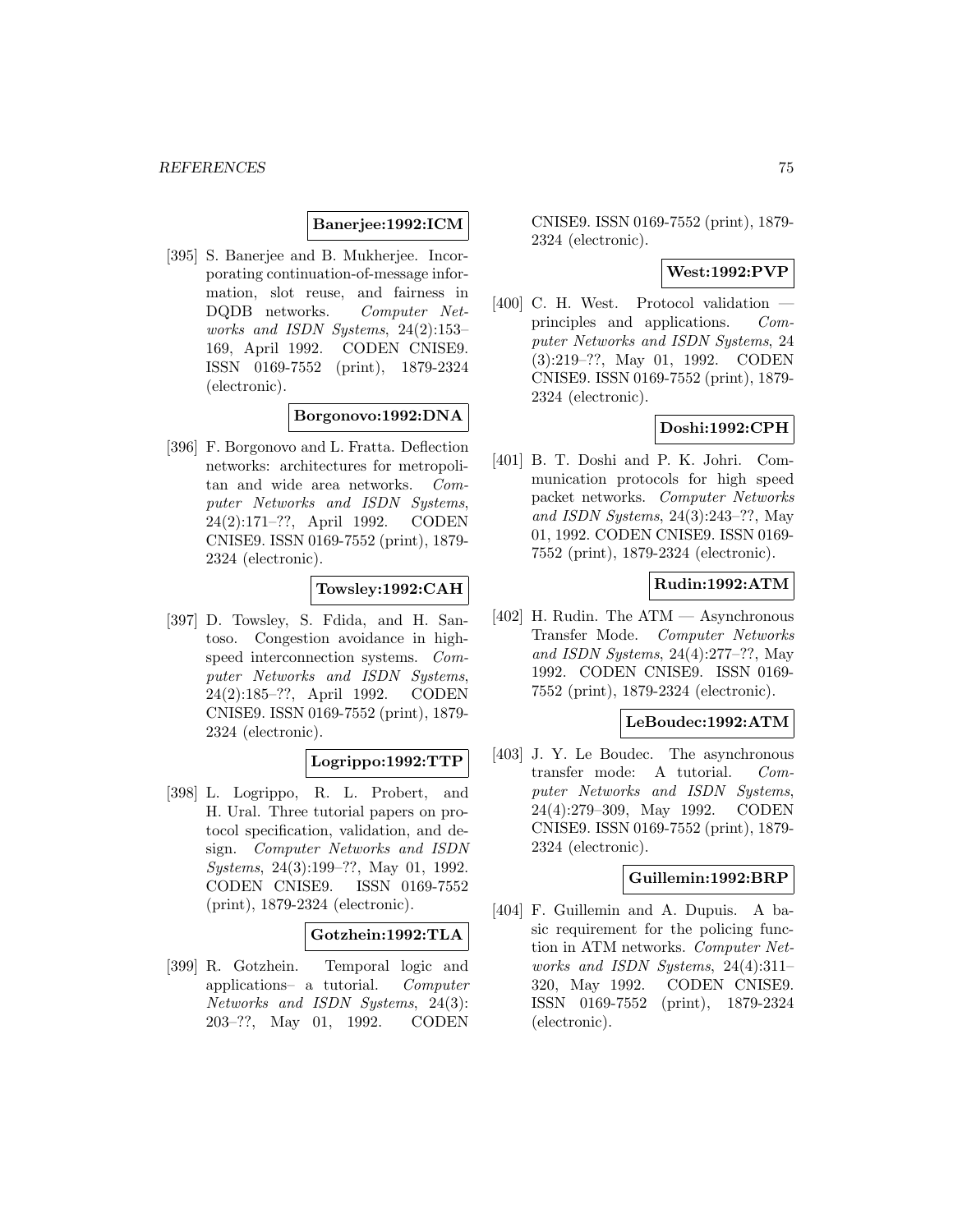# **Boyer:1992:RPA**

[405] P. E. Boyer and D. P. Tranchier. A reservation principle with applications to the ATM traffic control. Computer Networks and ISDN Systems, 24(4):321–334, May 1992. CODEN CNISE9. ISSN 0169-7552 (print), 1879- 2324 (electronic).

# **Anagnostou:1992:CIR**

[406] M. E. Anagnostou, M. E. Theologou, and E. N. Protonotarios. Cell insertion ratio analysis in asynchronous transfer mode networks. Computer Networks and ISDN Systems, 24(4):335–??, May 1992. CODEN CNISE9. ISSN 0169- 7552 (print), 1879-2324 (electronic).

# **Bahaa-El-Din:1992:RPN**

[407] W. H. Bahaa-El-Din and M. T. Liu. Register-insertion: A protocol for the next generation of ring local-area networks. Computer Networks and ISDN Systems, 24(5):349–??, June 1992. CO-DEN CNISE9. ISSN 0169-7552 (print), 1879-2324 (electronic).

### **Bisdikian:1992:PAI**

[408] C. Bisdikian. A performance analysis of the IEEE 802.6 (DQDB) subnetwork with the bandwidth balancing mechanism. Computer Networks and ISDN Systems, 24(5):367–385, June 1992. CODEN CNISE9. ISSN 0169- 7552 (print), 1879-2324 (electronic).

# **Evequoz:1992:OPS**

[409] C. Evequoz and C. Tropper. Optimal packet sizes in virtual circuit computer networks. Computer Networks and ISDN Systems, 24(5):387–??, June 1992. CODEN CNISE9. ISSN 0169- 7552 (print), 1879-2324 (electronic).

# **Simha:1992:SPR**

[410] R. Simha and B. Narahari. Single path routing with delay considerations. Computer Networks and ISDN Systems, 24(5):405–??, June 1992. CO-DEN CNISE9. ISSN 0169-7552 (print), 1879-2324 (electronic).

# **Atmaca:1992:PAA**

[411] T. Atmaca, G. Pujolle, and F. Sha. Performance analysis of an access control strategy in integrated networks. Computer Networks and ISDN Systems, 24(5):421–??, June 1992. CO-DEN CNISE9. ISSN 0169-7552 (print), 1879-2324 (electronic).

# **Chanson:1992:GE**

[412] S. Chanson, H. Rudin, K. Turner, and S. Vuong. Guest editorial. Computer Networks and ISDN Systems, 25 (1):1–??, August 03, 1992. CODEN CNISE9. ISSN 0169-7552 (print), 1879- 2324 (electronic).

## **Gotzhein:1992:FDR**

[413] R. Gotzhein. Formal definition and representation of interaction points. Computer Networks and ISDN Systems, 25 (1):3–??, August 03, 1992. CODEN CNISE9. ISSN 0169-7552 (print), 1879- 2324 (electronic).

# **Leduc:1992:FBI**

[414] G. Leduc. A framework based on implementation relations for implementing LOTOS specifications. Computer Networks and ISDN Systems, 25(1): 23–??, August 03, 1992. CODEN CNISE9. ISSN 0169-7552 (print), 1879- 2324 (electronic).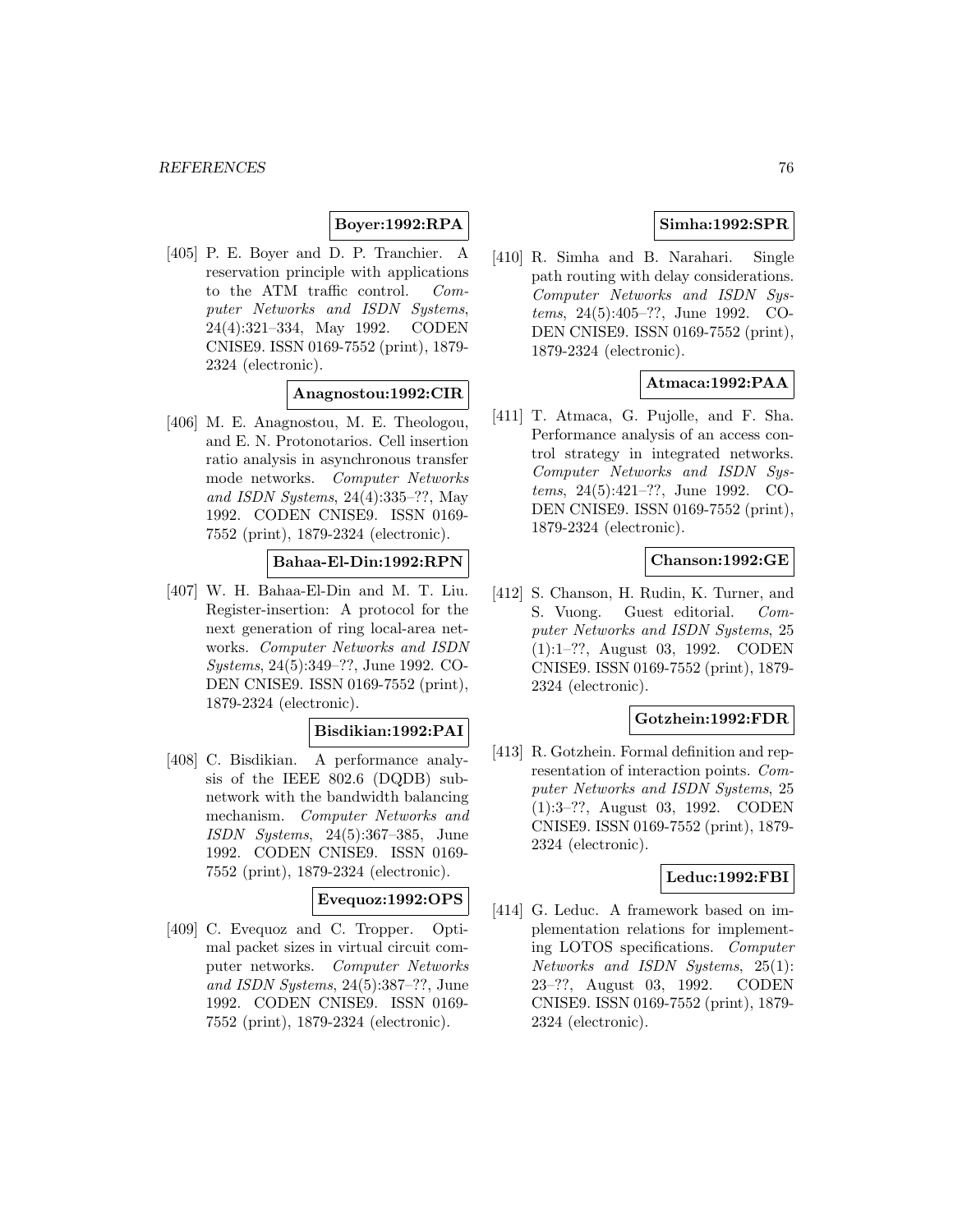### **Schneider:1992:IED**

[415] J. M. Schneider, L. F. Mackert, G. Zorntlein, R. J. Velthuys, and U. Bar. An integrated environment for developing communication protocols. Computer Networks and ISDN Systems, 25(1):43–??, August 03, 1992. CODEN CNISE9. ISSN 0169-7552 (print), 1879-2324 (electronic).

### **Budkowski:1992:EDT**

[416] S. Budkowski. Estelle development toolset (EDT). Computer Networks and ISDN Systems, 25(1):63–??, August 03, 1992. CODEN CNISE9. ISSN 0169-7552 (print), 1879-2324 (electronic).

# **Courtiat:1992:EIE**

[417] J.-P. Courtiat and P. De Saqui-Sannes. ESTIM: an integrated environment for the simulation and verification of OSI protocols specified in Estelle. Computer Networks and ISDN Systems, 25 (1):83–??, August 03, 1992. CODEN CNISE9. ISSN 0169-7552 (print), 1879- 2324 (electronic).

# **Mukherjee:1992:IVI**

[418] B. Mukherjee and S.-K. Kao. An improved voice-data integration protocol for fiber optic bus networks. Computer Networks and ISDN Systems, 25 (2):103–??, August 17, 1992. CODEN CNISE9. ISSN 0169-7552 (print), 1879- 2324 (electronic).

#### **Liu:1992:ISL**

[419] S. S. Liu. Impacts of signalingintensive local services (SILS) on B-ISDN switching systems: a simulation study. Computer Networks and

ISDN Systems, 25(2):121–??, August 17, 1992. CODEN CNISE9. ISSN 0169- 7552 (print), 1879-2324 (electronic).

### **Macartney:1992:FTD**

[420] A. J. Macartney and G. S. Blair. Flexible trading in distributed multimedia systems. Computer Networks and ISDN Systems,  $25(2):145-??$ , August 17, 1992. CODEN CNISE9. ISSN 0169- 7552 (print), 1879-2324 (electronic).

### **Tusch:1992:PMT**

[421] J. Tusch. Performance measurement in token ring networks. Computer Networks and ISDN Systems, 25(2): 159–??, August 17, 1992. CODEN CNISE9. ISSN 0169-7552 (print), 1879- 2324 (electronic).

### **Nam:1992:PAB**

[422] S. H. Nam and C. K. Un. Performance analysis of broadcast star network with collision-avoidance switch. Computer Networks and ISDN Systems, 25(2): 169–??, August 17, 1992. CODEN CNISE9. ISSN 0169-7552 (print), 1879- 2324 (electronic).

# **Luan:1992:FSP**

[423] Z. Luan, J. F. Hayes, and M. K. Mehmet Ali. Frame synchronization performance of SONET signals. Computer Networks and ISDN Systems, 25 (2):183–??, August 17, 1992. CODEN CNISE9. ISSN 0169-7552 (print), 1879- 2324 (electronic).

### **Chang:1992:PAS**

[424] C.-J. Chang and S.-Y Wang. Performance analysis of a statistical multiplexer for integrated service in the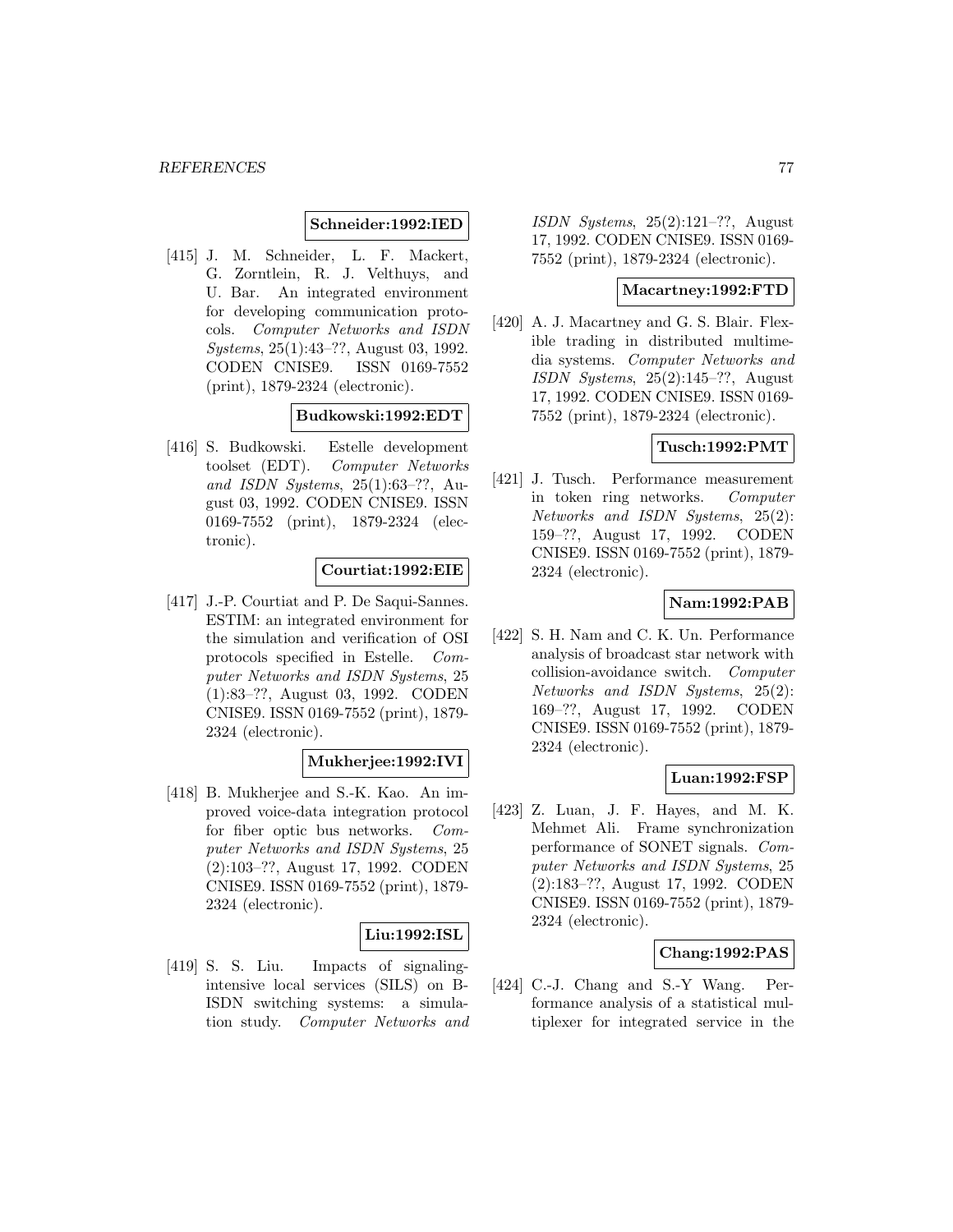#### **REFERENCES** 78

customer-premise equipment. Computer Networks and ISDN Systems, 25 (2):191–??, August 17, 1992. CODEN CNISE9. ISSN 0169-7552 (print), 1879- 2324 (electronic).

# **Maly:1992:DAB**

[425] K. J. Maly, E. C. Foudriat, R. Mukkamala, C. M. Overstreet, and D. Game. Dynamic allocation of bandwidth in multichannel metropolitan area networks. Computer Networks and ISDN Systems, 25(2):203–??, August 17, 1992. CODEN CNISE9. ISSN 0169- 7552 (print), 1879-2324 (electronic).

# **Kalin:1992:OOB**

[426] T. Kalin and D. Barber. Has the OSI opportunity been fully realised? Computer Networks and ISDN Systems, 25 (3):227–??, September 1992. CODEN CNISE9. ISSN 0169-7552 (print), 1879- 2324 (electronic).

# **Thilakam:1992:DFC**

[427] R. Krishna Thilakam and A. Jhunjhunwala. The design and flow control of a high speed, integrated, packet switched network. Computer Networks and ISDN Systems, 25(3):241–??, September 1992. CODEN CNISE9. ISSN 0169-7552 (print), 1879-2324 (electronic).

#### **Frieder:1992:CND**

[428] O. Frieder and R. L. Shuey. Communication needs in a data engineering world. Computer Networks and ISDN Systems, 25(3):259–??, September 1992. CODEN CNISE9. ISSN 0169-7552 (print), 1879-2324 (electronic).

# **Kaniyil:1992:BAA**

[429] J. Kaniyil, Y. Onozato, and S. Noguchi. On the behavioral aspects of alternate routing in non-hierarchical networks. Computer Networks and ISDN Systems, 25(3):275–??, September 1992. CODEN CNISE9. ISSN 0169-7552 (print), 1879-2324 (electronic).

# **Kim:1992:PAL**

[430] Y. H. Kim, B. C. Shin, and C. K. Un. Performance analysis of leaky-bucket bandwidth enforcement strategy for bursty traffics in an ATM network. Computer Networks and ISDN Systems, 25(3):295–??, September 1992. CODEN CNISE9. ISSN 0169-7552 (print), 1879-2324 (electronic).

### **Coulson:1992:EAM**

[431] G. Coulson, G. S. Blair, N. Davies, and N. Williams. Extensions to ANSA for multimedia computing. Computer Networks and ISDN Systems, 25(3): 305–??, September 1992. CODEN CNISE9. ISSN 0169-7552 (print), 1879- 2324 (electronic).

# **VanBinst:1992:GE**

[432] P. Van Binst. Guest editorial. Computer Networks and ISDN Systems, 25 (4–5):327–??, November 1992. CODEN CNISE9. ISSN 0169-7552 (print), 1879- 2324 (electronic).

### **Ullmann:1992:DNE**

[433] K. Ullmann. Data networks for the European research and education sector — analysis and perspectives.  $Com$ puter Networks and ISDN Systems, 25 (4–5):329–??, November 1992. CODEN CNISE9. ISSN 0169-7552 (print), 1879- 2324 (electronic).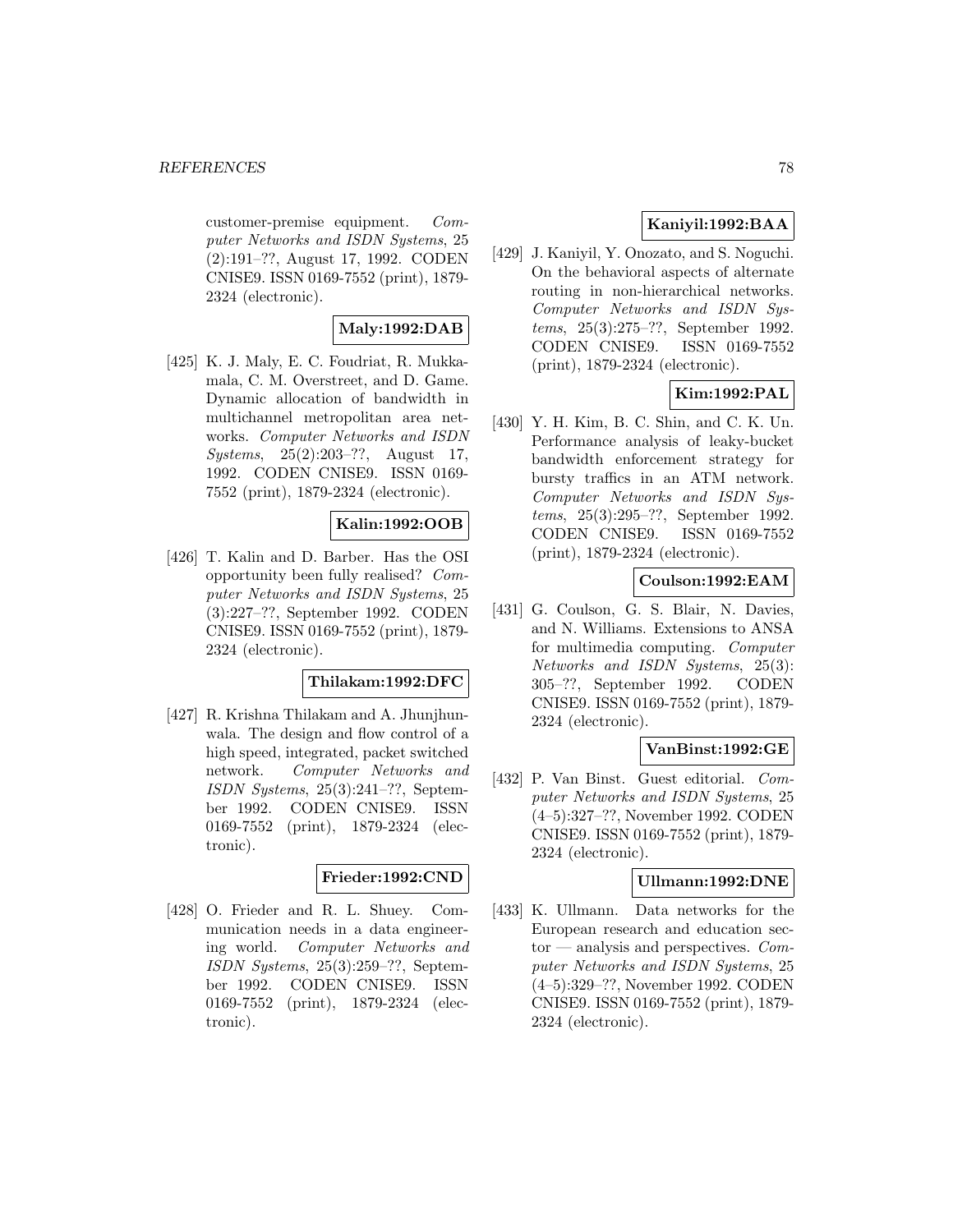### **Stals:1992:UNF**

[434] B. Stals. Users and networks survival of the fittest? Computer Networks and ISDN Systems, 25(4– 5):335–??, November 1992. CODEN CNISE9. ISSN 0169-7552 (print), 1879- 2324 (electronic).

# **Rysavy:1992:USP**

[435] F. R. Rysavy. Users and services providers: interoperability. Computer Networks and ISDN Systems, 25(4– 5):339–??, November 1992. CODEN CNISE9. ISSN 0169-7552 (print), 1879- 2324 (electronic).

# **Bishop:1992:ENE**

[436] A. P. Bishop. Electronic networking for engineers: research from a user perspective. Computer Networks and ISDN Systems, 25(4–5): 344–??, November 1992. CODEN CNISE9. ISSN 0169-7552 (print), 1879- 2324 (electronic).

### **Holleczek:1992:TMM**

[437] P. Holleczek and T. Baumgarten. Throughput measurements in a 2 Mbps X.25 network. Computer Networks and ISDN Systems, 25(4–5):351–??, November 1992. CODEN CNISE9. ISSN 0169-7552 (print), 1879-2324 (electronic).

### **DePrycker:1992:ATB**

[438] M. De Prycker. ATM technology: a backbone for high speed computer networking. Computer Networks and ISDN Systems, 25(4–5): 357–??, November 1992. CODEN CNISE9. ISSN 0169-7552 (print), 1879- 2324 (electronic).

# **Heinanen:1992:FRM**

[439] J. Heinanen. Frame relay as a multiprotocol backbone interface. Computer Networks and ISDN Systems, 25 (4–5):363–??, November 1992. CODEN CNISE9. ISSN 0169-7552 (print), 1879- 2324 (electronic).

# **Martinez:1992:FRS**

[440] D. Martinez. Frame relay and SMDS services on a common ATM-based platform. Computer Networks and ISDN Systems, 25(4–5):370–??, November 1992. CODEN CNISE9. ISSN 0169- 7552 (print), 1879-2324 (electronic).

# **Cullen:1992:UFA**

[441] J. Cullen, B. Day, and M. Planes. The use of FTAM to access graphical pictures across wide area networks. Computer Networks and ISDN Systems, 25 (4–5):377–??, November 1992. CODEN CNISE9. ISSN 0169-7552 (print), 1879- 2324 (electronic).

## **Danthine:1992:EPO**

[442] A. Danthine. Esprit Project OSI 95. new transport services for highspeed networking. Computer Networks and ISDN Systems, 25(4–5): 384–??, November 1992. CODEN CNISE9. ISSN 0169-7552 (print), 1879- 2324 (electronic).

### **Sterba:1992:IER**

[443] M. Sterba. ISDN in European research networking. Computer Networks and ISDN Systems, 25(4–5): 400–??, November 1992. CODEN CNISE9. ISSN 0169-7552 (print), 1879- 2324 (electronic).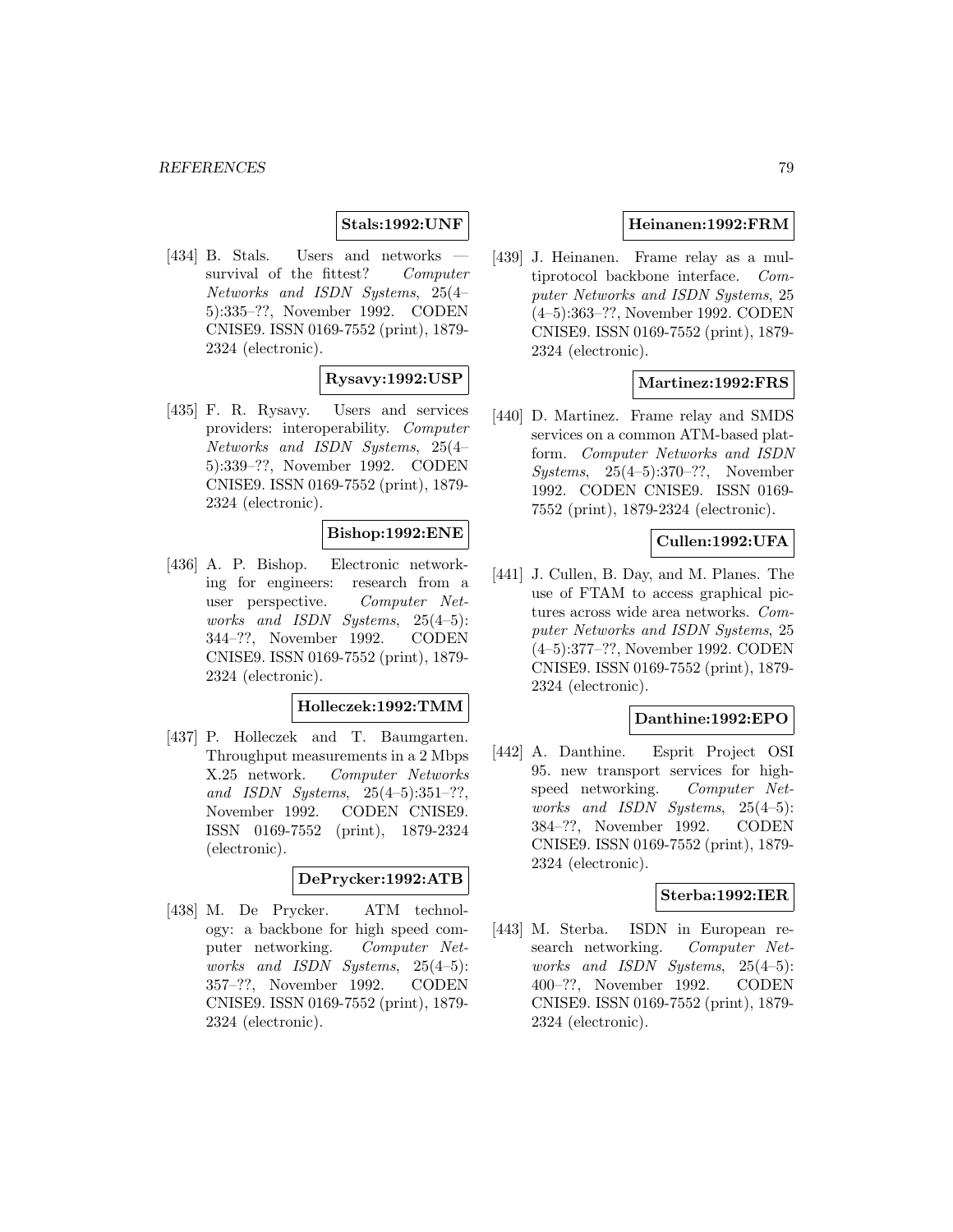# **Kia:1992:RAS**

[444] R. Najmabadi Kia and B. Sales. Routing architectures for the support of the OSI connection mode network service. Computer Networks and ISDN Systems, 25(4–5):405–??, November 1992. CODEN CNISE9. ISSN 0169-7552 (print), 1879-2324 (electronic).

# **Husemann:1992:ICL**

[445] D. Husemann. ISO CONS in LANs — making it all work. A European contribution to 4.4 BSD Unix. Computer Networks and ISDN Systems, 25 (4–5):411–??, November 1992. CODEN CNISE9. ISSN 0169-7552 (print), 1879- 2324 (electronic).

# **Mannie:1992:SLO**

[446] E. Mannie and B. Sales. 3L, a software laboratory for the OSI lower layers. Computer Networks and ISDN Systems, 25(4–5):420–??, November 1992. CODEN CNISE9. ISSN 0169-7552 (print), 1879-2324 (electronic).

# **Reijs:1992:RCC**

[447] V. Reijs. RARE/COSINE connectionless mode network service pilot. Computer Networks and ISDN Systems, 25 (4–5):426–??, November 1992. CODEN CNISE9. ISSN 0169-7552 (print), 1879- 2324 (electronic).

# **Bem:1992:NAC**

[448] D. J. Bem. NASK — research and academic computer network in Poland. Computer Networks and ISDN Systems, 25(4–5):431–??, November 1992. CODEN CNISE9. ISSN 0169-7552 (print), 1879-2324 (electronic).

# **Gruntorad:1992:RAN**

[449] J. Gruntorad. Research and academic, networking in the Czech and Slovak Federal Republic. Computer Networks and ISDN Systems, 25(4– 5):438–??, November 1992. CODEN CNISE9. ISSN 0169-7552 (print), 1879- 2324 (electronic).

# **Turchany:1992:NH**

[450] G. Turchany. Networking in Hungary. Computer Networks and ISDN Systems, 25(4–5):444–??, November 1992. CODEN CNISE9. ISSN 0169-7552 (print), 1879-2324 (electronic).

### **Morrow:1992:BIN**

[451] T. Morrow. BIDS ISI: a new national bibliographic data service to the UK academic community. Computer Networks and ISDN Systems, 25(4– 5):448–??, November 1992. CODEN CNISE9. ISSN 0169-7552 (print), 1879- 2324 (electronic).

#### **Berners-Lee:1992:WWW**

[452] T. J. Berners-Lee, R. Cailliau, and J.- F. Groff. The World-Wide Web. Computer Networks and ISDN Systems, 25 (4–5):454–459, November 1992. CO-DEN CNISE9. ISSN 0169-7552 (print), 1879-2324 (electronic).

#### **Kelleher:1992:NIM**

[453] L. A. Kelleher. Navigating the Internet — a merit network cruise.  $Com$ puter Networks and ISDN Systems, 25 (4–5):460–??, November 1992. CODEN CNISE9. ISSN 0169-7552 (print), 1879- 2324 (electronic).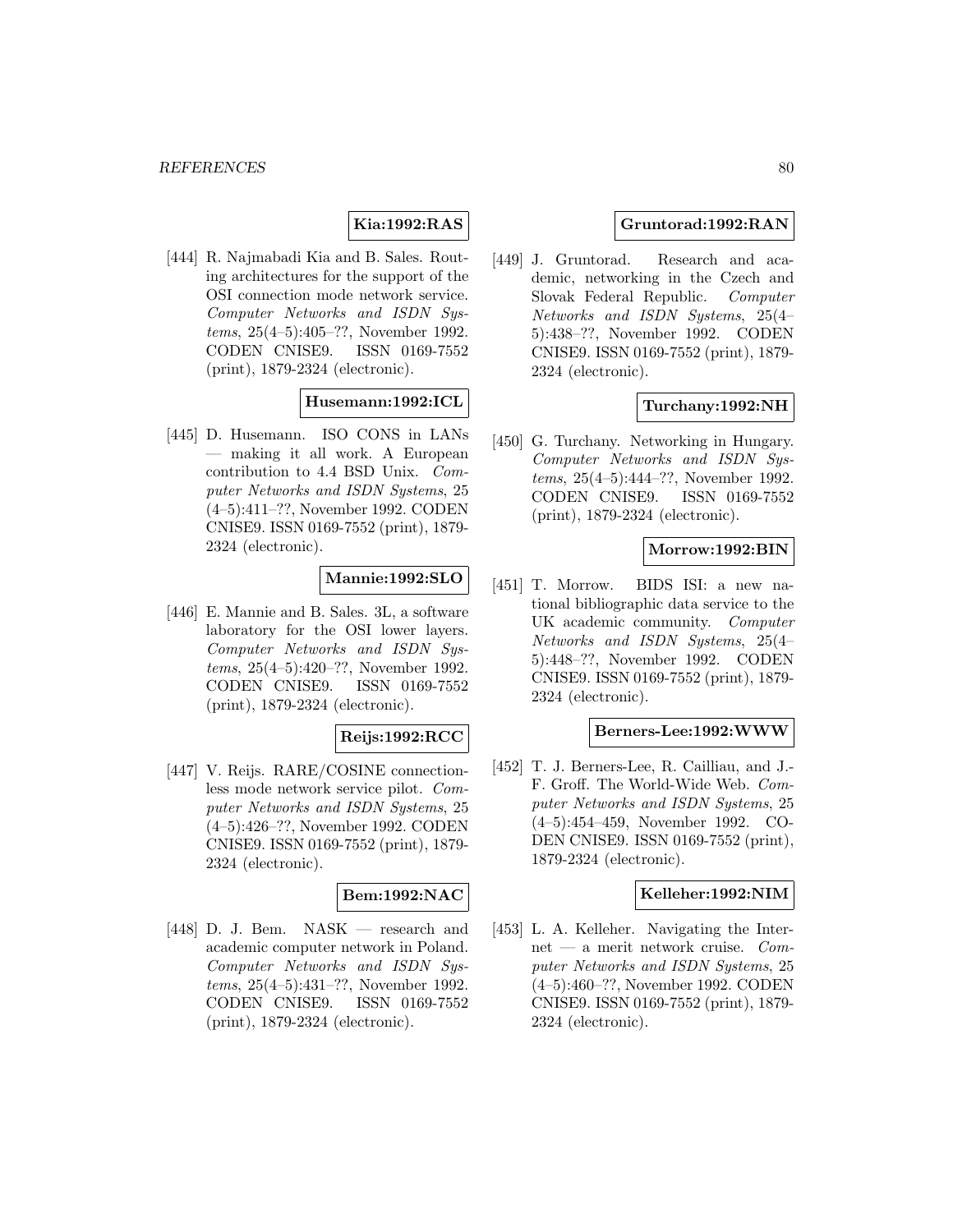# **Doelz:1992:EPM**

[454] R. Doelz. The EMBnet Project European molecular biology network. Computer Networks and ISDN Systems, 25(4–5):464–??, November 1992. CODEN CNISE9. ISSN 0169-7552 (print), 1879-2324 (electronic).

# **Muftic:1992:ICI**

[455] S. Muftic. Implementation of the comprehensive Integrated Security System for computer networks. Computer Networks and ISDN Systems, 25 (4–5):469–??, November 1992. CODEN CNISE9. ISSN 0169-7552 (print), 1879- 2324 (electronic).

# **Purser:1992:CSP**

[456] M. Purser. COSINE Sub-Project P8: security services. Computer Networks and ISDN Systems, 25(4–5): 476–??, November 1992. CODEN CNISE9. ISSN 0169-7552 (print), 1879- 2324 (electronic).

### **Kirstein:1992:PAS**

[457] P. T. Kirstein and P. Williams. Piloting authentication and security services within OSI applications for RTD information (PASSWORD). Computer Networks and ISDN Systems, 25(4– 5):483–??, November 1992. CODEN CNISE9. ISSN 0169-7552 (print), 1879- 2324 (electronic).

# **Wu:1992:MSC**

[458] S. Wu. MHS security — a concise survey. Computer Networks and ISDN Systems, 25(4–5):490–??, November 1992. CODEN CNISE9. ISSN 0169- 7552 (print), 1879-2324 (electronic).

# **Lipp:1992:IP**

[459] P. Lipp and R. Posch. An interbridge-security protocol. Computer Networks and ISDN Systems, 25(4– 5):496–??, November 1992. CODEN CNISE9. ISSN 0169-7552 (print), 1879- 2324 (electronic).

# **Fluckiger:1992:EIP**

[460] F. Fluckiger. Euro-networking and industrial policies: lessons from the past. Computer Networks and ISDN Systems, 25(4–5):501–??, November 1992. CODEN CNISE9. ISSN 0169-7552 (print), 1879-2324 (electronic).

### **Roberts:1992:URU**

[461] M. M. Roberts. The university role in the United States National Research and Education Network. Computer Networks and ISDN Systems, 25(4– 5):512–??, November 1992. CODEN CNISE9. ISSN 0169-7552 (print), 1879- 2324 (electronic).

# **Davies:1992:TLA**

[462] D. Davies. Is there life after COSINE. Computer Networks and ISDN Systems, 25(4–5):518–??, November 1992. CODEN CNISE9. ISSN 0169-7552 (print), 1879-2324 (electronic).

#### **Greisen:1992:OUR**

[463] F. Greisen. The operational unit for research and academic networking in Europe. Computer Networks and ISDN Systems, 25(4–5):521–??, November 1992. CODEN CNISE9. ISSN 0169- 7552 (print), 1879-2324 (electronic).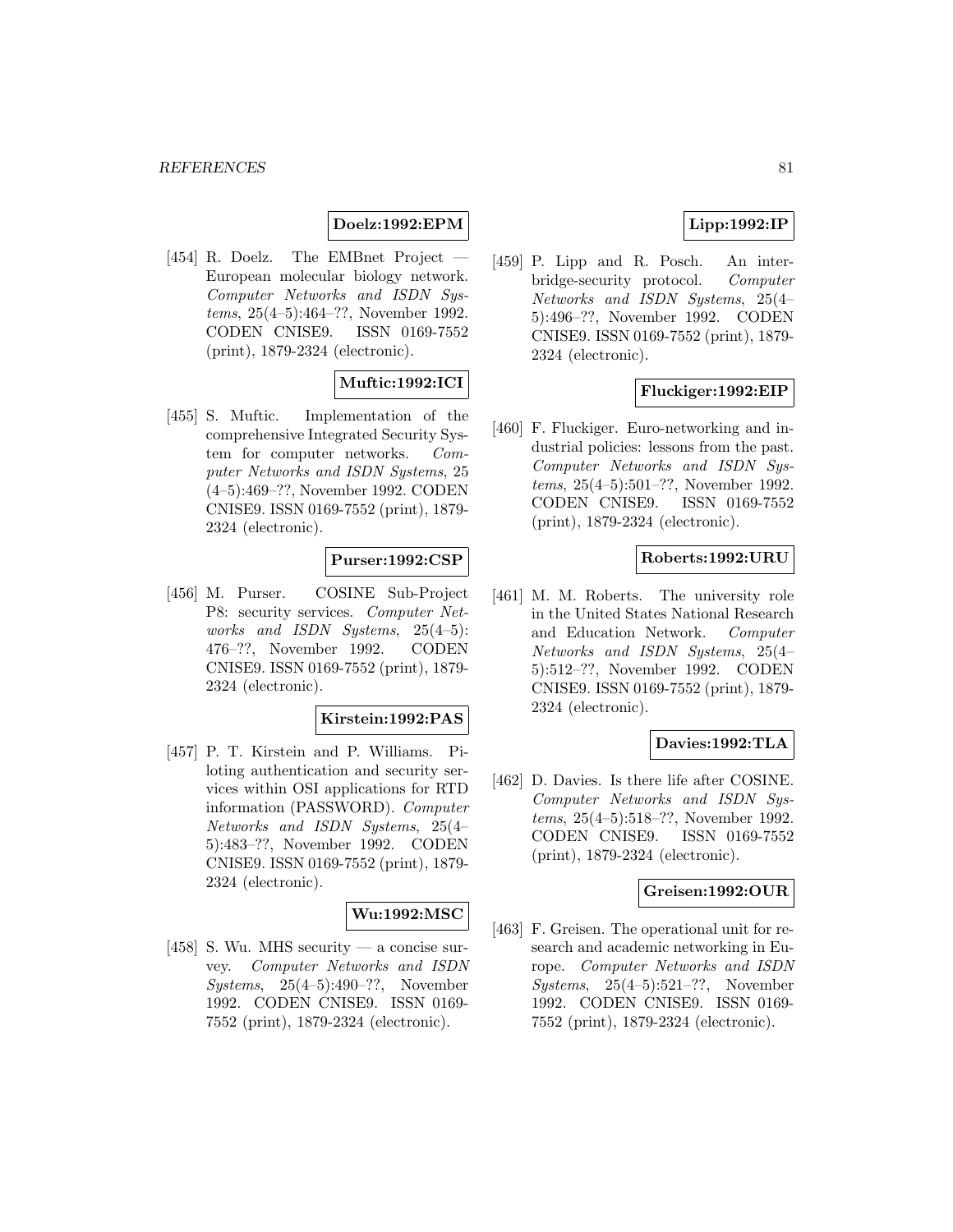# **Pinse:1992:EMG**

[464] D. Pinse and P. Sylvester. An electronic mail gateway between EARN/ INTERNET and the IBM internal network. Computer Networks and ISDN Systems, 25(4–5):526–??, November 1992. CODEN CNISE9. ISSN 0169- 7552 (print), 1879-2324 (electronic).

# **Ashby:1992:FIM**

[465] P. Ashby. FTAM interoperability: meeting the needs of the research community. Computer Networks and ISDN Systems, 25(4–5):531–??, November 1992. CODEN CNISE9. ISSN 0169- 7552 (print), 1879-2324 (electronic).

### **Alvestrand:1992:EMR**

[466] H. T. Alvestrand. Electronic mail routing in a heterogeneous world. Computer Networks and ISDN Systems, 25 (4–5):535–??, November 1992. CODEN CNISE9. ISSN 0169-7552 (print), 1879- 2324 (electronic).

### **Wallace:1992:OM**

[467] B. Wallace. OSI migration. Computer Networks and ISDN Systems, 25 (4–5):540–??, November 1992. CODEN CNISE9. ISSN 0169-7552 (print), 1879- 2324 (electronic).

# **Bovio:1992:RE**

[468] D. Bovio. The regionalization of EARN. Computer Networks and ISDN Systems, 25(4–5):546–??, November 1992. CODEN CNISE9. ISSN 0169- 7552 (print), 1879-2324 (electronic).

# **Berrino:1992:YEP**

[469] C. Berrino and Manuello D. Y-NET — the Esprit pan-European community OSI network. Computer Networks and ISDN Systems, 25(4–5): 554–??, November 1992. CODEN CNISE9. ISSN 0169-7552 (print), 1879- 2324 (electronic).

# **Kunft:1992:DAN**

[470] W. Kunft. Development in academic networking in Austria. Computer Networks and ISDN Systems, 25(4– 5):561–??, November 1992. CODEN CNISE9. ISSN 0169-7552 (print), 1879- 2324 (electronic).

## **Wijgerde:1992:CQS**

[471] J. Wijgerde. The COSINE quality of service project. Computer Networks and ISDN Systems, 25(4–5): 566–??, November 1992. CODEN CNISE9. ISSN 0169-7552 (print), 1879- 2324 (electronic).

# **Simoni:1992:IHD**

[472] N. Simoni and S. Znaty. Interconnection of high-speed data networks: contribution of dynamic control and quality of service. Computer Networks and ISDN Systems, 25(4–5): 570–??, November 1992. CODEN CNISE9. ISSN 0169-7552 (print), 1879- 2324 (electronic).

# **Auge:1992:DMM**

[473] E. Auge and P. Brun. Distributed management of an MHS environment. Computer Networks and ISDN Systems, 25(4–5):577–??, November 1992. CODEN CNISE9. ISSN 0169-7552 (print), 1879-2324 (electronic).

# **Geruts:1992:FAD**

[474] P. Geruts and G. Theis. A formal approach to the description of com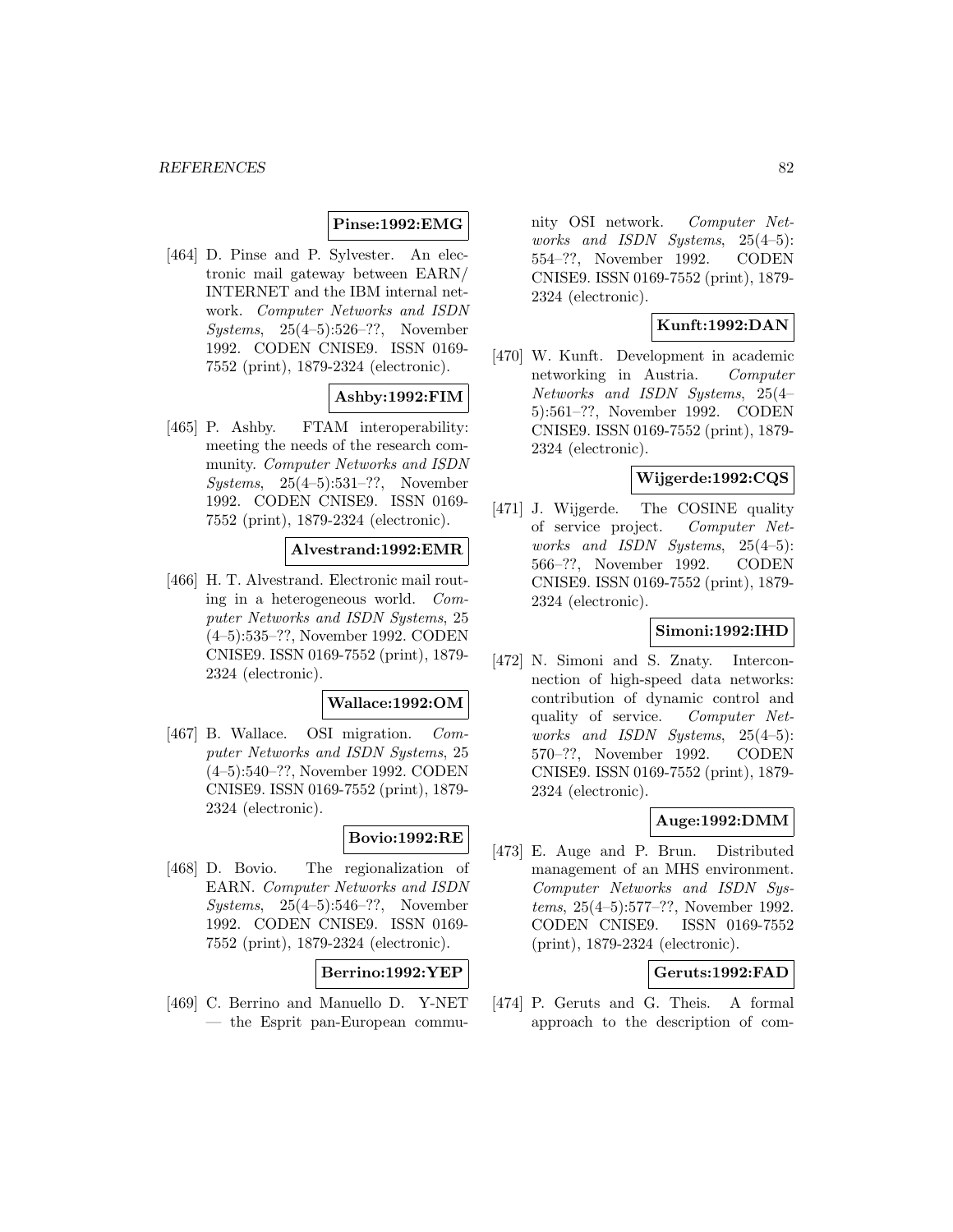munications services: the case of the Space Data Network (SDN). Computer Networks and ISDN Systems, 25 (4–5):583–??, November 1992. CODEN CNISE9. ISSN 0169-7552 (print), 1879- 2324 (electronic).

# **Neggers:1992:NSE**

[475] K. Neggers. Next steps for European networking. Computer Networks and ISDN Systems, 25(4–5): 592–??, November 1992. CODEN CNISE9. ISSN 0169-7552 (print), 1879- 2324 (electronic).

# **Dixon:1993:ORG**

[476] T. Dixon. Obstacles on the road to global networking. Computer Networks and ISDN Systems, 25(Supplement 1): S9–??, September 1993. CODEN CNISE9. ISSN 0169-7552 (print), 1879- 2324 (electronic). Computer Networks for Research in Europe.

#### **Eppenberger:1993:XDS**

[477] U. Eppenberger. X.500 directory service usage for X.400 e-mail. Computer Networks and ISDN Systems, 25(Supplement 1):S3–??, September 1993. CODEN CNISE9. ISSN 0169- 7552 (print), 1879-2324 (electronic). Computer Networks for Research in Europe.

# **Malara:1993:CAC**

[478] P. Malara, R. Tirler, and A. Trannoy. CLAN at CRS4: an experimental Public Switched Data Network. Computer Networks and ISDN Systems, 25(Supplement 1):S17–??, September 1993. CODEN CNISE9. ISSN 0169- 7552 (print), 1879-2324 (electronic).

Computer Networks for Research in Europe.

# **Nielsen:1993:EHS**

[479] Svend Møller Nielsen. EuropaNET – contemporary high speed networking. Computer Networks and ISDN  $Systems, 25(Supplement 1):S25-??,$ September 1993. CODEN CNISE9. ISSN 0169-7552 (print), 1879-2324 (electronic). Computer Networks for Research in Europe.

# **Zegwaart:1993:PEM**

[480] Erik Zegwaart. Privacy Enhanced Mail in more detail. Computer Networks and ISDN Systems, 25(Supplement 2):S63– S71, 1993. CODEN CNISE9. ISSN 0169-7552 (print), 1879-2324 (electronic). URL zegwaart@surfnet. nl; gopher://erasmus.rare.nl: 70/00cnre/cnre2/S063-S071.txt.

### **Sidhu:1993:AGE**

[481] D. P. Sidhu. About the guest editor. Computer Networks and ISDN Systems, 25(6):598–??, January 1993. CODEN CNISE9. ISSN 0169-7552 (print), 1879-2324 (electronic).

# **Clark:1993:AGT**

[482] David D. Clark, Bruce S. Davie, David J. Farber, Inder S. Gopal, Bharath K. Kadaba, W. David Sincoskie, Jonathan M. Smith, and David L. Tennenhouse. The AU-RORA gigabit testbed. Computer Networks and ISDN Systems, 25(6):599– 621, January 1993. CODEN CNISE9. ISSN 0169-7552 (print), 1879-2324 (electronic).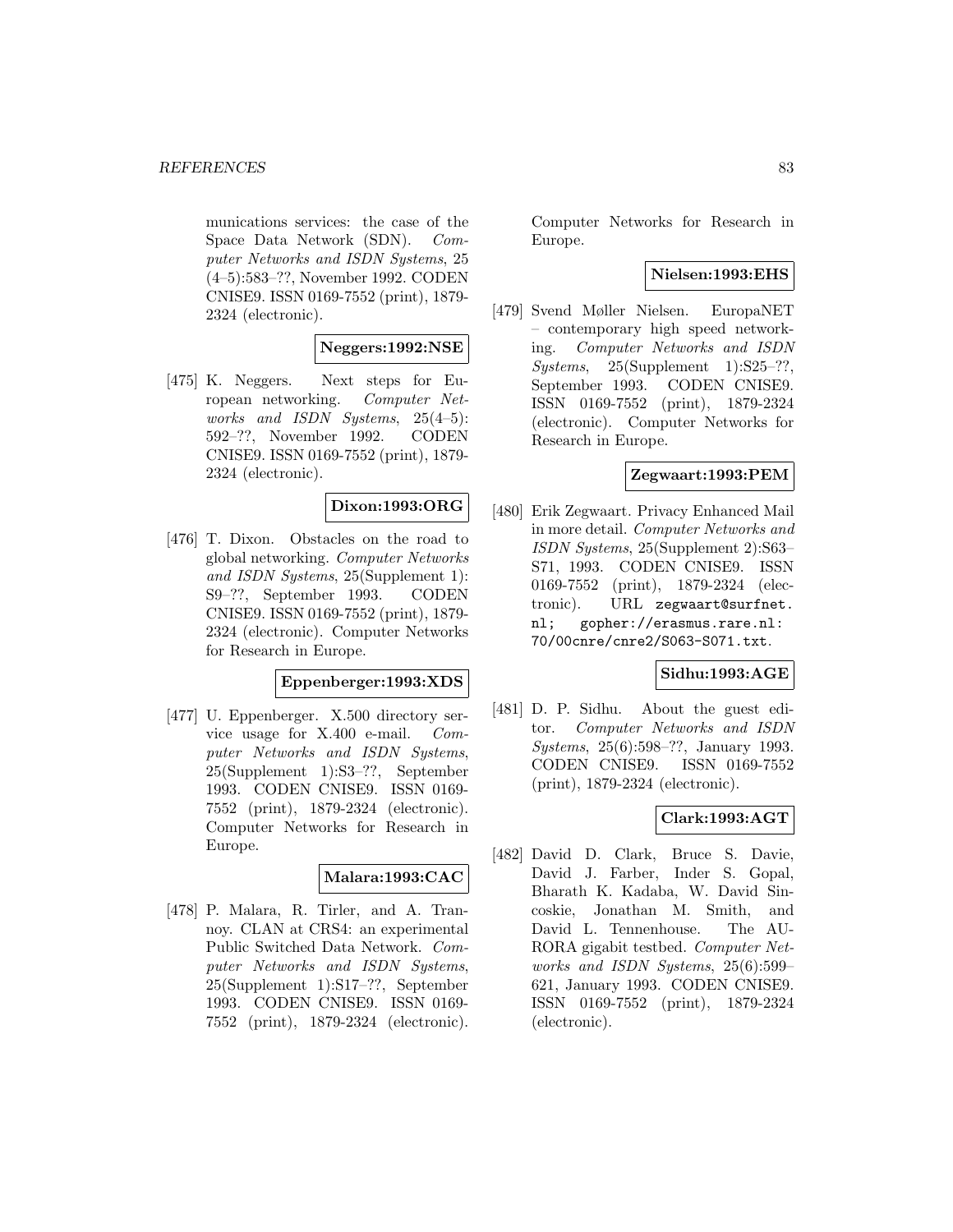# **Rodeheffer:1993:EA**

[483] T. L. Rodeheffer. Experience with Autonet. Computer Networks and ISDN Systems, 25(6):623–??, January 1993. CODEN CNISE9. ISSN 0169-7552 (print), 1879-2324 (electronic).

# **Wang:1993:CSO**

[484] W. Wang and F. A. Tobagi. The Christmas-tree switch: an output queuing space-division fast packet switch based on interleaving distribution and concentration functions. Computer Networks and ISDN Systems, 25 (6):631–??, January 1993. CODEN CNISE9. ISSN 0169-7552 (print), 1879- 2324 (electronic).

# **Maxemchuk:1993:DRH**

[485] N. F. Maxemchuk. Dispersity routing in high-speed networks. Computer Networks and ISDN Systems, 25 (6):645–??, January 1993. CODEN CNISE9. ISSN 0169-7552 (print), 1879- 2324 (electronic).

### **Mitra:1993:DAW**

[486] D. Mitra and J. B. Seery. Dynamic adaptive windows for high speed data networks with multiple paths and propagation delays. Computer Networks and ISDN Systems, 25(6):663–??, January 1993. CODEN CNISE9. ISSN 0169-7552 (print), 1879-2324 (electronic).

# **Ko:1993:IAV**

[487] K.-T. Ko, P. P. Mishra, and S. K. Tripathi. Interaction among virtual circuits using predictive congestion control. Computer Networks and ISDN Systems, 25(6):681–??, January 1993.

CODEN CNISE9. ISSN 0169-7552 (print), 1879-2324 (electronic).

### **Chlamtac:1993:MHI**

[488] I. Chlamtac and M. G. Kienzle. Multitasking in high-speed interconnection systems. Computer Networks and ISDN Systems, 25(6):701–??, January 1993. CODEN CNISE9. ISSN 0169- 7552 (print), 1879-2324 (electronic).

# **Quemada:1993:GE**

[489] J. Quemada. Guest editorial. Computer Networks and ISDN Systems, 25 (7):719–??, February 1993. CODEN CNISE9. ISSN 0169-7552 (print), 1879- 2324 (electronic).

# **Chanson:1993:TSU**

[490] S. T. Chanson, A. A. F. Loureiro, and S. T. Vuong. On tools supporting the use of formal description techniques in protocol development. Computer Networks and ISDN Systems, 25 (7):723–??, February 1993. CODEN CNISE9. ISSN 0169-7552 (print), 1879- 2324 (electronic).

# **Amer:1993:PVE**

[491] P. D. Amer and D. New. Protocol visualization in Estelle. Computer Networks and ISDN Systems, 25 (7):741–??, February 1993. CODEN CNISE9. ISSN 0169-7552 (print), 1879- 2324 (electronic).

### **DeNicola:1993:ABF**

[492] R. De Nicola, A. Fantechi, S. Gnesi, and G. Ristori. An action-based framework for verifying logical and behavioural properties of concurrent systems. Computer Networks and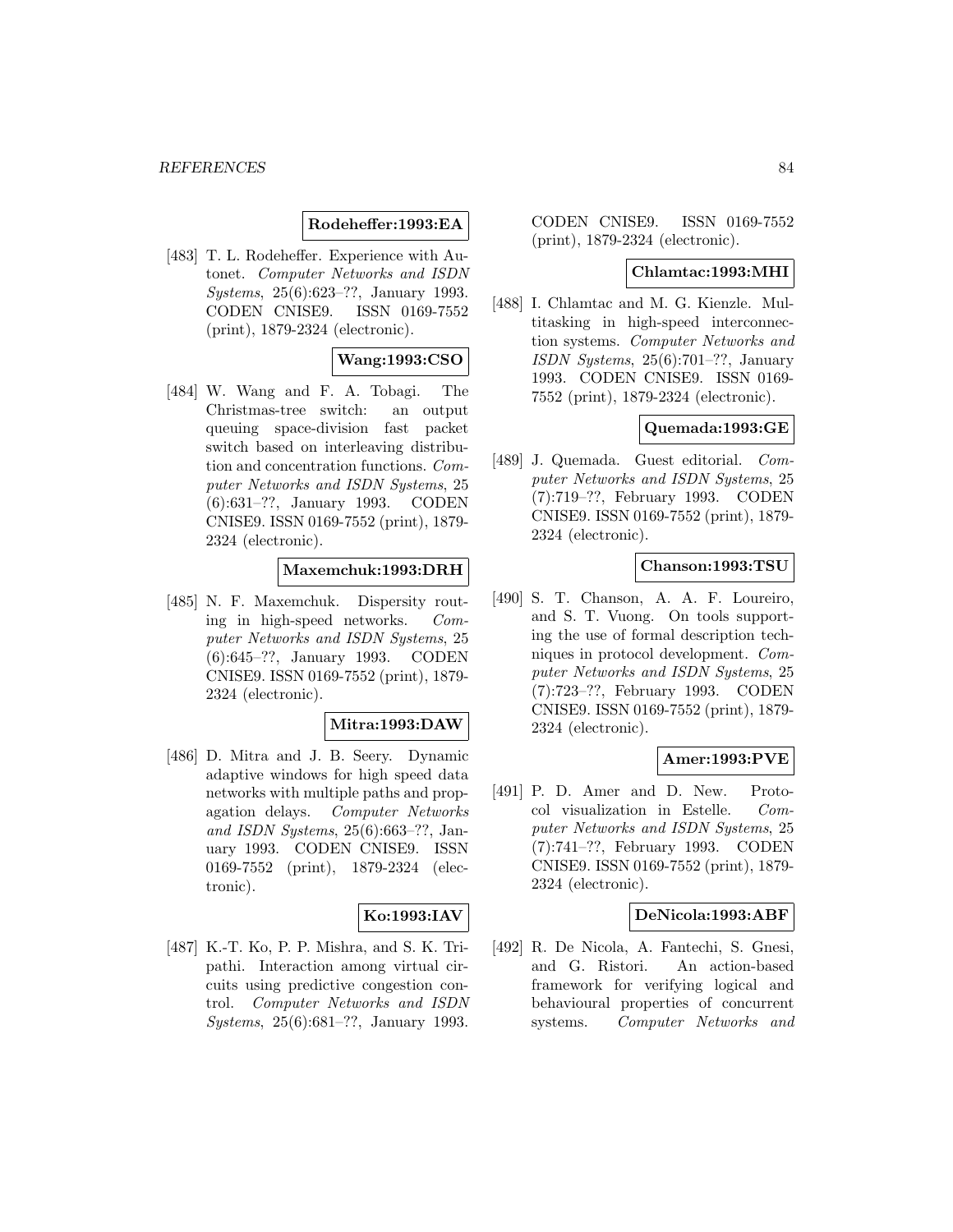ISDN Systems, 25(7):761–778, February 1993. CODEN CNISE9. ISSN 0169-7552 (print), 1879-2324 (electronic).

# **Algayres:1993:VPA**

[493] B. Algayres, V. Coelho, L. Doldi, H. Garavel, and Y. Lejeune. VESAR: a pragmatic approach to formal specification and verification. Computer Networks and ISDN Systems, 25(7): 779–??, February 1993. CODEN CNISE9. ISSN 0169-7552 (print), 1879- 2324 (electronic).

# **Miguel:1993:LBP**

[494] C. Miguel, A. Fernandez, J. M. Ortuno, and L. Vidaller. A LOTOS based performance evaluation tool. Computer Networks and ISDN Systems, 25 (7):791–??, February 1993. CODEN CNISE9. ISSN 0169-7552 (print), 1879- 2324 (electronic).

# **Manas:1993:TSI**

[495] J. A. Manas, T. De Miguel, J. Salvachua, and A. Azcorra. Tool support to implement LOTOS formal specifications. Computer Networks and ISDN Systems, 25(7):815–??, February 1993. CODEN CNISE9. ISSN 0169-7552 (print), 1879-2324 (electronic).

### **Sijelmassi:1993:PDT**

[496] R. Sijelmassi and B. Strausser. The PET and DINGO tools for deriving distributed implementations from Estelle. Computer Networks and ISDN Systems, 25(7):841–??, February 1993. CODEN CNISE9. ISSN 0169-7552 (print), 1879-2324 (electronic).

# **Karjoth:1993:LLE**

[497] G. Karjoth, C. Binding, and J. Gustafsson. LOEWE: A LOTOS engineering workbench. Computer Networks and ISDN Systems, 25(7):853–??, February 1993. CODEN CNISE9. ISSN 0169- 7552 (print), 1879-2324 (electronic).

# **Veltink:1993:PT**

[498] G. Veltink. The PSF toolkit. Computer Networks and ISDN Systems, 25 (7):875–??, February 1993. CODEN CNISE9. ISSN 0169-7552 (print), 1879- 2324 (electronic).

# **Rangan:1993:VCF**

[499] P. V. Rangan. Video conferencing, file storage, and management in multimedia computer systems. Computer Networks and ISDN Systems, 25(8):901–??, March 1993. CODEN CNISE9. ISSN 0169-7552 (print), 1879- 2324 (electronic).

### **Thachenkary:1993:ISD**

[500] C. S. Thachenkary. Integrated Services Digital Networks (ISDN): six case study assessments of a commercial implementation. Computer Networks and ISDN Systems, 25(8):921–??, March 1993. CODEN CNISE9. ISSN 0169- 7552 (print), 1879-2324 (electronic).

# **Benford:1993:SOG**

[501] S. Benford and J. Palme. A standard for OSI group communication. Computer Networks and ISDN Systems, 25(8):933–??, March 1993. CO-DEN CNISE9. ISSN 0169-7552 (print), 1879-2324 (electronic).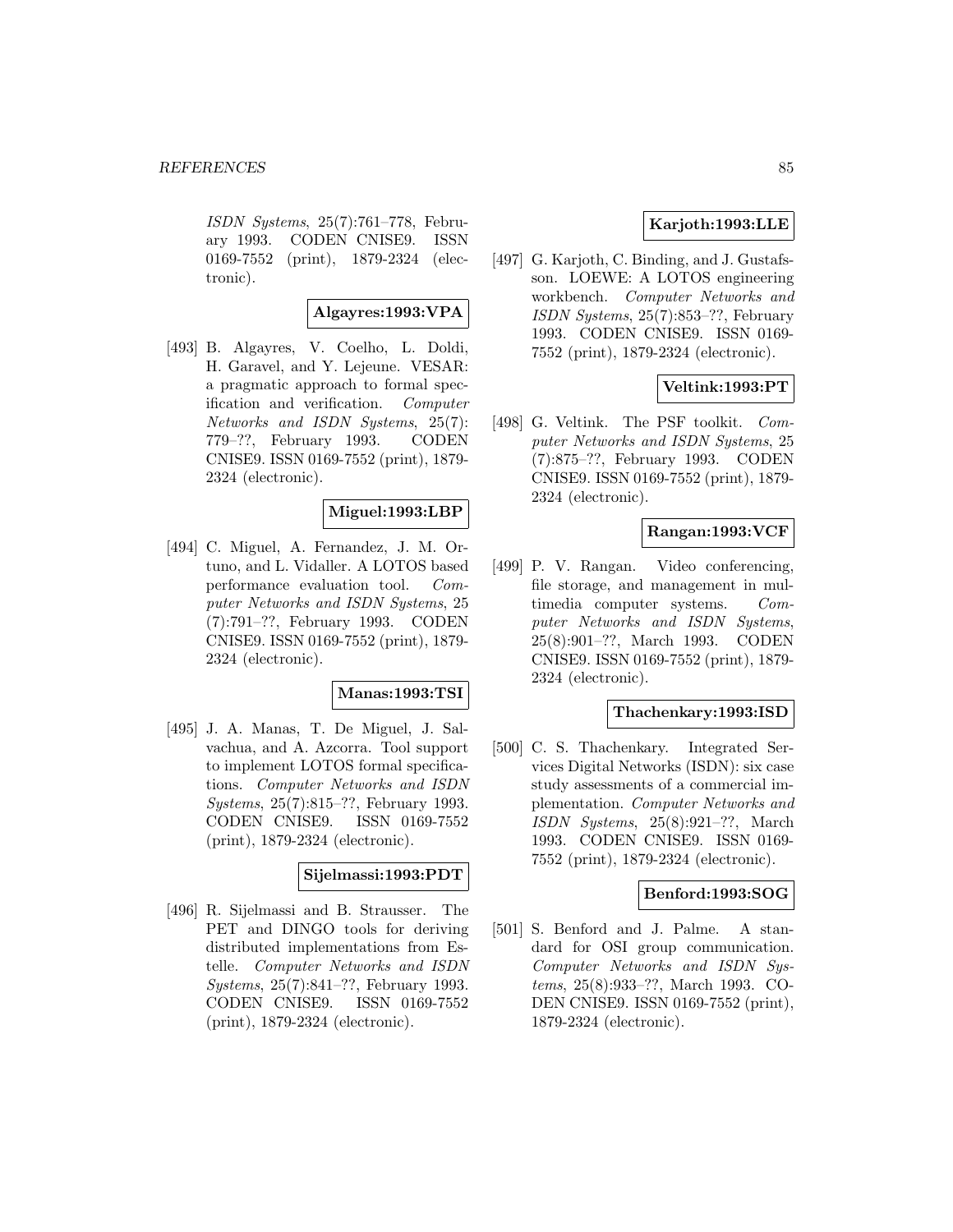# **Grillo:1993:TTG**

[502] D. Grillo, R. J. G. MacNamee, and B. Rashidzadeh. Towards third generation mobile systems: a European possible transition path. Computer Networks and ISDN Systems, 25(8):947– ??, March 1993. CODEN CNISE9. ISSN 0169-7552 (print), 1879-2324 (electronic).

# **Jonsson:1993:AGE**

[503] B. Jonsson, J. Parrow, and B. Pehrson. About the guest editors. Computer Networks and ISDN Systems, 25(9): 968–??, April 1993. CODEN CNISE9. ISSN 0169-7552 (print), 1879-2324 (electronic).

# **Gouda:1993:PVM**

[504] M. G. Gouda. Protocol verification made simple: a tutorial. Computer Networks and ISDN Systems, 25(9):969–??, April 1993. CODEN CNISE9. ISSN 0169-7552 (print), 1879- 2324 (electronic).

# **Holzmann:1993:DVP**

[505] G. J. Holzmann. Design and validation of protocols: a tutorial. Computer Networks and ISDN Systems, 25 (9):981–1017, April 1993. CODEN CNISE9. ISSN 0169-7552 (print), 1879- 2324 (electronic). also in: Proc. 11th PSTV91, INWG/IFIP, Stockholm, Sweden.

# **Partridge:1993:PHS**

[506] Craig Partridge. Protocols for highspeed networks: some questions and a few answers. Computer Networks and ISDN Systems, 25(9):1019–1028, April 1993. CODEN CNISE9. ISSN 0169- 7552 (print), 1879-2324 (electronic).

# **Richards:1993:RSD**

[507] P. S. Richards. Rapid service delivery and customization in a developing network infrastructure. Computer Networks and ISDN Systems, 25(10):1031–??, May 1993. CODEN CNISE9. ISSN 0169-7552 (print), 1879- 2324 (electronic).

# **Mizusawa:1993:EEI**

[508] J.-I. Mizusawa and M. Akiyama. Experiences and expectations of introducing PSTN new services. Computer Networks and ISDN Systems, 25(10):1041–??, May 1993. CODEN CNISE9. ISSN 0169-7552 (print), 1879- 2324 (electronic).

# **Roberts:1993:TCB**

[509] J. W. Roberts. Traffic control in the B-ISDN. Computer Networks and ISDN Systems, 25(10):1055–??, May 1993. CODEN CNISE9. ISSN 0169-7552 (print), 1879-2324 (electronic).

# **Dziong:1993:EBA**

[510] Z. Dziong, K.-Q. Liao, and L. Mason. Effective bandwidth allocation and buffer dimensioning in ATM based networks with priorities. Computer Networks and ISDN Systems, 25(10): 1065–??, May 1993. CODEN CNISE9. ISSN 0169-7552 (print), 1879-2324 (electronic).

# **Bolla:1993:DHC**

[511] R. Bolla and F. Davoli. Dynamic hierarchical control of resource allocation in an integrated services broadband network. Computer Networks and ISDN Systems, 25(10):1079–??, May 1993. CODEN CNISE9. ISSN 0169- 7552 (print), 1879-2324 (electronic).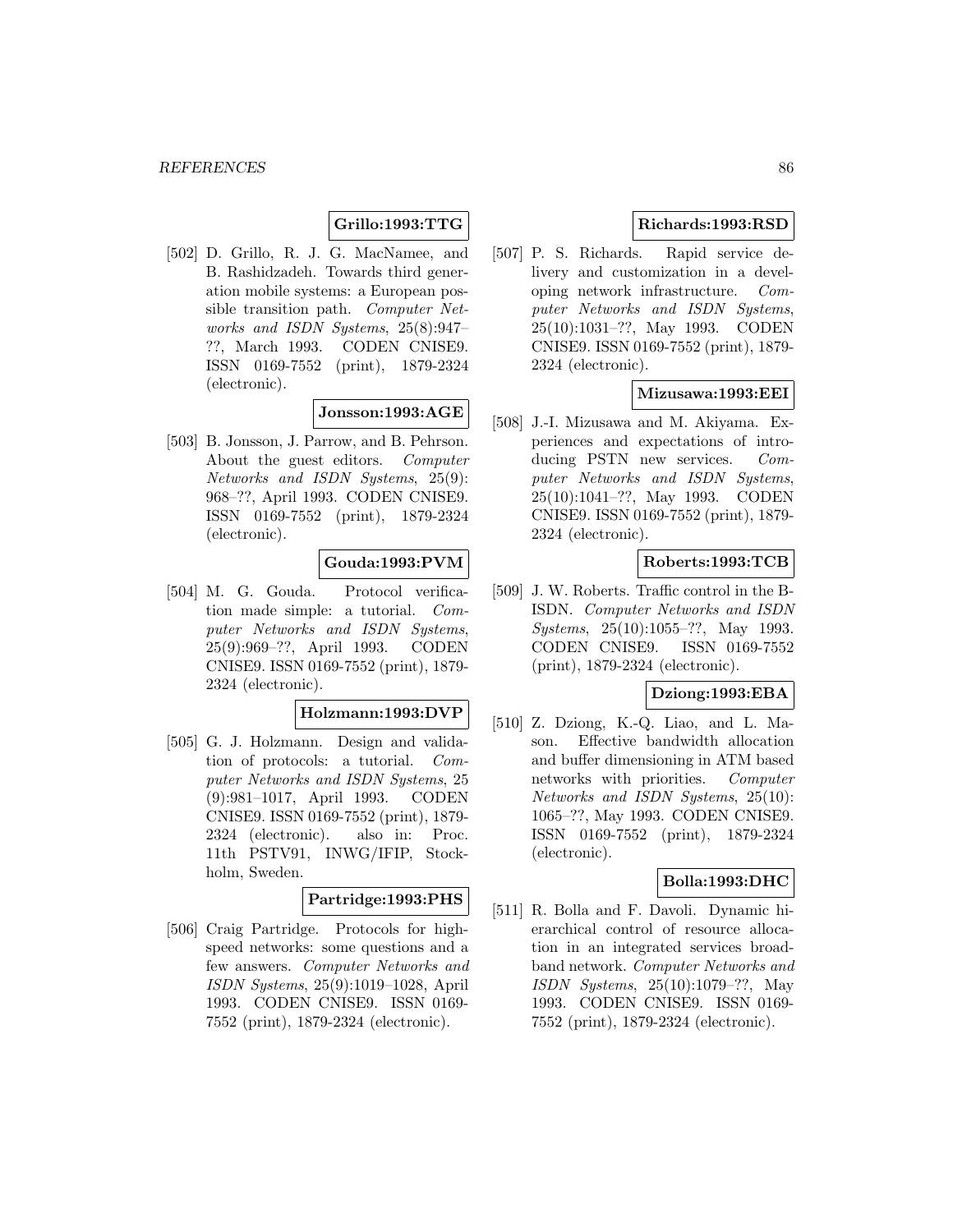### **Popescu:1993:ASE**

[512] A. Popescu and R. P. Singh. An alternative solution to the electrooptic and service bottleneck problems in integrated multi-gbit/s LANs: the SUPERLAN architecture. Computer Networks and ISDN Systems, 25 (10):1089–1105, May 1993. CODEN CNISE9. ISSN 0169-7552 (print), 1879- 2324 (electronic).

# **Yokotani:1993:SPI**

[513] T. Yokotani, H. Sato, and S. Nakatsuka. A study on a performance improvement algorithm in DQDB MAN. Computer Networks and ISDN Systems, 25(10):1107–1117, May 1993. CODEN CNISE9. ISSN 0169-7552 (print), 1879-2324 (electronic).

# **Lombardo:1993:APM**

[514] A. Lombardo, S. Palazzo, D. Panno, R. Pignatelli, and L. Susanna. An adaptive policing mechanism for a DQDB MAN. Computer Networks and ISDN Systems, 25(10):1119–1126, May 1993. CODEN CNISE9. ISSN 0169- 7552 (print), 1879-2324 (electronic).

# **Greaves:1993:CBN**

[515] David J. Greaves and Krzysztof Zieliński. The Cambridge Backbone Network. An overview and preliminary performance. Computer Networks and ISDN Systems, 25(10):1127–1133, May 1993. CODEN CNISE9. ISSN 0169- 7552 (print), 1879-2324 (electronic).

# **VanDijk:1993:ATC**

[516] N. M. Van Dijk. On the arrival theorem for communication networks. Computer Networks and ISDN Systems, 25(10):1135–??, May 1993. CODEN CNISE9. ISSN 0169-7552 (print), 1879- 2324 (electronic).

# **Henderson:1993:FUE**

[517] W. Henderson. Finding and using exact equilibrium distributions for stochastic Petri nets. Computer Networks and ISDN Systems, 25(10):1143–??, May 1993. CODEN CNISE9. ISSN 0169- 7552 (print), 1879-2324 (electronic).

### **Rosenberg:1993:PMH**

[518] C. Rosenberg and A. Le Bon. Performance models for hybrid broadband networks. Computer Networks and ISDN Systems, 25(10):1155–??, May 1993. CODEN CNISE9. ISSN 0169- 7552 (print), 1879-2324 (electronic).

# **Sokolov:1993:STM**

[519] N. Sokolov, I. Ekhriel, R. Rerle, and S. Brusilovsky. On some teletraffic models simplifications. Computer Networks and ISDN Systems, 25 (10):1165–1173, May 1993. CODEN CNISE9. ISSN 0169-7552 (print), 1879- 2324 (electronic).

# **Yap:1993:EED**

[520] M. T. Yap and D. Hutchison. An emulator for evaluating DQDB performance. Computer Networks and ISDN Systems, 25(11):1177–1204, June 1993. CODEN CNISE9. ISSN 0169-7552 (print), 1879-2324 (electronic).

#### **Dobosiewicz:1993:TCP**

[521] W. Dobosiewicz, P. Giburzynski, and P. Rudnicki. On two collision protocols for high speed bus LANs. Computer Networks and ISDN Systems, 25 (11):1205–1225, June 1993. CODEN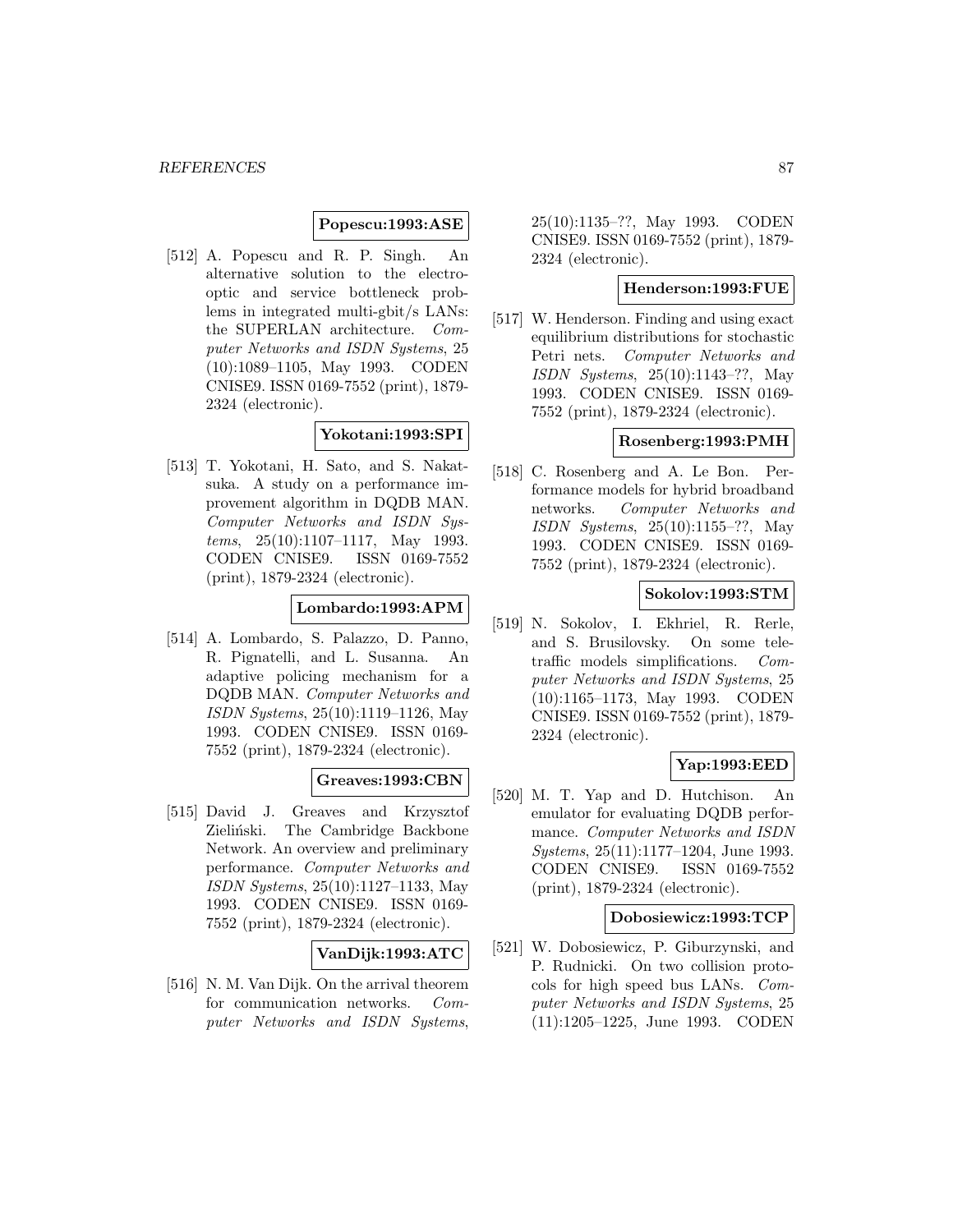CNISE9. ISSN 0169-7552 (print), 1879- 2324 (electronic).

**Steyaert:1993:EDM**

[522] B. Steyaert, H. Bruneel, G. H. Petit, and E. Desmet. End-to-end delays in multistage ATM switching networks: approximate analytic derivation of tail probabilities. Computer Networks and ISDN Systems, 25(11):1227–??, June 1993. CODEN CNISE9. ISSN 0169- 7552 (print), 1879-2324 (electronic).

# **Varvitsiotis:1993:EAF**

[523] A. P. Varvitsiotis and G. I. Stassinopoulos. Extending ASN.1 into a fullfledged constraint language in the context of OSI protocol conformance testing. Computer Networks and ISDN Systems, 25(11):1243–??, June 1993. CODEN CNISE9. ISSN 0169-7552 (print), 1879-2324 (electronic).

# **Bruneel:1993:PDQ**

[524] H. Bruneel. Packet delay and queue length for statistical multiplexers with low-speed access lines. Computer Networks and ISDN Systems, 25(12):1267– ??, July 1993. CODEN CNISE9. ISSN 0169-7552 (print), 1879-2324 (electronic).

# **Bisdikian:1993:QMA**

[525] C. Bisdikian. A queueing model with applications to bridges and the DQDB (IEEE 802.6) MAN. Computer Networks and ISDN Systems, 25 (12):1279–1289, July 1993. CODEN CNISE9. ISSN 0169-7552 (print), 1879- 2324 (electronic).

# **Nakajima:1993:COC**

[526] A. Nakajima. Construction of optimal communication structures for weighted distributed match-making. Computer Networks and ISDN Systems, 25(12): 1291–??, July 1993. CODEN CNISE9. ISSN 0169-7552 (print), 1879-2324 (electronic).

# **Biersack:1993:TCM**

[527] E. W. Biersack and D. C. Feldmeier. A timer-based connection management protocol with synchronized clocks and its verification. Computer Networks and ISDN Systems, 25(12):1303–??, July 1993. CODEN CNISE9. ISSN 0169-7552 (print), 1879-2324 (electronic).

# **Du:1993:PAI**

[528] J. Du, R. H. Deng, and C. C. Ko. Performance analysis of interconnected LANs with server/client configuration. Computer Networks and ISDN Systems, 25(12):1321–??, July 1993. CO-DEN CNISE9. ISSN 0169-7552 (print), 1879-2324 (electronic).

# **Li:1993:OLB**

[529] J. Li and H. Kameda. Optimal load balancing in tree networks with twoway traffic. Computer Networks and ISDN Systems, 25(12):1335–??, July 1993. CODEN CNISE9. ISSN 0169- 7552 (print), 1879-2324 (electronic).

# **Akyildiz:1993:TIA**

[530] Ian F. Akyildiz, Izhak Rubin, and Kazem Sohraby. Teletraffic issues in ATM networks. Computer Networks and ISDN Systems,  $26(1):1$ 4, September 1, 1993. CODEN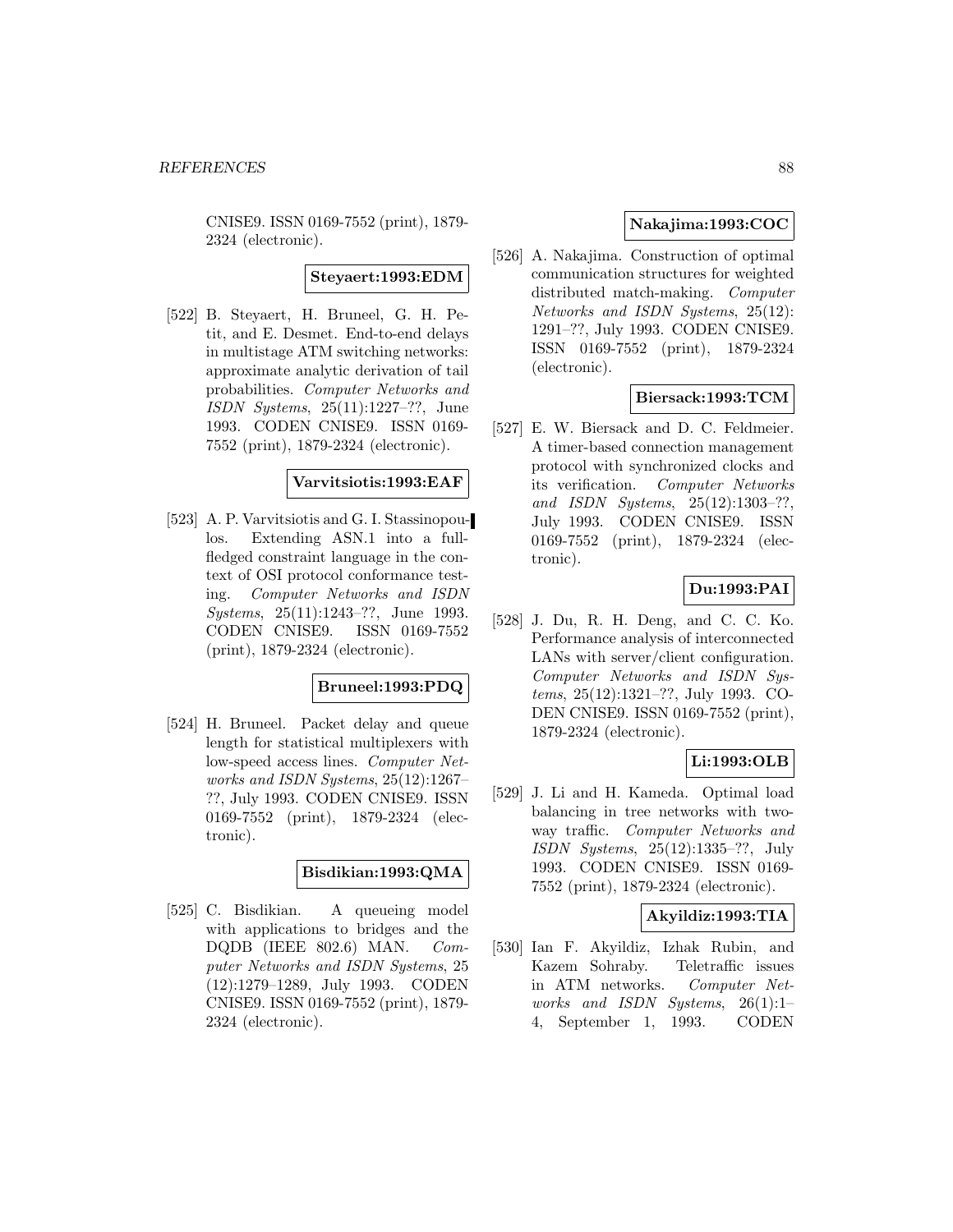CNISE9. ISSN 0169-7552 (print), 1879-2324 (electronic). URL http: //www.elsevier.com/cgi-bin/cas/ tree/store/comnet/cas\_sub/browse/ browse.cgi?year=1993&volume=26& issue=1&aid=1187.

**Chlamtac:1993:CBC**

[531] Imrich Chlamtac and Tao Zhang. A counter based congestion control (CBC) for ATM networks. Computer Networks and ISDN Systems, 26(1): 5–27, September 1, 1993. CODEN CNISE9. ISSN 0169-7552 (print), 1879-2324 (electronic). URL http: //www.elsevier.com/cgi-bin/cas/ tree/store/comnet/cas\_sub/browse/ browse.cgi?year=1993&volume=26& issue=1&aid=1188.

### **Hahne:1993:DWF**

[532] E. L. Hahne, C. R. Kalmanek, and S. P. Morgan. Dynamic window flow control on a high-speed widearea data network. Computer Networks and ISDN Systems, 26(1):29– 41, September 1, 1993. CODEN CNISE9. ISSN 0169-7552 (print), 1879-2324 (electronic). URL http: //www.elsevier.com/cgi-bin/cas/ tree/store/comnet/cas\_sub/browse/ browse.cgi?year=1993&volume=26& issue=1&aid=1189. Summarized in 13th International Teletraffic Conference Proceedings, Copenhagen, Denmark, June 1991, pp. 867–872.

### **Sriram:1993:MBA**

[533] K. Sriram. Methodologies for bandwidth allocation, transmission scheduling, and congestion avoidance in broadband ATM networks. Computer Networks and ISDN Systems, 26(1):43– 59, September 1, 1993. CODEN

CNISE9. ISSN 0169-7552 (print), 1879-2324 (electronic). URL http: //www.elsevier.com/cgi-bin/cas/ tree/store/comnet/cas\_sub/browse/ browse.cgi?year=1993&volume=26& issue=1&aid=1190.

# **Gun:1993:BMC**

[534] Levent Gün and Roch Guérin. Bandwidth management and congestion control framework of the broadband network architecture. Computer Networks and ISDN Systems, 26(1):61– 78, September 1, 1993. CODEN CNISE9. ISSN 0169-7552 (print), 1879-2324 (electronic). URL http: //www.elsevier.com/cgi-bin/cas/ tree/store/comnet/cas\_sub/browse/ browse.cgi?year=1993&volume=26& issue=1&aid=1191.

# **Wu:1993:DTA**

[535] Guo-Liang Wu and Jon W. Mark. Discrete time analysis of leaky-bucket congestion control. Computer Networks and ISDN Systems, 26(1):79– 94, September 1, 1993. CODEN CNISE9. ISSN 0169-7552 (print), 1879-2324 (electronic). URL http: //www.elsevier.com/cgi-bin/cas/ tree/store/comnet/cas\_sub/browse/ browse.cgi?year=1993&volume=26& issue=1&aid=1192.

# **Meyer:1993:DAS**

[536] J. F. Meyer, S. Montagna, and R. Paglino. Dimensioning of an ATM switch with shared buffer and threshold priority. Computer Networks and ISDN Systems, 26(1):95– 108, September 1, 1993. CODEN CNISE9. ISSN 0169-7552 (print), 1879-2324 (electronic). URL http: //www.elsevier.com/cgi-bin/cas/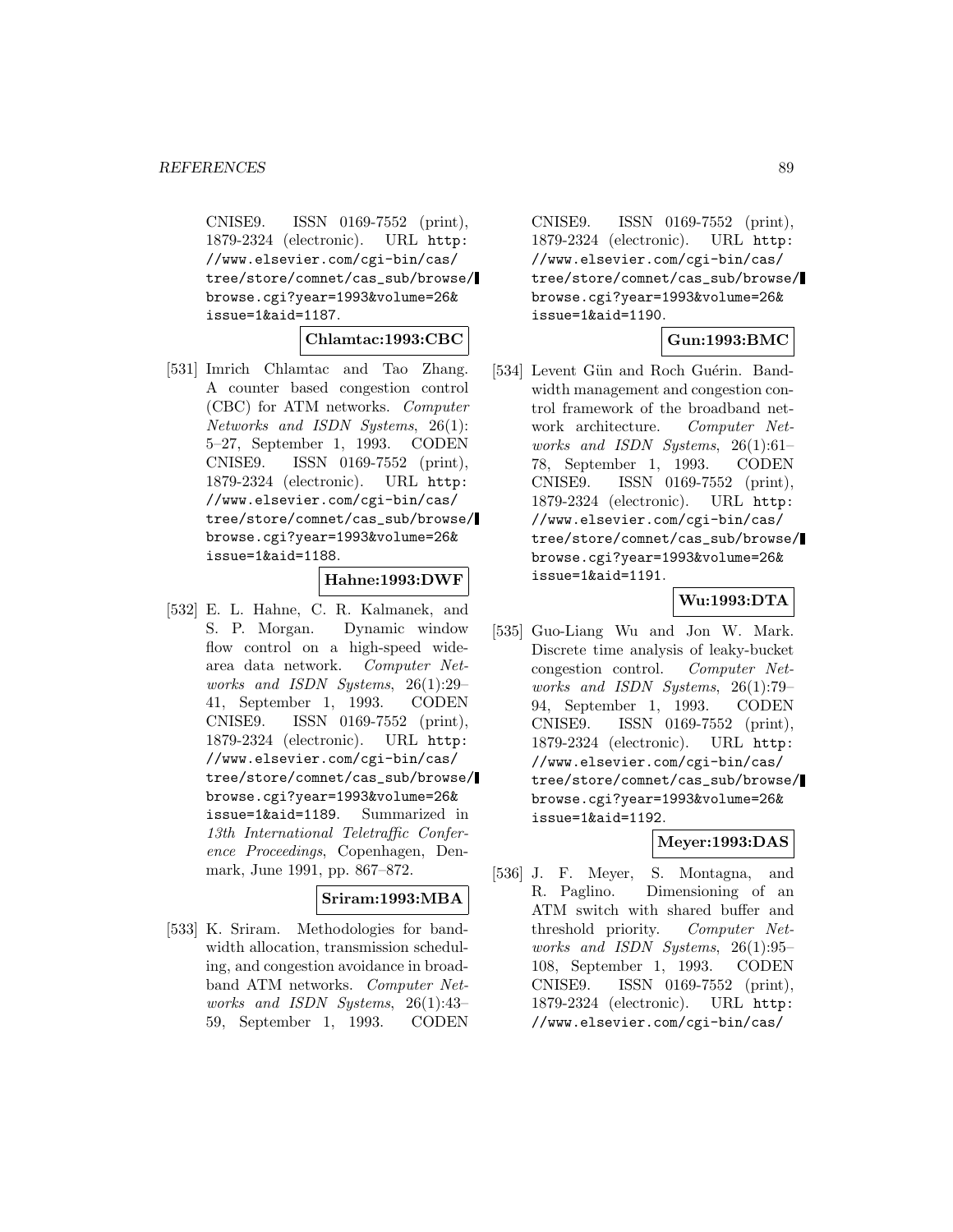tree/store/comnet/cas\_sub/browse/ browse.cgi?year=1993&volume=26& issue=1&aid=1193.

**Zukerman:1993:FAN**

[537] Moshe Zukerman and Sammy Chan. Fairness in ATM networks. Computer Networks and ISDN Systems, 26(1): 109–117, September 1, 1993. CO-DEN CNISE9. ISSN 0169-7552 (print), 1879-2324 (electronic). URL http: //www.elsevier.com/cgi-bin/cas/ tree/store/comnet/cas\_sub/browse/ browse.cgi?year=1993&volume=26& issue=1&aid=1194.

### **Bonomi:1993:FLS**

[538] Flavio Bonomi, Sergio Montagna, and Roberto Paglino. A further look at statistical multiplexing in ATM networks. Computer Networks and ISDN Systems, 26(1):119– 138, September 1, 1993. CODEN CNISE9. ISSN 0169-7552 (print), 1879-2324 (electronic). URL http: //www.elsevier.com/cgi-bin/cas/ tree/store/comnet/cas\_sub/browse/ browse.cgi?year=1993&volume=26& issue=1&aid=1195.

# **Widjaja:1993:ECT**

[539] I. Widjaja, A. Leon-Garcia, and H. T. Mouftah. The effect of cutthrough switching on the performance of buffered banyan networks. Computer Networks and ISDN Systems, 26 (1):139–159, September 1, 1993. CO-DEN CNISE9. ISSN 0169-7552 (print), 1879-2324 (electronic). URL http: //www.elsevier.com/cgi-bin/cas/ tree/store/comnet/cas\_sub/browse/ browse.cgi?year=1993&volume=26& issue=1&aid=1196.

# **Zurfluh:1993:IZR**

[540] E. A. Zurfluh, R. D. Cideciyan, P. Dill, R. Heller, W. Lemppenau, P. Mueller, H. R. Schindler, and P. Zafiropulo. The IBM Zurich Research Laboratory's 1.13 Gb/s LAN/MAN prototype. Computer Networks and ISDN Systems, 26 (2):163–183, October 1, 1993. CO-DEN CNISE9. ISSN 0169-7552 (print), 1879-2324 (electronic). URL http: //www.elsevier.com/cgi-bin/cas/ tree/store/comnet/cas\_sub/browse/ browse.cgi?year=1993&volume=26& issue=2&aid=1181.

# **Chang:1993:DAN**

[541] Chung-Ju Chang, Jung-Hui Chiu, and Shyh-Jong Lin. The delay analysis in a noisy general cut-through switching network. Computer Networks and ISDN Systems, 26(2):185– 194, October 1, 1993. CODEN CNISE9. ISSN 0169-7552 (print), 1879-2324 (electronic). URL http: //www.elsevier.com/cgi-bin/cas/ tree/store/comnet/cas\_sub/browse/ browse.cgi?year=1993&volume=26& issue=2&aid=1182.

# **Khasnabish:1993:NME**

[542] Bhumip Khasnabish. A new method for evaluating packet routing policies in supra-high-speed metropolitan (or wide) area networks. Computer Networks and ISDN Systems, 26(2): 195–216, October 1, 1993. CODEN CNISE9. ISSN 0169-7552 (print), 1879-2324 (electronic). URL http: //www.elsevier.com/cgi-bin/cas/ tree/store/comnet/cas\_sub/browse/ browse.cgi?year=1993&volume=26& issue=2&aid=1183.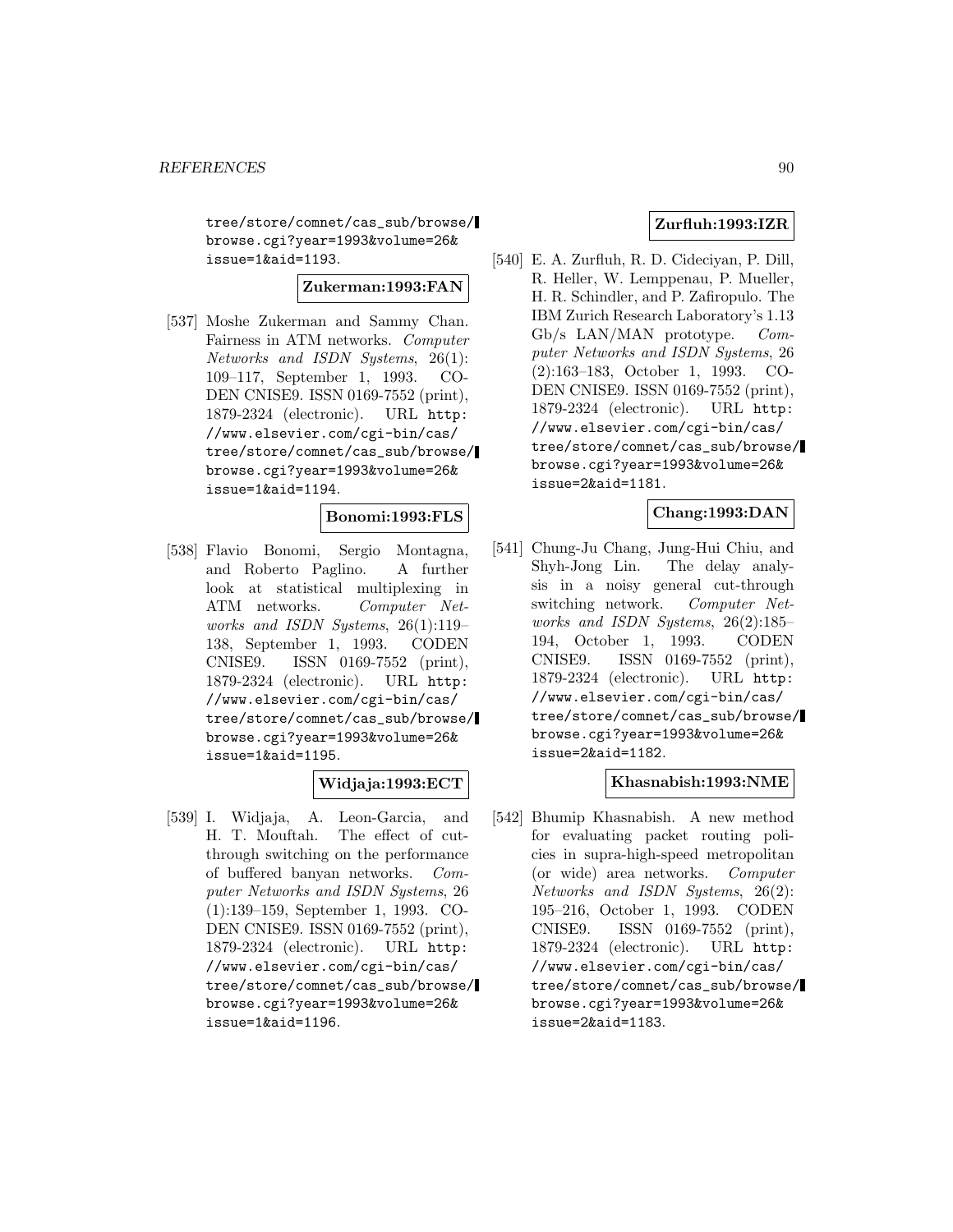# **Fumy:1993:PCK**

[543] Walter Fumy and Matthias Leclerc. Placement of cryptographic key distribution within OSI: design alternatives and assessment. Computer Networks and ISDN Systems, 26(2): 217–225, October 1, 1993. CODEN CNISE9. ISSN 0169-7552 (print), 1879-2324 (electronic). URL http: //www.elsevier.com/cgi-bin/cas/ tree/store/comnet/cas\_sub/browse/ browse.cgi?year=1993&volume=26& issue=2&aid=1184.

# **Tsin:1993:IDA**

[544] Yung H. Tsin. Incremental distributed asynchronous algorithm for minimum spanning trees. Computer Networks and ISDN Systems, 26(2): 227–232, October 1, 1993. CODEN CNISE9. ISSN 0169-7552 (print), 1879-2324 (electronic). URL http: //www.elsevier.com/cgi-bin/cas/ tree/store/comnet/cas\_sub/browse/ browse.cgi?year=1993&volume=26& issue=2&aid=1185.

### **Massart:1993:CPO**

[545] T. Massart. A collision problem in OSI standard formal specifications. Computer Networks and ISDN Systems, 26 (2):233–238, October 1, 1993. CO-DEN CNISE9. ISSN 0169-7552 (print), 1879-2324 (electronic). URL http: //www.elsevier.com/cgi-bin/cas/ tree/store/comnet/cas\_sub/browse/ browse.cgi?year=1993&volume=26& issue=2&aid=1186.

#### **Bumbulis:1993:IOD**

[546] P. J. Bumbulis, D. D. Cowan, C. M. Durance, and T. M. Stepien. An introduction to the OSI Di-

rectory Services. Computer Networks and ISDN Systems, 26(2):239– 249, October 1, 1993. CODEN CNISE9. ISSN 0169-7552 (print), 1879-2324 (electronic). URL http: //www.elsevier.com/cgi-bin/cas/ tree/store/comnet/cas\_sub/browse/ browse.cgi?year=1993&volume=26& issue=2&aid=1198.

# **Kure:1993:XA**

[547] Øivind Kure and Ingvild Sorteberg. XTP over ATM. Computer Networks and ISDN Systems, 26(3):253–262 (or 253–267??), November 1, 1993. CO-DEN CNISE9. ISSN 0169-7552 (print), 1879-2324 (electronic). URL http: //www.elsevier.com/cgi-bin/cas/ tree/store/comnet/cas\_sub/browse/ browse.cgi?year=1993&volume=26& issue=3&aid=1269.

# **Barry:1993:IPS**

[548] Susan Barry, Patricia McQuillan, Michael Purser, and Jonathan Moffett. Implementing and proving security services for the RARE/ COSINE community. Computer Networks and ISDN Systems, 26(3):263– 267, November 1, 1993. CODEN CNISE9. ISSN 0169-7552 (print), 1879-2324 (electronic). URL http: //www.elsevier.com/cgi-bin/cas/ tree/store/comnet/cas\_sub/browse/ browse.cgi?year=1993&volume=26& issue=3&aid=1267.

### **Cooper:1993:SGH**

[549] Robert Cooper. SuperJANET. the gestation of a high performance national research network. Computer Networks and ISDN Systems, 26(3): 269–274, November 1, 1993. CO-DEN CNISE9. ISSN 0169-7552 (print),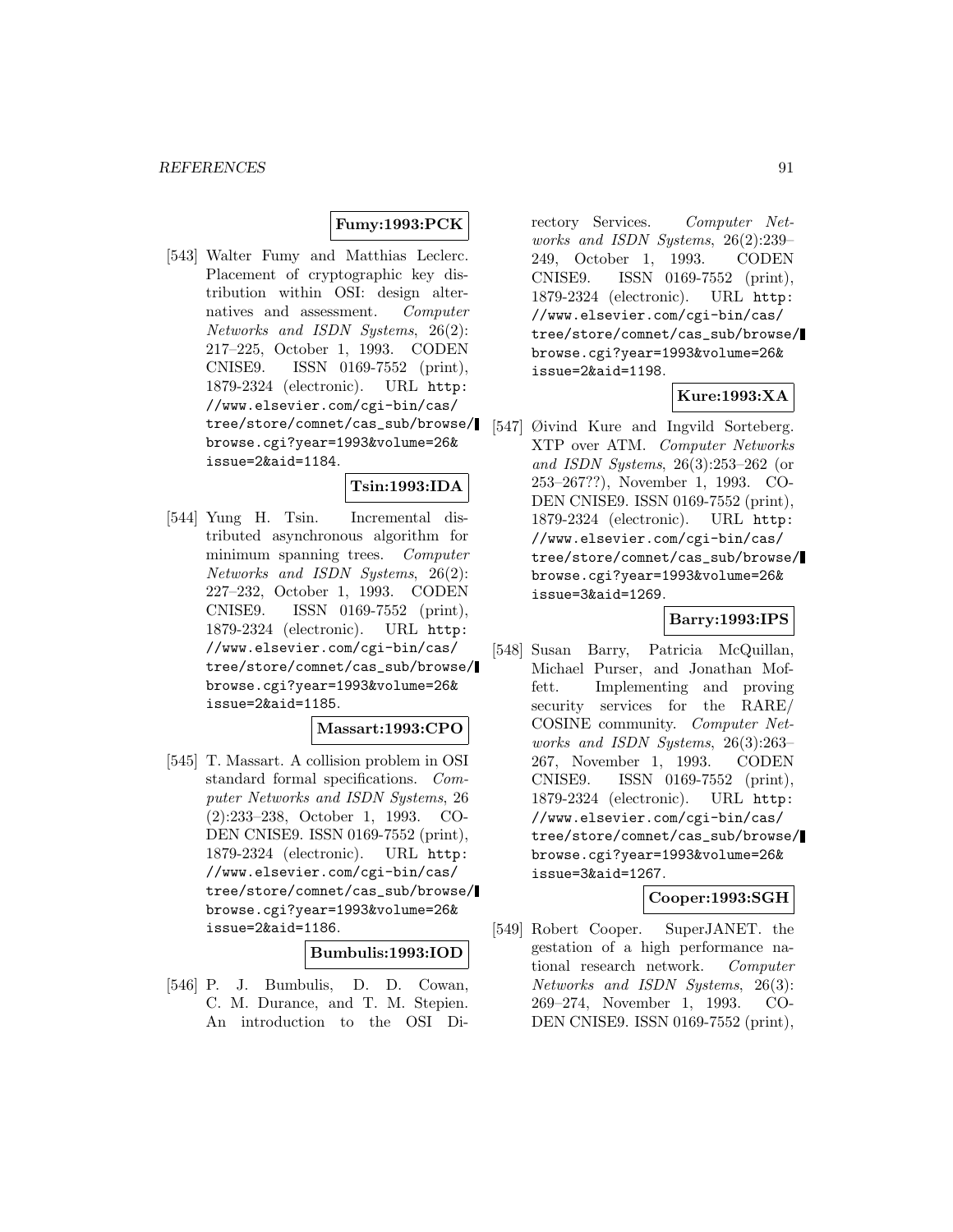1879-2324 (electronic). URL http: //www.elsevier.com/cgi-bin/cas/ tree/store/comnet/cas\_sub/browse/ browse.cgi?year=1993&volume=26& issue=3&aid=1272.

# **Handley:1993:MIC**

[550] Mark J. Handley, Peter T. Kirstein, and M. Angela Sasse. Multimedia integrated conferencing for European researchers (MICE): piloting activities and the conference management and multiplexing centre. Computer Networks and ISDN Systems, 26(3): 275–290, November 1, 1993. CO-DEN CNISE9. ISSN 0169-7552 (print), 1879-2324 (electronic). URL http: //www.elsevier.com/cgi-bin/cas/ tree/store/comnet/cas\_sub/browse/ browse.cgi?year=1993&volume=26& issue=3&aid=1259.

#### **Tuck:1993:UXD**

[551] Bill Tuck and Ruth Moulton. Using X.400 for document delivery. Computer Networks and ISDN Systems, 26 (3):291–296, November 1, 1993. CO-DEN CNISE9. ISSN 0169-7552 (print), 1879-2324 (electronic). URL http: //www.elsevier.com/cgi-bin/cas/ tree/store/comnet/cas\_sub/browse/ browse.cgi?year=1993&volume=26& issue=3&aid=1270.

### **Stockman:1993:GCG**

[552] Bernhard Stockman. Global connectivity — the Global Internet eXchange (GIX). Computer Networks and ISDN Systems, 26(3):297– 303, November 1, 1993. CODEN CNISE9. ISSN 0169-7552 (print), 1879-2324 (electronic). URL http: //www.elsevier.com/cgi-bin/cas/ tree/store/comnet/cas\_sub/browse/ browse.cgi?year=1993&volume=26& issue=3&aid=1258.

### **Huizer:1993:REU**

[553] Erik Huizer, Janneke Abbema, Maria Heijne, and Ton Verschuren. Reaching out to the end user. Computer Networks and ISDN Systems, 26(3): 305–310, November 1, 1993. CO-DEN CNISE9. ISSN 0169-7552 (print), 1879-2324 (electronic). URL http: //www.elsevier.com/cgi-bin/cas/ tree/store/comnet/cas\_sub/browse/ browse.cgi?year=1993&volume=26& issue=3&aid=1257.

#### **Plagemann:1993:XNT**

[554] Thomas Plagemann and Bernhard Plattner. X.500 for non-technical users. Computer Networks and ISDN Systems, 26(3):311–315, November 1, 1993. CODEN CNISE9. ISSN 0169-7552 (print), 1879-2324 (electronic). URL http://www.elsevier. com/cgi-bin/cas/tree/store/comnet/ cas\_sub/browse/browse.cgi?year= 1993&volume=26&issue=3&aid=1266.

# **Afifi:1993:HDB**

[555] Hossam Afifi. A hierarchical directory based X.400 server. Computer Networks and ISDN Systems, 26(3): 316–325, November 1, 1993. CO-DEN CNISE9. ISSN 0169-7552 (print), 1879-2324 (electronic). URL http: //www.elsevier.com/cgi-bin/cas/ tree/store/comnet/cas\_sub/browse/ browse.cgi?year=1993&volume=26& issue=3&aid=1265.

# **Mansfield:1993:MCN**

[556] Glenn Mansfield, K. Jayanthi, K. Higuchi, Thomas Johannsen, Y. Nemoto, and S. Noguchi. Mapping communication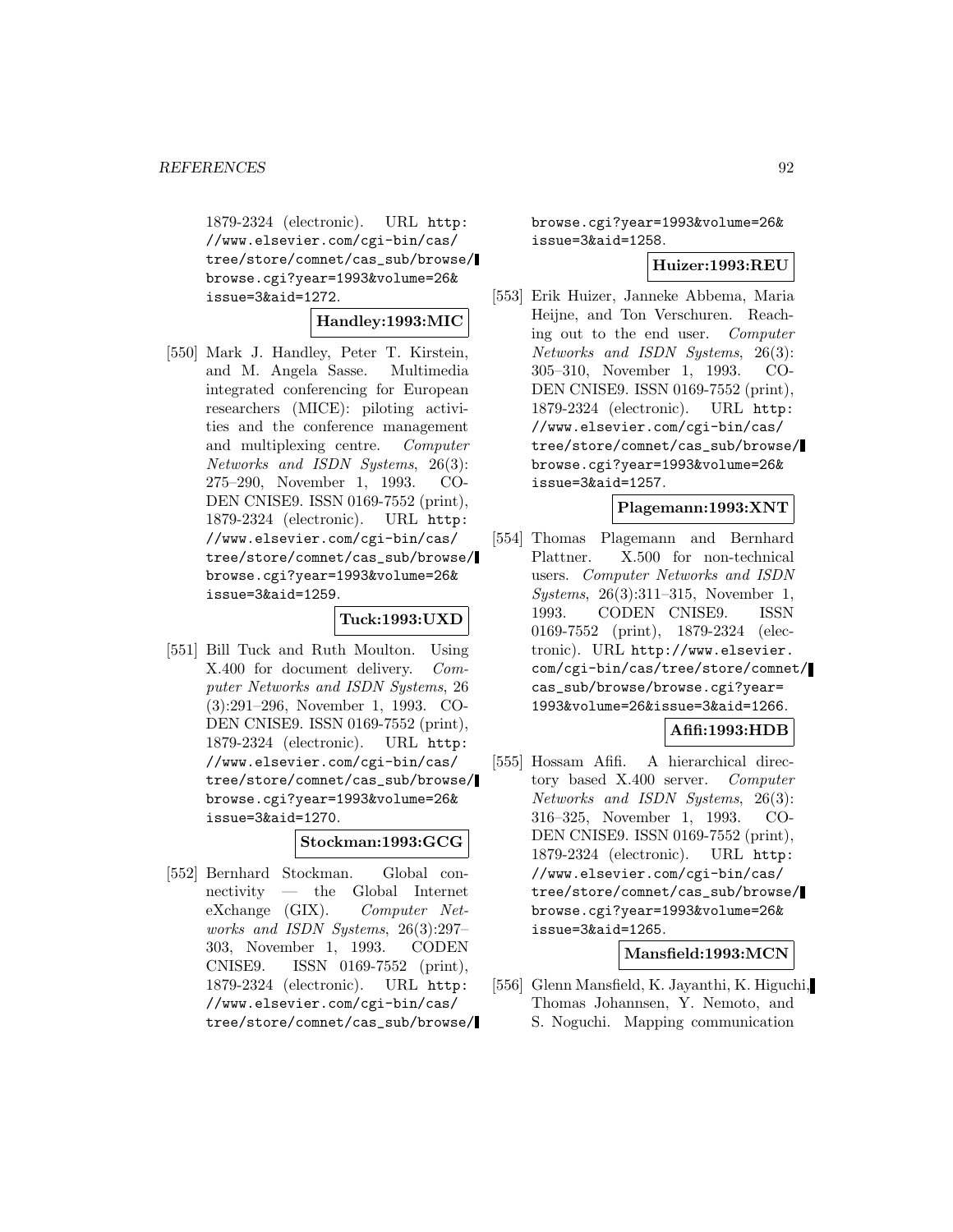networks in the directory. Computer Networks and ISDN Systems, 26(3): 327–335, November 1, 1993. CO-DEN CNISE9. ISSN 0169-7552 (print), 1879-2324 (electronic). URL http: //www.elsevier.com/cgi-bin/cas/ tree/store/comnet/cas\_sub/browse/ browse.cgi?year=1993&volume=26& issue=3&aid=1264.

# **Colin:1993:LAO**

[557] Michel Colin and Bernard Sales. (N)- LMP: an architecture for the OSI lower layers management. Computer Networks and ISDN Systems, 26(3): 337–342, November 1, 1993. CO-DEN CNISE9. ISSN 0169-7552 (print), 1879-2324 (electronic). URL http: //www.elsevier.com/cgi-bin/cas/ tree/store/comnet/cas\_sub/browse/ browse.cgi?year=1993&volume=26& issue=3&aid=1260.

# **Bovio:1993:MEN**

[558] Daniele Bovio and Greg Lloyd. Monitoring EARN networking services. Computer Networks and ISDN Systems, 26(3):343–348, November 1, 1993. CODEN CNISE9. ISSN 0169-7552 (print), 1879-2324 (electronic). URL http://www.elsevier. com/cgi-bin/cas/tree/store/comnet/ cas\_sub/browse/browse.cgi?year= 1993&volume=26&issue=3&aid=1263.

**Myles:1993:CFI**

[559] Andrew Myles and David Skellern. Comparing four IP based mobile host protocols. Computer Networks and ISDN Systems, 26(3):349– 355, November 1, 1993. CODEN CNISE9. ISSN 0169-7552 (print), 1879-2324 (electronic). URL http: //www.elsevier.com/cgi-bin/cas/

tree/store/comnet/cas\_sub/browse/ browse.cgi?year=1993&volume=26& issue=3&aid=1268.

# **Perkins:1993:PCN**

[560] Charles Perkins. Providing continuous network access to mobile hosts using TCP/IP. Computer Networks and ISDN Systems, 26(3):357– 369, November 1, 1993. CODEN CNISE9. ISSN 0169-7552 (print), 1879-2324 (electronic). URL http: //www.elsevier.com/cgi-bin/cas/ tree/store/comnet/cas\_sub/browse/ browse.cgi?year=1993&volume=26& issue=3&aid=1262.

# **Sanghi:1993:SND**

[561] Dheeraj Sanghi, Olafur Gudmundsson, and Ashok K. Agrawala. Study of network dynamics. Computer Networks and ISDN Systems, 26(3):371– 378, November 1, 1993. CODEN CNISE9. ISSN 0169-7552 (print), 1879-2324 (electronic). URL http: //www.elsevier.com/cgi-bin/cas/ tree/store/comnet/cas\_sub/browse/ browse.cgi?year=1993&volume=26& issue=3&aid=1261.

# **Monteiro:1993:FAL**

[562] E. Monteiro, F. Boavida, and V. Freitas. A fairness analysis of LAN/ WAN protocol relays. Computer Networks and ISDN Systems, 26(3):379– 388, November 1, 1993. CODEN CNISE9. ISSN 0169-7552 (print), 1879-2324 (electronic). URL http: //www.elsevier.com/cgi-bin/cas/ tree/store/comnet/cas\_sub/browse/ browse.cgi?year=1993&volume=26& issue=3&aid=1271.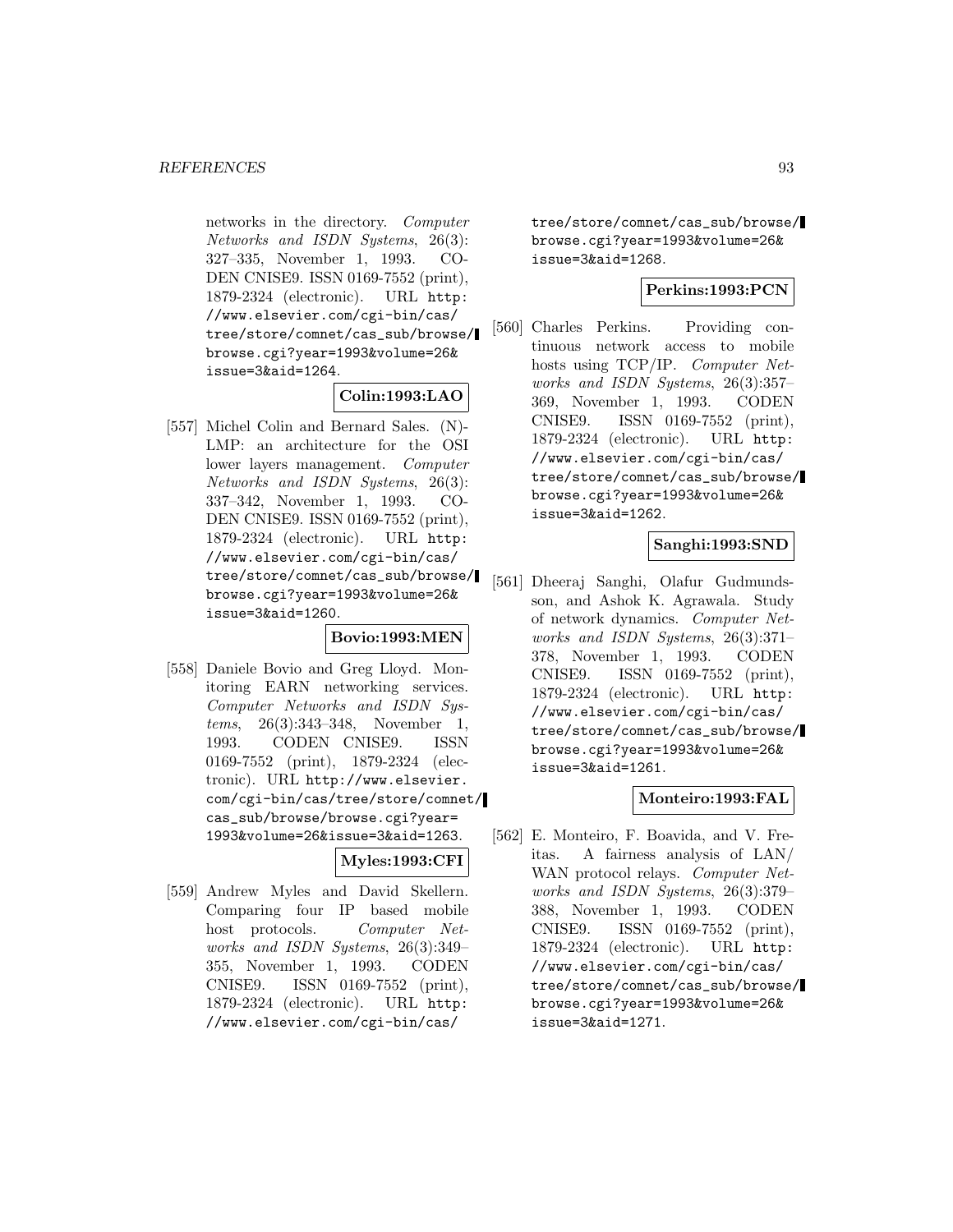### **Younger:1993:MBC**

[563] E. J. Younger, K. H. Bennett, and R. Hartley-Davies. A model for a broadband cellular wireless network for digital communications. Computer Networks and ISDN Systems, 26(4): 391–402, December 1, 1993. CO-DEN CNISE9. ISSN 0169-7552 (print), 1879-2324 (electronic). URL http: //www.elsevier.com/cgi-bin/cas/ tree/store/comnet/cas\_sub/browse/ browse.cgi?year=1993&volume=26& issue=4&aid=1197.

# **Bakker:1993:PRS**

[564] Erwin M. Bakker, Jan van Leeuwen, and Richard B. Tan. Prefix routing schemes in dynamic networks. Computer Networks and ISDN Systems, 26 (4):403–421, December 1, 1993. CO-DEN CNISE9. ISSN 0169-7552 (print), 1879-2324 (electronic). URL http: //www.elsevier.com/cgi-bin/cas/ tree/store/comnet/cas\_sub/browse/ browse.cgi?year=1993&volume=26& issue=4&aid=1199.

# **Pitts:1993:CCN**

[565] Robert A. Pitts, Ralph Martinez, and Larry C. Schooley. CSMA/CD with network partitioning. Computer Networks and ISDN Systems, 26(4):423– 432, December 1, 1993. CODEN CNISE9. ISSN 0169-7552 (print), 1879-2324 (electronic). URL http: //www.elsevier.com/cgi-bin/cas/ tree/store/comnet/cas\_sub/browse/ browse.cgi?year=1993&volume=26& issue=4&aid=1200.

**Gupta:1993:SMA**

[566] Anil K. Gupta, Luis Orozco Barbosa, and N. D. Georganas. Switching mod-

ules for ATM switching systems and their interconnection networks. Computer Networks and ISDN Systems, 26 (4):433–445, December 1, 1993. CO-DEN CNISE9. ISSN 0169-7552 (print), 1879-2324 (electronic). URL http: //www.elsevier.com/cgi-bin/cas/ tree/store/comnet/cas\_sub/browse/ browse.cgi?year=1993&volume=26& issue=4&aid=1201.

### **Moharram:1993:CNM**

[567] Omayma E. Moharram. Customer network management systems: load and performance. Computer Networks and ISDN Systems, 26(4):447– 457, December 1, 1993. CODEN CNISE9. ISSN 0169-7552 (print), 1879-2324 (electronic). URL http: //www.elsevier.com/cgi-bin/cas/ tree/store/comnet/cas\_sub/browse/ browse.cgi?year=1993&volume=26& issue=4&aid=1202.

# **Jiang:1993:HSI**

[568] Xi Jiang and James S. Meditch. A high-speed integrated services ATM/STM switch. Computer Networks and ISDN Systems, 26(4):459– 477, December 1, 1993. CODEN CNISE9. ISSN 0169-7552 (print), 1879-2324 (electronic). URL http: //www.elsevier.com/cgi-bin/cas/ tree/store/comnet/cas\_sub/browse/ browse.cgi?year=1993&volume=26& issue=4&aid=1203.

### **Baker:1994:SWS**

[569] T. Baker, I. Bruning, L. Klein, and M. Lenz. Starting a Web site: issues of quality control. Computer Networks and ISDN Systems, 26(Supplement 2– 3):S55–S61, ???? 1994. CODEN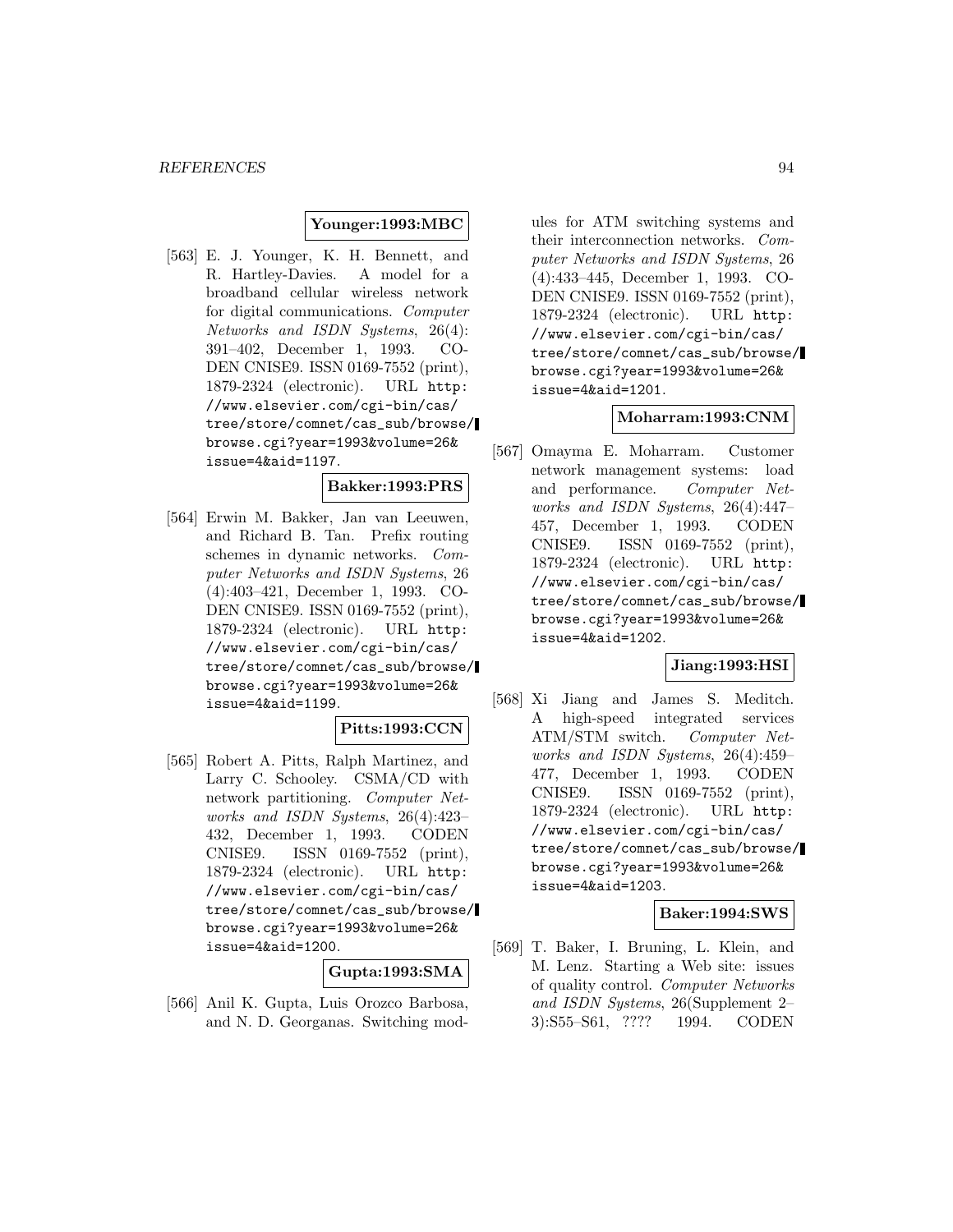CNISE9. ISSN 0169-7552 (print), 1879- 2324 (electronic).

**Crowcroft:1994:TNG**

[570] Jon Crowcroft and Gordon Joly. Touring and navigating a global learning environment — the Web.  $Com$ puter Networks and ISDN Systems, 26 (Supplement 2–3):S71–S74, ???? 1994. CODEN CNISE9. ISSN 0169-7552 (print), 1879-2324 (electronic).

# **Huston:1994:DSD**

[571] G. Huston. Desperately seeking default: Internet policy update: A perspective from the Pacific. Computer Networks and ISDN Systems, 26 (Supplement 1):S3–??, 1994. CODEN CNISE9. ISSN 0169-7552 (print), 1879- 2324 (electronic). Computer Networks for Research in Europe.

# **Morrow:1994:PNP**

[572] T. M. Morrow and A. M. Mumford. Publishing on the network. Computer Networks and ISDN Systems, 26 (Supplement 1):S15–??, 1994. CODEN CNISE9. ISSN 0169-7552 (print), 1879- 2324 (electronic). Computer Networks for Research in Europe.

# **Muller:1994:UUD**

[573] P. Muller and H. P. Grossmann. Udine: A universal document information and navigation entry. Computer Networks and ISDN Systems, 26(Supplement 1): S29–??, 1994. CODEN CNISE9. ISSN 0169-7552 (print), 1879-2324 (electronic). Computer Networks for Research in Europe.

# **Touvet:1994:MWU**

[574] J.-C. Touvet and P.-A Pays. A multimedia WPS using X.500 /WWW integration. Computer Networks and ISDN Systems, 26(Supplement 1):S39– ??, 1994. CODEN CNISE9. ISSN 0169- 7552 (print), 1879-2324 (electronic). Computer Networks for Research in Europe.

# **Owen:1994:SDH**

[575] Henry L. Owen and Thomas M. Klett. Synchronous digital hierarchy network pointer simulation. Computer Networks and ISDN Systems, 26(5): 481–491, January 1, 1994. CODEN CNISE9. ISSN 0169-7552 (print), 1879-2324 (electronic). URL http: //www.elsevier.com/cgi-bin/cas/ tree/store/comnet/cas\_sub/browse/ browse.cgi?year=1994&volume=26& issue=5&aid=1204.

### **Rao:1994:MPE**

[576] B. Madhu Rao and Sub Ramakrishnan. Models for performance evaluation of a local area network with a file server. Computer Networks and ISDN Systems, 26(5):493– 509, January 1, 1994. CODEN CNISE9. ISSN 0169-7552 (print), 1879-2324 (electronic). URL http: //www.elsevier.com/cgi-bin/cas/ tree/store/comnet/cas\_sub/browse/ browse.cgi?year=1994&volume=26& issue=5&aid=1205.

# **Pham:1994:CCI**

[577] Xuan Huy Pham and Richard Betts. Congestion control for intelligent networks. Computer Networks and ISDN Systems, 26(5):511–524, January 1, 1994. CODEN CNISE9. ISSN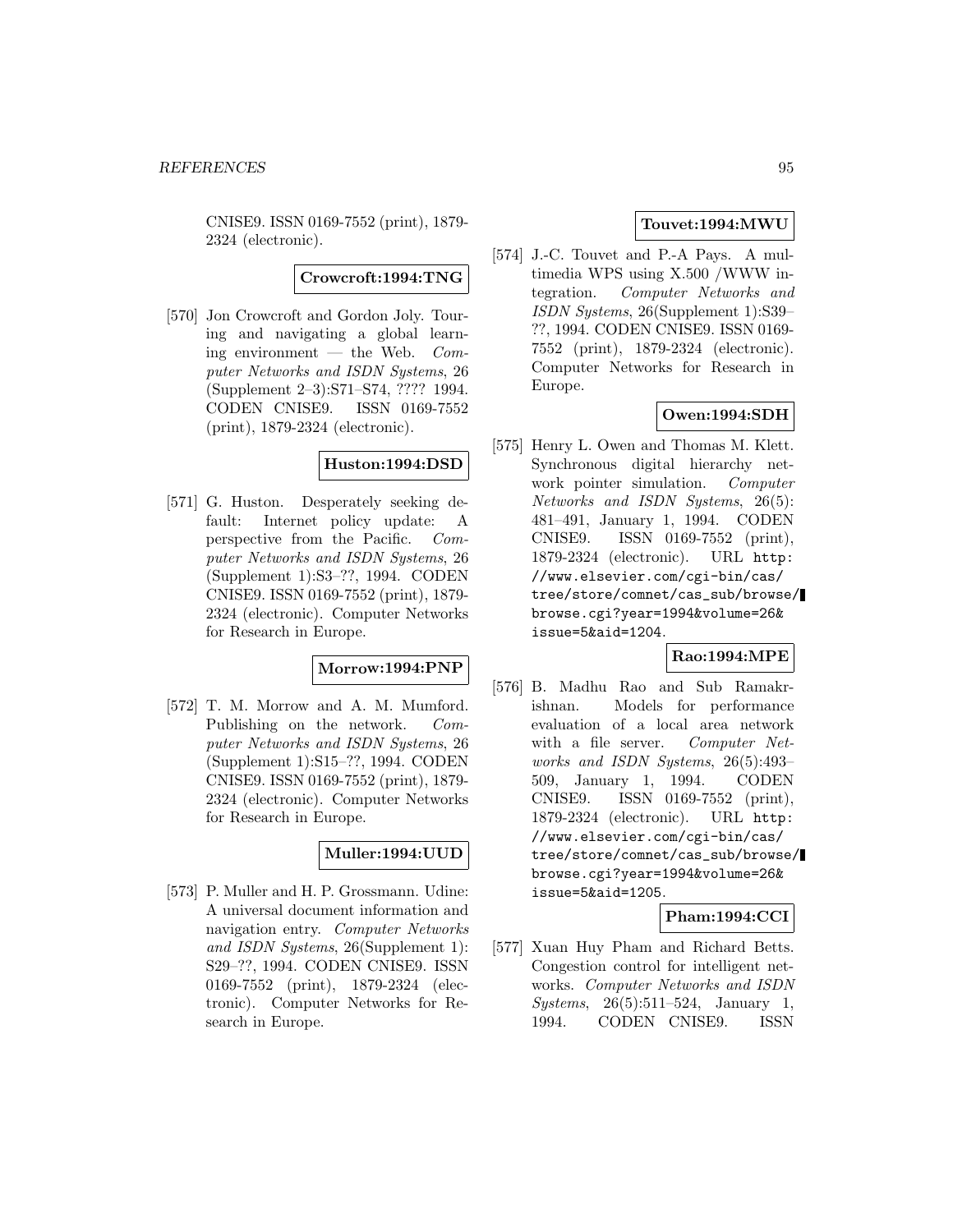0169-7552 (print), 1879-2324 (electronic). URL http://www.elsevier. com/cgi-bin/cas/tree/store/comnet/ cas\_sub/browse/browse.cgi?year= 1994&volume=26&issue=5&aid=1206.

**Chang:1994:SOQ**

[578] Chung-Ju Chang, Po-Chou Lin, and Jia-Ming Chen. Study on optimal queue-length-threshold scheduling policy for an ATM multiplexer with finite buffers and batch Poisson arrivals. Computer Networks and ISDN Systems, 26(5):525– 540, January 1, 1994. CODEN CNISE9. ISSN 0169-7552 (print), 1879-2324 (electronic). URL http: //www.elsevier.com/cgi-bin/cas/ tree/store/comnet/cas\_sub/browse/ browse.cgi?year=1994&volume=26& issue=5&aid=1207.

# **Wang:1994:TOS**

[579] Jonathan L. Wang and John A. Silvester. Throughput optimization in single commodity multihop packet radio networks. Computer Networks and ISDN Systems, 26(5):541– 562, January 1, 1994. CODEN CNISE9. ISSN 0169-7552 (print), 1879-2324 (electronic). URL http: //www.elsevier.com/cgi-bin/cas/ tree/store/comnet/cas\_sub/browse/ browse.cgi?year=1994&volume=26& issue=5&aid=1209.

#### **Kamal:1994:HMA**

[580] A. E. Kamal and B. W. Abeysundara. Hybrid medium access protocols for high-speed, dual-bus fiberoptic local area networks. Computer Networks and ISDN Systems, 26(5): 563–583, January 1, 1994. CODEN CNISE9. ISSN 0169-7552 (print),

1879-2324 (electronic). URL http: //www.elsevier.com/cgi-bin/cas/ tree/store/comnet/cas\_sub/browse/ browse.cgi?year=1994&volume=26& issue=5&aid=1210.

# **Bondi:1994:ICL**

[581] Andre B. Bondi and Wai-Sum Lai. The influence of cell loss patterns and overheads on retransmission choices in broadband ISDN. Computer Networks and ISDN Systems, 26(5):585– 598, January 1, 1994. CODEN CNISE9. ISSN 0169-7552 (print), 1879-2324 (electronic). URL http: //www.elsevier.com/cgi-bin/cas/ tree/store/comnet/cas\_sub/browse/ browse.cgi?year=1994&volume=26& issue=5&aid=1212.

# **vanAs:1994:MATa**

[582] Harmen R. van As and Harry Rudin. Media-access techniques for high-speed LANs and MANs. Computer Networks and ISDN Systems, 26(6–8): 601–602, March 1, 1994. CODEN CNISE9. ISSN 0169-7552 (print), 1879-2324 (electronic). URL http: //www.elsevier.com/cgi-bin/cas/ tree/store/comnet/cas\_sub/browse/ browse.cgi?year=1994&volume=26& issue=6-8&aid=1309.

### **vanAs:1994:MATb**

[583] Harmen R. van As. Media access techniques: The evolution towards terabit/s LANs and MANs. Computer Networks and ISDN Systems, 26(6– 8):603–656, March 1, 1994. CODEN CNISE9. ISSN 0169-7552 (print), 1879-2324 (electronic). URL http: //www.elsevier.com/cgi-bin/cas/ tree/store/comnet/cas\_sub/browse/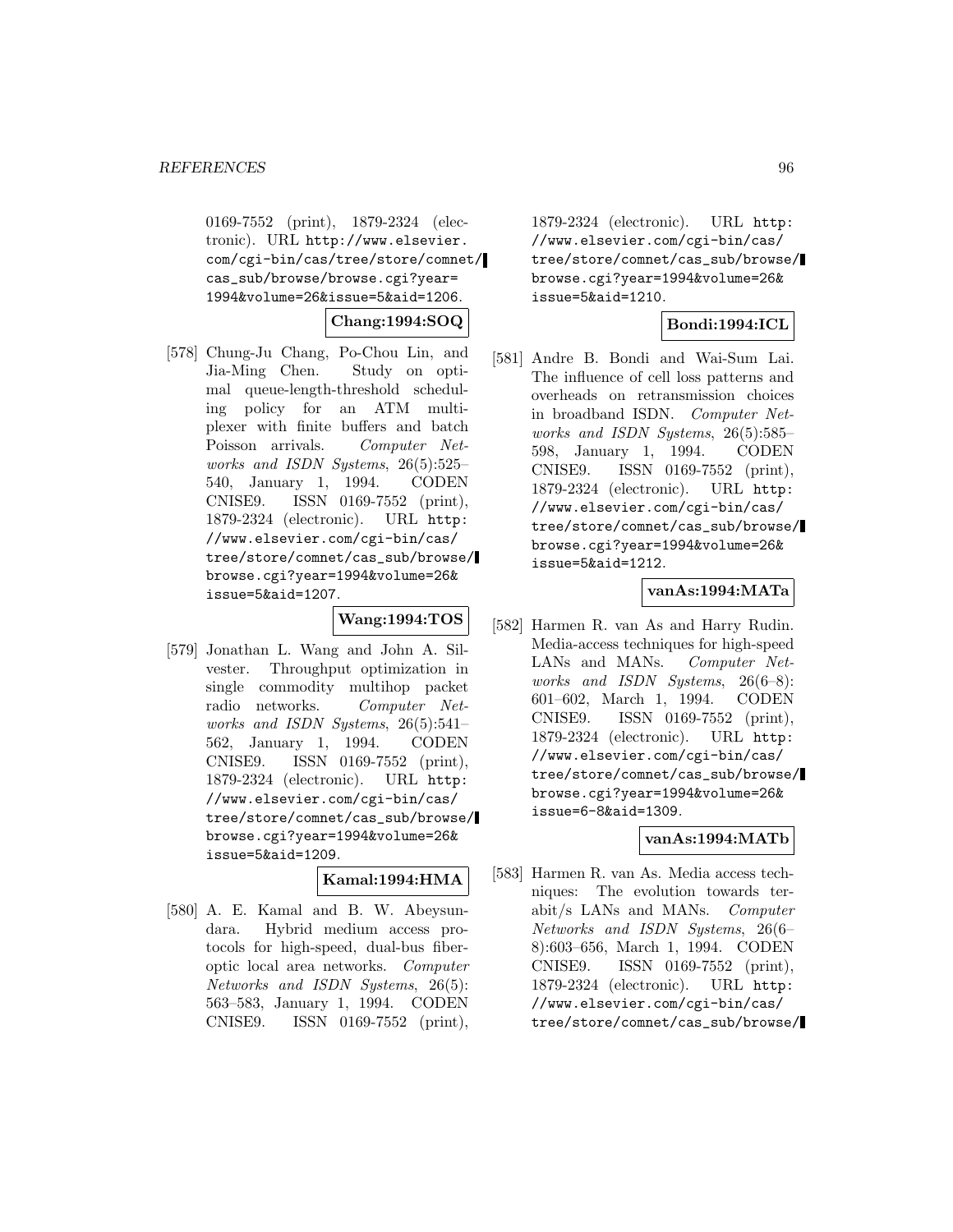browse.cgi?year=1994&volume=26& issue=6-8&aid=1318.

**Davids:1994:FSP**

[584] Peter Davids, Thomas Meuser, and Otto Spaniol. FDDI: status and perspectives. Computer Networks and ISDN Systems, 26(6–8):657– 677, March 1, 1994. CODEN CNISE9. ISSN 0169-7552 (print), 1879-2324 (electronic). URL http: //www.elsevier.com/cgi-bin/cas/ tree/store/comnet/cas\_sub/browse/ browse.cgi?year=1994&volume=26& issue=6-8&aid=1219.

# **Martini:1994:COD**

[585] Peter Martini. Connection oriented data service in DQDB. Computer Networks and ISDN Systems, 26(6– 8):679–694, March 1, 1994. CODEN CNISE9. ISSN 0169-7552 (print), 1879-2324 (electronic). URL http: //www.elsevier.com/cgi-bin/cas/ tree/store/comnet/cas\_sub/browse/ browse.cgi?year=1994&volume=26& issue=6-8&aid=1224.

# **Kamal:1994:ASR**

[586] Ahmed E. Kamal, Johnny W. Wong, and Hossam S. Hassanein. An algorithm for slot reuse in DQDB networks with erasure nodes. Computer Networks and ISDN Systems, 26(6– 8):695–710, March 1, 1994. CODEN CNISE9. ISSN 0169-7552 (print), 1879-2324 (electronic). URL http: //www.elsevier.com/cgi-bin/cas/ tree/store/comnet/cas\_sub/browse/ browse.cgi?year=1994&volume=26& issue=6-8&aid=1238.

# **Conti:1994:DED**

[587] M. Conti, E. Gregori, and L. Lenzini. E-DCP, an extension of the distributedcontrol polling MAC protocol (DCP) for integrated services. Computer Networks and ISDN Systems, 26(6–8): 711–719, March 1, 1994. CODEN CNISE9. ISSN 0169-7552 (print), 1879-2324 (electronic). URL http: //www.elsevier.com/cgi-bin/cas/ tree/store/comnet/cas\_sub/browse/ browse.cgi?year=1994&volume=26& issue=6-8&aid=1221.

## **Mukherjee:1994:CBA**

[588] Biswanath Mukherjee and Ahmed E. Kamal. The continuation-bit approach and the  $p_i$ -persistent protocol for scheduling variable-length messages on slotted, high-speed, fiber optic LANs/MANs. Computer Networks and ISDN Systems, 26(6–8): 721–744, March 1, 1994. CODEN CNISE9. ISSN 0169-7552 (print), 1879-2324 (electronic). URL http: //www.elsevier.com/cgi-bin/cas/ tree/store/comnet/cas\_sub/browse/ browse.cgi?year=1994&volume=26& issue=6-8&aid=1234.

# **Watson:1994:MP**

[589] Greg Watson. The  $S +$  MAC protocol. Computer Networks and ISDN Systems, 26(6–8):745–755, March 1, 1994. CODEN CNISE9. ISSN 0169-7552 (print), 1879-2324 (electronic). URL http://www.elsevier.com/cgi-bin/ cas/tree/store/comnet/cas\_sub/browse/ browse.cgi?year=1994&volume=26& issue=6-8&aid=1218.

#### **Baiocchi:1994:ACC**

[590] A. Baiocchi, L. Gratta, M. Listanti,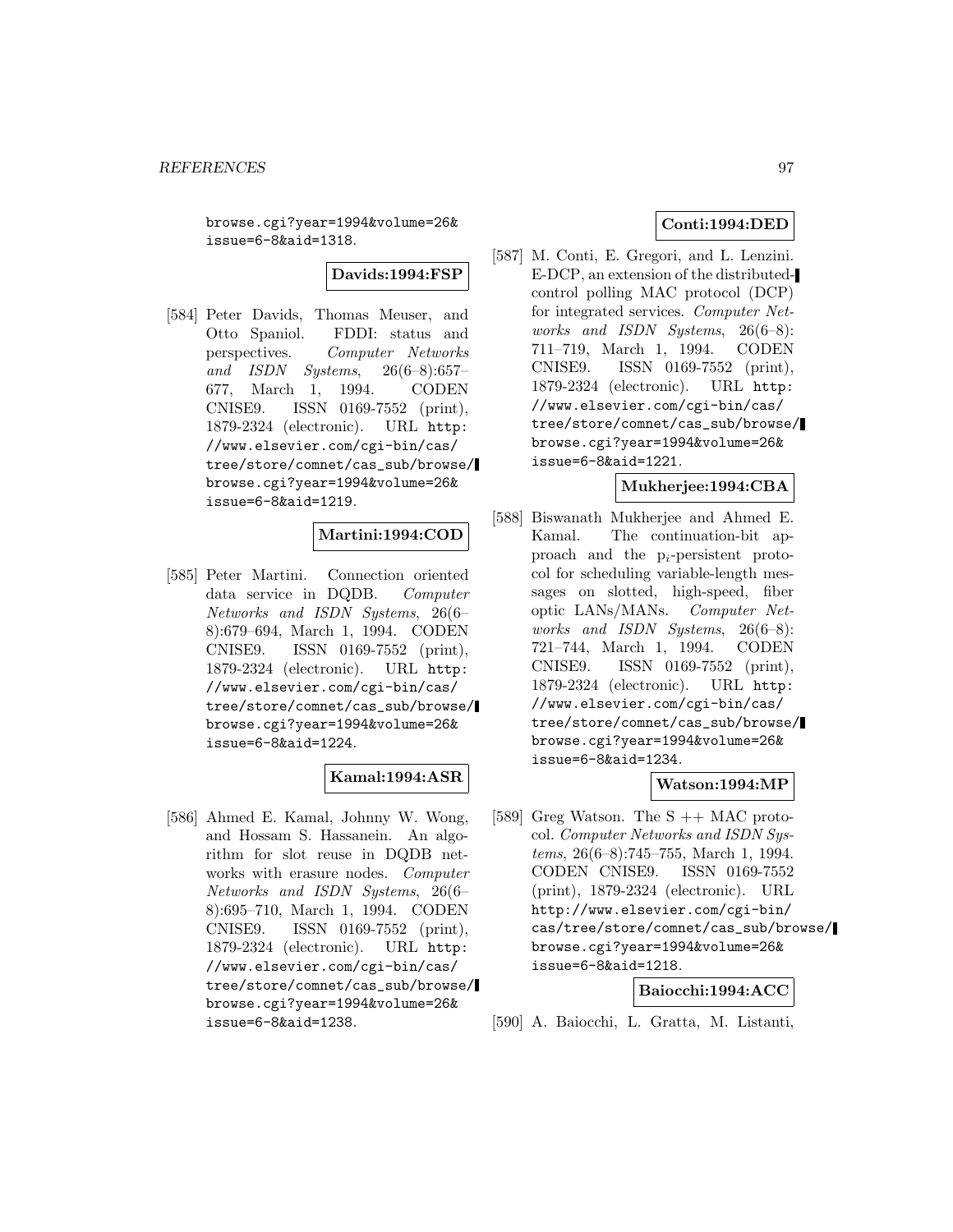G. Pacifici, A. Roveri, and R. Winkler. The adaptive cycle cell insertion MAC protocol for high throughput and fair multiaccess networks. Computer Networks and ISDN Systems, 26 (6–8):757–770, March 1, 1994. CO-DEN CNISE9. ISSN 0169-7552 (print), 1879-2324 (electronic). URL http: //www.elsevier.com/cgi-bin/cas/ tree/store/comnet/cas\_sub/browse/ browse.cgi?year=1994&volume=26& issue=6-8&aid=1222.

# **Adams:1994:O**

[591] J. L. Adams. Orwell. Computer Networks and ISDN Systems, 26(6– 8):771–784, March 1, 1994. CODEN CNISE9. ISSN 0169-7552 (print), 1879-2324 (electronic). URL http: //www.elsevier.com/cgi-bin/cas/ tree/store/comnet/cas\_sub/browse/ browse.cgi?year=1994&volume=26& issue=6-8&aid=1220.

# **Imai:1994:AAT**

[592] Kazuo Imai, Tadashi Ito, Hideki Kasahara, and Naotaka Morita. ATMR: Asynchronous transfer mode ring protocol. Computer Networks and ISDN Systems, 26(6–8):785– 798, March 1, 1994. CODEN CNISE9. ISSN 0169-7552 (print), 1879-2324 (electronic). URL http: //www.elsevier.com/cgi-bin/cas/ tree/store/comnet/cas\_sub/browse/ browse.cgi?year=1994&volume=26& issue=6-8&aid=1223.

### **Slosiar:1994:MDQ**

[593] Rasti Slosiar, Martin Potts, and Reto Beeler.  $MD^3Q$ : A distributed queueing protocol with full channel capacity reuse and guarantee of bandwidth. Computer Networks and ISDN Systems, 26

(6–8):799–815, March 1, 1994. CO-DEN CNISE9. ISSN 0169-7552 (print), 1879-2324 (electronic). URL http: //www.elsevier.com/cgi-bin/cas/ tree/store/comnet/cas\_sub/browse/ browse.cgi?year=1994&volume=26& issue=6-8&aid=1217.

# **Ofek:1994:OMA**

[594] Yoram Ofek. Overview of the MetaRing architecture. Computer Networks and ISDN Systems, 26(6–8): 817–829, March 1, 1994. CODEN CNISE9. ISSN 0169-7552 (print), 1879-2324 (electronic). URL http: //www.elsevier.com/cgi-bin/cas/ tree/store/comnet/cas\_sub/browse/ browse.cgi?year=1994&volume=26& issue=6-8&aid=1216.

# **vanAs:1994:CIM**

[595] H. R. Van As, W. W. Lemppenau, H. R. Schindler, and P. Zafiropulo. CRMA-II: A MAC protocol for ringbased Gb/s LANs and MANs. Computer Networks and ISDN Systems, 26 (6–8):831–840, March 1, 1994. CO-DEN CNISE9. ISSN 0169-7552 (print), 1879-2324 (electronic). URL http: //www.elsevier.com/cgi-bin/cas/ tree/store/comnet/cas\_sub/browse/ browse.cgi?year=1994&volume=26& issue=6-8&aid=1319.

# **Brassil:1994:MSN**

[596] Jack Brassil, Abhijit K. Choudhury, and Nicholas F. Maxemchuk. The Manhattan Street Network: a high performance, highly reliable metropolitan area network. Computer Networks and ISDN Systems, 26(6–8): 841–858, March 1, 1994. CODEN CNISE9. ISSN 0169-7552 (print), 1879-2324 (electronic). URL http: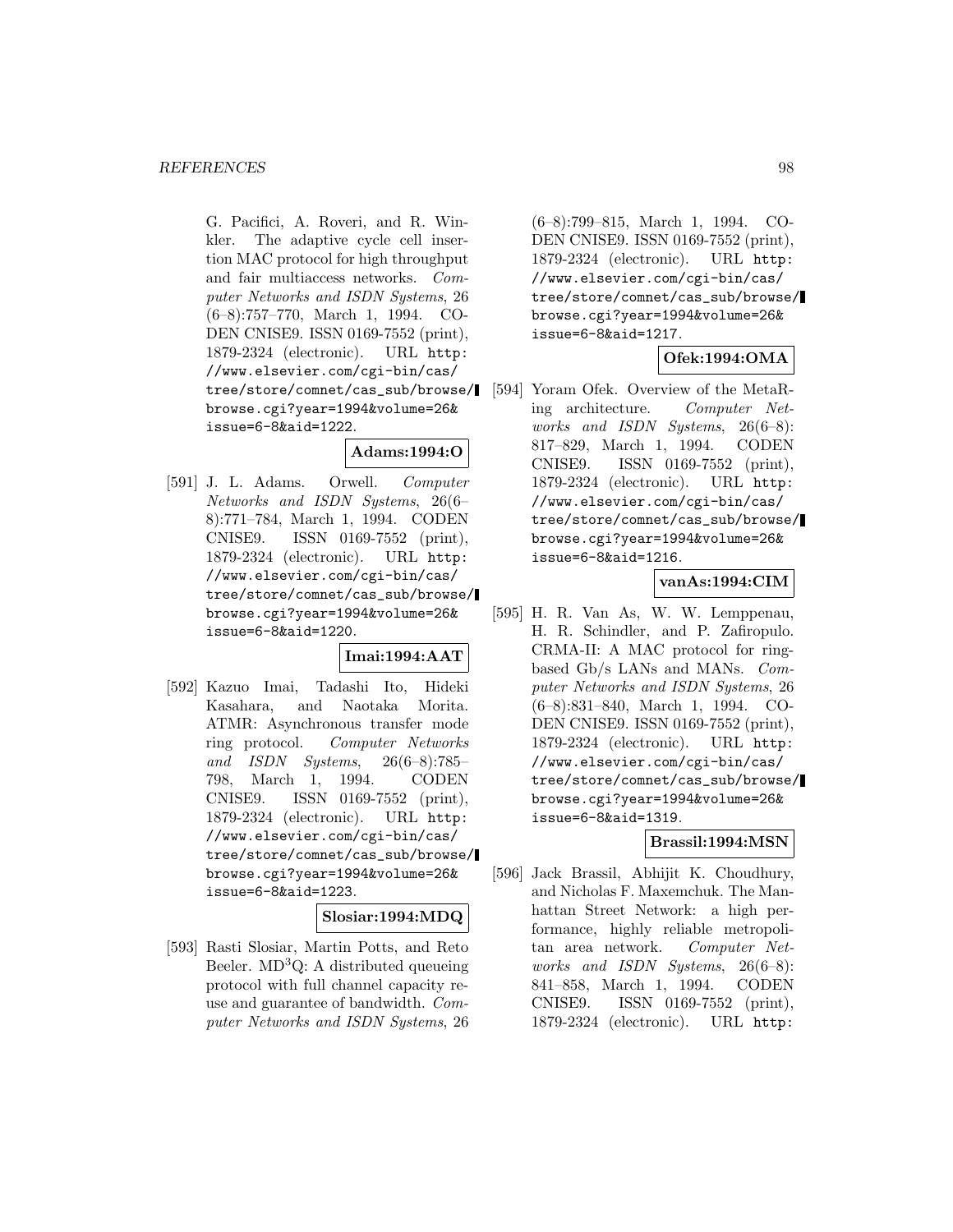//www.elsevier.com/cgi-bin/cas/ tree/store/comnet/cas\_sub/browse/ browse.cgi?year=1994&volume=26& issue=6-8&aid=1233.

# **Ofek:1994:RFC**

[597] Yoram Ofek and Moti Yung. Routing and flow control on the MetaNet: an overview. Computer Networks and ISDN Systems, 26(6–8):859– 872, March 1, 1994. CODEN CNISE9. ISSN 0169-7552 (print), 1879-2324 (electronic). URL http: //www.elsevier.com/cgi-bin/cas/ tree/store/comnet/cas\_sub/browse/ browse.cgi?year=1994&volume=26& issue=6-8&aid=1239.

# **Marsan:1994:PTA**

[598] M. Ajmone Marsan, G. Albertengo, C. Casetti, F. Neri, and G. Panizzardi. On the performance of topologies and access protocols for highspeed LANs and MANs. Computer Networks and ISDN Systems, 26(6– 8):873–894, March 1, 1994. CODEN CNISE9. ISSN 0169-7552 (print), 1879-2324 (electronic). URL http: //www.elsevier.com/cgi-bin/cas/ tree/store/comnet/cas\_sub/browse/ browse.cgi?year=1994&volume=26& issue=6-8&aid=1229.

# **Huang:1994:CAT**

[599] Hung Khei Huang and Tatsuya Suda. Collision avoidance tree networks. Computer Networks and ISDN Systems, 26(6–8):895– 911, March 1, 1994. CODEN CNISE9. ISSN 0169-7552 (print), 1879-2324 (electronic). URL http: //www.elsevier.com/cgi-bin/cas/ tree/store/comnet/cas\_sub/browse/ browse.cgi?year=1994&volume=26& issue=6-8&aid=1230.

### **Sudhakar:1994:APP**

[600] G. N. M. Sudhakar, M. Kavehrad, and N. D. Georganas. Access protocols for passive optical star networks. Computer Networks and ISDN Systems, 26 (6–8):913–930, March 1, 1994. CO-DEN CNISE9. ISSN 0169-7552 (print), 1879-2324 (electronic). URL http: //www.elsevier.com/cgi-bin/cas/ tree/store/comnet/cas\_sub/browse/ browse.cgi?year=1994&volume=26& issue=6-8&aid=1231.

# **Karol:1994:CAW**

[601] Mark J. Karol and Bernard Glance. A collision-avoidance WDM optical star network. Computer Networks and ISDN Systems, 26(6–8): 931–943, March 1, 1994. CODEN CNISE9. ISSN 0169-7552 (print), 1879-2324 (electronic). URL http: //www.elsevier.com/cgi-bin/cas/ tree/store/comnet/cas\_sub/browse/ browse.cgi?year=1994&volume=26& issue=6-8&aid=1226.

# **Chlamtac:1994:QSP**

[602] Imrich Chlamtac and Andrea Fumagalli. Quadro: A solution to packet switching in optical transmission networks. Computer Networks and ISDN Systems, 26(6–8): 945–963, March 1, 1994. CODEN CNISE9. ISSN 0169-7552 (print), 1879-2324 (electronic). URL http: //www.elsevier.com/cgi-bin/cas/ tree/store/comnet/cas\_sub/browse/ browse.cgi?year=1994&volume=26& issue=6-8&aid=1232.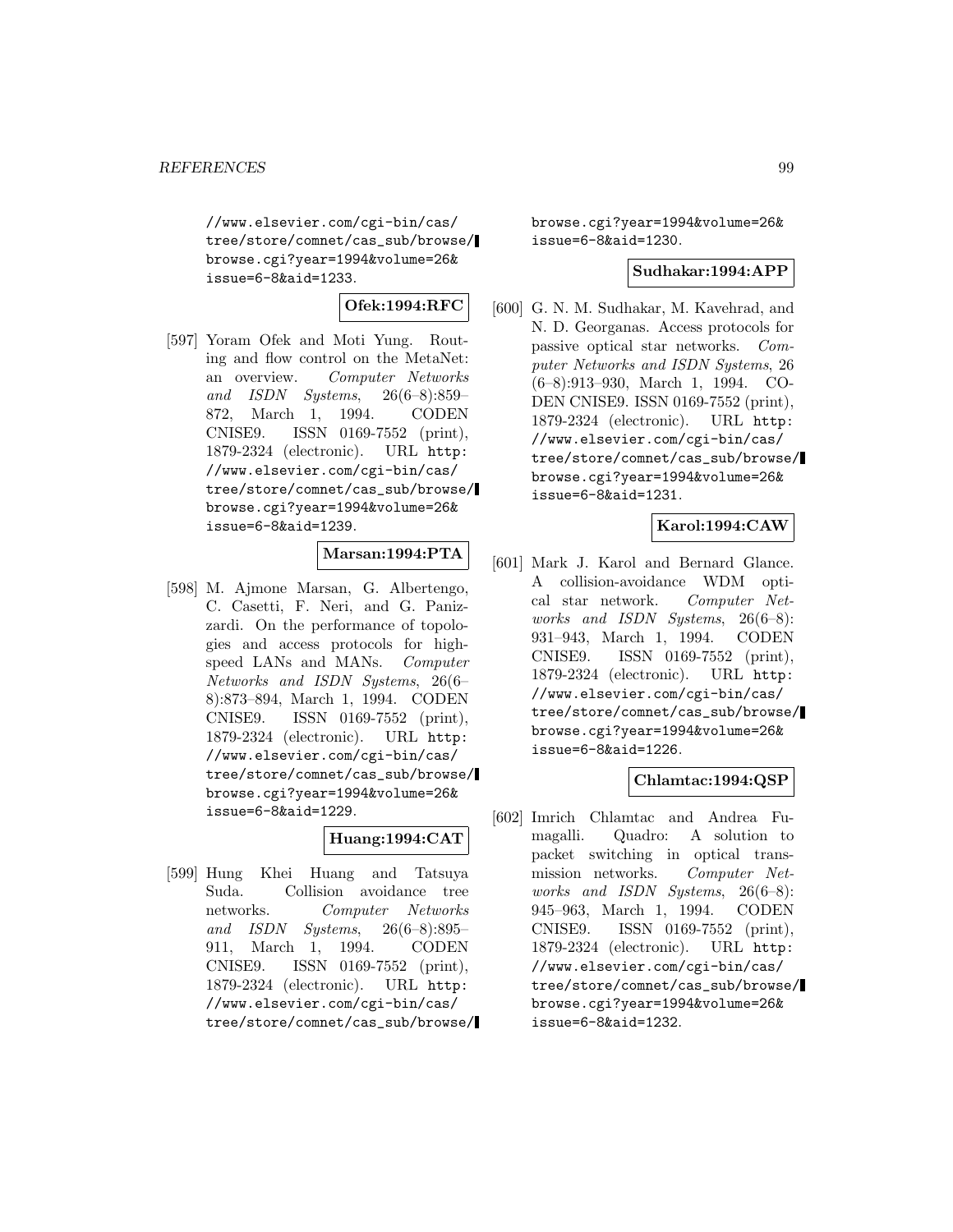# **Gerla:1994:OTT**

[603] Mario Gerla, Milan Kovačević, and Joseph Bannister. Optical tree topologies: Access control and wavelength assignment. Computer Networks and ISDN Systems, 26(6–8): 965–983, March 1, 1994. CODEN CNISE9. ISSN 0169-7552 (print), 1879-2324 (electronic). URL http: //www.elsevier.com/cgi-bin/cas/ tree/store/comnet/cas\_sub/browse/ browse.cgi?year=1994&volume=26& issue=6-8&aid=1227.

### **Fratta:1994:RAC**

[604] Luigi Fratta, Flaminio Borgonovo, Joseph Bannister, and Mario Gerla. Routing and admission control in the multihop wavelength-division optical network. Computer Networks and ISDN Systems, 26(6–8):985– 1005, March 1, 1994. CODEN CNISE9. ISSN 0169-7552 (print), 1879-2324 (electronic). URL http: //www.elsevier.com/cgi-bin/cas/ tree/store/comnet/cas\_sub/browse/ browse.cgi?year=1994&volume=26& issue=6-8&aid=1225.

#### **Sen:1994:CSS**

[605] A. Sen and P. Maitra. A comparative study of Shuffle-Exchange, Manhattan Street and Supercube network for lightwave applications. Computer Networks and ISDN Systems, 26(6– 8):1007–1022, March 1, 1994. CO-DEN CNISE9. ISSN 0169-7552 (print), 1879-2324 (electronic). URL http: //www.elsevier.com/cgi-bin/cas/ tree/store/comnet/cas\_sub/browse/ browse.cgi?year=1994&volume=26& issue=6-8&aid=1228.

# **Decina:1994:TST**

[606] M. Dècina, V. Trecordi, G. Zanolini, and D. Zucca. Two simple techniques for broadcasting in deflection routing multichannel MANs. Computer Networks and ISDN Systems, 26(6– 8):1023–1041, March 1, 1994. CO-DEN CNISE9. ISSN 0169-7552 (print), 1879-2324 (electronic). URL http: //www.elsevier.com/cgi-bin/cas/ tree/store/comnet/cas\_sub/browse/ browse.cgi?year=1994&volume=26& issue=6-8&aid=1236.

### **Elby:1994:WBC**

[607] Stuart D. Elby and Anthony S. Acampora. Wavelength-based cellswitching in ATM multihop lightwave networks. Computer Networks and ISDN Systems, 26(6–8):1043– 1062, March 1, 1994. CODEN CNISE9. ISSN 0169-7552 (print), 1879-2324 (electronic). URL http: //www.elsevier.com/cgi-bin/cas/ tree/store/comnet/cas\_sub/browse/ browse.cgi?year=1994&volume=26& issue=6-8&aid=1235.

# **Kwong:1994:UAO**

[608] Wing C. Kwong and Paul R. Prucnal. Ultrafast all-optical codedivision multiple-access (CDMA) fiberoptic networks. Computer Networks and ISDN Systems, 26(6–8):1063– 1086, March 1, 1994. CODEN CNISE9. ISSN 0169-7552 (print), 1879-2324 (electronic). URL http: //www.elsevier.com/cgi-bin/cas/ tree/store/comnet/cas\_sub/browse/ browse.cgi?year=1994&volume=26& issue=6-8&aid=1237.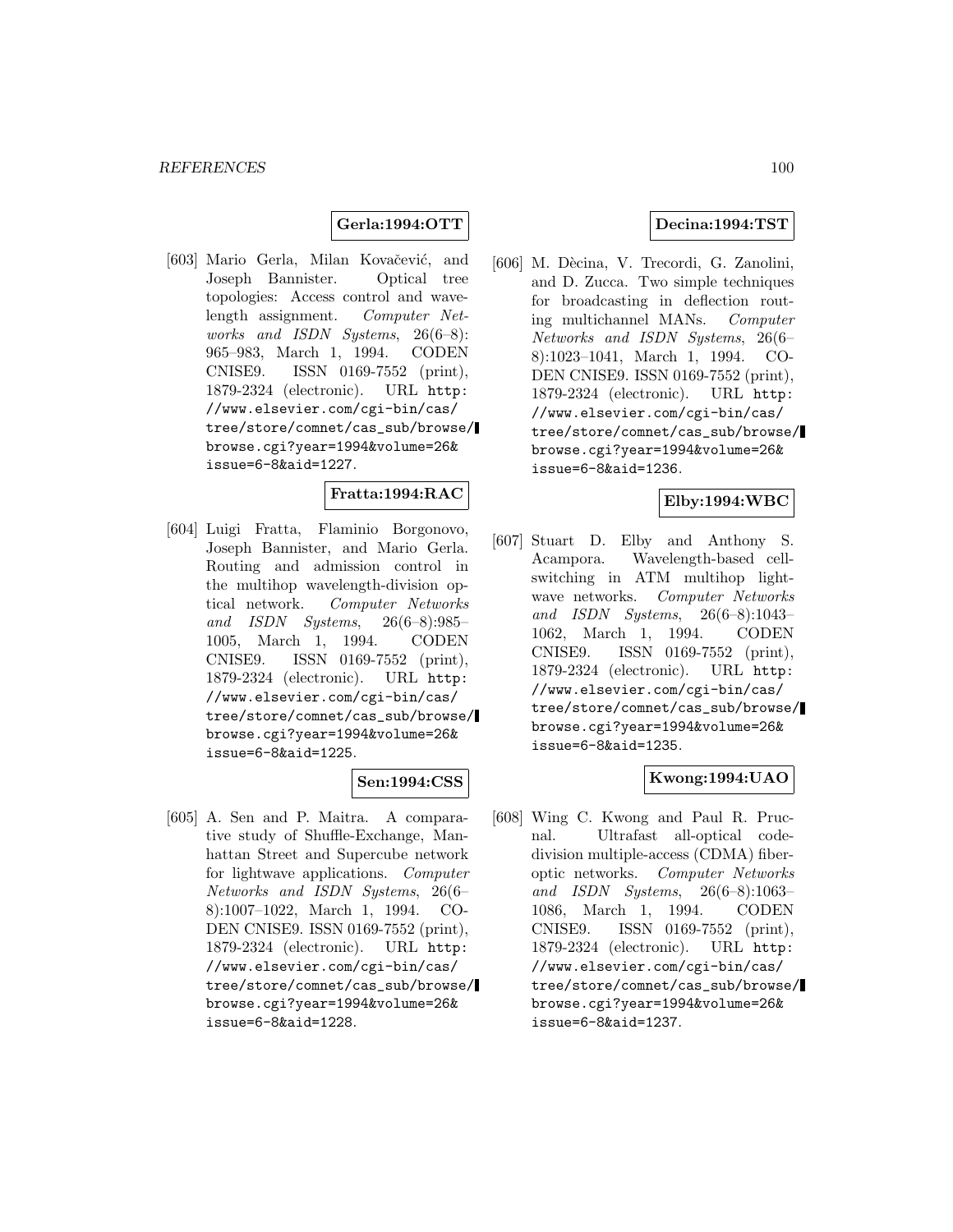### **Saito:1994:TAP**

[609] Hiroshi Saito and Takuya Asaka. Traffic aspect of personal telecommunications in intelligent networks. Computer Networks and ISDN Systems, 26(9):1089–1099, June 1, 1994. CO-DEN CNISE9. ISSN 0169-7552 (print), 1879-2324 (electronic). URL http: //www.elsevier.com/cgi-bin/cas/ tree/store/comnet/cas\_sub/browse/ browse.cgi?year=1994&volume=26& issue=9&aid=1213.

#### **Bolognesi:1994:GLG**

[610] T. Bolognesi, E. Najm, and P. A. J. Tilanus. G-Lotos: A graphical language for concurrent systems. Computer Networks and ISDN Systems, 26(9):1101–1127, June 1, 1994. CO-DEN CNISE9. ISSN 0169-7552 (print), 1879-2324 (electronic). URL http: //www.elsevier.com/cgi-bin/cas/ tree/store/comnet/cas\_sub/browse/ browse.cgi?year=1994&volume=26& issue=9&aid=1214.

# **Cheng:1994:BAB**

[611] Tee-Hiang Cheng. Bandwidth allocation in B-ISDN. Computer Networks and ISDN Systems, 26(9): 1129–1142, June 1, 1994. CODEN CNISE9. ISSN 0169-7552 (print), 1879-2324 (electronic). URL http: //www.elsevier.com/cgi-bin/cas/ tree/store/comnet/cas\_sub/browse/ browse.cgi?year=1994&volume=26& issue=9&aid=1215.

#### **Faergemand:1994:IS**

[612] Ove Færgemand and Anders Olsen. Introduction to SDL-92. Computer Networks and ISDN Systems, 26(9): 1143–1167, June 1, 1994. CODEN

CNISE9. ISSN 0169-7552 (print), 1879-2324 (electronic). URL http: //www.elsevier.com/cgi-bin/cas/ tree/store/comnet/cas\_sub/browse/ browse.cgi?year=1994&volume=26& issue=9&aid=1240.

# **Yegenoglu:1994:CMA**

[613] Ferit Yegenoglu and Bijan Jabbari. Characterization and modeling of aggregate traffic for finite buffer statistical multiplexers. Computer Networks and ISDN Systems, 26(9): 1169–1185, June 1, 1994. CODEN CNISE9. ISSN 0169-7552 (print), 1879-2324 (electronic). URL http: //www.elsevier.com/cgi-bin/cas/ tree/store/comnet/cas\_sub/browse/ browse.cgi?year=1994&volume=26& issue=9&aid=1242.

# **Badran:1994:ASA**

[614] Hosein F. Badran and H. T. Mouftah. ATM switch architectures with inputoutput-buffering: effect of input traffic correlation, contention resolution policies, buffer allocation strategies and delay in backpressure signal. Computer Networks and ISDN Systems, 26(9):1187–1213, June 1, 1994. CO-DEN CNISE9. ISSN 0169-7552 (print), 1879-2324 (electronic). URL http: //www.elsevier.com/cgi-bin/cas/ tree/store/comnet/cas\_sub/browse/ browse.cgi?year=1994&volume=26& issue=9&aid=1243.

### **Chowdhury:1994:BAA**

[615] Shyamal Chowdhury and Kazem Sohraby. Bandwidth allocation algorithms for packet video in ATM networks. Computer Networks and ISDN Systems, 26(9):1215– 1223, June 1, 1994. CODEN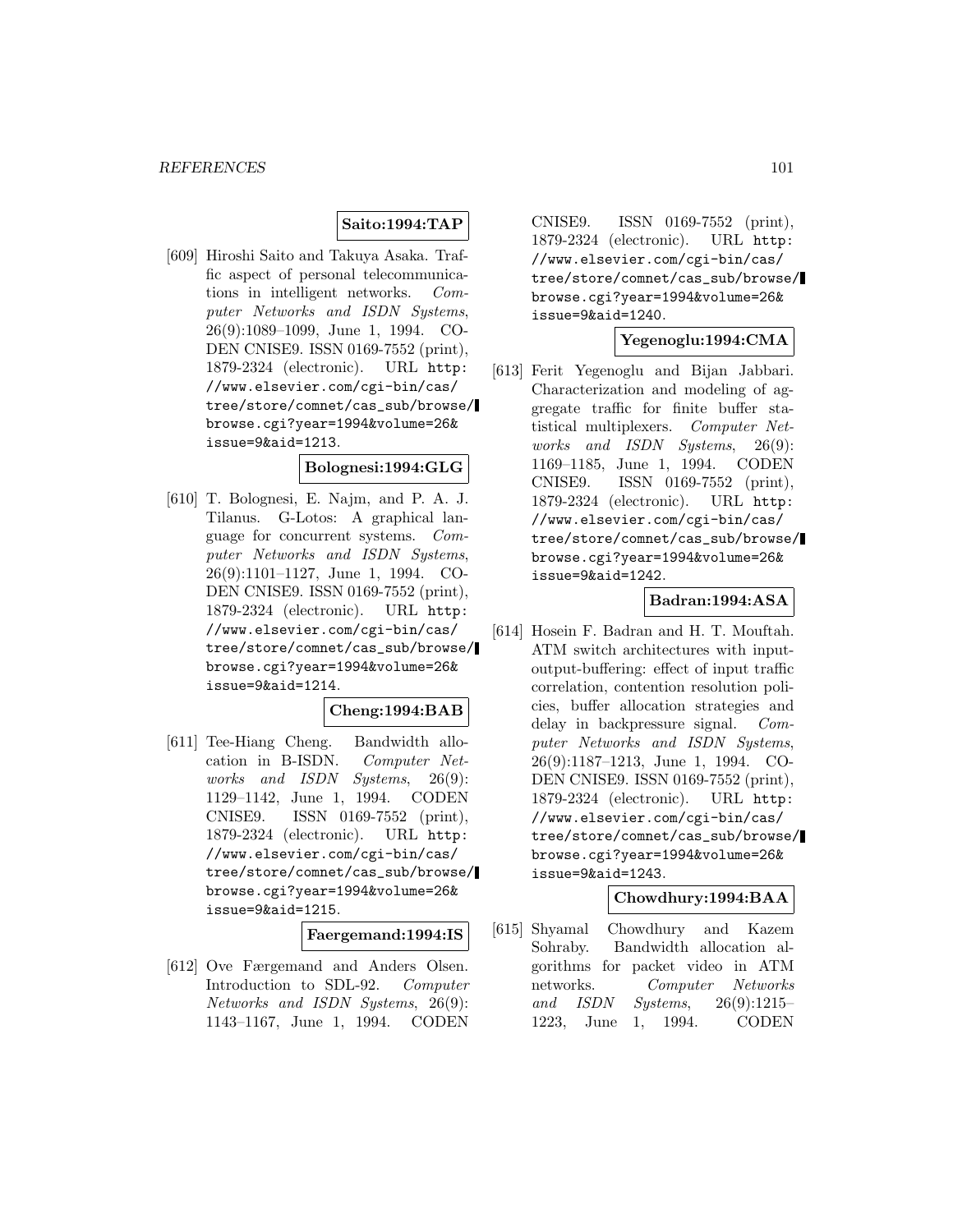CNISE9. ISSN 0169-7552 (print), 1879-2324 (electronic). URL http: //www.elsevier.com/cgi-bin/cas/ tree/store/comnet/cas\_sub/browse/ browse.cgi?year=1994&volume=26& issue=9&aid=1244.

### **Fayet:1994:HSS**

[616] C. Fayet, A. Jacques, and G. Pujolle. High speed switching for ATM: the BSS. Computer Networks and ISDN Systems, 26(9): 1225–1234, June 1, 1994. CODEN CNISE9. ISSN 0169-7552 (print), 1879-2324 (electronic). URL http: //www.elsevier.com/cgi-bin/cas/ tree/store/comnet/cas\_sub/browse/ browse.cgi?year=1994&volume=26& issue=9&aid=1245.

#### **Leblanc:1994:TEM**

[617] Larry J. Leblanc and Sridhar Narasimhan. Topological expansion of metropolitan area networks. Computer Networks and ISDN Systems, 26(9): 1235–1248, June 1, 1994. CODEN CNISE9. ISSN 0169-7552 (print), 1879-2324 (electronic). URL http: //www.elsevier.com/cgi-bin/cas/ tree/store/comnet/cas\_sub/browse/ browse.cgi?year=1994&volume=26& issue=9&aid=1246.

# **Binding:1994:MVM**

[618] C. Binding and H. Rudin. A multidimensional view of multimedia. Computer Networks and ISDN Systems, 26(10):1251–??, July 1994. CODEN CNISE9. ISSN 0169-7552 (print), 1879- 2324 (electronic).

# **Hopper:1994:CD**

[619] Andy Hopper. Communications at the desktop. Computer Net-

works and ISDN Systems, 26(10): 1253–1265, July 1, 1994. CODEN CNISE9. ISSN 0169-7552 (print), 1879-2324 (electronic). URL http: //www.elsevier.com/cgi-bin/cas/ tree/store/comnet/cas\_sub/browse/ browse.cgi?year=1994&volume=26& issue=10&aid=1256.

# **Ferrari:1994:NSM**

[620] Domenico Ferrari, Anindo Banerjea, and Hui Zhang. Network support for multimedia. A discussion of the Tenet Approach. Computer Networks and ISDN Systems, 26(10): 1267–1280, July 1, 1994. CODEN CNISE9. ISSN 0169-7552 (print), 1879-2324 (electronic). URL http: //www.elsevier.com/cgi-bin/cas/ tree/store/comnet/cas\_sub/browse/ browse.cgi?year=1994&volume=26& issue=10&aid=1255.

# **Jeffay:1994:TDM**

[621] K. Jeffay, D. L. Stone, and F. D. Smith. Transport and display mechanisms for multimedia conferencing across packet-switched networks. Computer Networks and ISDN Systems, 26 (10):1281–1304, July 1, 1994. CO-DEN CNISE9. ISSN 0169-7552 (print), 1879-2324 (electronic). URL http: //www.elsevier.com/cgi-bin/cas/ tree/store/comnet/cas\_sub/browse/ browse.cgi?year=1994&volume=26& issue=10&aid=1252.

# **Ramanathan:1994:TPM**

[622] Srinivas Ramanathan, Harrick M. Vin, and P. Venkat Rangan. Towards personalized multimedia dialup services. Computer Networks and ISDN Systems, 26(10):1305– 1322, July 1, 1994. CODEN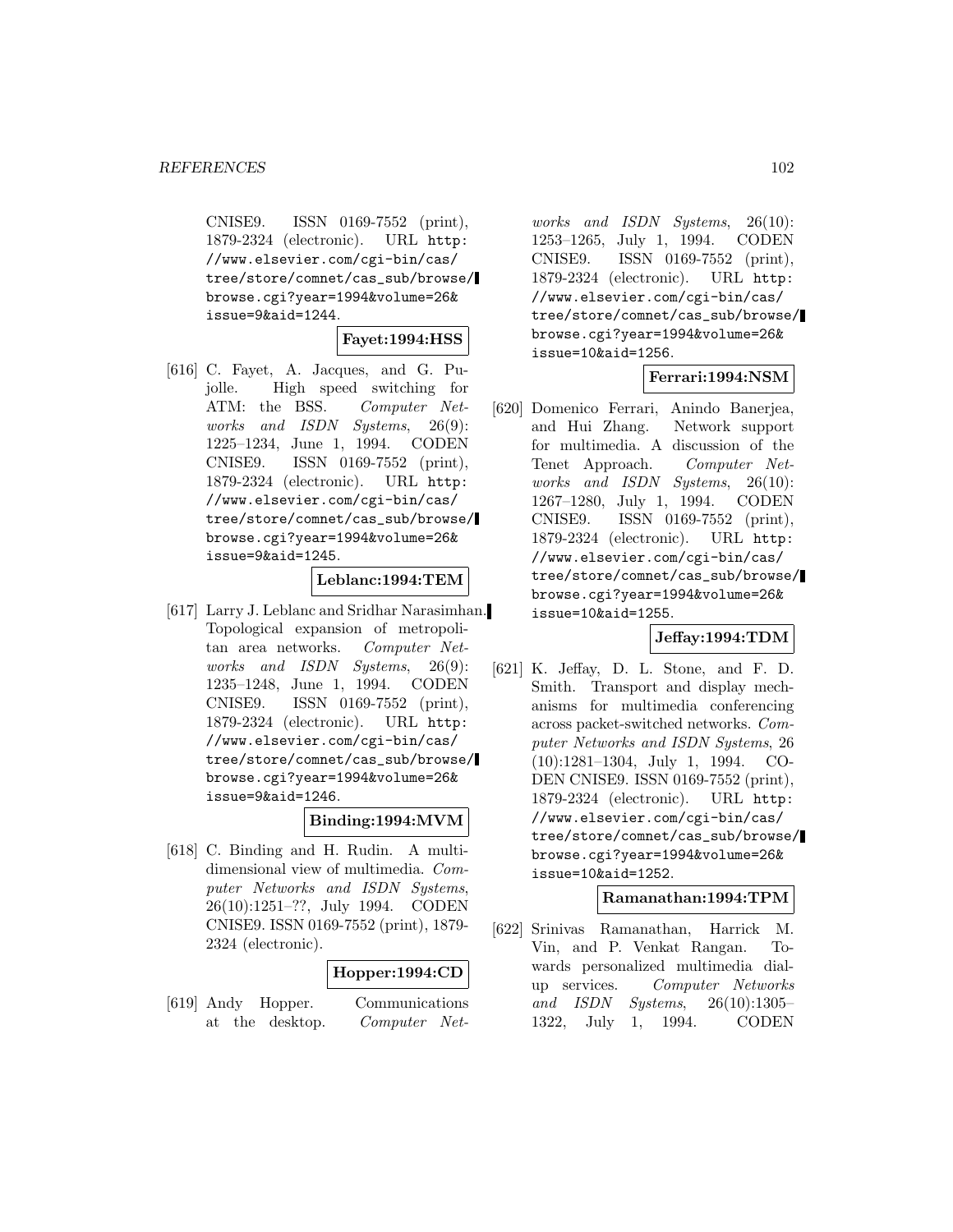CNISE9. ISSN 0169-7552 (print), 1879-2324 (electronic). URL http: //www.elsevier.com/cgi-bin/cas/ tree/store/comnet/cas\_sub/browse/ browse.cgi?year=1994&volume=26& issue=10&aid=1254.

#### **Coulson:1994:MKS**

[623] Geoff Coulson, Gordon S. Blair, and Philippe Robin. Micro-kernel support for continuous media in distributed systems. Computer Networks and ISDN Systems, 26(10): 1323–1341, July 1, 1994. CODEN CNISE9. ISSN 0169-7552 (print), 1879-2324 (electronic). URL http: //www.elsevier.com/cgi-bin/cas/ tree/store/comnet/cas\_sub/browse/ browse.cgi?year=1994&volume=26& issue=10&aid=1253.

### **Muftic:1994:SAO**

[624] Sead Muftic. Security architecture for ODP systems. final results of the CEC COST-11 Ter "Security" Project. Computer Networks and ISDN Systems, 26(11): 1343–1349, August 1, 1994. CO-DEN CNISE9. ISSN 0169-7552 (print), 1879-2324 (electronic). URL http: //www.elsevier.com/cgi-bin/cas/ tree/store/comnet/cas\_sub/browse/ browse.cgi?year=1994&volume=26& issue=11&aid=1304.

#### **Sole-Pareta:1994:BCA**

[625] Josep Solé-Pareta and Jordi Domingo-Pascual. Burstiness characterization of ATM cell streams. Computer Networks and ISDN Systems, 26(11): 1351–1363, August 1, 1994. CO-DEN CNISE9. ISSN 0169-7552 (print), 1879-2324 (electronic). URL http: //www.elsevier.com/cgi-bin/cas/

tree/store/comnet/cas\_sub/browse/ browse.cgi?year=1994&volume=26& issue=11&aid=1247.

# **Barker:1994:EPW**

[626] Paul Barker. Experiences in providing a white pages directory service based on the X.500 standard. Computer Networks and ISDN Systems, 26 (11):1365–1374, August 1, 1994. CO-DEN CNISE9. ISSN 0169-7552 (print), 1879-2324 (electronic). URL http: //www.elsevier.com/cgi-bin/cas/ tree/store/comnet/cas\_sub/browse/ browse.cgi?year=1994&volume=26& issue=11&aid=1248.

### **Simha:1994:RGA**

[627] Rahul Simha and Yoram Ofek. Reducing global address recognition delays in local area networks with spatial bandwidth reuse. Computer Networks and ISDN Systems, 26(11): 1375–1384, August 1, 1994. CO-DEN CNISE9. ISSN 0169-7552 (print), 1879-2324 (electronic). URL http: //www.elsevier.com/cgi-bin/cas/ tree/store/comnet/cas\_sub/browse/ browse.cgi?year=1994&volume=26& issue=11&aid=1249.

# **Cho:1994:PAR**

[628] Young-Jong Cho and Chong-Kwan Un. Performance analysis of reconstruction algorithms for packet voice communications. Computer Networks and ISDN Systems, 26(11): 1385–1408, August 1, 1994. CO-DEN CNISE9. ISSN 0169-7552 (print), 1879-2324 (electronic). URL http: //www.elsevier.com/cgi-bin/cas/ tree/store/comnet/cas\_sub/browse/ browse.cgi?year=1994&volume=26& issue=11&aid=1250.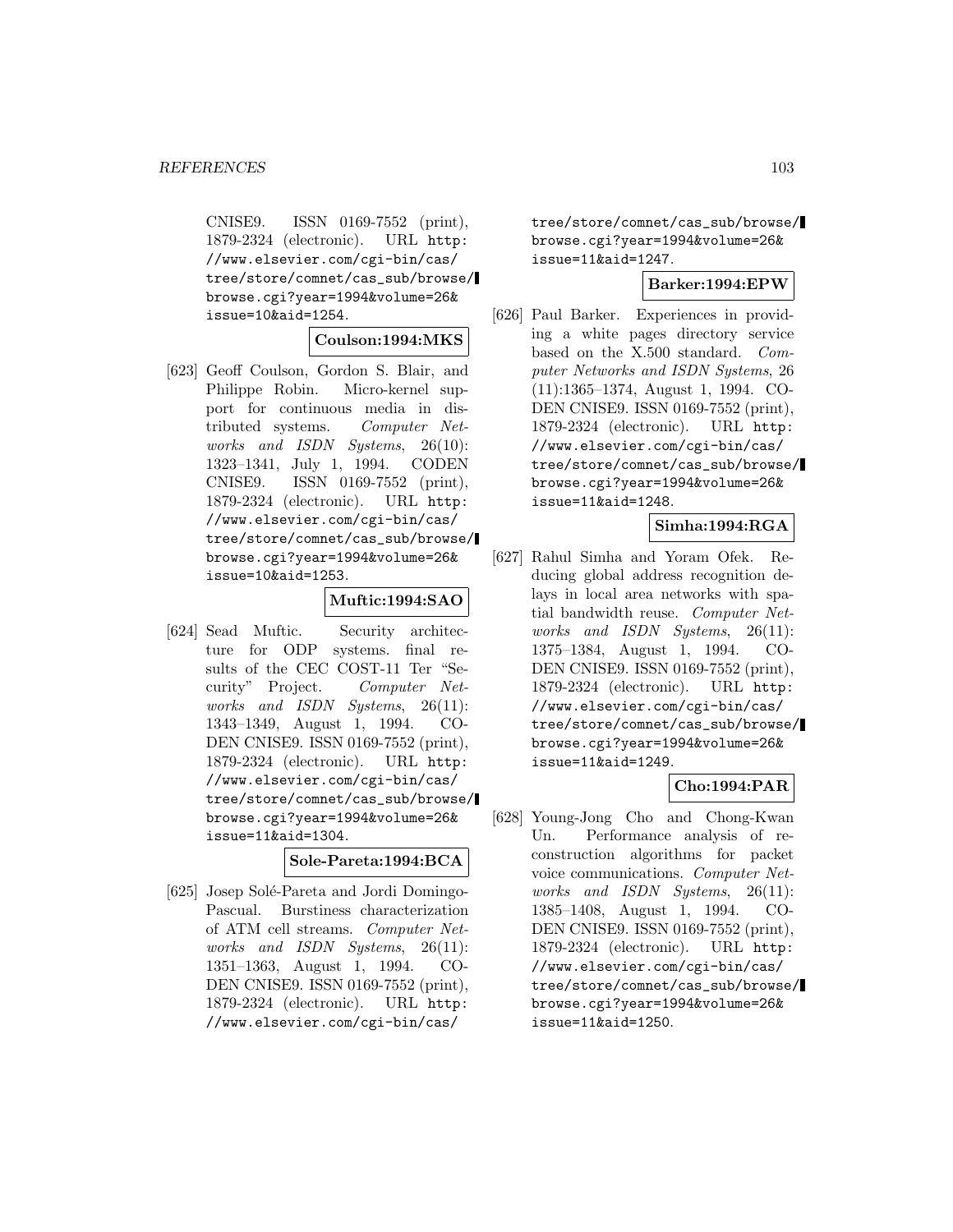# **LeBoudec:1994:CDS**

[629] Jean-Yves Le Boudec, Andreas Meier, Rainer Oechsle, and Hong Linh Truong. Connectionless data service in an ATM-based customer premises network. Computer Networks and ISDN Systems, 26(11): 1409–1424, August 1, 1994. CO-DEN CNISE9. ISSN 0169-7552 (print), 1879-2324 (electronic). URL http: //www.elsevier.com/cgi-bin/cas/ tree/store/comnet/cas\_sub/browse/ browse.cgi?year=1994&volume=26& issue=11&aid=1251.

# **Raghavan:1994:EIN**

[630] S. V. Raghavan and R. Sriram. Example Implementation of Name Services using X.500 Directory. Computer Networks and ISDN Systems, 26 (11):1425–1436, August 1, 1994. CO-DEN CNISE9. ISSN 0169-7552 (print), 1879-2324 (electronic). URL http: //www.elsevier.com/cgi-bin/cas/ tree/store/comnet/cas\_sub/browse/ browse.cgi?year=1994&volume=26& issue=11&aid=1280.

### **Khanna:1994:IPE**

[631] Vimal K. Khanna and Samar Singh. An improved "Piggyback Ethernet'' protocol and its analysis. Computer Networks and ISDN Systems, 26(11): 1437–1446, August 1, 1994. CO-DEN CNISE9. ISSN 0169-7552 (print), 1879-2324 (electronic). URL http: //www.elsevier.com/cgi-bin/cas/ tree/store/comnet/cas\_sub/browse/ browse.cgi?year=1994&volume=26& issue=11&aid=1281.

### **Born:1994:PSN**

[632] Richard G. Born. Packet-switching

network performance under real-time voice-call loading. Computer Networks and ISDN Systems, 26(11): 1447–1456, August 1, 1994. CO-DEN CNISE9. ISSN 0169-7552 (print), 1879-2324 (electronic). URL http: //www.elsevier.com/cgi-bin/cas/ tree/store/comnet/cas\_sub/browse/ browse.cgi?year=1994&volume=26& issue=11&aid=1282.

# **Rubin:1994:IRF**

[633] Izhak Rubin and K. David Lin. Input rate flow control for high-speed communication networks: Blocking and delay at the access points. Computer Networks and ISDN Systems, 26 (11):1457–1473, August 1, 1994. CO-DEN CNISE9. ISSN 0169-7552 (print), 1879-2324 (electronic). URL http: //www.elsevier.com/cgi-bin/cas/ tree/store/comnet/cas\_sub/browse/ browse.cgi?year=1994&volume=26& issue=11&aid=1284.

### **Kamal:1994:MTR**

[634] Ahmed E. Kamal. The multi-token ring network protocol. Computer Networks and ISDN Systems, 26(12):1477– 1494, September 1, 1994. CODEN CNISE9. ISSN 0169-7552 (print), 1879-2324 (electronic). URL http: //www.elsevier.com/cgi-bin/cas/ tree/store/comnet/cas\_sub/browse/ browse.cgi?year=1994&volume=26& issue=12&aid=1283.

### **Glitho:1994:SSN**

[635] Roch H. Glitho. Signalling system number 7 network services part and X.25: A comparative study. Computer Networks and ISDN Systems, 26(12): 1495–1502, September 1, 1994. CO-DEN CNISE9. ISSN 0169-7552 (print),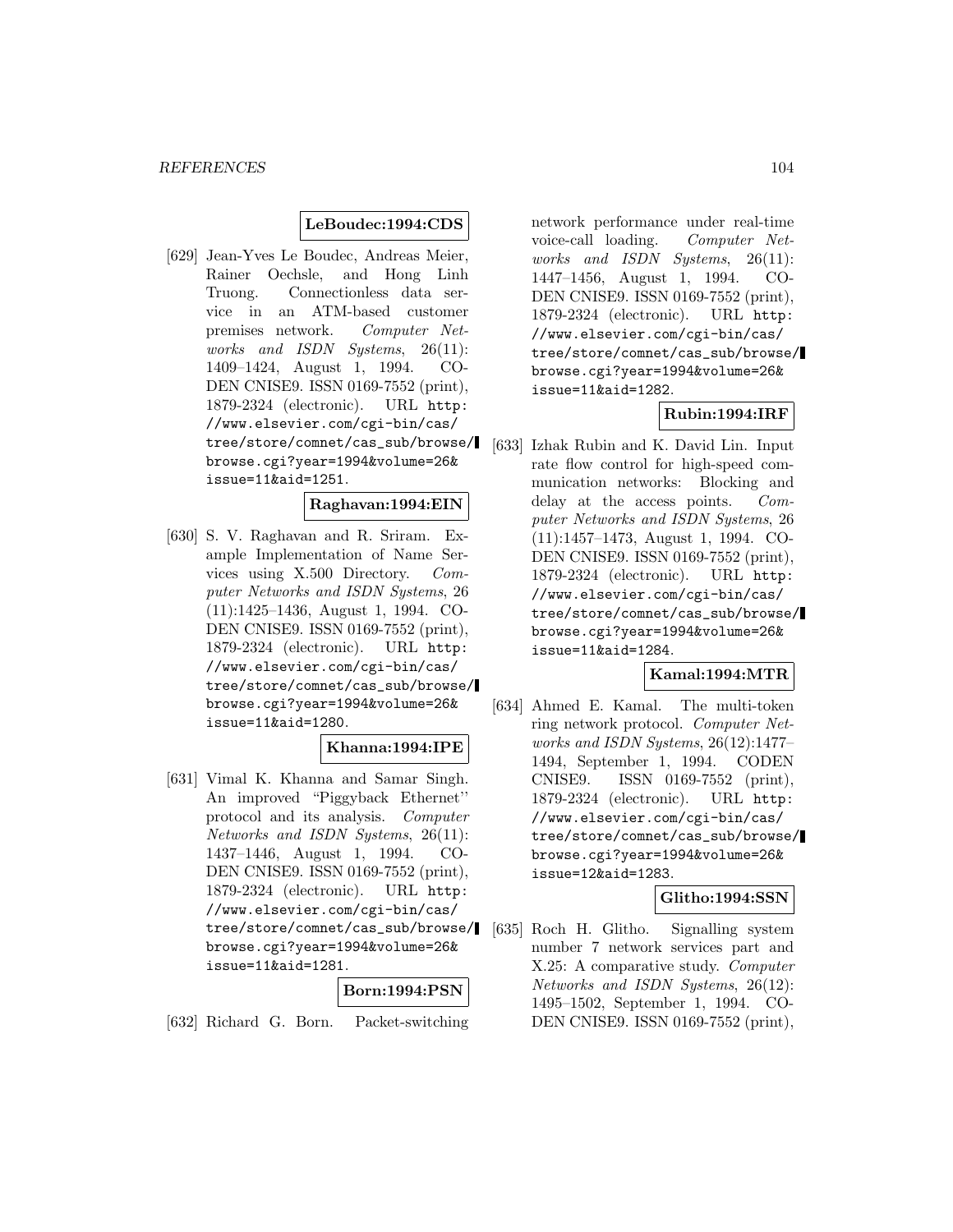1879-2324 (electronic). URL http: //www.elsevier.com/cgi-bin/cas/ tree/store/comnet/cas\_sub/browse/ browse.cgi?year=1994&volume=26& issue=12&aid=1286.

### **Stavrakakis:1994:MSP**

[636] Ioannis Stavrakakis and Sophia Tsakiridou. A Markov service policy with application to the queueing study of a DQDB station. Computer Networks and ISDN Systems, 26(12):1503– 1522, September 1, 1994. CODEN CNISE9. ISSN 0169-7552 (print), 1879-2324 (electronic). URL http: //www.elsevier.com/cgi-bin/cas/ tree/store/comnet/cas\_sub/browse/ browse.cgi?year=1994&volume=26& issue=12&aid=1287.

# **Vaughn:1994:PMI**

[637] Rayford B. Vaughn, Hossein Saiedian, and Elizabeth A. Unger. A proposed mechanism for implementation of non-discretionary access controls in a network environment. Computer Networks and ISDN Systems, 26(12): 1523–1531, September 1, 1994. CO-DEN CNISE9. ISSN 0169-7552 (print), 1879-2324 (electronic). URL http: //www.elsevier.com/cgi-bin/cas/ tree/store/comnet/cas\_sub/browse/ browse.cgi?year=1994&volume=26& issue=12&aid=1288.

# **Khanna:1994:TMX**

[638] Vimal K. Khanna. Timer management in  $X.25$  layer  $2 - An$  interpretation. Computer Networks and ISDN Systems, 26(12):1533– 1538, September 1, 1994. CODEN CNISE9. ISSN 0169-7552 (print), 1879-2324 (electronic). URL http: //www.elsevier.com/cgi-bin/cas/

tree/store/comnet/cas\_sub/browse/ browse.cgi?year=1994&volume=26& issue=12&aid=1289.

# **Katsavos:1994:SFR**

[639] Panos Katsavos and Vijay Varadharajan. A secure Frame Relay service. Computer Networks and ISDN Systems, 26(12):1539– 1558, September 1, 1994. CODEN CNISE9. ISSN 0169-7552 (print), 1879-2324 (electronic). URL http: //www.elsevier.com/cgi-bin/cas/ tree/store/comnet/cas\_sub/browse/ browse.cgi?year=1994&volume=26& issue=12&aid=1290.

# **Youn:1994:PAP**

[640] Chan Jung Youn and Kwan Un Chong. Performance analysis of packet switches with input and output buffers. Computer Networks and ISDN Systems, 26(12):1559– 1580, September 1, 1994. CODEN CNISE9. ISSN 0169-7552 (print), 1879-2324 (electronic). URL http: //www.elsevier.com/cgi-bin/cas/ tree/store/comnet/cas\_sub/browse/ browse.cgi?year=1994&volume=26& issue=12&aid=1291.

# **Heijink:1994:FGP**

[641] Rudolf Jan Heijink. FAITH, a general purpose protocol test system for ISDN. Computer Networks and ISDN Systems, 26(12):1581– 1593, September 1, 1994. CODEN CNISE9. ISSN 0169-7552 (print), 1879-2324 (electronic). URL http: //www.elsevier.com/cgi-bin/cas/ tree/store/comnet/cas\_sub/browse/ browse.cgi?year=1994&volume=26& issue=12&aid=1292.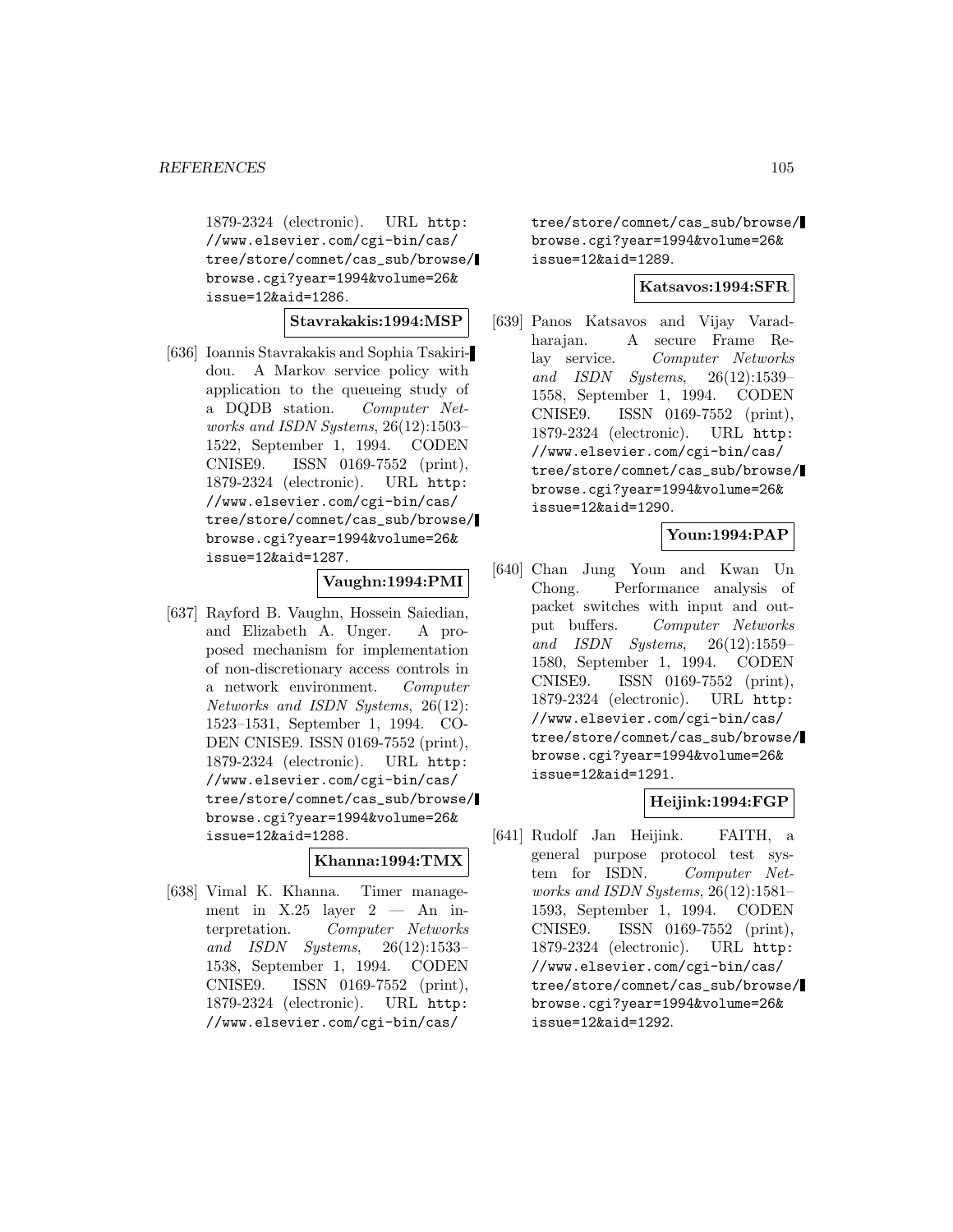# **Peyravian:1994:ISR**

[642] Mohammad Peyravian. An improved selective repeat protocol and its performance in high-speed environments. Computer Networks and ISDN Systems, 26(12):1595– 1605, September 1, 1994. CODEN CNISE9. ISSN 0169-7552 (print), 1879-2324 (electronic). URL http: //www.elsevier.com/cgi-bin/cas/ tree/store/comnet/cas\_sub/browse/ browse.cgi?year=1994&volume=26& issue=12&aid=1293.

### **Ammar:1994:BIS**

[643] Mostafa H. Ammar, Victor O. K. Li, and Mehmet Ulema. Broadband ISDN: Standards, switches, and traffic management. Computer Networks and ISDN Systems, 27(1): 1–3, October 1, 1994. CODEN CNISE9. ISSN 0169-7552 (print), 1879-2324 (electronic). URL http: //www.elsevier.com/cgi-bin/cas/ tree/store/comnet/cas\_sub/browse/ browse.cgi?year=1994&volume=27& issue=1&aid=1295.

# **Kim:1994:ISB**

[644] Jaime Bae Kim, Tatsuya Suda, and Masaaki Yoshimura. International standardization of B-ISDN. Computer Networks and ISDN Systems, 27(1):5–27, October 1, 1994. CO-DEN CNISE9. ISSN 0169-7552 (print), 1879-2324 (electronic). URL http: //www.elsevier.com/cgi-bin/cas/ browse.cgi?year=1994&volume=27& issue=1&aid=1296.

# **Kim:1994:DFT**

[645] Hyong S. Kim. Design of a fault-

tolerant multichannel ATM switch for BISDN. Computer Networks and ISDN Systems, 27(1):29–43, October 1, 1994. CODEN CNISE9. ISSN 0169-7552 (print), 1879-2324 (electronic). URL http://www.elsevier.com/cgi-bin/ cas/tree/store/comnet/cas\_sub/browse/ browse.cgi?year=1994&volume=27& issue=1&aid=1297.

### **Huang:1994:PAP**

[646] Tien-Yu Huang and Jean-Lien C. Wu. Performance analysis of prioritized state-dependent buffer-management schemes in ATM networks. Computer Networks and ISDN Systems, 27(1):45–66, October 1, 1994. CO-DEN CNISE9. ISSN 0169-7552 (print), 1879-2324 (electronic). URL http: //www.elsevier.com/cgi-bin/cas/ tree/store/comnet/cas\_sub/browse/ browse.cgi?year=1994&volume=27& issue=1&aid=1298.

### **Chen:1994:FFT**

[647] Wen-Tsuen Chen and Uan-Jiun Liu. A feasible framework of traffic control on an ATM wide-area network. Computer Networks and ISDN Systems, 27(1):67–84, October 1, 1994. CO-DEN CNISE9. ISSN 0169-7552 (print), 1879-2324 (electronic). URL http: //www.elsevier.com/cgi-bin/cas/ tree/store/comnet/cas\_sub/browse/ browse.cgi?year=1994&volume=27& issue=1&aid=1299.

# **Khan:1994:TCA**

tree/store/comnet/cas\_sub/browse/ [648] Irfan Khan and Victor O. K. Li. Traffic control in ATM networks. Computer Networks and ISDN Systems, 27(1):85–100, October 1, 1994. CO-DEN CNISE9. ISSN 0169-7552 (print), 1879-2324 (electronic). URL http: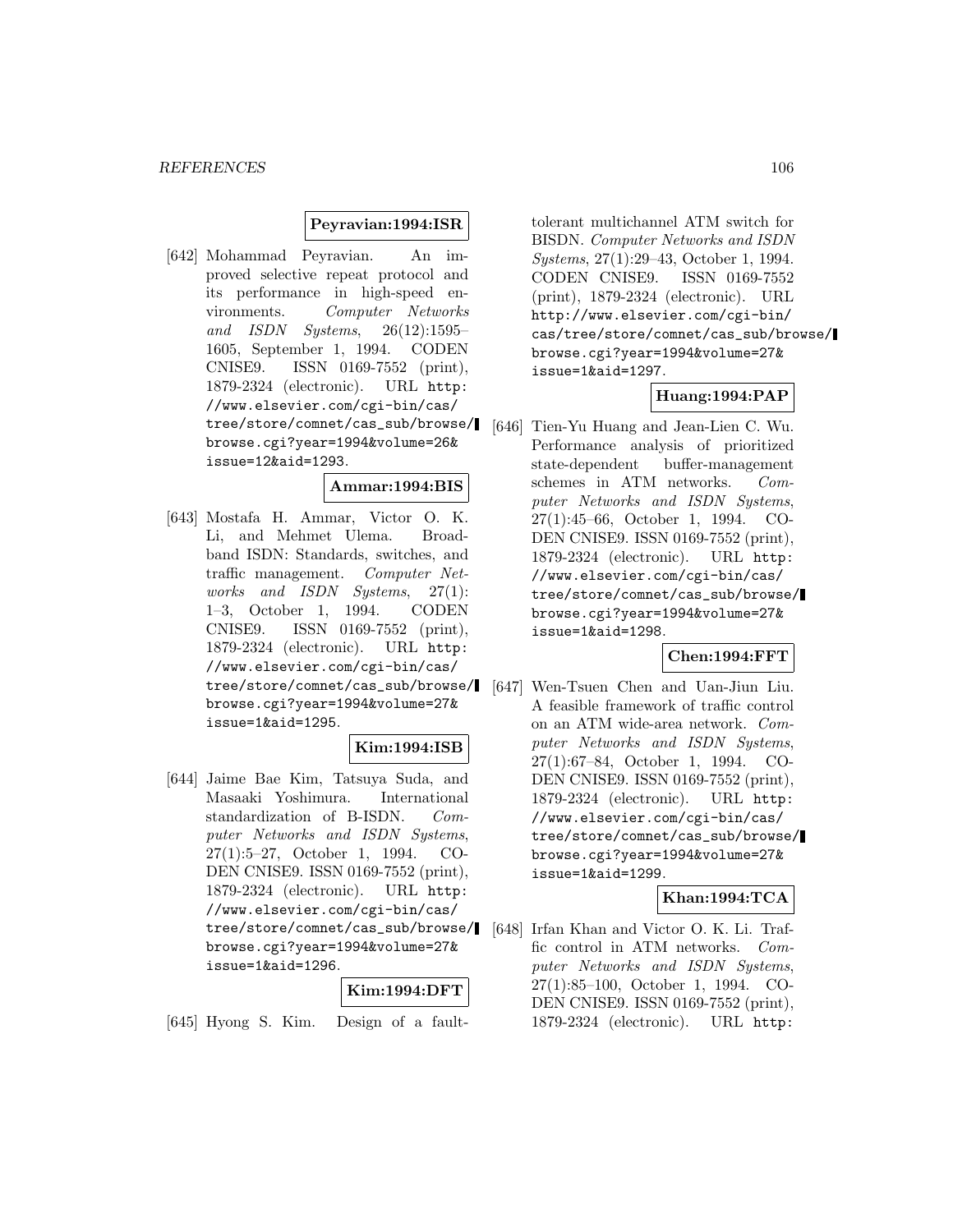//www.elsevier.com/cgi-bin/cas/ tree/store/comnet/cas\_sub/browse/ browse.cgi?year=1994&volume=27& issue=1&aid=1300.

# **Huang:1994:SRP**

[649] Nen-Fu Huang, Chiung-Shien Wu, and Yi-Jang Wu. Some routing problems on Broadband ISDN. Computer Networks and ISDN Systems, 27(1): 101–116, October 1, 1994. CODEN CNISE9. ISSN 0169-7552 (print), 1879-2324 (electronic). URL http: //www.elsevier.com/cgi-bin/cas/ tree/store/comnet/cas\_sub/browse/ browse.cgi?year=1994&volume=27& issue=1&aid=1301.

# **Crocetti:1994:SMS**

[650] P. Crocetti, L. Fratta, M. Gerla, and M. A. Marsiglia. SMDS multicast support in ATM networks. Computer Networks and ISDN Systems, 27 (1):117–132, October 1, 1994. CO-DEN CNISE9. ISSN 0169-7552 (print), 1879-2324 (electronic). URL http: //www.elsevier.com/cgi-bin/cas/ tree/store/comnet/cas\_sub/browse/ browse.cgi?year=1994&volume=27& issue=1&aid=1302.

# **Raggett:1994:RHD**

[651] David Raggett. A review of the HTML+ document format. Computer Networks and ISDN Systems, 27(2): 135–145, November 1, 1994. CO-DEN CNISE9. ISSN 0169-7552 (print), 1879-2324 (electronic). URL http: //www.elsevier.com/cgi-bin/cas/ tree/store/comnet/cas\_sub/browse/ browse.cgi?year=1994&volume=27& issue=2&aid=1382.

# **Luotonen:1994:WWW**

[652] Ari Luotonen and Kevin Altis. World-Wide Web proxies. Computer Networks and ISDN Systems, 27(2):147– 154, November 1, 1994. CODEN CNISE9. ISSN 0169-7552 (print), 1879-2324 (electronic). URL http: //www.elsevier.com/cgi-bin/cas/ tree/store/comnet/cas\_sub/browse/ browse.cgi?year=1994&volume=27& issue=2&aid=1380.

# **Katz:1994:SHS**

[653] Eric Dean Katz, Michelle Butler, and Robert McGrath. A scalable HTTP server: The NCSA prototype. Computer Networks and ISDN Systems, 27 (2):155–164, November 1, 1994. CO-DEN CNISE9. ISSN 0169-7552 (print), 1879-2324 (electronic). URL http: //www.elsevier.com/cgi-bin/cas/ tree/store/comnet/cas\_sub/browse/ browse.cgi?year=1994&volume=27& issue=2&aid=1384.

# **Glassman:1994:CRW**

[654] Steven Glassman. A caching relay for the World Wide Web. Computer Networks and ISDN Systems, 27(2): 165–173, November 1, 1994. CO-DEN CNISE9. ISSN 0169-7552 (print), 1879-2324 (electronic). URL http: //www.elsevier.com/cgi-bin/cas/ tree/store/comnet/cas\_sub/browse/ browse.cgi?year=1994&volume=27& issue=2&aid=1386.

# **Koster:1994:AAL**

[655] Martijn Koster. ALIWEB — Archielike indexing in the WEB. Computer Networks and ISDN Systems, 27(2): 175–182, November 1, 1994. CO-DEN CNISE9. ISSN 0169-7552 (print),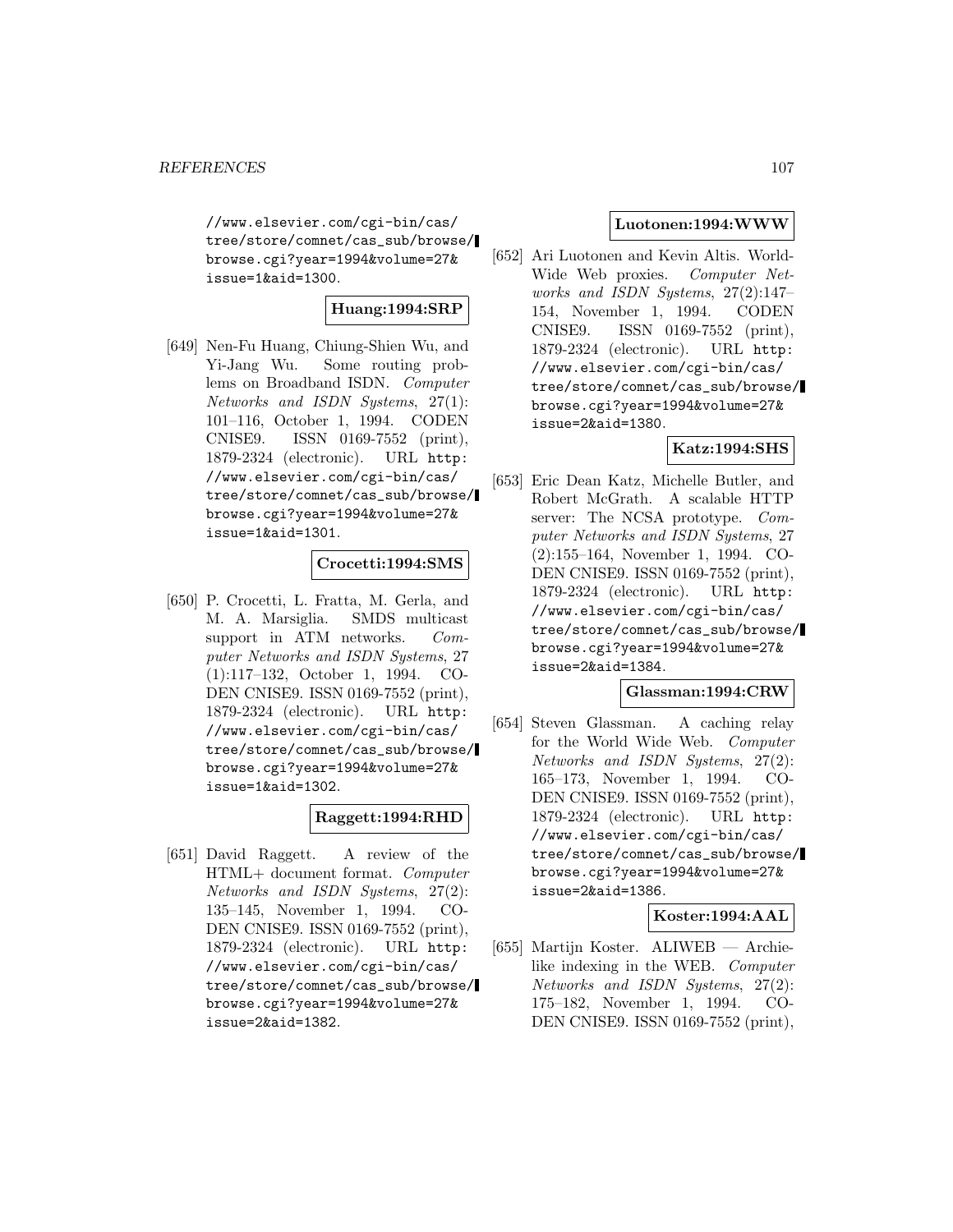1879-2324 (electronic). URL http: //www.elsevier.com/cgi-bin/cas/ tree/store/comnet/cas\_sub/browse/ browse.cgi?year=1994&volume=27& issue=2&aid=1385.

**DeBra:1994:IRW**

[656] P. M. E. De Bra and R. D. J. Post. Information retrieval in the World-Wide Web: Making client-based searching feasible. Computer Networks and ISDN Systems, 27(2):183– 192, November 1, 1994. CODEN CNISE9. ISSN 0169-7552 (print), 1879-2324 (electronic). URL http: //www.elsevier.com/cgi-bin/cas/ tree/store/comnet/cas\_sub/browse/ browse.cgi?year=1994&volume=27& issue=2&aid=1381.

# **Fielding:1994:MDH**

[657] Roy T. Fielding. Maintaining distributed hypertext infostructures: welcome to MOMspider's Web. Computer Networks and ISDN Systems, 27 (2):193–204, November 1, 1994. CO-DEN CNISE9. ISSN 0169-7552 (print), 1879-2324 (electronic). URL http: //www.elsevier.com/cgi-bin/cas/ tree/store/comnet/cas\_sub/browse/ browse.cgi?year=1994&volume=27& issue=2&aid=1390.

### **Rousseau:1994:WDP**

[658] Bertrand Rousseau and Mario Ruggier. Writing documents for paper and WWW. A strategy based on FrameMaker and WebMaker. Computer Networks and ISDN Systems, 27 (2):205–214, November 1, 1994. CO-DEN CNISE9. ISSN 0169-7552 (print), 1879-2324 (electronic). URL http: //www.elsevier.com/cgi-bin/cas/ tree/store/comnet/cas\_sub/browse/ browse.cgi?year=1994&volume=27& issue=2&aid=1383.

### **Drakos:1994:THP**

[659] Nikos Drakos. From text to hypertext: A post-hoc rationalisation of  $\text{LAT}_F X 2\text{HTML}$ . *Computer Net*works and ISDN Systems, 27(2):215– 224, November 1, 1994. CODEN CNISE9. ISSN 0169-7552 (print), 1879-2324 (electronic). URL http: //www.elsevier.com/cgi-bin/cas/ tree/store/comnet/cas\_sub/browse/ browse.cgi?year=1994&volume=27& issue=2&aid=1394.

### **Whitcroft:1994:TWD**

[660] Andy Whitcroft and Tim Wilkinson. A tangled Web of Deceit. Computer Networks and ISDN Systems, 27(2): 225–234, November 1, 1994. CO-DEN CNISE9. ISSN 0169-7552 (print), 1879-2324 (electronic). URL http: //www.elsevier.com/cgi-bin/cas/ tree/store/comnet/cas\_sub/browse/ browse.cgi?year=1994&volume=27& issue=2&aid=1389.

# **Takada:1994:MIE**

[661] Toshihiro Takada. Multilingual information exchange through the World-Wide Web. Computer Networks and ISDN Systems, 27(2):235– 241, November 1, 1994. CODEN CNISE9. ISSN 0169-7552 (print), 1879-2324 (electronic). URL http: //www.elsevier.com/cgi-bin/cas/ tree/store/comnet/cas\_sub/browse/ browse.cgi?year=1994&volume=27& issue=2&aid=1387.

### **Pitkow:1994:RFW**

[662] James Pitkow and Mimi Recker. Results from the First World-Wide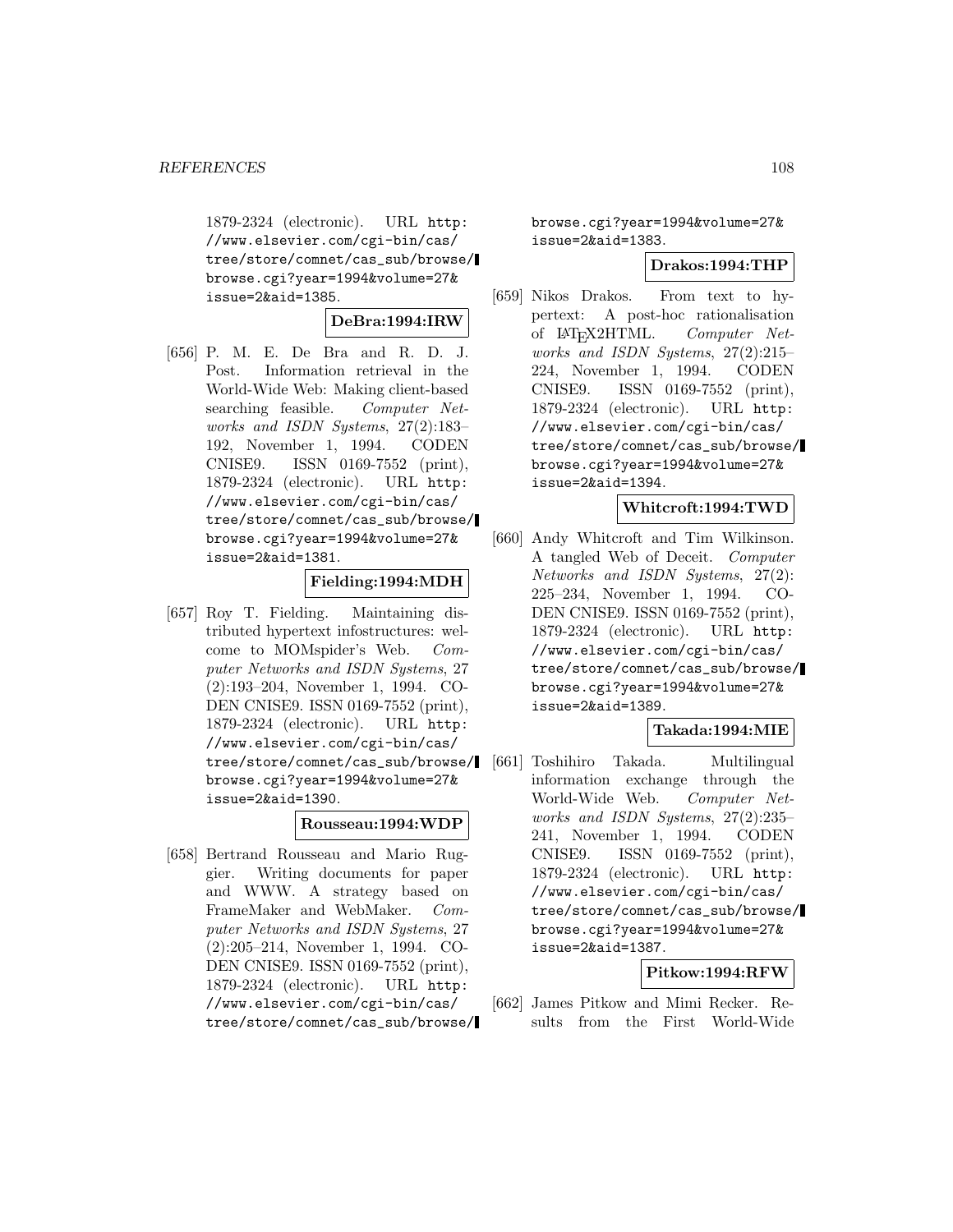Web user survey. Computer Networks and ISDN Systems, 27(2):243– 254, November 1, 1994. CODEN CNISE9. ISSN 0169-7552 (print), 1879-2324 (electronic). URL http: //www.elsevier.com/cgi-bin/cas/ tree/store/comnet/cas\_sub/browse/ browse.cgi?year=1994&volume=27& issue=2&aid=1393.

#### **Ibrahim:1994:WWA**

[663] Bertrand Ibrahim. World-wide algorithm animation. Computer Networks and ISDN Systems, 27(2):255– 265, November 1, 1994. CODEN CNISE9. ISSN 0169-7552 (print), 1879-2324 (electronic). URL http: //www.elsevier.com/cgi-bin/cas/ tree/store/comnet/cas\_sub/browse/ browse.cgi?year=1994&volume=27& issue=2&aid=1392.

#### **Mascha:1994:IET**

[664] Michael Mascha and Gary Seaman. Interactive education: Transitioning CD-ROMs to the Web. Computer Networks and ISDN Systems, 27(2): 267–272, November 1, 1994. CO-DEN CNISE9. ISSN 0169-7552 (print), 1879-2324 (electronic). URL http: //www.elsevier.com/cgi-bin/cas/ tree/store/comnet/cas\_sub/browse/ browse.cgi?year=1994&volume=27& issue=2&aid=1378.

## **Putz:1994:IIS**

[665] Steve Putz. Interactive information services using World-Wide Web hypertext. Computer Networks and ISDN Systems, 27(2):273– 280, November 1, 1994. CODEN CNISE9. ISSN 0169-7552 (print), 1879-2324 (electronic). URL http: //www.elsevier.com/cgi-bin/cas/

tree/store/comnet/cas\_sub/browse/ browse.cgi?year=1994&volume=27& issue=2&aid=1391.

## **Eichmann:1994:ISD**

[666] David Eichmann, Terry McGregor, and Dann Danley. Integrating structured databases into the Web: The MORE system. Computer Networks and ISDN Systems, 27(2):281– 288, November 1, 1994. CODEN CNISE9. ISSN 0169-7552 (print), 1879-2324 (electronic). URL http: //www.elsevier.com/cgi-bin/cas/ tree/store/comnet/cas\_sub/browse/ browse.cgi?year=1994&volume=27& issue=2&aid=1388.

## **Slater:1994:CW**

[667] A. F. Slater. Controlled by the Web. Computer Networks and ISDN Systems, 27(2):289–295, November 1, 1994. CODEN CNISE9. ISSN 0169-7552 (print), 1879-2324 (electronic). URL http://www.elsevier. com/cgi-bin/cas/tree/store/comnet/ cas\_sub/browse/browse.cgi?year= 1994&volume=27&issue=2&aid=1395.

### **Jones:1994:DWW**

[668] Russ Jones. Digital's World-Wide Web server: A case study. Computer Networks and ISDN Systems, 27 (2):297–306, November 1, 1994. CO-DEN CNISE9. ISSN 0169-7552 (print), 1879-2324 (electronic). URL http: //www.elsevier.com/cgi-bin/cas/ tree/store/comnet/cas\_sub/browse/ browse.cgi?year=1994&volume=27& issue=2&aid=1379.

#### **Rzepa:1994:WCW**

[669] Henry Rzepa. WWW94 Chemistry Workshop. Computer Net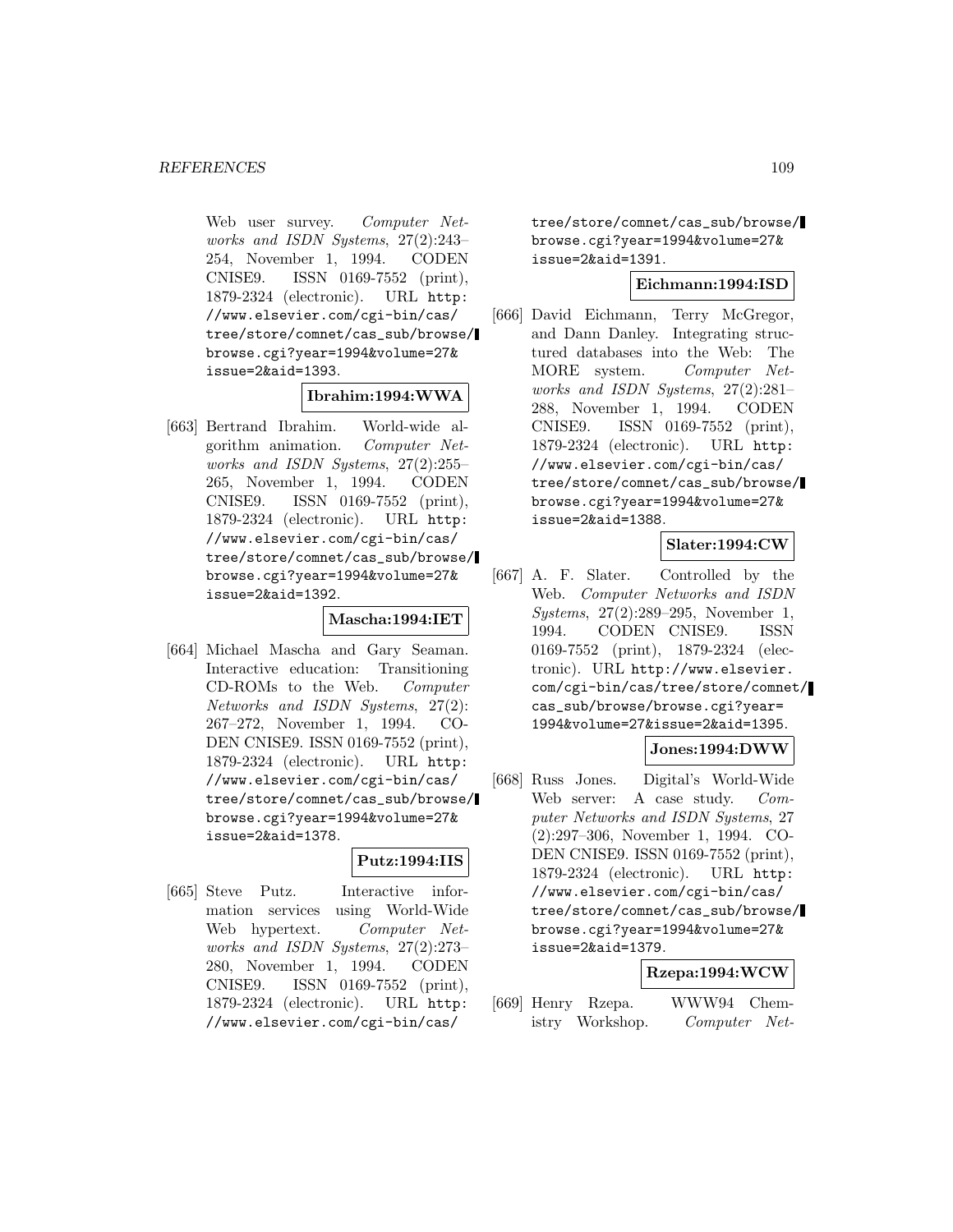works and ISDN Systems, 27(2):317– 318, November 1, 1994. CODEN CNISE9. ISSN 0169-7552 (print), 1879-2324 (electronic). URL http: //www.elsevier.com/cgi-bin/cas/ tree/store/comnet/cas\_sub/browse/ browse.cgi?year=1994&volume=27& issue=2&aid=1398.

## **Plattner:1994:GE**

[670] B. R. Plattner. Guest editorial. Computer Networks and ISDN Systems, 27 (3):343–??, December 1994. CODEN CNISE9. ISSN 0169-7552 (print), 1879- 2324 (electronic).

## **Isaacs:1994:ANT**

[671] Margaret Isaacs. Approaches to network training with particular reference to a perceived need for selfhelp materials. Computer Networks and ISDN Systems, 27(3):345– 352, December 16, 1994. CODEN CNISE9. ISSN 0169-7552 (print), 1879-2324 (electronic). URL http: //www.elsevier.com/cgi-bin/cas/ tree/store/comnet/cas\_sub/browse/ browse.cgi?year=1994&volume=27& issue=3&aid=1353.

### **Kelly:1994:BIP**

[672] Brian Kelly. Becoming an information provider on the World Wide Web. Computer Networks and ISDN Systems, 27(3):353–360, December 16, 1994. CODEN CNISE9. ISSN 0169-7552 (print), 1879-2324 (electronic). URL http: //www.elsevier.com/cgi-bin/cas/ tree/store/comnet/cas\_sub/browse/ browse.cgi?year=1994&volume=27& issue=3&aid=1354.

## **Weider:1994:WBU**

[673] Chris Weider. Wild beasts and unapproachable bogs. Computer Networks and ISDN Systems, 27(3):361– 366, December 16, 1994. CODEN CNISE9. ISSN 0169-7552 (print), 1879-2324 (electronic). URL http: //www.elsevier.com/cgi-bin/cas/ tree/store/comnet/cas\_sub/browse/ browse.cgi?year=1994&volume=27& issue=3&aid=1355.

### **Braid:1994:BEE**

[674] Andrew Braid. From Babel to EDIL: the evolution of a standard for document delivery. Computer Networks and ISDN Systems, 27(3):367– 374, December 16, 1994. CODEN CNISE9. ISSN 0169-7552 (print), 1879-2324 (electronic). URL http: //www.elsevier.com/cgi-bin/cas/ tree/store/comnet/cas\_sub/browse/ browse.cgi?year=1994&volume=27& issue=3&aid=1356.

## **Shrikumar:1994:TLE**

[675] H. Shrikumar and Rehmi Post. Thinternet: life at the end of a tether. Computer Networks and ISDN Systems, 27 (3):375–385, December 16, 1994. CO-DEN CNISE9. ISSN 0169-7552 (print), 1879-2324 (electronic). URL http: //www.elsevier.com/cgi-bin/cas/ tree/store/comnet/cas\_sub/browse/ browse.cgi?year=1994&volume=27& issue=3&aid=1357.

### **Pullen:1994:NDV**

[676] J. Mark Pullen. Networking for Distributed Virtual Simulation. Computer Networks and ISDN Systems, 27(3): 387–394, December 16, 1994. CO-DEN CNISE9. ISSN 0169-7552 (print),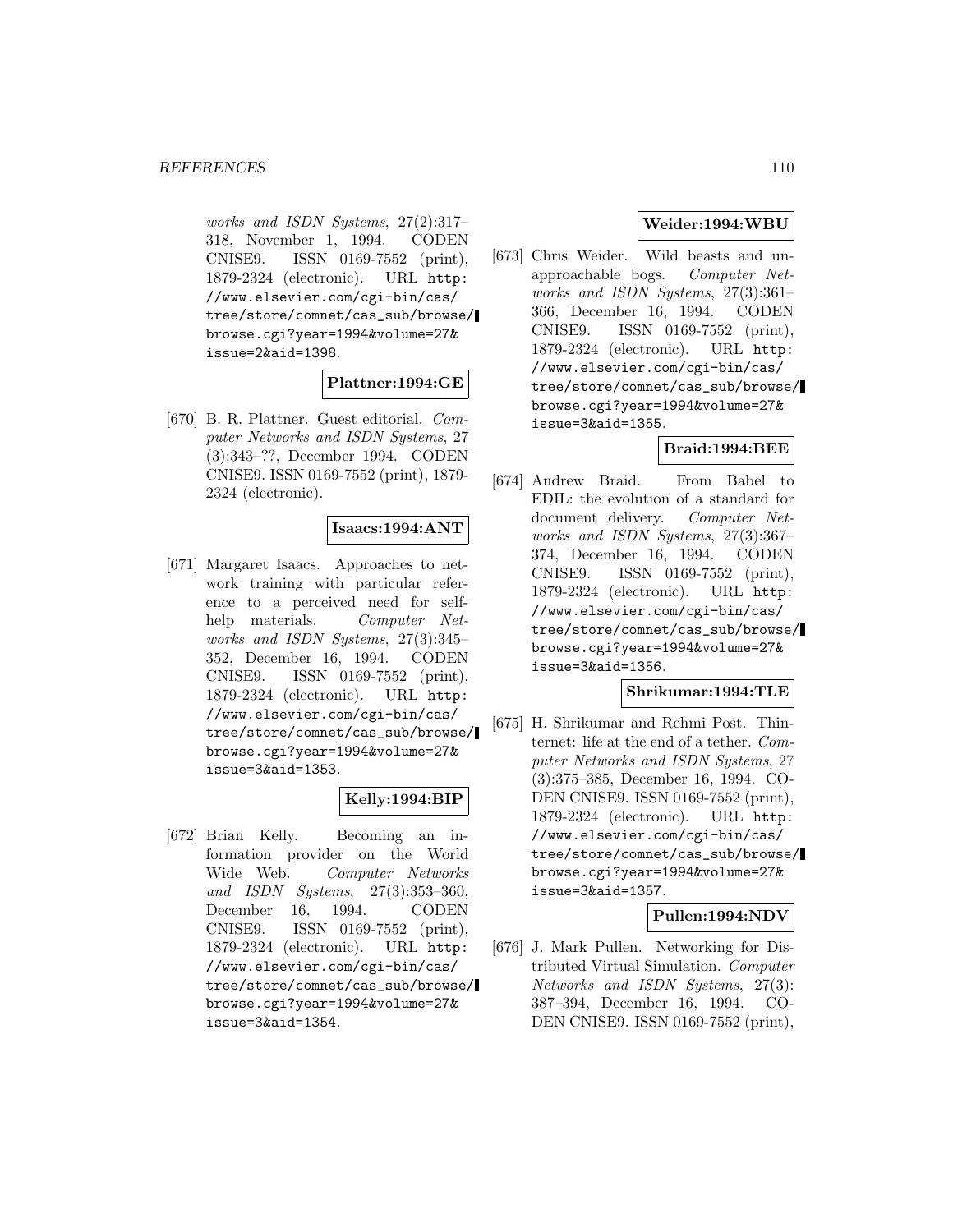1879-2324 (electronic). URL http: //www.elsevier.com/cgi-bin/cas/ tree/store/comnet/cas\_sub/browse/ browse.cgi?year=1994&volume=27& issue=3&aid=1358.

### **Turkheimer:1994:PIN**

[677] Frank Türkheimer. Privacy and the Internet: The next step. Computer Networks and ISDN Systems, 27(3): 395–402, December 16, 1994. CO-DEN CNISE9. ISSN 0169-7552 (print), 1879-2324 (electronic). URL http: //www.elsevier.com/cgi-bin/cas/ tree/store/comnet/cas\_sub/browse/ browse.cgi?year=1994&volume=27& issue=3&aid=1359.

#### **Hallgren:1994:FIP**

[678] Martyne M. Hallgren. Funding an Internet public good: definition and example. Computer Networks and ISDN Systems, 27(3):403– 409, December 16, 1994. CODEN CNISE9. ISSN 0169-7552 (print), 1879-2324 (electronic). URL http: //www.elsevier.com/cgi-bin/cas/ tree/store/comnet/cas\_sub/browse/ browse.cgi?year=1994&volume=27& issue=3&aid=1360.

## **Ingvarson:1994:ENS**

[679] Daniel Ingvarson, Dora Marinova, and Peter Newman. Electronic networking: Social and policy aspects of a rapidly growing technology. electronic networking: Policy aspects for Australia. Computer Networks and ISDN Systems, 27 (3):411–418, December 16, 1994. CO-DEN CNISE9. ISSN 0169-7552 (print), 1879-2324 (electronic). URL http: //www.elsevier.com/cgi-bin/cas/ tree/store/comnet/cas\_sub/browse/ browse.cgi?year=1994&volume=27& issue=3&aid=1361.

#### **Kuo:1994:IAN**

[680] Franklin Kuo, James Ding, Cindy Zheng, and Farooq Hussain. Issues in academic networking in the PRC. Computer Networks and ISDN Systems, 27(3):419–427, December 16, 1994. CODEN CNISE9. ISSN 0169-7552 (print), 1879-2324 (electronic). URL http: //www.elsevier.com/cgi-bin/cas/ tree/store/comnet/cas\_sub/browse/ browse.cgi?year=1994&volume=27& issue=3&aid=1362.

### **Jerman-Blazic:1994:TSI**

[681] Borka Jerman-Blažič. Tool supporting the internationalisation of the generic network services. Computer Networks and ISDN Systems, 27(3): 429–435, December 16, 1994. CO-DEN CNISE9. ISSN 0169-7552 (print), 1879-2324 (electronic). URL http: //www.elsevier.com/cgi-bin/cas/ tree/store/comnet/cas\_sub/browse/ browse.cgi?year=1994&volume=27& issue=3&aid=1363.

### **Francis:1994:CGP**

[682] Paul Francis. Comparison of geographical and provider-rooted Internet addressing. Computer Networks and ISDN Systems, 27(3):437– 448, December 16, 1994. CODEN CNISE9. ISSN 0169-7552 (print), 1879-2324 (electronic). URL http: //www.elsevier.com/cgi-bin/cas/ tree/store/comnet/cas\_sub/browse/ browse.cgi?year=1994&volume=27& issue=3&aid=1364.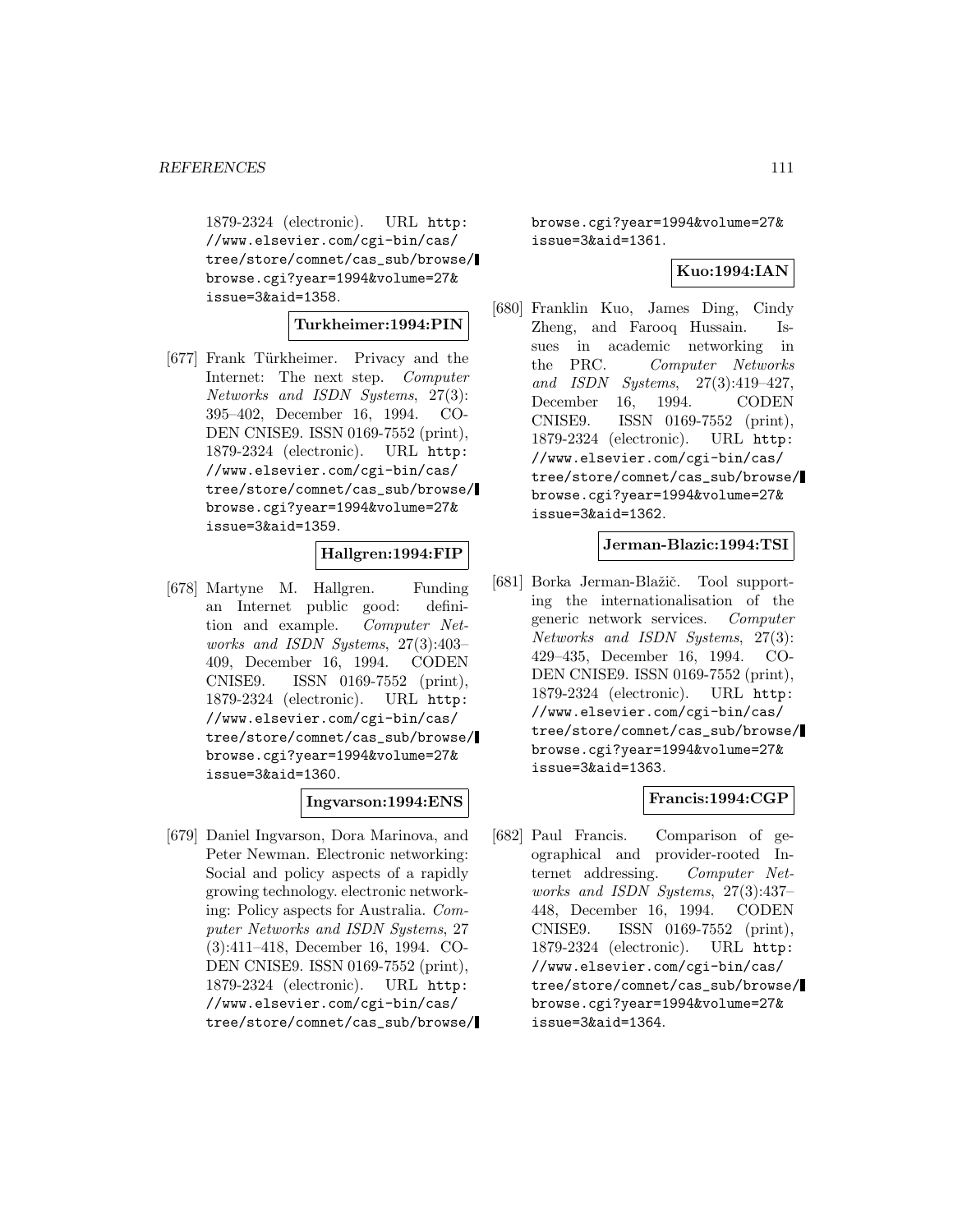### **Mathis:1994:WPI**

[683] Matthew Mathis. Windowed ping: an IP layer performance diagnostic. Computer Networks and ISDN Systems, 27 (3):449–459, December 16, 1994. CO-DEN CNISE9. ISSN 0169-7552 (print), 1879-2324 (electronic). URL http: //www.elsevier.com/cgi-bin/cas/ tree/store/comnet/cas\_sub/browse/ browse.cgi?year=1994&volume=27& issue=3&aid=1365.

## **Bonetti:1994:DRM**

[684] Pierluigi Bonetti, Claudio Allocchio, and Antonia Ghiselli. Distribution of RFC 1327 mapping rules via the Internet DNS: the INFNet distributed gateway system. Computer Networks and ISDN Systems, 27(3):461– 469, December 16, 1994. CODEN CNISE9. ISSN 0169-7552 (print), 1879-2324 (electronic). URL http: //www.elsevier.com/cgi-bin/cas/ tree/store/comnet/cas\_sub/browse/ browse.cgi?year=1994&volume=27& issue=3&aid=1366.

#### **Hoffman:1994:VVI**

[685] Eric Hoffman, Allison Mankin, Maryann Perez, and S. J. Marsh. Vince: Vendor independent (and architecture flexible) network control. Computer Networks and ISDN Systems, 27(3):471– 478, December 16, 1994. CODEN CNISE9. ISSN 0169-7552 (print), 1879-2324 (electronic). URL http: //www.elsevier.com/cgi-bin/cas/ tree/store/comnet/cas\_sub/browse/ browse.cgi?year=1994&volume=27& issue=3&aid=1367.

#### **Perkins:1994:IMH**

[686] Charles Perkins, Andrew Myles, and

David B. Johnson. IMHP: A mobile host protocol for the Internet. Computer Networks and ISDN Systems, 27 (3):479–491, December 16, 1994. CO-DEN CNISE9. ISSN 0169-7552 (print), 1879-2324 (electronic). URL http: //www.elsevier.com/cgi-bin/cas/ tree/store/comnet/cas\_sub/browse/ browse.cgi?year=1994&volume=27& issue=3&aid=1368.

## **Demizu:1994:DVT**

[687] Noritoshi Demizu and Suguru Yamaguchi.  $DDT - A$  versatile tunneling technology. Computer Networks and ISDN Systems, 27(3):493– 503, December 16, 1994. CODEN CNISE9. ISSN 0169-7552 (print), 1879-2324 (electronic). URL http: //www.elsevier.com/cgi-bin/cas/ tree/store/comnet/cas\_sub/browse/ browse.cgi?year=1994&volume=27& issue=3&aid=1369.

#### **Buddhikot:1994:DLS**

[688] Milind M. Buddhikot, Guru M. Parulkar, and Jerome R. Cox, Jr. Design of a large scale multimedia storage server. Computer Networks and ISDN Systems, 27(3):503– 517, December 16, 1994. CODEN CNISE9. ISSN 0169-7552 (print), 1879-2324 (electronic). URL http: //www.elsevier.com/cgi-bin/cas/ tree/store/comnet/cas\_sub/browse/ browse.cgi?year=1994&volume=27& issue=3&aid=1370.

#### **Kumar:1995:CPI**

[689] Anurag Kumar and Robert G. Cole. Comparative performance of interleaved and non-interleaved pipelining in ATM terminal adapters. Computer Networks and ISDN Systems, 27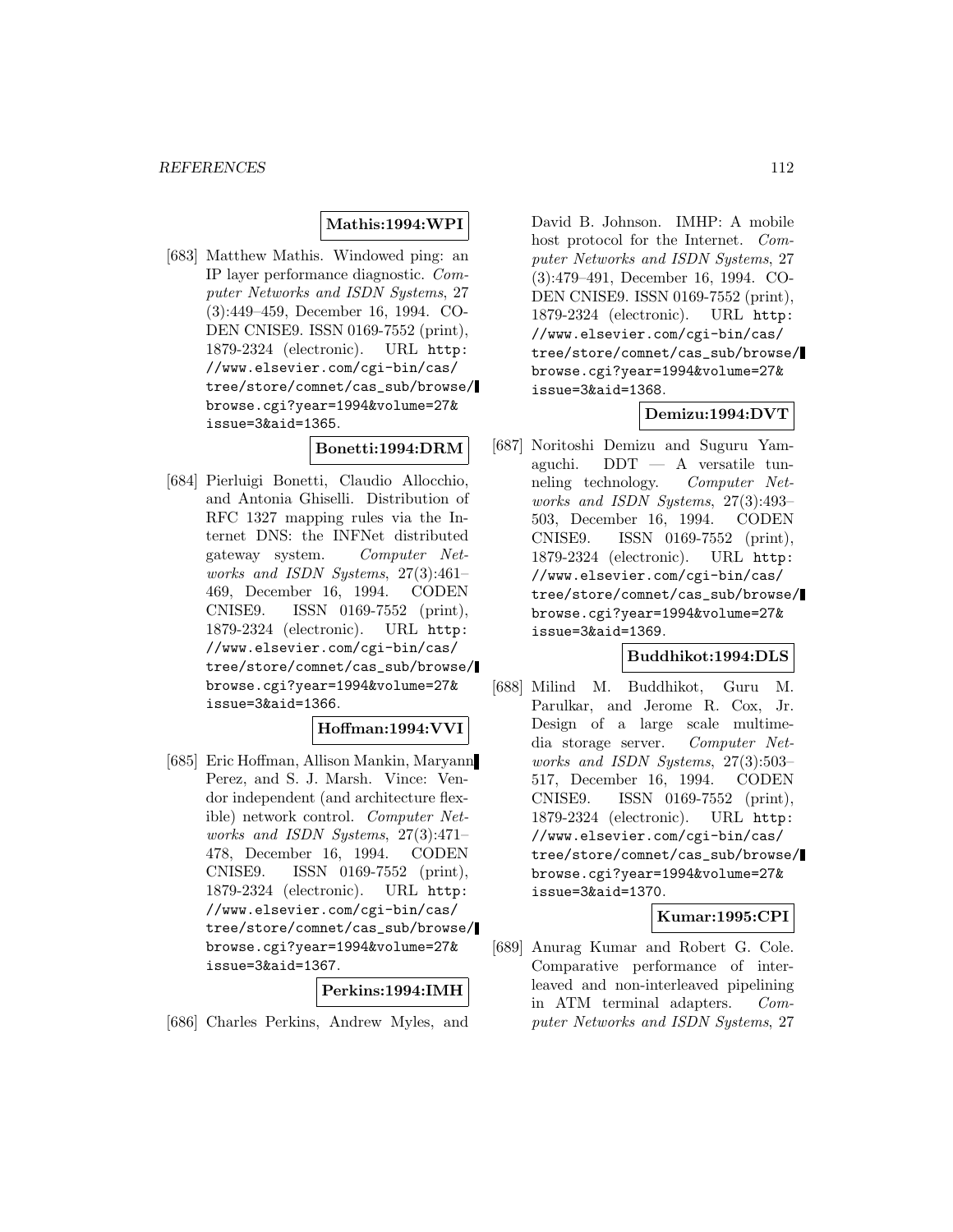(4):521–535, January 1, 1995. CO-DEN CNISE9. ISSN 0169-7552 (print), 1879-2324 (electronic). URL http: //www.elsevier.com/cgi-bin/cas/ tree/store/comnet/cas\_sub/browse/ browse.cgi?year=1995&volume=27& issue=4&aid=1294.

## **Lai:1995:IAP**

[690] R. Lai and W. Leung. Industrial and academic protocol testing: the gap and the means of convergence. Computer Networks and ISDN Systems, 27 (4):537–547, January 1, 1995. CO-DEN CNISE9. ISSN 0169-7552 (print), 1879-2324 (electronic). URL http: //www.elsevier.com/cgi-bin/cas/ tree/store/comnet/cas\_sub/browse/ browse.cgi?year=1995&volume=27& issue=4&aid=1303.

#### **Rangan:1995:PIM**

[691] P. Venkat Rangan, Srinivas Ramanathan, and Thomas Kaeppner. Performance of inter-media synchronization in distributed and heterogeneous multimedia systems. Computer Networks and ISDN Systems, 27 (4):549–565, January 1, 1995. CO-DEN CNISE9. ISSN 0169-7552 (print), 1879-2324 (electronic). URL http: //www.elsevier.com/cgi-bin/cas/ tree/store/comnet/cas\_sub/browse/ browse.cgi?year=1995&volume=27& issue=4&aid=1305.

#### **Srivatsa:1995:TDC**

[692] S. K. Srivatsa and P. Seshaiah. On the topological design of a Computer Network. Computer Networks and ISDN Systems, 27(4):567– 569, January 1, 1995. CODEN CNISE9. ISSN 0169-7552 (print), 1879-2324 (electronic). URL http:

//www.elsevier.com/cgi-bin/cas/ tree/store/comnet/cas\_sub/browse/ browse.cgi?year=1995&volume=27& issue=4&aid=1306.

#### **Bochmann:1995:OOD**

[693] Gregor v. Bochmann, Stéphane Poirier, and Pierre Mondain-Monval. Objectoriented design for distributed systems: The OSI directory example. Computer Networks and ISDN Systems, 27 (4):571–590, January 1, 1995. CO-DEN CNISE9. ISSN 0169-7552 (print), 1879-2324 (electronic). URL http: //www.elsevier.com/cgi-bin/cas/ tree/store/comnet/cas\_sub/browse/ browse.cgi?year=1995&volume=27& issue=4&aid=1307.

## **Kripanandan:1995:ETG**

[694] R. S. Kripanandan and S. V. Raghavan. Experience in test generation using multi-level approach. Computer Networks and ISDN Systems, 27(4): 591–610, January 1, 1995. CODEN CNISE9. ISSN 0169-7552 (print), 1879-2324 (electronic). URL http: //www.elsevier.com/cgi-bin/cas/ tree/store/comnet/cas\_sub/browse/ browse.cgi?year=1995&volume=27& issue=4&aid=1308.

#### **Denzel:1995:FSB**

[695] W. E. Denzel, A. P. J. Engbersen, and I. Iliadis. A flexible shared-buffer switch for ATM at Gb/s rates. Computer Networks and ISDN Systems, 27 (4):611–624, January 1, 1995. CO-DEN CNISE9. ISSN 0169-7552 (print), 1879-2324 (electronic). URL http: //www.elsevier.com/cgi-bin/cas/ tree/store/comnet/cas\_sub/browse/ browse.cgi?year=1995&volume=27& issue=4&aid=1320.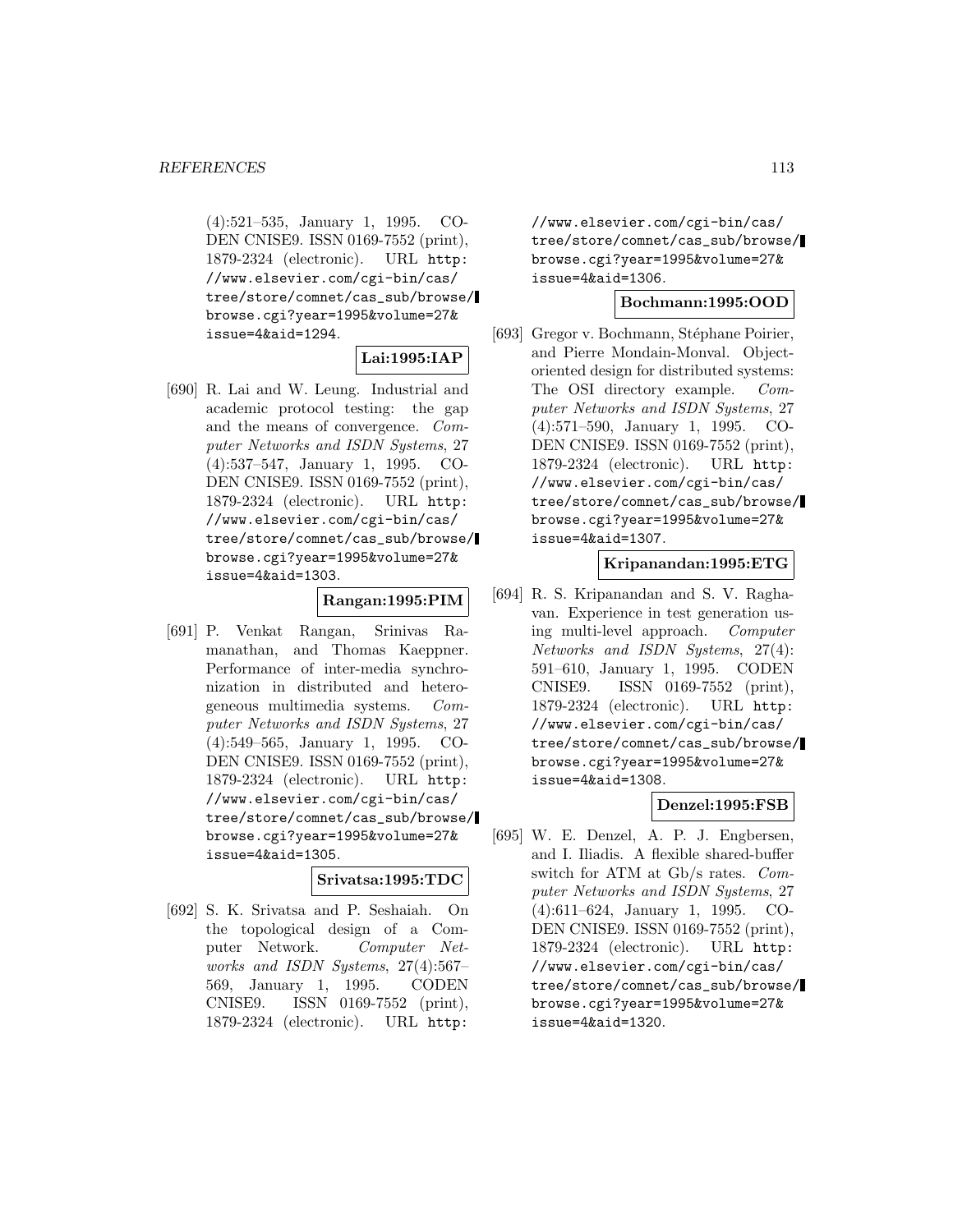#### **Bisdikian:1995:PAS**

[696] Chatschik Bisdikian. Performance analysis of single-stage, output buffer packet switches with independent batch arrivals. Computer Networks and ISDN Systems, 27(5): 627–652, March 1, 1995. CODEN CNISE9. ISSN 0169-7552 (print), 1879-2324 (electronic). URL http: //www.elsevier.com/cgi-bin/cas/ tree/store/comnet/cas\_sub/browse/ browse.cgi?year=1995&volume=27& issue=5&aid=1322.

# **Jing:1995:ESN**

[697] Wen Jing and Michael Paterakis. Extending the single-node DQDB analytical model to analyze networkwide performance. Computer Networks and ISDN Systems, 27(5): 653–675, March 1, 1995. CODEN CNISE9. ISSN 0169-7552 (print), 1879-2324 (electronic). URL http: //www.elsevier.com/cgi-bin/cas/ tree/store/comnet/cas\_sub/browse/ browse.cgi?year=1995&volume=27& issue=5&aid=1323.

### **Gopal:1995:APH**

[698] Inder Gopal and Raphael Rom. ARQ protocols for high speed hardware implementation. Computer Networks and ISDN Systems, 27(5): 677–689, March 1, 1995. CODEN CNISE9. ISSN 0169-7552 (print), 1879-2324 (electronic). URL http: //www.elsevier.com/cgi-bin/cas/ tree/store/comnet/cas\_sub/browse/ browse.cgi?year=1995&volume=27& issue=5&aid=1324.

#### **OMahony:1995:XDS**

[699] Donal O'Mahony and Neil Wel-

don. X.500 directory services support for Electronic Data Interchange (EDI). Computer Networks and ISDN Systems, 27(5): 691–701, March 1, 1995. CODEN CNISE9. ISSN 0169-7552 (print), 1879-2324 (electronic). URL http: //www.elsevier.com/cgi-bin/cas/ tree/store/comnet/cas\_sub/browse/ browse.cgi?year=1995&volume=27& issue=5&aid=1326.

## **Guillemin:1995:CCT**

[700] Fabrice Guillemin, Charles Levert, and Catherine Rosenberg. Cell conformance testing with respect to the peak cell rate in ATM networks. Computer Networks and ISDN Systems, 27(5):703–726, March 1, 1995. CO-DEN CNISE9. ISSN 0169-7552 (print), 1879-2324 (electronic). URL http: //www.elsevier.com/cgi-bin/cas/ tree/store/comnet/cas\_sub/browse/ browse.cgi?year=1995&volume=27& issue=5&aid=1329.

## **Pitkow:1995:TIP**

[701] James E. Pitkow and R. K. Jones. Towards an intelligent publishing environment. Computer Networks and ISDN Systems, 27(6):729–737, April 3, 1995. CODEN CNISE9. ISSN 0169-7552 (print), 1879-2324 (electronic). URL http://www.elsevier. com/cas/tree/store/comnet/sub/1995/ 27/6/1454.pdf.

## **Roscheisen:1995:STL**

[702] Martin Röscheisen, Christian Mogensen, and Terry Winograd. SOAPs, trails, and on-line communities. Computer Networks and ISDN Systems, 27(6):739–749, April 3, 1995. CO-DEN CNISE9. ISSN 0169-7552 (print),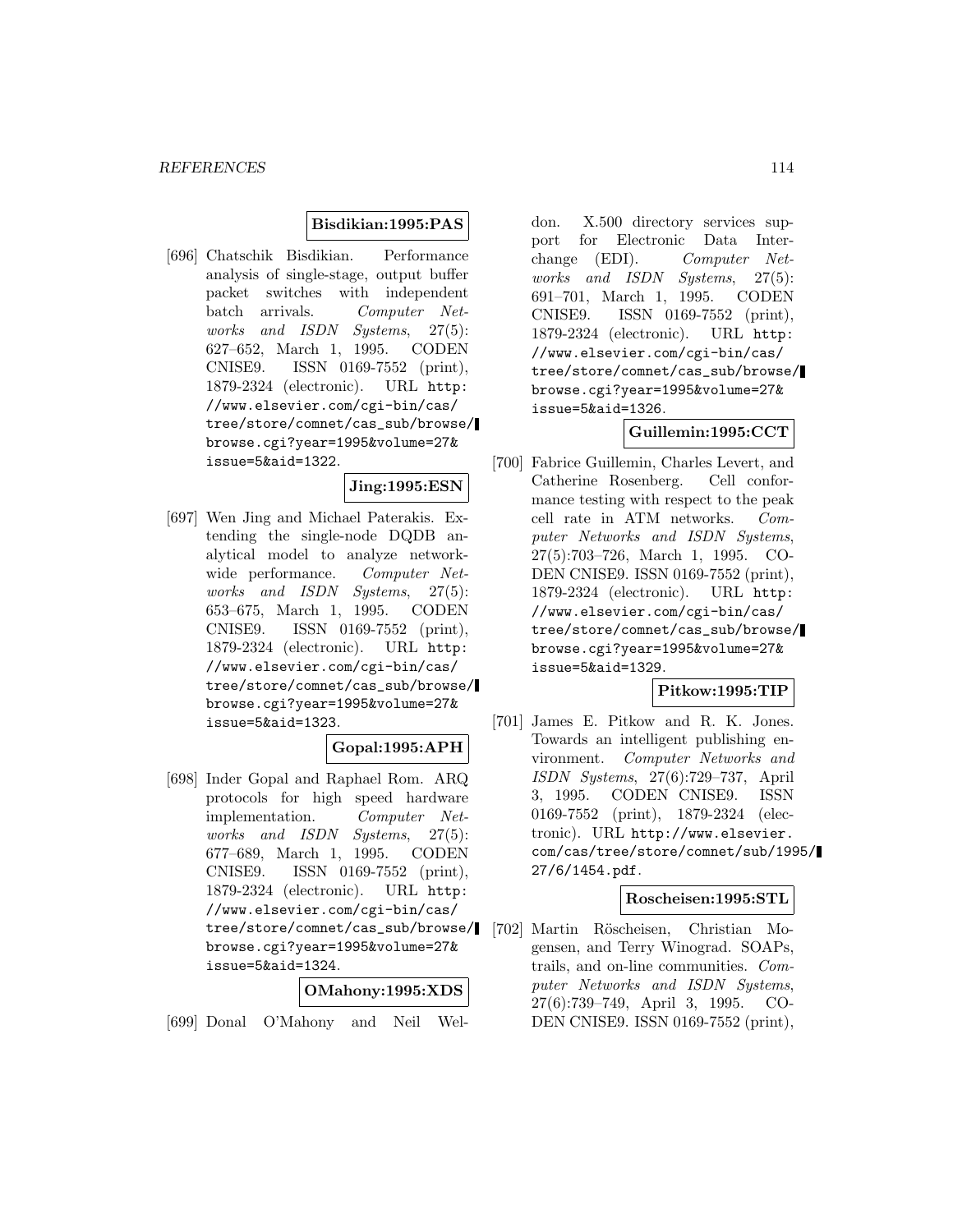1879-2324 (electronic). URL http:// www.elsevier.com/cas/tree/store/ comnet/sub/1995/27/6/1455.pdf.

### **Kaarela:1995:IMB**

[703] Kari Kaarela, Jaakko Oksanen, and Juha Takalo. An information model as a basis for hypermedia-based plant documentation. Computer Networks and ISDN Systems, 27(6): 751–764, April 3, 1995. CODEN CNISE9. ISSN 0169-7552 (print), 1879-2324 (electronic). URL http:// www.elsevier.com/cas/tree/store/ comnet/sub/1995/27/6/1449.pdf.

### **Lewontin:1995:DWT**

[704] Steve Lewontin. The DCE Web toolkit: enhancing WWW protocols with lower-layer services. Computer Networks and ISDN Systems, 27(6): 765–771, April 3, 1995. CODEN CNISE9. ISSN 0169-7552 (print), 1879-2324 (electronic). URL http:// www.elsevier.com/cas/tree/store/ comnet/sub/1995/27/6/1456.pdf.

#### **Rowe:1995:RWN**

[705] Kenneth E. Rowe and Charles K. Nicholas. Reliability of WWW name servers. Computer Networks and ISDN Systems, 27(6): 773–780, April 3, 1995. CODEN CNISE9. ISSN 0169-7552 (print), 1879-2324 (electronic). URL http:// www.elsevier.com/cas/tree/store/ comnet/sub/1995/27/6/1469.pdf.

**Donnelley:1995:WMD**

[706] James E. Donnelley. WWW media distribution via Hopwise Reliable Multicast. Computer Networks and ISDN Systems, 27(6):

781–788, April 3, 1995. CODEN CNISE9. ISSN 0169-7552 (print), 1879-2324 (electronic). URL http:// www.elsevier.com/cas/tree/store/ comnet/sub/1995/27/6/1472.pdf.

## **Baentsch:1995:WID**

[707] Michael Baentsch, Georg Molter, and Peter Sturm. WebMake: Integrating distributed software development in a structure-enhanced Web. Computer Networks and ISDN Systems, 27(6):789–800, April 3, 1995. CO-DEN CNISE9. ISSN 0169-7552 (print), 1879-2324 (electronic). URL http:// www.elsevier.com/cas/tree/store/ comnet/sub/1995/27/6/1443.pdf.

#### **Mathews:1995:NOF**

[708] G. Jason Mathews and Syed S. Towheed. NSSDC OMNIWeb: The first space physics WWW-based data browsing and retrieval system. Computer Networks and ISDN Systems, 27(6):801–808, April 3, 1995. CO-DEN CNISE9. ISSN 0169-7552 (print), 1879-2324 (electronic). URL http:// www.elsevier.com/cas/tree/store/ comnet/sub/1995/27/6/1457.pdf.

### **Pitkow:1995:UWS**

[709] James E. Pitkow and Margaret M. Recker. Using the Web as a survey tool: results from the second WWW user survey. Computer Networks and ISDN Systems, 27(6): 809–822, April 3, 1995. CODEN CNISE9. ISSN 0169-7552 (print), 1879-2324 (electronic). URL http:// www.elsevier.com/cas/tree/store/ comnet/sub/1995/27/6/1442.pdf.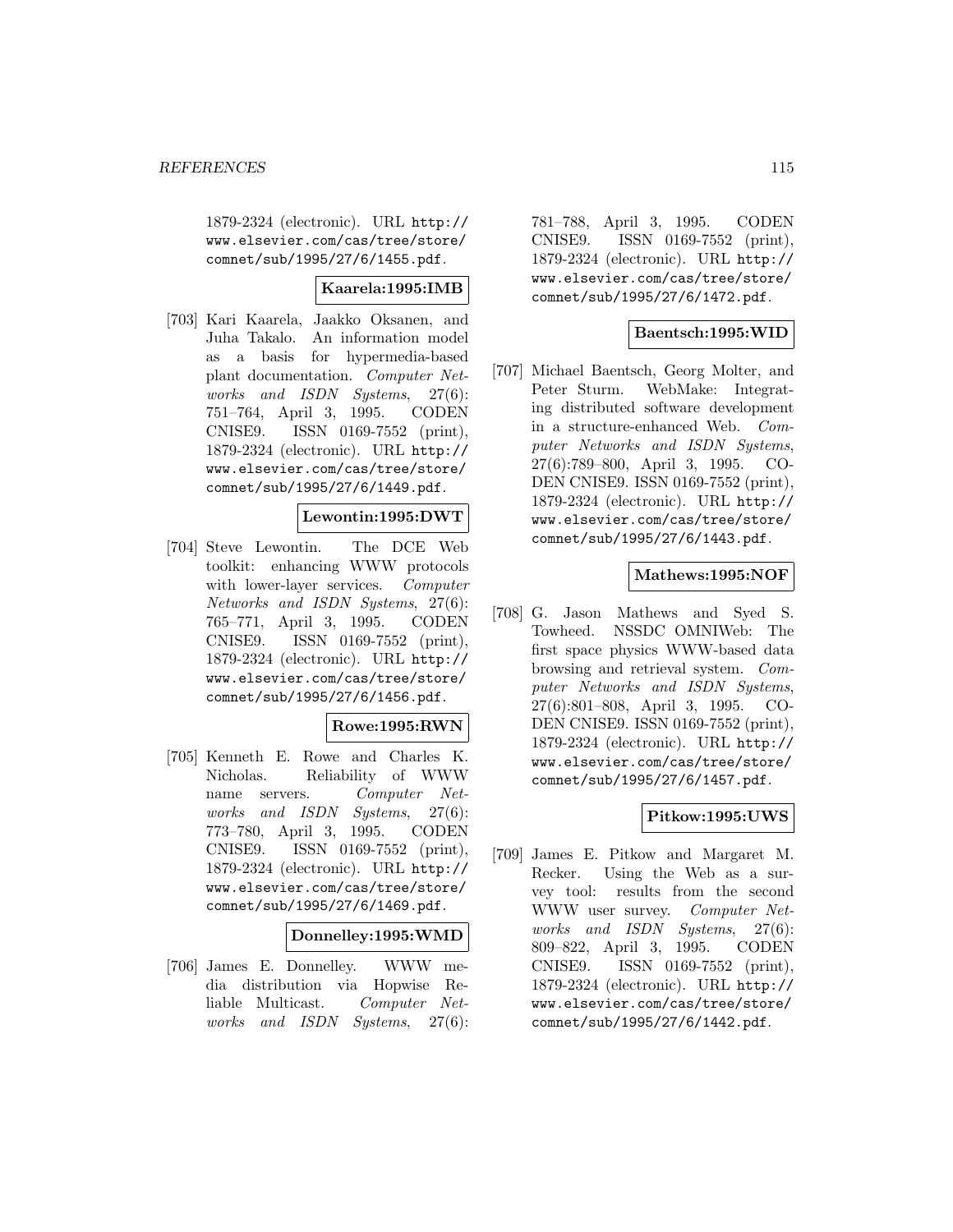#### **Weber:1995:CWP**

[710] Kate Weber. Chapter 6, in which Pooh proposes improvements to Web authoring tools, having seen said tools for the Unix platform. Computer Networks and ISDN Systems, 27(6): 823–829, April 3, 1995. CODEN CNISE9. ISSN 0169-7552 (print), 1879-2324 (electronic). URL http:// www.elsevier.com/cas/tree/store/ comnet/sub/1995/27/6/1465.pdf.

## **Quint:1995:SAE**

[711] Vincent Quint, Cécile Roisin, and Irène Vatton. A structured authoring environment for the World-Wide Web. Computer Networks and ISDN Systems, 27(6):831–840, April 3, 1995. CODEN CNISE9. ISSN 0169-7552 (print), 1879-2324 (electronic). URL http://www.elsevier. com/cas/tree/store/comnet/sub/1995/ 27/6/1462.pdf.

### **Paoli:1995:CWN**

[712] Jean Paoli. Cooperative work on the network: edit the WWW! Computer Networks and ISDN Systems, 27(6):841–847, April 3, 1995. CO-DEN CNISE9. ISSN 0169-7552 (print), 1879-2324 (electronic). URL http:// www.elsevier.com/cas/tree/store/ comnet/sub/1995/27/6/1458.pdf.

#### **Maly:1995:MXC**

[713] K. J. Maly, H. Abdel-Wahab, R. Mukkamala, A. Gupta, A. Prabhu, H. Syed, and C. S. Vemuru. Mosaic + XTV = CoReview. Computer Networks and ISDN Systems, 27(6): 849–860, April 3, 1995. CODEN CNISE9. ISSN 0169-7552 (print),

1879-2324 (electronic). URL http:// www.elsevier.com/cas/tree/store/ comnet/sub/1995/27/6/1444.pdf.

#### **Peters:1995:CDA**

[714] Ralph Peters and Christian Neuss. CrystalWeb — A distributed authoring environment for the World-Wide Web. Computer Networks and ISDN Systems, 27(6):861–870, April 3, 1995. CODEN CNISE9. ISSN 0169-7552 (print), 1879-2324 (electronic). URL http://www.elsevier. com/cas/tree/store/comnet/sub/1995/ 27/6/1448.pdf.

#### **Ibrahim:1995:AEU**

[715] Bertrand Ibrahim and Stephen D. Franklin. Advanced educational uses of the World-Wide Web. Computer Networks and ISDN Systems, 27(6): 871–877, April 3, 1995. CODEN CNISE9. ISSN 0169-7552 (print), 1879-2324 (electronic). URL http:// www.elsevier.com/cas/tree/store/ comnet/sub/1995/27/6/1438.pdf.

### **Nicol:1995:FTB**

[716] David Nicol, Calum Smeaton, and Alan Falconer Slater. Footsteps: Trail-blazing the Web. Computer Networks and ISDN Systems, 27(6): 879–885, April 3, 1995. CODEN CNISE9. ISSN 0169-7552 (print), 1879-2324 (electronic). URL http:// www.elsevier.com/cas/tree/store/ comnet/sub/1995/27/6/1440.pdf.

#### **Campbell:1995:CEC**

[717] J. K. Campbell, S. Hurley, S. B. Jones, and N. M. Stephens. Constructing educational courseware using NCSA Mosaic and the World-Wide Web. Com-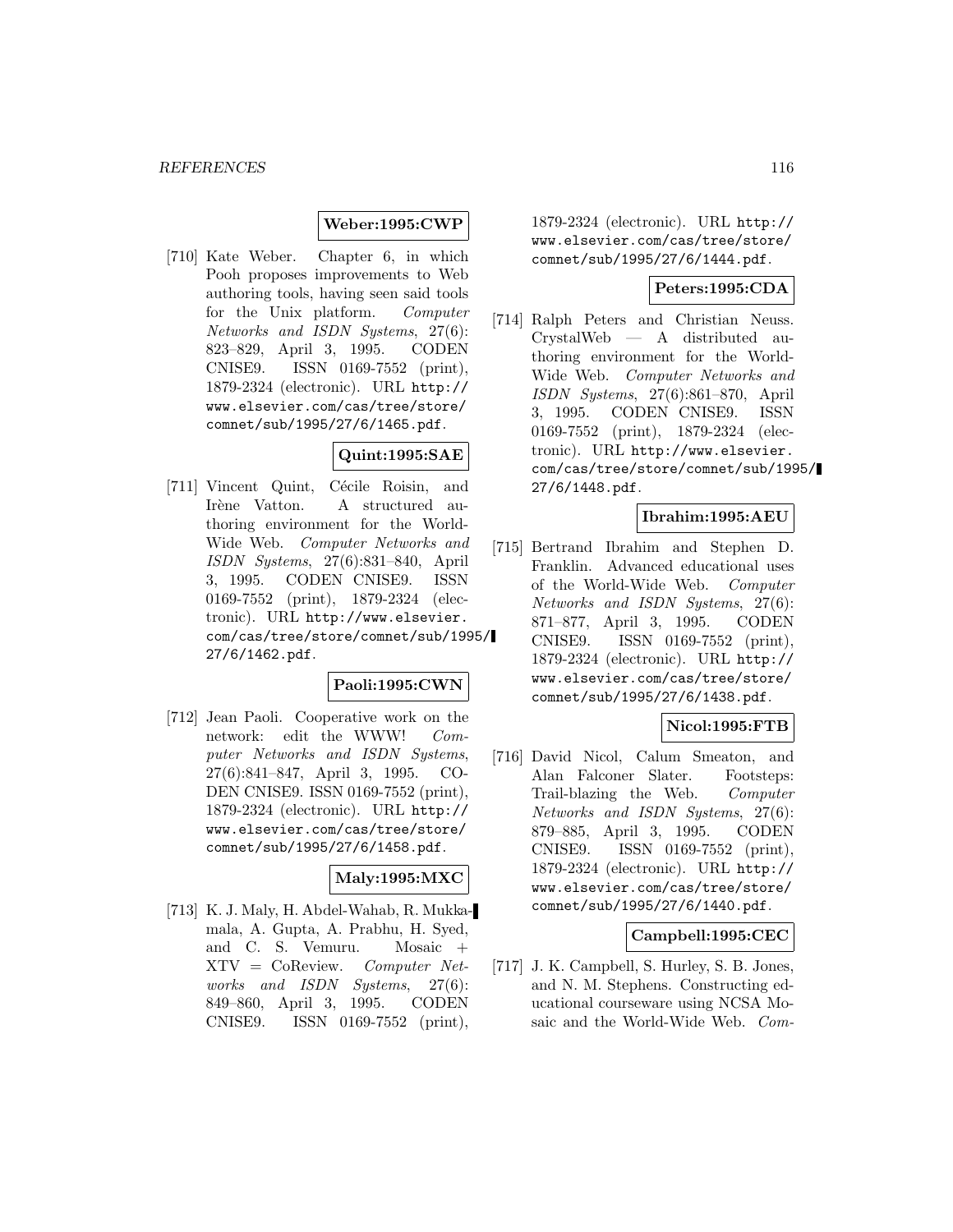puter Networks and ISDN Systems, 27(6):887–896, April 3, 1995. CO-DEN CNISE9. ISSN 0169-7552 (print), 1879-2324 (electronic). URL http:// www.elsevier.com/cas/tree/store/ comnet/sub/1995/27/6/1451.pdf.

# **Dwyer:1995:CVC**

[718] Dan Dwyer, Kathy Barbieri, and Helen M. Doerr. Creating a virtual classroom for interactive education on the Web. Computer Networks and ISDN Systems, 27(6): 897–904, April 3, 1995. CODEN CNISE9. ISSN 0169-7552 (print), 1879-2324 (electronic). URL http:// www.elsevier.com/cas/tree/store/ comnet/sub/1995/27/6/1461.pdf.

## **Bilotta:1995:EEU**

[719] Eleonora Bilotta, Mariano Fiorito, Dario Iovane, and Pietro Pantano. An educational environment using WWW. Computer Networks and ISDN Systems, 27(6): 905–909, April 3, 1995. CODEN CNISE9. ISSN 0169-7552 (print), 1879-2324 (electronic). URL http:// www.elsevier.com/cas/tree/store/ comnet/sub/1995/27/6/1470.pdf.

## **LaLiberte:1995:PSG**

[720] Daniel LaLiberte and Alan Braverman. A protocol for scalable group and public annotations. Computer Networks and ISDN Systems, 27(6): 911–918, April 3, 1995. CODEN CNISE9. ISSN 0169-7552 (print), 1879-2324 (electronic). URL http:// www.elsevier.com/cas/tree/store/ comnet/sub/1995/27/6/1441.pdf.

#### **Andrews:1995:SIW**

[721] Keith Andrews, Frank Kappe, and Hermann Maurer. Serving information to the Web with Hyper-G. Computer Networks and ISDN Systems, 27(6):919–926, April 3, 1995. CO-DEN CNISE9. ISSN 0169-7552 (print), 1879-2324 (electronic). URL http:// www.elsevier.com/cas/tree/store/ comnet/sub/1995/27/6/1452.pdf.

## **Perrochon:1995:IUW**

[722] Louis Perrochon and Roman Fischer. IDLE: Unified W3-access to interactive information servers. Computer Networks and ISDN Systems, 27(6): 927–938, April 3, 1995. CODEN CNISE9. ISSN 0169-7552 (print), 1879-2324 (electronic). URL http:// www.elsevier.com/cas/tree/store/ comnet/sub/1995/27/6/1453.pdf.

### **Shklar:1995:PLD**

[723] Leon Shklar, Kshitij Shah, and Chumki Basu. Putting legacy data on the Web: a repository definition language. Computer Networks and ISDN Systems, 27(6):939–951, April 3, 1995. CO-DEN CNISE9. ISSN 0169-7552 (print), 1879-2324 (electronic). URL http:// www.elsevier.com/cas/tree/store/ comnet/sub/1995/27/6/1435.pdf.

### **Sheldon:1995:DRD**

[724] Mark A. Sheldon, Andrzej Duda, Ron Weiss, and David K. Gifford. Discover: a resource discovery system based on content routing. Computer Networks and ISDN Systems, 27(6): 953–972, April 3, 1995. CODEN CNISE9. ISSN 0169-7552 (print), 1879-2324 (electronic). URL http://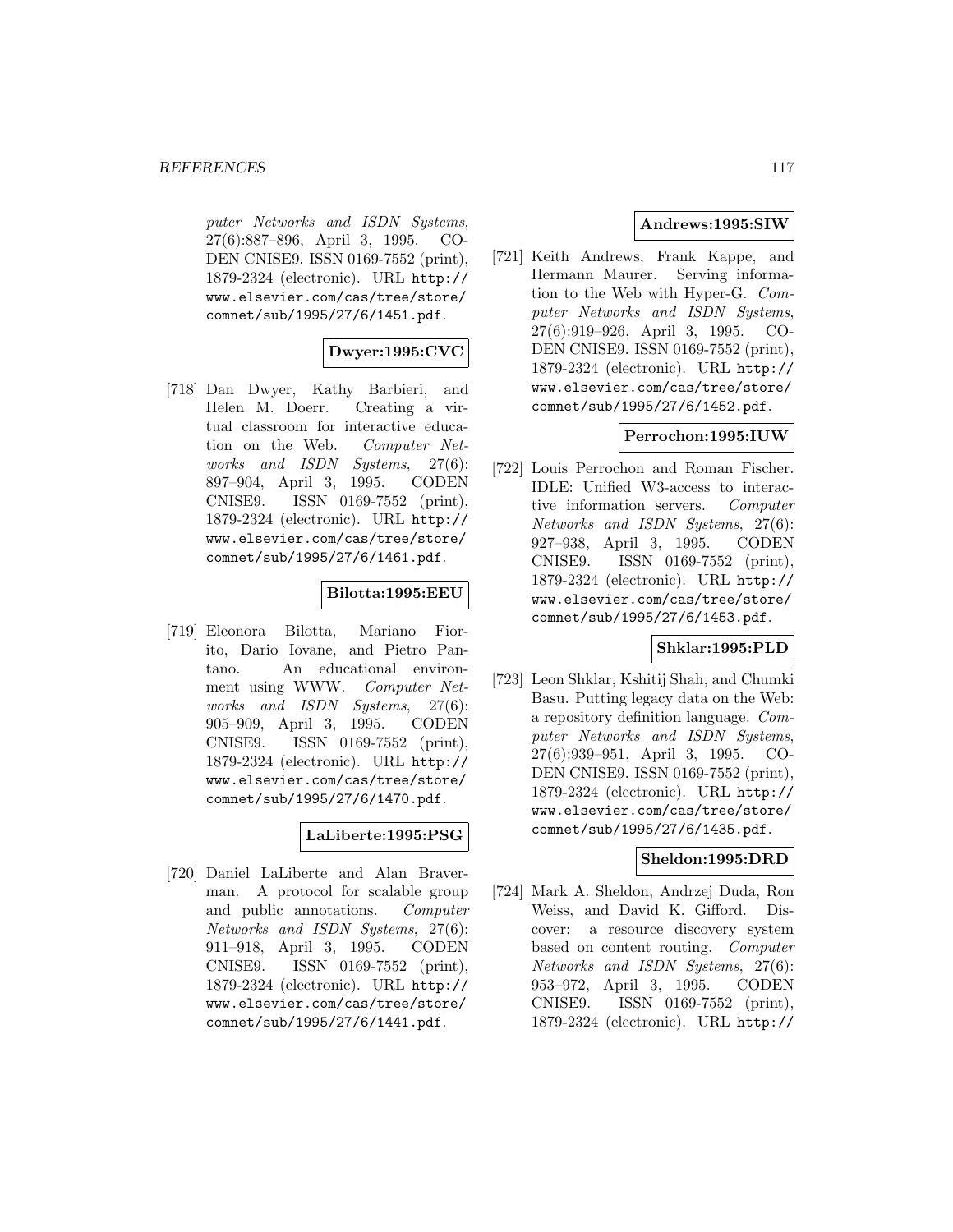www.elsevier.com/cas/tree/store/ comnet/sub/1995/27/6/1468.pdf.

**Neuss:1995:CAR**

[725] Christian Neuss and Robert E. Kent. Conceptual analysis of resource meta-information. Computer Networks and ISDN Systems, 27(6): 973–984, April 3, 1995. CODEN CNISE9. ISSN 0169-7552 (print), 1879-2324 (electronic). URL http:// www.elsevier.com/cas/tree/store/ comnet/sub/1995/27/6/1466.pdf.

### **Vizine-Goetz:1995:SWB**

[726] Diane Vizine-Goetz, Jean Godby, and Mark Bendig. Spectrum: a Web-based tool for describing electronic resources. Computer Networks and ISDN Systems, 27(6): 985–1001, April 3, 1995. CODEN CNISE9. ISSN 0169-7552 (print), 1879-2324 (electronic). URL http:// www.elsevier.com/cas/tree/store/ comnet/sub/1995/27/6/1459.pdf.

### **Dodge:1995:WCT**

[727] Chris Dodge, Beate Marx, and Hans Pfeiffenberger. Web cataloguing through cache exploitation and steps toward consistency maintenance. Computer Networks and ISDN Systems, 27 (6):1003–1008, April 3, 1995. CO-DEN CNISE9. ISSN 0169-7552 (print), 1879-2324 (electronic). URL http:// www.elsevier.com/cas/tree/store/ comnet/sub/1995/27/6/1445.pdf.

### **Dobson:1995:LD**

[728] S. A. Dobson and V. A. Burrill. Lightweight databases. Computer Networks and ISDN Systems, 27(6): 1009–1015, April 3, 1995. CODEN

CNISE9. ISSN 0169-7552 (print), 1879-2324 (electronic). URL http:// www.elsevier.com/cas/tree/store/ comnet/sub/1995/27/6/1436.pdf.

### **Clausnitzer:1995:WIO**

[729] Alexander Clausnitzer, Pavel Vogel, and Stephan Wiesener. A WWW interface to the OMNIS/Myriad literature retrieval engine. Computer Networks and ISDN Systems, 27(6): 1017–1026, April 3, 1995. CODEN CNISE9. ISSN 0169-7552 (print), 1879-2324 (electronic). URL http:// www.elsevier.com/cas/tree/store/ comnet/sub/1995/27/6/1450.pdf.

### **Pfeifer:1995:SSD**

[730] Ulrich Pfeifer, Norbert Fuhr, and Tung Huynh. Searching structured documents with the enhanced retrieval functionality of freeWAISsf and SFgate. Computer Networks and ISDN Systems, 27(6): 1027–1036, April 3, 1995. CODEN CNISE9. ISSN 0169-7552 (print), 1879-2324 (electronic). URL http:// www.elsevier.com/cas/tree/store/ comnet/sub/1995/27/6/1446.pdf.

### **Norderhaug:1995:DWI**

[731] Terje Norderhaug and Juliet M. Oberding. Designing a web of intellectual property. Computer Networks and ISDN Systems, 27(6): 1037–1046, April 3, 1995. CODEN CNISE9. ISSN 0169-7552 (print), 1879-2324 (electronic). URL http:// www.elsevier.com/cas/tree/store/ comnet/sub/1995/27/6/1463.pdf.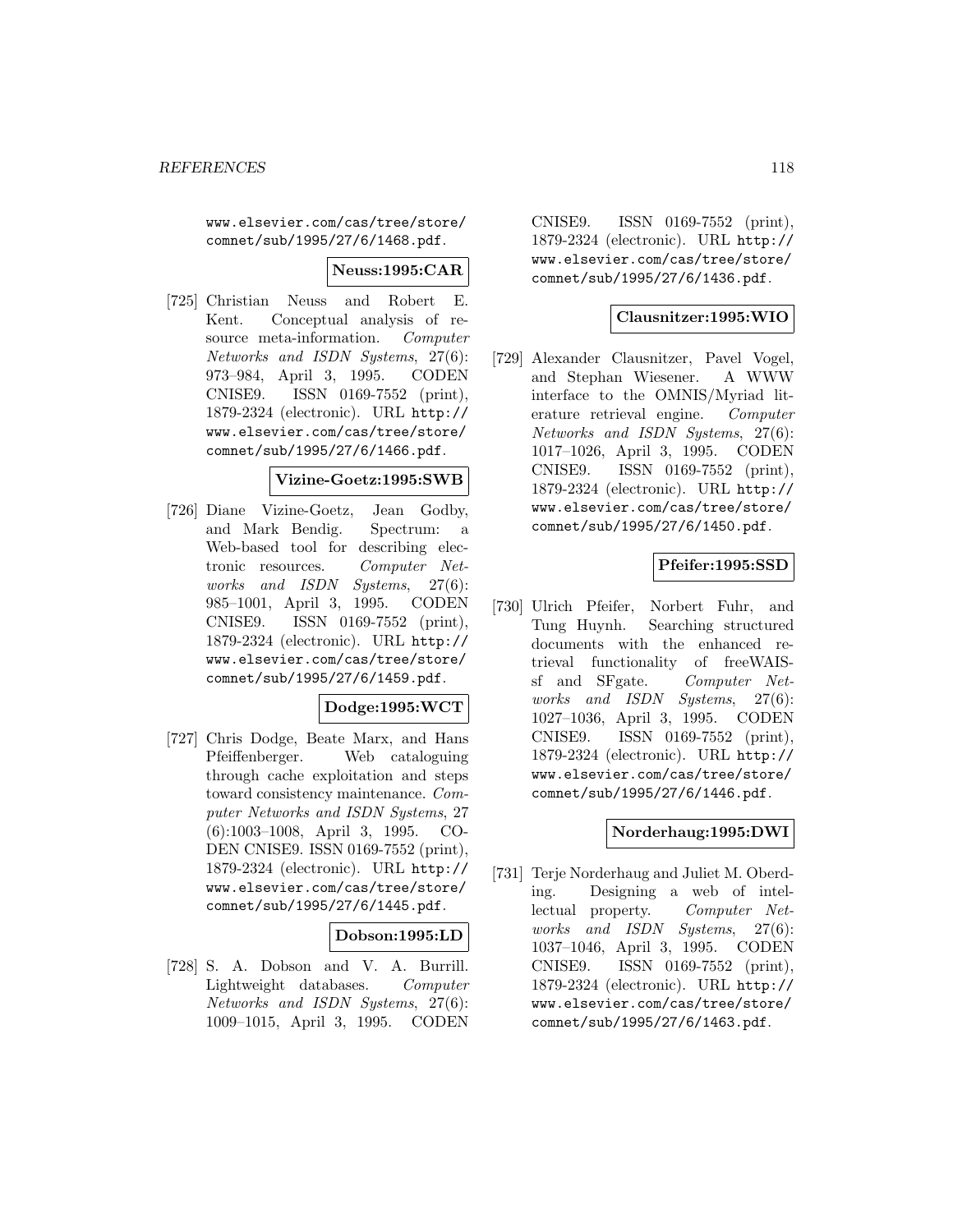#### **Anderson:1995:SFS**

[732] Scot Anderson and Rick Garvin. Sessioneer: flexible session level authentication with off the shelf servers and clients. Computer Networks and ISDN Systems, 27(6): 1047–1053, April 3, 1995. CODEN CNISE9. ISSN 0169-7552 (print), 1879-2324 (electronic). URL http:// www.elsevier.com/cas/tree/store/ comnet/sub/1995/27/6/1464.pdf.

## **Kahan:1995:CBA**

[733] José Kahan. A capability-based authorization model for the World-Wide Web. Computer Networks and ISDN Systems, 27(6):1055– 1064, April 3, 1995. CODEN CNISE9. ISSN 0169-7552 (print), 1879-2324 (electronic). URL http:// www.elsevier.com/cas/tree/store/ comnet/sub/1995/27/6/1471.pdf.

## **Catledge:1995:CBS**

[734] Lara D. Catledge and James E. Pitkow. Characterizing browsing strategies in the World-Wide Web. Computer Networks and ISDN Systems, 27(6): 1065–1073, April 3, 1995. CODEN CNISE9. ISSN 0169-7552 (print), 1879-2324 (electronic). URL http:// www.elsevier.com/cas/tree/store/ comnet/sub/1995/27/6/1467.pdf.

#### **Mukherjea:1995:VWW**

[735] Sougata Mukherjea and James D. Foley. Visualizing the World-Wide Web with the Navigational View Builder. Computer Networks and ISDN Systems, 27(6): 1075–1087, April 3, 1995. CODEN CNISE9. ISSN 0169-7552 (print),

1879-2324 (electronic). URL http:// www.elsevier.com/cas/tree/store/ comnet/sub/1995/27/6/1447.pdf.

## **Beckett:1995:CLS**

[736] David J. Beckett. Combined log system. Computer Networks and ISDN Systems, 27(6):1089–1095 (or 1089– 1096??), April 3, 1995. CODEN CNISE9. ISSN 0169-7552 (print), 1879-2324 (electronic). URL http:/ /www.cs.ukc.ac.uk/pubs/1995/155; http://www.elsevier.com/cas/tree/ store/comnet/sub/1995/27/6/1437. pdf. Proceedings of the Third International World-Wide Web Conference. Slides of presentation are available at http://www.hensa.ac.uk/tools/www/logtools/www95/slides/in

## **Brown:1995:DEW**

[737] Marc H. Brown and Robert A. Shillner. DeckScape: an experimental Web browser. Computer Networks and ISDN Systems, 27(6): 1097–1104, April 3, 1995. CODEN CNISE9. ISSN 0169-7552 (print), 1879-2324 (electronic). URL http:// www.elsevier.com/cas/tree/store/ comnet/sub/1995/27/6/1460.pdf.

#### **vanDoorn:1995:IAW**

[738] Matthijs van Doorn and Anton Eliëns. Integrating applications and the World-Wide Web. Computer Networks and ISDN Systems, 27(6): 1105–1110, April 3, 1995. CODEN CNISE9. ISSN 0169-7552 (print), 1879-2324 (electronic). URL http:// www.elsevier.com/cas/tree/store/ comnet/sub/1995/27/6/1439.pdf.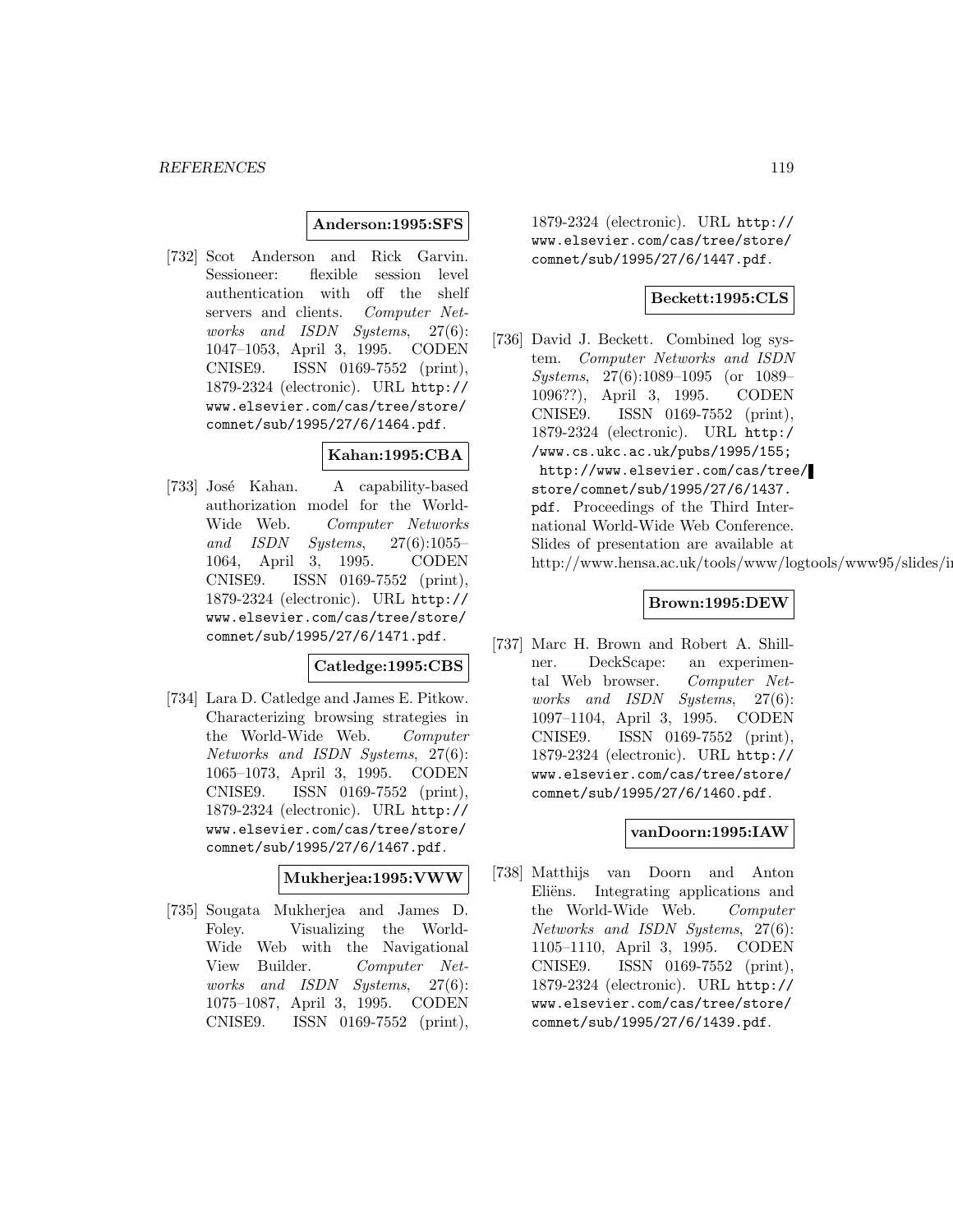#### **vanderSchoot:1995:DFO**

[739] Hans van der Schoot and Hasan Ural. Data flow oriented test selection for lotos. Computer Networks and ISDN Systems, 27(7): 1111–1136, May 31, 1995. CODEN CNISE9. ISSN 0169-7552 (print), 1879-2324 (electronic). URL http: //www.elsevier.com/cgi-bin/cas/ tree/store/comnet/cas\_sub/browse/ browse.cgi?year=1995&volume=27& issue=7&aid=1321.

#### **Conti:1995:IBM**

[740] M. Conti, E. Gregori, and L. Lenzini. Influence of the BWB mechanism on some performance figures of a DQDB subnetwork. Computer Networks and ISDN Systems, 27(7): 1137–1161, May 31, 1995. CODEN CNISE9. ISSN 0169-7552 (print), 1879-2324 (electronic). URL http: //www.elsevier.com/cgi-bin/cas/ tree/store/comnet/cas\_sub/browse/ browse.cgi?year=1995&volume=27& issue=7&aid=1325.

### **West:1995:ERT**

[741] Colin H. West and Angelo Tosi. Experiences with a random test driver. Computer Networks and ISDN Systems, 27 (7):1163–1174, May 31, 1995. CO-DEN CNISE9. ISSN 0169-7552 (print), 1879-2324 (electronic). URL http: //www.elsevier.com/cgi-bin/cas/ tree/store/comnet/cas\_sub/browse/ browse.cgi?year=1995&volume=27& issue=7&aid=1327.

#### **Mitrou:1995:MPA**

[742] N. Mitrou, S. Vamvakos, and K. Kontovasilis. Modelling, parameter assessment and multiplexing analy-

sis of bursty sources with hyperexponentially distributed bursts. Computer Networks and ISDN Systems, 27 (7):1175–1192, May 31, 1995. CO-DEN CNISE9. ISSN 0169-7552 (print), 1879-2324 (electronic). URL http: //www.elsevier.com/cgi-bin/cas/ tree/store/comnet/cas\_sub/browse/ browse.cgi?year=1995&volume=27& issue=7&aid=1330.

## **Raghavan:1995:HAB**

[743] S. V. Raghavan, D. Vasukiammaiyar, and Günter Haring. Hierarchical approach to building generative networkload models. Computer Networks and ISDN Systems, 27(7): 1193–1206, May 31, 1995. CODEN CNISE9. ISSN 0169-7552 (print), 1879-2324 (electronic). URL http: //www.elsevier.com/cgi-bin/cas/ tree/store/comnet/cas\_sub/browse/ browse.cgi?year=1995&volume=27& issue=7&aid=1328.

## **deMeer:1995:IRM**

[744] Jan de Meer. The ISO Reference Model for Open Distributed Processing. Computer Networks and ISDN Systems, 27(8):1211–1214, July 1, 1995. CO-DEN CNISE9. ISSN 0169-7552 (print), 1879-2324 (electronic). URL http: //www.elsevier.com/cgi-bin/cas/ tree/store/comnet/cas\_sub/browse/ browse.cgi?year=1995&volume=27& issue=8&aid=1402.

### **Farooqui:1995:IRM**

[745] Kazi Farooqui, Luigi Logrippo, and Jan de Meer. The ISO Reference Model for Open Distributed Processing: an introduction. Computer Networks and ISDN Systems, 27(8): 1215–1230, July 1, 1995. CODEN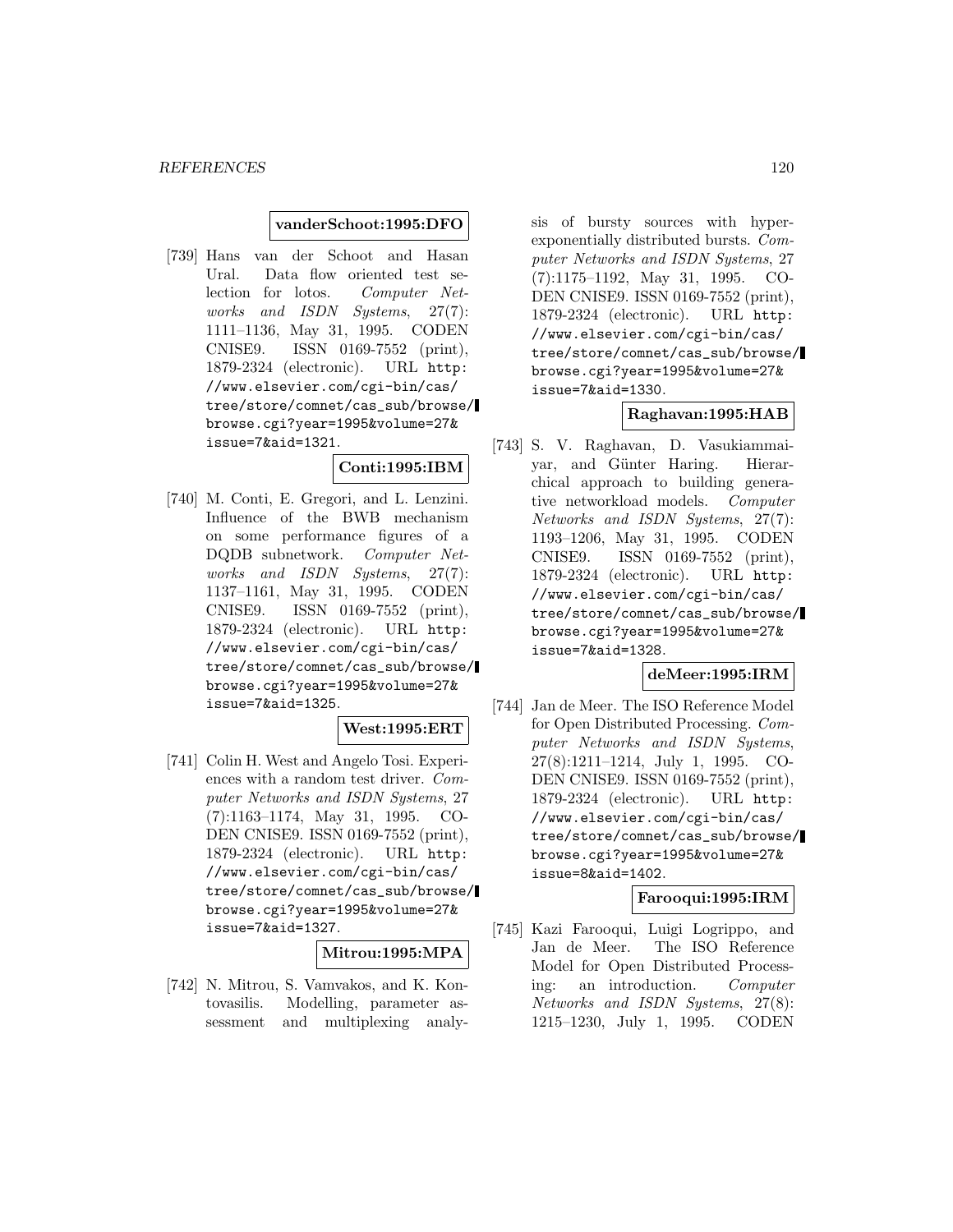CNISE9. ISSN 0169-7552 (print), 1879-2324 (electronic). URL http: //www.elsevier.com/cgi-bin/cas/ tree/store/comnet/cas\_sub/browse/ browse.cgi?year=1995&volume=27& issue=8&aid=1403.

#### **Coulson:1995:SRT**

[746] G. Coulson, G. S. Blair, J. B. Stefani, F. Horn, and L. Hazard. Supporting the real-time requirements of continuous media in open distributed processing. Computer Networks and ISDN Systems, 27(8): 1231–1246, July 1, 1995. CODEN CNISE9. ISSN 0169-7552 (print), 1879-2324 (electronic). URL http: //www.elsevier.com/cgi-bin/cas/ tree/store/comnet/cas\_sub/browse/ browse.cgi?year=1995&volume=27& issue=8&aid=1350.

#### **Gay:1995:SMA**

[747] Valérie Gay, Peter Leydekkers, and Robert Huis in 't Veld. Specification of multiparty audio and video interaction based on the Reference Model of Open Distributed Processing. Computer Networks and ISDN Systems, 27(8):1247–1262, July 1, 1995. CO-DEN CNISE9. ISSN 0169-7552 (print), 1879-2324 (electronic). URL http: //www.elsevier.com/cgi-bin/cas/ tree/store/comnet/cas\_sub/browse/ browse.cgi?year=1995&volume=27& issue=8&aid=1349.

## **vanSinderen:1995:DMO**

[748] Marten van Sinderen, Luís Ferreira Pires, Chris A. Vissers, and Joost-Pieter Katoen. A design model for open distributed processing systems. Computer Networks and ISDN Systems, 27(8):1263–1285, July 1, 1995. CO-

DEN CNISE9. ISSN 0169-7552 (print), 1879-2324 (electronic). URL http: //www.elsevier.com/cgi-bin/cas/ tree/store/comnet/cas\_sub/browse/ browse.cgi?year=1995&volume=27& issue=8&aid=1347.

#### **Gotzhein:1995:TBR**

[749] R. Gotzhein. Towards a Basic Reference Model of Open Distributed Processing. Computer Networks and ISDN Systems, 27(8): 1287–1304, July 1, 1995. CODEN CNISE9. ISSN 0169-7552 (print), 1879-2324 (electronic). URL http: //www.elsevier.com/cgi-bin/cas/ tree/store/comnet/cas\_sub/browse/ browse.cgi?year=1995&volume=27& issue=8&aid=1346.

## **Najm:1995:FSO**

[750] Elie Najm and Jean-Bernard Stefani. A formal semantics for the ODP computational model. Computer Networks and ISDN Systems, 27(8):1305–1329, July 1, 1995. CO-DEN CNISE9. ISSN 0169-7552 (print), 1879-2324 (electronic). URL http: //www.elsevier.com/cgi-bin/cas/ tree/store/comnet/cas\_sub/browse/ browse.cgi?year=1995&volume=27& issue=8&aid=1348.

## **Pandey:1995:CSP**

[751] B. D. Pandey and S. S. Pathak. On communicating sequential processes. Computer Networks and ISDN Systems, 27(9):1333–1348, August 1, 1995. CODEN CNISE9. ISSN 0169-7552 (print), 1879-2324 (electronic). URL http://www.elsevier.com/cgi-bin/ cas/tree/store/comnet/cas\_sub/browse/ browse.cgi?year=1995&volume=27& issue=9&aid=1332.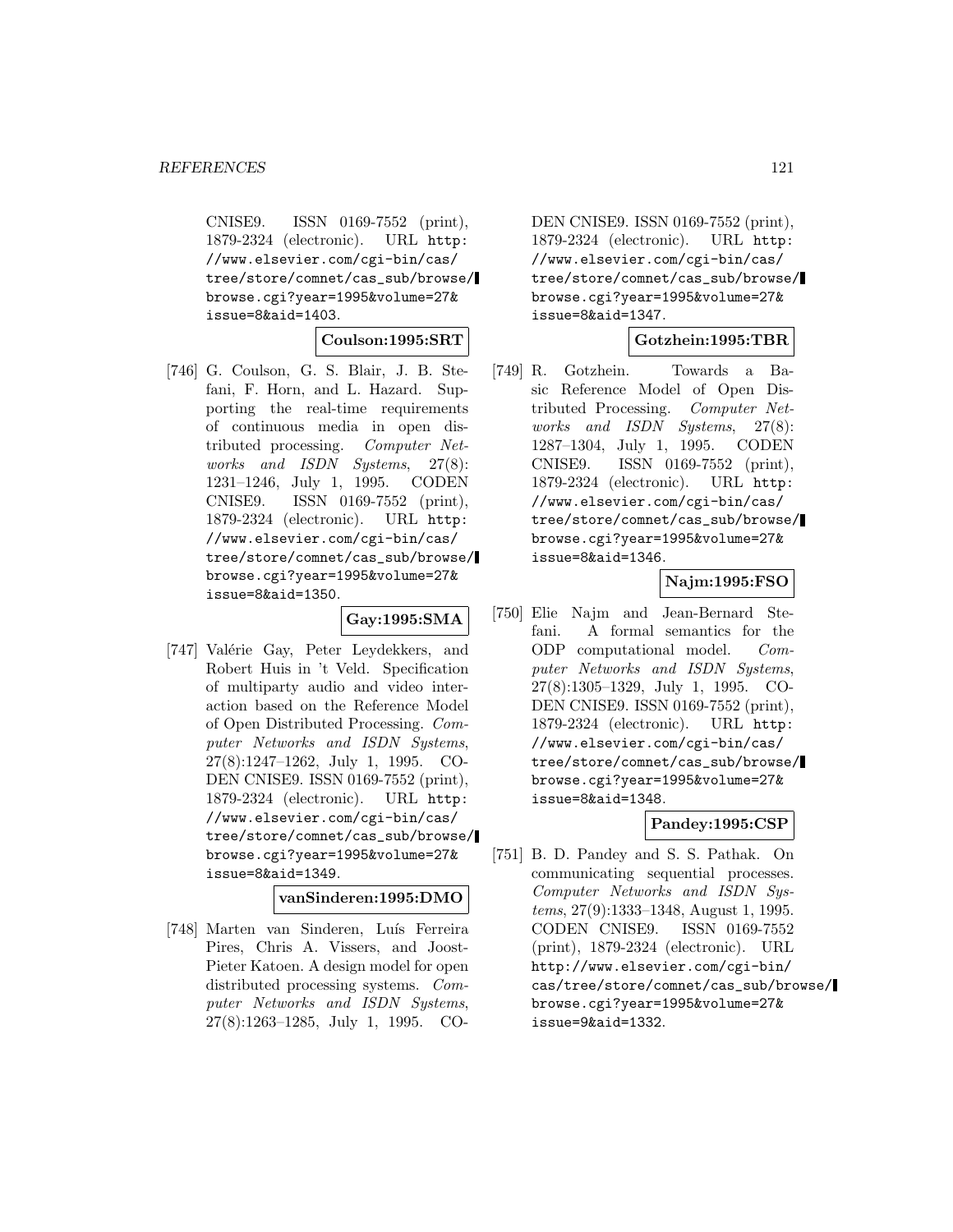## **Yeh:1995:DEM**

[752] W. P. Yeh, J. L. Hammond, and D. Tipper. Design and evaluation of a method for admission control for broadband packet networks. Computer Networks and ISDN Systems, 27 (9):1349–1366, August 1, 1995. CO-DEN CNISE9. ISSN 0169-7552 (print), 1879-2324 (electronic). URL http: //www.elsevier.com/cgi-bin/cas/ tree/store/comnet/cas\_sub/browse/ browse.cgi?year=1995&volume=27& issue=9&aid=1335.

# **Deri:1995:OOA**

[753] Luca Deri and Eugenio Mattei. An object-oriented approach to the implementation of OSI management. Computer Networks and ISDN Systems, 27 (9):1367–1385, August 1, 1995. CO-DEN CNISE9. ISSN 0169-7552 (print), 1879-2324 (electronic). URL http: //www.elsevier.com/cgi-bin/cas/ tree/store/comnet/cas\_sub/browse/ browse.cgi?year=1995&volume=27& issue=9&aid=1336.

### **Kang:1995:BRN**

[754] Cheoul-Shin Kang, Byung-Seok Park, Jong-Dug Shin, and Je-Myung Jeong. A broadband ring network: multichannel optical slotted ring. Computer Networks and ISDN Systems, 27 (9):1387–1398, August 1, 1995. CO-DEN CNISE9. ISSN 0169-7552 (print), 1879-2324 (electronic). URL http: //www.elsevier.com/cgi-bin/cas/ tree/store/comnet/cas\_sub/browse/ browse.cgi?year=1995&volume=27& issue=9&aid=1371.

#### **Huang:1995:CIB**

[755] Hsin-Yuan Huang, Thomas Rober-

tazzi, and Aurel A. Lazar. A comparison of information based deflection strategies. Computer Networks and ISDN Systems, 27(9):1399– 1407, August 1, 1995. CODEN CNISE9. ISSN 0169-7552 (print), 1879-2324 (electronic). URL http: //www.elsevier.com/cgi-bin/cas/ tree/store/comnet/cas\_sub/browse/ browse.cgi?year=1995&volume=27& issue=9&aid=1334.

## **Habib:1995:ACB**

[756] Ibrahim W. Habib and Tarek N. Saadawi. Access control of bursty voice traffic in ATM networks. Computer Networks and ISDN Systems, 27(10): 1411–1427, September 1, 1995. CO-DEN CNISE9. ISSN 0169-7552 (print), 1879-2324 (electronic). URL http: //www.elsevier.com/cgi-bin/cas/ tree/store/comnet/cas\_sub/browse/ browse.cgi?year=1995&volume=27& issue=10&aid=1333.

#### **Bernabeu-Auban:1995:OGP**

[757] José M. Bernabéu-Aubán, Mostafa H. Ammar, and Mustaque Ahamad. Optimizing a generalized polling protocol for resource finding over a multiple access channel. Computer Networks and ISDN Systems, 27(10):1429– 1445, September 1, 1995. CODEN CNISE9. ISSN 0169-7552 (print), 1879-2324 (electronic). URL http: //www.elsevier.com/cgi-bin/cas/ tree/store/comnet/cas\_sub/browse/ browse.cgi?year=1995&volume=27& issue=10&aid=1351.

## **Soh:1995:QRA**

[758] B. C. Soh, T. S. Dillon, and P. County. Quantitative risk assessment of computer virus attacks on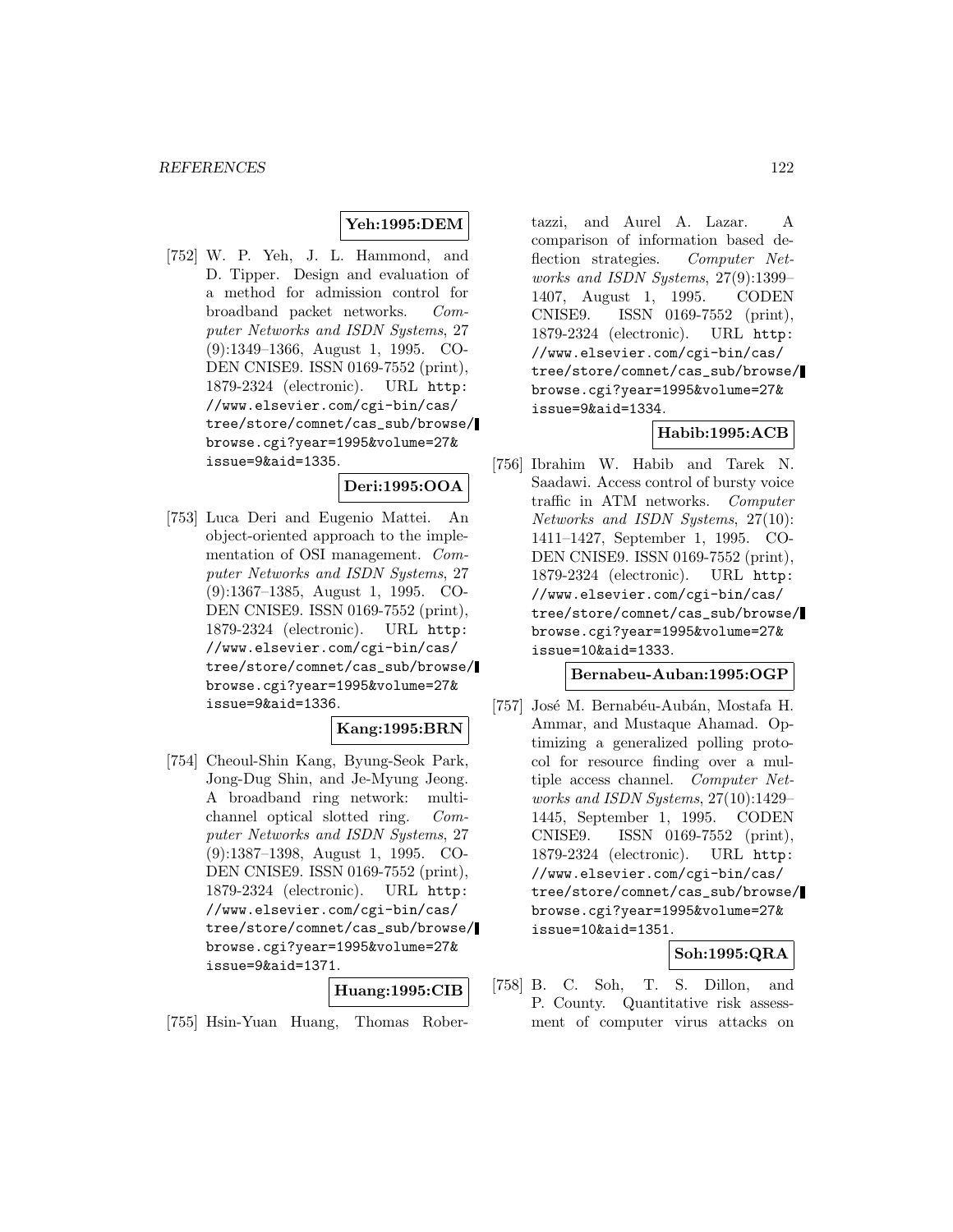computer networks. Computer Networks and ISDN Systems, 27(10):1447– 1456, September 1, 1995. CODEN CNISE9. ISSN 0169-7552 (print), 1879-2324 (electronic). URL http: //www.elsevier.com/cgi-bin/cas/ tree/store/comnet/cas\_sub/browse/ browse.cgi?year=1995&volume=27& issue=10&aid=1400.

## **Kao:1995:LCS**

[759] Shao kong Kao and Biswanath Mukherjee. A load-controlled scheduling scheme for integrated voicedata communication on high-speed LANs/MANs. Computer Networks and ISDN Systems, 27(10):1457– 1478, September 1, 1995. CODEN CNISE9. ISSN 0169-7552 (print), 1879-2324 (electronic). URL http: //www.elsevier.com/cgi-bin/cas/ tree/store/comnet/cas\_sub/browse/ browse.cgi?year=1995&volume=27& issue=10&aid=1417.

### **Kamal:1995:ESM**

[760] Ahmed E. Kamal. An enhanced scheme for the management of isochronous channels in ring networks. Computer Networks and ISDN Systems, 27(10): 1479–1483, September 1, 1995. CO-DEN CNISE9. ISSN 0169-7552 (print), 1879-2324 (electronic). URL http: //www.elsevier.com/cgi-bin/cas/ tree/store/comnet/cas\_sub/browse/ browse.cgi?year=1995&volume=27& issue=10&aid=1331.

#### **Harms:1995:PMC**

[761] J. J. Harms and J. W. Wong. Performance modeling of a channel reservation service. Computer Networks and ISDN Systems, 27(11):1487– 1497, October 1, 1995. CODEN

CNISE9. ISSN 0169-7552 (print), 1879-2324 (electronic). URL http: //www.elsevier.com/cgi-bin/cas/ tree/store/comnet/cas\_sub/browse/ browse.cgi?year=1995&volume=27& issue=11&aid=1345.

## **Li:1995:BTH**

[762] Jiunn-Jian Li and Cheng-Ming Weng. B<sup>+</sup>-tree: a high-performance switching structure for ATM with dual input buffering. Computer Networks and ISDN Systems, 27(11):1499– 1522, October 1, 1995. CODEN CNISE9. ISSN 0169-7552 (print), 1879-2324 (electronic). URL http: //www.elsevier.com/cgi-bin/cas/ tree/store/comnet/cas\_sub/browse/ browse.cgi?year=1995&volume=27& issue=11&aid=1401.

## **Jia:1995:SSI**

[763] Feiling Jia and Biswanath Mukherjee. The superchannel scheme for integrated services on multiple access broadcast networks. Computer Networks and ISDN Systems, 27(11): 1523–1543, October 1, 1995. CO-DEN CNISE9. ISSN 0169-7552 (print), 1879-2324 (electronic). URL http: //www.elsevier.com/cgi-bin/cas/ tree/store/comnet/cas\_sub/browse/ browse.cgi?year=1995&volume=27& issue=11&aid=1419.

#### **Dobosiewicz:1995:TME**

[764] Włodzimierz Dobosiewicz and Pawel Gburzynski. On two modified Ethernets. Computer Networks and ISDN Systems, 27(11):1545– 1564, October 1, 1995. CODEN CNISE9. ISSN 0169-7552 (print), 1879-2324 (electronic). URL http: //www.elsevier.com/cgi-bin/cas/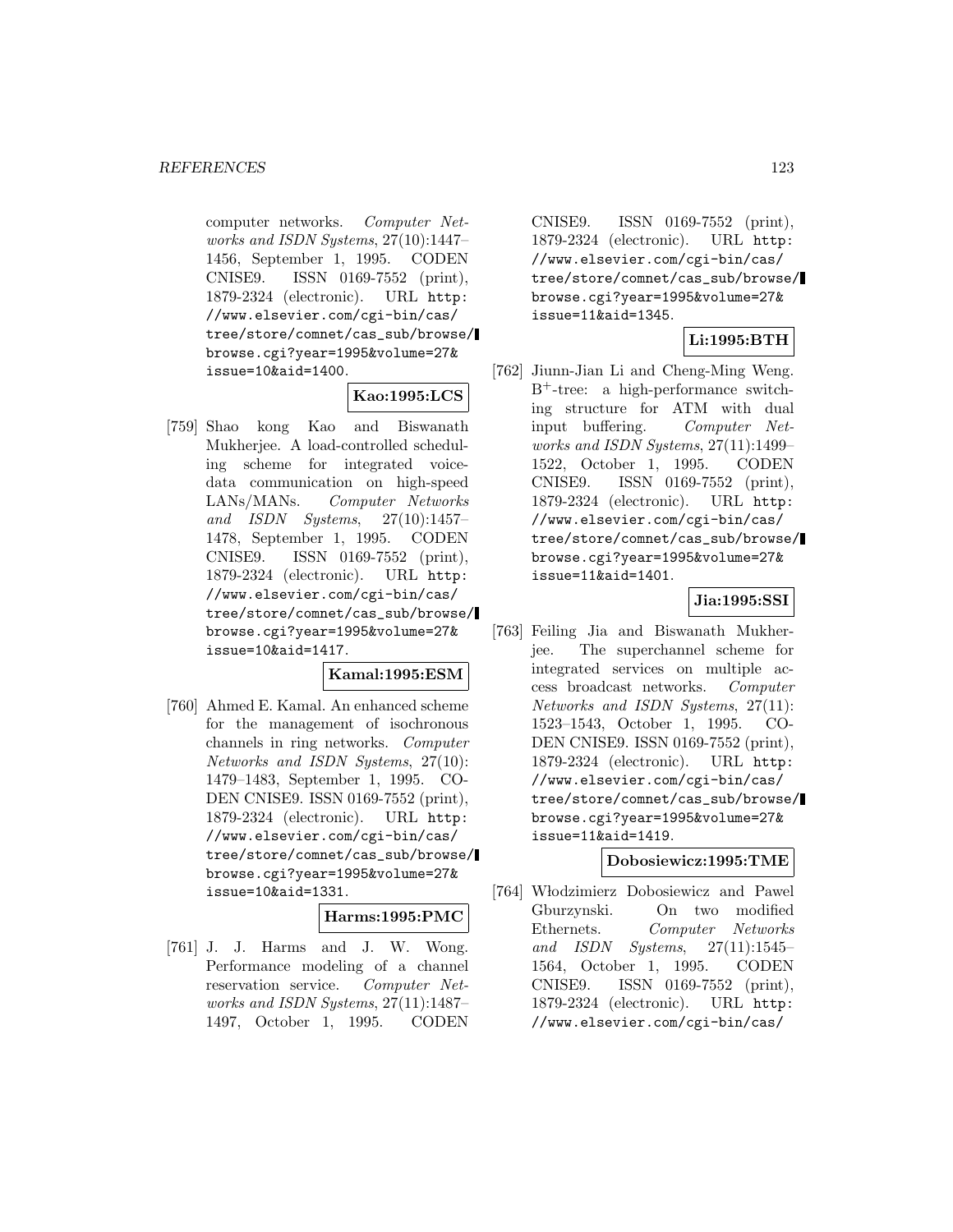tree/store/comnet/cas\_sub/browse/ browse.cgi?year=1995&volume=27& issue=11&aid=1420.

**Awdeh:1995:SAS**

[765] Ra'ed Y. Awdeh and H. T. Mouftah. Survey of ATM switch architectures. Computer Networks and ISDN Systems, 27(12):1567– 1613, November 1, 1995. CODEN CNISE9. ISSN 0169-7552 (print), 1879-2324 (electronic). URL http: //www.elsevier.com/cgi-bin/cas/ tree/store/comnet/cas\_sub/browse/ browse.cgi?year=1995&volume=27& issue=12&aid=1397.

### **Schmid:1995:SSS**

[766] U. Schmid and A. Pusterhofer. SS-CMP: the sequenced synchronized clock message protocol. Computer Networks and ISDN Systems, 27(12): 1615–1632, November 1, 1995. CO-DEN CNISE9. ISSN 0169-7552 (print), 1879-2324 (electronic). URL http: //www.elsevier.com/cgi-bin/cas/ tree/store/comnet/cas\_sub/browse/ browse.cgi?year=1995&volume=27& issue=12&aid=1421.

### **Cohen:1995:RTD**

[767] Reuven Cohen and Yoram Ofek. Reliable transmission of data over a semi-FIFO routing layer. Computer Networks and ISDN Systems, 27(12):1633– 1649, November 1, 1995. CODEN CNISE9. ISSN 0169-7552 (print), 1879-2324 (electronic). URL http: //www.elsevier.com/cgi-bin/cas/ tree/store/comnet/cas\_sub/browse/ browse.cgi?year=1995&volume=27& issue=12&aid=1423.

#### **Sperberg-McQueen:1995:HMM**

[768] C. M. Sperberg-McQueen and Robert F. Goldstein. HTML to the max: A manifesto for adding SGML intelligence to the World-Wide Web. Computer Networks and ISDN Systems, 28 (1–2):3–11, December 1, 1995. CO-DEN CNISE9. ISSN 0169-7552 (print), 1879-2324 (electronic). URL http: //www.elsevier.com/cgi-bin/cas/ tree/store/comnet/cas\_sub/browse/ browse.cgi?year=1995&volume=28& issue=1-2&aid=1524.

### **Nielsen:1995:TUL**

[769] Henrik Frystyk Nielsen and Håkon W. Lie. Towards a uniform library of common code. A presentation of the CERN World-Wide Web library. Computer Networks and ISDN Systems, 28 (1–2):13–23, December 1, 1995. CO-DEN CNISE9. ISSN 0169-7552 (print), 1879-2324 (electronic). URL http: //www.elsevier.com/cgi-bin/cas/ tree/store/comnet/cas\_sub/browse/ browse.cgi?year=1995&volume=28& issue=1-2&aid=1528.

#### **Padmanabhan:1995:IHL**

[770] Venkata N. Padmanabhan and Jeffrey C. Mogul. Improving HTTP latency. Computer Networks and ISDN Systems, 28(1–2):25–35, December 1, 1995. CODEN CNISE9. ISSN 0169-7552 (print), 1879-2324 (electronic). URL http://www.elsevier. com/cgi-bin/cas/tree/store/comnet/ cas\_sub/browse/browse.cgi?year= 1995&volume=28&issue=1-2&aid=1530.

**Braun:1995:WTC**

[771] Hans-Werner Braun and Kimberly C. Claffy. Web traffic characteriza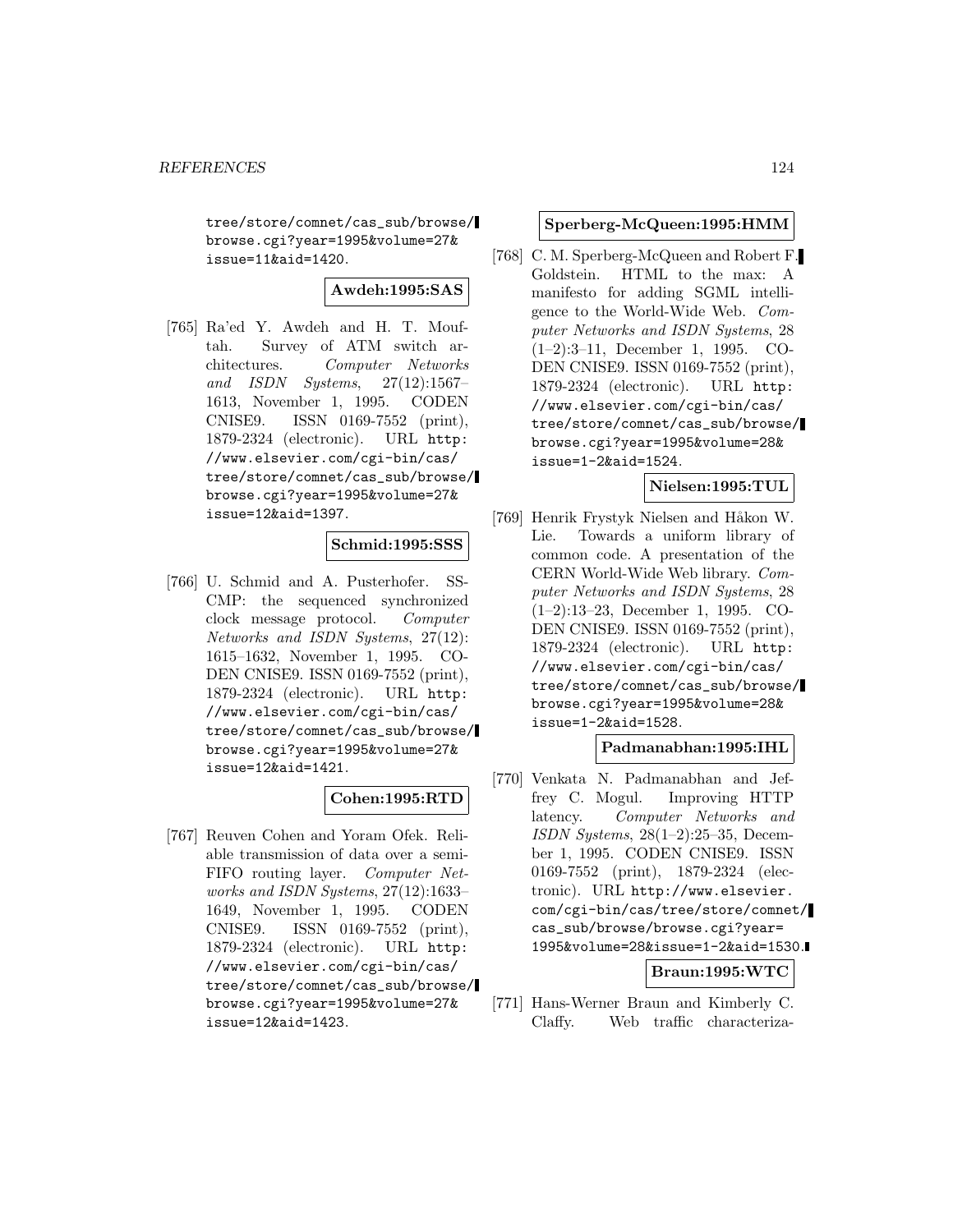tion: An assessment of the impact of caching documents from NCSA's Web server. Computer Networks and ISDN Systems, 28(1–2): 37–51, December 1, 1995. CODEN CNISE9. ISSN 0169-7552 (print), 1879-2324 (electronic). URL http: //www.elsevier.com/cgi-bin/cas/ tree/store/comnet/cas\_sub/browse/ browse.cgi?year=1995&volume=28& issue=1-2&aid=1529.

## **Gessler:1995:PMW**

[772] Stefan Gessler and Andreas Kotulla. PDAs as mobile WWW browsers. Computer Networks and ISDN Systems, 28(1–2):53–59, December 1, 1995. CODEN CNISE9. ISSN 0169-7552 (print), 1879-2324 (electronic). URL http://www.elsevier. com/cgi-bin/cas/tree/store/comnet/ cas\_sub/browse/browse.cgi?year= 1995&volume=28&issue=1-2&aid=1517.

### **Slater:1995:EWC**

[773] Alan Falconer Slater. Extending W3 clients. Computer Networks and ISDN Systems,  $28(1-2)$ : 61–68, December 1, 1995. CODEN CNISE9. ISSN 0169-7552 (print), 1879-2324 (electronic). URL http: //www.elsevier.com/cgi-bin/cas/ tree/store/comnet/cas\_sub/browse/ browse.cgi?year=1995&volume=28& issue=1-2&aid=1540.

### **Frivold:1995:EWS**

[774] Thane J. Frivold, Ruth E. Lang, and Martin W. Fong. Extending WWW for synchronous collaboration. Computer Networks and ISDN Systems, 28 (1–2):69–75, December 1, 1995. CO-DEN CNISE9. ISSN 0169-7552 (print), 1879-2324 (electronic). URL http:

//www.elsevier.com/cgi-bin/cas/ tree/store/comnet/cas\_sub/browse/ browse.cgi?year=1995&volume=28& issue=1-2&aid=1516.

#### **Meyer:1995:WMB**

[775] Tom Meyer, David Blair, and Suzanne Hader. WAXweb: A MOObased collaborative hypermedia system for WWW. Computer Networks and ISDN Systems,  $28(1-2)$ : 77–84, December 1, 1995. CODEN CNISE9. ISSN 0169-7552 (print), 1879-2324 (electronic). URL http: //www.elsevier.com/cgi-bin/cas/ tree/store/comnet/cas\_sub/browse/ browse.cgi?year=1995&volume=28& issue=1-2&aid=1521.

## **Domel:1995:WGH**

Peter Dömel. WebMap: A graphical hypertext navigation tool. Computer Networks and ISDN Systems, 28 (1–2):85–97, December 1, 1995. CO-DEN CNISE9. ISSN 0169-7552 (print), 1879-2324 (electronic). URL http: //www.elsevier.com/cgi-bin/cas/ tree/store/comnet/cas\_sub/browse/ browse.cgi?year=1995&volume=28& issue=1-2&aid=1527.

### **Aimar:1995:WTM**

[777] Alberto Aimar, James Casey, Nikos Drakos, Ian Hannell, Arash Khodabandeh, Paolo Palazzi, Bertrand Rousseau, and Mario Ruggier. WebLinker, a tool for managing WWW cross-references. Computer Networks and ISDN Systems,  $28(1-2)$ : 99–107, December 1, 1995. CODEN CNISE9. ISSN 0169-7552 (print), 1879-2324 (electronic). URL http: //www.elsevier.com/cgi-bin/cas/ tree/store/comnet/cas\_sub/browse/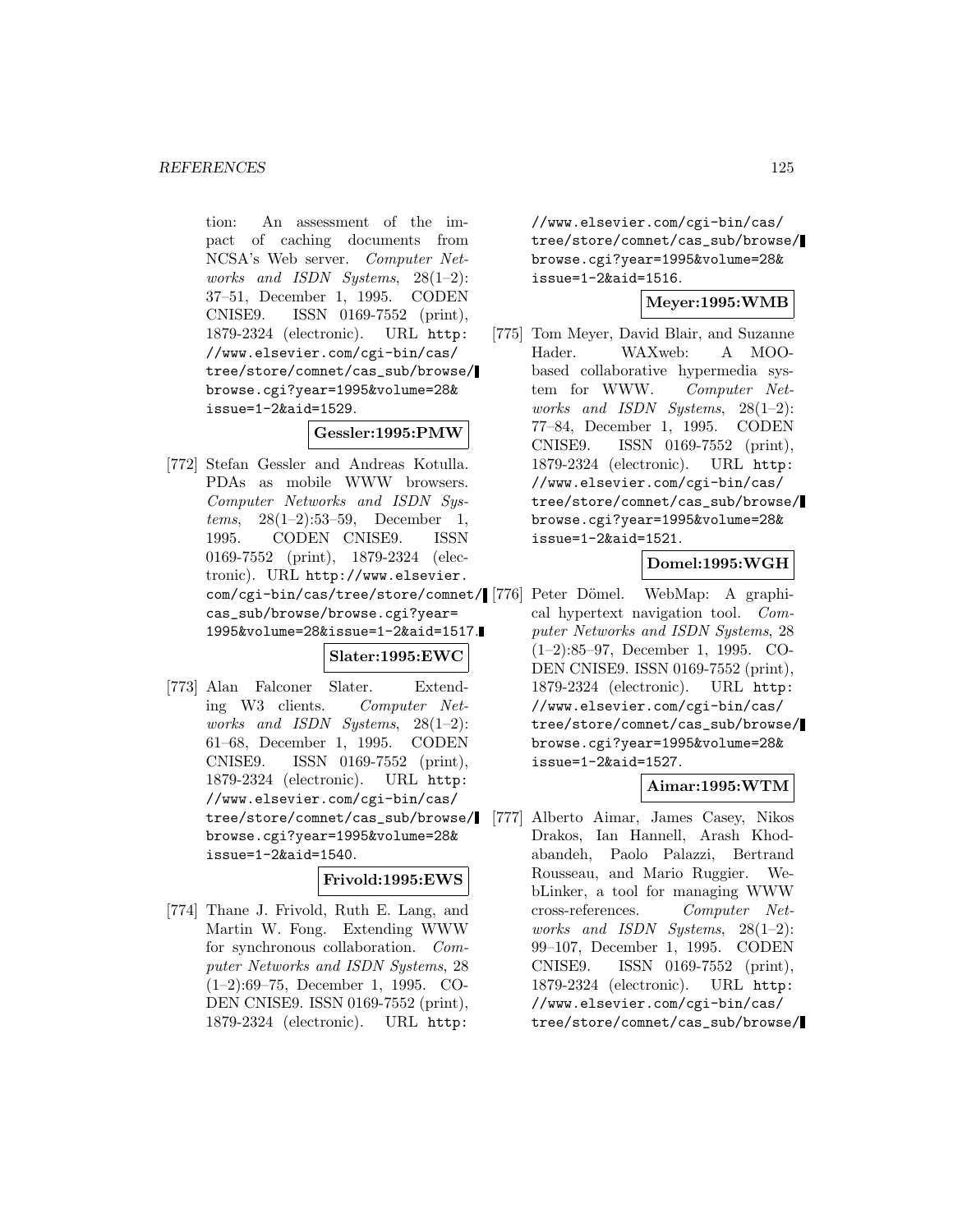browse.cgi?year=1995&volume=28& issue=1-2&aid=1513.

**Kent:1995:CWA**

[778] Robert E. Kent and Christian Neuss. Creating a Web analysis and visualization environment. Computer Networks and ISDN Systems,  $28(1-2)$ : 109–117, December 1, 1995. CO-DEN CNISE9. ISSN 0169-7552 (print), 1879-2324 (electronic). URL http: //www.elsevier.com/cgi-bin/cas/ tree/store/comnet/cas\_sub/browse/ browse.cgi?year=1995&volume=28& issue=1-2&aid=1519.

### **Bowman:1995:HID**

[779] C. Mic Bowman, Peter B. Danzig, Darren R. Hardy, Udi Manber, and Michael F. Schwartz. The Harvest information discovery and access system. Computer Networks and ISDN Systems, 28(1–2):119–125 (or 119– 126??), December 1, 1995. CODEN CNISE9. ISSN 0169-7552 (print), 1879-2324 (electronic). URL http: //www.elsevier.com/cgi-bin/cas/ tree/store/comnet/cas\_sub/browse/ browse.cgi?year=1995&volume=28& issue=1-2&aid=1522.

#### **Eichmann:1995:EWA**

[780] David Eichmann. Ethical Web agents. Computer Networks and ISDN Systems, 28(1–2):127–136, December 1, 1995. CODEN CNISE9. ISSN 0169-7552 (print), 1879-2324 (electronic). URL http://www.elsevier. com/cgi-bin/cas/tree/store/comnet/ cas\_sub/browse/browse.cgi?year= 1995&volume=28&issue=1-2&aid=1531.

#### **Whitehead:1995:AFE**

[781] Steven D. Whitehead. Auto-FAQ: An experiment in cyberspace leveraging. Computer Networks and ISDN Systems, 28(1–2):137– 146, December 1, 1995. CODEN CNISE9. ISSN 0169-7552 (print), 1879-2324 (electronic). URL http: //www.elsevier.com/cgi-bin/cas/ tree/store/comnet/cas\_sub/browse/ browse.cgi?year=1995&volume=28& issue=1-2&aid=1525.

### **Lim:1995:UCI**

[782] Jong-Gyun Lim. Using Coollists to index HTML documents in the Web. Computer Networks and ISDN Systems, 28(1–2):147– 154, December 1, 1995. CODEN CNISE9. ISSN 0169-7552 (print), 1879-2324 (electronic). URL http: //www.elsevier.com/cgi-bin/cas/ tree/store/comnet/cas\_sub/browse/ browse.cgi?year=1995&volume=28& issue=1-2&aid=1538.

#### **Robertson:1995:VFD**

[783] David Robertson, William Johnston, and Wing Nip. Virtual frog dissection: Interactive 3D graphics via the Web. Computer Networks and ISDN Systems, 28(1–2): 155–160, December 1, 1995. CO-DEN CNISE9. ISSN 0169-7552 (print), 1879-2324 (electronic). URL http: //www.elsevier.com/cgi-bin/cas/ tree/store/comnet/cas\_sub/browse/ browse.cgi?year=1995&volume=28& issue=1-2&aid=1541.

### **Egret:1995:WAR**

[784] Daniel Egret and André Heck. WWW in astronomy and related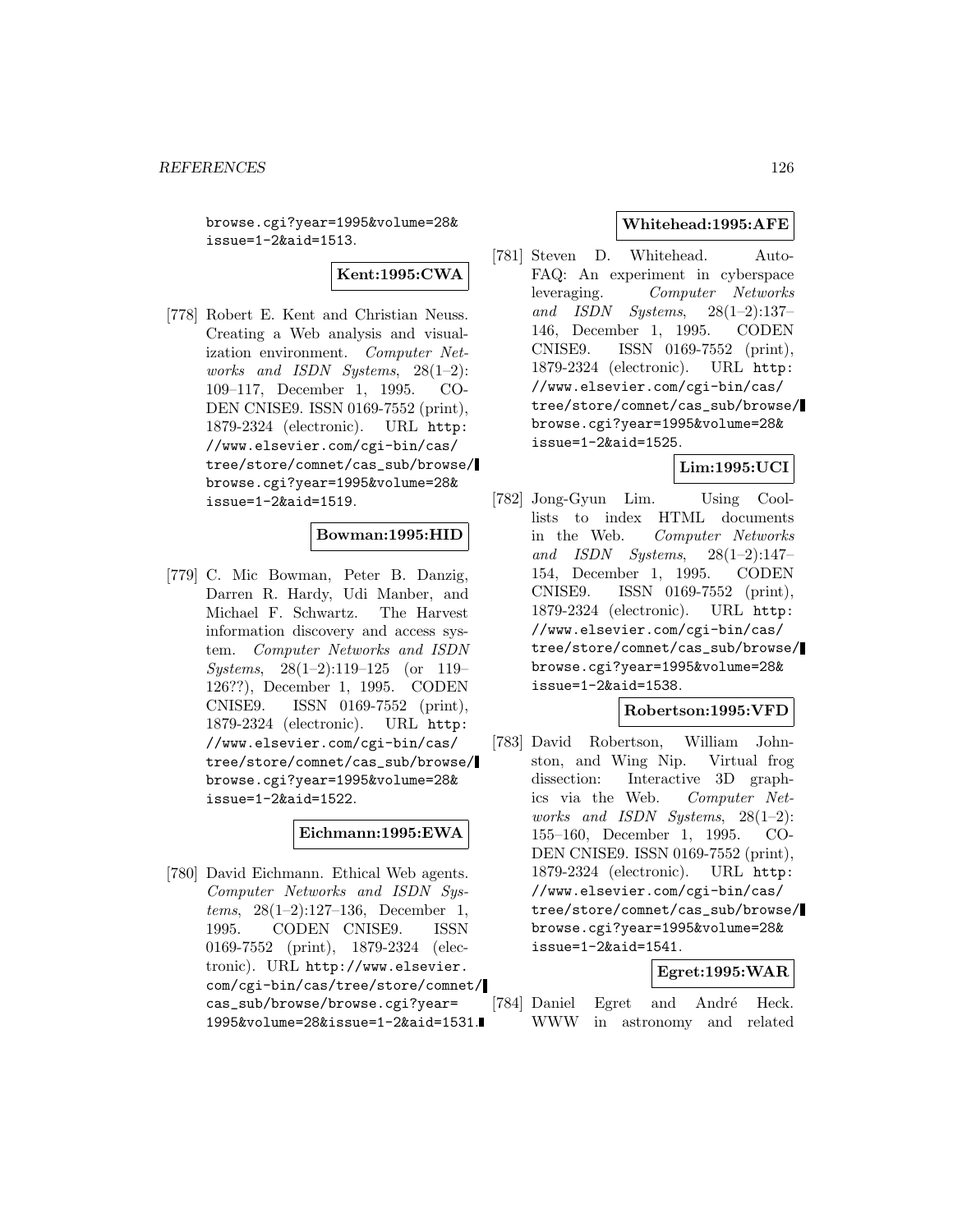space sciences. Computer Networks and ISDN Systems, 28(1–2):161– 166, December 1, 1995. CODEN CNISE9. ISSN 0169-7552 (print), 1879-2324 (electronic). URL http: //www.elsevier.com/cgi-bin/cas/ tree/store/comnet/cas\_sub/browse/ browse.cgi?year=1995&volume=28& issue=1-2&aid=1514.

### **Wray:1995:OIM**

[785] Robert E. Wray III, Ronald Chong, Joseph Phillips, Seth Rogers, William Walsh, and John Laird. Organizing information in Mosaic: A classroom experiment. Computer Networks and ISDN Systems, 28(1–2): 167–178, December 1, 1995. CO-DEN CNISE9. ISSN 0169-7552 (print), 1879-2324 (electronic). URL http: //www.elsevier.com/cgi-bin/cas/ tree/store/comnet/cas\_sub/browse/ browse.cgi?year=1995&volume=28& issue=1-2&aid=1535.

### **Nielsen:1995:SUI**

[786] Jakob Nielsen and Darrell Sano. Sun-Web: User interface design for Sun Microsystem's internal Web. Computer Networks and ISDN Systems, 28(1– 2):179–188, December 1, 1995. CO-DEN CNISE9. ISSN 0169-7552 (print), 1879-2324 (electronic). URL http: //www.elsevier.com/cgi-bin/cas/ tree/store/comnet/cas\_sub/browse/ browse.cgi?year=1995&volume=28& issue=1-2&aid=1533.

#### **Soreide:1995:MAR**

[787] N. N. Soreide, L. C. McCarty, and D. C. McClurg. Mosaic access to real-time data from the TOGA-TAO array of moored buoys. Computer Networks and ISDN Systems, 28(1–

2):189–197, December 1, 1995. CO-DEN CNISE9. ISSN 0169-7552 (print), 1879-2324 (electronic). URL http: //www.elsevier.com/cgi-bin/cas/ tree/store/comnet/cas\_sub/browse/ browse.cgi?year=1995&volume=28& issue=1-2&aid=1523.

## **Dratva:1995:WBH**

[788] Richard Dratva. WWW-based home banking services in Switzerland: A case study. Computer Networks and ISDN Systems, 28(1–2):199– 208, December 1, 1995. CODEN CNISE9. ISSN 0169-7552 (print), 1879-2324 (electronic). URL http: //www.elsevier.com/cgi-bin/cas/ tree/store/comnet/cas\_sub/browse/ browse.cgi?year=1995&volume=28& issue=1-2&aid=1539.

### **Goldberg:1995:BWM**

[789] Ken Goldberg, Michael Mascha, Steven Gentner, Jürgen Rossman, Nick Rothenberg, Carl Sutter, and Jeff Wiegley. Beyond the Web: Manipulating the real world. Computer Networks and ISDN Systems, 28(1– 2):209–219, December 1, 1995. CO-DEN CNISE9. ISSN 0169-7552 (print), 1879-2324 (electronic). URL http: //www.elsevier.com/cgi-bin/cas/ tree/store/comnet/cas\_sub/browse/ browse.cgi?year=1995&volume=28& issue=1-2&aid=1518.

### **Meyer:1995:MHE**

[790] Theodore Meyer, Ramachandran Suresh, Douglas Ilg, and Bruce Moxon. Mosaic, HDF and EOSDIS: Providing access to earth sciences data. Computer Networks and ISDN Systems, 28 (1–2):221–229, December 1, 1995. CO-DEN CNISE9. ISSN 0169-7552 (print),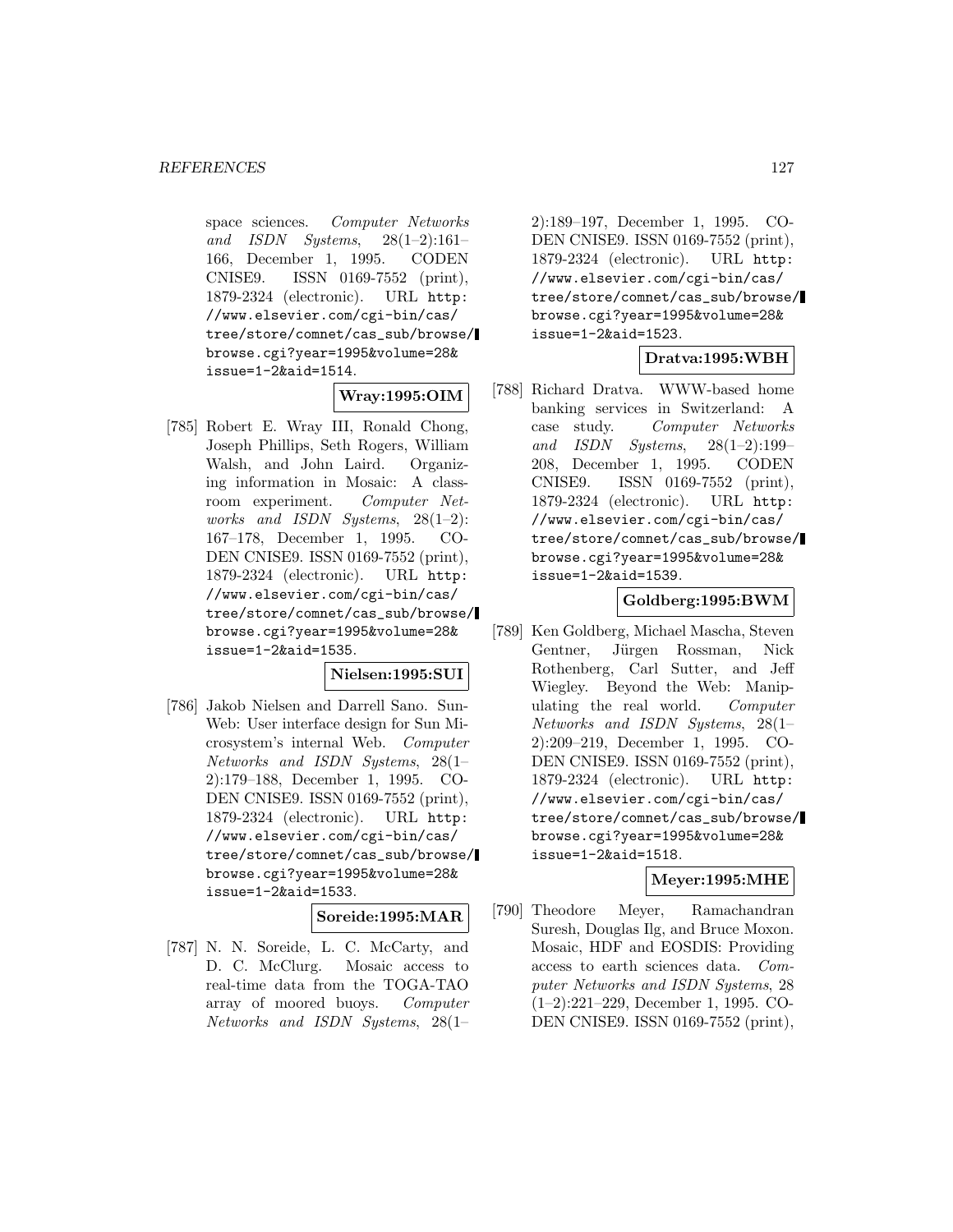1879-2324 (electronic). URL http: //www.elsevier.com/cgi-bin/cas/ tree/store/comnet/cas\_sub/browse/ browse.cgi?year=1995&volume=28& issue=1-2&aid=1532.

**Boston:1995:ISD**

[791] A. N. Boston and D. R. B. Stockwell. Interactive species distribution reporting, mapping and modelling using the World Wide Web. Computer Networks and ISDN Systems, 28(1– 2):231–238, December 1, 1995. CO-DEN CNISE9. ISSN 0169-7552 (print), 1879-2324 (electronic). URL http: //www.elsevier.com/cgi-bin/cas/ tree/store/comnet/cas\_sub/browse/ browse.cgi?year=1995&volume=28& issue=1-2&aid=1537.

### **Weibel:1995:ASP**

[792] Stuart Weibel, Eric Miller, Jean Godby, and Ralph LeVan. An architecture for scholarly publishing on the World Wide Web. Computer Networks and ISDN Systems, 28(1–2): 239–245, December 1, 1995. CO-DEN CNISE9. ISSN 0169-7552 (print), 1879-2324 (electronic). URL http: //www.elsevier.com/cgi-bin/cas/ tree/store/comnet/cas\_sub/browse/ browse.cgi?year=1995&volume=28& issue=1-2&aid=1526.

| Davis:1995:DPW |
|----------------|
|----------------|

[793] Jim Davis and Carl Lagoze. "Dropin'' publishing with the World Wide Web. Computer Networks and ISDN Systems, 28(1–2):247– 255, December 1, 1995. CODEN CNISE9. ISSN 0169-7552 (print), 1879-2324 (electronic). URL http: //www.elsevier.com/cgi-bin/cas/ tree/store/comnet/cas\_sub/browse/ browse.cgi?year=1995&volume=28& issue=1-2&aid=1515.

#### **MacKie-Mason:1995:SFA**

[794] Jeffrey K. MacKie-Mason and Hal R. Varian. Some FAQs about usagebased pricing. Computer Networks and ISDN Systems, 28(1–2):257– 265, December 1, 1995. CODEN CNISE9. ISSN 0169-7552 (print), 1879-2324 (electronic). URL http: //www.elsevier.com/cgi-bin/cas/ tree/store/comnet/cas\_sub/browse/ browse.cgi?year=1995&volume=28& issue=1-2&aid=1520.

### **Rudin:1996:FMA**

[795] J. P. Courtiat, P. Dembinski, G. J. Holzmann, L. Logrippo, Harry Rudin, and Pamela Zave. Formal methods after 15 years: status and trends: A paper based on contributions of the panelists at the FORmal TEchnique '95 Conference, Montréal, October 1995. Computer Networks and ISDN Systems, 18(13):1845–1855, 1996. CODEN CNISE9. ISSN 0169-7552 (print), 1879- 2324 (electronic).

## **Ong:1996:DRC**

[796] Lyndon Y. Ong and Mischa Schwartz. Design of resource control protocols for Release 2/3 Broadband ISDN services. Computer Networks and ISDN Systems, 28(3):269– 282, January 1, 1996. CODEN CNISE9. ISSN 0169-7552 (print), 1879-2324 (electronic). URL http: //www.elsevier.com/cgi-bin/cas/ tree/store/comnet/cas\_sub/browse/ browse.cgi?year=1996&volume=28& issue=3&aid=1418.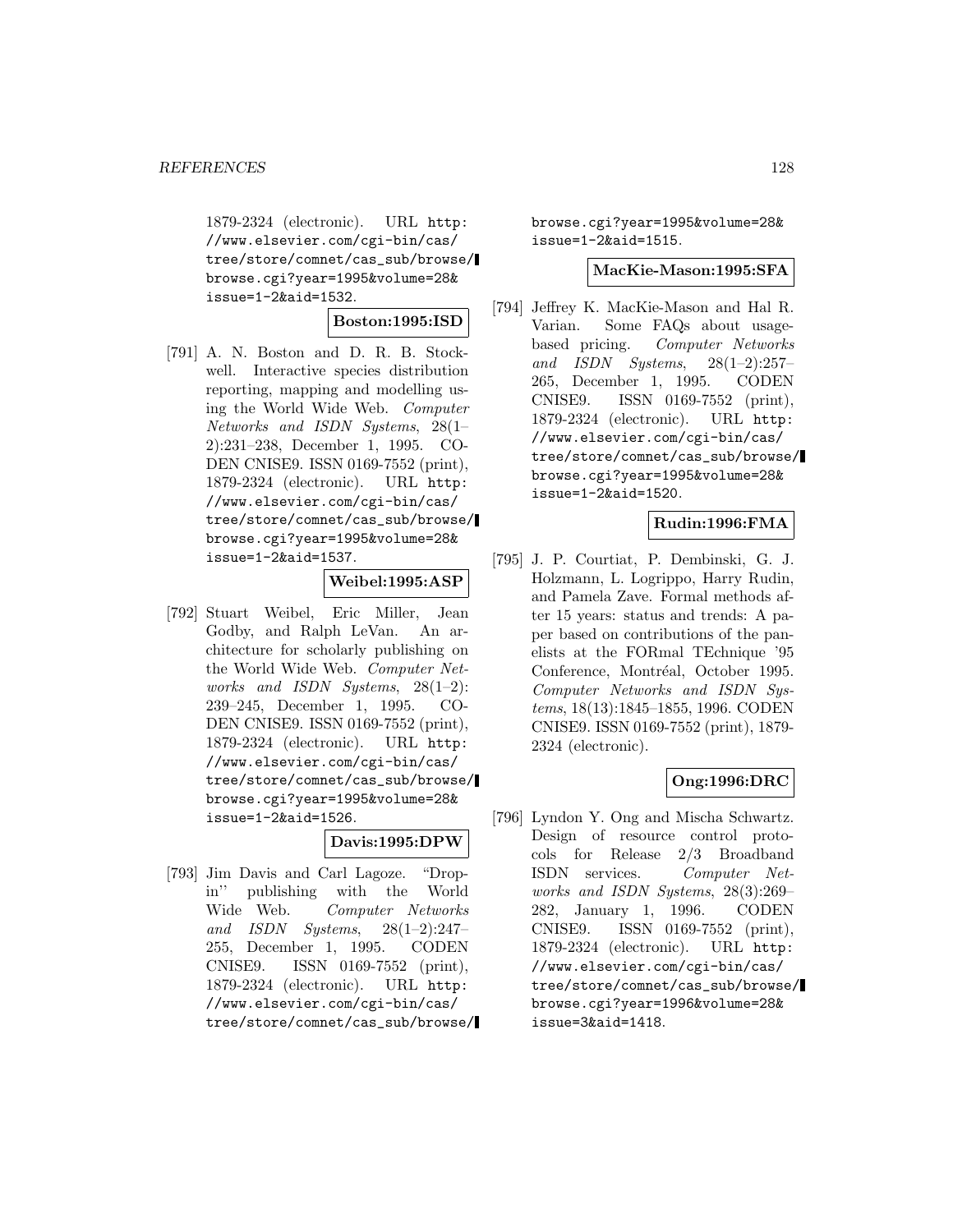**Sobrinho:1996:PPA**

[797] João L. Sobrinho and José M. Brázio. Proposal and performance analysis of a multiple-access protocol for highspeed wireless LANs. Computer Networks and ISDN Systems, 28(3):283– 305, January 1, 1996. CODEN CNISE9. ISSN 0169-7552 (print), 1879-2324 (electronic). URL http: //www.elsevier.com/cgi-bin/cas/ tree/store/comnet/cas\_sub/browse/ browse.cgi?year=1996&volume=28& issue=3&aid=1422.

### **Onvural:1996:SUS**

[798] Raif O. Onvural, Hal Sandick, and Rao Cherukuri. Structure and use of signaling in B-ISDNs. Computer Networks and ISDN Systems, 28(3): 307–323, January 1, 1996. CODEN CNISE9. ISSN 0169-7552 (print), 1879-2324 (electronic). URL http: //www.elsevier.com/cgi-bin/cas/ tree/store/comnet/cas\_sub/browse/ browse.cgi?year=1996&volume=28& issue=3&aid=1426.

### **Bruneel:1996:AAT**

[799] Herwig Bruneel and Sabine Wittevrongel. An approximate analytical technique for the performance evaluation of ATM switching elements with burst routing. *Computer Net*works and ISDN Systems, 28(3):325– 343, January 1, 1996. CODEN CNISE9. ISSN 0169-7552 (print), 1879-2324 (electronic). URL http: //www.elsevier.com/cgi-bin/cas/ tree/store/comnet/cas\_sub/browse/ browse.cgi?year=1996&volume=28& issue=3&aid=1427.

### **Hughes:1996:FRA**

[800] C. J. Hughes. Feedback restricted access queues for controlling cell loss in ATM networks. Computer Networks and ISDN Systems, 28(3):345– 350, January 1, 1996. CODEN CNISE9. ISSN 0169-7552 (print), 1879-2324 (electronic). URL http: //www.elsevier.com/cgi-bin/cas/ tree/store/comnet/cas\_sub/browse/ browse.cgi?year=1996&volume=28& issue=3&aid=1428.

#### **Goransson:1996:BRC**

[801] Paul Goransson. Bandwidth reservation on a commercial router. Computer Networks and ISDN Systems, 28 (3):351–370, January 1, 1996. CO-DEN CNISE9. ISSN 0169-7552 (print), 1879-2324 (electronic). URL http: //www.elsevier.com/cgi-bin/cas/ tree/store/comnet/cas\_sub/browse/ browse.cgi?year=1996&volume=28& issue=3&aid=1429.

## **Akyildiz:1996:CFM**

[802] Ian F. Akyildiz and David A. Levine. A collision-free MAC protocol for optical star LANs. Computer Networks and ISDN Systems, 28(3):371– 390, January 1, 1996. CODEN CNISE9. ISSN 0169-7552 (print), 1879-2324 (electronic). URL http: //www.elsevier.com/cgi-bin/cas/ tree/store/comnet/cas\_sub/browse/ browse.cgi?year=1996&volume=28& issue=3&aid=1424.

#### **Reiss:1996:PAA**

[803] L. Kurt Reiss and Lazaros F. Merakos. Performance analysis of an adaptive bandwidth reservation scheme for ATM virtual path traffic. Computer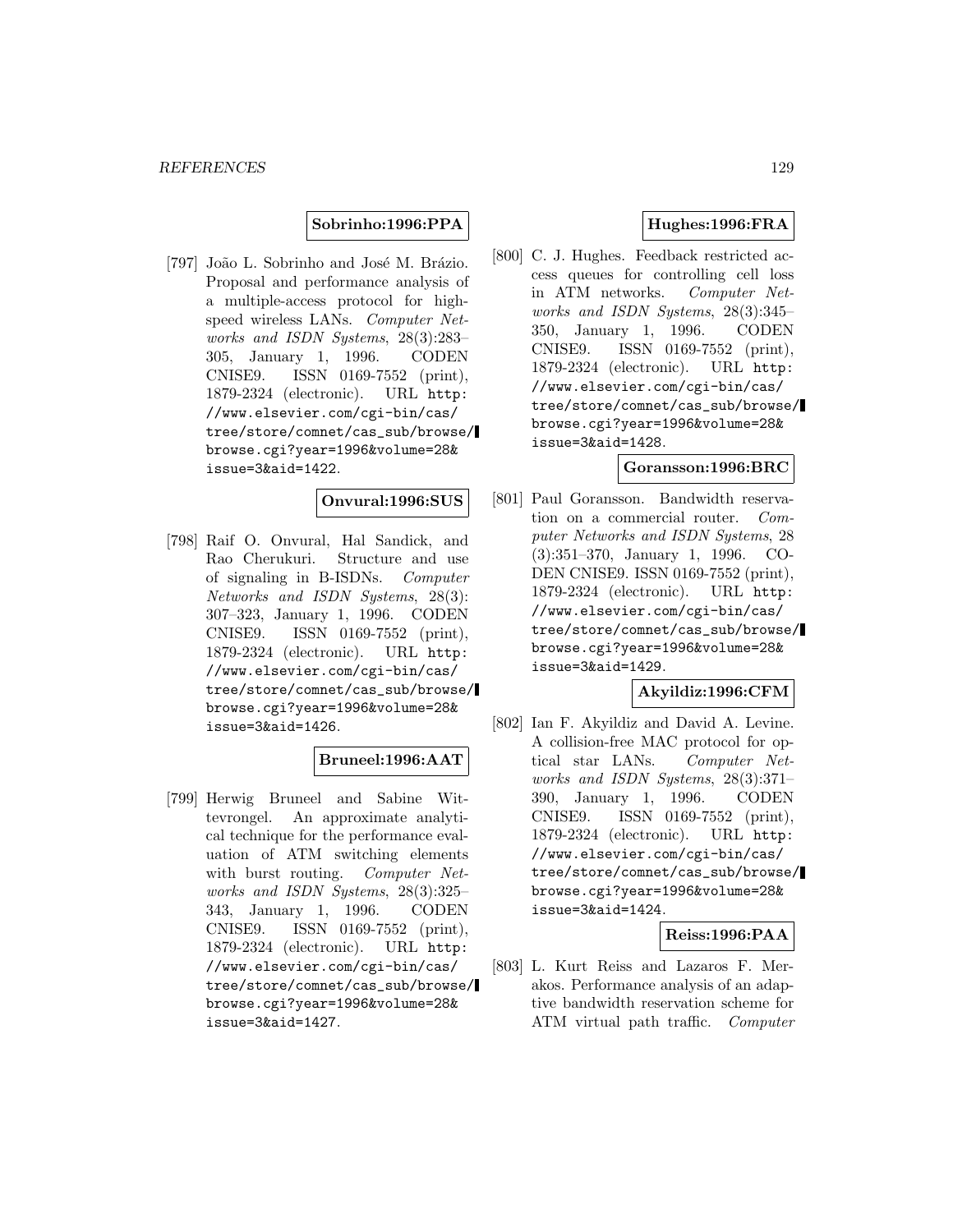Networks and ISDN Systems, 28(3): 391–400, January 1, 1996. CODEN CNISE9. ISSN 0169-7552 (print), 1879-2324 (electronic). URL http: //www.elsevier.com/cgi-bin/cas/ tree/store/comnet/cas\_sub/browse/ browse.cgi?year=1996&volume=28& issue=3&aid=1425.

#### **Economides:1996:AVC**

[804] A. A. Economides, P. A. Ioannou, and J. A. Silvester. Adaptive virtual circuit routing. Computer Networks and ISDN Systems, 28(3):401– 409, January 1, 1996. CODEN CNISE9. ISSN 0169-7552 (print), 1879-2324 (electronic). URL http: //www.elsevier.com/cgi-bin/cas/ tree/store/comnet/cas\_sub/browse/ browse.cgi?year=1996&volume=28& issue=3&aid=1430.

#### **Ramamurthy:1996:AVB**

[805] G. Ramamurthy and B. Sengupta. An analysis of a variable bit rate multiplexer using loss priorities. Computer Networks and ISDN Systems, 28 (3):411–423, January 1, 1996. CO-DEN CNISE9. ISSN 0169-7552 (print), 1879-2324 (electronic). URL http: //www.elsevier.com/cgi-bin/cas/ tree/store/comnet/cas\_sub/browse/ browse.cgi?year=1996&volume=28& issue=3&aid=1433.

### **Hermanns:1996:PII**

[806] Oliver Hermanns and Marko Schuba. Performance investigations of the IP multicast architecture. Computer Networks and ISDN Systems, 28(4):429– 439, February 1, 1996. CODEN CNISE9. ISSN 0169-7552 (print), 1879-2324 (electronic). URL http: //www.elsevier.com/cgi-bin/cas/

tree/store/comnet/cas\_sub/browse/ browse.cgi?year=1996&volume=28& issue=4&aid=1498.

## **Siegl:1996:HNM**

[807] Manfred R. Siegl and Georg Trausmuth. Hierarchical network management: a concept and its prototype in SNMPv2. Computer Networks and ISDN Systems, 28(4):441– 452, February 1, 1996. CODEN CNISE9. ISSN 0169-7552 (print), 1879-2324 (electronic). URL http: //www.elsevier.com/cgi-bin/cas/ tree/store/comnet/cas\_sub/browse/ browse.cgi?year=1996&volume=28& issue=4&aid=1499.

#### **Radhakrishnan:1996:FTS**

[808] S. Radhakrishnan, S. V. Raghavan, and Ashok K. Agrawala. A flexible traffic shaper for high speed networks: design and comparative study with leaky bucket. Computer Networks and ISDN Systems, 28(4):453– 469, February 1, 1996. CODEN CNISE9. ISSN 0169-7552 (print), 1879-2324 (electronic). URL http: //www.elsevier.com/cgi-bin/cas/ tree/store/comnet/cas\_sub/browse/ browse.cgi?year=1996&volume=28& issue=4&aid=1500.

### **Drury:1996:ATM**

[809] David M. Drury. ATM traffic management and the impact of ATM switch design. Computer Networks and ISDN Systems, 28(4):471– 479, February 1, 1996. CODEN CNISE9. ISSN 0169-7552 (print), 1879-2324 (electronic). URL http: //www.elsevier.com/cgi-bin/cas/ tree/store/comnet/cas\_sub/browse/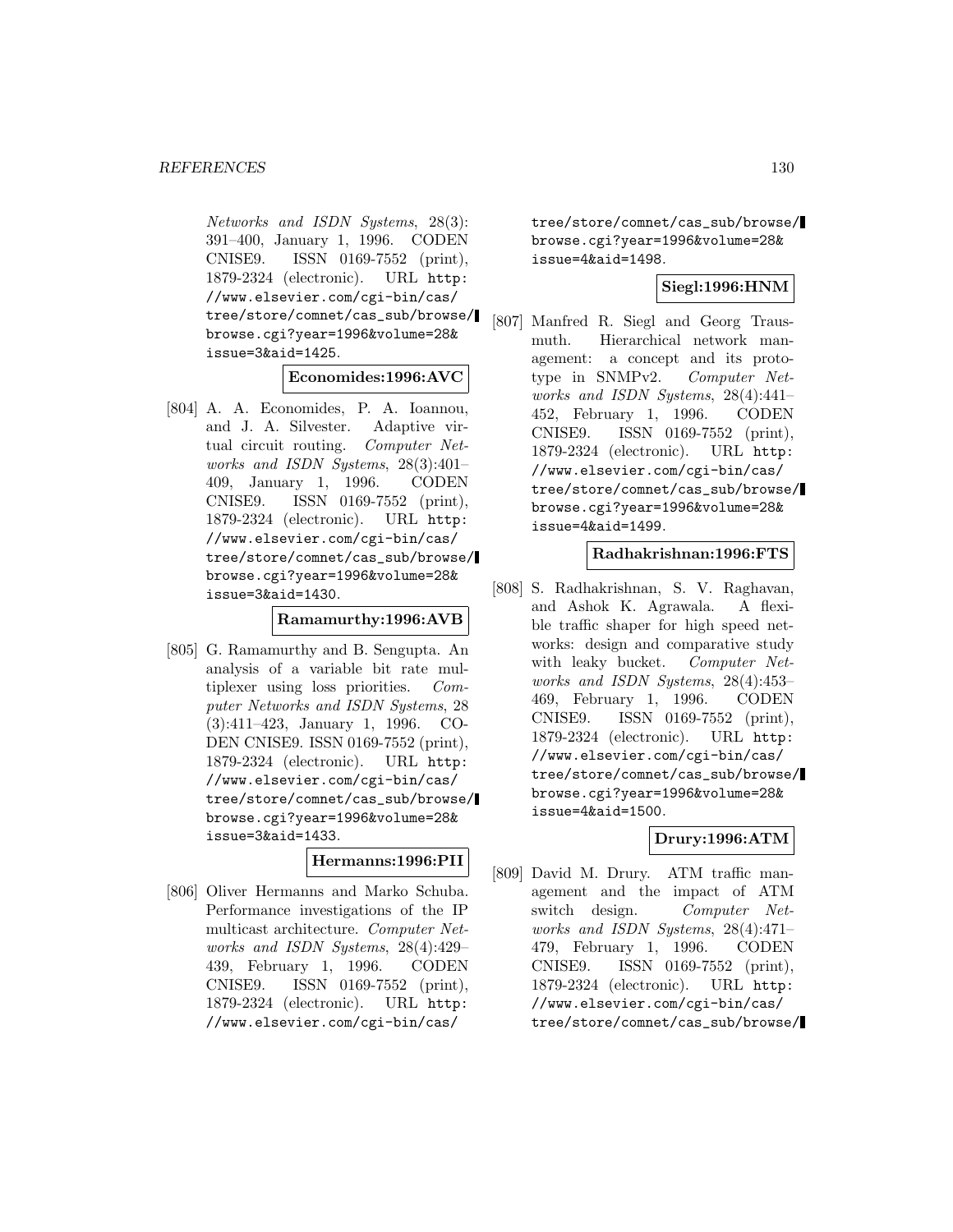browse.cgi?year=1996&volume=28& issue=4&aid=1501.

#### **Nentwig:1996:HCM**

[810] Lutz Nentwig, Sonia Manhart, and Kurt Sandkuhl. Hotline and consulting in a metropolitan area network: the HotCon approach to integrated services. Computer Networks and ISDN Systems, 28(4):481– 490, February 1, 1996. CODEN CNISE9. ISSN 0169-7552 (print), 1879-2324 (electronic). URL http: //www.elsevier.com/cgi-bin/cas/ tree/store/comnet/cas\_sub/browse/ browse.cgi?year=1996&volume=28& issue=4&aid=1502.

#### **Wilbur:1996:RTV**

[811] Sylvia Wilbur and Sarom Ing. Realtime video for informal workgroup communication: A survey of recent advances. Computer Networks and ISDN Systems, 28(4):491–497 (or 491– 498??), February 1, 1996. CODEN CNISE9. ISSN 0169-7552 (print), 1879-2324 (electronic). URL http: //www.elsevier.com/cgi-bin/cas/ tree/store/comnet/cas\_sub/browse/ browse.cgi?year=1996&volume=28& issue=4&aid=1503.

### **Grimm:1996:SPO**

[812] Rüdiger Grimm and Thomas Hetschold. Security policies in OSI-management experiences from the DeTeBerkom project BMSec. Computer Networks and ISDN Systems, 28(4):499– 511, February 1, 1996. CODEN CNISE9. ISSN 0169-7552 (print), 1879-2324 (electronic). URL http: //www.elsevier.com/cgi-bin/cas/ tree/store/comnet/cas\_sub/browse/ browse.cgi?year=1996&volume=28& issue=4&aid=1504.

#### **Sameshima:1996:SDI**

[813] Yoshiki Sameshima and Peter T. Kirstein. Secure document interchange: A secure user agent. Computer Networks and ISDN Systems, 28(4):513– 523 (or 513–524??), February 1, 1996. CODEN CNISE9. ISSN 0169-7552 (print), 1879-2324 (electronic). URL http://www.elsevier.com/cgi-bin/ cas/tree/store/comnet/cas\_sub/browse/ browse.cgi?year=1996&volume=28& issue=4&aid=1505.

#### **Fluckiger:1996:WWW**

[814] François Fluckiger. From World-Wide Web to Information Superhighway. Computer Networks and ISDN Systems, 28(4):525–534, February 1, 1996. CODEN CNISE9. ISSN 0169-7552 (print), 1879-2324 (electronic). URL http://www.elsevier.com/cgi-bin/ cas/tree/store/comnet/cas\_sub/browse/ browse.cgi?year=1996&volume=28& issue=4&aid=1536.

## **Rio:1996:FBM**

[815] Miguel Rio, António Costa, Joaquim Macedo, and Vasco Freitas. A framework for broadcasting and management of URIs. Computer Networks and ISDN Systems, 28(4):535– 542, February 1, 1996. CODEN CNISE9. ISSN 0169-7552 (print), 1879-2324 (electronic). URL http: //www.elsevier.com/cgi-bin/cas/ tree/store/comnet/cas\_sub/browse/ browse.cgi?year=1996&volume=28& issue=4&aid=1506.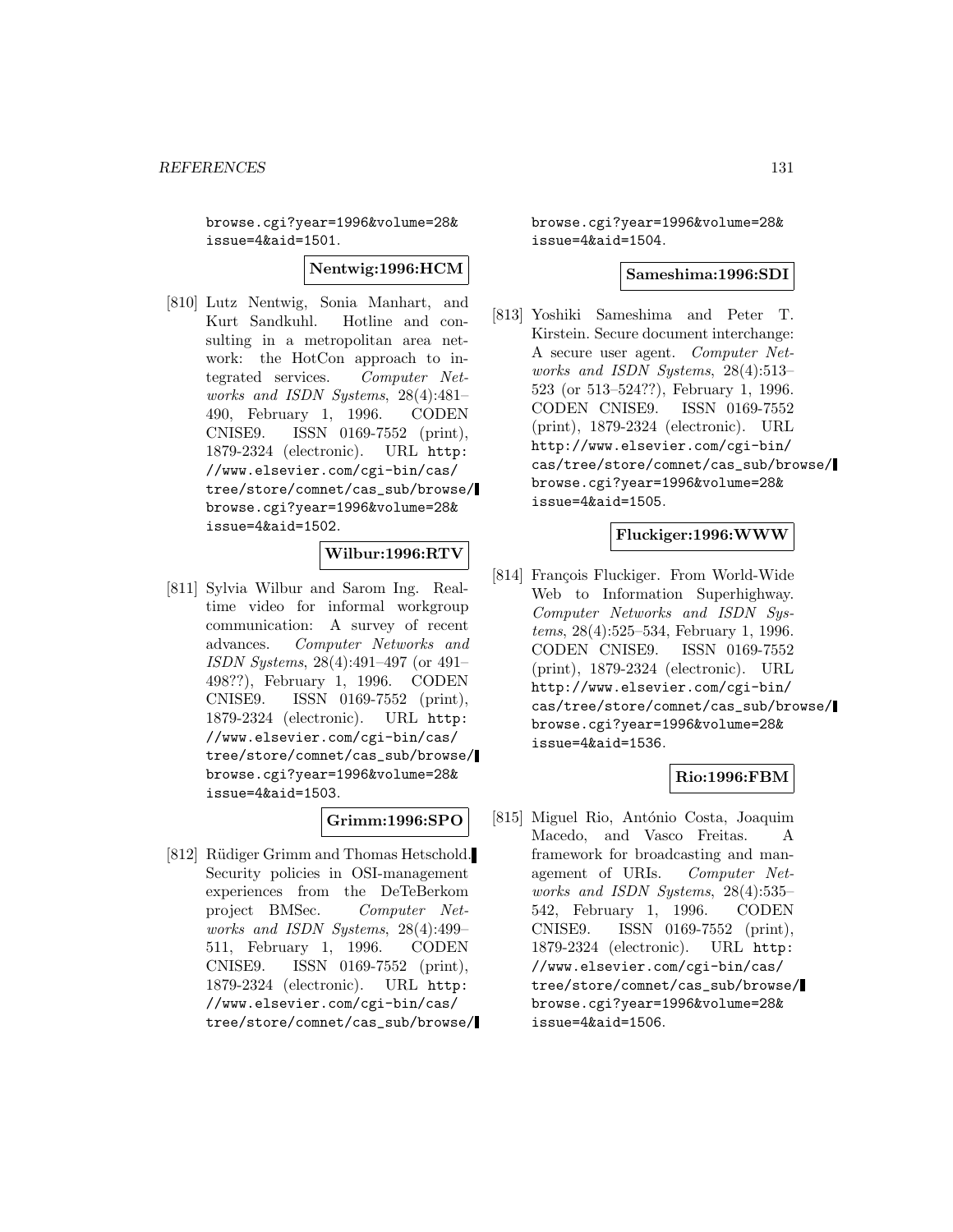### **Jose:1996:PME**

[816] Rui J. P. José, António Costa, Joaquim Macedo, and Vasco Freitas. Providing multiple external views on directory user interfaces. Computer Networks and ISDN Systems, 28(4):543– 550, February 1, 1996. CODEN CNISE9. ISSN 0169-7552 (print), 1879-2324 (electronic). URL http: //www.elsevier.com/cgi-bin/cas/ tree/store/comnet/cas\_sub/browse/ browse.cgi?year=1996&volume=28& issue=4&aid=1507.

#### **Barker:1996:XID**

[817] Paul Barker. X.500 Index DSAs and scaling issues for an indexed white pages directory service. Computer Networks and ISDN Systems, 28(4): 551–562, February 1, 1996. CODEN CNISE9. ISSN 0169-7552 (print), 1879-2324 (electronic). URL http: //www.elsevier.com/cgi-bin/cas/ tree/store/comnet/cas\_sub/browse/ browse.cgi?year=1996&volume=28& issue=4&aid=1508.

# **Jonas:1996:IFS**

[818] Karl Jonas, Helmut Jungblut, Joachim Kaeber, Manfred Kaul, Ina Müller, Horst Santo, Josef Schäfer, and Ralf Wegner. The Information Footprint: a satellite-based information on demand teleservice. Computer Networks and ISDN Systems, 28(4):563– 573, February 1, 1996. CODEN CNISE9. ISSN 0169-7552 (print), 1879-2324 (electronic). URL http: //www.elsevier.com/cgi-bin/cas/ tree/store/comnet/cas\_sub/browse/ browse.cgi?year=1996&volume=28& issue=4&aid=1509.

### **Behringer:1996:TOE**

[819] M. H. Behringer. Technical options for a European high-speed backbone. Computer Networks and ISDN Systems, 28(4):575–581, February 1, 1996. CODEN CNISE9. ISSN 0169-7552 (print), 1879-2324 (electronic). URL http://www.elsevier.com/cgi-bin/ cas/tree/store/comnet/cas\_sub/browse/ browse.cgi?year=1996&volume=28& issue=4&aid=1510.

#### **Nussbacher:1996:LLM**

[820] Hank Nussbacher. Lessons learned from a MAN. Computer Networks and ISDN Systems, 28(4):583– 588, February 1, 1996. CODEN CNISE9. ISSN 0169-7552 (print), 1879-2324 (electronic). URL http: //www.elsevier.com/cgi-bin/cas/ tree/store/comnet/cas\_sub/browse/ browse.cgi?year=1996&volume=28& issue=4&aid=1511.

### **Mills:1996:GMH**

[821] Peter Mills and Jim Strom. G-MING: A high performance multiservice telecommunications infrastructure for the Greater Manchester educational community. Computer Networks and ISDN Systems, 28(4):589– 597, February 1, 1996. CODEN CNISE9. ISSN 0169-7552 (print), 1879-2324 (electronic). URL http: //www.elsevier.com/cgi-bin/cas/ tree/store/comnet/cas\_sub/browse/ browse.cgi?year=1996&volume=28& issue=4&aid=1512.

### **Lipper:1996:SSP**

[822] E. H. Lipper. Switching system performance issues for universal personal communications. Computer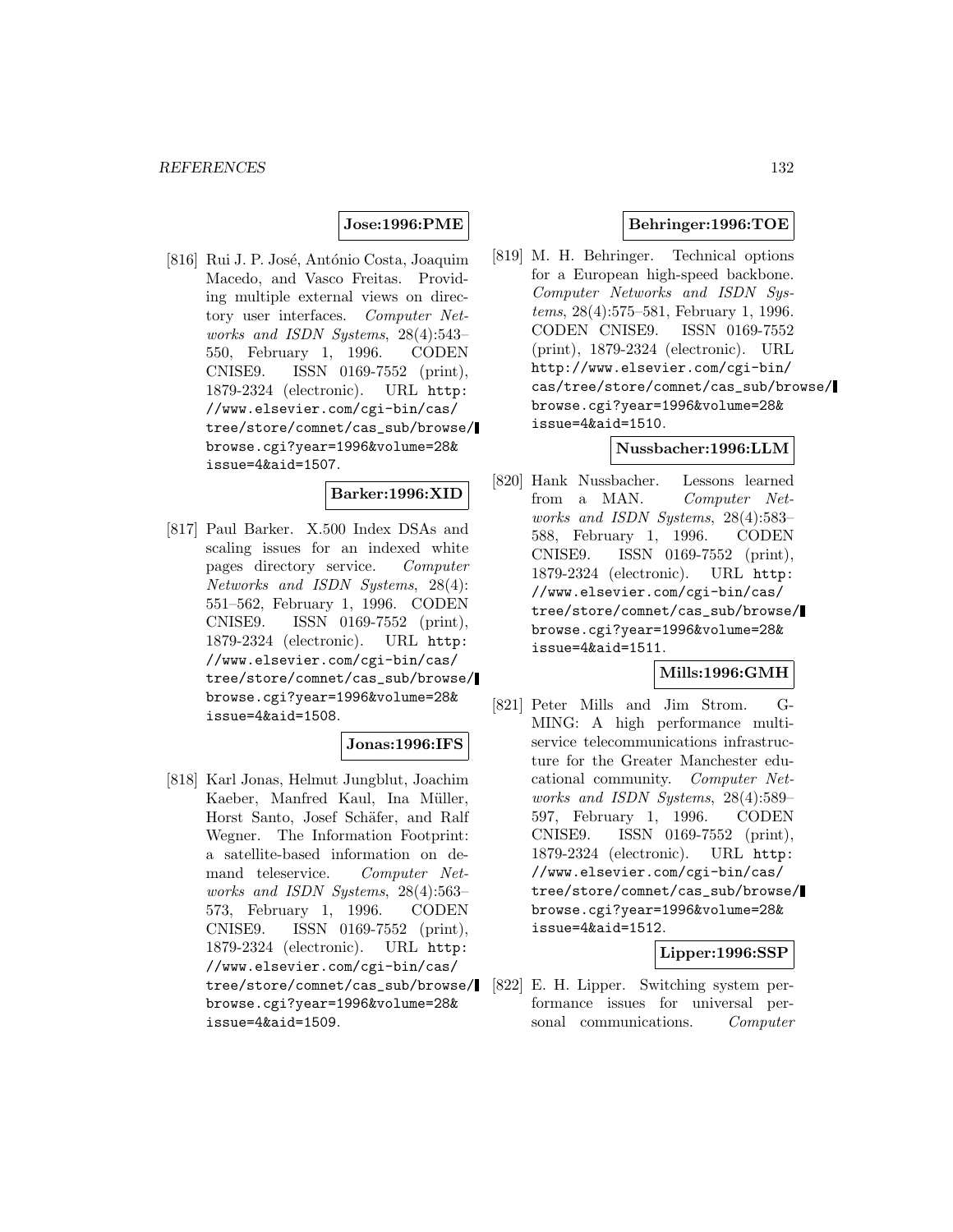Networks and ISDN Systems, 28(5): 603–611, March 1, 1996. CODEN CNISE9. ISSN 0169-7552 (print), 1879-2324 (electronic). URL http: //www.elsevier.com/cgi-bin/cas/ tree/store/comnet/cas\_sub/browse/ browse.cgi?year=1996&volume=28& issue=5&aid=1490.

## **Wirth:1996:TID**

[823] Patricia E. Wirth. Teletraffic implications of database architectures in mobile and personal communications. Computer Networks and ISDN Systems, 28(5):613–618, March 1, 1996. CODEN CNISE9. ISSN 0169-7552 (print), 1879-2324 (electronic). URL http://www.elsevier.com/cgi-bin/ cas/tree/store/comnet/cas\_sub/browse/ browse.cgi?year=1996&volume=28& issue=5&aid=1491.

#### **Williams:1996:RIA**

[824] Philip M. Williams. Requirements and issues for automatic focused overload control. Computer Networks and ISDN Systems, 28(5): 619–625, March 1, 1996. CODEN CNISE9. ISSN 0169-7552 (print), 1879-2324 (electronic). URL http: //www.elsevier.com/cgi-bin/cas/ tree/store/comnet/cas\_sub/browse/ browse.cgi?year=1996&volume=28& issue=5&aid=1492.

### **Yan:1996:DNR**

[825] James Yan. Dimensioning network resources for IN services. Computer Networks and ISDN Systems, 28(5): 627–633, March 1, 1996. CODEN CNISE9. ISSN 0169-7552 (print), 1879-2324 (electronic). URL http: //www.elsevier.com/cgi-bin/cas/ tree/store/comnet/cas\_sub/browse/ browse.cgi?year=1996&volume=28& issue=5&aid=1493.

### **Smith:1996:ABR**

[826] Avril Smith, John Adams, and Geoff Tagg. Available Bit Rate — A new service for ATM. Computer Networks and ISDN Systems, 28(5): 635–640, March 1, 1996. CODEN CNISE9. ISSN 0169-7552 (print), 1879-2324 (electronic). URL http: //www.elsevier.com/cgi-bin/cas/ tree/store/comnet/cas\_sub/browse/ browse.cgi?year=1996&volume=28& issue=5&aid=1494.

### **Saito:1996:RMC**

[827] Hiroshi Saito. Resource management and charging in ATM networks. Computer Networks and ISDN Systems, 28(5):641–644, March 1, 1996. CO-DEN CNISE9. ISSN 0169-7552 (print), 1879-2324 (electronic). URL http: //www.elsevier.com/cgi-bin/cas/ tree/store/comnet/cas\_sub/browse/ browse.cgi?year=1996&volume=28& issue=5&aid=1495.

### **Bolot:1996:CQT**

[828] Jean-Chrysostome Bolot. Cost-quality tradeoffs in the Internet. Computer Networks and ISDN Systems, 28(5): 645–651, March 1, 1996. CODEN CNISE9. ISSN 0169-7552 (print), 1879-2324 (electronic). URL http: //www.elsevier.com/cgi-bin/cas/ tree/store/comnet/cas\_sub/browse/ browse.cgi?year=1996&volume=28& issue=5&aid=1496.

## **Kim:1996:AFB**

[829] Jaime Bae Kim, Rahul Simha, and Tatsuya Suda. Analysis of a finite buffer queue with heterogeneous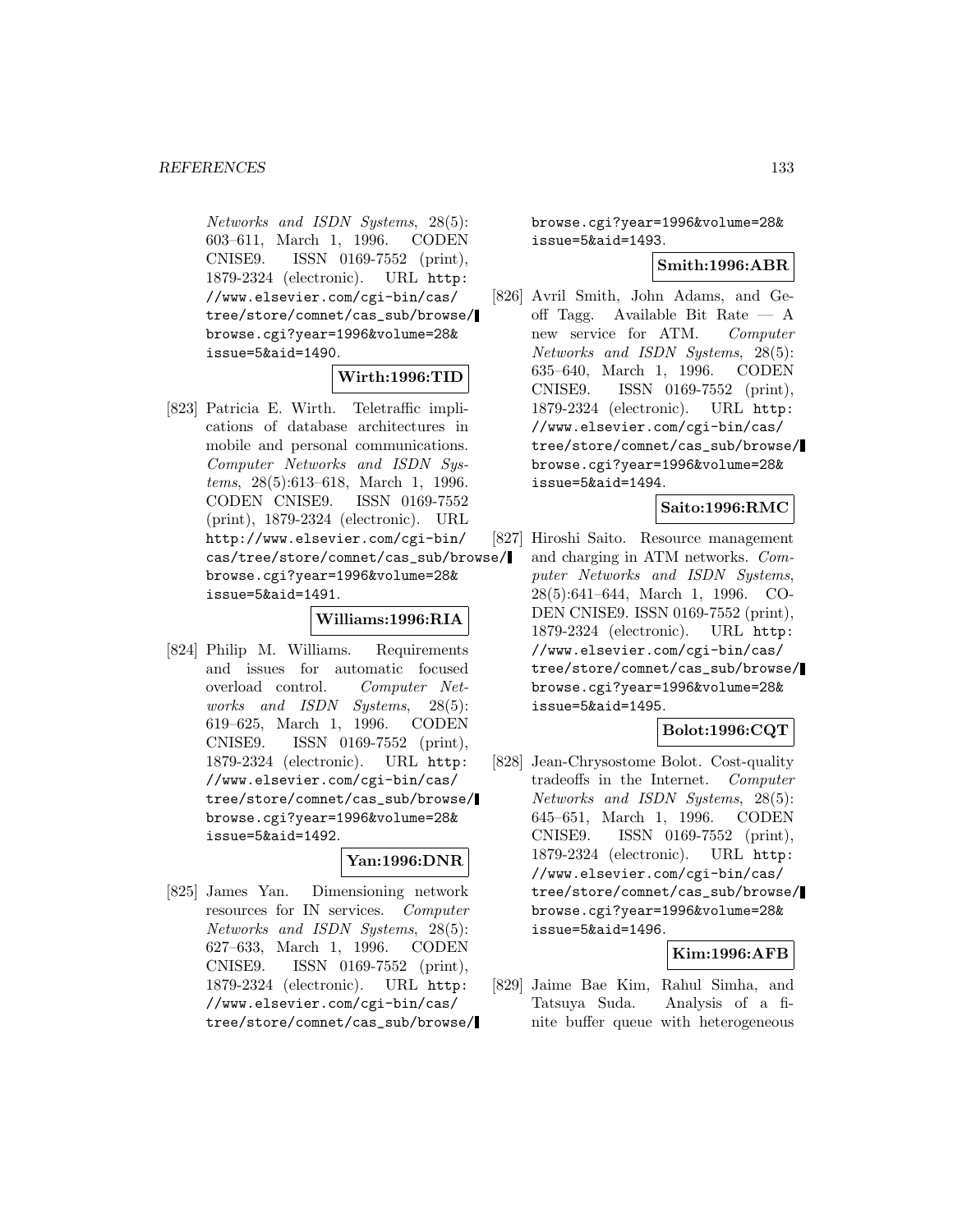Markov Modulated Arrival processes: a study of traffic burstiness and priority packet discarding. Computer Networks and ISDN Systems, 28(5): 653–673, March 1, 1996. CODEN CNISE9. ISSN 0169-7552 (print), 1879-2324 (electronic). URL http: //www.elsevier.com/cgi-bin/cas/ tree/store/comnet/cas\_sub/browse/ browse.cgi?year=1996&volume=28& issue=5&aid=1432.

### **Floreani:1996:ASC**

[830] D. J. Floreani and A. J. Dadej. Application of the stratification concept to radio networks and their gateways. Computer Networks and ISDN Systems, 28(5): 675–687, March 1, 1996. CODEN CNISE9. ISSN 0169-7552 (print), 1879-2324 (electronic). URL http: //www.elsevier.com/cgi-bin/cas/ tree/store/comnet/cas\_sub/browse/ browse.cgi?year=1996&volume=28& issue=5&aid=1431.

### **Gaiti:1996:PII**

[831] D. Gaïti. A proposal for integrating intelligent management in the intelligent network conceptual model. Computer Networks and ISDN Systems, 28(5):689–699, March 1, 1996. CO-DEN CNISE9. ISSN 0169-7552 (print), 1879-2324 (electronic). URL http: //www.elsevier.com/cgi-bin/cas/ tree/store/comnet/cas\_sub/browse/ browse.cgi?year=1996&volume=28& issue=5&aid=1434.

**Chrysochos:1996:UCL**

[832] I. Chrysochos, M. Koukias, I. Papanikos, and G. Kokkinakis. Upgrading of cable line concentrators to accept ISDN subscribers. Computer

Networks and ISDN Systems, 28(5): 701–707, March 1, 1996. CODEN CNISE9. ISSN 0169-7552 (print), 1879-2324 (electronic). URL http: //www.elsevier.com/cgi-bin/cas/ tree/store/comnet/cas\_sub/browse/ browse.cgi?year=1996&volume=28& issue=5&aid=1473.

### **Jerman-Blazic:1996:TSK**

[833] Borka Jerman-Blažič, Denis Trček, Tomaž Klobučar, and Franc Bračun. A tool for support of key distribution and validity certificate check in global Directory service. Computer Networks and ISDN Systems, 28(5): 709–717, March 1, 1996. CODEN CNISE9. ISSN 0169-7552 (print), 1879-2324 (electronic). URL http: //www.elsevier.com/cgi-bin/cas/ tree/store/comnet/cas\_sub/browse/ browse.cgi?year=1996&volume=28& issue=5&aid=1474.

#### **Dempsey:1996:RBE**

[834] Bert J. Dempsey, Jörg Liebeherr, and Alfred C. Weaver. On retransmissionbased error control for continuous media traffic in packet-switching networks. Computer Networks and ISDN Systems, 28(5):719–736, March 1, 1996. CODEN CNISE9. ISSN 0169-7552 (print), 1879-2324 (electronic). URL http://www.elsevier.com/cgi-bin/ cas/tree/store/comnet/cas\_sub/browse/ browse.cgi?year=1996&volume=28& issue=5&aid=1475.

### **Bernabei:1996:TAM**

[835] Francesco Bernabei, Laura Gratta, and Marco Listanti. Throughput analysis of Multihop ShuffleNets in a hot spot traffic scenario: impact of routing strategies. Computer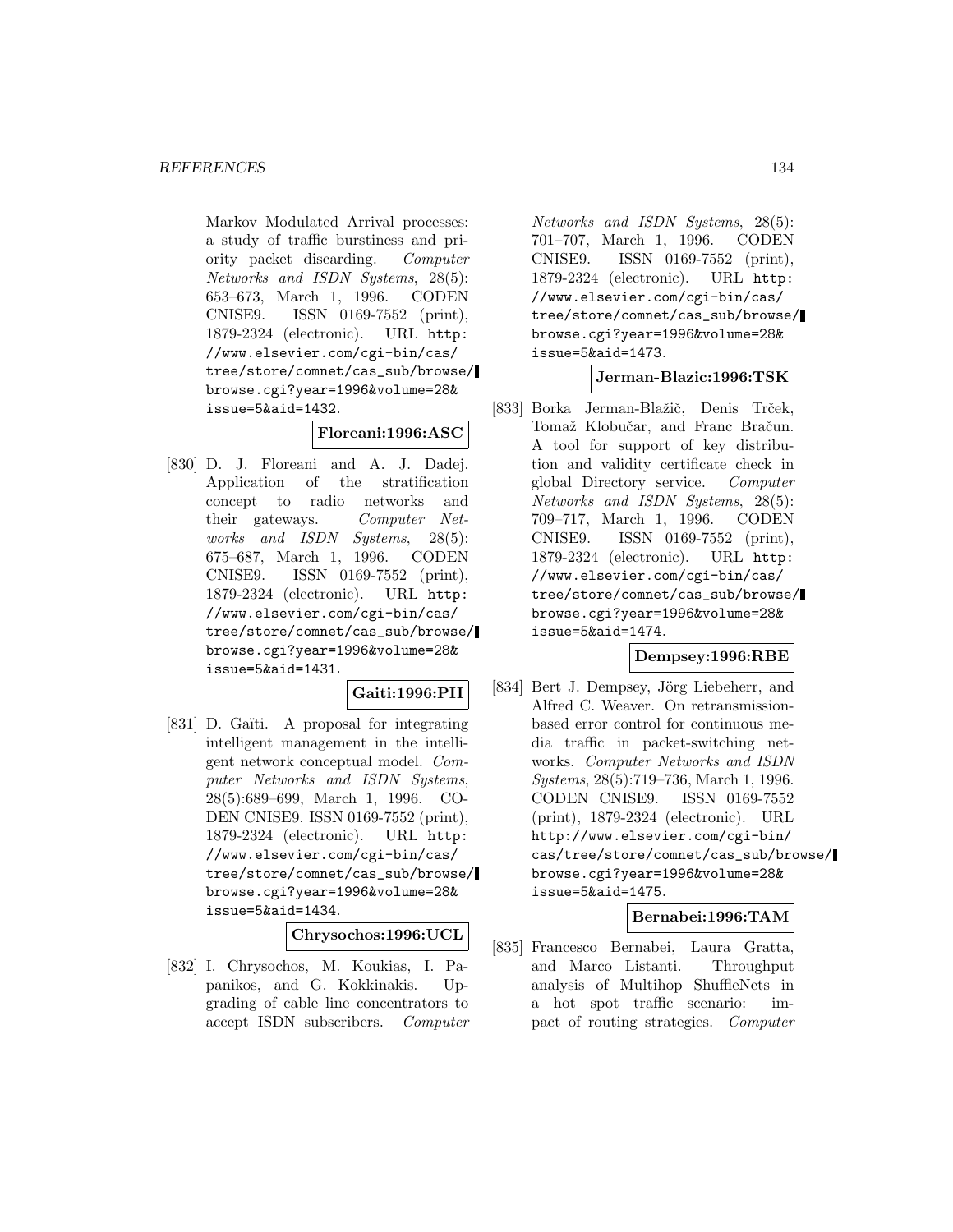Networks and ISDN Systems, 28(6): 743–772, April 10, 1996. CODEN CNISE9. ISSN 0169-7552 (print), 1879-2324 (electronic). URL http: //www.elsevier.com/cgi-bin/cas/ tree/store/comnet/cas\_sub/browse/ browse.cgi?year=1996&volume=28& issue=6&aid=1477.

**Papadimitriou:1996:WSN**

[836] Georgios I. Papadimitriou and Dimitris G. Maritsas. WDM star networks: hybrid random access and reservation protocols with high throughput and low delay. Computer Networks and ISDN Systems, 28(6): 773–787, April 10, 1996. CODEN CNISE9. ISSN 0169-7552 (print), 1879-2324 (electronic). URL http: //www.elsevier.com/cgi-bin/cas/ tree/store/comnet/cas\_sub/browse/ browse.cgi?year=1996&volume=28& issue=6&aid=1478.

### **Wei:1996:FRD**

[837] Lu Wei and Peter Hansson. Further research on dynamic time slice in ATM switch. Computer Networks and ISDN Systems, 28(6): 789–798, April 10, 1996. CODEN CNISE9. ISSN 0169-7552 (print), 1879-2324 (electronic). URL http: //www.elsevier.com/cgi-bin/cas/ tree/store/comnet/cas\_sub/browse/ browse.cgi?year=1996&volume=28& issue=6&aid=1486.

**MacGregor:1996:SEE**

[838] James MacGregor, Eric Lee, and Frank Safayeni. Some effects of electronic mail use on the quality of relationships between different organizational functions. Computer Networks and ISDN Systems, 28(6):

799–809, April 10, 1996. CODEN CNISE9. ISSN 0169-7552 (print), 1879-2324 (electronic). URL http: //www.elsevier.com/cgi-bin/cas/ tree/store/comnet/cas\_sub/browse/ browse.cgi?year=1996&volume=28& issue=6&aid=1489.

## **Ramamurthy:1996:PCC**

[839] G. Ramamurthy and B. Sengupta. A predictive congestion control policy for broadband integrated wide area networks. Computer Networks and ISDN Systems, 28(6): 811–834, April 10, 1996. CODEN CNISE9. ISSN 0169-7552 (print), 1879-2324 (electronic). URL http: //www.elsevier.com/cgi-bin/cas/ tree/store/comnet/cas\_sub/browse/ browse.cgi?year=1996&volume=28& issue=6&aid=1476.

### **Bianchi:1996:APN**

[840] Giuseppe Bianchi and Achille Pattavina. Architecture and performance of non-blocking ATM switches with shared internal queueing. Computer Networks and ISDN Systems, 28(6): 835–853, April 10, 1996. CODEN CNISE9. ISSN 0169-7552 (print), 1879-2324 (electronic). URL http: //www.elsevier.com/cgi-bin/cas/ tree/store/comnet/cas\_sub/browse/ browse.cgi?year=1996&volume=28& issue=6&aid=1479.

### **Akyildiz:1996:BRR**

[841] Ian F. Akyildiz, Jörg Liebeherr, and Debapriya Sarkar. Bandwidth regulation of real-time traffic classes in internetworks. Computer Networks and ISDN Systems, 28(6): 855–872, April 10, 1996. CODEN CNISE9. ISSN 0169-7552 (print),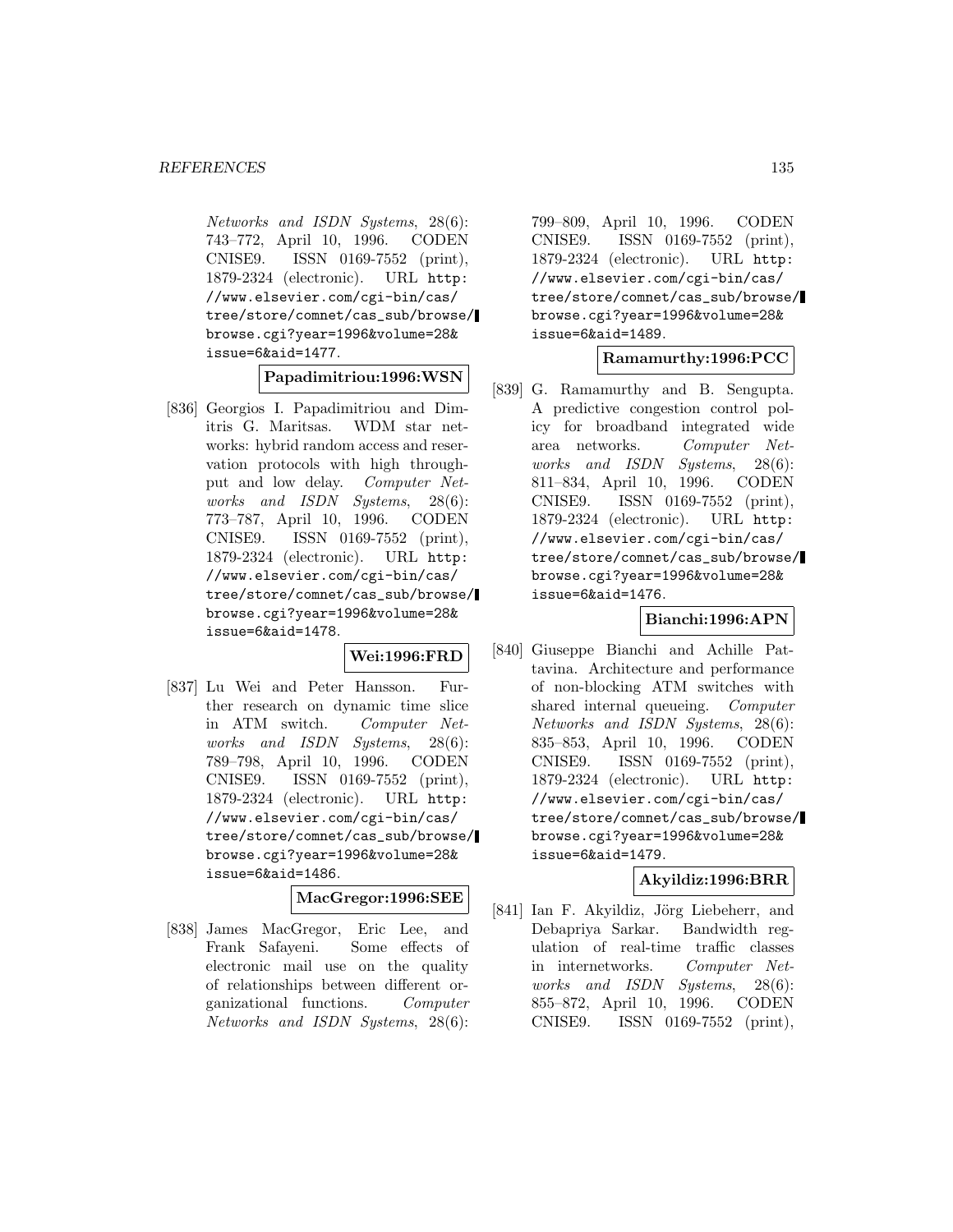1879-2324 (electronic). URL http: //www.elsevier.com/cgi-bin/cas/ tree/store/comnet/cas\_sub/browse/ browse.cgi?year=1996&volume=28& issue=6&aid=1487.

### **Mukherjee:1996:PQI**

[842] Amarnath Mukherjee. A proof of quasiindependence of sliding window flow control and go-back- n error recovery under independent packet errors. Computer Networks and ISDN Systems, 28(6):873–887, April 10, 1996. CO-DEN CNISE9. ISSN 0169-7552 (print), 1879-2324 (electronic). URL http: //www.elsevier.com/cgi-bin/cas/ tree/store/comnet/cas\_sub/browse/ browse.cgi?year=1996&volume=28& issue=6&aid=1488.

### **Markatos:1996:MMC**

[843] Evangelos P. Markatos. Main memory caching of Web documents. Computer Networks and ISDN Systems, 28 (7–11):893–905, May 1, 1996. CO-DEN CNISE9. ISSN 0169-7552 (print), 1879-2324 (electronic). URL http: //www.elsevier.com/cgi-bin/cas/ tree/store/comnet/cas\_sub/browse/ browse.cgi?year=1996&volume=28& issue=7-11&aid=1588.

## **Dingle:1996:WCC**

[844] Adam Dingle and Tomáš Pártl. Web cache coherence. Computer Networks and ISDN Systems,  $28(7-11)$ : 907–920, May 1, 1996. CODEN CNISE9. ISSN 0169-7552 (print), 1879-2324 (electronic). URL http: //www.elsevier.com/cgi-bin/cas/ tree/store/comnet/cas\_sub/browse/ browse.cgi?year=1996&volume=28& issue=7-11&aid=1573.

### **Baentsch:1996:IAL**

[845] Michael Baentsch, Georg Molter, and Peter Sturm. Introducing application-level replication and naming into today's Web. Computer Networks and ISDN Systems, 28(7– 11):921–930, May 1, 1996. CODEN CNISE9. ISSN 0169-7552 (print), 1879-2324 (electronic). URL http: //www.elsevier.com/cgi-bin/cas/ tree/store/comnet/cas\_sub/browse/ browse.cgi?year=1996&volume=28& issue=7-11&aid=1583.

#### **Dossick:1996:WAL**

[846] Stephen E. Dossick and Gail E. Kaiser. WWW access to legacy client/ server applications. Computer Networks and ISDN Systems, 28(7–11): 931–940, May 1, 1996. CODEN CNISE9. ISSN 0169-7552 (print), 1879-2324 (electronic). URL http: //www.elsevier.com/cgi-bin/cas/ tree/store/comnet/cas\_sub/browse/ browse.cgi?year=1996&volume=28& issue=7-11&aid=1576.

### **Ciancarini:1996:PAC**

[847] Paolo Ciancarini, Andreas Knoche, Robert Tolksdorf, and Fabio Vitali. PageSpace: an architecture to coordinate distributed applications on the Web. Computer Networks and ISDN Systems, 28(7–11): 941–952, May 1, 1996. CODEN CNISE9. ISSN 0169-7552 (print), 1879-2324 (electronic). URL http: //www.elsevier.com/cgi-bin/cas/ tree/store/comnet/cas\_sub/browse/ browse.cgi?year=1996&volume=28& issue=7-11&aid=1598.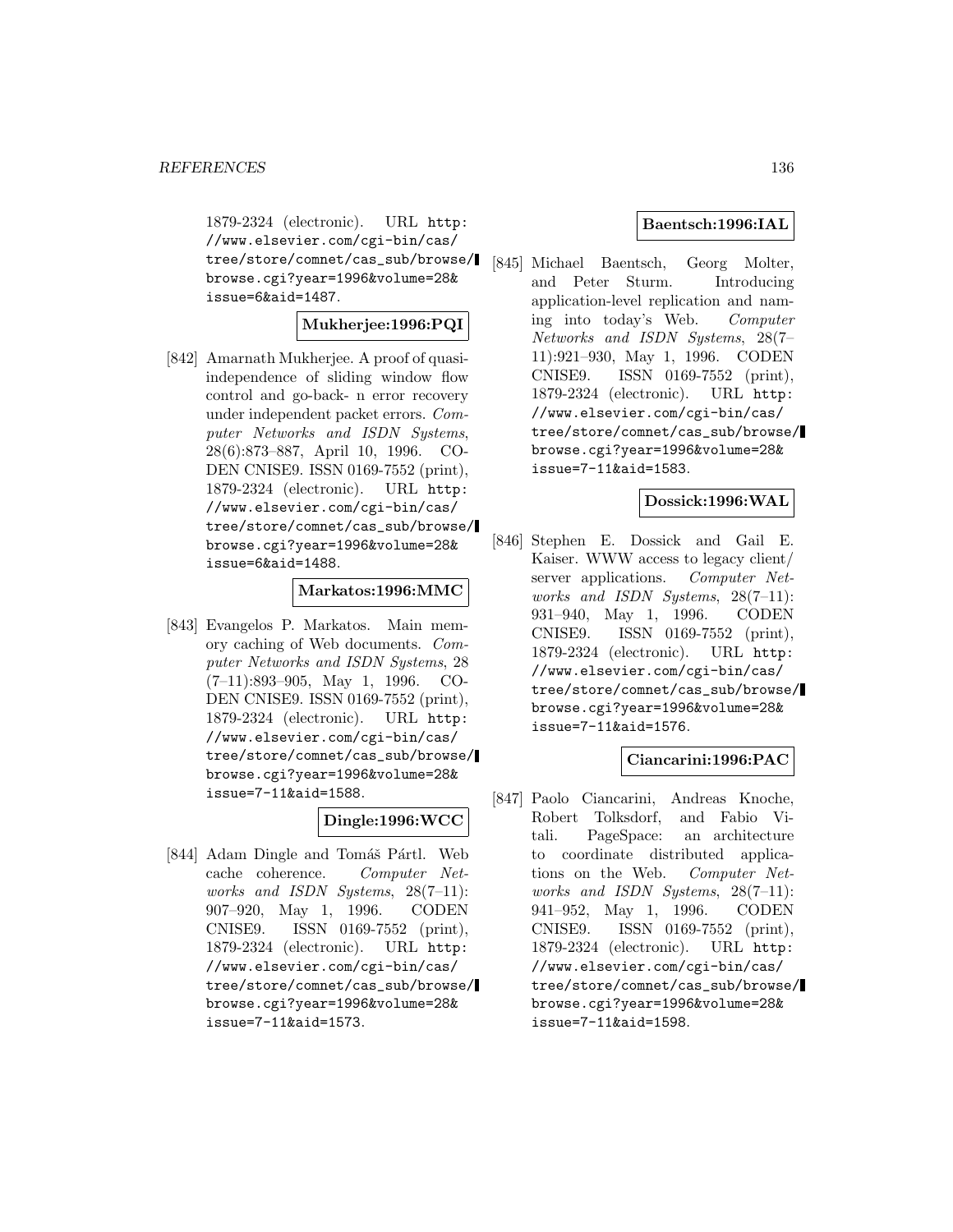## **Riva:1996:LSH**

[848] Alberto Riva and Marco Ramoni. Lisp-Web: a specialized HTTP server for distributed AI applications. Computer Networks and ISDN Systems, 28 (7–11):953–961, May 1, 1996. CO-DEN CNISE9. ISSN 0169-7552 (print), 1879-2324 (electronic). URL http: //www.elsevier.com/cgi-bin/cas/ tree/store/comnet/cas\_sub/browse/ browse.cgi?year=1996&volume=28& issue=7-11&aid=1615.

#### **Woodruff:1996:IDW**

[849] Allison Woodruff, Paul M. Aoki, Eric Brewer, Paul Gauthier, and Lawrence A. Rowe. An investigation of documents from the World Wide Web. Computer Networks and ISDN Systems, 28(7-11): 963–980, May 1, 1996. CODEN CNISE9. ISSN 0169-7552 (print), 1879-2324 (electronic). URL http: //www.elsevier.com/cgi-bin/cas/ tree/store/comnet/cas\_sub/browse/ browse.cgi?year=1996&volume=28& issue=7-11&aid=1617.

#### **Pitkow:1996:SWD**

[850] James E. Pitkow and R. Kipp Jones. Supporting the Web: A distributed hyperlink database system. Computer Networks and ISDN Systems, 28 (7–11):981–991, May 1, 1996. CO-DEN CNISE9. ISSN 0169-7552 (print), 1879-2324 (electronic). URL http: //www.elsevier.com/cgi-bin/cas/ tree/store/comnet/cas\_sub/browse/ browse.cgi?year=1996&volume=28& issue=7-11&aid=1627.

#### **Bray:1996:MW**

[851] Tim Bray. Measuring the Web. Com-

puter Networks and ISDN Systems, 28 (7–11):993–1005, May 1, 1996. CO-DEN CNISE9. ISSN 0169-7552 (print), 1879-2324 (electronic). URL http: //www.elsevier.com/cgi-bin/cas/ tree/store/comnet/cas\_sub/browse/ browse.cgi?year=1996&volume=28& issue=7-11&aid=1614.

### **Yan:1996:UAP**

[852] Tak Woon Yan, Matthew Jacobsen, Hector García-Molina, and Umeshwar Dayal. From user access patterns to dynamic hypertext linking. Computer Networks and ISDN Systems, 28(7– 11):1007–1014, May 1, 1996. CO-DEN CNISE9. ISSN 0169-7552 (print), 1879-2324 (electronic). URL http: //www.elsevier.com/cgi-bin/cas/ tree/store/comnet/cas\_sub/browse/ browse.cgi?year=1996&volume=28& issue=7-11&aid=1604.

### **Creech:1996:AOL**

[853] Michael L. Creech. Author-oriented link management. Computer Networks and ISDN Systems, 28(7–11): 1015–1025, May 1, 1996. CODEN CNISE9. ISSN 0169-7552 (print), 1879-2324 (electronic). URL http: //www.elsevier.com/cgi-bin/cas/ tree/store/comnet/cas\_sub/browse/ browse.cgi?year=1996&volume=28& issue=7-11&aid=1592.

#### **Carr:1996:OIS**

[854] Leslie Carr, Gary Hill, David De Roure, Wendy Hall, and Hugh Davis. Open information services. Computer Networks and ISDN Systems, 28(7–11): 1027–1036, May 1, 1996. CODEN CNISE9. ISSN 0169-7552 (print), 1879-2324 (electronic). URL http: //www.elsevier.com/cgi-bin/cas/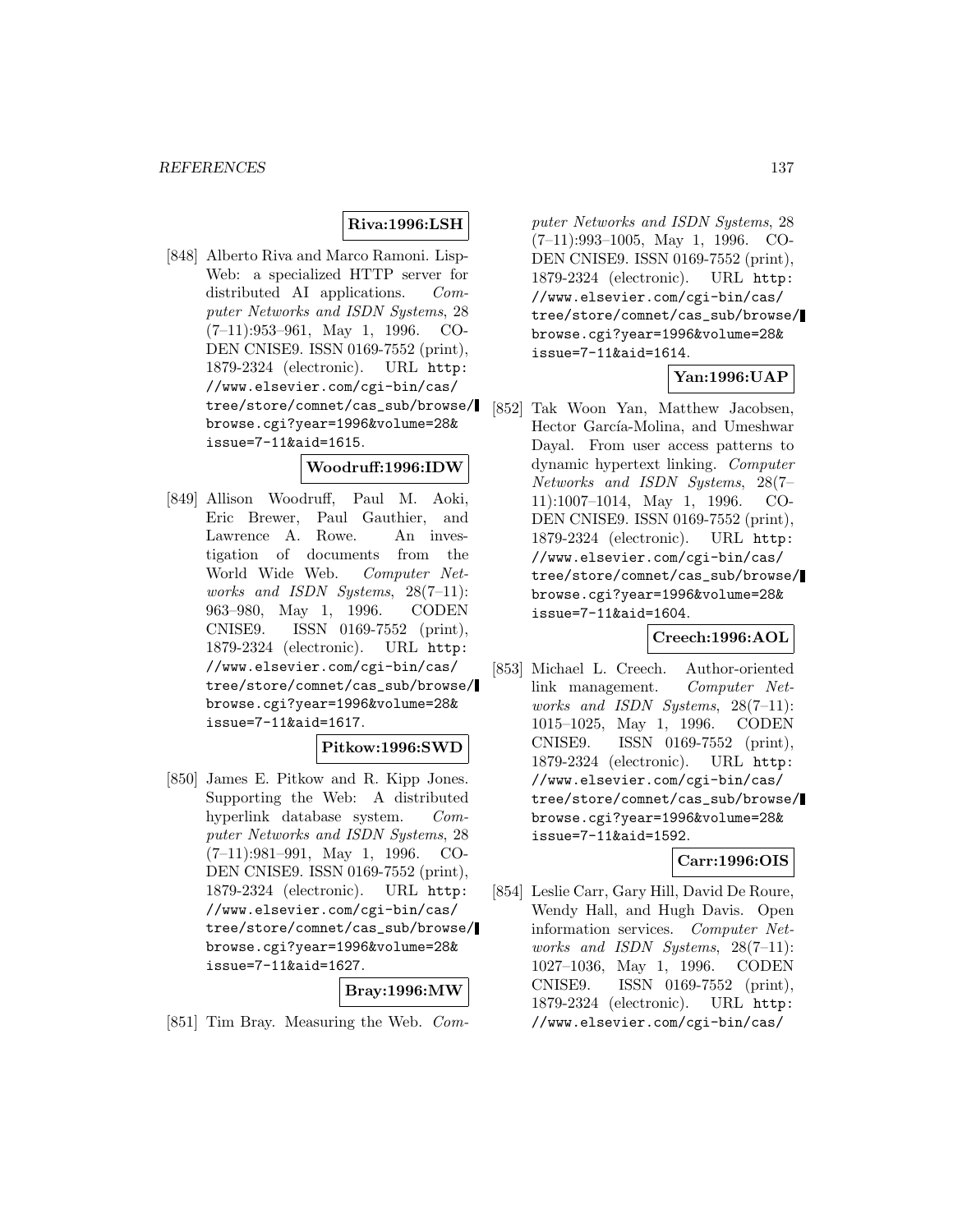tree/store/comnet/cas\_sub/browse/ browse.cgi?year=1996&volume=28& issue=7-11&aid=1603.

**Brown:1996:DAO**

[855] Marc H. Brown and Marc A. Najork. Distributed active objects. Computer Networks and ISDN Systems, 28(7– 11):1037–1052, May 1, 1996. CO-DEN CNISE9. ISSN 0169-7552 (print), 1879-2324 (electronic). URL http: //www.elsevier.com/cgi-bin/cas/ tree/store/comnet/cas\_sub/browse/ browse.cgi?year=1996&volume=28& issue=7-11&aid=1586.

### **Trevor:1996:EDM**

[856] Jonathan Trevor, Richard Bentley, and Gerrit Wildgruber. Exorcising daemons: a modular and lightweight approach to deploying applications on the Web. Computer Networks and ISDN Systems, 28(7–11):1053– 1062, May 1, 1996. CODEN CNISE9. ISSN 0169-7552 (print), 1879-2324 (electronic). URL http: //www.elsevier.com/cgi-bin/cas/ tree/store/comnet/cas\_sub/browse/ browse.cgi?year=1996&volume=28& issue=7-11&aid=1590.

### **Schickler:1996:PBS**

[857] Matthew A. Schickler, Murray S. Mazer, and Charles Brooks. Panbrowser support for annotations and other meta-information on the World Wide Web. Computer Networks and ISDN Systems, 28(7–11):1063– 1074, May 1, 1996. CODEN CNISE9. ISSN 0169-7552 (print), 1879-2324 (electronic). URL http: //www.elsevier.com/cgi-bin/cas/ tree/store/comnet/cas\_sub/browse/ browse.cgi?year=1996&volume=28& issue=7-11&aid=1613.

#### **Bonhomme:1996:IRH**

[858] Stéphane Bonhomme and Cécile Roisin. Interactively restructuring HTML documents. Computer Networks and ISDN Systems, 28(7–11): 1075–1084, May 1, 1996. CODEN CNISE9. ISSN 0169-7552 (print), 1879-2324 (electronic). URL http: //www.elsevier.com/cgi-bin/cas/ tree/store/comnet/cas\_sub/browse/ browse.cgi?year=1996&volume=28& issue=7-11&aid=1595.

### **Mea:1996:HGS**

[859] Vincenzo Della Mea, Carlo Alberto Beltrami, Vito Roberto, and Davide Brunato. HTML generation and semantic markup for telepathology. Computer Networks and ISDN Systems, 28 (7–11):1085–1094, May 1, 1996. CO-DEN CNISE9. ISSN 0169-7552 (print), 1879-2324 (electronic). URL http: //www.elsevier.com/cgi-bin/cas/ tree/store/comnet/cas\_sub/browse/ browse.cgi?year=1996&volume=28& issue=7-11&aid=1602.

### **Paoli:1996:EWT**

[860] Jean Paoli. Extending the Web's tag set using SGML: authoring new tags with Grif Symposia. Computer Networks and ISDN Systems, 28(7–11): 1095–1104, May 1, 1996. CODEN CNISE9. ISSN 0169-7552 (print), 1879-2324 (electronic). URL http: //www.elsevier.com/cgi-bin/cas/ tree/store/comnet/cas\_sub/browse/ browse.cgi?year=1996&volume=28& issue=7-11&aid=1625.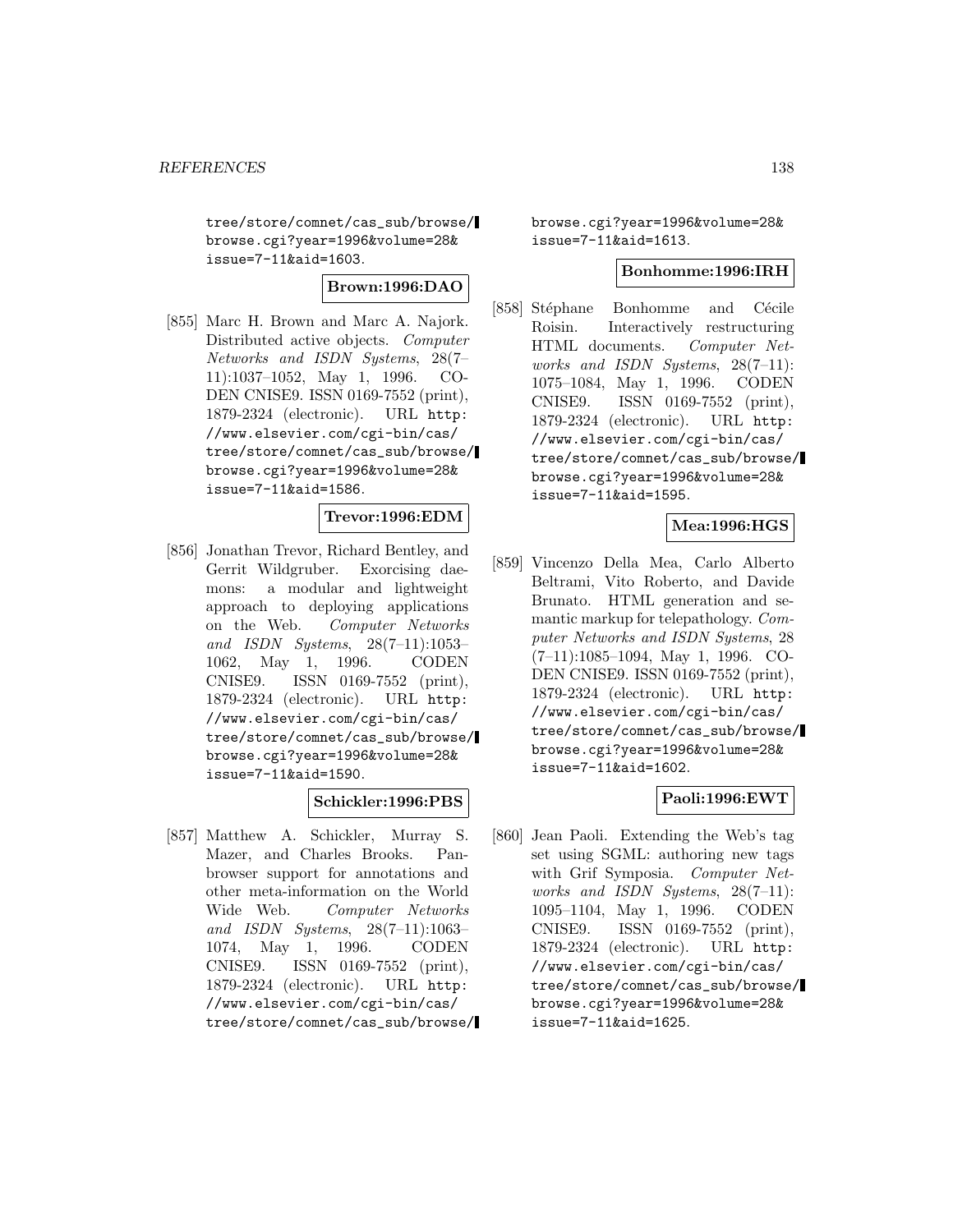## **Capps:1996:EGM**

[861] Michael Capps, Brian Ladd, and David Stotts. Enhanced graph models in the Web: multi-client, multi-head, multi-tail browsing. Computer Networks and ISDN Systems, 28(7-11): 1105–1112, May 1, 1996. CODEN CNISE9. ISSN 0169-7552 (print), 1879-2324 (electronic). URL http: //www.elsevier.com/cgi-bin/cas/ tree/store/comnet/cas\_sub/browse/ browse.cgi?year=1996&volume=28& issue=7-11&aid=1589.

## **Thau:1996:DCA**

[862] Robert Thau. Design considerations for the Apache Server API. Computer Networks and ISDN Systems, 28 (7–11):1113–1122, May 1, 1996. CO-DEN CNISE9. ISSN 0169-7552 (print), 1879-2324 (electronic). URL http: //www.elsevier.com/cgi-bin/cas/ tree/store/comnet/cas\_sub/browse/ browse.cgi?year=1996&volume=28& issue=7-11&aid=1601.

### **Meyer:1996:BIS**

[863] Eric A. Meyer and Peter E. Murray. Borealis image server. Computer Networks and ISDN Systems, 28 (7–11):1123–1137, May 1, 1996. CO-DEN CNISE9. ISSN 0169-7552 (print), 1879-2324 (electronic). URL http: //www.elsevier.com/cgi-bin/cas/ tree/store/comnet/cas\_sub/browse/ browse.cgi?year=1996&volume=28& issue=7-11&aid=1619.

**Hadjiefthymiades:1996:GFD**

[864] Stathes P. Hadjiefthymiades and Drakoulis I. Martakos. A generic framework for the deployment of structured databases on the World

Wide Web. Computer Networks and ISDN Systems, 28(7–11):1139– 1148, May 1, 1996. CODEN CNISE9. ISSN 0169-7552 (print), 1879-2324 (electronic). URL http: //www.elsevier.com/cgi-bin/cas/ tree/store/comnet/cas\_sub/browse/ browse.cgi?year=1996&volume=28& issue=7-11&aid=1587.

### **Duan:1996:DDA**

[865] Nick N. Duan. Distributed database access in a corporate environment using Java. Computer Networks and ISDN Systems, 28(7–11):1149– 1156, May 1, 1996. CODEN CNISE9. ISSN 0169-7552 (print), 1879-2324 (electronic). URL http: //www.elsevier.com/cgi-bin/cas/ tree/store/comnet/cas\_sub/browse/ browse.cgi?year=1996&volume=28& issue=7-11&aid=1600.

### **Kamiya:1996:GSP**

[866] Kenichi Kamiya, Martin Röscheisen, and Terry Winograd. Grassroots: A system providing a uniform framework for communicating, structuring, sharing information, and organizing people. Computer Networks and ISDN Systems, 28(7–11): 1157–1174, May 1, 1996. CODEN CNISE9. ISSN 0169-7552 (print), 1879-2324 (electronic). URL http: //www.elsevier.com/cgi-bin/cas/ tree/store/comnet/cas\_sub/browse/ browse.cgi?year=1996&volume=28& issue=7-11&aid=1579.

#### **Crandall:1996:IEI**

[867] Mike Crandall and Mark C. Swenson. Integrating electronic information through a corporate Web. Computer Networks and ISDN Systems, 28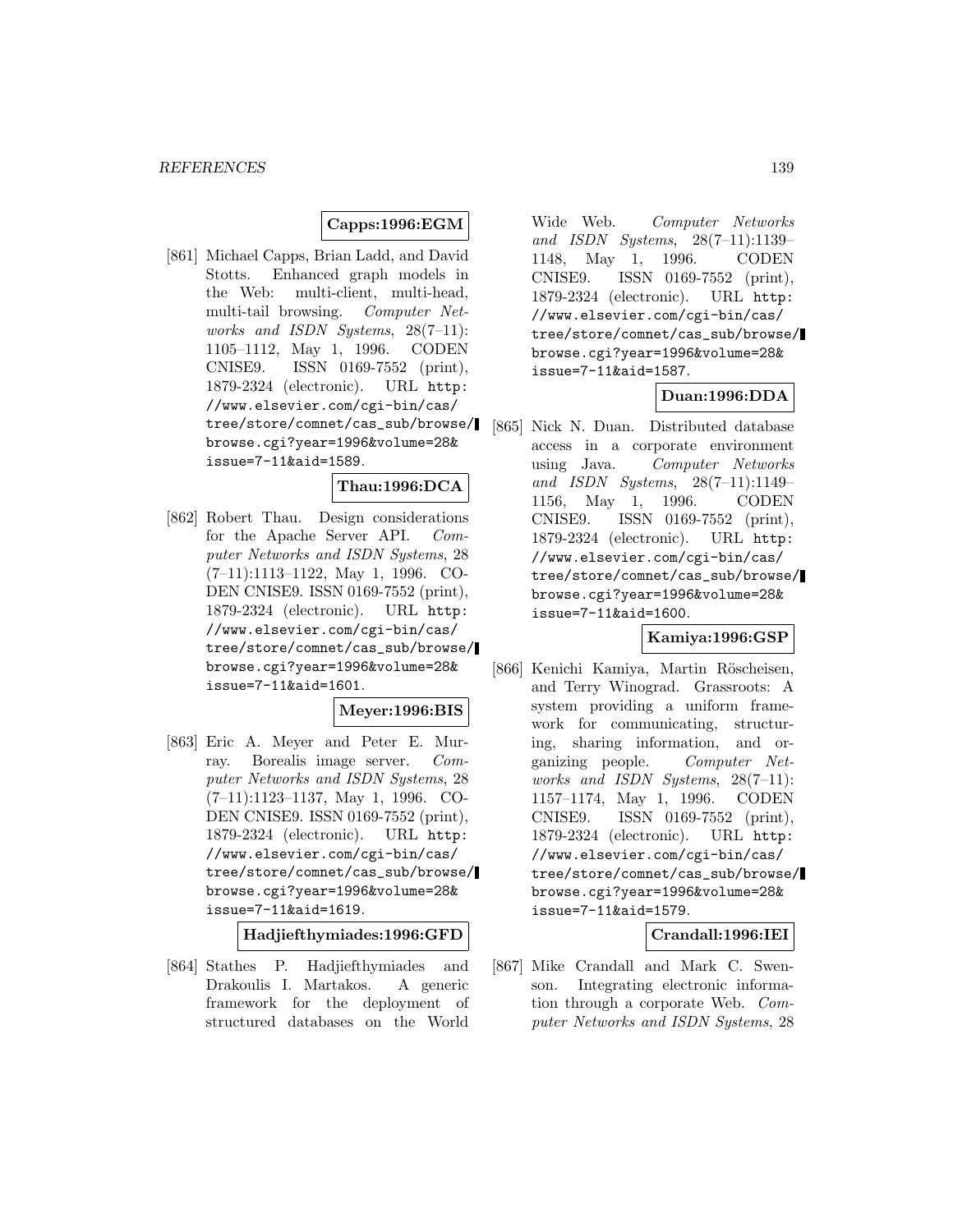(7–11):1175–1186, May 1, 1996. CO-DEN CNISE9. ISSN 0169-7552 (print), 1879-2324 (electronic). URL http: //www.elsevier.com/cgi-bin/cas/ tree/store/comnet/cas\_sub/browse/ browse.cgi?year=1996&volume=28& issue=7-11&aid=1593.

## **Bogen:1996:DWA**

[868] Manfred Bogen, Michael Lenz, and Susanne Zier. Deutsche Welle: On the air. Computer Networks and ISDN Systems, 28(7–11):1187– 1196, May 1, 1996. CODEN CNISE9. ISSN 0169-7552 (print), 1879-2324 (electronic). URL http: //www.elsevier.com/cgi-bin/cas/ tree/store/comnet/cas\_sub/browse/ browse.cgi?year=1996&volume=28& issue=7-11&aid=1597.

### **Pays:1996:IPS**

[869] Paul-André Pays and Fabrice de Comarmond. An intermediation and payment system technology. Computer Networks and ISDN Systems, 28(7– 11):1197–1206, May 1, 1996. CO-DEN CNISE9. ISSN 0169-7552 (print), 1879-2324 (electronic). URL http: //www.elsevier.com/cgi-bin/cas/ tree/store/comnet/cas\_sub/browse/ browse.cgi?year=1996&volume=28& issue=7-11&aid=1629.

## **Yeh:1996:SNC**

[870] Ping-Jer Yeh, Bih-Horng Chen, Ming-Chih Lai, and Shyan-Ming Yuan. Synchronous navigation control for distance learning on the Web. Computer Networks and ISDN Systems, 28 (7–11):1207–1218, May 1, 1996. CO-DEN CNISE9. ISSN 0169-7552 (print), 1879-2324 (electronic). URL http: //www.elsevier.com/cgi-bin/cas/

tree/store/comnet/cas\_sub/browse/ browse.cgi?year=1996&volume=28& issue=7-11&aid=1618.

## **Goldberg:1996:WWW**

[871] Murray W. Goldberg, Sasan Salari, and Paul Swoboda. World Wide Web - Course tool: An environment for building WWW-based courses. Computer Networks and ISDN Systems, 28 (7–11):1219–1231, May 1, 1996. CO-DEN CNISE9. ISSN 0169-7552 (print), 1879-2324 (electronic). URL http: //www.elsevier.com/cgi-bin/cas/ tree/store/comnet/cas\_sub/browse/ browse.cgi?year=1996&volume=28& issue=7-11&aid=1574.

### **Hauck:1996:SHG**

[872] Franz J. Hauck. Supporting hierarchical guided tours in the World Wide Web. Computer Networks and ISDN Systems, 28(7–11):1233– 1242, May 1, 1996. CODEN CNISE9. ISSN 0169-7552 (print), 1879-2324 (electronic). URL http: //www.elsevier.com/cgi-bin/cas/ tree/store/comnet/cas\_sub/browse/ browse.cgi?year=1996&volume=28& issue=7-11&aid=1605.

### **Yang:1996:AIO**

[873] Jack Jingshuang Yang and Gail E. Kaiser. An architecture for integrating OODBs with WWW. Computer Networks and ISDN Systems, 28(7– 11):1243–1254, May 1, 1996. CO-DEN CNISE9. ISSN 0169-7552 (print), 1879-2324 (electronic). URL http: //www.elsevier.com/cgi-bin/cas/ tree/store/comnet/cas\_sub/browse/ browse.cgi?year=1996&volume=28& issue=7-11&aid=1599.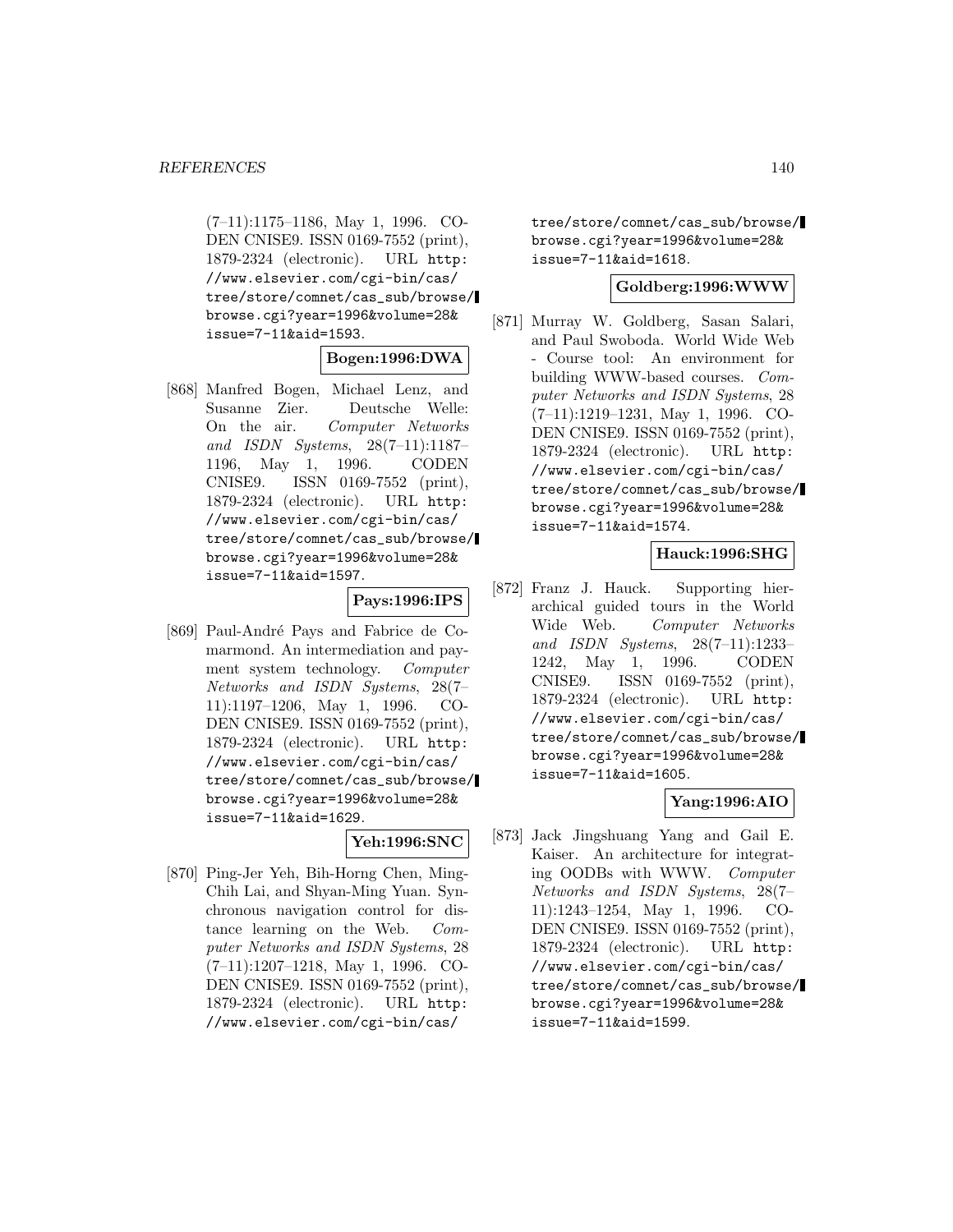### **Ingham:1996:FBL**

[874] David Ingham, Steve Caughey, and Mark Little. Fixing the "Broken-Link'' problem: the W3Objects approach. Computer Networks and ISDN Systems, 28(7–11):1255– 1268, May 1, 1996. CODEN CNISE9. ISSN 0169-7552 (print), 1879-2324 (electronic). URL http: //www.elsevier.com/cgi-bin/cas/ tree/store/comnet/cas\_sub/browse/ browse.cgi?year=1996&volume=28& issue=7-11&aid=1622.

## **Merle:1996:CGO**

[875] Philippe Merle, Christophe Gransart, and Jean-Marc Geib. CorbaWeb: A generic object navigator. Computer Networks and ISDN Systems, 28(7– 11):1269–1281, May 1, 1996. CO-DEN CNISE9. ISSN 0169-7552 (print), 1879-2324 (electronic). URL http: //www.elsevier.com/cgi-bin/cas/ tree/store/comnet/cas\_sub/browse/ browse.cgi?year=1996&volume=28& issue=7-11&aid=1624.

### **Bowers:1996:WQA**

[876] Neil Bowers. Weblint: quality assurance for the World Wide Web. Computer Networks and ISDN Systems, 28 (7–11):1283–1290, May 1, 1996. CO-DEN CNISE9. ISSN 0169-7552 (print), 1879-2324 (electronic). URL http: //www.elsevier.com/cgi-bin/cas/ tree/store/comnet/cas\_sub/browse/ browse.cgi?year=1996&volume=28& issue=7-11&aid=1591.

#### **Crespo:1996:WBB**

[877] Arturo Crespo and Eric A. Bier. Web-Writer: A browser-based editor for constructing Web applications. Com-

puter Networks and ISDN Systems, 28 (7–11):1291–1306, May 1, 1996. CO-DEN CNISE9. ISSN 0169-7552 (print), 1879-2324 (electronic). URL http: //www.elsevier.com/cgi-bin/cas/ tree/store/comnet/cas\_sub/browse/ browse.cgi?year=1996&volume=28& issue=7-11&aid=1616.

### **Perrone:1996:WSE**

[878] Corrina Perrone, David Clark, and Alexander Repenning. WebQuest: Substantiating education in edutainment through interactive learning games. Computer Networks and ISDN Systems, 28(7–11):1307– 1319, May 1, 1996. CODEN CNISE9. ISSN 0169-7552 (print), 1879-2324 (electronic). URL http: //www.elsevier.com/cgi-bin/cas/ tree/store/comnet/cas\_sub/browse/ browse.cgi?year=1996&volume=28& issue=7-11&aid=1606.

#### **Maarek:1996:AOB**

[879] Yoelle S. Maarek and Israel Z. Ben Shaul. Automatically organizing bookmarks per contents. Computer Networks and ISDN Systems, 28(7-11): 1321–1334, May 1, 1996. CODEN CNISE9. ISSN 0169-7552 (print), 1879-2324 (electronic). URL http: //www.elsevier.com/cgi-bin/cas/ tree/store/comnet/cas\_sub/browse/ browse.cgi?year=1996&volume=28& issue=7-11&aid=1577.

## **Douglis:1996:WQN**

[880] Fred Douglis, Thomas Ball, Yih-Farn Chen, and Eleftherios Koutsofios. WebGUIDE: querying and navigating changes in Web repositories. Computer Networks and ISDN Systems, 28 (7–11):1335–1344, May 1, 1996. CO-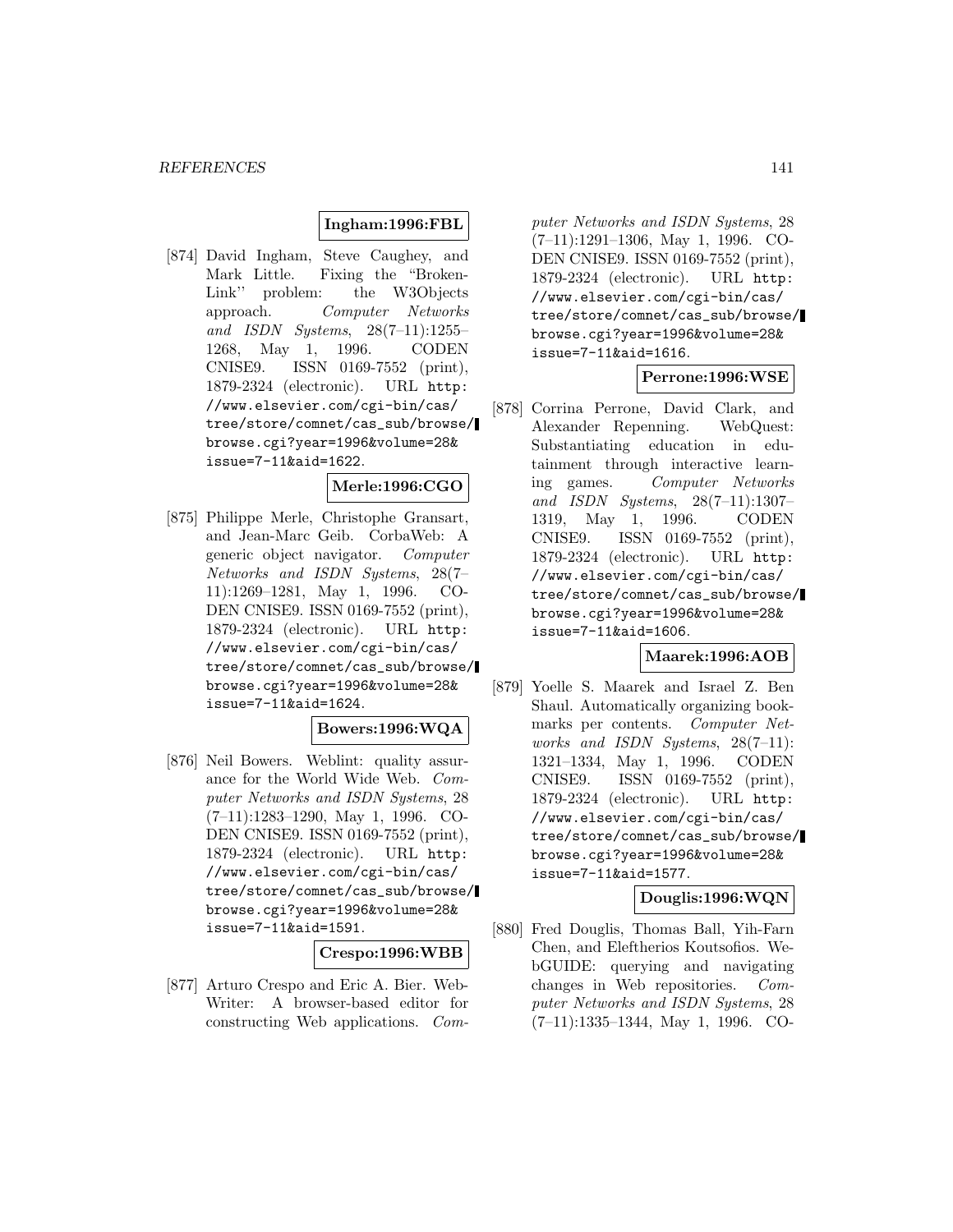DEN CNISE9. ISSN 0169-7552 (print), 1879-2324 (electronic). URL http: //www.elsevier.com/cgi-bin/cas/ tree/store/comnet/cas\_sub/browse/ browse.cgi?year=1996&volume=28& issue=7-11&aid=1612.

### **Jones:1996:NNH**

[881] Kirsten L. Jones. nif-T-nav: A hierarchical navigator for WWW pages. Computer Networks and ISDN Systems,  $28(7-11):1345-1354$ , May 1, 1996. CODEN CNISE9. ISSN 0169-7552 (print), 1879-2324 (electronic). URL http://www.elsevier. com/cgi-bin/cas/tree/store/comnet/ cas\_sub/browse/browse.cgi?year= 1996&volume=28&issue=7-11&aid=1581.

#### **Thistlewaite:1996:AFH**

[882] Paul Thistlewaite and Steve Ball. Active FORMs [in HTML]. Computer Networks and ISDN Systems, 28(7– 11):1355–1364, May 1, 1996. CO-DEN CNISE9. ISSN 0169-7552 (print), 1879-2324 (electronic). URL http: //www.elsevier.com/cgi-bin/cas/ tree/store/comnet/cas\_sub/browse/ browse.cgi?year=1996&volume=28& issue=7-11&aid=1596.

### **Rouaix:1996:WNA**

[883] François Rouaix. A Web navigator with applets in Caml. *Computer Net*works and ISDN Systems, 28(7-11): 1365–1371, May 1, 1996. CODEN CNISE9. ISSN 0169-7552 (print), 1879-2324 (electronic). URL http: //www.elsevier.com/cgi-bin/cas/ tree/store/comnet/cas\_sub/browse/ browse.cgi?year=1996&volume=28& issue=7-11&aid=1585.

## **Perret:1996:MAP**

[884] Stéphane Perret and Andrzej Duda. Mobile assistant programming for efficient information access on the WWW. Computer Networks and ISDN Systems, 28(7–11):1373–1383, May 1, 1996. CODEN CNISE9. ISSN 0169-7552 (print), 1879-2324 (electronic). URL http://www.elsevier. com/cgi-bin/cas/tree/store/comnet/ cas\_sub/browse/browse.cgi?year= 1996&volume=28&issue=7-11&aid=1609.

### **Jacobs:1996:FHF**

[885] Stephan Jacobs, Michael Gebhardt, Stefanie Kethers, and Wojtek Rzasa. Filling HTML forms simultaneously: CoWeb-architecture and functionality. Computer Networks and ISDN Systems, 28(7–11):1385–1395, May 1, 1996. CODEN CNISE9. ISSN 0169-7552 (print), 1879-2324 (electronic). URL http://www.elsevier. com/cgi-bin/cas/tree/store/comnet/ cas\_sub/browse/browse.cgi?year= 1996&volume=28&issue=7-11&aid=1607.

#### **Bolot:1996:PEW**

[886] Jean-Chrysostome Bolot and Philipp Hoschka. Performance engineering of the World Wide Web: Application to dimensioning and cache design. Computer Networks and ISDN Systems, 28 (7–11):1397–1405, May 1, 1996. CO-DEN CNISE9. ISSN 0169-7552 (print), 1879-2324 (electronic). URL http: //www.elsevier.com/cgi-bin/cas/ tree/store/comnet/cas\_sub/browse/ browse.cgi?year=1996&volume=28& issue=7-11&aid=1626.

#### **Smith:1996:UNW**

[887] Neil G. Smith. The UK national Web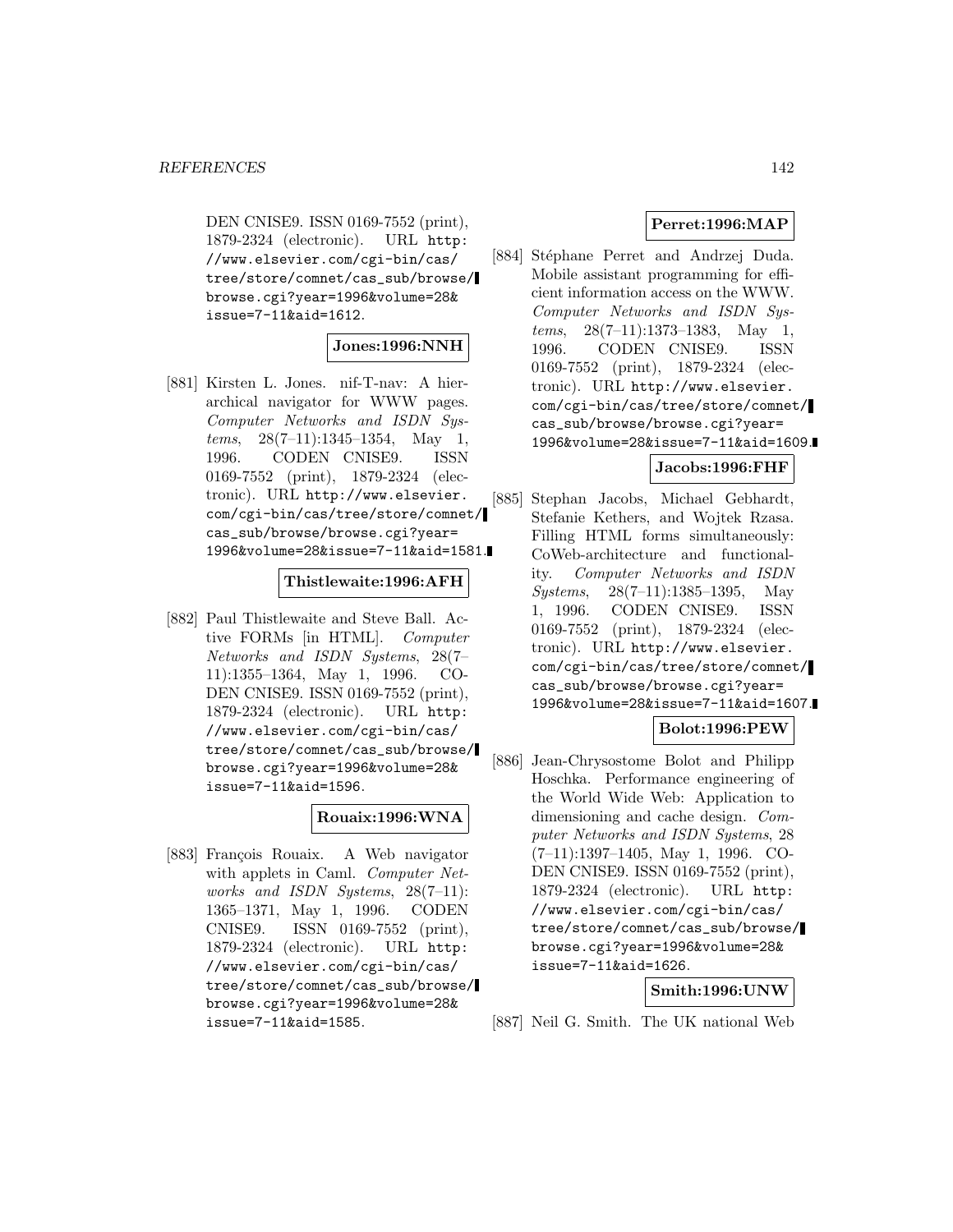cache — The state of the art.  $Com$ puter Networks and ISDN Systems, 28 (7–11):1407–1414, May 1, 1996. CO-DEN CNISE9. ISSN 0169-7552 (print), 1879-2324 (electronic). URL http: //www.elsevier.com/cgi-bin/cas/ tree/store/comnet/cas\_sub/browse/ browse.cgi?year=1996&volume=28& issue=7-11&aid=1582.

### **Neal:1996:HOC**

[888] Donald Neal. The Harvest Object Cache in New Zealand. Computer Networks and ISDN Systems, 28(7– 11):1415–1430, May 1, 1996. CO-DEN CNISE9. ISSN 0169-7552 (print), 1879-2324 (electronic). URL http: //www.elsevier.com/cgi-bin/cas/ tree/store/comnet/cas\_sub/browse/ browse.cgi?year=1996&volume=28& issue=7-11&aid=1630.

#### **Schilit:1996:TLC**

[889] Bill N. Schilit, Fred Douglis, David M. Kristol, Paul Krzyzanowski, James Sienicki, and John A. Trotter. TeleWeb: loosely connected access to the World Wide Web. Computer Networks and ISDN Systems, 28(7-11): 1431–1444, May 1, 1996. CODEN CNISE9. ISSN 0169-7552 (print), 1879-2324 (electronic). URL http: //www.elsevier.com/cgi-bin/cas/ tree/store/comnet/cas\_sub/browse/ browse.cgi?year=1996&volume=28&

CNISE9. ISSN 0169-7552 (print), 1879-2324 (electronic). URL http: //www.elsevier.com/cgi-bin/cas/ tree/store/comnet/cas\_sub/browse/ browse.cgi?year=1996&volume=28& issue=7-11&aid=1580. cache storage; client-server systems; computer communications software; data compression; Internet; network servers; realtime systems; network latency; bandwidth requirements; real-time distillation; Pythia proxy mechanism; World Wide Web; real-time refinement; statistical models; metered cellular phone service; transcoding; client-side rendering; data representation; client display constraints; content optimization; PPP; Point-to-Point Protocol; image loading; added value.

### **Lamm:1996:RTG**

[891] Stephen E. Lamm, Daniel A. Reed, and Will H. Scullin. Real-time geographic visualization of World Wide Web traffic. Computer Networks and ISDN Systems, 28(7–11): 1457–1468, May 1, 1996. CODEN CNISE9. ISSN 0169-7552 (print), 1879-2324 (electronic). URL http: //www.elsevier.com/cgi-bin/cas/ tree/store/comnet/cas\_sub/browse/ browse.cgi?year=1996&volume=28& issue=7-11&aid=1608.

## **Richmond:1996:EOS**

issue=7-11&aid=1575. http://garuda.imag.org/w/ww5cd7kYr/wM372/overT9aWdApp. online

#### **Fox:1996:RWL**

[890] Armando Fox and Eric A. Brewer. Reducing WWW latency and bandwidth requirements by real-time distillation. Computer Networks and ISDN Systems, 28(7–11):1445– 1456, May 1, 1996. CODEN

shoppers to buy — a human behavior study. Computer Networks and ISDN Systems, 28(7–11):1469– 1480, May 1, 1996. CODEN CNISE9. ISSN 0169-7552 (print), 1879-2324 (electronic). URL http: //www.elsevier.com/cgi-bin/cas/ tree/store/comnet/cas\_sub/browse/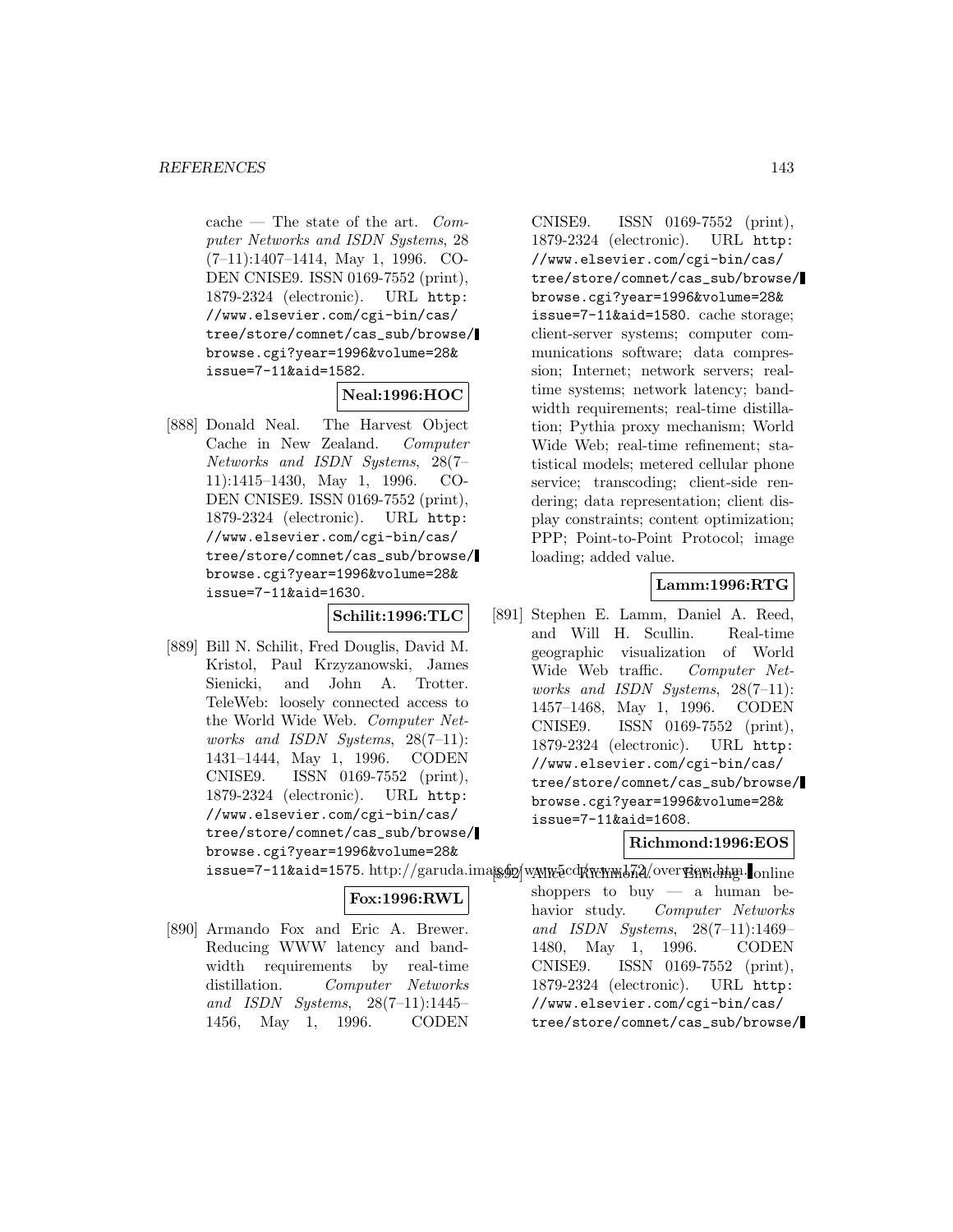browse.cgi?year=1996&volume=28& issue=7-11&aid=1611.

**Pant:1996:BWS**

[893] Somendra Pant and Cheng Hsu. Business on the Web: strategies and economics. Computer Networks and ISDN Systems, 28(7–11): 1481–1492, May 1, 1996. CODEN CNISE9. ISSN 0169-7552 (print), 1879-2324 (electronic). URL http: //www.elsevier.com/cgi-bin/cas/ tree/store/comnet/cas\_sub/browse/ browse.cgi?year=1996&volume=28& issue=7-11&aid=1594.

### **Kohda:1996:UAW**

[894] Youji Kohda and Susumu Endo. Ubiquitous advertising on the WWW: Merging advertisement on the browser. Computer Networks and ISDN Systems,  $28(7-11):1493-1499$ , May 1, 1996. CODEN CNISE9. ISSN 0169-7552 (print), 1879-2324 (electronic). URL http://www.elsevier. com/cgi-bin/cas/tree/store/comnet/ cas\_sub/browse/browse.cgi?year= 1996&volume=28&issue=7-11&aid=1623.

### **Chang:1996:ABW**

[895] Jin W. Chang and Colin T. Scott. Agent-based workflow: TRP Support Environment (TSE). Computer Networks and ISDN Systems, 28(7–11):1501–1511 (or 1501– 1512??), May 1, 1996. CODEN CNISE9. ISSN 0169-7552 (print), 1879-2324 (electronic). URL http: //www.elsevier.com/cgi-bin/cas/ tree/store/comnet/cas\_sub/browse/ browse.cgi?year=1996&volume=28& issue=7-11&aid=1621.

#### **Sandewall:1996:TWW**

[896] Erik Sandewall. Towards a worldwide data base. Computer Networks and ISDN Systems, 28(7-11): 1513–1522, May 1, 1996. CODEN CNISE9. ISSN 0169-7552 (print), 1879-2324 (electronic). URL http: //www.elsevier.com/cgi-bin/cas/ tree/store/comnet/cas\_sub/browse/ browse.cgi?year=1996&volume=28& issue=7-11&aid=1628.

### **Mathews:1996:EMP**

[897] G. Jason Mathews and Barry E. Jacobs. Electronic management of the peer review process. Computer Networks and ISDN Systems, 28(7-11): 1523–1538, May 1, 1996. CODEN CNISE9. ISSN 0169-7552 (print), 1879-2324 (electronic). URL http: //www.elsevier.com/cgi-bin/cas/ tree/store/comnet/cas\_sub/browse/ browse.cgi?year=1996&volume=28& issue=7-11&aid=1610.

## **Gobbetti:1996:VSL**

[898] Enrico Gobbetti and Andrea O. Leone. Virtual Sardinia: A largescale hypermedia regional information system. Computer Networks and ISDN Systems, 28(7–11):1539– 1546, May 1, 1996. CODEN CNISE9. ISSN 0169-7552 (print), 1879-2324 (electronic). URL http: //www.elsevier.com/cgi-bin/cas/ tree/store/comnet/cas\_sub/browse/ browse.cgi?year=1996&volume=28& issue=7-11&aid=1584.

## **England:1996:RRT**

[899] Paul England, Robert Allen, and Ron Underwood. RAVE: Real-time services for the Web. Computer Net-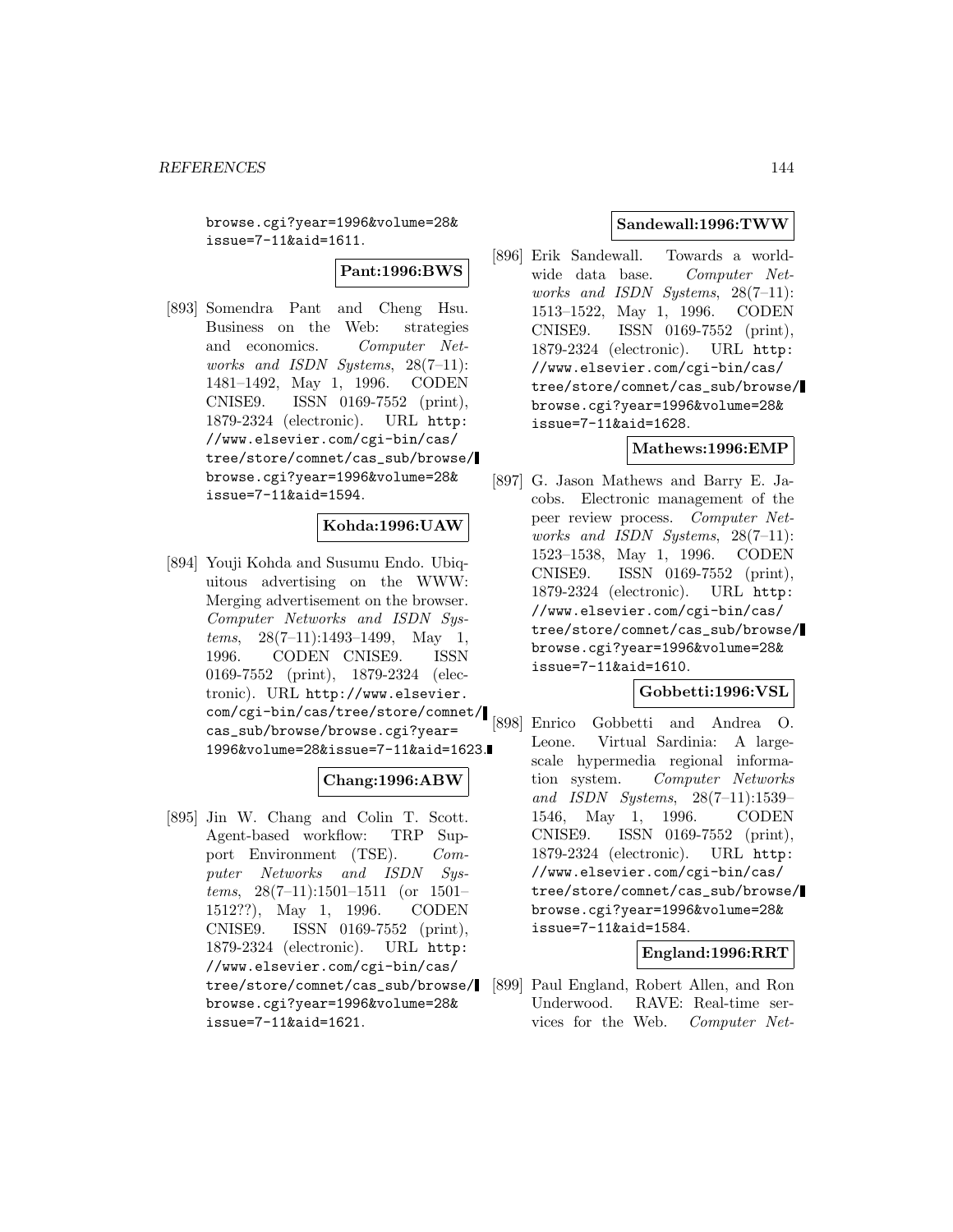works and ISDN Systems, 28(7-11): 1547–1558, May 1, 1996. CODEN CNISE9. ISSN 0169-7552 (print), 1879-2324 (electronic). URL http: //www.elsevier.com/cgi-bin/cas/ tree/store/comnet/cas\_sub/browse/ browse.cgi?year=1996&volume=28& issue=7-11&aid=1620.

## **Katkere:1996:IVW**

[900] Arun Katkere, Jennifer Schlenzig, Amarnath Gupta, and Ramesh Jain. Interactive video on WWW: beyond VCR-like interfaces. Computer Networks and ISDN Systems, 28(7-11): 1559–1572, May 1, 1996. CODEN CNISE9. ISSN 0169-7552 (print), 1879-2324 (electronic). URL http: //www.elsevier.com/cgi-bin/cas/ tree/store/comnet/cas\_sub/browse/ browse.cgi?year=1996&volume=28& issue=7-11&aid=1578.

#### **Braek:1996:SB**

[901] Rolv Bræk. SDL Basics. Computer Networks and ISDN Systems, 28(12): 1585–1602, June 10, 1996. CODEN CNISE9. ISSN 0169-7552 (print), 1879-2324 (electronic). URL http: //www.elsevier.com/cgi-bin/cas/ tree/store/comnet/cas\_sub/browse/ browse.cgi?year=1996&volume=28& issue=12&aid=1543.

### **Sarma:1996:IS**

[902] A. Sarma. Introduction to SDL-92. Computer Networks and ISDN Systems, 28(12):1603–1615, June 10, 1996. CODEN CNISE9. ISSN 0169-7552 (print), 1879-2324 (electronic). URL http://www.elsevier.com/cgi-bin/ cas/tree/store/comnet/cas\_sub/browse/ browse.cgi?year=1996&volume=28& issue=12&aid=1544.

### **Verhaard:1996:IZ**

[903] L. Verhaard. An introduction to Z.105. Computer Networks and ISDN Systems, 28(12):1617– 1628, June 10, 1996. CODEN CNISE9. ISSN 0169-7552 (print), 1879-2324 (electronic). URL http: //www.elsevier.com/cgi-bin/cas/ tree/store/comnet/cas\_sub/browse/ browse.cgi?year=1996&volume=28& issue=12&aid=1545.

#### **Rudolph:1996:TMS**

[904] Ekkart Rudolph, Peter Graubmann, and Jens Grabowski. Tutorial on Message Sequence Charts. Computer Networks and ISDN Systems, 28(12): 1629–1641, June 10, 1996. CODEN CNISE9. ISSN 0169-7552 (print), 1879-2324 (electronic). URL http: //www.elsevier.com/cgi-bin/cas/ tree/store/comnet/cas\_sub/browse/ browse.cgi?year=1996&volume=28& issue=12&aid=1546.

### **Mauw:1996:FMS**

[905] S. Mauw. The formalization of Message Sequence Charts. Computer Networks and ISDN Systems, 28(12): 1643–1657, June 10, 1996. CODEN CNISE9. ISSN 0169-7552 (print), 1879-2324 (electronic). URL http: //www.elsevier.com/cgi-bin/cas/ tree/store/comnet/cas\_sub/browse/ browse.cgi?year=1996&volume=28& issue=12&aid=1547.

#### **Hogrefe:1996:VSS**

[906] Dieter Hogrefe. Validation of SDL systems. Computer Networks and ISDN Systems, 28(12):1659– 1667, June 10, 1996. CODEN CNISE9. ISSN 0169-7552 (print),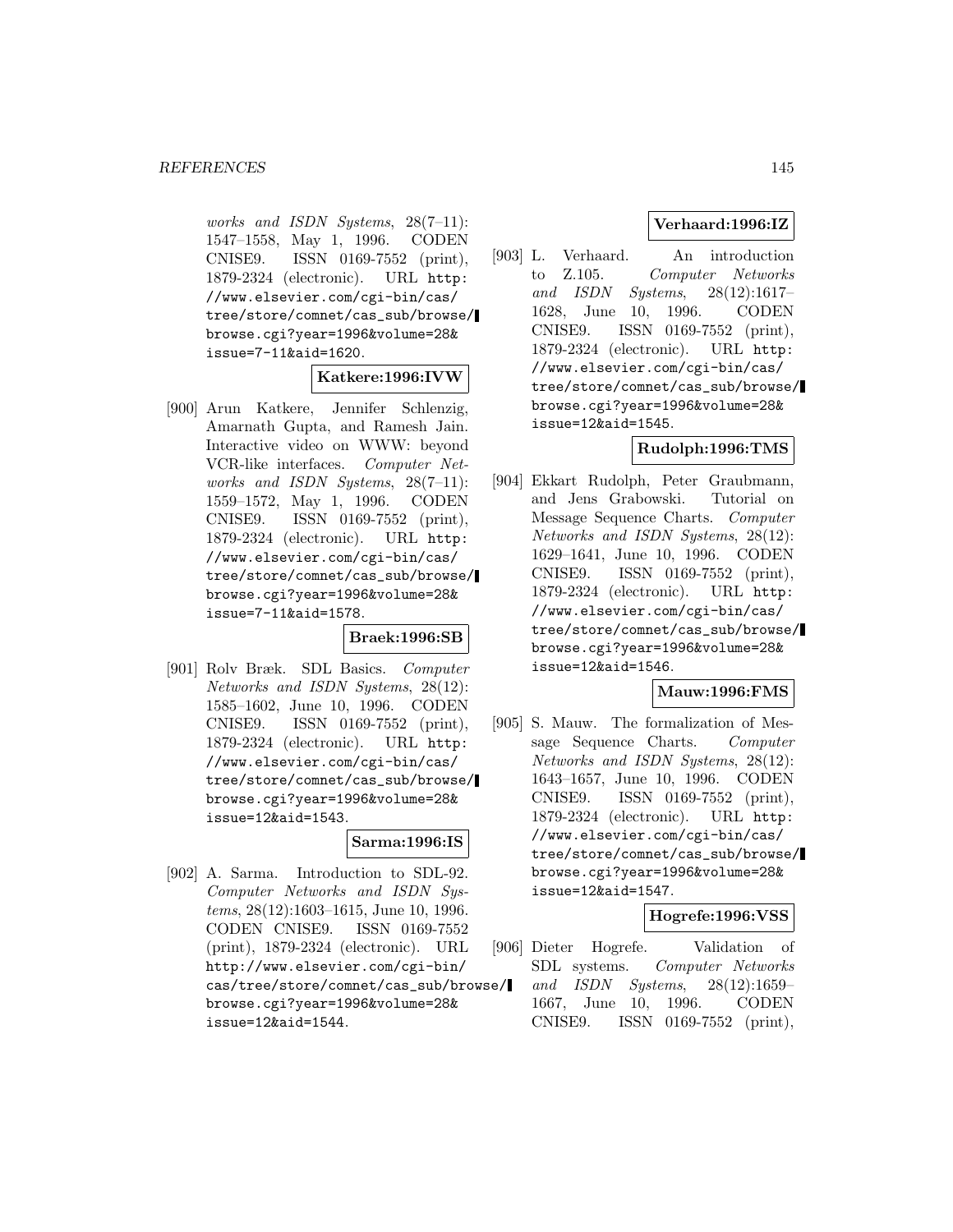1879-2324 (electronic). URL http: //www.elsevier.com/cgi-bin/cas/ tree/store/comnet/cas\_sub/browse/ browse.cgi?year=1996&volume=28& issue=12&aid=1548.

### **Cavalli:1996:TMS**

[907] Ana R. Cavalli, Byoung-Moon Chin, and Kilnam Chon. Testing methods for SDL systems. Computer Networks and ISDN Systems, 28(12): 1669–1683, June 10, 1996. CODEN CNISE9. ISSN 0169-7552 (print), 1879-2324 (electronic). URL http: //www.elsevier.com/cgi-bin/cas/ tree/store/comnet/cas\_sub/browse/ browse.cgi?year=1996&volume=28& issue=12&aid=1549.

#### **Reed:1996:MRT**

[908] Rick Reed. Methodology for real time systems. Computer Networks and ISDN Systems, 28(12):1685– 1701, June 10, 1996. CODEN CNISE9. ISSN 0169-7552 (print), 1879-2324 (electronic). URL http: //www.elsevier.com/cgi-bin/cas/ tree/store/comnet/cas\_sub/browse/ browse.cgi?year=1996&volume=28& issue=12&aid=1550.

#### **Cheng:1996:RDA**

[909] K. E. Cheng. A requirements definition and assessment framework for SDL tools. Computer Networks and ISDN Systems, 28(12): 1703–1715, June 10, 1996. CODEN CNISE9. ISSN 0169-7552 (print), 1879-2324 (electronic). URL http: //www.elsevier.com/cgi-bin/cas/ tree/store/comnet/cas\_sub/browse/ browse.cgi?year=1996&volume=28& issue=12&aid=1551.

# **Jain:1996:CCT**

[910] Raj Jain. Congestion control and traffic management in ATM networks: Recent advances and A survey. Computer Networks and ISDN Systems, 28(13): 1723–1738, October 15, 1996. CODEN CNISE9. ISSN 0169-7552 (print), 1879- 2324 (electronic). URL http://www. cis.ohio-state.edu/~jain/papers/ cnis.htm; http://www.elsevier. com/cgi-bin/cas/tree/store/comnet/ cas\_sub/browse/browse.cgi?year= 1996&volume=28&issue=13&aid=1565.

# **Hsu:1996:ACM**

[911] Ivy Hsu and Jean Walrand. Admission control for multi-class ATM traffic with overflow constraints. Computer Networks and ISDN Systems, 28(13): 1739–1751, October 15, 1996. CO-DEN CNISE9. ISSN 0169-7552 (print), 1879-2324 (electronic). URL http:// www.elsevier.com/cas/tree/store/ comnet/sub/1996/28/13/1564.pdf.

# **Jung:1996:TUQ**

[912] Jae-Il Jung. Translation of user's QoS requirements into ATM performance parameters in B-ISDN. Computer Networks and ISDN Systems, 28 (13):1753–1767, October 15, 1996. CO-DEN CNISE9. ISSN 0169-7552 (print), 1879-2324 (electronic). URL http:// www.elsevier.com/cas/tree/store/ comnet/sub/1996/28/13/1563.pdf.

### **Tennenhouse:1996:VIP**

[913] David Tennenhouse, Butler Lampson, Sharon Eisner Gillett, and Jennifer Steiner Klein. Virtual infrastructure: Putting information infrastructure on the technology curve. Computer Networks and ISDN Systems, 28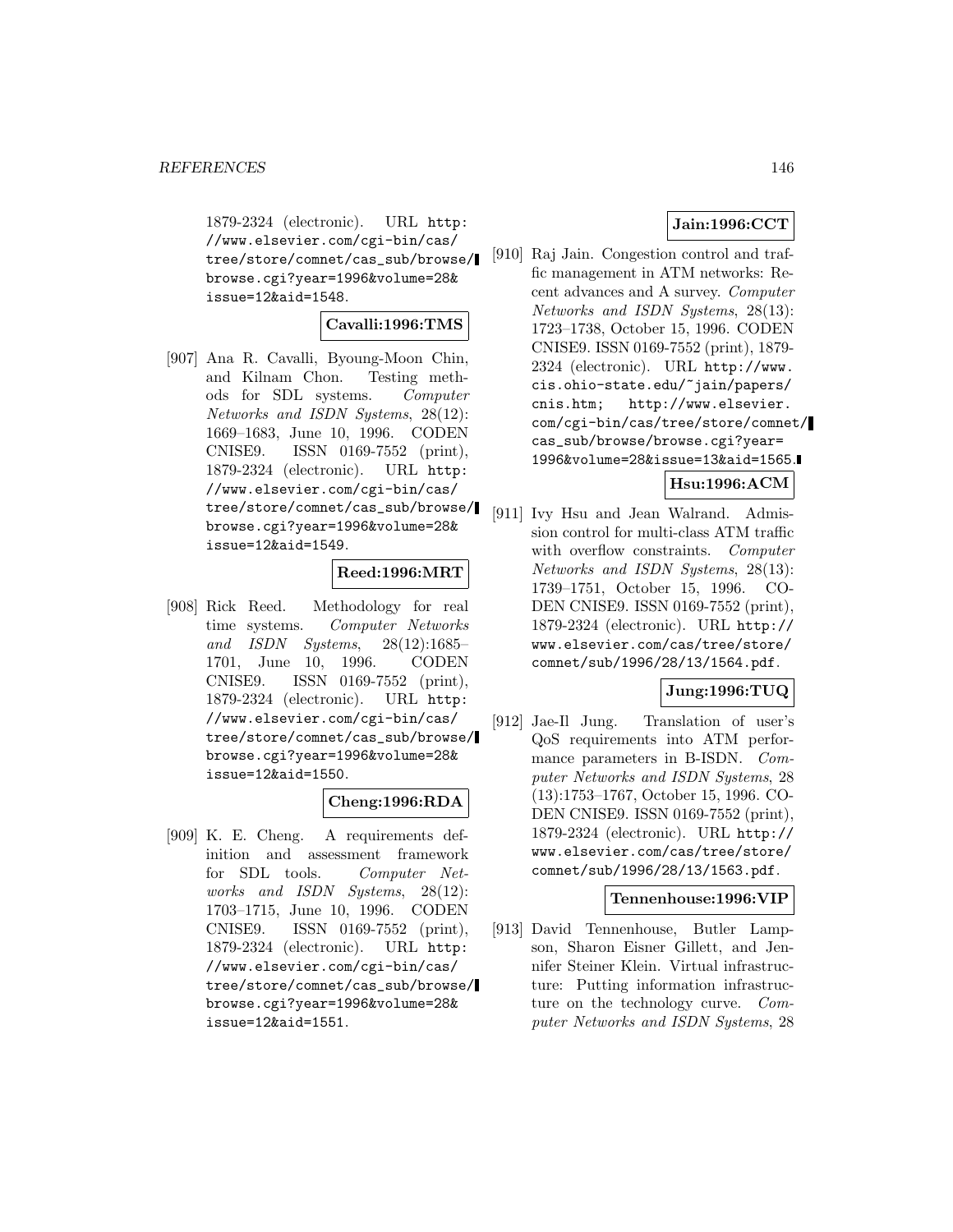(13):1769–1790, October 15, 1996. CO-DEN CNISE9. ISSN 0169-7552 (print), 1879-2324 (electronic). URL http:// www.elsevier.com/cas/tree/store/ comnet/sub/1996/28/13/1562.pdf.

# **Patel:1996:HSS**

[914] B. Patel, F. Schaffa, and M. Willebeek-LeMair. The Helix switch: A single chip cell switch design. Computer Networks and ISDN Systems, 28(13): 1791–1807, October 15, 1996. CO-DEN CNISE9. ISSN 0169-7552 (print), 1879-2324 (electronic). URL http: //www.elsevier.com/cgi-bin/cas/ tree/store/comnet/cas\_sub/browse/ browse.cgi?year=1996&volume=28& issue=13&aid=1534.

# **Zhou:1996:EAM**

[915] Bin Zhou and M. Atiquzzaman. Efficient analysis of Multistage Interconnection Networks using finite outputbuffered switching elements. Computer Networks and ISDN Systems, 28(13): 1809–1829, October 15, 1996. CO-DEN CNISE9. ISSN 0169-7552 (print), 1879-2324 (electronic). URL http: //www.elsevier.com/cgi-bin/cas/ tree/store/comnet/cas\_sub/browse/ browse.cgi?year=1996&volume=28& issue=13&aid=1556.

#### **Peyravian:1996:DDU**

[916] Mohammad Peyravian and Chin-Tau Lea. Deriving deadlock and unspecified reception free protocol converters from message mapping sets. Computer Networks and ISDN Systems, 28 (13):1831–1844, October 15, 1996. CO-DEN CNISE9. ISSN 0169-7552 (print), 1879-2324 (electronic). URL http: //www.elsevier.com/cgi-bin/cas/ tree/store/comnet/cas\_sub/browse/ browse.cgi?year=1996&volume=28& issue=13&aid=1561.

### **Courtiat:1996:FMA**

[917] Jean-Pierre Courtiat, Piotr Dembinski, Gerard J. Holzmann, Luigi Logrippo, Harry Rudin, and Pamela Zave. Formal methods after 15 years: Status and trends. A paper based on contributions of the panelists at the FORmal TEchnique '95 Conference, Montréal, October 1995. Computer Networks and ISDN Systems, 28(13): 1845–1855, October 15, 1996. CO-DEN CNISE9. ISSN 0169-7552 (print), 1879-2324 (electronic). URL http:// www.elsevier.com/cas/tree/store/ comnet/sub/1996/28/13/1636.pdf.

### **Mathews:1996:WBD**

[918] Gary Jason Mathews and Syed S. Towheed. WWW-based data systems for interactive manipulation of science data. Computer Networks and ISDN Systems, 28(13):1857– 1864, October 15, 1996. CODEN CNISE9. ISSN 0169-7552 (print), 1879-2324 (electronic). URL http:// www.elsevier.com/cas/tree/store/ comnet/sub/1996/28/13/1557.pdf.

### **Apostolopoulos:1996:DNB**

[919] Nicolas Apostolopoulos, Albert Geukes, and Stefan Zimmermann. DI-ALECT — Network-based digital interactive lectures. Computer Networks and ISDN Systems, 28(14):1873– 1886, November 1, 1996. CODEN CNISE9. ISSN 0169-7552 (print), 1879-2324 (electronic). URL http:// www.elsevier.com/cas/tree/store/ comnet/sub/1996/28/14/1646.pdf.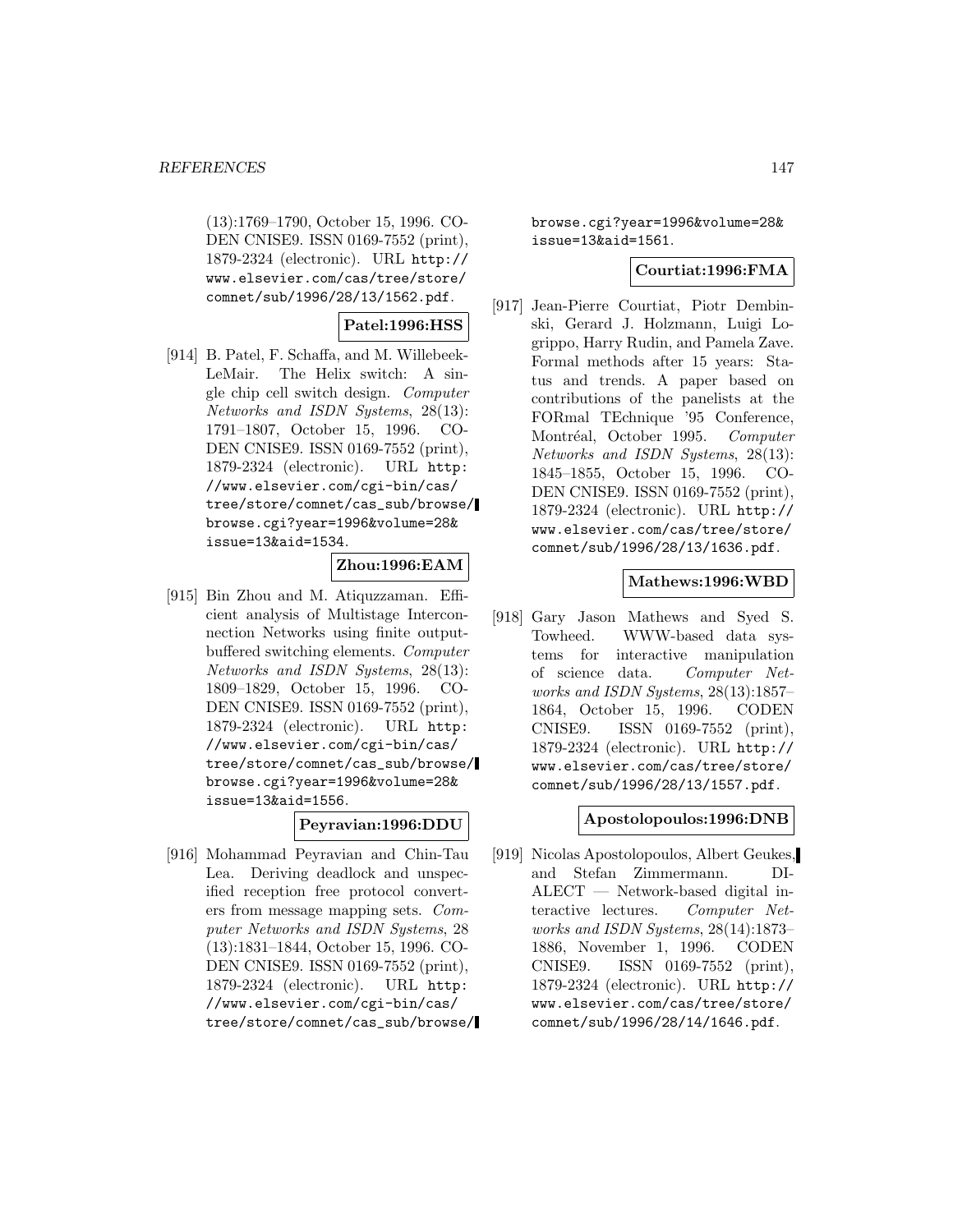### **McLoughlin:1996:WIB**

[920] Henry McLoughlin. WEST: An Internet based education delivery and support environment. Computer Networks and ISDN Systems, 28(14):1887– 1890, November 1, 1996. CODEN CNISE9. ISSN 0169-7552 (print), 1879-2324 (electronic). URL http:// www.elsevier.com/cas/tree/store/ comnet/sub/1996/28/14/1648.pdf.

## **Kolletzki:1996:SIB**

[921] Stephan Kolletzki. Secure Internet banking with Privacy Enhanced Mail — A protocol for reliable exchange of secured order forms. Computer Networks and ISDN Systems, 28(14):1891–1899 (or 1891– 1900??), November 1, 1996. CO-DEN CNISE9. ISSN 0169-7552 (print), 1879-2324 (electronic). URL http:// www.elsevier.com/cas/tree/store/ comnet/sub/1996/28/14/1642.pdf.

### **Gehrke:1996:MPK**

[922] Michael Gehrke and Thomas Hetschold. Management of a public key certification infrastructure — Experiences from the DeTeBerkom project BM-Sec. Computer Networks and ISDN Systems, 28(14):1901–1914, November 1, 1996. CODEN CNISE9. ISSN 0169-7552 (print), 1879-2324 (electronic). URL http://www.elsevier. com/cas/tree/store/comnet/sub/1996/ 28/14/1647.pdf.

### **Schill:1996:IAE**

[923] Alexander Schill, Sabine Kühn, and Frank Breiter. Internetworking over ATM: Experiences with IP/ IPng and RSVP. Computer Net-

works and ISDN Systems, 28(14):1915– 1927, November 1, 1996. CODEN CNISE9. ISSN 0169-7552 (print), 1879-2324 (electronic). URL http:// www.elsevier.com/cas/tree/store/ comnet/sub/1996/28/14/1639.pdf.

### **Barnes:1996:IMR**

[924] Jeremy Barnes, Dave Ginsburg, Dave Newson, and Dave Pratt. IP multicast of real-time MPEG over ATM. Computer Networks and ISDN Systems, 28(14):1929– 1937, November 1, 1996. CODEN CNISE9. ISSN 0169-7552 (print), 1879-2324 (electronic). URL http:// www.elsevier.com/cas/tree/store/ comnet/sub/1996/28/14/1645.pdf.

#### **Meulemans:1996:YPS**

[925] Nils Meulemans. A Yellow Pages service based on X.500. Computer Networks and ISDN Systems, 28(14): 1939–1946, November 1, 1996. CO-DEN CNISE9. ISSN 0169-7552 (print), 1879-2324 (electronic). URL http:// www.elsevier.com/cas/tree/store/ comnet/sub/1996/28/14/1644.pdf.

#### **Ferreira:1996:CE**

[926] Joao Nuno Ferreira, Alf Hansen, Tomaz Klobucar, Klaus-Peter Kossakowski, Manuel Medina, Damir Rajnovic, Olaf Schjelderup, and Don Stikvoort. CERTs in Europe. Computer Networks and ISDN Systems, 28(14):1947–1952, November 1, 1996. CODEN CNISE9. ISSN 0169-7552 (print), 1879-2324 (electronic). URL http://www.elsevier. com/cas/tree/store/comnet/sub/1996/ 28/14/1649.pdf.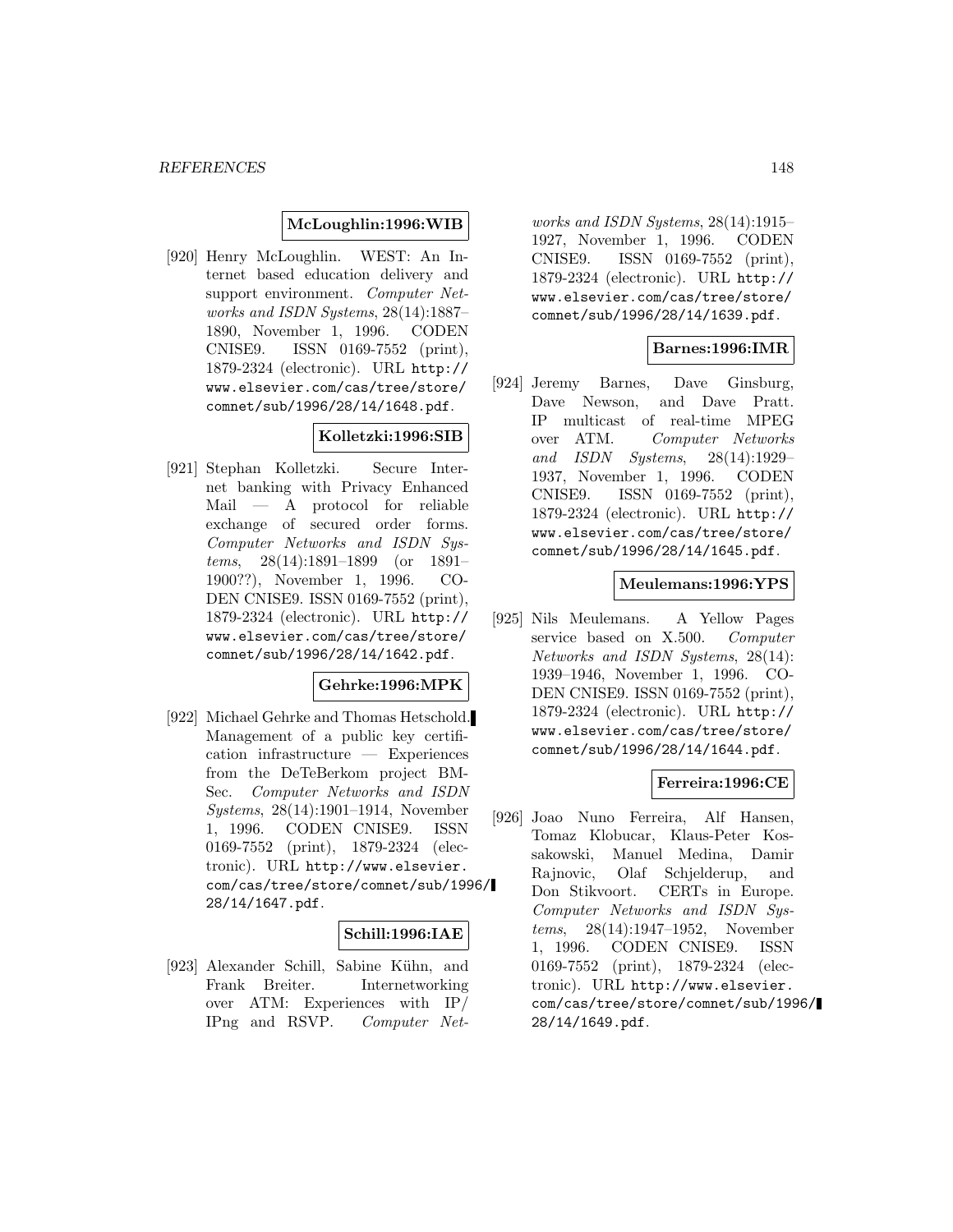#### **Hoffmann:1996:BWA**

[927] Gertraud Hoffmann. B-WiN — The ATM-based high-speed network for the DFN community. Computer Networks and ISDN Systems, 28(14):1953– 1960, November 1, 1996. CODEN CNISE9. ISSN 0169-7552 (print), 1879-2324 (electronic). URL http:// www.elsevier.com/cas/tree/store/ comnet/sub/1996/28/14/1638.pdf.

# **Bohm:1996:WMT**

[928] Markus Böhm, Wolfgang Deiters, Manuel Friedrich, Frank Lindert, and Wolfgang Schulze. Workflow management as teleservice. Computer Networks and ISDN Systems, 28(14):1961–1969 (or 1961– 1970??), November 1, 1996. CO-DEN CNISE9. ISSN 0169-7552 (print), 1879-2324 (electronic). URL http:// www.elsevier.com/cas/tree/store/ comnet/sub/1996/28/14/1640.pdf.

### **Horsch:1996:CWM**

[929] Alexander Horsch, Karin Eberle, Axel Findling, Birgit Kraus, Vania Pentcheva-Spiridonov, and Artavazd Tarhanjan. Collaborative work with medical images in a university hospital environment: Three pilot projects. Computer Networks and ISDN Systems, 28(14):1971– 1978, November 1, 1996. CODEN CNISE9. ISSN 0169-7552 (print), 1879-2324 (electronic). URL http:// www.elsevier.com/cas/tree/store/ comnet/sub/1996/28/14/1641.pdf.

#### **Bogen:1996:WWA**

[930] Manfred Bogen, Guido Hansen, and Michael Lenz. W3Gate — A Web

access for outsiders. Computer Networks and ISDN Systems, 28(14):1979– 1990, November 1, 1996. CODEN CNISE9. ISSN 0169-7552 (print), 1879-2324 (electronic). URL http:// www.elsevier.com/cas/tree/store/ comnet/sub/1996/28/14/1637.pdf.

#### **Chalmers:1996:HES**

[931] Alistair Chalmers and Christopher Duxbury. The hidden economic and societal issues of policies on advanced networking. Computer Networks and ISDN Systems, 28(14):1991– 1998, November 1, 1996. CODEN CNISE9. ISSN 0169-7552 (print), 1879-2324 (electronic). URL http:// www.elsevier.com/cas/tree/store/ comnet/sub/1996/28/14/1643.pdf.

### **Cavalli:1996:SFM**

[932] Ana R. Cavalli, Jean Philippe Favreau, and Marc Phalippou. Standardization of formal methods in conformance testing of communication protocols. Computer Networks and ISDN Systems, 29(1):3–14, December 1, 1996. CO-DEN CNISE9. ISSN 0169-7552 (print), 1879-2324 (electronic). URL http:// www.elsevier.com/cas/tree/store/ comnet/sub/1996/29/1/1568.pdf.

### **Kristoffersen:1996:TTF**

[933] Finn Kristoffersen and Thomas Walter. TTCN: Towards a formal semantics and validation of test suites. Computer Networks and ISDN Systems, 29 (1):15–47, December 1, 1996. CO-DEN CNISE9. ISSN 0169-7552 (print), 1879-2324 (electronic). URL http: //www.elsevier.com/cgi-bin/cas/ tree/store/comnet/cas\_sub/browse/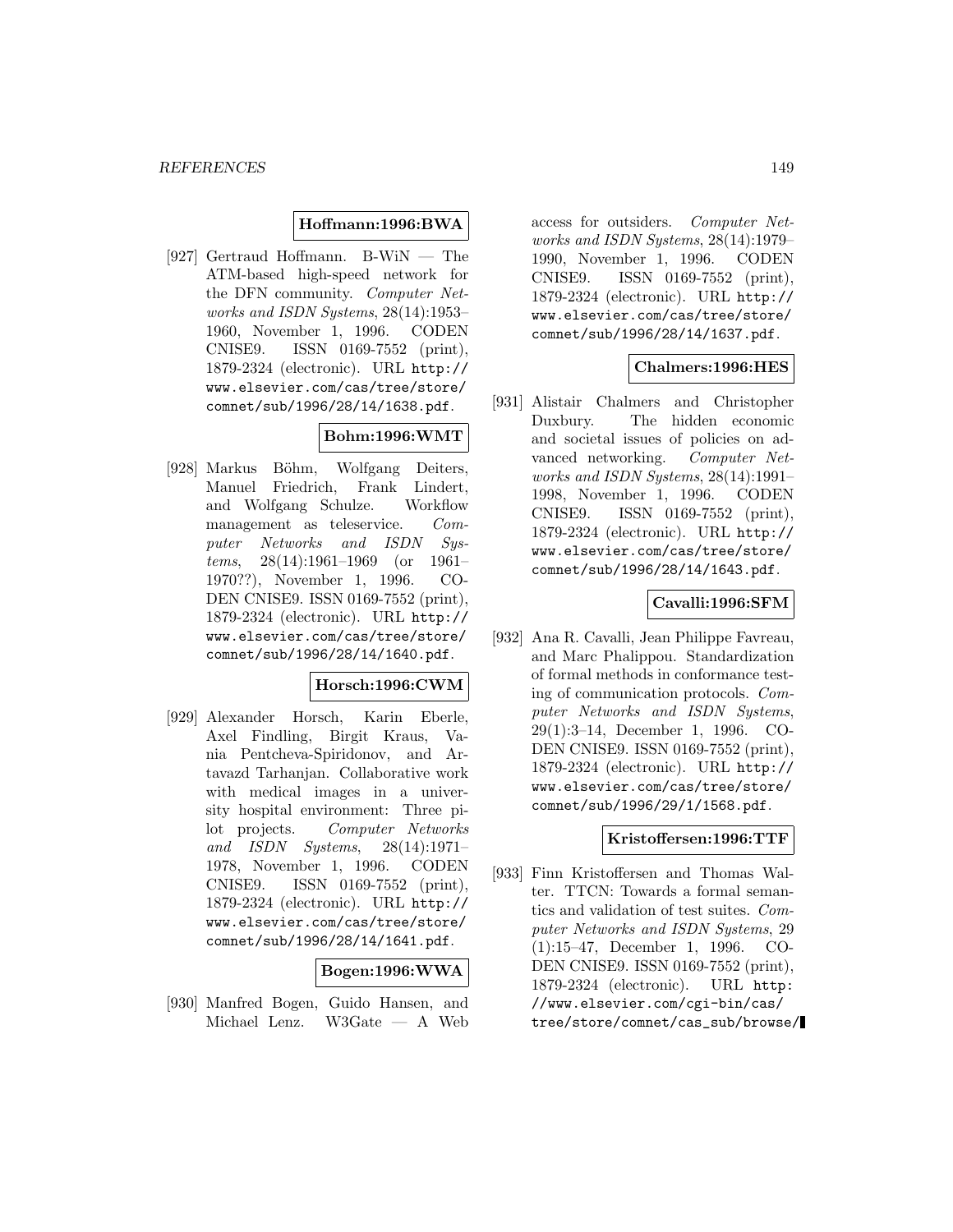browse.cgi?year=1996&volume=29& issue=1&aid=1569.

**Tretmans:1996:CTL**

[934] Jan Tretmans. Conformance testing with labelled transition systems: Implementation relations and test generation. Computer Networks and ISDN Systems, 29(1):49– 79, December 1, 1996. CODEN CNISE9. ISSN 0169-7552 (print), 1879-2324 (electronic). URL http: //www.elsevier.com/cgi-bin/cas/ tree/store/comnet/cas\_sub/browse/ browse.cgi?year=1996&volume=29& issue=1&aid=1570.

### **Petrenko:1996:FCT**

[935] A. Petrenko, G. v. Bochmann, and M. Yao. On fault coverage of tests for finite state specifications. Computer Networks and ISDN Systems, 29 (1):81–106, December 1, 1996. CO-DEN CNISE9. ISSN 0169-7552 (print), 1879-2324 (electronic). URL http:// www.elsevier.com/cas/tree/store/ comnet/sub/1996/29/1/1572.pdf.

# **Ates:1996:TSG**

[936] Ahmet F. Ates and Behcet Sarikaya. Test sequence generation and timed testing. Computer Networks and ISDN Systems, 29(1):107–131, December 1, 1996. CODEN CNISE9. ISSN 0169-7552 (print), 1879-2324 (electronic). URL http://www.elsevier. com/cgi-bin/cas/tree/store/comnet/ cas\_sub/browse/browse.cgi?year= 1996&volume=29&issue=1&aid=1571.

**Doeringer:1997:AAM**

[937] W. Doeringer, D. Dykeman, M. Peters, H. Sandick, K. Vu, and J. Derby.

Access architecture for a multiprotocol broadband backbone. Computer Networks and ISDN Systems, 29(2): 137–155, January 27, 1997. CODEN CNISE9. ISSN 0169-7552 (print), 1879-2324 (electronic). URL http:// www.elsevier.com/cas/tree/store/ comnet/sub/1997/29/2/1632.pdf.

### **Chowdhury:1997:DPT**

[938] Shyamal Chowdhury and Bhaskar Sengupta. Design and performance of a threshold-based load balancing scheme in an ATM switch. Computer Networks and ISDN Systems, 29(2):157– 164, January 27, 1997. CODEN CNISE9. ISSN 0169-7552 (print), 1879-2324 (electronic). URL http: //www.elsevier.com/cgi-bin/cas/ tree/store/comnet/cas\_sub/browse/ browse.cgi?year=1997&volume=29& issue=2&aid=1634.

#### **Meempat:1997:TBR**

[939] Gopalakrishnan Meempat. Throughput behavior of reliable stream protocols in admission controlled bearer networks. Computer Networks and ISDN Systems, 29(2):165– 179, January 27, 1997. CODEN CNISE9. ISSN 0169-7552 (print), 1879-2324 (electronic). URL http: //www.elsevier.com/cgi-bin/cas/ tree/store/comnet/cas\_sub/browse/ browse.cgi?year=1997&volume=29& issue=2&aid=1635.

#### **Simmons:1997:PCA**

[940] Jane M. Simmons. Proof of correctness of ATM retransmission scheme. Computer Networks and ISDN Systems, 29 (2):181–194, January 27, 1997. CO-DEN CNISE9. ISSN 0169-7552 (print),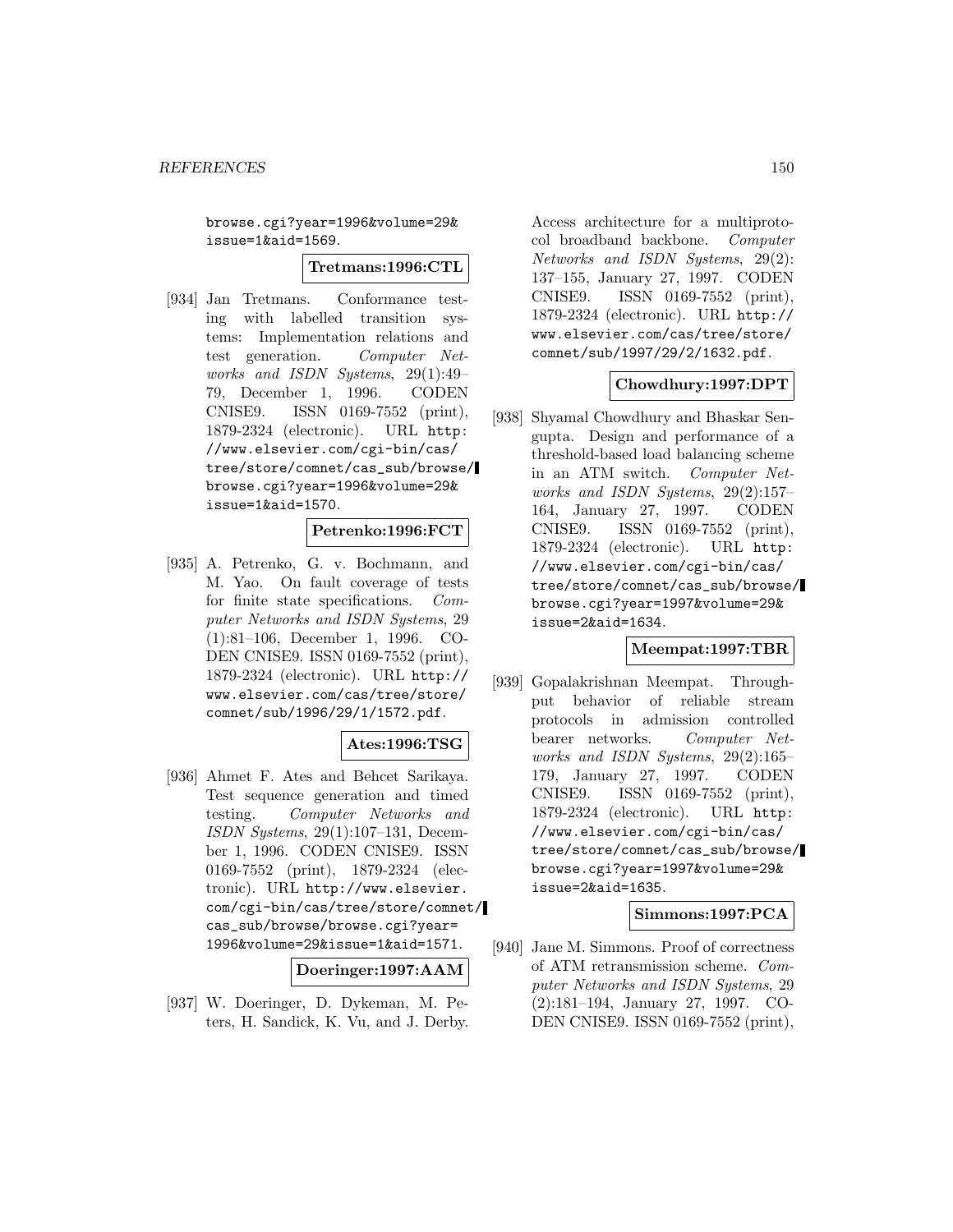1879-2324 (electronic). URL http:// www.elsevier.com/cas/tree/store/ comnet/sub/1997/29/2/1559.pdf.

# **Cheng:1997:MAS**

[941] Tee-Hiang Cheng. A multichannel ATM switch with output buffering. Computer Networks and ISDN Systems, 29(2):195–208, January 27, 1997. CODEN CNISE9. ISSN 0169-7552 (print), 1879-2324 (electronic). URL http://www.elsevier. com/cas/tree/store/comnet/sub/1997/ 29/2/1552.pdf.

## **Cheng:1997:DAM**

[942] Tee-Hiang Cheng. Design and analysis of a multichannel transmission scheme. Computer Networks and ISDN Systems, 29(2):209– 220, January 27, 1997. CODEN CNISE9. ISSN 0169-7552 (print), 1879-2324 (electronic). URL http:// www.elsevier.com/cas/tree/store/ comnet/sub/1997/29/2/1553.pdf.

### **Huang:1997:WFC**

[943] Nen-Fu Huang and Shiann-Tsong Sheu. A waste-free congestion control scheme for dual bus highspeed networks. Computer Networks and ISDN Systems, 29(2):221– 235, January 27, 1997. CODEN CNISE9. ISSN 0169-7552 (print), 1879-2324 (electronic). URL http:// www.elsevier.com/cas/tree/store/ comnet/sub/1997/29/2/1558.pdf.

### **Peyravian:1997:AEG**

[944] Mohammad Peyravian and Raif Onvural. Algorithm for efficient generation of link-state updates in

ATM networks. Computer Networks and ISDN Systems, 29(2):237– 247, January 27, 1997. CODEN CNISE9. ISSN 0169-7552 (print), 1879-2324 (electronic). URL http:// www.elsevier.com/cas/tree/store/ comnet/sub/1997/29/2/1633.pdf.

## **Rubin:1997:AFN**

[945] Izhak Rubin and James C.-H. Wu. Analysis of an FDDI network supporting stations with single-packet buffers. Computer Networks and ISDN Systems, 29(2):249–266, January 27, 1997. CODEN CNISE9. ISSN 0169-7552 (print), 1879-2324 (electronic). URL http://www.elsevier.com/cgi-bin/ cas/tree/store/comnet/cas\_sub/browse/ browse.cgi?year=1997&volume=29& issue=2&aid=1560.

#### **Leonard:1997:ILD**

[946] Luc Léonard and Guy Leduc. An introduction to ET-LOTOS for the description of time-sensitive systems. Computer Networks and ISDN Systems, 29 (3):271–292, February 1, 1997. CO-DEN CNISE9. ISSN 0169-7552 (print), 1879-2324 (electronic). URL http:// www.elsevier.com/cas/tree/store/ comnet/sub/1997/29/3/cmn1631.pdf.

# **Landry:1997:MAT**

[947] Randall Landry and Ioannis Stavrakakis. Multiplexing ATM traffic streams with time-scale-dependent arrival processes. Computer Networks and ISDN Systems, 29(3):293–313, February 1, 1997. CODEN CNISE9. ISSN 0169-7552 (print), 1879-2324 (electronic). URL http://www.elsevier. com/cas/tree/store/comnet/sub/1997/ 29/3/cmn1650.pdf.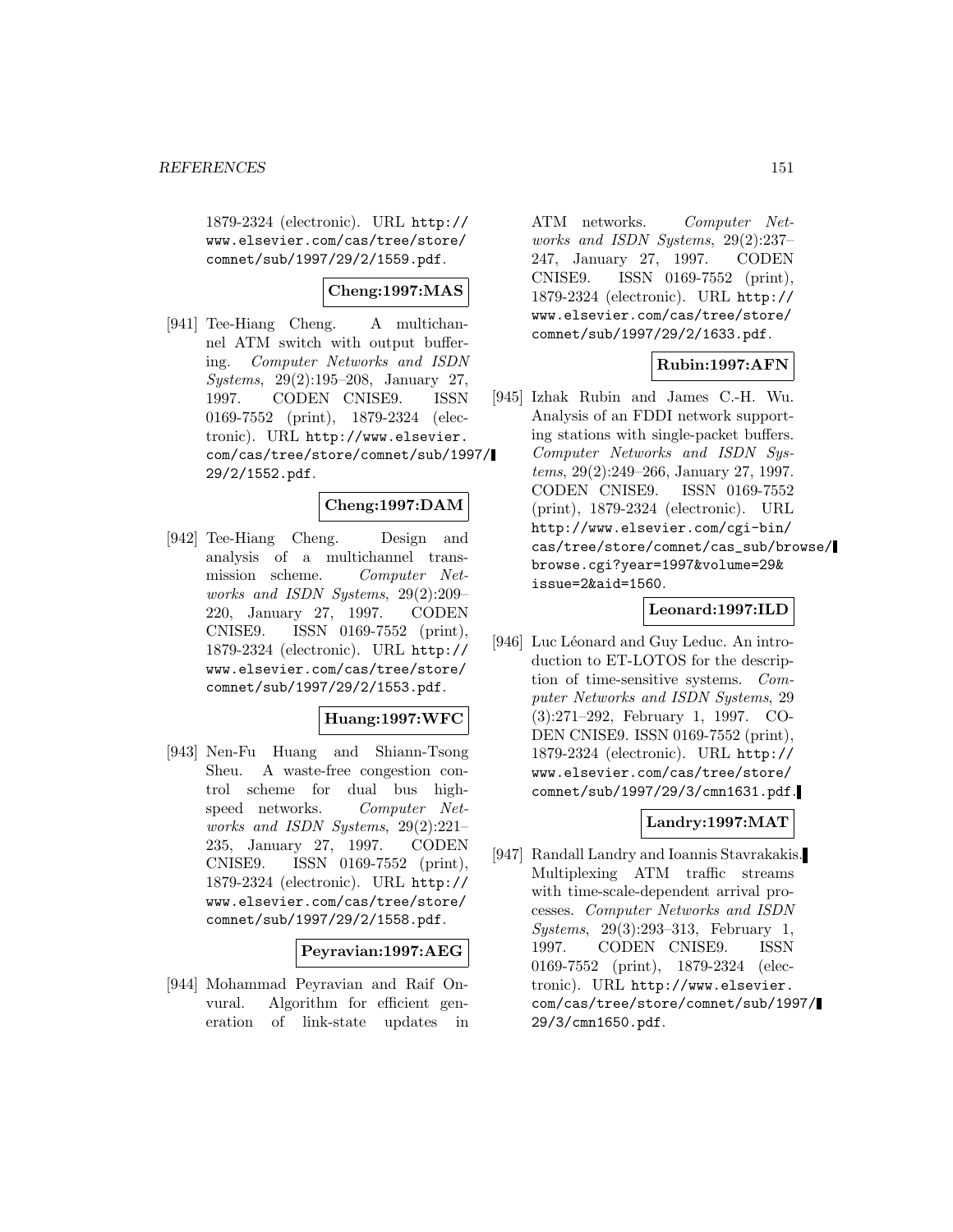### **Saha:1997:DIN**

[948] Abheek Saha, Maharaj Mukherjee, and P. Dhar. Design and implementation of a Network Service Access Point (NSAP) for OSI-compatibility. Computer Networks and ISDN Systems, 29 (3):315–324, February 1, 1997. CO-DEN CNISE9. ISSN 0169-7552 (print), 1879-2324 (electronic). URL http:// www.elsevier.com/cas/tree/store/ comnet/sub/1997/29/3/cmn1651.pdf.

## **Habib:1997:NNC**

[949] I. Habib, A. Tarraf, and T. Saadawi. A neural network controller for congestion control in ATM multiplexers. Computer Networks and ISDN Systems, 29(3):325–334, February 1, 1997. CODEN CNISE9. ISSN 0169-7552 (print), 1879-2324 (electronic). URL http://www.elsevier. com/cas/tree/store/comnet/sub/1997/ 29/3/cmn1652.pdf.

# **Szabo:1997:ECP**

[950] Csaba Szabo. An Ethernet compatible protocol to support real time traffic and multimedia applications. Computer Networks and ISDN Systems, 29 (3):335–342, February 1, 1997. CO-DEN CNISE9. ISSN 0169-7552 (print), 1879-2324 (electronic). URL http:// www.elsevier.com/cas/tree/store/ comnet/sub/1997/29/3/cmn1653.pdf.

# **Rubin:1997:VQC**

[951] Izhak Rubin and Kirk K. Chang. Voice quality control under dynamic encoding algorithms in ATM networks. Computer Networks and ISDN Systems, 29 (3):343–355, February 1, 1997. CO-DEN CNISE9. ISSN 0169-7552 (print),

1879-2324 (electronic). URL http: //www.elsevier.com/cgi-bin/cas/ tree/store/comnet/cas\_sub/browse/ browse.cgi?year=1997&volume=29& issue=3&aid=1654.

### **Ferguson:1997:FVR**

[952] Michael J. Ferguson. Formalization and validation of the Radio Link Protocol (RLP1). Computer Networks and ISDN Systems, 29(3):357– 372, February 1, 1997. CODEN CNISE9. ISSN 0169-7552 (print), 1879-2324 (electronic). URL http: //www.elsevier.com/cgi-bin/cas/ tree/store/comnet/cas\_sub/browse/ browse.cgi?year=1997&volume=29& issue=3&aid=1655.

### **Medhi:1997:MND**

[953] D. Medhi. Models for network design, servicing and monitoring of ATM networks based on the virtual path concept. Computer Networks and ISDN Systems, 29(3):373– 386, February 1, 1997. CODEN CNISE9. ISSN 0169-7552 (print), 1879-2324 (electronic). URL http: //www.elsevier.com/cgi-bin/cas/ tree/store/comnet/cas\_sub/browse/ browse.cgi?year=1997&volume=29& issue=3&aid=1656.

# **Turner:1997:SA**

[954] K. J. Turner and G. Scollo. Specification architecture. Computer Networks and ISDN Systems, 29(4):393– 395, March 14, 1997. CODEN CNISE9. ISSN 0169-7552 (print), 1879-2324 (electronic). URL http:// www.elsevier.com/cas/tree/store/ comnet/sub/1997/29/4/cmn1676.pdf.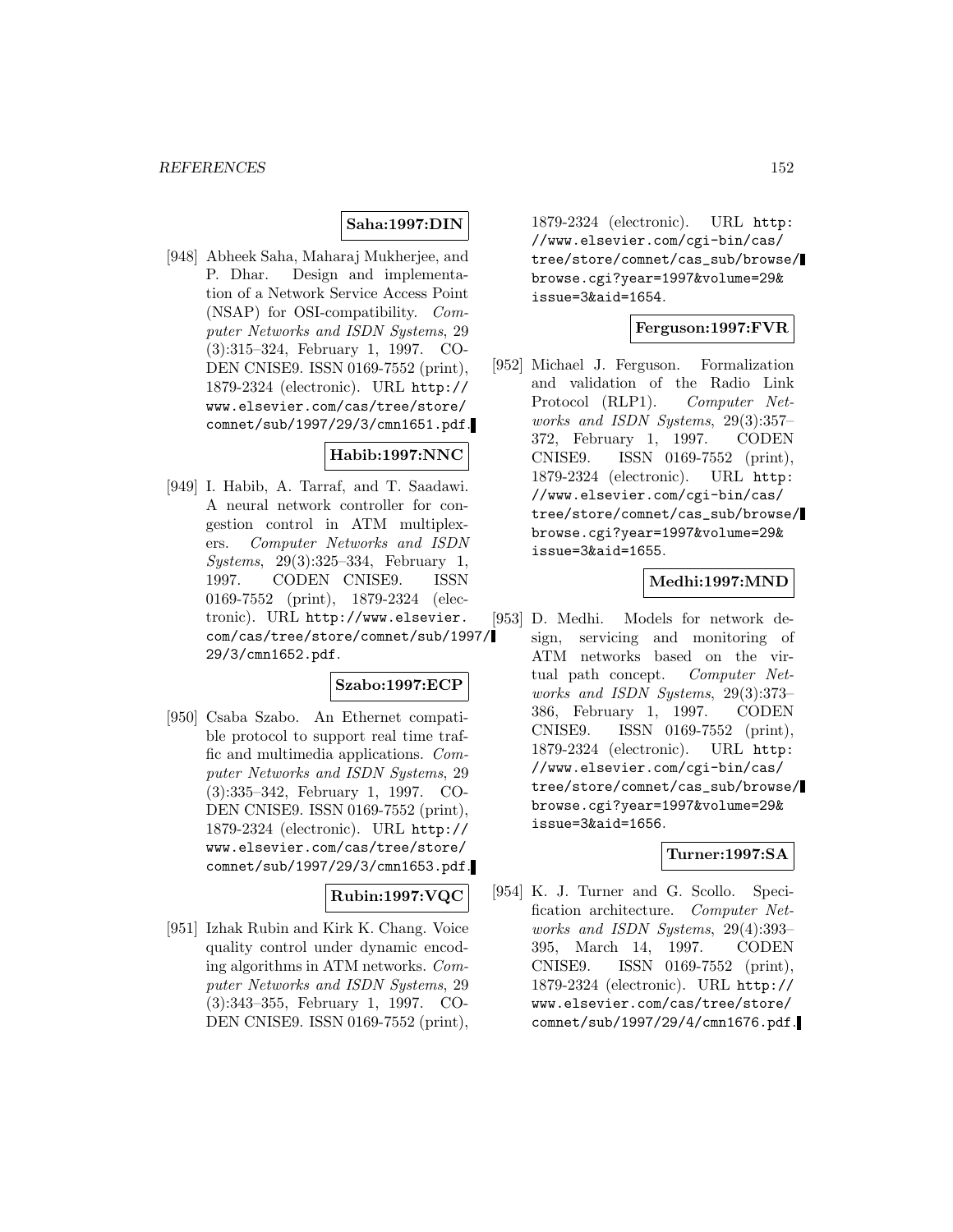## **Turner:1997:SAI**

[955] Kenneth J. Turner. Specification architecture illustrated in a communications context. Computer Networks and ISDN Systems, 29(4):397–411 (or 397–412??), March 14, 1997. CO-DEN CNISE9. ISSN 0169-7552 (print), 1879-2324 (electronic). URL http:// www.elsevier.com/cas/tree/store/ comnet/sub/1997/29/4/cmn1658.pdf.

# **Quartel:1997:RBD**

[956] Dick A. C. Quartel, Luís Ferreira Pires, Marten J. van Sinderen, Henry M. Franken, and Chris A. Vissers. On the role of basic design concepts in behaviour structuring. Computer Networks and ISDN Systems, 29(4): 413–436, March 14, 1997. CODEN CNISE9. ISSN 0169-7552 (print), 1879-2324 (electronic). URL http:// www.elsevier.com/cas/tree/store/ comnet/sub/1997/29/4/cmn1659.pdf.

### **Turner:1997:RAS**

[957] Kenneth J. Turner. Relating architecture and specification. Computer Networks and ISDN Systems, 29(4): 437–456, March 14, 1997. CODEN CNISE9. ISSN 0169-7552 (print), 1879-2324 (electronic). URL http:// www.elsevier.com/cas/tree/store/ comnet/sub/1997/29/4/cmn1660.pdf.

### **Sinnott:1997:AAS**

[958] Richard O. Sinnott and Kenneth J. Turner. Applying the architectural semantics of ODP to develop a trader specification. Computer Networks and ISDN Systems, 29(4): 457–471, March 14, 1997. CODEN CNISE9. ISSN 0169-7552 (print),

1879-2324 (electronic). URL http:// www.elsevier.com/cas/tree/store/ comnet/sub/1997/29/4/cmn1661.pdf.

### **Blair:1997:SAM**

[959] G. S. Blair, L. Blair, and J. B. Stefani. A specification architecture for multimedia systems in Open Distributed Processing. Computer Networks and ISDN Systems, 29(4): 473–500, March 14, 1997. CODEN CNISE9. ISSN 0169-7552 (print), 1879-2324 (electronic). URL http:// www.elsevier.com/cas/tree/store/ comnet/sub/1997/29/4/cmn1662.pdf.

## **Faci:1997:SMS**

[960] Mohammed Faci, Luigi Logrippo, and Bernard Stepien. Structural models for specifying telephone systems. Computer Networks and ISDN Systems, 29 (4):501–528, March 14, 1997. CO-DEN CNISE9. ISSN 0169-7552 (print), 1879-2324 (electronic). URL http:// www.elsevier.com/cas/tree/store/ comnet/sub/1997/29/4/cmn1663.pdf.

### **Albanese:1997:EI**

[961] Celina S. Albanese, Joseph A. Bannister, George Polyzos, Malathi Veeraraghavan, and Martina Zitterbart. Editorial introduction. Computer Networks and ISDN Systems, 29(5): 535–537, April 1, 1997. CODEN CNISE9. ISSN 0169-7552 (print), 1879-2324 (electronic). URL http:// www.elsevier.com/cas/tree/store/ comnet/sub/1997/29/5/cmn1670.pdf.

### **Steenhaut:1997:SAC**

[962] Kris Steenhaut, Kurt Degieter, Wouter Brissinck, and Erik Dirkx. Scheduling and admission control policies: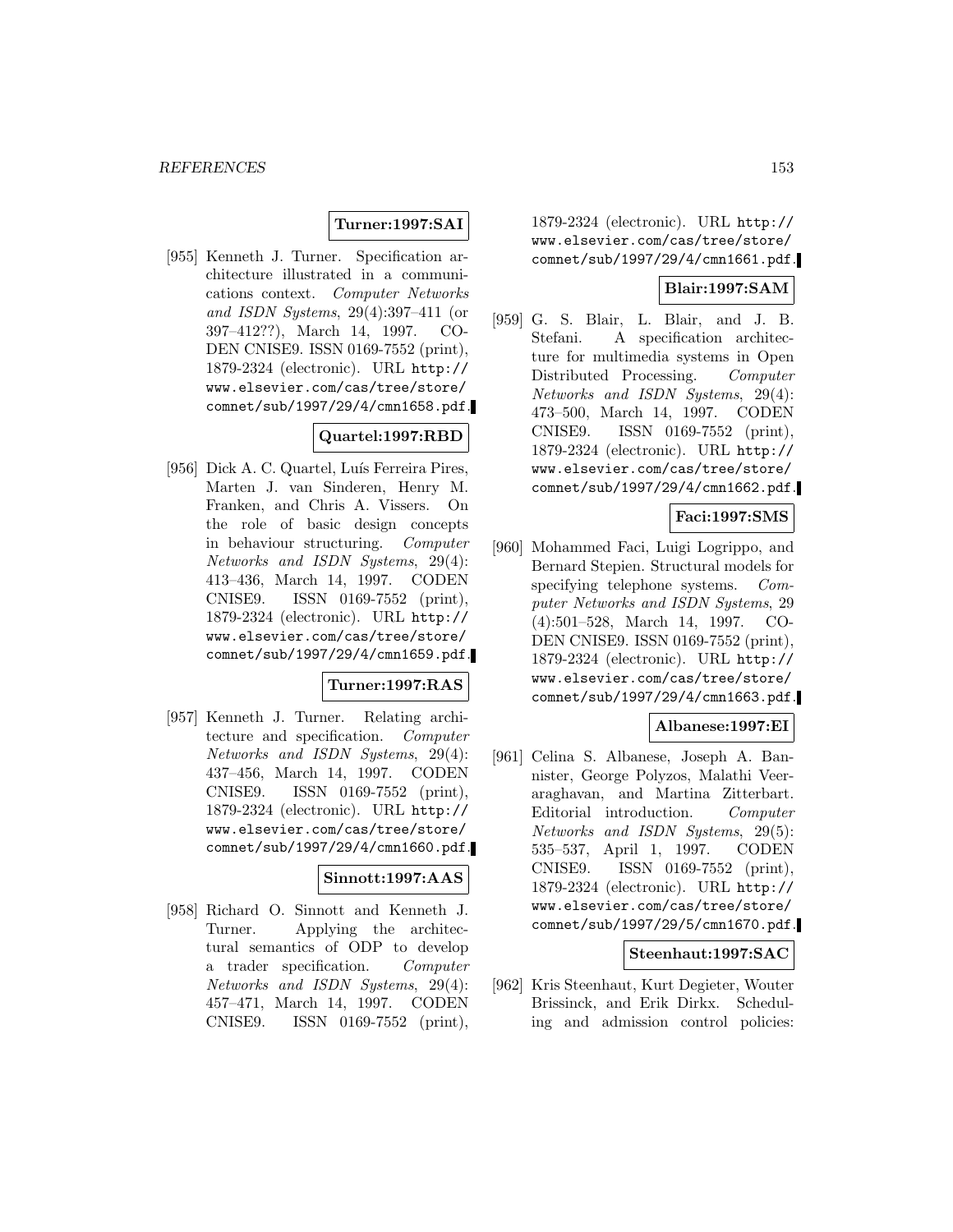A case study for ATM. Computer Networks and ISDN Systems, 29(5): 539–554, April 1, 1997. CODEN CNISE9. ISSN 0169-7552 (print), 1879-2324 (electronic). URL http:// www.elsevier.com/cas/tree/store/ comnet/sub/1997/29/5/cmn1671.pdf.

# **Cheng:1997:QSB**

[963] Lily Cheng. Quality of services based on both call admission and cell scheduling. Computer Networks and ISDN Systems, 29(5): 555–567, April 1, 1997. CODEN CNISE9. ISSN 0169-7552 (print), 1879-2324 (electronic). URL http:// www.elsevier.com/cas/tree/store/ comnet/sub/1997/29/5/cmn1672.pdf.

### **Srinidhi:1997:ASA**

[964] Saragur M. Srinidhi, William H. Thesling, and Vijaya K. Konangi. An adaptive scheme for admission control in ATM networks. Computer Networks and ISDN Systems, 29(5): 569–582, April 1, 1997. CODEN CNISE9. ISSN 0169-7552 (print), 1879-2324 (electronic). URL http:// www.elsevier.com/cas/tree/store/ comnet/sub/1997/29/5/1673.pdf.

# **Krishnan:1997:RBC**

[965] Ram Krishnan. Rate-based control schemes for ABR traffic — Design principles and performance comparison. Computer Networks and ISDN Systems, 29(5):583–593, April 1, 1997. CODEN CNISE9. ISSN 0169-7552 (print), 1879-2324 (electronic). URL http://www.elsevier. com/cas/tree/store/comnet/sub/1997/ 29/5/1674.pdf.

# **Hogan:1997:AFS**

[966] M. Hogan, R. Keaney, E. Wilson, M. Hudson, M. Bickerstaff, D. Skellern, and M. Krischer. An architectural framework for the support of integrated services by broadband customer premises equipment. Computer Networks and ISDN Systems, 29(5):595–610, April 1, 1997. CO-DEN CNISE9. ISSN 0169-7552 (print), 1879-2324 (electronic). URL http:// www.elsevier.com/cas/tree/store/ comnet/sub/1997/29/5/1675.pdf.

# **Akyildiz:1997:PSE**

[967] I. F. Akyildiz, I. Joe, R. M. Fujimoto, and I. Nikolaidis. Parallel simulation of end-to-end ATM models. Computer Networks and ISDN Systems, 29(6):617–630, May 1, 1997. CO-DEN CNISE9. ISSN 0169-7552 (print), 1879-2324 (electronic). URL http: //www.elsevier.com/cgi-bin/cas/ tree/store/comnet/cas\_sub/browse/ browse.cgi?year=1997&volume=29& issue=6&aid=1664.

## **Meempat:1997:CAC**

[968] Gopalakrishnan Meempat and Malur K. Sundareshan. Combined access control and routing for connection oriented traffic in high-speed networks: A two-level approach. Computer Networks and ISDN Systems, 29(6): 631–652, May 1, 1997. CODEN CNISE9. ISSN 0169-7552 (print), 1879-2324 (electronic). URL http: //www.elsevier.com/cgi-bin/cas/ tree/store/comnet/cas\_sub/browse/ browse.cgi?year=1997&volume=29& issue=6&aid=1665.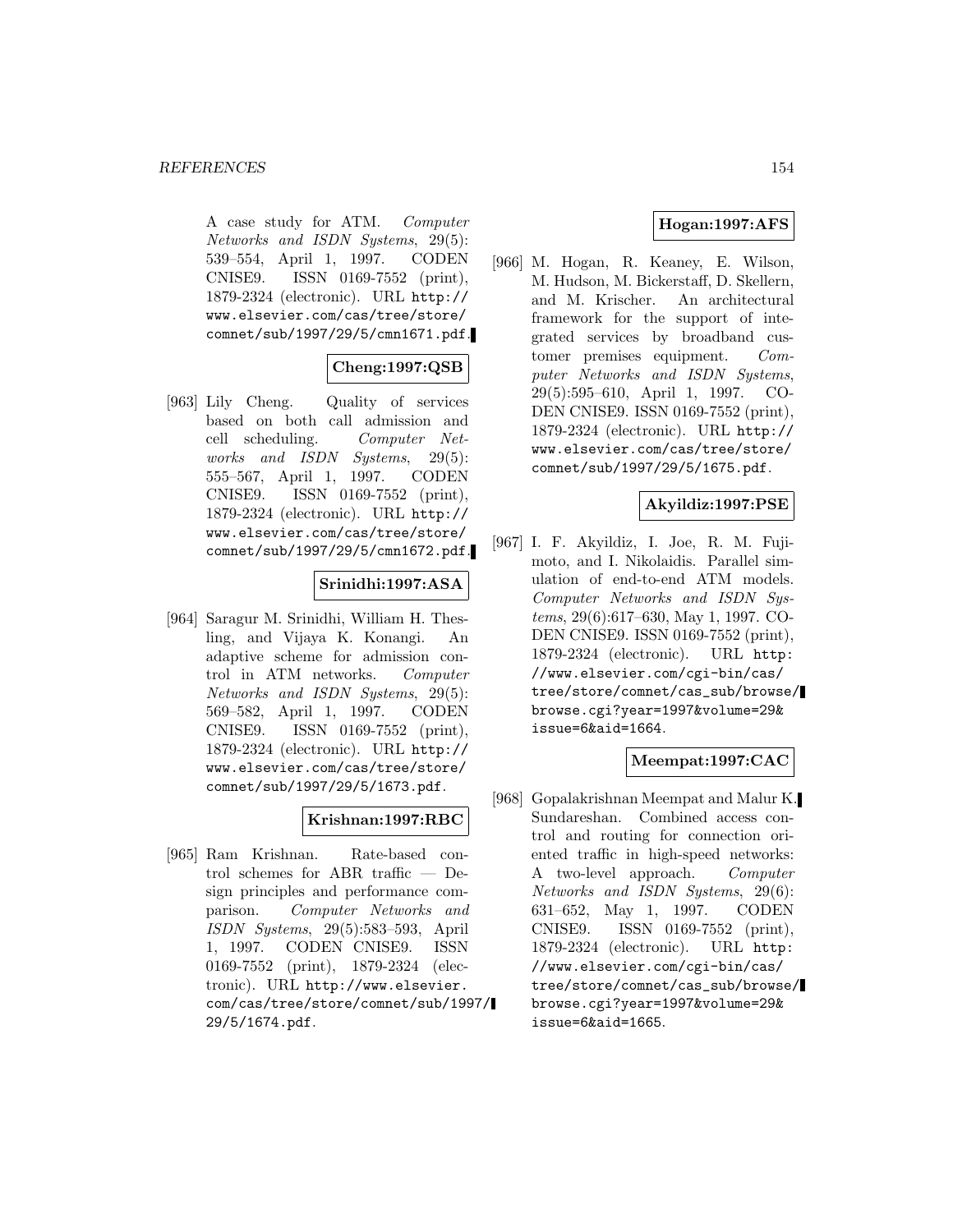### **Marsan:1997:FIC**

[969] M. Ajmone Marsan, C. Casetti, and F. Neri. The fairness issue in the CRMA-II MAC protocol. Computer Networks and ISDN Systems, 29(6): 653–673, May 1, 1997. CODEN CNISE9. ISSN 0169-7552 (print), 1879-2324 (electronic). URL http: //www.elsevier.com/cgi-bin/cas/ tree/store/comnet/cas\_sub/browse/ browse.cgi?year=1997&volume=29& issue=6&aid=1669.

#### **Marasli:1997:ASP**

[970] Rahmi Marasli, Paul D. Amer, and Phillip T. Conrad. An analytic study of partially ordered transport services. Computer Networks and ISDN Systems, 29(6):675–699, May 1, 1997. CO-DEN CNISE9. ISSN 0169-7552 (print), 1879-2324 (electronic). URL http: //www.elsevier.com/cgi-bin/cas/ tree/store/comnet/cas\_sub/browse/ browse.cgi?year=1997&volume=29& issue=6&aid=1666.

### **Hong:1997:ATD**

[971] Sung Jo Hong and Hideaki Takagi. Analysis of transmission delay for a structured-priority packetswitching system. Computer Networks and ISDN Systems, 29(6): 701–715, May 1, 1997. CODEN CNISE9. ISSN 0169-7552 (print), 1879-2324 (electronic). URL http: //www.elsevier.com/cgi-bin/cas/ tree/store/comnet/cas\_sub/browse/ browse.cgi?year=1997&volume=29& issue=6&aid=1668.

### **Hamdi:1997:DPP**

[972] M. Hamdi and W. C. Ming. Dynamic  $p_i$ -persistent protocol with re-

duced station hardware. Computer Networks and ISDN Systems, 29(6): 717–722, May 1, 1997. CODEN CNISE9. ISSN 0169-7552 (print), 1879-2324 (electronic). URL http: //www.elsevier.com/cgi-bin/cas/ tree/store/comnet/cas\_sub/browse/ browse.cgi?year=1997&volume=29& issue=6&aid=1667.

#### **Bochmann:1997:F**

[973] Gregor v. Bochmann, Rachida Dssouli, and Omar Rafiq. Forte '95. Computer Networks and ISDN Systems, 29 (7):731–733, August 30, 1997. CO-DEN CNISE9. ISSN 0169-7552 (print), 1879-2324 (electronic). URL http: //www.elsevier.com/cgi-bin/cas/ tree/store/comnet/cas\_sub/browse/ browse.cgi?year=1997&volume=29& issue=7&aid=1743.

#### **Dabbous:1997:HPP**

[974] Walid S. Dabbous. High-performance protocol architecture. Computer Networks and ISDN Systems, 29(7):735– 744, August 30, 1997. CODEN CNISE9. ISSN 0169-7552 (print), 1879-2324 (electronic). URL http: //www.elsevier.com/cgi-bin/cas/ tree/store/comnet/cas\_sub/browse/ browse.cgi?year=1997&volume=29& issue=7&aid=1744.

#### **Diaz:1997:MMM**

[975] Michel Diaz and Philippe Owezarski. From multimedia models to multimedia transport protocols. Computer Networks and ISDN Systems, 29(7): 745–758, August 30, 1997. CODEN CNISE9. ISSN 0169-7552 (print), 1879-2324 (electronic). URL http: //www.elsevier.com/cgi-bin/cas/ tree/store/comnet/cas\_sub/browse/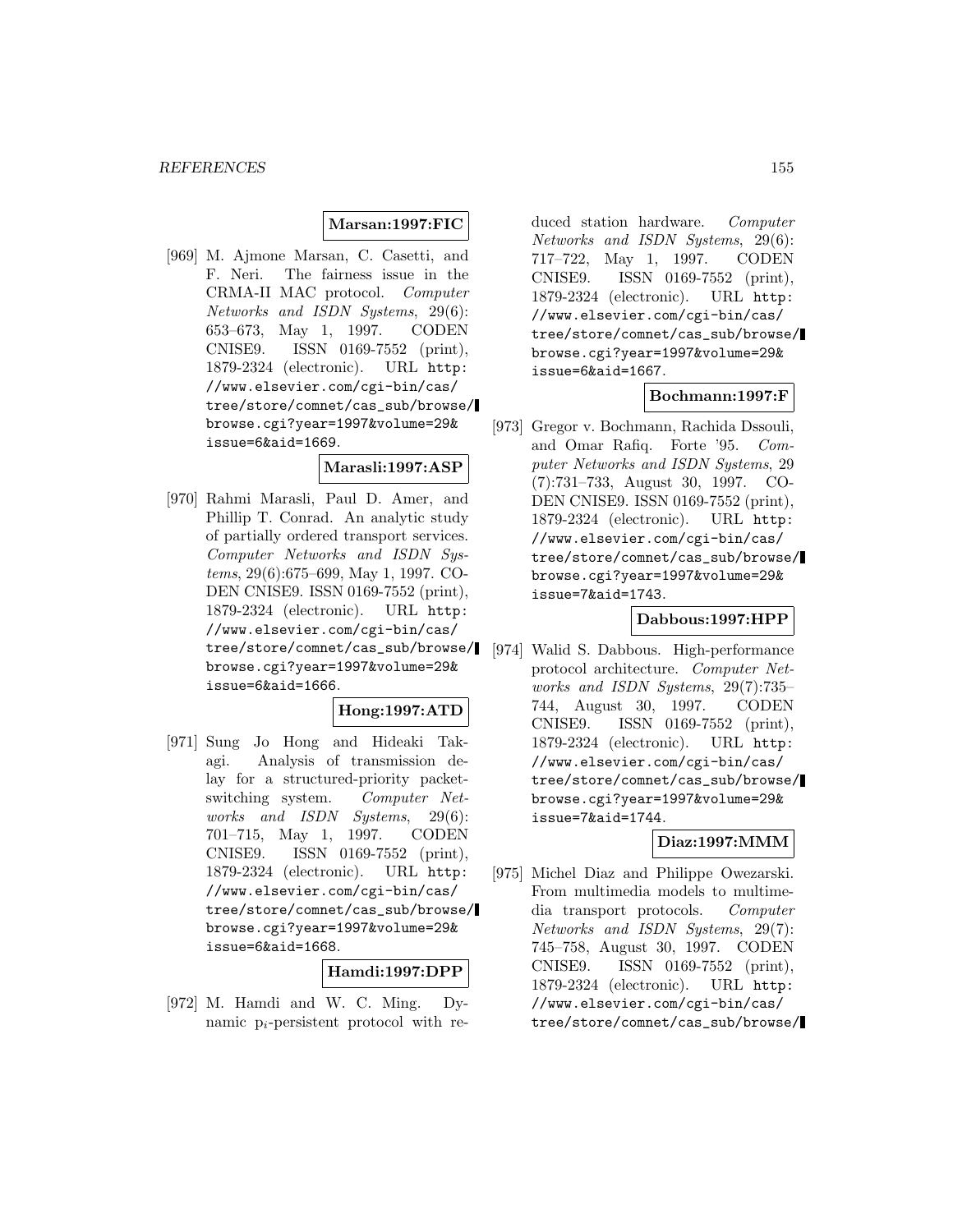browse.cgi?year=1997&volume=29& issue=7&aid=1746.

**Khoumsi:1997:TFM**

[976] Ahmed Khoumsi and Kassem Saleh. Two formal methods for the synthesis of discrete event systems. Computer Networks and ISDN Systems, 29 (7):759–780, August 30, 1997. CO-DEN CNISE9. ISSN 0169-7552 (print), 1879-2324 (electronic). URL http: //www.elsevier.com/cgi-bin/cas/ tree/store/comnet/cas\_sub/browse/ browse.cgi?year=1997&volume=29& issue=7&aid=1745.

#### **Choi:1997:PAL**

[977] Bong Dae Choi, Chul Geun Park, and Dan Keun Sung. Performance analysis of a Leaky Bucket scheme with a threshold in the data buffer. Computer Networks and ISDN Systems, 29 (7):781–795, August 30, 1997. CO-DEN CNISE9. ISSN 0169-7552 (print), 1879-2324 (electronic). URL http: //www.elsevier.com/cgi-bin/cas/ tree/store/comnet/cas\_sub/browse/ browse.cgi?year=1997&volume=29& issue=7&aid=1657.

### **Tsai:1997:ICD**

[978] I-Fei Tsai and Rong-Hong Jan. Internetting connectionless data networks with a wide area public ATM network. Computer Networks and ISDN Systems, 29(7):797– 810, August 30, 1997. CODEN CNISE9. ISSN 0169-7552 (print), 1879-2324 (electronic). URL http: //www.elsevier.com/cgi-bin/cas/ tree/store/comnet/cas\_sub/browse/ browse.cgi?year=1997&volume=29& issue=7&aid=1677.

# **Lau:1997:TDI**

[979] Wing cheong Lau and San qi Li. Traffic distortion and inter-source cross-correlation in high-speed integrated networks. Computer Networks and ISDN Systems, 29(7):811– 830, August 30, 1997. CODEN CNISE9. ISSN 0169-7552 (print), 1879-2324 (electronic). URL http: //www.elsevier.com/cgi-bin/cas/ tree/store/comnet/cas\_sub/browse/ browse.cgi?year=1997&volume=29& issue=7&aid=1678.

### **Pointek:1997:NRR**

[980] Julie Pointek, Forrest Shull, Roseanne Tesoriero, and Ashok Agrawala. Net-Dyn revisited: a replicated study of network dynamics. Computer Networks and ISDN Systems, 29(7):831– 840, August 30, 1997. CODEN CNISE9. ISSN 0169-7552 (print), 1879-2324 (electronic). URL http: //www.elsevier.com/cgi-bin/cas/ tree/store/comnet/cas\_sub/browse/ browse.cgi?year=1997&volume=29& issue=7&aid=1679.

### **Clark:1997:PSW**

[981] Russell J. Clark and Mostafa H. Ammar. Providing scalable Web services using multicast communication. Computer Networks and ISDN Systems, 29 (7):841–858, August 30, 1997. CO-DEN CNISE9. ISSN 0169-7552 (print), 1879-2324 (electronic). URL http: //www.elsevier.com/cgi-bin/cas/ tree/store/comnet/cas\_sub/browse/ browse.cgi?year=1997&volume=29& issue=7&aid=1680.

#### **Anonymous:1997:CPV**

[982] Anonymous. Credits. Computer Net-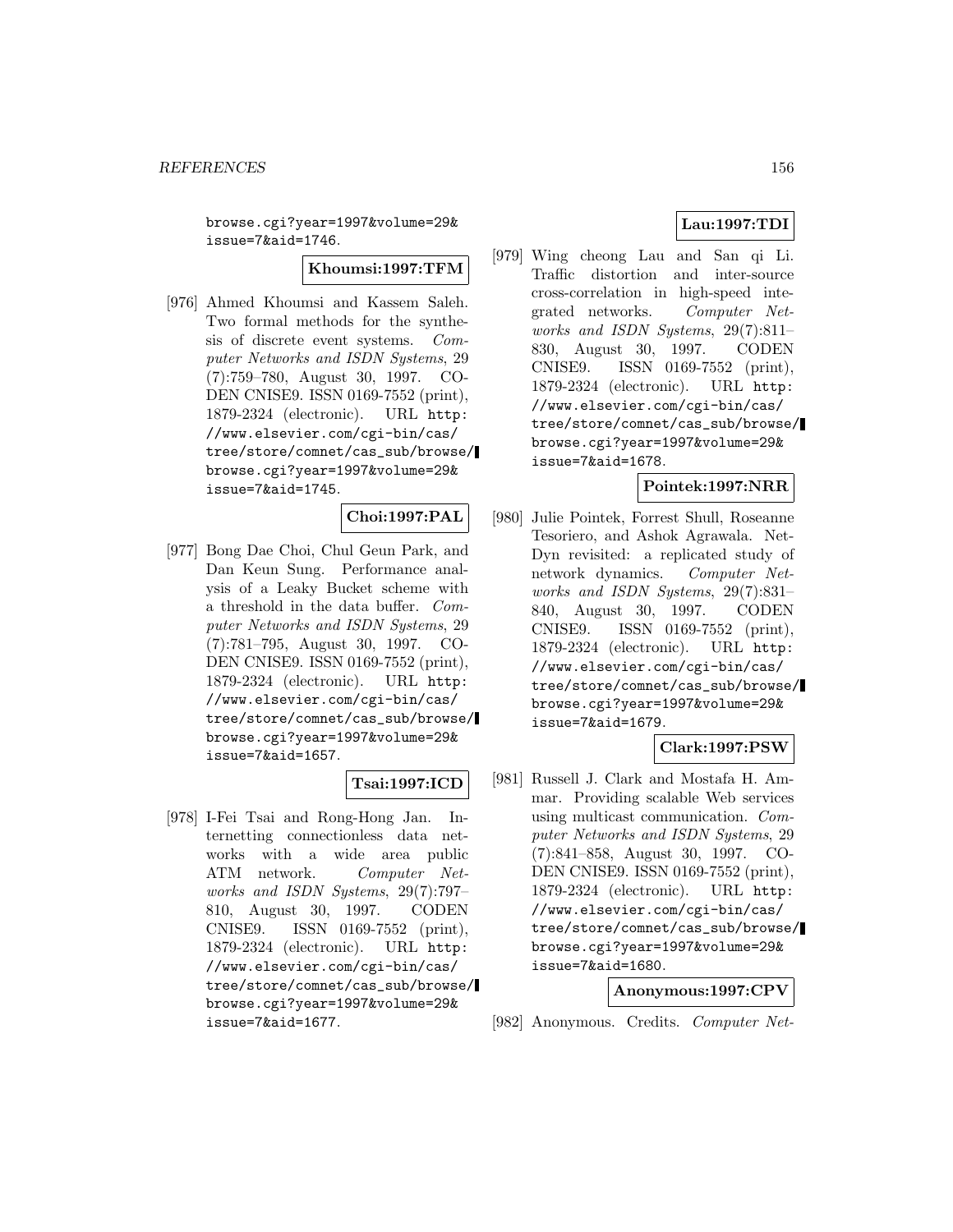works and ISDN Systems, 29(8–13): v–??, September 30, 1997. CODEN CNISE9. ISSN 0169-7552 (print), 1879- 2324 (electronic).

**Mojsa:1997:WEC**

[983] Tomasz Mojsa and Krzysztof Zieliński. Web enabled, CORBA driven, distributed VideoTalk environment on the Java Platform. Computer Networks and ISDN Systems, 29(8–13): 865–873, September 30, 1997. CO-DEN CNISE9. ISSN 0169-7552 (print), 1879-2324 (electronic). URL http: //www.elsevier.com/cgi-bin/cas/ tree/store/comnet/cas\_sub/browse/ browse.cgi?year=1997&volume=29& issue=08-13&aid=1681.

### **Yu:1997:HPA**

[984] Jin Yu and Yuanyuan Xiang. Hypermedia presentation and authoring system. Computer Networks and ISDN Systems, 29(8–13):875– 886, September 30, 1997. CODEN CNISE9. ISSN 0169-7552 (print), 1879-2324 (electronic). URL http: //www.elsevier.com/cgi-bin/cas/ tree/store/comnet/cas\_sub/browse/ browse.cgi?year=1997&volume=29& issue=08-13&aid=1736.

### **Katkere:1997:CCI**

[985] Arun Katkere, Jennifer Schlenzig, and Ramesh Jain. Content-centric interactive video on the World Wide Web. Computer Networks and ISDN Systems, 29(8–13):887– 895, September 30, 1997. CODEN CNISE9. ISSN 0169-7552 (print), 1879-2324 (electronic). URL http: //www.elsevier.com/cgi-bin/cas/ tree/store/comnet/cas\_sub/browse/ browse.cgi?year=1997&volume=29& issue=08-13&aid=1714.

#### **Eliens:1997:JW**

[986] Anton Eliëns, Martijn van Welie, Jacco van Ossenbruggen, and Bastiaan Schönhage. Jamming (on) the Web. Computer Networks and ISDN Systems, 29(8–13):897– 903, September 30, 1997. CODEN CNISE9. ISSN 0169-7552 (print), 1879-2324 (electronic). URL http: //www.elsevier.com/cgi-bin/cas/ tree/store/comnet/cas\_sub/browse/ browse.cgi?year=1997&volume=29& issue=08-13&aid=1722.

## **Day:1997:NST**

[987] Mark Day, John F. Patterson, and David Mitchell. The notification service transfer protocol (NSTP): Infrastructure for synchronous groupware. Computer Networks and ISDN Systems, 29(8–13):905–915, September 30, 1997. CODEN CNISE9. ISSN 0169-7552 (print), 1879-2324 (electronic). URL http: //www.elsevier.com/cgi-bin/cas/ tree/store/comnet/cas\_sub/browse/ browse.cgi?year=1997&volume=29& issue=08-13&aid=1733.

### **Gall:1997:PJB**

[988] Ulrich Gall and Franz J. Hauck. Promondia: A Java-based framework for real-time group communication in the Web. Computer Networks and ISDN Systems, 29(8–13): 917–926, September 30, 1997. CO-DEN CNISE9. ISSN 0169-7552 (print), 1879-2324 (electronic). URL http: //www.elsevier.com/cgi-bin/cas/ tree/store/comnet/cas\_sub/browse/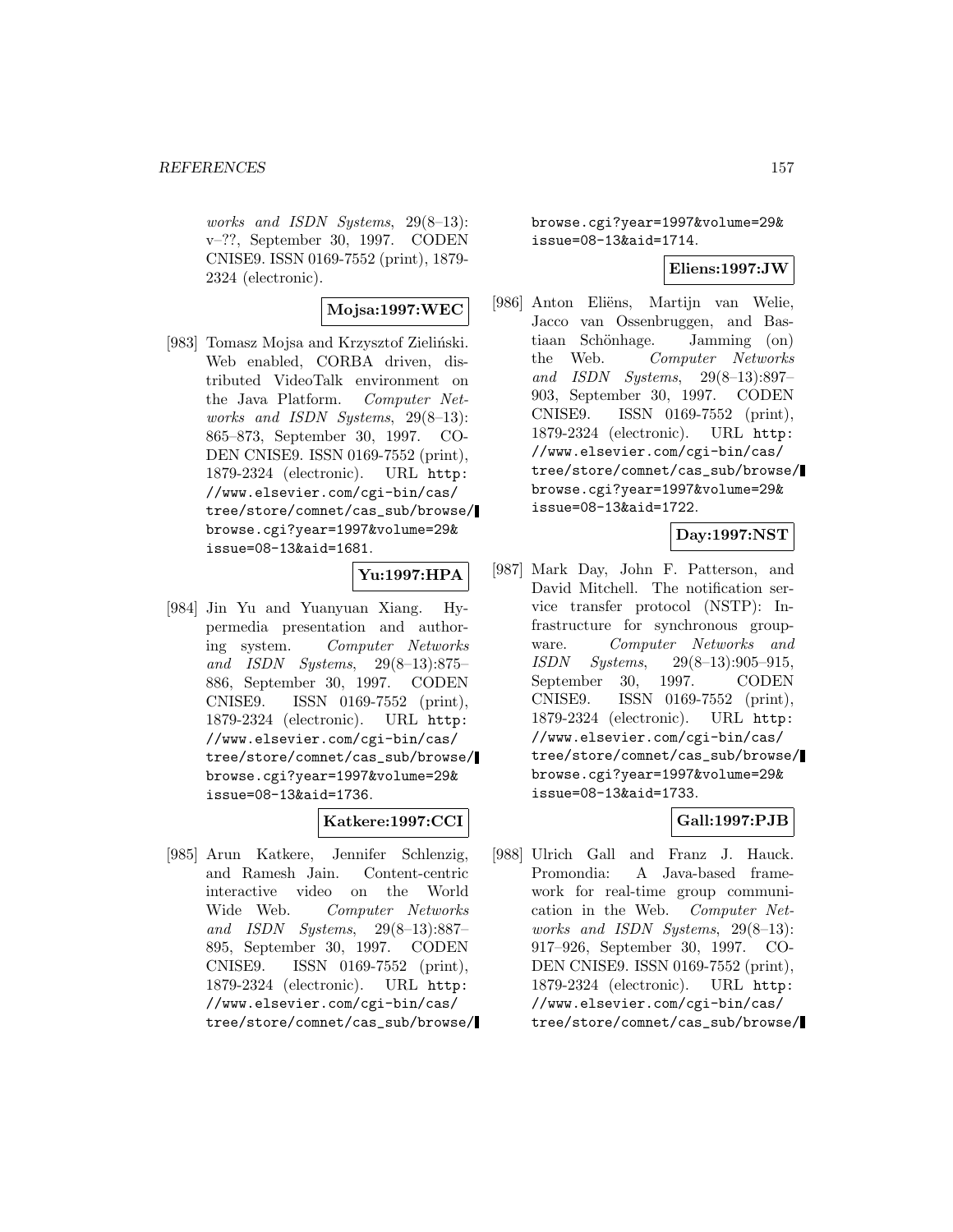browse.cgi?year=1997&volume=29& issue=08-13&aid=1682.

**Edwards:1997:HSW**

[989] Nigel Edwards and Owen Rees. High security Web servers and gateways. Computer Networks and ISDN Systems, 29(8–13):927–938, September 30, 1997. CODEN CNISE9. ISSN 0169-7552 (print), 1879-2324 (electronic). URL http: //www.elsevier.com/cgi-bin/cas/ tree/store/comnet/cas\_sub/browse/ browse.cgi?year=1997&volume=29& issue=08-13&aid=1729.

#### **Herzberg:1997:MCP**

[990] Amir Herzberg and Hilik Yochai. MiniPay: Charging per click on the Web. Computer Networks and ISDN Systems, 29(8–13):939– 951, September 30, 1997. CODEN CNISE9. ISSN 0169-7552 (print), 1879-2324 (electronic). URL http: //www.elsevier.com/cgi-bin/cas/ tree/store/comnet/cas\_sub/browse/ browse.cgi?year=1997&volume=29& issue=08-13&aid=1741.

### **Chu:1997:RTM**

[991] Yang-Hua Chu, Joan Feigenbaum, Brian LaMacchia, Paul Resnick, and Martin Strauss. REFEREE: Trust management for Web applications. Computer Networks and ISDN Systems, 29(8–13):953–964, September 30, 1997. CODEN CNISE9. ISSN 0169-7552 (print), 1879-2324 (electronic). URL http: //www.elsevier.com/cgi-bin/cas/ tree/store/comnet/cas\_sub/browse/ browse.cgi?year=1997&volume=29& issue=08-13&aid=1684.

### **Yoshida:1997:MDW**

[992] Akitoshi Yoshida. MOWS: Distributed Web and cache server in Java. Computer Networks and ISDN Systems, 29(8–13):965–975, September 30, 1997. CODEN CNISE9. ISSN 0169-7552 (print), 1879-2324 (electronic). URL http: //www.elsevier.com/cgi-bin/cas/ tree/store/comnet/cas\_sub/browse/ browse.cgi?year=1997&volume=29& issue=08-13&aid=1700.

#### **Wooster:1997:PCE**

[993] Roland P. Wooster and Marc Abrams. Proxy caching that estimates page load delays. Computer Networks and ISDN Systems, 29(8–13):977– 986, September 30, 1997. CODEN CNISE9. ISSN 0169-7552 (print), 1879-2324 (electronic). URL http: //www.elsevier.com/cgi-bin/cas/ tree/store/comnet/cas\_sub/browse/ browse.cgi?year=1997&volume=29& issue=08-13&aid=1716.

#### **Nabeshima:1997:JCP**

[994] Masaaki Nabeshima. The Japan Cache Project: an experiment on domain cache. Computer Networks and ISDN Systems, 29(8–13):987– 995, September 30, 1997. CODEN CNISE9. ISSN 0169-7552 (print), 1879-2324 (electronic). URL http: //www.elsevier.com/cgi-bin/cas/ tree/store/comnet/cas\_sub/browse/ browse.cgi?year=1997&volume=29& issue=08-13&aid=1709.

### **Scheuermann:1997:CDC**

[995] Peter Scheuermann, Junho Shim, and Radek Vingralek. A case for delay-conscious caching of Web doc-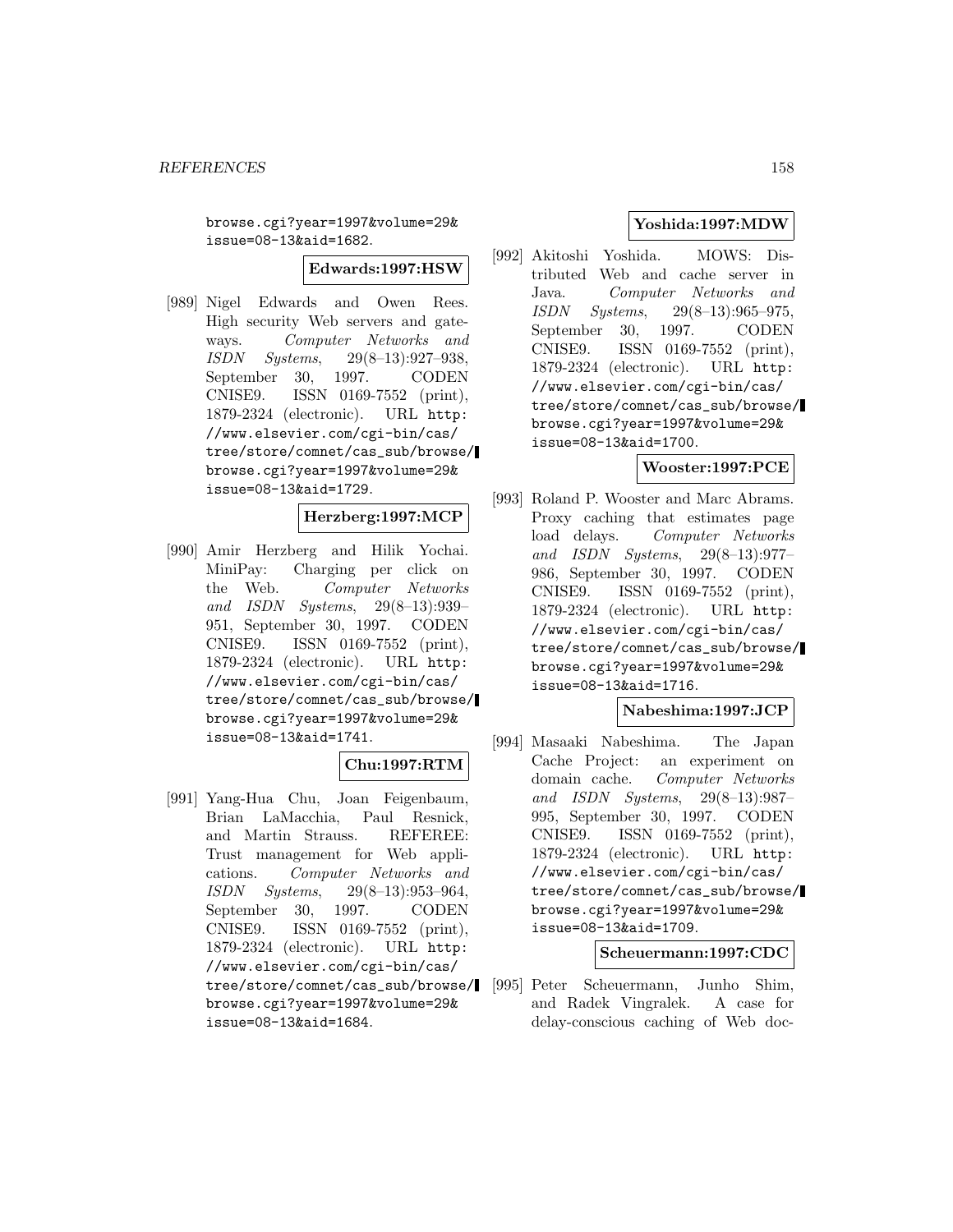uments. Computer Networks and ISDN Systems, 29(8–13):997–1005, September 30, 1997. CODEN CNISE9. ISSN 0169-7552 (print), 1879-2324 (electronic). URL http: //www.elsevier.com/cgi-bin/cas/ tree/store/comnet/cas\_sub/browse/ browse.cgi?year=1997&volume=29& issue=08-13&aid=1707.

### **Caughey:1997:FOC**

[996] S. J. Caughey, D. B. Ingham, and M. C. Little. Flexible open caching for the Web. Computer Networks and ISDN Systems, 29(8–13):1007– 1017, September 30, 1997. CODEN CNISE9. ISSN 0169-7552 (print), 1879-2324 (electronic). URL http: //www.elsevier.com/cgi-bin/cas/ tree/store/comnet/cas\_sub/browse/ browse.cgi?year=1997&volume=29& issue=08-13&aid=1690.

**Damani:1997:OIT**

[997] Om P. Damani, P. Emerald Chung, Yennun Huang, Chandra Kintala, and Yi-Min Wang. ONE-IP: Techniques for hosting a service on a cluster of machines. Computer Networks and ISDN Systems, 29(8–13):1019– 1027, September 30, 1997. CODEN CNISE9. ISSN 0169-7552 (print), 1879-2324 (electronic). URL http: //www.elsevier.com/cgi-bin/cas/ tree/store/comnet/cas\_sub/browse/ browse.cgi?year=1997&volume=29& issue=08-13&aid=1705.

# **Ben-Shaul:1997:WEB**

[998] Israel Ben-Shaul and Shlomit Ifergan. WebRule: An event-based framework for active collaboration among Web servers. Computer Networks and ISDN Systems, 29(8–13):1029–

1040, September 30, 1997. CODEN CNISE9. ISSN 0169-7552 (print), 1879-2324 (electronic). URL http: //www.elsevier.com/cgi-bin/cas/ tree/store/comnet/cas\_sub/browse/ browse.cgi?year=1997&volume=29& issue=08-13&aid=1727.

## **Szmurlo:1997:NAM**

[999] Maurice Szmurlo and Jacques Madelaine. A network of asynchronous micro-servers as a framework for server development. Computer Networks and ISDN Systems, 29(8–13):1041– 1051, September 30, 1997. CODEN CNISE9. ISSN 0169-7552 (print), 1879-2324 (electronic). URL http: //www.elsevier.com/cgi-bin/cas/ tree/store/comnet/cas\_sub/browse/ browse.cgi?year=1997&volume=29& issue=08-13&aid=1683.

### **Kong:1997:PSU**

[1000] Keith Kong and Dipak Ghosal. Pseudoserving: A user-responsible paradigm for Internet access. Computer Networks and ISDN Systems, 29(8–13): 1053–1064, September 30, 1997. CO-DEN CNISE9. ISSN 0169-7552 (print), 1879-2324 (electronic). URL http: //www.elsevier.com/cgi-bin/cas/ tree/store/comnet/cas\_sub/browse/ browse.cgi?year=1997&volume=29& issue=08-13&aid=1710.

#### **Bathelt:1997:AES**

[1001] Manfred Bathelt, Ulrich Gall, Bernd Hindel, and Christian Kurzke. Accessing embedded systems via WWW: The ProWeb toolset. Computer Networks and ISDN Systems, 29(8–13): 1065–1073, September 30, 1997. CO-DEN CNISE9. ISSN 0169-7552 (print), 1879-2324 (electronic). URL http: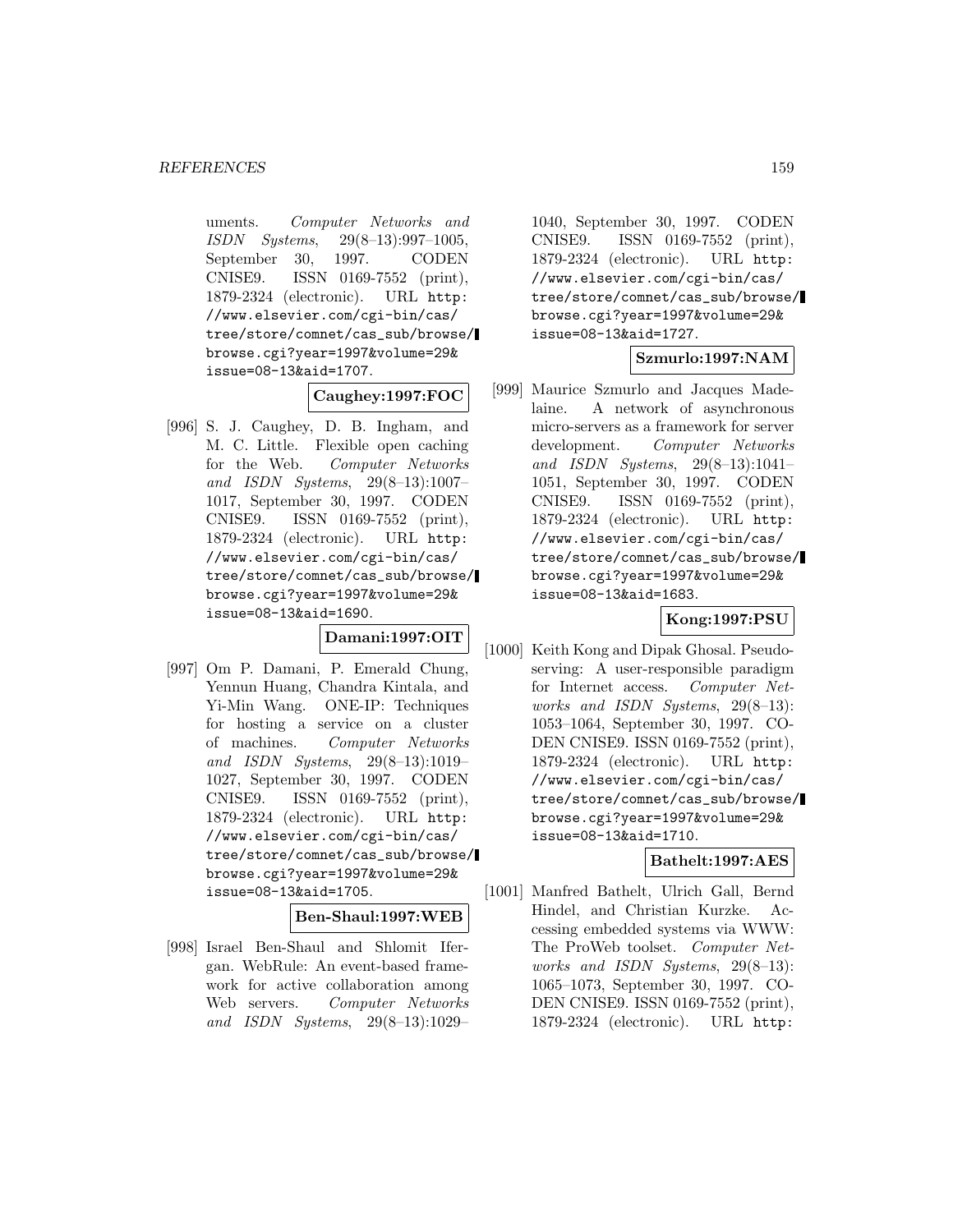//www.elsevier.com/cgi-bin/cas/ tree/store/comnet/cas\_sub/browse/ browse.cgi?year=1997&volume=29& issue=08-13&aid=1699.

# **Bickmore:1997:DDI**

[1002] Timothy W. Bickmore and Bill N. Schilit. Digestor: Device-independent access to the World Wide Web. Computer Networks and ISDN Systems, 29 (8–13):1075–1082, September 30, 1997. CODEN CNISE9. ISSN 0169-7552 (print), 1879-2324 (electronic). URL http://www.elsevier.com/cgi-bin/ cas/tree/store/comnet/cas\_sub/browse/ browse.cgi?year=1997&volume=29& issue=08-13&aid=1701.

# **Parnes:1997:MPF**

[1003] Peter Parnes, Mattias Mattsson, Kåre Synnes, and Dick Schefström. The mWeb presentation framework. Computer Networks and ISDN Systems, 29 (8–13):1083–1090, September 30, 1997. CODEN CNISE9. ISSN 0169-7552 (print), 1879-2324 (electronic). URL http://www.elsevier.com/cgi-bin/ cas/tree/store/comnet/cas\_sub/browse/ browse.cgi?year=1997&volume=29& issue=08-13&aid=1712.

### **Liao:1997:WMW**

[1004] Tie Liao. WebCanal: A multicast Web application. *Computer Networks* and ISDN Systems, 29(8–13):1091– 1102, September 30, 1997. CODEN CNISE9. ISSN 0169-7552 (print), 1879-2324 (electronic). URL http: //www.elsevier.com/cgi-bin/cas/ tree/store/comnet/cas\_sub/browse/ browse.cgi?year=1997&volume=29& issue=08-13&aid=1687.

# **Keller:1997:BSO**

[1005] Richard M. Keller, Shawn R. Wolfe, James R. Chen, Joshua L. Rabinowitz, and Nathalie Mathe. A bookmarking service for organizing and sharing URLs. Computer Networks and ISDN Systems, 29(8–13):1103– 1114, September 30, 1997. CODEN CNISE9. ISSN 0169-7552 (print), 1879-2324 (electronic). URL http: //www.elsevier.com/cgi-bin/cas/ tree/store/comnet/cas\_sub/browse/ browse.cgi?year=1997&volume=29& issue=08-13&aid=1703.

### **Vitali:1997:EHP**

[1006] Fabio Vitali, Chao-Min Chiu, and Michael Bieber. Extending HTML in a principled way with displets. Computer Networks and ISDN Systems, 29(8–13): 1115–1128, September 30, 1997. CO-DEN CNISE9. ISSN 0169-7552 (print), 1879-2324 (electronic). URL http: //www.elsevier.com/cgi-bin/cas/ tree/store/comnet/cas\_sub/browse/ browse.cgi?year=1997&volume=29& issue=08-13&aid=1686.

### **Hartman:1997:IBH**

[1007] John H. Hartman, Todd A. Proebsting, and Rajesh Sundaram. Indexbased hyperlinks. Computer Networks and ISDN Systems, 29(8–13): 1129–1135, September 30, 1997. CO-DEN CNISE9. ISSN 0169-7552 (print), 1879-2324 (electronic). URL http: //www.elsevier.com/cgi-bin/cas/ tree/store/comnet/cas\_sub/browse/ browse.cgi?year=1997&volume=29& issue=08-13&aid=1717.

### **Sakata:1997:MMR**

[1008] Tsuyoshi Sakata, Hiroyuki Tada, and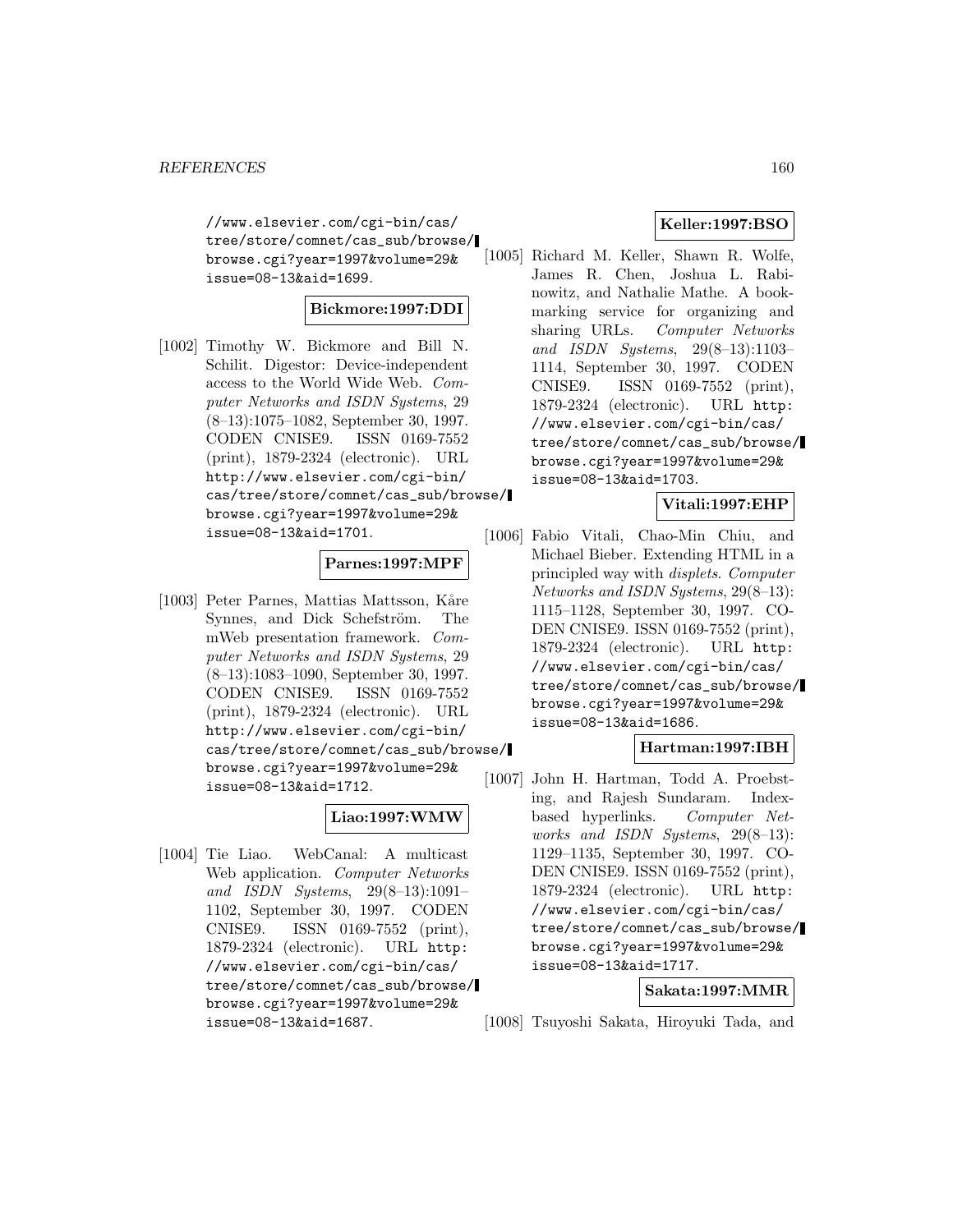Tomohisa Ohtake. Metadata mediation: Representation and protocol. Computer Networks and ISDN Systems, 29(8–13):1137–1146, September 30, 1997. CODEN CNISE9. ISSN 0169-7552 (print), 1879-2324 (electronic). URL http: //www.elsevier.com/cgi-bin/cas/ tree/store/comnet/cas\_sub/browse/ browse.cgi?year=1997&volume=29& issue=08-13&aid=1735.

**Wulfekuhler:1997:FSF**

[1009] Marilyn R. Wulfekuhler and William F. Punch. Finding salient features for personal Web page categories. Computer Networks and ISDN Systems, 29(8–13): 1147–1156, September 30, 1997. CO-DEN CNISE9. ISSN 0169-7552 (print), 1879-2324 (electronic). URL http: //www.elsevier.com/cgi-bin/cas/ tree/store/comnet/cas\_sub/browse/ browse.cgi?year=1997&volume=29& issue=08-13&aid=1685.

#### **Broder:1997:SCW**

[1010] Andrei Z. Broder, Steven C. Glassman, Mark S. Manasse, and Geoffrey Zweig. Syntactic clustering of the Web. Computer Networks and ISDN Systems, 29(8–13):1157– 1166, September 30, 1997. CODEN CNISE9. ISSN 0169-7552 (print), 1879-2324 (electronic). URL http: //www.elsevier.com/cgi-bin/cas/ tree/store/comnet/cas\_sub/browse/ browse.cgi?year=1997&volume=29& issue=08-13&aid=1706.

**Takahashi:1997:ADW**

[1011] Kenji Takahashi and Eugene Liang. Analysis and design of Web-based information systems. Computer Networks and ISDN Systems, 29(8–13):

1167–1180, September 30, 1997. CO-DEN CNISE9. ISSN 0169-7552 (print), 1879-2324 (electronic). URL http: //www.elsevier.com/cgi-bin/cas/ tree/store/comnet/cas\_sub/browse/ browse.cgi?year=1997&volume=29& issue=08-13&aid=1715.

# **Mukherjea:1997:TMW**

[1012] Sougata Mukherjea, Kyoji Hirata, and Yoshinori Hara. Towards a multimedia World-Wide Web information retrieval engine. Computer Networks and ISDN Systems, 29(8–13):1181– 1191, September 30, 1997. CODEN CNISE9. ISSN 0169-7552 (print), 1879-2324 (electronic). URL http: //www.elsevier.com/cgi-bin/cas/ tree/store/comnet/cas\_sub/browse/ browse.cgi?year=1997&volume=29& issue=08-13&aid=1721.

### **Shakes:1997:DRS**

[1013] Jonathan Shakes, Marc Langheinrich, and Oren Etzioni. Dynamic reference sifting: A case study in the homepage domain. Computer Networks and ISDN Systems, 29(8–13): 1193–1204, September 30, 1997. CO-DEN CNISE9. ISSN 0169-7552 (print), 1879-2324 (electronic). URL http: //www.elsevier.com/cgi-bin/cas/ tree/store/comnet/cas\_sub/browse/ browse.cgi?year=1997&volume=29& issue=08-13&aid=1723.

#### **Spertus:1997:PMS**

[1014] Ellen Spertus. ParaSite: Mining structural information on the Web. Computer Networks and ISDN Systems, 29(8–13):1205–1215, September 30, 1997. CODEN CNISE9. ISSN 0169-7552 (print), 1879-2324 (electronic). URL http: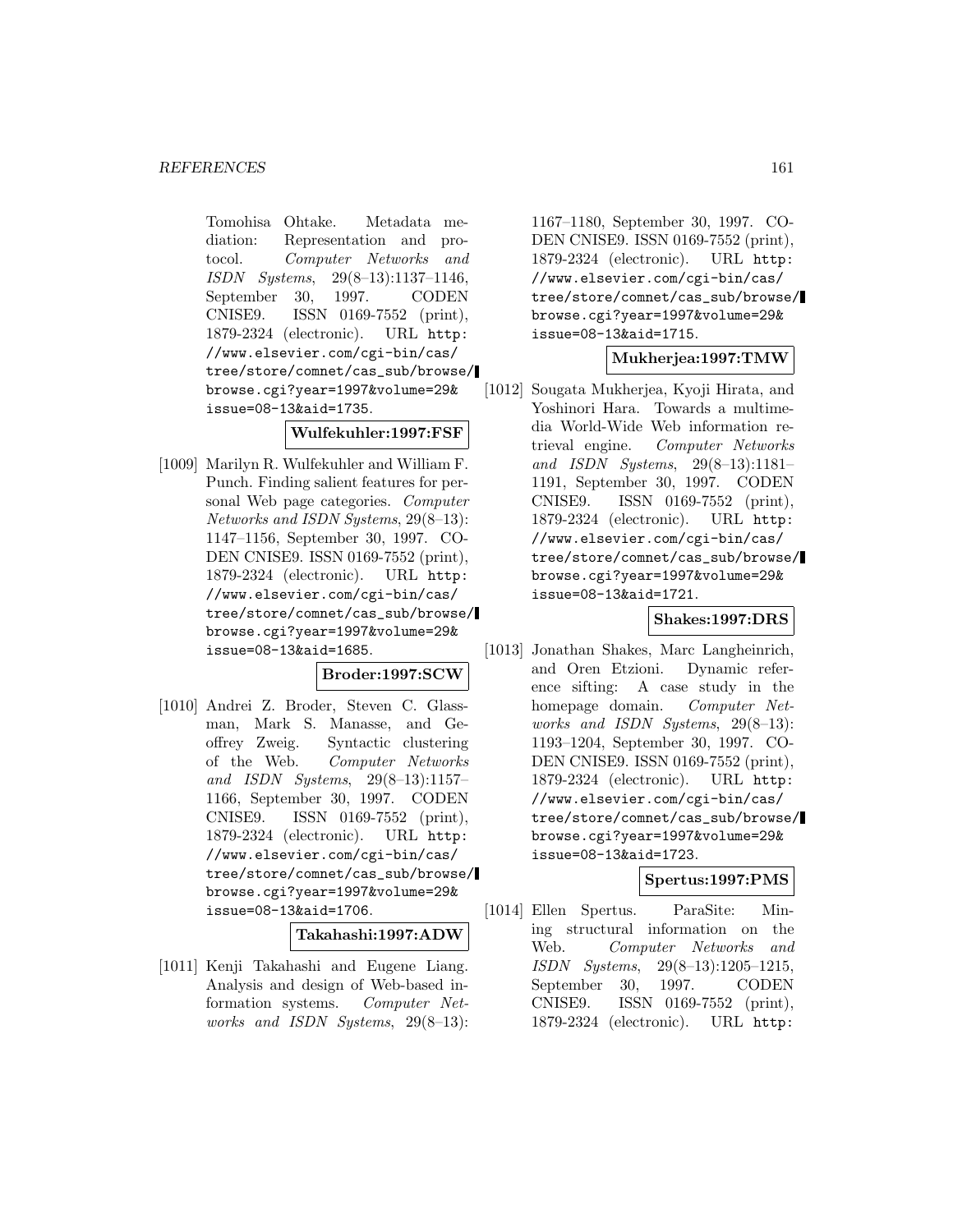//www.elsevier.com/cgi-bin/cas/ tree/store/comnet/cas\_sub/browse/ browse.cgi?year=1997&volume=29& issue=08-13&aid=1708.

# **Chang:1997:CME**

[1015] Chia-Hui Chang and Ching-Chi Hsu. Customizable multi-engine search tool with clustering. Computer Networks and ISDN Systems, 29(8–13):1217– 1224, September 30, 1997. CODEN CNISE9. ISSN 0169-7552 (print), 1879-2324 (electronic). URL http: //www.elsevier.com/cgi-bin/cas/ tree/store/comnet/cas\_sub/browse/ browse.cgi?year=1997&volume=29& issue=08-13&aid=1728.

# **Marchiori:1997:QCI**

[1016] Massimo Marchiori. The quest for correct information on the Web: Hyper search engines. Computer Networks and ISDN Systems, 29(8–13): 1225–1236, September 30, 1997. CO-DEN CNISE9. ISSN 0169-7552 (print), 1879-2324 (electronic). URL http: //www.elsevier.com/cgi-bin/cas/ tree/store/comnet/cas\_sub/browse/ browse.cgi?year=1997&volume=29& issue=08-13&aid=1711.

### **LaMacchia:1997:IFC**

[1017] Brian A. LaMacchia. The Internet Fish Construction Kit. Computer Networks and ISDN Systems, 29(8–13): 1237–1248, September 30, 1997. CO-DEN CNISE9. ISSN 0169-7552 (print), 1879-2324 (electronic). URL http: //www.elsevier.com/cgi-bin/cas/ tree/store/comnet/cas\_sub/browse/ browse.cgi?year=1997&volume=29& issue=08-13&aid=1698.

# **Ngu:1997:SLA**

[1018] Daniel Siaw Weng Ngu and Xindong Wu. SiteHelper: a localized agent that helps incremental exploration of the World Wide Web. Computer Networks and ISDN Systems, 29(8–13): 1249–1255, September 30, 1997. CO-DEN CNISE9. ISSN 0169-7552 (print), 1879-2324 (electronic). URL http: //www.elsevier.com/cgi-bin/cas/ tree/store/comnet/cas\_sub/browse/ browse.cgi?year=1997&volume=29& issue=08-13&aid=1730.

#### **Carriere:1997:WSV**

[1019] S. Jeromy Carrière and Rick Kazman. WebQuery: Searching and visualizing the Web through connectivity. Computer Networks and ISDN Systems, 29(8–13):1257–1267, September 30, 1997. CODEN CNISE9. ISSN 0169-7552 (print), 1879-2324 (electronic). URL http: //www.elsevier.com/cgi-bin/cas/ tree/store/comnet/cas\_sub/browse/ browse.cgi?year=1997&volume=29& issue=08-13&aid=1737.

### **Maarek:1997:WSD**

[1020] Yoelle S. Maarek, Michal Jacovi, Menachem Shtalhaim, Sigalit Ur, Dror Zernik, and Israel Z. Ben-Shaul. Web-Cutter: A system for dynamic and tailorable site mapping. Computer Networks and ISDN Systems, 29(8–13): 1269–1279, September 30, 1997. CO-DEN CNISE9. ISSN 0169-7552 (print), 1879-2324 (electronic). URL http: //www.elsevier.com/cgi-bin/cas/ tree/store/comnet/cas\_sub/browse/ browse.cgi?year=1997&volume=29& issue=08-13&aid=1725.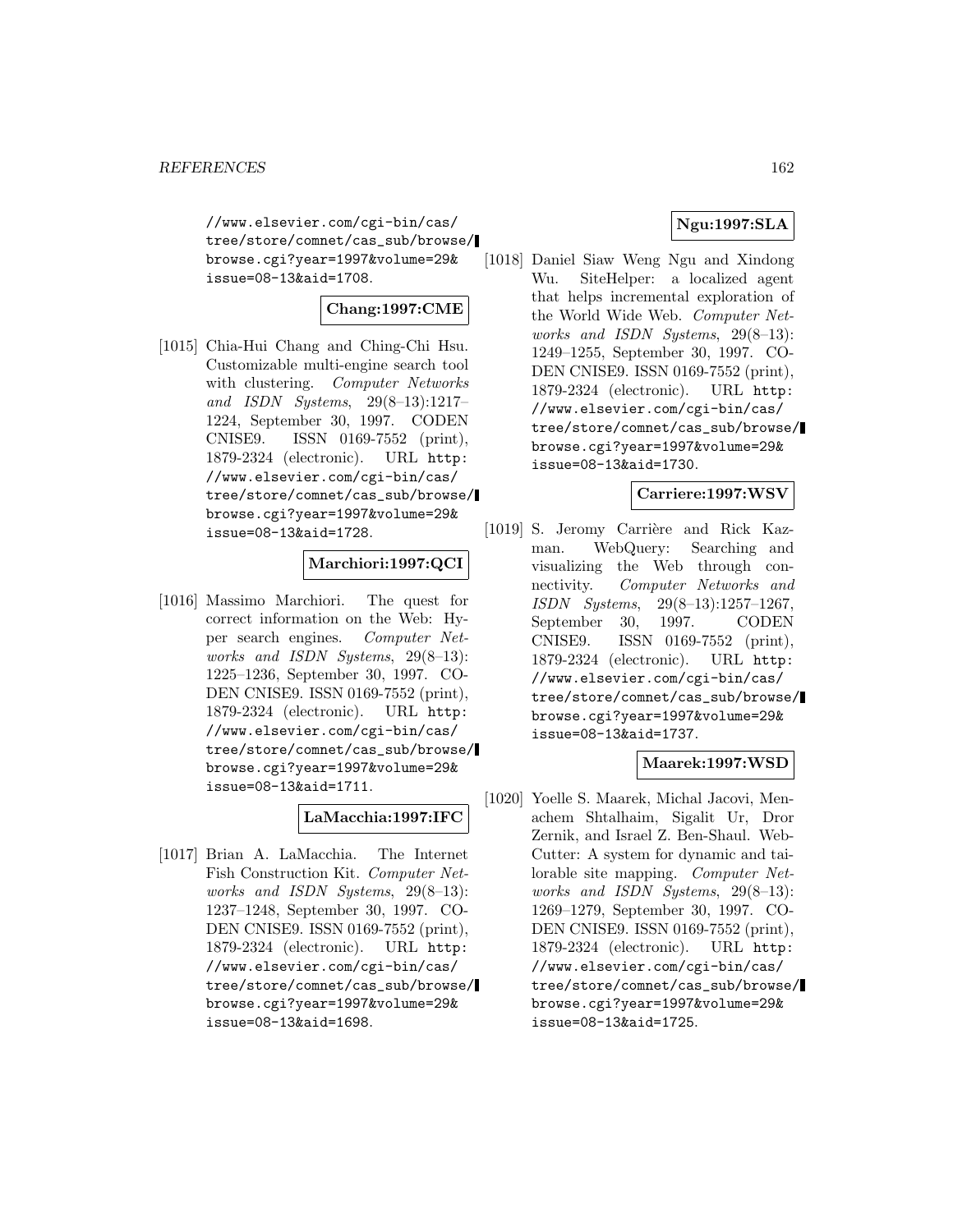### **Little:1997:CRW**

[1021] M. C. Little, S. K. Shrivastava, S. J. Caughey, and D. B. Ingham. Constructing reliable Web applications using atomic actions. Computer Networks and ISDN Systems, 29(8–13): 1281–1290, September 30, 1997. CO-DEN CNISE9. ISSN 0169-7552 (print), 1879-2324 (electronic). URL http: //www.elsevier.com/cgi-bin/cas/ tree/store/comnet/cas\_sub/browse/ browse.cgi?year=1997&volume=29& issue=08-13&aid=1695.

### **Hadjiefthymiades:1997:IPC**

[1022] Stathes P. Hadjiefthymiades and Drakoulis I. Martakos. Improving the performance of CGI compliant database gateways. Computer Networks and ISDN Systems, 29(8–13): 1291–1304, September 30, 1997. CO-DEN CNISE9. ISSN 0169-7552 (print), 1879-2324 (electronic). URL http: //www.elsevier.com/cgi-bin/cas/ tree/store/comnet/cas\_sub/browse/ browse.cgi?year=1997&volume=29& issue=08-13&aid=1726.

### **Arocena:1997:AWQ**

[1023] Gustavo O. Arocena, Alberto O. Mendelzon, and George A. Mihaila. Applications of a Web query language. Computer Networks and ISDN Systems, 29(8–13):1305–1315, September 30, 1997. CODEN CNISE9. ISSN 0169-7552 (print), 1879-2324 (electronic). URL http: //www.elsevier.com/cgi-bin/cas/ tree/store/comnet/cas\_sub/browse/ browse.cgi?year=1997&volume=29& issue=08-13&aid=1718.

### **Mills:1997:PWW**

[1024] Tim Mills, Ken Moody, and Kerry Rodden. Providing world wide access to historical sources. Computer Networks and ISDN Systems, 29(8–13): 1317–1325, September 30, 1997. CO-DEN CNISE9. ISSN 0169-7552 (print), 1879-2324 (electronic). URL http: //www.elsevier.com/cgi-bin/cas/ tree/store/comnet/cas\_sub/browse/ browse.cgi?year=1997&volume=29& issue=08-13&aid=1731.

### **Potmesil:1997:MAV**

[1025] Michael Potmesil. Maps alive: Viewing geospatial information on the WWW. Computer Networks and ISDN Systems, 29(8–13):1327– 1342, September 30, 1997. CODEN CNISE9. ISSN 0169-7552 (print), 1879-2324 (electronic). URL http: //www.elsevier.com/cgi-bin/cas/ tree/store/comnet/cas\_sub/browse/ browse.cgi?year=1997&volume=29& issue=08-13&aid=1688.

### **Pitkow:1997:SRU**

[1026] James Pitkow. In search of reliable usage data on the WWW. Computer Networks and ISDN Systems, 29(8–13): 1343–1355, September 30, 1997. CO-DEN CNISE9. ISSN 0169-7552 (print), 1879-2324 (electronic). URL http: //www.elsevier.com/cgi-bin/cas/ tree/store/comnet/cas\_sub/browse/ browse.cgi?year=1997&volume=29& issue=08-13&aid=1696.

**Graham-Cumming:1997:HMY**

[1027] John Graham-Cumming. Hits and miss-es: A year watching the Web. Computer Networks and ISDN Systems, 29(8–13):1357–1365,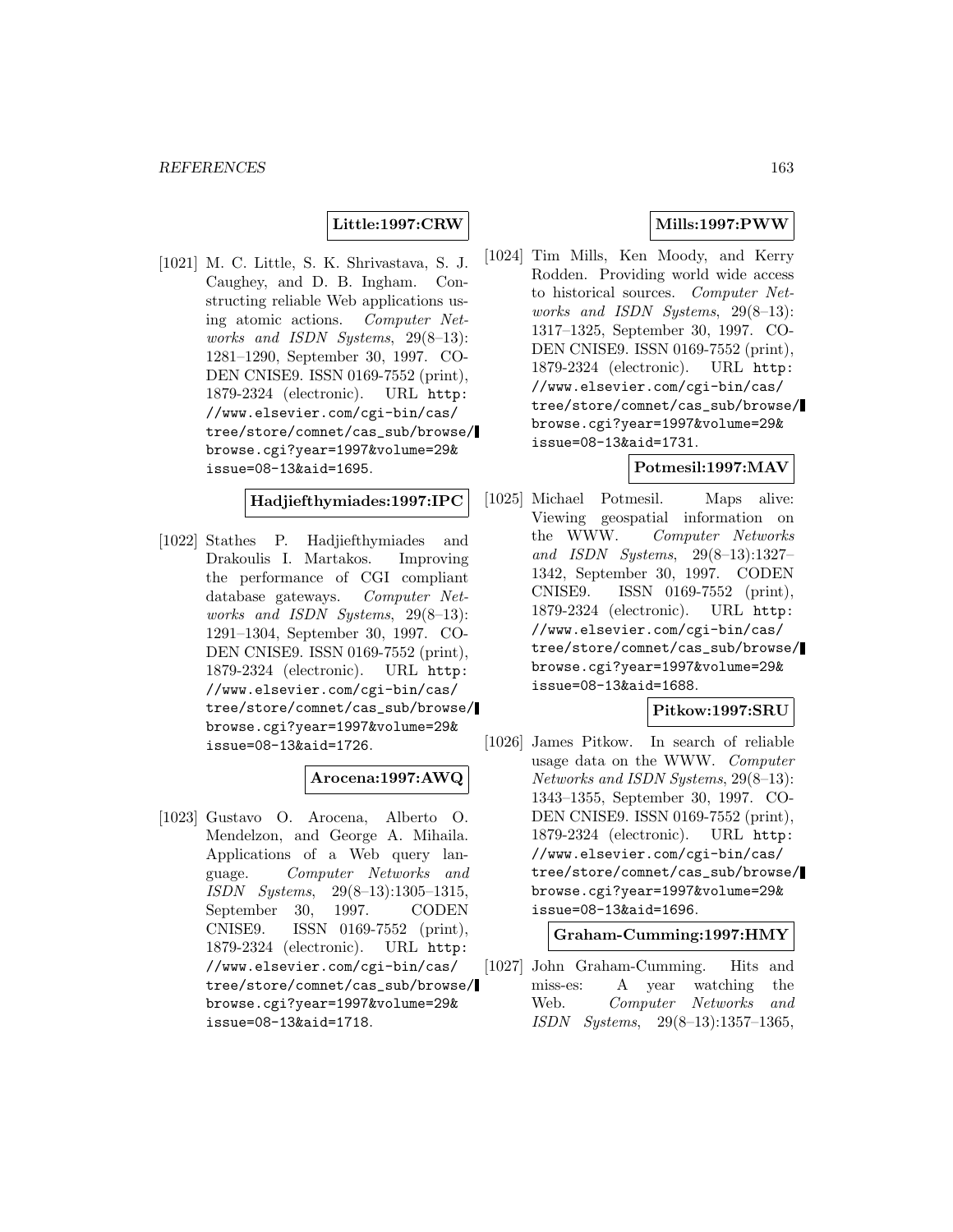September 30, 1997. CODEN CNISE9. ISSN 0169-7552 (print), 1879-2324 (electronic). URL http: //www.elsevier.com/cgi-bin/cas/ tree/store/comnet/cas\_sub/browse/ browse.cgi?year=1997&volume=29& issue=08-13&aid=1697.

### **Beckett:1997:ASU**

[1028] Dave J. Beckett.  $30\%$  accessible — a survey of the UK Wide Web. Computer Networks and ISDN Systems, 29(8–13): 1367–1375, September 30, 1997. CO-DEN CNISE9. ISSN 0169-7552 (print), 1879-2324 (electronic). URL http: //www.elsevier.com/cgi-bin/cas/ browse.cgi?year=1997&volume=29& issue=08-13&aid=1734.

### **Raman:1997:CSS**

[1029] T. V. Raman. Cascaded speech style sheets. Computer Networks and ISDN Systems, 29(8–13):1377– 1383, September 30, 1997. CODEN CNISE9. ISSN 0169-7552 (print), 1879-2324 (electronic). URL http: //www.elsevier.com/cgi-bin/cas/ tree/store/comnet/cas\_sub/browse/ browse.cgi?year=1997&volume=29& issue=08-13&aid=1740.

#### **Lau:1997:WBP**

[1030] Raymond Lau, Giovanni Flammia, Christine Pao, and Victor Zue. WebGALAXY: Beyond point and click — a conversational interface to a browser. Computer Networks and ISDN Systems, 29(8–13):1385–1393, September 30, 1997. CODEN CNISE9. ISSN 0169-7552 (print), 1879-2324 (electronic). URL http: //www.elsevier.com/cgi-bin/cas/ tree/store/comnet/cas\_sub/browse/ browse.cgi?year=1997&volume=29& issue=08-13&aid=1704.

#### **James:1997:AAH**

[1031] Frankie James. AHA: Audio HTML access. Computer Networks and ISDN Systems, 29(8–13):1395–1404, September 30, 1997. CODEN CNISE9. ISSN 0169-7552 (print), 1879-2324 (electronic). URL http: //www.elsevier.com/cgi-bin/cas/ tree/store/comnet/cas\_sub/browse/ browse.cgi?year=1997&volume=29& issue=08-13&aid=1720.

# **Ingham:1997:SHM**

tree/store/comnet/cas\_sub/browse/ [1032] D. B. Ingham, S. J. Caughey, and M. C. Little. Supporting highly manageable Web services. Computer Networks and ISDN Systems, 29(8–13): 1405–1416, September 30, 1997. CO-DEN CNISE9. ISSN 0169-7552 (print), 1879-2324 (electronic). URL http: //www.elsevier.com/cgi-bin/cas/ tree/store/comnet/cas\_sub/browse/ browse.cgi?year=1997&volume=29& issue=08-13&aid=1719.

#### **Reilly:1997:EMN**

[1033] James Reilly, Petri Niska, Luca Deri, and Dieter Gantenbein. Enabling mobile network managers. Computer Networks and ISDN Systems, 29(8–13): 1417–1428, September 30, 1997. CO-DEN CNISE9. ISSN 0169-7552 (print), 1879-2324 (electronic). URL http: //www.elsevier.com/cgi-bin/cas/ tree/store/comnet/cas\_sub/browse/ browse.cgi?year=1997&volume=29& issue=08-13&aid=1693.

#### **Gellersen:1997:WOO**

[1034] Hans-Werner Gellersen, Robert Wicke, and Martin Gaedke. WebCom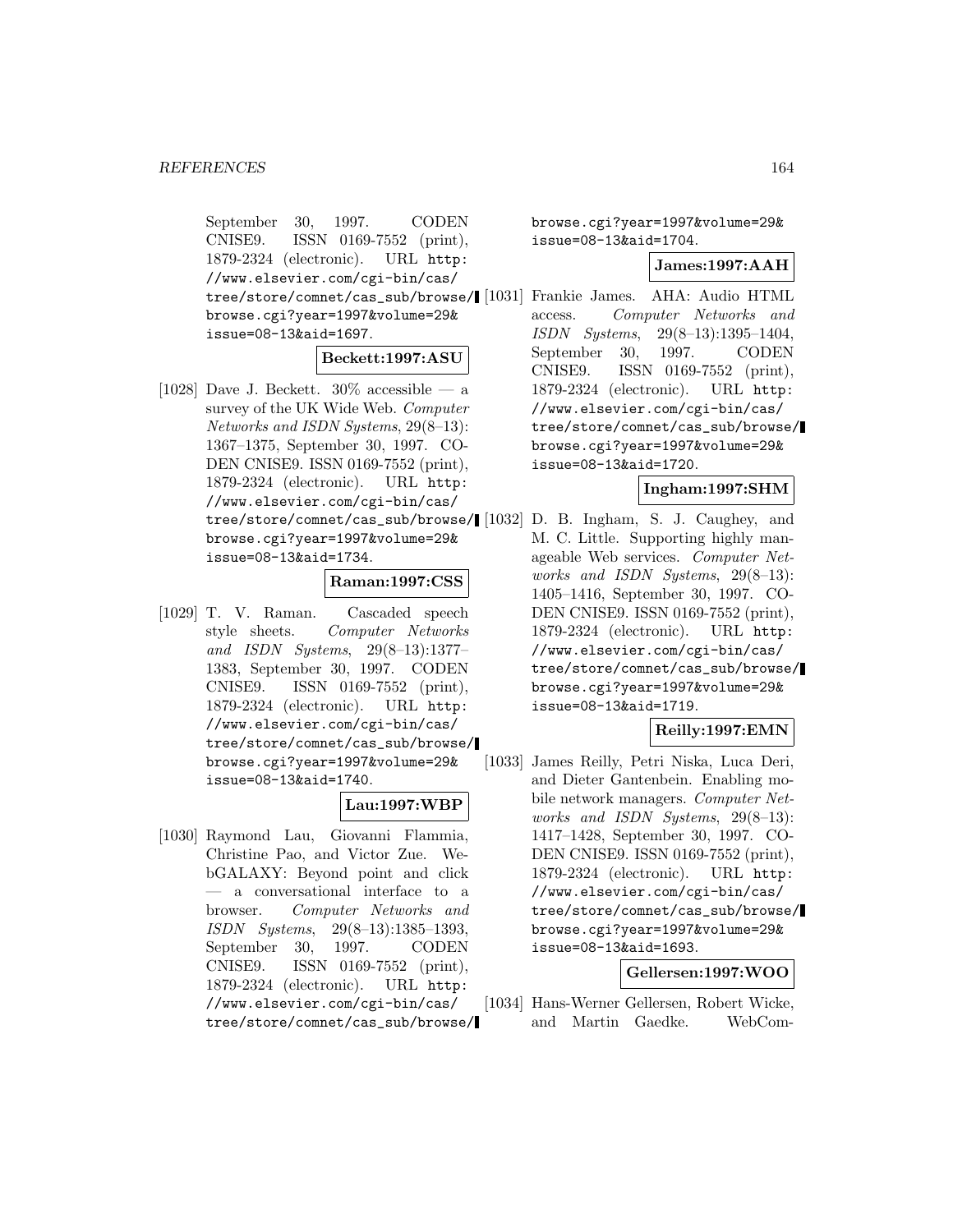position: An object-oriented support system for the Web engineering lifecycle. Computer Networks and ISDN Systems, 29(8–13):1429– 1437, September 30, 1997. CODEN CNISE9. ISSN 0169-7552 (print), 1879-2324 (electronic). URL http: //www.elsevier.com/cgi-bin/cas/ tree/store/comnet/cas\_sub/browse/ browse.cgi?year=1997&volume=29& issue=08-13&aid=1713.

# **Vanderheiden:1997:AAA**

[1035] Gregg C. Vanderheiden. Anywhere, anytime (+ anyone) access to the nextgeneration WWW. Computer Networks and ISDN Systems, 29(8–13): 1439–1446, September 30, 1997. CO-DEN CNISE9. ISSN 0169-7552 (print), 1879-2324 (electronic). URL http: //www.elsevier.com/cgi-bin/cas/ tree/store/comnet/cas\_sub/browse/ browse.cgi?year=1997&volume=29& issue=08-13&aid=1742.

### **Sakagami:1997:LPP**

[1036] Hidekazu Sakagami and Tomonari Kamba. Learning personal preferences on online newspaper articles from user behaviors. Computer Networks and ISDN Systems, 29(8–13): 1447–1455, September 30, 1997. CO-DEN CNISE9. ISSN 0169-7552 (print), 1879-2324 (electronic). URL http: //www.elsevier.com/cgi-bin/cas/ tree/store/comnet/cas\_sub/browse/ browse.cgi?year=1997&volume=29& issue=08-13&aid=1691.

#### **Banatre:1997:PQS**

[1037] Michel Banâtre, Valérie Issarny, Frédéric Leleu, and Boris Charpiot. Providing quality of service over the Web: A newspaper-

based approach. Computer Networks and ISDN Systems, 29(8–13):1457– 1465, September 30, 1997. CODEN CNISE9. ISSN 0169-7552 (print), 1879-2324 (electronic). URL http: //www.elsevier.com/cgi-bin/cas/ tree/store/comnet/cas\_sub/browse/ browse.cgi?year=1997&volume=29& issue=08-13&aid=1692.

#### **Shimada:1997:ISC**

[1038] Takao Shimada, Naoko Iwami, Takewo Tomokane, Mitsuo Hayashi, and Yasuyuki Kuwahara. Interactive scaling control mechanism for World-Wide Web systems. Computer Networks and ISDN Systems, 29(8–13):1467– 1477, September 30, 1997. CODEN CNISE9. ISSN 0169-7552 (print), 1879-2324 (electronic). URL http: //www.elsevier.com/cgi-bin/cas/ tree/store/comnet/cas\_sub/browse/ browse.cgi?year=1997&volume=29& issue=08-13&aid=1732.

# **Pieper:1997:BDT**

[1039] Michael Pieper and Dirk Hermsdorf. BSCW for disabled teleworkers: usability evaluation and interface adaptation of an Internet-based cooperation environment. Computer Networks and ISDN Systems, 29(8–13): 1479–1487, September 30, 1997. CO-DEN CNISE9. ISSN 0169-7552 (print), 1879-2324 (electronic). URL http: //www.elsevier.com/cgi-bin/cas/ tree/store/comnet/cas\_sub/browse/ browse.cgi?year=1997&volume=29& issue=08-13&aid=1689.

## **Bachiochi:1997:USD**

[1040] D. Bachiochi, M. Berstene, E. Chouinard, N. Conlan, M. Danchak, T. Furey, C. Neligon, and D. Way. Usability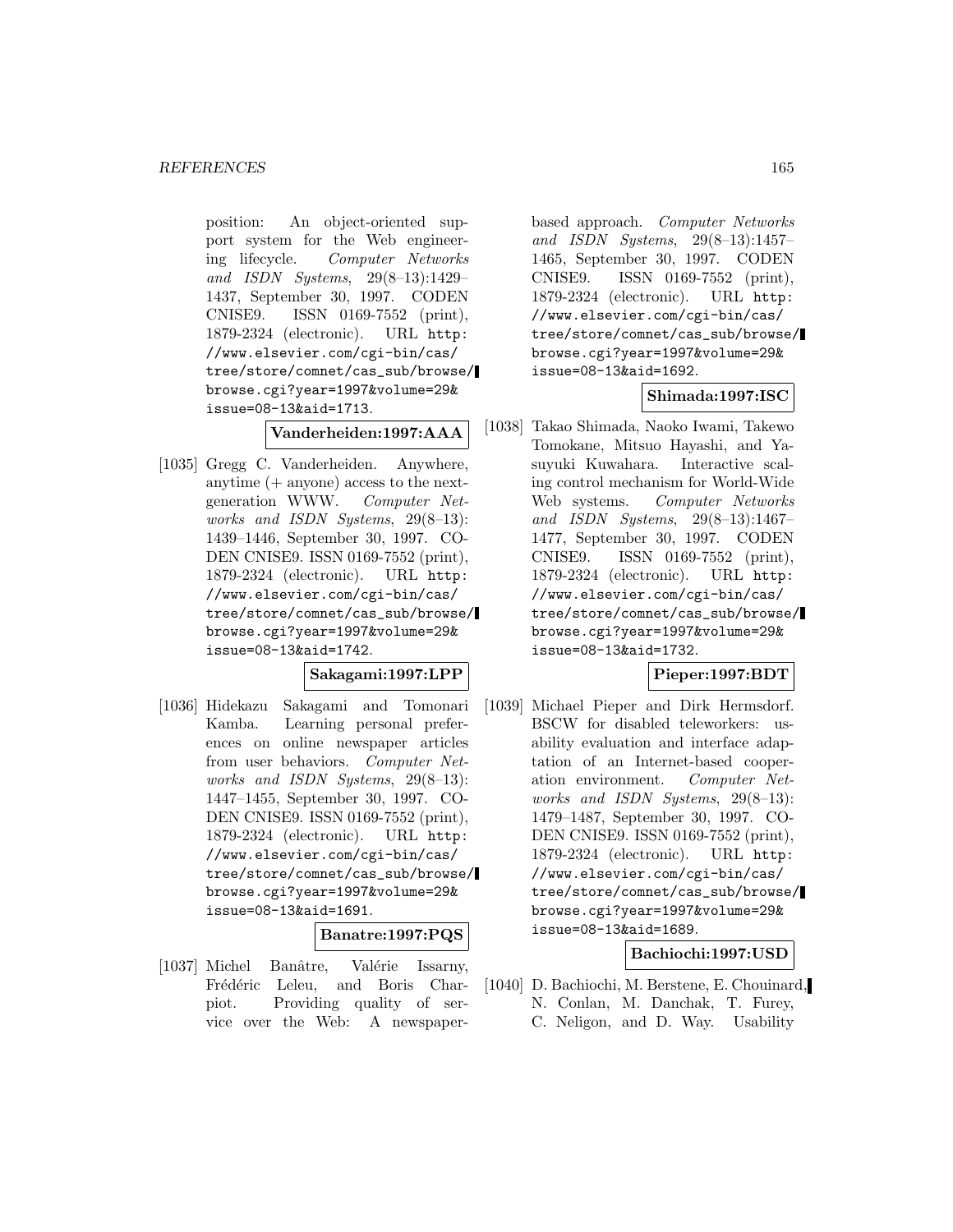studies and designing navigational aids for the World Wide Web. Computer Networks and ISDN Systems, 29(8–13): 1489–1496, September 30, 1997. CO-DEN CNISE9. ISSN 0169-7552 (print), 1879-2324 (electronic). URL http: //www.elsevier.com/cgi-bin/cas/ tree/store/comnet/cas\_sub/browse/ browse.cgi?year=1997&volume=29& issue=08-13&aid=1702.

#### **Phanouriou:1997:TCL**

[1041] Constantinos Phanouriou and Marc Abrams. Transforming commandline driven systems to Web applications. Computer Networks and ISDN Systems, 29(8–13):1497–1505, September 30, 1997. CODEN CNISE9. ISSN 0169-7552 (print), 1879-2324 (electronic). URL http: //www.elsevier.com/cgi-bin/cas/ tree/store/comnet/cas\_sub/browse/ browse.cgi?year=1997&volume=29& issue=08-13&aid=1724.

# **Crespo:1997:RIL**

[1042] Arturo Crespo, Bay-Wei Chang, and Eric A. Bier. Responsive interaction for a large Web application: The meteor shower architecture in the Web-Writer II Editor. Computer Networks and ISDN Systems, 29(8–13): 1507–1517, September 30, 1997. CO-DEN CNISE9. ISSN 0169-7552 (print), 1879-2324 (electronic). URL http: //www.elsevier.com/cgi-bin/cas/ tree/store/comnet/cas\_sub/browse/ browse.cgi?year=1997&volume=29& issue=08-13&aid=1739.

#### **Seligmann:1997:MM**

[1043] Dorée Duncan Seligmann, Cati Laporte, and Stephan Vladimir Bugaj. The message is the medium. Computer

Networks and ISDN Systems, 29(8–13): 1519–1530, September 30, 1997. CO-DEN CNISE9. ISSN 0169-7552 (print), 1879-2324 (electronic). URL http: //www.elsevier.com/cgi-bin/cas/ tree/store/comnet/cas\_sub/browse/ browse.cgi?year=1997&volume=29& issue=08-13&aid=1694.

#### **Girgensohn:1997:SII**

[1044] Andreas Girgensohn and Alison Lee. Seamless integration of interactive forms into the Web. Computer Networks and ISDN Systems, 29(8–13): 1531–1542, September 30, 1997. CO-DEN CNISE9. ISSN 0169-7552 (print), 1879-2324 (electronic). URL http: //www.elsevier.com/cgi-bin/cas/ tree/store/comnet/cas\_sub/browse/ browse.cgi?year=1997&volume=29& issue=08-13&aid=1738.

#### **Santo:1997:VGW**

[1045] Harold P. Santo. Visualization and graphics on the World Wide Web. Computer Networks and ISDN Systems, 29(14):1555–1557, October 15, 1997. CODEN CNISE9. ISSN 0169-7552 (print), 1879-2324 (electronic). URL http://www.elsevier. com/cas/tree/store/comnet/sub/1997/ 29/14/1764.pdf.

### **Imine:1997:NAP**

[1046] Mohamed Imine and Hiroshi Nagahashi. A new approach in polynomial and Bézier parametric piecewise modeling. Computer Networks and ISDN Systems, 29(14):1559– 1570, October 15, 1997. CODEN CNISE9. ISSN 0169-7552 (print), 1879-2324 (electronic). URL http: //www.elsevier.com/cgi-bin/cas/ tree/store/comnet/cas\_sub/browse/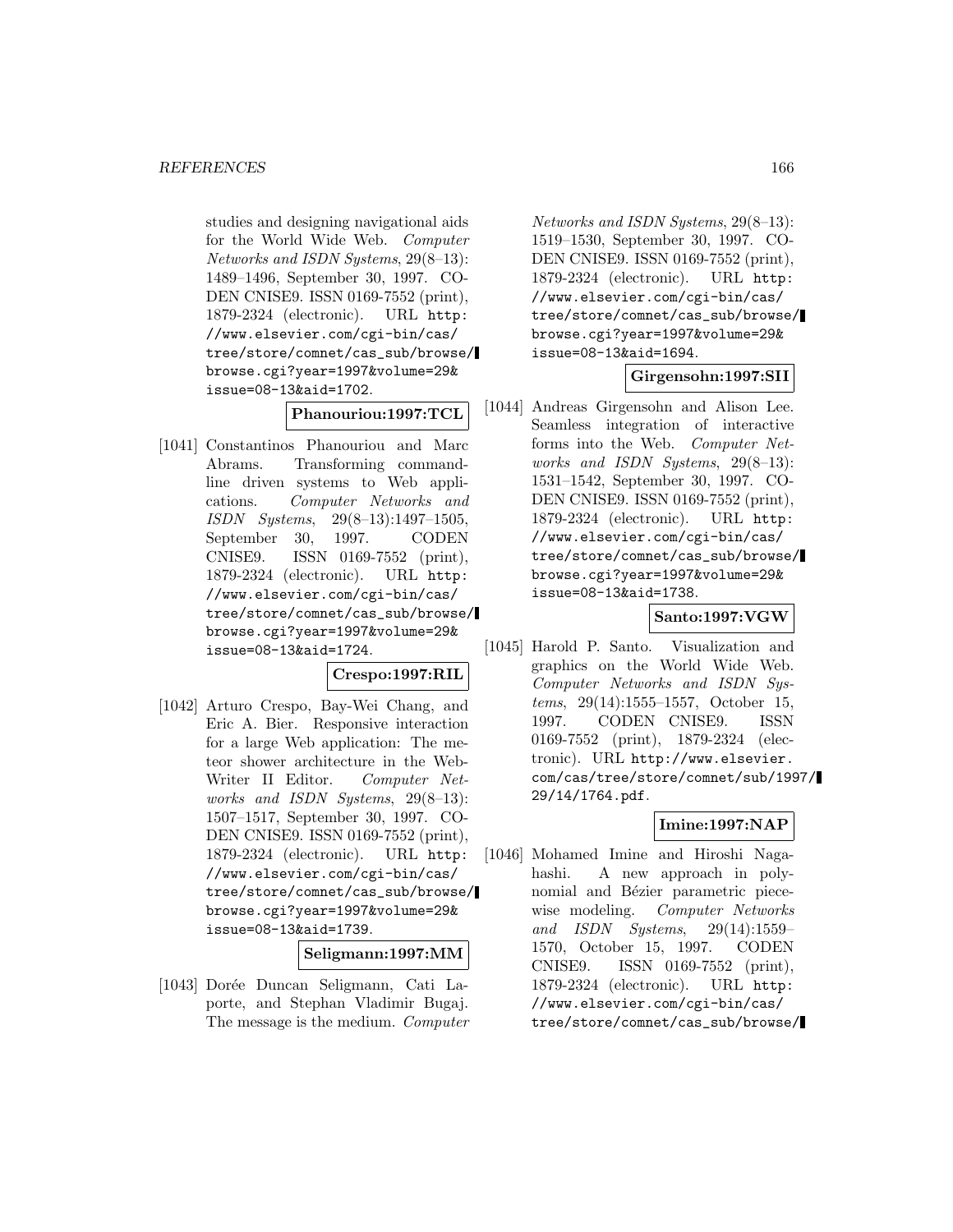browse.cgi?year=1997&volume=29& issue=14&aid=1747.

### **Lee:1997:PBM**

[1047] Jintae Lee. Physically-based modeling of brush painting. Computer Networks and ISDN Systems, 29(14): 1571–1576, October 15, 1997. CO-DEN CNISE9. ISSN 0169-7552 (print), 1879-2324 (electronic). URL http: //www.elsevier.com/cgi-bin/cas/ tree/store/comnet/cas\_sub/browse/ browse.cgi?year=1997&volume=29& issue=14&aid=1748.

### **Brown:1997:JCA**

[1048] Marc H. Brown and Roope Raisamo. JCAT: Collaborative active textbooks using Java. Computer Networks and ISDN Systems, 29(14):1577– 1586, October 15, 1997. CODEN CNISE9. ISSN 0169-7552 (print), 1879-2324 (electronic). URL http:// www.elsevier.com/cas/tree/store/ comnet/sub/1997/29/14/1765.pdf.

### **Brown:1997:FAS**

[1049] P. J. C. Brown. A fast algorithm for selective refinement of terrain meshes. Computer Networks and ISDN Systems, 29(14):1587– 1599, October 15, 1997. CODEN CNISE9. ISSN 0169-7552 (print), 1879-2324 (electronic). URL http: //www.elsevier.com/cgi-bin/cas/ tree/store/comnet/cas\_sub/browse/ browse.cgi?year=1997&volume=29& issue=14&aid=1749.

#### **Thalmann:1997:SVW**

[1050] Daniel Thalmann, Christian Babski, Tolga Capin, Nadia Magnenat Thalmann, and Igor Sunday Pandzic. Sharing VLNET worlds on the Web. Com-

puter Networks and ISDN Systems, 29 (14):1601–1610, October 15, 1997. CO-DEN CNISE9. ISSN 0169-7552 (print), 1879-2324 (electronic). URL http:// www.elsevier.com/cas/tree/store/ comnet/sub/1997/29/14/1750.pdf.

### **Rau-Chaplin:1997:GSW**

[1051] Andrew Rau-Chaplin, Brian MacKay-Lyons, Timmy Doucette, Jedrzej Gajewski, Xiangqun Hu, and Peter Spierenburg. Graphics support for a World-Wide-Web based architectural design service. Computer Networks and ISDN Systems, 29(14):1611– 1623, October 15, 1997. CODEN CNISE9. ISSN 0169-7552 (print), 1879-2324 (electronic). URL http: //www.elsevier.com/cgi-bin/cas/ tree/store/comnet/cas\_sub/browse/ browse.cgi?year=1997&volume=29& issue=14&aid=1751.

### **Venkataraman:1997:PWL**

[1052] Kartik Venkataraman and Tim Poston. Piece-wise linear morphing and rendering with 3D textures. Computer Networks and ISDN Systems, 29(14): 1625–1633, October 15, 1997. CO-DEN CNISE9. ISSN 0169-7552 (print), 1879-2324 (electronic). URL http: //www.elsevier.com/cgi-bin/cas/ tree/store/comnet/cas\_sub/browse/ browse.cgi?year=1997&volume=29& issue=14&aid=1752.

### **Lee:1997:WWW**

[1053] Chungnan Lee, Tong yee Lee, Tain chi Lu, and Yao tsung Chen. A World-Wide Web based distributed animation environment. Computer Networks and ISDN Systems, 29(14): 1635–1644, October 15, 1997. CO-DEN CNISE9. ISSN 0169-7552 (print),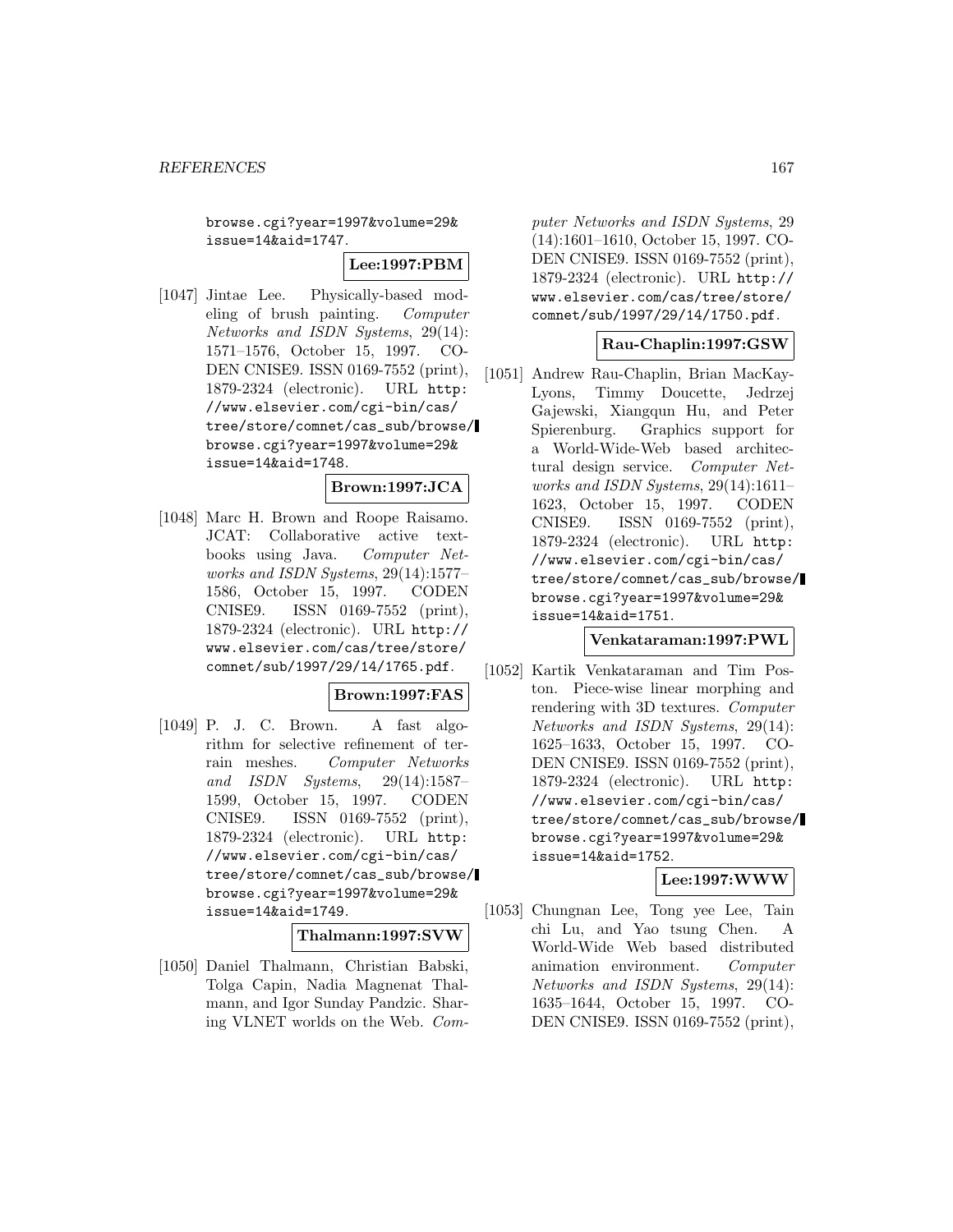1879-2324 (electronic). URL http:// www.elsevier.com/cas/tree/store/ comnet/sub/1997/29/14/1753.pdf.

# **Stachel:1997:CSH**

[1054] Hellmuth Stachel. Coordinates — A survey on higher geometry. Computer Networks and ISDN Systems, 29(14): 1645–1654, October 15, 1997. CO-DEN CNISE9. ISSN 0169-7552 (print), 1879-2324 (electronic). URL http: //www.elsevier.com/cgi-bin/cas/ tree/store/comnet/cas\_sub/browse/ [1058] K. Coninx, F. Van Reeth, and E. Flerbrowse.cgi?year=1997&volume=29& issue=14&aid=1754.

#### **Marini:1997:VRW**

[1055] D. Marini, M. Rossi, L. Moltedo, and O. Salvetti. Virtual reality and Web tools to convey the visual information of ancient monuments. Computer Networks and ISDN Systems, 29(14): 1655–1660, October 15, 1997. CO-DEN CNISE9. ISSN 0169-7552 (print), 1879-2324 (electronic). URL http: //www.elsevier.com/cgi-bin/cas/ tree/store/comnet/cas\_sub/browse/ browse.cgi?year=1997&volume=29& issue=14&aid=1755.

#### **Sojka:1997:TSE**

[1056] E. Sojka. Two simple and efficient algorithms for Jordan sorting and polygon cutting and clipping. Computer Networks and ISDN Systems, 29(14): 1661–1673, October 15, 1997. CO-DEN CNISE9. ISSN 0169-7552 (print), 1879-2324 (electronic). URL http: //www.elsevier.com/cgi-bin/cas/ tree/store/comnet/cas\_sub/browse/ browse.cgi?year=1997&volume=29& issue=14&aid=1756.

### **Moutsopoulos:1997:DML**

[1057] Konstantinos Moutsopoulos and Duncan Gillies. Deformable models for laparoscopic surgery simulation. Computer Networks and ISDN Systems, 29 (14):1675–1683, October 15, 1997. CO-DEN CNISE9. ISSN 0169-7552 (print), 1879-2324 (electronic). URL http:// www.elsevier.com/cas/tree/store/ comnet/sub/1997/29/14/1763.pdf.

# **Coninx:1997:HCI**

ackers. 2D human-computer interaction techniques in immersive virtual environments. Computer Networks and ISDN Systems, 29(14):1685– 1693, October 15, 1997. CODEN CNISE9. ISSN 0169-7552 (print), 1879-2324 (electronic). URL http:// www.elsevier.com/cas/tree/store/ comnet/sub/1997/29/14/1758.pdf.

# **Mace:1997:TCL**

[1059] Pierre Macé. Tensorial calculus of line and plane in homogeneous coordinates. Computer Networks and ISDN Systems, 29(14):1695– 1704, October 15, 1997. CODEN CNISE9. ISSN 0169-7552 (print), 1879-2324 (electronic). URL http: //www.elsevier.com/cgi-bin/cas/ tree/store/comnet/cas\_sub/browse/ browse.cgi?year=1997&volume=29& issue=14&aid=1759.

# **Rokita:1997:AIP**

[1060] Przemyslaw Rokita. Application of image processing techniques in computer graphics algorithms. Computer Networks and ISDN Systems, 29(14): 1705–1713, October 15, 1997. CO-DEN CNISE9. ISSN 0169-7552 (print),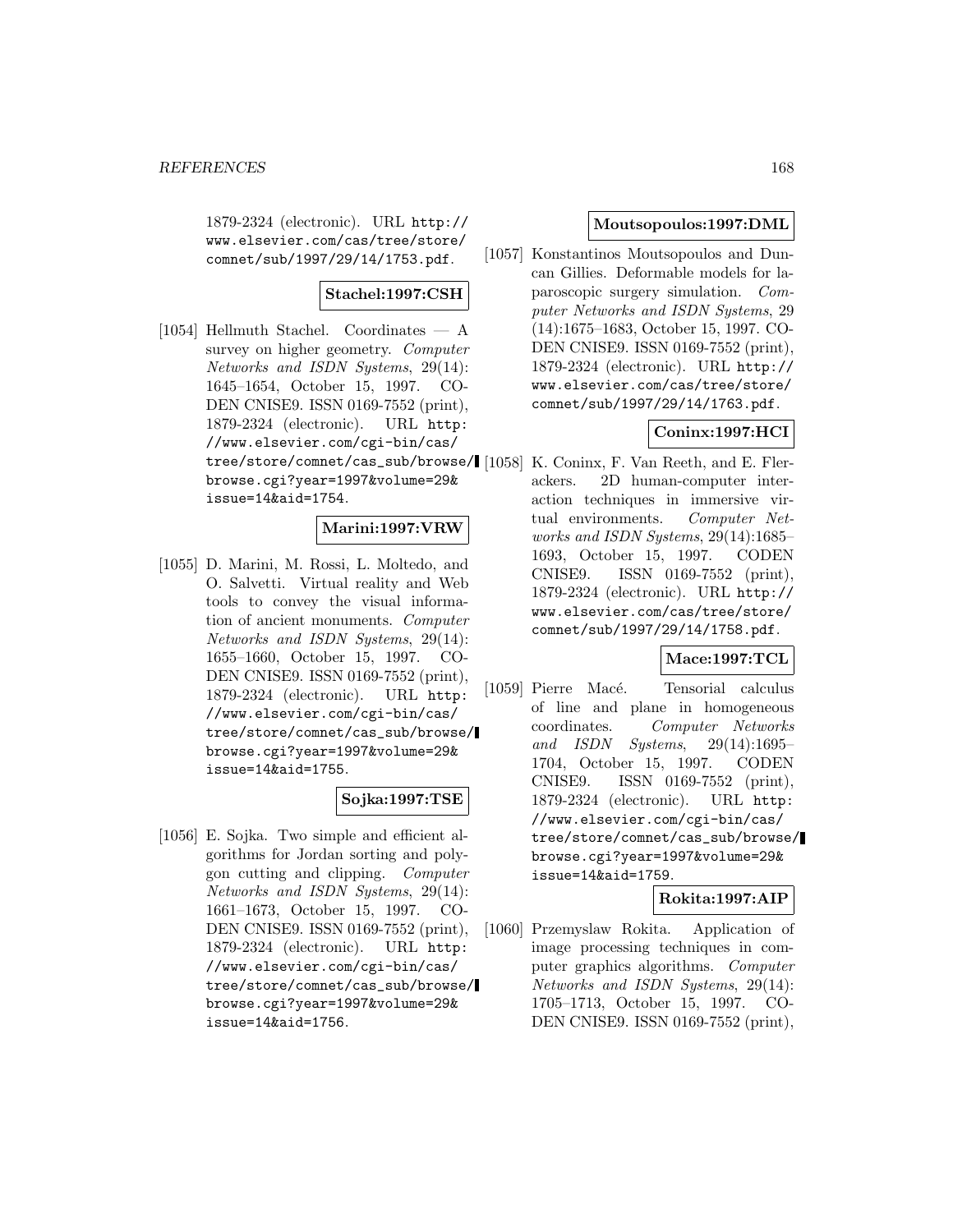1879-2324 (electronic). URL http:// www.elsevier.com/cas/tree/store/ comnet/sub/1997/29/14/1760.pdf.

## **Bechmann:1997:CFF**

[1061] D. Bechmann, Y. Bertrand, and S. Thery. Continuous free form deformation. Computer Networks and ISDN Systems, 29(14):1715– 1725, October 15, 1997. CODEN CNISE9. ISSN 0169-7552 (print), 1879-2324 (electronic). URL http: //www.elsevier.com/cgi-bin/cas/ tree/store/comnet/cas\_sub/browse/ browse.cgi?year=1997&volume=29& issue=14&aid=1757.

# **Patow:1997:EMR**

[1062] Gustavo A. Patow and Claudio A. Delrieux. Environment mapped refraction models for low cost scanline rendering. Computer Networks and ISDN Systems, 29(14):1727– 1736, October 15, 1997. CODEN CNISE9. ISSN 0169-7552 (print), 1879-2324 (electronic). URL http: //www.elsevier.com/cgi-bin/cas/ tree/store/comnet/cas\_sub/browse/ browse.cgi?year=1997&volume=29& issue=14&aid=1762.

### **Lucas:1997:NUC**

[1063] Laurent Lucas, Didier Gillard, and Yannick Rémion. A new unsupervised cube-based algorithm for isosurface generation. Computer Networks and ISDN Systems, 29(14):1737– 1744, October 15, 1997. CODEN CNISE9. ISSN 0169-7552 (print), 1879-2324 (electronic). URL http:// www.elsevier.com/cas/tree/store/ comnet/sub/1997/29/14/1761.pdf.

### **Benford:1997:VPW**

[1064] Steve Benford, Dave Snowdon, Chris Brown, and Gail Reynard. Visualising and populating the Web: Collaborative virtual environments for browsing, searching and inhabiting Webspace. Computer Networks and ISDN Systems, 29(15):1751– 1761, November 1, 1997. CODEN CNISE9. ISSN 0169-7552 (print), 1879-2324 (electronic). URL http: //www.elsevier.com/cgi-bin/cas/ tree/store/comnet/cas\_sub/browse/ browse.cgi?year=1997&volume=29& issue=15&aid=1769.

## **Kohn:1997:PGB**

[1065] Daniel M. Kohn. Providing global broadband Internet access using lowearth-orbit satellites. Computer Networks and ISDN Systems, 29(15):1763– 1768, November 1, 1997. CODEN CNISE9. ISSN 0169-7552 (print), 1879-2324 (electronic). URL http: //www.elsevier.com/cgi-bin/cas/ tree/store/comnet/cas\_sub/browse/ browse.cgi?year=1997&volume=29& issue=15&aid=1783.

### **West:1997:UIB**

[1066] E. J. W. West. Using the Internet for business — Web oriented routes to market and existing IT infrastructures. Computer Networks and ISDN Systems, 29(15):1769– 1776, November 1, 1997. CODEN CNISE9. ISSN 0169-7552 (print), 1879-2324 (electronic). URL http: //www.elsevier.com/cgi-bin/cas/ tree/store/comnet/cas\_sub/browse/ browse.cgi?year=1997&volume=29& issue=15&aid=1771.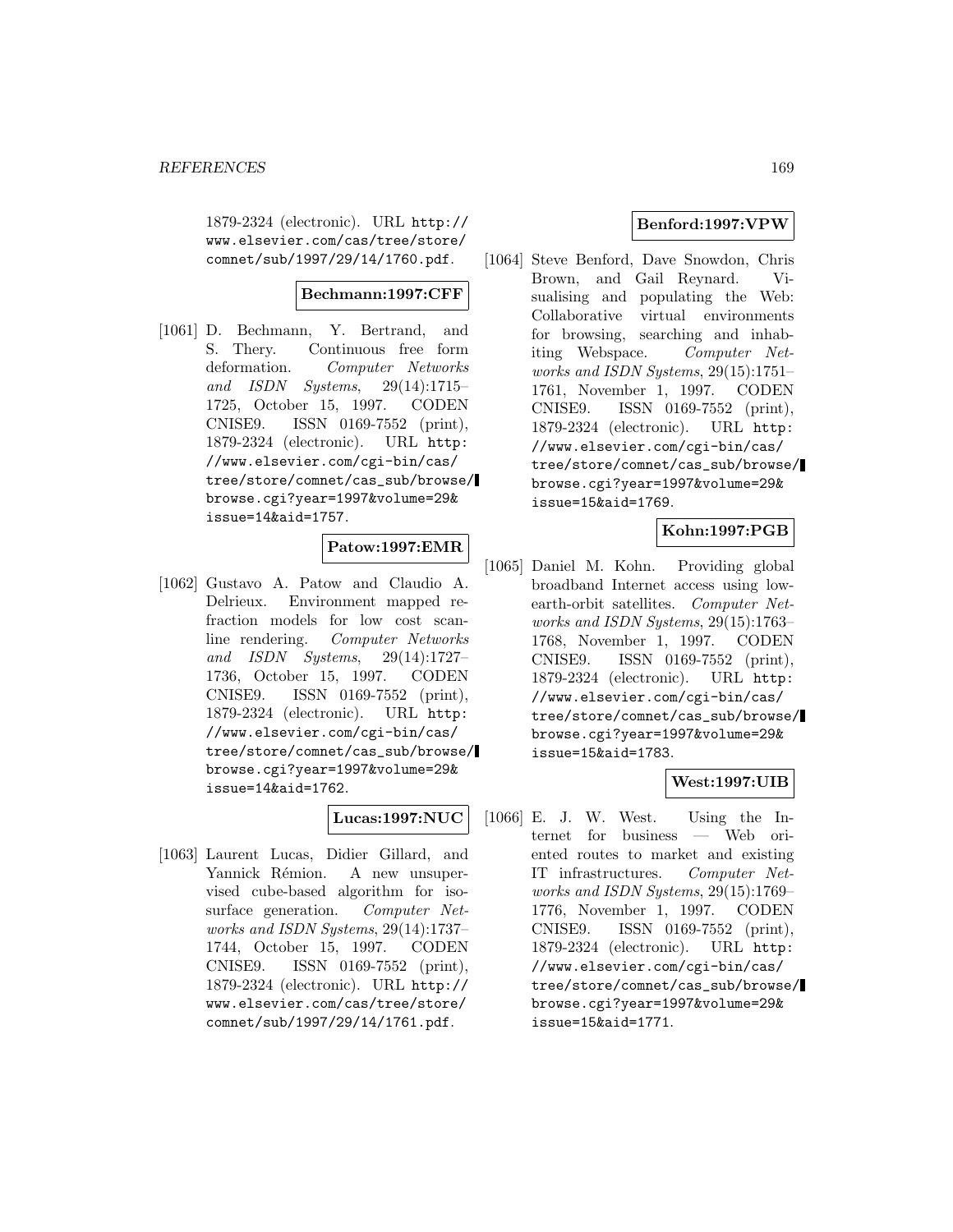## **Cahoon:1997:EIN**

[1067] Christine Cahoon, George Dunn, Majella McCarron, and George Munroe. Environment to inspire network users (ETINU). the development of a complete online support system. Computer Networks and ISDN Systems, 29(15): 1777–1785, November 1, 1997. CO-DEN CNISE9. ISSN 0169-7552 (print), 1879-2324 (electronic). URL http: //www.elsevier.com/cgi-bin/cas/ tree/store/comnet/cas\_sub/browse/ browse.cgi?year=1997&volume=29& issue=15&aid=1770.

## **Grebner:1997:UIM**

[1068] Robert Grebner. Use of instructional material in universal teleteaching environments. Computer Networks and ISDN Systems, 29(15):1787– 1797, November 1, 1997. CODEN CNISE9. ISSN 0169-7552 (print), 1879-2324 (electronic). URL http: //www.elsevier.com/cgi-bin/cas/ tree/store/comnet/cas\_sub/browse/ browse.cgi?year=1997&volume=29& issue=15&aid=1772.

#### **Dalton:1997:AMG**

[1069] C. I. Dalton and J. F. Griffin. Applying military grade security to the Internet. Computer Networks and ISDN Systems, 29(15):1799– 1808, November 1, 1997. CODEN CNISE9. ISSN 0169-7552 (print), 1879-2324 (electronic). URL http: //www.elsevier.com/cgi-bin/cas/ tree/store/comnet/cas\_sub/browse/ browse.cgi?year=1997&volume=29& issue=15&aid=1775.

**Steves:1997:PST**

[1070] Douglas H. Steves, Chris Edmondson-

Yurkanan, and Mohamed Gouda. Properties of secure transaction protocols. Computer Networks and ISDN Systems, 29(15):1809– 1821, November 1, 1997. CODEN CNISE9. ISSN 0169-7552 (print), 1879-2324 (electronic). URL http: //www.elsevier.com/cgi-bin/cas/ tree/store/comnet/cas\_sub/browse/ browse.cgi?year=1997&volume=29& issue=15&aid=1776.

# **Koops:1997:CRE**

[1071] Bert-Jaap Koops. Crypto regulation in Europe. Some key trends and issues. Computer Networks and ISDN Systems, 29(15):1823– 1831, November 1, 1997. CODEN CNISE9. ISSN 0169-7552 (print), 1879-2324 (electronic). URL http: //www.elsevier.com/cgi-bin/cas/ tree/store/comnet/cas\_sub/browse/ browse.cgi?year=1997&volume=29& issue=15&aid=1773.

### **Horn:1997:SVT**

[1072] Uwe Horn and Bernd Girod. Scalable video transmission for the Internet. Computer Networks and ISDN Systems, 29(15):1833–1842, November 1, 1997. CODEN CNISE9. ISSN 0169-7552 (print), 1879-2324 (electronic). URL http://www.elsevier. com/cgi-bin/cas/tree/store/comnet/ cas\_sub/browse/browse.cgi?year= 1997&volume=29&issue=15&aid=1768.

### **Schonwalder:1997:NMD**

J. Schönwälder. Network management by delegation — From research prototypes towards standards. Computer Networks and ISDN Systems, 29(15): 1843–1852, November 1, 1997. CO-DEN CNISE9. ISSN 0169-7552 (print),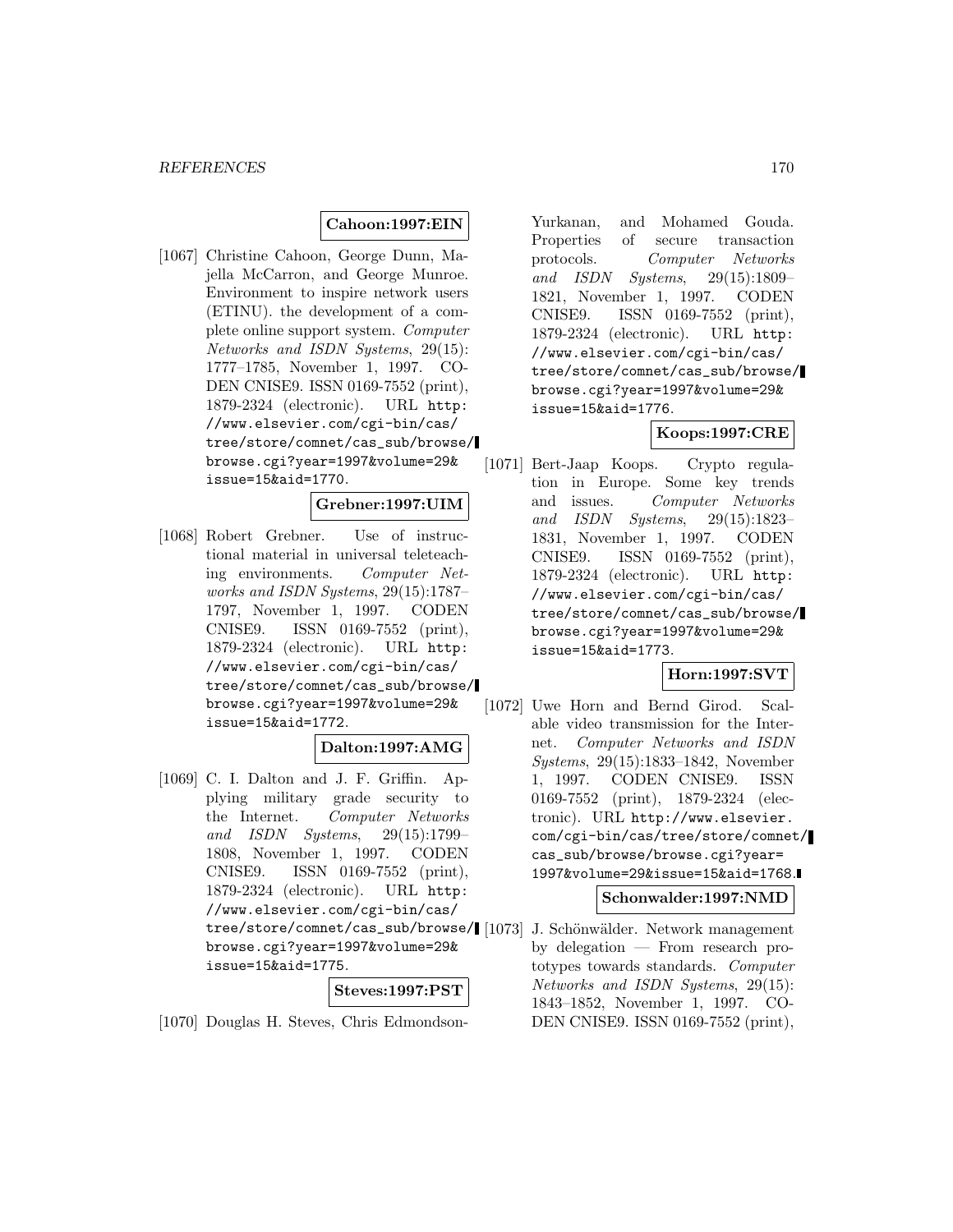1879-2324 (electronic). URL http: //www.elsevier.com/cgi-bin/cas/ tree/store/comnet/cas\_sub/browse/ browse.cgi?year=1997&volume=29& issue=15&aid=1774.

**Noh:1997:RSS**

[1074] Tai H. Noh, Dhadesugoor R. Vaman, and Xuedao Gu. Reconfiguration for service and self-healing in ATM networks based on virtual paths. Computer Networks and ISDN Systems, 29(16):1857– 1867, December 15, 1997. CODEN CNISE9. ISSN 0169-7552 (print), 1879-2324 (electronic). URL http: //www.elsevier.com/cgi-bin/cas/ tree/store/comnet/cas\_sub/browse/ browse.cgi?year=1997&volume=29& issue=16&aid=1766.

#### **Weinstock:1997:OOA**

[1075] Jonathan Weinstock and Rajiv Tewari. An object-oriented approach to the management of distributed application systems. Computer Networks and ISDN Systems, 29(16):1869– 1879, December 15, 1997. CODEN CNISE9. ISSN 0169-7552 (print), 1879-2324 (electronic). URL http: //www.elsevier.com/cgi-bin/cas/ tree/store/comnet/cas\_sub/browse/ browse.cgi?year=1997&volume=29& issue=16&aid=1767.

### **LaCorte:1997:APC**

[1076] A. La Corte, A. Lombardo, and G. Schembra. An analytical paradigm to calculate multiplexer performance in an ATM multimedia environment. Computer Networks and ISDN Systems, 29(16):1881–1900, December 15, 1997. CODEN CNISE9. ISSN 0169-7552 (print),

1879-2324 (electronic). URL http: //www.elsevier.com/cgi-bin/cas/ tree/store/comnet/cas\_sub/browse/ browse.cgi?year=1997&volume=29& issue=16&aid=1777.

#### **Ahmadvand:1997:DHL**

[1077] Nima Ahmadvand and Terence D. Todd. Dual-hop LANs using a wavelength routing cross connect. Computer Networks and ISDN Systems, 29(16): 1901–1917, December 15, 1997. CO-DEN CNISE9. ISSN 0169-7552 (print), 1879-2324 (electronic). URL http: //www.elsevier.com/cgi-bin/cas/ tree/store/comnet/cas\_sub/browse/ browse.cgi?year=1997&volume=29& issue=16&aid=1781.

# **Lee:1997:PSQ**

[1078] Hoon Lee and Yoshiaki Nemoto. Providing the statistical QoS objectives in high-speed networks. Computer Networks and ISDN Systems, 29(16): 1919–1931, December 15, 1997. CO-DEN CNISE9. ISSN 0169-7552 (print), 1879-2324 (electronic). URL http: //www.elsevier.com/cgi-bin/cas/ tree/store/comnet/cas\_sub/browse/ browse.cgi?year=1997&volume=29& issue=16&aid=1778.

### **Lee:1997:SRS**

[1079] Shie-Jue Lee, Yu-Wen Lai, Jian-Jou Lai, and Chi-Jong Chang. A slot reuse scheme for CRMA networks. Computer Networks and ISDN Systems, 29(16): 1933–1951, December 15, 1997. CO-DEN CNISE9. ISSN 0169-7552 (print), 1879-2324 (electronic). URL http: //www.elsevier.com/cgi-bin/cas/ tree/store/comnet/cas\_sub/browse/ browse.cgi?year=1997&volume=29& issue=16&aid=1782.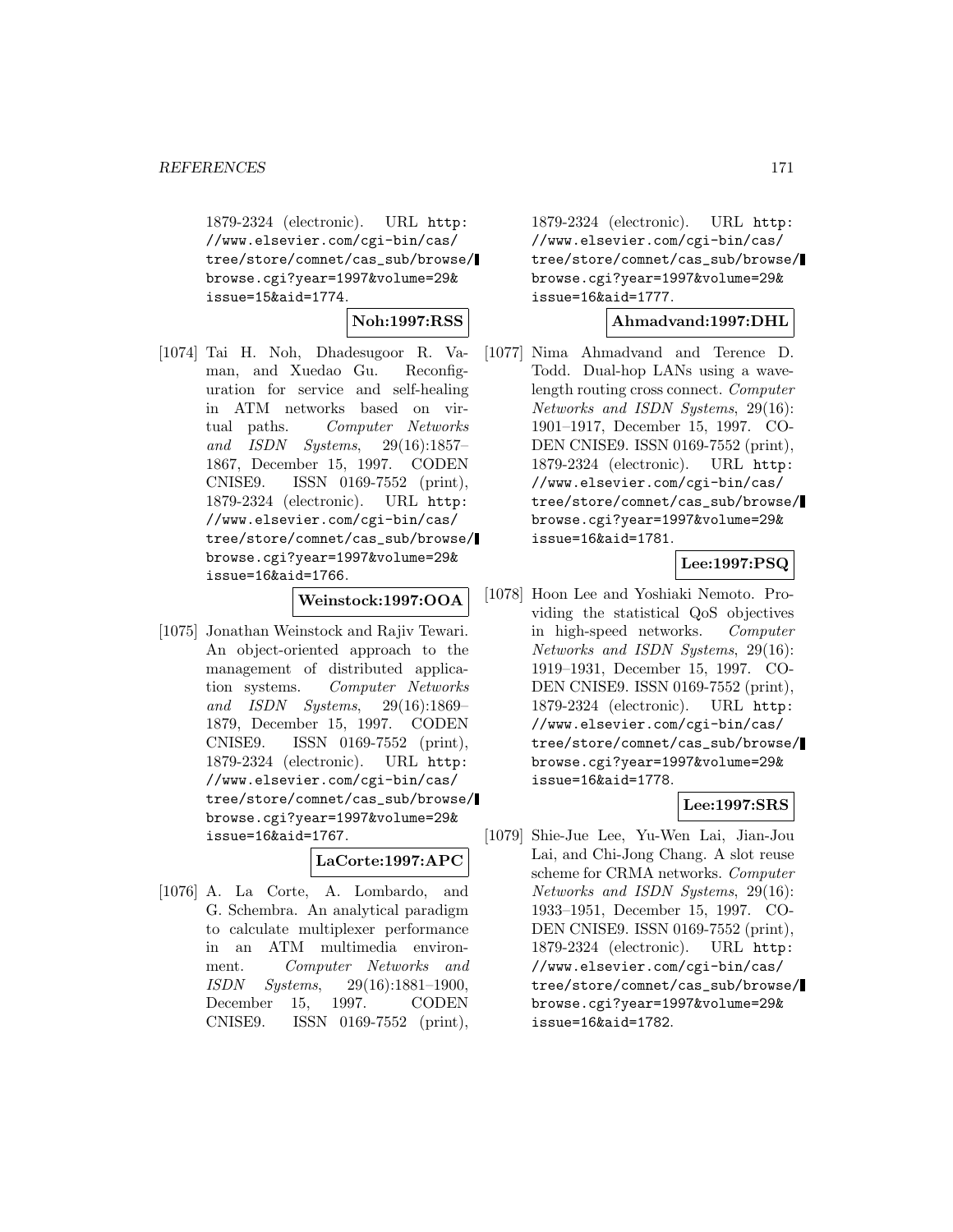#### **Giacomazzi:1997:DPE**

[1080] Paolo Giacomazzi and Achille Pattavina. Design and performance evaluation of the ATM multicast shuffleout switch. Computer Networks and ISDN Systems, 29(16):1953– 1968, December 15, 1997. CODEN CNISE9. ISSN 0169-7552 (print), 1879-2324 (electronic). URL http: //www.elsevier.com/cgi-bin/cas/ tree/store/comnet/cas\_sub/browse/ browse.cgi?year=1997&volume=29& issue=16&aid=1780.

# **Chan:1997:RAA**

[1081] Henry C. B. Chan and Victor C. M. Leung. Reservation arbitrated access — a bandwidth on demand protocol for multiplexing variable bit rate isochronous traffic over dual bus metropolitan area networks. Computer Networks and ISDN Systems, 29(16): 1969–1987, December 15, 1997. CO-DEN CNISE9. ISSN 0169-7552 (print), 1879-2324 (electronic). URL http: //www.elsevier.com/cgi-bin/cas/ tree/store/comnet/cas\_sub/browse/ browse.cgi?year=1997&volume=29& issue=16&aid=1779.

### **Matta:1998:FTD**

[1082] Ibrahim Matta and A. Udaya Shankar. Fast time-dependent evaluation of multi-service networks. Computer Networks and ISDN Systems, 29(17–18): 1999–2019, February 26, 1998. CO-DEN CNISE9. ISSN 0169-7552 (print), 1879-2324 (electronic). URL http:// www.elsevier.com/cas/tree/store/ comnet/sub/1998/29/17-18/1792.pdf.

### **Mehaoua:1998:PAC**

[1083] Ahmed Mehaoua and Raouf Boutaba.

Performance analysis of cell discarding techniques for best effort video communications over ATM networks. Computer Networks and ISDN Systems, 29(17–18):2021– 2037, February 26, 1998. CODEN CNISE9. ISSN 0169-7552 (print), 1879-2324 (electronic). URL http:// www.elsevier.com/cas/tree/store/ comnet/sub/1998/29/17-18/1796.pdf.

### **Present:1998:OSA**

[1084] D. Présent, C. Fayet, and G. Pujolle. An optimal solution for ATM switches. Computer Networks and ISDN Systems, 29(17–18):2039– 2052, February 26, 1998. CODEN CNISE9. ISSN 0169-7552 (print), 1879-2324 (electronic). URL http:// www.elsevier.com/cas/tree/store/ comnet/sub/1998/29/17-18/1799.pdf.

#### **Coelho:1998:GSA**

[1085] Rosângela Coelho and Samir Tohmé. A generic smoothing algorithm for realtime variable bit rate video traffic. Computer Networks and ISDN Systems, 29(17–18):2053–2066, February 26, 1998. CODEN CNISE9. ISSN 0169-7552 (print), 1879-2324 (electronic). URL http://www.elsevier. com/cas/tree/store/comnet/sub/1998/ 29/17-18/1798.pdf.

#### **Srivastava:1998:ESA**

[1086] Mani Srivastava, Partho Mishra, Prathima Agrawal, and Giao Nguyen. Ethersim: a simulator for applicationlevel performance modeling of wireless and mobile ATM networks. Computer Networks and ISDN Systems, 29(17– 18):2067–2090, February 26, 1998. CO-DEN CNISE9. ISSN 0169-7552 (print),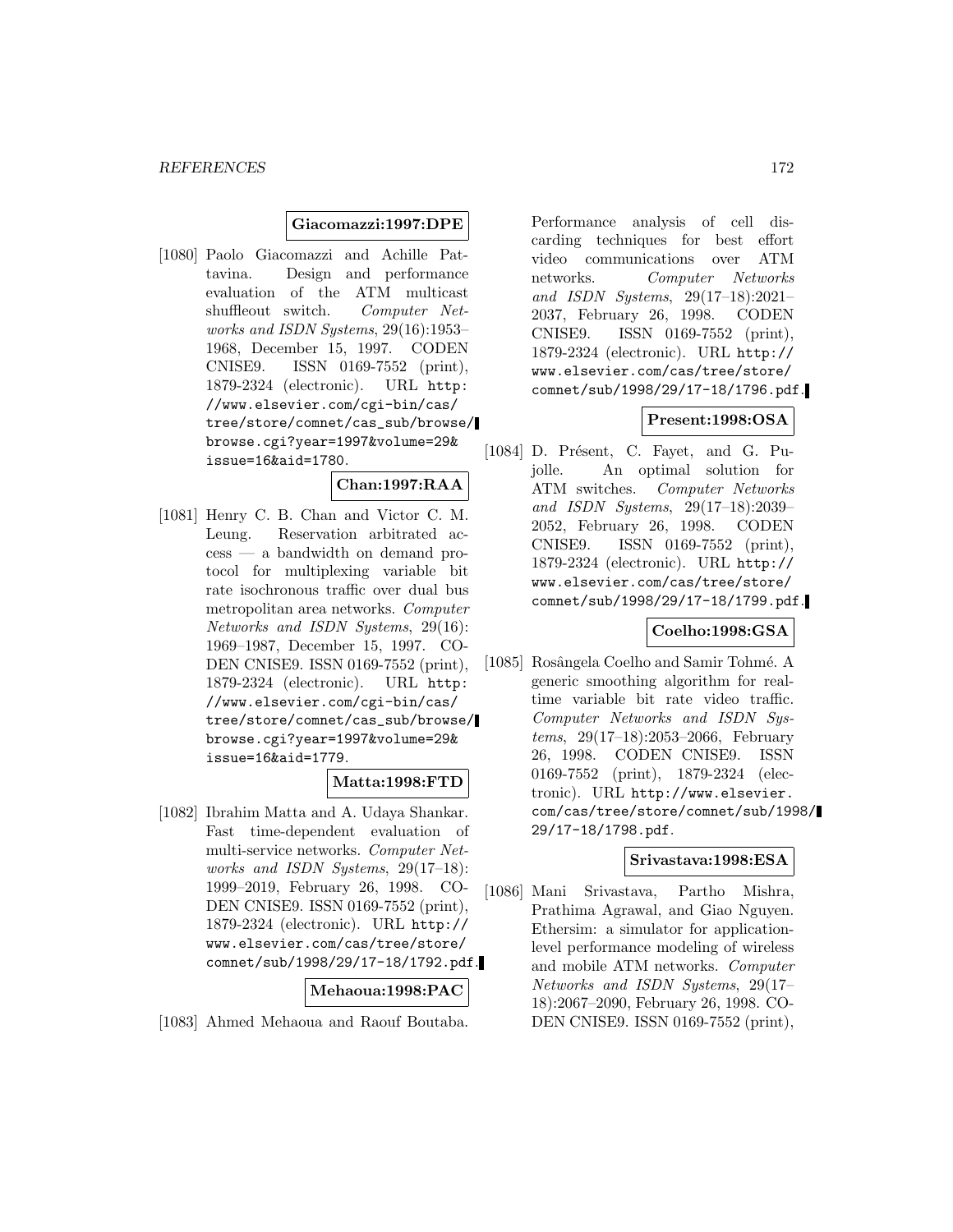1879-2324 (electronic). URL http:// www.elsevier.com/cas/tree/store/

# **An:1998:TIT**

[1087] Liping An, Nirwan Ansari, and Ambalavanar Arulambalam. TCP/ IP traffic over ATM networks with FMMRA ABR flow and congestion control. Computer Networks and ISDN Systems, 29(17–18):2091– 2102, February 26, 1998. CODEN CNISE9. ISSN 0169-7552 (print), 1879-2324 (electronic). URL http:// www.elsevier.com/cas/tree/store/ comnet/sub/1998/29/17-18/1789.pdf.

# **Dag:1998:EAT**

[1088] Tamer Dag and Ioannis Stavrakakis. Evaluation of ABR traffic management under various system time scales. Computer Networks and ISDN Systems, 29(17–18):2103–2117, February 26, 1998. CODEN CNISE9. ISSN 0169-7552 (print), 1879-2324 (electronic). URL http://www.elsevier. com/cas/tree/store/comnet/sub/1998/ 29/17-18/1794.pdf.

## **Wu:1998:PTS**

[1089] Cheng-Shong Wu, Jin-Chyang Jiau, and Kim-Joan Chen. Providing traffic smoothness and service guarantees within ATM networks through a ratecontrolled service discipline. Computer Networks and ISDN Systems, 29(17– 18):2119–2138, February 26, 1998. CO-DEN CNISE9. ISSN 0169-7552 (print), 1879-2324 (electronic). URL http:// www.elsevier.com/cas/tree/store/ comnet/sub/1998/29/17-18/1788.pdf.

# **Lai:1998:PAR**

comnet/sub/1998/29/17-18/1795.pdf. [1090] Yuan-Cheng Lai and Ying-Dar Lin. Performance analysis of rate-based flow control under a variable number of sources. Computer Networks and ISDN Systems, 29(17–18):2139– 2152, February 26, 1998. CODEN CNISE9. ISSN 0169-7552 (print), 1879-2324 (electronic). URL http:// www.elsevier.com/cas/tree/store/ comnet/sub/1998/29/17-18/1793.pdf.

### **Fonseca:1998:MOP**

[1091] Nelson L. S. Fonseca and John A. Silvester. Modelling the output process of an ATM multiplexer with correlated priorities. Computer Networks and ISDN Systems, 29(17–18):2153– 2164, February 26, 1998. CODEN CNISE9. ISSN 0169-7552 (print), 1879-2324 (electronic). URL http:// www.elsevier.com/cas/tree/store/ comnet/sub/1998/29/17-18/1786.pdf.

### **Marsan:1998:ISE**

[1092] M. Ajmone Marsan, A. Bianco, C. Casetti, C. F. Chiasserini, A. Francini, R. Lo Cigno, and M. Munafò. An integrated simulation environment for the analysis of ATM networks at multiple time scales. Computer Networks and ISDN Systems, 29(17–18):2165– 2185, February 26, 1998. CODEN CNISE9. ISSN 0169-7552 (print), 1879-2324 (electronic). URL http:// www.elsevier.com/cas/tree/store/ comnet/sub/1998/29/17-18/1791.pdf.

#### **Veque:1998:MMR**

[1093] Véronique Vèque and Jalel Ben-Othman. MRAP: A multiservices resource allocation policy for wireless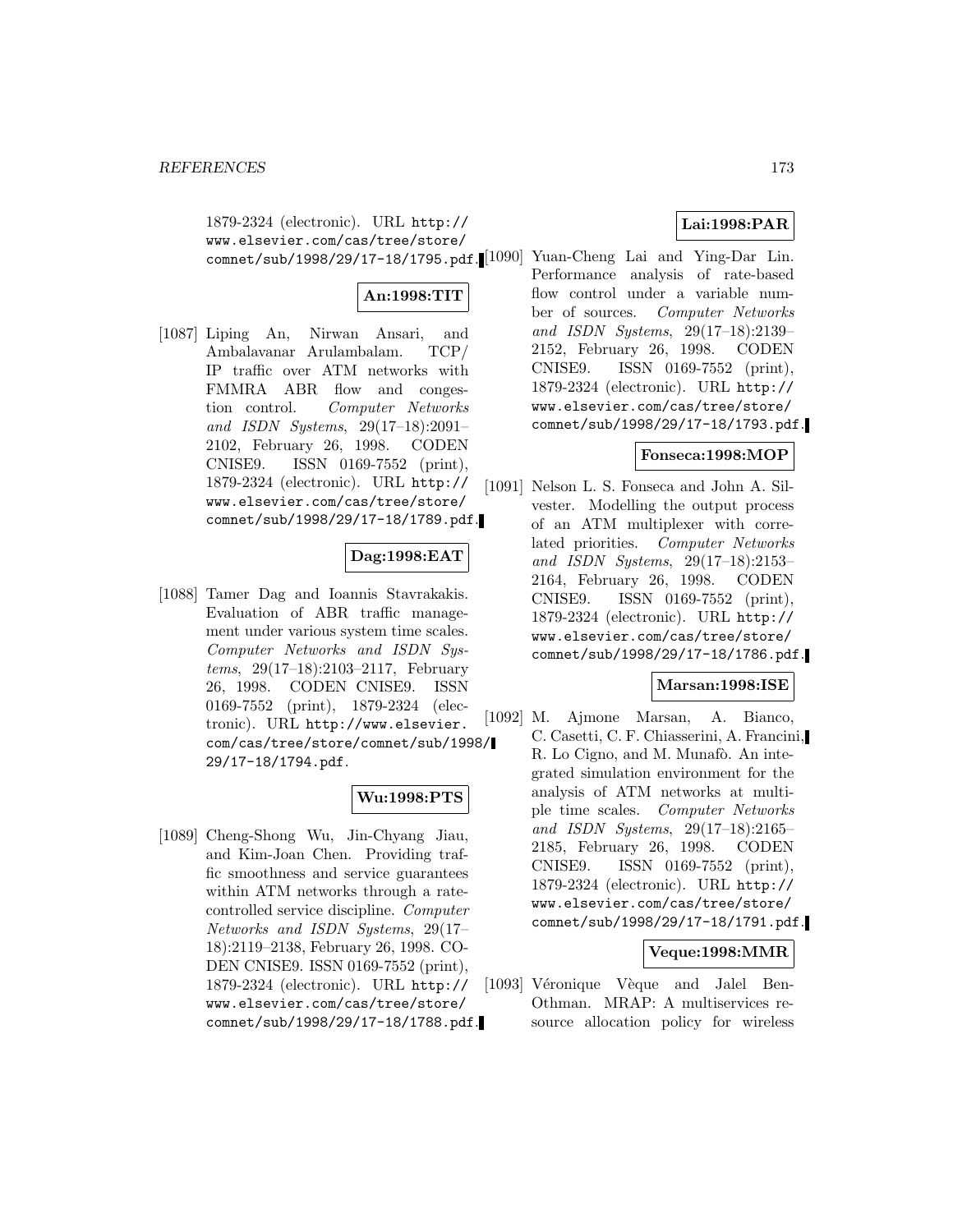ATM network. Computer Networks and ISDN Systems, 29(17–18):2187– 2200, February 26, 1998. CODEN CNISE9. ISSN 0169-7552 (print), 1879-2324 (electronic). URL http:// www.elsevier.com/cas/tree/store/ comnet/sub/1998/29/17-18/1797.pdf.

# **Chong:1998:FOR**

[1094] Song Chong, Ramesh Nagarajan, and Yung-Terng Wang. First-order ratebased flow control with dynamic queue threshold for high-speed wide-area ATM networks. Computer Networks and ISDN Systems, 29(17–18):2201– 2212, February 26, 1998. CODEN CNISE9. ISSN 0169-7552 (print), 1879-2324 (electronic). URL http:// www.elsevier.com/cas/tree/store/ comnet/sub/1998/29/17-18/1785.pdf.

# **Marchiori:1998:LWM**

[1095] Massimo Marchiori. The limits of Web metadata, and beyond. *Com*puter Networks and ISDN Systems, 30 (1–7):1–9, April 1, 1998. CODEN CNISE9. ISSN 0169-7552 (print), 1879-2324 (electronic). URL http:// www.elsevier.com/cas/tree/store/ comnet/sub/1998/30/1-7/1896.pdf.

# **Liechti:1998:SGF**

[1096] Olivier Liechti, Mark J. Sifer, and Tadao Ichikawa. Structured graph format: XML metadata for describing Web site structure. Computer Networks and ISDN Systems, 30(1– 7):11–21, April 1, 1998. CODEN CNISE9. ISSN 0169-7552 (print), 1879-2324 (electronic). URL http:// www.elsevier.com/cas/tree/store/ comnet/sub/1998/30/1-7/1850.pdf.

# **Waugh:1998:SMS**

[1097] Andrew Waugh. Specifying metadata standards for metadata tool configuration. Computer Networks and ISDN Systems, 30(1–7):23– 32, April 1, 1998. CODEN CNISE9. ISSN 0169-7552 (print), 1879-2324 (electronic). URL http:// www.elsevier.com/cas/tree/store/ comnet/sub/1998/30/1-7/1913.pdf.

## **Underwood:1998:UCP**

[1098] George M. Underwood, Paul P. Maglio, and Rob Barrett. User-centered push for timely information delivery. Computer Networks and ISDN Systems, 30(1–7):33–41, April 1, 1998. CO-DEN CNISE9. ISSN 0169-7552 (print), 1879-2324 (electronic). URL http:// www.elsevier.com/cas/tree/store/ comnet/sub/1998/30/1-7/1894.pdf.

# **Wray:1998:DVE**

[1099] Mike Wray and Rycharde Hawkes. Distributed virtual environments and VRML: an event-based architecture. Computer Networks and ISDN  $Systems, 30(1-7):43-51, April 1,$ 1998. CODEN CNISE9. ISSN 0169-7552 (print), 1879-2324 (electronic). URL http://www.elsevier. com/cas/tree/store/comnet/sub/1998/ 30/1-7/1836.pdf.

### **Sakagami:1998:EPP**

[1100] Hidekazu Sakagami, Tomonari Kamba, Atsushi Sugiura, and Yoshiyuki Koseki. Effective personalization of pushtype systems — visualizing information freshness. Computer Networks and ISDN Systems, 30(1–7): 53–63, April 1, 1998. CODEN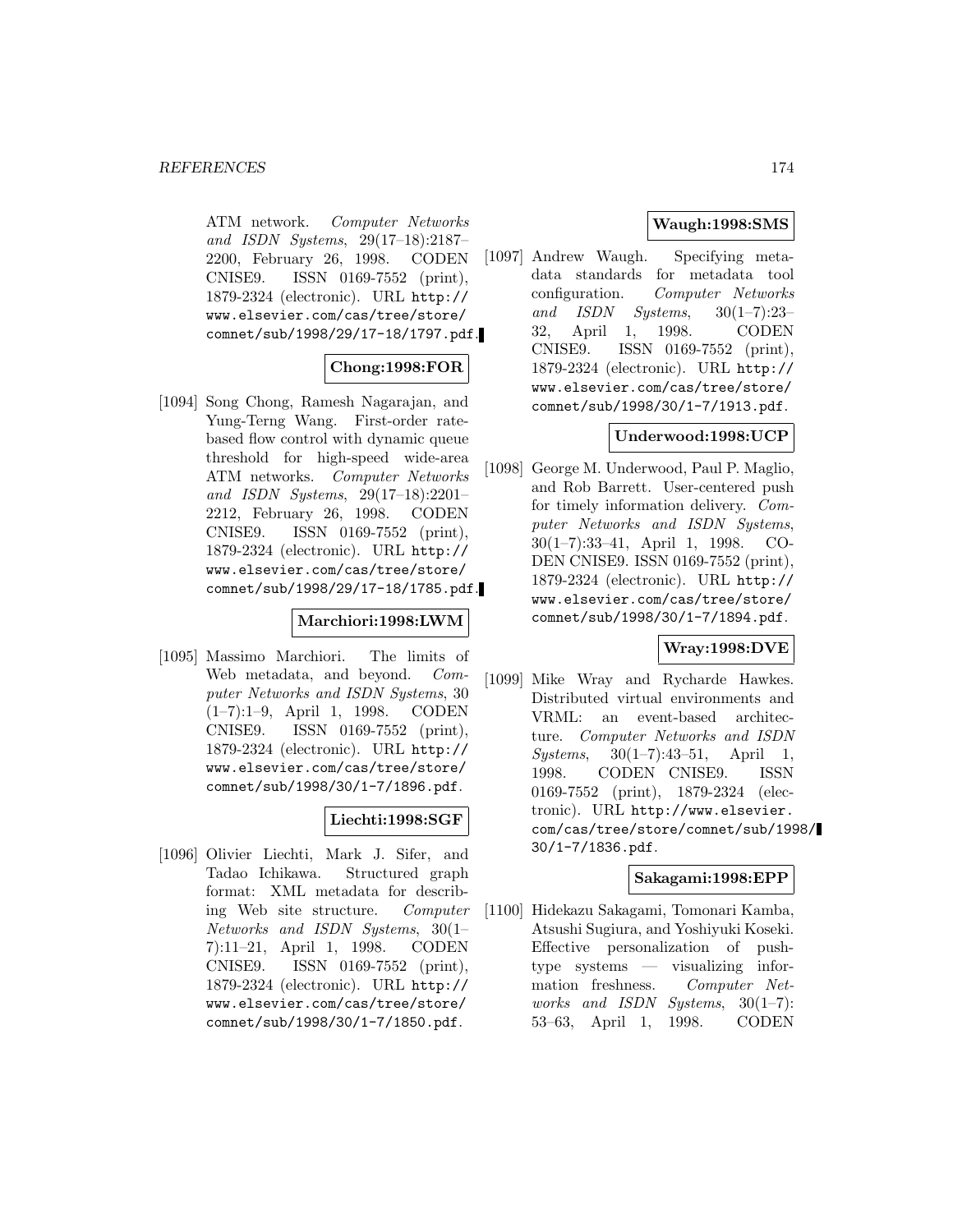CNISE9. ISSN 0169-7552 (print), 1879-2324 (electronic). URL http:// www.elsevier.com/cas/tree/store/ comnet/sub/1998/30/1-7/1871.pdf.

### **Chakrabarti:1998:ARC**

[1101] Soumen Chakrabarti, Byron Dom, Prabhakar Raghavan, Sridhar Rajagopalan, David Gibson, and Jon Kleinberg. Automatic resource compilation by analyzing hyperlink structure and associated text. Computer Networks and ISDN Systems, 30(1– 7):65–74, April 1, 1998. CODEN CNISE9. ISSN 0169-7552 (print), 1879-2324 (electronic). URL http:// www.elsevier.com/cas/tree/store/ comnet/sub/1998/30/1-7/1898.pdf.

### **Green:1998:ALG**

[1102] Stephen J. Green. Automated link generation: Can we do better than term repetition? Computer Networks and ISDN Systems,  $30(1-7)$ : 75–84, April 1, 1998. CODEN CNISE9. ISSN 0169-7552 (print), 1879-2324 (electronic). URL http:// www.elsevier.com/cas/tree/store/ comnet/sub/1998/30/1-7/1834.pdf.

### **DeTroyer:1998:WUC**

[1103] O. M. F. De Troyer and C. J. Leune. WSDM: a user centered design method for Web sites. Computer Networks and ISDN Systems, 30(1–7):85–94, April 1, 1998. CO-DEN CNISE9. ISSN 0169-7552 (print), 1879-2324 (electronic). URL http:// www.elsevier.com/cas/tree/store/ comnet/sub/1998/30/1-7/1853.pdf.

#### **Lawrence:1998:INM**

[1104] Steve Lawrence and C. Lee Giles. Inquirus, the NECI meta search engine. Computer Networks and ISDN Systems, 30(1–7):95–105, April 1, 1998. CODEN CNISE9. ISSN 0169-7552 (print), 1879-2324 (electronic). URL http://www.elsevier. com/cas/tree/store/comnet/sub/1998/ 30/1-7/1906.pdf.

# **Brin:1998:ALS**

[1105] Sergey Brin and Lawrence Page. The anatomy of a large-scale hypertextual Web search engine. Computer Networks and ISDN Systems, 30(1– 7):107–117, April 1, 1998. CODEN CNISE9. ISSN 0169-7552 (print), 1879-2324 (electronic). URL http:// www.elsevier.com/cas/tree/store/ comnet/sub/1998/30/1-7/1921.pdf.

#### **Miller:1998:SFC**

[1106] Robert C. Miller and Krishna Bharat. SPHINX: a framework for creating personal, site-specific Web crawlers. Computer Networks and ISDN Systems, 30 (1–7):119–130, April 1, 1998. CO-DEN CNISE9. ISSN 0169-7552 (print), 1879-2324 (electronic). URL http:// www.elsevier.com/cas/tree/store/ comnet/sub/1998/30/1-7/1875.pdf.

### **Juhne:1998:AJB**

[1107] Jesper Jühne, Anders T. Jensen, and Kaj Grønbæk. Ariadne: a Javabased guided tour system for the World Wide Web. Computer Networks and ISDN Systems, 30(1–7): 131–139, April 1, 1998. CODEN CNISE9. ISSN 0169-7552 (print), 1879-2324 (electronic). URL http://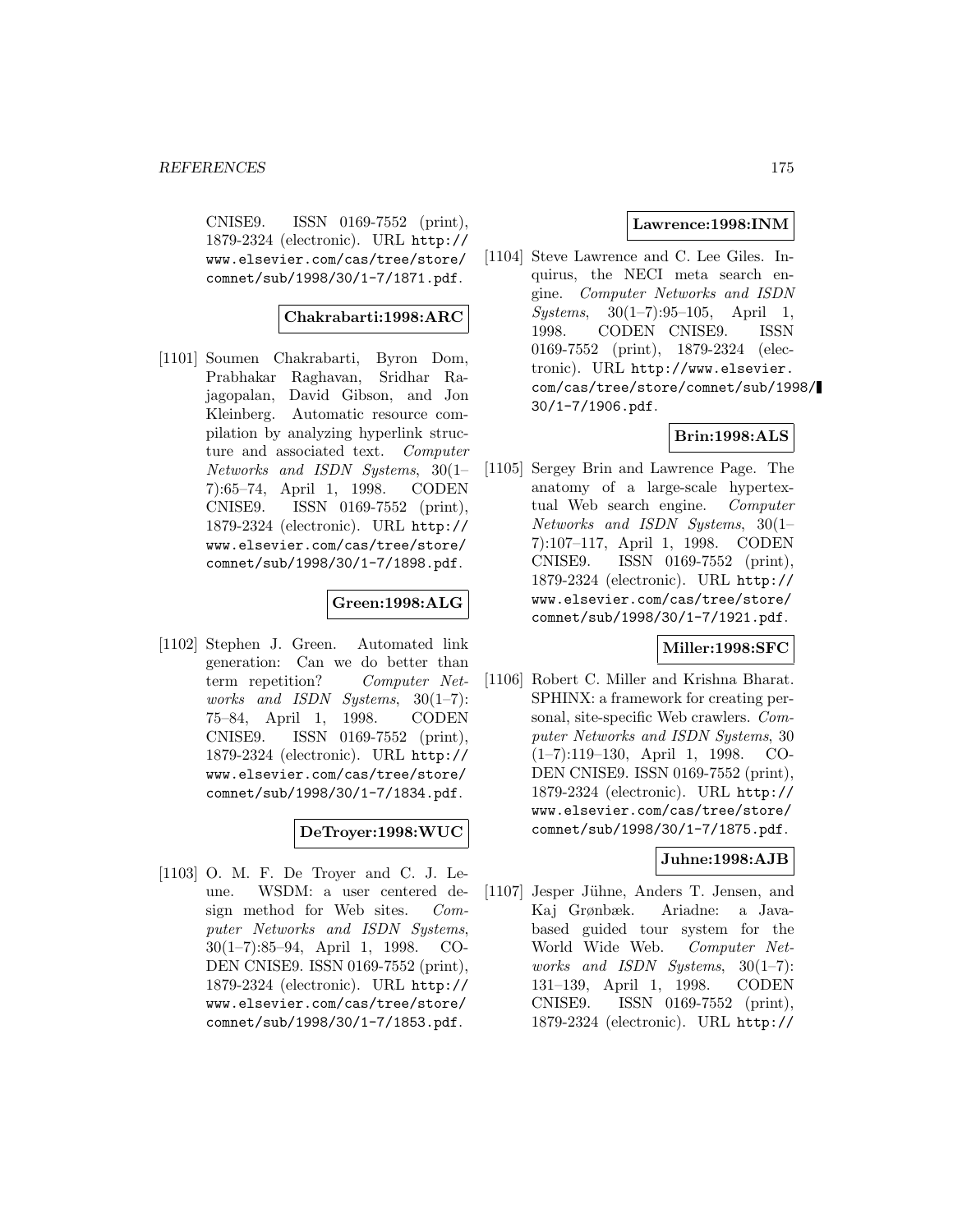www.elsevier.com/cas/tree/store/ comnet/sub/1998/30/1-7/1935.pdf.

## **Byers:1998:FTI**

[1108] David Byers. Full-text indexing of non-textual resources. Computer Networks and ISDN Systems,  $30(1-7)$ : 141–148, April 1, 1998. CODEN CNISE9. ISSN 0169-7552 (print), 1879-2324 (electronic). URL http:// www.elsevier.com/cas/tree/store/ comnet/sub/1998/30/1-7/1870.pdf.

# **Li:1998:FCW**

[1109] Wen-Syan Li and Junho Shim. Facilitating complex Web queries through visual user interfaces and query relaxation. Computer Networks and ISDN Systems,  $30(1-7)$ : 149–159, April 1, 1998. CODEN CNISE9. ISSN 0169-7552 (print), 1879-2324 (electronic). URL http:// www.elsevier.com/cas/tree/store/ comnet/sub/1998/30/1-7/1936.pdf.

### **Cho:1998:ECT**

[1110] Junghoo Cho, Hector García-Molina, and Lawrence Page. Efficient crawling through URL ordering. Computer Networks and ISDN Systems, 30 (1–7):161–172, April 1, 1998. CO-DEN CNISE9. ISSN 0169-7552 (print), 1879-2324 (electronic). URL http:// www.elsevier.com/cas/tree/store/ comnet/sub/1998/30/1-7/1919.pdf.

### **Ardo:1998:RDW**

[1111] Anders Ardö and Sigfrid Lundberg. A regional distributed WWW search and indexing service — the DESIRE way. Computer Networks and ISDN Systems, 30(1–7): 173–183, April 1, 1998. CODEN

CNISE9. ISSN 0169-7552 (print), 1879-2324 (electronic). URL http:// www.elsevier.com/cas/tree/store/ comnet/sub/1998/30/1-7/1900.pdf.

#### **Krishnamurthy:1998:PSI**

[1112] Balachander Krishnamurthy and Craig E. Wills. Piggyback server invalidation for proxy cache coherency. Computer Networks and ISDN Systems, 30(1– 7):185–193, April 1, 1998. CODEN CNISE9. ISSN 0169-7552 (print), 1879-2324 (electronic). URL http:// www.elsevier.com/cas/tree/store/ comnet/sub/1998/30/1-7/1844.pdf.

#### **Krishnan:1998:UCO**

[1113] P. Krishnan and Binay Sugla. Utility of co-operating Web proxy caches. Computer Networks and ISDN Systems, 30 (1–7):195–203, April 1, 1998. CO-DEN CNISE9. ISSN 0169-7552 (print), 1879-2324 (electronic). URL http:// www.elsevier.com/cas/tree/store/ comnet/sub/1998/30/1-7/1892.pdf.

#### **Nishikawa:1998:MBA**

[1114] Norifumi Nishikawa, Takafumi Hosokawa, Yasuhide Mori, Kenichi Yoshida, and Hiroshi Tsuji. Memory-based architecture for distributed WWW caching proxy. Computer Networks and ISDN Systems, 30(1–7): 205–214, April 1, 1998. CODEN CNISE9. ISSN 0169-7552 (print), 1879-2324 (electronic). URL http:// www.elsevier.com/cas/tree/store/ comnet/sub/1998/30/1-7/1928.pdf.

### **Yu:1998:PSC**

[1115] Philip S. Yu and Edward A. Mac-Nair. Performance study of a collaborative method for hierarchical caching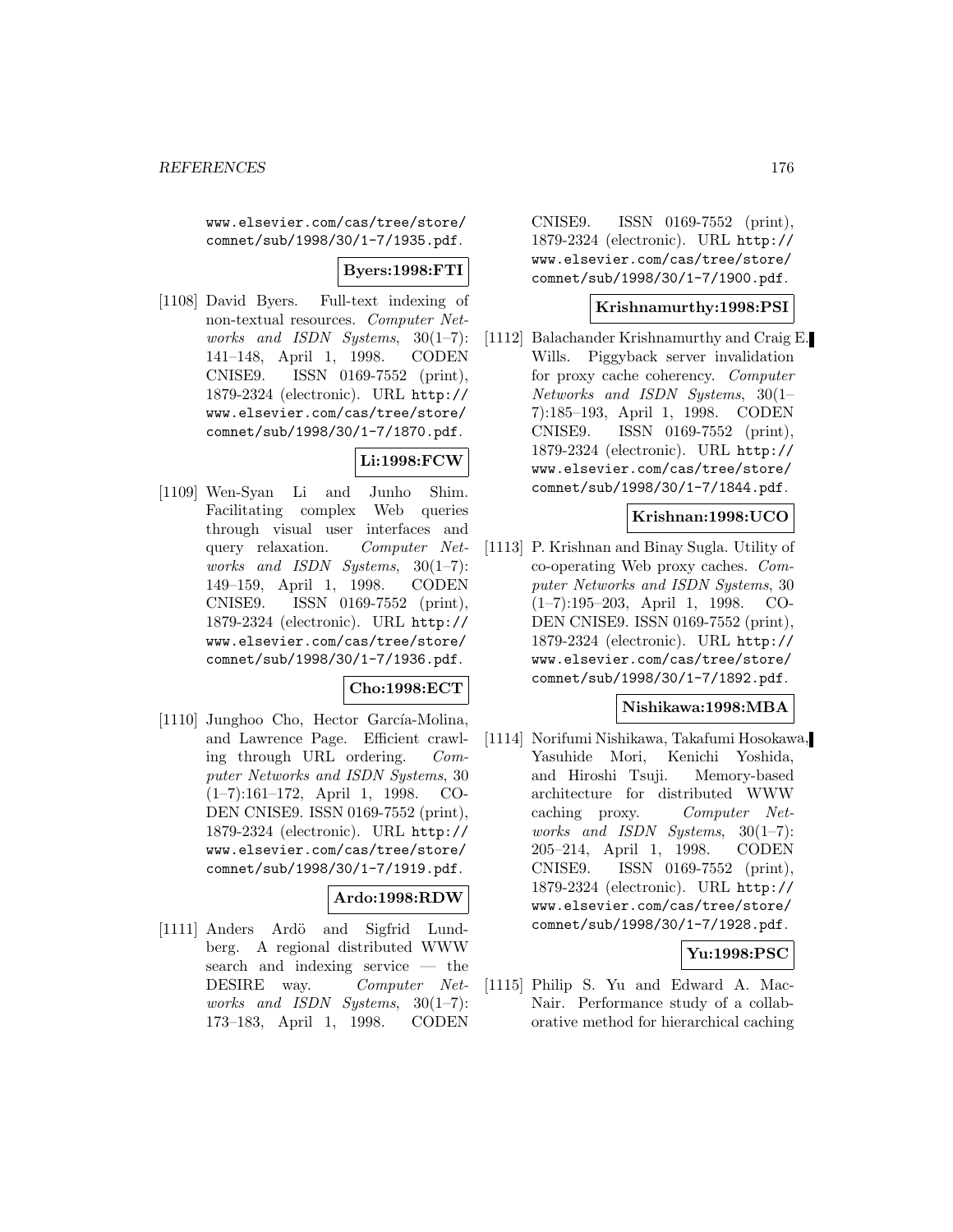in proxy servers. Computer Networks and ISDN Systems,  $30(1-7)$ : 215–224, April 1, 1998. CODEN CNISE9. ISSN 0169-7552 (print), 1879-2324 (electronic). URL http:// www.elsevier.com/cas/tree/store/ comnet/sub/1998/30/1-7/1829.pdf.

**Ciancarini:1998:ERE**

[1116] Paolo Ciancarini, Alfredo Rizzi, and Fabio Vitali. An extensible rendering engine for XML and HTML. Computer Networks and ISDN Systems, 30(1–7):225–237 (or 225–238??), April 1, 1998. CODEN CNISE9. ISSN 0169-7552 (print), 1879-2324 (electronic). URL http:// www.elsevier.com/cas/tree/store/ comnet/sub/1998/30/1-7/1926.pdf.

### **Kristensen:1998:TRX**

[1117] Anders Kristensen. Template resolution in XML/HTML. Computer Networks and ISDN Systems, 30(1– 7):239–249, April 1, 1998. CODEN CNISE9. ISSN 0169-7552 (print), 1879-2324 (electronic). URL http:// www.elsevier.com/cas/tree/store/ comnet/sub/1998/30/1-7/1837.pdf.

### **Koppen:1998:PAT**

[1118] Eckhart Köppen and Gustaf Neumann. A practical approach towards active hyperlinked documents. Computer Networks and ISDN Systems, 30 (1–7):251–258, April 1, 1998. CO-DEN CNISE9. ISSN 0169-7552 (print), 1879-2324 (electronic). URL http:// www.elsevier.com/cas/tree/store/ comnet/sub/1998/30/1-7/1881.pdf.

# **Kistler:1998:WPL**

[1119] Thomas Kistler and Hannes Marais. WebL — a programming language for the Web. Computer Networks and ISDN Systems, 30(1–7): 259–270, April 1, 1998. CODEN CNISE9. ISSN 0169-7552 (print), 1879-2324 (electronic). URL http:// www.elsevier.com/cas/tree/store/ comnet/sub/1998/30/1-7/1832.pdf.

# **Yong:1998:JIM**

[1120] Leong Kok Yong, Liu Hai, and Oliver P. Wu. Java Input Method Engine. Computer Networks and ISDN Systems, 30(1–7):271–279, April 1, 1998. CODEN CNISE9. ISSN 0169-7552 (print), 1879-2324 (electronic). URL http://www.elsevier. com/cas/tree/store/comnet/sub/1998/ 30/1-7/1915.pdf.

### **Barta:1998:JOO**

[1121] Robert A. Barta and Markus W. Schranz. JESSICA: an objectoriented hypermedia publishing processor. Computer Networks and ISDN Systems, 30(1–7):281–290, April 1, 1998. CODEN CNISE9. ISSN 0169-7552 (print), 1879-2324 (electronic). URL http://www.elsevier. com/cas/tree/store/comnet/sub/1998/ 30/1-7/1882.pdf.

### **Brusilovsky:1998:WBE**

[1122] Peter Brusilovsky, John Eklund, and Elmar Schwarz. Web-based education for all: a tool for development adaptive courseware. Computer Networks and ISDN Systems, 30(1–7): 291–300, April 1, 1998. CODEN CNISE9. ISSN 0169-7552 (print),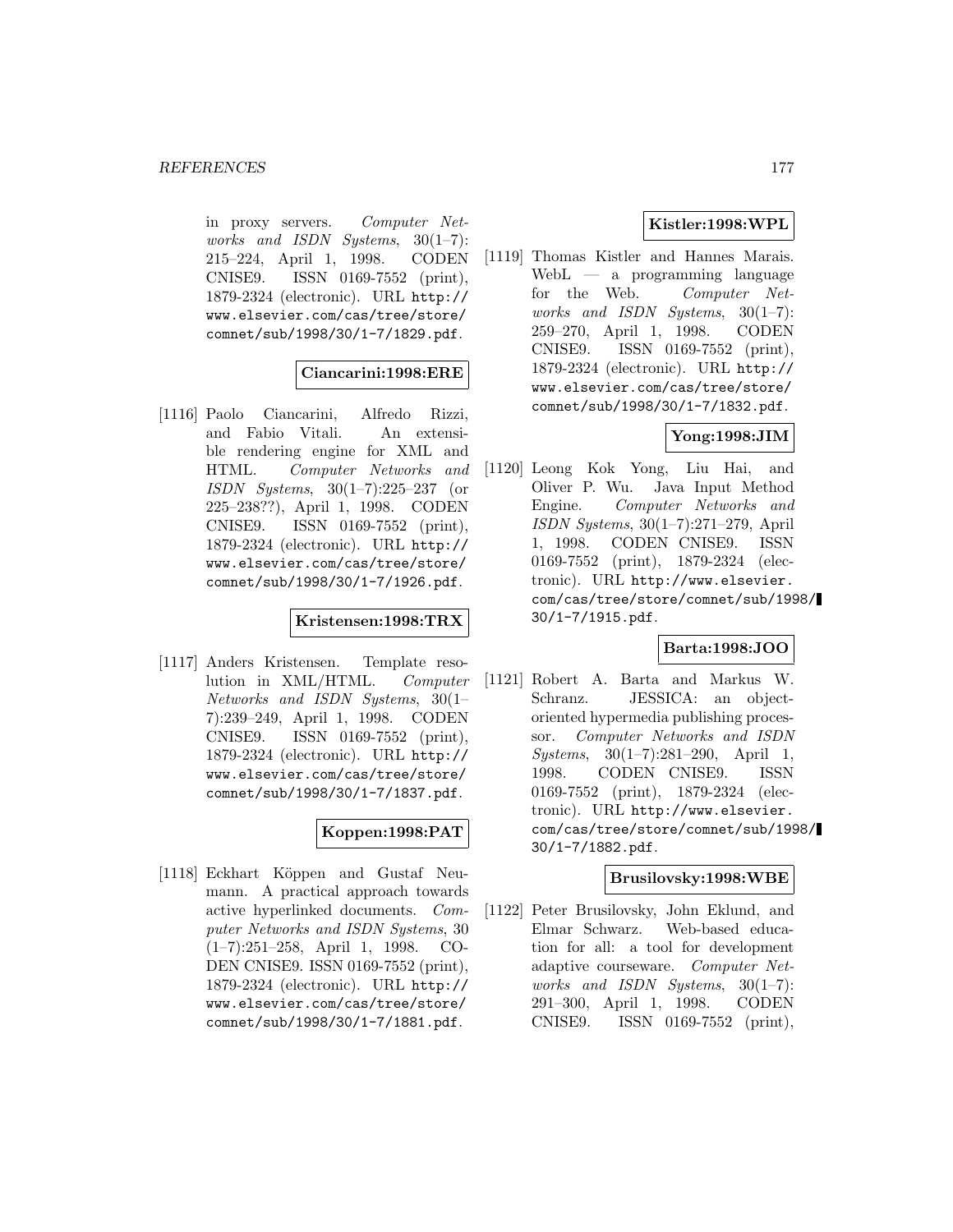1879-2324 (electronic). URL http:// www.elsevier.com/cas/tree/store/ comnet/sub/1998/30/1-7/1893.pdf.

### **Robinson:1998:DCA**

[1123] David A. Robinson, Callum R. Lester, and Neil M. Hamilton. Delivering computer assisted learning across the WWW. Computer Networks and ISDN Systems, 30(1–7): 301–307, April 1, 1998. CODEN CNISE9. ISSN 0169-7552 (print), 1879-2324 (electronic). URL http:// www.elsevier.com/cas/tree/store/ comnet/sub/1998/30/1-7/1876.pdf.

### **Hinton:1998:HPH**

[1124] S. Hinton. From home page to home site: effective Web resource discovery at the ANU. Computer Networks and ISDN Systems, 30(1–7): 309–316, April 1, 1998. CODEN CNISE9. ISSN 0169-7552 (print), 1879-2324 (electronic). URL http:// www.elsevier.com/cas/tree/store/ comnet/sub/1998/30/1-7/1828.pdf.

### **Hersovici:1998:SSA**

[1125] Michael Hersovici, Michal Jacovi, Yoelle S. Maarek, Dan Pelleg, Menachem Shtalhaim, and Sigalit Ur. The shark-search algorithm. An application: tailored Web site mapping. Computer Networks and ISDN Systems, 30 (1–7):317–326, April 1, 1998. CO-DEN CNISE9. ISSN 0169-7552 (print), 1879-2324 (electronic). URL http:// www.elsevier.com/cas/tree/store/ comnet/sub/1998/30/1-7/1849.pdf.

**Rangarajan:1998:WTC**

[1126] Sampath Rangarajan, Shalini Yajnik, and Pankaj Jalote. WCP — a tool for consistent on-line update of documents in a WWW server. Computer Networks and ISDN Systems, 30 (1–7):327–336, April 1, 1998. CO-DEN CNISE9. ISSN 0169-7552 (print), 1879-2324 (electronic). URL http:// www.elsevier.com/cas/tree/store/ comnet/sub/1998/30/1-7/1858.pdf.

### **Simonson:1998:VAU**

[1127] J. Simonson, D. Berleant, X. Zhang, M. Xie, and H. Vo. Version augmented URIs for reference permanencevia an Apache module design. Computer Networks and ISDN Systems, 30 (1–7):337–345, April 1, 1998. CO-DEN CNISE9. ISSN 0169-7552 (print), 1879-2324 (electronic). URL http:// www.elsevier.com/cas/tree/store/ comnet/sub/1998/30/1-7/1879.pdf.

### **Hunt:1998:NDC**

[1128] Guerney D. H. Hunt, Germán S. Goldszmidt, Richard P. King, and Rajat Mukherjee. Network Dispatcher: a connection router for scalable Internet services. Computer Networks and ISDN Systems, 30(1–7): 347–357, April 1, 1998. CODEN CNISE9. ISSN 0169-7552 (print), 1879-2324 (electronic). URL http:// www.elsevier.com/cas/tree/store/ comnet/sub/1998/30/1-7/1899.pdf.

### **Chalmers:1998:OTA**

[1129] Matthew Chalmers, Kerry Rodden, and Dominique Brodbeck. The order of things: activity-centred information access. Computer Networks and ISDN Systems, 30(1–7): 359–367, April 1, 1998. CODEN CNISE9. ISSN 0169-7552 (print), 1879-2324 (electronic). URL http://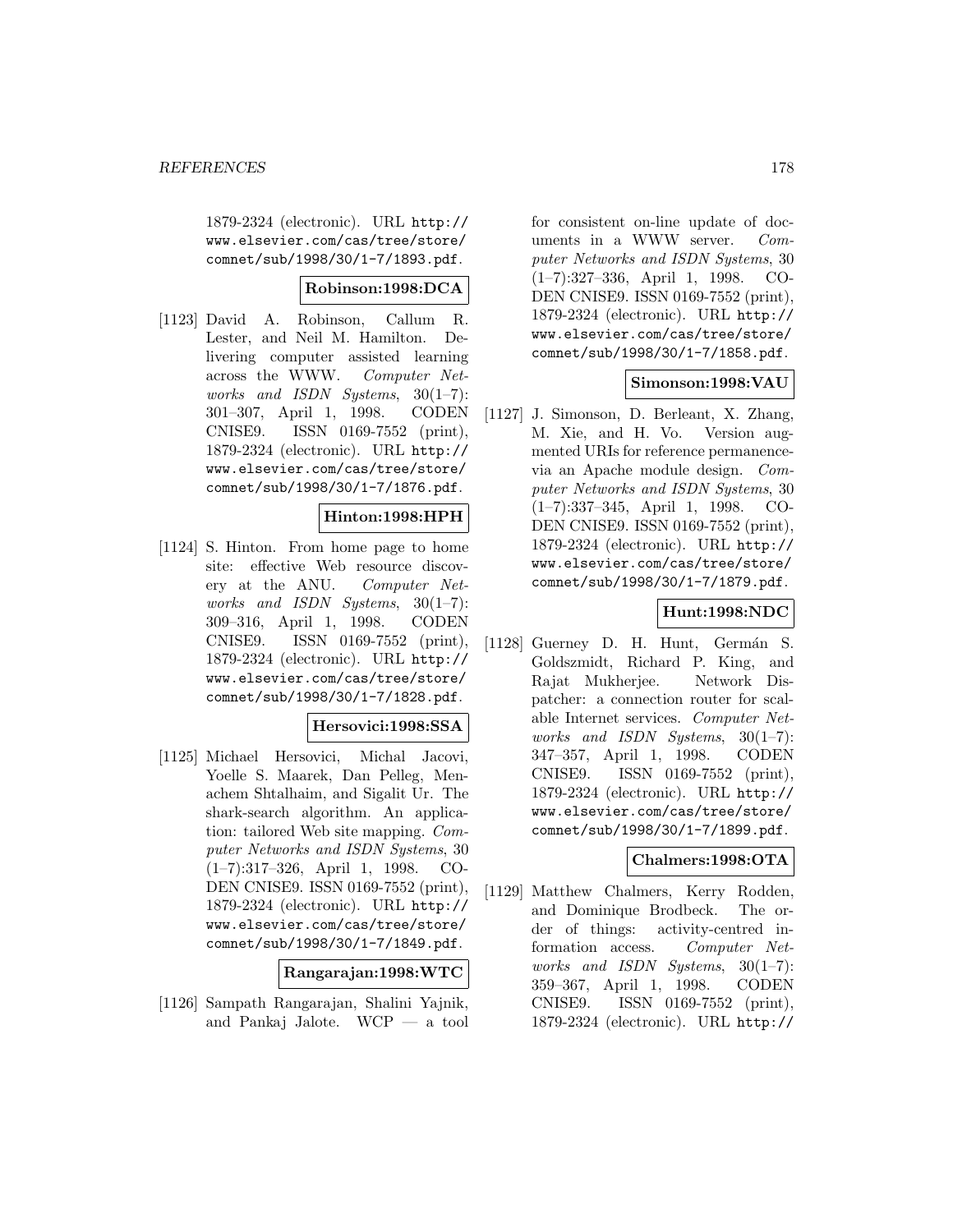www.elsevier.com/cas/tree/store/ comnet/sub/1998/30/1-7/1880.pdf.

#### **Pringle:1998:WTP**

[1130] Glen Pringle, Lloyd Allison, and David L. Dowe. What is a tall poppy among Web pages? Computer Networks and ISDN Systems, 30 (1–7):369–377, April 1, 1998. CO-DEN CNISE9. ISSN 0169-7552 (print), 1879-2324 (electronic). URL http:// www.elsevier.com/cas/tree/store/ comnet/sub/1998/30/1-7/1872.pdf.

### **Bharat:1998:TMR**

[1131] Krishna Bharat and Andrei Broder. A technique for measuring the relative size and overlap of public Web search engines. Computer Networks and ISDN Systems, 30(1–7): 379–388, April 1, 1998. CODEN CNISE9. ISSN 0169-7552 (print), 1879-2324 (electronic). URL http:// www.elsevier.com/cas/tree/store/ comnet/sub/1998/30/1-7/1937.pdf.

### **Khare:1998:ODS**

[1132] Rohit Khare and Adam Rifkin. The origin of (document) species. Computer Networks and ISDN Systems, 30 (1–7):389–397, April 1, 1998. CO-DEN CNISE9. ISSN 0169-7552 (print), 1879-2324 (electronic). URL http:// www.elsevier.com/cas/tree/store/ comnet/sub/1998/30/1-7/1920.pdf.

### **Martinez:1998:HRC**

[1133] Kirk Martinez, John Cupitt, and Steve Perry. High resolution colorimetric image browsing on the Web. Computer Networks and ISDN Systems, 30 (1–7):399–405, April 1, 1998. CO-DEN CNISE9. ISSN 0169-7552 (print),

1879-2324 (electronic). URL http:// www.elsevier.com/cas/tree/store/ comnet/sub/1998/30/1-7/1873.pdf.

## **Low:1998:DAR**

[1134] Colin Low and Laurent Babarit. Distributed 3D audio rendering. Computer Networks and ISDN Systems, 30 (1–7):407–415, April 1, 1998. CO-DEN CNISE9. ISSN 0169-7552 (print), 1879-2324 (electronic). URL http:// www.elsevier.com/cas/tree/store/ comnet/sub/1998/30/1-7/1912.pdf.

#### **Rousseau:1998:SMW**

[1135] Franck Rousseau and Andrzej Duda. Synchronized multimedia for the WWW. Computer Networks and ISDN Systems, 30(1–7):417–429, April 1, 1998. CODEN CNISE9. ISSN 0169-7552 (print), 1879-2324 (electronic). URL http://www.elsevier. com/cas/tree/store/comnet/sub/1998/ 30/1-7/1833.pdf.

#### **Almeroth:1998:IMJ**

[1136] Kevin C. Almeroth and Mostafa H. Ammar. The Interactive Multimedia Jukebox (IMJ): a new paradigm for the on-demand delivery of audio/video. Computer Networks and ISDN Systems, 30(1–7): 431–441, April 1, 1998. CODEN CNISE9. ISSN 0169-7552 (print), 1879-2324 (electronic). URL http:// www.elsevier.com/cas/tree/store/ comnet/sub/1998/30/1-7/1930.pdf.

### **Lu:1998:EPM**

[1137] Qi Lu, Matthias Eichstaedt, and Daniel Ford. Efficient profile matching for large scale Webcasting. Computer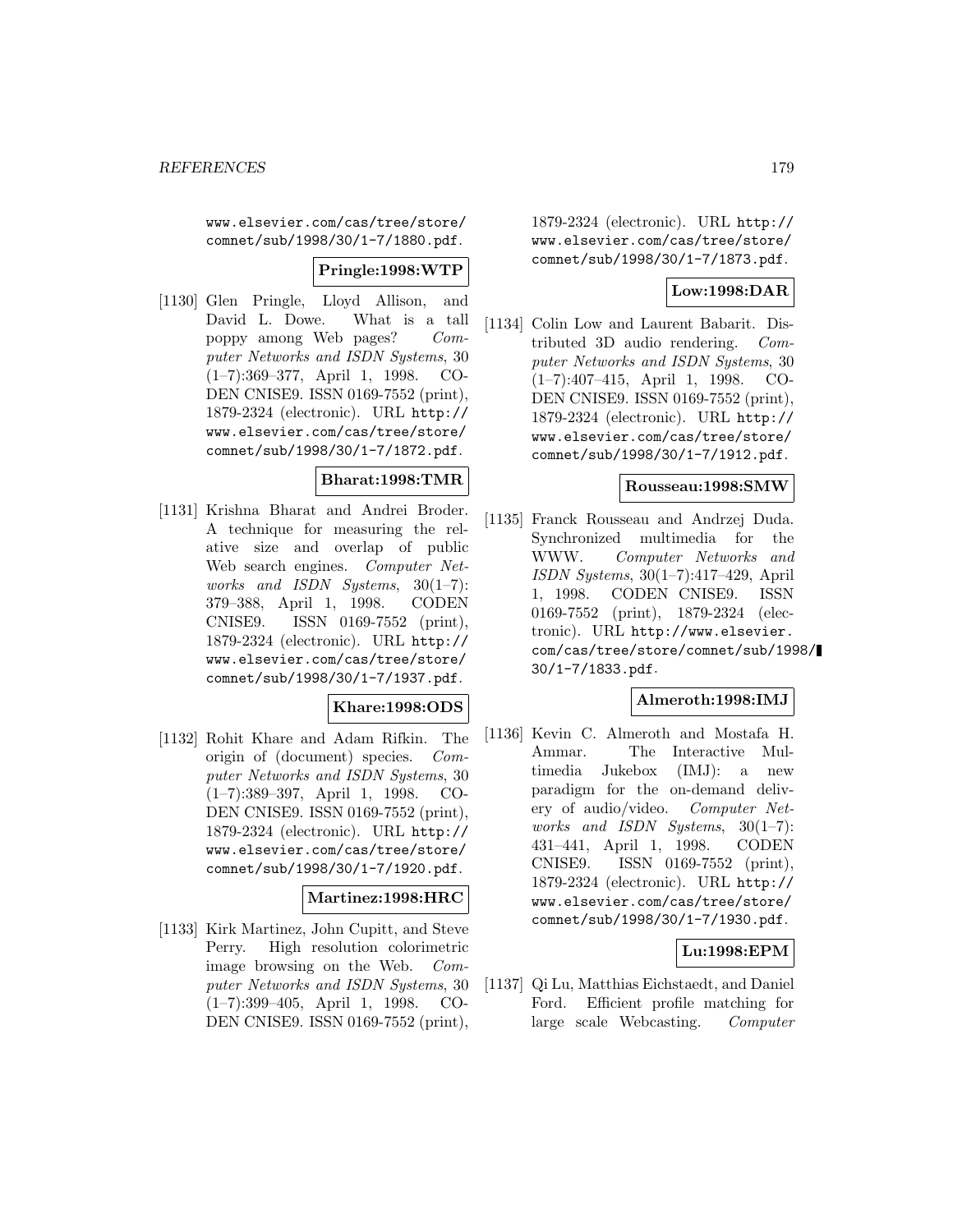Networks and ISDN Systems, 30(1– 7):443–455, April 1, 1998. CODEN CNISE9. ISSN 0169-7552 (print), 1879-2324 (electronic). URL http:// www.elsevier.com/cas/tree/store/ comnet/sub/1998/30/1-7/1923.pdf.

### **Schechter:1998:UPP**

[1138] Stuart Schechter, Murali Krishnan, and Michael D. Smith. Using path profiles to predict HTTP requests. Computer Networks and ISDN Systems, 30 (1–7):457–467, April 1, 1998. CO-DEN CNISE9. ISSN 0169-7552 (print), 1879-2324 (electronic). URL http:// www.elsevier.com/cas/tree/store/ comnet/sub/1998/30/1-7/1917.pdf.

#### **Bharat:1998:CSF**

[1139] Krishna Bharat, Andrei Broder, Monika Henzinger, Puneet Kumar, and Suresh Venkatasubramanian. The Connectivity Server: fast access to linkage information on the Web. Computer Networks and ISDN Systems, 30 (1–7):469–477, April 1, 1998. CO-DEN CNISE9. ISSN 0169-7552 (print), 1879-2324 (electronic). URL http:// www.elsevier.com/cas/tree/store/ comnet/sub/1998/30/1-7/1938.pdf.

### **Ionesco:1998:UIR**

[1140] Vlad Ionesco. Using an intranet for real-time production management: experiences and effects. Computer Networks and ISDN Systems, 30(1–7): 479–488, April 1, 1998. CODEN CNISE9. ISSN 0169-7552 (print), 1879-2324 (electronic). URL http:// www.elsevier.com/cas/tree/store/ comnet/sub/1998/30/1-7/1918.pdf.

# **Chang:1998:PEW**

[1141] Bay-Wei Chang. In-place editing of Web pages: Sparrow communityshared documents. Computer Networks and ISDN Systems,  $30(1-7)$ : 489–498, April 1, 1998. CODEN CNISE9. ISSN 0169-7552 (print), 1879-2324 (electronic). URL http:// www.elsevier.com/cas/tree/store/ comnet/sub/1998/30/1-7/1929.pdf.

# **Appelt:1998:EEN**

[1142] Wolfgang Appelt, Elke Hinrichs, and Gerd Woetzel. Effectiveness and efficiency: the need for tailorable user interfaces on the Web. Computer Networks and ISDN Systems, 30(1– 7):499–508, April 1, 1998. CODEN CNISE9. ISSN 0169-7552 (print), 1879-2324 (electronic). URL http:// www.elsevier.com/cas/tree/store/ comnet/sub/1998/30/1-7/1830.pdf.

### **Barrett:1998:INP**

[1143] Rob Barrett and Paul P. Maglio. Intermediaries: new places for producing and manipulating Web content. Computer Networks and ISDN Systems, 30 (1–7):509–518, April 1, 1998. CO-DEN CNISE9. ISSN 0169-7552 (print), 1879-2324 (electronic). URL http:// www.elsevier.com/cas/tree/store/ comnet/sub/1998/30/1-7/1895.pdf.

### **Bulterman:1998:GGI**

[1144] Dick C. A. Bulterman, Lynda Hardman, Jack Jansen, K. Sjoerd Mullender, and Lloyd Rutledge. GRiNS: A GRaphical INterface for creating and playing SMIL documents. Computer Networks and ISDN Systems, 30 (1–7):519–529, April 1, 1998. CO-DEN CNISE9. ISSN 0169-7552 (print),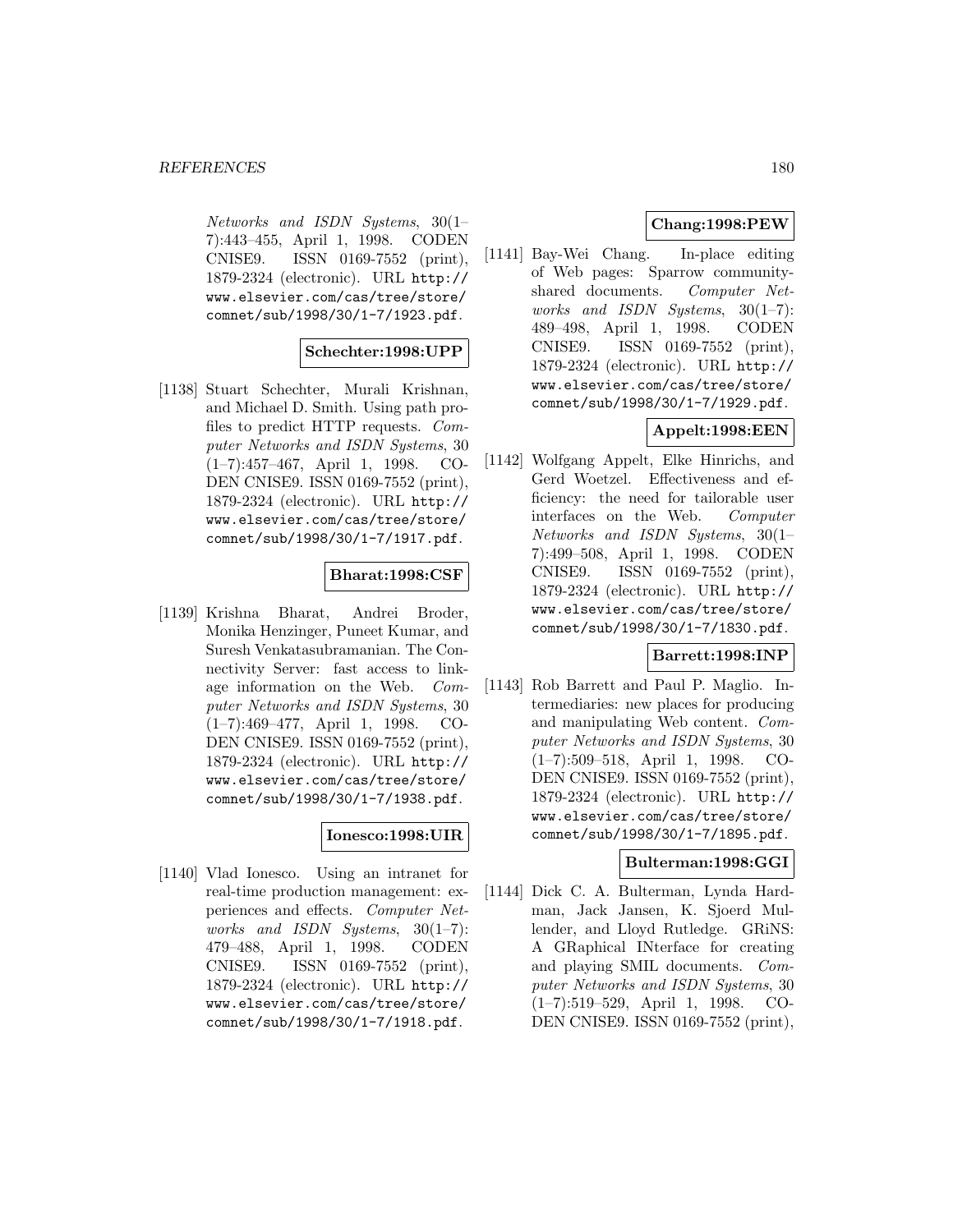1879-2324 (electronic). URL http:// www.elsevier.com/cas/tree/store/ comnet/sub/1998/30/1-7/1939.pdf.

### **Abadi:1998:SWT**

[1145] Martín Abadi, Andrew Birrell, Raymie Stata, and Edward Wobber. Secure Web tunneling. Computer Networks and ISDN Systems, 30(1–7): 531–539, April 1, 1998. CODEN CNISE9. ISSN 0169-7552 (print), 1879-2324 (electronic). URL http:// www.elsevier.com/cas/tree/store/ comnet/sub/1998/30/1-7/1859.pdf.

#### **Naor:1998:SAA**

[1146] Moni Naor and Benny Pinkas. Secure accounting and auditing on the Web. Computer Networks and ISDN Systems,  $30(1-7):541-$ 550, April 1, 1998. CODEN CNISE9. ISSN 0169-7552 (print), 1879-2324 (electronic). URL http:// www.elsevier.com/cas/tree/store/ comnet/sub/1998/30/1-7/1927.pdf.

#### **Pitkow:1998:SWC**

[1147] James E. Pitkow. Summary of WWW characterizations. Computer Networks and ISDN Systems, 30(1–7): 551–558, April 1, 1998. CODEN CNISE9. ISSN 0169-7552 (print), 1879-2324 (electronic). URL http:// www.elsevier.com/cas/tree/store/ comnet/sub/1998/30/1-7/1877.pdf.

### **Stanfield:1998:CCU**

[1148] Allison Stanfield. Cyber courts: using the Internet to assist court processes. Computer Networks and ISDN Systems, 30(1–7):559– 566, April 1, 1998. CODEN CNISE9. ISSN 0169-7552 (print),

1879-2324 (electronic). URL http:// www.elsevier.com/cas/tree/store/ comnet/sub/1998/30/1-7/1878.pdf.

### **Enguix:1998:DQW**

[1149] Carlos F. Enguix. Database querying on the World Wide Web: UniGuide, an object-relational search engine for Australian universities. Computer Networks and ISDN Systems, 30 (1–7):567–572, April 1, 1998. CO-DEN CNISE9. ISSN 0169-7552 (print), 1879-2324 (electronic). URL http:// www.elsevier.com/cas/tree/store/ comnet/sub/1998/30/1-7/1891.pdf.

### **Varela:1998:WAJ**

[1150] Carlos A. Varela and Gul A. Agha. What after Java? From objects to actors. Computer Networks and ISDN Systems,  $30(1-7)$ : 573–577, April 1, 1998. CODEN CNISE9. ISSN 0169-7552 (print), 1879-2324 (electronic). URL http:// www.elsevier.com/cas/tree/store/ comnet/sub/1998/30/1-7/1890.pdf.

#### **Nguyen:1998:OOM**

[1151] Thuy-Linh Nguyen, Xindong Wu, and Sayed Sajeev. Object-oriented modeling of multimedia documents. Computer Networks and ISDN Systems, 30 (1–7):578–582, April 1, 1998. CO-DEN CNISE9. ISSN 0169-7552 (print), 1879-2324 (electronic). URL http:// www.elsevier.com/cas/tree/store/ comnet/sub/1998/30/1-7/1852.pdf.

#### **Mason:1998:CNE**

[1152] Jon Mason. Communities, networks, and education. Computer Networks and ISDN Systems, 30(1–7): 583–586, April 1, 1998. CODEN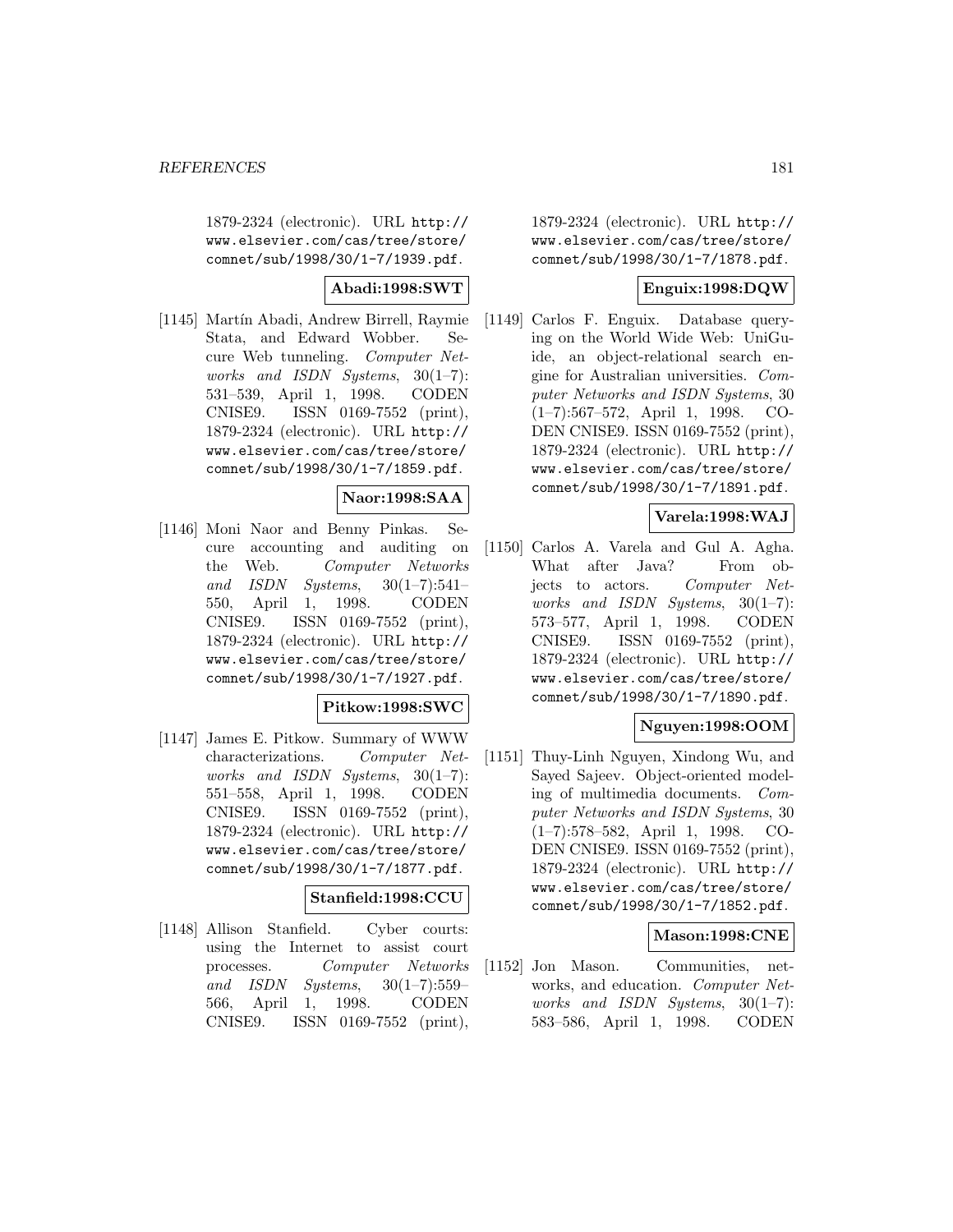CNISE9. ISSN 0169-7552 (print), 1879-2324 (electronic). URL http:// www.elsevier.com/cas/tree/store/ comnet/sub/1998/30/1-7/1922.pdf.

### **Quentin-Baxter:1998:HLE**

[1153] Megan Quentin-Baxter. Hypermedia learning environments limit access to information. Computer Networks and ISDN Systems, 30(1–7): 587–590, April 1, 1998. CODEN CNISE9. ISSN 0169-7552 (print), 1879-2324 (electronic). URL http:// www.elsevier.com/cas/tree/store/ comnet/sub/1998/30/1-7/1941.pdf.

#### **Alexandre:1998:JBP**

[1154] Thomas J. Alexandre. A Javabased platform for intellectual property protection on the World Wide Web. Computer Networks and ISDN Systems, 30(1–7):591–593, April 1, 1998. CODEN CNISE9. ISSN 0169-7552 (print), 1879-2324 (electronic). URL http://www.cl. cam.ac.uk/~fapp2/steganography/ bibliography/072101.html; http: //www.elsevier.com/cas/tree/store/ comnet/sub/1998/30/1-7/1863.pdf.

#### **Alexandre:1998:VMC**

[1155] Thomas J. Alexandre. 3D visualization of multimedia content on the World Wide Web. Computer Networks and ISDN Systems,  $30(1-7)$ : 594–596, April 1, 1998. CODEN CNISE9. ISSN 0169-7552 (print), 1879-2324 (electronic). URL http:// www.elsevier.com/cas/tree/store/ comnet/sub/1998/30/1-7/1862.pdf.

### **Allen:1998:WYC**

[1156] Matthew Allen. Are we yet cyborgs? University students and the practical consequences of humanmachine subjectivity. Computer Networks and ISDN Systems, 30(1–7): 597–600, April 1, 1998. CODEN CNISE9. ISSN 0169-7552 (print), 1879-2324 (electronic). URL http:// www.elsevier.com/cas/tree/store/ comnet/sub/1998/30/1-7/1924.pdf.

### **Almeida:1998:IGC**

[1157] Vírgilio F. Almeida, Márcio G. Cesário, Rodrigo C. Fonseca, Wagner Meira, Jr., and Cristina D. Murta. The influence of geographical and cultural issues on the cache proxy server workload. Computer Networks and ISDN Systems, 30 (1–7):601–603, April 1, 1998. CO-DEN CNISE9. ISSN 0169-7552 (print), 1879-2324 (electronic). URL http:// www.elsevier.com/cas/tree/store/ comnet/sub/1998/30/1-7/1909.pdf.

### **Amato:1998:MDS**

[1158] Giuseppe Amato, Fausto Rabitti, and Pasquale Savino. Multimedia document search on the Web. Computer Networks and ISDN Systems, 30 (1–7):604–606, April 1, 1998. CO-DEN CNISE9. ISSN 0169-7552 (print), 1879-2324 (electronic). URL http:// www.elsevier.com/cas/tree/store/ comnet/sub/1998/30/1-7/1907.pdf.

### **Bogen:1998:GGO**

[1159] Manfred Bogen, Marion Borowski, Guido Hansen, and Michael Lenz. German Government online. Computer Networks and ISDN Systems, 30(1– 7):607–609, April 1, 1998. CODEN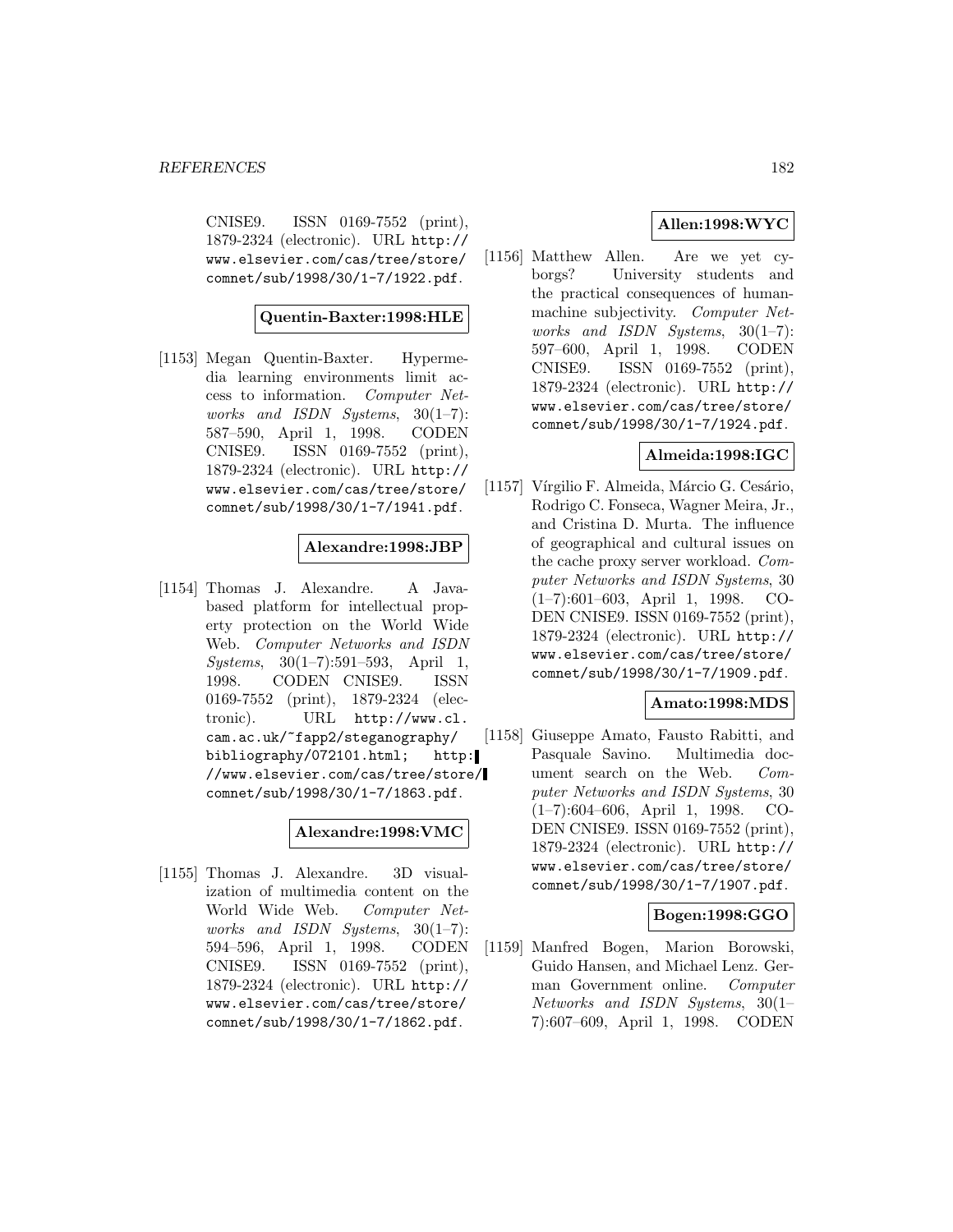CNISE9. ISSN 0169-7552 (print), 1879-2324 (electronic). URL http:// www.elsevier.com/cas/tree/store/ comnet/sub/1998/30/1-7/1904.pdf.

### **Bristow:1998:PSS**

[1160] Paul Bristow and Matthew White. A publishing system to support secondary school teaching and learning. Computer Networks and ISDN  $Systems, 30(1-7):610-611, April 1,$ 1998. CODEN CNISE9. ISSN 0169-7552 (print), 1879-2324 (electronic). URL http://www.elsevier. com/cas/tree/store/comnet/sub/1998/ 30/1-7/1934.pdf.

### **Cao:1998:SHM**

[1161] Ling Cao, Mun-Kew Leong, Ying Lu, and Hwee-Boon Low. Searching heterogeneous multilingual bibliographic sources. Computer Networks and ISDN Systems, 30(1–7): 612–615, April 1, 1998. CODEN CNISE9. ISSN 0169-7552 (print), 1879-2324 (electronic). URL http:// www.elsevier.com/cas/tree/store/ comnet/sub/1998/30/1-7/1874.pdf.

## **Carr:1998:AIL**

[1162] L. Carr, H. C. Davis, D. DeRoure, and W. Hall. Applicationindependent link processing. Computer Networks and ISDN Systems, 30 (1–7):616–618, April 1, 1998. CO-DEN CNISE9. ISSN 0169-7552 (print), 1879-2324 (electronic). URL http:// www.elsevier.com/cas/tree/store/ comnet/sub/1998/30/1-7/1883.pdf.

#### **Caughey:1998:MGB**

[1163] Steve Caughey, David Ingham, and Paul Watson. Metabroker: a generic

broker for electronic commerce. Computer Networks and ISDN Systems, 30 (1–7):619–620, April 1, 1998. CO-DEN CNISE9. ISSN 0169-7552 (print), 1879-2324 (electronic). URL http:// www.elsevier.com/cas/tree/store/ comnet/sub/1998/30/1-7/1905.pdf.

### **Chang:1998:IQE**

[1164] Chia-Hui Chang and Ching-Chi Hsu. Integrating query expansion and conceptual relevance feedback for personalized Web information retrieval. Computer Networks and ISDN Systems, 30 (1–7):621–623, April 1, 1998. CO-DEN CNISE9. ISSN 0169-7552 (print), 1879-2324 (electronic). URL http:// www.elsevier.com/cas/tree/store/ comnet/sub/1998/30/1-7/1887.pdf.

### **DeRoure:1998:OFC**

[1165] D. DeRoure, W. Hall, S. Reich, A. Pikrakis, G. Hill, and M. Stairmand. An open framework for collaborative distributed information management. Computer Networks and ISDN Systems, 30(1–7): 624–625, April 1, 1998. CODEN CNISE9. ISSN 0169-7552 (print), 1879-2324 (electronic). URL http:// www.elsevier.com/cas/tree/store/ comnet/sub/1998/30/1-7/1867.pdf.

### **Disch:1998:VMV**

[1166] Andreas Disch, Philip Jacob, and Michael Münchhofen. Viper — a 3Dmodeling and visualization toolkit for Web-based applications. Computer Networks and ISDN Systems, 30(1– 7):626–628, April 1, 1998. CODEN CNISE9. ISSN 0169-7552 (print), 1879-2324 (electronic). URL http://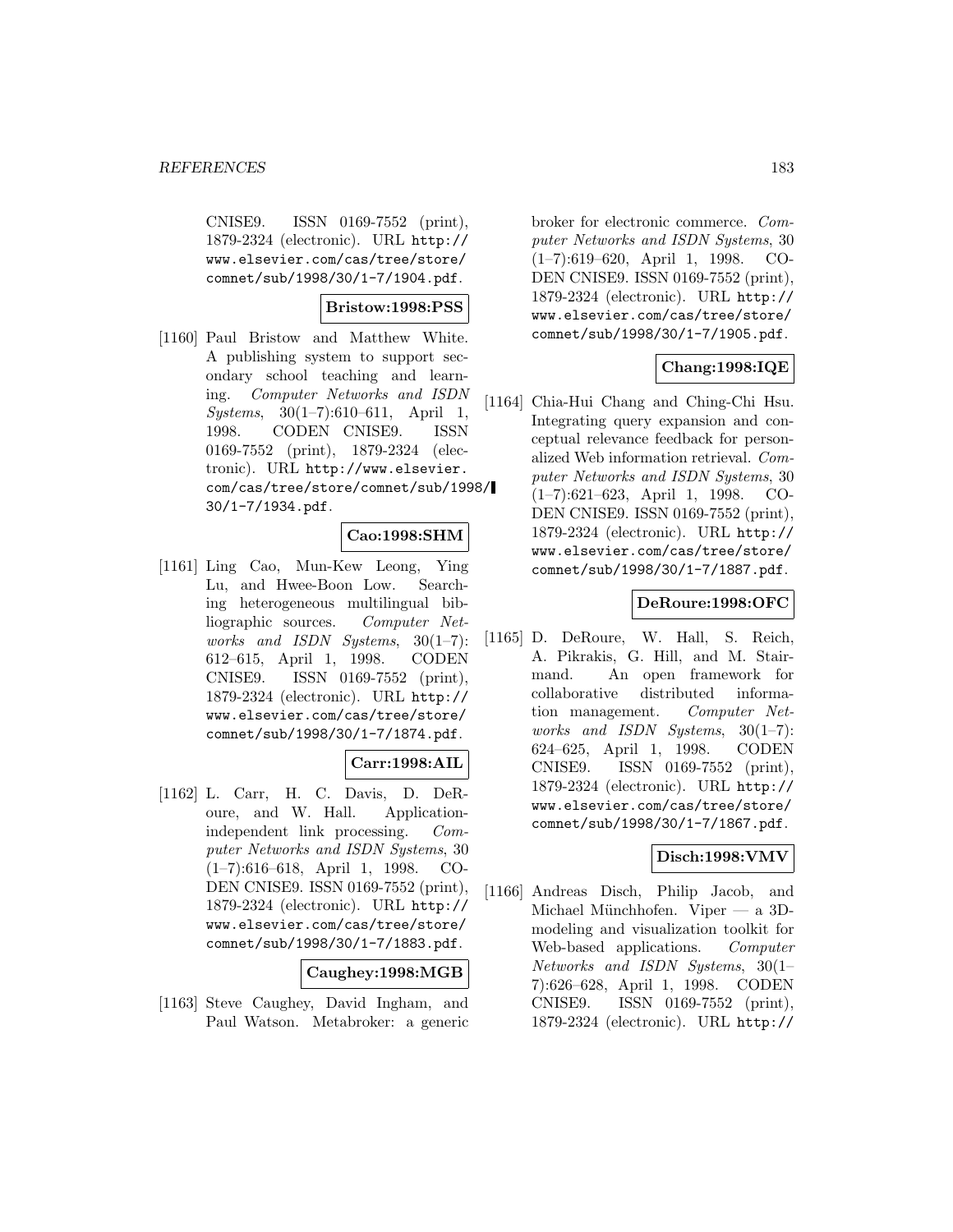www.elsevier.com/cas/tree/store/ comnet/sub/1998/30/1-7/1842.pdf.

#### **Fenech:1998:UPE**

[1167] Tino Fenech. Using perceived ease of use and perceived usefulness to predict acceptance of the World Wide Web. Computer Networks and ISDN Systems, 30(1–7): 629–630, April 1, 1998. CODEN CNISE9. ISSN 0169-7552 (print), 1879-2324 (electronic). URL http:// www.elsevier.com/cas/tree/store/ comnet/sub/1998/30/1-7/1839.pdf.

#### **Fraternali:1998:WDT**

[1168] Piero Fraternali. Web development tools: a survey. Computer Networks and ISDN Systems,  $30(1-7)$ : 631–633, April 1, 1998. CODEN CNISE9. ISSN 0169-7552 (print), 1879-2324 (electronic). URL http:// www.elsevier.com/cas/tree/store/ comnet/sub/1998/30/1-7/1835.pdf.

#### **Goeller:1998:WBC**

[1169] Karen E. Goeller. Web-based collaborative learning: a perspective on the future. Computer Networks and ISDN Systems, 30(1–7): 634–635, April 1, 1998. CODEN CNISE9. ISSN 0169-7552 (print), 1879-2324 (electronic). URL http:// www.elsevier.com/cas/tree/store/ comnet/sub/1998/30/1-7/1940.pdf.

### **Green:1998:NPL**

[1170] David G. Green, Paul Bristow, Jeff Ash, Larry Benton, Pam Milliken, and David Newth. Network publishing languages. Computer Networks and ISDN Systems, 30(1–7): 636–637, April 1, 1998. CODEN

CNISE9. ISSN 0169-7552 (print), 1879-2324 (electronic). URL http:// www.elsevier.com/cas/tree/store/ comnet/sub/1998/30/1-7/1925.pdf.

## **Huang:1998:WNV**

[1171] Mao Lin Huang, Peter Eades, and Robert F. Cohen. WebOFDAV — navigating and visualizing the Web on-line with animated context swapping. Computer Networks and ISDN Systems, 30 (1–7):638–642, April 1, 1998. CO-DEN CNISE9. ISSN 0169-7552 (print), 1879-2324 (electronic). URL http:// www.elsevier.com/cas/tree/store/ comnet/sub/1998/30/1-7/1865.pdf.

### **Inder:1998:PAA**

[1172] Robert Inder, Matthew Hurst, and Toshikazu Kato. A prototype agent to assist shoppers. Computer Networks and ISDN Systems, 30(1–7): 643–645, April 1, 1998. CODEN CNISE9. ISSN 0169-7552 (print), 1879-2324 (electronic). URL http:// www.elsevier.com/cas/tree/store/ comnet/sub/1998/30/1-7/1856.pdf.

## **Jenkins:1998:ACW**

[1173] Charlotte Jenkins, Mike Jackson, Peter Burden, and Jon Wallis. Automatic classification of Web resources using Java and Dewey Decimal Classification. Computer Networks and ISDN Systems, 30(1–7): 646–648, April 1, 1998. CODEN CNISE9. ISSN 0169-7552 (print), 1879-2324 (electronic). URL http:// www.elsevier.com/cas/tree/store/ comnet/sub/1998/30/1-7/1846.pdf.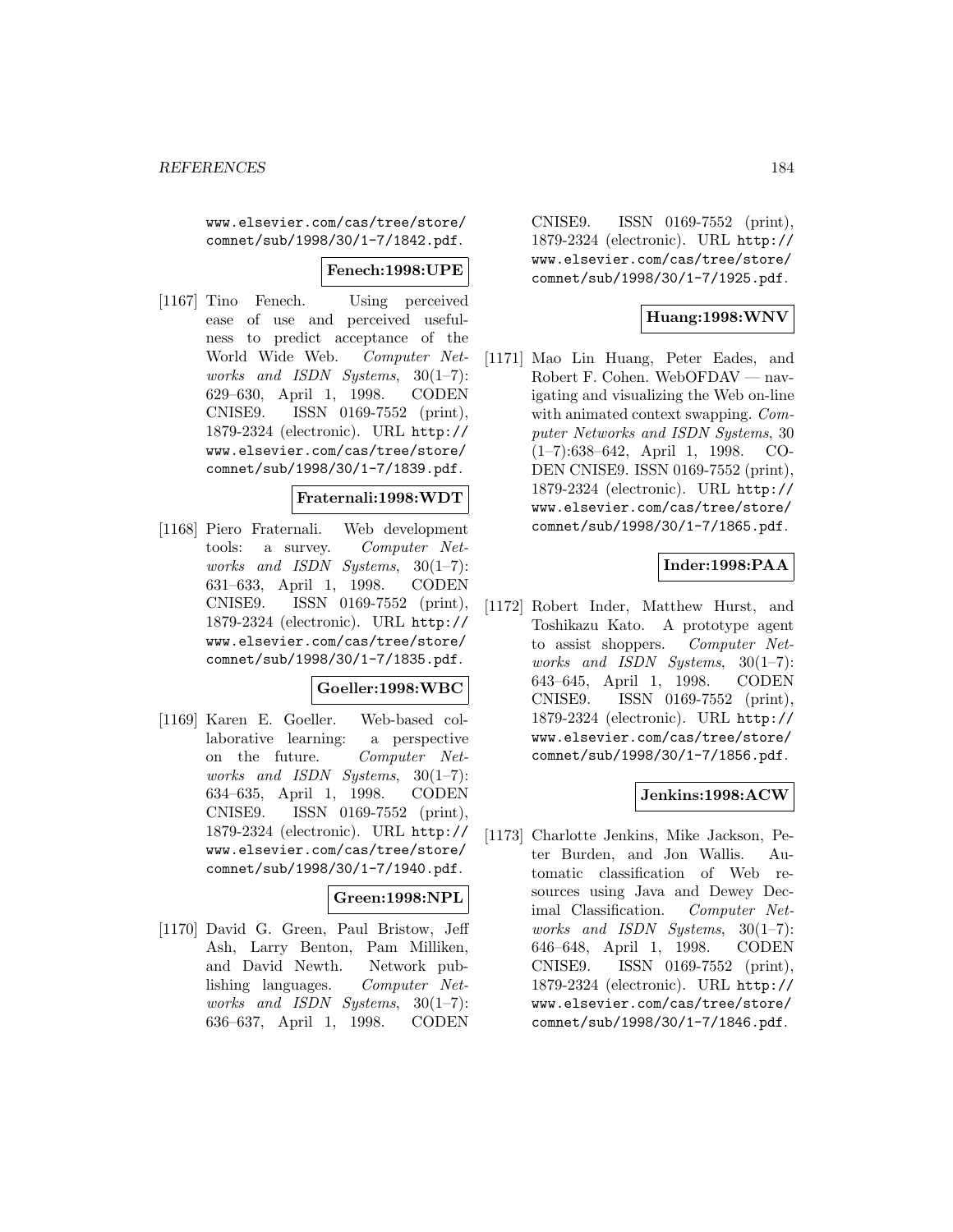### **Joerding:1998:IMP**

[1174] Tanja Joerding and Klaus Meissner. Intelligent multimedia presentations in the Web: fun without annoyance. Computer Networks and ISDN Systems, 30 (1–7):649–650, April 1, 1998. CO-DEN CNISE9. ISSN 0169-7552 (print), 1879-2324 (electronic). URL http:// www.elsevier.com/cas/tree/store/ comnet/sub/1998/30/1-7/1857.pdf.

## **Khare:1998:TMW**

[1175] Rohit Khare and Adam Rifkin. Trust management on the World Wide Web. Computer Networks and ISDN Systems,  $30(1-7):651-$ 653, April 1, 1998. CODEN CNISE9. ISSN 0169-7552 (print), 1879-2324 (electronic). URL http:// www.elsevier.com/cas/tree/store/ comnet/sub/1998/30/1-7/1902.pdf.

#### **Kurzke:1998:WUP**

[1176] Christian Kurzke, Michael Galle, and Manfred Bathelt. WebAssist: a user profile specific information retrieval assistant. Computer Networks and ISDN Systems, 30(1–7): 654–655, April 1, 1998. CODEN CNISE9. ISSN 0169-7552 (print), 1879-2324 (electronic). URL http:// www.elsevier.com/cas/tree/store/ comnet/sub/1998/30/1-7/1903.pdf.

## **Lee:1998:GAQ**

[1177] Dongwon Lee, Divesh Srivastava, and Dimitra Vista. Generating advanced query interfaces. Computer Networks and ISDN Systems, 30(1–7): 656–657, April 1, 1998. CODEN CNISE9. ISSN 0169-7552 (print), 1879-2324 (electronic). URL http://

www.elsevier.com/cas/tree/store/ comnet/sub/1998/30/1-7/1901.pdf.

#### **Lowder:1998:WAS**

[1178] Jason Lowder and Xindong Wu. Wide area selection as a hyperdocument search interface. Computer Networks and ISDN Systems,  $30(1-7)$ : 658–659, April 1, 1998. CODEN CNISE9. ISSN 0169-7552 (print), 1879-2324 (electronic). URL http:// www.elsevier.com/cas/tree/store/ comnet/sub/1998/30/1-7/1854.pdf.

### **Maly:1998:UWT**

[1179] K. Maly, C. M. Overstreet, A. González, M. Denbar, R. Cutaran, N. Karunaratne, and C. J. Srinivas. Use of Web technology for interactive remote instruction. Computer Networks and ISDN Systems,  $30(1-7)$ : 660–662, April 1, 1998. CODEN CNISE9. ISSN 0169-7552 (print), 1879-2324 (electronic). URL http:// www.elsevier.com/cas/tree/store/ comnet/sub/1998/30/1-7/1855.pdf.

#### **Miller:1998:CLR**

[1180] Michael Miller and L. Jay Wantz. COOL links: ride the wave. Computer Networks and ISDN Systems, 30 (1–7):663–665, April 1, 1998. CO-DEN CNISE9. ISSN 0169-7552 (print), 1879-2324 (electronic). URL http:// www.elsevier.com/cas/tree/store/ comnet/sub/1998/30/1-7/1910.pdf.

#### **Milosavljevic:1998:DCW**

[1181] Maria Milosavljevic and Jon Oberlander. Dynamic catalogues on the WWW. Computer Networks and ISDN Systems,  $30(1-7):666-$ 668, April 1, 1998. CODEN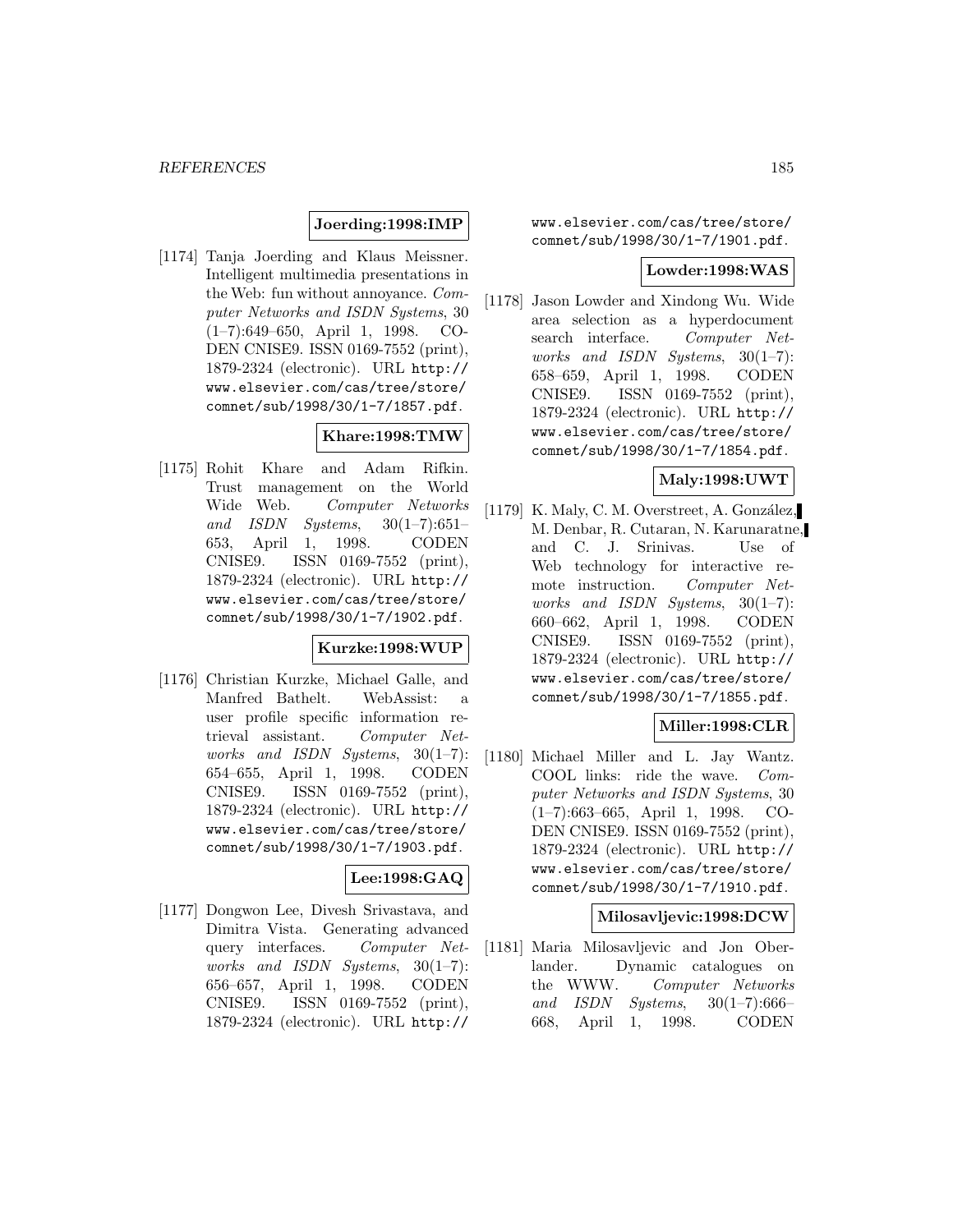CNISE9. ISSN 0169-7552 (print), 1879-2324 (electronic). URL http:// www.elsevier.com/cas/tree/store/ comnet/sub/1998/30/1-7/1868.pdf.

### **Ohsawa:1998:PTH**

[1182] Yukio Ohsawa, Kenki Matsuda, and Masahiko Yachida. Personal and temporary hyper bridges: 2-D interface for undefined topics. Computer Networks and ISDN Systems,  $30(1-7)$ : 669–671, April 1, 1998. CODEN CNISE9. ISSN 0169-7552 (print), 1879-2324 (electronic). URL http:// www.elsevier.com/cas/tree/store/ comnet/sub/1998/30/1-7/1843.pdf.

### **Pavett:1998:VMC**

[1183] Steve Pavett, Nihal Samarawera, Neil M. Hamilton, and Gorry Fairhurst. Video Medi-CAL: supporting MPEG-2 media based computer assisted learning on an intranet. Computer Networks and ISDN Systems, 30(1–7): 672–675, April 1, 1998. CODEN CNISE9. ISSN 0169-7552 (print), 1879-2324 (electronic). URL http:// www.elsevier.com/cas/tree/store/ comnet/sub/1998/30/1-7/1884.pdf.

### **Raggett:1998:ASB**

[1184] Dave Raggett. Adding style and behaviour to Web pages with a dash of Spice. Computer Networks and ISDN Systems, 30(1–7): 676–678, April 1, 1998. CODEN CNISE9. ISSN 0169-7552 (print), 1879-2324 (electronic). URL http:// www.elsevier.com/cas/tree/store/ comnet/sub/1998/30/1-7/1932.pdf.

## **Raggett:1998:AMW**

[1185] Dave Raggett and Davy Batsalle. Adding math to Web pages with EzMath. Computer Networks and ISDN Systems, 30(1–7):679–681, April 1, 1998. CODEN CNISE9. ISSN 0169-7552 (print), 1879-2324 (electronic). URL http://www.elsevier. com/cas/tree/store/comnet/sub/1998/ 30/1-7/1931.pdf.

## **Sember:1998:WCF**

[1186] P. P. Sember, T. R. Mueller, N. Baker, M. C. Flower, B. Raskutti, and W. Wen. Web cache focusing devices. Computer Networks and ISDN Systems, 30(1–7): 682–684, April 1, 1998. CODEN CNISE9. ISSN 0169-7552 (print), 1879-2324 (electronic). URL http:// www.elsevier.com/cas/tree/store/ comnet/sub/1998/30/1-7/1860.pdf.

## **Shin:1998:RAB**

[1187] Myung-Ki Shin, Jae-Yong Lee, Jung-Sook Bae, and Jin-Ho Hahm. The RTMW application: bringing multicast audio/video to the Web. Computer Networks and ISDN Systems, 30 (1–7):685–687, April 1, 1998. CO-DEN CNISE9. ISSN 0169-7552 (print), 1879-2324 (electronic). URL http:// www.elsevier.com/cas/tree/store/ comnet/sub/1998/30/1-7/1861.pdf.

## **Sugiura:1998:ISA**

[1188] Atsushi Sugiura and Yoshiyuki Koseki. Internet Scrapbook: automating Web browsing tasks by programmingby-demonstration. Computer Networks and ISDN Systems, 30(1–7): 688–690, April 1, 1998. CODEN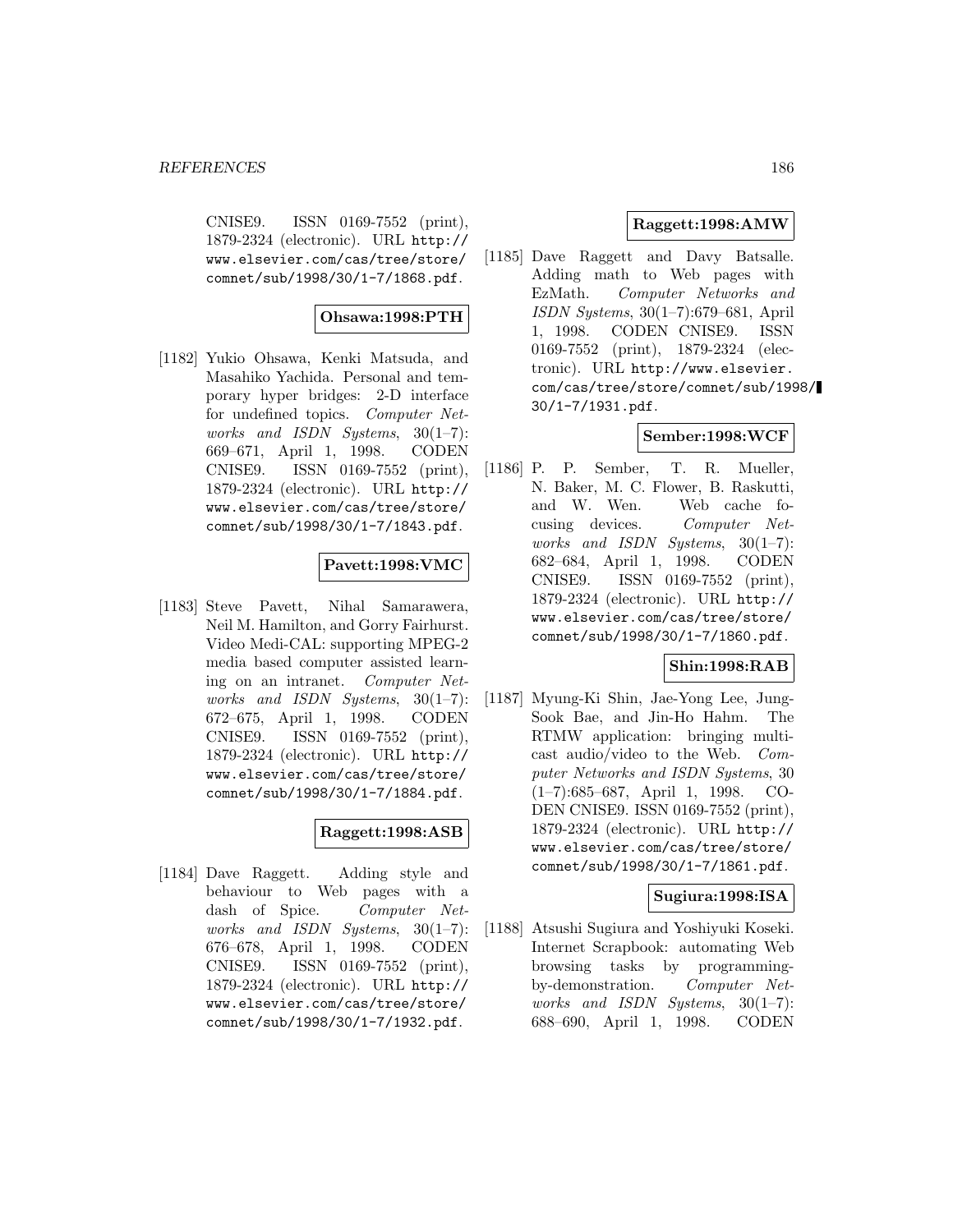CNISE9. ISSN 0169-7552 (print), 1879-2324 (electronic). URL http:// www.elsevier.com/cas/tree/store/ comnet/sub/1998/30/1-7/1886.pdf.

### **Sutton:1998:GEM**

[1189] Stuart A. Sutton. Gateway to Educational Materials (GEM): metadata for networked information discovery and retrieval. Computer Networks and ISDN Systems, 30(1–7): 691–693, April 1, 1998. CODEN CNISE9. ISSN 0169-7552 (print), 1879-2324 (electronic). URL http:// www.elsevier.com/cas/tree/store/ comnet/sub/1998/30/1-7/1897.pdf.

### **vanOssenbruggen:1998:RMM**

[1190] Jacco van Ossenbruggen, Anton Eliëns, Lloyd Rutledge, and Lynda Hardman. Requirements for multimedia markup and style sheets on the World Wide Web. Computer Networks and ISDN Systems, 30(1–7): 694–696, April 1, 1998. CODEN CNISE9. ISSN 0169-7552 (print), 1879-2324 (electronic). URL http:// www.elsevier.com/cas/tree/store/ comnet/sub/1998/30/1-7/1866.pdf.

### **Vantaggiato:1998:AEM**

[1191] Antonio Vantaggiato. Automatic exams management with the Common Lisp HTTP Server. Computer Networks and ISDN Systems, 30(1–7): 697–698, April 1, 1998. CODEN CNISE9. ISSN 0169-7552 (print), 1879-2324 (electronic). URL http:// www.elsevier.com/cas/tree/store/ comnet/sub/1998/30/1-7/1847.pdf.

### **Wang:1998:DIE**

[1192] Feng-Hsu Wang. On the design of an intelligent exploratory environment for geographic climates on WWW. Computer Networks and ISDN Systems, 30 (1–7):699–700, April 1, 1998. CO-DEN CNISE9. ISSN 0169-7552 (print), 1879-2324 (electronic). URL http:// www.elsevier.com/cas/tree/store/ comnet/sub/1998/30/1-7/1885.pdf.

### **Wantz:1998:EMU**

[1193] L. Jay Wantz and Michael Miller. Educational metadata in use. Computer Networks and ISDN Systems, 30 (1–7):701–703, April 1, 1998. CO-DEN CNISE9. ISSN 0169-7552 (print), 1879-2324 (electronic). URL http:// www.elsevier.com/cas/tree/store/ comnet/sub/1998/30/1-7/1911.pdf.

### **Watters:1998:WHA**

[1194] C. Watters and M. Shepherd. The Web and hypertext applications. Computer Networks and ISDN Systems, 30 (1–7):704–706, April 1, 1998. CO-DEN CNISE9. ISSN 0169-7552 (print), 1879-2324 (electronic). URL http:// www.elsevier.com/cas/tree/store/ comnet/sub/1998/30/1-7/1831.pdf.

### **Whittington:1998:TBL**

[1195] Dave Whittington and Lorna Campbell. Task-based learning environments in a virtual university. Computer Networks and ISDN Systems, 30 (1–7):707–709, April 1, 1998. CO-DEN CNISE9. ISSN 0169-7552 (print), 1879-2324 (electronic). URL http:// www.elsevier.com/cas/tree/store/ comnet/sub/1998/30/1-7/1848.pdf.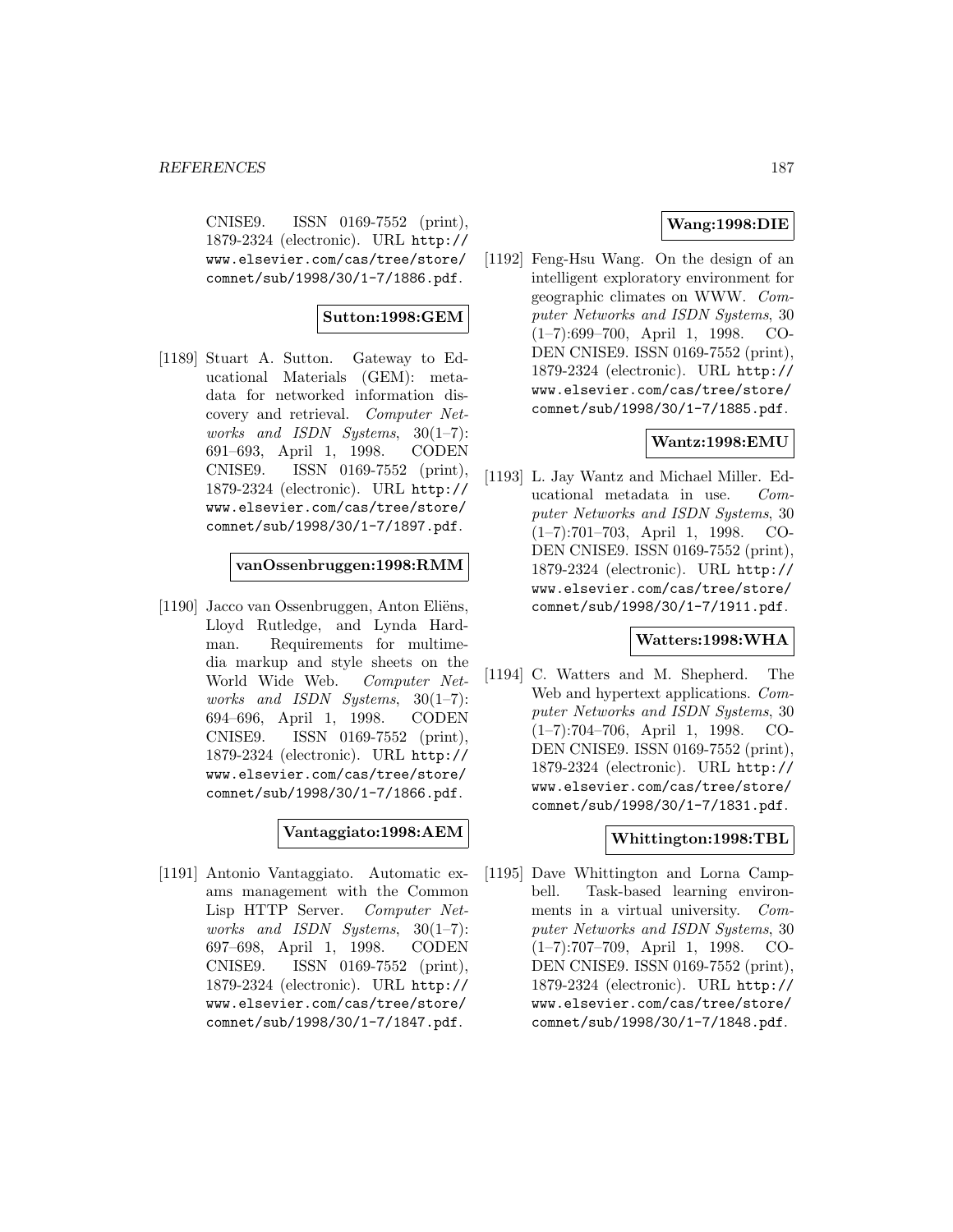### **Wolf:1998:USM**

[1196] Heiner Wolf and Konrad Froitzheim. User space meets document space. Computer Networks and ISDN Sys $tems, 30(1-7):710-712,$  April 1, 1998. CODEN CNISE9. ISSN 0169-7552 (print), 1879-2324 (electronic). URL http://www.elsevier. com/cas/tree/store/comnet/sub/1998/ 30/1-7/1864.pdf.

## **Ball:1998:XDT**

[1197] Steve Ball. XML and the desperate Tcl hacker. Computer Networks and ISDN Systems, 30(1–7): 713–715, April 1, 1998. CODEN CNISE9. ISSN 0169-7552 (print), 1879-2324 (electronic). URL http:// www.elsevier.com/cas/tree/store/ comnet/sub/1998/30/1-7/1869.pdf.

#### **Bannon:1998:TNY**

[1198] David R. Bannon and Nicholas J. Hoogenraad. Targeting next year's students. Computer Networks and ISDN Systems, 30(1–7):716–717, April 1, 1998. CODEN CNISE9. ISSN 0169-7552 (print), 1879-2324 (electronic). URL http://www.elsevier. com/cas/tree/store/comnet/sub/1998/ 30/1-7/1840.pdf.

## **Gibson:1998:LTT**

[1199] Julie Gibson and Philip Rutherford. Learners are teachers too in our virtual classroom. Computer Networks and ISDN Systems,  $30(1-7)$ : 718–720, April 1, 1998. CODEN CNISE9. ISSN 0169-7552 (print), 1879-2324 (electronic). URL http:// www.elsevier.com/cas/tree/store/ comnet/sub/1998/30/1-7/1888.pdf.

### **Lu:1998:AT**

[1200] Qi Lu and Lev Stesin. Audio ticker. Computer Networks and ISDN Systems, 30(1–7):721– 722, April 1, 1998. CODEN CNISE9. ISSN 0169-7552 (print), 1879-2324 (electronic). URL http:// www.elsevier.com/cas/tree/store/ comnet/sub/1998/30/1-7/1841.pdf.

### **Man:1998:HSC**

[1201] Shirley Ng Wai Man. High speed connection between vBNS and SingAREN in Singapore. Computer Networks and ISDN Systems, 30(1–7): 723–726, April 1, 1998. CODEN CNISE9. ISSN 0169-7552 (print), 1879-2324 (electronic). URL http:// www.elsevier.com/cas/tree/store/ comnet/sub/1998/30/1-7/1950.pdf.

### **OReilly:1998:ALT**

[1202] Meg O'Reilly and Karey Patterson. Assessing learners through the WWW. Computer Networks and ISDN Systems, 30(1–7):727– 729, April 1, 1998. CODEN CNISE9. ISSN 0169-7552 (print), 1879-2324 (electronic). URL http:// www.elsevier.com/cas/tree/store/ comnet/sub/1998/30/1-7/1908.pdf.

### **Raggett:1998:CYW**

[1203] Dave Raggett. Clean up your Web pages with HP's HTML Tidy. Computer Networks and ISDN Systems, 30 (1–7):730–732, April 1, 1998. CO-DEN CNISE9. ISSN 0169-7552 (print), 1879-2324 (electronic). URL http:// www.elsevier.com/cas/tree/store/ comnet/sub/1998/30/1-7/1933.pdf.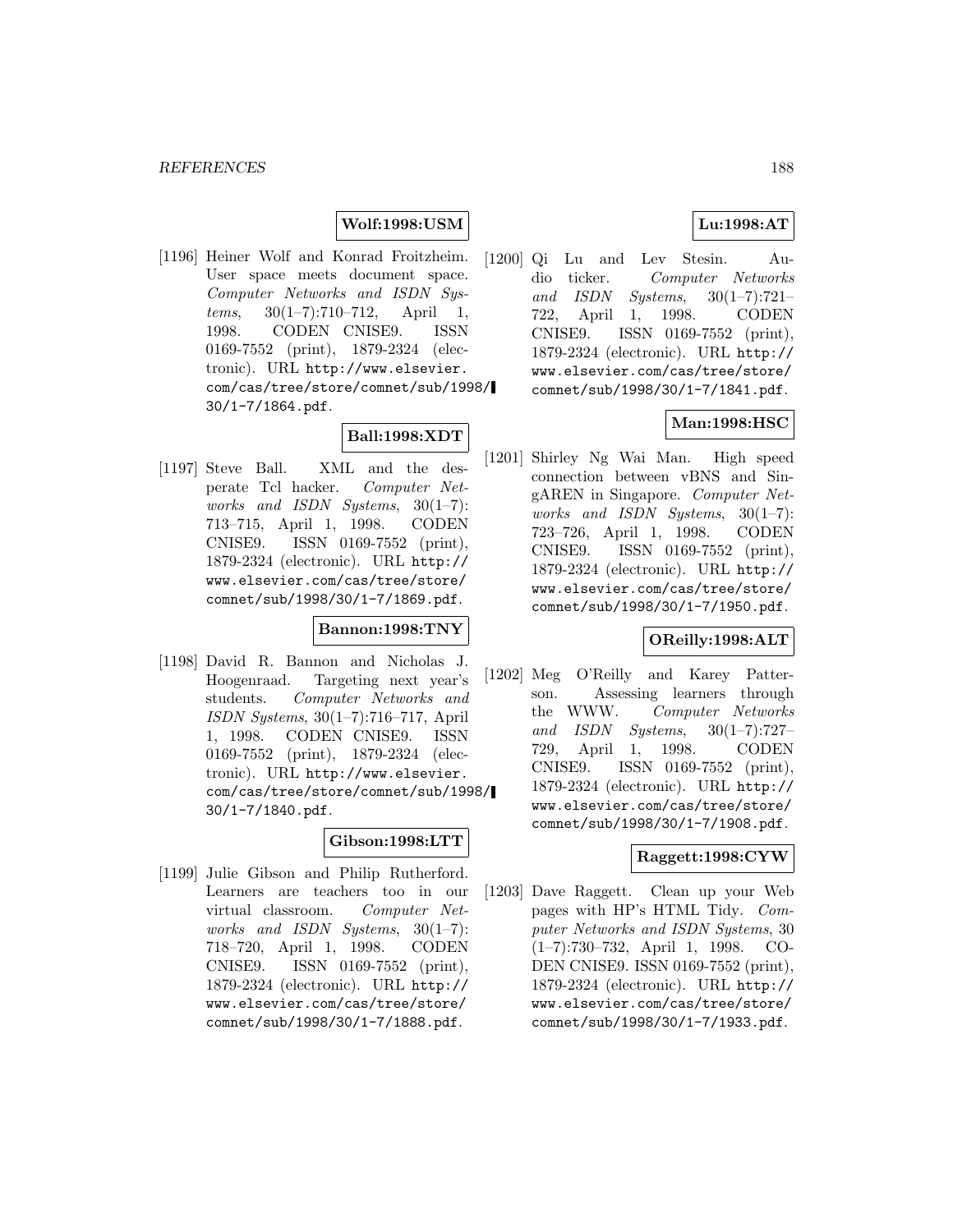### **Roadknight:1998:VCB**

[1204] Chris Roadknight and Ian Marshall. Variations in cache behavior. Computer Networks and ISDN Systems, 30 (1–7):733–735, April 1, 1998. CO-DEN CNISE9. ISSN 0169-7552 (print), 1879-2324 (electronic). URL http:// www.elsevier.com/cas/tree/store/ comnet/sub/1998/30/1-7/1845.pdf.

#### **Rodriguez-Mula:1998:CVF**

[1205] Gerard Rodríguez-Mulà, Hector García- [1209] Seiji Susaki and Tatsuya Muramoto. Molina, and Andreas Paepcke. Collaborative value filtering on the Web. Computer Networks and ISDN Systems, 30(1–7):736–738, April 1, 1998. CODEN CNISE9. ISSN 0169-7552 (print), 1879-2324 (electronic). URL http://www.elsevier. com/cas/tree/store/comnet/sub/1998/ 30/1-7/1851.pdf.

## **Seiler:1998:EIA**

[1206] R. J. Seiler, A. M. Seiler, J. M. Ireland, A. M. Guy, and K. N. Woodward. Enhancing Internet access for people with disabilities. Computer Networks and ISDN Systems, 30(1– 7):739–741, April 1, 1998. CODEN CNISE9. ISSN 0169-7552 (print), 1879-2324 (electronic). URL http:// www.elsevier.com/cas/tree/store/ comnet/sub/1998/30/1-7/1914.pdf.

### **Serbedzija:1998:WSE**

[1207] Nikola B. Serbedzija. The Web supercomputing environment. Computer Networks and ISDN Systems, 30(1– 7):742–744, April 1, 1998. CODEN CNISE9. ISSN 0169-7552 (print), 1879-2324 (electronic). URL http:// www.elsevier.com/cas/tree/store/ comnet/sub/1998/30/1-7/1838.pdf.

### **Shave:1998:DLC**

[1208] Chuck Shave. Developing on-line courses — teacher support needs. Computer Networks and ISDN Systems, 30 (1–7):745–746, April 1, 1998. CO-DEN CNISE9. ISSN 0169-7552 (print), 1879-2324 (electronic). URL http:// www.elsevier.com/cas/tree/store/ comnet/sub/1998/30/1-7/1916.pdf.

## **Susaki:1998:ISS**

Information sharing system on the WWW with interactive communication. Computer Networks and ISDN Systems, 30(1–7):747–749, April 1, 1998. CODEN CNISE9. ISSN 0169-7552 (print), 1879-2324 (electronic). URL http://www.elsevier. com/cas/tree/store/comnet/sub/1998/ 30/1-7/1889.pdf.

## **Cranor:1998:LSR**

[1210] Lorrie Faith Cranor. Laws, selfregulation, and P3P: will W3C's privacy platform help make the Web safe for privacy? Computer Networks and ISDN Systems, 30(1–7): 751–753, April 1, 1998. CODEN CNISE9. ISSN 0169-7552 (print), 1879-2324 (electronic). URL http:// www.elsevier.com/cas/tree/store/ comnet/sub/1998/30/1-7/1946.pdf.

### **Bieber:1998:WHB**

[1211] Michael Bieber. Will hypertext become the Web's missing link? Computer Networks and ISDN Systems, 30 (1–7):754–756, April 1, 1998. CO-DEN CNISE9. ISSN 0169-7552 (print), 1879-2324 (electronic). URL http:// www.elsevier.com/cas/tree/store/ comnet/sub/1998/30/1-7/1943.pdf.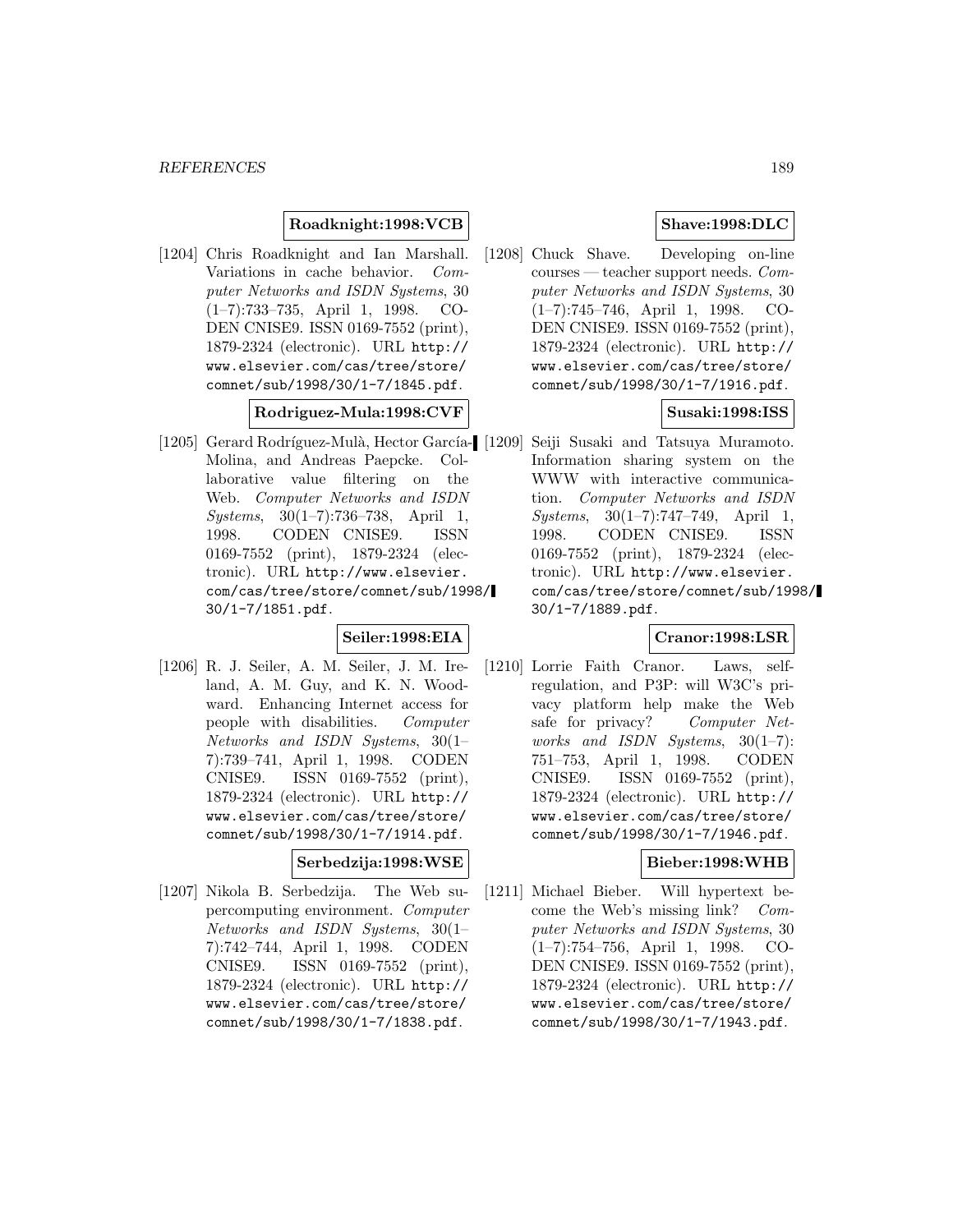#### **Brewer:1998:WAT**

[1212] Judy Brewer. Web accessibility: technical and business challenges, implementation successes. Computer Networks and ISDN Systems, 30(1–7): 757–758, April 1, 1998. CODEN CNISE9. ISSN 0169-7552 (print), 1879-2324 (electronic). URL http:// www.elsevier.com/cas/tree/store/ comnet/sub/1998/30/1-7/1945.pdf.

### **Brewer:1998:AUD**

[1213] Judy Brewer. Accessibility and universal design: advantages and impact for business, government and developers. Computer Networks and ISDN Systems,  $30(1-7)$ : 759–760, April 1, 1998. CODEN CNISE9. ISSN 0169-7552 (print), 1879-2324 (electronic). URL http:// www.elsevier.com/cas/tree/store/ comnet/sub/1998/30/1-7/1944.pdf.

#### **Ashman:1998:MLI**

[1214] Helen Ashman and Hugh Davis. Missing the 404: link integrity on the World Wide Web. Computer Networks and ISDN Systems, 30(1–7): 761–762, April 1, 1998. CODEN CNISE9. ISSN 0169-7552 (print), 1879-2324 (electronic). URL http:// www.elsevier.com/cas/tree/store/ comnet/sub/1998/30/1-7/1942.pdf.

#### **Mason:1998:XRP**

[1215] Jon Mason. XML and RDF: the promise and the reality of new Web architectures. Computer Networks and ISDN Systems, 30(1–7): 763–765, April 1, 1998. CODEN CNISE9. ISSN 0169-7552 (print), 1879-2324 (electronic). URL http://

www.elsevier.com/cas/tree/store/ comnet/sub/1998/30/1-7/1947.pdf.

#### **Hafid:1998:QSN**

[1216] Abdelhakim Hafid, Gregor von Bochmann, and Rachida Dssouli. A quality of service negotiation approach with future reservations (NAFUR): a detailed study. Computer Networks and ISDN Systems, 30(8): 777–794, May 1, 1998. CODEN CNISE9. ISSN 0169-7552 (print), 1879-2324 (electronic). URL http:// www.elsevier.com/cas/tree/store/ comnet/sub/1998/30/8/1784.pdf.

#### **Sun:1998:RLC**

[1217] Quan Sun and Horst Langendörfer. Routing for low call blocking in highspeed general topology networks. Computer Networks and ISDN Systems, 30(8):795–804, May 1, 1998. CO-DEN CNISE9. ISSN 0169-7552 (print), 1879-2324 (electronic). URL http:// www.elsevier.com/cas/tree/store/ comnet/sub/1998/30/8/1787.pdf.

### **Bourdin:1998:PCB**

[1218] H. Bourdin, A. Ferreira, and K. Marcus. A performance comparison between graph and hypergraph topologies for passive star WDM lightwave networks. Computer Networks and ISDN Systems, 30(8): 805–819, May 1, 1998. CODEN CNISE9. ISSN 0169-7552 (print), 1879-2324 (electronic). URL http:// www.elsevier.com/cas/tree/store/ comnet/sub/1998/30/8/1800.pdf.

#### **Houck:1998:TMA**

[1219] David J. Houck and Wai Sum Lai. Traffic modeling and analysis of hy-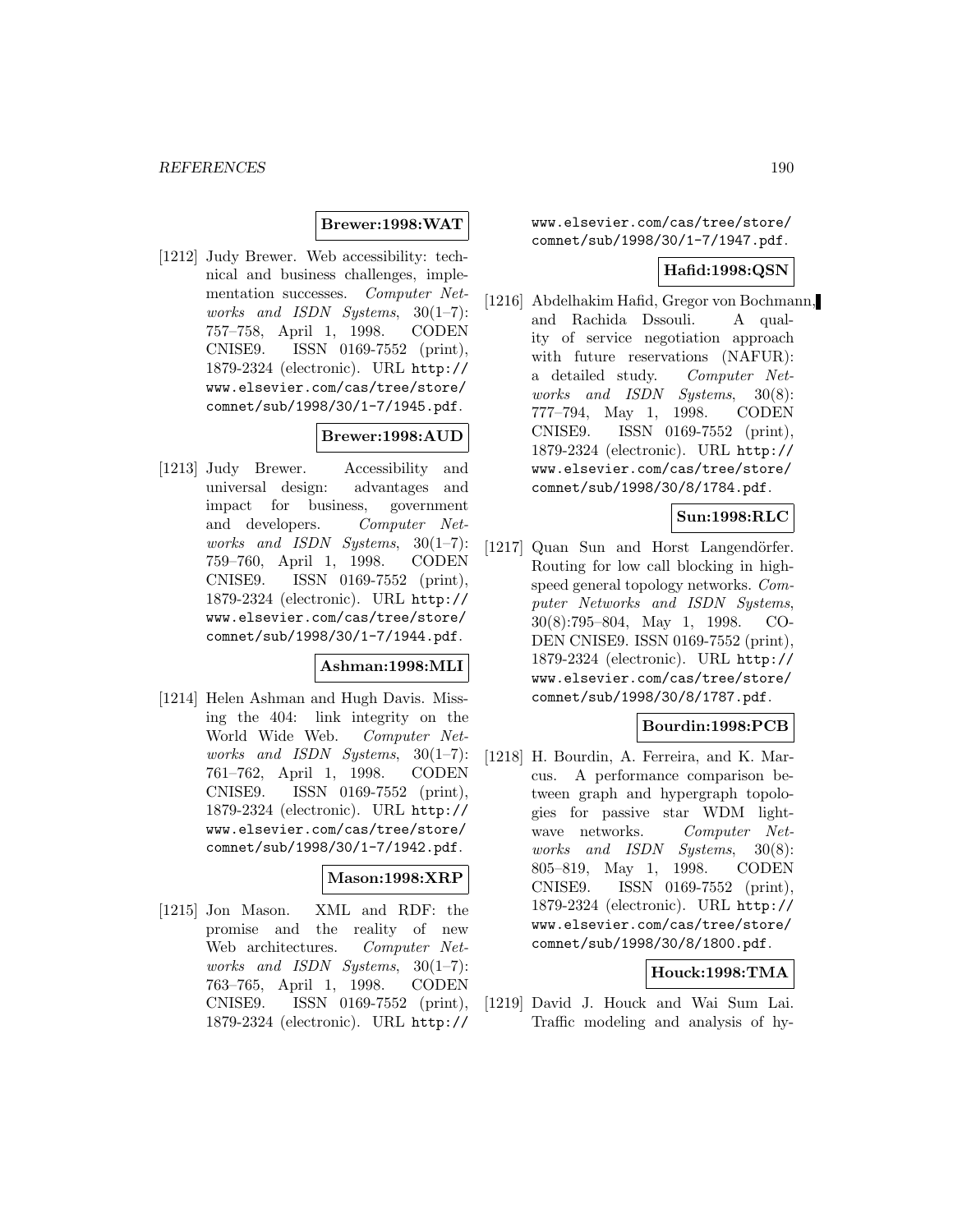brid fiber-coax systems. Computer Networks and ISDN Systems, 30(8): 821–834, May 1, 1998. CODEN CNISE9. ISSN 0169-7552 (print), 1879-2324 (electronic). URL http:// www.elsevier.com/cas/tree/store/ comnet/sub/1998/30/8/1801.pdf.

## **Xiong:1998:AMA**

[1220] Yijun Xiong and Lorne Mason. Analysis of multicast ATM switching networks using CRWR scheme. Computer Networks and ISDN Systems, 30(8):835–854, May 1, 1998. CO-DEN CNISE9. ISSN 0169-7552 (print), 1879-2324 (electronic). URL http:// www.elsevier.com/cas/tree/store/ comnet/sub/1998/30/8/1802.pdf.

### **Gotzhein:1998:TFD**

[1221] Reinhard Gotzhein and Jan Bredereke. Trends in formal description techniques. Computer Networks and ISDN Systems, 30(9–10): 863–864, May 27, 1998. CODEN CNISE9. ISSN 0169-7552 (print), 1879-2324 (electronic). URL http:// www.elsevier.com/cas/tree/store/ comnet/sub/1998/30/9-10/1805.pdf.

### **Fischer:1998:FMB**

[1222] Stefan Fischer and Stefan Leue. Formal methods for broadband and multimedia systems. Computer Networks and ISDN Systems, 30(9–10): 865–899, May 27, 1998. CODEN CNISE9. ISSN 0169-7552 (print), 1879-2324 (electronic). URL http:// www.elsevier.com/cas/tree/store/ comnet/sub/1998/30/9-10/1806.pdf.

### **Hermanns:1998:SPA**

[1223] H. Hermanns, U. Herzog, and V. Mertsiotakis. Stochastic process algebras — between LOTOS and Markov chains. Computer Networks and ISDN Systems, 30(9–10): 901–924, May 27, 1998. CODEN CNISE9. ISSN 0169-7552 (print), 1879-2324 (electronic). URL http:// www.elsevier.com/cas/tree/store/ comnet/sub/1998/30/9-10/1807.pdf.

### **Brinksma:1998:POM**

[1224] Ed Brinksma, Joost-Pieter Katoen, Rom Langerak, and Diego Latella. Partial order models for quantitative extensions of LOTOS. Computer Networks and ISDN Systems, 30(9–10): 925–950, May 27, 1998. CODEN CNISE9. ISSN 0169-7552 (print), 1879-2324 (electronic). URL http:// www.elsevier.com/cas/tree/store/ comnet/sub/1998/30/9-10/1808.pdf.

### **deVeciana:1998:RAM**

[1225] G. de Veciana and R. Baldick. Resource allocation in multi-service networks via pricing: statistical multiplexing. Computer Networks and ISDN Systems, 30 (9–10):951–962, May 27, 1998. CO-DEN CNISE9. ISSN 0169-7552 (print), 1879-2324 (electronic). URL http:// www.elsevier.com/cas/tree/store/ comnet/sub/1998/30/9-10/1803.pdf.

### **Atlasis:1998:LSR**

[1226] Antonios F. Atlasis and Athanasios V. Vasilakos. LB-SELA: rate-based access control for ATM networks. Computer Networks and ISDN Systems, 30 (9–10):963–980, May 27, 1998. CO-DEN CNISE9. ISSN 0169-7552 (print),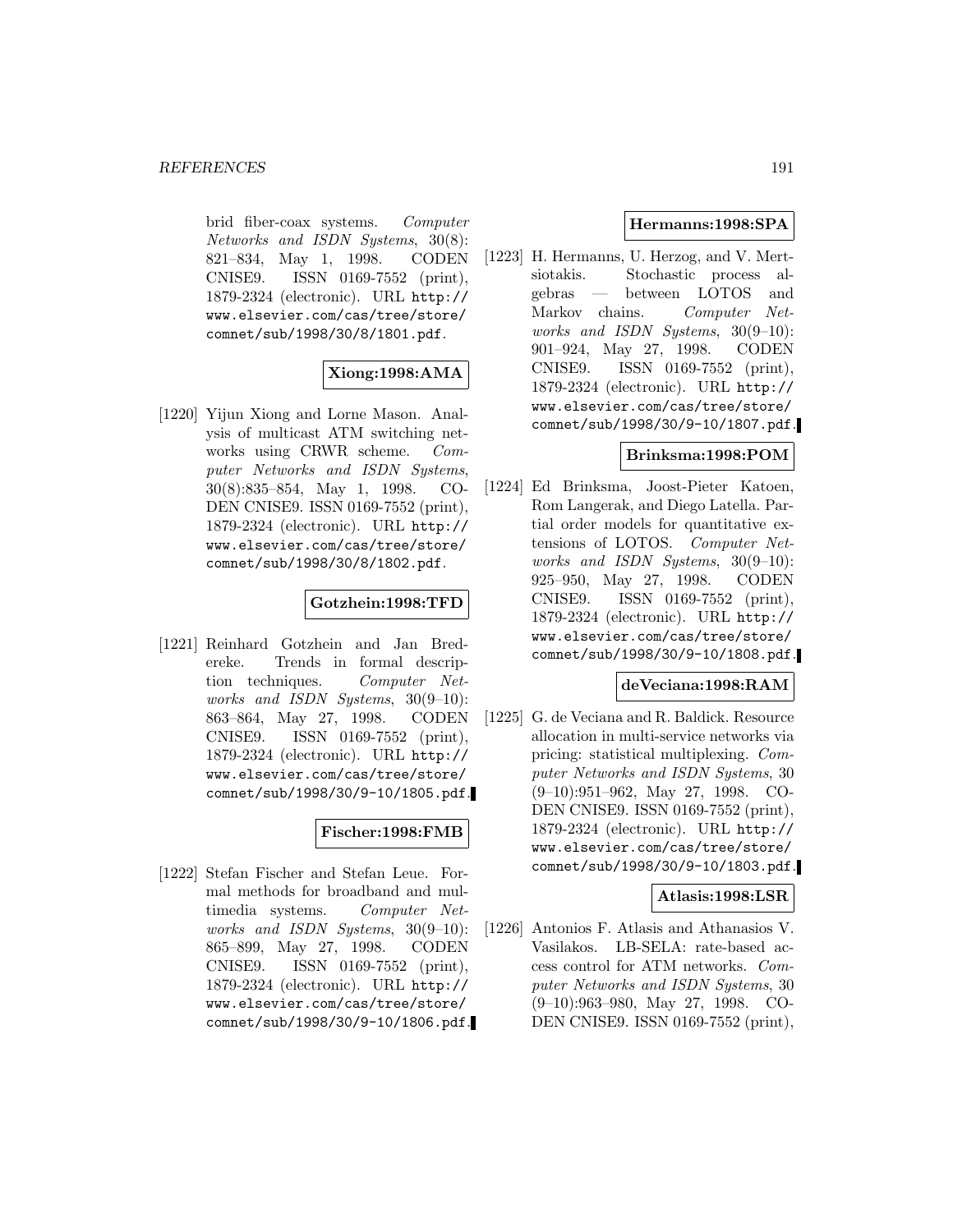1879-2324 (electronic). URL http:// www.elsevier.com/cas/tree/store/ comnet/sub/1998/30/9-10/1809.pdf.

### **Labourdette:1998:TOR**

[1227] Jean-François P. Labourdette. Traffic optimization and reconfiguration management of multiwavelength multihop broadcast lightwave networks. Computer Networks and ISDN Systems, 30 (9–10):981–998, May 27, 1998. CO-DEN CNISE9. ISSN 0169-7552 (print), 1879-2324 (electronic). URL http:// www.elsevier.com/cas/tree/store/ comnet/sub/1998/30/9-10/1811.pdf.

### **Ryden:1998:OOC**

[1228] Tobias Rydén. Optimal overload control of systems with access buffers a difficult problem. Computer Networks and ISDN Systems, 30(9–10): 999–1005, May 27, 1998. CODEN CNISE9. ISSN 0169-7552 (print), 1879-2324 (electronic). URL http:// www.elsevier.com/cas/tree/store/ comnet/sub/1998/30/9-10/1804.pdf.

#### **Kabatepe:1998:DAF**

[1229] Mete Kabatepe and Kenneth S. Vastola. A delay analysis of FDQ (Fair Distributed Queue) and DQDB networks. Computer Networks and ISDN Systems, 30(11): 1013–1027, June 22, 1998. CODEN CNISE9. ISSN 0169-7552 (print), 1879-2324 (electronic). URL http:// www.elsevier.com/cas/tree/store/ comnet/sub/1998/30/11/1810.pdf.

#### **Peyravian:1998:DNC**

[1230] Mohammad Peyravian and Ajay D. Kshemkalyani. Decentralized network connection preemption algorithms. Computer Networks and ISDN Systems, 30(11):1029– 1043, June 22, 1998. CODEN CNISE9. ISSN 0169-7552 (print), 1879-2324 (electronic). URL http:// www.elsevier.com/cas/tree/store/ comnet/sub/1998/30/11/1812.pdf.

## **Tuok:1998:FSU**

[1231] Randall Tuok and Luigi Logrippo. Formal specification and use case generation for a mobile telephony system. Computer Networks and ISDN Systems, 30(11):1045–1063, June 22, 1998. CODEN CNISE9. ISSN 0169-7552 (print), 1879-2324 (electronic). URL http://www.elsevier. com/cas/tree/store/comnet/sub/1998/ 30/11/1813.pdf.

### **Marsan:1998:DSA**

[1232] M. Ajmone Marsan, A. Fumagalli, E. Leonardi, F. Neri, and P. Poggiolini. Daisy: a scalable alloptical packet network with multifiber ring topology. Computer Networks and ISDN Systems, 30(11): 1065–1082, June 22, 1998. CODEN CNISE9. ISSN 0169-7552 (print), 1879-2324 (electronic). URL http:// www.elsevier.com/cas/tree/store/ comnet/sub/1998/30/11/1824.pdf.

### **Sharma:1998:EWP**

[1233] Neeraj K. Sharma. Effect of windowing policies for input buffered ATM switch. Computer Networks and ISDN Systems, 30(11):1083– 1090, June 22, 1998. CODEN CNISE9. ISSN 0169-7552 (print), 1879-2324 (electronic). URL http:// www.elsevier.com/cas/tree/store/ comnet/sub/1998/30/11/1826.pdf.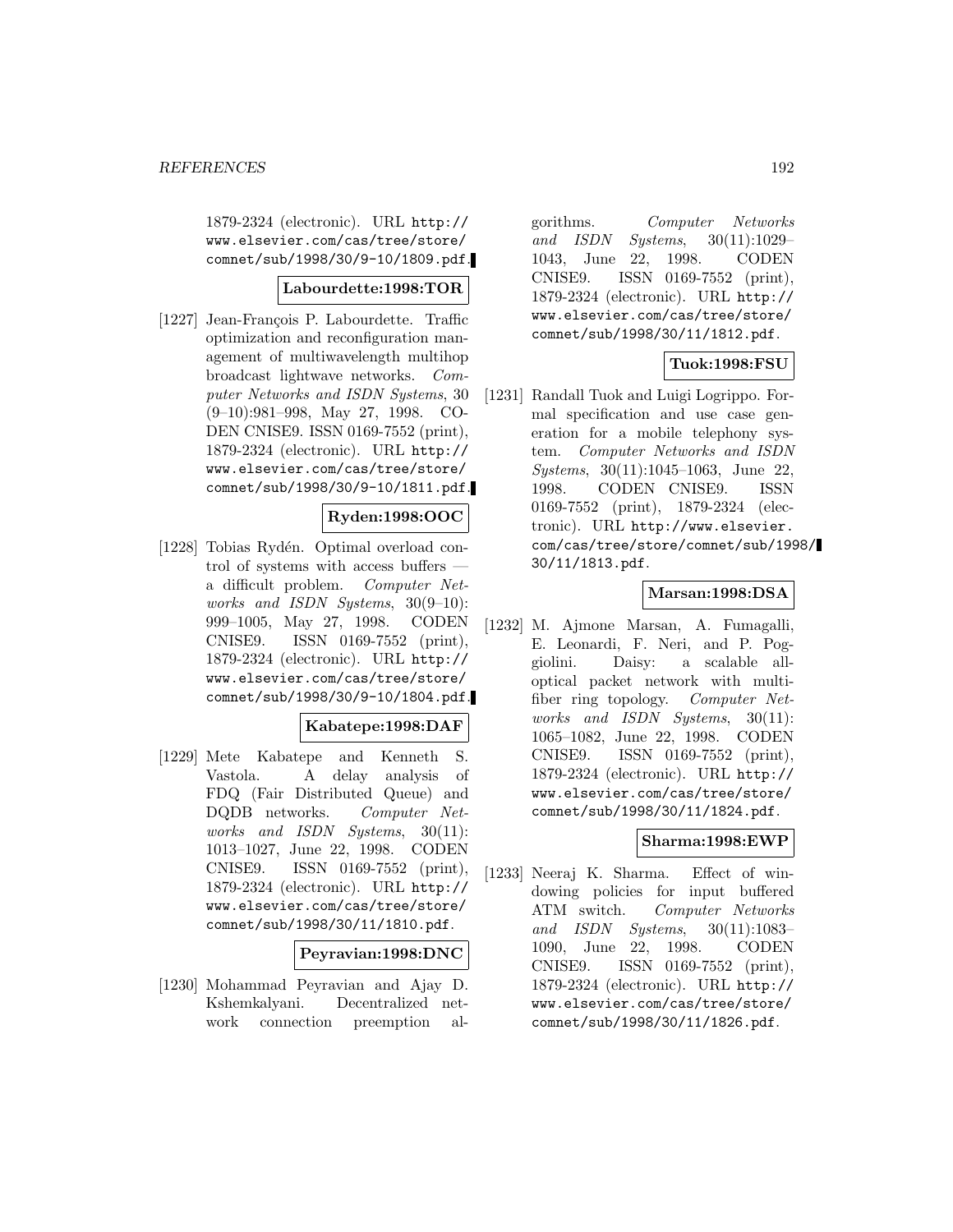#### **Bonjour:1998:IAN**

[1234] Dominique Bonjour, Omar Elloumi, and Hossam Afifi. Internet applications over native ATM. Computer Networks and ISDN Systems, 30(12): 1097–1110, July 13, 1998. CODEN CNISE9. ISSN 0169-7552 (print), 1879-2324 (electronic). URL http:// www.elsevier.com/cas/tree/store/ comnet/sub/1998/30/12/1815.pdf.

## **Tai:1998:STS**

[1235] Kuo-Chung Tai and Yu-Chiou Young. Synchronizable test sequences of finite state machines. Computer Networks and ISDN Systems, 30(12): 1111–1134, July 13, 1998. CODEN CNISE9. ISSN 0169-7552 (print), 1879-2324 (electronic). URL http:// www.elsevier.com/cas/tree/store/ comnet/sub/1998/30/12/1827.pdf.

#### **Varvarigos:1998:ERC**

[1236] Emmanouel A. Varvarigos and Vishal Sharma. An efficient reservation connection control protocol for gigabit networks. Computer Networks and ISDN Systems, 30(12): 1135–1156, July 13, 1998. CODEN CNISE9. ISSN 0169-7552 (print), 1879-2324 (electronic). URL http:// www.elsevier.com/cas/tree/store/ comnet/sub/1998/30/12/1823.pdf.

#### **Govindan:1998:RSI**

[1237] Ramesh Govindan, Cengiz Alaettinoglu, Kannan Varadhan, and Deborah Estrin. Route servers for interdomain routing. Computer Networks and ISDN Systems, 30(12): 1157–1174, July 13, 1998. CODEN CNISE9. ISSN 0169-7552 (print),

1879-2324 (electronic). URL http:// www.elsevier.com/cas/tree/store/ comnet/sub/1998/30/12/1822.pdf.

### **Michard:1998:ARD**

[1238] Alain Michard, Vassilis Christophides, Michel Scholl, Mike Stapleton, Dale Sutcliffe, and Anne-Marie Vercoustre. The Aquarelle resource discovery system. Computer Networks and ISDN Systems, 30(13):1185– 1200, August 3, 1998. CODEN CNISE9. ISSN 0169-7552 (print), 1879-2324 (electronic). URL http:// www.elsevier.com/cas/tree/store/ comnet/sub/1998/30/13/1821.pdf.

#### **Steinmann:1998:RMM**

[1239] Uwe Steinmann and David Shearer. Reusing multi-media components: a catalogue implementation. Computer Networks and ISDN Systems, 30(13): 1201–1207, August 3, 1998. CO-DEN CNISE9. ISSN 0169-7552 (print), 1879-2324 (electronic). URL http:// www.elsevier.com/cas/tree/store/ comnet/sub/1998/30/13/1819.pdf.

### **Selley:1998:DDI**

[1240] Gordon Selley and Mark Gaved. Development of the Design Information Centre: Multimedia Assets for Industrial Design (MAID). Computer Networks and ISDN Systems, 30(13): 1209–1222, August 3, 1998. CO-DEN CNISE9. ISSN 0169-7552 (print), 1879-2324 (electronic). URL http:// www.elsevier.com/cas/tree/store/ comnet/sub/1998/30/13/1816.pdf.

#### **Hofstetter:1998:MAL**

[1241] Isabella Hofstetter. Multimedia applications for local newspapers and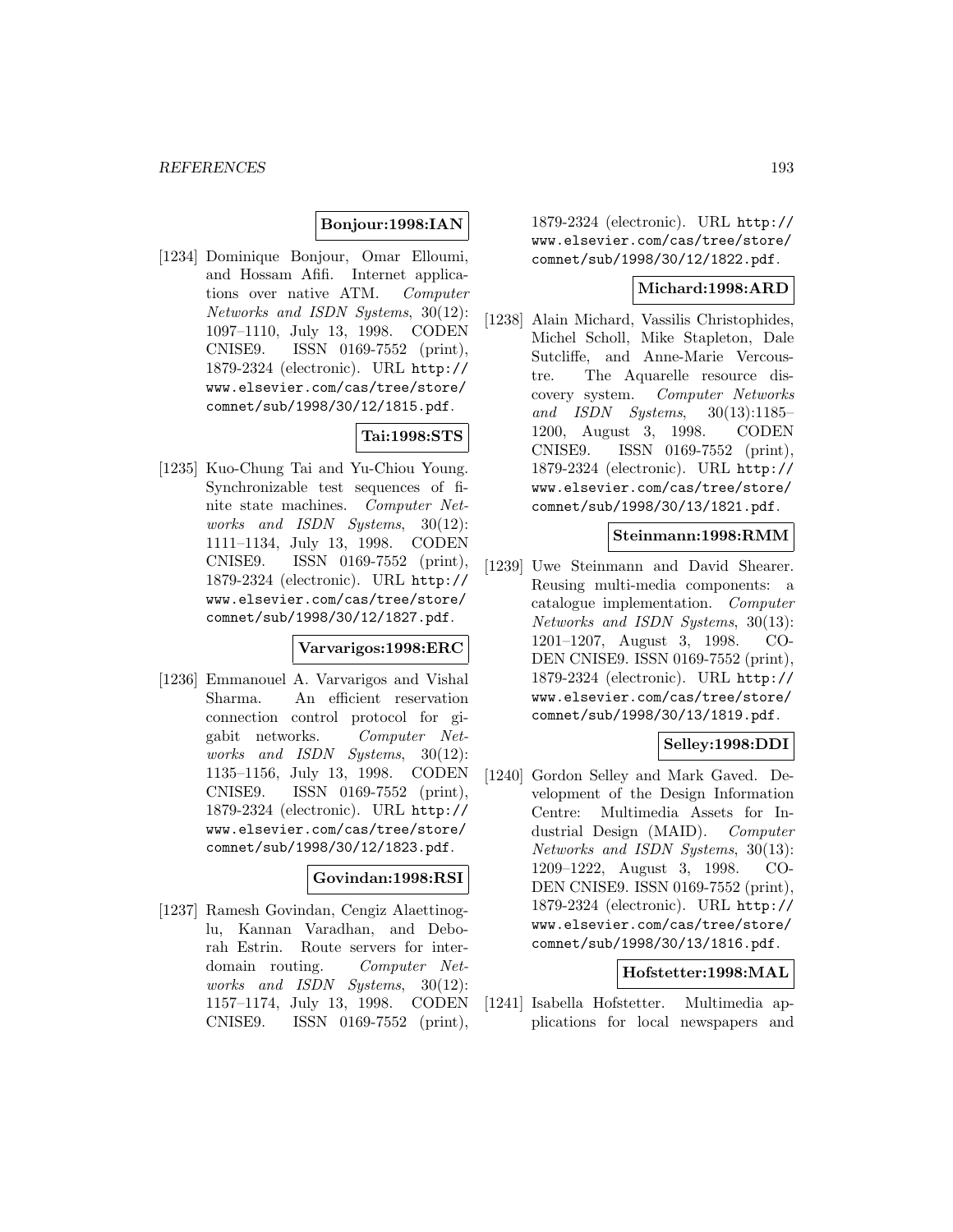local information. Computer Networks and ISDN Systems, 30(13): 1223–1232, August 3, 1998. CO-DEN CNISE9. ISSN 0169-7552 (print), 1879-2324 (electronic). URL http:// www.elsevier.com/cas/tree/store/ comnet/sub/1998/30/13/1954.pdf.

### **Corona:1998:MBP**

[1242] Alberto G. Corona. Multimedia Broker project: a tool for electronic information publishers. Computer Networks and ISDN Systems, 30(13): 1233–1236, August 3, 1998. CO-DEN CNISE9. ISSN 0169-7552 (print), 1879-2324 (electronic). URL http:// www.elsevier.com/cas/tree/store/ comnet/sub/1998/30/13/1817.pdf.

#### **terStal:1998:TOC**

[1243] W. G. ter Stal, J.-H. Beijert, G. de Bruin, J. van Gent, F. M. G. de Jong, W. Kraaij, K. Netter, and G. Smart. Twenty-One: crosslanguage disclosure and retrieval of multimedia documents on sustainable development. Computer Networks and ISDN Systems, 30(13): 1237–1248, August 3, 1998. CO-DEN CNISE9. ISSN 0169-7552 (print), 1879-2324 (electronic). URL http:// www.elsevier.com/cas/tree/store/ comnet/sub/1998/30/13/1818.pdf.

## **Faux:1998:IAP**

[1244] Ivor Faux, Elke Radeke, Franz-Josef Stewing, Ger v.d. Broek, Pieter Kesteloot, and Andreas Sabin. Intelligent access, publishing and collaboration in global engineering networking. Computer Networks and ISDN Systems, 30(13):1249– 1262, August 3, 1998. CODEN

CNISE9. ISSN 0169-7552 (print), 1879-2324 (electronic). URL http:// www.elsevier.com/cas/tree/store/ comnet/sub/1998/30/13/1820.pdf.

#### **Stephenson:1998:EPR**

[1245] G. A. Stephenson. Electronic publishing resources on the Web. Computer Networks and ISDN Systems, 30 (13):1263–1271, August 3, 1998. CO-DEN CNISE9. ISSN 0169-7552 (print), 1879-2324 (electronic). URL http:// www.elsevier.com/cas/tree/store/ comnet/sub/1998/30/13/1955.pdf.

### **Uyar:1998:DSA**

 $[1246]$  M. Umit Uyar. Dual-state augmentation for minimizing conformance test costs. Computer Networks and ISDN Systems, 30(14):1277– 1294, August 31, 1998. CODEN CNISE9. ISSN 0169-7552 (print), 1879-2324 (electronic). URL http:// www.elsevier.com/cas/tree/store/ comnet/sub/1998/30/14/1825.pdf.

### **Chatterjee:1998:MEI**

[1247] Samir Chatterjee, Cherian S. Thachenkary, and Joseph L. Katz. Modeling the economic impacts of broadband residential services. Computer Networks and ISDN Systems, 30(14):1295– 1310, August 31, 1998. CODEN CNISE9. ISSN 0169-7552 (print), 1879-2324 (electronic). URL http:// www.elsevier.com/cas/tree/store/ comnet/sub/1998/30/14/1951.pdf.

#### **deLima:1998:PMS**

[1248] Heliomar Medeiros de Lima and Otto Carlos Muniz Bandeira Duarte. Pointto-multipoint SR ARQ scheme with accumulative acknowledgment for satel-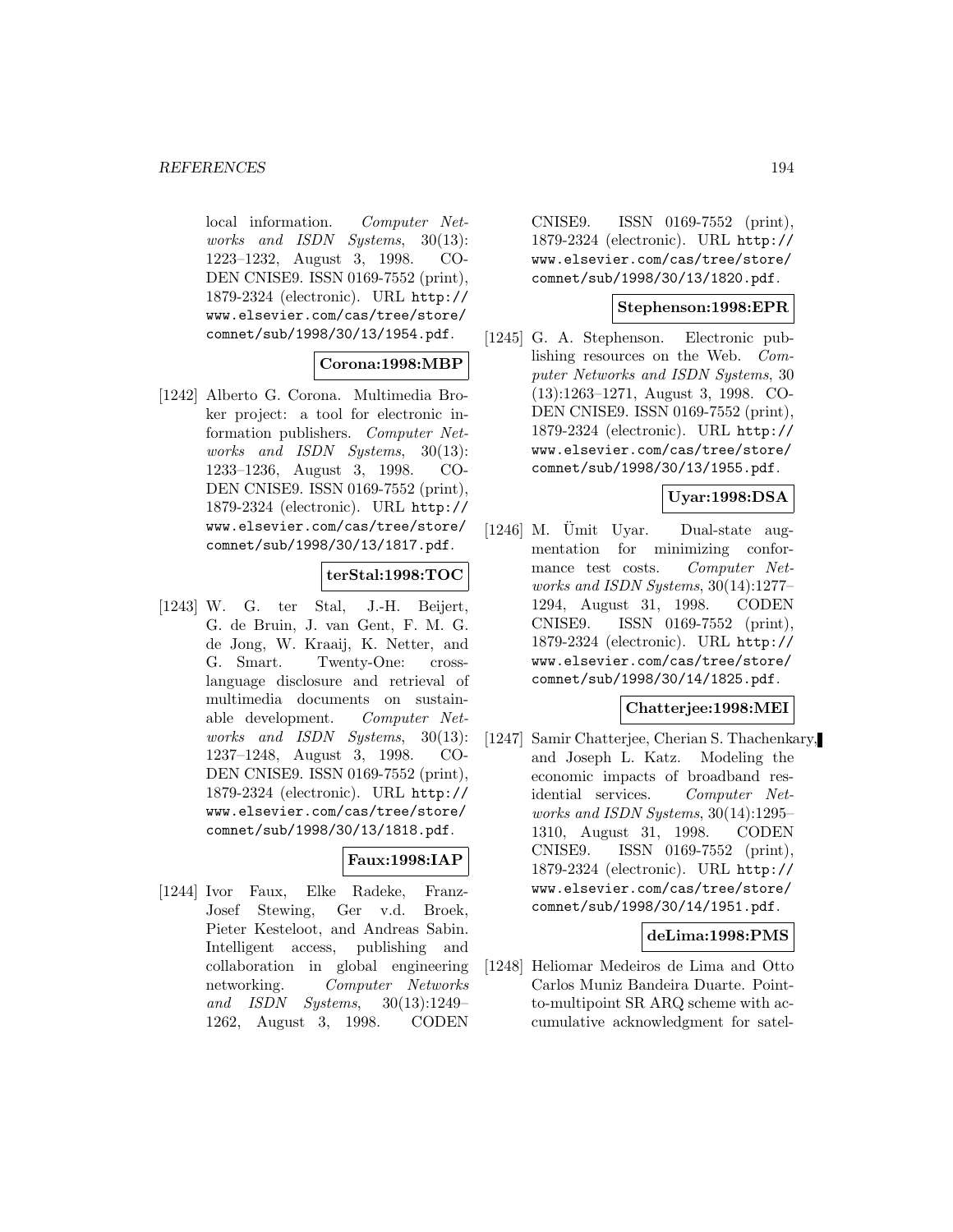lite communications. Computer Networks and ISDN Systems, 30(14):1311– 1325, August 31, 1998. CODEN CNISE9. ISSN 0169-7552 (print), 1879-2324 (electronic). URL http:// www.elsevier.com/cas/tree/store/ comnet/sub/1998/30/14/1952.pdf.

### **Berger:1998:STM**

[1249] Arthur W. Berger, Maurizio Naldi, Livia De Giovanni, and Manuel Villén-Altamirano. Standardization of traffic measurements and models for broadband networks: open issues. Computer Networks and ISDN Systems, 30 (14):1327–1340, August 31, 1998. CO-DEN CNISE9. ISSN 0169-7552 (print), 1879-2324 (electronic). URL http:// www.elsevier.com/cas/tree/store/ comnet/sub/1998/30/14/1953.pdf.

### **Jacob:1998:CPS**

[1250] Lillykutty Jacob and Anurag Kumar. Comparative performance of scheduling strategies for switching and multiplexing in a hub based ATM network: a simulation study. Computer Networks and ISDN Systems, 30(14): 1341–1354, August 31, 1998. CO-DEN CNISE9. ISSN 0169-7552 (print), 1879-2324 (electronic). URL http:// www.elsevier.com/cas/tree/store/ comnet/sub/1998/30/14/1962.pdf.

### **Kimbler:1998:CAS**

[1251] Kristofer Kimbler, Carla Capellmann, and Hugo Velthuijsen. Comprehensive approach to service interaction handling. Computer Networks and ISDN Systems, 30(15):1363– 1387, September 16, 1998. CODEN CNISE9. ISSN 0169-7552 (print), 1879-2324 (electronic). URL http://

www.elsevier.com/cas/tree/store/ comnet/sub/1998/30/15/1958.pdf.

### **Turner:1998:ADI**

[1252] Kenneth J. Turner. An architectural description of intelligent network features and their interactions. Computer Networks and ISDN Systems, 30(15): 1389–1419, September 16, 1998. CO-DEN CNISE9. ISSN 0169-7552 (print), 1879-2324 (electronic). URL http:// www.elsevier.com/cas/tree/store/ comnet/sub/1998/30/15/1959.pdf.

### **Tsang:1998:NOP**

[1253] Simon Tsang and Evan H. Magill. The network operator's perspective: detecting and resolving feature interaction problems. Computer Networks and ISDN Systems, 30(15):1421– 1441, September 16, 1998. CODEN CNISE9. ISSN 0169-7552 (print), 1879-2324 (electronic). URL http:// www.elsevier.com/cas/tree/store/ comnet/sub/1998/30/15/1960.pdf.

### **Ciulli:1998:CEB**

[1254] Nicola Ciulli, Stefano Giordano, and Daniele Sparano. A cooperative environment based on augmented reality: from telepresence to performance issues. Computer Networks and ISDN Systems, 30(16–18):1447– 1455, September 30, 1998. CODEN CNISE9. ISSN 0169-7552 (print), 1879-2324 (electronic). URL http:// www.elsevier.com/cas/tree/store/ comnet/sub/1998/30/16-18/1973.pdf.

### **Fromme:1998:CCM**

[1255] Michael Fromme, Bernd Böker, Lutz Grüneberg, and Helmut Pralle. A conference control management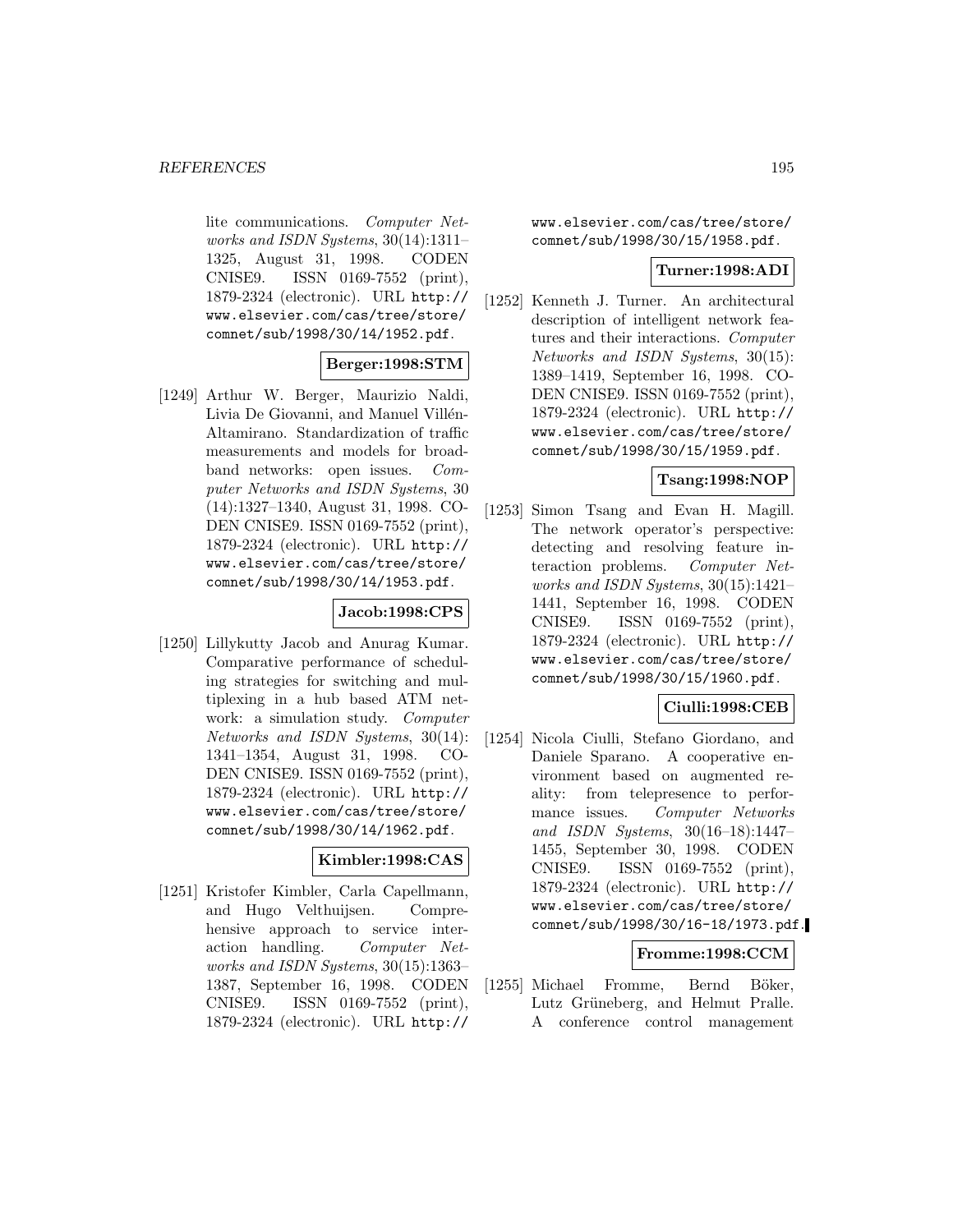system for the Internet: Confman 2.0. Computer Networks and ISDN Systems, 30(16–18):1457–1465, September 30, 1998. CODEN CNISE9. ISSN 0169-7552 (print), 1879-2324 (electronic). URL http:// www.elsevier.com/cas/tree/store/ comnet/sub/1998/30/16-18/1991.pdf.

#### **Berzsenyi:1998:DIV**

[1256] Miklós Berzsenyi, István Vajk, and Hui Zhang. Design and implementation of a video on-demand system. Computer Networks and ISDN Systems, 30(16–18):1467–1473, September 30, 1998. CODEN CNISE9. ISSN 0169-7552 (print), 1879-2324 (electronic). URL http:// www.elsevier.com/cas/tree/store/ comnet/sub/1998/30/16-18/1974.pdf.

### **Dixon:1998:DPD**

[1257] Anne Dixon. Distributed publishing: delivering publisher-neutral information to the research community. Computer Networks and ISDN Systems, 30(16–18):1475–1478, September 30, 1998. CODEN CNISE9. ISSN 0169-7552 (print), 1879-2324 (electronic). URL http:// www.elsevier.com/cas/tree/store/ comnet/sub/1998/30/16-18/1992.pdf.

### **Worsfold:1998:SGF**

[1258] Emma Worsfold. Subject gateways: fulfilling the DESIRE for knowledge. Computer Networks and ISDN Systems, 30(16–18):1479– 1489, September 30, 1998. CODEN CNISE9. ISSN 0169-7552 (print), 1879-2324 (electronic). URL http:// www.elsevier.com/cas/tree/store/ comnet/sub/1998/30/16-18/1993.pdf.

### **Nick:1998:EIB**

[1259] Achim Nick, Jürgen Koenemann, and Elmar Schalück. ELFI: information brokering for the domain of research funding. Computer Networks and ISDN Systems, 30(16–18):1491– 1500, September 30, 1998. CODEN CNISE9. ISSN 0169-7552 (print), 1879-2324 (electronic). URL http:// www.elsevier.com/cas/tree/store/ comnet/sub/1998/30/16-18/1975.pdf.

### **Schunter:1998:SRS**

[1260] Matthias Schunter, Michael Waidner, and Dale Whinnett. A status report on the SEMPER framework for secure electronic commerce. Computer Networks and ISDN Systems, 30(16–18): 1501–1510, September 30, 1998. CO-DEN CNISE9. ISSN 0169-7552 (print), 1879-2324 (electronic). URL http:// www.elsevier.com/cas/tree/store/ comnet/sub/1998/30/16-18/1994.pdf.

### **Verschuren:1998:SAS**

[1261] Ton Verschuren. Smart access: strong authentication on the web. Computer Networks and ISDN Systems, 30(16–18):1511–1519, September 30, 1998. CODEN CNISE9. ISSN 0169-7552 (print), 1879-2324 (electronic). URL http://www.elsevier. com/cas/tree/store/comnet/sub/1998/ 30/16-18/2009.pdf.

## **Berger:1998:PPP**

[1262] Andreas Berger. Privacy protection for public directory services. Computer Networks and ISDN Systems, 30(16–18):1521–1529, September 30, 1998. CODEN CNISE9. ISSN 0169-7552 (print),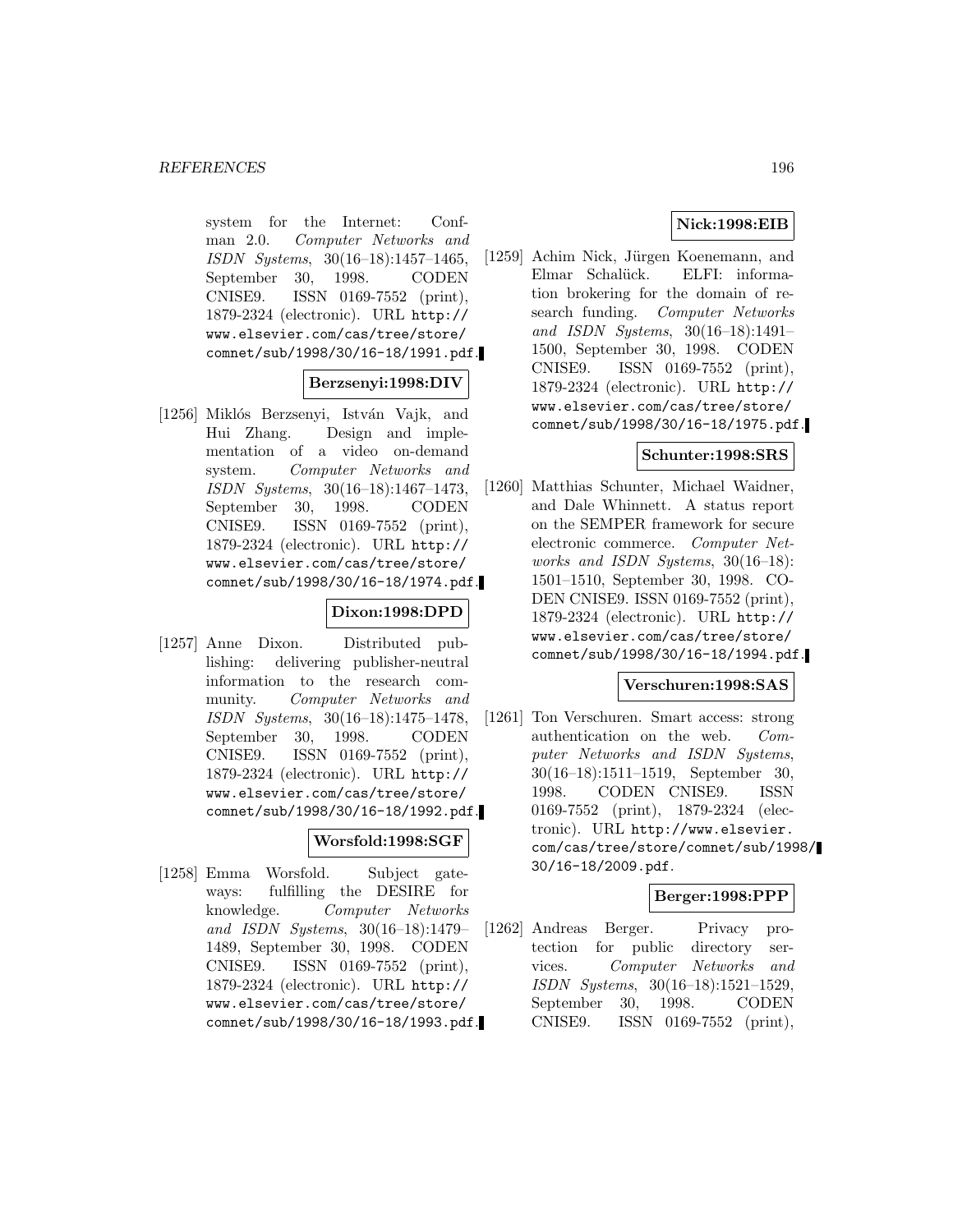1879-2324 (electronic). URL http:// www.elsevier.com/cas/tree/store/

## **Sousa:1998:FDT**

[1263] Pedro Sousa and Vasco Freitas. A framework for the development of tolerant real-time applications. Computer Networks and ISDN Systems, 30(16–18):1531–1541, September 30, 1998. CODEN CNISE9. ISSN 0169-7552 (print), 1879-2324 (electronic). URL http://www.elsevier. com/cas/tree/store/comnet/sub/1998/ 30/16-18/1996.pdf.

## **RuizPinar:1998:MSB**

[1264] Francisco Javier Ruiz Piñar, Angel Fernández del Campo, Carlos Miguel Nieto, León Vidaller Sisó, Antonio Martínez Mas, and Juan Antonio Carral Pelayo. Multimedia systems based on satellite technology. Computer Networks and ISDN Systems, 30(16–18):1543– 1549, September 30, 1998. CODEN CNISE9. ISSN 0169-7552 (print), 1879-2324 (electronic). URL http:// www.elsevier.com/cas/tree/store/ comnet/sub/1998/30/16-18/1997.pdf.

### **Zhang:1998:DNM**

[1265] Dianlong Zhang and Werner Zorn. Developing network management applications in an application-oriented way using mobile agent. Computer Networks and ISDN Systems, 30(16–18): 1551–1557, September 30, 1998. CO-DEN CNISE9. ISSN 0169-7552 (print), 1879-2324 (electronic). URL http:// www.elsevier.com/cas/tree/store/ comnet/sub/1998/30/16-18/1976.pdf.

## **Dixon:1998:BLS**

comnet/sub/1998/30/16-18/1995.pdf. [1266] Tim Dixon, Ingrid Melve, Rui Meneses, and Ton Verschuren. Building large-scale information services: tools and experiences from the DE-SIRE project. Computer Networks and ISDN Systems, 30(16–18):1559– 1569, September 30, 1998. CODEN CNISE9. ISSN 0169-7552 (print), 1879-2324 (electronic). URL http:// www.elsevier.com/cas/tree/store/ comnet/sub/1998/30/16-18/1998.pdf.

### **Valkenburg:1998:SCP**

[1267] Peter Valkenburg, Dave Beckett, Martin Hamilton, and Simon Wilkinson. Standards in the CHIC-Pilot distributed indexing architecture. Computer Networks and ISDN Systems, 30(16–18):1571–1578, September 30, 1998. CODEN CNISE9. ISSN 0169-7552 (print), 1879-2324 (electronic). URL http:// www.elsevier.com/cas/tree/store/ comnet/sub/1998/30/16-18/2026.pdf.

## **Lee:1998:IBF**

[1268] Matthew K. O. Lee. Internet-based financial EDI: towards a theory of its organizational adoption. Computer Networks and ISDN Systems, 30(16–18): 1579–1588, September 30, 1998. CO-DEN CNISE9. ISSN 0169-7552 (print), 1879-2324 (electronic). URL http:// www.elsevier.com/cas/tree/store/ comnet/sub/1998/30/16-18/2016.pdf.

### **Watkins:1998:CES**

[1269] Judy Watkins. COPEARMS and ERMS: safeguarding intellectual property rights in the digital age. Computer Networks and ISDN Systems,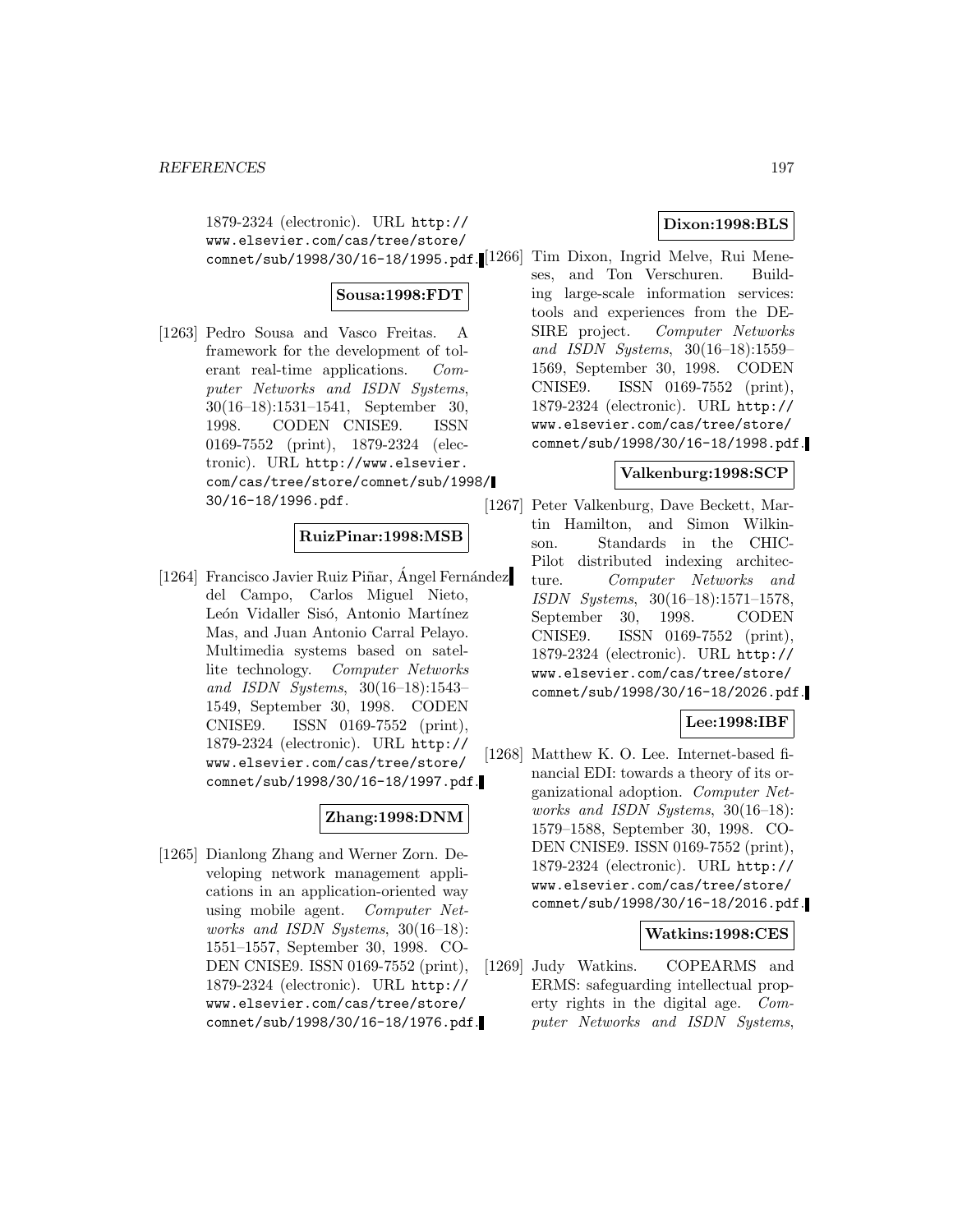30(16–18):1589–1595, September 30, 1998. CODEN CNISE9. ISSN 0169-7552 (print), 1879-2324 (electronic). URL http://www.elsevier. com/cas/tree/store/comnet/sub/1998/ 30/16-18/1999.pdf.

### **Pordesch:1998:NSA**

[1270] Ulrich Pordesch. Negotiating security among end users: concept and test in a simulation study for the public health service. Computer Networks and ISDN Systems, 30(16–18): 1597–1605, September 30, 1998. CO-DEN CNISE9. ISSN 0169-7552 (print), 1879-2324 (electronic). URL http:// www.elsevier.com/cas/tree/store/ comnet/sub/1998/30/16-18/2000.pdf.

#### **Horneffer:1998:MPA**

[1271] Martin Horneffer. Methods for performance-analysis of Internet access points. Computer Networks and ISDN Systems, 30(16–18):1607– 1615, September 30, 1998. CODEN CNISE9. ISSN 0169-7552 (print), 1879-2324 (electronic). URL http:// www.elsevier.com/cas/tree/store/ comnet/sub/1998/30/16-18/1977.pdf.

### **Mohacsi:1998:TII**

[1272] János Mohácsi, Szabolcs Szigeti, and Tamás Máray. Testing IPv6 implementations. Computer Networks and ISDN Systems, 30(16–18):1617– 1625, September 30, 1998. CODEN CNISE9. ISSN 0169-7552 (print), 1879-2324 (electronic). URL http:// www.elsevier.com/cas/tree/store/ comnet/sub/1998/30/16-18/1978.pdf.

### **Breiter:1998:UAR**

[1273] F. Breiter, S. Kühn, E. Robles, and A. Schill. The usage of advance reservation mechanisms in distributed multimedia applications. Computer Networks and ISDN Systems, 30(16–18): 1627–1635, September 30, 1998. CO-DEN CNISE9. ISSN 0169-7552 (print), 1879-2324 (electronic). URL http:// www.elsevier.com/cas/tree/store/ comnet/sub/1998/30/16-18/2001.pdf.

### **Bonkowski:1998:OIS**

[1274] Christian Bonkowski, Marion Borowski, Guido Hansen, and Michael Lenz. Online information services for the German government's audiences. Computer Networks and ISDN Systems, 30(16–18):1637–1647, September 30, 1998. CODEN CNISE9. ISSN 0169-7552 (print), 1879-2324 (electronic). URL http://www.elsevier. com/cas/tree/store/comnet/sub/1998/ 30/16-18/2002.pdf.

### **Strom:1998:RED**

[1275] Jim Strom and George Neisser. Reengineering the desktop: taking the knowledge-base to the user to support education and city communities. Computer Networks and ISDN Systems, 30(16–18):1649–1656, September 30, 1998. CODEN CNISE9. ISSN 0169-7552 (print), 1879-2324 (electronic). URL http:// www.elsevier.com/cas/tree/store/ comnet/sub/1998/30/16-18/2003.pdf.

### **Belov:1998:EIL**

[1276] Serge D. Belov, Sergey V. Bredikhin, Serge P. Kovalyov, Serge A. Kulagin, Sam L. Musher, Natalie G.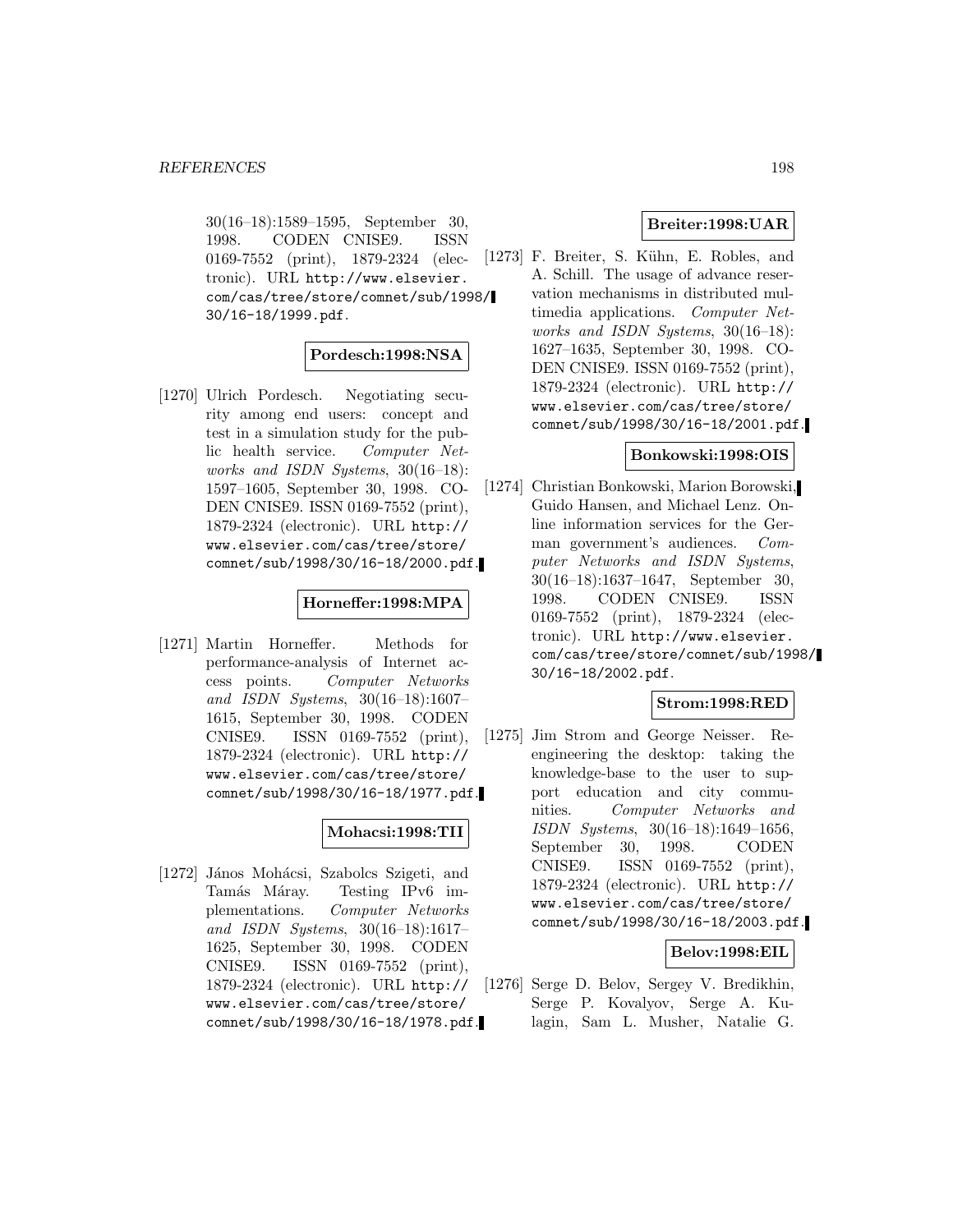Scherbakova, and Igor V. Shabalnikov. The emerging Internet landscape in Siberia. Computer Networks and ISDN Systems, 30(16–18):1657– 1662, September 30, 1998. CODEN CNISE9. ISSN 0169-7552 (print), 1879-2324 (electronic). URL http:// www.elsevier.com/cas/tree/store/ comnet/sub/1998/30/16-18/2004.pdf.

### **Gruntorad:1998:THS**

[1277] Jan Gruntorád. TEN-34CZ: Highspeed academic network on microwave links. Computer Networks and ISDN Systems, 30(16–18):1663– 1667, September 30, 1998. CODEN CNISE9. ISSN 0169-7552 (print), 1879-2324 (electronic). URL http:// www.elsevier.com/cas/tree/store/ comnet/sub/1998/30/16-18/2010.pdf.

### **Nakonieczny:1998:PSB**

[1278] Mscislaw Nakonieczny, Stanislaw Starzak, Maciej Stroiński, and Jan Weglarz. Polish scientific broadband network: POL34. Computer Networks and ISDN Systems, 30(16–18): 1669–1676, September 30, 1998. CO-DEN CNISE9. ISSN 0169-7552 (print), 1879-2324 (electronic). URL http:// www.elsevier.com/cas/tree/store/ comnet/sub/1998/30/16-18/2028.pdf.

### **Greenhalgh:1998:PNT**

[1279] Chris Greenhalgh, Steve Benford, Adrian Bullock, Nico Kuijpers, and Kurt Donkers. Predicting network traffic for collaborative virtual environments. Computer Networks and ISDN Systems, 30(16–18):1677– 1685, September 30, 1998. CODEN CNISE9. ISSN 0169-7552 (print), 1879-2324 (electronic). URL http://

www.elsevier.com/cas/tree/store/ comnet/sub/1998/30/16-18/2017.pdf.

### **Grimm:1998:LTB**

[1280] C. Grimm, J.-S. Vöckler, and H. Pralle. Load and traffic balancing in large scale cache meshes. Computer Networks and ISDN Systems, 30(16–18): 1687–1695, September 30, 1998. CO-DEN CNISE9. ISSN 0169-7552 (print), 1879-2324 (electronic). URL http:// www.elsevier.com/cas/tree/store/ comnet/sub/1998/30/16-18/2005.pdf.

### **Cozzani:1998:TSM**

[1281] Irene Cozzani and Stefano Giordano. Traffic sampling methods for end-toend QoS evaluation in large heterogeneous networks. Computer Networks and ISDN Systems, 30(16–18): 1697–1706, September 30, 1998. CO-DEN CNISE9. ISSN 0169-7552 (print), 1879-2324 (electronic). URL http:// www.elsevier.com/cas/tree/store/ comnet/sub/1998/30/16-18/2006.pdf.

### **Klein:1998:TSH**

[1282] Arno Klein. Teleteaching scenarios for high bandwidth networks. Computer Networks and ISDN Systems, 30(16–18):1707–1716, September 30, 1998. CODEN CNISE9. ISSN 0169-7552 (print), 1879-2324 (electronic). URL http:// www.elsevier.com/cas/tree/store/ comnet/sub/1998/30/16-18/2007.pdf.

### **Allen:1998:WIM**

[1283] Robert Allen. The Web: interactive and multimedia education. Computer Networks and ISDN Systems, 30(16–18):1717–1727, September 30, 1998. CODEN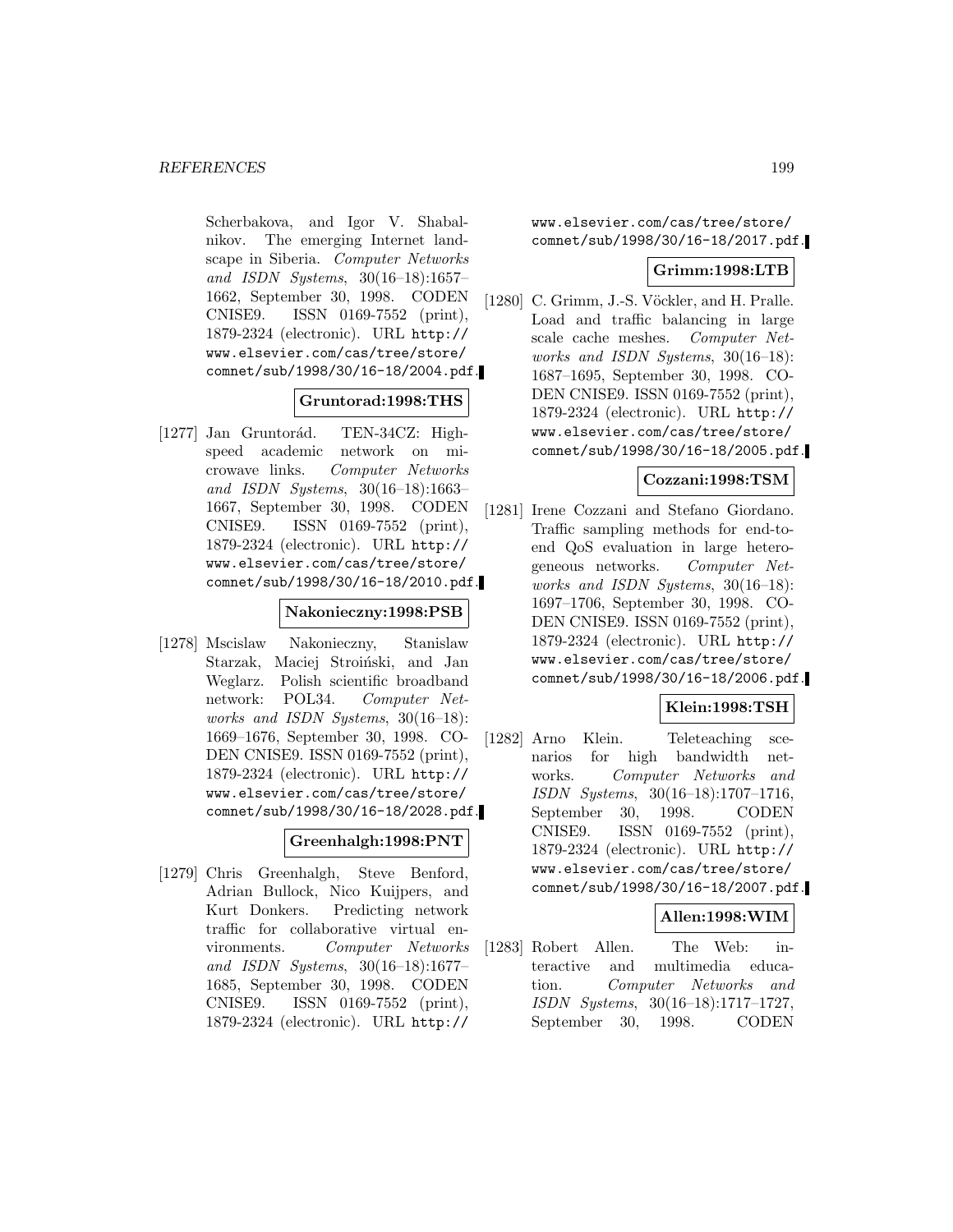CNISE9. ISSN 0169-7552 (print), 1879-2324 (electronic). URL http:// www.elsevier.com/cas/tree/store/ comnet/sub/1998/30/16-18/2008.pdf.

## **Lee:1998:FSA**

[1284] David Lee, K. K. Ramakrishnan, and W. Melody Moh. A formal specification of the ATM ABR rate control scheme. Computer Networks and ISDN Systems, 30(19):1735– 1748, October 14, 1998. CODEN CNISE9. ISSN 0169-7552 (print), 1879-2324 (electronic). URL http:// www.elsevier.com/cas/tree/store/ comnet/sub/1998/30/19/1967.pdf. invited paper.

### **Golmie:1998:ASM**

[1285] N. Golmie, Y. Saintillan, and D. Su. ABR switch mechanisms: design issues and performance evaluation. Computer Networks and ISDN Systems, 30 (19):1749–1761, October 14, 1998. CO-DEN CNISE9. ISSN 0169-7552 (print), 1879-2324 (electronic). URL http:// www.elsevier.com/cas/tree/store/ comnet/sub/1998/30/19/1968.pdf.

## **Iliadis:1998:PTT**

[1286] Ilias Iliadis and Daniel Orsatti. Performance of TCP traffic and ABR congestion control mechanisms. Computer Networks and ISDN Systems, 30(19): 1763–1774, October 14, 1998. CO-DEN CNISE9. ISSN 0169-7552 (print), 1879-2324 (electronic). URL http:// www.elsevier.com/cas/tree/store/ comnet/sub/1998/30/19/1969.pdf.

### **Narvaez:1998:ABS**

[1287] Paolo Narváez and Kai-Yeung Siu. Acknowledgment bucket scheme for reg-

ulating TCP flow over ATM. Computer Networks and ISDN Systems, 30 (19):1775–1791, October 14, 1998. CO-DEN CNISE9. ISSN 0169-7552 (print), 1879-2324 (electronic). URL http:// www.elsevier.com/cas/tree/store/ comnet/sub/1998/30/19/1972.pdf.

## **Ren:1998:MMA**

[1288] Wenge Ren, Kai-Yeung Siu, Hiroshi Suzuki, and Masayuki Shinohara. Multipoint-to-multipoint ABR service in ATM. Computer Networks and ISDN Systems, 30(19):1793– 1810, October 14, 1998. CODEN CNISE9. ISSN 0169-7552 (print), 1879-2324 (electronic). URL http:// www.elsevier.com/cas/tree/store/ comnet/sub/1998/30/19/1971.pdf.

### **Kalyanaraman:1998:DCV**

[1289] Shivkumar Kalyanaraman, Raj Jain, Jianping Jiang, Rohit Goyal, and Sonia Fahmy. Design considerations for the virtual source/virtual destination (VS/VD) feature in the ABR service of ATM networks. Computer Networks and ISDN Systems, 30(19): 1811–1824, October 14, 1998. CO-DEN CNISE9. ISSN 0169-7552 (print), 1879-2324 (electronic). URL http:// www.elsevier.com/cas/tree/store/ comnet/sub/1998/30/19/1970.pdf.

### **Baerten:1998:UVJ**

[1290] Herbert Baerten and Frank Van Reeth. Using VRML and JAVA to visualize 3D algorithms in computer graphics education. Computer Networks and ISDN Systems, 30(20–21):1833– 1839, November 12, 1998. CODEN CNISE9. ISSN 0169-7552 (print), 1879-2324 (electronic). URL http://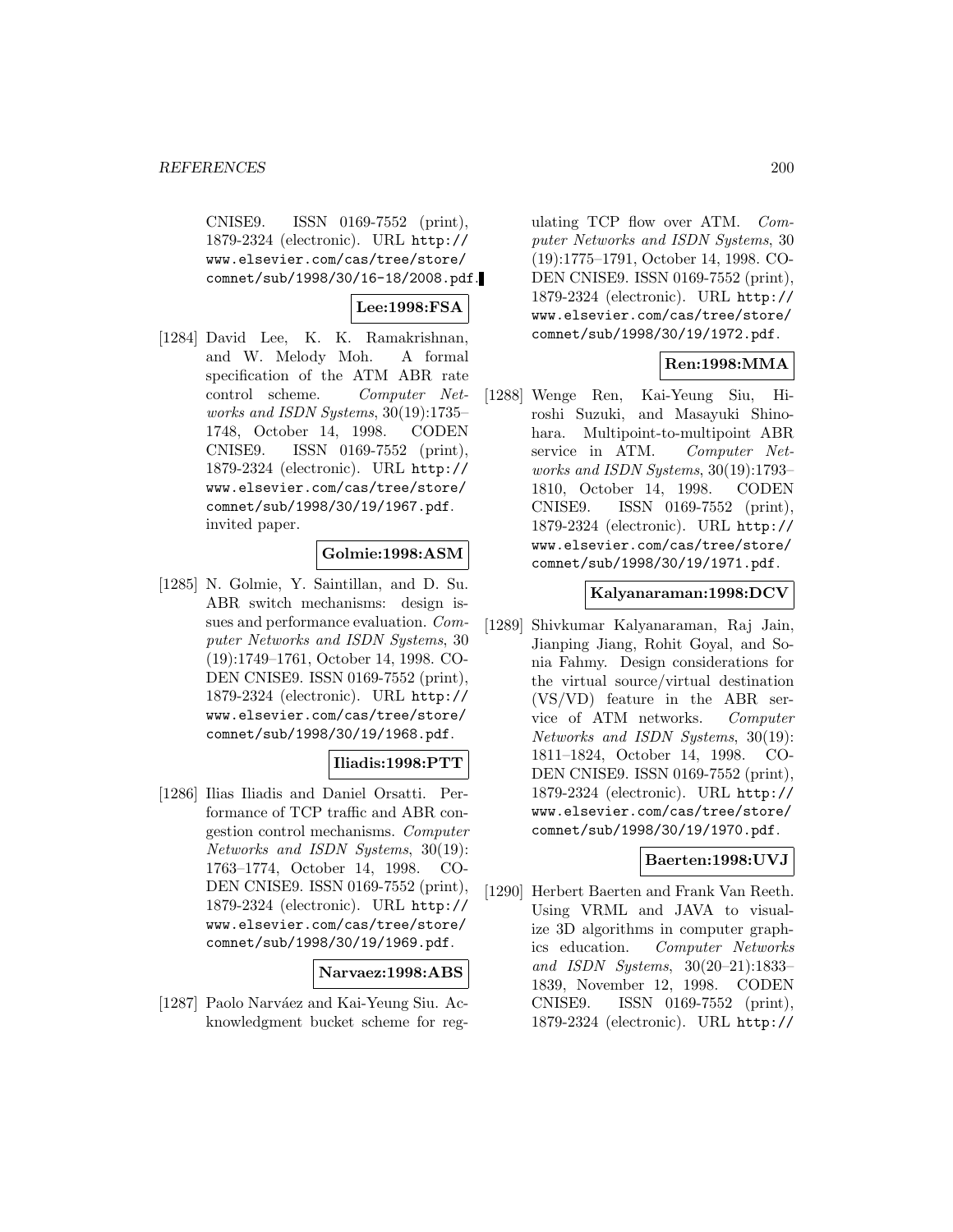www.elsevier.com/cas/tree/store/ comnet/sub/1998/30/20-21/2013.pdf.

### **Champciaux:1998:CBU**

[1291] Laurent Champciaux. Classification: a basis for understanding tools in declarative modelling. Computer Networks and ISDN Systems, 30(20–21):1841– 1852, November 12, 1998. CODEN CNISE9. ISSN 0169-7552 (print), 1879-2324 (electronic). URL http:// www.elsevier.com/cas/tree/store/ comnet/sub/1998/30/20-21/1986.pdf.

### **Chan:1998:SML**

[1292] Stephen C. F. Chan, Vincent T. Y. Ng, and Albert S. F. Au. A solid modeling library for the World Wide Web. Computer Networks and ISDN Systems, 30(20–21):1853– 1863, November 12, 1998. CODEN CNISE9. ISSN 0169-7552 (print), 1879-2324 (electronic). URL http:// www.elsevier.com/cas/tree/store/ comnet/sub/1998/30/20-21/2021.pdf.

### **Choi:1998:CBS**

[1293] Jeongdan Choi, Jinseong Choi, Chanjong Park, and Donghyun Kim. A cell-based shared virtual world management mechanism in the cyber mall system. Computer Networks and ISDN Systems, 30(20–21):1865– 1874, November 12, 1998. CODEN CNISE9. ISSN 0169-7552 (print), 1879-2324 (electronic). URL http:// www.elsevier.com/cas/tree/store/ comnet/sub/1998/30/20-21/2025.pdf.

### **Colin:1998:WMD**

[1294] Christian Colin, Emmanuel Desmontils, Jean-Yves Martin, and Jean-Philippe Mounier. Working modes with

a declarative modeler. Computer Networks and ISDN Systems, 30(20–21): 1875–1886, November 12, 1998. CO-DEN CNISE9. ISSN 0169-7552 (print), 1879-2324 (electronic). URL http:// www.elsevier.com/cas/tree/store/ comnet/sub/1998/30/20-21/1984.pdf.

### **Conci:1998:FIA**

[1295] Aura Conci and Claudia Belmiro Proença. A fractal image analysis system for fabric inspection based on a box-counting method. Computer Networks and ISDN Systems, 30(20–21): 1887–1895, November 12, 1998. CO-DEN CNISE9. ISSN 0169-7552 (print), 1879-2324 (electronic). URL http:// www.elsevier.com/cas/tree/store/ comnet/sub/1998/30/20-21/2019.pdf.

### **Dai:1998:HLC**

[1296] Ping Dai. A high level class library for dynamic virtual world modelling. Computer Networks and ISDN Systems, 30(20–21):1897– 1905, November 12, 1998. CODEN CNISE9. ISSN 0169-7552 (print), 1879-2324 (electronic). URL http:// www.elsevier.com/cas/tree/store/ comnet/sub/1998/30/20-21/2020.pdf.

### **Felez:1998:VRA**

[1297] Jesús Felez, Carlos Vera, and M. Luisa Martínez. Virtual reality applied to traffic accident analysis. Computer Networks and ISDN Systems, 30(20–21):1907–1914, November 12, 1998. CODEN CNISE9. ISSN 0169-7552 (print), 1879-2324 (electronic). URL http://www.elsevier. com/cas/tree/store/comnet/sub/1998/ 30/20-21/1989.pdf.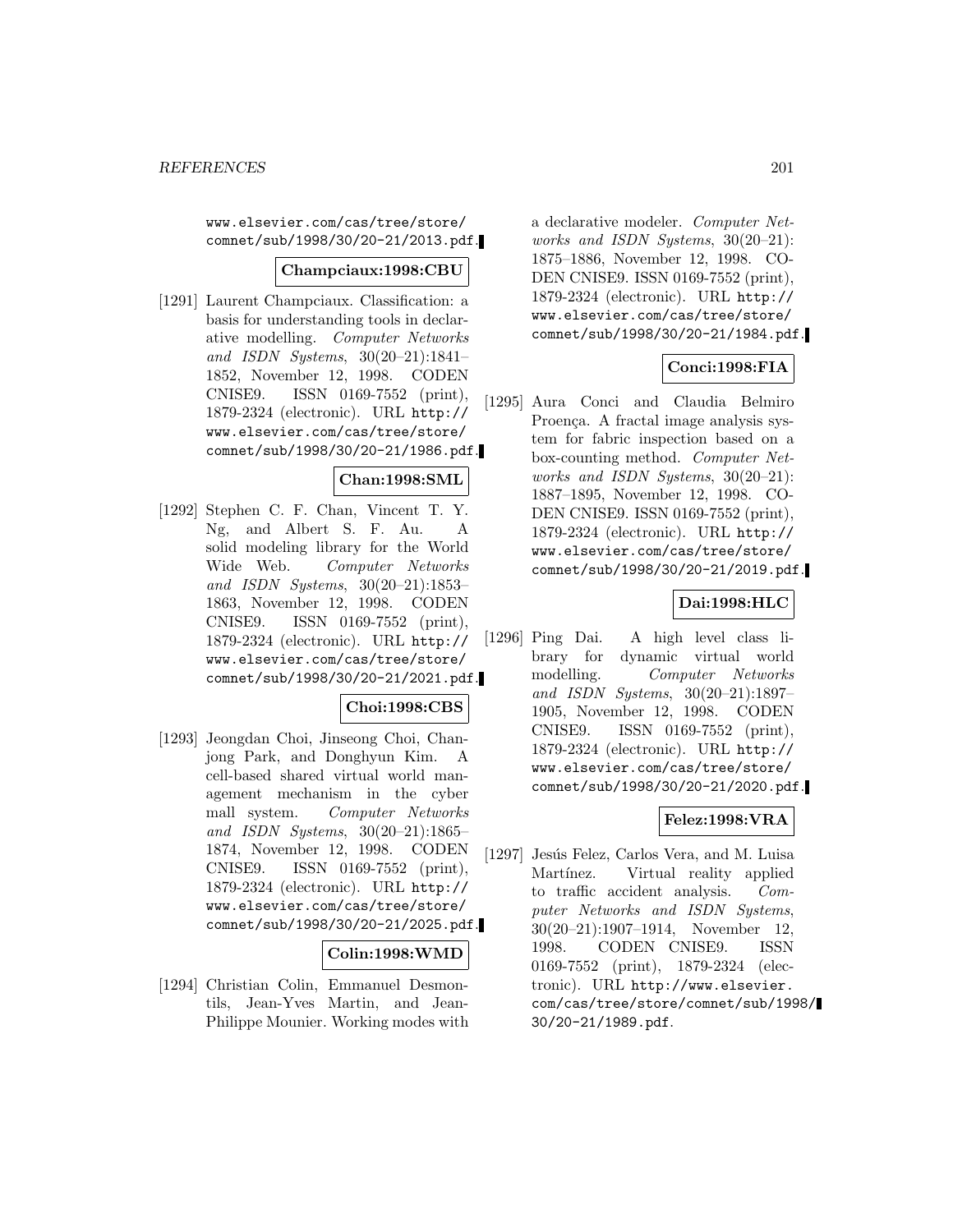### **Gradinscak:1998:SCB**

[1298] Zlatko Gradinscak. A study on computer-based geometric modelling in engineering graphics. Computer Networks and ISDN Systems, 30(20–21): 1915–1922, November 12, 1998. CO-DEN CNISE9. ISSN 0169-7552 (print), 1879-2324 (electronic). URL http:// www.elsevier.com/cas/tree/store/ comnet/sub/1998/30/20-21/2015.pdf.

## **Heleno:1998:AAV**

[1299] Paulo Heleno and Manuel Próspero dos Santos. Artificial animals in virtual ecosystems. Computer Networks and ISDN Systems, 30(20–21):1923– 1932, November 12, 1998. CODEN CNISE9. ISSN 0169-7552 (print), 1879-2324 (electronic). URL http:// www.elsevier.com/cas/tree/store/ comnet/sub/1998/30/20-21/1982.pdf.

### **Herder:1998:TWS**

[1300] Jens Herder. Tools and widgets for spatial sound authoring. Computer Networks and ISDN Systems, 30(20–21): 1933–1940, November 12, 1998. CO-DEN CNISE9. ISSN 0169-7552 (print), 1879-2324 (electronic). URL http:// www.elsevier.com/cas/tree/store/ comnet/sub/1998/30/20-21/1983.pdf.

## **Huerta:1998:MMU**

[1301] Joaquín Huerta, Miguel Chover, José Ribelles, and Ricardo Quirós. Multiresolution modeling using binary space partitioning trees. Computer Networks and ISDN Systems, 30(20–21): 1941–1950, November 12, 1998. CO-DEN CNISE9. ISSN 0169-7552 (print), 1879-2324 (electronic). URL http:// www.elsevier.com/cas/tree/store/ comnet/sub/1998/30/20-21/1979.pdf.

### **Jones:1998:TCM**

[1302] Huw Jones. Trends in computermediated art and design: examples from the centre for electronic arts. Computer Networks and ISDN Systems, 30(20–21):1951– 1960, November 12, 1998. CODEN CNISE9. ISSN 0169-7552 (print), 1879-2324 (electronic). URL http:// www.elsevier.com/cas/tree/store/ comnet/sub/1998/30/20-21/2029.pdf.

### **Kardassevitch:1998:HRP**

[1303] Cyril Kardassevitch, Mathias Paulin, Jean Pierre Jessel, and René Caubet. A hierarchical radiosity platform using efficient data structures and VRML 97. Computer Networks and ISDN Systems, 30(20–21):1961– 1974, November 12, 1998. CODEN CNISE9. ISSN 0169-7552 (print), 1879-2324 (electronic). URL http:// www.elsevier.com/cas/tree/store/ comnet/sub/1998/30/20-21/2011.pdf.

### **McAllister:1998:SIA**

[1304] David F. McAllister, Robert D. Rodman, Donald L. Bitzer, and Andrew S. Freeman. Speaker independence in automated lip-sync for audio-video communication. Computer Networks and ISDN Systems, 30(20–21):1975– 1980, November 12, 1998. CODEN CNISE9. ISSN 0169-7552 (print), 1879-2324 (electronic). URL http:// www.elsevier.com/cas/tree/store/ comnet/sub/1998/30/20-21/2024.pdf.

### **Mohler:1998:MCM**

[1305] James L. Mohler. Migrating course materials to the World Wide Web: a case study of the Department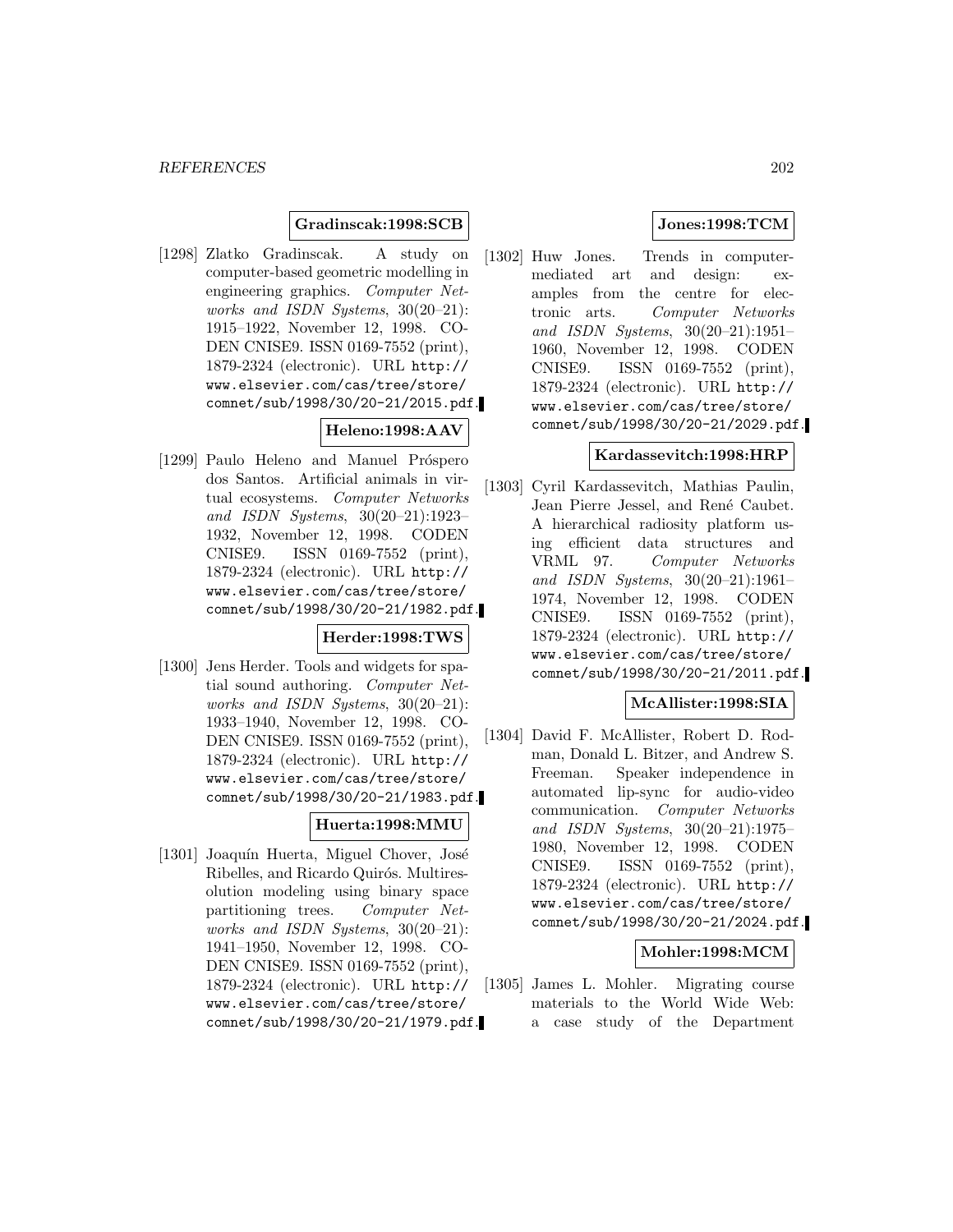of Technical Graphics at Purdue University. Computer Networks and ISDN Systems, 30(20–21):1981– 1990, November 12, 1998. CODEN CNISE9. ISSN 0169-7552 (print), 1879-2324 (electronic). URL http:// www.elsevier.com/cas/tree/store/ comnet/sub/1998/30/20-21/1980.pdf.

## **Ng:1998:THK**

[1306] Vincent Ng, Stephen Chan, Chak Man Ng, and Fergus Tang. Touring Hong Kong via the WWW. Computer Networks and ISDN Systems, 30(20–21): 1991–2001, November 12, 1998. CO-DEN CNISE9. ISSN 0169-7552 (print), 1879-2324 (electronic). URL http:// www.elsevier.com/cas/tree/store/ comnet/sub/1998/30/20-21/2022.pdf.

### **Oikarinen:1998:MIP**

[1307] Jarkko T. Oikarinen and Lasse J. Jyrkinen. Maximum intensity projection by 3-dimensional seed filling in view lattice. Computer Networks and ISDN Systems, 30(20–21):2003– 2014, November 12, 1998. CODEN CNISE9. ISSN 0169-7552 (print), 1879-2324 (electronic). URL http:// www.elsevier.com/cas/tree/store/ comnet/sub/1998/30/20-21/1985.pdf.

## **Park:1998:ACG**

[1308] Dong-Gyu Park, Sang-Hyun Park, Hoon-Hee Lee, and Hwan-Gue Cho. An automatic crowd generation system using image processing techniques. Computer Networks and ISDN Systems, 30(20–21):2015–2023, November 12, 1998. CODEN CNISE9. ISSN 0169-7552 (print), 1879-2324 (electronic). URL http://

www.elsevier.com/cas/tree/store/ comnet/sub/1998/30/20-21/1981.pdf.

### **Reitan:1998:VCI**

[1309] Paula J. Reitan. 3D visualization of color image histograms. Computer Networks and ISDN Systems, 30(20–21): 2025–2035, November 12, 1998. CO-DEN CNISE9. ISSN 0169-7552 (print), 1879-2324 (electronic). URL http:// www.elsevier.com/cas/tree/store/ comnet/sub/1998/30/20-21/2023.pdf.

## **Rodrigues:1998:MST**

[1310] M. A. F. Rodrigues, D. F. Gillies, and P. Charters. Modelling and simulation of the tongue during laryngoscopy. Computer Networks and ISDN Systems, 30(20–21):2037– 2045, November 12, 1998. CODEN CNISE9. ISSN 0169-7552 (print), 1879-2324 (electronic). URL http:// www.elsevier.com/cas/tree/store/ comnet/sub/1998/30/20-21/1990.pdf.

## **Rokita:1998:CCG**

[1311] Przemyslaw Rokita. Compositing computer graphics and real world video sequences. Computer Networks and ISDN Systems, 30(20–21):2047– 2057, November 12, 1998. CODEN CNISE9. ISSN 0169-7552 (print), 1879-2324 (electronic). URL http:// www.elsevier.com/cas/tree/store/ comnet/sub/1998/30/20-21/2014.pdf.

## **Tong:1998:NPC**

[1312] Franky H. F. Tong and David Zhang. A new progressive colour image transmission scheme for the World Wide Web. Computer Networks and ISDN Systems, 30(20–21):2059– 2064, November 12, 1998. CODEN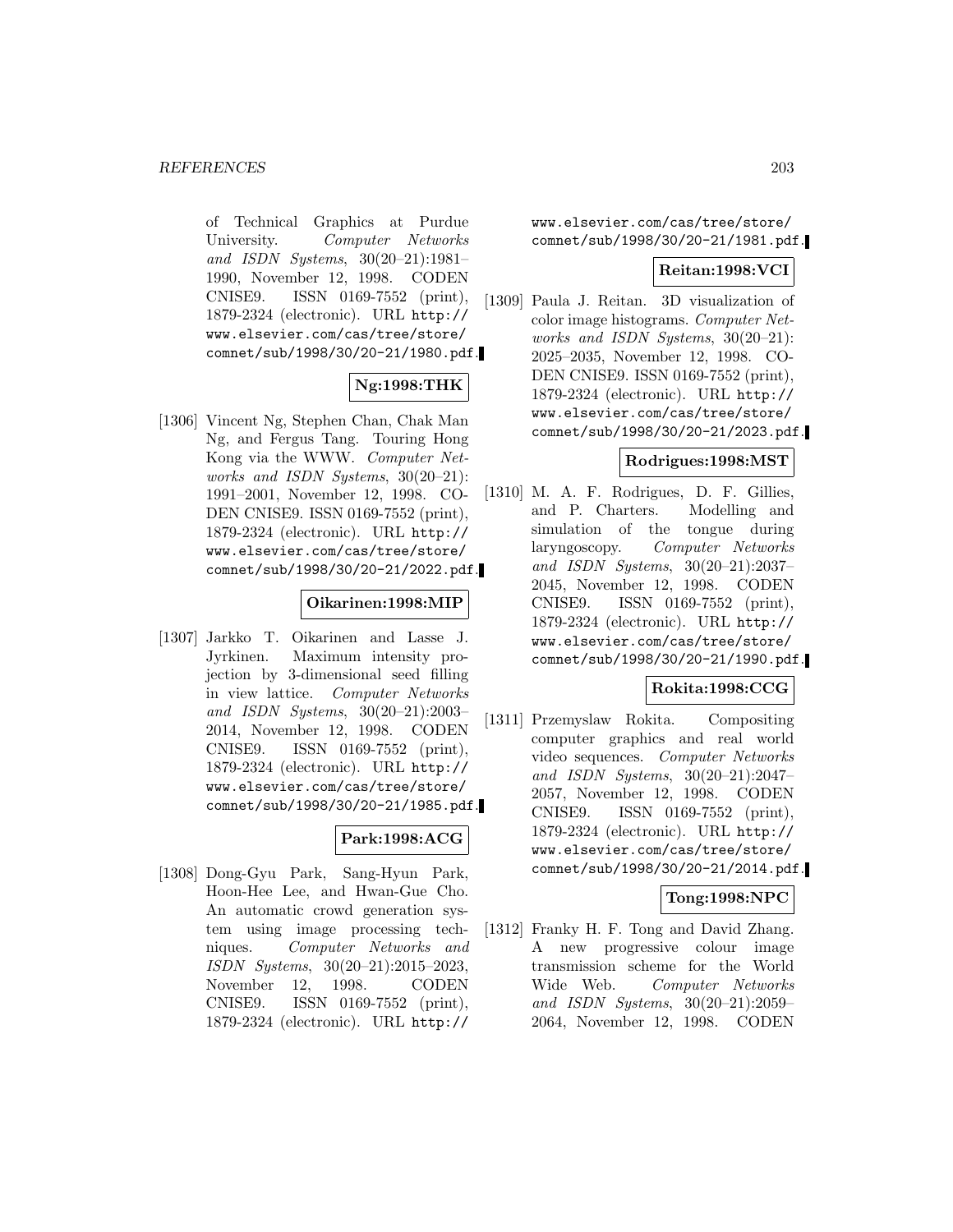CNISE9. ISSN 0169-7552 (print), 1879-2324 (electronic). URL http:// www.elsevier.com/cas/tree/store/ comnet/sub/1998/30/20-21/2018.pdf.

### **VanReeth:1998:UNM**

[1313] Frank Van Reeth and Karin Coninx. Using networked multimedia in computer graphics education. Computer Networks and ISDN Systems, 30(20–21):2065–2073, November 12, 1998. CODEN CNISE9. ISSN 0169-7552 (print), 1879-2324 (electronic). URL http:// www.elsevier.com/cas/tree/store/ comnet/sub/1998/30/20-21/2012.pdf.

#### **Danzig:1998:NAD**

[1314] Peter Danzig. NetCache architecture and deployment. Computer Networks and ISDN Systems, 30(22–23): 2081–2091, November 25, 1998. CO-DEN CNISE9. ISSN 0169-7552 (print), 1879-2324 (electronic). URL http:// www.elsevier.com/cas/tree/store/ comnet/sub/1998/30/22-23/2056.pdf.

#### **Afonso:1998:QWC**

[1315] Manuel Afonso, Alexandre Santos, and Vasco Freitas. QoS in Web caching. Computer Networks and ISDN Systems, 30(22–23):2093–2103, November 25, 1998. CODEN CNISE9. ISSN 0169-7552 (print), 1879-2324 (electronic). URL http:// www.elsevier.com/cas/tree/store/ comnet/sub/1998/30/22-23/2061.pdf.

#### **Melve:1998:WKY**

[1316] Ingrid Melve. When to kill your siblings: cache mesh relation analysis. Computer Networks and ISDN Systems, 30(22–23):2105–2111,

November 25, 1998. CODEN CNISE9. ISSN 0169-7552 (print), 1879-2324 (electronic). URL http:// www.elsevier.com/cas/tree/store/ comnet/sub/1998/30/22-23/2058.pdf.

### **Kangasharju:1998:DIS**

[1317] Jussi Kangasharju, Young Gap Kwon, and Antonio Ortega. Design and implementation of a soft caching proxy. Computer Networks and ISDN Systems, 30(22–23):2113–2121, November 25, 1998. CODEN CNISE9. ISSN 0169-7552 (print), 1879-2324 (electronic). URL http:// www.elsevier.com/cas/tree/store/ comnet/sub/1998/30/22-23/2060.pdf.

#### **Marshall:1998:LCP**

[1318] Ian Marshall and Chris Roadknight. Linking cache performance to user behaviour. Computer Networks and ISDN Systems, 30(22–23):2123– 2130, November 25, 1998. CODEN CNISE9. ISSN 0169-7552 (print), 1879-2324 (electronic). URL http:// www.elsevier.com/cas/tree/store/ comnet/sub/1998/30/22-23/2050.pdf.

## **Huffaker:1998:VGT**

[1319] Bradley Huffaker, Jaeyeon Jung, Evi Nemeth, Duane Wessels, and K. Claffy. Visualization of the growth and topology of the NLANR caching hierarchy. Computer Networks and ISDN Systems, 30(22–23): 2131–2139, November 25, 1998. CO-DEN CNISE9. ISSN 0169-7552 (print), 1879-2324 (electronic). URL http:// www.elsevier.com/cas/tree/store/ comnet/sub/1998/30/22-23/2045.pdf.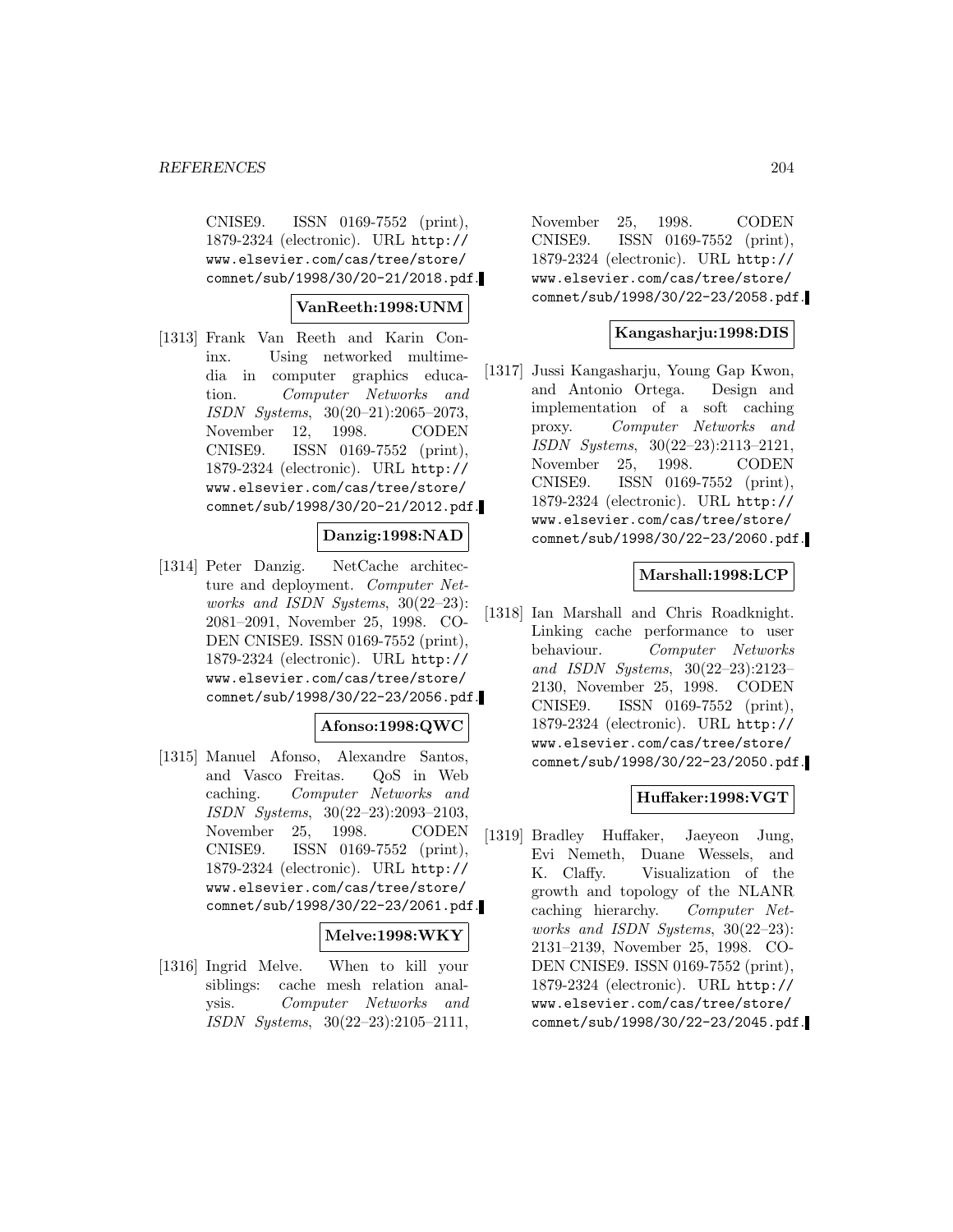### **Beck:1998:IDS**

[1320] Micah Beck and Terry Moore. The Internet2 Distributed Storage Infrastructure project: an architecture for Internet content channels. Computer Networks and ISDN Systems, 30(22–23): 2141–2148, November 25, 1998. CO-DEN CNISE9. ISSN 0169-7552 (print), 1879-2324 (electronic). URL http:// www.elsevier.com/cas/tree/store/ comnet/sub/1998/30/22-23/2051.pdf.

## **Reddy:1998:ECB**

[1321] Mike Reddy and Graham P. Fletcher. Exp1: a comparison between a simple adaptive caching agent using document life histories and existing cache techniques. Computer Networks and ISDN Systems, 30(22–23):2149– 2153, November 25, 1998. CODEN CNISE9. ISSN 0169-7552 (print), 1879-2324 (electronic). URL http:// www.elsevier.com/cas/tree/store/ comnet/sub/1998/30/22-23/2044.pdf.

#### **Rousskov:1998:CD**

[1322] Alex Rousskov and Duane Wessels. Cache digests. Computer Networks and ISDN Systems, 30(22–23):2155– 2168, November 25, 1998. CODEN CNISE9. ISSN 0169-7552 (print), 1879-2324 (electronic). URL http:// www.elsevier.com/cas/tree/store/ comnet/sub/1998/30/22-23/2057.pdf.

#### **Michel:1998:AWC**

[1323] Scott Michel, Khoi Nguyen, Adam Rosenstein, Lixia Zhang, Sally Floyd, and Van Jacobson. Adaptive Web caching: towards a new global caching architecture. Computer Networks and ISDN Systems, 30(22–23):2169– 2177, November 25, 1998. CODEN

CNISE9. ISSN 0169-7552 (print), 1879-2324 (electronic). URL http:// www.elsevier.com/cas/tree/store/ comnet/sub/1998/30/22-23/2052.pdf.

#### **Almeida:1998:MPP**

[1324] Jussara Almeida and Pei Cao. Measuring proxy performance with the Wisconsin Proxy Benchmark. Computer Networks and ISDN Systems, 30(22–23):2179–2192, November 25, 1998. CODEN CNISE9. ISSN 0169-7552 (print), 1879-2324 (electronic). URL http://www.elsevier. com/cas/tree/store/comnet/sub/1998/ 30/22-23/2053.pdf.

### **Legedza:1998:UNL**

[1325] Ulana Legedza and John Guttag. Using network-level support to improve cache routing. Computer Networks and ISDN Systems, 30(22–23):2193– 2201, November 25, 1998. CODEN CNISE9. ISSN 0169-7552 (print), 1879-2324 (electronic). URL http:// www.elsevier.com/cas/tree/store/ comnet/sub/1998/30/22-23/2054.pdf.

### **Kurcewicz:1998:FAW**

[1326] Michal Kurcewicz, Wojtek Sylwestrzak, and Adam Wierzbicki. A filtering algorithm for Web caches. Computer Networks and ISDN Systems, 30(22–23): 2203–2209, November 25, 1998. CO-DEN CNISE9. ISSN 0169-7552 (print), 1879-2324 (electronic). URL http:// www.elsevier.com/cas/tree/store/ comnet/sub/1998/30/22-23/2047.pdf.

### **Russell:1998:CCF**

[1327] Mark Russell and Tim Hopkins. CFTP: a caching FTP server. Computer Networks and ISDN Systems, 30(22–23):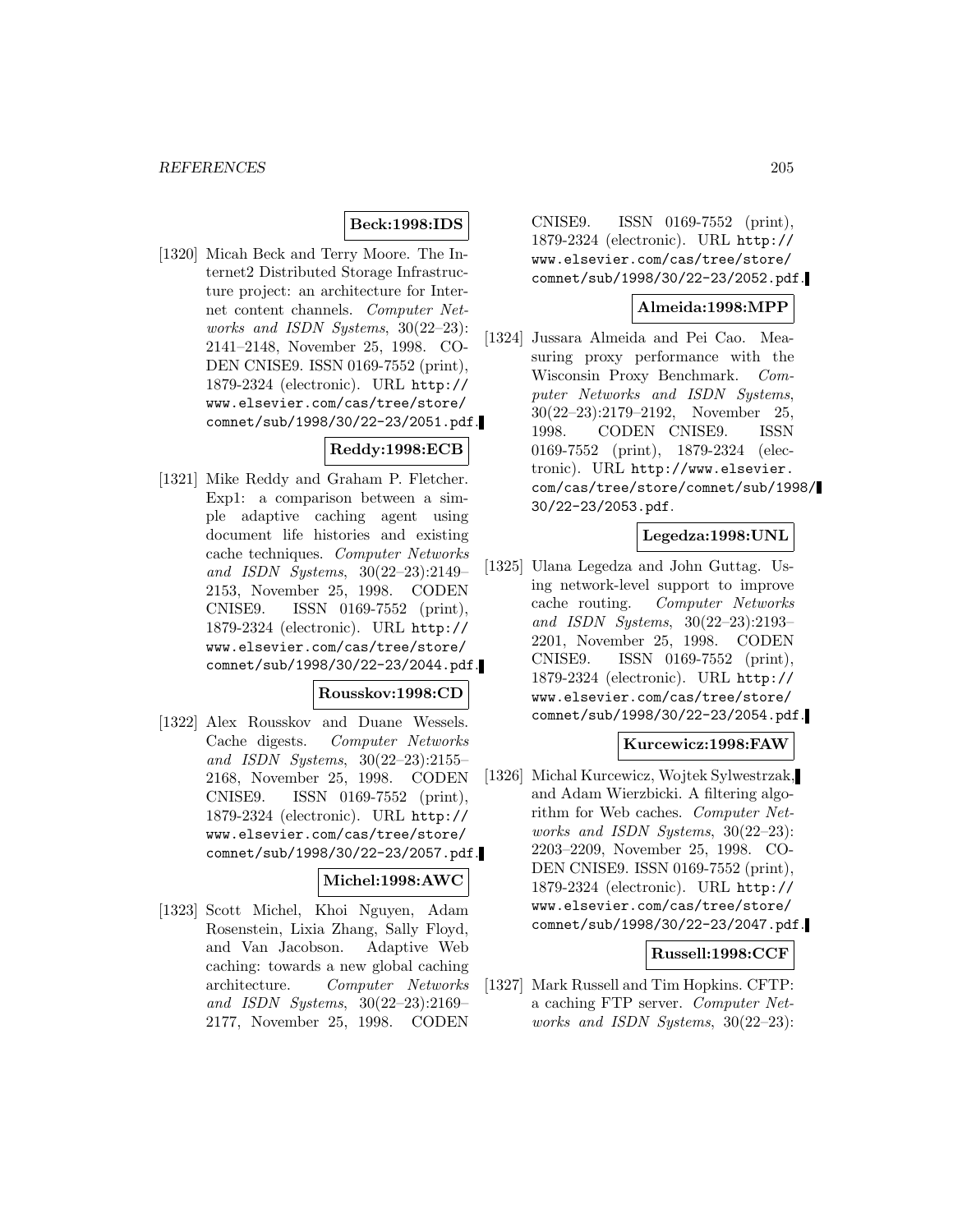2211–2222, November 25, 1998. CO-DEN CNISE9. ISSN 0169-7552 (print), 1879-2324 (electronic). URL http:// www.elsevier.com/cas/tree/store/ comnet/sub/1998/30/22-23/2046.pdf.

### **Rodriguez:1998:IWC**

[1328] Pablo Rodriguez, Keith W. Ross, and Ernst W. Biersack. Improving the WWW: caching or multicast? Computer Networks and ISDN Systems, 30(22–23):2223–2243, November 25, 1998. CODEN CNISE9. ISSN 0169-7552 (print), 1879-2324 (electronic). URL http:// www.elsevier.com/cas/tree/store/ comnet/sub/1998/30/22-23/2043.pdf.

### **Touch:1998:LPC**

[1329] Joe Touch and Amy S. Hughes. LSAM proxy cache: a multicast distributed virtual cache. Computer Networks and ISDN Systems, 30(22–23):2245– 2252, November 25, 1998. CODEN CNISE9. ISSN 0169-7552 (print), 1879-2324 (electronic). URL http:// www.elsevier.com/cas/tree/store/ comnet/sub/1998/30/22-23/2059.pdf.

## **Rabinovich:1998:AHC**

[1330] Michael Rabinovich, Jeff Chase, and Syam Gadde. Not all hits are created equal: cooperative proxy caching over a wide-area network. Computer Networks and ISDN Systems, 30(22–23): 2253–2259, November 25, 1998. CO-DEN CNISE9. ISSN 0169-7552 (print), 1879-2324 (electronic). URL http:// www.elsevier.com/cas/tree/store/ comnet/sub/1998/30/22-23/2055.pdf.

#### **Kurcewicz:1998:DWC**

[1331] Michal Kurcewicz, Wojtek Sylwestrzak, and Adam Wierzbicki. A distributed WWW cache. Computer Networks and ISDN Systems, 30(22–23):2261– 2267, November 25, 1998. CODEN CNISE9. ISSN 0169-7552 (print), 1879-2324 (electronic). URL http:// www.elsevier.com/cas/tree/store/ comnet/sub/1998/30/22-23/2049.pdf.

#### **Grimm:1998:RRC**

[1332] C. Grimm, J.-S. Vöckler, and H. Pralle. Request routing in cache meshes. Computer Networks and ISDN Systems, 30(22–23):2269– 2278, November 25, 1998. CODEN CNISE9. ISSN 0169-7552 (print), 1879-2324 (electronic). URL http:// www.elsevier.com/cas/tree/store/ comnet/sub/1998/30/22-23/2048.pdf.

### **Wills:1998:ENS**

[1333] Craig E. Wills, David C. Brown, Bertrum V. Dunskus, and Jonathan Kemble. Evaluating network serviceability. Computer Networks and ISDN Systems, 30(24):2283– 2291, December 14, 1998. CODEN CNISE9. ISSN 0169-7552 (print), 1879-2324 (electronic). URL http:// www.elsevier.com/cas/tree/store/ comnet/sub/1998/30/24/1963.pdf.

### **Kalyanaraman:1998:UIL**

[1334] Shivkumar Kalyanaraman, Raj Jain, Rohit Goyal, Sonia Fahmy, and Pradeep Samudra. Use-it or loseit policies for the available bit rate (ABR) service in ATM networks. Computer Networks and ISDN Systems, 30 (24):2293–2308, December 14, 1998.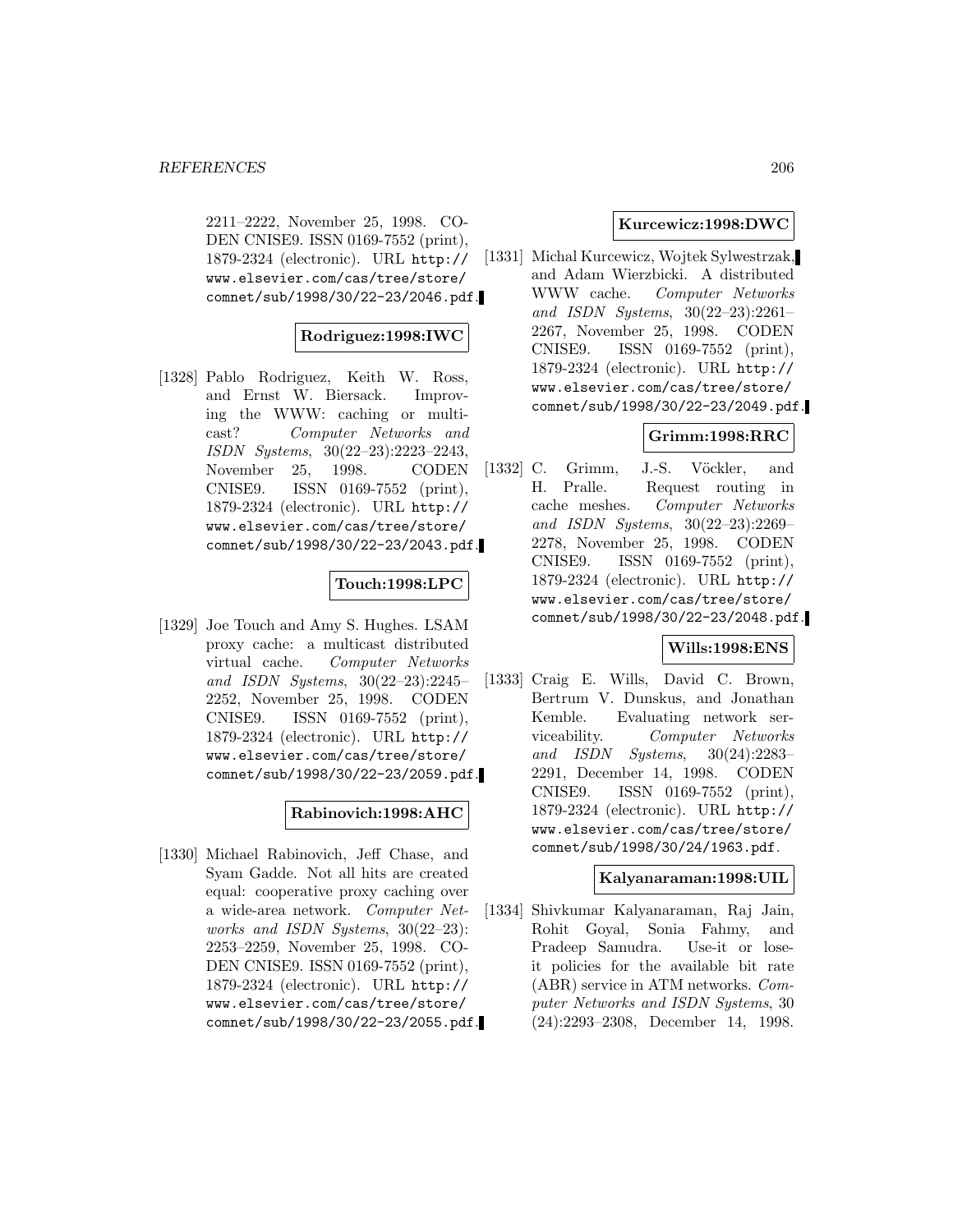CODEN CNISE9. ISSN 0169-7552 (print), 1879-2324 (electronic). URL http://www.cis.ohio-state.edu/~ jain/papers/uili.htm; http:// www.elsevier.com/cas/tree/store/ comnet/sub/1998/30/24/1964.pdf.

### **McKeown:1998:QCI**

[1335] Nick McKeown and Thomas E. Anderson. A quantitative comparison of iterative scheduling algorithms for input-queued switches. Computer Networks and ISDN Systems, 30(24):2309– 2326, December 14, 1998. CODEN CNISE9. ISSN 0169-7552 (print), 1879-2324 (electronic). URL http:// www.elsevier.com/cas/tree/store/ comnet/sub/1998/30/24/1966.pdf.

#### **Almesberger:1998:UQS**

[1336] Werner Almesberger, Leena Chandran-Wadia, Silvia Giordano, Jean-Yves Le Boudec, and Rolf Schmid. Using quality of service can be simple: Arequipa with renegotiable ATM connections. Computer Networks and ISDN Systems, 30(24):2327– 2336, December 14, 1998. CODEN CNISE9. ISSN 0169-7552 (print), 1879-2324 (electronic). URL http:// www.elsevier.com/cas/tree/store/ comnet/sub/1998/30/24/2030.pdf.

## **Iun:1998:PAN**

[1337] Dennis P. C. Iun and Xi-Ren Cao. Performance analysis of a nonblocking ATM switch with a bufferless internal speedup fabric. Computer Networks and ISDN Systems, 30(24):2337– 2347, December 14, 1998. CODEN CNISE9. ISSN 0169-7552 (print), 1879-2324 (electronic). URL http://

www.elsevier.com/cas/tree/store/ comnet/sub/1998/30/24/2062.pdf.

#### **Mohan:1998:PRW**

[1338] G. Mohan, C. Siva Ram Murthy, and R. Vijayashankar. Permutation routing in wavelength-routed wrapped-around shuffle networks using fewer wavelengths. Computer Networks and ISDN Systems, 30(24):2349– 2358, December 14, 1998. CODEN CNISE9. ISSN 0169-7552 (print), 1879-2324 (electronic). URL http:// www.elsevier.com/cas/tree/store/ comnet/sub/1998/30/24/2063.pdf.

### **Li:1998:PIC**

[1339] Chung-Sheng Li, Yoram Ofek, Adrian Segall, and Khosrow Sohraby. Pseudoisochronous cell forwarding. Computer Networks and ISDN Systems, 30(24): 2359–2371, December 14, 1998. CO-DEN CNISE9. ISSN 0169-7552 (print), 1879-2324 (electronic). URL http:// www.elsevier.com/cas/tree/store/ comnet/sub/1998/30/24/2064.pdf.

#### **Kundaeli:1998:CSC**

[1340] H. N. Kundaeli. Comparison of some CCITT and computed design parameters. Computer Networks and ISDN Systems, 30(24):2373– 2376, December 14, 1998. CODEN CNISE9. ISSN 0169-7552 (print), 1879-2324 (electronic). URL http:// www.elsevier.com/cas/tree/store/ comnet/sub/1998/30/24/1965.pdf.

#### **Amer:1993:ECS**

[1341] K. Amer, K. Christensen, and T. Toher. Experiments with client/server multimedia on token ring. In IEEE Computer Society [2041], pages 2–6.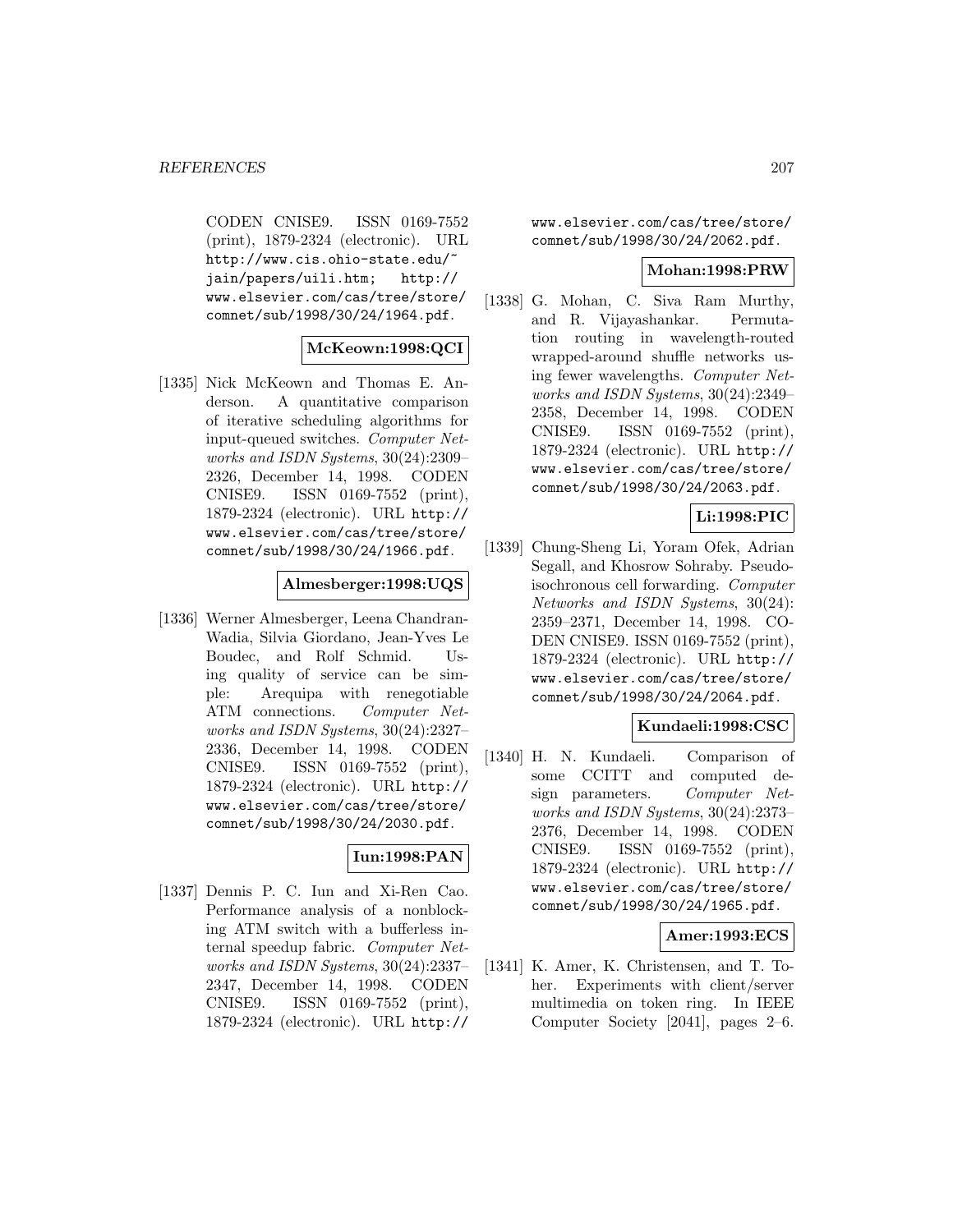ISBN 0-8186-4510-5 (paperback), 0- 8186-4511-3 (microfiche). LCCN TK 5105.7 C66 1993. IEEE Computer Society order no. 4510-02. IEEE Catalog no. 93TH0582-7.

### **Gibbon:1993:RDD**

[1342] J. F. Gibbon and T. D. C. Little. Real-time data delivery for multimedia networks. In IEEE Computer Society [2041], pages 7–16. ISBN 0- 8186-4510-5 (paperback), 0-8186-4511- 3 (microfiche). LCCN TK 5105.7 C66 1993. IEEE Computer Society order no. 4510-02. IEEE Catalog no. 93TH0582-7.

### **Doganata:1993:PAV**

[1343] Y. N. Doganata, A. Ruiz, and A. N. Tantawi. Performance analysis of voice and video services in isochronous LANs and systems. In IEEE Computer Society [2041], pages 17–24. ISBN 0- 8186-4510-5 (paperback), 0-8186-4511- 3 (microfiche). LCCN TK 5105.7 C66 1993. IEEE Computer Society order no. 4510-02. IEEE Catalog no. 93TH0582-7.

### **Bisdikian:1993:EPT**

[1344] C. C. Bisdikian, B. Patel, F. Schaffa, and M. Willebeek-LeMair. On the effectiveness of priorities in token ring for multimedia traffic. In IEEE Computer Society [2041], pages 25–33. ISBN 0- 8186-4510-5 (paperback), 0-8186-4511- 3 (microfiche). LCCN TK 5105.7 C66 1993. IEEE Computer Society order no. 4510-02. IEEE Catalog no. 93TH0582-7.

**Armitage:1993:UCL**

[1345] G. J. Armitage and K. M. Adams. Using the common LAN to introduce

ATM connectivity. In IEEE Computer Society [2041], pages 34–43. ISBN 0- 8186-4510-5 (paperback), 0-8186-4511- 3 (microfiche). LCCN TK 5105.7 C66 1993. IEEE Computer Society order no. 4510-02. IEEE Catalog no. 93TH0582-7.

## **Tsai:1993:DAH**

[1346] Z. Tsai, K. Yu, and F. Lai. Design and analysis of a hierarchical and modular local ATM switch. In IEEE Computer Society [2041], pages 44– 51. ISBN 0-8186-4510-5 (paperback), 0-8186-4511-3 (microfiche). LCCN TK 5105.7 C66 1993. IEEE Computer Society order no. 4510-02. IEEE Catalog no. 93TH0582-7.

## **Brown:1993:CAC**

[1347] T. A. Brown and D. C. Kostick. "... and CNM for all:" customer network management services for broadband data services. In IEEE Computer Society [2041], pages 52–61. ISBN 0- 8186-4510-5 (paperback), 0-8186-4511- 3 (microfiche). LCCN TK 5105.7 C66 1993. IEEE Computer Society order no. 4510-02. IEEE Catalog no. 93TH0582-7.

## **Amley:1993:TTS**

[1348] C. Amley, J. R. Bumblis, and L. Gale. A technical trial of the SMDS Customer Network Management (CNM) by 3M and US West. In IEEE Computer Society [2041], pages 62– 69. ISBN 0-8186-4510-5 (paperback), 0-8186-4511-3 (microfiche). LCCN TK 5105.7 C66 1993. IEEE Computer Society order no. 4510-02. IEEE Catalog no. 93TH0582-7.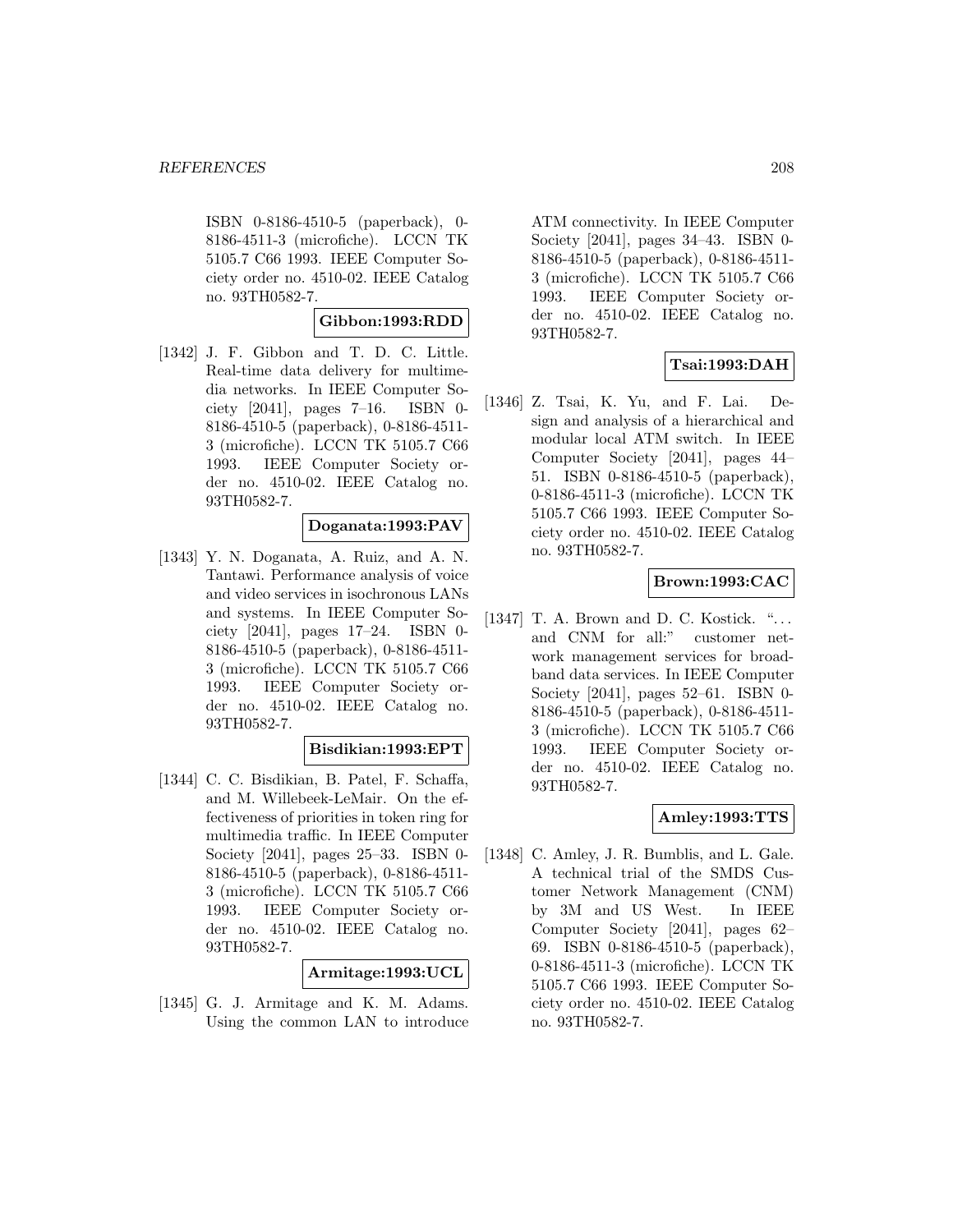### **Adam:1993:EVN**

[1349] J. F. Adam, H. H. Houh, and D. L. Tennenhouse. Experience with the VuNet: A network architecture for a distributed multimedia system. In IEEE Computer Society [2041], pages 70– 76. ISBN 0-8186-4510-5 (paperback), 0-8186-4511-3 (microfiche). LCCN TK 5105.7 C66 1993. IEEE Computer Society order no. 4510-02. IEEE Catalog no. 93TH0582-7.

### **Foldvik:1993:DLA**

[1350] R. G. Foldvik and W. Walling. Distance learning and ATM: A trial at the University of Minnesota. In IEEE Computer Society [2041], pages 77– 80. ISBN 0-8186-4510-5 (paperback), 0-8186-4511-3 (microfiche). LCCN TK 5105.7 C66 1993. IEEE Computer Society order no. 4510-02. IEEE Catalog no. 93TH0582-7.

#### **Chatterjee:1993:DCC**

[1351] S. Chatterjee and M. A. Bassiouni. Dynamic congestion control schemes in high-speed multimedia networks. In IEEE Computer Society [2041], pages 81–90. ISBN 0-8186-4510-5 (paperback), 0-8186-4511-3 (microfiche). LCCN TK 5105.7 C66 1993. IEEE Computer Society order no. 4510-02. IEEE Catalog no. 93TH0582-7.

#### **Dempsey:1993:NEC**

[1352] B. J. Dempsey, J. Liebeherr, and A. C. Weaver. A new error control scheme for packetized voice over high-speed local area networks. In IEEE Computer Society [2041], pages 91–101. ISBN 0- 8186-4510-5 (paperback), 0-8186-4511- 3 (microfiche). LCCN TK 5105.7 C66

1993. IEEE Computer Society order no. 4510-02. IEEE Catalog no. 93TH0582-7.

### **Martini:1993:MWI**

[1353] P. Martini and M. Ruemekasten. MAN/WAN integration — the ATMto-DQDB case. In IEEE Computer Society [2041], pages 102–109. ISBN 0- 8186-4510-5 (paperback), 0-8186-4511- 3 (microfiche). LCCN TK 5105.7 C66 1993. IEEE Computer Society order no. 4510-02. IEEE Catalog no. 93TH0582-7.

### **OShea:1993:RD**

[1354] S. O'Shea and J. Finucane. Reactive DQDB. In IEEE Computer Society [2041], pages 110–119. ISBN 0- 8186-4510-5 (paperback), 0-8186-4511- 3 (microfiche). LCCN TK 5105.7 C66 1993. IEEE Computer Society order no. 4510-02. IEEE Catalog no. 93TH0582-7.

### **Jing:1993:HBS**

[1355] W. Jing and M. Paterakis. How the Bernoulli slot occupancy approximation in the node DQDB analytical model influences the throughput-delay performance. In IEEE Computer Society [2041], pages 120–129. ISBN 0- 8186-4510-5 (paperback), 0-8186-4511- 3 (microfiche). LCCN TK 5105.7 C66 1993. IEEE Computer Society order no. 4510-02. IEEE Catalog no. 93TH0582-7.

### **Pach:1993:OTP**

[1356] A. R. Pach, S. Palazzo, and D. Panno. Overload throughput performance of different erasure node protocols for DQDB networks. In IEEE Computer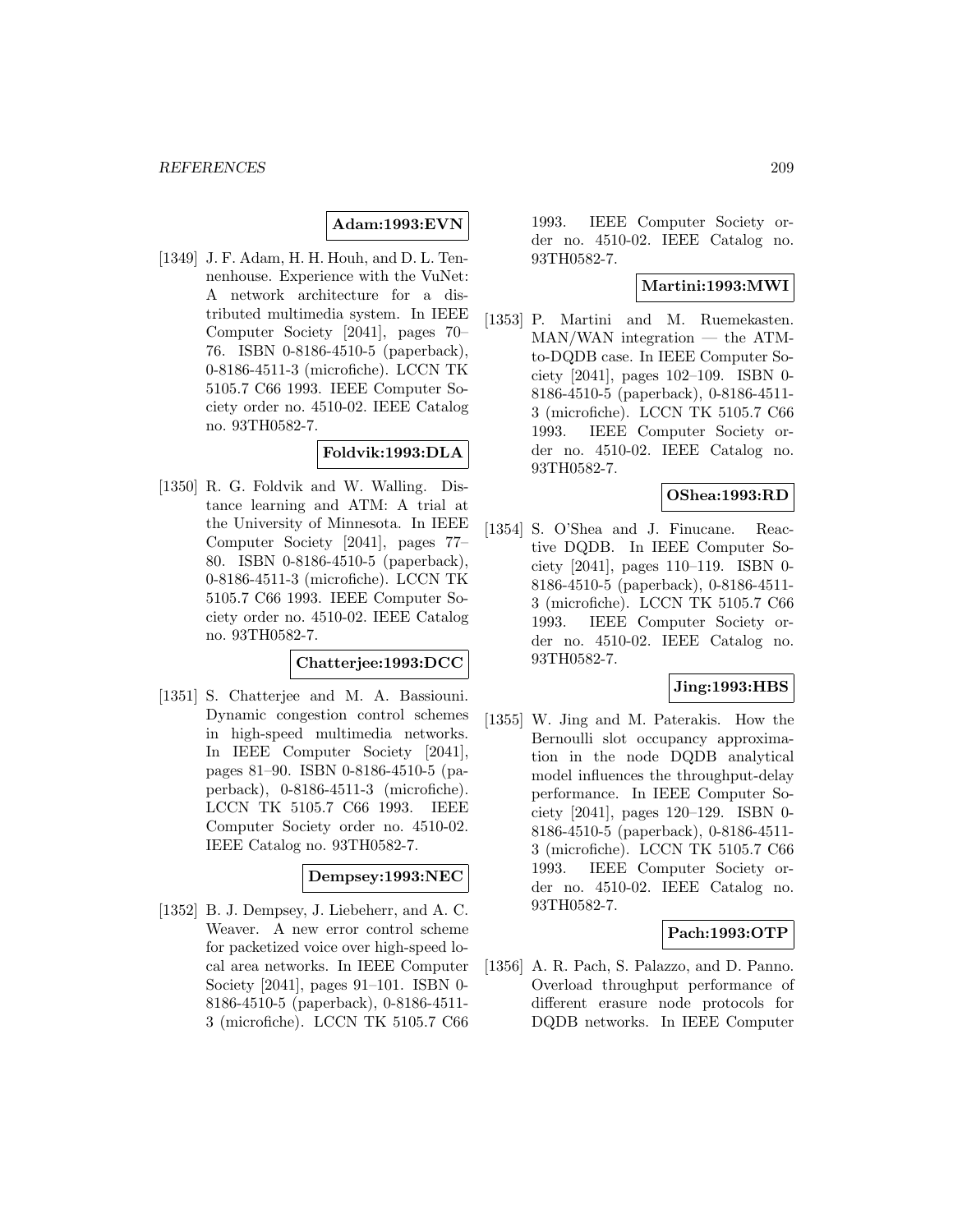Society [2041], pages 130–139. ISBN 0- 8186-4510-5 (paperback), 0-8186-4511- 3 (microfiche). LCCN TK 5105.7 C66 1993. IEEE Computer Society order no. 4510-02. IEEE Catalog no. 93TH0582-7.

### **Nguyen:1993:RAF**

[1357] G. D. Nguyen. Reliability analysis for FDDI dual homing networks. In IEEE Computer Society [2041], pages 140– 146. ISBN 0-8186-4510-5 (paperback), 0-8186-4511-3 (microfiche). LCCN TK 5105.7 C66 1993. IEEE Computer Society order no. 4510-02. IEEE Catalog no. 93TH0582-7.

#### **Hiles:1993:ECT**

[1358] W. S. Hiles and D. T. Marlow. Experimentation on the concentrator tree with loopback. In IEEE Computer Society [2041], pages 147–156. ISBN 0- 8186-4510-5 (paperback), 0-8186-4511- 3 (microfiche). LCCN TK 5105.7 C66 1993. IEEE Computer Society order no. 4510-02. IEEE Catalog no. 93TH0582-7.

#### **Hamdaoui:1993:INC**

[1359] M. Hamdaoui and P. Ramanathan. Improved non-real-time communication in FDDI networks with real-time traffic. In IEEE Computer Society [2041], pages 157–166. ISBN 0-8186- 4510-5 (paperback), 0-8186-4511-3 (microfiche). LCCN TK 5105.7 C66 1993. IEEE Computer Society order no. 4510-02. IEEE Catalog no. 93TH0582-7.

#### **Dobosiewicz:1993:NCC**

[1360] W. Dobosiewicz, J. Ottensmeyer, and R. Wittenberg. New contention control mechanisms for FDDI. In IEEE

Computer Society [2041], pages 167– 175. ISBN 0-8186-4510-5 (paperback), 0-8186-4511-3 (microfiche). LCCN TK 5105.7 C66 1993. IEEE Computer Society order no. 4510-02. IEEE Catalog no. 93TH0582-7.

### **Barilovits:1993:FPS**

[1361] S. Barilovits and J. Kadambi. FDDI-2 packet services and latency adjustment buffers. In IEEE Computer Society [2041], pages 176–185. ISBN 0- 8186-4510-5 (paperback), 0-8186-4511- 3 (microfiche). LCCN TK 5105.7 C66 1993. IEEE Computer Society order no. 4510-02. IEEE Catalog no. 93TH0582-7.

### **Malcolm:1993:GSM**

[1362] N. Malcolm and W. Zhao. Guaranteeing synchronous messages with arbitrary deadline constraints in an FDDI network. In IEEE Computer Society [2041], pages 186–195. ISBN 0- 8186-4510-5 (paperback), 0-8186-4511- 3 (microfiche). LCCN TK 5105.7 C66 1993. IEEE Computer Society order no. 4510-02. IEEE Catalog no. 93TH0582-7.

### **Keshtgary:1993:BAF**

[1363] M. Keshtgary and A. P. Jayasumana. Bandwidth allocation in FDDI-II for isochronous, synchronous, and asynchronous traffic. In IEEE Computer Society [2041], pages 196–204. ISBN 0- 8186-4510-5 (paperback), 0-8186-4511- 3 (microfiche). LCCN TK 5105.7 C66 1993. IEEE Computer Society order no. 4510-02. IEEE Catalog no. 93TH0582-7.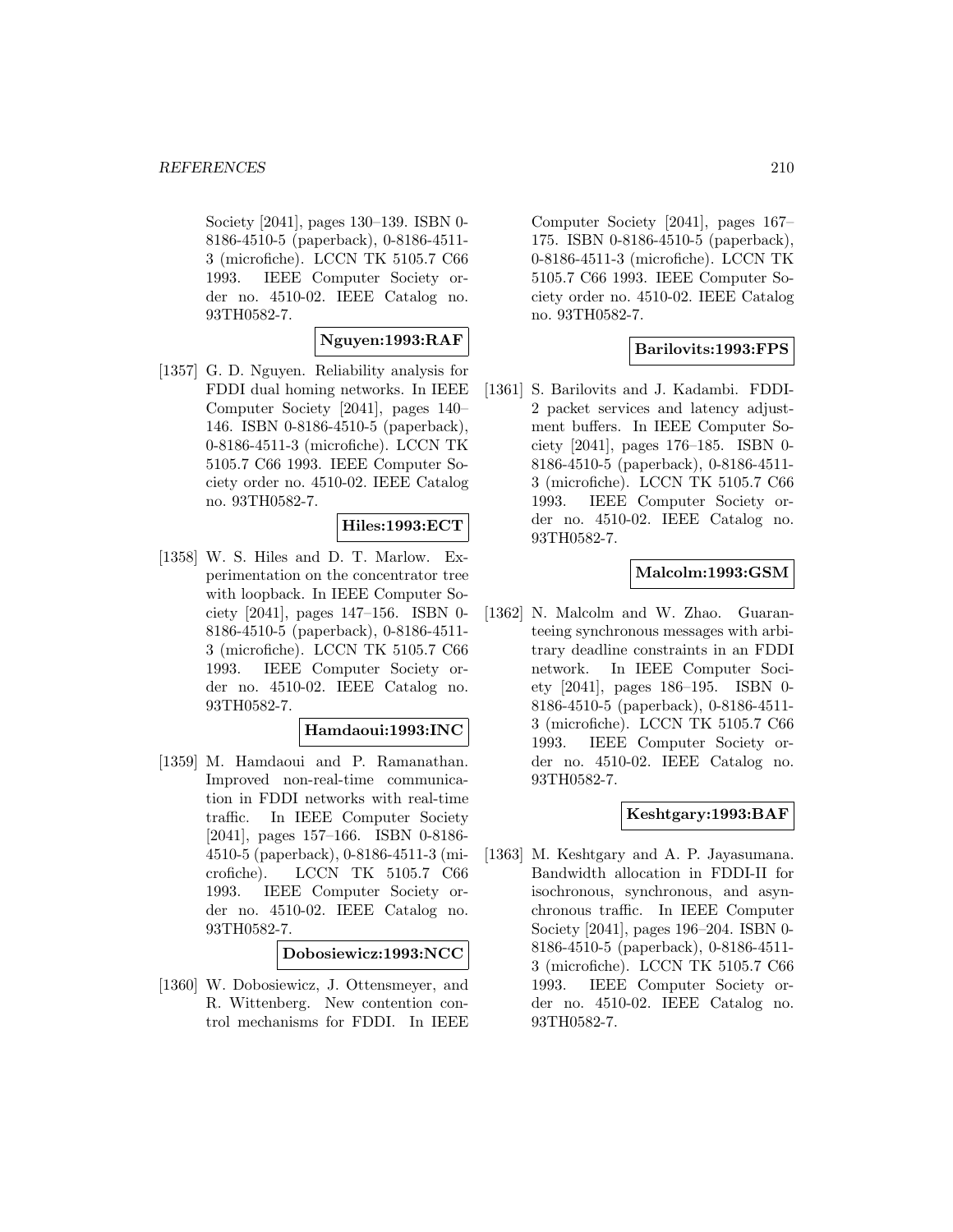## **Yuang:1993:AAD**

[1364] M. C. Yuang and Y. R. Haung. Assessment and alternative design of FDDI-II MAC protocol. In IEEE Computer Society [2041], pages 205–213. ISBN 0- 8186-4510-5 (paperback), 0-8186-4511- 3 (microfiche). LCCN TK 5105.7 C66 1993. IEEE Computer Society order no. 4510-02. IEEE Catalog no. 93TH0582-7.

### **Lamb:1993:ELS**

[1365] J. P. Lamb and R. E. Papritz. Enterprise LAN standards and guidelines: A case study. In IEEE Computer Society [2041], pages 214–221. ISBN 0- 8186-4510-5 (paperback), 0-8186-4511- 3 (microfiche). LCCN TK 5105.7 C66 1993. IEEE Computer Society order no. 4510-02. IEEE Catalog no. 93TH0582-7.

#### **Padakanti:1993:MHD**

[1366] V. M. Padakanti and S. Kakumanu. A multi-level hierarchical distributed failsafe architecture for metropolitan area networks. In IEEE Computer Society [2041], pages 222–229. ISBN 0- 8186-4510-5 (paperback), 0-8186-4511- 3 (microfiche). LCCN TK 5105.7 C66 1993. IEEE Computer Society order no. 4510-02. IEEE Catalog no. 93TH0582-7.

### **Soriano:1993:ISS**

[1367] M. Soriano, J. Forne, J. L. Melus, and F. Recacha. Implementation of a security system in a local area network environment. In IEEE Computer Society [2041], pages 230–237. ISBN 0- 8186-4510-5 (paperback), 0-8186-4511- 3 (microfiche). LCCN TK 5105.7 C66 1993. IEEE Computer Society or-

der no. 4510-02. IEEE Catalog no. 93TH0582-7.

## **Ocheltree:1993:CFC**

[1368] K. B. Ocheltree, T. C. Tsai, R. Montalvo, and A. Leff. A comparison of Fibre Channel and 802 MAC services. In IEEE Computer Society [2041], pages 238–246. ISBN 0-8186-4510-5 (paperback), 0-8186-4511-3 (microfiche). LCCN TK 5105.7 C66 1993. IEEE Computer Society order no. 4510-02. IEEE Catalog no. 93TH0582-7.

### **Varma:1993:UCI**

[1369] A. Varma, S. Murthy, and R. Bryant. Using camp-on to improve the performance of a fiber channel switch. In IEEE Computer Society [2041], pages 247–255. ISBN 0-8186-4510-5 (paperback), 0-8186-4511-3 (microfiche). LCCN TK 5105.7 C66 1993. IEEE Computer Society order no. 4510-02. IEEE Catalog no. 93TH0582-7.

### **Chang:1993:OLB**

[1370] E. S. Chang. Optical link bandwidth optimization of the Fibre Channel networks. In IEEE Computer Society [2041], pages 256–261. ISBN 0- 8186-4510-5 (paperback), 0-8186-4511- 3 (microfiche). LCCN TK 5105.7 C66 1993. IEEE Computer Society order no. 4510-02. IEEE Catalog no. 93TH0582-7.

### **Tsai:1993:SDV**

[1371] T.-C. Tsai, A. Leff, K. B. Ocheltree, and R. Montalvo. A simulation design for verification and development of Fibre Channel. In IEEE Computer Society [2041], pages 262–273. ISBN 0- 8186-4510-5 (paperback), 0-8186-4511- 3 (microfiche). LCCN TK 5105.7 C66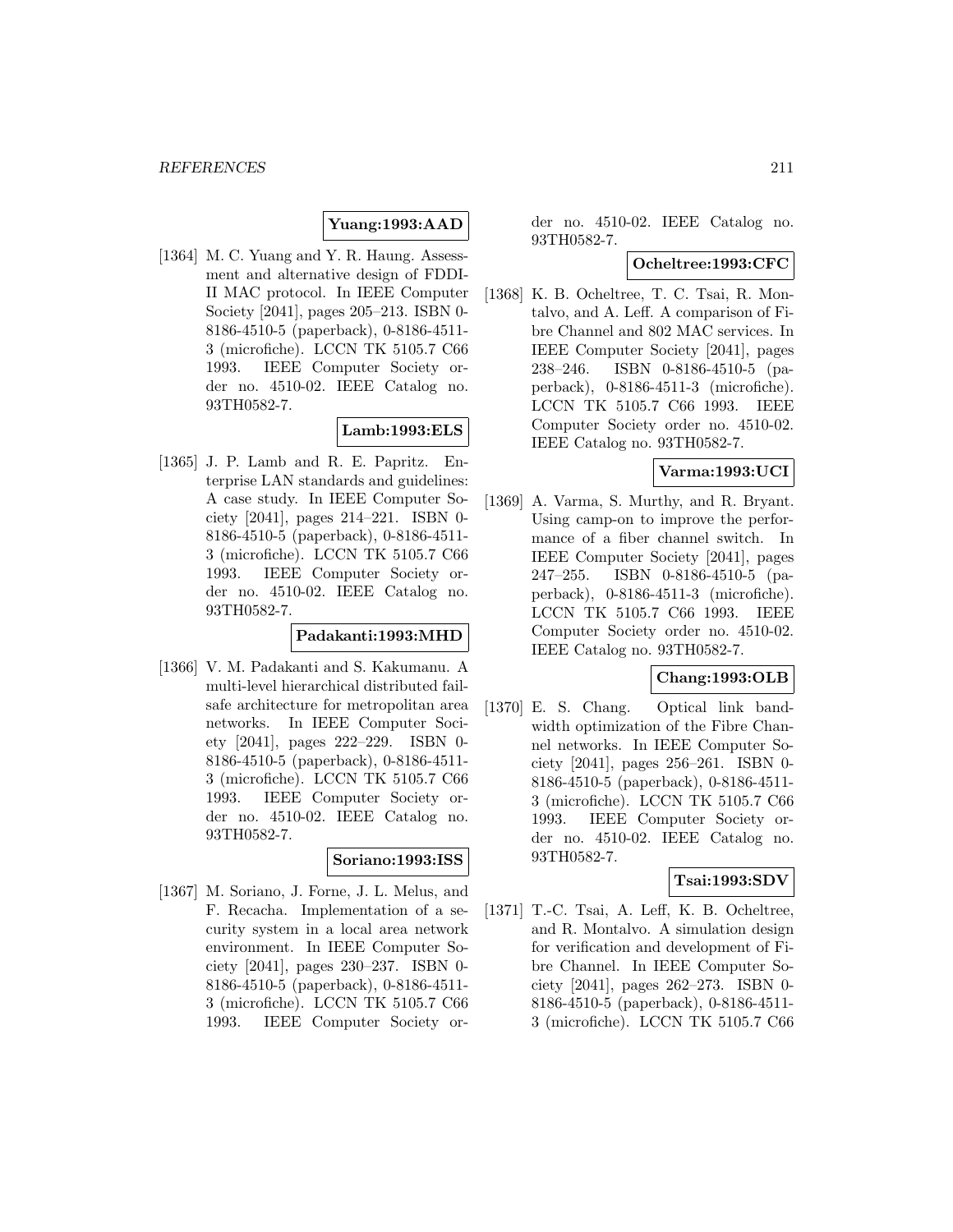1993. IEEE Computer Society order no. 4510-02. IEEE Catalog no. 93TH0582-7.

**Williams:1993:EEH**

[1372] K. A. Williams and D. H. C. Du. Efficient embedding of a hypercube in an irregular WDM network. In IEEE Computer Society [2041], pages 274– 283. ISBN 0-8186-4510-5 (paperback), 0-8186-4511-3 (microfiche). LCCN TK 5105.7 C66 1993. IEEE Computer Society order no. 4510-02. IEEE Catalog no. 93TH0582-7.

## **Cho:1993:SAP**

[1373] W. Cho and S.-B. Lee. Slotted Aloha protocols for high-speed optical fiber local area networks using WDM passive star topology. In IEEE Computer Society [2041], pages 284–290. ISBN 0-8186-4510-5 (paperback), 0- 8186-4511-3 (microfiche). LCCN TK 5105.7 C66 1993. IEEE Computer Society order no. 4510-02. IEEE Catalog no. 93TH0582-7.

### **Yener:1993:CPI**

[1374] B. Yener, Y. Ofek, and M. Yung. Configuration and performance issues in the MetaNet design. In IEEE Computer Society [2041], pages 291–299. ISBN 0-8186-4510-5 (paperback), 0- 8186-4511-3 (microfiche). LCCN TK 5105.7 C66 1993. IEEE Computer Society order no. 4510-02. IEEE Catalog no. 93TH0582-7.

### **Gagnaire:1993:AFM**

[1375] M. Gagnaire. Analysis of fairness on the metaring gigabit/s network. In IEEE Computer Society [2041], pages 300–309. ISBN 0-8186-4510-5 (paperback), 0-8186-4511-3 (microfiche).

LCCN TK 5105.7 C66 1993. IEEE Computer Society order no. 4510-02. IEEE Catalog no. 93TH0582-7.

### **Takizawa:1993:GCP**

[1376] M. Takizawa, M. Takamura, and A. Nakamura. Group communication protocol for large group. In IEEE Computer Society [2041], pages 310– 319. ISBN 0-8186-4510-5 (paperback), 0-8186-4511-3 (microfiche). LCCN TK 5105.7 C66 1993. IEEE Computer Society order no. 4510-02. IEEE Catalog no. 93TH0582-7.

### **Street:1993:VMD**

[1377] F. Street and A. C. Weaver. A video mail distribution system for networked personal computers. In IEEE Computer Society [2041], pages 320–326. ISBN 0-8186-4510-5 (paperback), 0- 8186-4511-3 (microfiche). LCCN TK 5105.7 C66 1993. IEEE Computer Society order no. 4510-02. IEEE Catalog no. 93TH0582-7.

## **Ahn:1993:LBM**

[1378] S. Ahn and D. H. C. Du. A load balancing multicast tree approach for groupbased multimedia applications. In IEEE Computer Society [2041], pages 327–336. ISBN 0-8186-4510-5 (paperback), 0-8186-4511-3 (microfiche). LCCN TK 5105.7 C66 1993. IEEE Computer Society order no. 4510-02. IEEE Catalog no. 93TH0582-7.

### **Huang:1993:DIM**

[1379] J.-H. Huang, C.-C. Yang, W.-H. Tseng, and C.-W. Lee. Design and implementation of multimedia conference system on broadcast networks. In IEEE Computer Society [2041], pages 337– 343. ISBN 0-8186-4510-5 (paperback),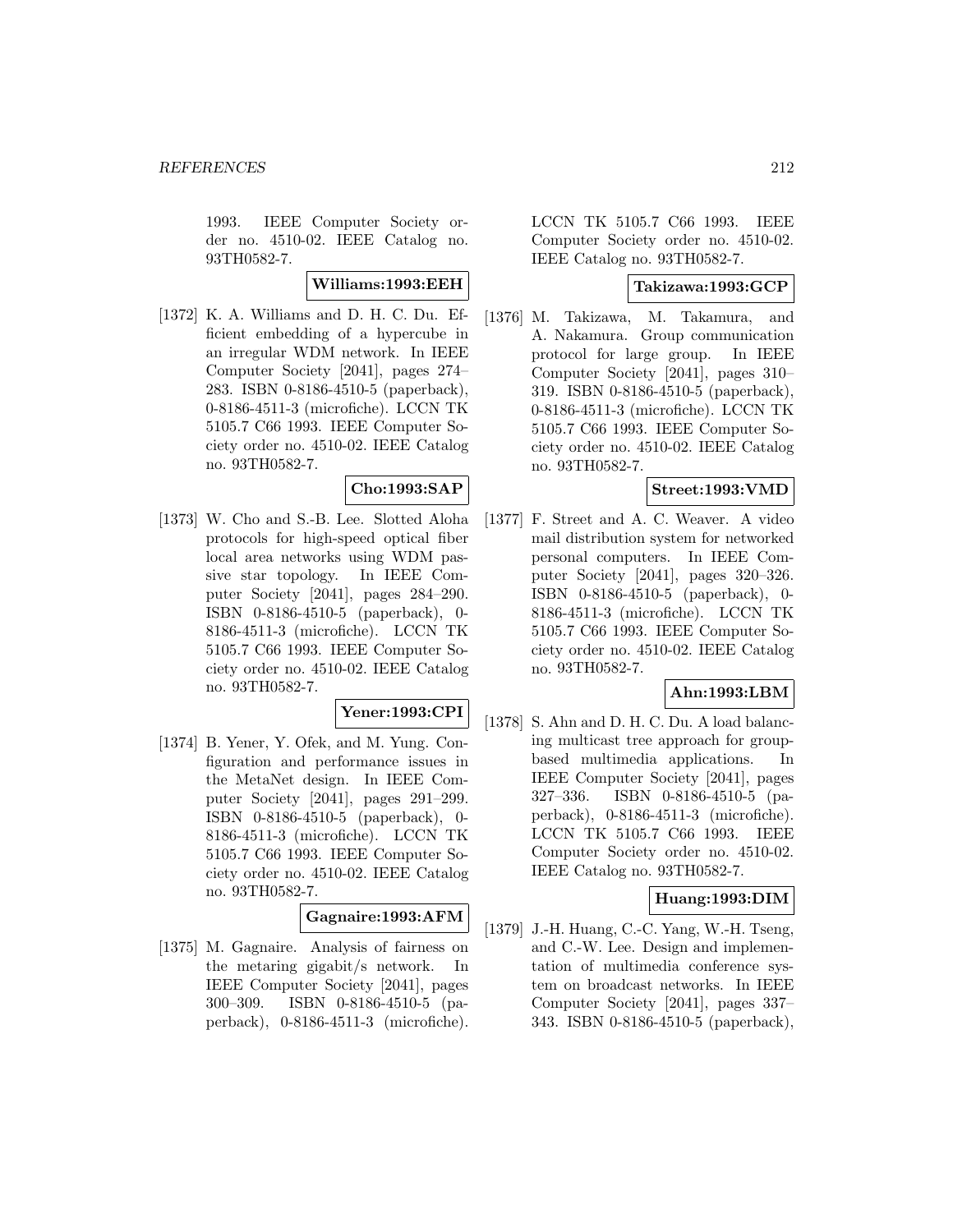0-8186-4511-3 (microfiche). LCCN TK 5105.7 C66 1993. IEEE Computer Society order no. 4510-02. IEEE Catalog no. 93TH0582-7.

### **Seshan:1993:IHP**

[1380] S. Seshan and R. H. Katz. Interfacing a high performance disk array file server to a gigabit LAN. In IEEE Computer Society [2041], pages 344– 353. ISBN 0-8186-4510-5 (paperback), 0-8186-4511-3 (microfiche). LCCN TK 5105.7 C66 1993. IEEE Computer Society order no. 4510-02. IEEE Catalog no. 93TH0582-7.

## **Khalil:1993:DNA**

[1381] K. M. Khalil. A dual network architecture for high-performance distributed computing environments. In IEEE Computer Society [2041], pages 354– 360. ISBN 0-8186-4510-5 (paperback), 0-8186-4511-3 (microfiche). LCCN TK 5105.7 C66 1993. IEEE Computer Society order no. 4510-02. IEEE Catalog no. 93TH0582-7.

## **Nahrstedt:1993:AAN**

[1382] K. Nahrstedt and J. M. Smith. An application-driven approach to networked multimedia systems. In IEEE Computer Society [2041], pages 361– 368. ISBN 0-8186-4510-5 (paperback), 0-8186-4511-3 (microfiche). LCCN TK 5105.7 C66 1993. IEEE Computer Society order no. 4510-02. IEEE Catalog no. 93TH0582-7.

### **Schmidt:1993:LSF**

[1383] D. C. Schmidt, B. Stiller, T. Suda, and A. N. Tantawy. Language support for flexible, application-tailored protocol configuration. In IEEE Computer

Society [2041], pages 369–379. ISBN 0- 8186-4510-5 (paperback), 0-8186-4511- 3 (microfiche). LCCN TK 5105.7 C66 1993. IEEE Computer Society order no. 4510-02. IEEE Catalog no. 93TH0582-7.

## **Jong:1993:ADP**

[1384] S. G. Jong and Y. O. Chin. Algorithms on dynamic priority scheduling for heterogeneous traffic in ATM. In IEEE Computer Society [2041], pages 380– 387. ISBN 0-8186-4510-5 (paperback), 0-8186-4511-3 (microfiche). LCCN TK 5105.7 C66 1993. IEEE Computer Society order no. 4510-02. IEEE Catalog no. 93TH0582-7.

### **Khasnabish:1993:IBC**

[1385] B. Khasnabish. Integrated bandwidth and congestion management in ATM networks using a simple learning algorithm and a bucket bank. In IEEE Computer Society [2041], pages 388– 396. ISBN 0-8186-4510-5 (paperback), 0-8186-4511-3 (microfiche). LCCN TK 5105.7 C66 1993. IEEE Computer Society order no. 4510-02. IEEE Catalog no. 93TH0582-7.

## **Sato:1993:CTM**

[1386] Y. Sato and K.-I. Sato. Comparison of traffic management schemes for ATM networks. In IEEE Computer Society [2041], pages 397–402. ISBN 0- 8186-4510-5 (paperback), 0-8186-4511- 3 (microfiche). LCCN TK 5105.7 C66 1993. IEEE Computer Society order no. 4510-02. IEEE Catalog no. 93TH0582-7.

### **Buddhikot:1993:SAG**

[1387] M. M. Buddhikot, S. Kapoor, and G. M. Parulkar. Simulation of an ATM-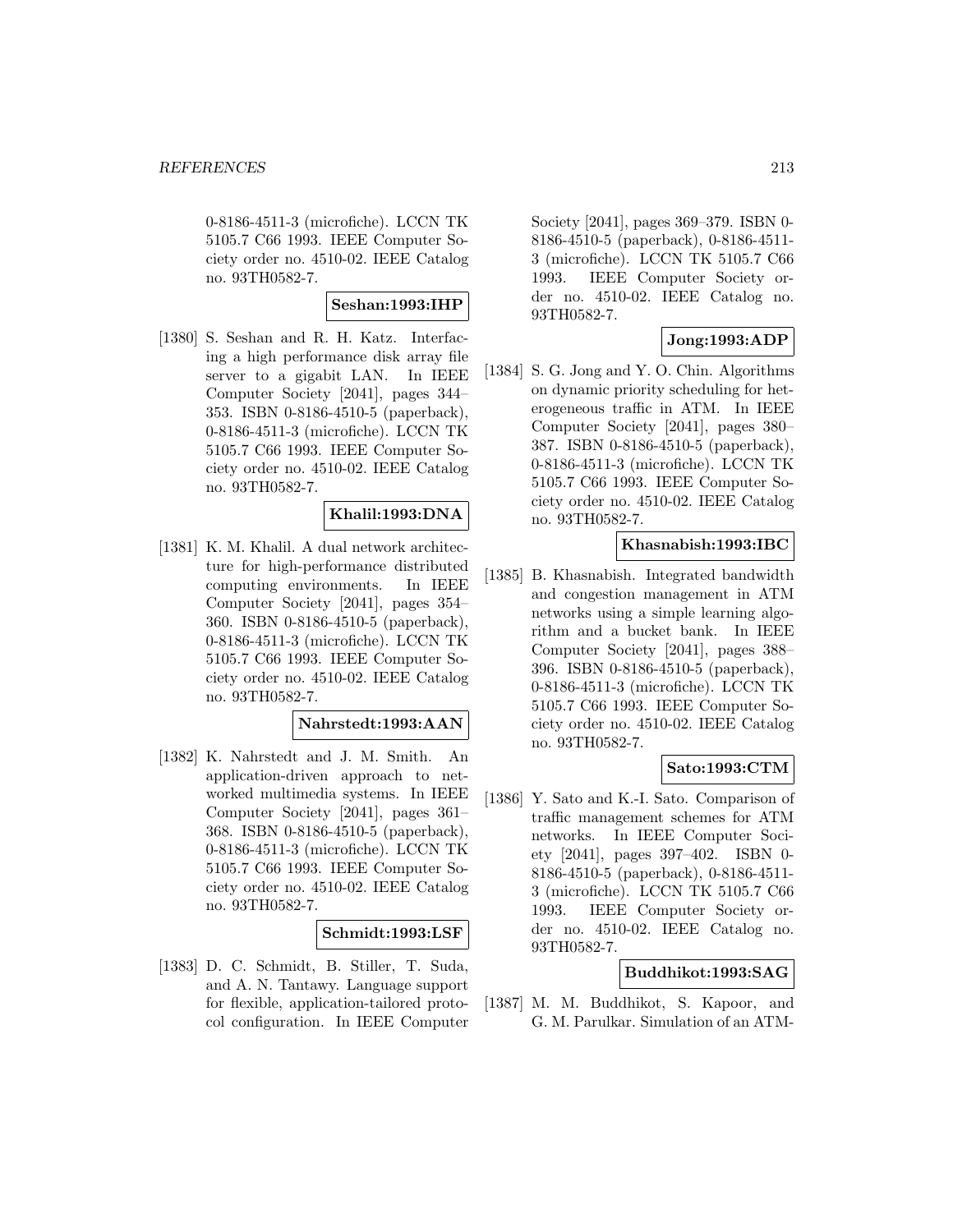FDDI gateway. In IEEE Computer Society [2041], pages 403–413. ISBN 0- 8186-4510-5 (paperback), 0-8186-4511- 3 (microfiche). LCCN TK 5105.7 C66 1993. IEEE Computer Society order no. 4510-02. IEEE Catalog no. 93TH0582-7.

### **Michel:1993:PEO**

[1388] J. R. Michel, A. S. Waterman, and A. C. Weaver. Performance evaluation of an off-host communications architecture. In IEEE Computer Society [2041], pages 414–422. ISBN 0- 8186-4510-5 (paperback), 0-8186-4511- 3 (microfiche). LCCN TK 5105.7 C66 1993. IEEE Computer Society order no. 4510-02. IEEE Catalog no. 93TH0582-7.

### **Atwood:1993:ECX**

[1389] J. W. Atwood and G. C. K. Chung. Error control in the Xpress Transfer Protocol. In IEEE Computer Society [2041], pages 423–431. ISBN 0- 8186-4510-5 (paperback), 0-8186-4511- 3 (microfiche). LCCN TK 5105.7 C66 1993. IEEE Computer Society order no. 4510-02. IEEE Catalog no. 93TH0582-7.

### **Harju:1993:ALL**

[1390] J. Harju, P. Raatikainen, T. Reinikka, and J. Zidbeck. Analysis of a link layer protocol for high speed data bus. In IEEE Computer Society [2041], pages 432–439. ISBN 0-8186-4510-5 (paperback), 0-8186-4511-3 (microfiche). LCCN TK 5105.7 C66 1993. IEEE Computer Society order no. 4510-02. IEEE Catalog no. 93TH0582-7.

### **Ott:1993:BBR**

[1391] J. M. Ott and A. P. Jayasumana. Bandwidth balancing of the Register Insertion Bus (RIB) fiber optic local area network. In IEEE Computer Society [2041], pages 440–451. ISBN 0- 8186-4510-5 (paperback), 0-8186-4511- 3 (microfiche). LCCN TK 5105.7 C66 1993. IEEE Computer Society order no. 4510-02. IEEE Catalog no. 93TH0582-7.

### **Perez-Jimenez:1993:EIL**

[1392] R. Perez-Jimenez, J. Martin-Bernardo, Melian, V. M., and J. Ruiz-Alzola. Equalizer for an IR-wireless LAN using RBF neural networks. In IEEE Computer Society [2041], pages 461– 466. ISBN 0-8186-4510-5 (paperback), 0-8186-4511-3 (microfiche). LCCN TK 5105.7 C66 1993. IEEE Computer Society order no. 4510-02. IEEE Catalog no. 93TH0582-7.

#### **Izumoto:1993:SWL**

[1393] T. Izumoto, H. Shigeno, T. Yokoyama, and Y. Matsushita. A self-organizing wireless LAN system. In IEEE Computer Society [2041], pages 467–473. ISBN 0-8186-4510-5 (paperback), 0- 8186-4511-3 (microfiche). LCCN TK 5105.7 C66 1993. IEEE Computer Society order no. 4510-02. IEEE Catalog no. 93TH0582-7.

### **Song:1993:RCP**

[1394] J. Song and O. W. W. Yang. Rotation Counter Protocol — A token-ring protocol for integrated services. In IEEE Computer Society [2041], pages 474– 483. ISBN 0-8186-4510-5 (paperback), 0-8186-4511-3 (microfiche). LCCN TK 5105.7 C66 1993. IEEE Computer So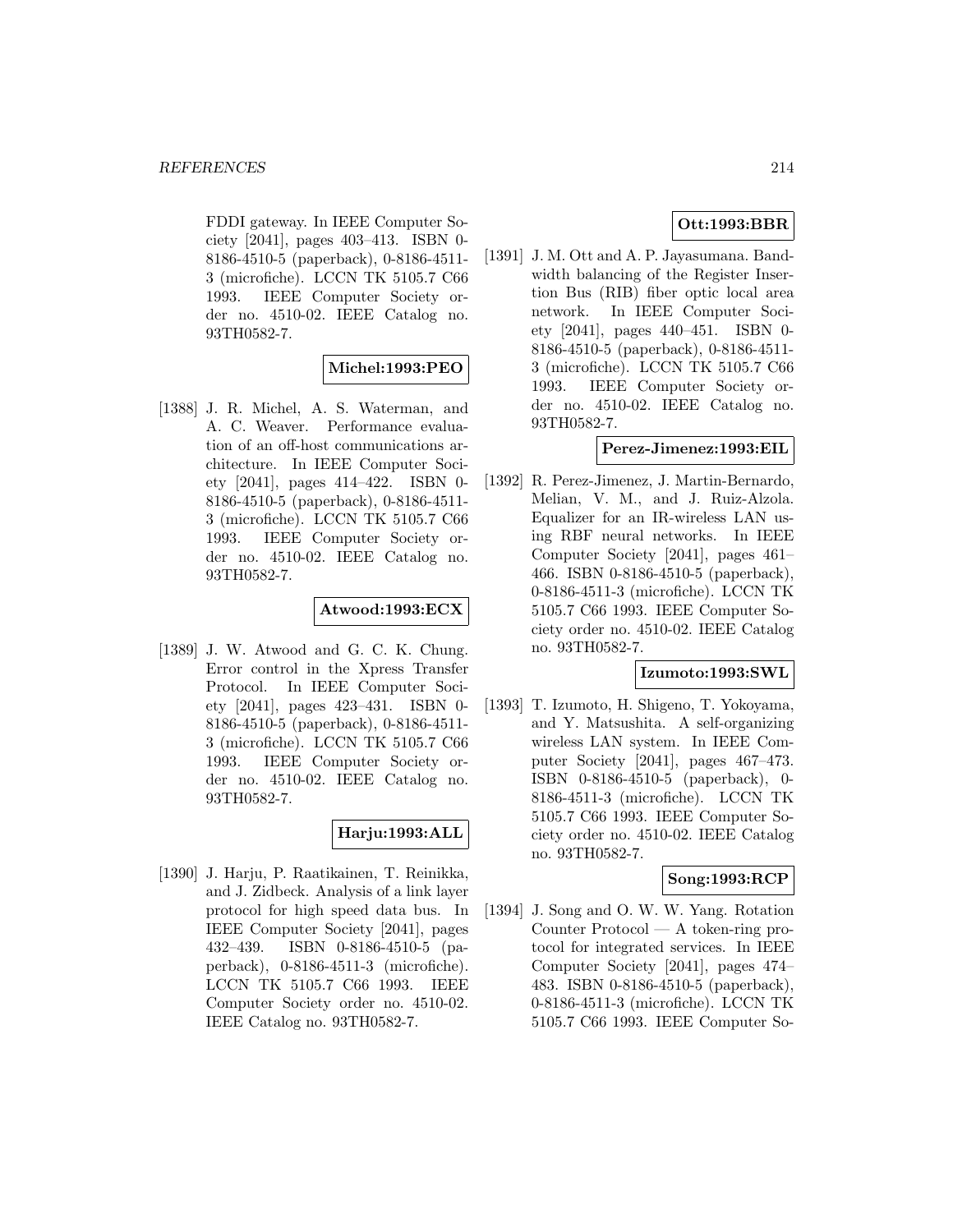ciety order no. 4510-02. IEEE Catalog no. 93TH0582-7.

#### **Li:1993:NAO**

[1395] M. Li and Z. Tsai. A novel approach to output process characterization for token ring networks supporting priorities. In IEEE Computer Society [2041], pages 484–492. ISBN 0- 8186-4510-5 (paperback), 0-8186-4511- 3 (microfiche). LCCN TK 5105.7 C66 1993. IEEE Computer Society order no. 4510-02. IEEE Catalog no. 93TH0582-7.

### **Doganata:1993:PSH**

[1396] Y. N. Doganata and C. C. Bisdikian. Performance study of a high performance information/control frame multiplexer. In IEEE Computer Society [2041], pages 493–502. ISBN 0- 8186-4510-5 (paperback), 0-8186-4511- 3 (microfiche). LCCN TK 5105.7 C66 1993. IEEE Computer Society order no. 4510-02. IEEE Catalog no. 93TH0582-7.

#### **Werahera:1993:TTC**

[1397] P. Werahera, A. P. Jayasumana, and D. C. Boes. Token-cycle time characteristics of FDDI networks with multiple classes of traffic. In IEEE Computer Society [2041], pages 503–512. ISBN 0-8186-4510-5 (paperback), 0- 8186-4511-3 (microfiche). LCCN TK 5105.7 C66 1993. IEEE Computer Society order no. 4510-02. IEEE Catalog no. 93TH0582-7.

### **Ng:1993:PHN**

[1398] J. K. Y. Ng and J. W. S. Liu. Performance of high-speed networks for multimedia applications. In IEEE Computer Society [2041], pages 513–522.

ISBN 0-8186-4510-5 (paperback), 0- 8186-4511-3 (microfiche). LCCN TK 5105.7 C66 1993. IEEE Computer Society order no. 4510-02. IEEE Catalog no. 93TH0582-7.

### **Sathaye:1994:FDH**

[1399] S. Sathaye, K. K. Ramakrishnan, and H. Yang. FIFO design for a high-speed network interface. In IEEE Computer Society. Technical Committee on Computer Communications [2043], pages 2– 11. ISBN 0-8186-6680-3 (paperback), 0-8186-6681-1 (microfiche). LCCN TK5105.7 .C66 1994 Bar. IEEE Computer Society Press order number 6680- 02. IEEE catalog number 94TH8004.

## **Frank:1994:FCF**

[1400] M. Frank and R. Wittenberg. Flow control functions for high-speed transport protocols in local workstation environments. In IEEE Computer Society. Technical Committee on Computer Communications [2043], pages 12–19. ISBN 0-8186-6680-3 (paperback), 0-8186-6681-1 (microfiche). LCCN TK5105.7 .C66 1994 Bar. IEEE Computer Society Press order number 6680-02. IEEE catalog number 94TH8004.

## **Mazyad:1994:PEH**

[1401] A. S. Mazyad and C. Y. R. Chen. Performance evaluation of HIPPI interconnection system using a campon strategy. In IEEE Computer Society. Technical Committee on Computer Communications [2043], pages 20–29. ISBN 0-8186-6680-3 (paperback), 0-8186-6681-1 (microfiche). LCCN TK5105.7 .C66 1994 Bar. IEEE Computer Society Press order num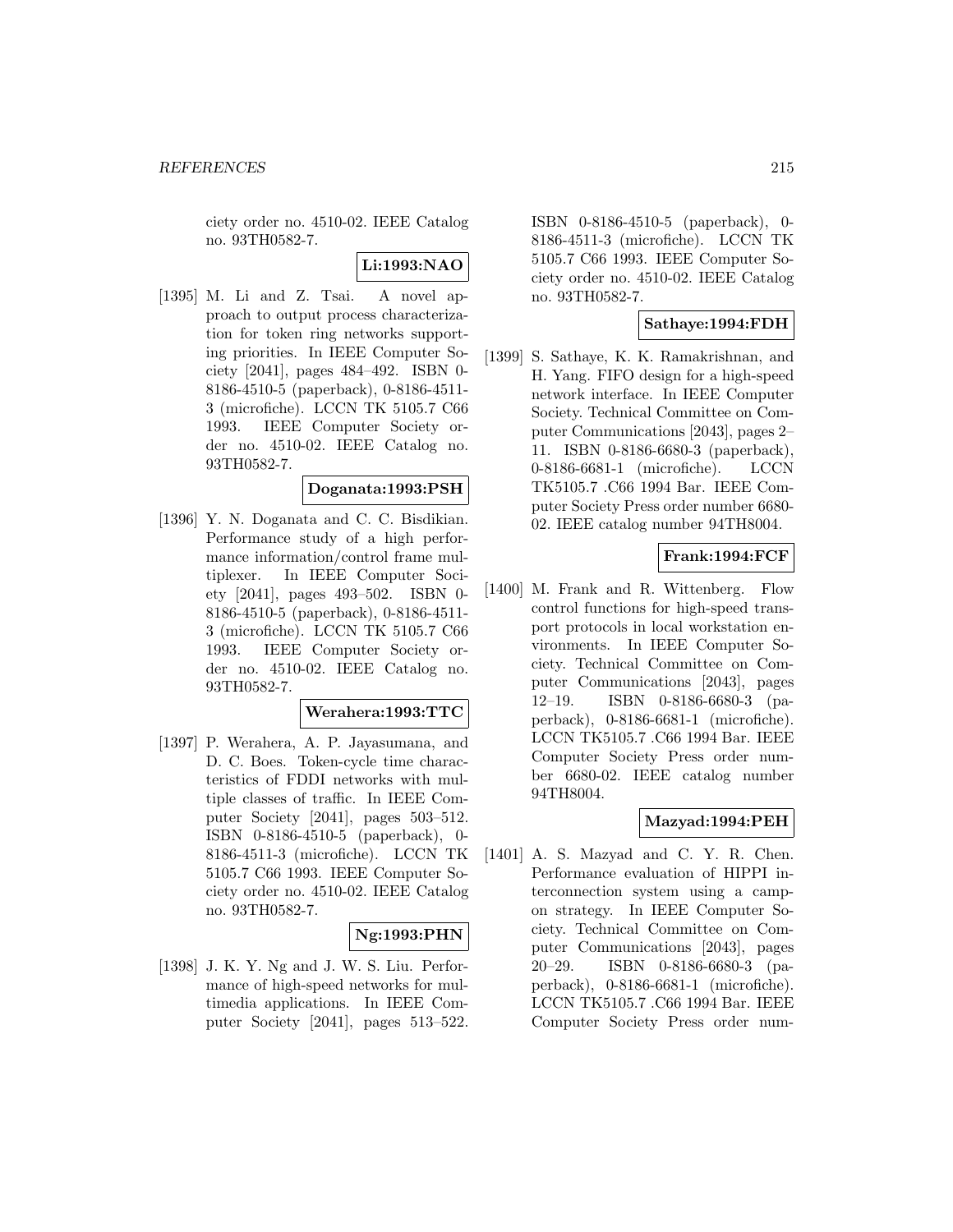ber 6680-02. IEEE catalog number 94TH8004.

# **Leff:1994:ARP**

[1402] A. Leff, K. B. Ocheltree, and T. Tsai. An approach for rapid protocol development: Experiences with the Proposed Fibre Channel Standard. In IEEE Computer Society. Technical Committee on Computer Communications [2043], pages 30–39. ISBN 0-8186- 6680-3 (paperback), 0-8186-6681-1 (microfiche). LCCN TK5105.7 .C66 1994 Bar. IEEE Computer Society Press order number 6680-02. IEEE catalog number 94TH8004.

## **Cronin:1994:CHS**

[1403] W. J. Cronin, J. D. Hutchison, K. Ramakrishnan, K., and H. Yang. A comparison of high speed LAN technologies. In IEEE Computer Society. Technical Committee on Computer Communications [2043], pages 40– 51. ISBN 0-8186-6680-3 (paperback), 0-8186-6681-1 (microfiche). LCCN TK5105.7 .C66 1994 Bar. IEEE Computer Society Press order number 6680- 02. IEEE catalog number 94TH8004.

## **Wittenberg:1994:MFW**

[1404] R. Wittenberg and P. Martini. Measurements in a FDDI workstation cluster. In IEEE Computer Society. Technical Committee on Computer Communications [2043], pages 52–58. ISBN 0- 8186-6680-3 (paperback), 0-8186-6681- 1 (microfiche). LCCN TK5105.7 .C66 1994 Bar. IEEE Computer Society Press order number 6680-02. IEEE catalog number 94TH8004.

### **Cavalieri:1994:EFC**

[1405] S. Cavalieri, A. Di Stefano, and O. Mirabella. Exploiting FDDI communication features to connect Field-Buses in process control environment. In IEEE Computer Society. Technical Committee on Computer Communications [2043], pages 59–66. ISBN 0-8186- 6680-3 (paperback), 0-8186-6681-1 (microfiche). LCCN TK5105.7 .C66 1994 Bar. IEEE Computer Society Press order number 6680-02. IEEE catalog number 94TH8004.

## **Albert:1994:IFL**

[1406] B. Albert and A. P. Jayasumana. Interconnection of FDDI LANs. In IEEE Computer Society. Technical Committee on Computer Communications [2043], pages 67–72. ISBN 0-8186- 6680-3 (paperback), 0-8186-6681-1 (microfiche). LCCN TK5105.7 .C66 1994 Bar. IEEE Computer Society Press order number 6680-02. IEEE catalog number 94TH8004.

## **Popovich:1994:SSM**

[1407] S. Popovich and M. Alam. A simulation study of the migration from a CSMA/ CD network to FDDI. In IEEE Computer Society. Technical Committee on Computer Communications [2043], pages 73–81. ISBN 0-8186-6680-3 (paperback), 0-8186-6681-1 (microfiche). LCCN TK5105.7 .C66 1994 Bar. IEEE Computer Society Press order number 6680-02. IEEE catalog number 94TH8004.

## **Lin:1994:PPD**

[1408] H.-J. Lin and G. Campbell. PDQRAP — Prioritized Distributed Queueing Random Access Protocol. In IEEE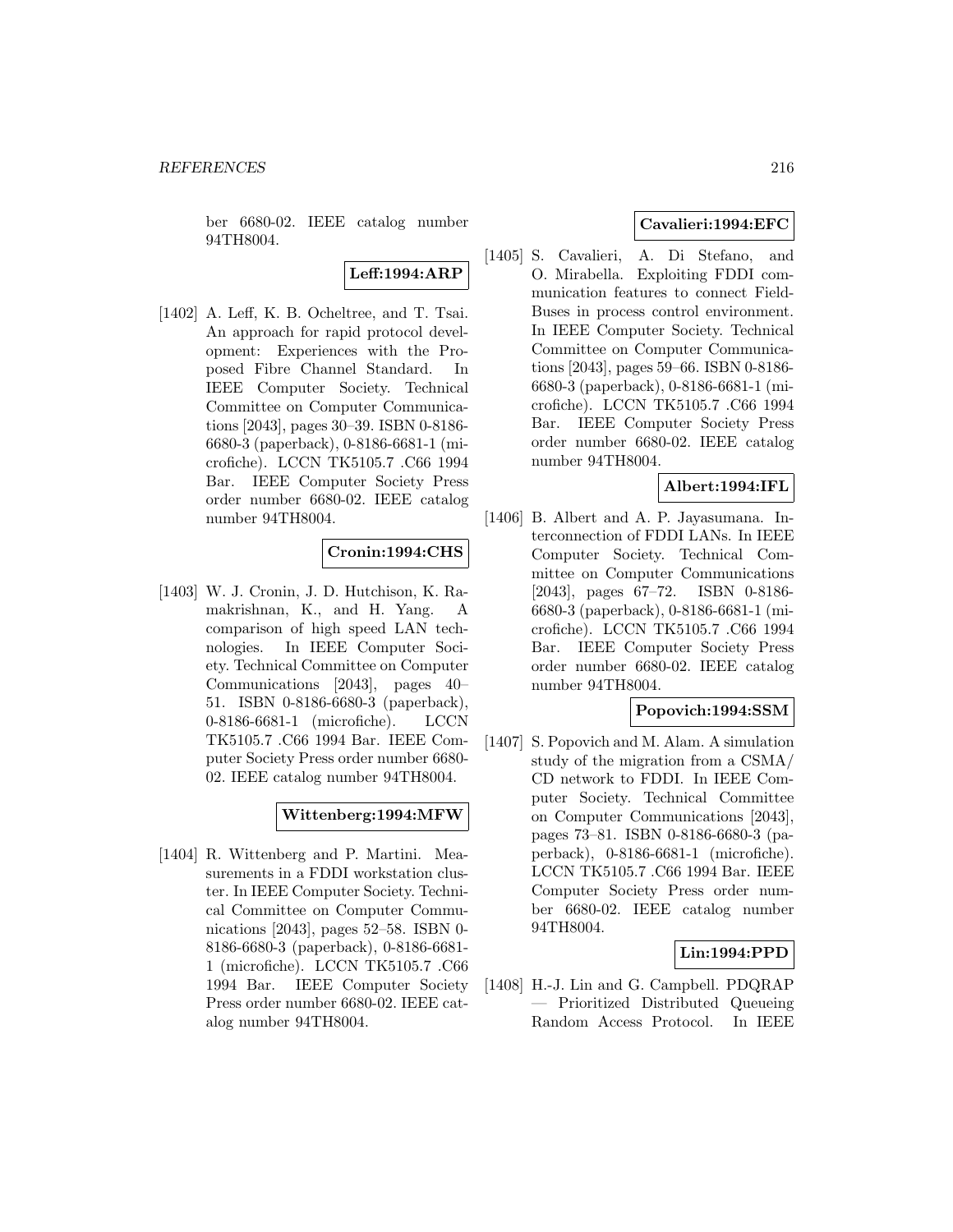Computer Society. Technical Committee on Computer Communications [2043], pages 82–91. ISBN 0-8186- 6680-3 (paperback), 0-8186-6681-1 (microfiche). LCCN TK5105.7 .C66 1994 Bar. IEEE Computer Society Press order number 6680-02. IEEE catalog number 94TH8004.

# **Kumar:1994:DPA**

[1409] L. N. Kumar and C. Douligeris. The dynamic 3-Tier protocol: An access remedial scheme to control unfairness in DQDB MANs. In IEEE Computer Society. Technical Committee on Computer Communications [2043], pages 92–101. ISBN 0-8186-6680-3 (paperback), 0-8186-6681-1 (microfiche). LCCN TK5105.7 .C66 1994 Bar. IEEE Computer Society Press order number 6680-02. IEEE catalog number 94TH8004.

## **Huang:1994:ACR**

[1410] E. Y. Huang. Analysis of cyclic reservation multiple access protocol. In IEEE Computer Society. Technical Committee on Computer Communications [2043], pages 102–107. ISBN 0- 8186-6680-3 (paperback), 0-8186-6681- 1 (microfiche). LCCN TK5105.7 .C66 1994 Bar. IEEE Computer Society Press order number 6680-02. IEEE catalog number 94TH8004.

## **Gagnaire:1994:CUM**

[1411] M. Gagnaire and A. Thelen. Comparison of UPC mechanisms in a DQDB/ B-ISDN gateway. In IEEE Computer Society. Technical Committee on Computer Communications [2043], pages 108–119. ISBN 0-8186-6680-3 (paperback), 0-8186-6681-1 (microfiche). LCCN TK5105.7 .C66 1994 Bar. IEEE

Computer Society Press order number 6680-02. IEEE catalog number 94TH8004.

## **Barilovits:1994:NOR**

[1412] S. Barilovits and J. Kadambi. 100VG-AnyLAN: Network operation and realtime capabilities. In IEEE Computer Society. Technical Committee on Computer Communications [2043], pages 120–128. ISBN 0-8186-6680-3 (paperback), 0-8186-6681-1 (microfiche). LCCN TK5105.7 .C66 1994 Bar. IEEE Computer Society Press order number 6680-02. IEEE catalog number 94TH8004.

## **Raha:1994:PEA**

[1413] A. Raha, N. Malcolm, and W. Zhao. Performance evaluation of admission policies in ATM based embedded realtime systems. In IEEE Computer Society. Technical Committee on Computer Communications [2043], pages 129–138. ISBN 0-8186-6680-3 (paperback), 0-8186-6681-1 (microfiche). LCCN TK5105.7 .C66 1994 Bar. IEEE Computer Society Press order number 6680-02. IEEE catalog number 94TH8004.

## **Barghi:1994:RSH**

[1414] H. Barghi, W. T. Cronenwett, and J. G. Bredeson. Real-time study of a high performance protocol for local/ metropolitan ring networks. In IEEE Computer Society. Technical Committee on Computer Communications [2043], pages 139–145. ISBN 0-8186- 6680-3 (paperback), 0-8186-6681-1 (microfiche). LCCN TK5105.7 .C66 1994 Bar. IEEE Computer Society Press order number 6680-02. IEEE catalog number 94TH8004.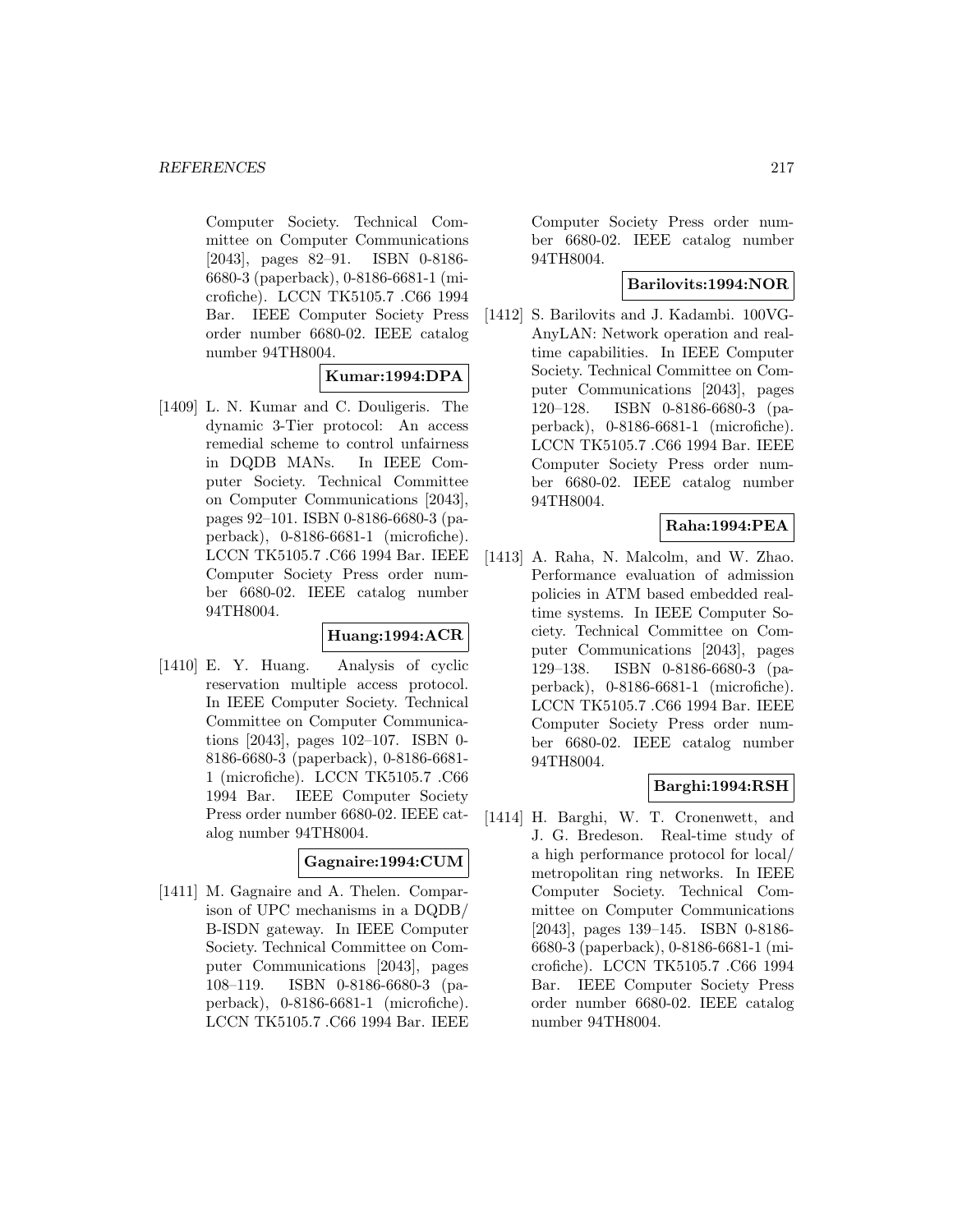# **Shin:1994:LAF**

[1415] K. G. Shin, L.-H. Ng, and T. P. Monaghan. A layered approach to fault-tolerance and timeline issues in SAFENET. In IEEE Computer Society. Technical Committee on Computer Communications [2043], pages 146–155. ISBN 0-8186-6680-3 (paperback), 0-8186-6681-1 (microfiche). LCCN TK5105.7 .C66 1994 Bar. IEEE Computer Society Press order number 6680-02. IEEE catalog number 94TH8004.

## **Zheng:1994:RCA**

[1416] Q. Zheng, K. G. Shin, and C. Shen. Real-time communication in ATM networks. In IEEE Computer Society. Technical Committee on Computer Communications [2043], pages 156– 165. ISBN 0-8186-6680-3 (paperback), 0-8186-6681-1 (microfiche). LCCN TK5105.7 .C66 1994 Bar. IEEE Computer Society Press order number 6680- 02. IEEE catalog number 94TH8004.

## **Khalil:1994:PCT**

[1417] K. M. Khalil and Y. S. Sun. Performance considerations for TCP/IP in wide area networks. In IEEE Computer Society. Technical Committee on Computer Communications [2043], pages 166–175. ISBN 0-8186-6680-3 (paperback), 0-8186-6681-1 (microfiche). LCCN TK5105.7 .C66 1994 Bar. IEEE Computer Society Press order number 6680-02. IEEE catalog number 94TH8004.

## **Moldeklev:1994:TIB**

[1418] K. Moldeklev, E. Klovning, and O. Kure. TCP/IP behavior in a highspeed local ATM network environment.

In IEEE Computer Society. Technical Committee on Computer Communications [2043], pages 176–185. ISBN 0- 8186-6680-3 (paperback), 0-8186-6681- 1 (microfiche). LCCN TK5105.7 .C66 1994 Bar. IEEE Computer Society Press order number 6680-02. IEEE catalog number 94TH8004.

## **Jarman:1994:USI**

[1419] D. Jarman and R. Y. Lee. A user solution to Internetworking. In IEEE Computer Society. Technical Committee on Computer Communications [2043], pages 186–192. ISBN 0-8186- 6680-3 (paperback), 0-8186-6681-1 (microfiche). LCCN TK5105.7 .C66 1994 Bar. IEEE Computer Society Press order number 6680-02. IEEE catalog number 94TH8004.

## **Salwen:1994:WCR**

[1420] H. Salwen. WAN characterization for the rest of the decade. In IEEE Computer Society. Technical Committee on Computer Communications [2043], pages 193–195. ISBN 0-8186- 6680-3 (paperback), 0-8186-6681-1 (microfiche). LCCN TK5105.7 .C66 1994 Bar. IEEE Computer Society Press order number 6680-02. IEEE catalog number 94TH8004.

# **Barnett:1994:TCR**

[1421] L. Barnett. A topology-aware collision resolution algorithm. In IEEE Computer Society. Technical Committee on Computer Communications [2043], pages 196–205. ISBN 0-8186- 6680-3 (paperback), 0-8186-6681-1 (microfiche). LCCN TK5105.7 .C66 1994 Bar. IEEE Computer Society Press order number 6680-02. IEEE catalog number 94TH8004.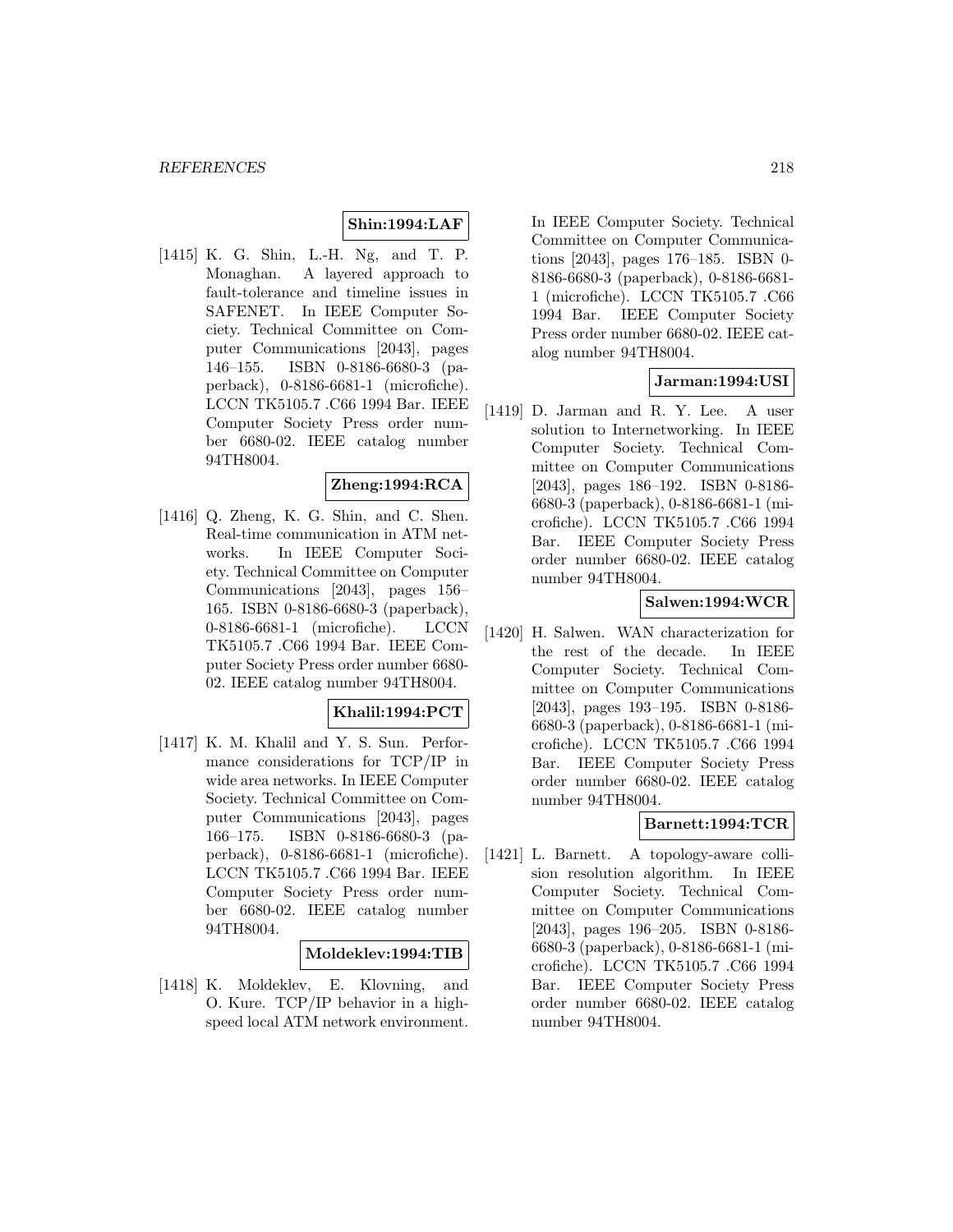## **Whetten:1994:PSE**

[1422] B. Whetten, S. Steinberg, and D. Ferrari. The packet starvation effect in CSMA/CD LANs and a solution. In IEEE Computer Society. Technical Committee on Computer Communications [2043], pages 206–217. ISBN 0- 8186-6680-3 (paperback), 0-8186-6681- 1 (microfiche). LCCN TK5105.7 .C66 1994 Bar. IEEE Computer Society Press order number 6680-02. IEEE catalog number 94TH8004.

## **Hughes:1994:IPR**

[1423] L. Hughes and M. Thomson. Implosionavoidance protocols for reliable group communications. In IEEE Computer Society. Technical Committee on Computer Communications [2043], pages 218–227. ISBN 0-8186-6680-3 (paperback), 0-8186-6681-1 (microfiche). LCCN TK5105.7 .C66 1994 Bar. IEEE Computer Society Press order number 6680-02. IEEE catalog number 94TH8004.

## **Ramakrishnan:1994:ECE**

[1424] K. K. Ramakrishnan and H. Yang. The Ethernet capture effect: Analysis and solution. In IEEE Computer Society. Technical Committee on Computer Communications [2043], pages 228–241. ISBN 0-8186-6680-3 (paperback), 0-8186-6681-1 (microfiche). LCCN TK5105.7 .C66 1994 Bar. IEEE Computer Society Press order number 6680-02. IEEE catalog number 94TH8004.

#### **Christensen:1994:ETF**

[1425] K. Christensen, F. Noel, and N. Strole. Emerging trends — full-duplex and the switched LAN. In IEEE Computer Society. Technical Committee on Computer Communications [2043], pages 242–248. ISBN 0-8186-6680-3 (paperback), 0-8186-6681-1 (microfiche). LCCN TK5105.7 .C66 1994 Bar. IEEE Computer Society Press order number 6680-02. IEEE catalog number 94TH8004.

## **Lin:1994:ILL**

[1426] T.-P. Lin, Y.-T. Wang, and N.-F. Huang. Interconnection of largescale LANs via a two-stage switching HUB for multimedia applications. In IEEE Computer Society. Technical Committee on Computer Communications [2043], pages 249–256. ISBN 0- 8186-6680-3 (paperback), 0-8186-6681- 1 (microfiche). LCCN TK5105.7 .C66 1994 Bar. IEEE Computer Society Press order number 6680-02. IEEE catalog number 94TH8004.

# **Hong:1994:MCN**

[1427] C. Hong, T. Yoneda, K. Tanaka, and S. Honda. Multimedia communication networking architecture model for high speed network. In IEEE Computer Society. Technical Committee on Computer Communications [2043], pages 257–265. ISBN 0-8186-6680-3 (paperback), 0-8186-6681-1 (microfiche). LCCN TK5105.7 .C66 1994 Bar. IEEE Computer Society Press order number 6680-02. IEEE catalog number 94TH8004.

## **Ma:1994:PCS**

[1428] Q. Ma and P. Steenkiste. Performance of circuit switched LANs under different traffic conditions. In IEEE Computer Society. Technical Committee on Computer Communications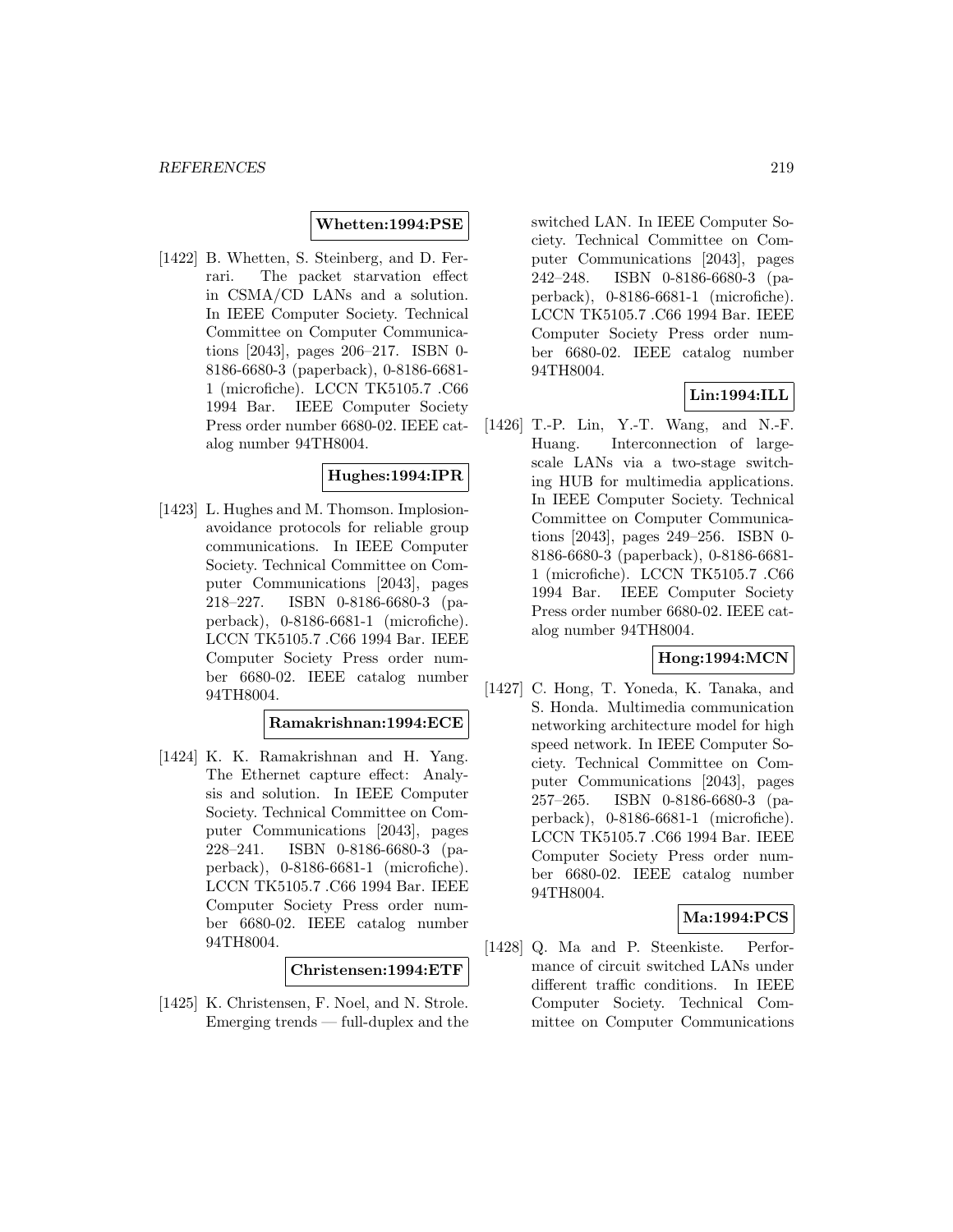[2043], pages 266–277. ISBN 0-8186- 6680-3 (paperback), 0-8186-6681-1 (microfiche). LCCN TK5105.7 .C66 1994 Bar. IEEE Computer Society Press order number 6680-02. IEEE catalog number 94TH8004.

## **Rooholamini:1994:MAC**

[1429] R. Rooholamini and V. Cherkassky. Moving ATM closer to multimedia applications. In IEEE Computer Society. Technical Committee on Computer Communications [2043], pages 278–287. ISBN 0-8186-6680-3 (paperback), 0-8186-6681-1 (microfiche). LCCN TK5105.7 .C66 1994 Bar. IEEE Computer Society Press order number 6680-02. IEEE catalog number 94TH8004.

# **Chang:1994:OPC**

[1430] S.-P. Chang, P. Chang, and P. Landsberg. An overview of the Pipelined Common Buffer Architecture (PCBA) for memory based packet/cell switching systems. In IEEE Computer Society. Technical Committee on Computer Communications [2043], pages 288–297. ISBN 0-8186-6680-3 (paperback), 0-8186-6681-1 (microfiche). LCCN TK5105.7 .C66 1994 Bar. IEEE Computer Society Press order number 6680-02. IEEE catalog number 94TH8004.

## **Battou:1994:ATP**

[1431] A. Battou and G. Nguyen. Analysis of a threshold priority queueing system with applications to ATM. In IEEE Computer Society. Technical Committee on Computer Communications [2043], pages 298–306. ISBN 0- 8186-6680-3 (paperback), 0-8186-6681- 1 (microfiche). LCCN TK5105.7 .C66

1994 Bar. IEEE Computer Society Press order number 6680-02. IEEE catalog number 94TH8004.

## **Moors:1994:ITS**

[1432] T. Moors, N. Clarke, and G. Mercankosk. Implementing traffic shaping. In IEEE Computer Society. Technical Committee on Computer Communications [2043], pages 307–315. ISBN 0- 8186-6680-3 (paperback), 0-8186-6681- 1 (microfiche). LCCN TK5105.7 .C66 1994 Bar. IEEE Computer Society Press order number 6680-02. IEEE catalog number 94TH8004.

# **Patel:1994:PCE**

[1433] B. V. Patel and C. C. Bisdikian. Performance characteristics of end-stations in an ATM network as viewed by applications and network. In IEEE Computer Society. Technical Committee on Computer Communications [2043], pages 316–323. ISBN 0-8186-6680-3 (paperback), 0-8186-6681-1 (microfiche). LCCN TK5105.7 .C66 1994 Bar. IEEE Computer Society Press order number 6680-02. IEEE catalog number 94TH8004.

## **Brustoloni:1994:EBS**

[1434] J. C. Brustoloni. Exposed buffering and sub-datagram flow control for ATM LANs. In IEEE Computer Society. Technical Committee on Computer Communications [2043], pages 324–344. ISBN 0-8186-6680-3 (paperback), 0-8186-6681-1 (microfiche). LCCN TK5105.7 .C66 1994 Bar. IEEE Computer Society Press order number 6680-02. IEEE catalog number 94TH8004.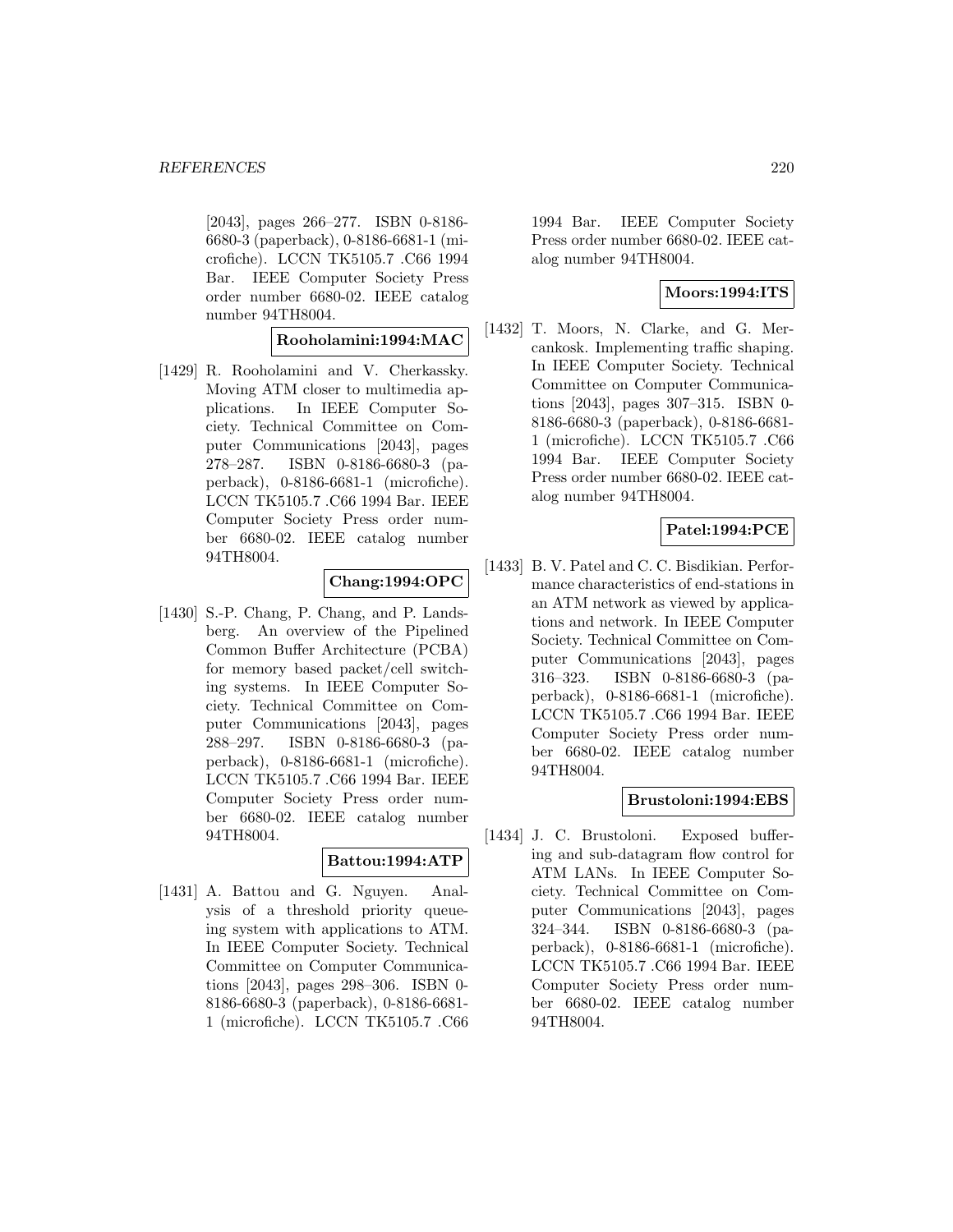## **Camarda:1994:BMA**

[1435] P. Camarda and V. A. Signore. Bandwidth management for ATM-Based LANs. In IEEE Computer Society. Technical Committee on Computer Communications [2043], pages 345– 355. ISBN 0-8186-6680-3 (paperback), 0-8186-6681-1 (microfiche). LCCN TK5105.7 .C66 1994 Bar. IEEE Computer Society Press order number 6680- 02. IEEE catalog number 94TH8004.

## **Willebeek-LeMair:1994:MCU**

[1436] M. H. Willebeek-LeMair, D. D. Kandlur, and Z.-Y. Shae. On multipoint control units for videoconferencing. In IEEE Computer Society. Technical Committee on Computer Communications [2043], pages 356–364. ISBN 0- 8186-6680-3 (paperback), 0-8186-6681- 1 (microfiche). LCCN TK5105.7 .C66 1994 Bar. IEEE Computer Society Press order number 6680-02. IEEE catalog number 94TH8004.

## **Harju:1994:QPD**

[1437] J. Harju, V.-P. Kosonen, and C. Li. Quality and performance of a desktop video conferencing system in the network of interconnected LANs. In IEEE Computer Society. Technical Committee on Computer Communications [2043], pages 365–371. ISBN 0- 8186-6680-3 (paperback), 0-8186-6681- 1 (microfiche). LCCN TK5105.7 .C66 1994 Bar. IEEE Computer Society Press order number 6680-02. IEEE catalog number 94TH8004.

## **Elsaadany:1994:PCS**

[1438] A. Elsaadany, M. Singhal, and M. T. Liu. Priority communication schemes

on local area networks for multimedia traffic. In IEEE Computer Society. Technical Committee on Computer Communications [2043], pages 372–379. ISBN 0-8186-6680-3 (paperback), 0-8186-6681-1 (microfiche). LCCN TK5105.7 .C66 1994 Bar. IEEE Computer Society Press order number 6680-02. IEEE catalog number 94TH8004.

## **Nussbaumer:1994:MDD**

[1439] J.-P. Nussbaumer, B. V. Patel, and F. Schaffa. Multimedia delivery on demand: Capacity analysis and implications. In IEEE Computer Society. Technical Committee on Computer Communications [2043], pages 380–386. ISBN 0-8186-6680-3 (paperback), 0-8186-6681-1 (microfiche). LCCN TK5105.7 .C66 1994 Bar. IEEE Computer Society Press order number 6680-02. IEEE catalog number 94TH8004.

## **Amer:1994:PAM**

[1440] K. Amer. Performance analysis of multiple priorities on token ring LANs to support multimedia. In IEEE Computer Society. Technical Committee on Computer Communications [2043], pages 387–403. ISBN 0-8186- 6680-3 (paperback), 0-8186-6681-1 (microfiche). LCCN TK5105.7 .C66 1994 Bar. IEEE Computer Society Press order number 6680-02. IEEE catalog number 94TH8004.

## **Amley:1994:NMI**

[1441] C. Amley. Network management's impact on managed networks. In IEEE Computer Society. Technical Committee on Computer Communications [2043], pages 404–410. ISBN 0-8186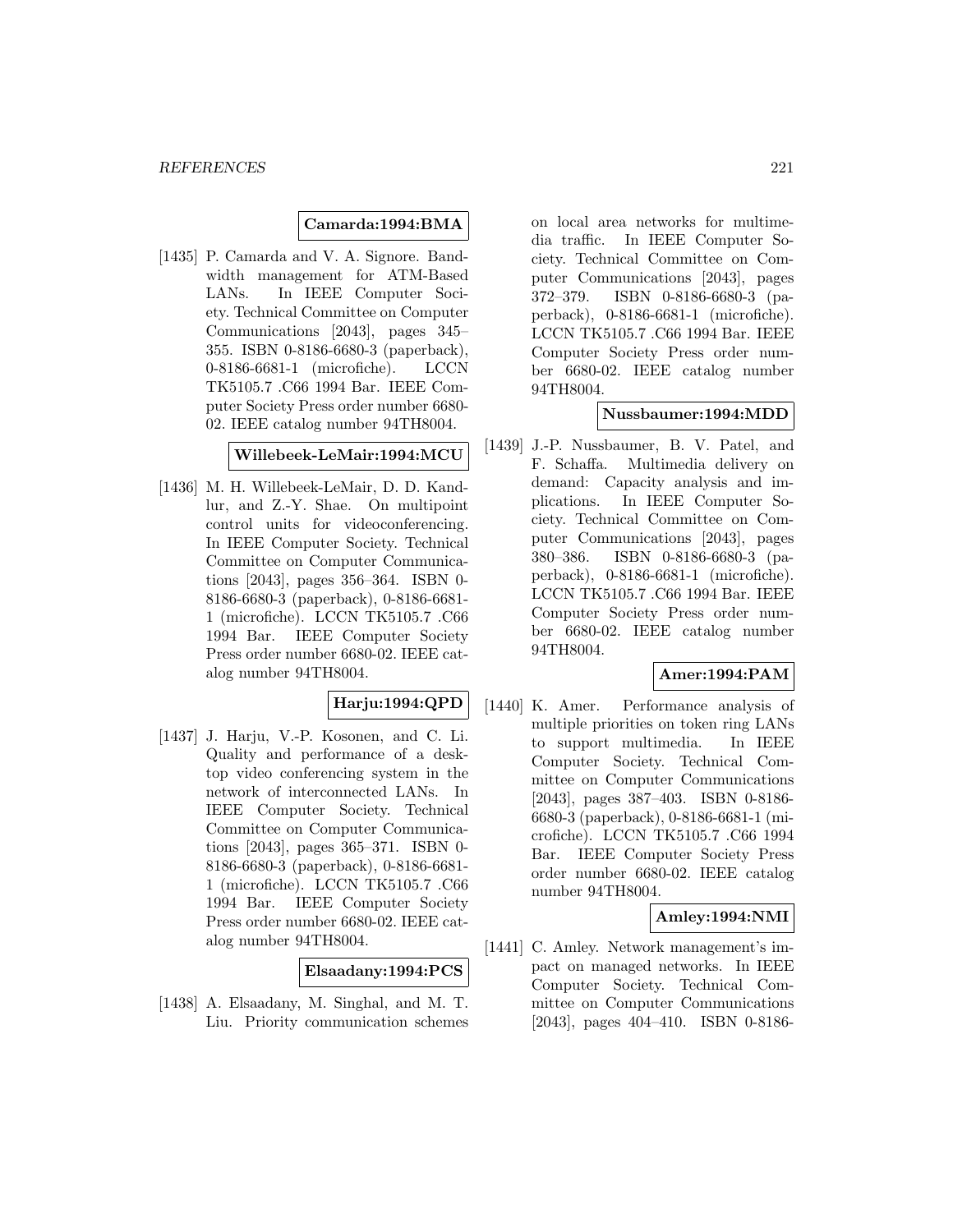6680-3 (paperback), 0-8186-6681-1 (microfiche). LCCN TK5105.7 .C66 1994 Bar. IEEE Computer Society Press order number 6680-02. IEEE catalog number 94TH8004.

## **Heindel:1994:TSM**

[1442] L. E. Heindel and K. J. Schlieber. Total systems management in open architecture provisioning systems. In IEEE Computer Society. Technical Committee on Computer Communications [2043], pages 411–416. ISBN 0-8186- 6680-3 (paperback), 0-8186-6681-1 (microfiche). LCCN TK5105.7 .C66 1994 Bar. IEEE Computer Society Press order number 6680-02. IEEE catalog number 94TH8004.

## **Jeng:1994:NMP**

[1443] S.-C. Jeng, T.-W. Chin, J.-L. Lin, and S.-S. Hung. Network management platform approach and its application — KView II. In IEEE Computer Society. Technical Committee on Computer Communications [2043], pages 417–424. ISBN 0-8186-6680-3 (paperback), 0-8186-6681-1 (microfiche). LCCN TK5105.7 .C66 1994 Bar. IEEE Computer Society Press order number 6680-02. IEEE catalog number 94TH8004.

## **Jha:1994:CPL**

[1444] S. K. Jha and B. R. Howarth. Capacity planning of LAN using network management. In IEEE Computer Society. Technical Committee on Computer Communications [2043], pages 425–431. ISBN 0-8186-6680-3 (paperback), 0-8186-6681-1 (microfiche). LCCN TK5105.7 .C66 1994 Bar. IEEE Computer Society Press order num-

ber 6680-02. IEEE catalog number 94TH8004.

## **Hurley:1994:LEF**

[1445] R. T. Hurley, J. P. Black, and J. W. Wong. Limited effects of finite storage on a beneficial file migration policy. In IEEE Computer Society. Technical Committee on Computer Communications [2043], pages 432–439. ISBN 0- 8186-6680-3 (paperback), 0-8186-6681- 1 (microfiche). LCCN TK5105.7 .C66 1994 Bar. IEEE Computer Society Press order number 6680-02. IEEE catalog number 94TH8004.

## **Lamb:1994:LOE**

[1446] J. Lamb and T. Cusato. LAN-based office for the enterprise, A case study. In IEEE Computer Society. Technical Committee on Computer Communications [2043], pages 440–447. ISBN 0- 8186-6680-3 (paperback), 0-8186-6681- 1 (microfiche). LCCN TK5105.7 .C66 1994 Bar. IEEE Computer Society Press order number 6680-02. IEEE catalog number 94TH8004.

## **Yuang:1994:BHT**

[1447] M. C. Yuang, J. C. Liu, and C. L. Shay. BATS: A high-performance transport system for broadband applications. In IEEE Computer Society. Technical Committee on Computer Communications [2043], pages 448–455. ISBN 0- 8186-6680-3 (paperback), 0-8186-6681- 1 (microfiche). LCCN TK5105.7 .C66 1994 Bar. IEEE Computer Society Press order number 6680-02. IEEE catalog number 94TH8004.

## **Dempsey:1994:ESP**

[1448] B. J. Dempsey, M. T. Lucas, and A. C. Weaver. An empirical study of packet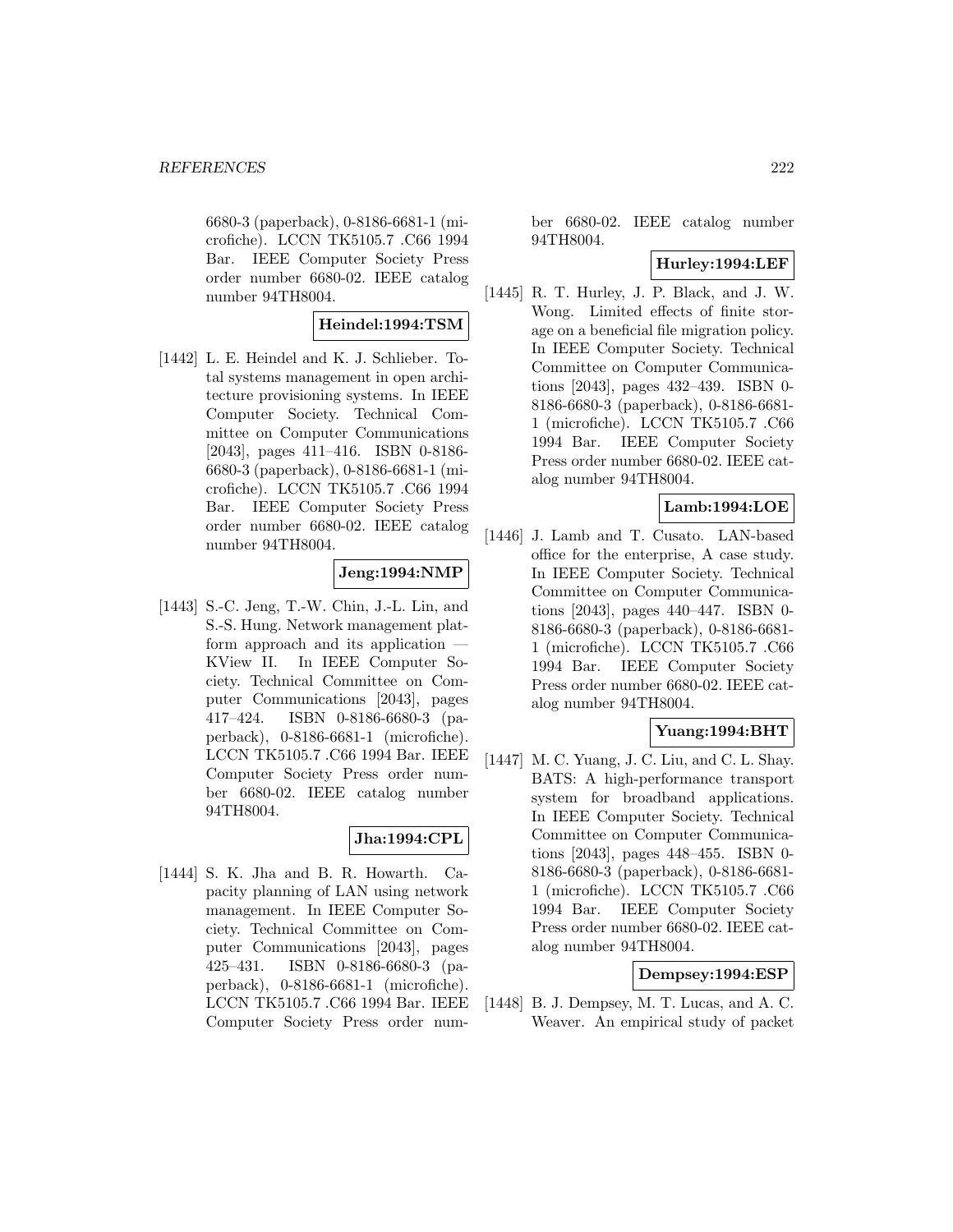voice distribution over a campus-wide network. In IEEE Computer Society. Technical Committee on Computer Communications [2043], pages 456– 465. ISBN 0-8186-6680-3 (paperback), 0-8186-6681-1 (microfiche). LCCN TK5105.7 .C66 1994 Bar. IEEE Computer Society Press order number 6680- 02. IEEE catalog number 94TH8004.

## **Eichmann:1994:EWA**

[1449] Dave Eichmann. Ethical Web agents. In Anonymous [2042], page ?? CODEN ONCDEW. ISSN 0309- 314X. URL http://www.ncsa.uiuc. edu/SDG/IT94/Proceedings/Agents/ eichmann.ethical/eichmann.html.

## **Graber:1994:WSA**

[1450] Jeffrey Graber. Web search agents for effective data distillation. In Anonymous [2042], page ?? CO-DEN ONCDEW. ISSN 0309-314X. URL http://www.ncsa.uiuc.edu/ SDG/IT94/Proceedings/WWW2\_Proceedings. html.

### **Spetka:1994:TRB**

[1451] Scott Spetka. The TkWWW robot: Beyond browsing. In Anonymous [2042], page ?? CO-DEN ONCDEW. ISSN 0309- 314X. URL http://www.ncsa.uiuc. edu/SDG/IT94/Proceedings/Agents/ spetka/spetka.html.

#### **Whitehead:1994:AFE**

[1452] Steven D. Whitehead. Auto-FAQ: an experiment in cyberspace leveraging. In Anonymous [2042], page ?? CODEN ONCDEW. ISSN 0309- 314X. URL http://www.ncsa.uiuc. edu/SDG/IT94/Proceedings/Agents/ whitehead/whitehead.html.

## **Gutfreund:1994:WOS**

[1453] Yechezkal-Shimon Gutfreund, John Nicol, Russel Sasnett, and Vincent Phuah. WWWinda: An orchestration service for WWW browsers and accessories. In Anonymous [2042], page ?? CODEN ONCDEW. ISSN 0309- 314X. URL http://www.ncsa.uiuc. edu/SDG/IT94/Proceedings/Agents/ gutfreund/gutfreund.html.

## **Oostendorp:1994:TIW**

[1454] W. F. Punch K. A. Oostendorp and R. W. Wiggins. A tool for individualizing the Web. In Anonymous [2042], page ?? CO-DEN ONCDEW. ISSN 0309- 314X. URL http://www.ncsa.uiuc. edu/SDG/IT94/Proceedings/Agents/ oostendorp/oostendorp.html.

## **Ford:1994:EBE**

[1455] Andrew Ford. The electronic Beowulf: From early Anglo-Saxon text to hypertext. In Anonymous [2042], page ?? CODEN ONCDEW. ISSN 0309-314X. URL http://www.ncsa.uiuc.edu/ SDG/IT94/Proceedings/Arts/ford/ beowulf-paper.html.

## **McLaughlin:1994:AGE**

[1456] Margaret L. McLaughlin. Art galleries and exhibits on the World Wide Web. In Anonymous [2042], page ?? CO-DEN ONCDEW. ISSN 0309-314X. URL http://www.ncsa.uiuc.edu/ SDG/IT94/Proceedings/Arts/mclaughlin. art/mclaughlin\_Art.html.

## **Harris:1994:PCH**

[1457] Marty Harris. Presentation: Cultural heritage and cyberspace. In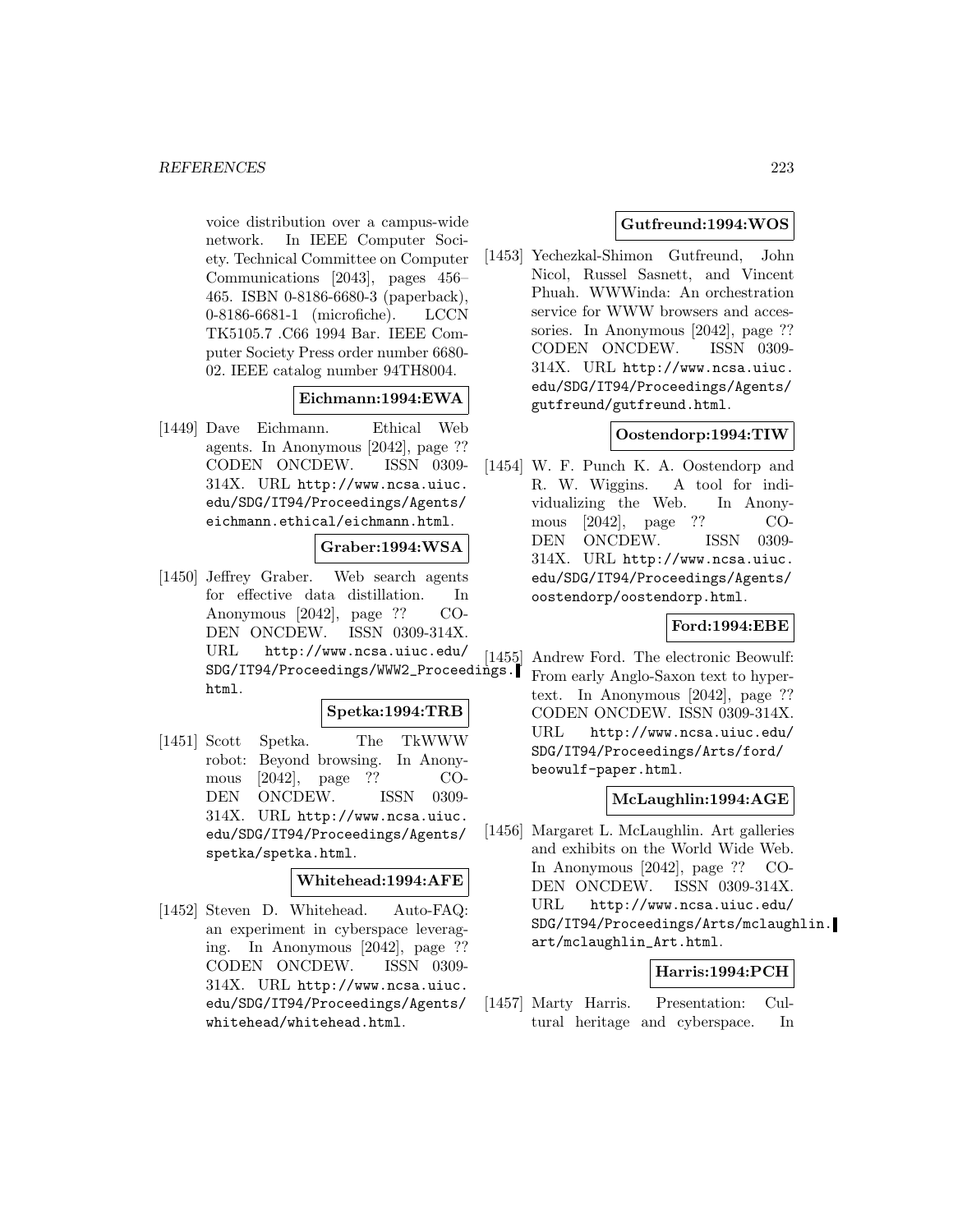Anonymous [2042], page ?? CO-DEN ONCDEW. ISSN 0309-314X. URL http://www.ncsa.uiuc.edu/ SDG/IT94/Proceedings/WWW2\_Proceedings. html.

## **Frett:1994:MPP**

[1458] John J. Frett, Elizabeth O. Mackenzie, and Dewey Caron. A multimedia presentation of plants in the University of Delaware Botanic Gardens utilizing Mosaic. In Anonymous [2042], page ?? CODEN ONCDEW. ISSN 0309-314X. URL http://www.ncsa.uiuc.edu/ SDG/IT94/Proceedings/Arts/mackenzie/<br>SDG/IT94/Proceedings/Arts/mackenzie/ mackenzie.html.

## **Petruzzelli:1994:CTI**

[1459] Jim Petruzzelli. Critical thinking with the interactive text: Decentering textual authority with Mosaic. In Anonymous [2042], page ?? CO-DEN ONCDEW. ISSN 0309-314X. URL http://www.ncsa.uiuc.edu/ SDG/IT94/Proceedings/Arts/petruzzelli/ petruzzelli.html.

## **Greenberg:1994:OPM**

[1460] Hope A. Greenberg. The Ovid Project: Metamorphosizing the metamorphoses. In Anonymous [2042], page ?? CO-DEN ONCDEW. ISSN 0309-314X. URL http://www.ncsa.uiuc.edu/ SDG/IT94/Proceedings/Arts/greenberg/ greenberg.html.

# **Brenner:1994:FRI**

[1461] Paul Brenner and Maria Roussos. The file room: An interactive computer project addressing cultural censorship. In Anonymous [2042], page ?? CO-DEN ONCDEW. ISSN 0309-314X. URL http://www.ncsa.uiuc.edu/

SDG/IT94/Proceedings/Arts/brenner/ roussos.html.

#### **Godwin-Jones:1994:LLW**

[1462] Robert Godwin-Jones. Language learning and the World Wide Web. In Anonymous [2042], page ?? CO-DEN ONCDEW. ISSN 0309-314X. URL http://www.ncsa.uiuc.edu/ SDG/IT94/Proceedings/Arts/godwinjones/godwin.html.

## **Fischer:1994:GWC**

Elizabeth Fischer. Graffiti on the Web: A cultural interchange A lighthearted romp with an artist in Webland that stops being lighthearted at the end. In Anonymous [2042], page ?? CO-DEN ONCDEW. ISSN 0309-314X. URL http://www.ncsa.uiuc.edu/ SDG/IT94/Proceedings/Arts/fischer/ fischer.html.

### **Humm:1994:CBA**

[1464] Kathryn M. Humm. Chesley Bonestell Art Gallery. In Anonymous [2042], page ?? CO-DEN ONCDEW. ISSN 0309-314X. URL http://www.ncsa.uiuc.edu/ SDG/IT94/Proceedings/Arts/humm/ bonestell.html.

## **Levine:1994:DCM**

[1465] David A. Levine and Mark D. Pesce. From database to cyberspace, Mosaic as middle ground. In Anonymous [2042], page ?? CO-DEN ONCDEW. ISSN 0309-314X. URL http://www.ncsa.uiuc.edu/ SDG/IT94/Proceedings/WWW2\_Proceedings. html.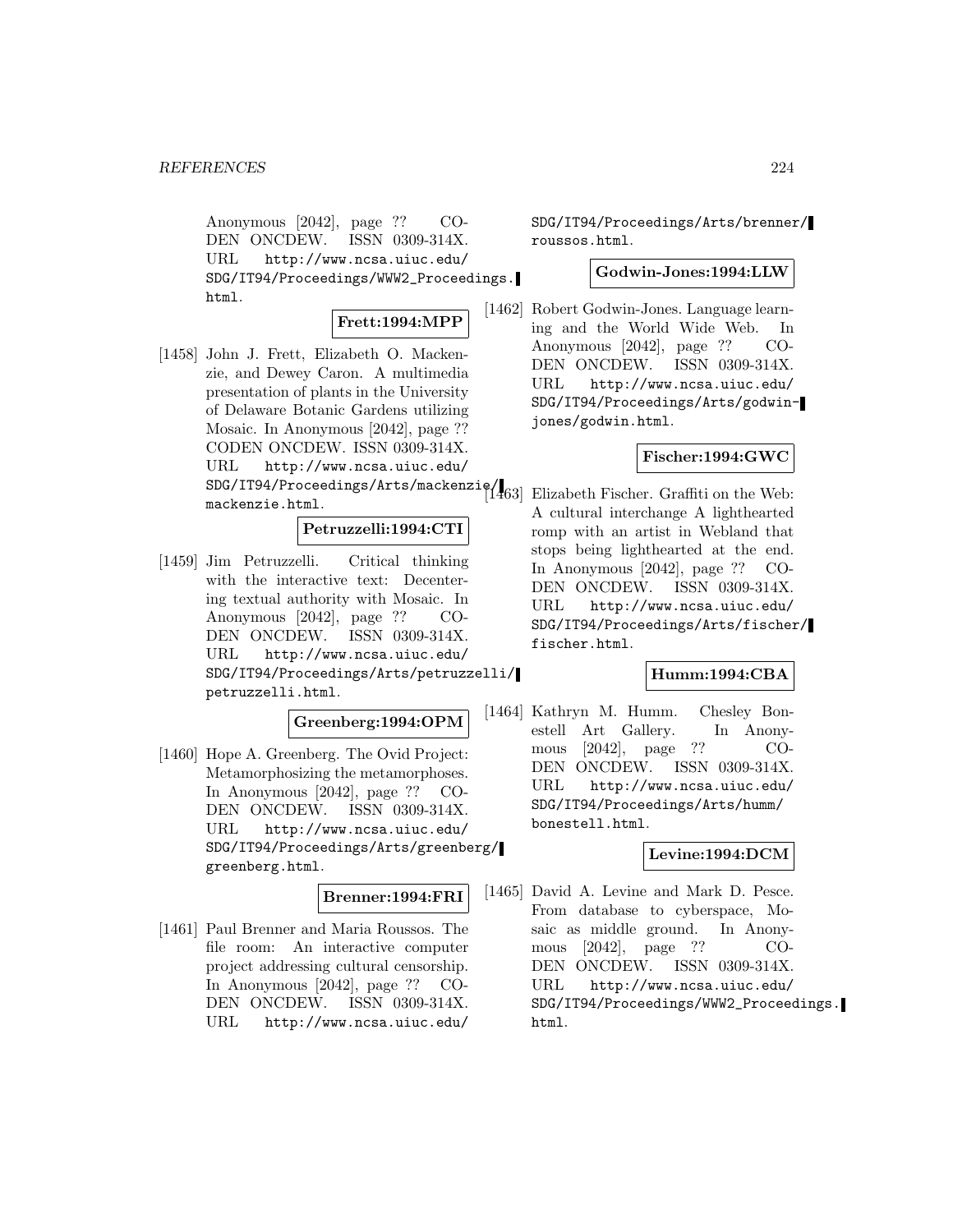## **Gollifer:1994:IFI**

[1466] Sue Gollifer. 'imaging the future': Issues of identity and authenticity of a work of art. In Anonymous [2042], page ?? CO-DEN ONCDEW. ISSN 0309-314X. URL http://www.ncsa.uiuc.edu/ SDG/IT94/Proceedings/Arts/gollifer/ gollifer.html.

## **Jennings:1994:HPL**

[1467] Donald Jennings, Peter Damon, Maia Good, and Ryszard Pisarski. How to present lots of volatile information on the World Wide Web. In Anonymous [2042], page ?? CO-DEN ONCDEW. ISSN 0309-314X. URL http://www.ncsa.uiuc.edu/ SDG/IT94/Proceedings/Astronomy/ jennings/jennings.html.

## **Egret:1994:WAR**

[1468] Daniel Egret and Andre' Heck. The Web in astronomy and related space sciences. In Anonymous [2042], page ?? CODEN ONCDEW. ISSN 0309-314X. URL http://www.ncsa.uiuc.edu/ SDG/IT94/Proceedings/Astronomy/ egret/egret.html.

## **Strom:1994:EPD**

[1469] Karen M. Strom. Electronic publication and data distribution for the star formation group in the five college Astronomy Department. In Anonymous [2042], page ?? CO-DEN ONCDEW. ISSN 0309-314X. URL http://www.ncsa.uiuc.edu/ SDG/IT94/Proceedings/Astronomy/ strom/strom.html.

## **Richmond:1994:IAI**

[1470] Alan Richmond and Nick White. Implementation of an Astrophysics Information System on the World-Wide Web. In Anonymous [2042], page ?? CODEN ONCDEW. ISSN 0309-314X. URL http://www.ncsa.uiuc.edu/ SDG/IT94/Proceedings/Astronomy/ richmond/richmond.html.

## **Jackson:1994:AT**

[1471] Robert E. Jackson. AstroWeb tools. In Anonymous [2042], page ?? CO-DEN ONCDEW. ISSN 0309-314X. URL http://www.ncsa.uiuc.edu/ SDG/IT94/Proceedings/Astronomy/ jackson/jackson.html.

## **Jordan:1994:TIP**

[1472] James M. Jordan, Mark Cresitello-Dittmar, and Jesse Allen. Tailoring information presentation with words and pictures at the COSSC. In Anonymous [2042], page ?? CO-DEN ONCDEW. ISSN 0309-314X. URL http://www.ncsa.uiuc.edu/ SDG/IT94/Proceedings/Astronomy/ jordan/jordan.html.

#### **Antia:1994:EAW**

[1473] Behram Antia, Brett Stroozas, William Boyd, Carol Christian, and Kuei Chen. EUV astrophysics and the World Wide Web. In Anonymous [2042], page ?? CODEN ONCDEW. ISSN 0309-314X. URL http://www.ncsa.uiuc.edu/ SDG/IT94/Proceedings/Astronomy/ antia/antia.html.

#### **Towheed:1994:NUW**

[1474] Syed S. Towheed. NASA's use of the World Wide Web to deliver Shoemaker-Levy 9 collision data in near-real time.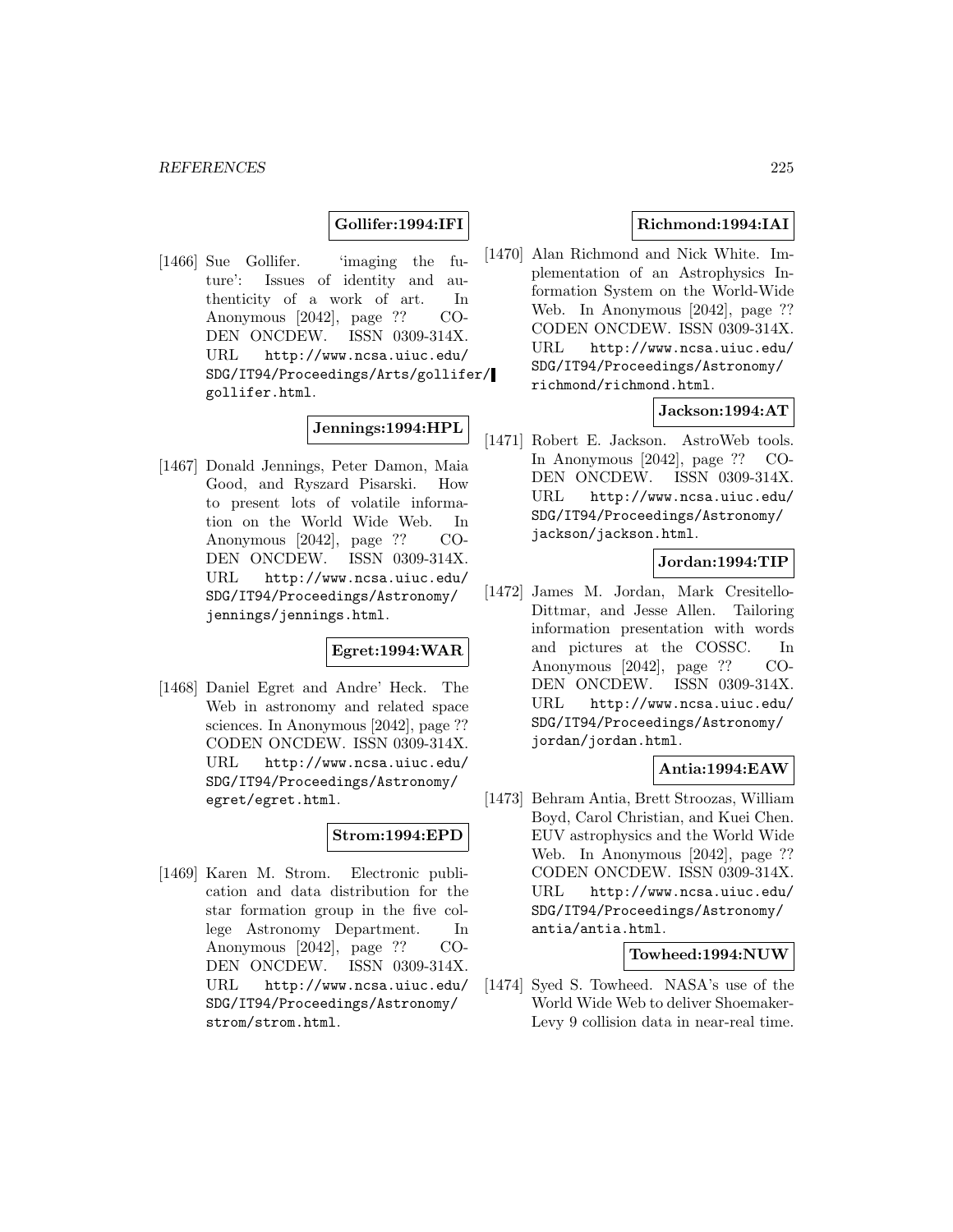In Anonymous [2042], page ?? CO-DEN ONCDEW. ISSN 0309-314X. URL http://www.ncsa.uiuc.edu/ SDG/IT94/Proceedings/Astronomy/ towheed/towheed.html.

## **Slavney:1994:PSD**

[1475] Susan Slavney and Thomas C. Stein. Planetary science data distribution on the Web: The Magellan standard products catalog. In Anonymous [2042], page ?? CO-DEN ONCDEW. ISSN 0309-314X. URL http://www.ncsa.uiuc.edu/ SDG/IT94/Proceedings/Astronomy/ slavney/slavneystein.html.

## **Quin:1994:DCH**

[1476] Liam Quin. Design considerations for an HTML editor. In Anonymous [2042], page ?? CO-DEN ONCDEW. ISSN 0309-314X. URL http://www.ncsa.uiuc.edu/ SDG/IT94/Proceedings/WWW2\_Proceedings. html.

### **Sullivan:1994:HME**

[1477] Brian Sullivan, Jonathan Ryan Day, Jeff Spitulnik, and Elliot Soloway. HTML made easy: HTML Claris XTND translator. In Anonymous [2042], page ?? CO-DEN ONCDEW. ISSN 0309-314X. URL http://www.ncsa.uiuc.edu/ SDG/IT94/Proceedings/Autools/sullivan/ HTMLMadeEasy.html.

### **Punin:1994:SHE**

[1478] John R. Punin and Mukkai S. Krishnamoorthy. A simple HTML editor. In Anonymous [2042], page ?? CO-DEN ONCDEW. ISSN 0309-314X. URL http://www.ncsa.uiuc.edu/

SDG/IT94/Proceedings/Autools/krishnamoorthy/ user.html.

# **Jones:1994:TLA**

[1479] Kennie Jones. TOPS on-line — automating the construction and maintenance of HTML pages. In Anonymous [2042], page ?? CO-DEN ONCDEW. ISSN 0309-314X. URL http://www.ncsa.uiuc.edu/ SDG/IT94/Proceedings/Autools/jones/ kjones.html.

## **Kasper:1994:UWR**

[1480] Theresa Kasper. Untangling the Web — the role of text retrieval in a hypertext environment. In Anonymous [2042], page ?? CO-DEN ONCDEW. ISSN 0309-314X. URL http://www.ncsa.uiuc.edu/ SDG/IT94/Proceedings/Autools/kasper/ kasper.html.

# **Kent:1994:CWA**

Robert E. Kent and Christian Neuss. Creating a Web analysis and visualization environment. In Anonymous [2042], page ?? CO-DEN ONCDEW. ISSN 0309-314X. URL http://www.ncsa.uiuc.edu/ SDG/IT94/Proceedings/Autools/kent/ kent.html.

## **Suttor:1994:SHB**

[1482] Jeff Suttor. SGML, HTML and beyond. In Anonymous [2042], page ?? CODEN ONCDEW. ISSN 0309-314X. URL http://www.ncsa.uiuc.edu/ SDG/IT94/Proceedings/WWW2\_Proceedings. html.

## **Freese:1994:TSD**

[1483] Eric Freese. The transformation of SGML documents for presenta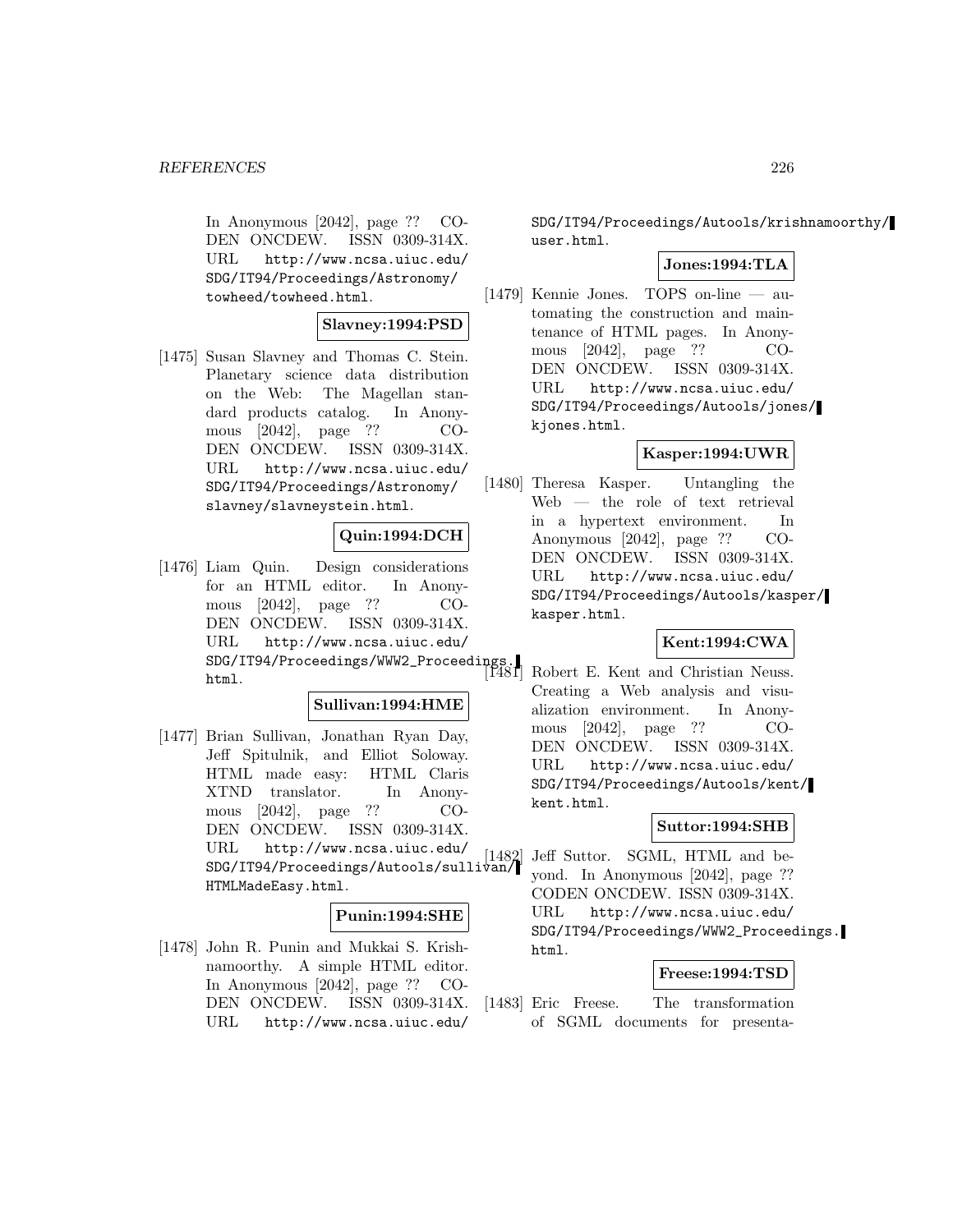tion on the WWW. In Anonymous [2042], page ?? CO-DEN ONCDEW. ISSN 0309-314X. URL http://www.ncsa.uiuc.edu/ SDG/IT94/Proceedings/Autools/freese/ freese.html.

## **Sperberg-McQueen:1994:HMM**

[1484] C. M. Sperberg-McQueen and Robert F. Goldstein. HTML to the max: A manifesto for adding SGML intelligence to the World-Wide Web. In Anonymous [2042], page ?? CO-DEN ONCDEW. ISSN 0309-314X. URL http://www.ncsa.uiuc.edu/ SDG/IT94/Proceedings/Autools/sperbergmcqueen/sperberg.html.

# **Myka:1994:PPD**

[1485] Andreas Myka. Putting paper documents in the World-Wide Web. In Anonymous [2042], page ?? CO-DEN ONCDEW. ISSN 0309-314X. URL http://www.ncsa.uiuc.edu/ SDG/IT94/Proceedings/DDay/myka/ myka.html.

#### **Rung:1994:EIM**

[1486] Steven F. Rung. Electronic imaging of a Macintosh page. In Anonymous [2042], page ?? CO-DEN ONCDEW. ISSN 0309-314X. URL http://www.ncsa.uiuc.edu/ SDG/IT94/Proceedings/Autools/rung/ rung.html.

### **Pasewark:1994:SFH**

[1487] Richard Pasewark. Standardized formatting for HTML data for print output. In Anonymous [2042], page ?? CODEN ONCDEW. ISSN 0309-314X. URL http://www.ncsa.uiuc.edu/ SDG/IT94/Proceedings/WWW2\_Proceedings. html.

### **Thralls:1994:BHA**

[1488] Robert Keith Thralls, Sr. Building HTML application systems: Converting existing MS-Windows applications to HTML. In Anonymous [2042], page ?? CO-DEN ONCDEW. ISSN 0309-314X. URL http://www.ncsa.uiuc.edu/ SDG/IT94/Proceedings/WebProd/thralls/ WhitePaper.html.

#### **Plewe:1994:GPU**

[1489] Brandon S. Plewe. The GeoWeb Project: Using WAIS and the World Wide Web to aid location of distributed data sets. In Anonymous [2042], page ?? CO-DEN ONCDEW. ISSN 0309-314X. URL http://www.ncsa.uiuc.edu/ SDG/IT94/Proceedings/Autools/plewe/ plewe.html.

### **Baggott:1994:N**

[1490] James Baggott and Sharon E. Dennis. NetBiochem. In Anonymous [2042], page ?? CO-DEN ONCDEW. ISSN 0309-314X. URL http://www.ncsa.uiuc.edu/ SDG/IT94/Proceedings/BioChem/baggott/ baggott.html.

# **Rzepa:1994:CWH**

[1491] Henry S. Rzepa and Christopher Leach. Chemistry in the Web: Hyperactive molecules. In Anonymous [2042], page ?? CO-DEN ONCDEW. ISSN 0309-314X. URL http://www.ncsa.uiuc.edu/ SDG/IT94/Proceedings/BioChem/rzepa/ rzepa.html.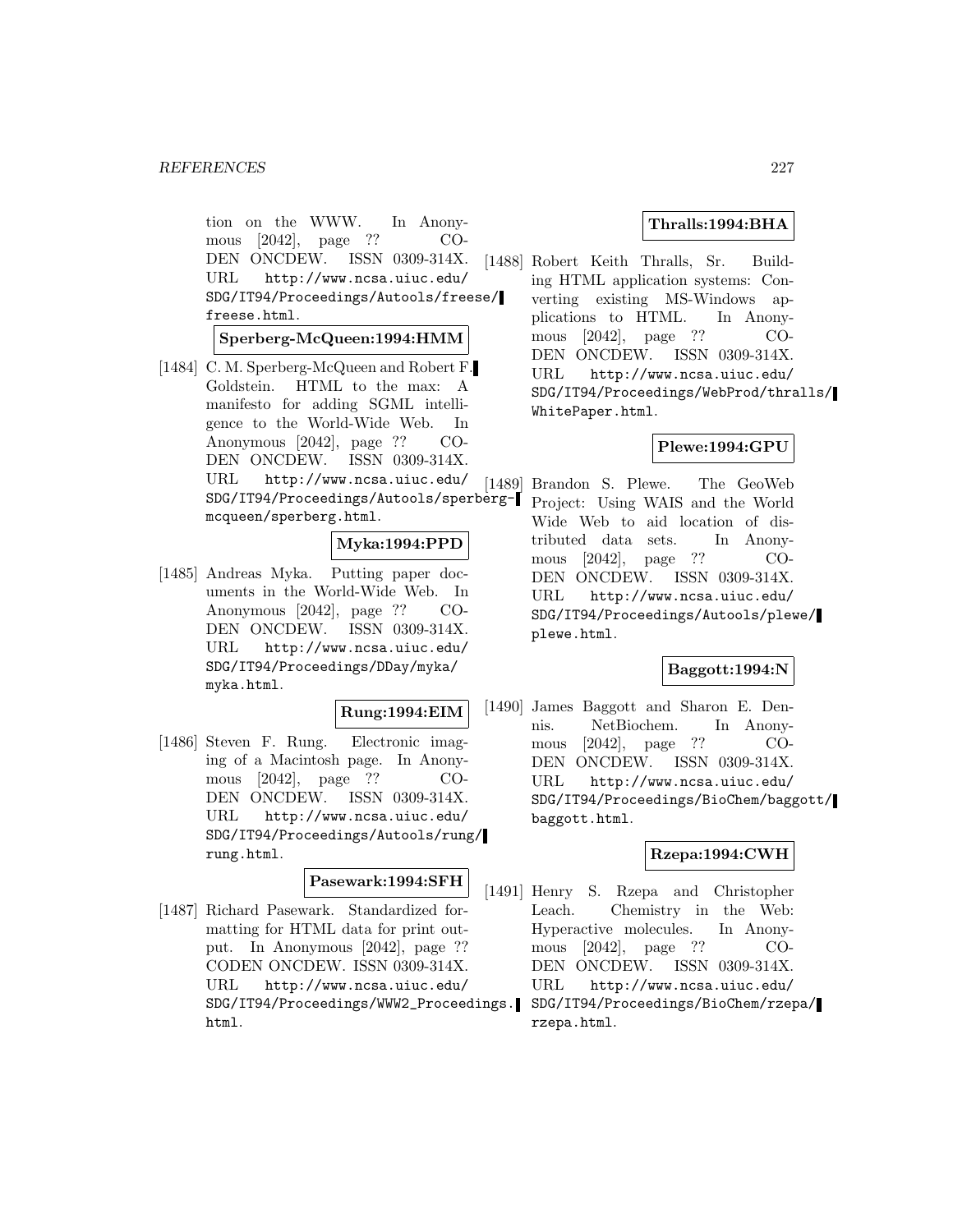## **Epstein:1994:WEH**

[1492] Jonathan A. Epstein, Jonathan A. Kans, and Gregory D. Schuler. WWW Entrez: A hypertext retrieval tool for molecular biology. In Anonymous [2042], page ?? CO-DEN ONCDEW. ISSN 0309-314X. URL http://www.ncsa.uiuc.edu/ SDG/IT94/Proceedings/BioChem/epstein/ WWW\_entrez.html.

# **FitzGerald:1994:WCE**

[1493] Peter C. FitzGerald and Robert A. Pearlstein. The Web as a computational engine for chemistry and molecular biology. In Anonymous [2042], page ?? CO-DEN ONCDEW. ISSN 0309-314X. URL http://www.ncsa.uiuc.edu/ SDG/IT94/Proceedings/BioChem/pearl\$t4981/1. DeSai. fitzgerald.html.

## **Robertson:1994:VFD**

[1494] David W. Robertson, William E. Johnston, and Wing Nip. Virtual frog dissection: Interactive 3D graphics via the Web. In Anonymous [2042], page ?? CODEN ONCDEW. ISSN 0309-314X. URL http://www.ncsa.uiuc.edu/ SDG/IT94/Proceedings/BioChem/robertson/ robertson.html.

#### **McLay:1994:BFB**

[1495] Michael McLay. Birds of a feather on browser ancillary tools. In Anonymous [2042], page ?? CO-DEN ONCDEW. ISSN 0309-314X. URL http://www.ncsa.uiuc.edu/ SDG/IT94/Proceedings/WWW2\_Proceedings. html.

## **Bosak:1994:ICH**

[1496] Jon Bosak and Terry Allen. Issues and concerns with HTML for real-world publishing. In Anonymous [2042], page ?? CO-DEN ONCDEW. ISSN 0309-314X. URL http://www.ncsa.uiuc.edu/ SDG/IT94/Proceedings/WWW2\_Proceedings. html.

#### **Behlendorf:1994:PW**

[1497] Brian Behlendorf. Pesce and Wired. In Anonymous [2042], page ?? CO-DEN ONCDEW. ISSN 0309-314X. URL http://www.ncsa.uiuc.edu/ SDG/IT94/Proceedings/WWW2\_Proceedings. html.

#### **DeSai:1994:NI**

Navigation issues. In Anonymous [2042], page ?? CO-DEN ONCDEW. ISSN 0309-314X. URL http://www.ncsa.uiuc.edu/ SDG/IT94/Proceedings/WWW2\_Proceedings. html.

# **Ng:1994:GDG**

- [1499] Jason Ng. GSQL: A database gateway. In Anonymous [2042], page ?? CODEN ONCDEW. ISSN 0309-314X.
	- http://www.ncsa.uiuc.edu/ SDG/IT94/Proceedings/WWW2\_Proceedings. html.

#### **Zurko:1994:SW**

- [1500] Mary Ellen Zurko. Security on the Web. In Anonymous [2042], page ?? CODEN ONCDEW. ISSN 0309-314X. URL http://www.ncsa.uiuc.edu/ SDG/IT94/Proceedings/WWW2\_Proceedings.
	- html.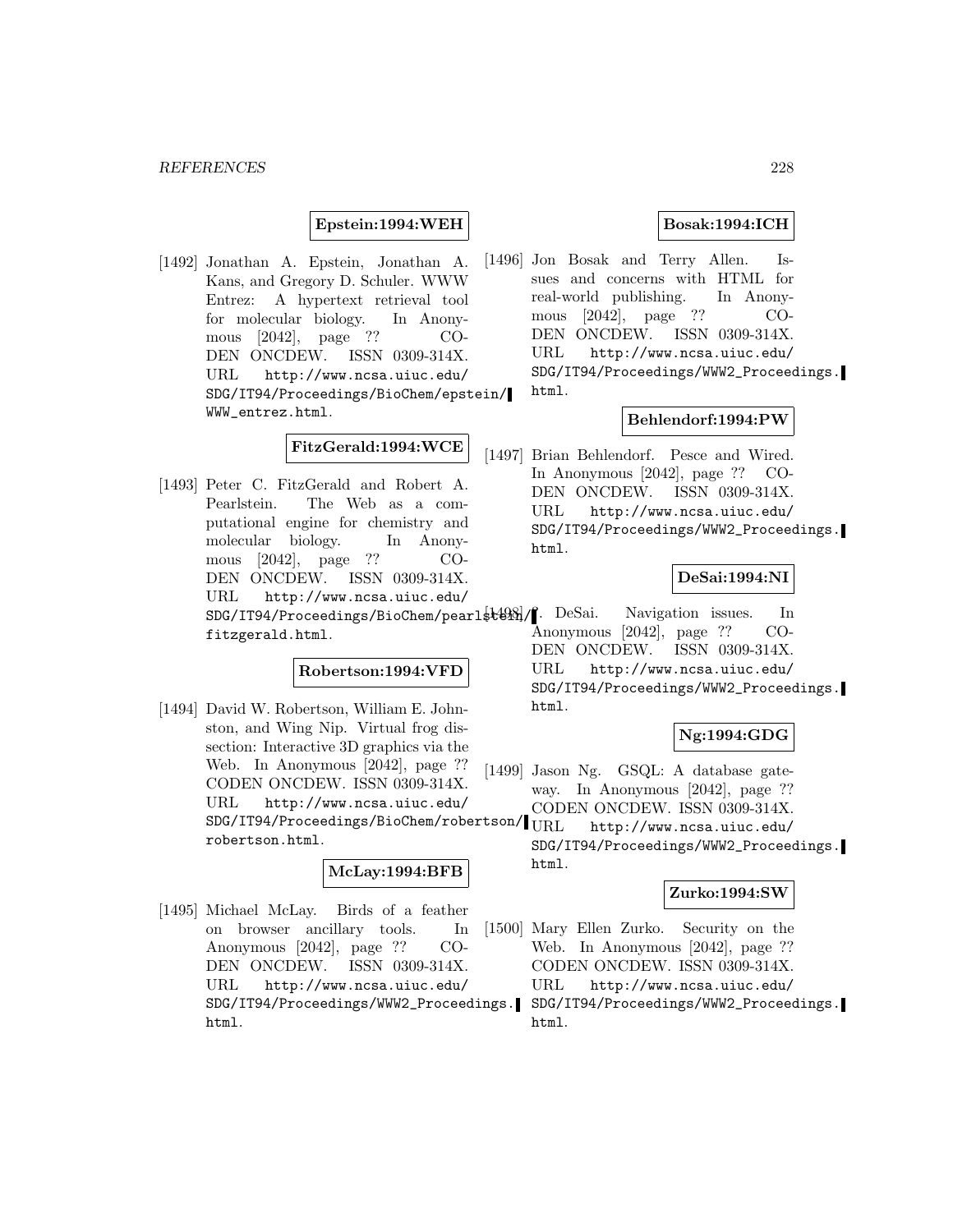## **Rees:1994:SCT**

[1501] Michael Rees and Tak Woo. A synchronous collaboration tool for WWW. In Anonymous [2042], page ?? CO-DEN ONCDEW. ISSN 0309-314X. URL http://www.ncsa.uiuc.edu/ SDG/IT94/Proceedings/CSCW/rees/ SynColTol.html.

#### **Scharf:1994:UMR**

[1502] Ronald Scharf, Stefan Hartmann, and Werner Wolz. Using Mosaic for remote test system control supports distributed engineering. In Anonymous [2042], page ?? CO-DEN ONCDEW. ISSN 0309-314X. URL http://www.ncsa.uiuc.edu/ SDG/IT94/Proceedings/CSCW/scharf/ scharf.html.

## **Goldberg:1994:BWE**

[1503] Ken Goldberg, Michael Mascha, Steven Gentner, Nick Rothenberg, Carl Sutter, and Jeff Wiegley. Beyond the Web: Excavating the real world via Mosaic. In Anonymous [2042], page ?? CO-DEN ONCDEW. ISSN 0309-314X. URL http://www.ncsa.uiuc.edu/ SDG/IT94/Proceedings/CSCW/goldberg/ goldberg.html.

## **Weymouth:1994:UAR**

[1504] Terry E. Weymouth, Dan Atkins, Gary Olson, Bob Clauer, Atul Prakash, Thomas Finholt, and Craig E. Rasmussen. The upper atmospheric research collaboratory: UARC. In Anonymous [2042], page ?? CO-DEN ONCDEW. ISSN 0309-314X. URL http://www.ncsa.uiuc.edu/ SDG/IT94/Proceedings/CSCW/weymouth/ [1509] James R. Halama, Anne Kreft, and Weymouth.html.

## **Frivold:1994:EWS**

[1505] Thane J. Frivold, Ruth E. Lang, and Martin W. Fong. Extending WWW for synchronous collaboration. In Anonymous [2042], page ?? CO-DEN ONCDEW. ISSN 0309-314X. URL http://www.ncsa.uiuc.edu/ SDG/IT94/Proceedings/CSCW/frivold/ frivold.html.

## **Donath:1994:SW**

[1506] Judith Donath and Niel Robertson. The sociable Web. In Anonymous [2042], page ?? CO-DEN ONCDEW. ISSN 0309-314X. URL http://www.ncsa.uiuc.edu/ SDG/IT94/Proceedings/CSCW/donath/ SociableWeb.html.

#### **Hurwitz:1994:WAP**

[1507] Roger Hurwitz, Larry Koskinen, and John C. Mallery. Wide-area policy discussion: The town meeting on the Vice President's National Performance Review. In Anonymous [2042], page ?? CODEN ONCDEW. ISSN 0309-314X. URL http://www.ncsa.uiuc.edu/ SDG/IT94/Proceedings/WWW2\_Proceedings. html.

# **McLaughlin:1994:JCM**

[1508] Margaret L. McLaughlin. The Journal of Computer-Mediated Communication. In Anonymous [2042], page ?? CODEN ONCDEW. ISSN 0309-314X. URL http://www.ncsa.uiuc.edu/ SDG/IT94/Proceedings/CSCW/mclaughlin. journal/mclaughlin\_Jour.html.

## **Halama:1994:IEB**

Robert E. Henkin. An interactive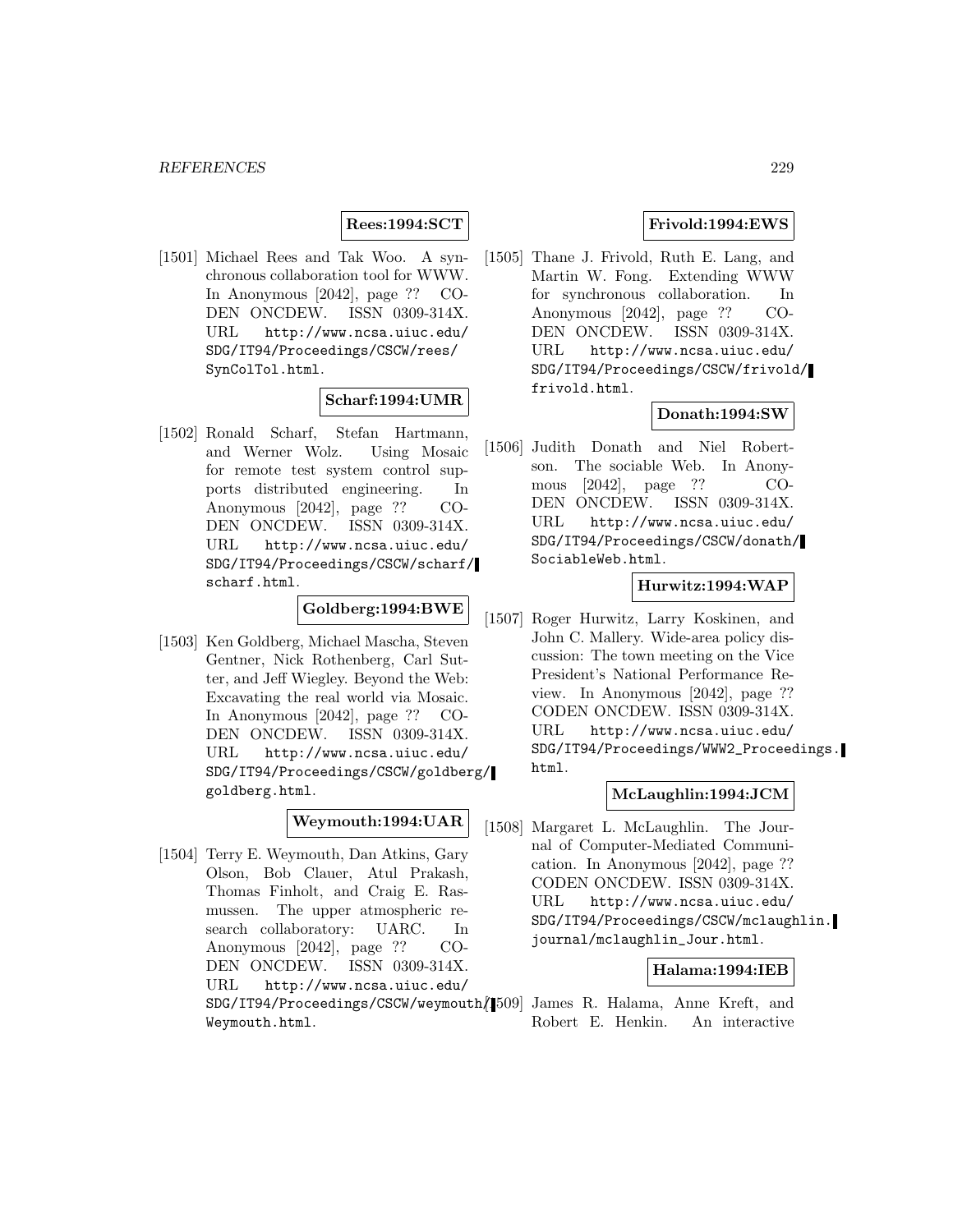electronic bulletin board implementation for Mosaic and HTTP server. In Anonymous [2042], page ?? CO-DEN ONCDEW. ISSN 0309-314X. URL http://www.ncsa.uiuc.edu/ SDG/IT94/Proceedings/CSCW/halama/ [1514] Pieter Lechner and Kent Wada. halama.html.

## **Frega:1994:MBB**

[1510] N. Frega and A. Volpentesta. A multimedia bulletin board in WWW environment. In Anonymous [2042], page ?? CODEN ONCDEW. ISSN 0309-314X. URL http://www.ncsa.uiuc.edu/ SDG/IT94/Proceedings/CSCW/volpentesta/ giuda.html.

## **Mallery:1994:WAC**

[1511] Tim Berners-Lee John Mallery. Widearea collaboration and cooperative computing. In Anonymous [2042], page ?? CODEN ONCDEW. ISSN 0309-314X. URL http://www.ncsa. uiuc.edu/SDG/IT94/Proceedings/WWW2\_ Proceedings.html.

## **Quinn:1994:GRC**

[1512] Christine A. Quinn. From grass roots to corporate image — the maturation of the Web. In Anonymous [2042], page ?? CO-DEN ONCDEW. ISSN 0309- 314X. URL http://www.ncsa.uiuc. edu/SDG/IT94/Proceedings/Campus. Infosys/quinn/quinn.html.

## **Sherwood:1994:TSA**

[1513] Kaitlin Duck Sherwood. Technical and sociological aspects of developing campus-wide Webs: UIUC College of Engineering. In Anonymous [2042], page ?? CO-DEN ONCDEW. ISSN 0309314X. URL http://www.ncsa.uiuc. edu/SDG/IT94/Proceedings/Campus. Infosys/sherwood/sherwood.html.

# **Lechner:1994:CWI**

Campus-wide information systems, based on WWW and beyond. In Anonymous [2042], page ?? CO-DEN ONCDEW. ISSN 0309-314X. URL http://www.ncsa.uiuc.edu/ SDG/IT94/Proceedings/WWW2\_Proceedings. html.

## **Roden:1994:MCW**

[1515] Peter Roden and Suzana Lisanti. MIT's campus-wide information system: Scaling up for World Wide Web support. In Anonymous [2042], page ?? CODEN ONCDEW. ISSN 0309- 314X. URL http://www.ncsa.uiuc. edu/SDG/IT94/Proceedings/Campus. Infosys/roden/roden.html.

## **Lavenant:1994:PMW**

[1516] M. G. Lavenant and John A. Kruper. Phoenicia: A model for World-Wide Web based campus information systems. In Anonymous [2042], page ?? CODEN ONCDEW. ISSN 0309- 314X. URL http://www.ncsa.uiuc. edu/SDG/IT94/Proceedings/Campus. Infosys/kruper/lavenant.html.

## **Vekar:1994:CVP**

[1517] John Vekar and Saul Schwartz. The Canadian virtual policy and administration community. In Anonymous [2042], page ?? CO-DEN ONCDEW. ISSN 0309- 314X. URL http://www.ncsa.uiuc. edu/SDG/IT94/Proceedings/Campus. Infosys/vekar/vekar.html.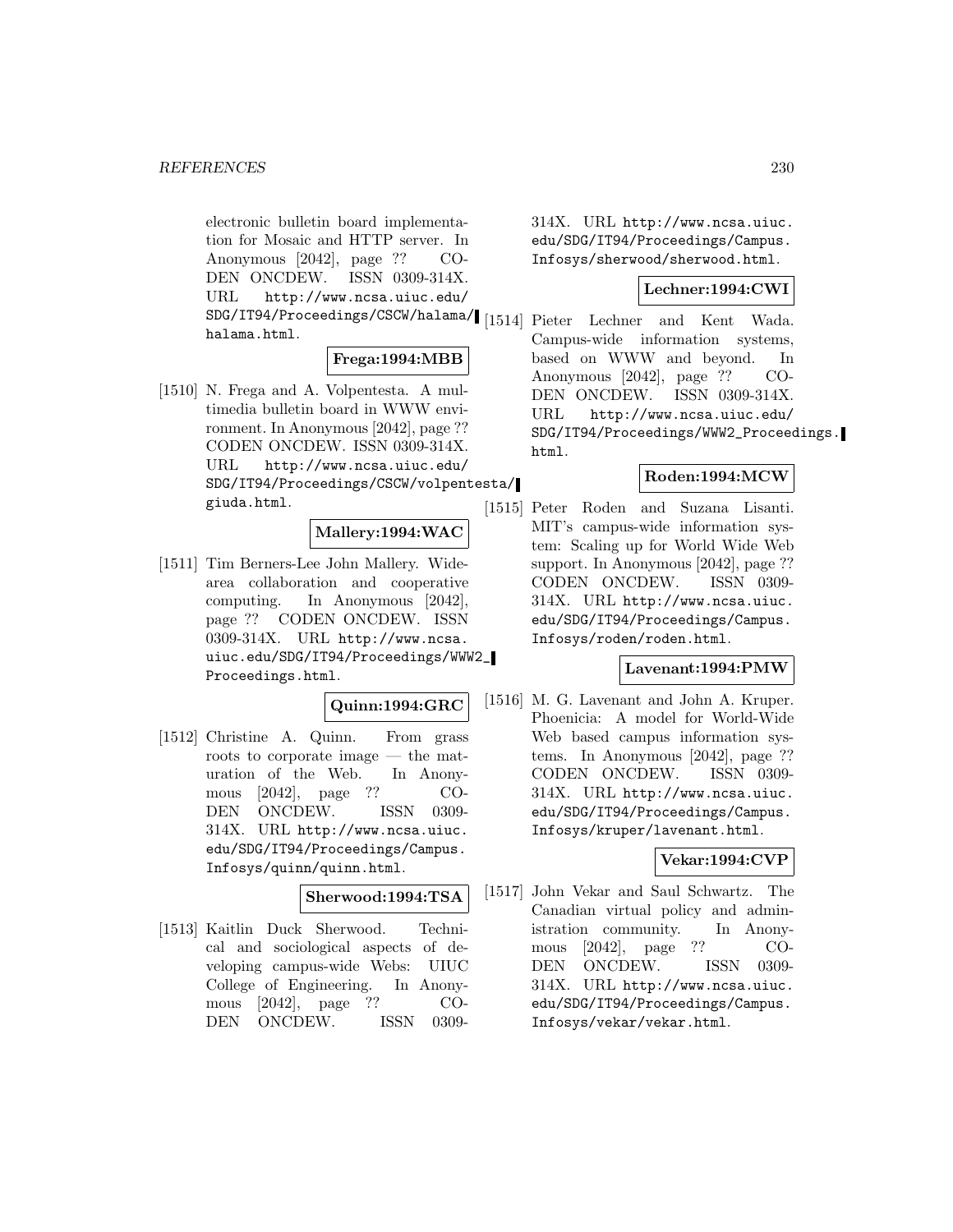## **Taricani:1994:CAS**

[1518] Ellen Taricani. College of Agricultural Sciences WWW server at Penn State. In Anonymous [2042], page ?? CO-DEN ONCDEW. ISSN 0309-314X. URL http://www.ncsa.uiuc.edu/ SDG/IT94/Proceedings/WWW2\_Proceedings. html.

## **Welz:1994:MBW**

[1519] Gary Welz. The media business on the WWW. In Anonymous [2042], page ?? CODEN ONCDEW. ISSN 0309- 314X. URL http://www.ncsa.uiuc. edu/SDG/IT94/Proceedings/ComEc/ welz/welzwwwconf.html.

#### **Kling:1994:ECW**

[1520] Arnold Kling. The economic consequences of the World Wide Web. In Anonymous [2042], page ?? CO-DEN ONCDEW. ISSN 0309- 314X. URL http://www.ncsa.uiuc. edu/SDG/IT94/Proceedings/ComEc/ kling/webeconc.html.

#### **Houh:1994:WCS**

[1521] Henry Houh. Where are commercial services on the Web headed? In Anonymous [2042], page ?? CO-DEN ONCDEW. ISSN 0309-314X. URL http://www.ncsa.uiuc.edu/ SDG/IT94/Proceedings/WWW2\_Proceedings. html.

#### **Dratva:1994:WBH**

[1522] Richard Dratva. WWW-based home banking services in Switzerland: A case study. In Anonymous [2042], page ?? CODEN ONCDEW. ISSN 0309- 314X. URL http://www.ncsa.uiuc. edu/SDG/IT94/Proceedings/ComEc/ dratva/dratva.html.

#### **MacKie-Mason:1994:SFA**

[1523] Jeffrey K. MacKie-Mason and Hal R. Varian. Some FAQs about usage-based pricing. In Anonymous [2042], page ?? CODEN ONCDEW. ISSN 0309- 314X. URL http://www.ncsa.uiuc. edu/SDG/IT94/Proceedings/ComEc/ varian/useFAQs.html.

#### **Newman:1994:CTW**

[1524] Clifford Newman. Commercial transactions on the Web. In Anonymous [2042], page ?? CO-DEN ONCDEW. ISSN 0309-314X. URL http://www.ncsa.uiuc.edu/ SDG/IT94/Proceedings/WWW2\_Proceedings. html.

## **Neches:1994:FWY**

[1525] Anna-Lena Neches, Paul Postel, and Craig Milo Rogers. Finding what you want to buy using the Web. In Anonymous [2042], page ?? CO-DEN ONCDEW. ISSN 0309-314X. URL http://www.ncsa.uiuc.edu/ SDG/IT94/Proceedings/WWW2\_Proceedings. html.

## **Ford:1994:OIL**

[1526] Shelley G. Ford and Robert C. Stern. OmniPort: Integrating legacy data into the WWW. In Anonymous [2042], page ?? CO-DEN ONCDEW. ISSN 0309-314X. URL http://www.ncsa.uiuc.edu/ SDG/IT94/Proceedings/CorInfSys/

#### **Pingleton:1994:UMW**

[1527] Mike Pingleton and Tom Fischer. Utilizing Mosaic and the WWW in an operations environment. In

stern/stern-ford.html.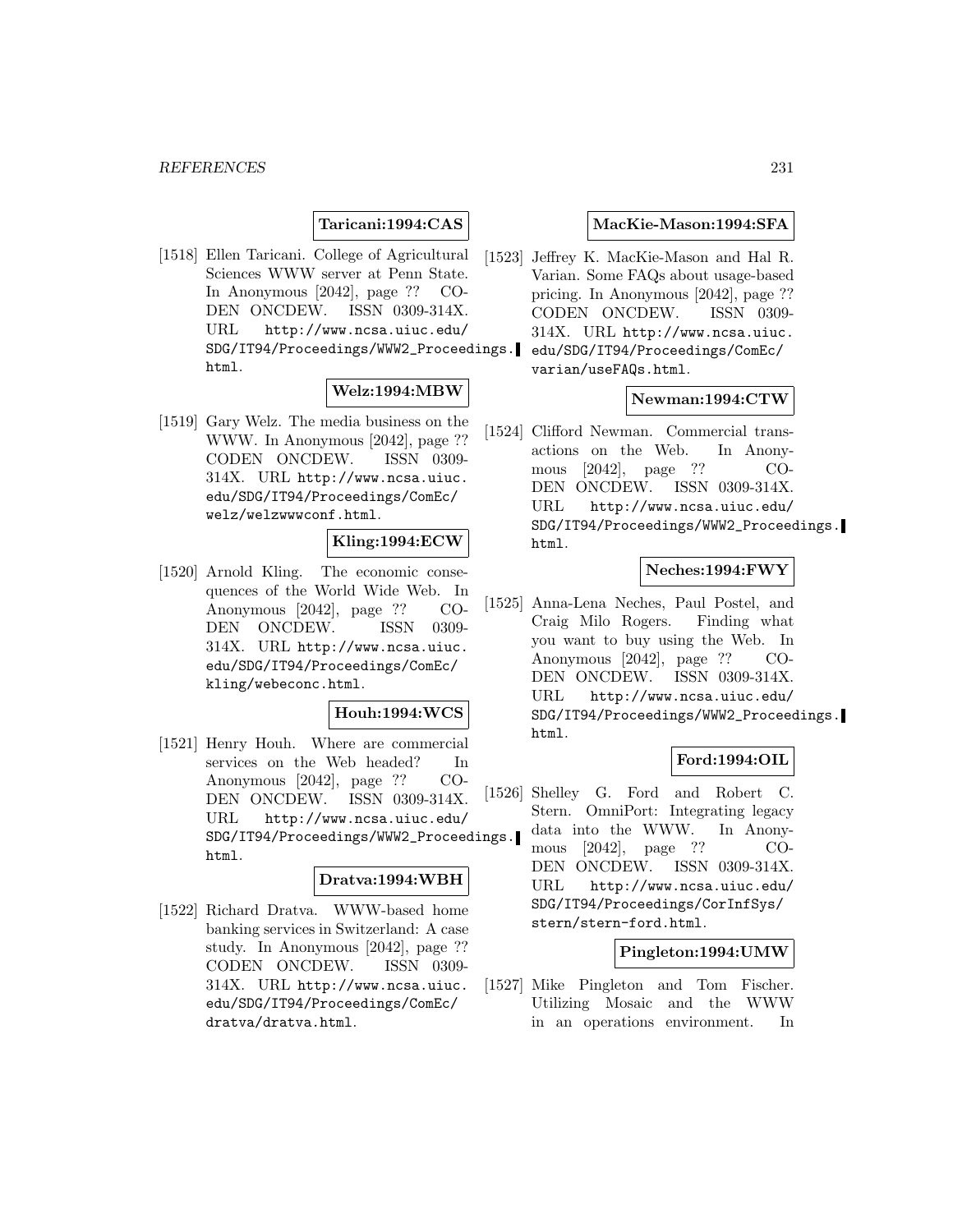Anonymous [2042], page ?? CO-DEN ONCDEW. ISSN 0309-314X. URL http://www.ncsa.uiuc.edu/ SDG/IT94/Proceedings/CorInfSys/ fischer/fischer.html.

#### **Mayer-Kress:1994:HMI**

[1528] Gottfried Mayer-Kress, William Bender, and John Bazik. Hyper-media on the Internet as a tool for approaching global problems: A teleconferencing experiment. In Anonymous [2042], page ?? CO-DEN ONCDEW. ISSN 0309-314X. URL http://www.ncsa.uiuc.edu/ SDG/IT94/Proceedings/CorInfSys/ gmk/Mayer-Kress/HungerConf.html.

# **Smithson:1994:ICS**

[1529] Brian Smithson and Barbara Singer. An information clearinghouse server for industry consortia. In Anonymous [2042], page ?? CO-DEN ONCDEW. ISSN 0309-314X. URL http://www.ncsa.uiuc.edu/ SDG/IT94/Proceedings/CorInfSys/ smithson/smithson.html.

## **Wherry:1994:URI**

[1530] Phillip S. Wherry, Mark A. Krause, and Richard K. Sciambi. Understanding return on investment for information discovery and retrieval technology. In Anonymous [2042], page ?? CO-DEN ONCDEW. ISSN 0309-314X. URL http://www.ncsa.uiuc.edu/ SDG/IT94/Proceedings/WWW2\_Proceedings. html.

## **Morey:1994:CCI**

[1531] Kathy Morey. Corporate communication integration through Mosaic, WAIS, and Gopher. In Anony-

mous [2042], page ?? CO-DEN ONCDEW. ISSN 0309-314X. URL http://www.ncsa.uiuc.edu/ SDG/IT94/Proceedings/WWW2\_Proceedings. html.

## **Prah:1994:MCD**

[1532] Chris Prah and Diane DiGiovanni. Mosaic as corporate data collector and dispenser. In Anonymous [2042], page ?? CODEN ONCDEW. ISSN 0309-314X. URL http://www.ncsa.uiuc.edu/ SDG/IT94/Proceedings/CorInfSys/ prah/prah.html.

## **Gullapalli:1994:CMR**

[1533] Sridhar Gullapalli and Peter Will. Coordinating MEMS research via the Web. In Anonymous [2042], page ?? CODEN ONCDEW. ISSN 0309-314X. URL http://www.ncsa.uiuc.edu/ SDG/IT94/Proceedings/WWW2\_Proceedings. html.

## **Brien:1994:UMW**

[1534] John Brien, Peggy Havukainen, Matthew Krenmayr, Antonio Artese, and Mark Silva. Using Mosaic/ WWW in a business school: New opportunities for information sharing and teaching. issues in implementing organizational-wide networked multimedia. In Anonymous [2042], page ?? CODEN ONCDEW. ISSN 0309-314X. URL http://www.ncsa.uiuc.edu/ SDG/IT94/Proceedings/CorInfSys/ brien/Chicago.html.

## **Grady:1994:WFA**

[1535] Nancy Grady, Jim Kohl, Phil Papadopoulos, Forrest Hoffman, Mike Leuze, and Kimberly Barnes. WWW financial automated management environment at ORNL (Oak Ridge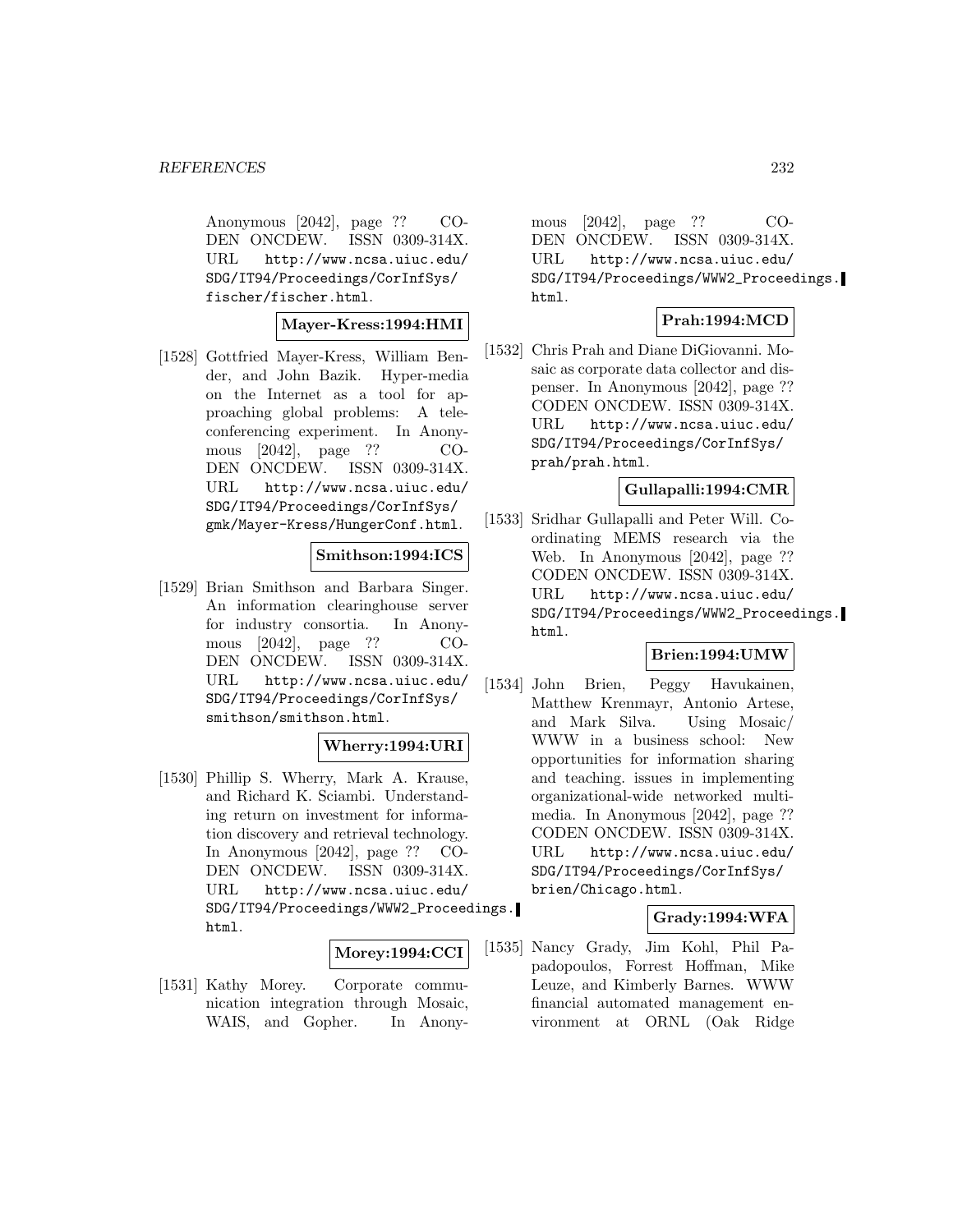National Laboratory). In Anonymous [2042], page ?? CO-DEN ONCDEW. ISSN 0309-314X. URL http://www.ncsa.uiuc.edu/ SDG/IT94/Proceedings/WWW2\_Proceedings. html.

## **Woo:1994:LCC**

[1536] Sherman Woo, Ryan Martens, and Mike Gull. The loss of control in the creation of community: Leveraging the Web for business re-engineering. In Anonymous [2042], page ?? CO-DEN ONCDEW. ISSN 0309-314X. URL http://www.ncsa.uiuc.edu/ SDG/IT94/Proceedings/WWW2\_Proceedings. html.

#### **Neches:1994:OPI**

[1537] Anna-Lena Neches, Cesar Pina, Paul Postel, and Craig Milo Rogers. Online procurement at ISI: Transitioning to the Web. In Anonymous [2042], page ?? CODEN ONCDEW. ISSN 0309-314X. URL http://www.ncsa.uiuc.edu/ SDG/IT94/Proceedings/WWW2\_Proceedings. html.

#### **Garver:1994:NSF**

[1538] David Garver. The National Science Foundation (NSF) FastLane Project. In Anonymous [2042], page ?? CO-DEN ONCDEW. ISSN 0309-314X. URL http://www.ncsa.uiuc.edu/ SDG/IT94/Proceedings/WWW2\_Proceedings. html.

## **McAlister:1994:T**

[1539] Matt McAlister. A+ texture. In Anonymous [2042], page ?? CO-DEN ONCDEW. ISSN 0309-314X. URL http://www.ncsa.uiuc.edu/ SDG/IT94/Proceedings/WWW2\_Proceedings44 J. M. Ivler. Developing in-house aphtml.

## **Kelly:1994:MWB**

[1540] M. Kelly and M. Wilens. Mercury: a WWW-based corporate information. In Anonymous [2042], page ?? CO-DEN ONCDEW. ISSN 0309-314X. URL http://www.ncsa.uiuc.edu/ SDG/IT94/Proceedings/WWW2\_Proceedings. html.

## **Bednarcyk:1994:LWI**

- [1541] Lauren A. Bednarcyk and Kevin D. Bond. A local Web for information delivery. In Anonymous [2042], page ?? CODEN ONCDEW. ISSN 0309-314X.
	- URL http://www.ncsa.uiuc.edu/ SDG/IT94/Proceedings/CorInfSys/ bednarcyk/bednarcyk.html.

## **Filiatrault:1994:AWW**

- [1542] David W. Filiatrault, Craig A. Lightle, James E. Simmons, and Jerrold M. Grochow. AMS on the World-Wide-Web. In Anonymous [2042], page ?? CODEN ONCDEW. ISSN 0309-314X.
	- URL http://www.ncsa.uiuc.edu/ SDG/IT94/Proceedings/CorInfSys/ grochow/grochow.html.

## **Huynh:1994:CCM**

[1543] Minh Huynh, Laird Popkin, and Matthew Stecker. Constructing a corporate memory infrastructure from Internet discovery technologies. In Anonymous [2042], page ?? CO-DEN ONCDEW. ISSN 0309-314X. URL http://www.ncsa.uiuc.edu/ SDG/IT94/Proceedings/CorInfSys/ huynh/cmi.html.

## **Ivler:1994:DHA**

plications using Mosaic and HTTPD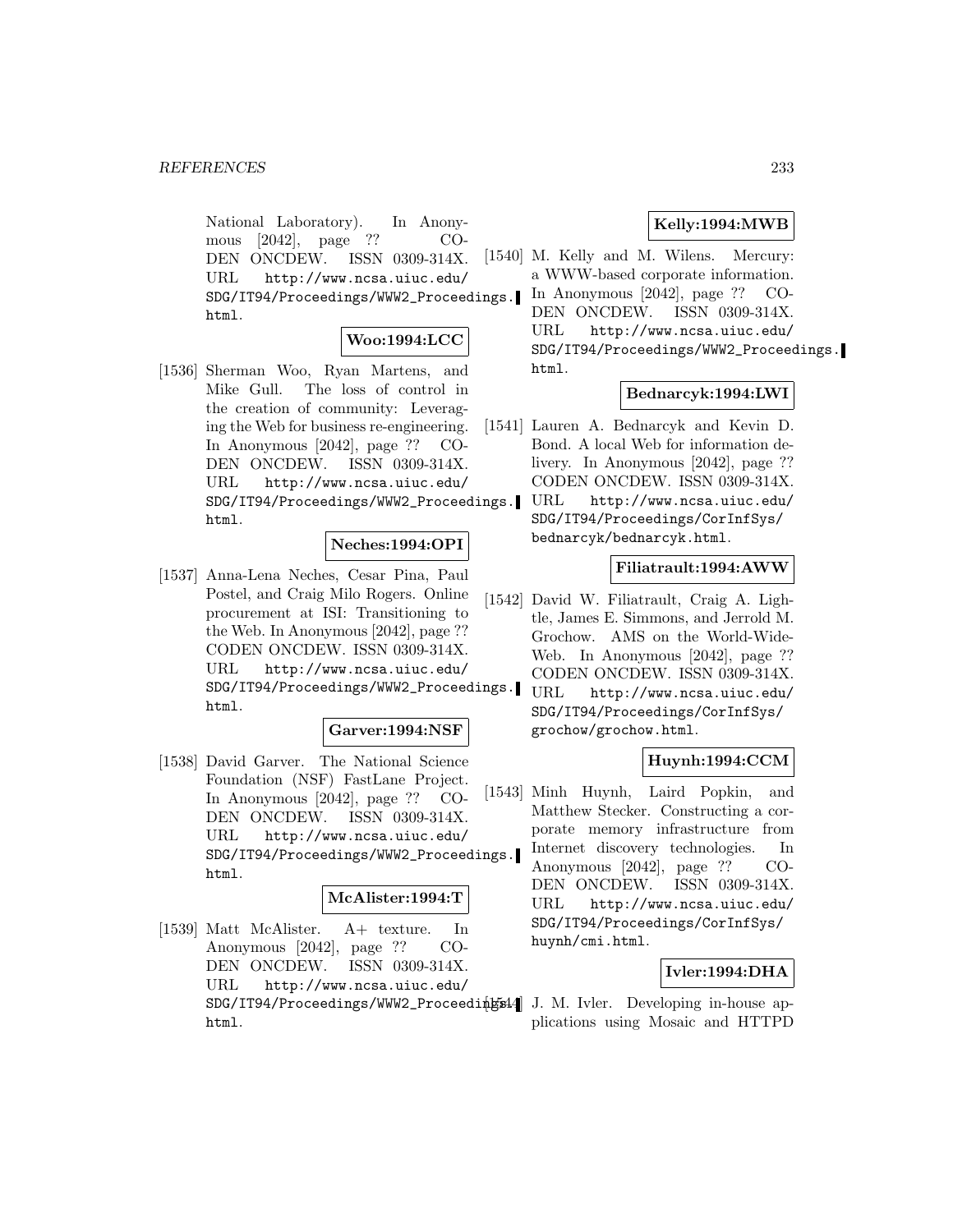or internal WWW support of strike fighter development. In Anonymous [2042], page ?? CO-DEN ONCDEW. ISSN 0309-314X. URL http://www.ncsa.uiuc.edu/ SDG/IT94/Proceedings/WWW2\_Proceedings44 Edwin Hastings and Dilip H. Kuhtml. Original paper withdrawn at author's request.

#### **Petersen:1994:MSG**

[1545] Neil A. Petersen. Mosaic streamlines government computer contract. In Anonymous [2042], page ?? CO-DEN ONCDEW. ISSN 0309-314X. URL http://www.ncsa.uiuc.edu/ SDG/IT94/Proceedings/WWW2\_Proceedipgs00 James L. Seidman. An HTML extenhtml.

# **Holland:1994:AWW**

[1546] William H. Holland. AT&T and the World Wide Web. In Anonymous [2042], page ?? CO-DEN ONCDEW. ISSN 0309-314X. URL http://www.ncsa.uiuc.edu/ SDG/IT94/Proceedings/CorInfSys/ holland/mospap.html.

## **Berners-Lee:1994:HSY**

[1547] Tim Berners-Lee. HTML specifications: (Yuri's workshop on HTML and SGML). In Anonymous [2042], page ?? CODEN ONCDEW. ISSN 0309-314X. URL http://www.ncsa.uiuc.edu/ SDG/IT94/Proceedings/WWW2\_Proceedings. html.

# **Brown:1994:H**

[1548] Jeremy Brown, Jake Harris, Lara Karbiner, Massimiliano Poletto, Andre' DeHon, Ian Eslick, and Thomas F. Knight, Jr. HyperCode. In Anonymous [2042], page ?? CO-DEN ONCDEW. ISSN 0309-314X.

URL http://www.ncsa.uiuc.edu/ SDG/IT94/Proceedings/DDay/brown/ hypercode/hypercode.html.

## **Hastings:1994:PCI**

mar. Providing customers information using the WEB and CORBA. In Anonymous [2042], page ?? CO-DEN ONCDEW. ISSN 0309-314X. URL http://www.ncsa.uiuc.edu/ SDG/IT94/Proceedings/DDay/hastings/ hastings.html.

## **Seidman:1994:HES**

sion to support client-side image maps. In Anonymous [2042], page ?? CO-DEN ONCDEW. ISSN 0309-314X. URL http://www.ncsa.uiuc.edu/ SDG/IT94/Proceedings/DDay/seidman/ seidman.html.

## **Singh:1994:AM**

[1551] Guy Singh and Roger Binns. An API to Mosaic. In Anonymous [2042], page ?? CODEN ONCDEW. ISSN 0309-314X. URL http://www.ncsa.uiuc.edu/ SDG/IT94/Proceedings/DDay/singh/ ixiwww94.html.

#### **Slater:1994:EWC**

[1552] Alan Falconer Slater. Extending W3 clients. In Anonymous [2042], page ?? CODEN ONCDEW. ISSN 0309-314X. URL http://www.ncsa.uiuc.edu/ SDG/IT94/Proceedings/DDay/slater/ ew3c.html.

## **Thrift:1994:PIE**

[1553] Philip Thrift. Preprocessing instructions: Embedding external notations in HTML. In Anonymous [2042], page ?? CODEN ONCDEW. ISSN 0309-314X.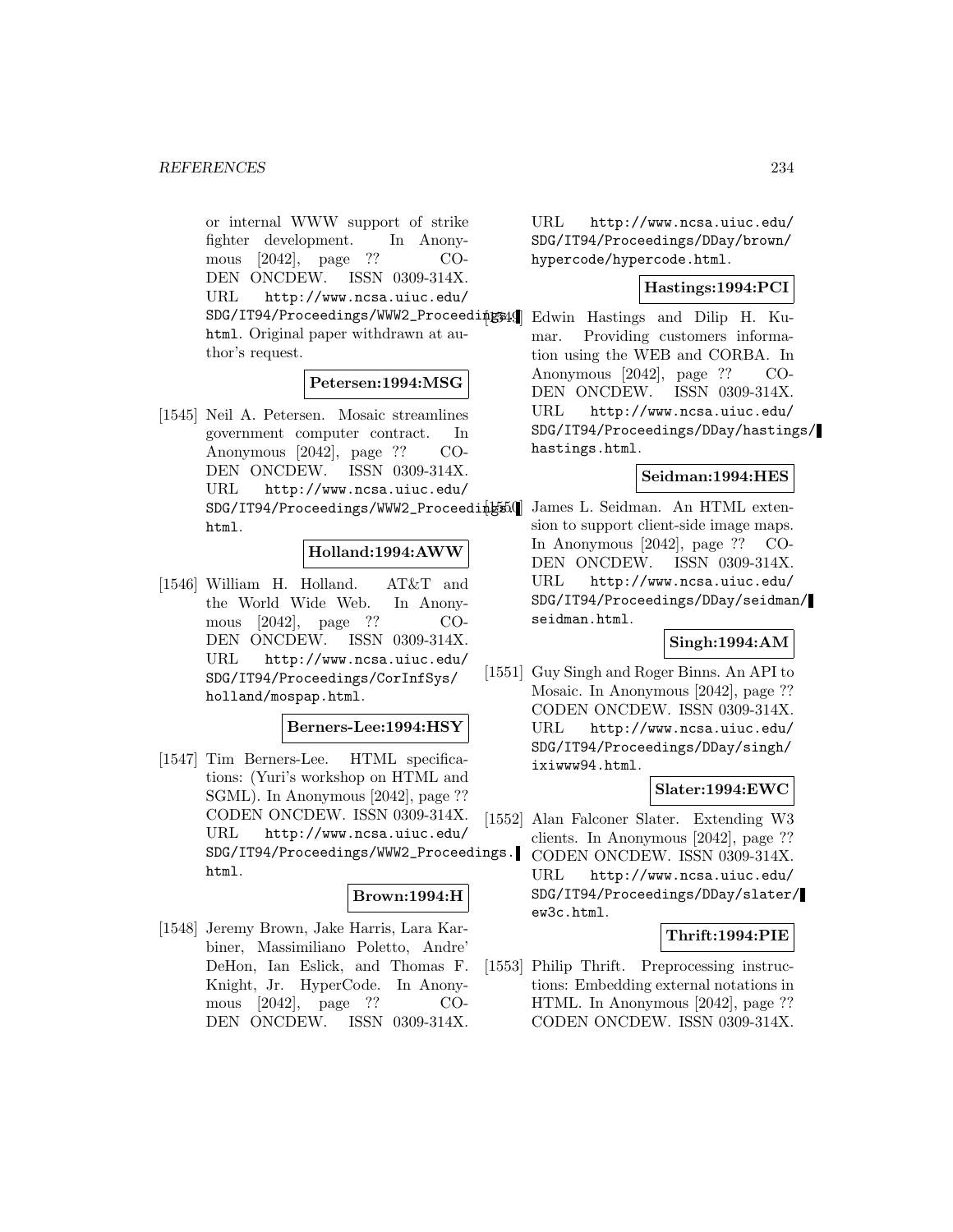URL http://www.ncsa.uiuc.edu/ SDG/IT94/Proceedings/DDay/thrift/ PPI.html.

## **Crocker:1994:WSI**

[1554] Glenn A. Crocker. web2mush: Serving interactive resources to the Web. In Anonymous [2042], page ?? CO-DEN ONCDEW. ISSN 0309-314X. URL http://www.ncsa.uiuc.edu/ SDG/IT94/Proceedings/DDay/crocker/ tech.html.

### **Donszelmann:1994:GWW**

[1555] M. Donszelmann and K. Rodden. Gateways for World-Wide Web in the 'online' data acquisition system of the DELPHI experiment at CERN. In Anonymous [2042], page ?? CO-DEN ONCDEW. ISSN 0309-314X. URL http://www.ncsa.uiuc.edu/ SDG/IT94/Proceedings/DDay/donszelmann/ paper.html.

#### **Frystyk:1994:TUL**

[1556] Henrik Frystyk. Towards a uniform library of common code: A presentation of the World Wide Web library. In Anonymous [2042], page ?? CO-DEN ONCDEW. ISSN 0309-314X. URL http://www.ncsa.uiuc.edu/ SDG/IT94/Proceedings/DDay/frystyk/ LibraryPaper.html.

#### **Gessler:1994:PMW**

[1557] Stefan Gessler and Andreas Kotulla. PDAs as mobile WWW browsers. In Anonymous [2042], page ?? CO-DEN ONCDEW. ISSN 0309-314X. URL http://www.ncsa.uiuc.edu/ SDG/IT94/Proceedings/DDay/gessler/ www\_pda.html.

## **Meschkat:1994:UID**

[1558] Steffen Meschkat. User interface documents. In Anonymous [2042], page ?? CODEN ONCDEW. ISSN 0309-314X. URL http://www.ncsa.uiuc.edu/ SDG/IT94/Proceedings/WWW2\_Proceedings. html.

## **Mogul:1994:IWL**

[1559] Jeffrey C. Mogul and Venkata N. Padmanabhan. Improving WWW latency. In Anonymous [2042], page ?? CO-DEN ONCDEW. ISSN 0309-314X. URL http://www.ncsa.uiuc.edu/ SDG/IT94/Proceedings/DDay/mogul/ HTTPLatency.html.

#### **Pinckney:1994:DDE**

Tom Pinckney, M. Frans Kaashoek, and Joshua A. Tauber. Dynamic documents: Extensibility and adaptability in the WWW. In Anonymous [2042], page ?? CO-DEN ONCDEW. ISSN 0309-314X. URL http://www.ncsa.uiuc.edu/ SDG/IT94/Proceedings/DDay/pinckney/ dd.html.

## **Chhabra:1994:ICD**

[1561] Bhavna Chhabra, Darren R. Hardy, Allan Hundhausen, David Merkel, John D. Noble, and Michael F. Schwartz. Integrating complex data access methods into the Mosaic/ WWW environment. In Anonymous [2042], page ?? CO-DEN ONCDEW. ISSN 0309-314X. URL http://www.ncsa.uiuc.edu/ SDG/IT94/Proceedings/DDay/schwartz/ schwartz.html.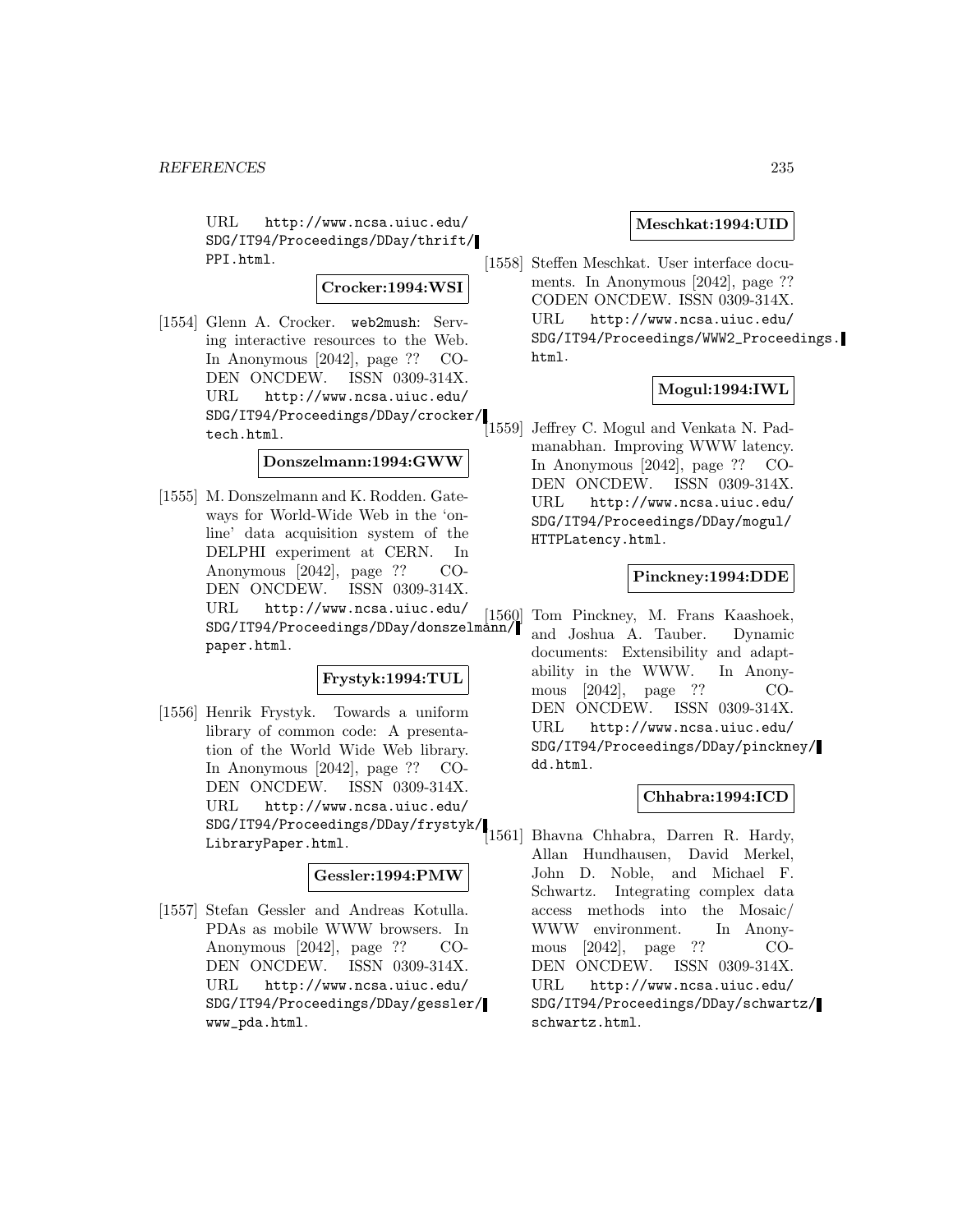## **Soo:1994:LMH**

[1562] Jonathan Soo. Live multimedia over HTTP. In Anonymous [2042], page ?? CODEN ONCDEW. ISSN 0309-314X. URL http://www.ncsa.uiuc.edu/ SDG/IT94/Proceedings/DDay/soo/www94a. html.

### **Weber:1994:WSK**

[1563] Jay Weber. The Webmaster's starter kit. In Anonymous [2042], page ?? CODEN ONCDEW. ISSN 0309-314X. URL http://www.ncsa.uiuc.edu/ SDG/IT94/Proceedings/DDay/weber/ WeberPaper.html.

## **Uhler:1994:IRT**

[1564] Stephen Uhler. Incorporating realtime audio on the Web. In Anonymous [2042], page ?? CO-DEN ONCDEW. ISSN 0309-314X. URL http://www.ncsa.uiuc.edu/ SDG/IT94/Proceedings/DDay/uhler/ uhler.html.

## **Varela:1994:PDW**

[1565] Carlos A. Varela and Caroline C. Hayes. Providing data on the Web: From examples to programs. In Anonymous [2042], page ?? CO-DEN ONCDEW. ISSN 0309-314X. URL http://www.ncsa.uiuc.edu/ SDG/IT94/Proceedings/DDay/varela/ paper.html.

## **Shigechika:1994:DIM**

[1566] Noriyuki Shigechika, Jun Murai, Shin Yoshimura, and Shigeya Suzuki. The design and implementation of multilingual extension for WWW. In Anonymous [2042], page ?? CO-DEN ONCDEW. ISSN 0309-314X.

URL http://www.ncsa.uiuc.edu/ SDG/IT94/Proceedings/WWW2\_Proceedings. html.

## **Mallery:1994:DFP**

John C. Mallery and Benjamin Renaud. Dynamic form processing: A general framework for interactivity. In Anonymous [2042], page ?? CO-DEN ONCDEW. ISSN 0309-314X. URL http://www.ncsa.uiuc.edu/ SDG/IT94/Proceedings/WWW2\_Proceedings. html.

### **Claffy:1994:WTC**

[1568] Kimberly C. Claffy and Hans-Werner Braun. Web traffic characterization: an assessment of the impact of caching documents from NCSA's Web server. In Anonymous [2042], page ?? CO-DEN ONCDEW. ISSN 0309-314X. URL http://www.ncsa.uiuc.edu/ SDG/IT94/Proceedings/DDay/claffy/ main.html.

## **Sedayao:1994:MWK**

[1569] Jeff Sedayao. "Mosaic will kill my network!" studying network traffic patterns of Mosaic use. In Anonymous [2042], page ?? CO-DEN ONCDEW. ISSN 0309-314X. URL http://www.ncsa.uiuc.edu/ SDG/IT94/Proceedings/DDay/sedayao/ mos\_traf\_paper.html.

#### **Thompson:1994:NMC**

[1570] Dave Thompson. NCSA Mosaic CCI. In Anonymous [2042], page ?? CO-DEN ONCDEW. ISSN 0309-314X. URL http://www.ncsa.uiuc.edu/ SDG/IT94/Proceedings/WWW2\_Proceedings. html.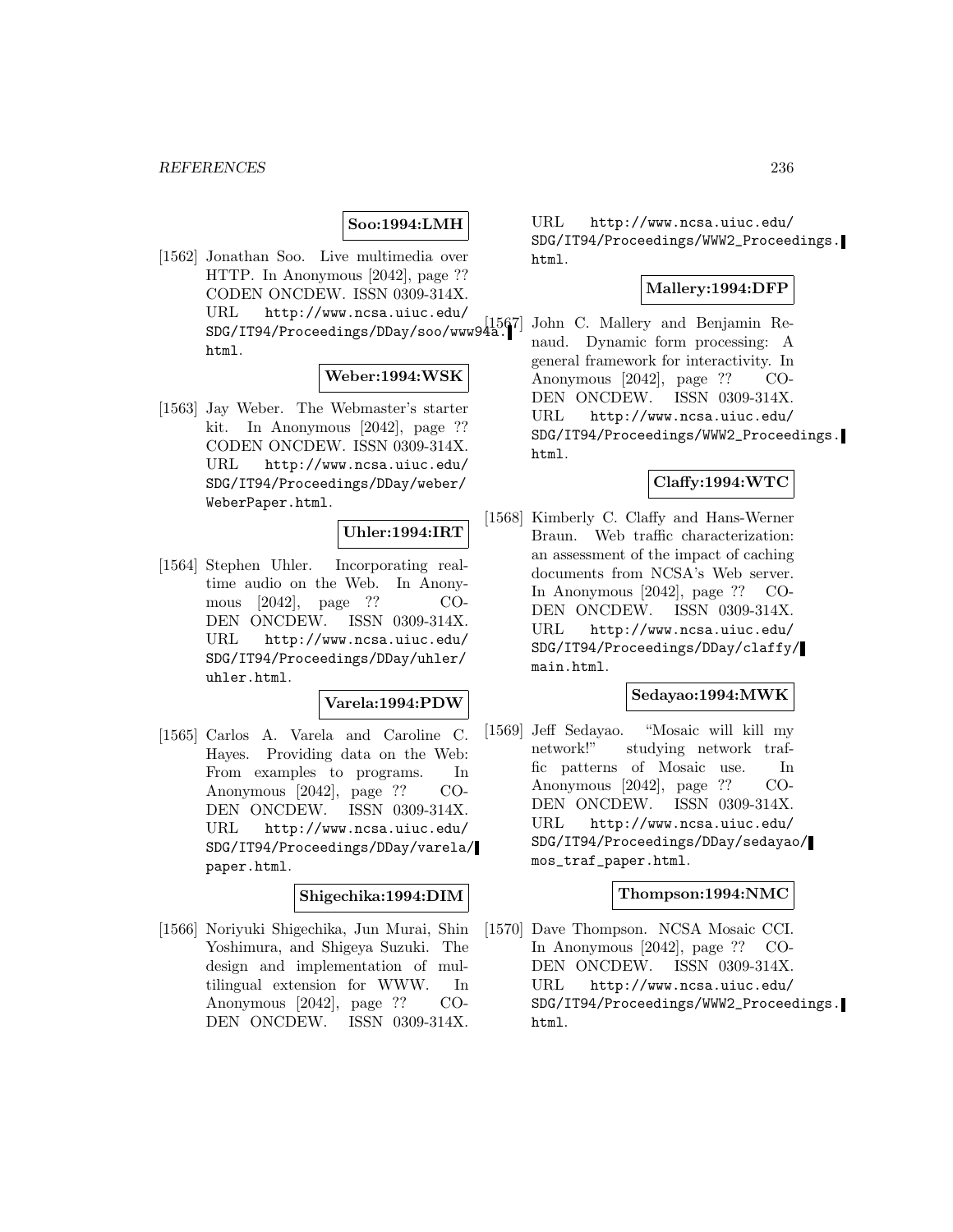## **Pitkow:1994:SYR**

[1571] Jim Pitkow and Mimi Recker. A simple yet robust caching algorithm based on dynamic access patterns. In Anonymous [2042], page ?? CO-DEN ONCDEW. ISSN 0309-314X. URL http://www.ncsa.uiuc.edu/ SDG/IT94/Proceedings/DDay/pitkow/ caching.html.

#### **Boutell:1994:TSS**

[1572] Thomas Boutell. Techniques for serverside dynamic document generation. In Anonymous [2042], page ?? CO-DEN ONCDEW. ISSN 0309-314X. URL http://www.ncsa.uiuc.edu/ SDG/IT94/Proceedings/DDay/boutell/ servergen.html.

#### **Fullton:1994:RDU**

[1573] Jim Fullton and Kevin Gamiel. Recent developments in URI implementation. In Anonymous [2042], page ?? CODEN ONCDEW. ISSN 0309-314X. URL http://www.ncsa.uiuc.edu/ SDG/IT94/Proceedings/WWW2\_Proceedings. html.

### **VanHeyningen:1994:UCS**

[1574] Marc D. VanHeyningen. The Unified Computer Science Technical Report Index: Lessons in indexing diverse resources. In Anonymous [2042], page ?? CODEN ONCDEW. ISSN 0309-314X. URL http://www.ncsa.uiuc.edu/  $\verb|SDG/IT94/Proceedings/DDay/vanheyningen/| \textbf{URL} |$ paper.html.

#### **Clucas:1994:IVC**

[1575] Jean Clucas and Velvin (Val) Watson. Interactive visualization of computational fluid dynamics using Mosaic. In Anonymous [2042], page ??

CODEN ONCDEW. ISSN 0309-314X. URL http://www.ncsa.uiuc.edu/ SDG/IT94/Proceedings/DDay/clucas/ clucas.html.

## **Moline:1994:ISV**

[1576] Jodi Moline. Inline support for vector files: Engineering drawings on the WWW. In Anonymous [2042], page ?? CODEN ONCDEW. ISSN 0309-314X. URL http://www.ncsa.uiuc.edu/ SDG/IT94/Proceedings/DDay/moline/ moline.html.

## **Spero:1994:WSP**

[1577] Simon E. Spero. WWW-SPEED: A 4 person panel discussing issues covered by the charter of the www-speed mailing list. In Anonymous [2042], page ?? CODEN ONCDEW. ISSN 0309-314X. URL http://www.ncsa.uiuc.edu/ SDG/IT94/Proceedings/WWW2\_Proceedings. html.

## **Spero:1994:HB**

[1578] Simon E. Spero. HTTP benchmarks. In Anonymous [2042], page ?? CO-DEN ONCDEW. ISSN 0309-314X. URL http://www.ncsa.uiuc.edu/ SDG/IT94/Proceedings/WWW2\_Proceedings. html.

## **Spero:1994:HPP**

[1579] Simon E. Spero. HTTP performance problems. In Anonymous [2042], page ?? CO-DEN ONCDEW. ISSN 0309-314X. http://www.ncsa.uiuc.edu/

SDG/IT94/Proceedings/WWW2\_Proceedings. html.

## **Spero:1994:MMD**

[1580] Simon E. Spero. MDMA — multithreaded daemon for multimedia access. In Anonymous [2042], page ??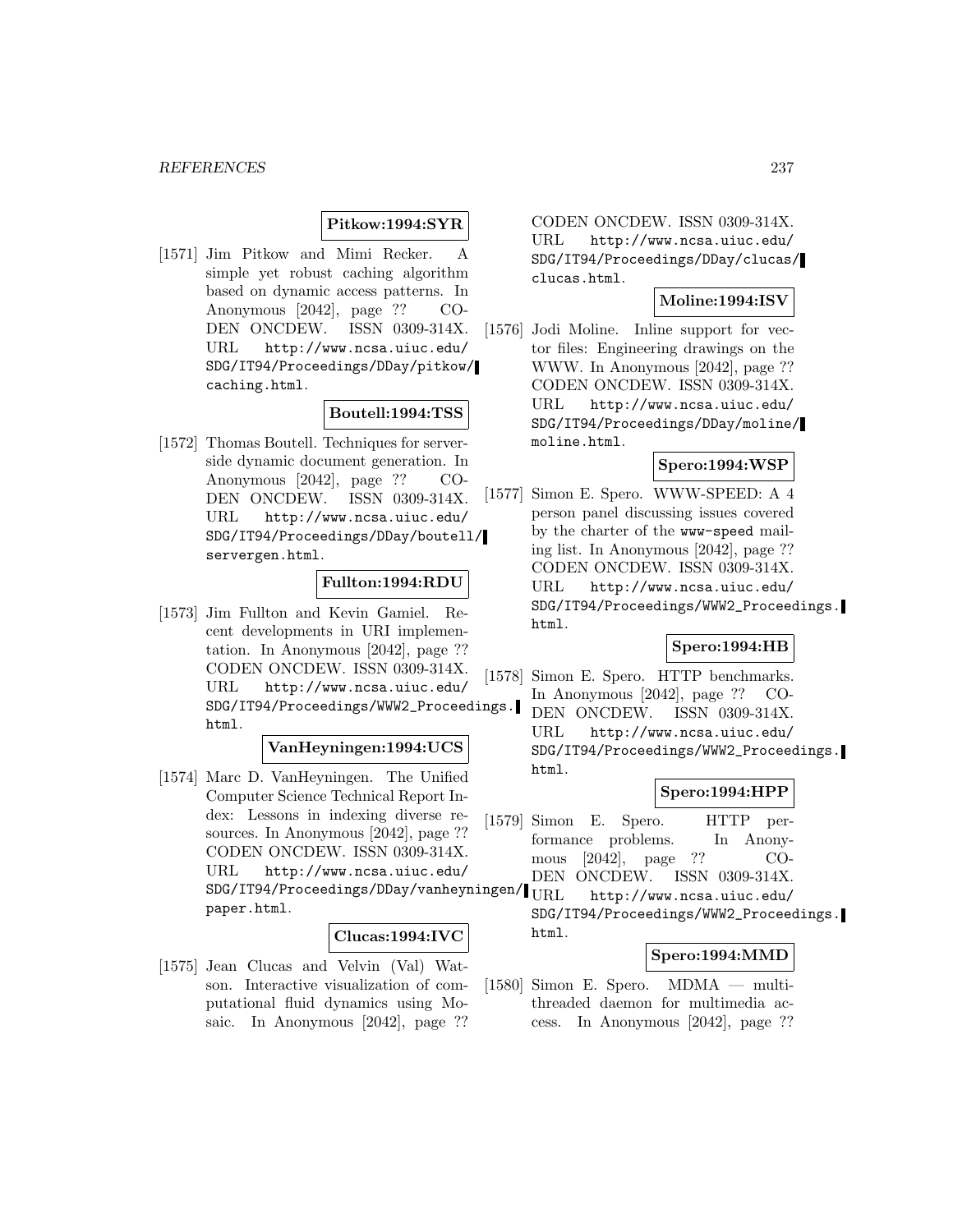CODEN ONCDEW. ISSN 0309-314X. URL http://www.ncsa.uiuc.edu/ SDG/IT94/Proceedings/WWW2\_Proceedings. html.

## **Spero:1994:BBG**

 $[1581]$  Simon E. Spero. BGI — Binary Gateway Interface. In Anonymous [2042], page ?? CO-DEN ONCDEW. ISSN 0309-314X. URL http://www.ncsa.uiuc.edu/ SDG/IT94/Proceedings/WWW2\_Proceedings. html.

## **DeHon:1994:GCC**

[1582] Andre' DeHon, Jeremy Brown, Ian Eslick, Jake Harris, Lara Karbiner, and Thomas F. Knight, Jr. Global cooperative computing. In Anonymous [2042], page ?? CO-DEN ONCDEW. ISSN 0309-314X. URL http://www.ncsa.uiuc.edu/ SDG/IT94/Proceedings/DDay/dehon. global/gcc\_www94.html.

#### **Radev:1994:RWS**

[1583] Dragomir R. Radev. RENDEZVOUS: A WWW synchronization system. In Anonymous [2042], page ?? CO-DEN ONCDEW. ISSN 0309-314X. URL http://www.ncsa.uiuc.edu/ SDG/IT94/Proceedings/DDay/radev/ radev.html.

#### **Spasojevic:1994:UWA**

[1584] Mirjana Spasojevic, C. Mic Bowman, and Alfred Spector. Using a widearea file system within the World Wide Web. In Anonymous [2042], page ?? CODEN ONCDEW. ISSN 0309-314X. URL http://www.ncsa.uiuc.edu/ SDG/IT94/Proceedings/DDay/spasojevic/ paper.html.

## **Vanzyl:1994:VC**

?. Vanzyl. Value of compression. In Anonymous [2042], page ?? CO-DEN ONCDEW. ISSN 0309-314X. URL http://www.ncsa.uiuc.edu/ SDG/IT94/Proceedings/WWW2\_Proceedings. html.

#### **Patrashin:1994:MFM**

[1586] Michael Patrashin. Managing the fonts in multilingual WWW. In Anonymous [2042], page ?? CO-DEN ONCDEW. ISSN 0309-314X. URL http://www.ncsa.uiuc.edu/ SDG/IT94/Proceedings/WWW2\_Proceedings. html.

#### **Viles:1994:SWS**

[1587] Charles L. Viles and James C. French. A summary of WWW server ability and latency measurements: March to May 1994. In Anonymous [2042], page ?? CO-DEN ONCDEW. ISSN 0309-314X. URL http://www.ncsa.uiuc.edu/ SDG/IT94/Proceedings/WWW2\_Proceedings. html.

## **McLay:1994:EMS**

[1588] Michael McLay. Extending Mosaic to support a research and engineering framework. In Anonymous [2042], page ?? CO-DEN ONCDEW. ISSN 0309-314X. URL http://www.ncsa.uiuc.edu/ SDG/IT94/Proceedings/WWW2\_Proceedings. html.

#### **Fischer:1994:UEA**

[1589] Michael Meyer Michael Fischer and Michael Witbrock. User extensibility in Amiga Mosaic. In Anonymous [2042], page ?? CO-DEN ONCDEW. ISSN 0309-314X.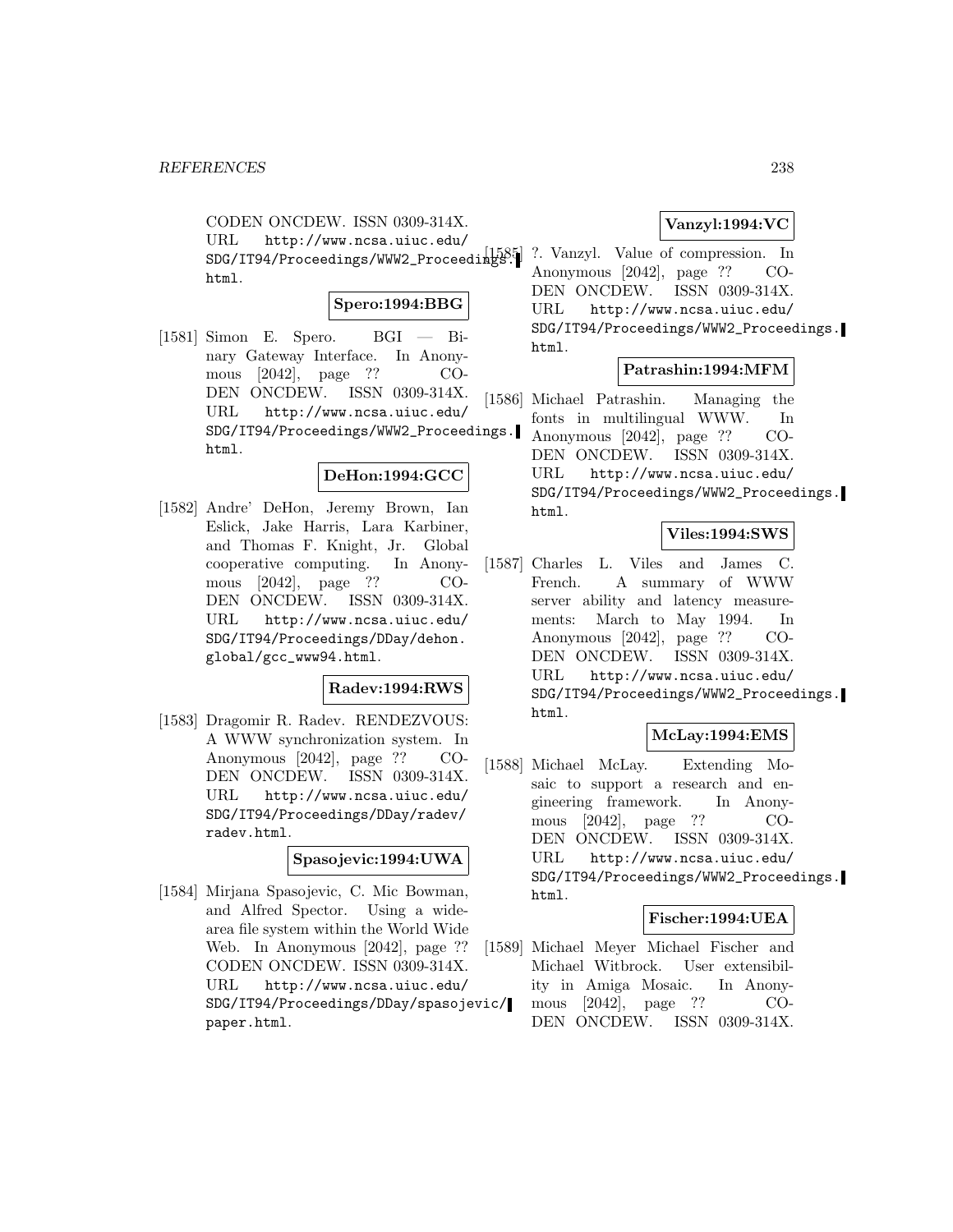URL http://www.ncsa.uiuc.edu/ SDG/IT94/Proceedings/DDay/witbrock/ amosaic/.

#### **Boisvert:1994:WGV**

[1590] Ronald F. Boisvert. A Web gateway to a virtual mathematical software repository. In Anonymous [2042], page ?? CODEN ONCDEW. ISSN 0309-314X. URL http://www.ncsa.uiuc.edu/ SDG/IT94/Proceedings/DDay/boisvert/ boisvert.html.

## **Fabozzi:1994:UMD**

[1591] Donald J. Fabozzi II. The use of Mosaic as a documentation tool for large, graphically-based simulation software. In Anonymous [2042], page ?? CO-DEN ONCDEW. ISSN 0309-314X. URL http://www.ncsa.uiuc.edu/ SDG/IT94/Proceedings/DDay/fabozzi/ fabozzi.paper.html.

## **Werkman:1994:SRL**

[1592] Keith Werkman and Jeff Poulin. Software reuse libraries with Mosaic. In Anonymous [2042], page ?? CO-DEN ONCDEW. ISSN 0309-314X. URL http://www.ncsa.uiuc.edu/ SDG/IT94/Proceedings/DDay/werkman/ www94.html.

## **Bean:1994:BWS**

[1593] Greg Bean. Building Web servers for microcomputer foundations. In Anonymous [2042], page ?? CO-DEN ONCDEW. ISSN 0309-314X. URL http://www.ncsa.uiuc.edu/ SDG/IT94/Proceedings/DDay/bean/ bean.html.

## **Collins:1994:CRW**

[1594] Julia A. Collins. Climate research and the Web: Integrating World

Wide Web and Mosaic capabilities into the Climate Diagnostics Center. In Anonymous [2042], page ?? CODEN ONCDEW. ISSN 0309- 314X. URL http://www.ncsa.uiuc. edu/SDG/IT94/Proceedings/EarSci/ collins/collins.html.

#### **Boston:1994:ISD**

[1595] Tony Boston and David Stockwell. Interactive species distribution reporting, mapping, and modelling using the World Wide Web. In Anonymous [2042], page ?? CO-DEN ONCDEW. ISSN 0309- 314X. URL http://www.ncsa.uiuc. edu/SDG/IT94/Proceedings/EarSci/ boston/species\_paper.html.

## **Meyer:1994:MHE**

Theodore Meyer, Ramachandran Suresh, Douglas Ilg, and Bruce Moxon. Mosaic, HDF and EOS-DIS: Providing access to earth sciences data. In Anonymous [2042], page ?? CODEN ONCDEW. ISSN 0309- 314X. URL http://www.ncsa.uiuc. edu/SDG/IT94/Proceedings/EarSci/ meyer/ilg.html.

## **Nebert:1994:SDM**

[1597] Douglas D. Nebert. Serving digital map information through the World Wide Web and wide-area information server technology. In Anonymous [2042], page ?? CO-DEN ONCDEW. ISSN 0309-314X. URL http://www.ncsa.uiuc.edu/ SDG/IT94/Proceedings/WWW2\_Proceedings. html.

# **Soreide:1994:MAR**

[1598] N. N. Soreide, L. McCarty, and D. C. McClurg. Mosaic access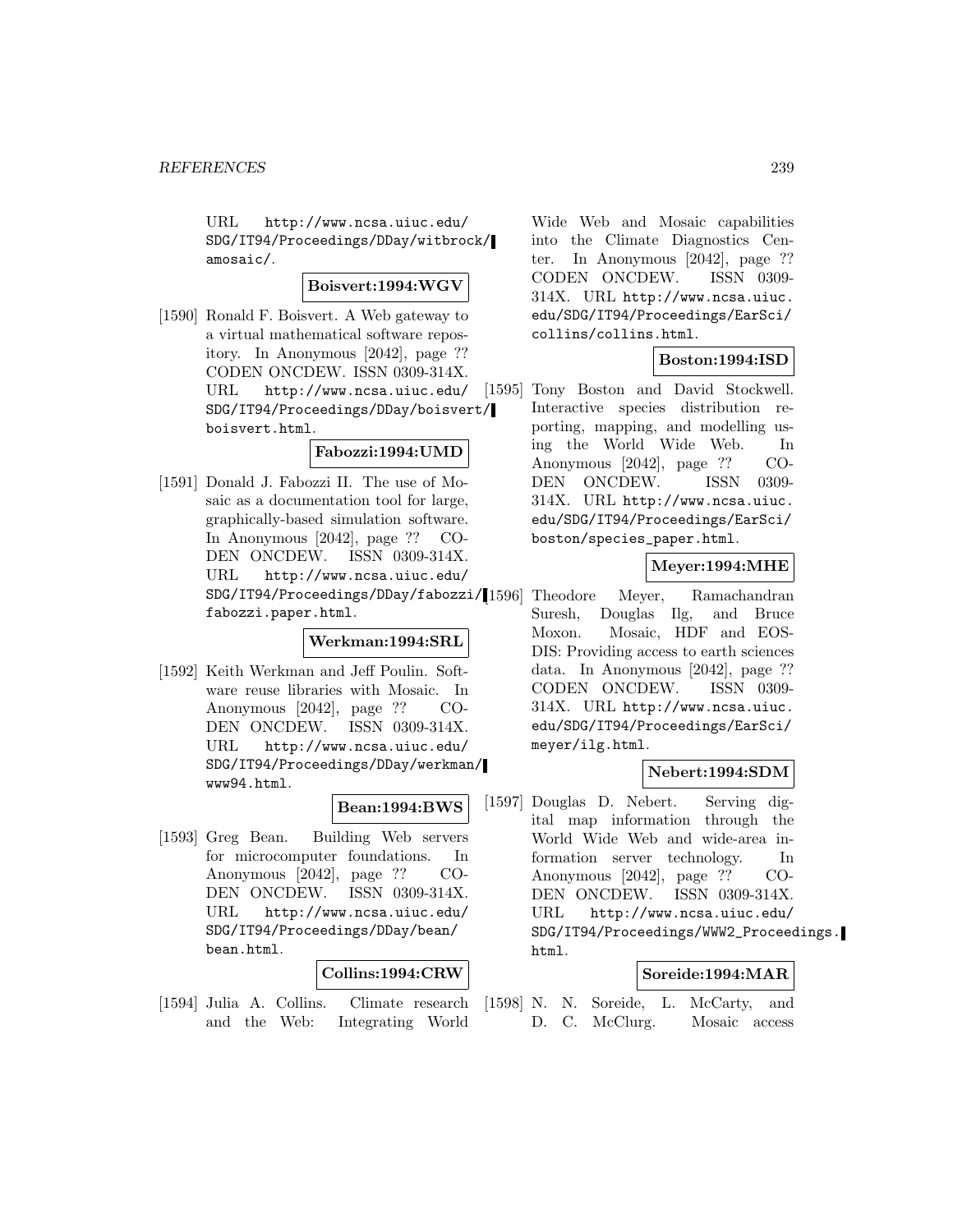to realtime data from the TOGA-TAO array of moored buoys. In Anonymous [2042], page ?? CO-DEN ONCDEW. ISSN 0309- 314X. URL http://www.ncsa.uiuc. edu/SDG/IT94/Proceedings/EarSci/ soreide/soreide.html.

**Baker:1994:UIH**

[1599] C. Bruce Baker and Danny E. Brinegar. The use of the information highway to explore climate variability. In Anonymous [2042], page ?? CODEN ONCDEW. ISSN 0309- 314X. URL http://www.ncsa.uiuc. edu/SDG/IT94/Proceedings/EarSci/ baker/Baker94.html.

## **Hankin:1994:LVE**

[1600] Steve Hankin and Jerry Davison. Live visualization and extraction of climate data with Mosaic and FER-RET. In Anonymous [2042], page ?? CODEN ONCDEW. ISSN 0309- 314X. URL http://www.ncsa.uiuc. edu/SDG/IT94/Proceedings/EarSci/ hankin/hankin.html.

## **Zimmerman:1994:ICW**

[1601] Frederick Zimmerman and Peter Young. Information for a changing world: CIESIN's use of WWW to facilitate access to data and information relevant to human interactions in the environment. In Anonymous [2042], page ?? CO-DEN ONCDEW. ISSN 0309- 314X. URL http://www.ncsa.uiuc. edu/SDG/IT94/Proceedings/EarSci/ zimmerman/zimmerman.html.

## **Perron:1994:LWC**

[1602] Daniel Perron. Learning on the WWW: A case study. In Anony-

mous [2042], page ?? CO-DEN ONCDEW. ISSN 0309-314X. URL http://www.ncsa.uiuc.edu/ SDG/IT94/Proceedings/Educ/perron/ perron.html.

## **Hong:1994:UWT**

[1603] Jack Hong, George Toye, and Larry Lefier. Using the WWW for a teambased engineering design class. In Anonymous [2042], page ?? CO-DEN ONCDEW. ISSN 0309-314X. URL http://www.ncsa.uiuc.edu/ SDG/IT94/Proceedings/Educ/hong/ hong.html.

## **Blumberg:1994:MES**

[1604] Roger B. Blumberg. MendelWeb: An electronic science/math/history resource for the WWW. In Anonymous [2042], page ?? CO-DEN ONCDEW. ISSN 0309-314X. URL http://www.ncsa.uiuc.edu/ SDG/IT94/Proceedings/Educ/blumberg. mendelweb/MendelWeb94.blumberg. html.

# **Smeaton:1994:ISW**

[1605] Calum Smeaton and Alan Slater. Integrating simulations and W3 courseware. In Anonymous [2042], page ?? CODEN ONCDEW. ISSN 0309-314X. URL http://www.ncsa.uiuc.edu/ SDG/IT94/Proceedings/Educ/smeaton/ ise\_www/ise\_www94.html.

## **Panoff:1994:BRB**

[1606] R. M. Panoff, M. South, and B. Davenport. Building a research-based interactive discovery gallery for education: The NCSA Bridge Project. In Anonymous [2042], page ?? CO-DEN ONCDEW. ISSN 0309-314X.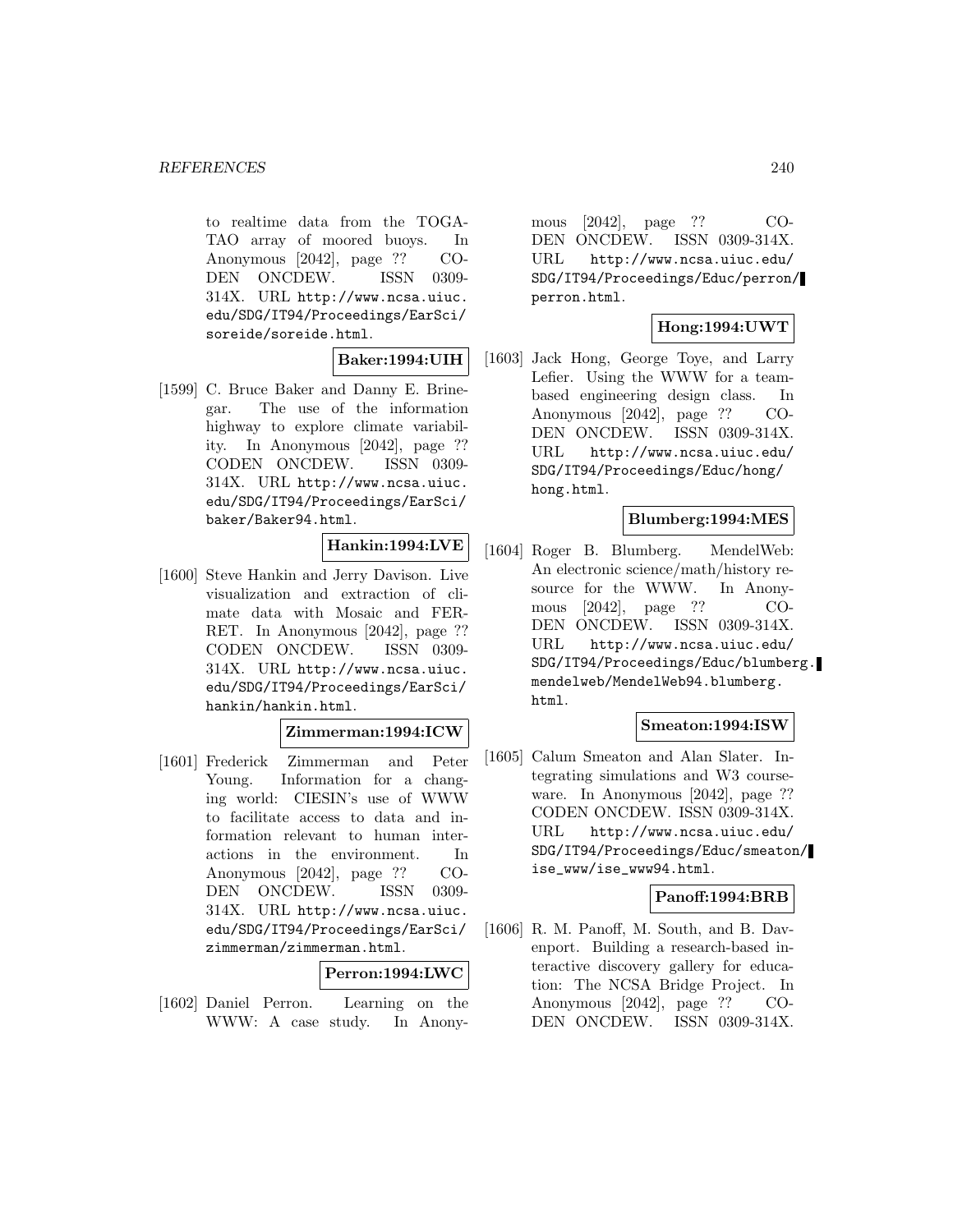URL http://www.ncsa.uiuc.edu/ SDG/IT94/Proceedings/WWW2\_Proceedings. html.

### **Hilts:1994:BAW**

[1607] Kathryn H. Hilts. Bell Atlantic– West Virginia world school. In Anonymous [2042], page ?? CO-DEN ONCDEW. ISSN 0309-314X. URL http://www.ncsa.uiuc.edu/ SDG/IT94/Proceedings/WWW2\_Proceedings. html.

#### **Thurber:1994:DSK**

[1608] Bonnie Thurber and Bob Davis. Designing a server with a K–8 school in mind. In Anonymous [2042], page ?? CODEN ONCDEW. ISSN 0309-314X. URL http://www.ncsa.uiuc.edu/ SDG/IT94/Proceedings/Educ/thurber/ thurber.html.

## **Wray:1994:OIM**

[1609] Robert E. Wray, III, Ronald Chong, Joseph Phillips, Seth Rogers, William Walsh, and John Laird. Organizing information in Mosaic: A classroom experiment. In Anonymous [2042], page ?? CO-DEN ONCDEW. ISSN 0309-314X. URL http://www.ncsa.uiuc.edu/ SDG/IT94/Proceedings/Educ/wray/ wrayre-experiment-mosaic94.html.

## **Keeler:1994:ESS**

[1610] Michael J. Keeler. The Earth System Science Community Curriculum Testbed. In Anonymous [2042], page ?? CODEN ONCDEW. ISSN 0309-314X. URL http://www.ncsa.uiuc.edu/ SDG/IT94/Proceedings/Educ/keeler/ ESSCCTestbed/ESSCCTOC.html.

## **Ridge:1994:UIS**

Pat Ridge. Uniting international students with WWW and NCSA Mosaic. In Anonymous [2042], page ?? CO-DEN ONCDEW. ISSN 0309-314X. URL http://www.ncsa.uiuc.edu/ SDG/IT94/Proceedings/WWW2\_Proceedings. html.

## **Clement:1994:WST**

John Clement and Janice Abrahams. A Web of students, teachers, projects, and resources: Current K–12 use in the United States. In Anonymous [2042], page ?? CO-DEN ONCDEW. ISSN 0309-314X. URL http://www.ncsa.uiuc.edu/ SDG/IT94/Proceedings/Educ/rebelsky/ rebelsky.html.

## **Gomez:1994:SCK**

[1613] Louis Gomez. A sampling of collaborative K–12 projects on the Web. In Anonymous [2042], page ?? CO-DEN ONCDEW. ISSN 0309-314X. URL http://www.ncsa.uiuc.edu/ SDG/IT94/Proceedings/WWW2\_Proceedings. html.

## **Smith:1994:UIR**

[1614] Jane Smith. Useful information resources for education. In Anonymous [2042], page ?? CO-DEN ONCDEW. ISSN 0309-314X. URL http://www.ncsa.uiuc.edu/ SDG/IT94/Proceedings/WWW2\_Proceedings. html.

#### **Rebelsky:1994:WRI**

[1615] Samuel A. Rebelsky. A Web of resources for introductory computer science. In Anonymous [2042], page ?? CODEN ONCDEW. ISSN 0309-314X.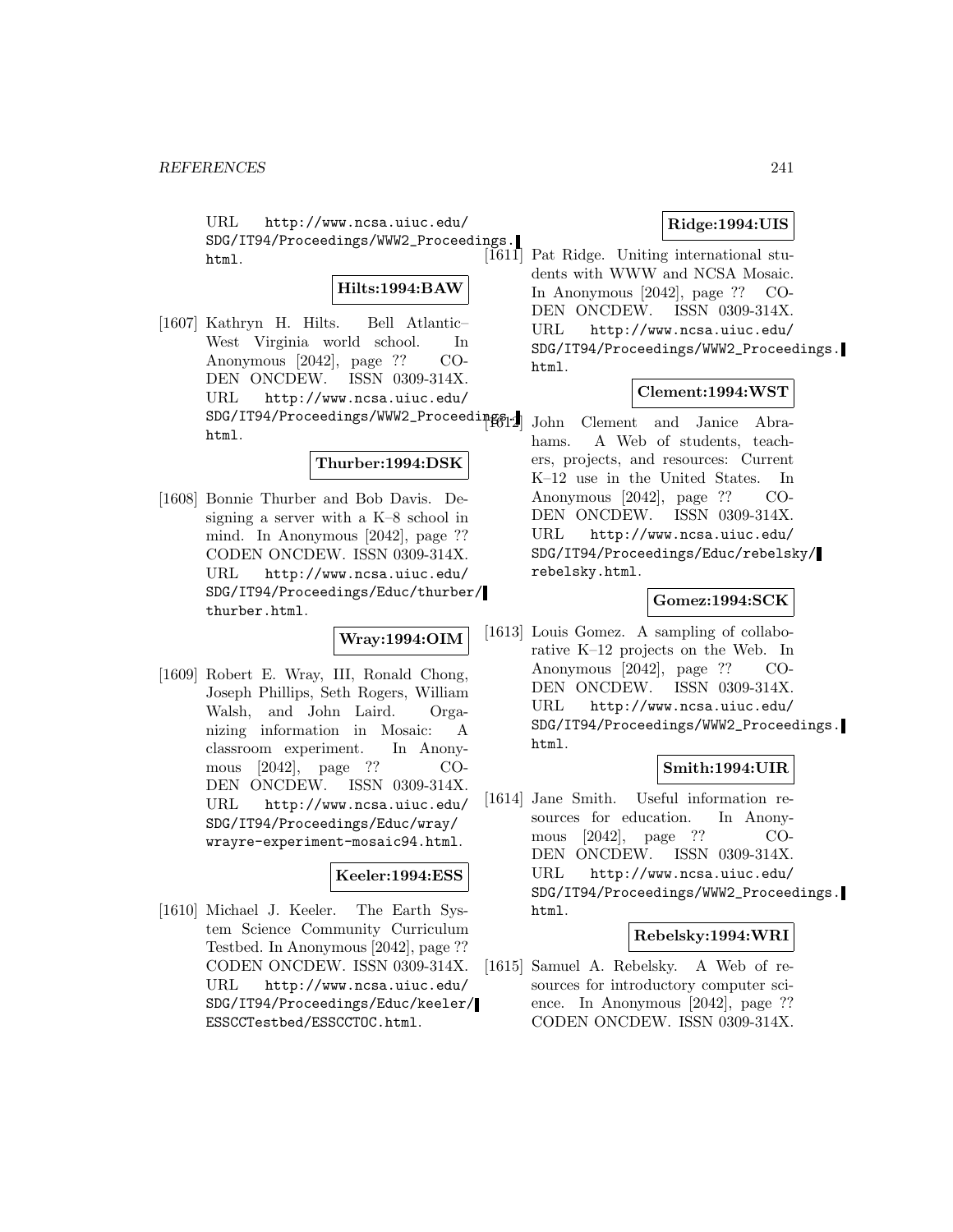URL http://www.ncsa.uiuc.edu/ SDG/IT94/Proceedings/WWW2\_Proceedings. html.

## **Fox:1994:IET**

[1616] E. Fox and N. Dwight Barnette. Improving education through a CS digital library with three types of WWW servers. In Anonymous [2042], page ?? CODEN ONCDEW. ISSN 0309-314X. URL http://www.ncsa.uiuc.edu/ SDG/IT94/Proceedings/Educ/barnette/ barnette.html.

**Hurley:1994:CPC**

[1617] S. Hurley, A. D. Marshall, S. N. McIntosh-Smith, and N. M. Stephens. Courseware for parallel computing using Mosaic and the World Wide Web. In Anonymous [2042], page ?? CO-DEN ONCDEW. ISSN 0309-314X. URL http://www.ncsa.uiuc.edu/ SDG/IT94/Proceedings/Educ/hurley/ [1622] Robert J. Kummerfeld and J. Kay. hurley.html.

#### **Schmitz:1994:WES**

[1618] John Schmitz. World explorer system. In Anonymous [2042], page ?? CO-DEN ONCDEW. ISSN 0309-314X. URL http://www.ncsa.uiuc.edu/ SDG/IT94/Proceedings/WWW2\_Proceedings. html.

#### **Stagg:1994:VCD**

[1619] Josef Stagg. The virtual community: Distance education and community master planning. In Anonymous [2042], page ?? CO-DEN ONCDEW. ISSN 0309-314X. URL http://www.ncsa.uiuc.edu/ SDG/IT94/Proceedings/WWW2\_Proceedint Same Pat Ward and Kristopher Davis. Emhtml.

## **Dybvik:1994:CWM**

Per Einar Dybvik and Hakon W. Lie. Combining WWW/mosaic with realtime multimedia conferencing in distance education. In Anonymous [2042], page ?? CO-DEN ONCDEW. ISSN 0309-314X. URL http://www.ncsa.uiuc.edu/ SDG/IT94/Proceedings/Educ/lie/lie. html.

## **Rice:1994:UMU**

[1621] Judy Rice, Rosina Bignall, Dalinda Bond, and Phillip J. Windley. Uses of Mosaic in a university setting. In Anonymous [2042], page ?? CO-DEN ONCDEW. ISSN 0309-314X. URL http://www.ncsa.uiuc.edu/ SDG/IT94/Proceedings/Educ/rice. university/article.html.

### **Kummerfeld:1994:ICC**

An individualised course for the C programming language. In Anonymous [2042], page ?? CO-DEN ONCDEW. ISSN 0309-314X. URL http://www.ncsa.uiuc.edu/ SDG/IT94/Proceedings/Educ/kummerfeld/ kummerfeld.html.

#### **Tewari:1994:ICD**

[1623] Rajiv Tewari. Innovative courseware development with Mosaic and WWW. In Anonymous [2042], page ?? CO-DEN ONCDEW. ISSN 0309-314X. URL http://www.ncsa.uiuc.edu/ SDG/IT94/Proceedings/Educ/tewari/ tewari.html.

## **Ward:1994:ESI**

powering students in the information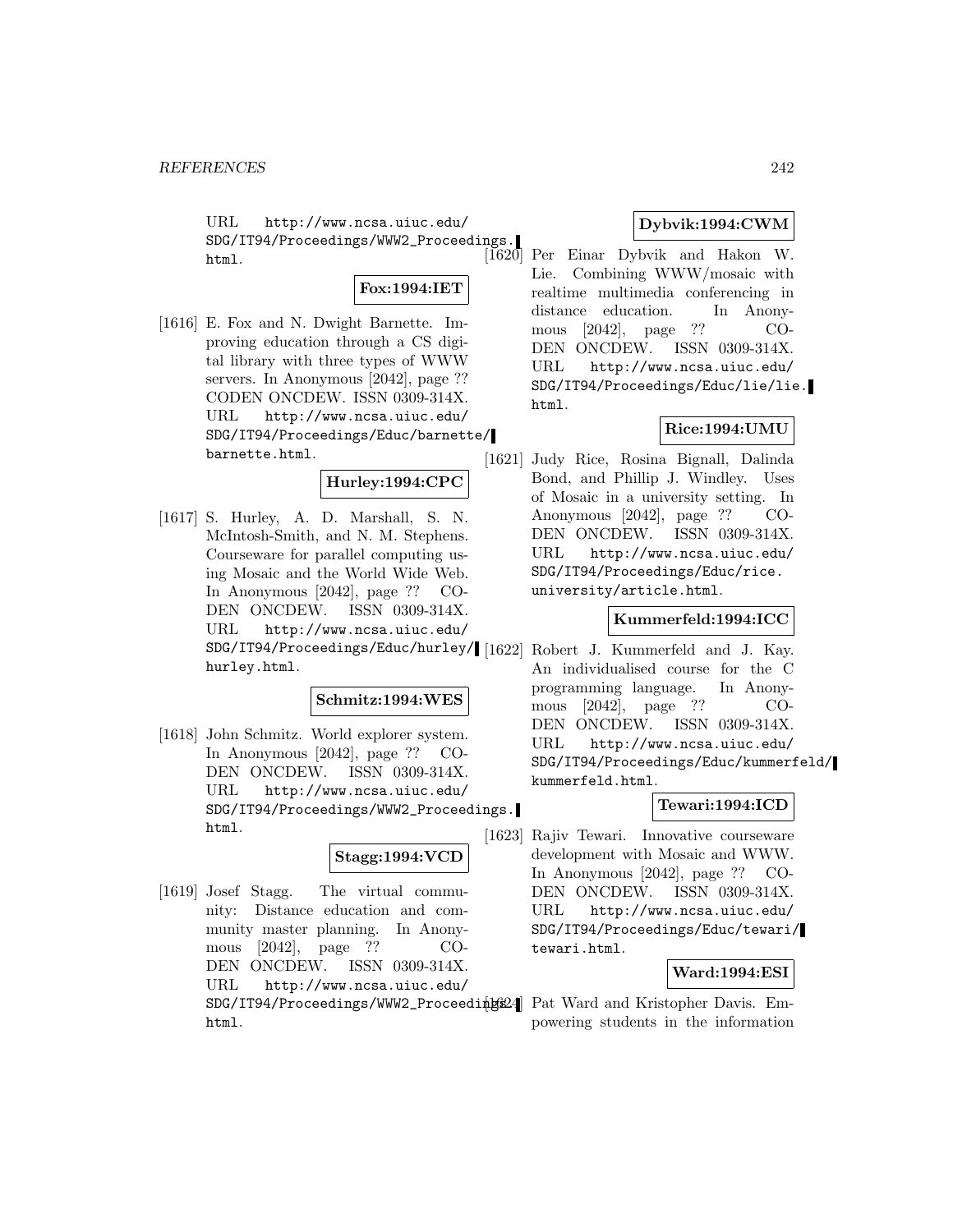age. In Anonymous [2042], page ?? CODEN ONCDEW. ISSN 0309-314X. URL http://www.ncsa.uiuc.edu/ SDG/IT94/Proceedings/Educ/ward/ ward.html.

## **Schmitz:1994:DS**

[1625] John Schmitz, Marsha Woodbury, Mary Connors, Aaron Buckley, and Chip Aubry. Discovery system. In Anonymous [2042], page ?? CO-DEN ONCDEW. ISSN 0309-314X. URL http://www.ncsa.uiuc.edu/ SDG/IT94/Proceedings/Educ/schmitz. discover/conference.html.

## **Nauta:1994:SDR**

[1626] James M. Nauta. The School Development Resource System (SDRS) critical issues server. In Anonymous [2042], page ?? CO-DEN ONCDEW. ISSN 0309-314X. URL http://www.ncsa.uiuc.edu/ SDG/IT94/Proceedings/WWW2\_Proceedings. html.

#### **Globus:1994:SUW**

[1627] Al Globus and Chris Beaumont. Spinning a useful Weblet. In Anonymous [2042], page ?? CO-DEN ONCDEW. ISSN 0309-314X. URL http://www.ncsa.uiuc.edu/ SDG/IT94/Proceedings/Educ/globus/ RNR-94-017.html.

#### **Begoc:1994:MTA**

[1628] Nathalie Begoc, Bernard Bouchare, Alain Guittot, Yannick Lecomte, Jean-Francois Leprovost, and Jean Seguin. Mosaic and Tele-Amphi, hypertext hypermedia services with interactive work tools for interactive multimedia distance teaching. In

Anonymous [2042], page ?? CO-DEN ONCDEW. ISSN 0309-314X. URL http://www.ncsa.uiuc.edu/ SDG/IT94/Proceedings/Educ/begoc/ awaiting.html.dueOct1.

## **Mueller:1994:UWI**

[1629] Bernd Mueller. Using WWW as an information system to reduce the average period of study by better information providing and to relieve administration. In Anonymous [2042], page ?? CODEN ONCDEW. ISSN 0309-314X. URL http://www.ncsa.uiuc.edu/ SDG/IT94/Proceedings/Educ/mueller/ Paper.html.

### **Lieberman:1994:WWB**

[1630] Jonathan A. Lieberman and Nadine O'Connor DiVito. WILT: A WWW based Interactive Language Teaching Tool. In Anonymous [2042], page ?? CO-DEN ONCDEW. ISSN 0309-314X. URL http://www.ncsa.uiuc.edu/ SDG/IT94/Proceedings/Educ/lieberman/ lieberman.html.

# **Rice:1994:HH**

[1631] Judy Cossel Rice. Hypermedia for HyperKids. In Anonymous [2042], page ?? CODEN ONCDEW. ISSN 0309-314X. URL http://www.ncsa.uiuc.edu/ SDG/IT94/Proceedings/Educ/rice. hyperkids/Hyper.html.

#### **Spencer:1994:CIA**

[1632] Stephan M. Spencer, Max L. Nibert, and Jean-Yves Sgro. Communicating information about virus structure and biology via the World Wide Web. In Anonymous [2042], page ?? CO-DEN ONCDEW. ISSN 0309-314X.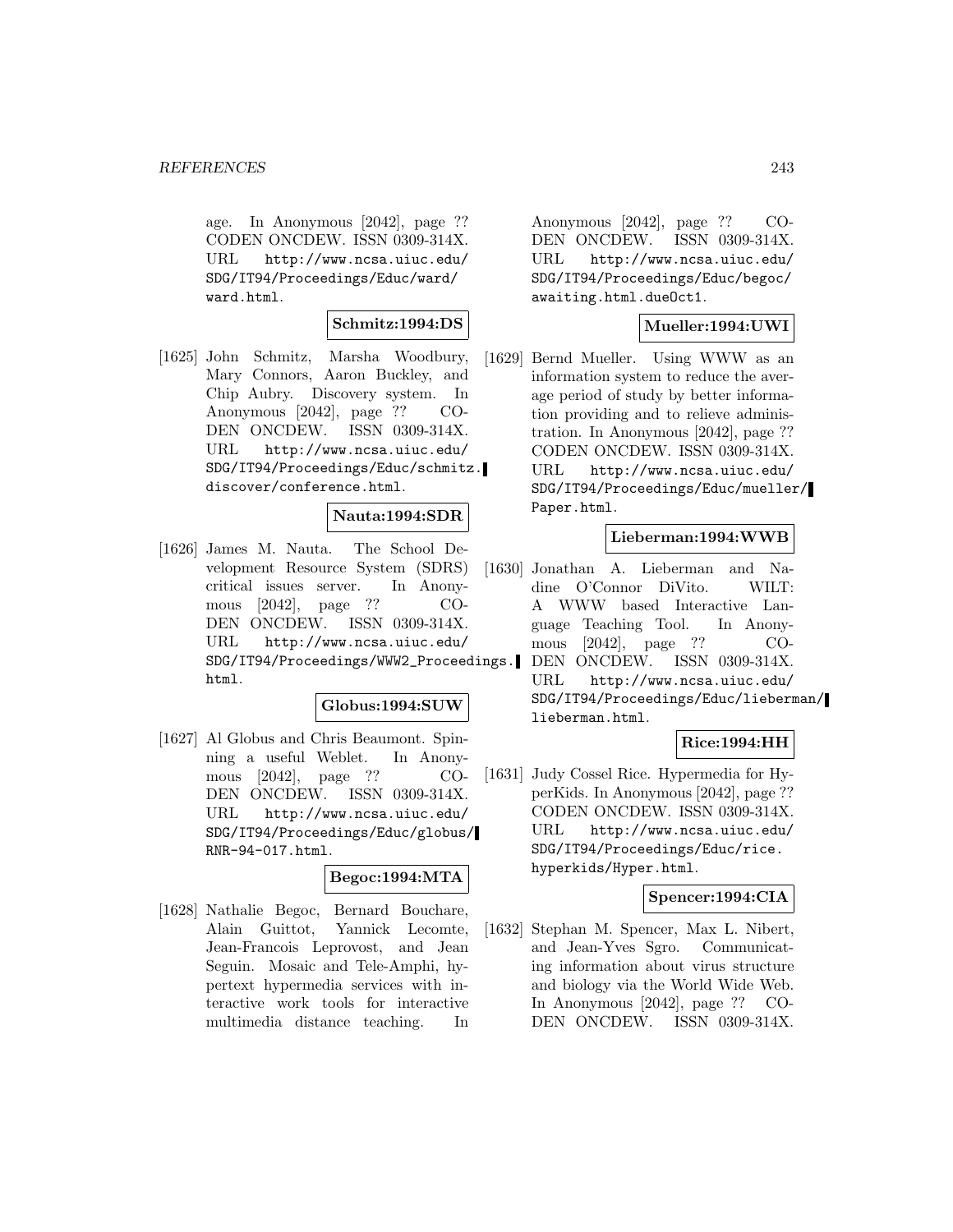URL http://www.ncsa.uiuc.edu/ SDG/IT94/Proceedings/Educ/spencer/ spencer.html.

## **Sjolin:1994:WFE**

[1633] Martin Sjolin. A WWW front end to an OODBMS. In Anonymous [2042], page ?? CO-DEN ONCDEW. ISSN 0309-314X. URL http://www.ncsa.uiuc.edu/ SDG/IT94/Proceedings/Databases/ sjolin/sjolin.html.

## **Maly:1994:WWA**

[1634] Kurt Maly, J. French, A. Selman, and E. Fox. WATERS — the Wide Area Technical Report Server. In Anonymous [2042], page ?? CO-DEN ONCDEW. ISSN 0309-314X. URL http://www.ncsa.uiuc.edu/ SDG/IT94/Proceedings/Databases/ maly/maly.html.

## **Cohen:1994:RBI**

[1635] Ellis S. Cohen. Review-based information services: Lessons learned from The Boston Restaurant List. In Anonymous [2042], page ?? CO-DEN ONCDEW. ISSN 0309- 314X. URL http://www.ncsa.uiuc. edu/SDG/IT94/Proceedings/InfOrg/ cohen/info-serv.html.

### **VanHeyningen:1994:JLT**

[1636] M. VanHeyningen. JW looking for title/link. In Anonymous [2042], page ?? CODEN ONCDEW. ISSN 0309-314X. URL http://www.ncsa.uiuc.edu/ SDG/IT94/Proceedings/WWW2\_Proceedings. html.

### **Vanderheiden:1994:DHI**

[1637] Greg Vanderheiden. Design of human interfaces for bandwidth-limited

users and people with disabilities. In Anonymous [2042], page ?? CO-DEN ONCDEW. ISSN 0309-314X. URL http://www.ncsa.uiuc.edu/ SDG/IT94/Proceedings/WWW2\_Proceedings. html.

## **McKearney:1994:LWI**

[1638] Stephen McKearney and Rowan Limb.  $LITBASE - A$  WWW interface to documented databases. In Anonymous [2042], page ?? CO-DEN ONCDEW. ISSN 0309-314X. URL http://www.ncsa.uiuc.edu/ SDG/IT94/Proceedings/WWW2\_Proceedings. html.

## **Boucher:1994:LSD**

[1639] Robert A. Boucher. Large-scale database publishing. In Anonymous [2042], page ?? CO-DEN ONCDEW. ISSN 0309-314X. URL http://www.ncsa.uiuc.edu/ SDG/IT94/Proceedings/WWW2\_Proceedings. html.

## **Eichmann:1994:MCS**

[1640] Dave Eichmann. MORE: A case study in reengineering a database application for the Web. In Anonymous [2042], page ?? CO-DEN ONCDEW. ISSN 0309-314X. URL http://www.ncsa.uiuc.edu/ SDG/IT94/Proceedings/WWW2\_Proceedings. html.

## **Gelb:1994:RDM**

[1641] Laurie Gelb. A representational data model for Web site administrators. In Anonymous [2042], page ?? CODEN ONCDEW. ISSN 0309- 314X. URL http://www.ncsa.uiuc. edu/SDG/IT94/Proceedings/InfOrg/ gelb/Gelb.html.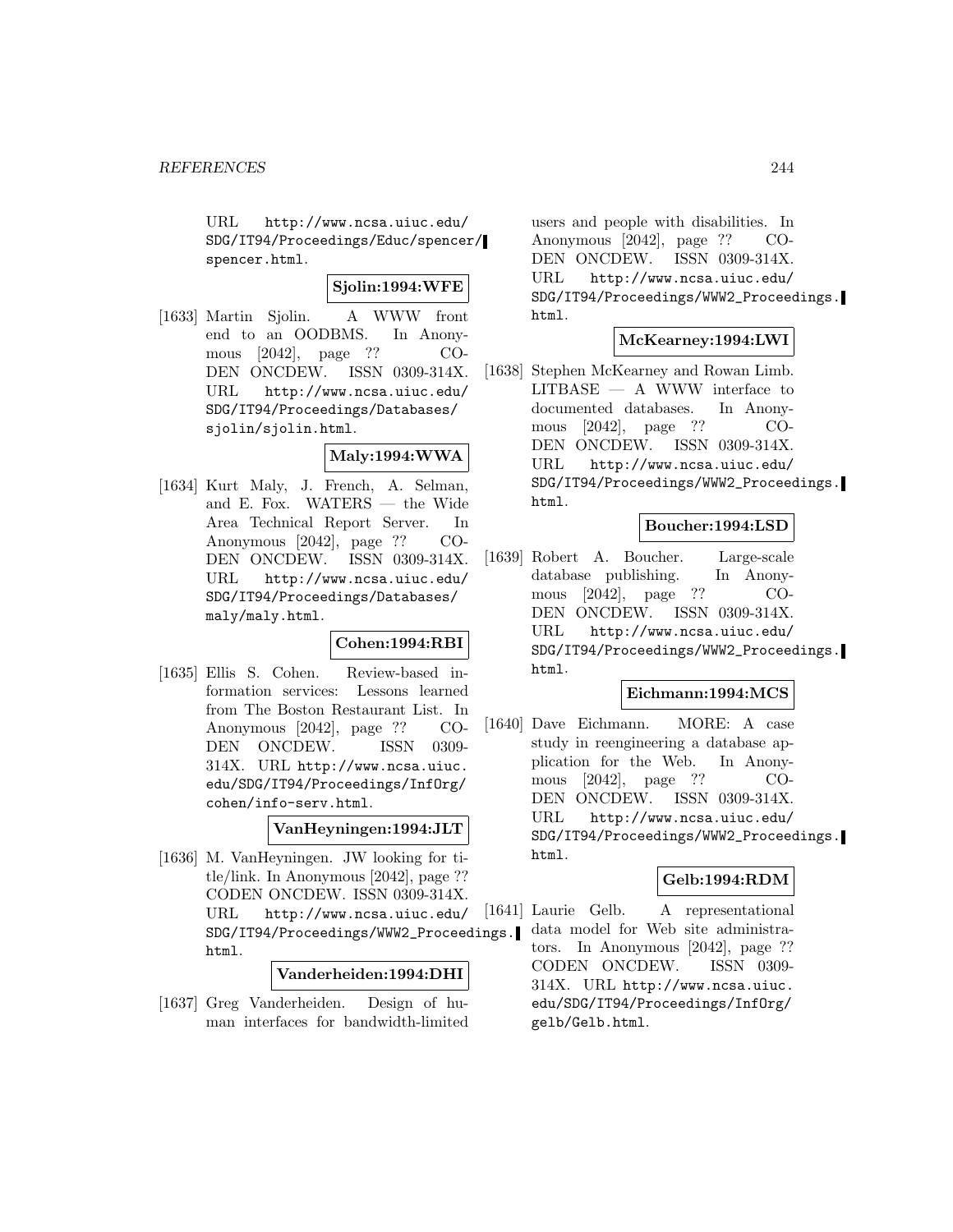## **Likavec:1994:MLN**

[1642] Jaromir Likavec. Mosaic launches new dimensions in the LAN management. In Anonymous [2042], page ?? CODEN ONCDEW. ISSN 0309- 314X. URL http://www.ncsa.uiuc. edu/SDG/IT94/Proceedings/InfOrg/ likavec/lanmanagement.html.

## **Joshi:1994:SPI**

[1643] Rajeev Joshi and Hans Joseph. Selective presentation of information on the Web. In Anonymous [2042], page ?? CODEN ONCDEW. ISSN 0309-314X. URL http://www.ncsa.uiuc.edu/ joshi/Joseph-Joshi.html.

# **Proffer:1994:TTW**

[1644] William J. Proffer. Taxing times: WWW access to federal and state tax forms, information and assistance. In Anonymous [2042], page ?? CO-DEN ONCDEW. ISSN 0309-314X. URL http://www.ncsa.uiuc.edu/ SDG/IT94/Proceedings/Fin/proffer/ proffer\_paper.html.

## **Cooper:1994:IGB**

[1645] Chris Cooper. The Internet grows up: Bringing commercial applications to end users. In Anonymous [2042], page ?? CO-DEN ONCDEW. ISSN 0309-314X. URL http://www.ncsa.uiuc.edu/ SDG/IT94/Proceedings/WWW2\_Proceedings. html.

#### **Ginsburg:1994:EPC**

[1646] Mark Ginsburg and Ajit Kambil. The EDGAR Project: A case study in disseminating financial data on the Internet. In Anonymous [2042], page ??

CODEN ONCDEW. ISSN 0309-314X. URL http://www.ncsa.uiuc.edu/ SDG/IT94/Proceedings/Fin/ginsburg/ edgar.html.

# **Frasca:1994:NMM**

[1647] Robert Frasca. NETworth and Mosaic: The mutual fund distribution channel of the future. In Anonymous [2042], page ?? CO-DEN ONCDEW. ISSN 0309-314X. URL http://www.ncsa.uiuc.edu/ SDG/IT94/Proceedings/WWW2\_Proceedings. html.

# **Gee:1994:MDA**

SDG/IT94/Proceedings/EvolvingInter/ [1648] David A. Gee and Mike Boulter. MosaicForms database access?: A palaeobotanic case study. In Anonymous [2042], page ?? CO-DEN ONCDEW. ISSN 0309-314X. URL http://www.ncsa.uiuc.edu/ SDG/IT94/Proceedings/GenSci/gee/ pfrwww.html.

#### **Beck:1994:IFC**

Bradley Carl Beck and Antonio M. Baptista. An interactive forum for convection-diffusion problems. In Anonymous [2042], page ?? CO-DEN ONCDEW. ISSN 0309- 314X. URL http://www.ncsa.uiuc. edu/SDG/IT94/Proceedings/GenSci/ beck/beck-baptista.html.

### **Nielsen:1994:SUI**

Jakob Nielsen and Darrell Sano. Sun-Web: User interface design for Sun Microsystem's internal Web. In Anonymous [2042], page ?? CO-DEN ONCDEW. ISSN 0309-314X. URL http://www.ncsa.uiuc.edu/ SDG/IT94/Proceedings/HCI/nielsen/ sunweb.html.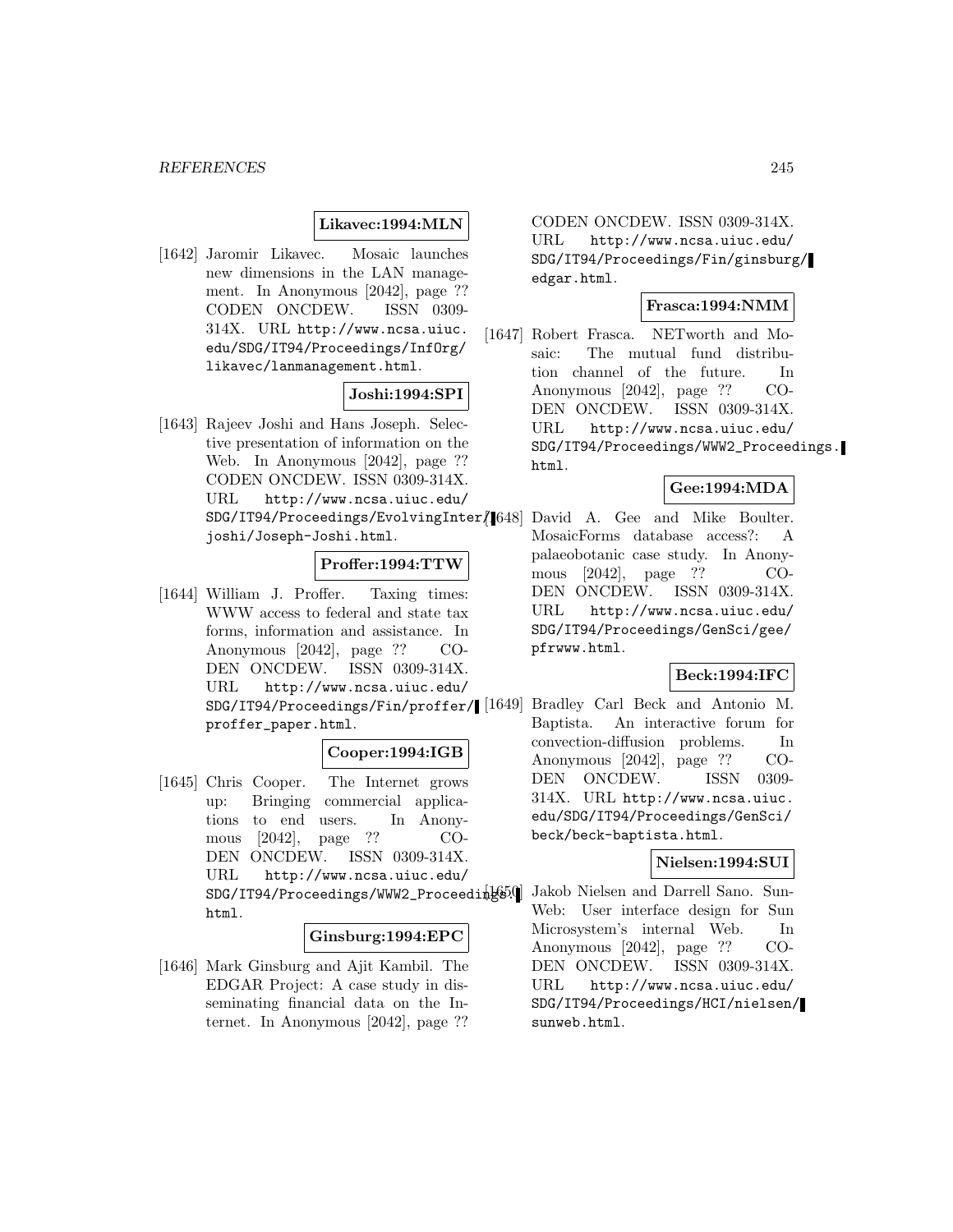## **Britton:1994:DUI**

[1651] David R. Britton, Jr. and Arthur A. Reyes. Discovering usability improvements for Mosaic: Applications of the contextual inquiry technique with an expert user. In Anonymous [2042], page ?? CO-DEN ONCDEW. ISSN 0309-314X. URL http://www.ncsa.uiuc.edu/ SDG/IT94/Proceedings/HCI/britton/ britton\_reyes.html.

### **Randall:1994:CSI**

[1652] Neil Randall. Countering the surfing impulse: Designing an attentionholding Web site. In Anonymous [2042], page ?? CO-DEN ONCDEW. ISSN 0309-314X. URL http://www.ncsa.uiuc.edu/ SDG/IT94/Proceedings/WWW2\_Proceedings. html.

## **Register:1994:IPI**

[1653] Joel D. Register and John L. Gerone. Interfaces for public information and scientific research. In Anonymous [2042], page ?? CO-DEN ONCDEW. ISSN 0309-314X. URL http://www.ncsa.uiuc.edu/ SDG/IT94/Proceedings/HCI/register/ register.html.

## **Hill:1994:CHU**

[1654] Will Hill, Mark Rosenstein, and Larry Stead. Community and history-of-use navigation. In Anonymous [2042], page ?? CO-DEN ONCDEW. ISSN 0309-314X. URL http://www.ncsa.uiuc.edu/ SDG/IT94/Proceedings/HCI/hill/home{[659] Andrew J. Bovingdon. Adding a page.html.

### **Fontaine:1994:HII**

[1655] Paul Fontaine. Human interface issues around accessibility by people with disabilities. In Anonymous [2042], page ?? CODEN ONCDEW. ISSN 0309-314X. URL http://www.ncsa.uiuc.edu/ SDG/IT94/Proceedings/WWW2\_Proceedings. html.

## **Glazer:1994:LLI**

[1656] David Glazer. Lessons learned implementing a navigation server for the Web. In Anonymous [2042], page ?? CODEN ONCDEW. ISSN 0309-314X. URL http://www.ncsa.uiuc.edu/ SDG/IT94/Proceedings/HCI/glazer/ glazer.html.

## **Hsu:1994:AOH**

[1657] Jui-Chieh Hsu, William Johnston, and John McCarthy. Active outlining for HTML documents: An X-Mosaic implementation. In Anonymous [2042], page ?? CO-DEN ONCDEW. ISSN 0309-314X. URL http://www.ncsa.uiuc.edu/ SDG/IT94/Proceedings/HCI/hsu/hsu. html.

#### **Seaman:1994:YWR**

[1658] Gary Seaman. From the Yanomamo to Wudangshan: Representing ethnography on the World Wide Web. In Anonymous [2042], page ?? CO-DEN ONCDEW. ISSN 0309-314X. URL http://www.ncsa.uiuc.edu/ SDG/IT94/Proceedings/WWW2\_Proceedings. html.

#### **Bovingdon:1994:AND**

new dimension to the desktop. In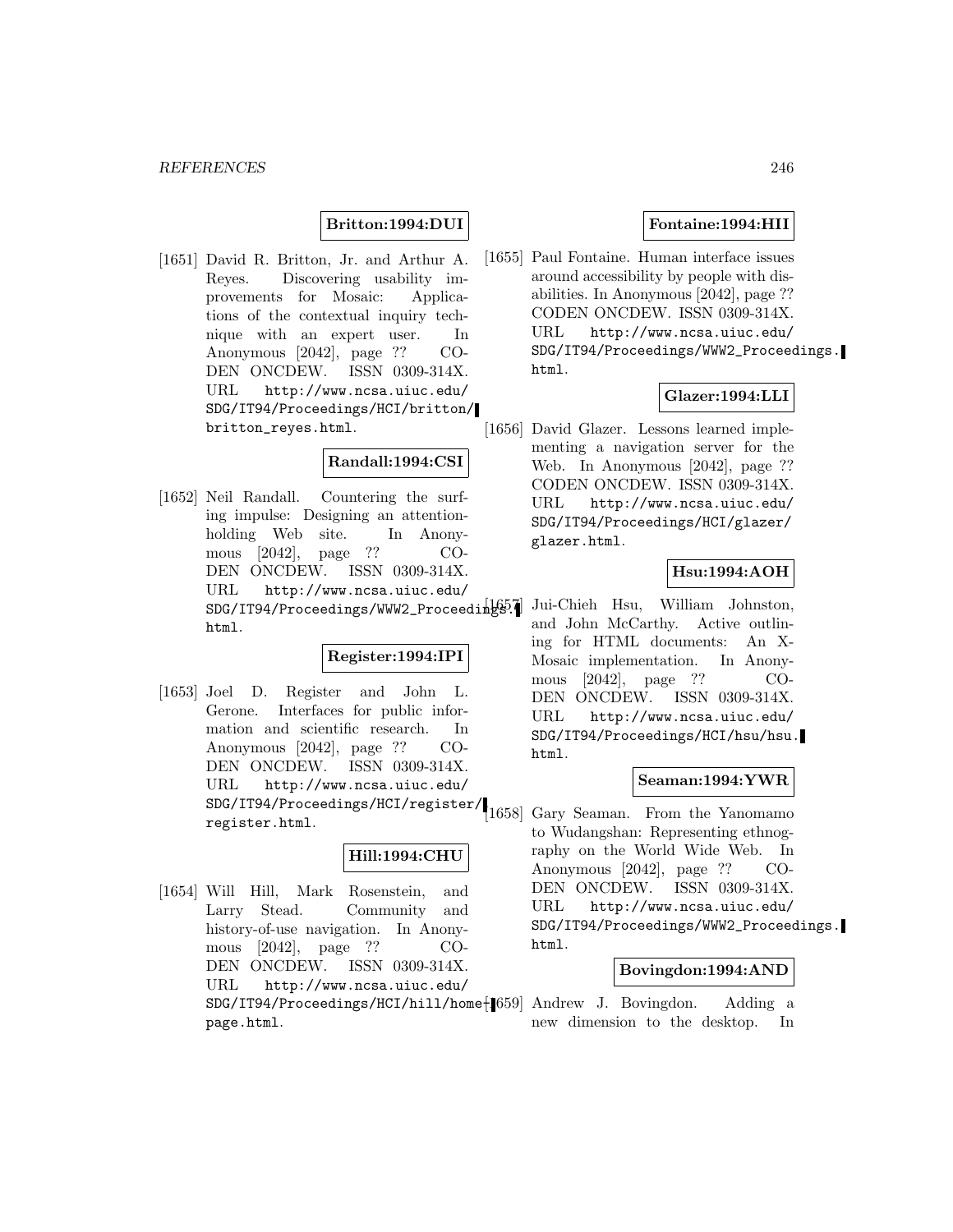Anonymous [2042], page ?? CO-DEN ONCDEW. ISSN 0309-314X. URL http://www.ncsa.uiuc.edu/ SDG/IT94/Proceedings/WWW2\_Proceedings. html.

## **Bayle:1994:JWU**

[1660] Michael L. Bayle, Burton H. Lee, A. Goto, Y. Sakamoto, J. Hong, V. Lam, T. Takada, M. Washisaka, A. Yamazaki, and K. Kada. Japan Window: A US-Japan WWW collaboration for Japan information. In Anonymous [2042], page ?? CO-DEN ONCDEW. ISSN 0309-314X. URL http://www.ncsa.uiuc.edu/ SDG/IT94/Proceedings/Int/lee/japan\_ window.html.

## **Baker:1994:FGF**

[1661] Thomas Baker, Inke Bruning, Lothar Klein, and Michael Lenz. Not free, but growing fast: The Web in Germany. In Anonymous [2042], page ?? CODEN ONCDEW. ISSN 0309-314X. URL http://www.ncsa.uiuc.edu/ SDG/IT94/Proceedings/Int/baker/ web-in-germany.html.

## **Tsang:1994:IGA**

[1662] Philip Tsang, James Henri, and Sandy Tse. Internet growth in Australia and Asia's four dragons. In Anonymous [2042], page ?? CO-DEN ONCDEW. ISSN 0309-314X. URL http://www.ncsa.uiuc.edu/ SDG/IT94/Proceedings/Int/tsang/ tsang.html.

## **Ridley:1994:IIA**

[1663] Michael Ridley. Innovation and implementation: Adopting and managing World Wide Web services in academic

libraries. In Anonymous [2042], page ?? CODEN ONCDEW. ISSN 0309-314X. URL http://www.ncsa.uiuc.edu/ SDG/IT94/Proceedings/LibApps/ridley/ ridley.html.

## **John:1994:IML**

[1664] Nancy R. John and Edward J. Valauskas. Introducing Mosaic to library end users to access Britannica Online. In Anonymous [2042], page ?? CODEN ONCDEW. ISSN 0309-314X. URL http://www.ncsa.uiuc.edu/ SDG/IT94/Proceedings/WWW2\_Proceedings. html.

## **Koopman:1994:SYO**

[1665] Ann Koopman and Sharon Hay. Swim at your own risk — no librarian on duty: Large-scale application of Mosaic in an academic library. In Anonymous [2042], page ?? CO-DEN ONCDEW. ISSN 0309-314X. URL http://www.ncsa.uiuc.edu/ SDG/IT94/Proceedings/LibApps/hay/ WWWPap.html.

## **Davis:1994:NSL**

[1666] Bob Davis, Jack Fritts, and Phyllis Geren. North Suburban Library System Internet training project. In Anonymous [2042], page ?? CO-DEN ONCDEW. ISSN 0309-314X. URL http://www.ncsa.uiuc.edu/ SDG/IT94/Proceedings/LibApps/davis/ nsls.html.

## **Smith:1994:SSB**

[1667] Alastair G. Smith. South Seas BUBL: A WWW information service for library and information studies. In Anonymous [2042], page ?? CO-DEN ONCDEW. ISSN 0309-314X.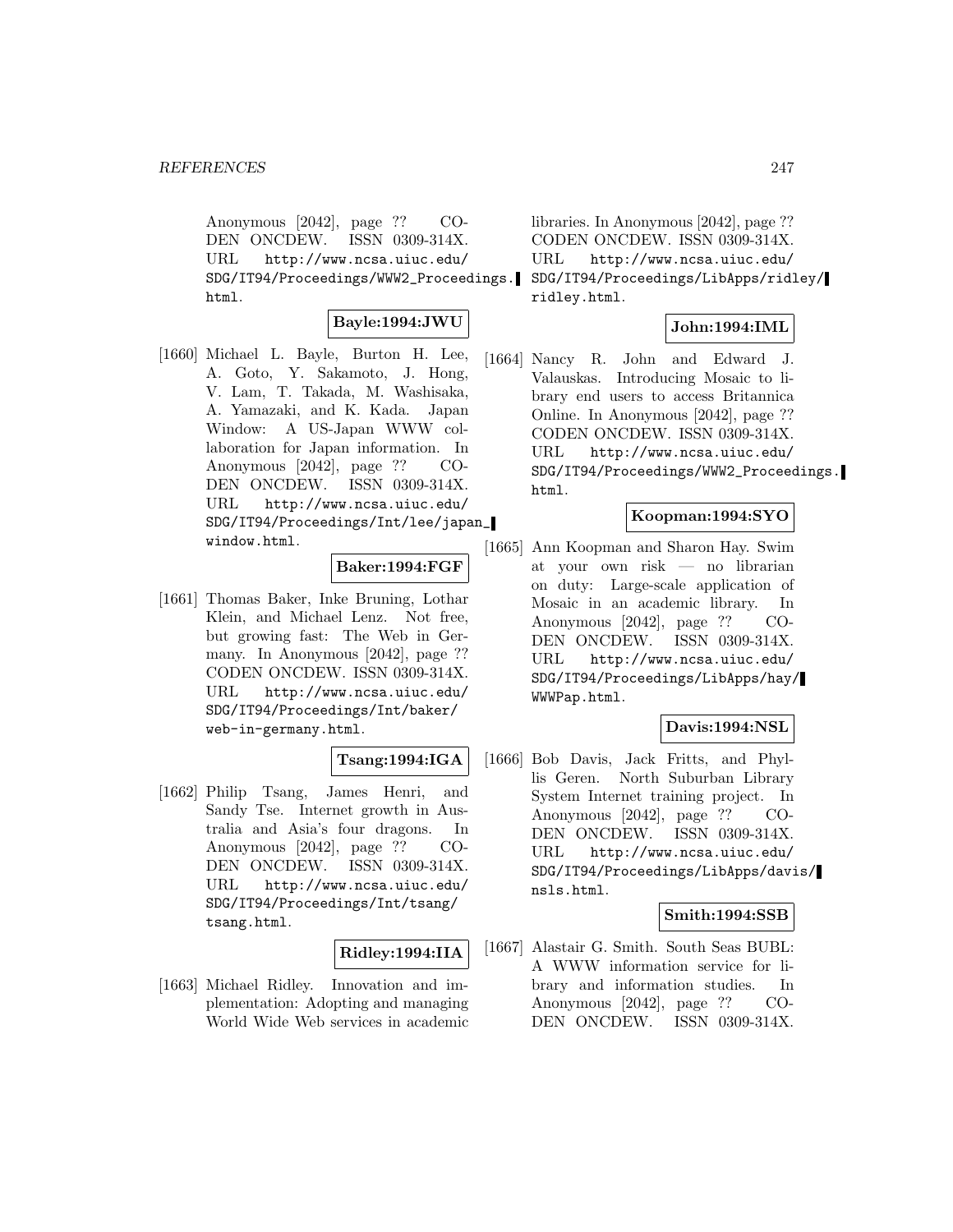URL http://www.ncsa.uiuc.edu/ SDG/IT94/Proceedings/LibApps/smith. alastair/a\_smith.html.

**Jevec:1994:BIF**

[1668] Tom Jevec. Bringing the Internet to faculty: Building partnerships to customize access to Internet resources. In Anonymous [2042], page ?? CO-DEN ONCDEW. ISSN 0309-314X. URL http://www.ncsa.uiuc.edu/ SDG/IT94/Proceedings/WWW2\_Proceedings. html.

## **Mockapetris:1994:COP**

[1669] Paul Mockapetris, Ron Ohlander, and Craig Milo Rogers. Cities online: Public access to city services on the Web. In Anonymous [2042], page ?? CO-DEN ONCDEW. ISSN 0309-314X. URL http://www.ncsa.uiuc.edu/ SDG/IT94/Proceedings/WWW2\_Proceedings. html.

### **Kanfer:1994:RWC**

[1670] Alaina G. Kanfer. The role of the Web in connecting a community: The development of Champaign County Network (CCNet). In Anonymous [2042], page ?? CO-DEN ONCDEW. ISSN 0309-314X. URL http://www.ncsa.uiuc.edu/ SDG/IT94/Proceedings/WWW2\_Proceedings. html.

### **Cantrall:1994:OSA**

[1671] Dan Cantrall. The Oregon State Archives on the World Wide Web: A case study in building a new user base for government services. In Anonymous [2042], page ?? CO-DEN ONCDEW. ISSN 0309-314X. URL http://www.ncsa.uiuc.edu/

SDG/IT94/Proceedings/LocalCom/cantrall/ cantrall.html.

## **Cho:1994:IHI**

[1672] Pagogh Cho, James Gutierrez, Anne LeMaistre, M. D., Cameron Payne, Russell Pruitt, and Charlotte Wilcox. IntelliTeaching — high impact learning. In Anonymous [2042], page ?? CODEN ONCDEW. ISSN 0309- 314X. URL http://www.ncsa.uiuc. edu/SDG/IT94/Proceedings/MedEd/ cho/ncsa-cho.html.

## **Davis:1994:ICB**

[1673] Nancy B. Davis, Pagogh Cho, James Gutierrez, Cameron Payne, Russell Pruitt, Charlotte Wilcox, Anne LeMaistre, and M. D. Interactive computer based programs versus traditional methods for selfstudy. In Anonymous [2042], page ?? CODEN ONCDEW. ISSN 0309- 314X. URL http://www.ncsa.uiuc. edu/SDG/IT94/Proceedings/MedEd/ davis/nbdavis.html.

# **Espiritu:1994:LUM**

[1674] Baltazar Espiritu, John A. Mc-Nulty, James R. Halama, Arcot J. Chandrasekhar, Ronald Price, Jr., and Brain Maggi. The Loyola University Medical Education Network. In Anonymous [2042], page ?? CODEN ONCDEW. ISSN 0309- 314X. URL http://www.ncsa.uiuc. edu/SDG/IT94/Proceedings/MedEd/ espiritu/LUMEN.html.

## **Frisby:1994:MEW**

[1675] Anthony J. Frisby, James Baggott, Sharon Dennis, and Rodney B. Murray. Medical education and the World Wide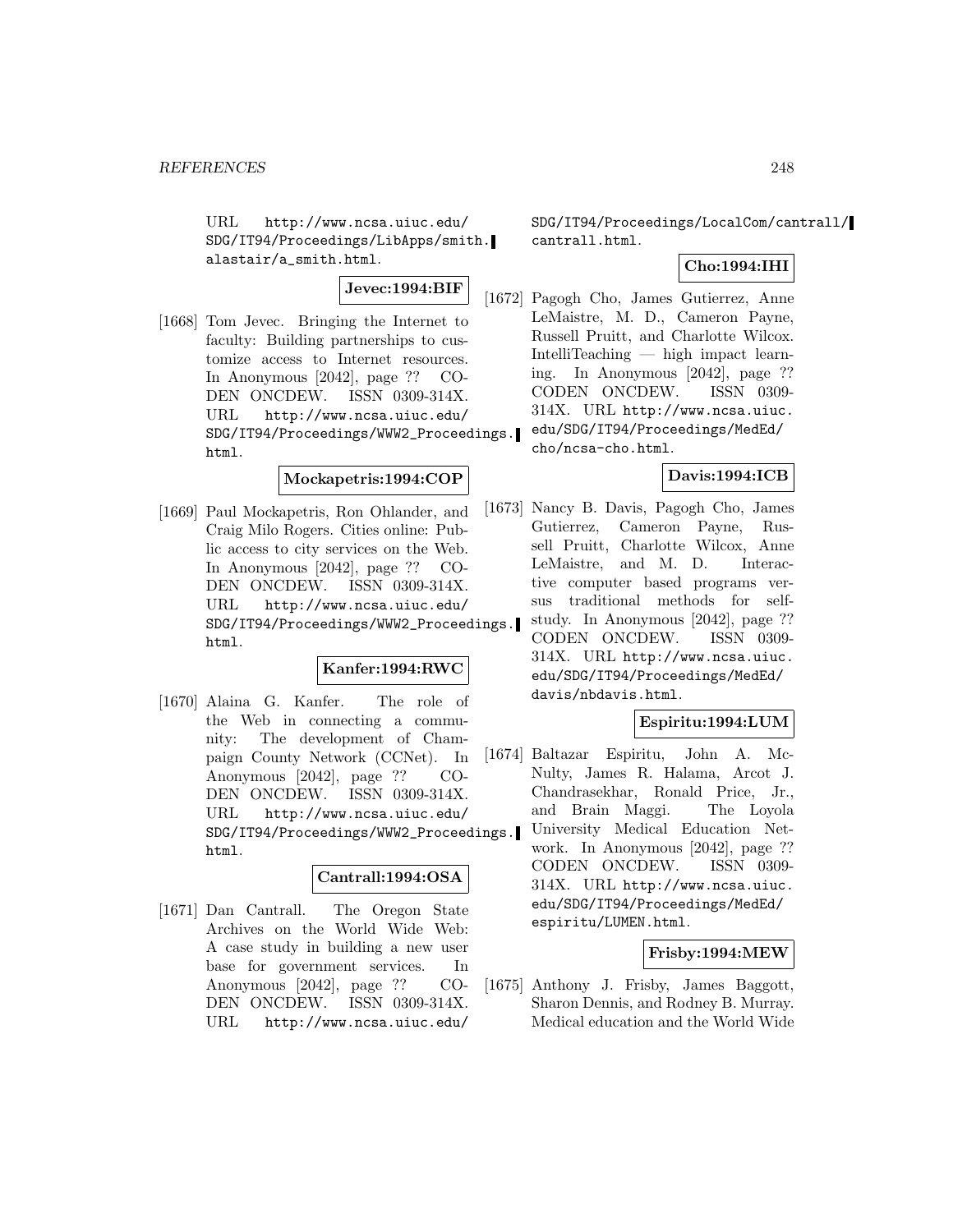Web. In Anonymous [2042], page ?? CODEN ONCDEW. ISSN 0309- 314X. URL http://www.ncsa.uiuc. edu/SDG/IT94/Proceedings/MedEd/ frisby/frisby.html.

#### **Srinivas:1994:AMH**

[1676] K. Srinivas, K. Gopinath, V. Jagannathan, R. Karinthi, Matthew Fuchs, Y. V. Reddy, George Almasi, and Tad Davis. Applications of Mosaic in health care delivery. In Anonymous [2042], page ?? CO-DEN ONCDEW. ISSN 0309-314X. URL http://www.ncsa.uiuc.edu/ artemis.html.

## **Oliver:1994:DHN**

[1677] Katie S. Oliver, Christine Remenyik, Alexander Crosby, and Jim Kazmer. Dynamic hypertext navigation and display management. In Anonymous [2042], page ?? CO-DEN ONCDEW. ISSN 0309-314X. URL http://www.ncsa.uiuc.edu/ SDG/IT94/Proceedings/MedTrack/oliver/ OliverRem.html.

# **Willard:1994:WBM**

[1678] K. E. Willard, J. H. Hallgren, and D. P. Connelly. W3 based medical information systems vs. custom client server applications. In Anonymous [2042], page ?? CO-DEN ONCDEW. ISSN 0309-314X. URL http://www.ncsa.uiuc.edu/ SDG/IT94/Proceedings/MedTrack/willard/ UMHC\_www/UMHC\_www\_paper.html.

## **Williamson:1994:DHI**

[1679] Kenneth B. Williamson and Tommy Williams. Design of hypertext instruc-

tional modules in pathology: The transition from hypercard to the Web. In Anonymous [2042], page ?? CO-DEN ONCDEW. ISSN 0309-314X. URL http://www.ncsa.uiuc.edu/ SDG/IT94/Proceedings/WWW2\_Proceedings. html.

## **Sieburg:1994:CWS**

[1680] Hans B. Sieburg, Stella Veretnik, Jay M. Otero, and Donald E. Mosier. Cybermouse WWW simulation server. In Anonymous [2042], page ?? CO-DEN ONCDEW. ISSN 0309-314X. URL http://www.ncsa.uiuc.edu/

SDG/IT94/Proceedings/MedTrack/srinivas/ SDG/IT94/Proceedings/MedTrack/sieburg/ sieburg.html.

## **Salomon:1994:EJB**

[1681] Marc E. Salomon and David C. Martin. An electronic journal browser implemented in the World Wide Web. In Anonymous [2042], page ?? CO-DEN ONCDEW. ISSN 0309-314X. URL http://www.ncsa.uiuc.edu/ SDG/IT94/Proceedings/MedTrack/salomon/ salomon.html.

## **Harbourt:1994:NWB**

[1682] Anna Harbourt. NetCoach: A Webbased system for intelligent biomedical information retrieval. In Anonymous [2042], page ?? CO-DEN ONCDEW. ISSN 0309-314X. URL http://www.ncsa.uiuc.edu/ SDG/IT94/Proceedings/WWW2\_Proceedings. html.

#### **Benton:1994:MSH**

[1683] Vivian M. Benton, Dan Dwyer, Cordelia Baron Geiken, Greg McArthur, and Joshua Polterock. MetaCenter science highlights repository. In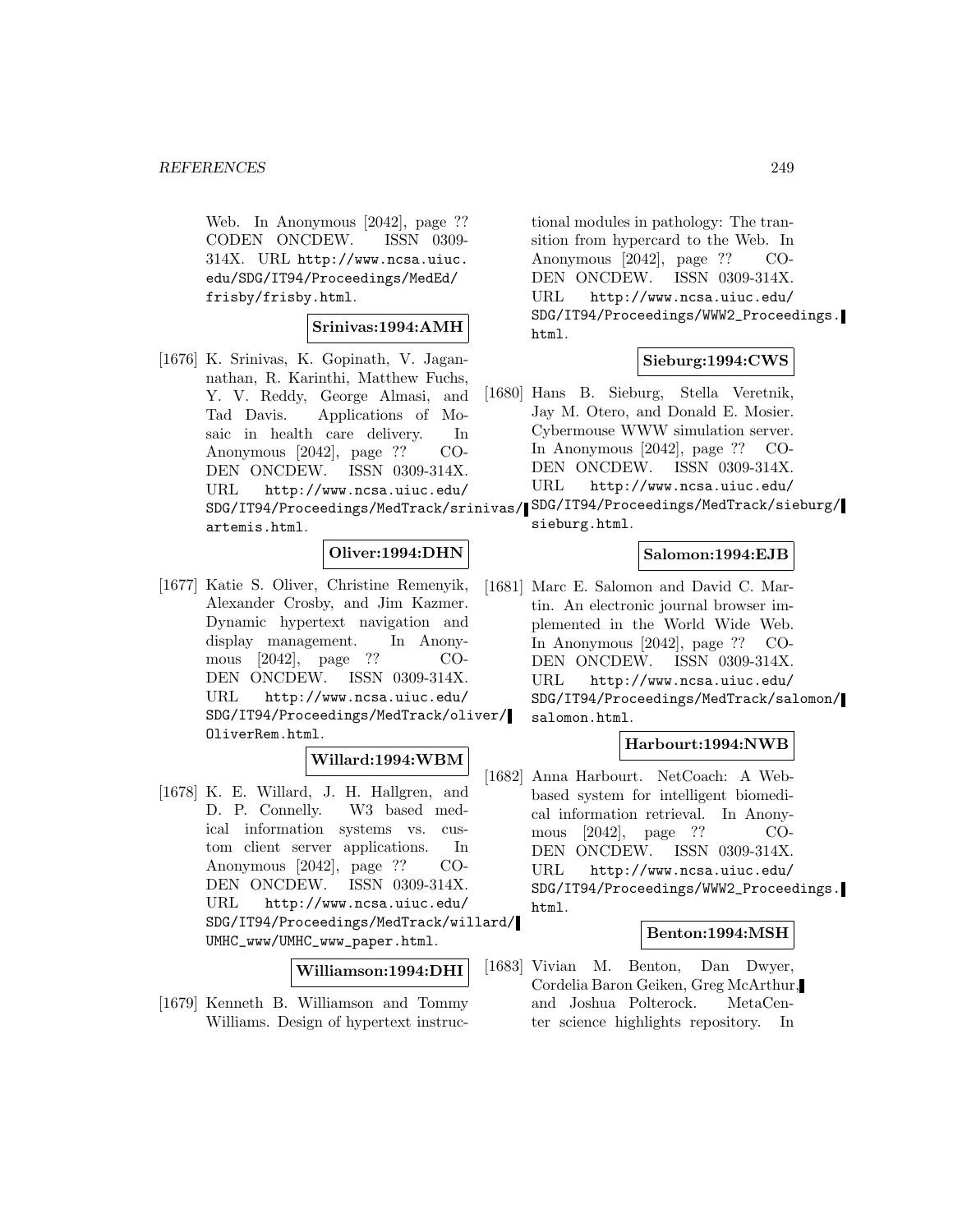Anonymous [2042], page ?? CO-DEN ONCDEW. ISSN 0309-314X. URL http://www.ncsa.uiuc.edu/ SDG/IT94/Proceedings/Meta/metainfo. paper.html.

## **Cox:1994:RTI**

[1684] Mark J. Cox and John E. F. Baruch. Robotic telescopes: An interactive exhibit on the World Wide Web. In Anonymous [2042], page ?? CO-DEN ONCDEW. ISSN 0309-314X. URL http://www.ncsa.uiuc.edu/ SDG/IT94/Proceedings/Museum/cox/ markcox.html.

### **Rasmussen:1994:GIM**

[1685] Mary Rasmussen, Brad Blumenthal, Steve Borysewicz, and Paul Neumann. The global interactive museum using Mosaic. In Anonymous [2042], page ?? CODEN ONCDEW. ISSN 0309- 314X. URL http://www.ncsa.uiuc. edu/SDG/IT94/Proceedings/Museum/ rasmussen/global\_museum.html.

### **Bohrer:1994:AFW**

[1686] Rand Bohrer. Architecture of the future — A Web exhibition. In Anonymous [2042], page ?? CO-DEN ONCDEW. ISSN 0309- 314X. URL http://www.ncsa.uiuc. edu/SDG/IT94/Proceedings/Museum/ bohrer/bohrer.html.

## **Rakov:1994:ISM**

[1687] Simon A. Rakov. The Internet sampler: A Mosaic-based museum kiosk about the Internet. In Anonymous [2042], page ?? CO-DEN ONCDEW. ISSN 0309- 314X. URL http://www.ncsa.uiuc. edu/SDG/IT94/Proceedings/Museum/ rakov/rakov.html.

## **Macaulay:1994:WCG**

[1688] Tyson Macaulay. WWW clearinghouse for government information. In Anonymous [2042], page ?? CO-DEN ONCDEW. ISSN 0309-314X. URL http://www.ncsa.uiuc.edu/ SDG/IT94/Proceedings/NationWideSites/ macaulay/macaulay.html.

## **Boyer:1994:IDD**

[1689] Paul D. Boyer. Information discovery and distillation in government: An experience report. In Anonymous [2042], page ?? CO-DEN ONCDEW. ISSN 0309-314X. URL http://www.ncsa.uiuc.edu/ SDG/IT94/Proceedings/NationWideSites/ scott/index.html.

## **Fernandez:1994:UDH**

[1690] Mark R. Fernandez, Jim Miller, Jeffrey L. Becklehimer, and Bill Maloy. The use of distributed hypermedia at The Naval Research Laboratory. In Anonymous [2042], page ?? CO-DEN ONCDEW. ISSN 0309-314X. URL http://www.ncsa.uiuc.edu/ SDG/IT94/Proceedings/NationWideSites/ fernandez/fernandez.html.

## **Slone:1994:WWW**

[1691] Benjamin J. Slone III and Charles E. Richardson. The World Wide Web and the nuclear industry. In Anonymous [2042], page ?? CO-DEN ONCDEW. ISSN 0309-314X. URL http://www.ncsa.uiuc.edu/ SDG/IT94/Proceedings/NationWideSites/ nelson/paper.html.

## **Nelson:1994:WWW**

[1692] Michael L. Nelson and David J. Bianco. The World Wide Web and technol-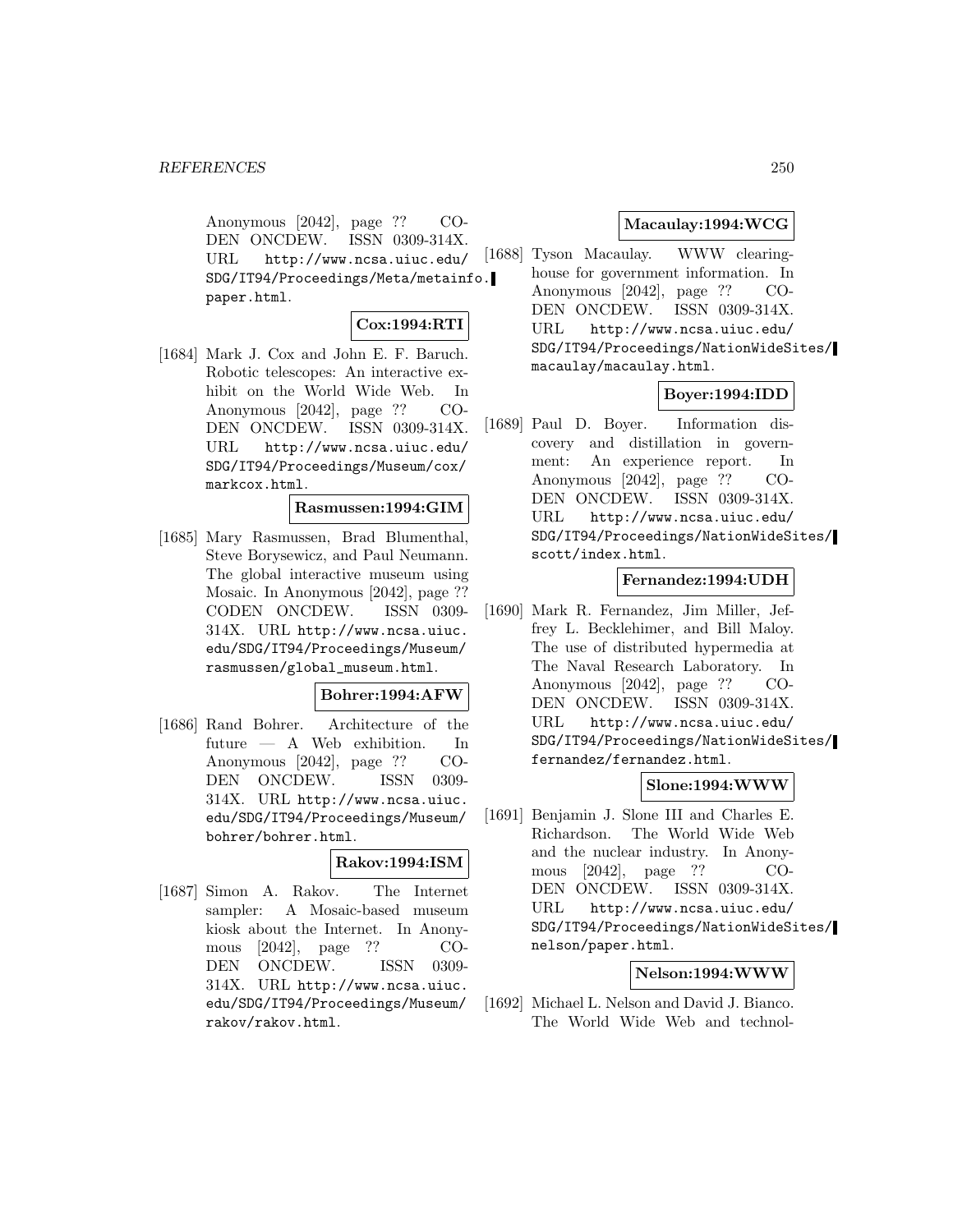ogy transfer at NASA Langley. In Anonymous [2042], page ?? CO-DEN ONCDEW. ISSN 0309-314X. URL http://www.ncsa.uiuc.edu/ SDG/IT94/Proceedings/WWW2\_Proceedings. html.

## **Gottlich:1994:AWI**

[1693] Gretchen Gottlich. Application of the WWW and Internet information technologies in a work environment. In Anonymous [2042], page ?? CO-DEN ONCDEW. ISSN 0309-314X. URL http://www.ncsa.uiuc.edu/ SDG/IT94/Proceedings/WWW2\_Proceedings. html.

## **Daddio:1994:NWE**

[1694] Ernest Daddio and William Turnbull. NOAA on the Web — the experiences and future of one nation-wide user. In Anonymous [2042], page ?? CO-DEN ONCDEW. ISSN 0309-314X. URL http://www.ncsa.uiuc.edu/ SDG/IT94/Proceedings/NationWideSites/ turnbull/paper.html.

## **Arnett:1994:IAN**

[1695] Nick Arnett. The Internet and the Anti-net: Two public internetworks are better than one. In Anonymous [2042], page ?? CO-DEN ONCDEW. ISSN 0309-314X. URL http://www.ncsa.uiuc.edu/ SDG/IT94/Proceedings/Overviews/ arnett/Antinet.html.

## **Blumberg:1994:MPL**

[1696] Roger B. Blumberg. Museums, public lands, and billboards: Toward a philosophy of the World Wide Web. In Anonymous [2042], page ?? CO-DEN ONCDEW. ISSN 0309-314X.

URL http://www.ncsa.uiuc.edu/ SDG/IT94/Proceedings/Overviews/ blumberg.museums/WebPhil94.Blumberg. html.

## **Duffy:1994:THR**

[1697] Robert A. Duffy and Michael J. Palmer. Taking the high road to institutional self-promotion: Substantive corporate communication on the Worldwide Web. In Anonymous [2042], page ?? CO-DEN ONCDEW. ISSN 0309-314X. URL http://www.ncsa.uiuc.edu/ SDG/IT94/Proceedings/Overviews/ duffy/main.html.

#### **Munnecke:1994:WWW**

[1698] Tom Munnecke. World Wide Web and the demise of the clockwork universe. In Anonymous [2042], page ?? CO-DEN ONCDEW. ISSN 0309-314X. URL http://www.ncsa.uiuc.edu/ SDG/IT94/Proceedings/Overviews/ munnecke/abstract.html.

## **Fry:1994:PNM**

[1699] Andrew L. Fry. Publishing in the new mass medium: Creating content on the Internet. In Anonymous [2042], page ?? CODEN ONCDEW. ISSN 0309-314X. URL http://www.ncsa.uiuc.edu/ SDG/IT94/Proceedings/Overviews/ fry/fry.html.

#### **Avalanche:1994:PIS**

[1700] Avalanche. Product Information Sessions. In Anonymous [2042], page ?? CODEN ONCDEW. ISSN 0309-314X. URL http://www.ncsa.uiuc.edu/ SDG/IT94/Proceedings/WWW2\_Proceedings. html.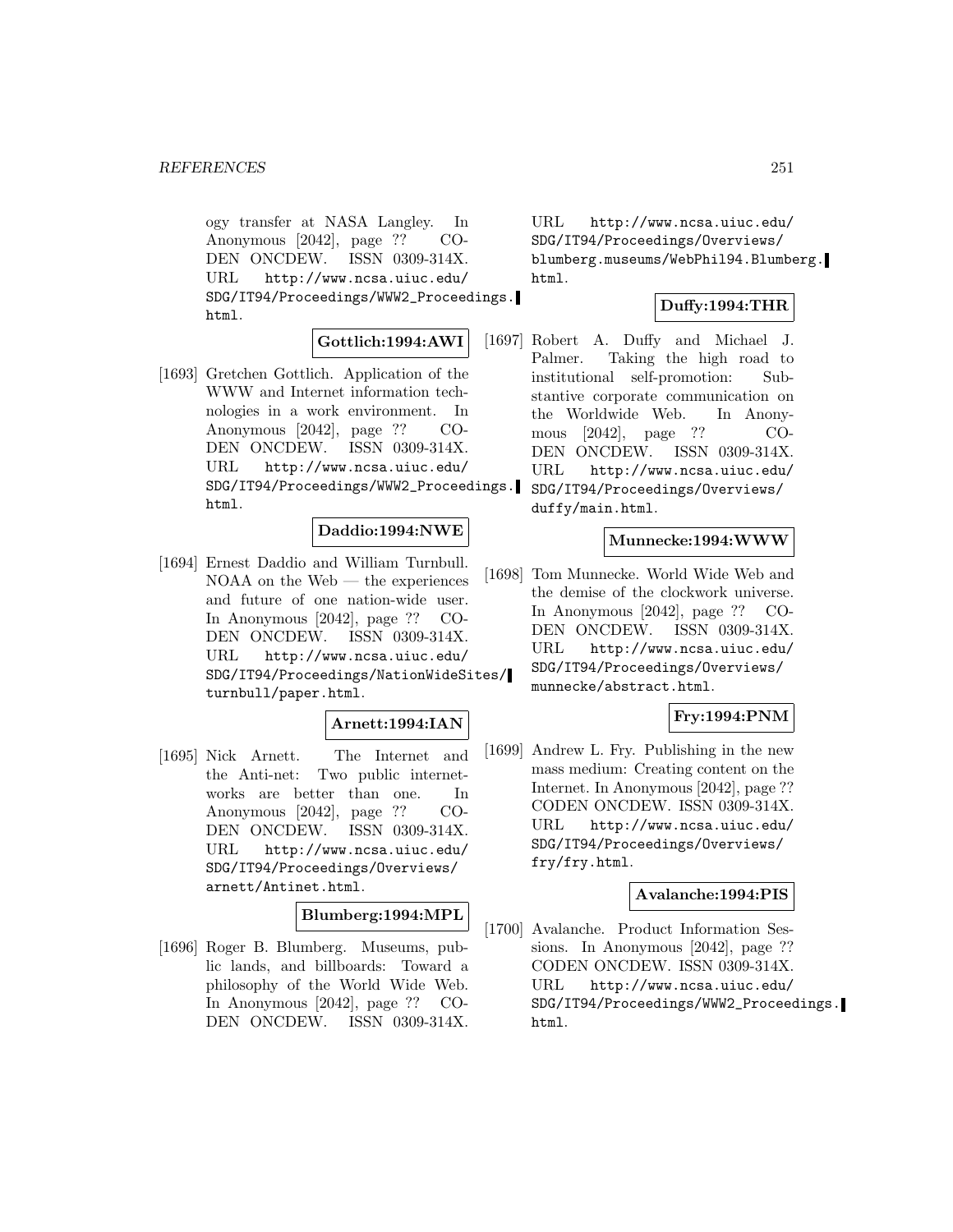## **EBT:1994:DSS**

[1701] EBT. 'DynaWeb' SGML server for the Web with automated transformation into HTML for display. In Anonymous [2042], page ?? CO-DEN ONCDEW. ISSN 0309-314X. URL http://www.ncsa.uiuc.edu/ SDG/IT94/Proceedings/WWW2\_Proceedings. html.

## **Exoterica:1994:TTH**

[1702] Exoterica. Transformation tools with HTML conversion runtime module. In Anonymous [2042], page ?? CO-DEN ONCDEW. ISSN 0309-314X. URL http://www.ncsa.uiuc.edu/ SDG/IT94/Proceedings/WWW2\_Proceedings. html.

### **Datalogics:1994:HP**

[1703] Frame/Datalogics. HTML printing. In Anonymous [2042], page ?? CO-DEN ONCDEW. ISSN 0309-314X. URL http://www.ncsa.uiuc.edu/ SDG/IT94/Proceedings/WWW2\_Proceedings0. html.

#### **HAL:1994:OHS**

[1704] HAL. Olias HTML/SGML server for the Web. In Anonymous [2042], page ?? CODEN ONCDEW. ISSN 0309-314X. URL http://www.ncsa.uiuc.edu/ SDG/IT94/Proceedings/WWW2\_Proceedings. html.

#### **IDI:1994:FLS**

[1705] IDI. With fall launch of SGML server for the Web. In Anonymous [2042], page ?? CO-DEN ONCDEW. ISSN 0309-314X. URL http://www.ncsa.uiuc.edu/ SDG/IT94/Proceedings/WWW2\_Proceedings. html.

### **SoftQuad:1994:HHP**

[1706] SoftQuad. HotMetal, HotMetal PRO commercial version, ongoing development and support of Raggett's TIDY utility. In Anonymous [2042], page ?? CODEN ONCDEW. ISSN 0309-314X. URL http://www.ncsa.uiuc.edu/ SDG/IT94/Proceedings/WWW2\_Proceedings. html.

## **Dougherty:1994:PCW**

[1707] Dale Dougherty, Robert Frasca, Paul Hoffman, Boris Putanec, and Kerry Schwartz. Panel: Commercial Web information providers. In Anonymous [2042], page ?? CO-DEN ONCDEW. ISSN 0309-314X. URL http://www.ncsa.uiuc.edu/ SDG/IT94/Proceedings/WWW2\_Proceedings. html.

### **Krauskopf:1994:NPC**

Tim Krauskopf. Network publishing: The center of the Web. In Anonymous [2042], page ?? CO-DEN ONCDEW. ISSN 0309-314X. URL http://www.ncsa.uiuc.edu/ SDG/IT94/Proceedings/WWW2\_Proceedings. html.

#### **Weibel:1994:ASP**

[1709] Stuart Weibel, Eric Miller, Jean Godby, and Ralph LeVan. An architecture for scholarly publishing on the World Wide Web. In Anonymous [2042], page ?? CO-DEN ONCDEW. ISSN 0309-314X. URL http://www.ncsa.uiuc.edu/ SDG/IT94/Proceedings/Pub/weibel/ weibel\_www\_paper.html.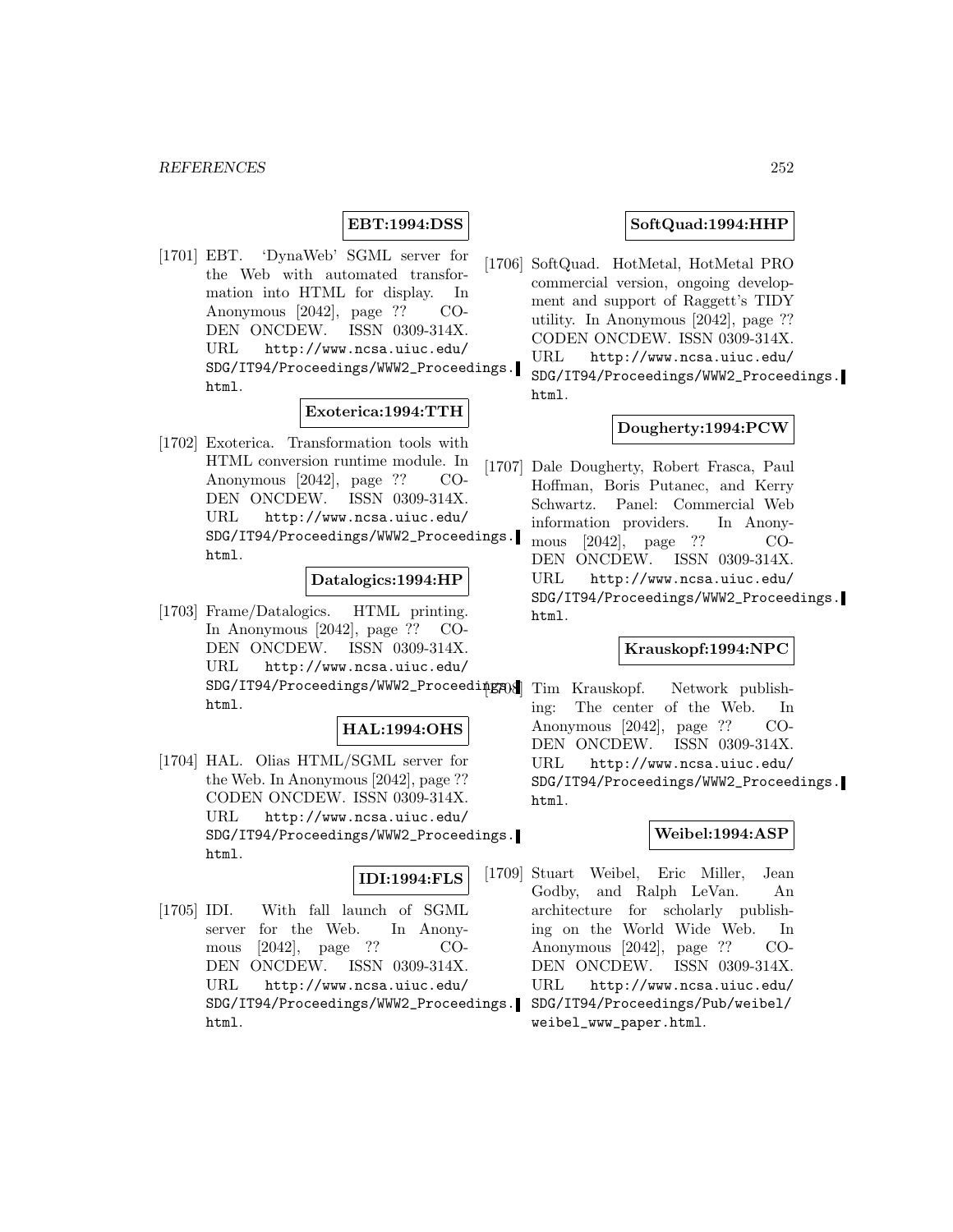## **Davis:1994:DPW**

[1710] Jim Davis and Carl Lagoze. "dropin" publishing with the World Wide Web. In Anonymous [2042], page ?? CODEN ONCDEW. ISSN 0309-314X. URL http://www.ncsa.uiuc.edu/ SDG/IT94/Proceedings/Pub/davis/ davis-lagoze.html.

#### **Dougherty:1994:AP**

[1711] Dale Dougherty. Adventures in publishing. In Anonymous [2042], page ?? CODEN ONCDEW. ISSN 0309-314X. URL http://www.ncsa.uiuc.edu/ SDG/IT94/Proceedings/WWW2\_Proceedings. html.

#### **Weibel:1994:PDL**

[1712] Stuart L. Weibel, Nick Arnett, Tony Barry, and Sue Davidsen. Panel: Delivery of library services on the Web. In Anonymous [2042], page ?? CO-DEN ONCDEW. ISSN 0309-314X. URL http://www.ncsa.uiuc.edu/ SDG/IT94/Proceedings/WWW2\_Proceedings. html.

#### **Berrigan:1994:OWE**

[1713] Ellen Berrigan. ONline WISCON-SIN: An electronic journal. In Anonymous [2042], page ?? CO-DEN ONCDEW. ISSN 0309-314X. URL http://www.ncsa.uiuc.edu/ SDG/IT94/Proceedings/WWW2\_Proceedings. html.

#### **Kumar:1994:EJ**

[1714] Kumar. Electronic journal. In Anonymous [2042], page ?? CO-DEN ONCDEW. ISSN 0309-314X. URL http://www.ncsa.uiuc.edu/ SDG/IT94/Proceedings/WWW2\_Proceedings. html.

## **Martin:1994:OFU**

[1715] Gerard Martin. Online fair use of copyrighted material: Issues and concerns. In Anonymous [2042], page ?? CO-DEN ONCDEW. ISSN 0309-314X. URL http://www.ncsa.uiuc.edu/ SDG/IT94/Proceedings/Pub/martin/ WWW-Online-Essay.html.

### **Shklar:1994:III**

- [1716] Leon Shklar, Satish Thatte, Howard Marcus, and Amit Sheth. The Info-Harness information integration platform. In Anonymous [2042], page ?? CODEN ONCDEW. ISSN 0309-314X.
	- URL http://www.ncsa.uiuc.edu/ SDG/IT94/Proceedings/Searching/ shklar/shklar.html.

## **Pinkerton:1994:FWP**

[1717] Brian Pinkerton. Finding what people want: Experiences with the WebCrawler. In Anonymous [2042], page ?? CODEN ONCDEW. ISSN 0309-314X. URL http://www.ncsa. uiuc.edu/SDG/IT94/Proceedings/Searching/

pinkerton/WebCrawler.html.

## **Doszkocs:1994:ACN**

[1718] Tamas E. Doszkocs, Seth B. Widoff, and Bruno M. Vasta. Associative concept navigation in MEDLINE and other NLM databases via a Mosaic — forms — WWW interface combining natural language processing, expert systems and (un)conventional information retrieval techniques. In Anonymous [2042], page ?? CO-DEN ONCDEW. ISSN 0309-314X. URL http://www.ncsa.uiuc.edu/ SDG/IT94/Proceedings/Searching/ doszkocs/doszkocs.html.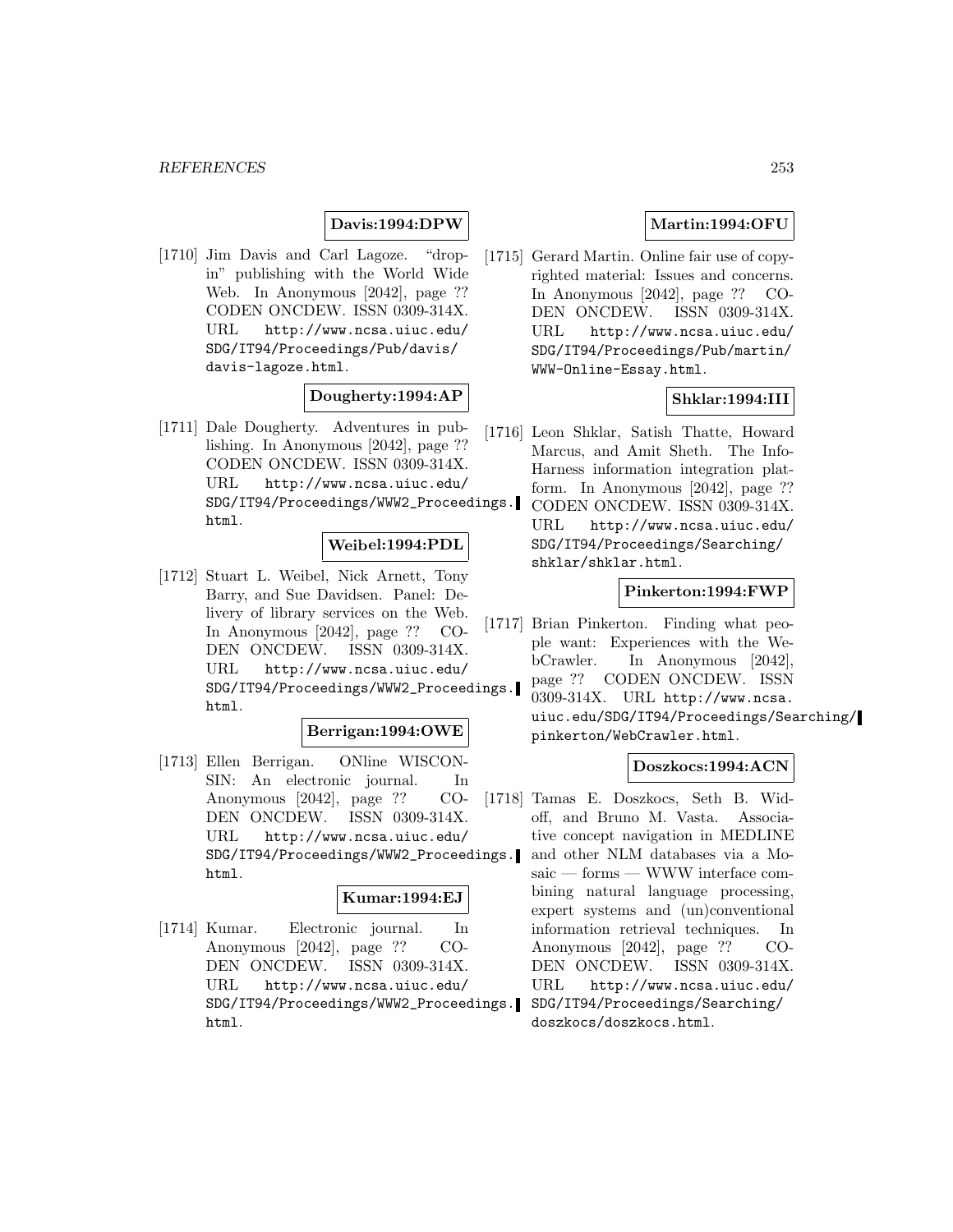## **Lim:1994:UCI**

[1719] Jong-Gyun Lim. Using coollists to index HTML documents in the Web. In Anonymous [2042], page ?? CO-DEN ONCDEW. ISSN 0309-314X. URL http://www.ncsa.uiuc.edu/ SDG/IT94/Proceedings/Searching/ lim/coollist.html.

#### **Rodgers:1994:STA**

[1720] R. P. C. Rodgers, Suresh Srinivasan, and Jim Fullton. Sourcerer: Thesaurus-assisted automated source identification for the World Wide Web. In Anonymous [2042], page ?? CO-DEN ONCDEW. ISSN 0309-314X. URL http://www.ncsa.uiuc.edu/ SDG/IT94/Proceedings/Searching/ rodgers.sourcerer/paper.html.

### **Schwartz:1994:HID**

[1721] Michael F. Schwartz, C. Mic Bowman, Peter B. Danzig, Darren R. Hardy, and Udi Manber. The Harvest information discovery and access system. In Anonymous [2042], page ?? CO-DEN ONCDEW. ISSN 0309-314X. URL http://www.ncsa.uiuc.edu/ SDG/IT94/Proceedings/Searching/ schwartz.harvest/schwartz.harvest. html.

## **Casey:1994:WTM**

[1722] James Casey, Alberto Aimar, Nikos Drakos, Ian Hannell, Arash Khodabandeh, Paolo Palazzi, Bertrand Rousseau, and Mario Ruggier. WebLinker: A tool for managing cross references between WWW documents. In Anonymous [2042], page ?? CO-DEN ONCDEW. ISSN 0309-314X. URL http://www.ncsa.uiuc.edu/

SDG/IT94/Proceedings/Searching/ casey/WLPaper\_1.html.

#### **Doemel:1994:WGH**

[1723] Peter Doemel. WebMap — A graphical hypertext navigation tool. In Anonymous [2042], page ?? CO-DEN ONCDEW. ISSN 0309-314X. URL http://www.ncsa.uiuc.edu/ SDG/IT94/Proceedings/Searching/ doemel/www-fall94.html.

#### **Crossley:1994:WTW**

[1724] David Crossley. WAIS through the Web — discovering environmental information. In Anonymous [2042], page ?? CO-DEN ONCDEW. ISSN 0309-314X. URL http://www.ncsa.uiuc.edu/ SDG/IT94/Proceedings/Searching/ crossley/paper.html.

#### **Beck:1994:WWP**

[1725] Howard Beck, Amir Mobini, and Viswanath Kadambari. A word is worth 1000 pictures: Natural language access to digital libraries. In Anonymous [2042], page ?? CO-DEN ONCDEW. ISSN 0309-314X. URL http://www.ncsa.uiuc.edu/ SDG/IT94/Proceedings/Searching/ beck/beckmain.html.

### **Clarkson:1994:IDH**

[1726] Mike Clarkson. Intelligent distributed hypertext documentation. In Anonymous [2042], page ?? CO-DEN ONCDEW. ISSN 0309-314X. URL http://www.ncsa.uiuc.edu/ SDG/IT94/Proceedings/WWW2\_Proceedings. html.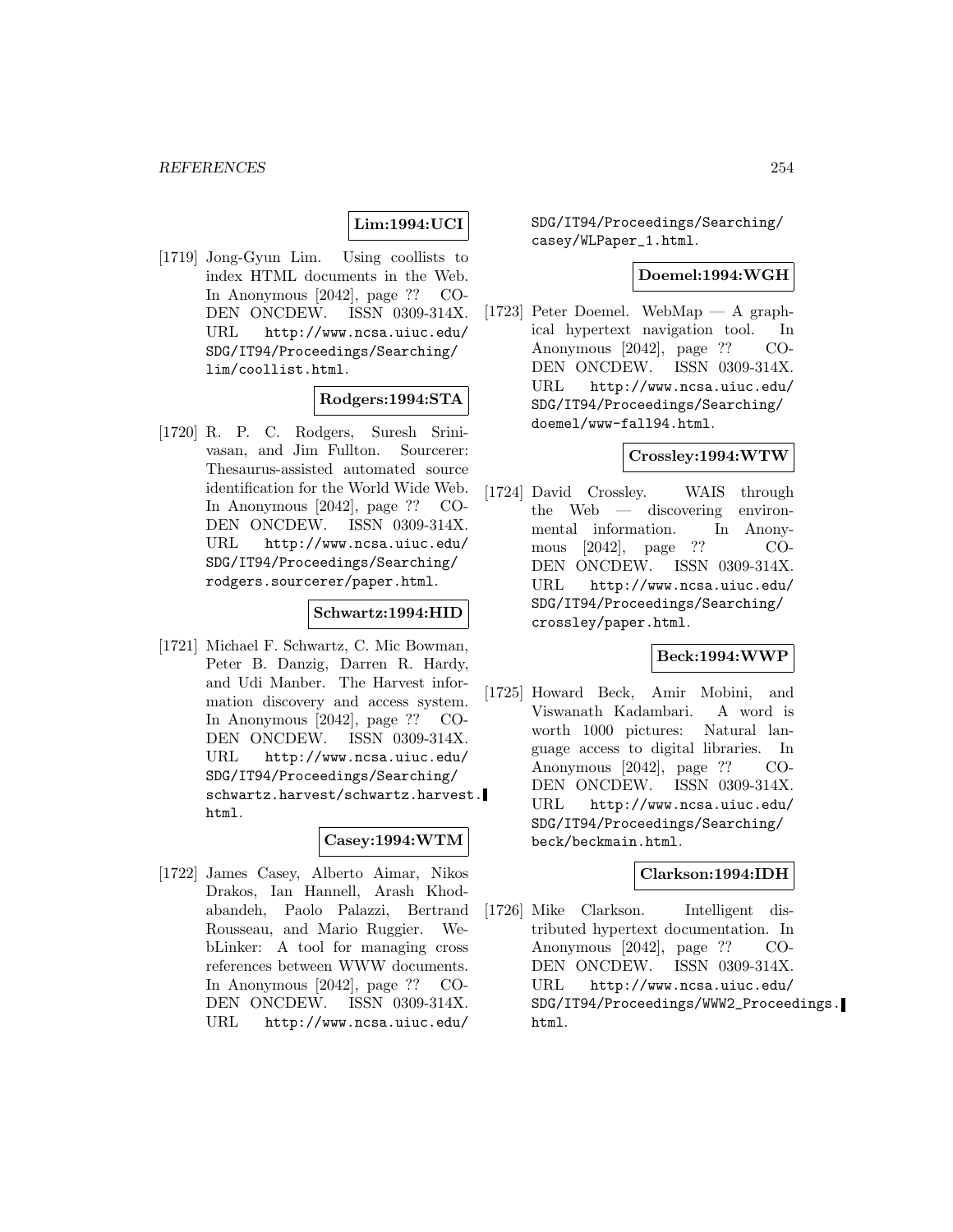### **Woelk:1994:IPI**

[1727] Darrell Woelk and Christine Tomlinson. The InfoSleuth Project: Intelligent search management via semantic agents. In Anonymous [2042], page ?? CODEN ONCDEW. ISSN 0309-314X. URL http://www.ncsa.uiuc.edu/ SDG/IT94/Proceedings/Searching/ woelk/woelk.html.

## **Bra:1994:SAI**

[1728] Paul De Bra and R. D. J. Post. Searching for arbitrary information in the World Wide Web: the fish-search for Mosaic. In Anonymous [2042], page ?? CODEN ONCDEW. ISSN 0309-314X. URL http://www.ncsa.uiuc.edu/ SDG/IT94/Proceedings/Searching/ debra/article.html.

### **Chen:1994:SRN**

[1729] Hsinchun Chen and Bruce R. Schatz. Semantic retrieval for the NCSA Mosaic. In Anonymous [2042], page ?? CODEN ONCDEW. ISSN 0309-314X. URL http://www.ncsa.uiuc.edu/ SDG/IT94/Proceedings/Searching/ chen/chenschatz.html.

## **Schiffman:1994:WSB**

[1730] Allan M. Schiffman. WWW security: The big picture. In Anonymous [2042], page ?? CO-DEN ONCDEW. ISSN 0309-314X. URL http://www.ncsa.uiuc.edu/ SDG/IT94/Proceedings/WWW2\_Proceedings. html.

#### **Hallam-Baker:1994:SSE**

[1731] Phillip M. Hallam-Baker, Henrik Frystyk Nielsen, and Ari Luotonen. SHEN security enhancements to HTTP. In

Anonymous [2042], page ?? CO-DEN ONCDEW. ISSN 0309-314X. URL http://www.ncsa.uiuc.edu/ SDG/IT94/Proceedings/Security/hallambaker/Shen/Documentation/paper. html.

### **Dalva:1994:CSH**

[1732] Dave Dalva. On client and server host security. In Anonymous [2042], page ?? CODEN ONCDEW. ISSN 0309-314X. URL http://www.ncsa.uiuc.edu/ SDG/IT94/Proceedings/WWW2\_Proceedings. html.

### **Altis:1994:PC**

[1733] Kevin Altis. On proxies (not confirmed). In Anonymous [2042], page ?? CODEN ONCDEW. ISSN 0309-314X. URL http://www.ncsa.uiuc.edu/ SDG/IT94/Proceedings/WWW2\_Proceedings. html.

## **Poler:1994:IWM**

[1734] Ariel Poler. Improving WWW marketing through user information and non-intrusive communications. In Anonymous [2042], page ?? CO-DEN ONCDEW. ISSN 0309-314X. URL http://www.ncsa.uiuc.edu/ SDG/IT94/Proceedings/Security/poler/ poler.html.

### **Lewontin:1994:DWP**

[1735] Steve Lewontin and Mary Ellen Zurko. The DCE Web Project: Providing authorization and other distributed services to the World Wide Web. In Anonymous [2042], page ?? CO-DEN ONCDEW. ISSN 0309-314X. URL http://www.ncsa.uiuc.edu/ SDG/IT94/Proceedings/Security/lewontin/ Web\_DCE\_Conf\_94.html.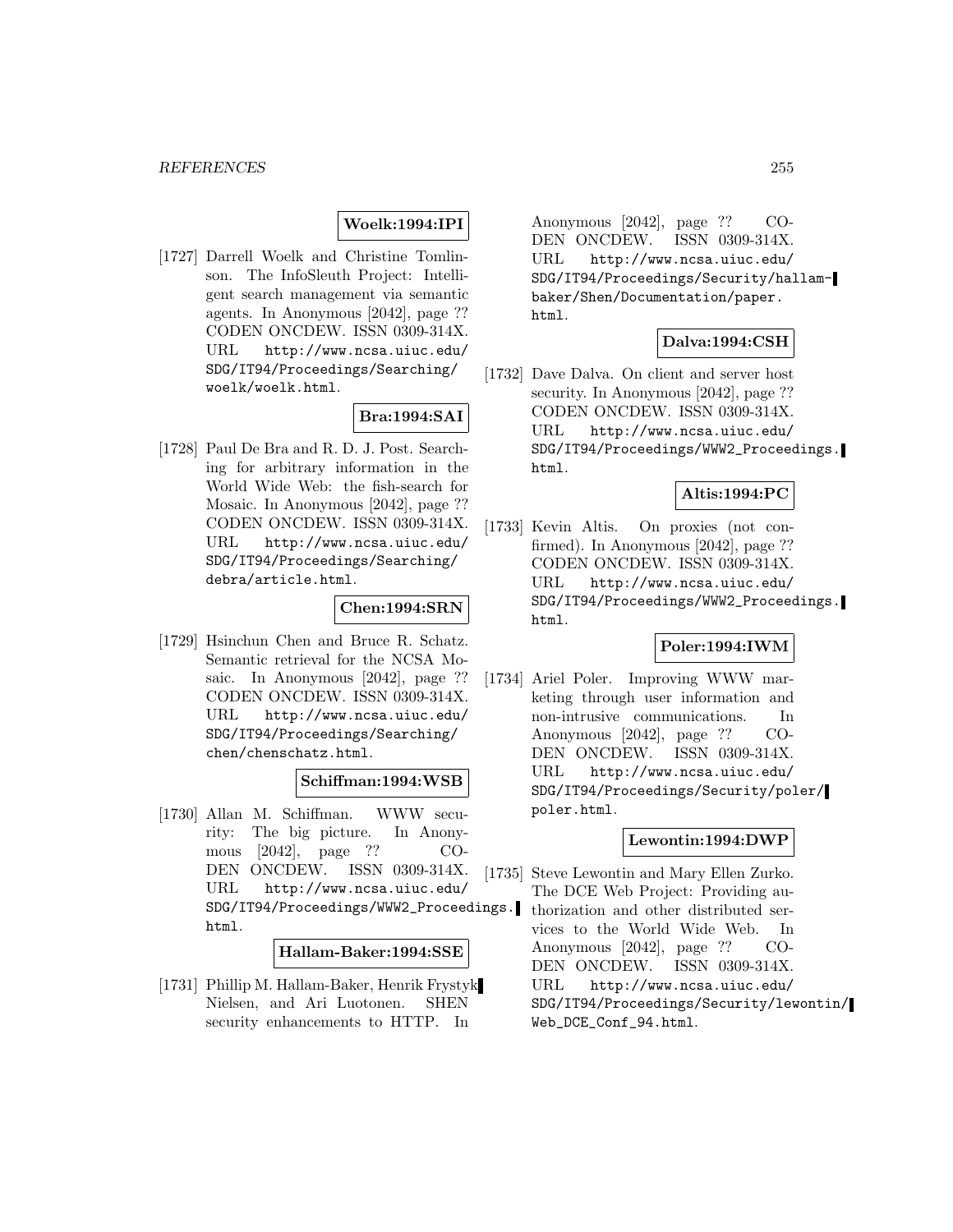#### **Barber:1994:UMD**

[1736] David Barber. The University of Michigan Data System. In Anonymous [2042], page ?? CO-DEN ONCDEW. ISSN 0309-314X. URL http://www.ncsa.uiuc.edu/ SDG/IT94/Proceedings/SocialSci/ barber/umdata.html.

## **Jacobsen:1994:PAD**

[1737] Lynn Jacobsen, David Millman, and Walter Bourne. Providing access to a data library: SQL and full-text IR methods of automatically generating Web structure. In Anonymous [2042], page ?? CO-DEN ONCDEW. ISSN 0309-314X. URL http://www.ncsa.uiuc.edu/ SDG/IT94/Proceedings/SocialSci/ jacobsen/jacobsen.html.

#### **Rockwell:1994:T**

[1738] Richard Rockwell. title? In Anonymous [2042], page ?? CO-DEN ONCDEW. ISSN 0309-314X. URL http://www.ncsa.uiuc.edu/ SDG/IT94/Proceedings/WWW2\_Proceedings. html.

#### **Kroeker:1994:IDC**

[1739] Brian Kroeker, Hilde Colenbrander, Henry Fan, and George Phillips. Interactive database communication across the World Wide Web: Accessing statistics canada's CANSIM database. In Anonymous [2042], page ?? CO-DEN ONCDEW. ISSN 0309-314X. URL http://www.ncsa.uiuc.edu/ SDG/IT94/Proceedings/SocialSci/ kroeker/kroekeru.html.

#### **Savage:1994:SSU**

[1740] Dean Savage. Social science uses of Mosaic at the City University of New York. In Anonymous [2042], page ?? CODEN ONCDEW. ISSN 0309-314X. URL http://www.ncsa.uiuc.edu/ SDG/IT94/Proceedings/SocialSci/ savage/savage.html.

### **Goode:1994:INM**

[1741] Susan Goode. Introduction to NCSA Mosaic. In Anonymous [2042], page ?? CODEN ONCDEW. ISSN 0309-314X. URL http://www.ncsa.uiuc.edu/ SDG/IT94/Proceedings/WWW2\_Proceedings. html.

### **Staff:1994:AFN**

[1742] NCSA Development Staff. Advanced features of NCSA Mosaic. In Anonymous [2042], page ?? CO-DEN ONCDEW. ISSN 0309-314X. URL http://www.ncsa.uiuc.edu/ SDG/IT94/Proceedings/WWW2\_Proceedings. html.

### **Sheldrick:1994:H**

Dennis Sheldrick, Michael Stefanini, and Michael Grobe. HTML. In Anonymous [2042], page ?? CO-DEN ONCDEW. ISSN 0309-314X. URL http://www.ncsa.uiuc.edu/ SDG/IT94/Proceedings/WWW2\_Proceedings. html.

## **Stevenson:1994:AH**

[1744] Kim Stevenson. Advanced HTML. In Anonymous [2042], page ?? CO-DEN ONCDEW. ISSN 0309-314X. URL http://www.ncsa.uiuc.edu/ SDG/IT94/Proceedings/WWW2\_Proceedings. html.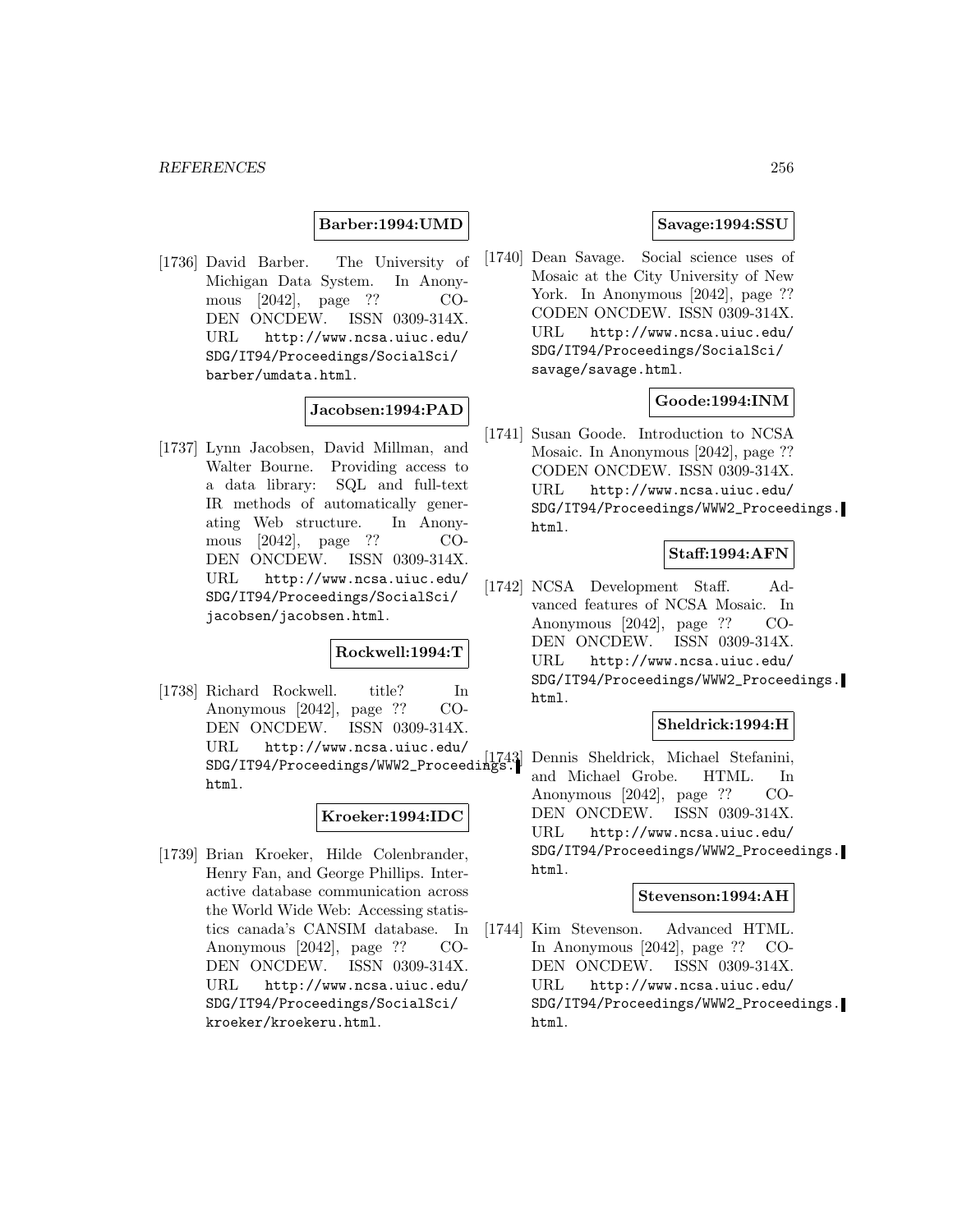### **Labovitz:1994:MCW**

[1745] John Labovitz and Brian Golden. Management of content on WWW servers. In Anonymous [2042], page ?? CO-DEN ONCDEW. ISSN 0309-314X. URL http://www.ncsa.uiuc.edu/ SDG/IT94/Proceedings/WWW2\_Proceedings. html.

### **Hughes:1994:PMH**

[1746] Kevin Hughes. Putting media into hypermedia. In Anonymous [2042], page ?? CODEN ONCDEW. ISSN 0309-314X. URL http://www.ncsa. uiuc.edu/SDG/IT94/Proceedings/WWW2\_ Proceedings.html.

#### **Schiffman:1994:SW**

[1747] Allan Schiffman. Security on the Web. In Anonymous [2042], page ?? CO-DEN ONCDEW. ISSN 0309-314X. URL http://www.ncsa.uiuc.edu/ SDG/IT94/Proceedings/WWW2\_Proceedings. html.

#### **Frystyk:1994:SAS**

[1748] Henrik Frystyk and Carlos Varela. System administration/HTTPD servers for CERN httpd. In Anonymous [2042], page ?? CO-DEN ONCDEW. ISSN 0309-314X. URL http://www.ncsa.uiuc.edu/ SDG/IT94/Proceedings/WWW2\_Proceedings. html.

#### **Jones:1994:SAW**

[1749] Paul Jones. System administration of WWW servers. In Anonymous [2042], page ?? CO-DEN ONCDEW. ISSN 0309-314X. URL http://www.ncsa.uiuc.edu/ SDG/IT94/Proceedings/WWW2\_Proceedings. [1754] Joanna Mason, Marek Czernuszenko, html.

## **Pesce:1994:VWW**

- [1750] Mark D. Pesce and Anthony Parisi. Visualization and the World Wide Web. In Anonymous [2042], page ?? CO-DEN ONCDEW. ISSN 0309-314X. URL http://www.ncsa.uiuc.edu/
	- SDG/IT94/Proceedings/WWW2\_Proceedings. html.

### **Meyer:1994:MBC**

[1751] Tom Meyer, David Blair, and Suzanne Hader. A MOO-based collaborative hypermedia system for WWW. In Anonymous [2042], page ?? CO-DEN ONCDEW. ISSN 0309-314X. URL http://www.ncsa.uiuc.edu/ SDG/IT94/Proceedings/VR/meyer.waxweb/ meyer.html.

## **Ressler:1994:AUV**

[1752] Sandy Ressler. Approaches using virtual environments with Mosaic. In

Anonymous [2042], page ?? CO-DEN ONCDEW. ISSN 0309-314X. URL http://www.ncsa.uiuc.edu/ SDG/IT94/Proceedings/VR/ressler/ veMain.html.

#### **Munzner:1994:VTW**

[1753] Tamara Munzner, Paul Burchard, and Ed Chi. Visualization through the World Wide Web with Geomview, Cyberview, W3Kit, and WebOOGL. In Anonymous [2042], page ?? CO-DEN ONCDEW. ISSN 0309-314X. URL http://www.ncsa.uiuc.edu/ SDG/IT94/Proceedings/VR/munzner/ munzner-abstract.html.

#### **Mason:1994:CMB**

Dana Plepys, and Thomas A. DeFanti.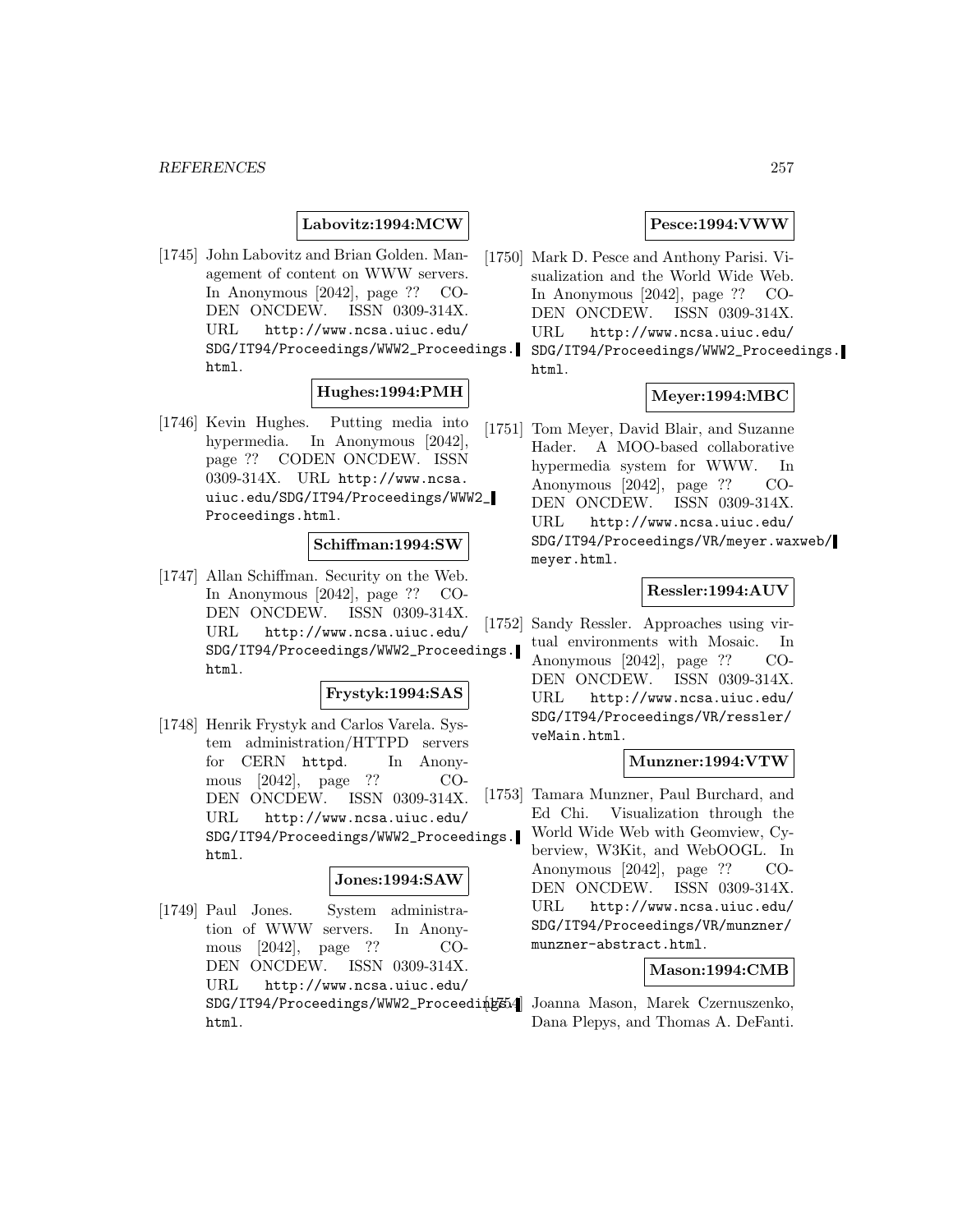CAVEview: Mosaic-based virtual reality. In Anonymous [2042], page ?? CODEN ONCDEW. ISSN 0309-314X. URL http://www.ncsa.uiuc.edu/ SDG/IT94/Proceedings/VR/mason/CAVEview. vey. In O'Reilly and Associates and paper.html.

### **Campbell:1994:IAC**

[1755] Paul Campbell, Lawrence Fitzpatrick, David C. Macdonald, and Adrienne Griffith. Information access: A cornerstone of Web publishing. In Anonymous [2042], page ?? CO-DEN ONCDEW. ISSN 0309-314X. URL http://www.ncsa.uiuc.edu/ SDG/IT94/Proceedings/WebProd/griffith/ witehtml.html.

#### **Shapiro:1994:VPF**

[1756] Ehud Shapiro. Virtual places — A foundation for human interaction. In Anonymous [2042], page ?? CO-DEN ONCDEW. ISSN 0309-314X. URL http://www.ncsa.uiuc.edu/ SDG/IT94/Proceedings/WebProd/shapiro/ demo1.html.

### **Penberthy:1994:IWA**

[1757] Scott Penberthy. IBM WebExplorer: Advanced features for navigating the Web. In Anonymous [2042], page ?? CODEN ONCDEW. ISSN 0309-314X. URL http://www.ncsa.uiuc.edu/ SDG/IT94/Proceedings/WWW2\_Proceedings. html.

## **Dean:1994:WHA**

[1758] Shaun Dean. What's happening at Apple. In Anonymous [2042], page ?? CODEN ONCDEW. ISSN 0309-314X. URL http://www.ncsa.uiuc.edu/ html.

## **Pitkow:1995:RTW**

- [1759] J. E. Pitkow and C. M. Kehoe. Results from the third WWW user sur-
	- Web Consortium (W3C) [2048], pages 1–14. ISBN 1-56592-169-0. ISSN 1085- 2301. LCCN TK5105.888 .I68 1995. US\$39.95. URL http://www.ora.com/ gnn/bus/ora/item/wj1.html. The World Wide Web Journal is a quarterly publication that provides timely, in-depth coverage of the issues, techniques, and research developments in the World Wide Web. The December issue contains the Conference Proceeding papers that were chosen for the 4th International World Wide Web conference in Boston, MA.

### **Hurwitz:1995:OMW**

[1760] R. Hurwitz and J. C. Mallery. The open meeting: A Web-based system for conferencing and collaboration. In O'Reilly and Associates and Web Consortium (W3C) [2048], pages 15– 36. ISBN 1-56592-169-0. ISSN 1085- 2301. LCCN TK5105.888 .I68 1995. US\$39.95. URL http://www.ora.com/ gnn/bus/ora/item/wj1.html. The World Wide Web Journal is a quarterly publication that provides timely, in-depth coverage of the issues, techniques, and research developments in the World Wide Web. The December issue contains the Conference Proceeding papers that were chosen for the 4th International World Wide Web conference in Boston, MA.

## **Vitali:1995:UVP**

SDG/IT94/Proceedings/WWW2\_Proceedings. ing versioning to provide collabora-[1761] F. Vitali and D. G. Durand. Ustion on the WWW. In O'Reilly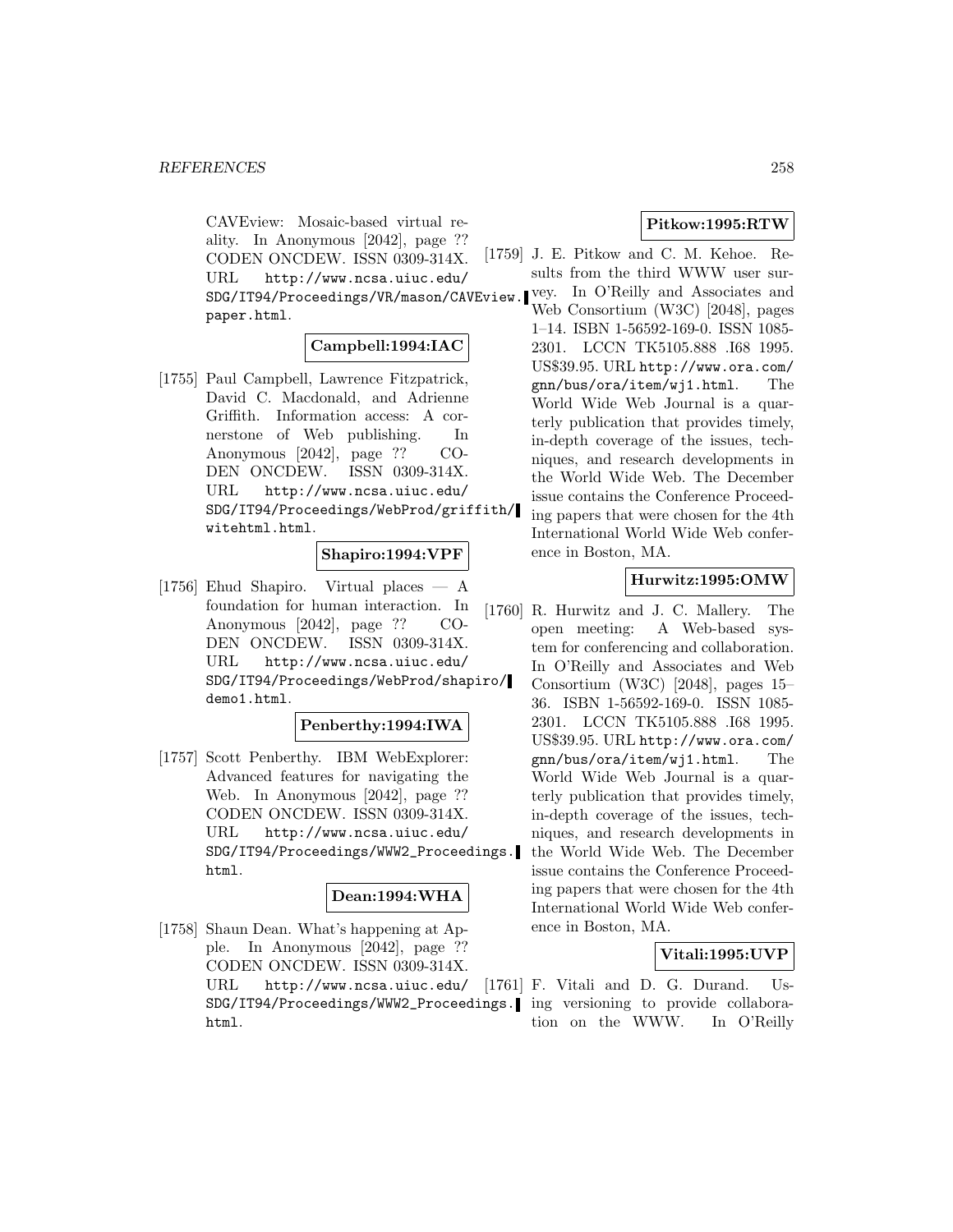and Associates and Web Consortium (W3C) [2048], pages 37–50. ISBN 1- 56592-169-0. ISSN 1085-2301. LCCN TK5105.888 .I68 1995. US\$39.95. URL http://www.ora.com/gnn/bus/ ora/item/wj1.html. The World Wide Web Journal is a quarterly publication that provides timely, in-depth coverage of the issues, techniques, and research developments in the World Wide Web. The December issue contains the Conference Proceeding papers that were chosen for the 4th International World Wide Web conference in Boston, MA.

### **Wittenburg:1995:GAB**

[1762] K. Wittenburg, D. Das, W. Hill, and L. Stead. Group asynchronous browsing on the World Wide Web. In O'Reilly and Associates and Web Consortium (W3C) [2048], pages 51– 62. ISBN 1-56592-169-0. ISSN 1085- 2301. LCCN TK5105.888 .I68 1995. US\$39.95. URL http://www.ora.com/ gnn/bus/ora/item/wj1.html. The World Wide Web Journal is a quarterly publication that provides timely, in-depth coverage of the issues, techniques, and research developments in the World Wide Web. The December issue contains the Conference Proceeding papers that were chosen for the 4th International World Wide Web conference in Boston, MA.

### **Bentley:1995:SCI**

[1763] R. Bentley, T. Horstmann, K. Sikkel, and J. Trevor. Supporting collaborative information sharing with the WWW: The BSCW shared workspace system. In O'Reilly and Associates and Web Consortium (W3C) [2048], pages 63– 74. ISBN 1-56592-169-0. ISSN 1085-

2301. LCCN TK5105.888 .I68 1995. US\$39.95. URL http://www.ora.com/ gnn/bus/ora/item/wj1.html. The World Wide Web Journal is a quarterly publication that provides timely, in-depth coverage of the issues, techniques, and research developments in the World Wide Web. The December issue contains the Conference Proceeding papers that were chosen for the 4th International World Wide Web conference in Boston, MA.

## **Rees:1995:WDO**

[1764] O. Rees, N. Edwards, M. Madsen, and M. Beasley. A Web of distributed objects. In O'Reilly and Associates and Web Consortium (W3C) [2048], pages 75–88. ISBN 1-56592- 169-0. ISSN 1085-2301. LCCN TK5105.888 .I68 1995. US\$39.95. URL http://www.ora.com/gnn/bus/ ora/item/wj1.html. The World Wide Web Journal is a quarterly publication that provides timely, in-depth coverage of the issues, techniques, and research developments in the World Wide Web. The December issue contains the Conference Proceeding papers that were chosen for the 4th International World Wide Web conference in Boston, MA.

# **Ingham:1995:WBO**

[1765] D. Ingham, M. Little, S. Caughey, and S. Shrivastava. W3Objects: Bringing object-oriented technology to the Web. In O'Reilly and Associates and Web Consortium (W3C) [2048], pages 89– 106. ISBN 1-56592-169-0. ISSN 1085- 2301. LCCN TK5105.888 .I68 1995. US\$39.95. URL http://www.ora.com/ gnn/bus/ora/item/wj1.html. The World Wide Web Journal is a quar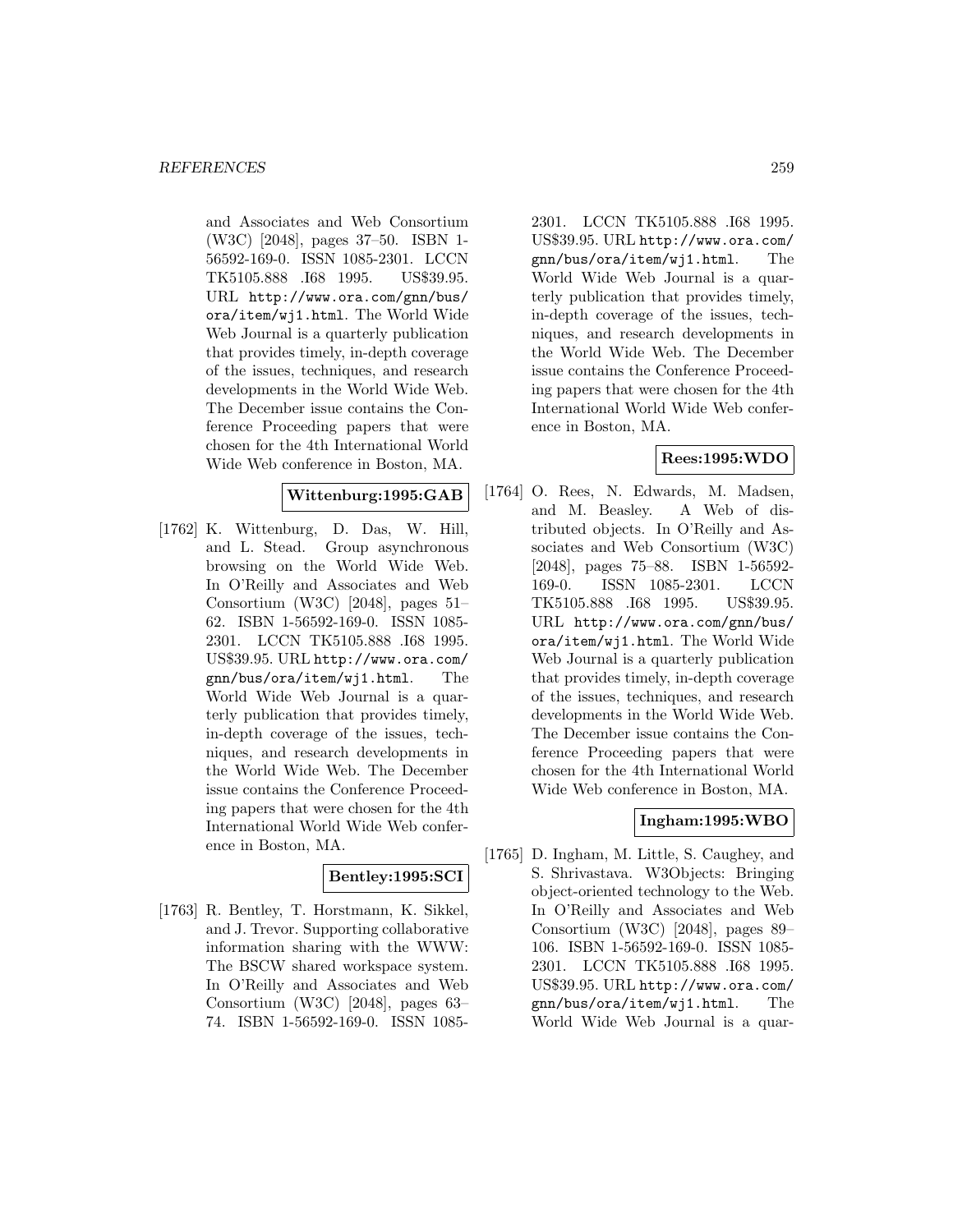terly publication that provides timely, in-depth coverage of the issues, techniques, and research developments in the World Wide Web. The December issue contains the Conference Proceeding papers that were chosen for the 4th International World Wide Web conference in Boston, MA.

## **Malpani:1995:MWW**

[1766] R. Malpani, J. Lorch, and D. Berger. Making World Wide Web caching servers cooperate. In O'Reilly and Associates and Web Consortium (W3C) [2048], pages 107–118. ISBN 1-56592- 169-0. ISSN 1085-2301. LCCN TK5105.888 .I68 1995. US\$39.95. URL http://www.ora.com/gnn/bus/ ora/item/wj1.html. The World Wide Web Journal is a quarterly publication that provides timely, in-depth coverage of the issues, techniques, and research developments in the World Wide Web. The December issue contains the Conference Proceeding papers that were chosen for the 4th International World Wide Web conference in Boston, MA.

## **Abrams:1995:CPL**

[1767] M. Abrams, C. R. Standridge, G. Abdulla, and S. Williams. Caching proxies: Limitations and potentials. In O'Reilly and Associates and Web Consortium (W3C) [2048], pages 119– 134. ISBN 1-56592-169-0. ISSN 1085- 2301. LCCN TK5105.888 .I68 1995. US\$39.95. URL http://www.ora.com/ gnn/bus/ora/item/wj1.html. The World Wide Web Journal is a quarterly publication that provides timely, in-depth coverage of the issues, techniques, and research developments in the World Wide Web. The December

issue contains the Conference Proceeding papers that were chosen for the 4th International World Wide Web conference in Boston, MA.

## **Beckett:1995:ITU**

[1768] D. Beckett. IAFA templates in use as Internet metadata. In O'Reilly and Associates and Web Consortium (W3C) [2048], pages 135–144. ISBN 1- 56592-169-0. ISSN 1085-2301. LCCN TK5105.888 .I68 1995. US\$39.95. URL http://www.ora.com/gnn/bus/ ora/item/wj1.html. The World Wide Web Journal is a quarterly publication that provides timely, in-depth coverage of the issues, techniques, and research developments in the World Wide Web. The December issue contains the Conference Proceeding papers that were chosen for the 4th International World Wide Web conference in Boston, MA.

### **Yuwono:1995:WWW**

[1769] B. Yuwono, S. L. Y. Lam, J. H. Ying, and D. L. Lee. A World Wide Web resource discovery system. In O'Reilly and Associates and Web Consortium (W3C) [2048], pages 145–158. ISBN 1- 56592-169-0. ISSN 1085-2301. LCCN TK5105.888 .I68 1995. US\$39.95. URL http://www.ora.com/gnn/bus/ ora/item/wj1.html. The World Wide Web Journal is a quarterly publication that provides timely, in-depth coverage of the issues, techniques, and research developments in the World Wide Web. The December issue contains the Conference Proceeding papers that were chosen for the 4th International World Wide Web conference in Boston, MA.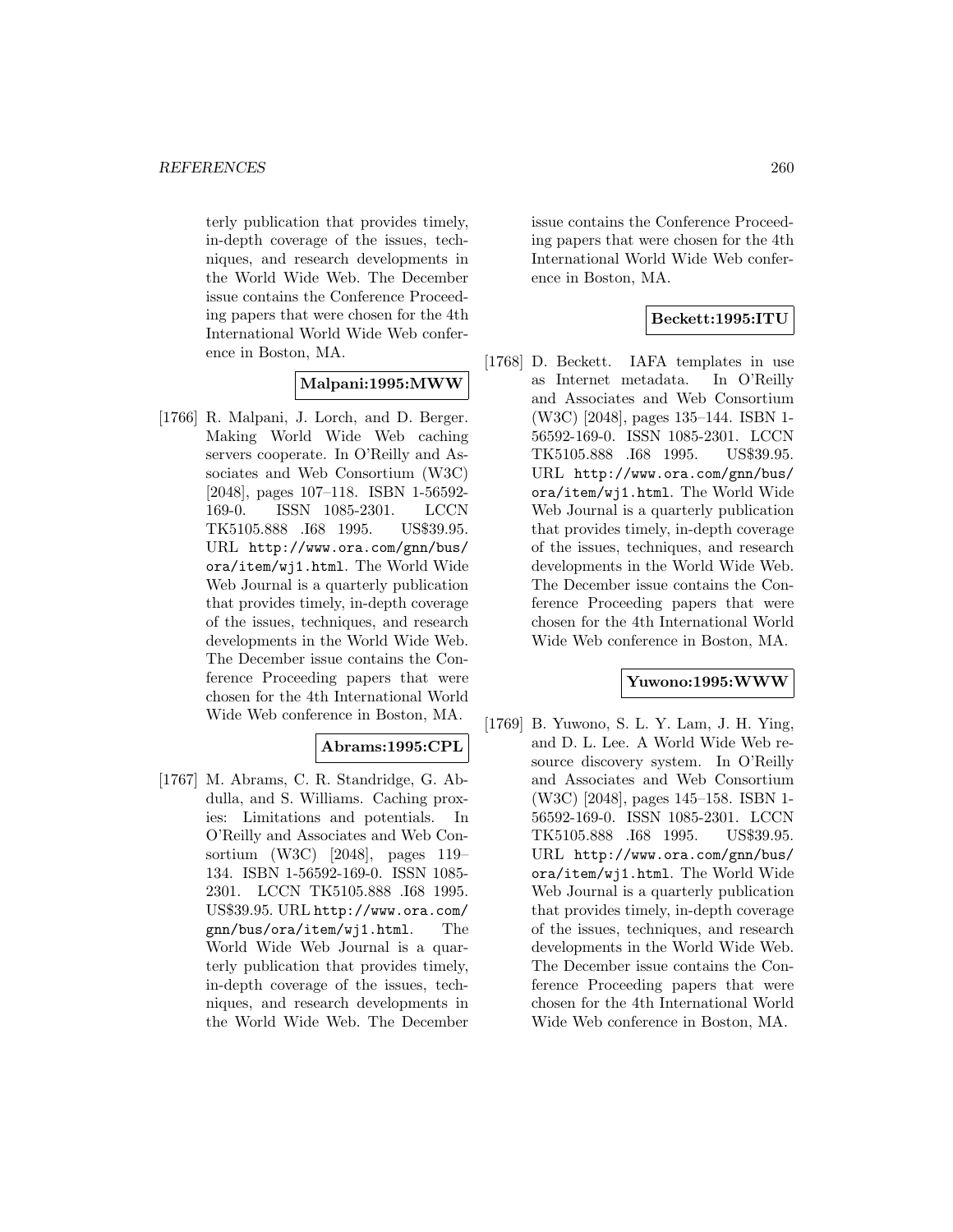# **Kamba:1995:KCI**

[1770] T. Kamba, K. Bharat, and M. C. Albers. The Krakatoa Chronicle: An interactive personalized newspaper on the Web. In O'Reilly and Associates and Web Consortium (W3C) [2048], pages 159–170. ISBN 1-56592- 169-0. ISSN 1085-2301. LCCN TK5105.888 .I68 1995. US\$39.95. URL http://www.ora.com/gnn/bus/ ora/item/wj1.html. The World Wide Web Journal is a quarterly publication that provides timely, in-depth coverage of the issues, techniques, and research developments in the World Wide Web. The December issue contains the Conference Proceeding papers that were chosen for the 4th International World Wide Web conference in Boston, MA.

## **Gaines:1995:WMC**

[1771] B. R. Gaines and M. L. G. Shaw. Web map: Concept mapping on the Web. In O'Reilly and Associates and Web Consortium (W3C) [2048], pages 171– 184. ISBN 1-56592-169-0. ISSN 1085- 2301. LCCN TK5105.888 .I68 1995. US\$39.95. URL http://www.ora.com/ gnn/bus/ora/item/wj1.html. The World Wide Web Journal is a quarterly publication that provides timely, in-depth coverage of the issues, techniques, and research developments in the World Wide Web. The December issue contains the Conference Proceeding papers that were chosen for the 4th International World Wide Web conference in Boston, MA.

### **Hunter:1995:SAG**

[1772] A. Hunter, I. Ferguson, and S. Hedges. Swoop: An application generator for ORACLE/WWW systems. In O'Reilly

and Associates and Web Consortium (W3C) [2048], pages 185–194. ISBN 1- 56592-169-0. ISSN 1085-2301. LCCN TK5105.888 .I68 1995. US\$39.95. URL http://www.ora.com/gnn/bus/ ora/item/wj1.html. The World Wide Web Journal is a quarterly publication that provides timely, in-depth coverage of the issues, techniques, and research developments in the World Wide Web. The December issue contains the Conference Proceeding papers that were chosen for the 4th International World Wide Web conference in Boston, MA.

### **Selberg:1995:MES**

[1773] E. Selberg and O. Etzioni. Multiengine search and comparison using the MetaCrawler. In O'Reilly and Associates and Web Consortium (W3C) [2048], pages 195–208. ISBN 1-56592- 169-0. ISSN 1085-2301. LCCN TK5105.888 .I68 1995. US\$39.95. URL http://www.ora.com/gnn/bus/ ora/item/wj1.html. The World Wide Web Journal is a quarterly publication that provides timely, in-depth coverage of the issues, techniques, and research developments in the World Wide Web. The December issue contains the Conference Proceeding papers that were chosen for the 4th International World Wide Web conference in Boston, MA.

### **Varela:1995:DBO**

[1774] C. Varela, D. Nekhayev, P. Chandrasekharan, and C. Krishnan. DB: Browsing object-oriented databases over the Web. In O'Reilly and Associates and Web Consortium (W3C) [2048], pages 209–220. ISBN 1-56592- 169-0. ISSN 1085-2301. LCCN TK5105.888 .I68 1995. US\$39.95.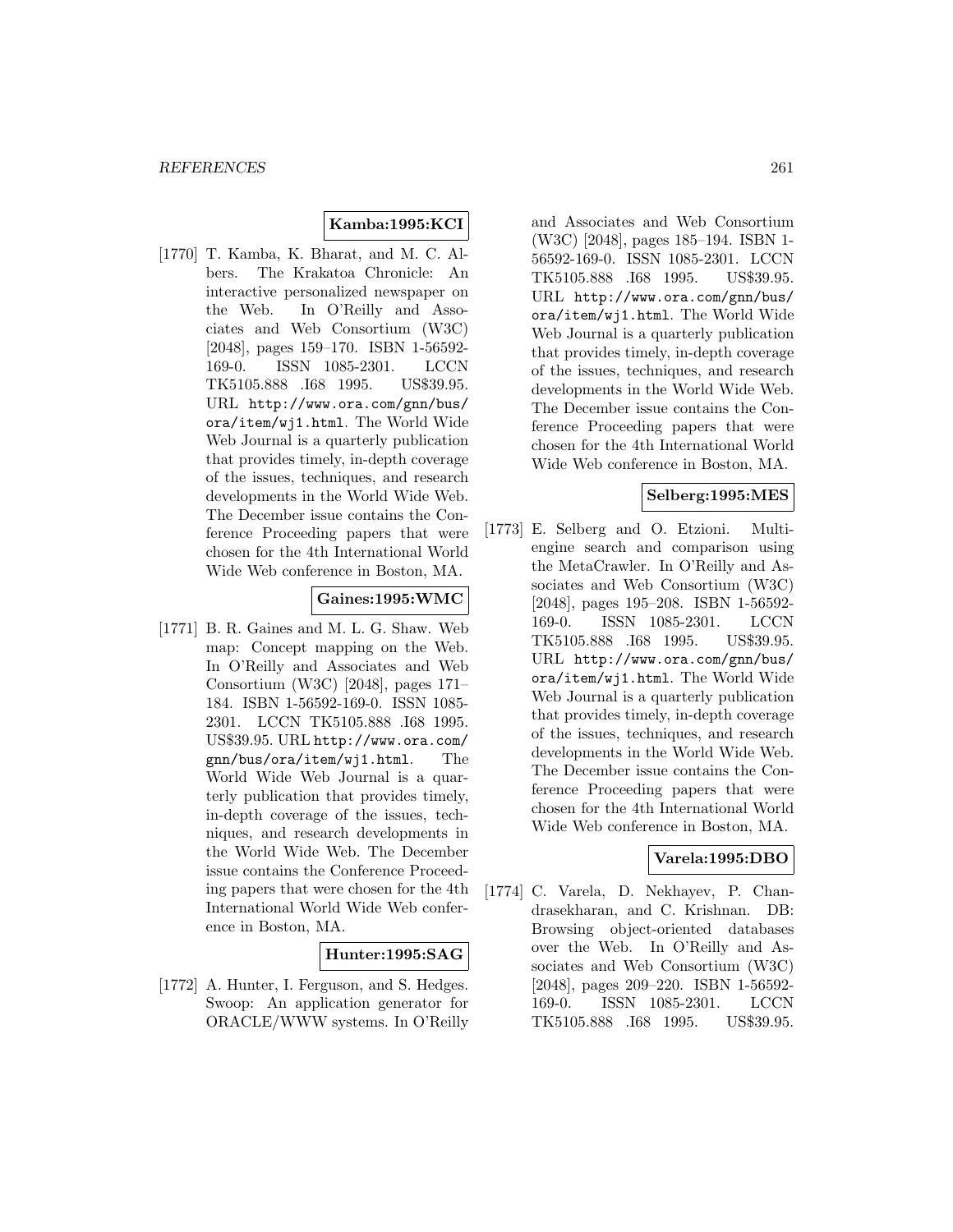URL http://www.ora.com/gnn/bus/ ora/item/wj1.html. The World Wide Web Journal is a quarterly publication that provides timely, in-depth coverage of the issues, techniques, and research developments in the World Wide Web. The December issue contains the Conference Proceeding papers that were chosen for the 4th International World Wide Web conference in Boston, MA.

# **Lai:1995:TNE**

[1775] M.-C. Lai, B.-H. Chen, and S.-M. Yuan. Toward a new educational environment. In O'Reilly and Associates and Web Consortium (W3C) [2048], pages 221–230. ISBN 1-56592- 169-0. ISSN 1085-2301. LCCN TK5105.888 .I68 1995. US\$39.95. URL http://www.ora.com/gnn/bus/ ora/item/wj1.html. The World Wide Web Journal is a quarterly publication that provides timely, in-depth coverage of the issues, techniques, and research developments in the World Wide Web. The December issue contains the Conference Proceeding papers that were chosen for the 4th International World Wide Web conference in Boston, MA.

## **Hubler:1995:CIH**

[1776] A. W. Hubler and A. M. Assad. Cyber-Prof: An intelligent human-computer interface for asynchronous wide area training and teaching. In O'Reilly and Associates and Web Consortium (W3C) [2048], pages 231–238. ISBN 1- 56592-169-0. ISSN 1085-2301. LCCN TK5105.888 .I68 1995. US\$39.95. URL http://www.ora.com/gnn/bus/ ora/item/wj1.html. The World Wide Web Journal is a quarterly publication that provides timely, in-depth coverage

of the issues, techniques, and research developments in the World Wide Web. The December issue contains the Conference Proceeding papers that were chosen for the 4th International World Wide Web conference in Boston, MA.

## **Schroeder:1995:MTS**

[1777] U. Schroeder, B. Tritsch, and A. Krjerriem-Jasnoch. A modular training system for education in the WWW environment. In O'Reilly and Associates and Web Consortium (W3C) [2048], pages 239–250. ISBN 1- 56592-169-0. ISSN 1085-2301. LCCN TK5105.888 .I68 1995. US\$39.95. URL http://www.ora.com/gnn/bus/ ora/item/wj1.html. The World Wide Web Journal is a quarterly publication that provides timely, in-depth coverage of the issues, techniques, and research developments in the World Wide Web. The December issue contains the Conference Proceeding papers that were chosen for the 4th International World Wide Web conference in Boston, MA.

## **Antchev:1995:WLE**

[1778] K. Antchev, M. Luhtalahti, J. Multisilta, and S. Pohjolainen. A WWW learning environment for mathematics. In O'Reilly and Associates and Web Consortium (W3C) [2048], pages 251– 258. ISBN 1-56592-169-0. ISSN 1085- 2301. LCCN TK5105.888 .I68 1995. US\$39.95. URL http://www.ora.com/ gnn/bus/ora/item/wj1.html. The World Wide Web Journal is a quarterly publication that provides timely, in-depth coverage of the issues, techniques, and research developments in the World Wide Web. The December issue contains the Conference Proceed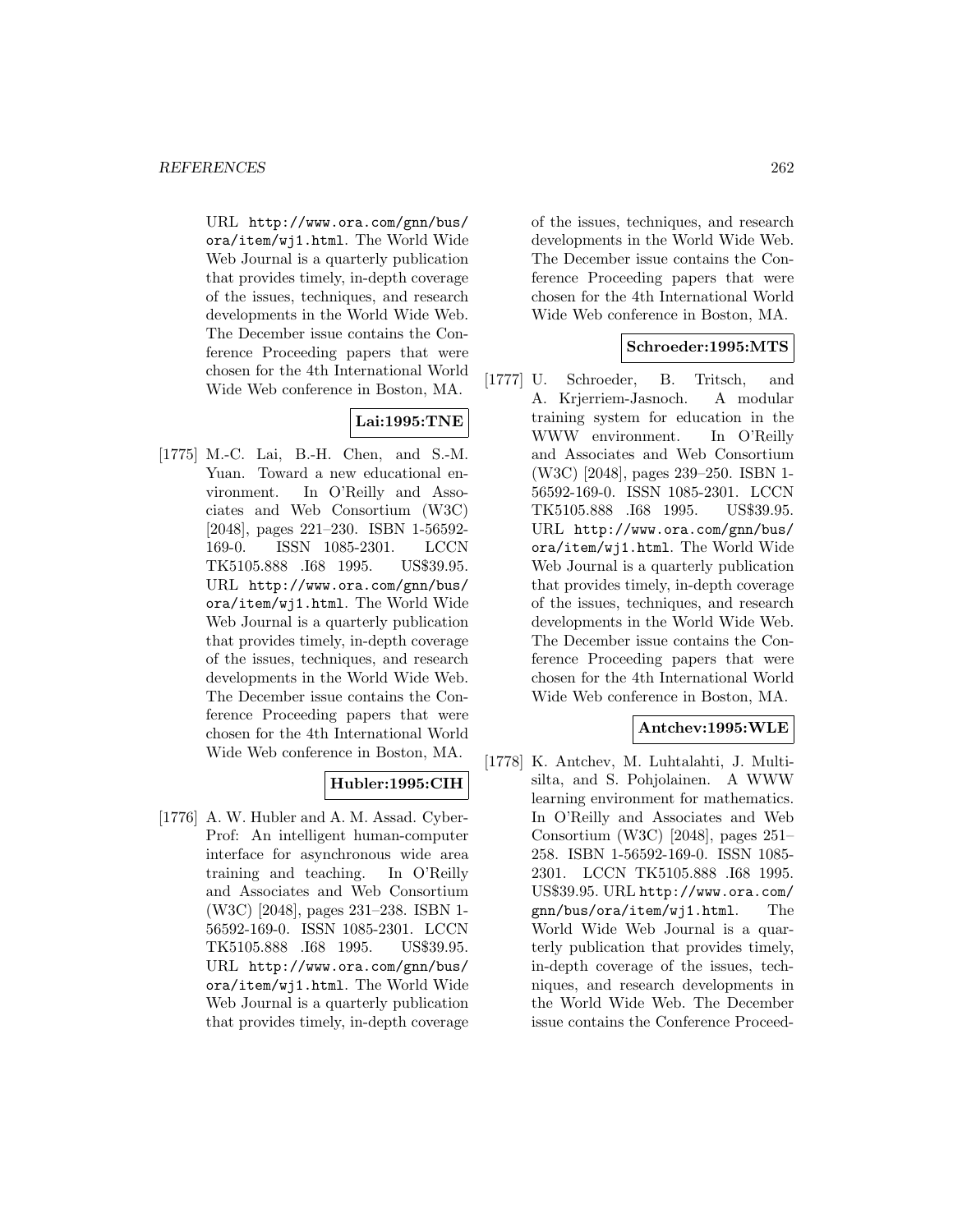ing papers that were chosen for the 4th International World Wide Web conference in Boston, MA.

#### **Schoenfeldinger:1995:WML**

[1779] W. J. Schoenfeldinger. WWW meets Linda: Linda for global WWW-based transaction processing systems. In O'Reilly and Associates and Web Consortium (W3C) [2048], pages 259– 276. ISBN 1-56592-169-0. ISSN 1085- 2301. LCCN TK5105.888 .I68 1995. US\$39.95. URL http://www.ora.com/ gnn/bus/ora/item/wj1.html. The World Wide Web Journal is a quarterly publication that provides timely, in-depth coverage of the issues, techniques, and research developments in the World Wide Web. The December issue contains the Conference Proceeding papers that were chosen for the 4th International World Wide Web conference in Boston, MA.

### **Barta:1995:IPG**

[1780] R. A. Barta and M. Hauswirth. Interface-parasite gateways. In O'Reilly and Associates and Web Consortium (W3C) [2048], pages 277– 290. ISBN 1-56592-169-0. ISSN 1085- 2301. LCCN TK5105.888 .I68 1995. US\$39.95. URL http://www.ora.com/ gnn/bus/ora/item/wj1.html. The World Wide Web Journal is a quarterly publication that provides timely, in-depth coverage of the issues, techniques, and research developments in the World Wide Web. The December issue contains the Conference Proceeding papers that were chosen for the 4th International World Wide Web conference in Boston, MA.

## **Lilley:1995:JDQ**

[1781] C. Lilley. Not just decoration: Quality graphics for the Web. In O'Reilly and Associates and Web Consortium (W3C) [2048], pages 291–308. ISBN 1- 56592-169-0. ISSN 1085-2301. LCCN TK5105.888 .I68 1995. US\$39.95. URL http://www.ora.com/gnn/bus/ ora/item/wj1.html. The World Wide Web Journal is a quarterly publication that provides timely, in-depth coverage of the issues, techniques, and research developments in the World Wide Web. The December issue contains the Conference Proceeding papers that were chosen for the 4th International World Wide Web conference in Boston, MA.

### **VanOssenbruggen:1995:BMW**

[1782] J. Van Ossenbruggen and A. Eliens. Bringing music to the Web. In O'Reilly and Associates and Web Consortium (W3C) [2048], pages 309–314. ISBN 1- 56592-169-0. ISSN 1085-2301. LCCN TK5105.888 .I68 1995. US\$39.95. URL http://www.ora.com/gnn/bus/ ora/item/wj1.html. The World Wide Web Journal is a quarterly publication that provides timely, in-depth coverage of the issues, techniques, and research developments in the World Wide Web. The December issue contains the Conference Proceeding papers that were chosen for the 4th International World Wide Web conference in Boston, MA.

## **Ang:1995:PVC**

[1783] C. S. Ang, M. D. Doyle, and P. Brantley. Polymap: A versatile client-side image map for the Web. In O'Reilly and Associates and Web Consortium (W3C) [2048], pages 315–322. ISBN 1- 56592-169-0. ISSN 1085-2301. LCCN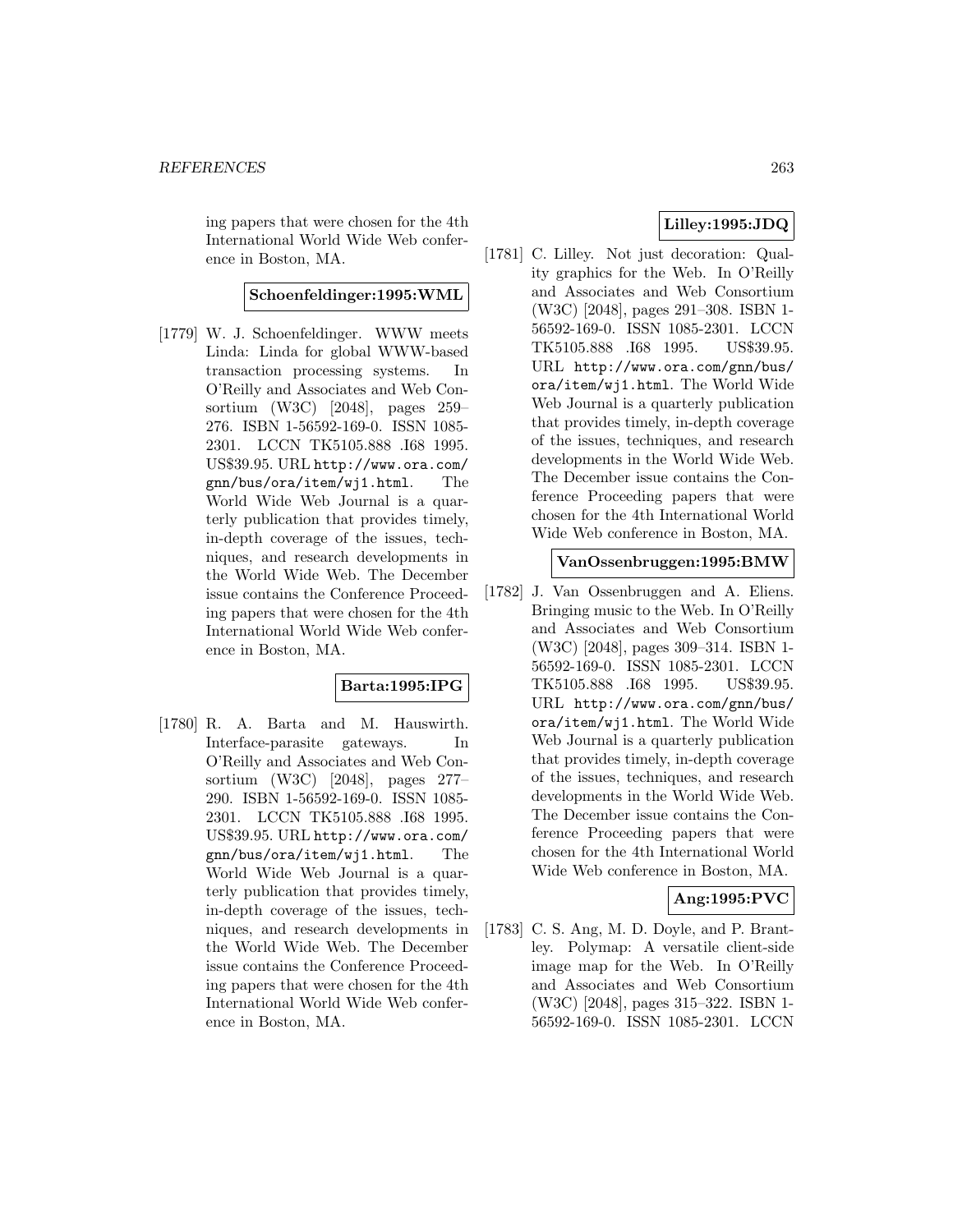TK5105.888 .I68 1995. US\$39.95. URL http://www.ora.com/gnn/bus/ ora/item/wj1.html. The World Wide Web Journal is a quarterly publication that provides timely, in-depth coverage of the issues, techniques, and research developments in the World Wide Web. The December issue contains the Conference Proceeding papers that were chosen for the 4th International World Wide Web conference in Boston, MA.

### **Thompson:1995:TIM**

[1784] R. Thompson and K. Shafer. Translating ISO 12083 mathematical markup for electronic documents. In O'Reilly and Associates and Web Consortium (W3C) [2048], pages 323–332. ISBN 1- 56592-169-0. ISSN 1085-2301. LCCN TK5105.888 .I68 1995. US\$39.95. URL http://www.ora.com/gnn/bus/ ora/item/wj1.html. The World Wide Web Journal is a quarterly publication that provides timely, in-depth coverage of the issues, techniques, and research developments in the World Wide Web. The December issue contains the Conference Proceeding papers that were chosen for the 4th International World Wide Web conference in Boston, MA.

### **Chen:1995:RTV**

[1785] Z. Chen, S.-M. Tan, R. H. Campbell, and Y. Li. Real-time video and audio in the World Wide Web. In O'Reilly and Associates and Web Consortium (W3C) [2048], pages 333–348. ISBN 1- 56592-169-0. ISSN 1085-2301. LCCN TK5105.888 .I68 1995. US\$39.95. URL http://www.ora.com/gnn/bus/ ora/item/wj1.html. The World Wide Web Journal is a quarterly publication that provides timely, in-depth coverage

of the issues, techniques, and research developments in the World Wide Web. The December issue contains the Conference Proceeding papers that were chosen for the 4th International World Wide Web conference in Boston, MA.

#### **Barnard:1995:LWW**

[1786] D. T. Barnard, L. Burnard, S. J. DeRose, and D. G. Durand. Lessons for the World Wide Web from the text encoding initiative. In O'Reilly and Associates and Web Consortium (W3C) [2048], pages 349–358. ISBN 1- 56592-169-0. ISSN 1085-2301. LCCN TK5105.888 .I68 1995. US\$39.95. URL http://www.ora.com/gnn/bus/ ora/item/wj1.html. The World Wide Web Journal is a quarterly publication that provides timely, in-depth coverage of the issues, techniques, and research developments in the World Wide Web. The December issue contains the Conference Proceeding papers that were chosen for the 4th International World Wide Web conference in Boston, MA.

## **Lucco:1995:OUS**

[1787] S. Lucco, O. Sharp, and R. Wahbe. Omniware: A universal substrate for Web programming. In O'Reilly and Associates and Web Consortium (W3C) [2048], pages 359–368. ISBN 1-56592- 169-0. ISSN 1085-2301. LCCN TK5105.888 .I68 1995. US\$39.95. URL http://www.ora.com/gnn/bus/ ora/item/wj1.html. The World Wide Web Journal is a quarterly publication that provides timely, in-depth coverage of the issues, techniques, and research developments in the World Wide Web. The December issue contains the Conference Proceeding papers that were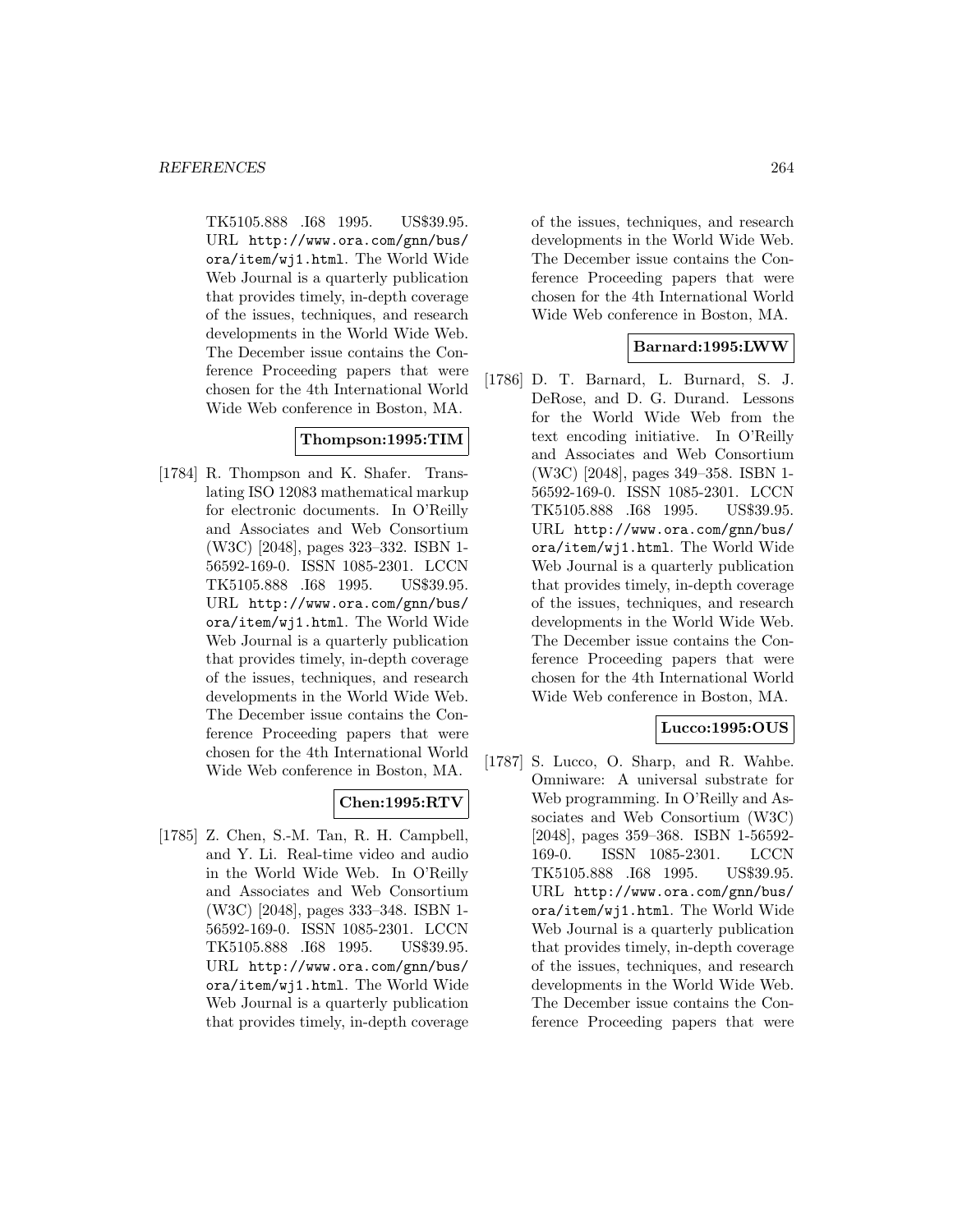chosen for the 4th International World Wide Web conference in Boston, MA.

### **Yellin:1995:LLS**

[1788] F. Yellin. Low level security in Java. In O'Reilly and Associates and Web Consortium (W3C) [2048], pages 369– 380. ISBN 1-56592-169-0. ISSN 1085- 2301. LCCN TK5105.888 .I68 1995. US\$39.95. URL http://www.ora.com/ gnn/bus/ora/item/wj1.html. The World Wide Web Journal is a quarterly publication that provides timely, in-depth coverage of the issues, techniques, and research developments in the World Wide Web. The December issue contains the Conference Proceeding papers that were chosen for the 4th International World Wide Web conference in Boston, MA.

# **Weeks:1995:CBW**

[1789] J. D. Weeks, A. Cain, and B. Sanderson. CCI-based Web security: A design using PGP. In O'Reilly and Associates and Web Consortium (W3C) [2048], pages 381–396. ISBN 1-56592- 169-0. ISSN 1085-2301. LCCN TK5105.888 .I68 1995. US\$39.95. URL http://www.ora.com/gnn/bus/ ora/item/wj1.html. The World Wide Web Journal is a quarterly publication that provides timely, in-depth coverage of the issues, techniques, and research developments in the World Wide Web. The December issue contains the Conference Proceeding papers that were chosen for the 4th International World Wide Web conference in Boston, MA.

### **Jones:1995:SWW**

[1790] M. F. Jones and B. Schneier. Securing the World Wide Web: Smart tokens

and their implementation. In O'Reilly and Associates and Web Consortium (W3C) [2048], pages 397–410. ISBN 1- 56592-169-0. ISSN 1085-2301. LCCN TK5105.888 .I68 1995. US\$39.95. URL http://www.ora.com/gnn/bus/ ora/item/wj1.html. The World Wide Web Journal is a quarterly publication that provides timely, in-depth coverage of the issues, techniques, and research developments in the World Wide Web. The December issue contains the Conference Proceeding papers that were chosen for the 4th International World Wide Web conference in Boston, MA.

## **Arisland:1995:ICA**

[1791] K. O. Arisland, S. A. Johansen, and G. Roenning. Introducing Candleweb and (awe), bringing animation power to the World Wide Web. In O'Reilly and Associates and Web Consortium (W3C) [2048], pages 411–422. ISBN 1- 56592-169-0. ISSN 1085-2301. LCCN TK5105.888 .I68 1995. US\$39.95. URL http://www.ora.com/gnn/bus/ ora/item/wj1.html. The World Wide Web Journal is a quarterly publication that provides timely, in-depth coverage of the issues, techniques, and research developments in the World Wide Web. The December issue contains the Conference Proceeding papers that were chosen for the 4th International World Wide Web conference in Boston, MA.

### **Baker:1995:LCF**

[1792] B. S. Baker and E. Grosse. Local control over filtered WWW access. In O'Reilly and Associates and Web Consortium (W3C) [2048], pages 423– 432. ISBN 1-56592-169-0. ISSN 1085- 2301. LCCN TK5105.888 .I68 1995.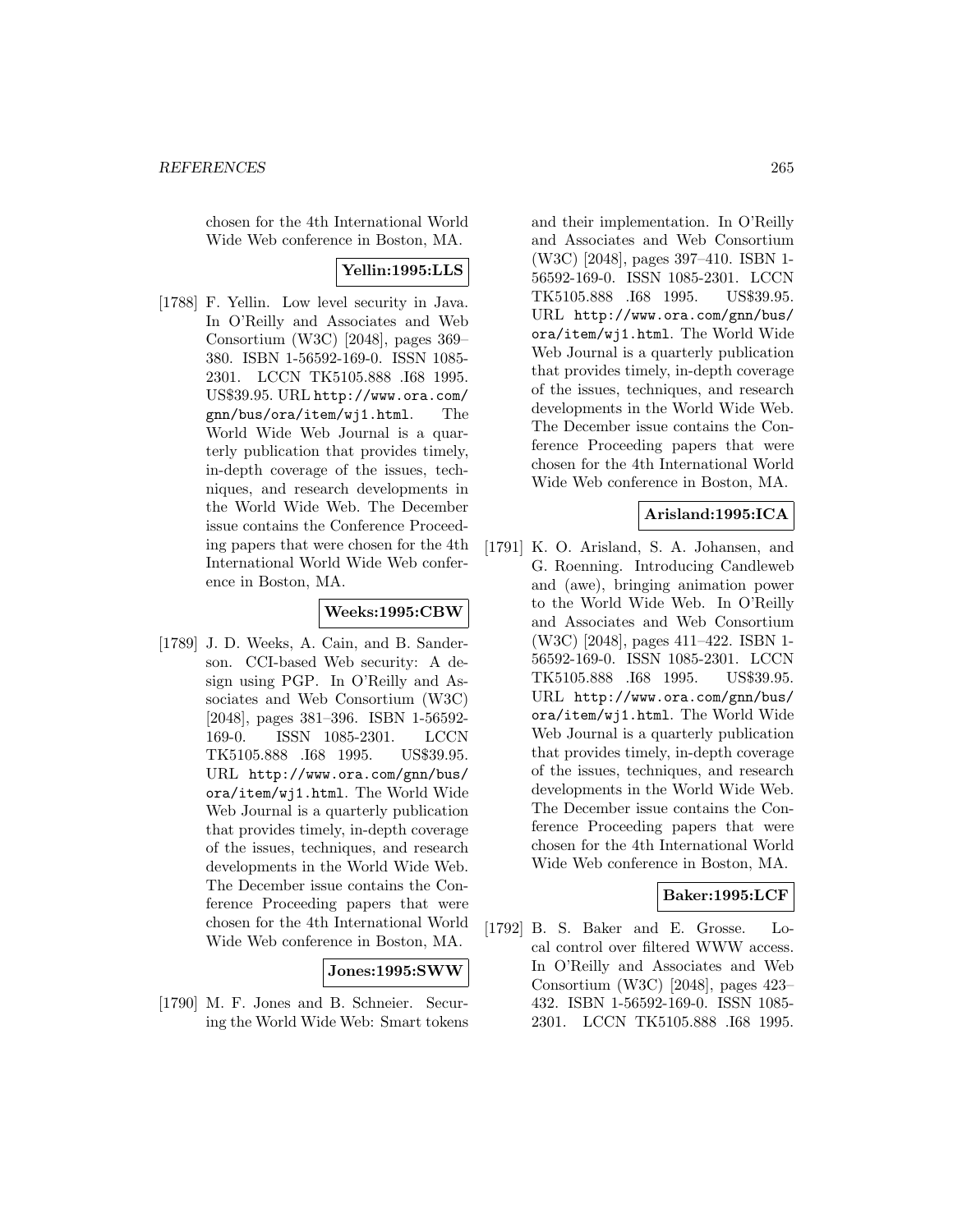US\$39.95. URL http://www.ora.com/ gnn/bus/ora/item/wj1.html. The World Wide Web Journal is a quarterly publication that provides timely, in-depth coverage of the issues, techniques, and research developments in the World Wide Web. The December issue contains the Conference Proceeding papers that were chosen for the 4th International World Wide Web conference in Boston, MA.

## **Ladd:1995:MHM**

[1793] B. C. Ladd, M. V. Capps, P. D. Stotts, and R. Furuta. Multi-head multi-tail Mosaic. In O'Reilly and Associates and Web Consortium (W3C) [2048], pages 433–440. ISBN 1-56592- 169-0. ISSN 1085-2301. LCCN TK5105.888 .I68 1995. US\$39.95. URL http://www.ora.com/gnn/bus/ ora/item/wj1.html. The World Wide Web Journal is a quarterly publication that provides timely, in-depth coverage of the issues, techniques, and research developments in the World Wide Web. The December issue contains the Conference Proceeding papers that were chosen for the 4th International World Wide Web conference in Boston, MA.

### **Dardailler:1995:MGW**

[1794] D. Dardailler. Mobile GUI on the Web. In O'Reilly and Associates and Web Consortium (W3C) [2048], pages 441– 450. ISBN 1-56592-169-0. ISSN 1085- 2301. LCCN TK5105.888 .I68 1995. US\$39.95. URL http://www.ora.com/ gnn/bus/ora/item/wj1.html. The World Wide Web Journal is a quarterly publication that provides timely, in-depth coverage of the issues, techniques, and research developments in

the World Wide Web. The December issue contains the Conference Proceeding papers that were chosen for the 4th International World Wide Web conference in Boston, MA.

## **Ayers:1995:UGH**

[1795] E. Z. Ayers and J. T. Stasko. Using graphic history in browsing the World Wide Web. In O'Reilly and Associates and Web Consortium (W3C) [2048], pages 451–460. ISBN 1-56592- 169-0. ISSN 1085-2301. LCCN TK5105.888 .I68 1995. US\$39.95. URL http://www.ora.com/gnn/bus/ ora/item/wj1.html. The World Wide Web Journal is a quarterly publication that provides timely, in-depth coverage of the issues, techniques, and research developments in the World Wide Web. The December issue contains the Conference Proceeding papers that were chosen for the 4th International World Wide Web conference in Boston, MA.

## **Lingnau:1995:HBI**

[1796] A. Lingnau, O. Drobnik, and P. Doemel. An HTTP-based infrastructure for mobile agents. In O'Reilly and Associates and Web Consortium (W3C) [2048], pages 461–472. ISBN 1-56592-169-0. ISSN 1085-2301. LCCN TK5105.888 .I68 1995. US\$39.95. URL http: //www.ora.com/gnn/bus/ora/item/ wj1.html. The World Wide Web Journal is a quarterly publication that provides timely, in-depth coverage of the issues, techniques, and research developments in the World Wide Web. The December issue contains the Conference Proceeding papers that were chosen for the 4th International World Wide Web conference in Boston, MA.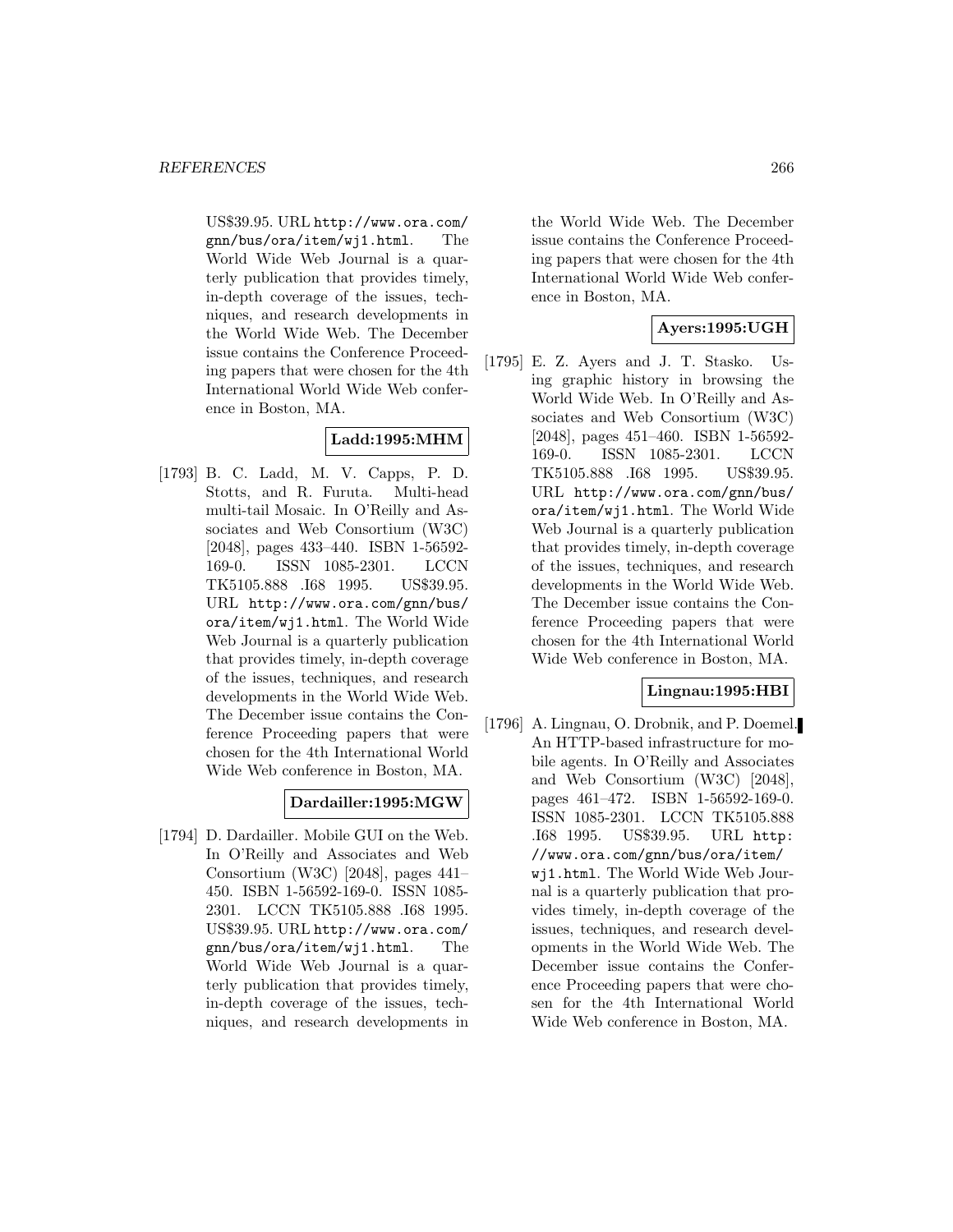## **Davies:1995:JCI**

[1797] J. Davies, R. Weeks, and M. Revett. Jasper: Communicating information agents for WWW. In O'Reilly and Associates and Web Consortium (W3C) [2048], pages 473–482. ISBN 1-56592- 169-0. ISSN 1085-2301. LCCN TK5105.888 .I68 1995. US\$39.95. URL http://www.ora.com/gnn/bus/ ora/item/wj1.html. The World Wide Web Journal is a quarterly publication that provides timely, in-depth coverage of the issues, techniques, and research developments in the World Wide Web. The December issue contains the Conference Proceeding papers that were chosen for the 4th International World Wide Web conference in Boston, MA.

## **Vidovic:1995:CWB**

[1798] N. Vidovic and D. F. Vrsalovic. Constellation: A Web-based design framework for developing network applications. In O'Reilly and Associates and Web Consortium (W3C) [2048], pages 483–492. ISBN 1-56592- 169-0. ISSN 1085-2301. LCCN TK5105.888 .I68 1995. US\$39.95. URL http://www.ora.com/gnn/bus/ ora/item/wj1.html. The World Wide Web Journal is a quarterly publication that provides timely, in-depth coverage of the issues, techniques, and research developments in the World Wide Web. The December issue contains the Conference Proceeding papers that were chosen for the 4th International World Wide Web conference in Boston, MA.

### **Sollins:1995:LGI**

[1799] K. R. Sollins and J. R. Van Dyke. Linking in a global information architecture. In O'Reilly and Asso-

ciates and Web Consortium (W3C) [2048], pages 493–508. ISBN 1-56592- 169-0. ISSN 1085-2301. LCCN TK5105.888 .I68 1995. US\$39.95. URL http://www.ora.com/gnn/bus/ ora/item/wj1.html. The World Wide Web Journal is a quarterly publication that provides timely, in-depth coverage of the issues, techniques, and research developments in the World Wide Web. The December issue contains the Conference Proceeding papers that were chosen for the 4th International World Wide Web conference in Boston, MA.

## **Cuff:1995:CHP**

[1800] L. D. Cuff. Commercial hypertext publishing: Electronic books using trails and the author-publisher-reader model. In O'Reilly and Associates and Web Consortium (W3C) [2048], pages 509– 518. ISBN 1-56592-169-0. ISSN 1085- 2301. LCCN TK5105.888 .I68 1995. US\$39.95. URL http://www.ora.com/ gnn/bus/ora/item/wj1.html. The World Wide Web Journal is a quarterly publication that provides timely, in-depth coverage of the issues, techniques, and research developments in the World Wide Web. The December issue contains the Conference Proceeding papers that were chosen for the 4th International World Wide Web conference in Boston, MA.

### **Francis:1995:ISC**

[1801] P. Francis, T. Kambayashi, S.-Y. Sato, and S. Shimizu. Ingrid: A selfconfiguring information navigation infrastructure. In O'Reilly and Associates and Web Consortium (W3C) [2048], pages 519–538. ISBN 1-56592- 169-0. ISSN 1085-2301. LCCN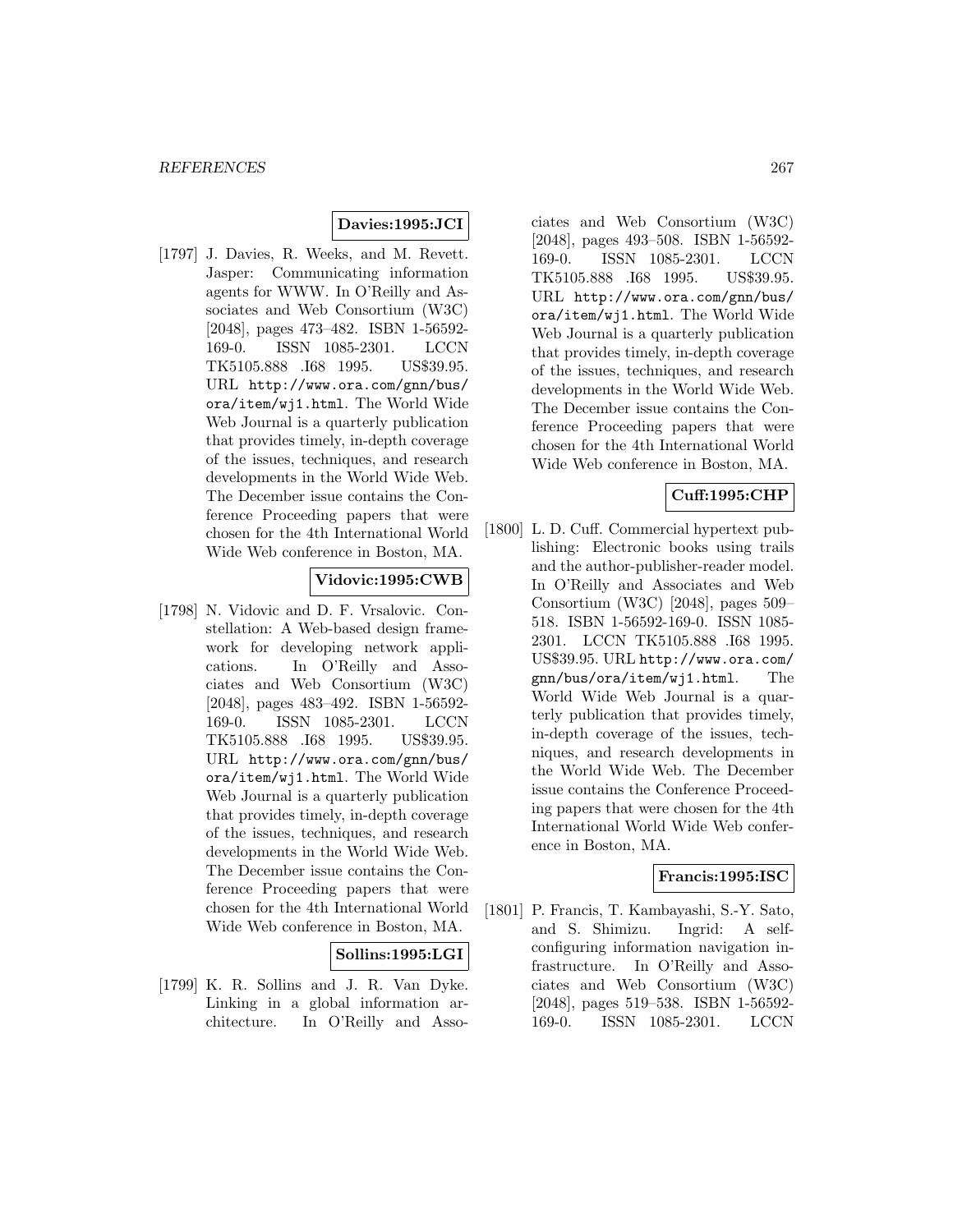TK5105.888 .I68 1995. US\$39.95. URL http://www.ora.com/gnn/bus/ ora/item/wj1.html. The World Wide Web Journal is a quarterly publication that provides timely, in-depth coverage of the issues, techniques, and research developments in the World Wide Web. The December issue contains the Conference Proceeding papers that were chosen for the 4th International World Wide Web conference in Boston, MA.

## **Brooks:1995:ASP**

[1802] C. Brooks, M. S. Mazer, S. Meeks, and J. Miller. Application-specific proxy servers as HTTP stream transducers. In O'Reilly and Associates and Web Consortium (W3C) [2048], pages 539– 548. ISBN 1-56592-169-0. ISSN 1085- 2301. LCCN TK5105.888 .I68 1995. US\$39.95. URL http://www.ora.com/ gnn/bus/ora/item/wj1.html. The World Wide Web Journal is a quarterly publication that provides timely, in-depth coverage of the issues, techniques, and research developments in the World Wide Web. The December issue contains the Conference Proceeding papers that were chosen for the 4th International World Wide Web conference in Boston, MA.

# **Nicol:1995:DWI**

[1803] G. T. Nicol. Dyna Web: Integrating large SGML repositories and the WWW. In O'Reilly and Associates and Web Consortium (W3C) [2048], pages 549–558. ISBN 1-56592- 169-0. ISSN 1085-2301. LCCN TK5105.888 .I68 1995. US\$39.95. URL http://www.ora.com/gnn/bus/ ora/item/wj1.html. The World Wide Web Journal is a quarterly publication

that provides timely, in-depth coverage of the issues, techniques, and research developments in the World Wide Web. The December issue contains the Conference Proceeding papers that were chosen for the 4th International World Wide Web conference in Boston, MA.

## **Diaz:1995:RTD**

[1804] A. Diaz, T. Isakowitz, V. Maiorana, and G. Gilabert. RMC: A tool to design WWW applications. In O'Reilly and Associates and Web Consortium (W3C) [2048], pages 559–566. ISBN 1- 56592-169-0. ISSN 1085-2301. LCCN TK5105.888 .I68 1995. US\$39.95. URL http://www.ora.com/gnn/bus/ ora/item/wj1.html. The World Wide Web Journal is a quarterly publication that provides timely, in-depth coverage of the issues, techniques, and research developments in the World Wide Web. The December issue contains the Conference Proceeding papers that were chosen for the 4th International World Wide Web conference in Boston, MA.

## **Ladd:1995:PWA**

[1805] D. A. Ladd and C. Ramming. Programming the Web: An applicationoriented language for hypermedia service programming. In O'Reilly and Associates and Web Consortium (W3C) [2048], pages 567–586. ISBN 1-56592- 169-0. ISSN 1085-2301. LCCN TK5105.888 .I68 1995. US\$39.95. URL http://www.ora.com/gnn/bus/ ora/item/wj1.html. The World Wide Web Journal is a quarterly publication that provides timely, in-depth coverage of the issues, techniques, and research developments in the World Wide Web. The December issue contains the Con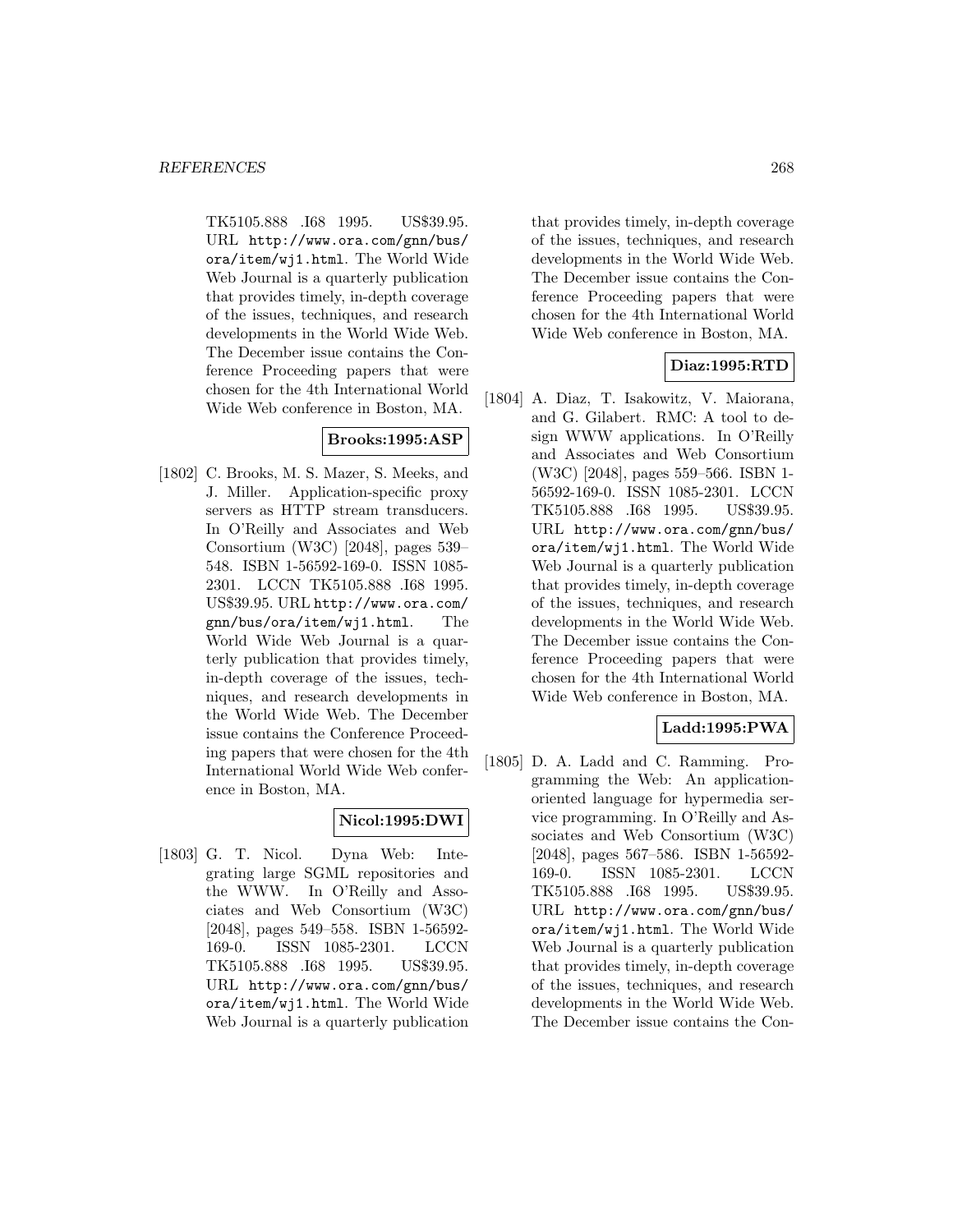ference Proceeding papers that were chosen for the 4th International World Wide Web conference in Boston, MA.

## **Peirce:1995:SSC**

[1806] M. Peirce and D. O'Mahony. Scalable, secure, cash payment for WWW resources with the PayMe protocol set. In O'Reilly and Associates and Web Consortium (W3C) [2048], pages 587– 602. ISBN 1-56592-169-0. ISSN 1085- 2301. LCCN TK5105.888 .I68 1995. US\$39.95. URL http://www.ora.com/ gnn/bus/ora/item/wj1.html. The World Wide Web Journal is a quarterly publication that provides timely, in-depth coverage of the issues, techniques, and research developments in the World Wide Web. The December issue contains the Conference Proceeding papers that were chosen for the 4th International World Wide Web conference in Boston, MA.

### **Glassman:1995:MPI**

[1807] S. Glassman, M. Manasse, M. Abadi, and P. Gauthier. The Millicent protocol for inexpensive electronic commerce. In O'Reilly and Associates and Web Consortium (W3C) [2048], pages 603–618. ISBN 1-56592-169-0. ISSN 1085-2301. LCCN TK5105.888 .I68 1995. US\$39.95. URL http: //www.ora.com/gnn/bus/ora/item/ wj1.html. The World Wide Web Journal is a quarterly publication that provides timely, in-depth coverage of the issues, techniques, and research developments in the World Wide Web. The December issue contains the Conference Proceeding papers that were chosen for the 4th International World Wide Web conference in Boston, MA.

## **Kesseler:1995:SBA**

[1808] M. Kesseler. A schema-based approach to HTML authoring. In O'Reilly and Associates and Web Consortium (W3C) [2048], pages 619–632. ISBN 1- 56592-169-0. ISSN 1085-2301. LCCN TK5105.888 .I68 1995. US\$39.95. URL http://www.ora.com/gnn/bus/ ora/item/wj1.html. The World Wide Web Journal is a quarterly publication that provides timely, in-depth coverage of the issues, techniques, and research developments in the World Wide Web. The December issue contains the Conference Proceeding papers that were chosen for the 4th International World Wide Web conference in Boston, MA.

## **Paoli:1995:REW**

[1809] J. Paoli. Rules for extending a WWW client: The symposia API. In O'Reilly and Associates and Web Consortium (W3C) [2048], pages 633–646. ISBN 1- 56592-169-0. ISSN 1085-2301. LCCN TK5105.888 .I68 1995. US\$39.95. URL http://www.ora.com/gnn/bus/ ora/item/wj1.html. The World Wide Web Journal is a quarterly publication that provides timely, in-depth coverage of the issues, techniques, and research developments in the World Wide Web. The December issue contains the Conference Proceeding papers that were chosen for the 4th International World Wide Web conference in Boston, MA.

## **Carr:1995:DLS**

[1810] L. Carr, D. De Roure, W. Hall, and G. Hill. The distributed link service: A tool for publishers, authors, and readers. In O'Reilly and Associates and Web Consortium (W3C) [2048], pages 647–656. ISBN 1-56592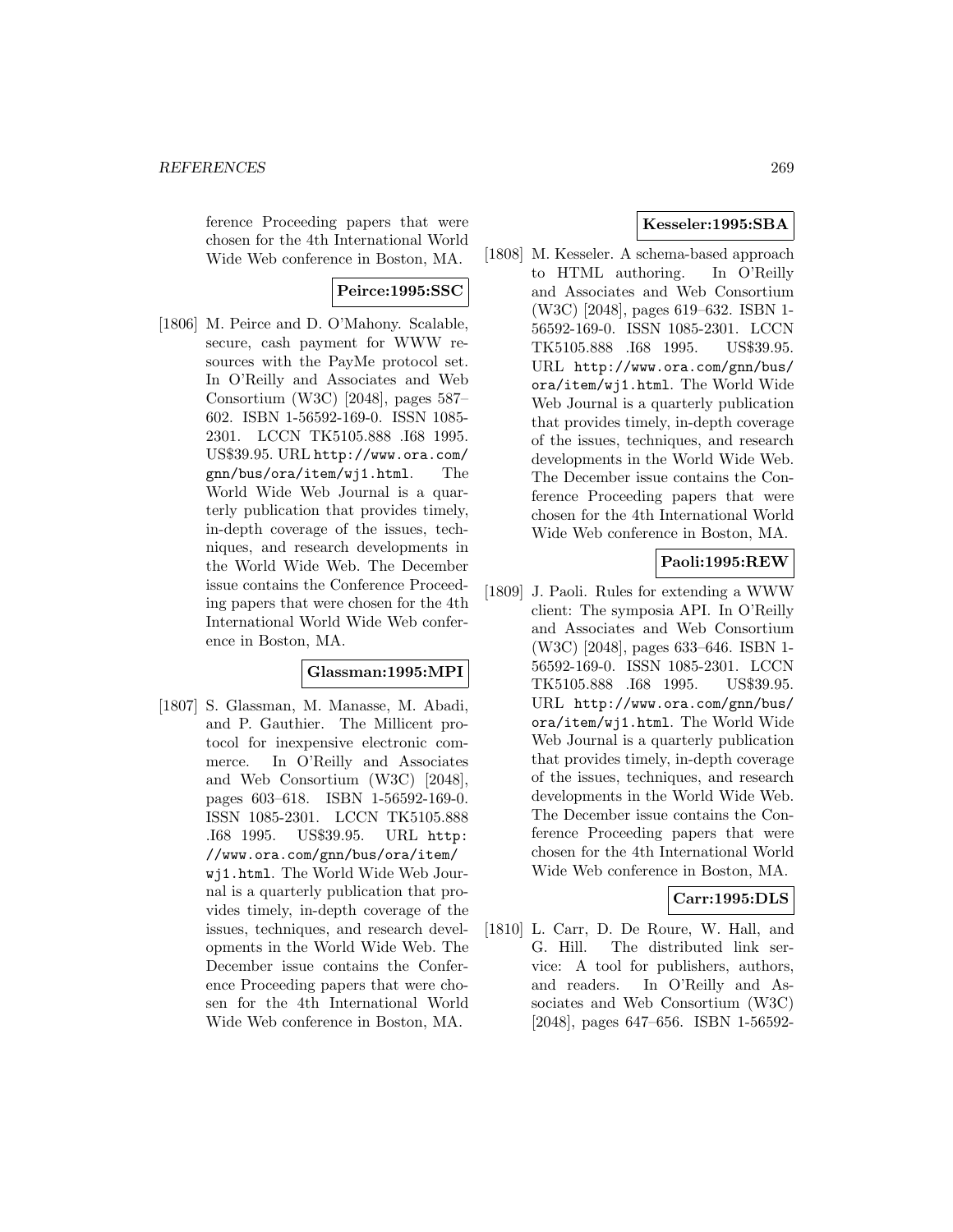169-0. ISSN 1085-2301. LCCN TK5105.888 .I68 1995. US\$39.95. URL http://www.ora.com/gnn/bus/ ora/item/wj1.html. The World Wide Web Journal is a quarterly publication that provides timely, in-depth coverage of the issues, techniques, and research developments in the World Wide Web. The December issue contains the Conference Proceeding papers that were chosen for the 4th International World Wide Web conference in Boston, MA.

### **Decouchant:1995:SCA**

[1811] D. Decouchant, V. Quint, and M. Romero Salcedo. Structured cooperative authoring on the World Wide Web. In O'Reilly and Associates and Web Consortium (W3C) [2048], pages 657–666. ISBN 1-56592-169-0. ISSN 1085-2301. LCCN TK5105.888 .I68 1995. US\$39.95. URL http: //www.ora.com/gnn/bus/ora/item/ wj1.html. The World Wide Web Journal is a quarterly publication that provides timely, in-depth coverage of the issues, techniques, and research developments in the World Wide Web. The December issue contains the Conference Proceeding papers that were chosen for the 4th International World Wide Web conference in Boston, MA.

## **Dyreson:1995:BWP**

[1812] C. E. Dyreson and A. M. Sloane. The boomerang white paper: A page as you like it. In O'Reilly and Associates and Web Consortium (W3C) [2048], pages 667–676. ISBN 1-56592- 169-0. ISSN 1085-2301. LCCN TK5105.888 .I68 1995. US\$39.95. URL http://www.ora.com/gnn/bus/ ora/item/wj1.html. The World Wide

Web Journal is a quarterly publication that provides timely, in-depth coverage of the issues, techniques, and research developments in the World Wide Web. The December issue contains the Conference Proceeding papers that were chosen for the 4th International World Wide Web conference in Boston, MA.

### **Paulos:1995:WWW**

[1813] E. Paulos and J. Canny. A World Wide Web telerobotic remote environment browser. In O'Reilly and Associates and Web Consortium (W3C) [2048], pages 677–690. ISBN 1-56592- 169-0. ISSN 1085-2301. LCCN TK5105.888 .I68 1995. US\$39.95. URL http://www.ora.com/gnn/bus/ ora/item/wj1.html. The World Wide Web Journal is a quarterly publication that provides timely, in-depth coverage of the issues, techniques, and research developments in the World Wide Web. The December issue contains the Conference Proceeding papers that were chosen for the 4th International World Wide Web conference in Boston, MA.

## **Gallagher:1995:DTW**

[1814] J. Gallagher and G. Milkowski. Data transport within the distributed oceanographic data system. In O'Reilly and Associates and Web Consortium (W3C) [2048], pages 691–702. ISBN 1- 56592-169-0. ISSN 1085-2301. LCCN TK5105.888 .I68 1995. US\$39.95. URL http://www.ora.com/gnn/bus/ ora/item/wj1.html. The World Wide Web Journal is a quarterly publication that provides timely, in-depth coverage of the issues, techniques, and research developments in the World Wide Web. The December issue contains the Con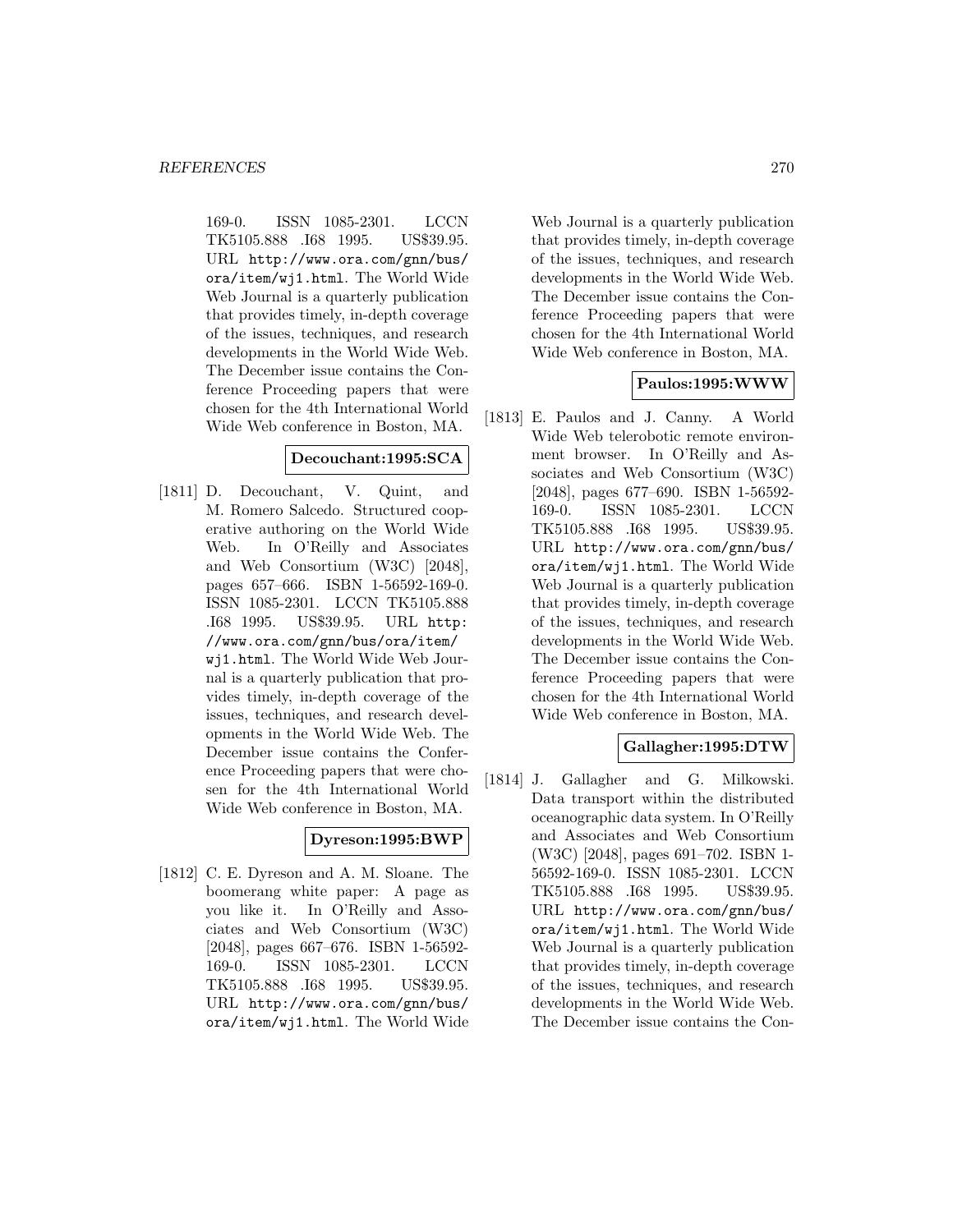ference Proceeding papers that were chosen for the 4th International World Wide Web conference in Boston, MA.

# **Port:1995:RTA**

[1815] G. Port, C. Heath, T. Segall, and P. Merrick. Requirements for taking applications beyond the enterprise. In O'Reilly and Associates and Web Consortium (W3C) [2048], pages 703– 710. ISBN 1-56592-169-0. ISSN 1085- 2301. LCCN TK5105.888 .I68 1995. US\$39.95. URL http://www.ora.com/ gnn/bus/ora/item/wj1.html. The World Wide Web Journal is a quarterly publication that provides timely, in-depth coverage of the issues, techniques, and research developments in the World Wide Web. The December issue contains the Conference Proceeding papers that were chosen for the 4th International World Wide Web conference in Boston, MA.

## **Neves:1995:CIO**

[1816] F. L. Neves and J. N. Oliveira. Classifying Internet objects. In O'Reilly and Associates and Web Consortium (W3C) [2048], pages 711–722. ISBN 1- 56592-169-0. ISSN 1085-2301. LCCN TK5105.888 .I68 1995. US\$39.95. URL http://www.ora.com/gnn/bus/ ora/item/wj1.html. The World Wide Web Journal is a quarterly publication that provides timely, in-depth coverage of the issues, techniques, and research developments in the World Wide Web. The December issue contains the Conference Proceeding papers that were chosen for the 4th International World Wide Web conference in Boston, MA.

## **Foldvik:1995:MTA**

[1817] R. G. Foldvik and D. Meyer. Moving towards ATM: LAN/WAN evolution and experimentation at the University of Oregon. In IEEE Computer Society. Technical Committee on Computer Communications [2046], pages 3– 8. ISBN 0-8186-7163-7 (microfiche), 0-8186-7162-9. LCCN TK5105.7 .C66 1995 Bar. IEEE Computer Society Press order number PR07162. IEEE catalog number 95TB100005.

## **Clark:1995:DAD**

[1818] R. J. Clark, R. R. Hutchins, and S. Walker Register. Deploying ATM in a data network: An analysis of SVC requirements. In IEEE Computer Society. Technical Committee on Computer Communications [2046], pages 9– 18. ISBN 0-8186-7163-7 (microfiche), 0-8186-7162-9. LCCN TK5105.7 .C66 1995 Bar. IEEE Computer Society Press order number PR07162. IEEE catalog number 95TB100005.

## **Hou:1995:PHS**

[1819] C.-J. Hou, C.-C. Han, and W.-C. Chau. Priority-based high-speed switch scheduling for ATM networks. In IEEE Computer Society. Technical Committee on Computer Communications [2046], pages 19–28. ISBN 0- 8186-7163-7 (microfiche), 0-8186-7162- 9. LCCN TK5105.7 .C66 1995 Bar. IEEE Computer Society Press order number PR07162. IEEE catalog number 95TB100005.

## **Lo:1995:FAA**

[1820] C.-C. Lo and C.-Y. Chiu. A faulttolerant architecture for ATM networks. In IEEE Computer Soci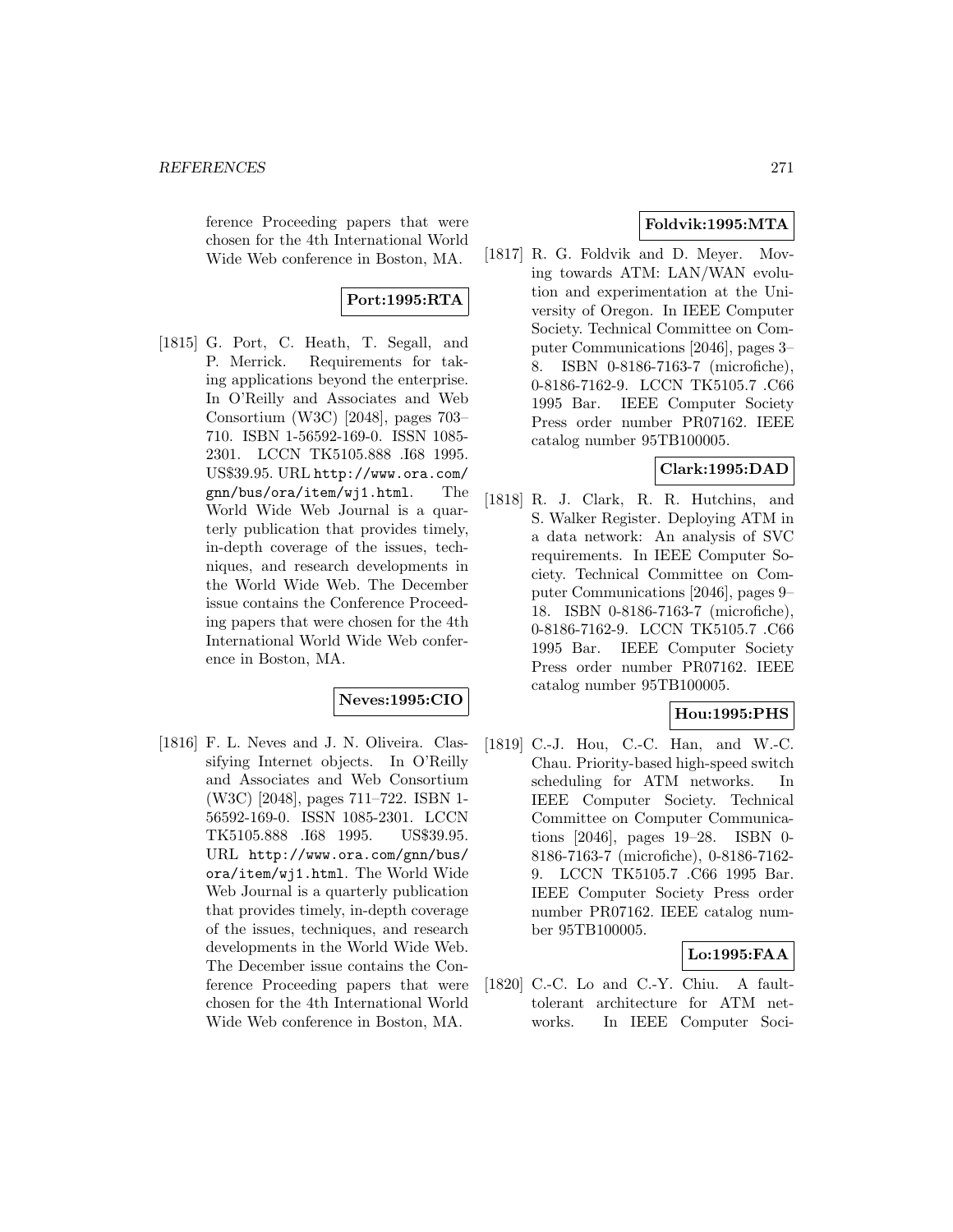ety. Technical Committee on Computer Communications [2046], pages 29–36. ISBN 0-8186-7163-7 (microfiche), 0- 8186-7162-9. LCCN TK5105.7 .C66 1995 Bar. IEEE Computer Society Press order number PR07162. IEEE catalog number 95TB100005.

### **Yokotani:1995:CCM**

[1821] T. Yokotani, T. Ichihashi, and M. Ishizaka. Congestion control of multi-cast connections in ATM networks. In IEEE Computer Society. Technical Committee on Computer Communications [2046], pages 38–47. ISBN 0-8186-7163-7 (microfiche), 0- 8186-7162-9. LCCN TK5105.7 .C66 1995 Bar. IEEE Computer Society Press order number PR07162. IEEE catalog number 95TB100005.

### **Sohn:1995:SSC**

[1822] E. Sohn and T. Chung. The software structure of the call control for ATM systems. In IEEE Computer Society. Technical Committee on Computer Communications [2046], pages 48–52. ISBN 0-8186-7163-7 (microfiche), 0- 8186-7162-9. LCCN TK5105.7 .C66 1995 Bar. IEEE Computer Society Press order number PR07162. IEEE catalog number 95TB100005.

### **Yuang:1995:ETR**

[1823] M. C. Yuang and Y. G. Chen. An efficient terminal-pair reliability algorithm for network management. In IEEE Computer Society. Technical Committee on Computer Communications [2046], pages 53–61. ISBN 0- 8186-7163-7 (microfiche), 0-8186-7162- 9. LCCN TK5105.7 .C66 1995 Bar. IEEE Computer Society Press order

number PR07162. IEEE catalog number 95TB100005.

## **Ascia:1995:DVF**

[1824] G. Ascia, G. Ficili, and D. Panno. Design of a VLSI fuzzy processor for ATM traffic sources management. In IEEE Computer Society. Technical Committee on Computer Communications [2046], pages 62–72. ISBN 0- 8186-7163-7 (microfiche), 0-8186-7162- 9. LCCN TK5105.7 .C66 1995 Bar. IEEE Computer Society Press order number PR07162. IEEE catalog number 95TB100005.

### **Jayasumana:1995:PPS**

[1825] A. P. Jayasumana, S. A. Abd-Elmalak, and C. Vaishnav. Performance of a packet switched WDM network with dynamic wavelength selection. In IEEE Computer Society. Technical Committee on Computer Communications [2046], pages 73–81. ISBN 0- 8186-7163-7 (microfiche), 0-8186-7162- 9. LCCN TK5105.7 .C66 1995 Bar. IEEE Computer Society Press order number PR07162. IEEE catalog number 95TB100005.

### **Pavan:1995:EER**

[1826] A. Pavan, J. Liu, A. Guha, and J. Pugaczewski. Experimental evaluation of real-time support on the Mercuri wide area ATM testbed. In IEEE Computer Society. Technical Committee on Computer Communications [2046], pages 82–91. ISBN 0-8186-7163-7 (microfiche), 0-8186-7162-9. LCCN TK5105.7 .C66 1995 Bar. IEEE Computer Society Press order number PR07162. IEEE catalog number 95TB100005.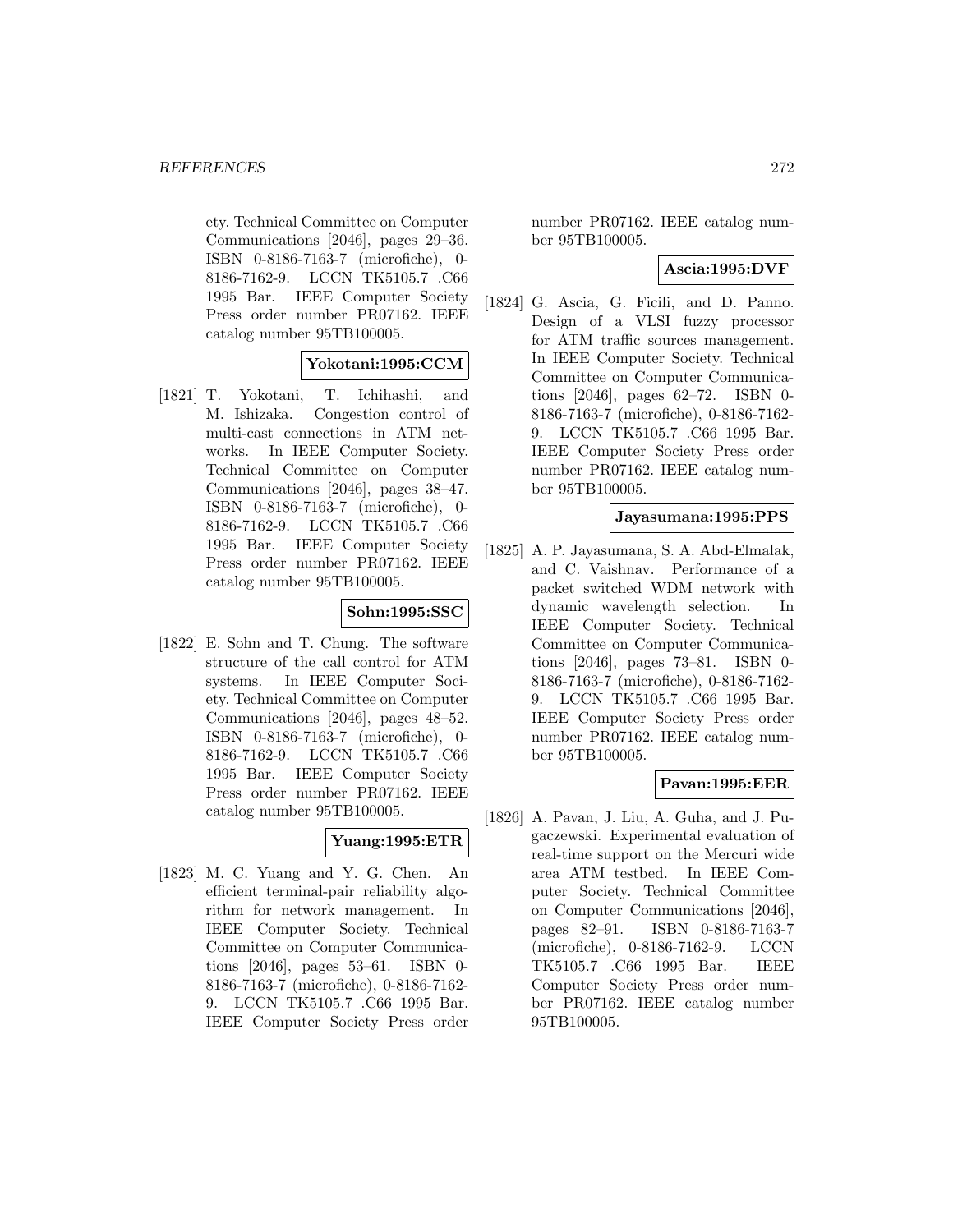## **Du:1995:OMR**

[1827] D. H. C. Du, A. Pavan, S. Bhattacharya, and A. Guha. Optimal multihop routing: An iterative approach to TWDM embedding. In IEEE Computer Society. Technical Committee on Computer Communications [2046], pages 92–101. ISBN 0-8186-7163-7 (microfiche), 0-8186-7162-9. LCCN TK5105.7 .C66 1995 Bar. IEEE Computer Society Press order number PR07162. IEEE catalog number 95TB100005.

### **Kidambi:1995:IMA**

[1828] K. R. Kidambi, R. Sankar, and J. Ottensmeyer. Internetworking MANs to ATM for broadband services support. In IEEE Computer Society. Technical Committee on Computer Communications [2046], pages 102–113. ISBN 0- 8186-7163-7 (microfiche), 0-8186-7162- 9. LCCN TK5105.7 .C66 1995 Bar. IEEE Computer Society Press order number PR07162. IEEE catalog number 95TB100005.

#### **Pugaczewski:1995:MTC**

[1829] J. Pugaczewski, W. Walling, and M. Wiklund. Multimedia traffic characterization from the high definition distance learning ATM trial. In IEEE Computer Society. Technical Committee on Computer Communications [2046], pages 114–122. ISBN 0- 8186-7163-7 (microfiche), 0-8186-7162- 9. LCCN TK5105.7 .C66 1995 Bar. IEEE Computer Society Press order number PR07162. IEEE catalog number 95TB100005.

### **Guizani:1995:DAA**

[1830] M. Guizani. Design and analysis of

all-optical ATM switching elements for high speed networks. In IEEE Computer Society. Technical Committee on Computer Communications [2046], pages 123–131. ISBN 0-8186-7163- 7 (microfiche), 0-8186-7162-9. LCCN TK5105.7 .C66 1995 Bar. IEEE Computer Society Press order number PR07162. IEEE catalog number 95TB100005.

## **Ritter:1995:PCD**

[1831] M. Ritter, S. Kornprobst, and F. Huebner. Performance comparison of design alternatives for source policing devices in ATM systems. In IEEE Computer Society. Technical Committee on Computer Communications [2046], pages 132–139. ISBN 0-8186-7163- 7 (microfiche), 0-8186-7162-9. LCCN TK5105.7 .C66 1995 Bar. IEEE Computer Society Press order number PR07162. IEEE catalog number 95TB100005.

#### **Mirfakhraei:1995:PAA**

[1832] N. Mirfakhraei. Performance analysis of an ATM local computer network. In IEEE Computer Society. Technical Committee on Computer Communications [2046], pages 140–149. ISBN 0- 8186-7163-7 (microfiche), 0-8186-7162- 9. LCCN TK5105.7 .C66 1995 Bar. IEEE Computer Society Press order number PR07162. IEEE catalog number 95TB100005.

#### **Jayasumana:1995:IFN**

[1833] A. P. Jayasumana, Y. K. Malaiya, and R. V. Vogety. Interconnection of FDDI-II networks through an ATM backbone — an analysis. In IEEE Computer Society. Technical Committee on Computer Communications [2046],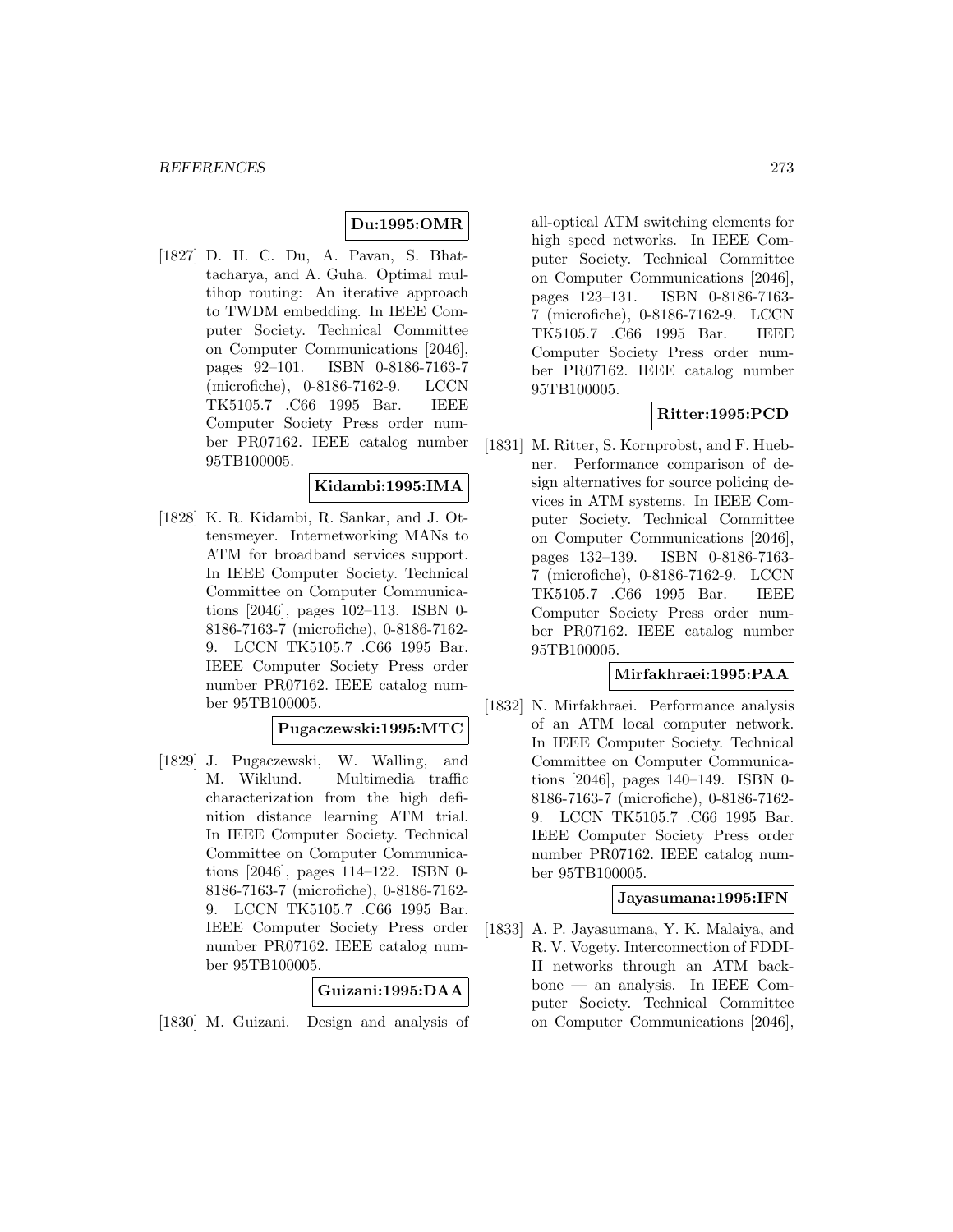pages 150–158. ISBN 0-8186-7163- 7 (microfiche), 0-8186-7162-9. LCCN TK5105.7 .C66 1995 Bar. IEEE Computer Society Press order number PR07162. IEEE catalog number 95TB100005.

## **Seo:1995:DCR**

[1834] G. Seo, S.-M. Kang, D.-Y. Kim, and H.-B. Jeon. A distributed cycle reset protocol for the high-speed LAN/ MAN. In IEEE Computer Society. Technical Committee on Computer Communications [2046], pages 159– 163. ISBN 0-8186-7163-7 (microfiche), 0-8186-7162-9. LCCN TK5105.7 .C66 1995 Bar. IEEE Computer Society Press order number PR07162. IEEE catalog number 95TB100005.

#### **Yasrebi:1995:EDO**

[1835] M. Yasrebi. Experience with distributed objects in a portable and multithreaded library for a LAN/WAN gateway application. In IEEE Computer Society. Technical Committee on Computer Communications [2046], pages 164–173. ISBN 0-8186-7163- 7 (microfiche), 0-8186-7162-9. LCCN TK5105.7 .C66 1995 Bar. IEEE Computer Society Press order number PR07162. IEEE catalog number 95TB100005.

### **Kumar:1995:RBC**

[1836] S. Kumar and A. P. Jayasumana. Request based channel access protocol on folded bus topology. In IEEE Computer Society. Technical Committee on Computer Communications [2046], pages 174–183. ISBN 0-8186-7163- 7 (microfiche), 0-8186-7162-9. LCCN TK5105.7 .C66 1995 Bar. IEEE

Computer Society Press order number PR07162. IEEE catalog number 95TB100005.

## **Cullen:1995:IVO**

[1837] C. Cullen. Internet vulnerabilities of one-time passcode mechanisms. In IEEE Computer Society. Technical Committee on Computer Communications [2046], pages 184–186. ISBN 0- 8186-7163-7 (microfiche), 0-8186-7162- 9. LCCN TK5105.7 .C66 1995 Bar. IEEE Computer Society Press order number PR07162. IEEE catalog number 95TB100005.

#### **Hayashida:1995:MBR**

[1838] Y. Hayashida, M. Ikegami, and N. Sugimachi. Multi-segment bandwidth reservation protocol for DQDB subnetwork. In IEEE Computer Society. Technical Committee on Computer Communications [2046], pages 187–193. ISBN 0- 8186-7163-7 (microfiche), 0-8186-7162- 9. LCCN TK5105.7 .C66 1995 Bar. IEEE Computer Society Press order number PR07162. IEEE catalog number 95TB100005.

## **Kim:1995:ITS**

[1839] C. Kim and Jung Hoon Paik. An implementation of 100Mbps TAXI subscriber board. In IEEE Computer Society. Technical Committee on Computer Communications [2046], pages 194– 201. ISBN 0-8186-7163-7 (microfiche), 0-8186-7162-9. LCCN TK5105.7 .C66 1995 Bar. IEEE Computer Society Press order number PR07162. IEEE catalog number 95TB100005.

### **Elsaadany:1995:ACL**

[1840] A. Elsaadany, M. Singhal, and M. T. Liu. Alternative configurations for lo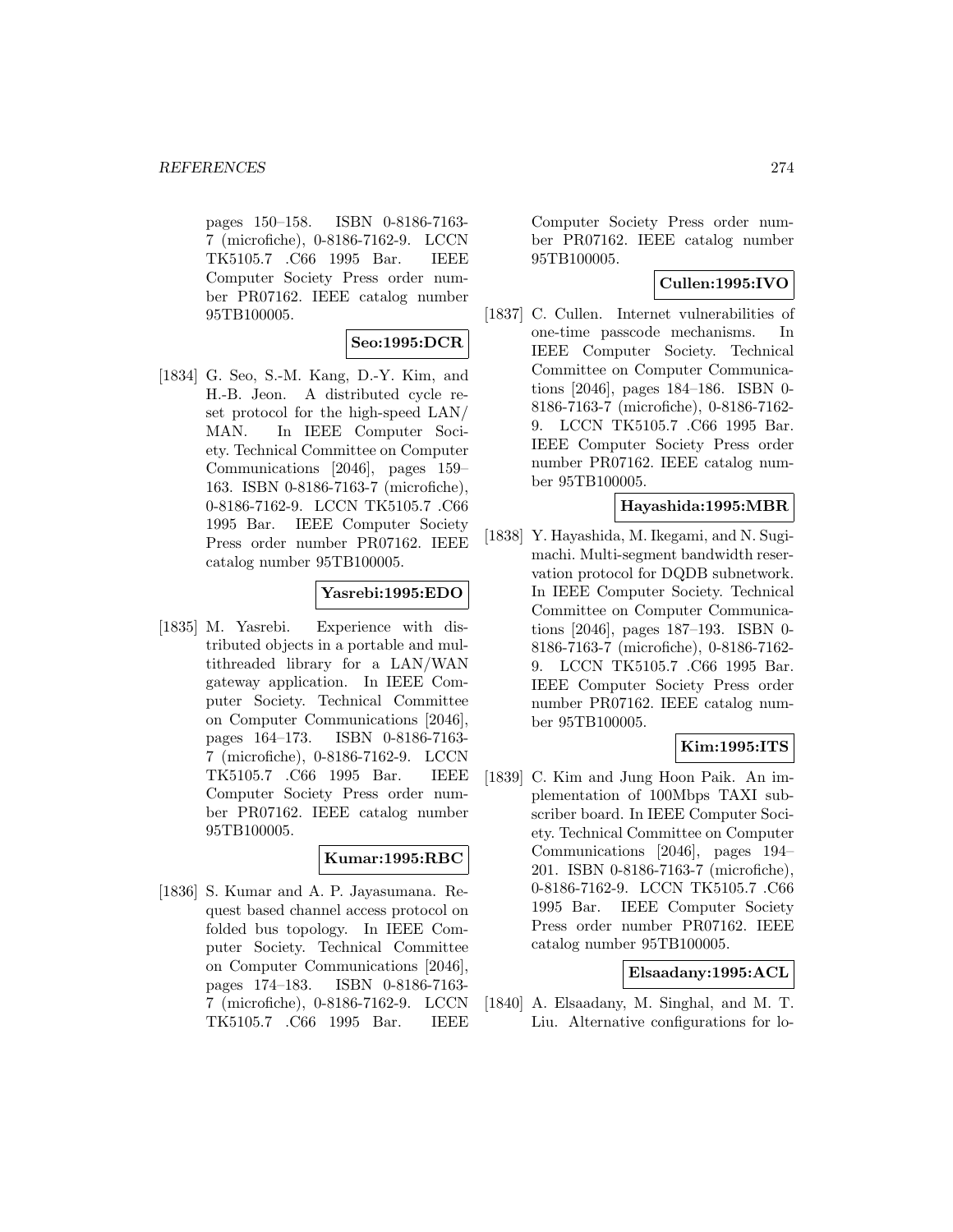cal area network design. In IEEE Computer Society. Technical Committee on Computer Communications [2046], pages 202–208. ISBN 0-8186-7163- 7 (microfiche), 0-8186-7162-9. LCCN TK5105.7 .C66 1995 Bar. IEEE Computer Society Press order number PR07162. IEEE catalog number 95TB100005.

### **Esteve:1995:SSF**

[1841] M. Esteve, C. Palau, and J. C. Guerri. A synchronization service framework for XTP. In IEEE Computer Society. Technical Committee on Computer Communications [2046], pages 209– 218. ISBN 0-8186-7163-7 (microfiche), 0-8186-7162-9. LCCN TK5105.7 .C66 1995 Bar. IEEE Computer Society Press order number PR07162. IEEE catalog number 95TB100005.

### **Zeino:1995:SAP**

[1842] H. Zeino and M. Misson. A simulation architecture for a pico-cellular hybrid network. In IEEE Computer Society. Technical Committee on Computer Communications [2046], pages 219– 226. ISBN 0-8186-7163-7 (microfiche), 0-8186-7162-9. LCCN TK5105.7 .C66 1995 Bar. IEEE Computer Society Press order number PR07162. IEEE catalog number 95TB100005.

### **Barnett:1995:EFM**

[1843] B. Barnett and A. Crapo. An expert fault manager using an object meta-model. In IEEE Computer Society. Technical Committee on Computer Communications [2046], pages 227– 235. ISBN 0-8186-7163-7 (microfiche), 0-8186-7162-9. LCCN TK5105.7 .C66 1995 Bar. IEEE Computer Society

Press order number PR07162. IEEE catalog number 95TB100005.

#### **AlKasabi:1995:PAH**

[1844] S. AlKasabi and S. Hariri. Performance analysis of a high-speed dynamically reconfigurable LAN. In IEEE Computer Society. Technical Committee on Computer Communications [2046], pages 236–245. ISBN 0-8186-7163- 7 (microfiche), 0-8186-7162-9. LCCN TK5105.7 .C66 1995 Bar. IEEE Computer Society Press order number PR07162. IEEE catalog number 95TB100005.

### **Linder:1995:PXT**

[1845] H. Linder, W. Stering, and U. Hofmann. Performance of XTP and TCP/IP in a satellite environment. In IEEE Computer Society. Technical Committee on Computer Communications [2046], pages 246–253. ISBN 0- 8186-7163-7 (microfiche), 0-8186-7162- 9. LCCN TK5105.7 .C66 1995 Bar. IEEE Computer Society Press order number PR07162. IEEE catalog number 95TB100005.

### **Hofmann:1995:QLB**

[1846] U. Hofmann and M. Krajewski. Quasistatic load balancing in local area networks. In IEEE Computer Society. Technical Committee on Computer Communications [2046], pages 254–?? ISBN 0-8186-7163-7 (microfiche), 0- 8186-7162-9. LCCN TK5105.7 .C66 1995 Bar. IEEE Computer Society Press order number PR07162. IEEE catalog number 95TB100005.

## **Cooper:1995:CLL**

[1847] S. H. Cooper and P. J. Teller. Configuring a large LAN for TCP/IP, Ap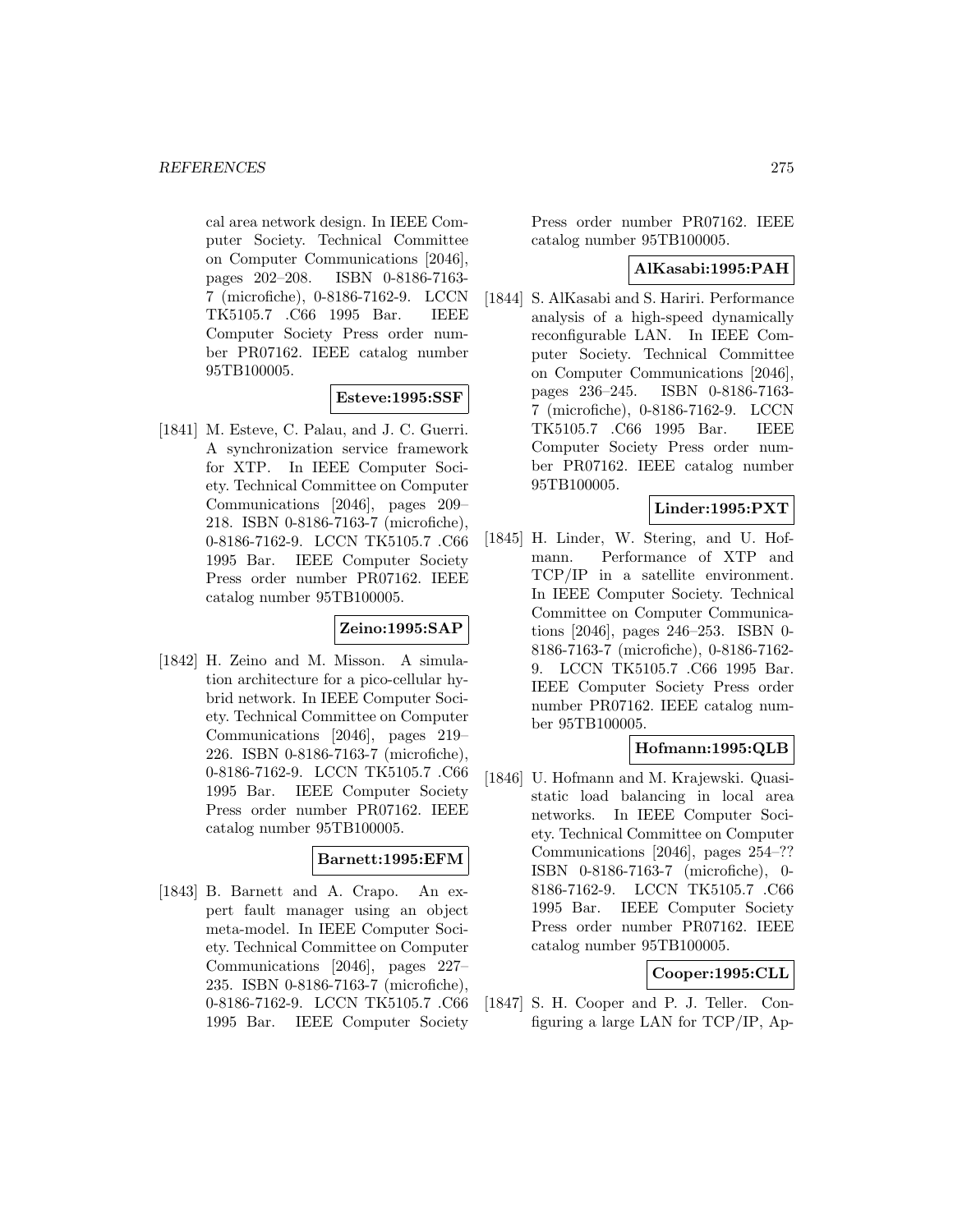pleTalk, and IPX. In IEEE Computer Society. Technical Committee on Computer Communications [2046], pages 264–270. ISBN 0-8186-7163- 7 (microfiche), 0-8186-7162-9. LCCN TK5105.7 .C66 1995 Bar. IEEE Computer Society Press order number PR07162. IEEE catalog number 95TB100005.

### **Bjoerkman:1995:RAT**

[1848] N. Bjoerkman, A. Latour-Henner, O. Pers, and A. Miah. Real-time ATM traffic measurements and analysis. In IEEE Computer Society. Technical Committee on Computer Communications [2046], pages 271–279. ISBN 0-8186-7163-7 (microfiche), 0- 8186-7162-9. LCCN TK5105.7 .C66 1995 Bar. IEEE Computer Society Press order number PR07162. IEEE catalog number 95TB100005.

### **Bjoerkman:1995:CLP**

[1849] N. Bjoerkman, A. Latour-Henner, and U. Hansson. The cell loss process in ATM networks and its impact on quality of service. In IEEE Computer Society. Technical Committee on Computer Communications [2046], pages 280– 288. ISBN 0-8186-7163-7 (microfiche), 0-8186-7162-9. LCCN TK5105.7 .C66 1995 Bar. IEEE Computer Society Press order number PR07162. IEEE catalog number 95TB100005.

#### **Saulnier:1995:DTB**

[1850] E. T. Saulnier and B. J. Bortscheller. Data transfer bottlenecks over SPARCbased computer networks. In IEEE Computer Society. Technical Committee on Computer Communications [2046], pages 289–295. ISBN 0- 8186-7163-7 (microfiche), 0-8186-71629. LCCN TK5105.7 .C66 1995 Bar. IEEE Computer Society Press order number PR07162. IEEE catalog number 95TB100005.

#### **Feng:1995:GAD**

[1851] F. Feng, S. Kamat, and W. Zhao. Guaranteeing application-to-application deadlines in distributed real-time systems. In IEEE Computer Society. Technical Committee on Computer Communications [2046], pages 296–306. ISBN 0-8186-7163-7 (microfiche), 0- 8186-7162-9. LCCN TK5105.7 .C66 1995 Bar. IEEE Computer Society Press order number PR07162. IEEE catalog number 95TB100005.

## **Pokam:1995:IMM**

[1852] M. R. Pokam, J.-F. Guillaud, and G. Michel. Integrated multimedia in manufacturing networks using ATM. In IEEE Computer Society. Technical Committee on Computer Communications [2046], pages 307–316. ISBN 0- 8186-7163-7 (microfiche), 0-8186-7162- 9. LCCN TK5105.7 .C66 1995 Bar. IEEE Computer Society Press order number PR07162. IEEE catalog number 95TB100005.

### **Gupta:1995:PSA**

[1853] S. Gupta and C. L. Williamson. A performance study of adaptive video coding algorithms for high speed networks. In IEEE Computer Society. Technical Committee on Computer Communications [2046], pages 317–325. ISBN 0- 8186-7163-7 (microfiche), 0-8186-7162- 9. LCCN TK5105.7 .C66 1995 Bar. IEEE Computer Society Press order number PR07162. IEEE catalog number 95TB100005.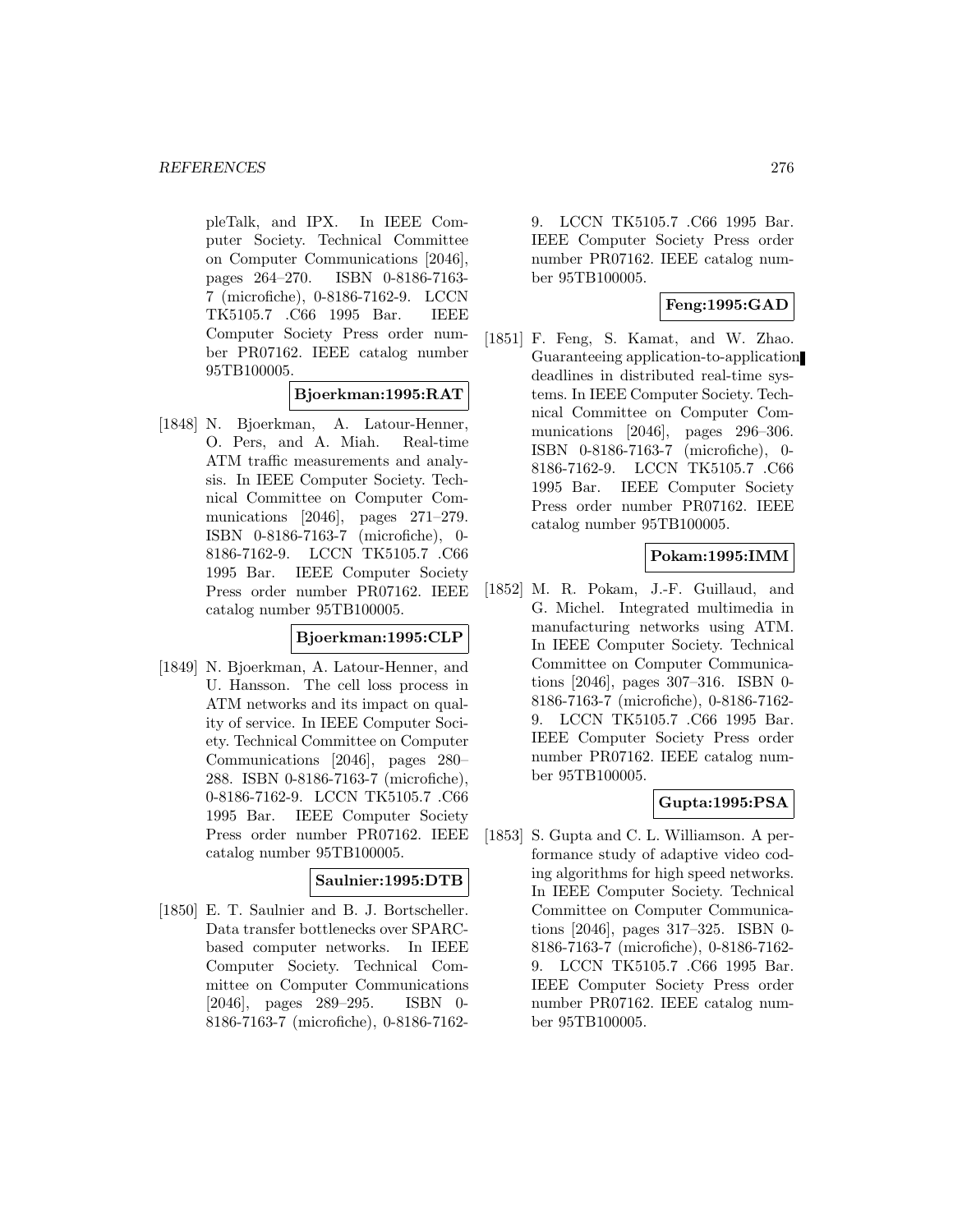## **Liu:1995:DDM**

[1854] J. G. Liu, J. C. Liu, Y. G. Chen, and M. C. Yuang. DMTS: A distributed multimedia teleworking system. In IEEE Computer Society. Technical Committee on Computer Communications [2046], pages 326–335. ISBN 0-8186-7163-7 (microfiche), 0- 8186-7162-9. LCCN TK5105.7 .C66 1995 Bar. IEEE Computer Society Press order number PR07162. IEEE catalog number 95TB100005.

## **Bolla:1995:QSM**

[1855] R. Bolla, F. Davoli, and M. Marchese. Quality of service management and control of multimedia applications: A scenario and two simple strategies. In IEEE Computer Society. Technical Committee on Computer Communications [2046], pages 336–?? ISBN 0- 8186-7163-7 (microfiche), 0-8186-7162- 9. LCCN TK5105.7 .C66 1995 Bar. IEEE Computer Society Press order number PR07162. IEEE catalog number 95TB100005.

#### **Guizani:1995:NPO**

[1856] M. Guizani. A new protocol for optical high-speed packet-switched networks. In IEEE Computer Society. Technical Committee on Computer Communications [2046], pages 343–349. ISBN 0- 8186-7163-7 (microfiche), 0-8186-7162- 9. LCCN TK5105.7 .C66 1995 Bar. IEEE Computer Society Press order number PR07162. IEEE catalog number 95TB100005.

### **Martini:1995:RCD**

[1857] P. Martini and J. Ottensmeyer. Realtime communication in the demandpriority LAN the effects on normal priority traffic. In IEEE Computer Society. Technical Committee on Computer Communications [2046], pages 350–?? ISBN 0-8186-7163-7 (microfiche), 0- 8186-7162-9. LCCN TK5105.7 .C66 1995 Bar. IEEE Computer Society Press order number PR07162. IEEE catalog number 95TB100005.

## **Hiles:1995:AFM**

[1858] W. S. Hiles and D. T. Marlow. Approximation of FDDI minimum reconfiguration time. In IEEE Computer Society. Technical Committee on Computer Communications [2046], pages 360– 369. ISBN 0-8186-7163-7 (microfiche), 0-8186-7162-9. LCCN TK5105.7 .C66 1995 Bar. IEEE Computer Society Press order number PR07162. IEEE catalog number 95TB100005.

### **Kosak:1995:BMF**

[1859] C. Kosak, D. Eckhardt, T. Mummert, and P. Steenkiste. Buffer management and flow control in the credit net ATM host interface. In IEEE Computer Society. Technical Committee on Computer Communications [2046], pages 370– 378. ISBN 0-8186-7163-7 (microfiche), 0-8186-7162-9. LCCN TK5105.7 .C66 1995 Bar. IEEE Computer Society Press order number PR07162. IEEE catalog number 95TB100005.

### **Albert:1995:PAF**

[1860] B. Albert and A. P. Jayasumana. Performance analysis of FDDI LANs using numerical methods. In IEEE Computer Society. Technical Committee on Computer Communications [2046], pages 379–386. ISBN 0-8186-7163- 7 (microfiche), 0-8186-7162-9. LCCN TK5105.7 .C66 1995 Bar. IEEE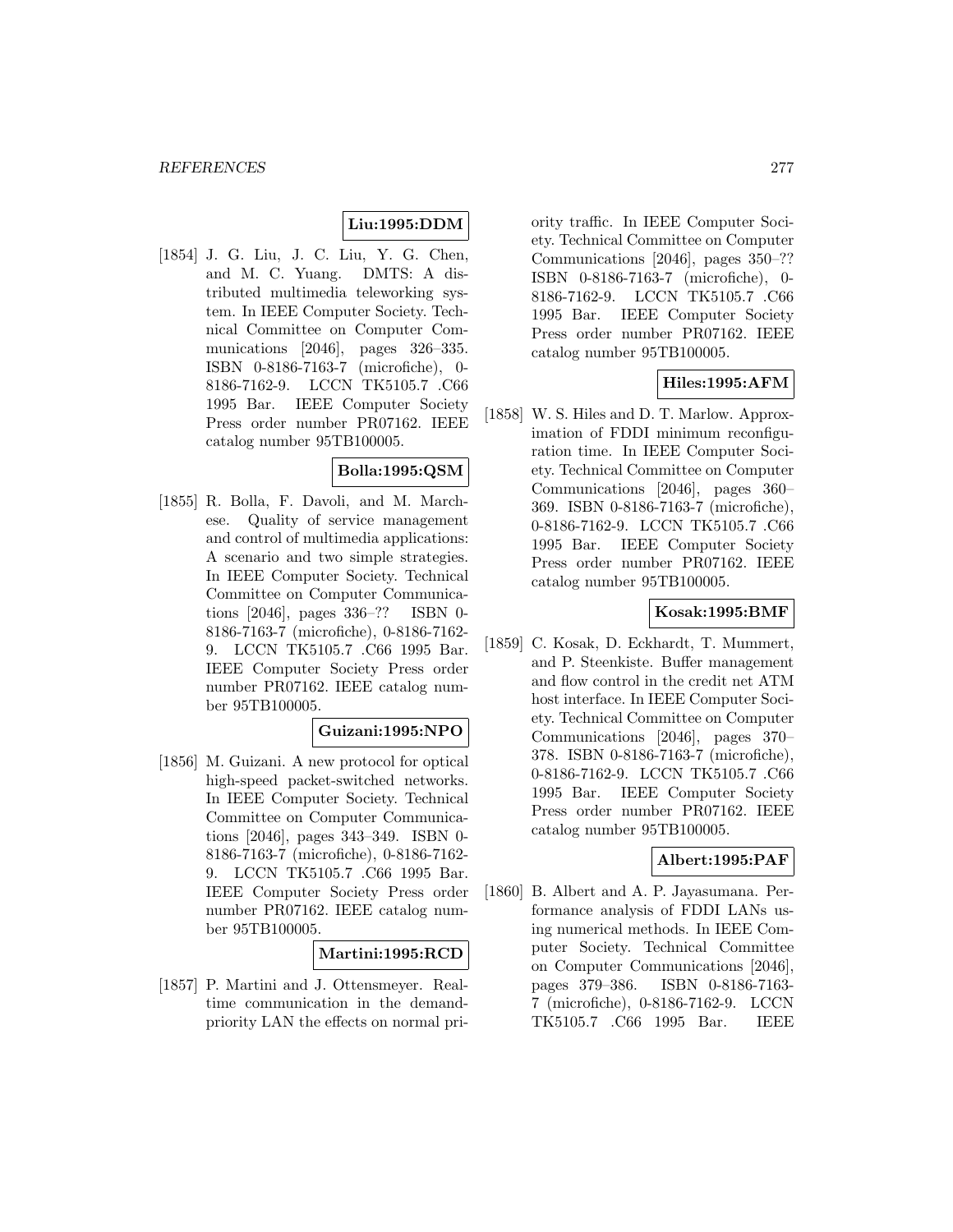Computer Society Press order number PR07162. IEEE catalog number 95TB100005.

## **Hayes:1995:SCS**

[1861] W. Hayes and M. L. Molle. Solving capture in switched two-node Ethernets by changing only one node. In IEEE Computer Society. Technical Committee on Computer Communications [2046], pages 387–396. ISBN 0- 8186-7163-7 (microfiche), 0-8186-7162- 9. LCCN TK5105.7 .C66 1995 Bar. IEEE Computer Society Press order number PR07162. IEEE catalog number 95TB100005.

## **Rose:1995:SPM**

[1862] O. Rose. Statistical properties of MPEG video traffic and their impact on traffic modeling in ATM systems. In IEEE Computer Society. Technical Committee on Computer Communications [2046], pages 397–406. ISBN 0- 8186-7163-7 (microfiche), 0-8186-7162- 9. LCCN TK5105.7 .C66 1995 Bar. IEEE Computer Society Press order number PR07162. IEEE catalog number 95TB100005.

## **Vasilakos:1995:ULA**

[1863] A. V. Vasilakos, N. H. Loukas, and A. F. Atlasis. The use of learning algorithms in ATM networks call admission control problem: A methodology. In IEEE Computer Society. Technical Committee on Computer Communications [2046], pages 407–412. ISBN 0- 8186-7163-7 (microfiche), 0-8186-7162- 9. LCCN TK5105.7 .C66 1995 Bar. IEEE Computer Society Press order number PR07162. IEEE catalog number 95TB100005.

## **Chen:1995:OMR**

[1864] Y. G. Chen, M. T. Yen, and M. C. Yuang. Optimal multicast routing for ATM networks. In IEEE Computer Society. Technical Committee on Computer Communications [2046], pages 413–421. ISBN 0-8186-7163- 7 (microfiche), 0-8186-7162-9. LCCN TK5105.7 .C66 1995 Bar. IEEE Computer Society Press order number PR07162. IEEE catalog number 95TB100005.

## **Ramanujan:1995:MTS**

[1865] R. S. Ramanujan, J. C. Bonney, J. L. Mack, and C. R. Manson. Media transport service for video retrieval applications on ATM networks. In IEEE Computer Society. Technical Committee on Computer Communications [2046], pages 422–432. ISBN 0- 8186-7163-7 (microfiche), 0-8186-7162- 9. LCCN TK5105.7 .C66 1995 Bar. IEEE Computer Society Press order number PR07162. IEEE catalog number 95TB100005.

### **Mirchandani:1995:AII**

[1866] V. Mirchandani and D. Everitt. An architecture for internetworking integrated services LANs. In IEEE Computer Society. Technical Committee on Computer Communications [2046], pages 433–442. ISBN 0-8186-7163- 7 (microfiche), 0-8186-7162-9. LCCN TK5105.7 .C66 1995 Bar. IEEE Computer Society Press order number PR07162. IEEE catalog number 95TB100005.

## **Pritty:1995:NCH**

[1867] D. W. Pritty, D. N. Smeed, and N. L. Lawrie. A new class of high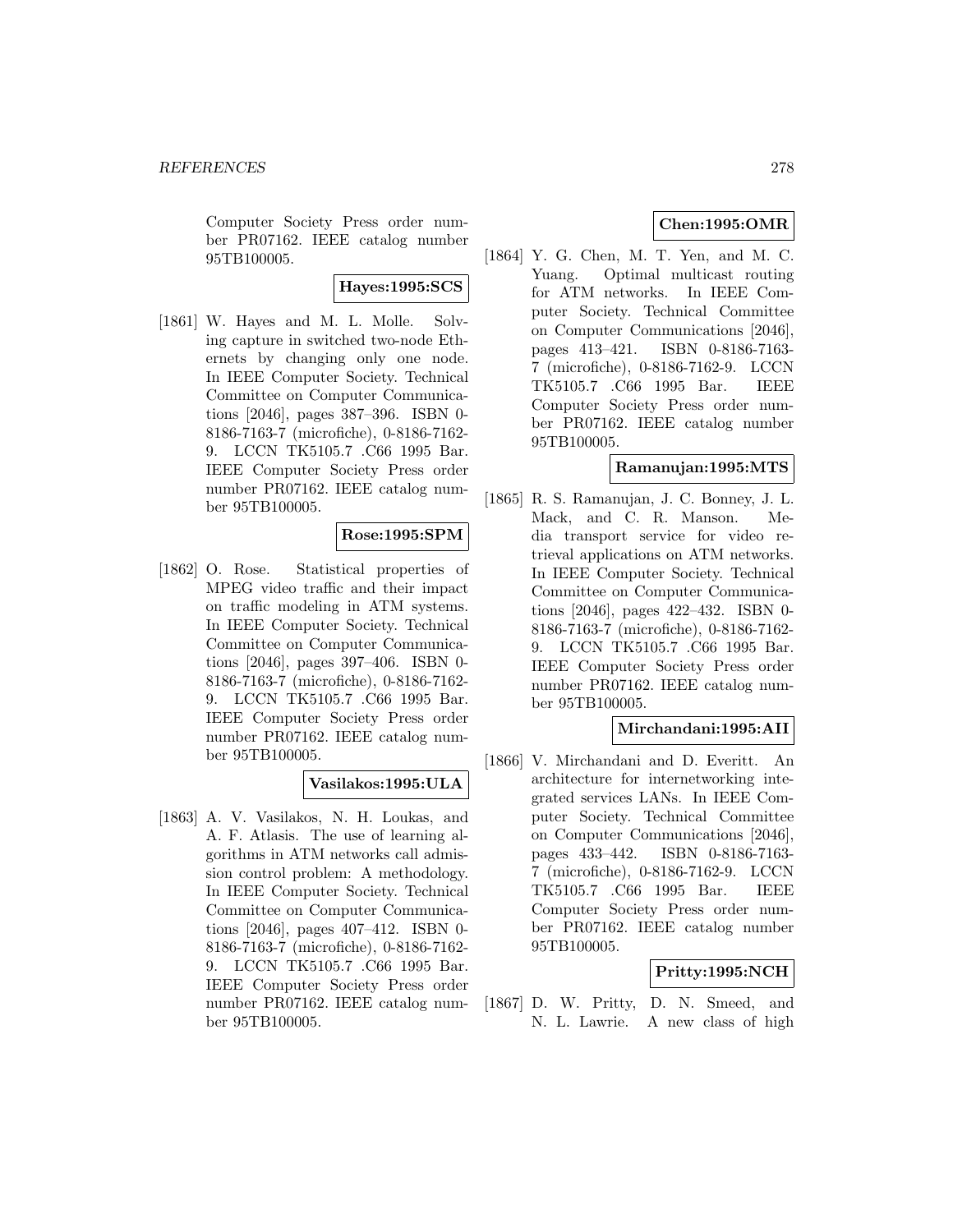speed LAN access protocols based on the principle of timed packet release. In IEEE Computer Society. Technical Committee on Computer Communications [2046], pages 443–452. ISBN 0- 8186-7163-7 (microfiche), 0-8186-7162- 9. LCCN TK5105.7 .C66 1995 Bar. IEEE Computer Society Press order number PR07162. IEEE catalog number 95TB100005.

## **Bisdikian:1995:TBA**

[1868] C. C. Bisdikian. Throughput behavior of the n-ary stack algorithm in mobile networks with capture. In IEEE Computer Society. Technical Committee on Computer Communications [2046], pages 453–458. ISBN 0-8186-7163- 7 (microfiche), 0-8186-7162-9. LCCN TK5105.7 .C66 1995 Bar. IEEE Computer Society Press order number PR07162. IEEE catalog number 95TB100005.

#### **Atwood:1995:DXS**

[1869] J. W. Atwood and Y. Zhang. A definition of the XTP service and its formal specification. In IEEE Computer Society. Technical Committee on Computer Communications [2046], pages 459– 468. ISBN 0-8186-7163-7 (microfiche), 0-8186-7162-9. LCCN TK5105.7 .C66 1995 Bar. IEEE Computer Society Press order number PR07162. IEEE catalog number 95TB100005.

### **Barenco:1995:AVA**

[1870] C. J. Barenco, E. Specialski, and L. Pacheco. Aspects of video and audio signals transmission in a FDDI network. In IEEE Computer Society. Technical Committee on Computer Communications [2046], pages 469–??

ISBN 0-8186-7163-7 (microfiche), 0- 8186-7162-9. LCCN TK5105.7 .C66 1995 Bar. IEEE Computer Society Press order number PR07162. IEEE catalog number 95TB100005.

## **Emerson:1995:PES**

[1871] S. Emerson. Performance evaluation of switched fibre channel I/O system using FCP for SCSI. In IEEE Computer Society. Technical Committee on Computer Communications [2046], pages 479–?? ISBN 0-8186-7163- 7 (microfiche), 0-8186-7162-9. LCCN TK5105.7 .C66 1995 Bar. IEEE Computer Society Press order number PR07162. IEEE catalog number 95TB100005.

## **Emerson:1995:EDC**

[1872] S. Emerson. Evaluation of a data communications model for switched fibre channel. In IEEE Computer Society. Technical Committee on Computer Communications [2046], pages 485–?? ISBN 0-8186-7163-7 (microfiche), 0- 8186-7162-9. LCCN TK5105.7 .C66 1995 Bar. IEEE Computer Society Press order number PR07162. IEEE catalog number 95TB100005.

### **Varadharajan:1996:SHN**

[1873] V. Varadharajan. Security in highspeed networks. In IEEE Computer Society. Technical Committee on Computer Communications [2049], pages 2– 11. ISBN 0-8186-7617-5, 0-8186-7619- 1 (microfiche). LCCN TK5105.5 .C66 1996. IEEE Computer Society Press order number PR07617. IEEE Order Plan number 96TB100073.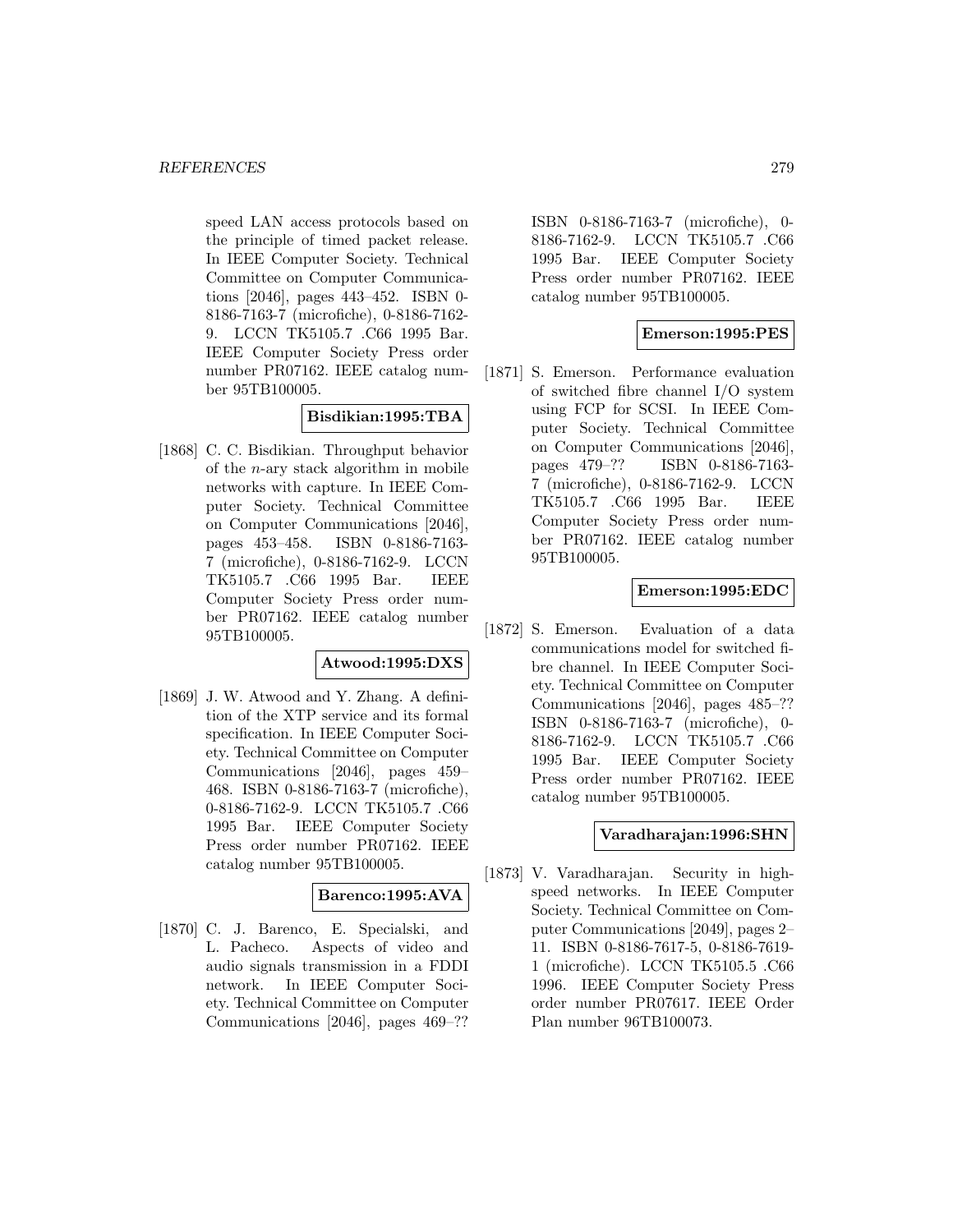## **Albert:1996:EDL**

[1874] B. Albert and A. P. Jayasumana. The effects of data locality on FDDI-based schemes at gigabit speeds. In IEEE Computer Society. Technical Committee on Computer Communications [2049], pages 12–18. ISBN 0-8186-7617- 5, 0-8186-7619-1 (microfiche). LCCN TK5105.5 .C66 1996. IEEE Computer Society Press order number PR07617. IEEE Order Plan number 96TB100073.

# **Lin:1996:CCH**

[1875] Y.-D. Lin, T.-R. Huang, and Y.-C. Lai. Characterization and control of highly correlated traffic in high-speed networks. In IEEE Computer Society. Technical Committee on Computer Communications [2049], pages 19–27. ISBN 0-8186-7617-5, 0-8186- 7619-1 (microfiche). LCCN TK5105.5 .C66 1996. IEEE Computer Society Press order number PR07617. IEEE Order Plan number 96TB100073.

## **Tan:1996:EBT**

[1876] J. Tan, M. Sanchez, and C. Liang. Efficient buffering techniques for deflection routing in high-speed networks. In IEEE Computer Society. Technical Committee on Computer Communications [2049], pages 28–39. ISBN 0-8186-7617-5, 0-8186- 7619-1 (microfiche). LCCN TK5105.5 .C66 1996. IEEE Computer Society Press order number PR07617. IEEE Order Plan number 96TB100073.

### **Barolli:1996:FPM**

[1877] L. Barolli and K. Tanno. A fuzzy policing mechanism for still picture in ATM networks. In IEEE Computer Society. Technical Committee on Computer Communications [2049], pages 40–47. ISBN 0-8186-7617-5, 0-8186- 7619-1 (microfiche). LCCN TK5105.5 .C66 1996. IEEE Computer Society Press order number PR07617. IEEE Order Plan number 96TB100073.

### **Park:1996:DAN**

[1878] B. S. Park and S. C. Kim. Design and analysis of a new fast packet switching fabric supporting multimedia traffic. In IEEE Computer Society. Technical Committee on Computer Communications [2049], pages 48–53. ISBN 0-8186-7617-5, 0-8186- 7619-1 (microfiche). LCCN TK5105.5 .C66 1996. IEEE Computer Society Press order number PR07617. IEEE Order Plan number 96TB100073.

### **Bisdikian:1996:MGE**

[1879] C. C. Bisdikian and F. A. Schaffa. The multimedia gateway: An evolution towards switched video services. In IEEE Computer Society. Technical Committee on Computer Communications [2049], pages 54–58. ISBN 0-8186-7617- 5, 0-8186-7619-1 (microfiche). LCCN TK5105.5 .C66 1996. IEEE Computer Society Press order number PR07617. IEEE Order Plan number 96TB100073.

## **Lin:1996:EAV**

[1880] M. Lin and D. Singer. An experimental ATM-based video-on-demand system on a Macintosh platform. In IEEE Computer Society. Technical Committee on Computer Communications [2049], pages 59–68. ISBN 0-8186-7617- 5, 0-8186-7619-1 (microfiche). LCCN TK5105.5 .C66 1996. IEEE Computer Society Press order number PR07617. IEEE Order Plan number 96TB100073.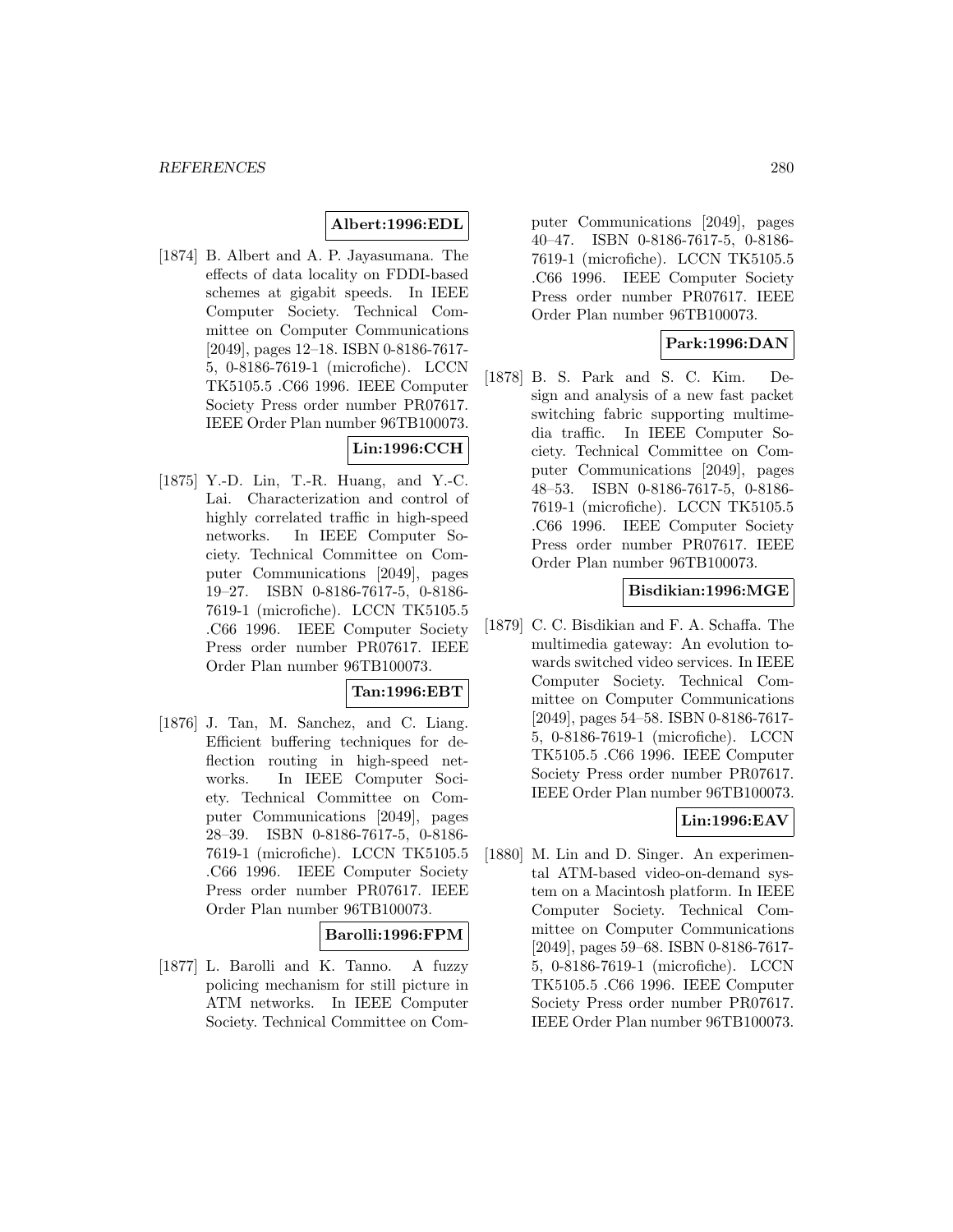### **Yuang:1996:NIS**

[1881] M. C. Yuang and P. L. Tien. A novel intra-media synchronization mechanism for multimedia communications. In IEEE Computer Society. Technical Committee on Computer Communications [2049], pages 69–77. ISBN 0-8186- 7617-5, 0-8186-7619-1 (microfiche). LCCN TK5105.5 .C66 1996. IEEE Computer Society Press order number PR07617. IEEE Order Plan number 96TB100073.

## **Yan:1996:PAB**

[1882] Z. Yan and Y.-C. Jenq. Performance analysis of a banyan-based ATM switching fabric with packet priority. In IEEE Computer Society. Technical Committee on Computer Communications [2049], pages 78–87. ISBN 0-8186-7617-5, 0-8186- 7619-1 (microfiche). LCCN TK5105.5 .C66 1996. IEEE Computer Society Press order number PR07617. IEEE Order Plan number 96TB100073.

#### **Cha:1996:MAN**

[1883] Y.-W. Cha, J.-O. Kim, K.-H. Lee, and K.-J. Han. Multiaccess ATM network for residential and small business subscribers. In IEEE Computer Society. Technical Committee on Computer Communications [2049], pages 88–93. ISBN 0-8186-7617-5, 0-8186- 7619-1 (microfiche). LCCN TK5105.5 .C66 1996. IEEE Computer Society Press order number PR07617. IEEE Order Plan number 96TB100073.

#### **Tentov:1996:PAA**

[1884] A. Tentov and A. Grnarov. Performance analysis of ATM switches with multistage packet switching intercon-

nection networks. In IEEE Computer Society. Technical Committee on Computer Communications [2049], pages 94–101. ISBN 0-8186-7617-5, 0-8186- 7619-1 (microfiche). LCCN TK5105.5 .C66 1996. IEEE Computer Society Press order number PR07617. IEEE Order Plan number 96TB100073.

## **Fan:1996:PFA**

[1885] K. K. Fan and A. P. Jayasumana. Policing function in ATM network using multi-layer neural network. In IEEE Computer Society. Technical Committee on Computer Communications [2049], pages 102–105. ISBN 0-8186- 7617-5, 0-8186-7619-1 (microfiche). LCCN TK5105.5 .C66 1996. IEEE Computer Society Press order number PR07617. IEEE Order Plan number 96TB100073.

### **Strayer:1996:CDT**

[1886] W. T. Strayer. A class-chest for deriving transport protocols. In IEEE Computer Society. Technical Committee on Computer Communications [2049], pages 106–115. ISBN 0-8186-7617- 5, 0-8186-7619-1 (microfiche). LCCN TK5105.5 .C66 1996. IEEE Computer Society Press order number PR07617. IEEE Order Plan number 96TB100073.

# **Lee:1996:DVA**

[1887] C.-T. Lee and J. W. Harris. Designing a virtual access control configuration protocol for implementation over ISDN and shared-media networks. In IEEE Computer Society. Technical Committee on Computer Communications [2049], pages 116– 125. ISBN 0-8186-7617-5, 0-8186-7619- 1 (microfiche). LCCN TK5105.5 .C66 1996. IEEE Computer Society Press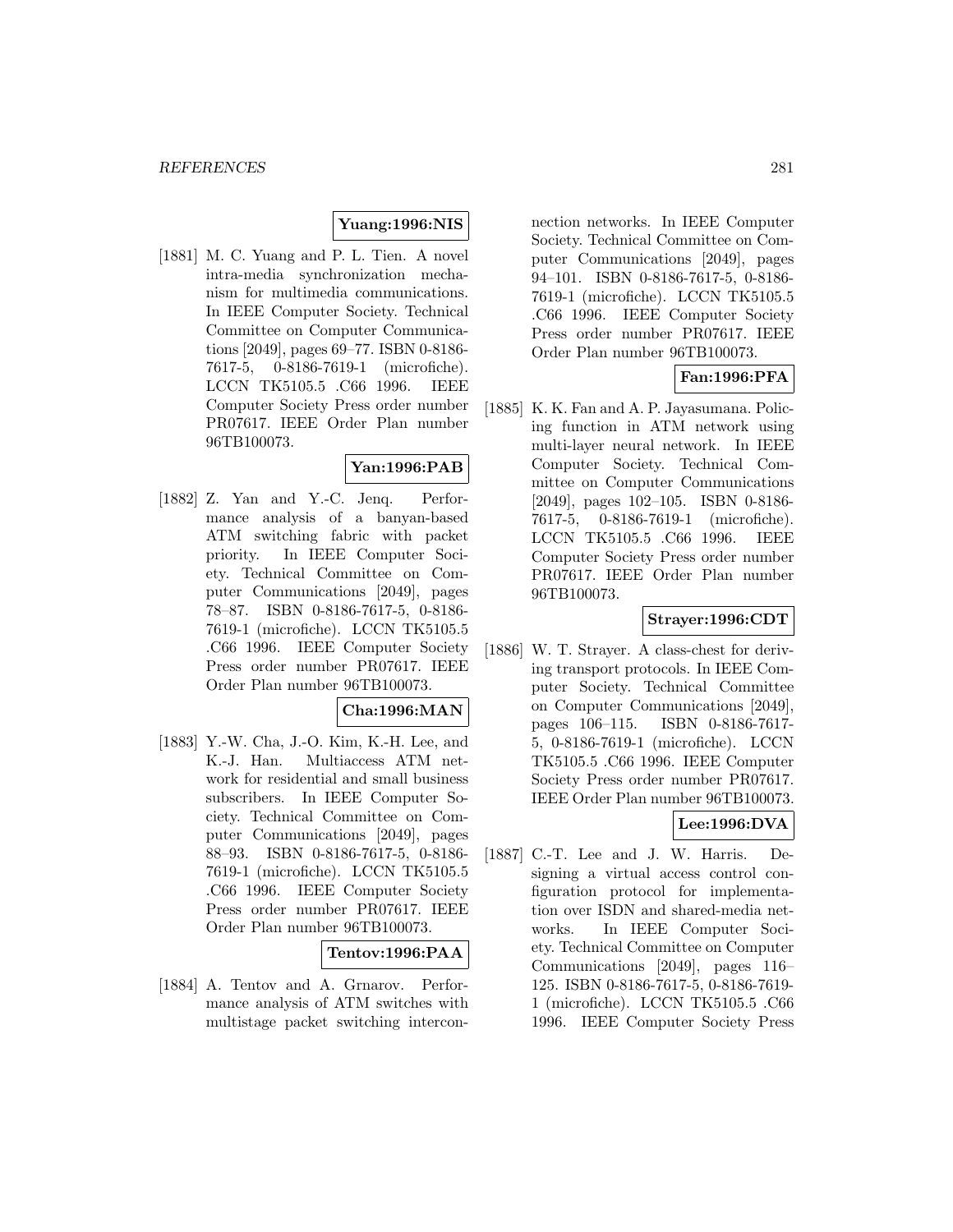order number PR07617. IEEE Order Plan number 96TB100073.

## **Singatwaria:1996:TBM**

[1888] S. Singatwaria, R. Ahmad, and F. Halsall. Timer-based burst mode protocol for high-speed networks. In IEEE Computer Society. Technical Committee on Computer Communications [2049], pages 126–135. ISBN 0-8186-7617- 5, 0-8186-7619-1 (microfiche). LCCN TK5105.5 .C66 1996. IEEE Computer Society Press order number PR07617. IEEE Order Plan number 96TB100073.

## **Huang:1996:DIM**

[1889] N.-F. Huang, C.-A. Su, C.-W. Cheng, and C.-P. Wang. The design and implementation of a multicast real-time multimedia protocol. In IEEE Computer Society. Technical Committee on Computer Communications [2049], pages 136–142. ISBN 0-8186-7617-5, 0-8186- 7619-1 (microfiche). LCCN TK5105.5 .C66 1996. IEEE Computer Society Press order number PR07617. IEEE Order Plan number 96TB100073.

### **Philp:1996:SBM**

[1890] I. R. Philp, K. Nahrstedt, and J. W. S. Liu. Scheduling and buffer management for soft-real-time VBR traffic in packet-switched networks. In IEEE Computer Society. Technical Committee on Computer Communications [2049], pages 143–152. ISBN 0-8186- 7617-5, 0-8186-7619-1 (microfiche). LCCN TK5105.5 .C66 1996. IEEE Computer Society Press order number PR07617. IEEE Order Plan number 96TB100073.

## **Lee:1996:PST**

[1891] V. C. S. Lee, J. K. Y. Ng, K.-Y. Lam, and S.-L. Hung. Performance studies of transmitting real-time MPEG-I video in ATM networks. In IEEE Computer Society. Technical Committee on Computer Communications [2049], pages 153–160. ISBN 0-8186-7617-5, 0-8186- 7619-1 (microfiche). LCCN TK5105.5 .C66 1996. IEEE Computer Society Press order number PR07617. IEEE Order Plan number 96TB100073.

### **Duenkel:1996:IRT**

[1892] C. Duenkel and D. Reschke. Intervalbased real-time transmission control. In IEEE Computer Society. Technical Committee on Computer Communications [2049], pages 161–171. ISBN 0-8186-7617-5, 0-8186-7619-1 (microfiche). LCCN TK5105.5 .C66 1996. IEEE Computer Society Press order number PR07617. IEEE Order Plan number 96TB100073.

# **Ahn:1996:MTA**

[1893] S. Ahn and D. H. C. Du. A multicast tree algorithm considering maximum delay bound for real-time applications. In IEEE Computer Society. Technical Committee on Computer Communications [2049], pages 172–181. ISBN 0-8186-7617-5, 0-8186- 7619-1 (microfiche). LCCN TK5105.5 .C66 1996. IEEE Computer Society Press order number PR07617. IEEE Order Plan number 96TB100073.

#### **Yokotani:1996:PFC**

[1894] T. Yokotani and T. Ichihashi. A proposal of flow control mechanism for multicast ABR and its performance. In IEEE Computer Soci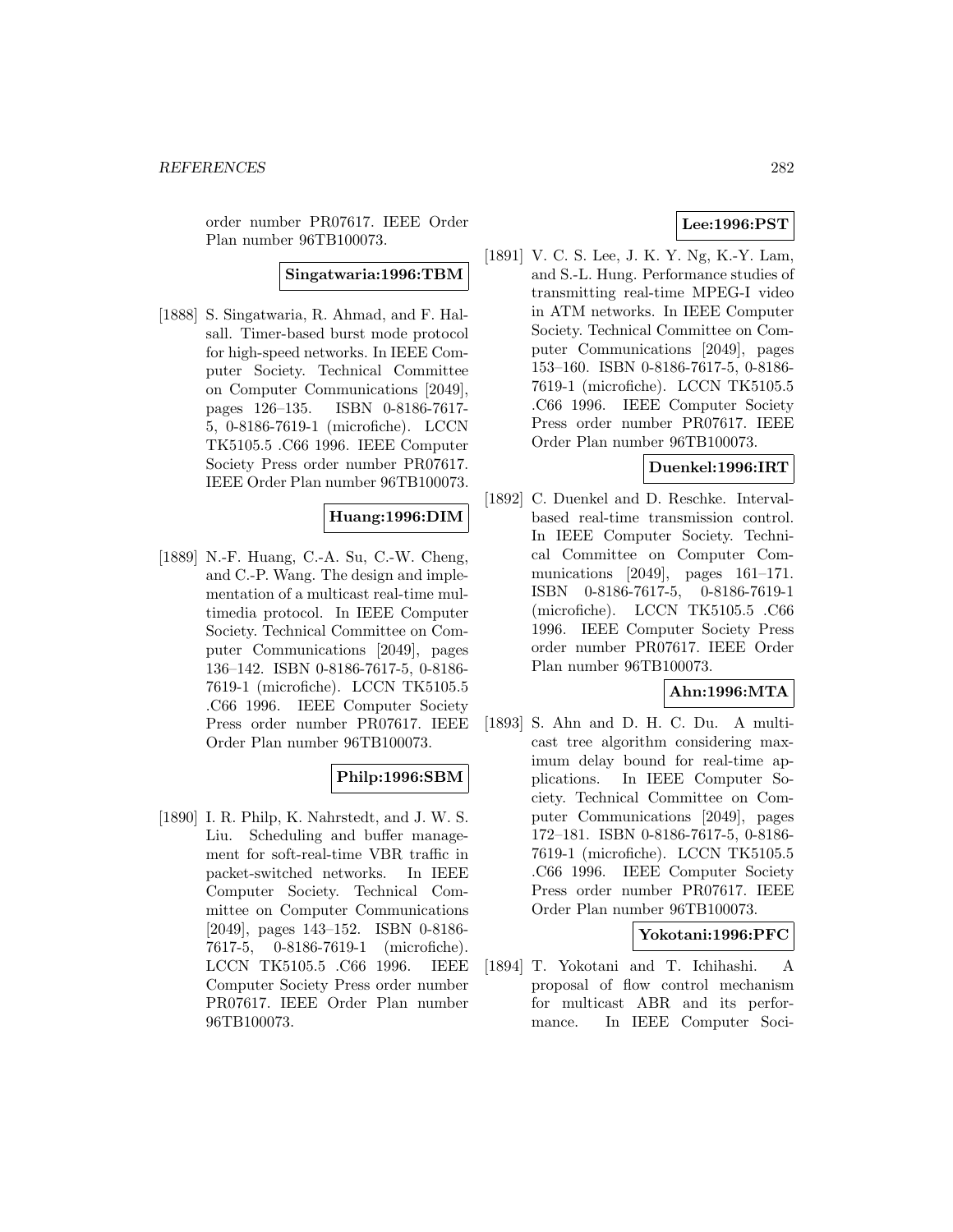ety. Technical Committee on Computer Communications [2049], pages 182– 190. ISBN 0-8186-7617-5, 0-8186-7619- 1 (microfiche). LCCN TK5105.5 .C66 1996. IEEE Computer Society Press order number PR07617. IEEE Order Plan number 96TB100073.

## **Harrison:1996:PSM**

[1895] T. Harrison and C. Williamson. A performance study of multicast routing algorithms for ATM networks. In IEEE Computer Society. Technical Committee on Computer Communications [2049], pages 191–201. ISBN 0-8186- 7617-5, 0-8186-7619-1 (microfiche). LCCN TK5105.5 .C66 1996. IEEE Computer Society Press order number PR07617. IEEE Order Plan number 96TB100073.

#### **Atwood:1996:RMX**

[1896] J. W. Atwood, O. Catrina, J. Fenton, and W. T. Strayer. Reliable multicasting in the Xpress Transport Protocol. In IEEE Computer Society. Technical Committee on Computer Communications [2049], pages 202–211. ISBN 0-8186-7617-5, 0-8186- 7619-1 (microfiche). LCCN TK5105.5 .C66 1996. IEEE Computer Society Press order number PR07617. IEEE Order Plan number 96TB100073.

## **Bauer:1996:ESM**

[1897] D. Bauer, B. Stiller, and B. Plattner. An error-control scheme for a multicast protocol based on round-trip time calculations. In IEEE Computer Society. Technical Committee on Computer Communications [2049], pages 212–221. ISBN 0-8186-7617-5, 0-8186- 7619-1 (microfiche). LCCN TK5105.5 .C66 1996. IEEE Computer Society Press order number PR07617. IEEE Order Plan number 96TB100073.

#### **Gumbold:1996:SDR**

[1898] M. Gumbold. Software distribution by reliable multicast. In IEEE Computer Society. Technical Committee on Computer Communications [2049], pages 222–233. ISBN 0-8186-7617-5, 0-8186- 7619-1 (microfiche). LCCN TK5105.5 .C66 1996. IEEE Computer Society Press order number PR07617. IEEE Order Plan number 96TB100073.

## **Li:1996:AIL**

[1899] G.-L. Li and F.-M. Li. An analysis of impacts of long-term traffic correlations on congestion control in ATM-based local computer networks. In IEEE Computer Society. Technical Committee on Computer Communications [2049], pages 234–241. ISBN 0-8186-7617- 5, 0-8186-7619-1 (microfiche). LCCN TK5105.5 .C66 1996. IEEE Computer Society Press order number PR07617. IEEE Order Plan number 96TB100073.

## **Kim:1996:BBS**

[1900] K.-B. Kim and H.-J. Kim. Backpressure buffering scheme to improve the cell loss property on the output buffered ATM switch. In IEEE Computer Society. Technical Committee on Computer Communications [2049], pages 242–248. ISBN 0-8186-7617- 5, 0-8186-7619-1 (microfiche). LCCN TK5105.5 .C66 1996. IEEE Computer Society Press order number PR07617. IEEE Order Plan number 96TB100073.

#### **Zheng:1996:ETT**

[1901] Q. Zheng. An enhanced timed-roundrobin traffic control scheme for ATM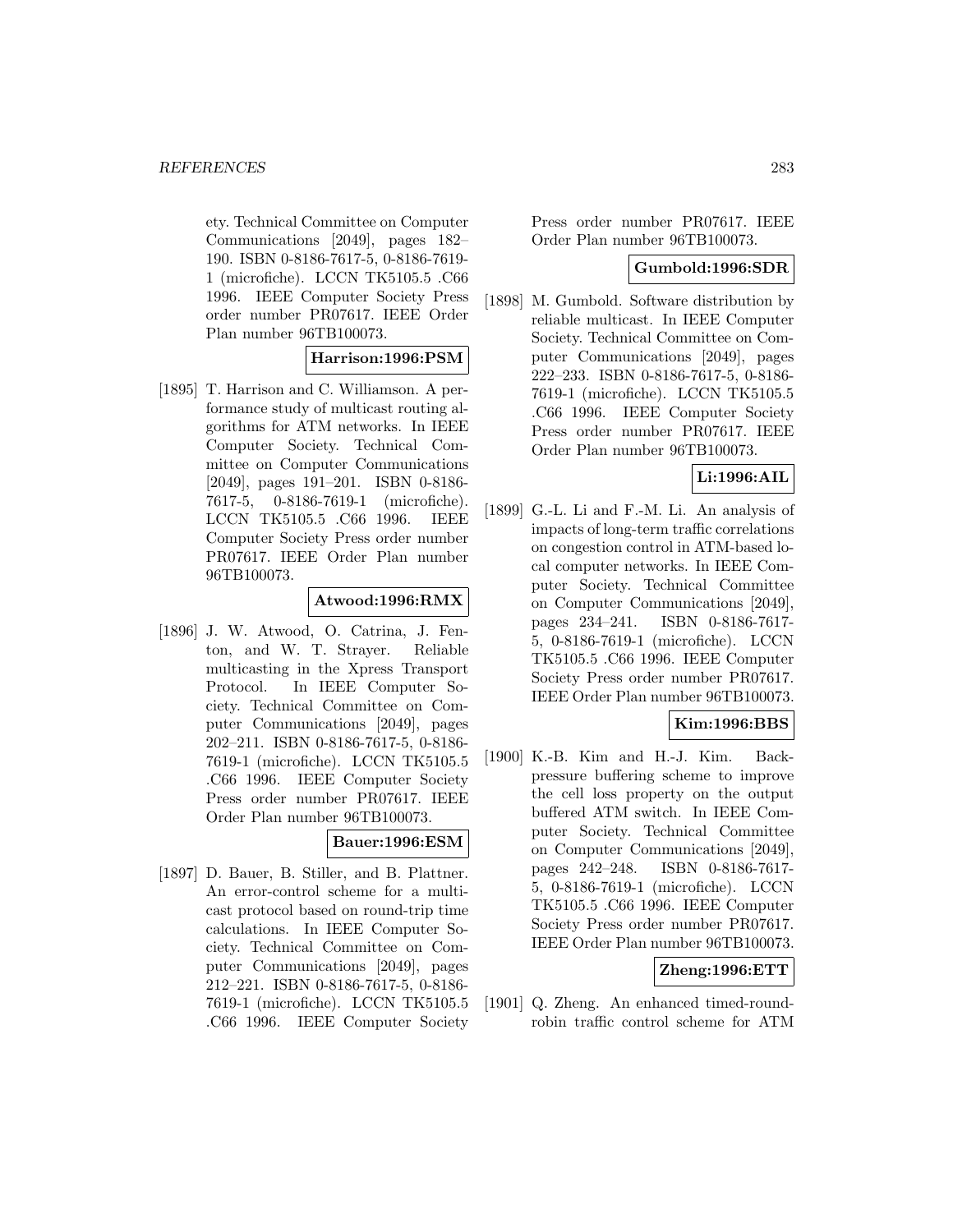networks. In IEEE Computer Society. Technical Committee on Computer Communications [2049], pages 249–258. ISBN 0-8186-7617-5, 0-8186- 7619-1 (microfiche). LCCN TK5105.5 .C66 1996. IEEE Computer Society Press order number PR07617. IEEE Order Plan number 96TB100073.

# **Hah:1996:NCA**

[1902] J. M. Hah, P. L. Tien, and M. C. Yuang. Neural-network-based call admission control in ATM networks with heterogeneous arrival. In IEEE Computer Society. Technical Committee on Computer Communications [2049], pages 259–267. ISBN 0-8186-7617- 5, 0-8186-7619-1 (microfiche). LCCN TK5105.5 .C66 1996. IEEE Computer Society Press order number PR07617. IEEE Order Plan number 96TB100073.

## **Hussain:1996:AOB**

[1903] S. S. Hussain and Y.-C. Jenq. Analysis and optimization of a banyan-based ATM switch by simulations. In IEEE Computer Society. Technical Committee on Computer Communications [2049], pages 268–277. ISBN 0-8186- 7617-5, 0-8186-7619-1 (microfiche). LCCN TK5105.5 .C66 1996. IEEE Computer Society Press order number PR07617. IEEE Order Plan number 96TB100073.

### **Breker:1996:SSU**

[1904] L. P. Breker and C. L. Williamson. A simulation study of usage-based pricing strategies for packet-switched networks. In IEEE Computer Society. Technical Committee on Computer Communications [2049], pages 278–288. ISBN 0-8186-7617-5, 0-8186- 7619-1 (microfiche). LCCN TK5105.5

.C66 1996. IEEE Computer Society Press order number PR07617. IEEE Order Plan number 96TB100073.

### **Dowlatshahi:1996:CSN**

[1905] M. Dowlatshahi and S. K. De. A comparative study of numerical and heuristic approaches to calculations of sustainable cell rate. In IEEE Computer Society. Technical Committee on Computer Communications [2049], pages 289–294. ISBN 0-8186-7617-5, 0-8186- 7619-1 (microfiche). LCCN TK5105.5 .C66 1996. IEEE Computer Society Press order number PR07617. IEEE Order Plan number 96TB100073.

## **Plate:1996:PAF**

[1906] C. Plate and J. Tan. Performance analysis of a fault-tolerant B-tree ATM switch. In IEEE Computer Society. Technical Committee on Computer Communications [2049], pages 295– 304. ISBN 0-8186-7617-5, 0-8186-7619- 1 (microfiche). LCCN TK5105.5 .C66 1996. IEEE Computer Society Press order number PR07617. IEEE Order Plan number 96TB100073.

## **Valeroso:1996:ARS**

[1907] E. S. Valeroso and M. Alam. Adaptive resource scheduling strategies and performance analysis of broadband networks. In IEEE Computer Society. Technical Committee on Computer Communications [2049], pages 305– 315. ISBN 0-8186-7617-5, 0-8186-7619- 1 (microfiche). LCCN TK5105.5 .C66 1996. IEEE Computer Society Press order number PR07617. IEEE Order Plan number 96TB100073.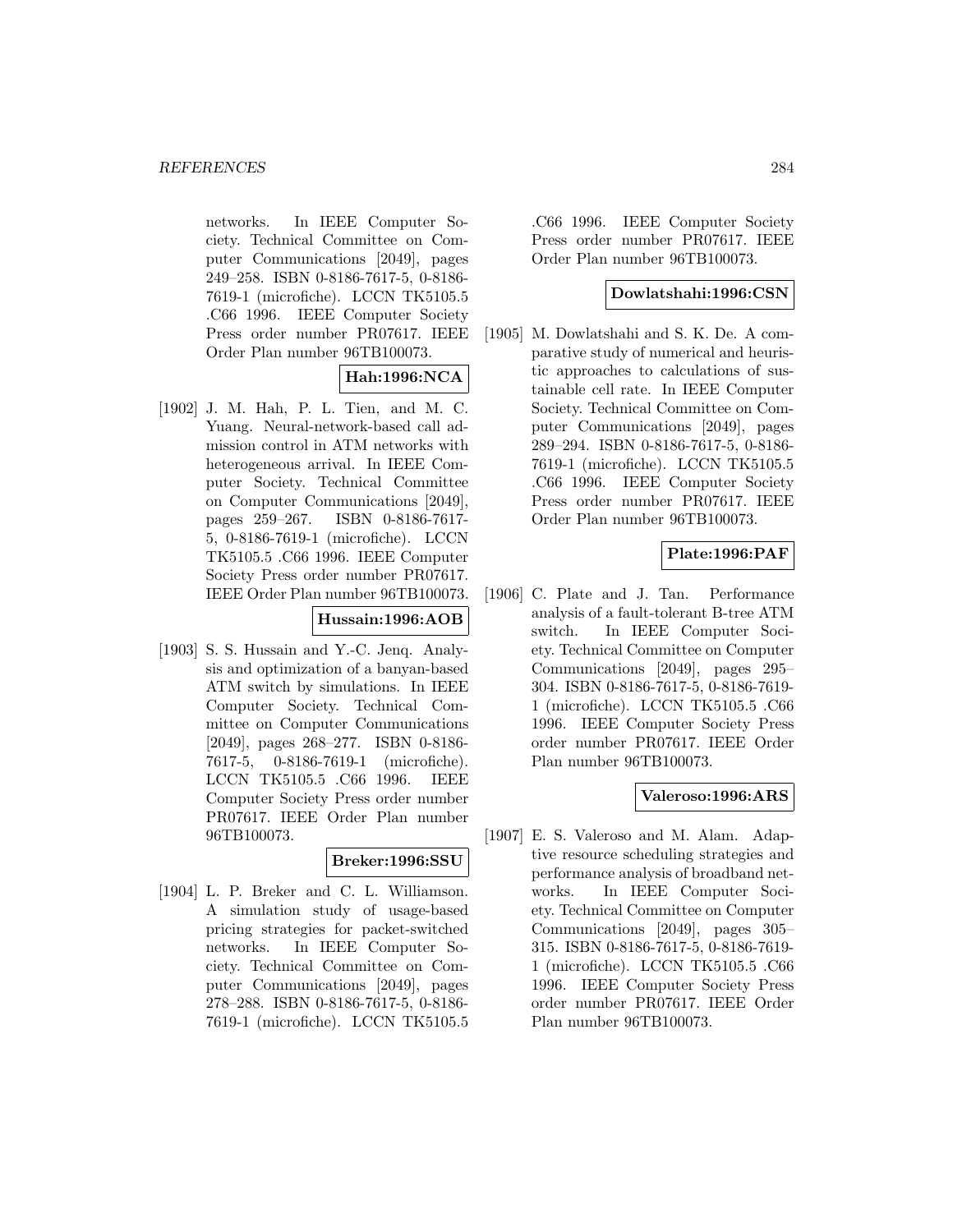## **Chang:1996:SCM**

[1908] S. G. Chang, D. Y. Suh, M. H. Kyung, and S. H. Park. A strategy for construction of a 40 mbps bundle of MPEG VBR bit streams. In IEEE Computer Society. Technical Committee on Computer Communications [2049], pages 316–325. ISBN 0-8186-7617-5, 0-8186- 7619-1 (microfiche). LCCN TK5105.5 .C66 1996. IEEE Computer Society Press order number PR07617. IEEE Order Plan number 96TB100073.

## **Hong:1996:MSN**

[1909] C. S. Hong, D. Kashiwa, Y. Koga, and Y. Matsushita. A multimedia service networking architecture and its applications in TINA-like model. In IEEE Computer Society. Technical Committee on Computer Communications [2049], pages 326– 334. ISBN 0-8186-7617-5, 0-8186-7619- 1 (microfiche). LCCN TK5105.5 .C66 1996. IEEE Computer Society Press order number PR07617. IEEE Order Plan number 96TB100073.

### **Lee:1996:SAD**

[1910] Y.-J. Lee, H.-J. Lee, W.-H. Ma, and D. H. C. Du. A systematic approach to design the network-based learning environment for home and office. In IEEE Computer Society. Technical Committee on Computer Communications [2049], pages 335– 344. ISBN 0-8186-7617-5, 0-8186-7619- 1 (microfiche). LCCN TK5105.5 .C66 1996. IEEE Computer Society Press order number PR07617. IEEE Order Plan number 96TB100073.

## **Dempsey:1996:DBL**

[1911] B. J. Dempsey and Y. Zhang. Destina-

tion buffering for low-bandwidth audio transmissions using redundancy-based error control. In IEEE Computer Society. Technical Committee on Computer Communications [2049], pages 345–354. ISBN 0-8186-7617-5, 0-8186- 7619-1 (microfiche). LCCN TK5105.5 .C66 1996. IEEE Computer Society Press order number PR07617. IEEE Order Plan number 96TB100073.

## **Lin:1996:HNS**

[1912] Y.-D. Lin, H.-Z. Lai, and Y.-C. Lai. A hierarchical network storage architecture for video-on-demand services. In IEEE Computer Society. Technical Committee on Computer Communications [2049], pages 355– 365. ISBN 0-8186-7617-5, 0-8186-7619- 1 (microfiche). LCCN TK5105.5 .C66 1996. IEEE Computer Society Press order number PR07617. IEEE Order Plan number 96TB100073.

### **Lee:1996:RAC**

[1913] S. H. Lee. A reactive access control scheme at UNI for congestion control in ATM-based B-ISDN. In IEEE Computer Society. Technical Committee on Computer Communications [2049], pages 366–373. ISBN 0-8186-7617- 5, 0-8186-7619-1 (microfiche). LCCN TK5105.5 .C66 1996. IEEE Computer Society Press order number PR07617. IEEE Order Plan number 96TB100073.

### **Talley:1996:GFC**

[1914] T. Talley and K. Jeffay. A general framework for continuous media transmission control. In IEEE Computer Society. Technical Committee on Computer Communications [2049], pages 374–383. ISBN 0-8186-7617-5, 0-8186- 7619-1 (microfiche). LCCN TK5105.5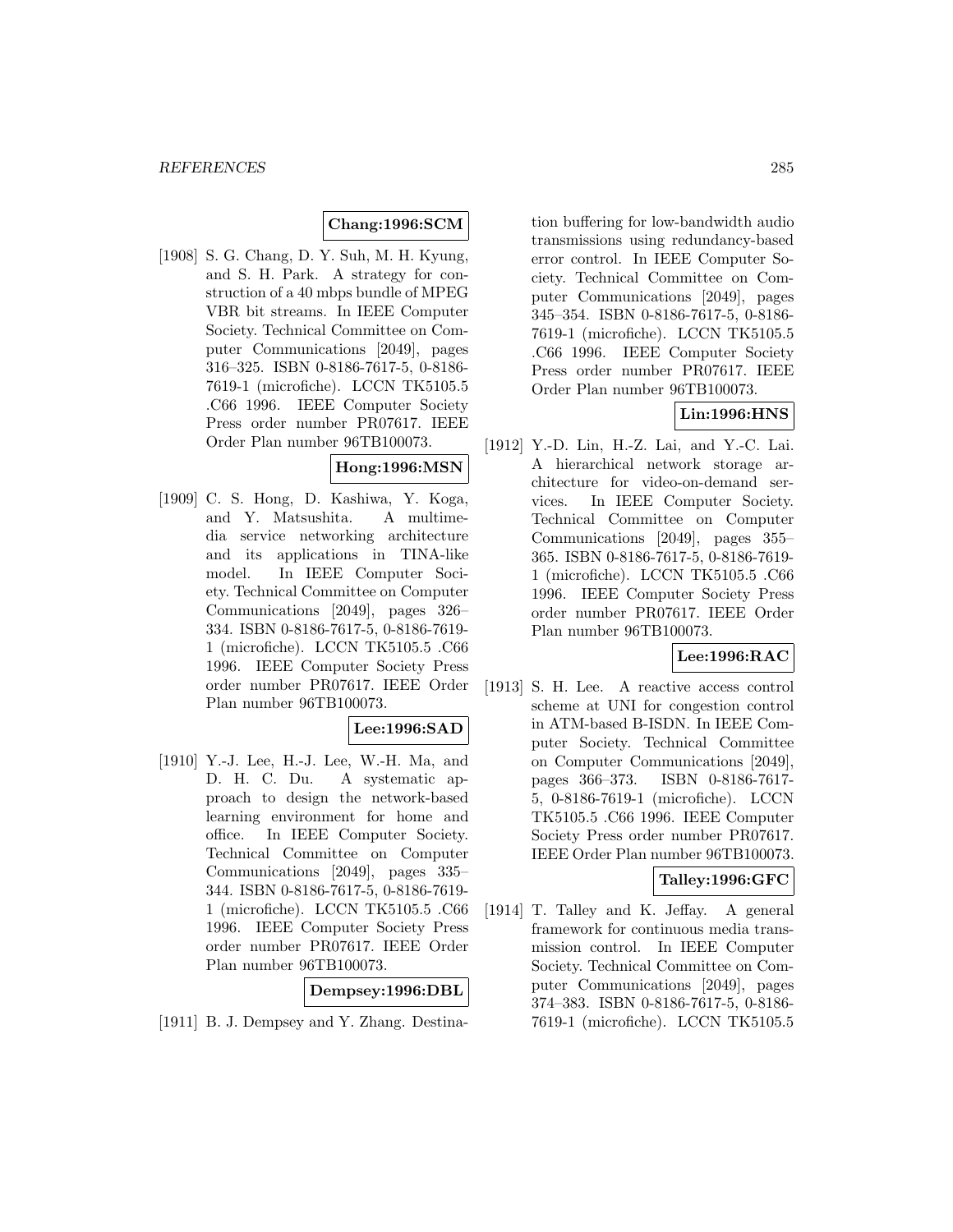.C66 1996. IEEE Computer Society Press order number PR07617. IEEE Order Plan number 96TB100073.

**Lee:1996:PTE**

[1915] C. T. Lee and J. W. Harris. Principle and technique for encapsulation of user control and data information in separate frames. In IEEE Computer Society. Technical Committee on Computer Communications [2049], pages 384–395. ISBN 0-8186-7617-5, 0-8186- 7619-1 (microfiche). LCCN TK5105.5 .C66 1996. IEEE Computer Society Press order number PR07617. IEEE Order Plan number 96TB100073.

### **Christensen:1996:PEB**

[1916] K. J. Christensen. Performance evaluation of the binary logarithmic arbitration method (BLAM). In IEEE Computer Society. Technical Committee on Computer Communications [2049], pages 396–403. ISBN 0-8186-7617- 5, 0-8186-7619-1 (microfiche). LCCN TK5105.5 .C66 1996. IEEE Computer Society Press order number PR07617. IEEE Order Plan number 96TB100073.

### **Wyss:1996:PLM**

[1917] G. D. Wyss, H. K. Schriner, and T. R. Gaylor. Probabilistic logic modeling of network reliability for hybrid network architectures. In IEEE Computer Society. Technical Committee on Computer Communications [2049], pages 404–413. ISBN 0-8186-7617-5, 0-8186- 7619-1 (microfiche). LCCN TK5105.5 .C66 1996. IEEE Computer Society Press order number PR07617. IEEE Order Plan number 96TB100073.

## **Tjhie:1996:DPE**

[1918] D. D. Tjhie and H. Rzehak. Design and performance evaluation of network interconnection architectures. In IEEE Computer Society. Technical Committee on Computer Communications [2049], pages 414–423. ISBN 0-8186-7617-5, 0-8186-7619-1 (microfiche). LCCN TK5105.5 .C66 1996. IEEE Computer Society Press order number PR07617. IEEE Order Plan number 96TB100073.

## **Sato:1996:EPH**

[1919] K. Sato and S. Takimoto. Evaluating performance of high-speed and long distance communications on HIPPI-ATM networks. In IEEE Computer Society. Technical Committee on Computer Communications [2049], pages 424–432. ISBN 0-8186-7617-5, 0-8186- 7619-1 (microfiche). LCCN TK5105.5 .C66 1996. IEEE Computer Society Press order number PR07617. IEEE Order Plan number 96TB100073.

**Sun:1996:PAA**

[1920] Y. S. Sun, C.-F. Ku, Y.-C. Pan, and C.-H. Wang. Performance analysis of application-level traffic shaping in a real-time multimedia conferencing system on Ethernets. In IEEE Computer Society. Technical Committee on Computer Communications [2049], pages 433–442. ISBN 0-8186-7617-5, 0-8186- 7619-1 (microfiche). LCCN TK5105.5 .C66 1996. IEEE Computer Society Press order number PR07617. IEEE Order Plan number 96TB100073.

**Park:1996:OIA**

[1921] C. Park, S. M. Lee, and H. J. Kim. The operation of IP and address reso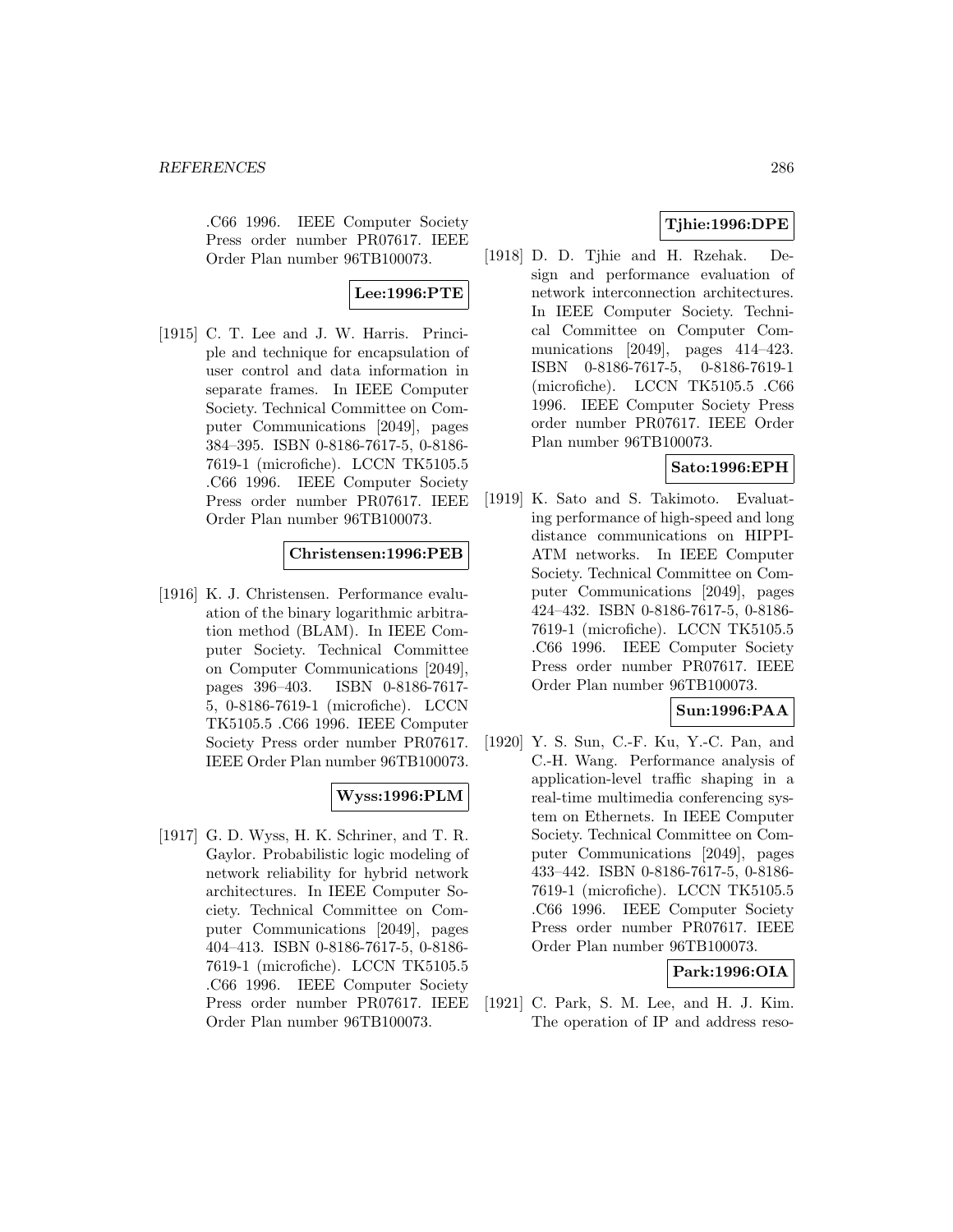lution over the ATM LAN interworking unit. In IEEE Computer Society. Technical Committee on Computer Communications [2049], pages 444–448. ISBN 0-8186-7617-5, 0-8186- 7619-1 (microfiche). LCCN TK5105.5 .C66 1996. IEEE Computer Society Press order number PR07617. IEEE Order Plan number 96TB100073.

## **Oh:1996:SPC**

[1922] M.-K. Oh, D.-Y. Kim, S.-W. Ra, and C.-M. Han. A study on point-tomultipoint connection control in ATM switching system. In IEEE Computer Society. Technical Committee on Computer Communications [2049], pages 449–457. ISBN 0-8186-7617-5, 0-8186- 7619-1 (microfiche). LCCN TK5105.5 .C66 1996. IEEE Computer Society Press order number PR07617. IEEE Order Plan number 96TB100073.

## **Feng:1996:MRH**

[1923] F. Feng, C. Li, A. Raha, and S. Yu. Modeling and regulation of host traffic in ATM networks. In IEEE Computer Society. Technical Committee on Computer Communications [2049], pages 458–467. ISBN 0-8186-7617-5, 0-8186- 7619-1 (microfiche). LCCN TK5105.5 .C66 1996. IEEE Computer Society Press order number PR07617. IEEE Order Plan number 96TB100073.

### **Yang:1996:UPT**

[1924] M.-R. Yang and G. K. Ma. Universal packet time slot — A new paradigm of designing an ATM switch. In IEEE Computer Society. Technical Committee on Computer Communications [2049], pages 468–473. ISBN 0-8186- 7617-5, 0-8186-7619-1 (microfiche). LCCN TK5105.5 .C66 1996. IEEE

Computer Society Press order number PR07617. IEEE Order Plan number 96TB100073.

## **Lee:1996:GCD**

[1925] H. Lee. A gracious cell discard scheme in ATM multiplexer. In IEEE Computer Society. Technical Committee on Computer Communications [2049], pages 474–485. ISBN 0-8186-7617- 5, 0-8186-7619-1 (microfiche). LCCN TK5105.5 .C66 1996. IEEE Computer Society Press order number PR07617. IEEE Order Plan number 96TB100073.

## **Wan:1996:TSL**

[1926] P. J. Wan and A. Pavan. TWDM single-hop lightwave networks using multiple fixed transceivers at each station. In IEEE Computer Society. Technical Committee on Computer Communications [2049], pages 486– 490. ISBN 0-8186-7617-5, 0-8186-7619- 1 (microfiche). LCCN TK5105.5 .C66 1996. IEEE Computer Society Press order number PR07617. IEEE Order Plan number 96TB100073.

### **Abbinante:1996:GNM**

[1927] A. Abbinante and P. Camarda. GSN: A new multihop architecture for optical networks. In IEEE Computer Society. Technical Committee on Computer Communications [2049], pages 491–497. ISBN 0-8186-7617-5, 0-8186- 7619-1 (microfiche). LCCN TK5105.5 .C66 1996. IEEE Computer Society Press order number PR07617. IEEE Order Plan number 96TB100073.

### **Pavan:1996:NML**

[1928] A. Pavan, P.-J. Wan, S.-R. Tong, and D. H. C. Du. A new multihop lightwave network based on the generalized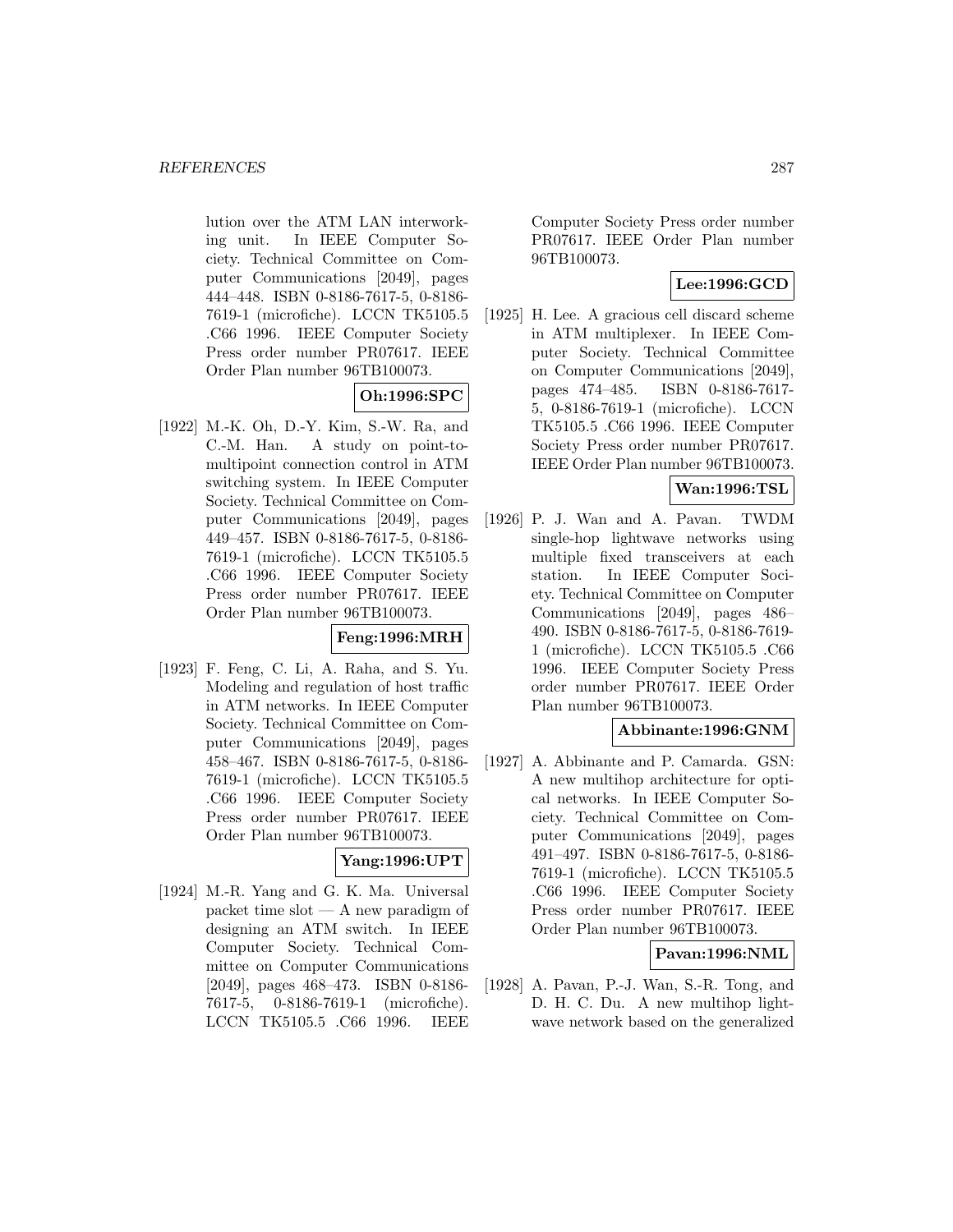1De-Bruijn graph. In IEEE Computer Society. Technical Committee on Computer Communications [2049], pages 498–507. ISBN 0-8186-7617-5, 0-8186- 7619-1 (microfiche). LCCN TK5105.5 .C66 1996. IEEE Computer Society Press order number PR07617. IEEE Order Plan number 96TB100073.

## **Abd-Elmalak:1996:PRW**

[1929] S. A. Abd-Elmalak, C. Vaishnav, and A. P. Jayasumana. Performance of a robust WDM network with token-based reservations and a limited number of lasers at a station. In IEEE Computer Society. Technical Committee on Computer Communications [2049], pages 508–517. ISBN 0-8186-7617-5, 0-8186- 7619-1 (microfiche). LCCN TK5105.5 .C66 1996. IEEE Computer Society Press order number PR07617. IEEE Order Plan number 96TB100073.

## **Camarda:1996:MMC**

[1930] P. Camarda, G. Schiraldi, and F. Talucci. Mobility modeling in cellular communication networks. In IEEE Computer Society. Technical Committee on Computer Communications [2049], pages 518–525. ISBN 0-8186- 7617-5, 0-8186-7619-1 (microfiche). LCCN TK5105.5 .C66 1996. IEEE Computer Society Press order number PR07617. IEEE Order Plan number 96TB100073.

### **Meggers:1996:PVC**

[1931] J. Meggers, G. Bautz, and A. S.-B. Park. Providing video conferencing for the mobile user. In IEEE Computer Society. Technical Committee on Computer Communications [2049], pages 526–534. ISBN 0-8186-7617-5, 0-8186- 7619-1 (microfiche). LCCN TK5105.5

.C66 1996. IEEE Computer Society Press order number PR07617. IEEE Order Plan number 96TB100073.

## **Bakshi:1996:PSC**

[1932] B. S. Bakshi, P. Kirshna, D. K. Pradhan, and N. H. Vaidya. Providing seamless communication in mobile wireless networks. In IEEE Computer Society. Technical Committee on Computer Communications [2049], pages 535–543. ISBN 0-8186-7617-5, 0-8186- 7619-1 (microfiche). LCCN TK5105.5 .C66 1996. IEEE Computer Society Press order number PR07617. IEEE Order Plan number 96TB100073.

## **Hall:1997:CCC**

[1933] J. Hall, R. Sabatino, S. Crosby, and I. Leslie. Counting the cycles: A comparative study of NFS performance over high speed networks. In IEEE Computer Society. Technical Committee on Computer Communications [2052], pages 8–19. ISBN 0-8186-8141- 1, 0-8186-8142-X (casebound), 0-8186- 8143-8 (microfiche). ISSN 0742-1303. LCCN TK5105.5 .C82 1997. IEEE Computer Society Press order number PR08141. IEEE Order Plan number 97TB100179.

### **Dempsey:1997:PAV**

[1934] S. Dempsey, E. Fryland, B. Hazzard, and D. Cyganski. Performance of asynchronous, variable bit rate communications over ATM: A comparison with FDDI. In IEEE Computer Society. Technical Committee on Computer Communications [2052], pages 20–27. ISBN 0-8186-8141- 1, 0-8186-8142-X (casebound), 0-8186- 8143-8 (microfiche). ISSN 0742-1303. LCCN TK5105.5 .C82 1997. IEEE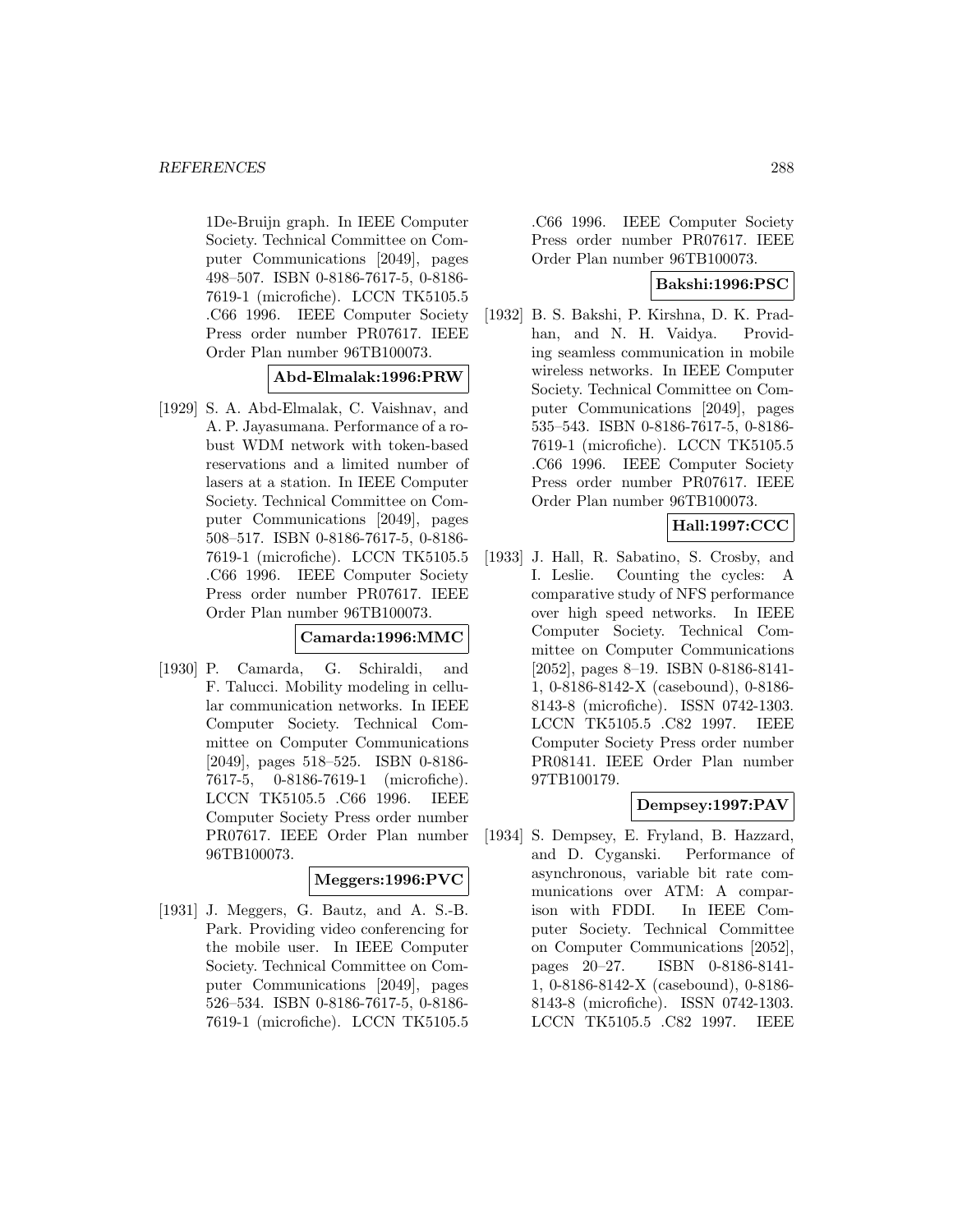Computer Society Press order number PR08141. IEEE Order Plan number 97TB100179.

# **Tentov:1997:PAA**

[1935] A. Tentov. Performance analysis of ATM switches with multistage multipath packet switching interconnection networks. In IEEE Computer Society. Technical Committee on Computer Communications [2052], pages 28– 35. ISBN 0-8186-8141-1, 0-8186-8142- X (casebound), 0-8186-8143-8 (microfiche). ISSN 0742-1303. LCCN TK5105.5 .C82 1997. IEEE Computer Society Press order number PR08141. IEEE Order Plan number 97TB100179.

#### **Dowlatshahi:1997:NMP**

[1936] M. Dowlatshahi and S. K. De. A numerical method for performance analysis of ATM multiplexers. In IEEE Computer Society. Technical Committee on Computer Communications [2052], pages 36–43. ISBN 0-8186-8141- 1, 0-8186-8142-X (casebound), 0-8186- 8143-8 (microfiche). ISSN 0742-1303. LCCN TK5105.5 .C82 1997. IEEE Computer Society Press order number PR08141. IEEE Order Plan number 97TB100179.

# **Pierre:1997:ICN**

[1937] S. Pierre and A. Elgibaoui. Improving communication network topologies using tabu search. In IEEE Computer Society. Technical Committee on Computer Communications [2052], pages 44–53. ISBN 0-8186-8141- 1, 0-8186-8142-X (casebound), 0-8186- 8143-8 (microfiche). ISSN 0742-1303. LCCN TK5105.5 .C82 1997. IEEE Computer Society Press order number

PR08141. IEEE Order Plan number 97TB100179.

### **Cam:1997:LIP**

[1938] H. Cam. LAN-ATM Internetworking over a priority-based slotted-ring network. In IEEE Computer Society. Technical Committee on Computer Communications [2052], pages 54– 63. ISBN 0-8186-8141-1, 0-8186-8142- X (casebound), 0-8186-8143-8 (microfiche). ISSN 0742-1303. LCCN TK5105.5 .C82 1997. IEEE Computer Society Press order number PR08141. IEEE Order Plan number 97TB100179.

# **Kim:1997:DIB**

[1939] D. J. Kim, H. Namgoong, and Y. C. Lew. Design and implementation of bridge between CORBA and DCE. In IEEE Computer Society. Technical Committee on Computer Communications [2052], pages 64–71. ISBN 0-8186- 8141-1, 0-8186-8142-X (casebound), 0- 8186-8143-8 (microfiche). ISSN 0742- 1303. LCCN TK5105.5 .C82 1997. IEEE Computer Society Press order number PR08141. IEEE Order Plan number 97TB100179.

#### **Gayennet:1997:DSM**

[1940] H. Gayennet, J. C. Lapayre, and M. Trehel. Distributed shared memory layer for cooperative work applications. In IEEE Computer Society. Technical Committee on Computer Communications [2052], pages 72–79. ISBN 0-8186- 8141-1, 0-8186-8142-X (casebound), 0- 8186-8143-8 (microfiche). ISSN 0742- 1303. LCCN TK5105.5 .C82 1997. IEEE Computer Society Press order number PR08141. IEEE Order Plan number 97TB100179.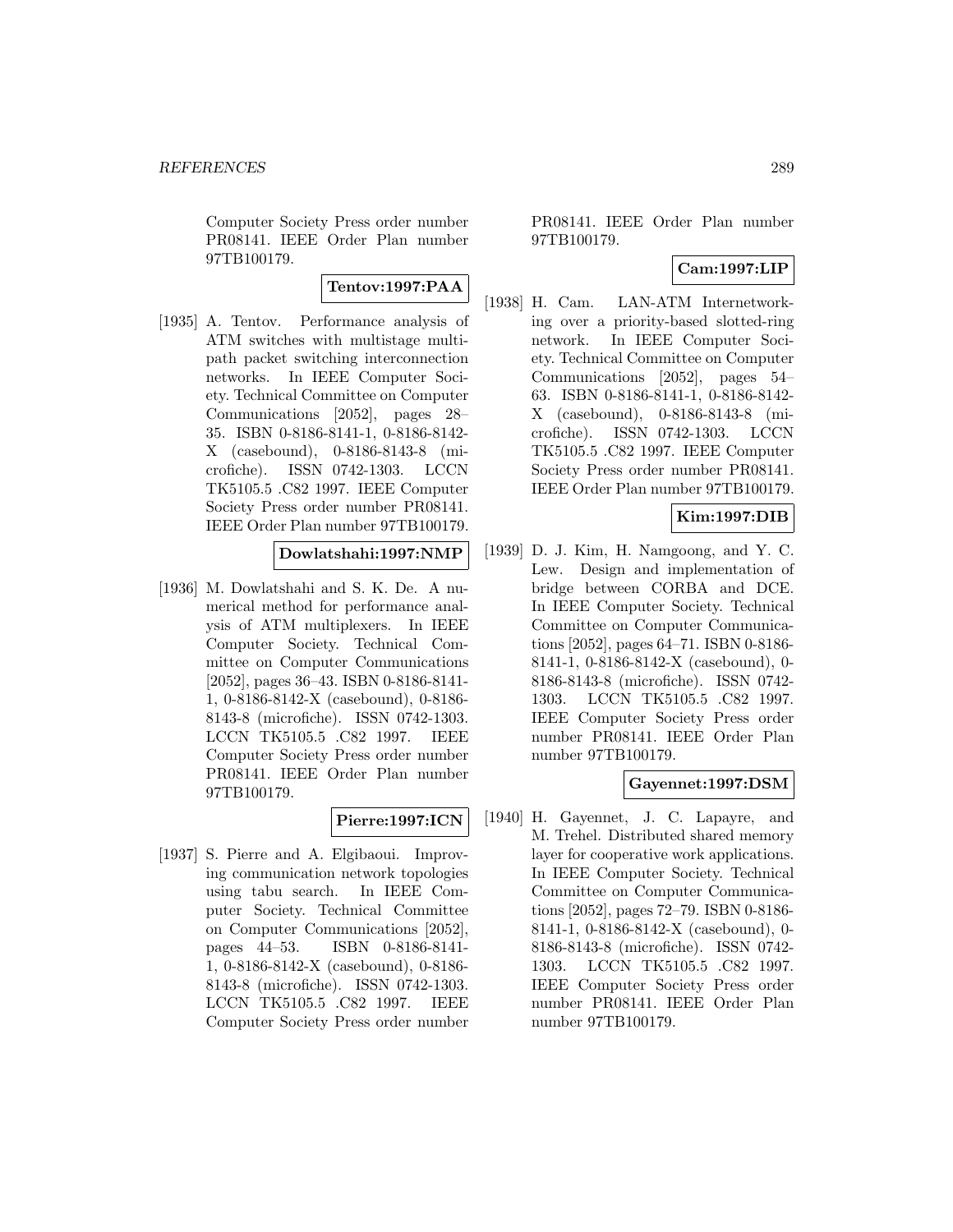**Mirchandani:1997:PIT**

[1941] V. Mirchandani and D. Everitt. Performance of integrated telephony service over standalone LAN and ATM Internetworked LANs. In IEEE Computer Society. Technical Committee on Computer Communications [2052], pages 80–88. ISBN 0-8186-8141- 1, 0-8186-8142-X (casebound), 0-8186- 8143-8 (microfiche). ISSN 0742-1303. LCCN TK5105.5 .C82 1997. IEEE Computer Society Press order number PR08141. IEEE Order Plan number 97TB100179.

## **Aboelela:1997:FOM**

[1942] E. Aboelela and C. Douligeris. Fuzzy optimization model for routing in B-ISDN. In IEEE Computer Society. Technical Committee on Computer Communications [2052], pages 89– 98. ISBN 0-8186-8141-1, 0-8186-8142- X (casebound), 0-8186-8143-8 (microfiche). ISSN 0742-1303. LCCN TK5105.5 .C82 1997. IEEE Computer Society Press order number PR08141. IEEE Order Plan number 97TB100179.

### **Beaubrun:1997:RAD**

[1943] R. Beaubrun and S. Pierre. A routing algorithm for distributed communication networks. In IEEE Computer Society. Technical Committee on Computer Communications [2052], pages 99–105. ISBN 0-8186-8141- 1, 0-8186-8142-X (casebound), 0-8186- 8143-8 (microfiche). ISSN 0742-1303. LCCN TK5105.5 .C82 1997. IEEE Computer Society Press order number PR08141. IEEE Order Plan number 97TB100179.

### **Park:1997:NHR**

[1944] C. Park, H. S. Choi, J. O. Kim, and J. H. Lee. Next hop resolution using classical IP over ATM. In IEEE Computer Society. Technical Committee on Computer Communications [2052], pages 106–111. ISBN 0-8186-8141- 1, 0-8186-8142-X (casebound), 0-8186- 8143-8 (microfiche). ISSN 0742-1303. LCCN TK5105.5 .C82 1997. IEEE Computer Society Press order number PR08141. IEEE Order Plan number 97TB100179.

## **Lin:1997:PCS**

[1945] H. T. Lin and H. D. Hughes. Preserving cell sequence of handoff connections in wireless ATM networks. In IEEE Computer Society. Technical Committee on Computer Communications [2052], pages 112–122. ISBN 0-8186-8141- 1, 0-8186-8142-X (casebound), 0-8186- 8143-8 (microfiche). ISSN 0742-1303. LCCN TK5105.5 .C82 1997. IEEE Computer Society Press order number PR08141. IEEE Order Plan number 97TB100179.

### **Bing:1997:MAT**

[1946] B. Bing and R. Subramanian. Multiple access for third-generation personal communication systems. In IEEE Computer Society. Technical Committee on Computer Communications [2052], pages 123–132. ISBN 0-8186-8141- 1, 0-8186-8142-X (casebound), 0-8186- 8143-8 (microfiche). ISSN 0742-1303. LCCN TK5105.5 .C82 1997. IEEE Computer Society Press order number PR08141. IEEE Order Plan number 97TB100179.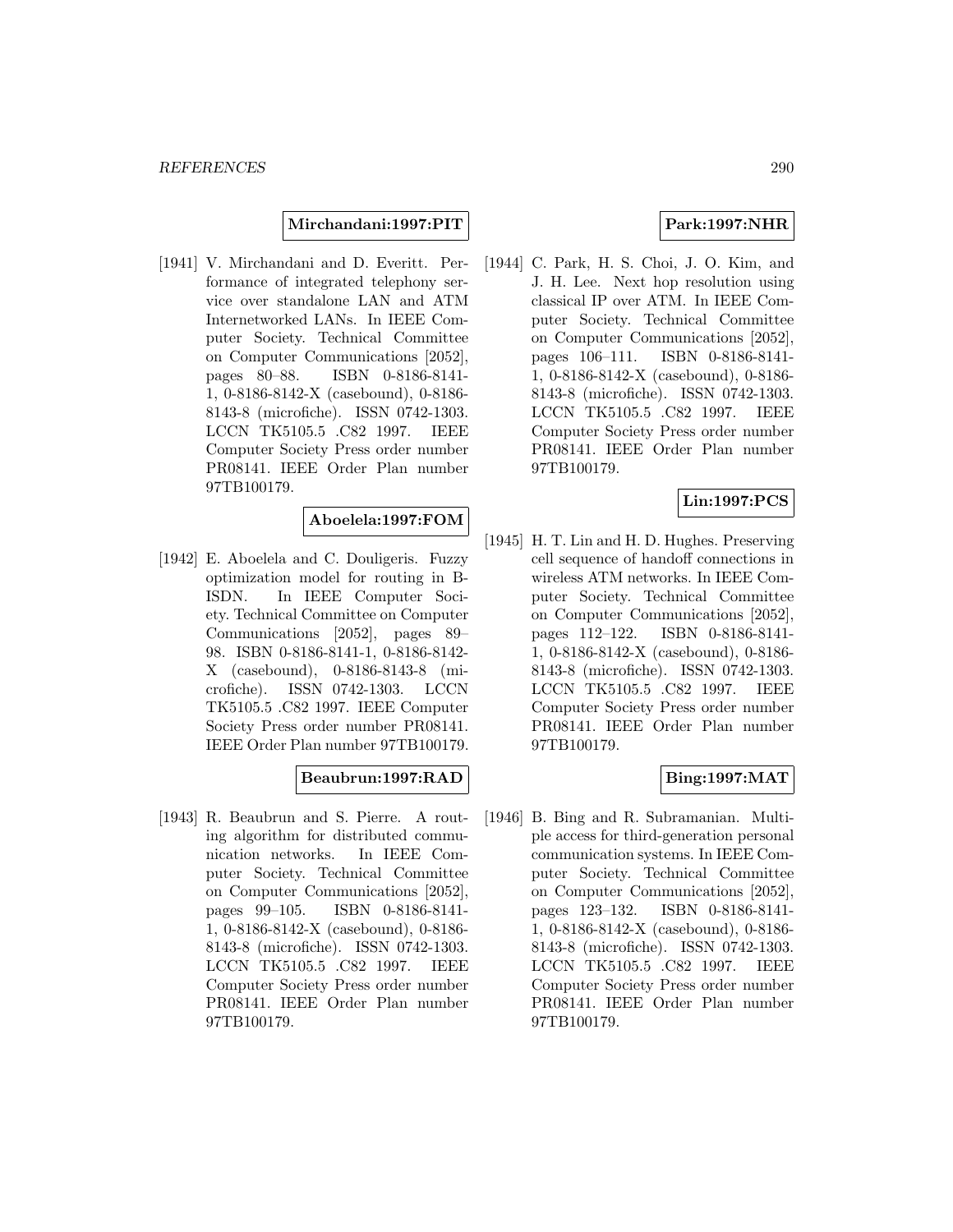#### **Chintalapati:1997:ALM**

[1947] R. V. J. Chintalapati, V. Kumar, and A. Datta. An adaptive location management algorithm for mobile computing. In IEEE Computer Society. Technical Committee on Computer Communications [2052], pages 133– 141. ISBN 0-8186-8141-1, 0-8186-8142- X (casebound), 0-8186-8143-8 (microfiche). ISSN 0742-1303. LCCN TK5105.5 .C82 1997. IEEE Computer Society Press order number PR08141. IEEE Order Plan number 97TB100179.

#### **Wang:1997:EEC**

[1948] J. Wang, K. B. Letaief, M. Hamdi, and X. R. Cao. Efficient estimation of cell loss and cell delay of nonblocking ATM switches. In IEEE Computer Society. Technical Committee on Computer Communications [2052], pages 142–148. ISBN 0-8186-8141- 1, 0-8186-8142-X (casebound), 0-8186- 8143-8 (microfiche). ISSN 0742-1303. LCCN TK5105.5 .C82 1997. IEEE Computer Society Press order number PR08141. IEEE Order Plan number 97TB100179.

#### **Venkatesulu:1997:EFR**

[1949] D. Venkatesulu and T. A. Gonsalves. Efficient fault-tolerant reliable broadcast in an extended LAN. In IEEE Computer Society. Technical Committee on Computer Communications [2052], pages 149–158. ISBN 0-8186- 8141-1, 0-8186-8142-X (casebound), 0- 8186-8143-8 (microfiche). ISSN 0742- 1303. LCCN TK5105.5 .C82 1997. IEEE Computer Society Press order number PR08141. IEEE Order Plan number 97TB100179.

# **Qin:1997:OVP**

[1950] Z. Qin, T. Lo, and F. F. Wu. The optimal virtual path design of ATM networks. In IEEE Computer Society. Technical Committee on Computer Communications [2052], pages 159– 169. ISBN 0-8186-8141-1, 0-8186-8142- X (casebound), 0-8186-8143-8 (microfiche). ISSN 0742-1303. LCCN TK5105.5 .C82 1997. IEEE Computer Society Press order number PR08141. IEEE Order Plan number 97TB100179.

## **Harms:1997:VDH**

[1951] J. J. Harms. Video distribution to the home using advanced reservation. In IEEE Computer Society. Technical Committee on Computer Communications [2052], pages 170– 178. ISBN 0-8186-8141-1, 0-8186-8142- X (casebound), 0-8186-8143-8 (microfiche). ISSN 0742-1303. LCCN TK5105.5 .C82 1997. IEEE Computer Society Press order number PR08141. IEEE Order Plan number 97TB100179.

# **Black:1997:PIV**

[1952] R. Black, P. Barham, A. Donnelly, and N. Stratford. Protocol implementation in a vertically structured operating system. In IEEE Computer Society. Technical Committee on Computer Communications [2052], pages 179–188. ISBN 0-8186-8141- 1, 0-8186-8142-X (casebound), 0-8186- 8143-8 (microfiche). ISSN 0742-1303. LCCN TK5105.5 .C82 1997. IEEE Computer Society Press order number PR08141. IEEE Order Plan number 97TB100179.

#### **Yeung:1997:OCR**

[1953] K. H. Yeung and K. W. Ng. An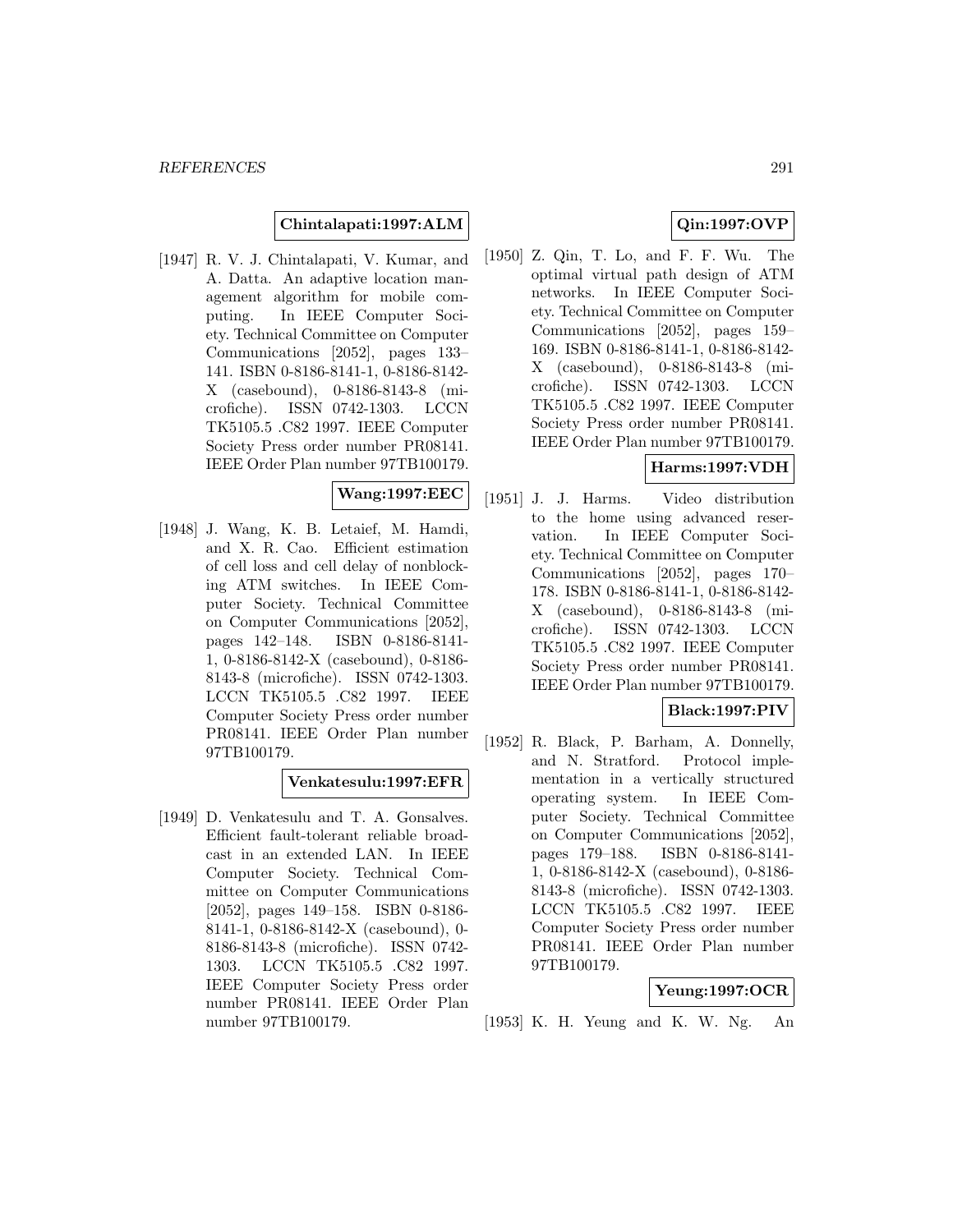optimal cache replacement algorithm for Internet systems. In IEEE Computer Society. Technical Committee on Computer Communications [2052], pages 189–194. ISBN 0-8186-8141- 1, 0-8186-8142-X (casebound), 0-8186- 8143-8 (microfiche). ISSN 0742-1303. LCCN TK5105.5 .C82 1997. IEEE Computer Society Press order number PR08141. IEEE Order Plan number 97TB100179.

# **Ma:1997:NER**

[1954] K. T. Ma, R. Sankar, and K. J. Christensen. A new explicit rate-based congestion control scheme for ABR services. In IEEE Computer Society. Technical Committee on Computer Communications [2052], pages 195– 203. ISBN 0-8186-8141-1, 0-8186-8142- X (casebound), 0-8186-8143-8 (microfiche). ISSN 0742-1303. LCCN TK5105.5 .C82 1997. IEEE Computer Society Press order number PR08141. IEEE Order Plan number 97TB100179.

# **Karabeck:1997:NAP**

[1955] R. Karabeck. A native ATM protocol architecture design and performance evaluation. In IEEE Computer Society. Technical Committee on Computer Communications [2052], pages 204–210. ISBN 0-8186-8141- 1, 0-8186-8142-X (casebound), 0-8186- 8143-8 (microfiche). ISSN 0742-1303. LCCN TK5105.5 .C82 1997. IEEE Computer Society Press order number PR08141. IEEE Order Plan number 97TB100179.

#### **Molle:1997:SCC**

[1956] M. Molle, M. Kalkunte, and J. Kadambi. Scaling CSMA/CD to 1Gb/s with frame bursting. In IEEE Computer

Society. Technical Committee on Computer Communications [2052], pages 211–219. ISBN 0-8186-8141-1, 0-8186- 8142-X (casebound), 0-8186-8143-8 (microfiche). ISSN 0742-1303. LCCN TK5105.5 .C82 1997. IEEE Computer Society Press order number PR08141. IEEE Order Plan number 97TB100179.

# **Sheu:1997:FOS**

[1957] P. R. Sheu and C. M. Lin. A fast optimal slot reuse scheme for CRMA high speed networks. In IEEE Computer Society. Technical Committee on Computer Communications [2052], pages 220–231. ISBN 0-8186-8141- 1, 0-8186-8142-X (casebound), 0-8186- 8143-8 (microfiche). ISSN 0742-1303. LCCN TK5105.5 .C82 1997. IEEE Computer Society Press order number PR08141. IEEE Order Plan number 97TB100179.

#### **Messier:1997:PMW**

[1958] A. Messier, J. Robinson, and K. Pahlavan. Performance monitoring of a wireless campus area network. In IEEE Computer Society. Technical Committee on Computer Communications [2052], pages 232–238. ISBN 0-8186- 8141-1, 0-8186-8142-X (casebound), 0- 8186-8143-8 (microfiche). ISSN 0742- 1303. LCCN TK5105.5 .C82 1997. IEEE Computer Society Press order number PR08141. IEEE Order Plan number 97TB100179.

## **Shigeno:1997:MPM**

[1959] H. Shigeno, Y. Fujimaki, H. Omori, and K. Okada. MC02 platform for mobile and wireless computing. In IEEE Computer Society. Technical Committee on Computer Communications [2052], pages 239–244. ISBN 0-8186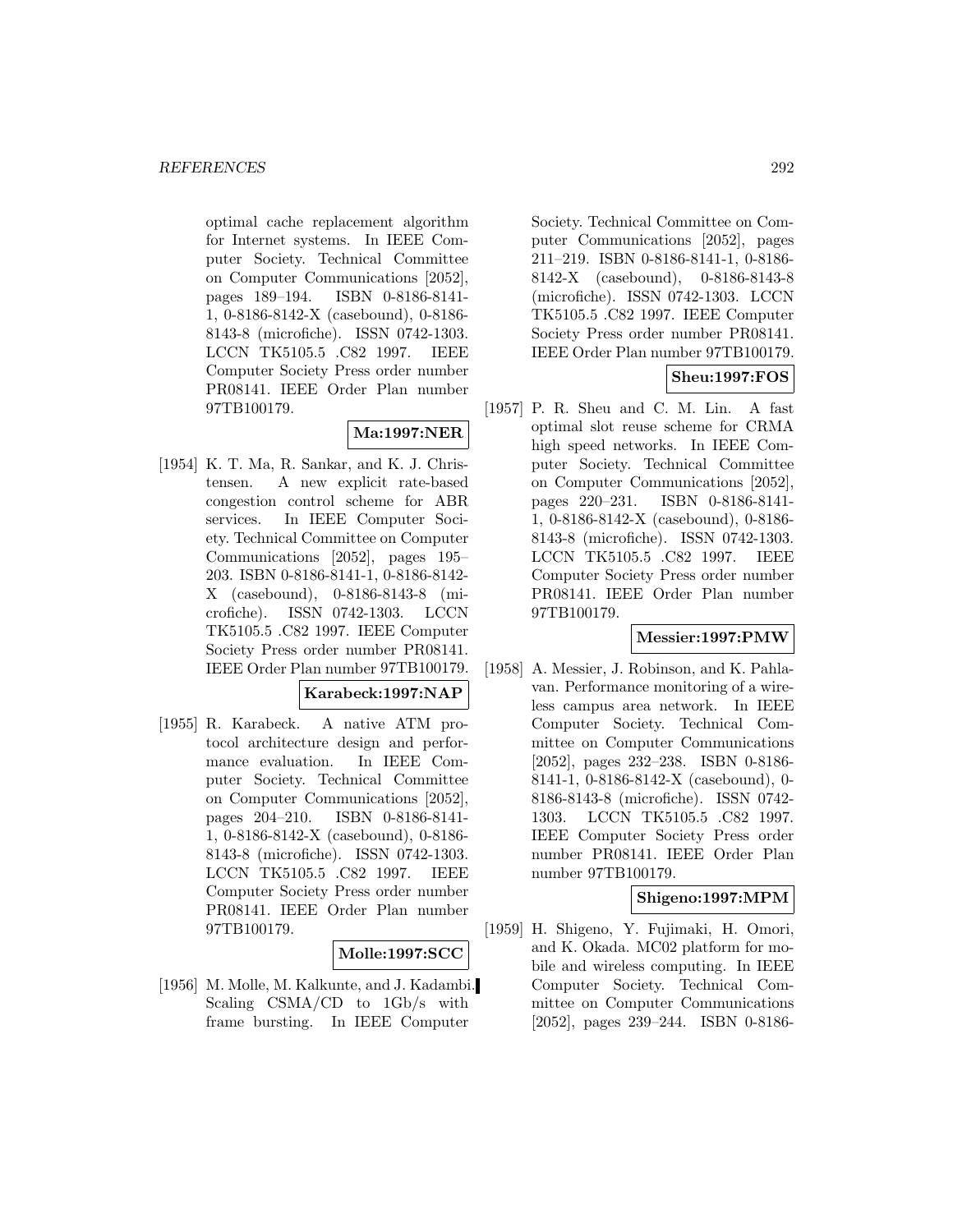8141-1, 0-8186-8142-X (casebound), 0- 8186-8143-8 (microfiche). ISSN 0742- 1303. LCCN TK5105.5 .C82 1997. IEEE Computer Society Press order number PR08141. IEEE Order Plan number 97TB100179.

#### **Kwon:1997:SEA**

[1960] T. Kwon and J. Song. Security and efficiency in authentication protocols resistant to password guessing attacks. In IEEE Computer Society. Technical Committee on Computer Communications [2052], pages 245– 252. ISBN 0-8186-8141-1, 0-8186-8142- X (casebound), 0-8186-8143-8 (microfiche). ISSN 0742-1303. LCCN TK5105.5 .C82 1997. IEEE Computer Society Press order number PR08141. IEEE Order Plan number 97TB100179.

### **Varadharajan:1997:SSP**

[1961] V. Varadharajan, R. Shankaran, and M. Hitchens. Security services and public key infrastructure for ATM networks. In IEEE Computer Society. Technical Committee on Computer Communications [2052], pages 253– 263. ISBN 0-8186-8141-1, 0-8186-8142- X (casebound), 0-8186-8143-8 (microfiche). ISSN 0742-1303. LCCN TK5105.5 .C82 1997. IEEE Computer Society Press order number PR08141. IEEE Order Plan number 97TB100179.

#### **Guha:1997:ECF**

[1962] A. Guha and T. S. Chang. The effectiveness of cell-level FEC for packet delivery in ATM networks. In IEEE Computer Society. Technical Committee on Computer Communications [2052], pages 264–273. ISBN 0-8186-8141- 1, 0-8186-8142-X (casebound), 0-8186- 8143-8 (microfiche). ISSN 0742-1303.

LCCN TK5105.5 .C82 1997. IEEE Computer Society Press order number PR08141. IEEE Order Plan number 97TB100179.

### **Conrad:1997:DAP**

[1963] C. Conrad and B. Stiller. The design of an application programming interface for QoS-based multimedia middleware. In IEEE Computer Society. Technical Committee on Computer Communications [2052], pages 274– 283. ISBN 0-8186-8141-1, 0-8186-8142- X (casebound), 0-8186-8143-8 (microfiche). ISSN 0742-1303. LCCN TK5105.5 .C82 1997. IEEE Computer Society Press order number PR08141. IEEE Order Plan number 97TB100179.

# **Chatterjee:1997:SDF**

[1964] S. Chatterjee and W. Xiao. Selective discarding with FEC for ATMbased Internetworks. In IEEE Computer Society. Technical Committee on Computer Communications [2052], pages 284–293. ISBN 0-8186-8141- 1, 0-8186-8142-X (casebound), 0-8186- 8143-8 (microfiche). ISSN 0742-1303. LCCN TK5105.5 .C82 1997. IEEE Computer Society Press order number PR08141. IEEE Order Plan number 97TB100179.

# **Lindsay:1997:DTM**

[1965] W. Lindsay and P. Ramanathan. DBP-M: A technique for meeting end-to-end  $(m, k)$ -firm guarantee requirements in point-to-point networks. In IEEE Computer Society. Technical Committee on Computer Communications [2052], pages 294–305. ISBN 0-8186-8141- 1, 0-8186-8142-X (casebound), 0-8186- 8143-8 (microfiche). ISSN 0742-1303. LCCN TK5105.5 .C82 1997. IEEE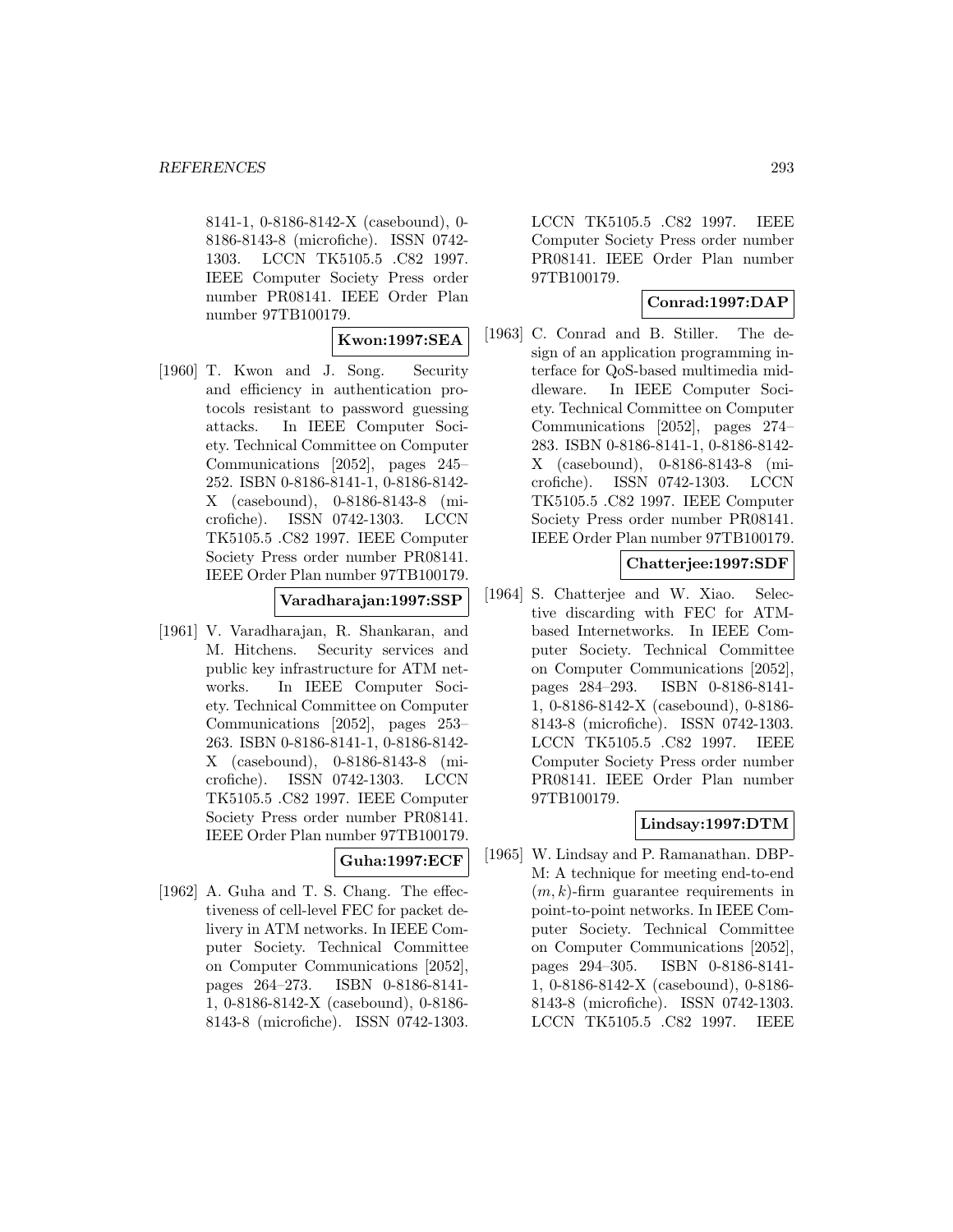Computer Society Press order number PR08141. IEEE Order Plan number 97TB100179.

**Cheon:1997:ESP**

[1966] K. Cheon and S. S. Panwar. Early selective packet discard for alternating resource access of TCP over ATM-UBR. In IEEE Computer Society. Technical Committee on Computer Communications [2052], pages 306– 316. ISBN 0-8186-8141-1, 0-8186-8142- X (casebound), 0-8186-8143-8 (microfiche). ISSN 0742-1303. LCCN TK5105.5 .C82 1997. IEEE Computer Society Press order number PR08141. IEEE Order Plan number 97TB100179.

**Molle:1997:REL**

[1967] M. L. Molle and B. Yeger. Reducing the effects of large propagation delays on high speed IEEE 802.3 CSMA/CD networks using collision truncation. In IEEE Computer Society. Technical Committee on Computer Communications [2052], pages 317–326. ISBN 0-8186-8141- 1, 0-8186-8142-X (casebound), 0-8186- 8143-8 (microfiche). ISSN 0742-1303. LCCN TK5105.5 .C82 1997. IEEE Computer Society Press order number PR08141. IEEE Order Plan number 97TB100179.

#### **Yamashita:1997:ECP**

[1968] H. Yamashita, T. Suguri, and S. Kinoshita. An enhanced communication protocol for flexible interconnection. In IEEE Computer Society. Technical Committee on Computer Communications [2052], pages 327– 336. ISBN 0-8186-8141-1, 0-8186-8142- X (casebound), 0-8186-8143-8 (microfiche). ISSN 0742-1303. LCCN

TK5105.5 .C82 1997. IEEE Computer Society Press order number PR08141. IEEE Order Plan number 97TB100179.

# **Frank:1997:PET**

[1969] M. Frank and P. Martini. Practical experiences with a transport layer extension for end-to-end bandwidth regulation. In IEEE Computer Society. Technical Committee on Computer Communications [2052], pages 337– 347. ISBN 0-8186-8141-1, 0-8186-8142- X (casebound), 0-8186-8143-8 (microfiche). ISSN 0742-1303. LCCN TK5105.5 .C82 1997. IEEE Computer Society Press order number PR08141. IEEE Order Plan number 97TB100179.

## **Jeong:1997:ESM**

[1970] T. I. Jeong, J. H. Jeong, and S. J. Kim. An efficient scheduling mechanism using multiple thresholds for multimedia traffic in ATM switching nodes. In IEEE Computer Society. Technical Committee on Computer Communications [2052], pages 348– 356. ISBN 0-8186-8141-1, 0-8186-8142- X (casebound), 0-8186-8143-8 (microfiche). ISSN 0742-1303. LCCN TK5105.5 .C82 1997. IEEE Computer Society Press order number PR08141. IEEE Order Plan number 97TB100179.

# **McKinley:1997:CGP**

[1971] P. K. McKinley and Y. Huang. A centralized generic protocol for multipoint connections. In IEEE Computer Society. Technical Committee on Computer Communications [2052], pages 357–368. ISBN 0-8186-8141- 1, 0-8186-8142-X (casebound), 0-8186- 8143-8 (microfiche). ISSN 0742-1303. LCCN TK5105.5 .C82 1997. IEEE Computer Society Press order number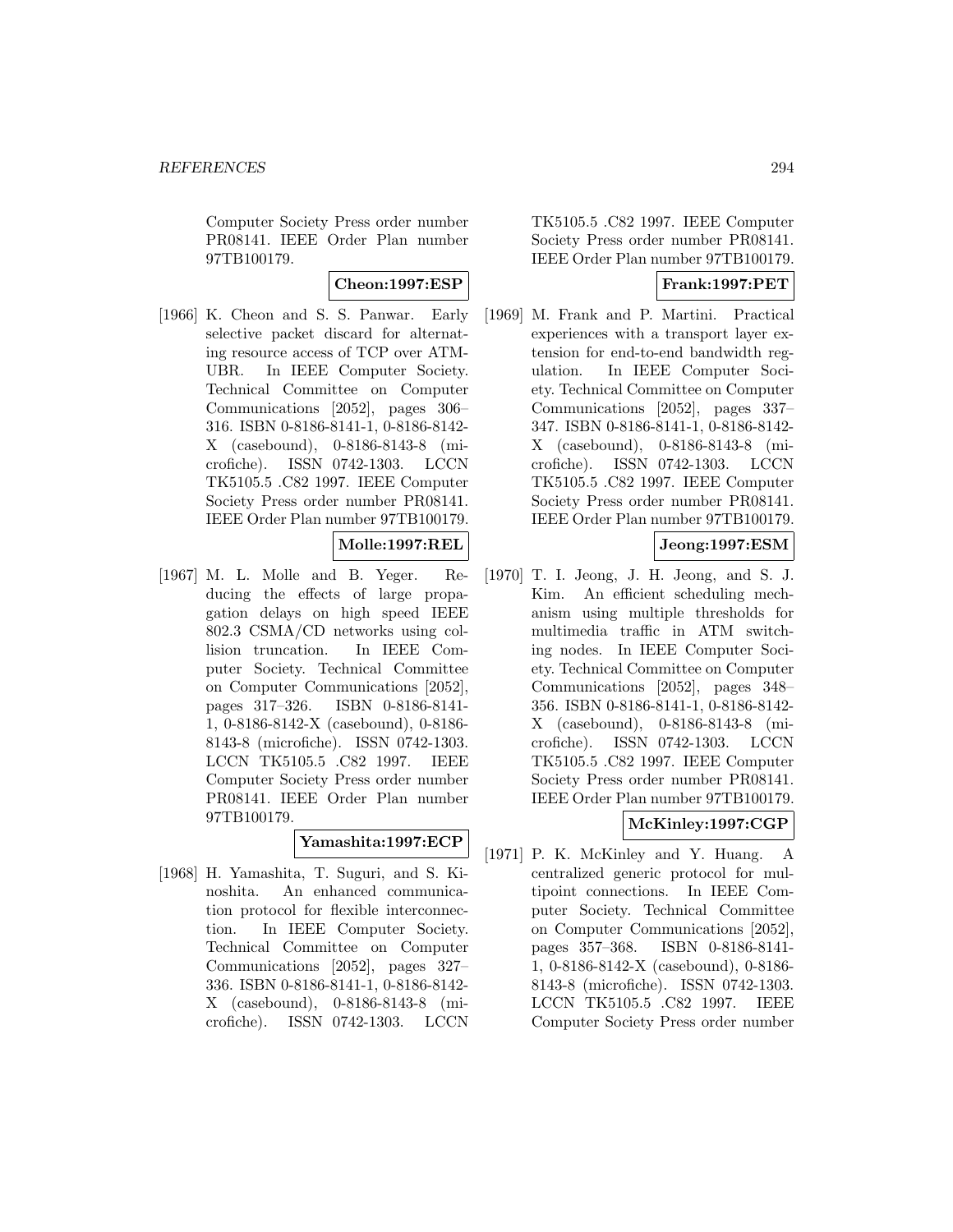PR08141. IEEE Order Plan number 97TB100179.

**Miller:1997:RMP**

[1972] C. K. Miller. Reliable multicast protocols: a practical view. In IEEE Computer Society. Technical Committee on Computer Communications [2052], pages 369–378. ISBN 0-8186-8141- 1, 0-8186-8142-X (casebound), 0-8186- 8143-8 (microfiche). ISSN 0742-1303. LCCN TK5105.5 .C82 1997. IEEE Computer Society Press order number PR08141. IEEE Order Plan number 97TB100179.

#### **Johnstone:1997:RMU**

[1973] G. S. Johnstone and G. D. Williams. Reliable multicast under error conditions. In IEEE Computer Society. Technical Committee on Computer Communications [2052], pages 379– 387. ISBN 0-8186-8141-1, 0-8186-8142- X (casebound), 0-8186-8143-8 (microfiche). ISSN 0742-1303. LCCN TK5105.5 .C82 1997. IEEE Computer Society Press order number PR08141. IEEE Order Plan number 97TB100179.

#### **Fukuda:1997:RCR**

[1974] K. Fukuda, N. Wakamiya, M. Murata, and H. Miyahara. Rate control of real-time MPEG-2 over ATM DBR service with bandwidth re-negotiation. In IEEE Computer Society. Technical Committee on Computer Communications [2052], pages 388–397. ISBN 0-8186-8141-1, 0-8186-8142-X (casebound), 0-8186-8143-8 (microfiche). ISSN 0742-1303. LCCN TK5105.5 .C82 1997. IEEE Computer Society Press order number PR08141. IEEE Order Plan number 97TB100179.

#### **Ramanujan:1997:ASM**

[1975] R. S. Ramanujan, J. A. Newhouse, M. Kaddoura, N., and A. Ahamad. Adaptive streaming of MPEG video over IP networks. In IEEE Computer Society. Technical Committee on Computer Communications [2052], pages 398–409. ISBN 0-8186-8141- 1, 0-8186-8142-X (casebound), 0-8186- 8143-8 (microfiche). ISSN 0742-1303. LCCN TK5105.5 .C82 1997. IEEE Computer Society Press order number PR08141. IEEE Order Plan number 97TB100179.

#### **Balachandran:1997:NME**

[1976] V. Balachandran, G. Bhat, S. Chakravarty, and A. Zhang. A network manager on Ethernets for distributed multimedia systems. In IEEE Computer Society. Technical Committee on Computer Communications [2052], pages 410– 419. ISBN 0-8186-8141-1, 0-8186-8142- X (casebound), 0-8186-8143-8 (microfiche). ISSN 0742-1303. LCCN TK5105.5 .C82 1997. IEEE Computer Society Press order number PR08141. IEEE Order Plan number 97TB100179.

### **Wong:1997:AIT**

[1977] C. Wong and A. M. K. Cheng. An approach for imprecise transmission of TIFF image files through congested real-time ATM networks. In IEEE Computer Society. Technical Committee on Computer Communications [2052], pages 420–431. ISBN 0-8186- 8141-1, 0-8186-8142-X (casebound), 0- 8186-8143-8 (microfiche). ISSN 0742- 1303. LCCN TK5105.5 .C82 1997. IEEE Computer Society Press order number PR08141. IEEE Order Plan number 97TB100179.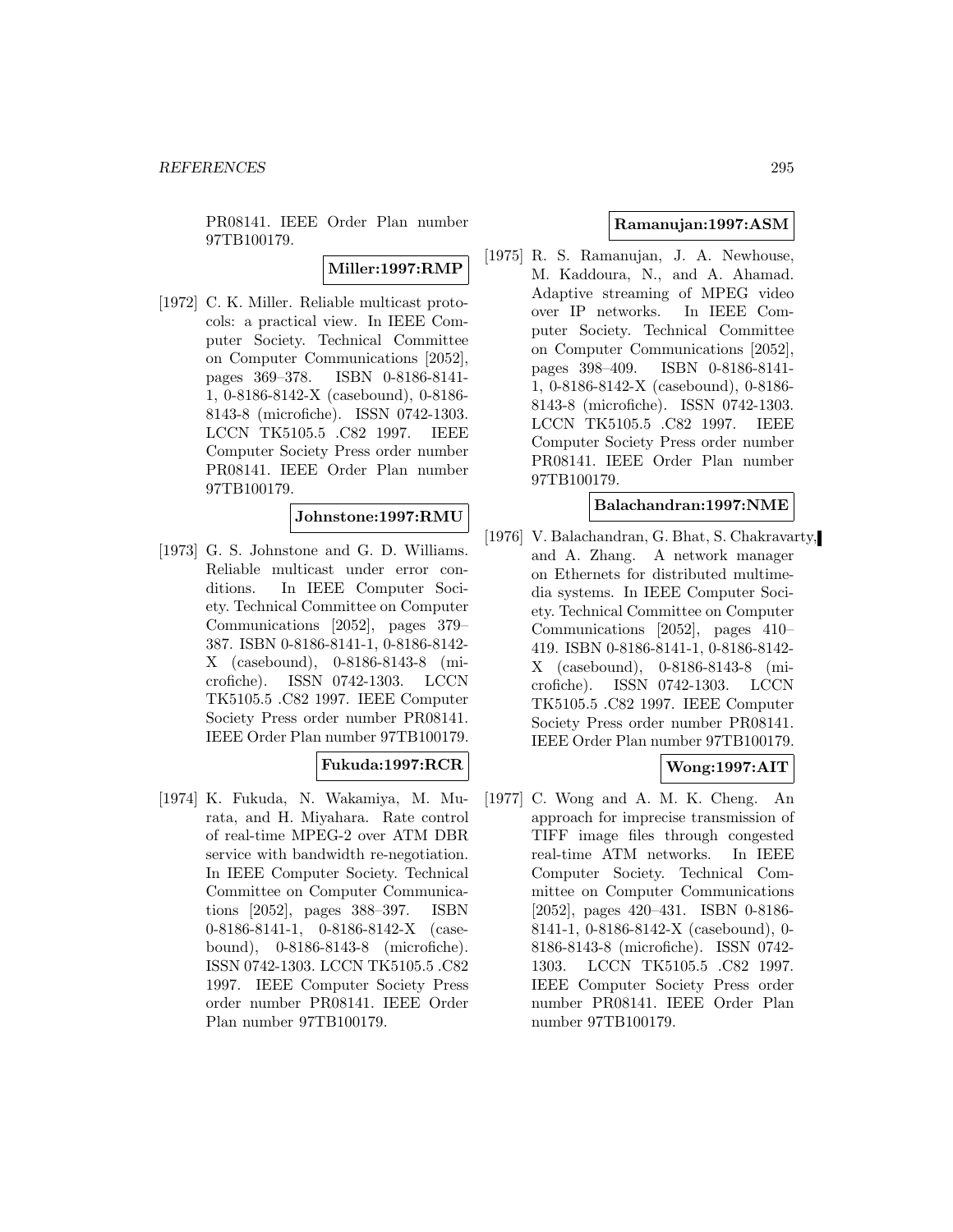## **Yokotani:1997:ULW**

[1978] T. Yokotani, T. Ichihashi, and M. Yabe. An ultra light weight CAC mechanism (UL-CAC) for soft guarantee in ATM networks. In IEEE Computer Society. Technical Committee on Computer Communications [2052], pages 432–440. ISBN 0-8186-8141- 1, 0-8186-8142-X (casebound), 0-8186- 8143-8 (microfiche). ISSN 0742-1303. LCCN TK5105.5 .C82 1997. IEEE Computer Society Press order number PR08141. IEEE Order Plan number 97TB100179.

#### **Bonney:1997:DNS**

[1979] J. Bonney, R. Ramanujan, and K. Thurber. Design of a network shared memory based workstation cluster. In IEEE Computer Society. Technical Committee on Computer Communications [2052], pages 441–450. ISBN 0-8186-8141-1, 0-8186-8142-X (casebound), 0-8186-8143-8 (microfiche). ISSN 0742-1303. LCCN TK5105.5 .C82 1997. IEEE Computer Society Press order number PR08141. IEEE Order Plan number 97TB100179.

# **Schelen:1997:AAA**

[1980] O. Schelen and S. Pink. An agentbased architecture for advance reservations. In IEEE Computer Society. Technical Committee on Computer Communications [2052], pages 451– 459. ISBN 0-8186-8141-1, 0-8186-8142- X (casebound), 0-8186-8143-8 (microfiche). ISSN 0742-1303. LCCN TK5105.5 .C82 1997. IEEE Computer Society Press order number PR08141. IEEE Order Plan number 97TB100179.

#### **Nour:1997:DRP**

[1981] M. Nour, A. Hafid, and M. Gendreau. A dynamic routing procedure for connections with quality of service requirements. In IEEE Computer Society. Technical Committee on Computer Communications [2052], pages 460–469. ISBN 0-8186-8141- 1, 0-8186-8142-X (casebound), 0-8186- 8143-8 (microfiche). ISSN 0742-1303. LCCN TK5105.5 .C82 1997. IEEE Computer Society Press order number PR08141. IEEE Order Plan number 97TB100179.

## **Cao:1997:RAP**

[1982] F. Cao. Reliability analysis of partitioned optical passive stars networks. In IEEE Computer Society. Technical Committee on Computer Communications [2052], pages 470–475. ISBN 0-8186-8141-1, 0-8186-8142-X (casebound), 0-8186-8143-8 (microfiche). ISSN 0742-1303. LCCN TK5105.5 .C82 1997. IEEE Computer Society Press order number PR08141. IEEE Order Plan number 97TB100179.

### **Wan:1997:NFC**

[1983] P. J. Wan. On the number of fiber connections and star couplers in multi-star single-hop networks. In IEEE Computer Society. Technical Committee on Computer Communications [2052], pages 476–481. ISBN 0-8186-8141- 1, 0-8186-8142-X (casebound), 0-8186- 8143-8 (microfiche). ISSN 0742-1303. LCCN TK5105.5 .C82 1997. IEEE Computer Society Press order number PR08141. IEEE Order Plan number 97TB100179.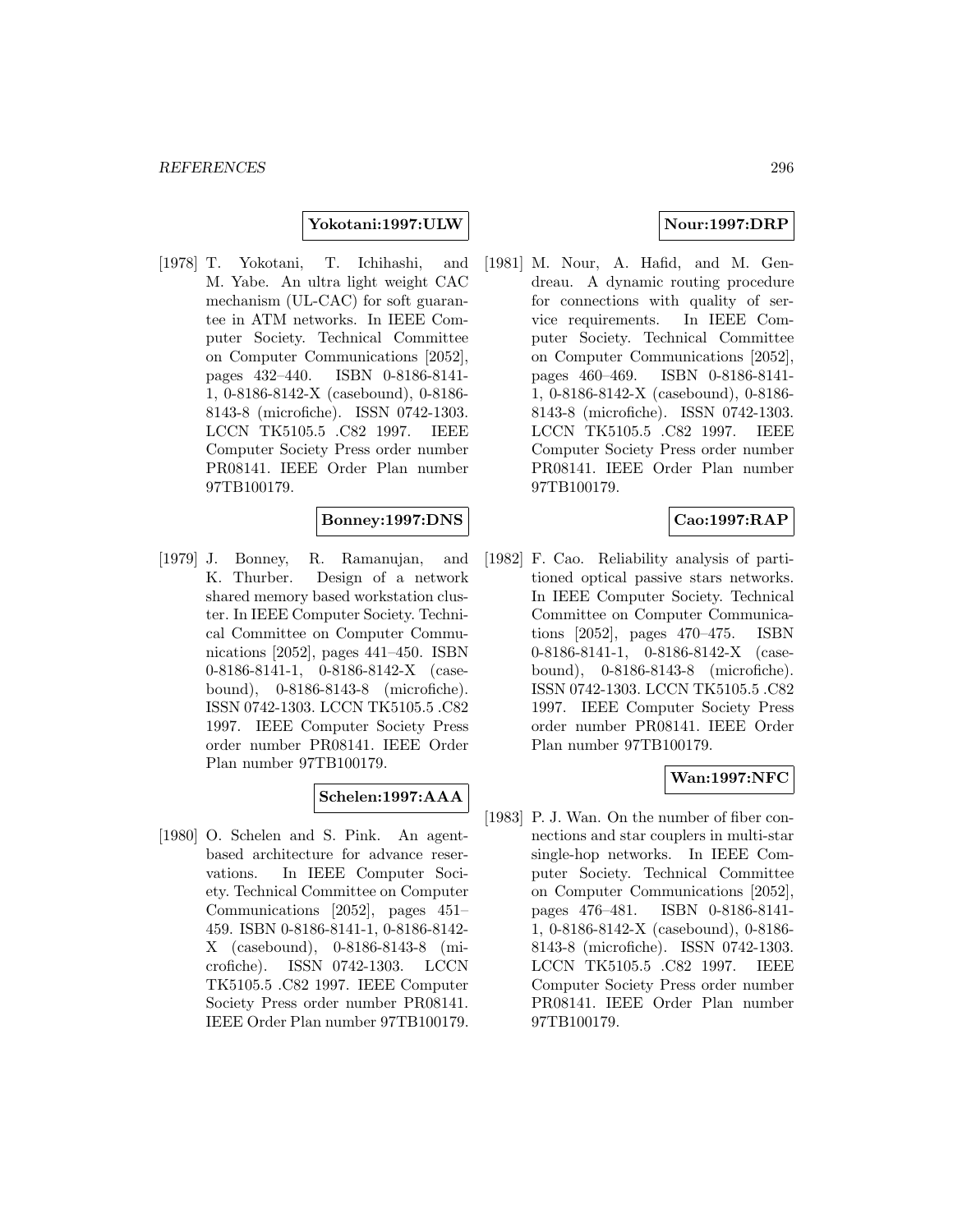#### **Abd-Elmalak:1997:PSR**

[1984] S. A. Abd-Elmalak, C. Vaishnav, and A. P. Jayasumana. Performance of a symmetric robust WDM network when the channel access pattern at nodes is known. In IEEE Computer Society. Technical Committee on Computer Communications [2052], pages 482–493. ISBN 0-8186-8141- 1, 0-8186-8142-X (casebound), 0-8186- 8143-8 (microfiche). ISSN 0742-1303. LCCN TK5105.5 .C82 1997. IEEE Computer Society Press order number PR08141. IEEE Order Plan number 97TB100179.

## **Fragoulopoulos:1997:DEC**

[1985] E. K. Fragoulopoulos, K. I. Mavrommatis, G. T. Kolyvas, and I. S. Venieris. Design and evaluation of a control plane architecture for the ATM access network. In IEEE Computer Society. Technical Committee on Computer Communications [2052], pages 494–503. ISBN 0-8186-8141- 1, 0-8186-8142-X (casebound), 0-8186- 8143-8 (microfiche). ISSN 0742-1303. LCCN TK5105.5 .C82 1997. IEEE Computer Society Press order number PR08141. IEEE Order Plan number 97TB100179.

#### **Choi:1997:AED**

[1986] Y. H. Choi. Algorithm-based error detection in ATM cell schedulers. In IEEE Computer Society. Technical Committee on Computer Communications [2052], pages 504– 510. ISBN 0-8186-8141-1, 0-8186-8142- X (casebound), 0-8186-8143-8 (microfiche). ISSN 0742-1303. LCCN TK5105.5 .C82 1997. IEEE Computer Society Press order number PR08141. IEEE Order Plan number 97TB100179.

#### **Christensen:1997:RSA**

[1987] K. J. Christensen and V. Ballingam. Reduction of self-similarity by applicationlevel traffic shaping. In IEEE Computer Society. Technical Committee on Computer Communications [2052], pages 511–518. ISBN 0-8186-8141- 1, 0-8186-8142-X (casebound), 0-8186- 8143-8 (microfiche). ISSN 0742-1303. LCCN TK5105.5 .C82 1997. IEEE Computer Society Press order number PR08141. IEEE Order Plan number 97TB100179.

#### **Mehaoua:1997:ASC**

[1988] A. Mehaoua, R. Boutaba, and G. Pujolle. An adaptive and selective cell drop policy with dynamic data partitioning for best effort video over ATM. In IEEE Computer Society. Technical Committee on Computer Communications [2052], pages 519– 529. ISBN 0-8186-8141-1, 0-8186-8142- X (casebound), 0-8186-8143-8 (microfiche). ISSN 0742-1303. LCCN TK5105.5 .C82 1997. IEEE Computer Society Press order number PR08141. IEEE Order Plan number 97TB100179.

### **Fujii:1997:ESL**

[1989] H. Fujii, S. Tanimoto, T. Hariu, and H. Miyashiro. An experimental study of logical office service over international ATM networks. In IEEE Computer Society. Technical Committee on Computer Communications [2052], pages 530–537. ISBN 0-8186-8141- 1, 0-8186-8142-X (casebound), 0-8186- 8143-8 (microfiche). ISSN 0742-1303. LCCN TK5105.5 .C82 1997. IEEE Computer Society Press order number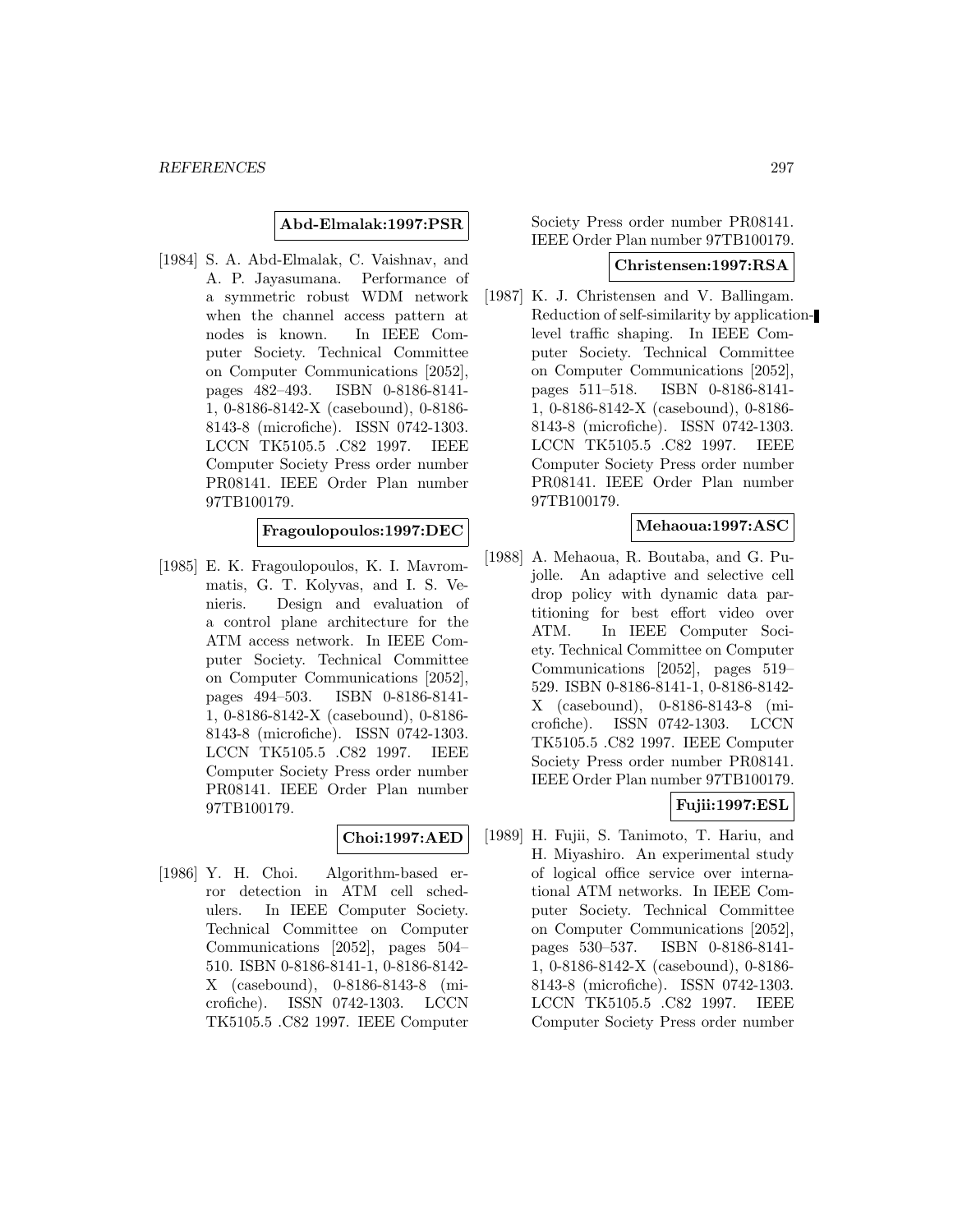PR08141. IEEE Order Plan number 97TB100179.

**Kunert:1997:IFT**

[1990] O. Kunert and M. Zitterbart. Interconnecting FieldBuses through ATM. In IEEE Computer Society. Technical Committee on Computer Communications [2052], pages 538–544. ISBN 0-8186-8141-1, 0-8186-8142-X (casebound), 0-8186-8143-8 (microfiche). ISSN 0742-1303. LCCN TK5105.5 .C82 1997. IEEE Computer Society Press order number PR08141. IEEE Order Plan number 97TB100179.

## **Tzerefos:1997:CSS**

[1991] P. Tzerefos, C. Smythe, I. Stergiou, and S. Cvetkovic. A comparative study of Simple Mail Transfer Protocol (SMTP), Post Office Protocol (POP) and X.400 electronic mail protocols. In IEEE Computer Society. Technical Committee on Computer Communications [2052], pages 545– 554. ISBN 0-8186-8141-1, 0-8186-8142- X (casebound), 0-8186-8143-8 (microfiche). ISSN 0742-1303. LCCN TK5105.5 .C82 1997. IEEE Computer Society Press order number PR08141. IEEE Order Plan number 97TB100179.

## **Malkin:1997:DVP**

[1992] G. S. Malkin. Dial-in virtual private networks using layer 3 tunneling. In IEEE Computer Society. Technical Committee on Computer Communications [2052], pages 555– 561. ISBN 0-8186-8141-1, 0-8186-8142- X (casebound), 0-8186-8143-8 (microfiche). ISSN 0742-1303. LCCN TK5105.5 .C82 1997. IEEE Computer Society Press order number PR08141. IEEE Order Plan number 97TB100179.

## **Tamura:1998:ERS**

[1993] Y. Tamura, Y. Tobe, and H. Tokuda. EFR: A retransmit scheme for TCP in wireless LANs. In IEEE Computer Society. Technical Committee on Computer Communications [2054], pages 2– 11. ISBN 0-8186-8810-6, 0-8186-8818- 1 (microfiche). LCCN TK5105.5 .C66 1998. IEEE Computer Society Press Order Number PR08810. IEEE Order Plan Catalog Number 98TB100260.

#### **Khurana:1998:EHT**

[1994] S. Khurana, A. Kahol, and A. P. Jayasumana. Effect of hidden terminals on the performance of IEEE 802.11 MAC protocol. In IEEE Computer Society. Technical Committee on Computer Communications [2054], pages 12–20. ISBN 0-8186-8810-6, 0-8186- 8818-1 (microfiche). LCCN TK5105.5 .C66 1998. IEEE Computer Society Press Order Number PR08810. IEEE Order Plan Catalog Number 98TB100260.

#### **Al-Tawil:1998:NAP**

[1995] K. Al-Tawil, A. Akrami, and H. Youssef. A new authentication protocol for GSM networks. In IEEE Computer Society. Technical Committee on Computer Communications [2054], pages 21–30. ISBN 0-8186-8810-6, 0-8186- 8818-1 (microfiche). LCCN TK5105.5 .C66 1998. IEEE Computer Society Press Order Number PR08810. IEEE Order Plan Catalog Number 98TB100260.

# **Lin:1998:QRA**

[1996] C. R. Lin. QoS routing in ad hoc wireless networks. In IEEE Computer Society. Technical Committee on Com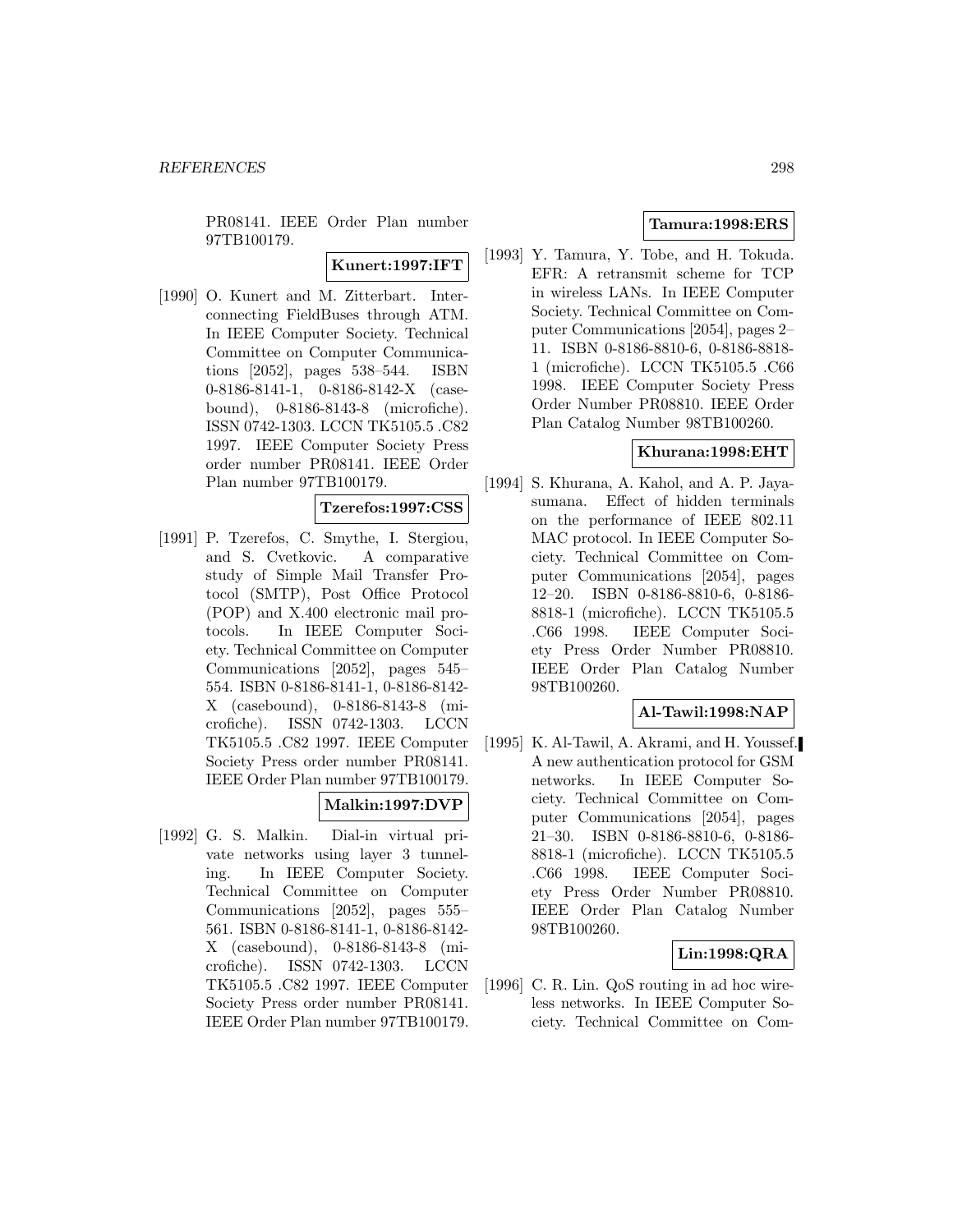puter Communications [2054], pages 31–41. ISBN 0-8186-8810-6, 0-8186- 8818-1 (microfiche). LCCN TK5105.5 .C66 1998. IEEE Computer Society Press Order Number PR08810. IEEE Order Plan Catalog Number 98TB100260.

**Narvaez:1998:NTR**

[1997] P. Narvaez and K.-Y. Siu. New techniques for regulating TCP flow over heterogeneous networks. In IEEE Computer Society. Technical Committee on Computer Communications [2054], pages 42–51. ISBN 0-8186-8810-6, 0-8186-8818-1 (microfiche). LCCN TK5105.5 .C66 1998. IEEE Computer Society Press Order Number PR08810. IEEE Order Plan Catalog Number 98TB100260.

#### **Nishida:1998:SSR**

[1998] Y. Nishida. Smooth slow-start: Refining TCP slow-start for large-bandwidth with long-delay networks. In IEEE Computer Society. Technical Committee on Computer Communications [2054], pages 52–60. ISBN 0-8186-8810- 6, 0-8186-8818-1 (microfiche). LCCN TK5105.5 .C66 1998. IEEE Computer Society Press Order Number PR08810. IEEE Order Plan Catalog Number 98TB100260.

### **Petrovic:1998:ASA**

[1999] S. S. Petrovic. ABR service in ATM networks: Performance comparison between adaptive stochastic and ERICA control schemes with guaranteed minimum cell rate. In IEEE Computer Society. Technical Committee on Computer Communications [2054], pages 61–69. ISBN 0-8186-8810-6, 0-8186- 8818-1 (microfiche). LCCN TK5105.5

.C66 1998. IEEE Computer Society Press Order Number PR08810. IEEE Order Plan Catalog Number 98TB100260.

#### **Kalyanaraman:1998:PTA**

[2000] S. Kalyanaraman, B. Vandalore, R. Jain, and R. Goyal. Performance of TCP over ABR with long-range dependent VBR background traffic over terrestrial and satellite ATM networks. In IEEE Computer Society. Technical Committee on Computer Communications [2054], pages 70–79. ISBN 0-8186- 8810-6, 0-8186-8818-1 (microfiche). LCCN TK5105.5 .C66 1998. IEEE Computer Society Press Order Number PR08810. IEEE Order Plan Catalog Number 98TB100260.

## **Chen:1998:DQR**

[2001] S. Chen and K. Nahrstedt. Distributed quality-of-service routing in high-speed networks based on selective probing. In IEEE Computer Society. Technical Committee on Computer Communications [2054], pages 80–89. ISBN 0-8186-8810-6, 0-8186- 8818-1 (microfiche). LCCN TK5105.5 .C66 1998. IEEE Computer Society Press Order Number PR08810. IEEE Order Plan Catalog Number 98TB100260.

# **Atlasis:1998:LTR**

[2002] A. F. Atlasis, E. D. Baltatzis, Stassinopoulos, G. I., and I. Venieris. A linear-based trunk reservation routing algorithm for ATM networks. In IEEE Computer Society. Technical Committee on Computer Communications [2054], pages 90–98. ISBN 0-8186-8810- 6, 0-8186-8818-1 (microfiche). LCCN TK5105.5 .C66 1998. IEEE Computer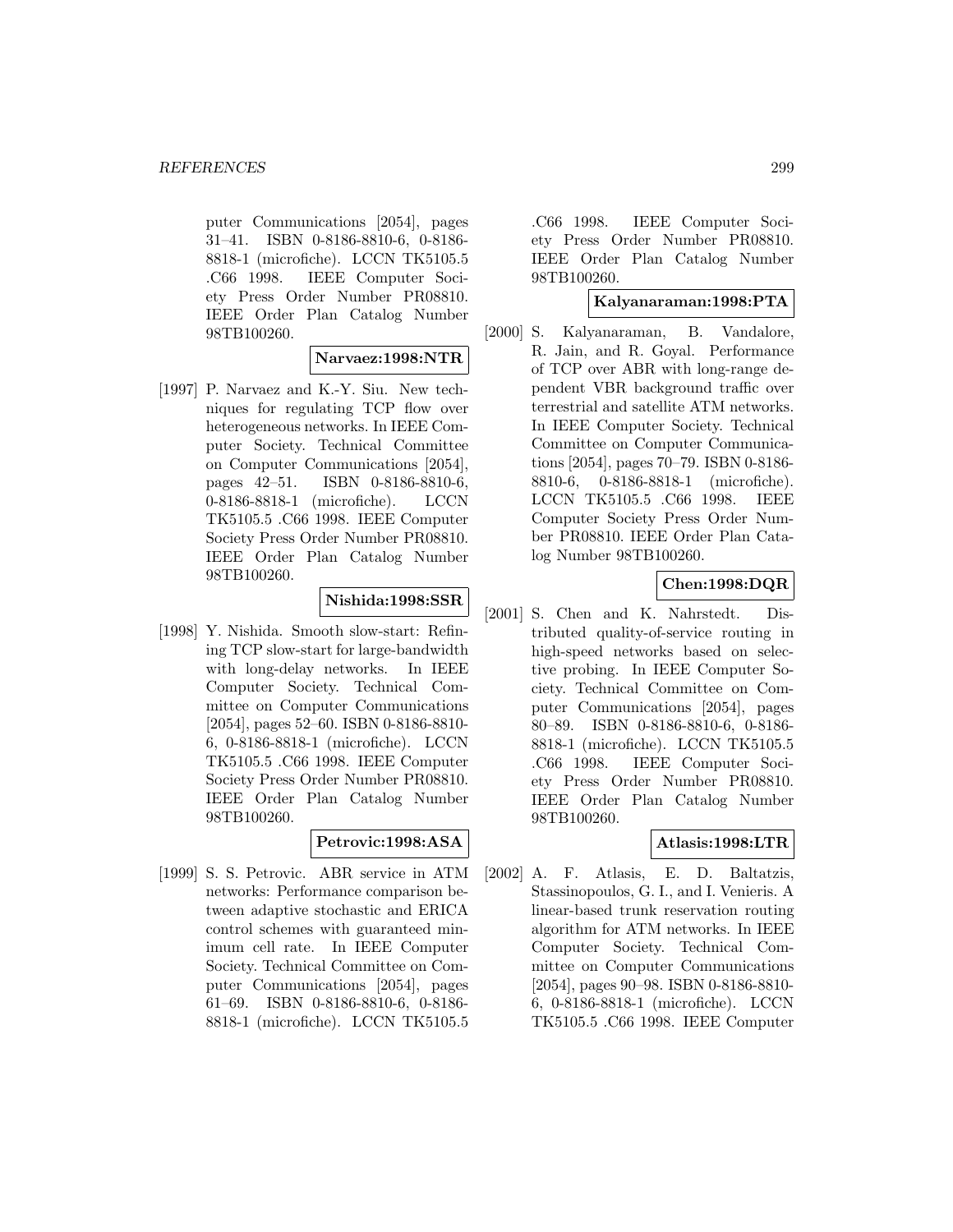Society Press Order Number PR08810. IEEE Order Plan Catalog Number 98TB100260.

#### **Oguchi:1998:RAR**

[2003] N. Oguchi, Y.-M. Chen, J. Ogawa, and T. Tsuruoka. RISP: Address resolution protocol in network layer. In IEEE Computer Society. Technical Committee on Computer Communications [2054], pages 99–108. ISBN 0-8186- 8810-6, 0-8186-8818-1 (microfiche). LCCN TK5105.5 .C66 1998. IEEE Computer Society Press Order Number PR08810. IEEE Order Plan Catalog Number 98TB100260.

## **Ramanujan:1998:SAR**

[2004] R. Ramanujan, S. Takkella, J. Bonney, and K. Thurber. Source-initiated adaptive routing algorithm (SARA) for autonomous wireless local area networks. In IEEE Computer Society. Technical Committee on Computer Communications [2054], pages 109– 119. ISBN 0-8186-8810-6, 0-8186-8818- 1 (microfiche). LCCN TK5105.5 .C66 1998. IEEE Computer Society Press Order Number PR08810. IEEE Order Plan Catalog Number 98TB100260.

# **Yokotani:1998:NAR**

[2005] T. Yokotani, K. Murakami, T. Ichihashi, and S. Tonami. New approach of resource management to provide integrated services over ATM networks. In IEEE Computer Society. Technical Committee on Computer Communications [2054], pages 120– 129. ISBN 0-8186-8810-6, 0-8186-8818- 1 (microfiche). LCCN TK5105.5 .C66 1998. IEEE Computer Society Press Order Number PR08810. IEEE Order Plan Catalog Number 98TB100260.

# **Boykin:1998:DST**

[2006] M. S. Boykin and T. F. Znati. DQFS service: A tunable scheme to reduce scheduling overhead in integrated services networks. In IEEE Computer Society. Technical Committee on Computer Communications [2054], pages 130–139. ISBN 0-8186-8810-6, 0-8186- 8818-1 (microfiche). LCCN TK5105.5 .C66 1998. IEEE Computer Society Press Order Number PR08810. IEEE Order Plan Catalog Number 98TB100260.

#### **Class:1998:MAS**

[2007] C. Class and B. Stiller. A methodology to assess synchronization algorithms for distributed applications. In IEEE Computer Society. Technical Committee on Computer Communications [2054], pages 140–149. ISBN 0-8186- 8810-6, 0-8186-8818-1 (microfiche). LCCN TK5105.5 .C66 1998. IEEE Computer Society Press Order Number PR08810. IEEE Order Plan Catalog Number 98TB100260.

## **Banchs:1998:MMS**

[2008] A. Banchs, W. Effelsberg, C. Tschudin, and V. Turau. Multicasting multimedia streams with active networks. In IEEE Computer Society. Technical Committee on Computer Communications [2054], pages 150–161. ISBN 0-8186-8810-6, 0-8186-8818-1 (microfiche). LCCN TK5105.5 .C66 1998. IEEE Computer Society Press Order Number PR08810. IEEE Order Plan Catalog Number 98TB100260.

# **Koga:1998:SAU**

[2009] Y. Koga, K. Shiomi, and Y. Matsushita. Service architecture for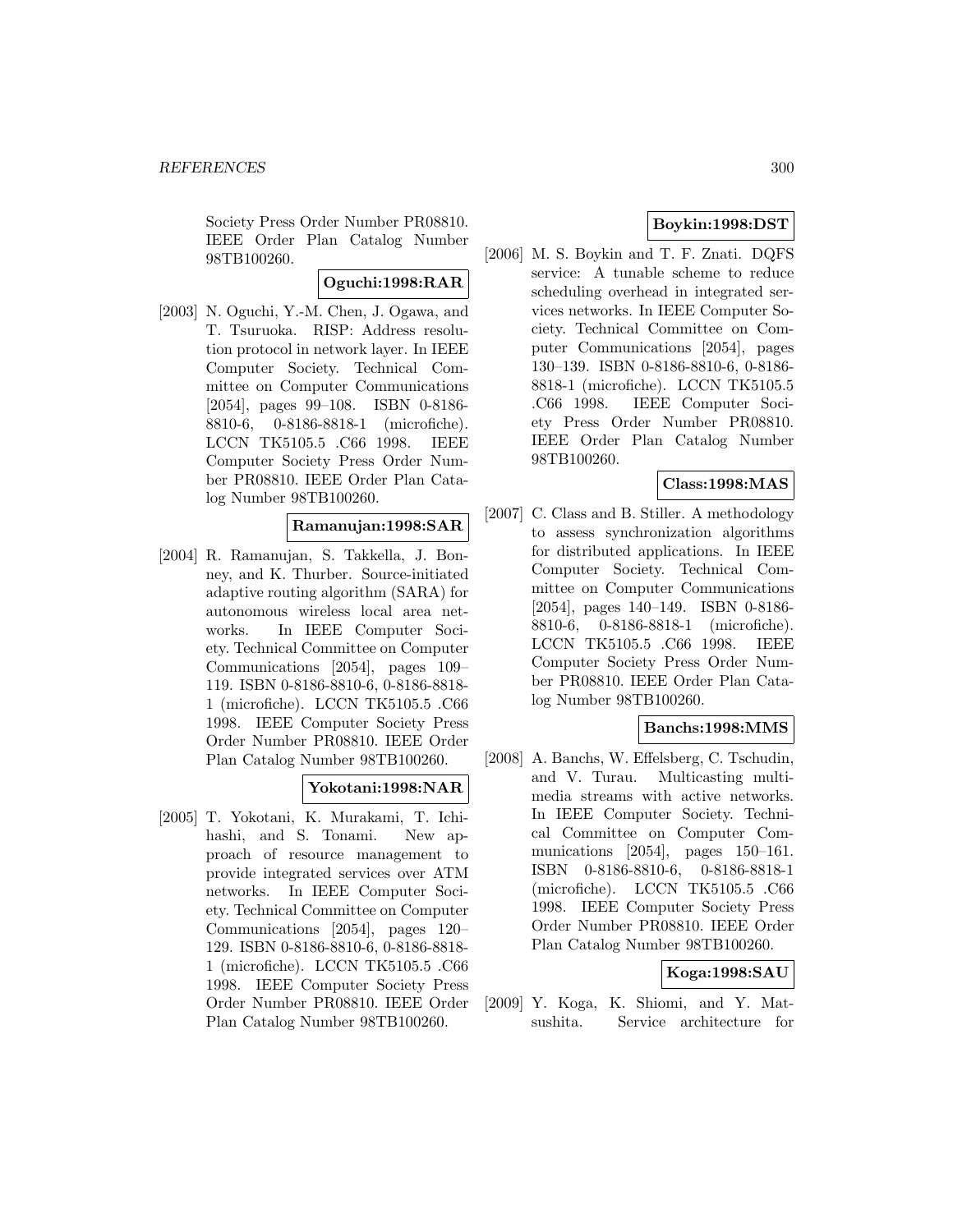utilizing TINA-based public network services from the Internet environment. In IEEE Computer Society. Technical Committee on Computer Communications [2054], pages 162– 171. ISBN 0-8186-8810-6, 0-8186-8818- 1 (microfiche). LCCN TK5105.5 .C66 1998. IEEE Computer Society Press Order Number PR08810. IEEE Order Plan Catalog Number 98TB100260.

# **Schug:1998:HPI**

[2010] K. Schug, A. Jayasumana, and P. Gopalakrishnan. High performance Integrated Network Communications Architecture (INCA). In IEEE Computer Society. Technical Committee on Computer Communications [2054], pages 172–181. ISBN 0-8186-8810- 6, 0-8186-8818-1 (microfiche). LCCN TK5105.5 .C66 1998. IEEE Computer Society Press Order Number PR08810. IEEE Order Plan Catalog Number 98TB100260.

#### **Dresler:1998:AMC**

[2011] S. Dresler. ATM multipeer communication using a two-layer architecture. In IEEE Computer Society. Technical Committee on Computer Communications [2054], pages 182– 189. ISBN 0-8186-8810-6, 0-8186-8818- 1 (microfiche). LCCN TK5105.5 .C66 1998. IEEE Computer Society Press Order Number PR08810. IEEE Order Plan Catalog Number 98TB100260.

#### **Harms:1998:PLD**

[2012] J. J. Harms. Physical and logical design of ATM networks for multimedia traffic. In IEEE Computer Society. Technical Committee on Computer Communications [2054], pages 190– 199. ISBN 0-8186-8810-6, 0-8186-8818-

1 (microfiche). LCCN TK5105.5 .C66 1998. IEEE Computer Society Press Order Number PR08810. IEEE Order Plan Catalog Number 98TB100260.

## **Sisodia:1998:SMV**

[2013] G. Sisodia, M. Hedley, S. De, and L. Guan. Source model for VBR coded video traffic in ATM networks. In IEEE Computer Society. Technical Committee on Computer Communications [2054], pages 200– 207. ISBN 0-8186-8810-6, 0-8186-8818- 1 (microfiche). LCCN TK5105.5 .C66 1998. IEEE Computer Society Press Order Number PR08810. IEEE Order Plan Catalog Number 98TB100260.

## **Nichols:1998:INS**

[2014] K. M. Nichols. Improving network simulation with feedback. In IEEE Computer Society. Technical Committee on Computer Communications [2054], pages 208–221. ISBN 0-8186-8810- 6, 0-8186-8818-1 (microfiche). LCCN TK5105.5 .C66 1998. IEEE Computer Society Press Order Number PR08810. IEEE Order Plan Catalog Number 98TB100260.

# **Haenle:1998:PCR**

[2015] C. Haenle and M. Hofmann. Performance comparison of reliable multicast protocols using the Network Simulator ns-2. In IEEE Computer Society. Technical Committee on Computer Communications [2054], pages 222– 237. ISBN 0-8186-8810-6, 0-8186-8818- 1 (microfiche). LCCN TK5105.5 .C66 1998. IEEE Computer Society Press Order Number PR08810. IEEE Order Plan Catalog Number 98TB100260.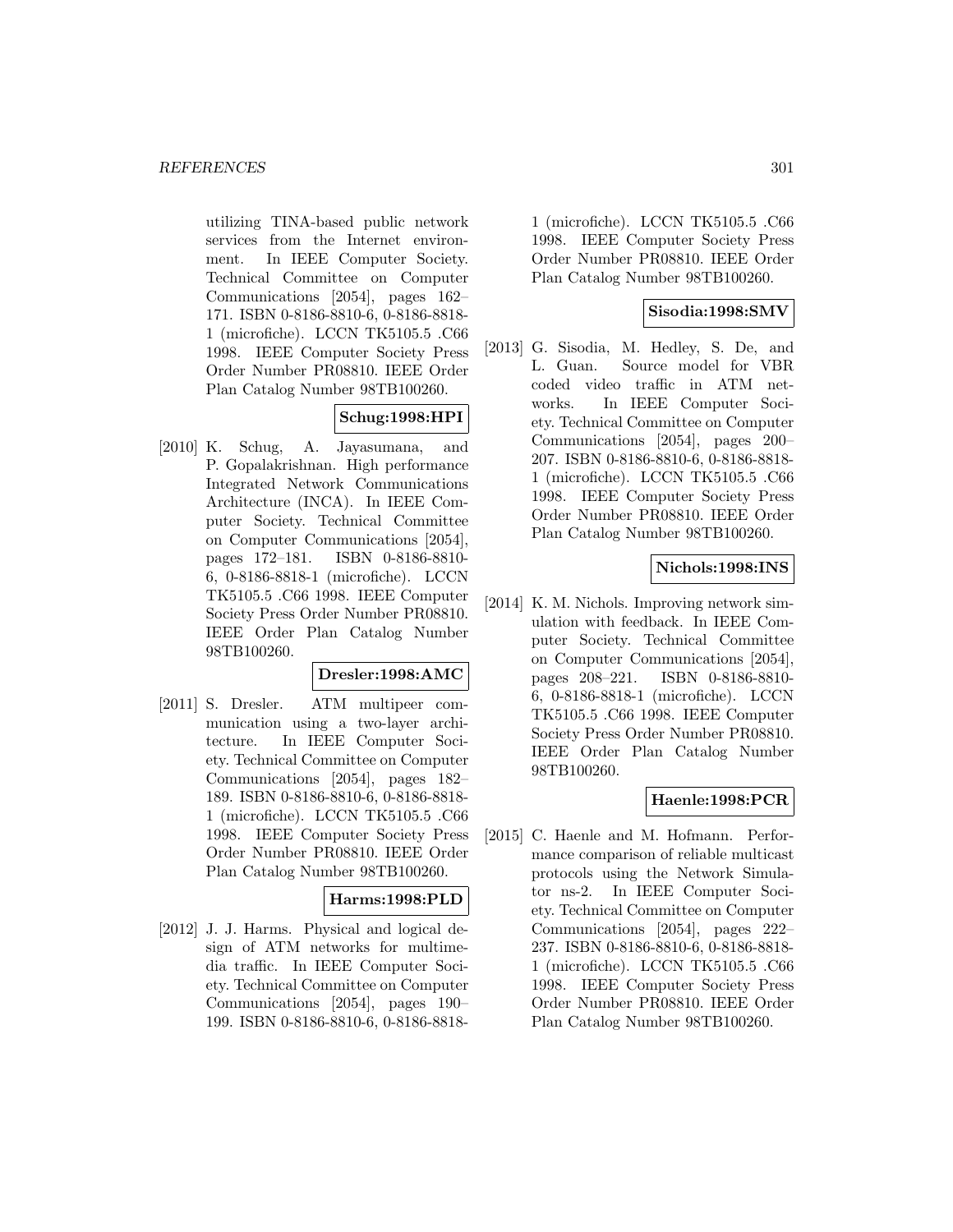### **Drobisz:1998:ASM**

[2016] J. Drobisz and K. J. Christensen. Adaptive sampling methods to determine network traffic statistics including the Hurst parameter. In IEEE Computer Society. Technical Committee on Computer Communications [2054], pages 238–249. ISBN 0-8186-8810- 6, 0-8186-8818-1 (microfiche). LCCN TK5105.5 .C66 1998. IEEE Computer Society Press Order Number PR08810. IEEE Order Plan Catalog Number 98TB100260.

#### **Sabbouh:1998:ROS**

[2017] M. Sabbouh, K. Prasad, and W. Thompson. Replication in an object-oriented system. In IEEE Computer Society. Technical Committee on Computer Communications [2054], pages 250– 259. ISBN 0-8186-8810-6, 0-8186-8818- 1 (microfiche). LCCN TK5105.5 .C66 1998. IEEE Computer Society Press Order Number PR08810. IEEE Order Plan Catalog Number 98TB100260.

#### **Weaver:1998:NPC**

[2018] A. C. Weaver. A network protocol for cluster computing. In IEEE Computer Society. Technical Committee on Computer Communications [2054], pages 260–269. ISBN 0-8186-8810-6, 0-8186- 8818-1 (microfiche). LCCN TK5105.5 .C66 1998. IEEE Computer Society Press Order Number PR08810. IEEE Order Plan Catalog Number 98TB100260.

#### **Hornfeldt:1998:CEA**

[2019] J. Hornfeldt, M. Heumann, and W. P. Wilson. CommBridge — an enterprise application integration architecture for

electronic government. In IEEE Computer Society. Technical Committee on Computer Communications [2054], pages 270–277. ISBN 0-8186-8810- 6, 0-8186-8818-1 (microfiche). LCCN TK5105.5 .C66 1998. IEEE Computer Society Press Order Number PR08810. IEEE Order Plan Catalog Number 98TB100260.

#### **Mu:1998:NSC**

[2020] Y. Mu and V. Varadharajan. A new scheme of credit based payment for electronic commerce. In IEEE Computer Society. Technical Committee on Computer Communications [2054], pages 278–285. ISBN 0-8186-8810- 6, 0-8186-8818-1 (microfiche). LCCN TK5105.5 .C66 1998. IEEE Computer Society Press Order Number PR08810. IEEE Order Plan Catalog Number 98TB100260.

#### **Sobrinho:1998:EEQ**

[2021] J. L. Sobrinho and A. S. Krishnakumar.  $EQuB - E$ thernet quality of service using black bursts. In IEEE Computer Society. Technical Committee on Computer Communications [2054], pages 286–296. ISBN 0-8186-8810- 6, 0-8186-8818-1 (microfiche). LCCN TK5105.5 .C66 1998. IEEE Computer Society Press Order Number PR08810. IEEE Order Plan Catalog Number 98TB100260.

#### **Kaminsky:1998:ODN**

[2022] V. Kaminsky, L. Kacnelson, I. Gerlovin, and A. Zanis. On optimal design of network topology. In IEEE Computer Society. Technical Committee on Computer Communications [2054], pages 297–304. ISBN 0-8186-8810-6, 0-8186- 8818-1 (microfiche). LCCN TK5105.5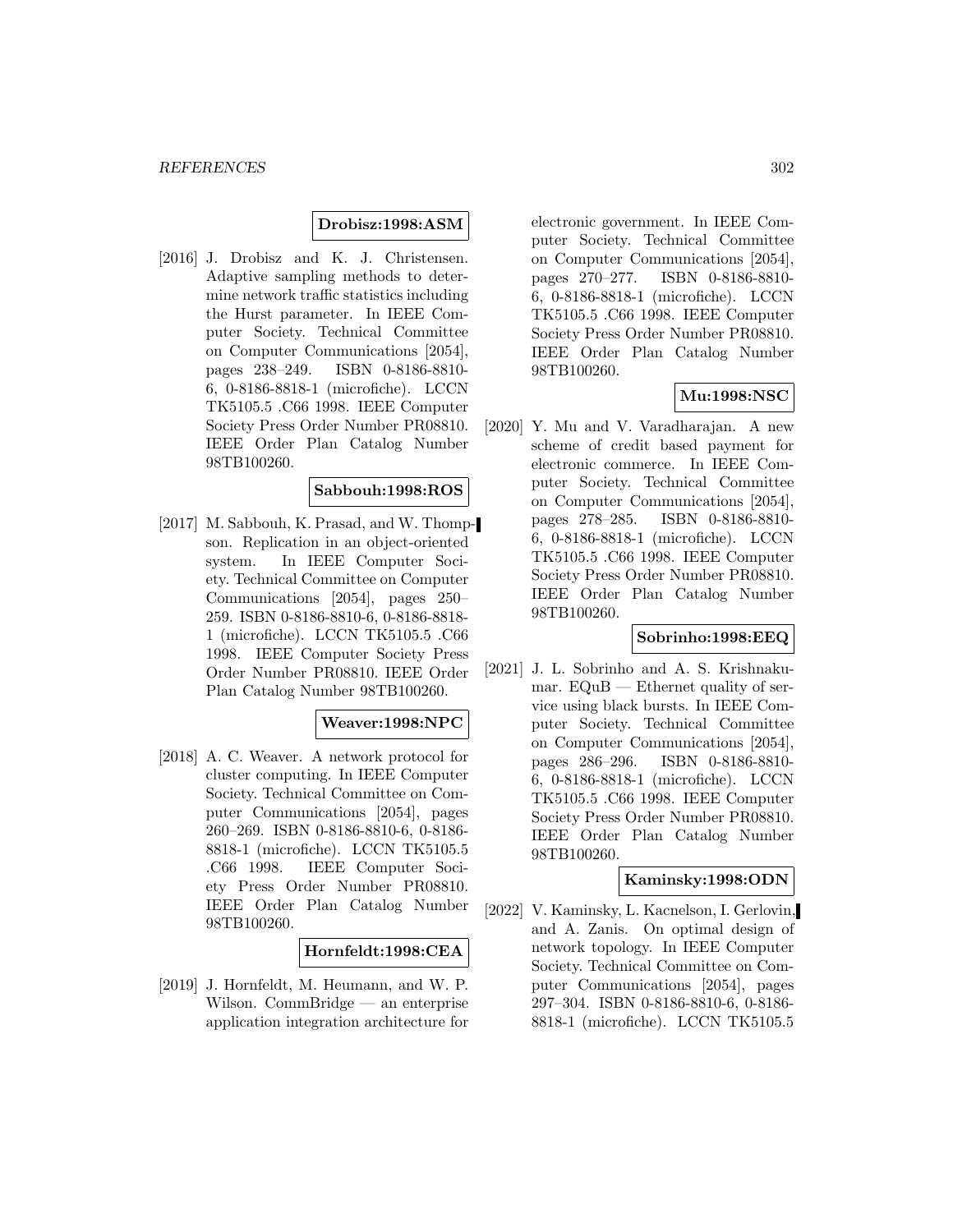.C66 1998. IEEE Computer Society Press Order Number PR08810. IEEE Order Plan Catalog Number 98TB100260.

## **Ramanujan:1998:ARM**

[2023] R. Ramanujan, A. Ahamad, and K. Thurber. An automated resource management tool for policy-driven QoS control within integrated services intranets. In IEEE Computer Society. Technical Committee on Computer Communications [2054], pages 305– 314. ISBN 0-8186-8810-6, 0-8186-8818- 1 (microfiche). LCCN TK5105.5 .C66 1998. IEEE Computer Society Press Order Number PR08810. IEEE Order Plan Catalog Number 98TB100260.

# **Frank:1998:FDL**

[2024] M. Frank and P. Martini. Fairness and delay/loss study of an end-to-end bandwidth regulation scheme. In IEEE Computer Society. Technical Committee on Computer Communications [2054], pages 315–325. ISBN 0-8186- 8810-6, 0-8186-8818-1 (microfiche). LCCN TK5105.5 .C66 1998. IEEE Computer Society Press Order Number PR08810. IEEE Order Plan Catalog Number 98TB100260.

#### **Papadimitriou:1998:OLC**

[2025] G. I. Papadimitriou, A. N. Miliou, and A. S. Pomportsis. Optical logic circuits: A new approach to the control of fiber optic LANs. In IEEE Computer Society. Technical Committee on Computer Communications [2054], pages 326– 335. ISBN 0-8186-8810-6, 0-8186-8818- 1 (microfiche). LCCN TK5105.5 .C66 1998. IEEE Computer Society Press Order Number PR08810. IEEE Order Plan Catalog Number 98TB100260.

## **Christensen:1998:CGE**

[2026] K. J. Christensen, M. Molle, and S. Li. Comparison of the gigabit Ethernet full-duplex repeater, CSMA/ CD, and 1000/100-Mbps switched Ethernet. In IEEE Computer Society. Technical Committee on Computer Communications [2054], pages 336– 344. ISBN 0-8186-8810-6, 0-8186-8818- 1 (microfiche). LCCN TK5105.5 .C66 1998. IEEE Computer Society Press Order Number PR08810. IEEE Order Plan Catalog Number 98TB100260.

# **Shin:1998:DIO**

[2027] Y. Shin, J.-S. Ahn, H.-R. Lee, and D.-K. Jeong. Design and implementation of OTCA MAC protocol for high-speed point-to-point ring network. In IEEE Computer Society. Technical Committee on Computer Communications [2054], pages 345– 352. ISBN 0-8186-8810-6, 0-8186-8818- 1 (microfiche). LCCN TK5105.5 .C66 1998. IEEE Computer Society Press Order Number PR08810. IEEE Order Plan Catalog Number 98TB100260.

# **Varada:1998:DBM**

[2028] S. Varada, Y. Yang, and D. Evans. Data and buffer management in ATM systems. In IEEE Computer Society. Technical Committee on Computer Communications [2054], pages 353– 363. ISBN 0-8186-8810-6, 0-8186-8818- 1 (microfiche). LCCN TK5105.5 .C66 1998. IEEE Computer Society Press Order Number PR08810. IEEE Order Plan Catalog Number 98TB100260.

### **Norden:1998:NPH**

[2029] S. Norden, G. Manimaran, and C. Siva Ram Murthy. New protocols for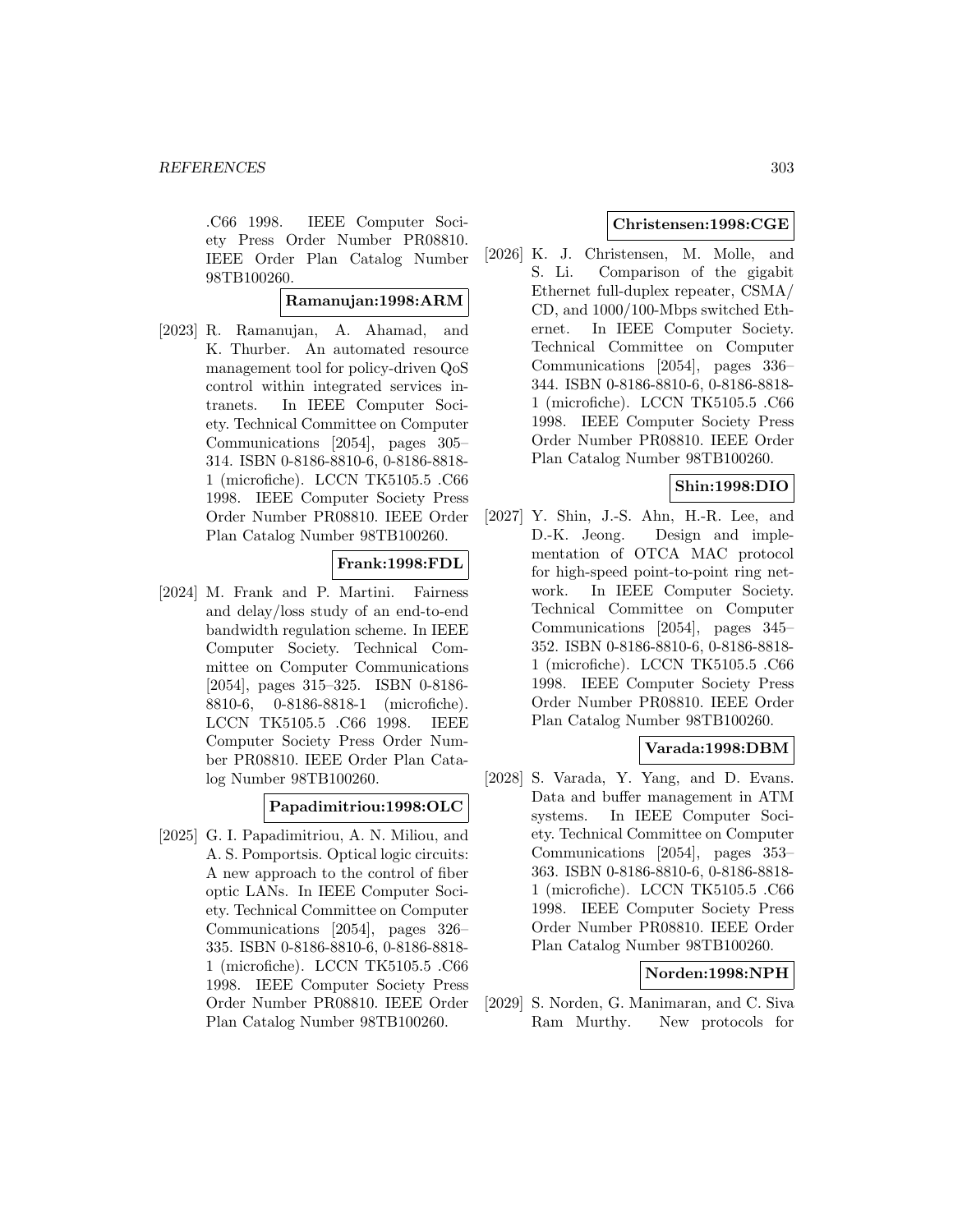hard real-time communication in the switched LAN environment. In IEEE Computer Society. Technical Committee on Computer Communications [2054], pages 364–373. ISBN 0-8186- 8810-6, 0-8186-8818-1 (microfiche). LCCN TK5105.5 .C66 1998. IEEE Computer Society Press Order Number PR08810. IEEE Order Plan Catalog Number 98TB100260.

#### **Abouaissa:1998:HAR**

[2030] A. Abouaissa and A. Benslimane. Hierarchical architecture for real time causal delivery. In IEEE Computer Society. Technical Committee on Computer Communications [2054], pages 374–383. ISBN 0-8186-8810-6, 0-8186- 8818-1 (microfiche). LCCN TK5105.5 .C66 1998. IEEE Computer Society Press Order Number PR08810. IEEE Order Plan Catalog Number 98TB100260.

# **Jeong:1998:CLR**

[2031] S.-H. Jeong and J. A. Copeland. Cell loss ratio and multiplexing gain of an ATM multiplexer for VBR voice sources. In IEEE Computer Society. Technical Committee on Computer Communications [2054], pages 384– 389. ISBN 0-8186-8810-6, 0-8186-8818- 1 (microfiche). LCCN TK5105.5 .C66 1998. IEEE Computer Society Press Order Number PR08810. IEEE Order Plan Catalog Number 98TB100260.

#### **Goyal:1998:PRG**

[2032] R. Goyal, R. Jain, S. Fahmy, and B. Vandalore. Providing rate guarantees to TCP over the ATM GFR service. In IEEE Computer Society. Technical Committee on Computer

Communications [2054], pages 390– 398. ISBN 0-8186-8810-6, 0-8186-8818- 1 (microfiche). LCCN TK5105.5 .C66 1998. IEEE Computer Society Press Order Number PR08810. IEEE Order Plan Catalog Number 98TB100260.

# **IEEE:1985:CLC**

[2033] IEEE, editor. 10th Conference on Local Computer Networks, Minneapolis Plaza Hotel, Minneapolis, Minnesota, October 7–9, 1985. IEEE Computer Society Press, 1109 Spring Street, Suite 300, Silver Spring, MD 20910, USA, 1985. ISBN 0-8186-0684-3 (paperback) 0-8186-4684-5 (microfiche) 0- 8186-8684-7 (casebound). LCCN TK 5105.7 C66 1985. IEEE Catalog No. 85CH2222-8.

## **IEEE:1986:PCL**

[2034] IEEE Computer Society. Technical Committee Computer Communications, editor. Proceedings / 11th Conference on Local Computer Networks, Minneapolis Plaza Hotel, Minneapolis, Minnesota, October 6–8, 1986. IEEE Computer Society Press, 1109 Spring Street, Suite 300, Silver Spring, MD 20910, USA, 1986. ISBN 0-8186- 0730-0 (paperback), 0-8186-4730-2 (microfiche), 0-8186-8730-4 (casebound). LCCN TK 5105.7 C66 1986. IEEE Catalog no. 86CH2338-2. IEEE Computer Society order no. 730.

# **IEEE:1987:PCL**

[2035] IEEE Computer Society. Technical Committee on Computer Communications, editor. Proceedings / 12th Conference on Local Computer Networks, Minneapolis Plaza Hotel, Minneapolis, Minnesota, October 5–7, 1987. IEEE Computer Society Press, 1109 Spring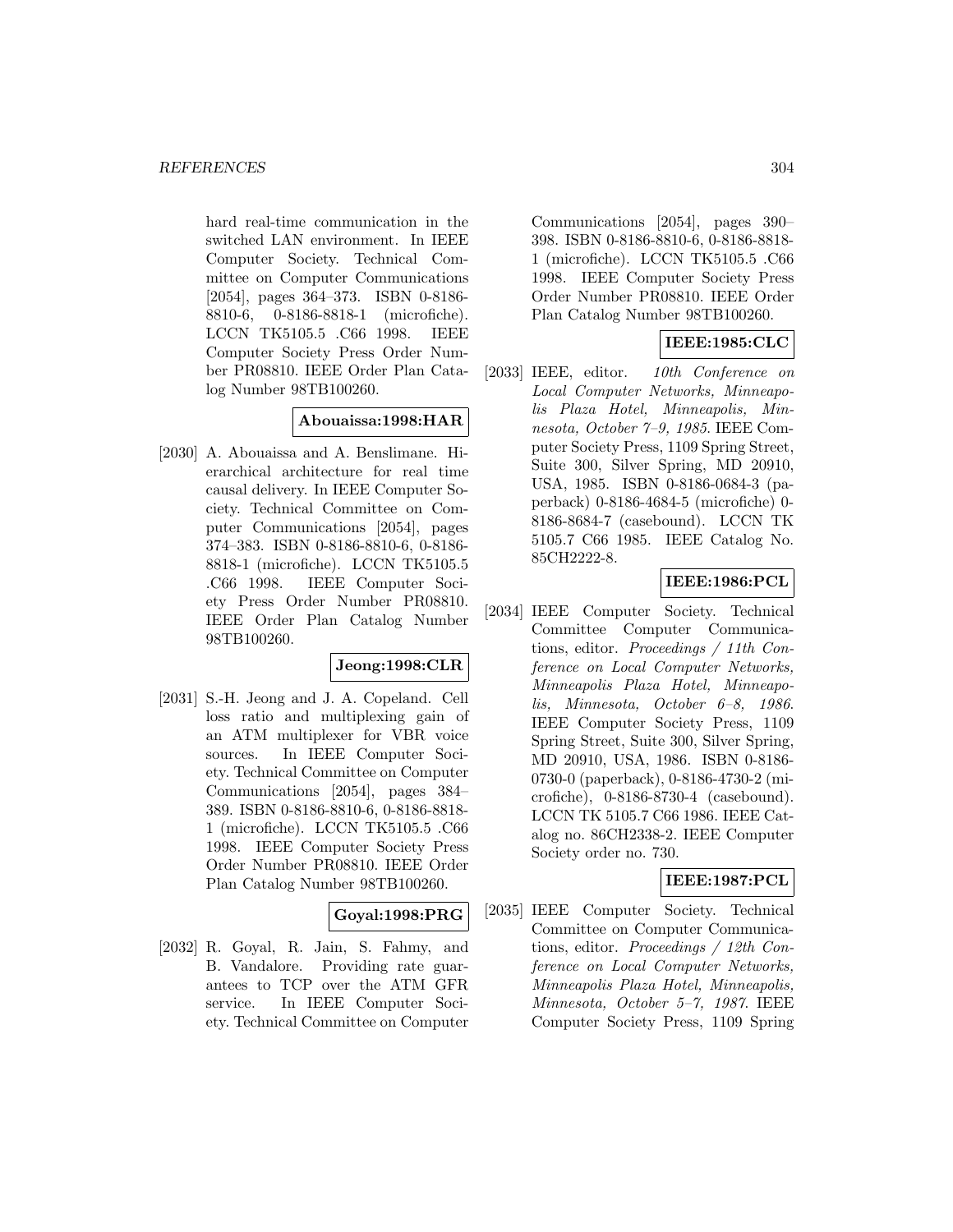Street, Suite 300, Silver Spring, MD 20910, USA, 1987. ISBN 0-8186- 0803-X, 0-8186-4803-1 (microfiche), 0- 8186-8803-3 (casebound). LCCN TK 5105.7 C66 1987. IEEE Catalog no. 87CH2445-5. IEEE Computer Society order no. 803.

## **IEEE:1988:PCL**

[2036] IEEE Computer Society. Technical Committee on Computer Communications, editor. Proceedings / 13th Conference on Local Computer Networks, Radisson Plaza Hotel, Minneapolis, Minnesota, October 10–12, 1988. IEEE Computer Society Press, 1109 Spring Street, Suite 300, Silver Spring, MD 20910, USA, 1988. ISBN 0-8186-4891-0 (microfiche). LCCN TK 5105.7 C66 1988a Microfiche.

# **IEEE:1989:CLC**

[2037] IEEE Computer Society. Technical Committee Computer Communications, editor. 14th Conference on Local Computer Networks, Minneapolis, Minn., Oct. 10–12, 1989. IEEE Computer Society Press, 1109 Spring Street, Suite 300, Silver Spring, MD 20910, USA, 1989. ISBN 0-8186-1968- 6. LCCN TK 5105.7 C66 1989. IEEE Computer Society order no. 1968. IEEE Catalog no. 89CH2746-6.

#### **IEEE:1990:PCL**

[2038] Institute of Electrical and Electronics Engineers, editor. Proceedings: 15th Conference on Local Computer Networks, Radisson Plaza Hotel, Minneapolis, Minnesota, September 30– October 3, 1990. IEEE Computer Society Press, 1109 Spring Street, Suite 300, Silver Spring, MD 20910, USA, 1990. ISBN 0-8186-2109-5. ISSN

0742-1303. LCCN TK5105.5.C66 1990. IEEE Computer Society order no. 2109. IEEE Catalog no. 90TH0335-0.

# **IEEE:1991:PCL**

[2039] IEEE Computer Society. Technical Committee Computer Communications, editor. Proceedings / 16th Conference on Local Computer Networks, Minneapolis, Minnesota, October 14– 17, 1991. IEEE Computer Society Press, 1109 Spring Street, Suite 300, Silver Spring, MD 20910, USA, 1991. ISBN 0-8186-2370-5 (paperback), 0- 8186-2371-3 (microfiche), 0-8186-2372- 1 (casebound). LCCN TK 5105.7 C66 1991. IEEE Computer Society order no. 2370. IEEE Catalog no. 91TH0397- 0.

# **IEEE:1992:PCL**

[2040] IEEE Computer Society. Technical Committee on Computer Communications, editor. Proceedings / 17th Conference on Local Computer Networks, September 13–16, 1992, Minneapolis, Minnesota. IEEE Computer Society Press, 1109 Spring Street, Suite 300, Silver Spring, MD 20910, USA, 1992. ISBN 0-8186-3095-7 (paperback), 0-8186-3096-5 (microfiche), 0- 8186-3097-3 (casebound). LCCN TK 5105.7 C66 1992. IEEE Computer Society Press order no. 3095. IEEE Catalog no. 92THO473-9.

# **IEEE:1993:PCL**

[2041] IEEE Computer Society, editor. Proceedings: 18th Conference on Local Computer Networks, Minneapolis, Minnesota, September 19–22, 1993. IEEE Computer Society Press, 1109 Spring Street, Suite 300, Silver Spring,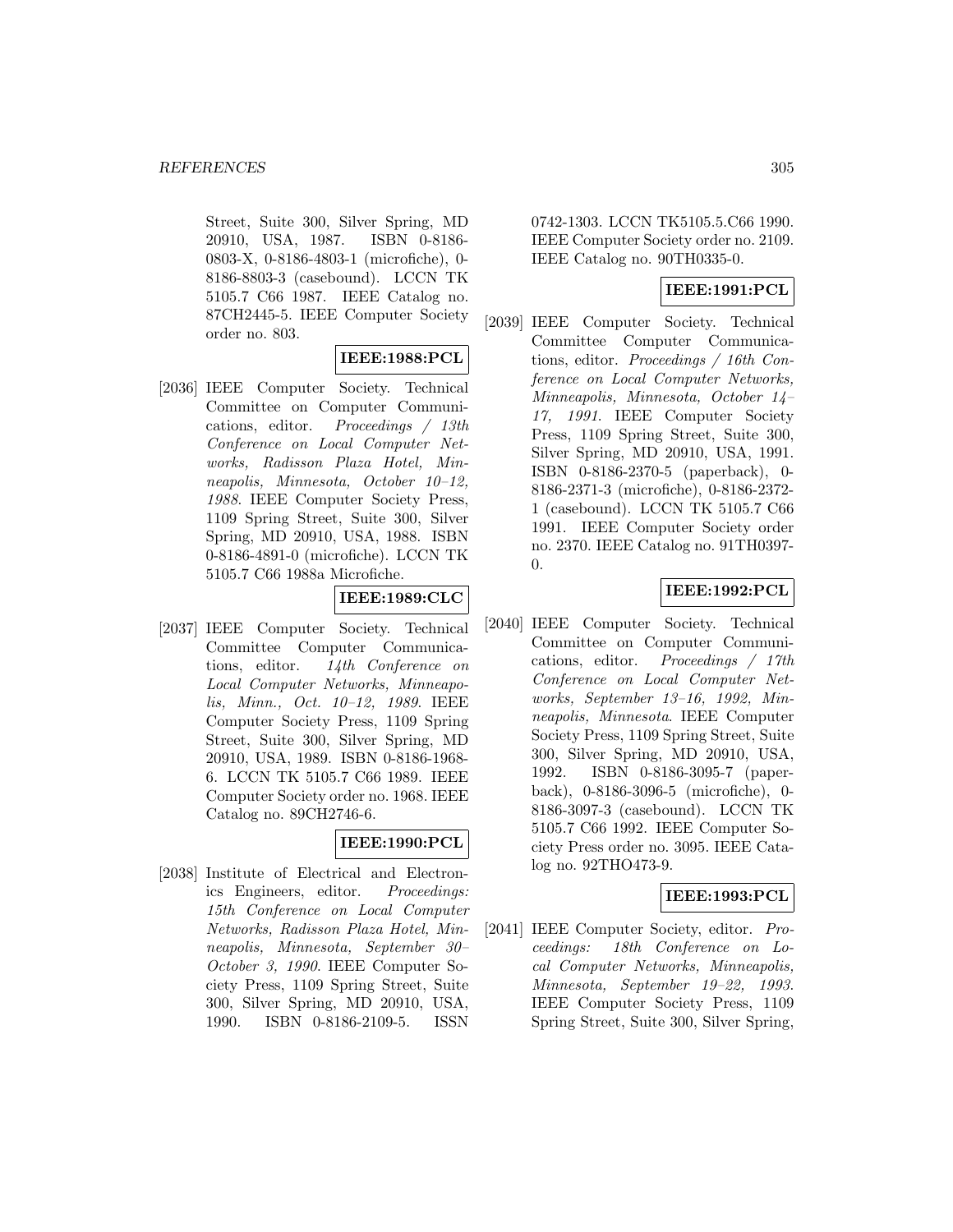MD 20910, USA, 1993. ISBN 0- 8186-4510-5 (paperback), 0-8186-4511- 3 (microfiche). LCCN TK 5105.7 C66 1993. IEEE Computer Society order no. 4510-02. IEEE Catalog no. 93TH0582-7.

#### **Anonymous:1994:PIW**

[2042] Anonymous, editor. Proceedings of the 2nd International World Wide Web conference, Mosaic and the Web, October 1994, Ramada-Congress Hotel, 520 South Michigan Avenue, Chicago, IL, volume  $18(6)$  of  $On$ line & CDROM review: the international journal of online & optical information systems. Learned Information, Medford, NJ, USA, 1994. CO-DEN ONCDEW. ISSN 0309-314X. URL http://www.ncsa.uiuc.edu/ SDG/IT94/Proceedings/WWW2\_Proceedings. html.

#### **IEEE:1994:PCL**

[2043] IEEE Computer Society. Technical Committee on Computer Communications, editor. Proceedings / 19th Conference on Local Computer Networks, October 2–5, 1994, Minneapolis, Minnesota. IEEE Computer Society Press, 1109 Spring Street, Suite 300, Silver Spring, MD 20910, USA, 1994. ISBN 0- 8186-6680-3 (paperback), 0-8186-6681- 1 (microfiche). LCCN TK5105.7 .C66 1994 Bar. IEEE Computer Society Press order number 6680-02. IEEE catalog number 94TH8004.

#### **Plattner:1994:SPA**

[2044] B. (Bernhard) Plattner, editor. Selected papers of the Annual Conference of the Internet Society/5th Joint European Networking Conference: June 3–17, 1994, Prague, Czech Republic,

Computer networks and ISDN systems, v. 27, no. 3 (Dec. 1994) 0169-7552. Elsevier Science Publishers B.V., Amsterdam, The Netherlands, 1994. ISBN ???? LCCN ????

#### **Cailliau:1994:SPW**

[2045] R. Cailliau, editor. Selected papers of the 1st World-Wide Web conference, 25–27 May 1994, Geneva, Switzerland, volume 27(2) of Computer Networks and ISDN Systems. Elsevier Science Publishers B.V., Amsterdam, The Netherlands, November 1994. CODEN CNISE9. ISSN 0169-7552 (print), 1879- 2324 (electronic). LCCN ???? Published in Computer Networks and ISDN Systems, 27, No. 2.

#### **IEEE:1995:PCL**

IEEE Computer Society. Technical Committee on Computer Communications, editor. Proceedings: 20th Conference on Local Computer Networks, October 16–19, 1995, Minneapolis, Minnesota. IEEE Computer Society Press, 1109 Spring Street, Suite 300, Silver Spring, MD 20910, USA, 1995. ISBN 0- 8186-7163-7 (microfiche), 0-8186-7162- 9. LCCN TK5105.7 .C66 1995 Bar. IEEE Computer Society Press order number PR07162. IEEE catalog number 95TB100005.

#### **Kroemker:1995:PTI**

[2047] D. Kroemker, editor. Proceedings of the Third International World-Wide Web Conference, 10–14 April, 1995, Darmstadt, Germany, volume 27(6) of Computer Networks and ISDN Systems. Elsevier Science Publishers B.V., Amsterdam, The Netherlands, 1995. CODEN CNISE9. ISSN 0169-7552 (print), 1879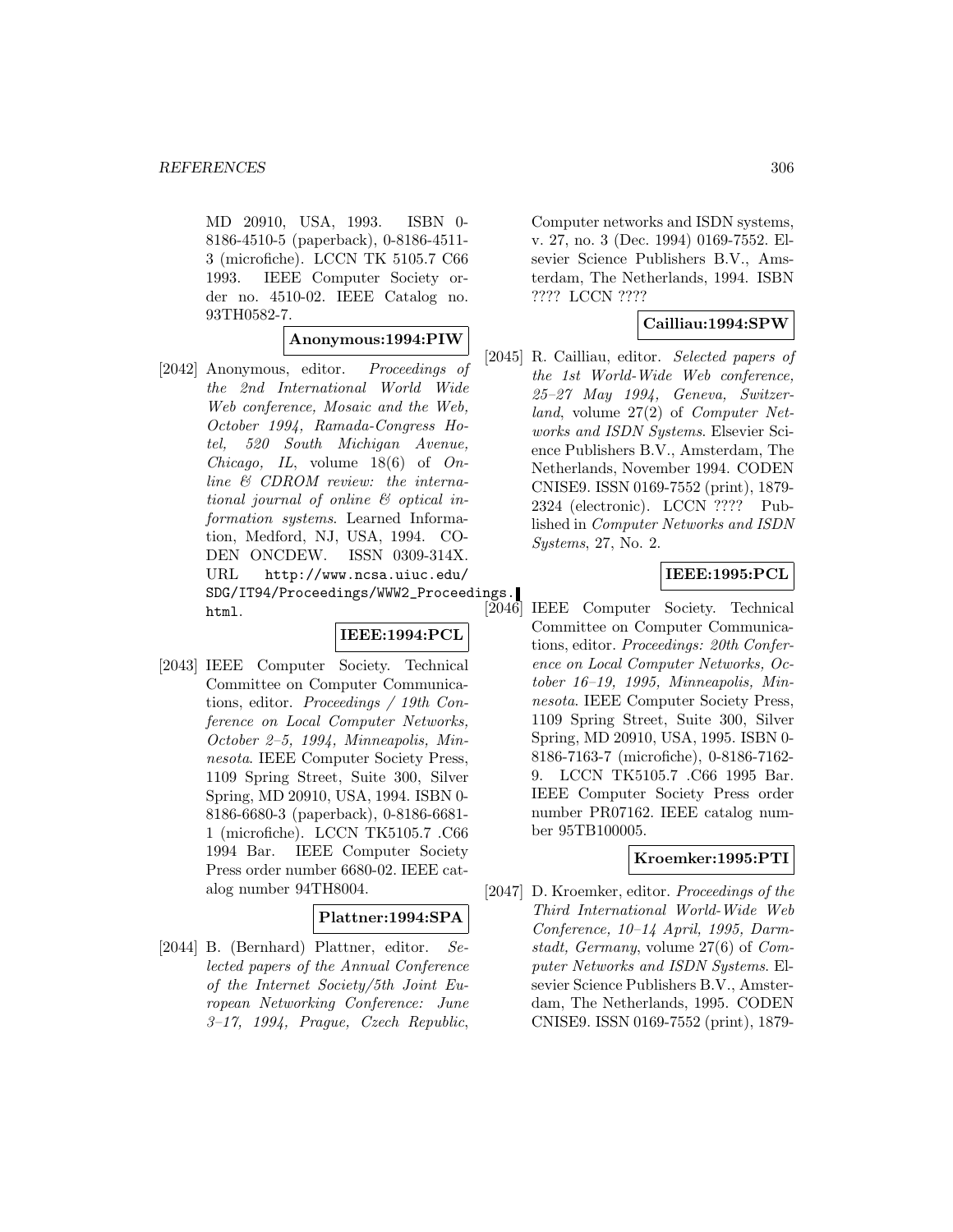2324 (electronic). LCCN TK 5105.5 C647 v.27 no.6 1995.

### **OReilly:1995:WWW**

[2048] O'Reilly and Associates and Web Consortium (W3C), editors. World Wide Web Journal: The Fourth International WWW Conference Proceedings. O'Reilly & Associates, Inc., 103a Morris Street, Sebastopol, CA 95472, USA, Tel: +1 707 829 0515, and 90 Sherman Street, Cambridge, MA 02140, USA, Tel: +1 617 354 5800, 1995. ISBN 1- 56592-169-0. ISSN 1085-2301. LCCN TK5105.888 .I68 1995. US\$39.95. URL http://www.ora.com/gnn/bus/ ora/item/wj1.html. The World Wide Web Journal is a quarterly publication that provides timely, in-depth coverage of the issues, techniques, and research developments in the World Wide Web. The December issue contains the Conference Proceeding papers that were chosen for the 4th International World Wide Web conference in Boston, MA.

## **IEEE:1996:ICL**

[2049] IEEE Computer Society. Technical Committee on Computer Communications, editor. 21st IEEE Conference on Local Computer Networks: October 13–16, 1996, Minneapolis, Minnesota. IEEE Computer Society Press, 1109 Spring Street, Suite 300, Silver Spring, MD 20910, USA, 1996. ISBN 0-8186-7617-5, 0-8186-7619-1 (microfiche). LCCN TK5105.5 .C66 1996. IEEE Computer Society Press order number PR07617. IEEE Order Plan number 96TB100073.

**Anonymous:1996:FIW**

[2050] Anonymous, editor. Fifth International World Wide Web Conference, May 6–

10, 1996, Paris, France, volume 28(7– 11) of Computer Networks and ISDN Systems. Elsevier Science Publishers B.V., Amsterdam, The Netherlands, May 1996. CODEN CNISE9. ISSN 0169-7552 (print), 1879-2324 (electronic). LCCN ???? Also published in Computer Networks and ISDN Systems, volume 28, number 7–11, May, 1996.

## **Anonymous:1997:PSI**

[2051] Anonymous, editor. Papers from the Sixth International World Wide Web Conference, 7–11 April 1997, Santa Clara, volume  $29(8-13)$  of Computer Networks and ISDN Systems. Elsevier Science Publishers B.V., Amsterdam, The Netherlands, 1997. CODEN CNISE9. ISSN 0169-7552 (print), 1879- 2324 (electronic). LCCN TK 5105.5 C647 v.29 no.8-13 1997.

# **IEEE:1997:PAC**

[2052] IEEE Computer Society. Technical Committee on Computer Communications, editor. Proceedings, 22nd annual Conference on Local Computer Networks: LCN '97: November 2–5, 1997, Minneapolis, Minnesota. IEEE Computer Society Press, 1109 Spring Street, Suite 300, Silver Spring, MD 20910, USA, 1997. ISBN 0-8186-8141- 1, 0-8186-8142-X (casebound), 0-8186- 8143-8 (microfiche). ISSN 0742-1303. LCCN TK5105.5 .C82 1997. IEEE Computer Society Press order number PR08141. IEEE Order Plan number 97TB100179.

#### **Anonymous:1998:PIW**

[2053] Anonymous, editor. Proceedings of the 7th International World Wide Web conference, April 1998, Brisbane, Aus